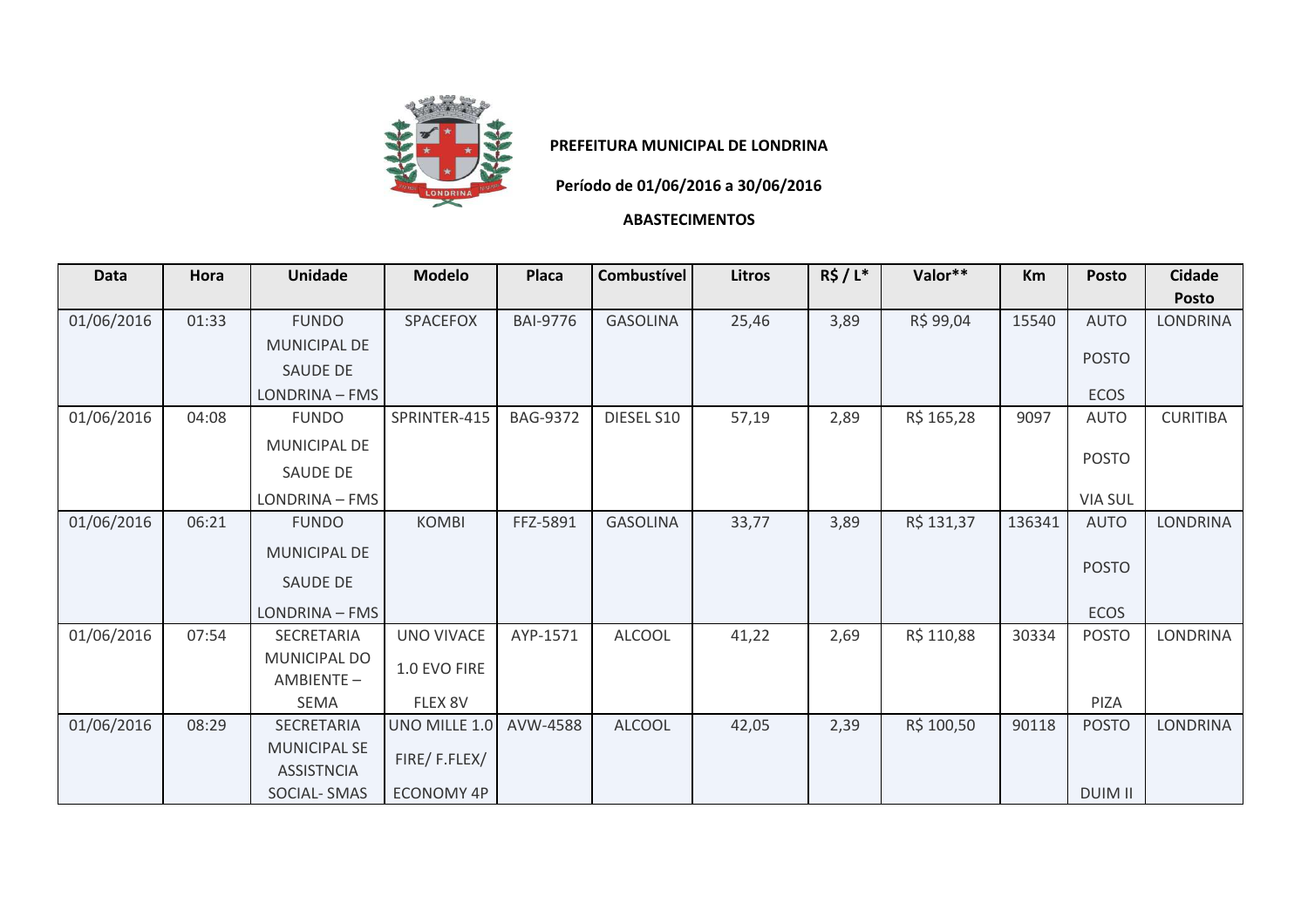| 01/06/2016 | 08:35 | <b>FUNDO</b>          | <b>DUCATO</b>      | ATJ-3641 | <b>DIESEL</b>   | 22,48 | 2,84 | R\$ 63,87  | 286516 | <b>POSTO</b>   | LONDRINA        |
|------------|-------|-----------------------|--------------------|----------|-----------------|-------|------|------------|--------|----------------|-----------------|
|            |       | MUNICIPAL DE          |                    |          |                 |       |      |            |        |                |                 |
|            |       | SAUDE DE              |                    |          |                 |       |      |            |        |                |                 |
|            |       | LONDRINA - FMS        |                    |          |                 |       |      |            |        | <b>DUIM II</b> |                 |
| 01/06/2016 | 08:41 | ADMINISTRAÇÃO         | <b>QUANTUM CLI</b> | AIE-8674 | <b>GASOLINA</b> | 43,7  | 3,89 | R\$ 170,00 | 438400 | <b>AUTO</b>    | LONDRINA        |
|            |       | <b>DOS CEMITÉRIOS</b> |                    |          |                 |       |      |            |        |                |                 |
|            |       | E SERVIÇOS            |                    |          |                 |       |      |            |        |                |                 |
|            |       | <b>FUNERARIOS DE</b>  | / CL / C/ CS/      |          |                 |       |      |            |        | <b>POSTO</b>   |                 |
|            |       | LONDRINA-             |                    |          |                 |       |      |            |        |                |                 |
|            |       | <b>ACESF</b>          | CD/ CG 1.8/2.0     |          |                 |       |      |            |        | <b>ECOS</b>    |                 |
| 01/06/2016 | 08:50 | ADMINISTRAÇÃO         | <b>KOMBI</b>       | ASG-9043 | <b>GASOLINA</b> | 35,47 | 3,89 | R\$ 137,98 | 150641 | <b>AUTO</b>    | LONDRINA        |
|            |       | <b>DOS CEMITÉRIOS</b> |                    |          |                 |       |      |            |        |                |                 |
|            |       | E SERVIÇOS            |                    |          |                 |       |      |            |        | <b>POSTO</b>   |                 |
|            |       | <b>FUNERARIOS DE</b>  |                    |          |                 |       |      |            |        |                |                 |
|            |       | LONDRINA-             |                    |          |                 |       |      |            |        |                |                 |
|            |       | ACESF                 | <b>FURGAO</b>      |          |                 |       |      |            |        | ECOS           |                 |
| 01/06/2016 | 08:52 | ADMINISTRAÇÃO         | S10 BLAZER         | AOD-7748 | <b>DIESEL</b>   | 34,82 | 2,84 | R\$ 98,89  | 288890 | <b>POSTO</b>   | <b>LONDRINA</b> |
|            |       | <b>DOS CEMITÉRIOS</b> |                    |          |                 |       |      |            |        |                |                 |
|            |       | E SERVIÇOS            | <b>COLINA</b>      |          |                 |       |      |            |        |                |                 |
|            |       | <b>FUNERARIOS DE</b>  | 2.4/2.4 MPFI       |          |                 |       |      |            |        |                |                 |
|            |       | LONDRINA-             |                    |          |                 |       |      |            |        |                |                 |
|            |       | <b>ACESF</b>          | <b>F.POWER</b>     |          |                 |       |      |            |        | <b>DUIM II</b> |                 |
| 01/06/2016 | 08:59 | <b>FUNDO</b>          | <b>KOMBI</b>       | ASD-4393 | <b>GASOLINA</b> | 25,03 | 3,59 | R\$ 89,89  | 221009 | <b>POSTO</b>   | LONDRINA        |
|            |       | MUNICIPAL DE          |                    |          |                 |       |      |            |        |                |                 |
|            |       | SAUDE DE              |                    |          |                 |       |      |            |        |                |                 |
|            |       | LONDRINA - FMS        |                    |          |                 |       |      |            |        | <b>DUIM II</b> |                 |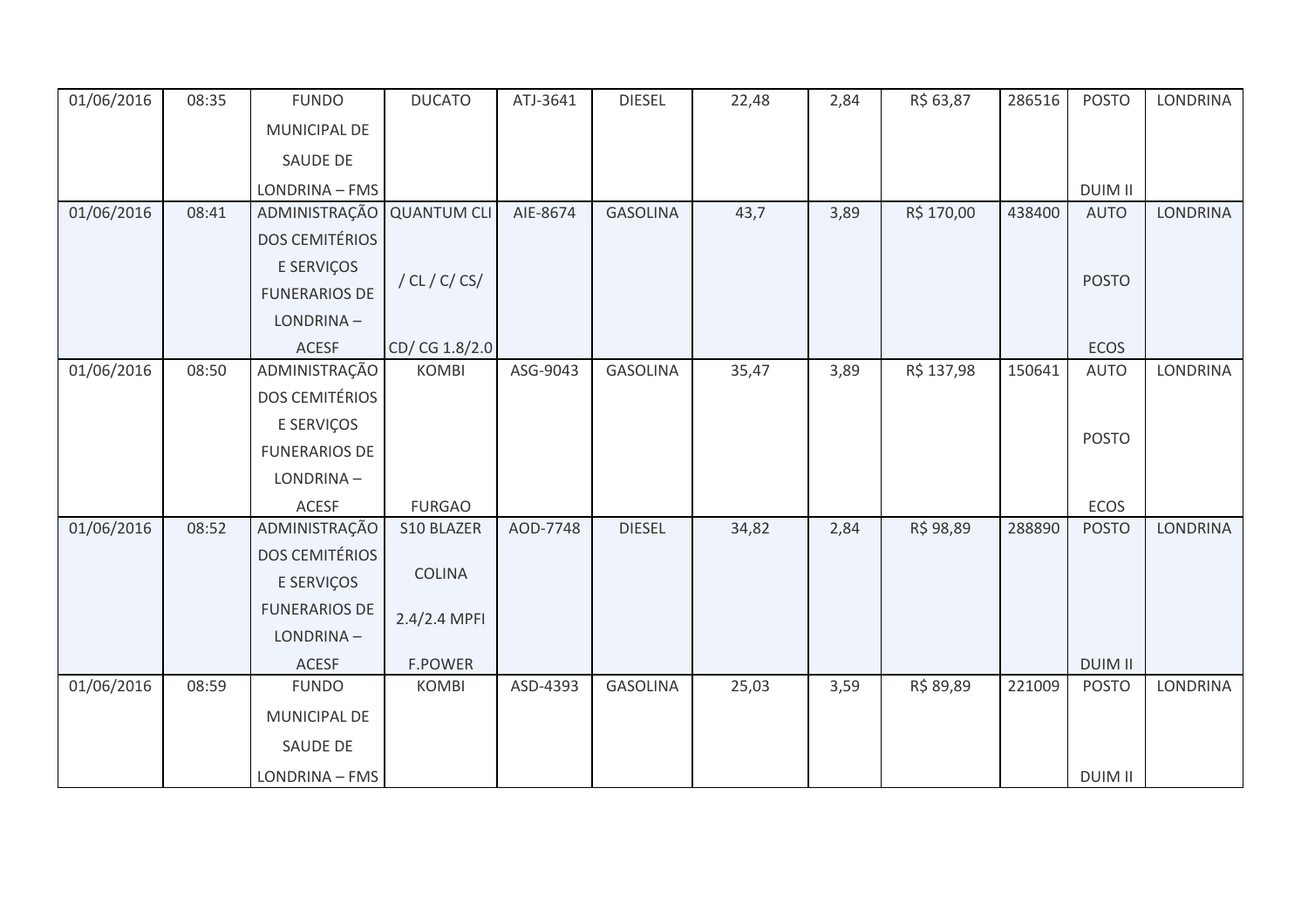| 01/06/2016 | 09:00 | <b>FUNDO</b>        | 207SW             | AUP-2421        | <b>GASOLINA</b> | 37,07 | 3,59 | R\$ 133,08 | 77216 | <b>POSTO</b>    | <b>LONDRINA</b> |
|------------|-------|---------------------|-------------------|-----------------|-----------------|-------|------|------------|-------|-----------------|-----------------|
|            |       | MUNICIPAL DE        |                   |                 |                 |       |      |            |       |                 |                 |
|            |       | <b>SAUDE DE</b>     |                   |                 |                 |       |      |            |       |                 |                 |
|            |       | LONDRINA - FMS      |                   |                 |                 |       |      |            |       | <b>DUIM II</b>  |                 |
| 01/06/2016 | 09:07 | SECRETARIA          | <b>UNO VIVACE</b> | AYW-7592        | <b>ALCOOL</b>   | 42,63 | 2,39 | R\$ 101,88 | 19088 | <b>POSTO</b>    | LONDRINA        |
|            |       | MUNICIPAL DE        |                   |                 |                 |       |      |            |       |                 |                 |
|            |       | <b>OBRASE</b>       | 1.0 EVO FIRE      |                 |                 |       |      |            |       | <b>PETROITA</b> |                 |
|            |       | PAVIMENTAÇÃO -      |                   |                 |                 |       |      |            |       |                 |                 |
|            |       | SMOP                | FLEX 8V           |                 |                 |       |      |            |       | LIA             |                 |
| 01/06/2016 | 09:52 | <b>FUNDO</b>        | <b>KOMBI</b>      | FFZ-5883        | <b>GASOLINA</b> | 28,09 | 3,69 | R\$ 103,65 | 47769 | <b>POSTO</b>    | <b>LONDRINA</b> |
|            |       | MUNICIPAL DE        |                   |                 |                 |       |      |            |       |                 |                 |
|            |       | SAUDE DE            |                   |                 |                 |       |      |            |       |                 |                 |
|            |       | LONDRINA - FMS      |                   |                 |                 |       |      |            |       | PIZA            |                 |
| 01/06/2016 | 10:03 | <b>FUNDO</b>        | <b>KOMBI</b>      | FEP-2281        | <b>GASOLINA</b> | 27,62 | 3,59 | R\$ 99,18  | 54760 | <b>POSTO</b>    | <b>LONDRINA</b> |
|            |       | MUNICIPAL DE        |                   |                 |                 |       |      |            |       |                 |                 |
|            |       | SAUDE DE            |                   |                 |                 |       |      |            |       |                 |                 |
|            |       | LONDRINA - FMS      |                   |                 |                 |       |      |            |       | <b>DUIM II</b>  |                 |
| 01/06/2016 | 10:04 | SECRETARIA          | <b>TRATOR</b>     | AAL-7530        | <b>DIESEL</b>   | 20    | 2,99 | R\$ 59,80  | 1647  | <b>POSTO</b>    | <b>LONDRINA</b> |
|            |       | <b>MUNICIPAL DO</b> |                   |                 |                 |       |      |            |       |                 |                 |
|            |       | AMBIENTE-           |                   |                 |                 |       |      |            |       |                 |                 |
|            |       | <b>SEMA</b>         | <b>AGRICOLA</b>   |                 |                 |       |      |            |       | PIZA            |                 |
| 01/06/2016 | 10:17 | SECRETARIA          | <b>KOMBI</b>      | <b>FKK-0263</b> | <b>ALCOOL</b>   | 35,83 | 2,69 | R\$ 96,38  | 34563 | <b>POSTO</b>    | LONDRINA        |
|            |       | <b>MUNICIPAL DE</b> | LOTACAO 1.4       |                 |                 |       |      |            |       |                 |                 |
|            |       | POLITICAS PARA      |                   |                 |                 |       |      |            |       |                 |                 |
|            |       | AS MULHERES -       | MI TOTAL FLEX     |                 |                 |       |      |            |       |                 |                 |
|            |       |                     |                   |                 |                 |       |      |            |       |                 |                 |
|            |       | SMPM                | 8V                |                 |                 |       |      |            |       | PIZA            |                 |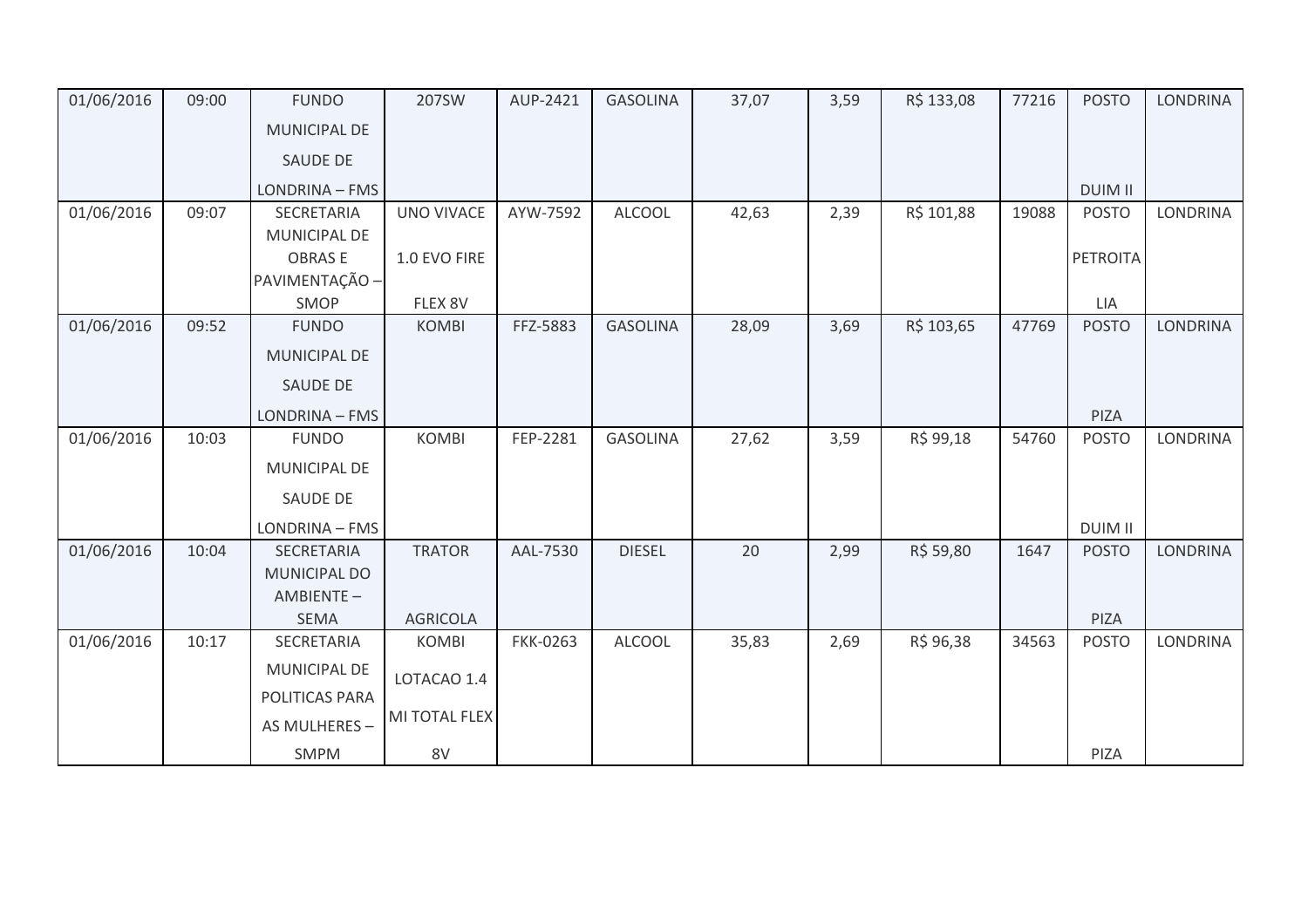| 01/06/2016 | 10:26 | ADMINISTRAÇÃO                    | <b>TRANSIT</b>     | AWS-2936 | DIESEL S10      | 48,26 | 2,94 | R\$ 141,91 | 63092  | <b>POSTO</b>    | <b>LONDRINA</b> |
|------------|-------|----------------------------------|--------------------|----------|-----------------|-------|------|------------|--------|-----------------|-----------------|
|            |       | <b>DOS CEMITÉRIOS</b>            |                    |          |                 |       |      |            |        |                 |                 |
|            |       | E SERVIÇOS                       | <b>FURGAO 3330</b> |          |                 |       |      |            |        |                 |                 |
|            |       | <b>FUNERARIOS DE</b>             | 2.4 TDCI           |          |                 |       |      |            |        |                 |                 |
|            |       | LONDRINA-                        |                    |          |                 |       |      |            |        |                 |                 |
|            |       | <b>ACESF</b>                     | <b>CURTO DIES.</b> |          |                 |       |      |            |        | <b>DUIM II</b>  |                 |
| 01/06/2016 | 10:36 | SECRETARIA                       | UNO MILLE 1.0      | AUY-4304 | <b>GASOLINA</b> | 38    | 3,69 | R\$ 140,22 | 49315  | <b>POSTO</b>    | <b>LONDRINA</b> |
|            |       | MUNICIPAL DE                     |                    |          |                 |       |      |            |        |                 |                 |
|            |       | <b>OBRASE</b>                    | FIRE/F.FLEX/       |          |                 |       |      |            |        |                 |                 |
|            |       | PAVIMENTAÇÃO -                   |                    |          |                 |       |      |            |        |                 |                 |
|            |       | SMOP                             | ECONOMY 4P         |          |                 |       |      |            |        | PIZA            |                 |
| 01/06/2016 | 10:56 | <b>FUNDO DE</b><br>REEQUIPAMENTO | <b>TRANSIT</b>     | AYV-0967 | DIESEL S10      | 34,16 | 2,89 | R\$ 98,75  | 43270  | <b>AUTO</b>     | LONDRINA        |
|            |       | DO CORPO DE                      |                    |          |                 |       |      |            |        | <b>POSTO</b>    |                 |
|            |       | <b>BOMBEIROS-</b>                |                    |          |                 |       |      |            |        |                 |                 |
|            |       | SMDS/FUNREBO                     |                    |          |                 |       |      |            |        | <b>MALASSIS</b> |                 |
|            |       | M                                |                    |          |                 |       |      |            |        | E.              |                 |
| 01/06/2016 | 10:59 | <b>FUNDO</b>                     | <b>UNO</b>         | AUY-4269 | <b>GASOLINA</b> | 42,56 | 3,59 | R\$ 152,79 | 87536  | <b>POSTO</b>    | LONDRINA        |
|            |       | MUNICIPAL DE                     |                    |          |                 |       |      |            |        |                 |                 |
|            |       | SAUDE DE                         |                    |          |                 |       |      |            |        |                 |                 |
|            |       | LONDRINA - FMS                   |                    |          |                 |       |      |            |        | <b>DUIM II</b>  |                 |
| 01/06/2016 | 11:35 | <b>FUNDO</b>                     | <b>BOXER</b>       | AWF-6106 | DIESEL S10      | 72,16 | 2,97 | R\$ 214,34 | 151990 | <b>POSTO</b>    | <b>LONDRINA</b> |
|            |       | MUNICIPAL DE                     |                    |          |                 |       |      |            |        |                 |                 |
|            |       | SAUDE DE                         |                    |          |                 |       |      |            |        |                 |                 |
|            |       | LONDRINA - FMS                   |                    |          |                 |       |      |            |        | FARIA           |                 |
| 01/06/2016 | 12:03 | <b>FUNDO</b>                     | <b>UNO</b>         | AUY-3964 | <b>GASOLINA</b> | 35    | 3,46 | R\$ 121,11 | 239914 | <b>POSTO</b>    | <b>LONDRINA</b> |
|            |       | MUNICIPAL DE                     |                    |          |                 |       |      |            |        |                 |                 |
|            |       | SAUDE DE                         |                    |          |                 |       |      |            |        |                 |                 |
|            |       | LONDRINA - FMS                   |                    |          |                 |       |      |            |        | <b>CINCAO</b>   |                 |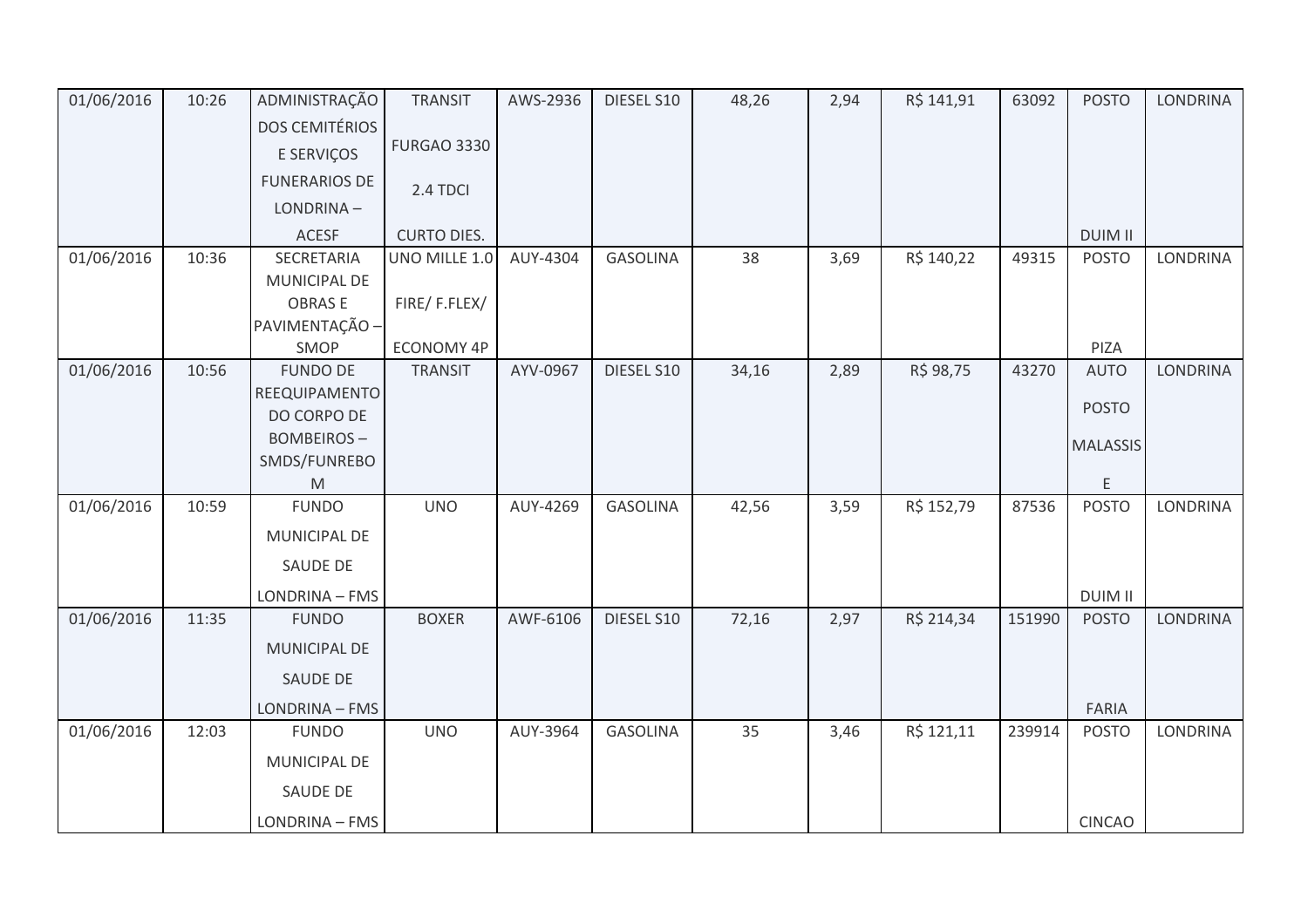| 01/06/2016 | 12:08 | <b>FUNDO</b>                             | <b>UNO</b>          | AAW-2622 | <b>GASOLINA</b> | 30,38 | 3,59 | R\$ 109,06 | 63794  | <b>POSTO</b>    | <b>LONDRINA</b> |
|------------|-------|------------------------------------------|---------------------|----------|-----------------|-------|------|------------|--------|-----------------|-----------------|
|            |       | <b>MUNICIPAL DE</b>                      |                     |          |                 |       |      |            |        |                 |                 |
|            |       | SAUDE DE                                 |                     |          |                 |       |      |            |        |                 |                 |
|            |       | LONDRINA - FMS                           |                     |          |                 |       |      |            |        | <b>DUIM II</b>  |                 |
| 01/06/2016 | 12:18 | <b>FUNDO</b>                             | <b>BOXER</b>        | ARB-2177 | <b>DIESEL</b>   | 31,34 | 2,84 | R\$ 89,03  | 170685 | <b>POSTO</b>    | <b>LONDRINA</b> |
|            |       | MUNICIPAL DE                             |                     |          |                 |       |      |            |        |                 |                 |
|            |       | SAUDE DE                                 |                     |          |                 |       |      |            |        |                 |                 |
|            |       | LONDRINA - FMS                           |                     |          |                 |       |      |            |        | <b>DUIM II</b>  |                 |
| 01/06/2016 | 12:24 | <b>FUNDO DE</b>                          | <b>S10</b>          | FKF-9611 | DIESEL S10      | 31,89 | 2,94 | R\$ 93,76  | 62777  | <b>POSTO</b>    | <b>LONDRINA</b> |
|            |       | REEQUIPAMENTO                            |                     |          |                 |       |      |            |        |                 |                 |
|            |       | DO CORPO DE                              |                     |          |                 |       |      |            |        |                 |                 |
|            |       | <b>BOMBEIROS-</b>                        |                     |          |                 |       |      |            |        |                 |                 |
|            |       | SMDS/FUNREBO                             |                     |          |                 |       |      |            |        |                 |                 |
|            |       | M                                        |                     |          |                 |       |      |            |        | <b>DUIM II</b>  |                 |
| 01/06/2016 | 12:30 | SECRETARIA                               | S10 PICKUP          | AWM-4667 | <b>ALCOOL</b>   | 43,54 | 2,39 | R\$ 104,07 | 62441  | <b>POSTO</b>    | LONDRINA        |
|            |       | <b>MUNICIPAL SE</b><br><b>ASSISTNCIA</b> | <b>EXECUTIVE CD</b> |          |                 |       |      |            |        | PETROITA        |                 |
|            |       | SOCIAL-SMAS                              | 4.3                 |          |                 |       |      |            |        | LIA             |                 |
| 01/06/2016 | 12:40 | SECRETARIA                               | <b>LOGAN EXPR</b>   | AZO-6927 | <b>ALCOOL</b>   | 43,64 | 2,39 | R\$ 104,29 | 9987   | <b>POSTO</b>    | <b>LONDRINA</b> |
|            |       |                                          |                     |          |                 |       |      |            |        |                 |                 |
|            |       | MUNICIPAL DE                             |                     |          |                 |       |      |            |        | <b>PETROITA</b> |                 |
|            |       | EDUCAÇÃO - SME                           | 16 M                |          |                 |       |      |            |        | LIA             |                 |
| 01/06/2016 | 12:48 | SECRETARIA                               | UNO MILLE 1.0       | AKS-4039 | <b>GASOLINA</b> | 30,25 | 3,59 | R\$ 108,60 | 314464 | <b>POSTO</b>    | LONDRINA        |
|            |       | <b>MUNICIPAL SE</b><br><b>ASSISTNCIA</b> | FIRE/F.FLEX/        |          |                 |       |      |            |        |                 |                 |
|            |       | SOCIAL-SMAS                              | <b>ECONOMY 4P</b>   |          |                 |       |      |            |        | <b>DUIM II</b>  |                 |
| 01/06/2016 | 12:57 | SECRETARIA                               | <b>UNO WAY</b>      | AYW-7594 | <b>ALCOOL</b>   | 40    | 2,69 | R\$ 107,60 | 11788  | <b>POSTO</b>    | <b>LONDRINA</b> |
|            |       | <b>MUNICIPAL DE</b>                      |                     |          |                 |       |      |            |        |                 |                 |
|            |       | <b>GESTÃO PUBLICA</b>                    | CELEB. 1.0 EVO      |          |                 |       |      |            |        |                 |                 |
|            |       |                                          |                     |          |                 |       |      |            |        |                 |                 |
|            |       | $-SMGP$                                  | FIRE FLEX 8V        |          |                 |       |      |            |        | PIZA            |                 |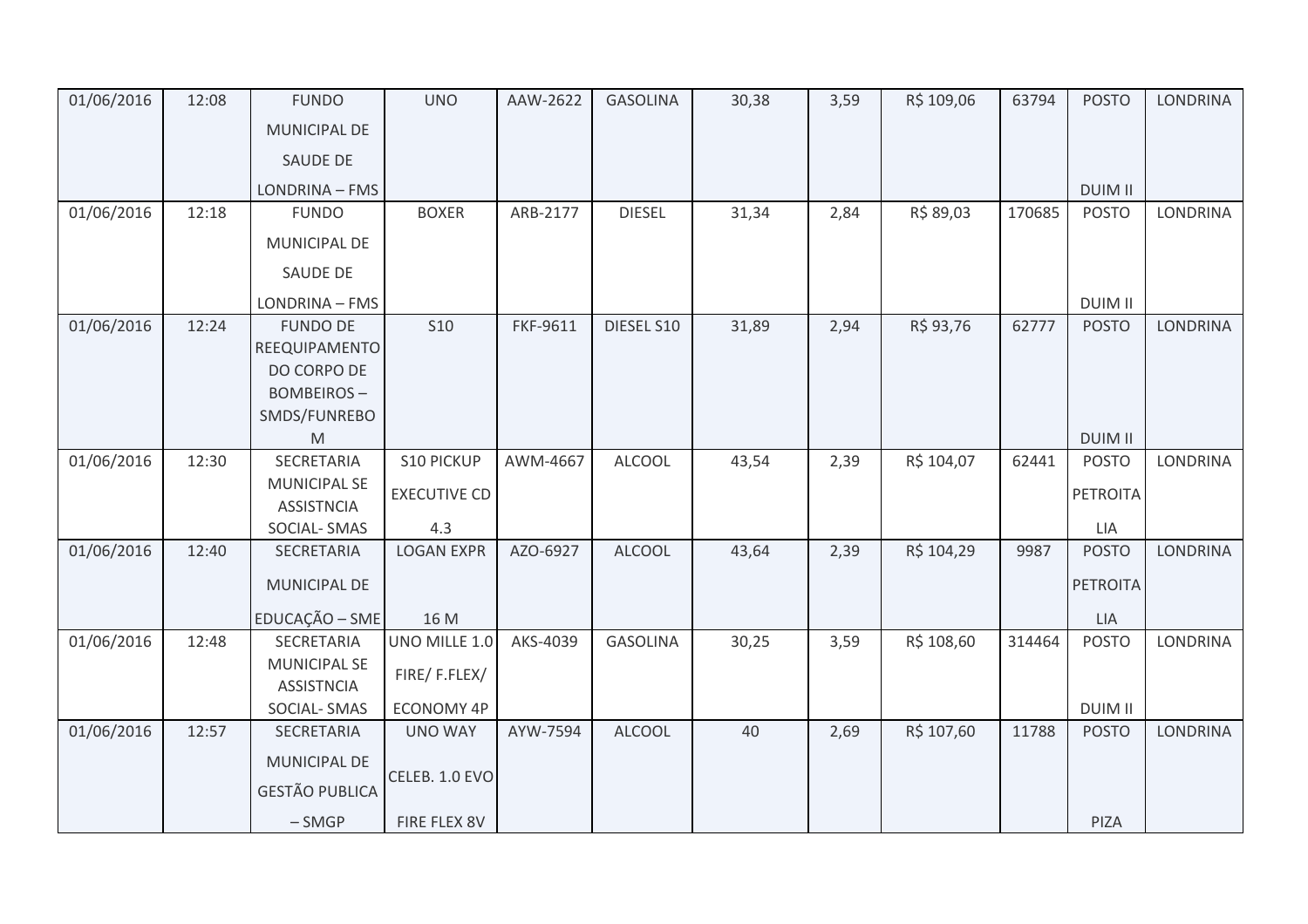| 01/06/2016 | 13:03 | SECRETARIA           | <b>KOMBI</b>         | AHZ-0493        | <b>GASOLINA</b> | 29,55 | 3,59 | R\$ 106,08 | 28104  | <b>POSTO</b>   | <b>LONDRINA</b> |
|------------|-------|----------------------|----------------------|-----------------|-----------------|-------|------|------------|--------|----------------|-----------------|
|            |       | MUNICIPAL DE         |                      |                 |                 |       |      |            |        |                |                 |
|            |       | <b>CULTURA - SMC</b> | <b>FURGAO</b>        |                 |                 |       |      |            |        | <b>DUIM II</b> |                 |
| 01/06/2016 | 13:08 | <b>FUNDO</b>         | <b>KOMBI</b>         | FFZ-5891        | <b>GASOLINA</b> | 17,97 | 3,59 | R\$ 64,51  | 136541 | <b>POSTO</b>   | <b>LONDRINA</b> |
|            |       | <b>MUNICIPAL DE</b>  |                      |                 |                 |       |      |            |        |                |                 |
|            |       | <b>SAUDE DE</b>      |                      |                 |                 |       |      |            |        |                |                 |
|            |       | LONDRINA - FMS       |                      |                 |                 |       |      |            |        | <b>DUIM II</b> |                 |
| 01/06/2016 | 13:14 | SECRETARIA           | CORSA HAT.           | AQT-7595        | <b>GASOLINA</b> | 30    | 3,69 | R\$ 110,70 | 87742  | <b>POSTO</b>   | <b>LONDRINA</b> |
|            |       |                      | PREM. 1.0/1.0        |                 |                 |       |      |            |        |                |                 |
|            |       | MUNICIPAL DE         | <b>FLEXPOWER</b>     |                 |                 |       |      |            |        |                |                 |
|            |       | FAZENDA - SMF        | 8V 5P                |                 |                 |       |      |            |        | PIZA           |                 |
| 01/06/2016 | 13:24 | SECRETARIA           | NOVO VOYAGE          | <b>BAL-2688</b> | <b>ALCOOL</b>   | 51,67 | 2,69 | R\$ 138,99 | 113    | <b>POSTO</b>   | <b>LONDRINA</b> |
|            |       | MUNICIPAL DE         |                      |                 |                 |       |      |            |        |                |                 |
|            |       | <b>AGRICULTURA E</b> |                      |                 |                 |       |      |            |        |                |                 |
|            |       | ABASTECIMENTO        |                      |                 |                 |       |      |            |        |                |                 |
|            |       | $-SMAA$              |                      |                 |                 |       |      |            |        | PIZA           |                 |
| 01/06/2016 | 13:29 | <b>FUNDO</b>         | <b>BOXER HDI 15L</b> | AZO-4509        | DIESEL S10      | 45,54 | 2,94 | R\$ 133,89 | 58181  | <b>POSTO</b>   | LONDRINA        |
|            |       | MUNICIPAL DE         |                      |                 |                 |       |      |            |        |                |                 |
|            |       | <b>SAUDE DE</b>      |                      |                 |                 |       |      |            |        |                |                 |
|            |       | LONDRINA - FMS       |                      |                 |                 |       |      |            |        | <b>DUIM II</b> |                 |
| 01/06/2016 | 13:33 | <b>FUNDO</b>         | SPRINTER-415         | <b>BAG-9372</b> | DIESEL S10      | 59,87 | 3,09 | R\$ 185,00 | 9539   | <b>AUTO</b>    | <b>LONDRINA</b> |
|            |       | MUNICIPAL DE         |                      |                 |                 |       |      |            |        |                |                 |
|            |       | <b>SAUDE DE</b>      |                      |                 |                 |       |      |            |        | <b>POSTO</b>   |                 |
|            |       | LONDRINA - FMS       |                      |                 |                 |       |      |            |        | <b>ECOS</b>    |                 |
| 01/06/2016 | 13:36 | SECRETARIA           | <b>UNO</b>           | AZI-6585        | <b>ALCOOL</b>   | 39,27 | 2,39 | R\$ 93,86  | 9304   | <b>AUTO</b>    | <b>LONDRINA</b> |
|            |       | MUNICIPAL DE         | <b>EVOLUTION</b>     |                 |                 |       |      |            |        | <b>POSTO</b>   |                 |
|            |       | EDUCAÇÃO - SME       | 1.4                  |                 |                 |       |      |            |        | ECOS           |                 |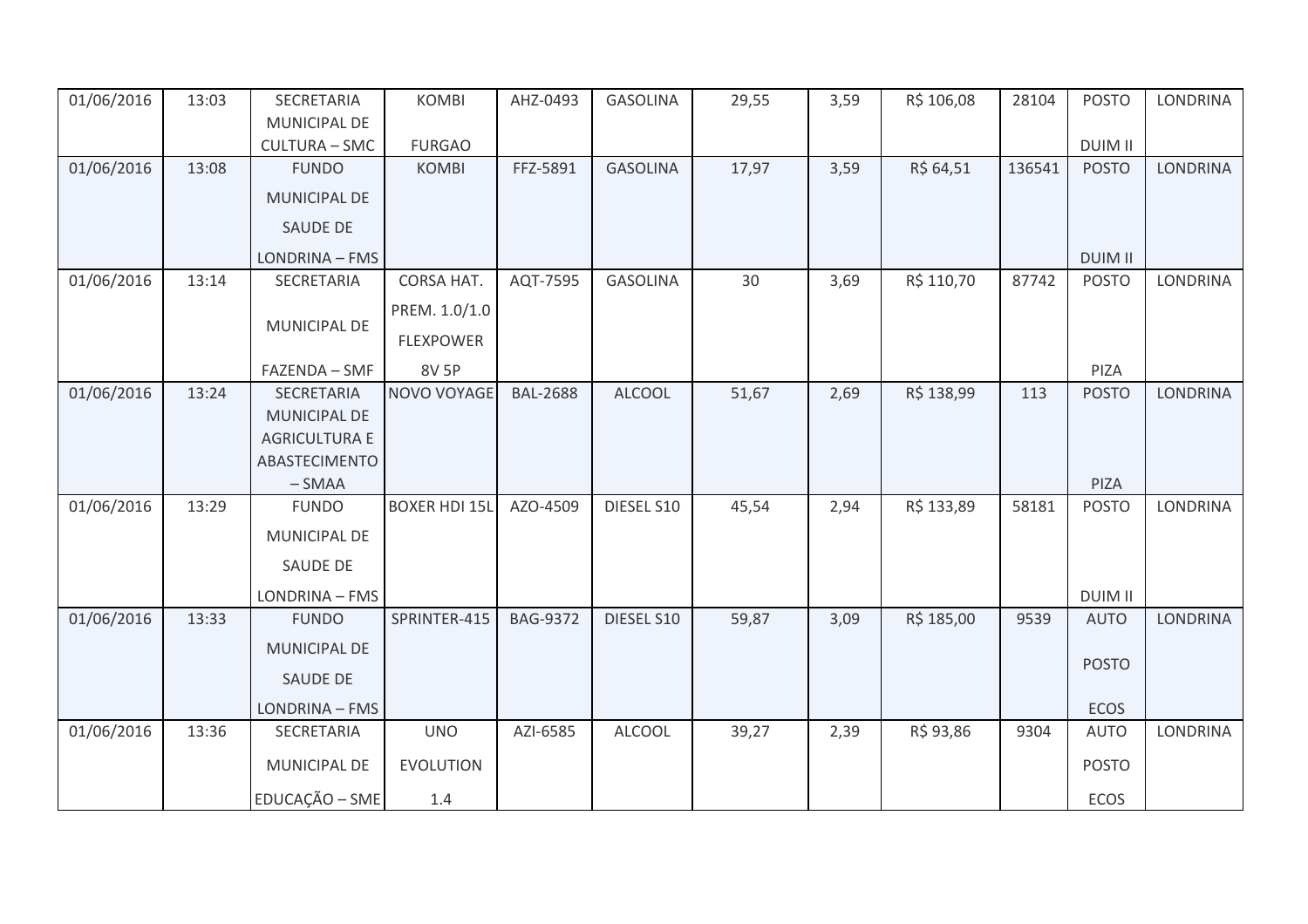| 01/06/2016 | 14:14 | ADMINISTRAÇÃO                    | UNO MILLE/        | AHR-1226 | <b>GASOLINA</b> | 35,81 | 3,6  | R\$ 128,81 | 106475 | <b>POSTO</b>   | LONDRINA        |
|------------|-------|----------------------------------|-------------------|----------|-----------------|-------|------|------------|--------|----------------|-----------------|
|            |       | <b>DOS CEMITÉRIOS</b>            |                   |          |                 |       |      |            |        |                |                 |
|            |       | E SERVIÇOS                       |                   |          |                 |       |      |            |        |                |                 |
|            |       | <b>FUNERARIOS DE</b>             | MILLE EX/         |          |                 |       |      |            |        |                |                 |
|            |       | LONDRINA-                        |                   |          |                 |       |      |            |        |                |                 |
|            |       | <b>ACESF</b>                     | SMART 4P          |          |                 |       |      |            |        | <b>DUIM II</b> |                 |
| 01/06/2016 | 14:27 | <b>FUNDO</b>                     | <b>KOMBI</b>      | FEP-2285 | <b>GASOLINA</b> | 30,31 | 3,59 | R\$ 108,81 | 163777 | <b>POSTO</b>   | <b>LONDRINA</b> |
|            |       | MUNICIPAL DE                     |                   |          |                 |       |      |            |        |                |                 |
|            |       | <b>SAUDE DE</b>                  |                   |          |                 |       |      |            |        |                |                 |
|            |       | LONDRINA - FMS                   |                   |          |                 |       |      |            |        | <b>DUIM II</b> |                 |
| 01/06/2016 | 14:36 | <b>SECRETARIA</b>                | UNO MILLE/        | AID-1776 | <b>GASOLINA</b> | 37,94 | 3,69 | R\$ 140,00 | 156880 | <b>POSTO</b>   | <b>LONDRINA</b> |
|            |       | <b>MUNICIPAL DO</b><br>AMBIENTE- | MILLE EX/         |          |                 |       |      |            |        |                |                 |
|            |       | SEMA                             | <b>SMART 4P</b>   |          |                 |       |      |            |        | PIZA           |                 |
| 01/06/2016 | 14:39 | SECRETARIA                       | UNO MILLE 1.0     | AQG-6092 | <b>ALCOOL</b>   | 39,42 | 2,49 | R\$ 98,16  | 52197  | <b>POSTO</b>   | LONDRINA        |
|            |       | <b>MUNICIPAL DE</b>              | FIRE/F.FLEX/      |          |                 |       |      |            |        |                |                 |
|            |       | FAZENDA - SMF                    | <b>ECONOMY 4P</b> |          |                 |       |      |            |        | <b>CINCO</b>   |                 |
| 01/06/2016 | 15:02 | SECRETARIA                       | UNO MILLE/        | AHZ-5961 | <b>GASOLINA</b> | 39,31 | 3,89 | R\$ 152,92 | 149709 | <b>AUTO</b>    | <b>LONDRINA</b> |
|            |       | MUNICIPAL DE                     |                   |          |                 |       |      |            |        |                |                 |
|            |       | <b>OBRASE</b>                    | MILLE EX/         |          |                 |       |      |            |        | <b>POSTO</b>   |                 |
|            |       | PAVIMENTAÇÃO -<br>SMOP           | SMART 4P          |          |                 |       |      |            |        | ECOS           |                 |
| 01/06/2016 | 15:05 | <b>FUNDO</b>                     | <b>UNO</b>        | ANN-5952 | <b>GASOLINA</b> | 35,83 | 3,59 | R\$ 128,63 | 65755  | <b>POSTO</b>   | LONDRINA        |
|            |       |                                  |                   |          |                 |       |      |            |        |                |                 |
|            |       | MUNICIPAL DE                     |                   |          |                 |       |      |            |        |                |                 |
|            |       | <b>SAUDE DE</b>                  |                   |          |                 |       |      |            |        |                |                 |
|            |       | LONDRINA - FMS                   |                   |          |                 |       |      |            |        | <b>DUIM II</b> |                 |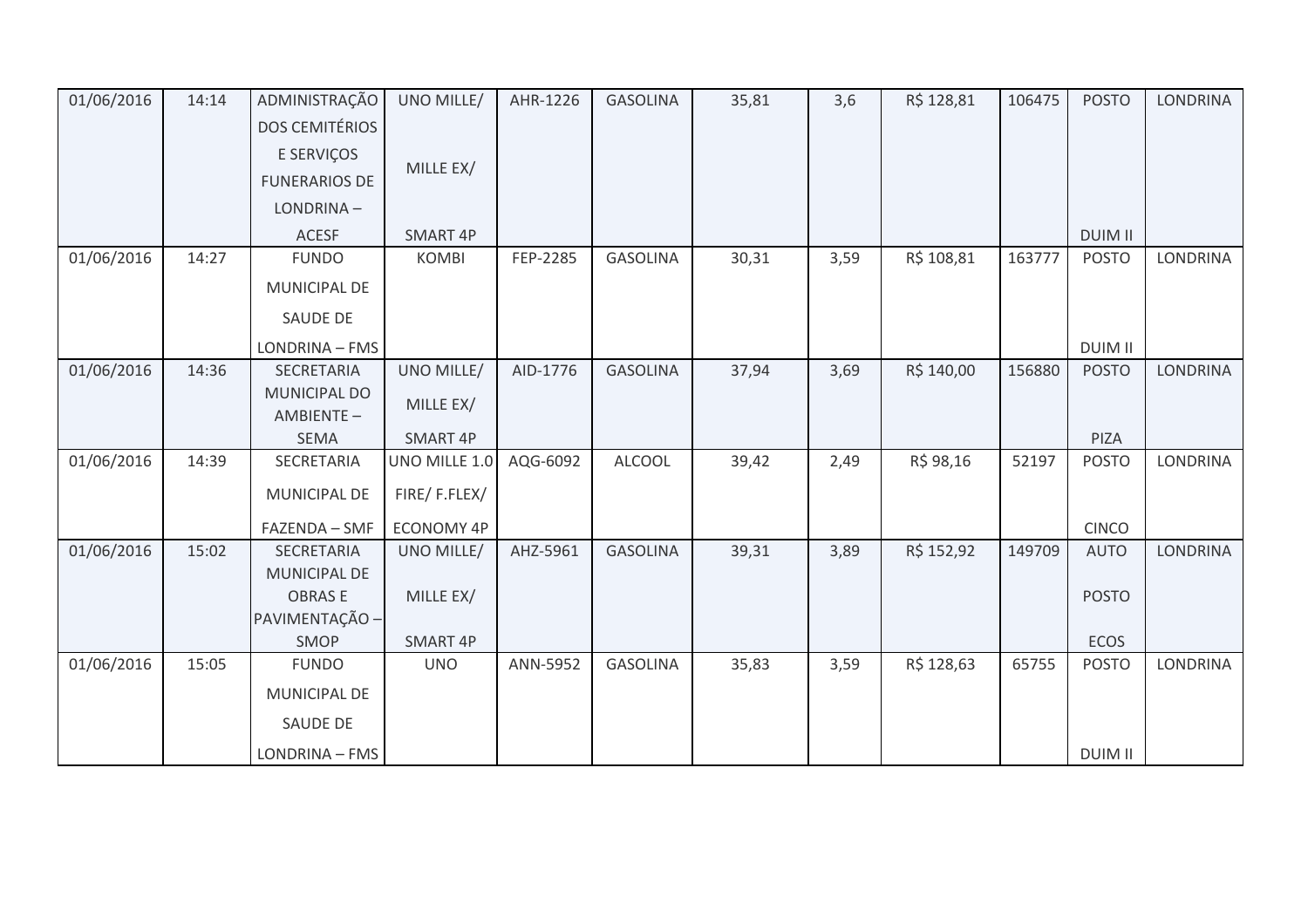| 01/06/2016 | 15:08 | <b>CAIXA DE</b>           | NOVO VOYAGE      | <b>BAL-4902</b> | <b>GASOLINA</b> | 56,81  | 3,89 | R\$ 220,99 | 46     | <b>AUTO</b>    | <b>LONDRINA</b> |
|------------|-------|---------------------------|------------------|-----------------|-----------------|--------|------|------------|--------|----------------|-----------------|
|            |       | ASSISTENCIA,              |                  |                 |                 |        |      |            |        |                |                 |
|            |       | APOSENTADORIA             |                  |                 |                 |        |      |            |        |                |                 |
|            |       | E PENSOES DOS             |                  |                 |                 |        |      |            |        |                |                 |
|            |       | <b>SERVIDORES</b>         |                  |                 |                 |        |      |            |        | <b>POSTO</b>   |                 |
|            |       | <b>MUNICIPAIS DE</b>      |                  |                 |                 |        |      |            |        |                |                 |
|            |       | LONDRINA -                |                  |                 |                 |        |      |            |        |                |                 |
|            |       | CAAPSML                   |                  |                 |                 |        |      |            |        | <b>ECOS</b>    |                 |
| 01/06/2016 | 15:34 | SECRETARIA                | CLIO AUTH.       | ANW-2720        | <b>ALCOOL</b>   | 44,05  | 2,39 | R\$ 105,30 | 120513 | <b>POSTO</b>   | <b>LONDRINA</b> |
|            |       | <b>MUNICIPAL SE</b>       | /AIR HIFLEX      |                 |                 |        |      |            |        |                |                 |
|            |       | <b>ASSISTNCIA</b>         |                  |                 |                 |        |      |            |        |                |                 |
|            |       | SOCIAL-SMAS               | 1.6 16V 5P       |                 |                 |        |      |            |        | <b>DUIM II</b> |                 |
| 01/06/2016 | 15:35 | <b>FUNDO</b>              | <b>CELTA</b>     | AWM-8690        | <b>GASOLINA</b> | 39,96  | 3,59 | R\$ 143,49 | 12139  | <b>POSTO</b>   | <b>LONDRINA</b> |
|            |       | MUNICIPAL DE              |                  |                 |                 |        |      |            |        |                |                 |
|            |       | <b>SAUDE DE</b>           |                  |                 |                 |        |      |            |        |                |                 |
|            |       | LONDRINA - FMS            |                  |                 |                 |        |      |            |        | <b>DUIM II</b> |                 |
| 01/06/2016 | 15:44 | SECRETARIA                | CARGO 815/       | ALE-0619        | <b>DIESEL</b>   | 101,87 | 2,84 | R\$ 289,31 | 96184  | <b>POSTO</b>   | LONDRINA        |
|            |       | <b>MUNICIPAL SE</b>       | 815 S/815 E      |                 |                 |        |      |            |        |                |                 |
|            |       | <b>ASSISTNCIA</b>         | <b>TURBO 2P</b>  |                 |                 |        |      |            |        |                |                 |
|            |       | SOCIAL-SMAS               | (DIESEL          |                 |                 |        |      |            |        | <b>DUIM II</b> |                 |
| 01/06/2016 | 15:50 | <b>FUNDO</b>              | <b>BOXER HDI</b> | AZO-4507        | DIESEL S10      | 46,23  | 2,94 | R\$ 135,92 | 50970  | <b>POSTO</b>   | <b>LONDRINA</b> |
|            |       | <b>MUNICIPAL DE</b>       |                  |                 |                 |        |      |            |        |                |                 |
|            |       | <b>SAUDE DE</b>           |                  |                 |                 |        |      |            |        |                |                 |
|            |       | LONDRINA - FMS            | 15P              |                 |                 |        |      |            |        | <b>DUIM II</b> |                 |
| 01/06/2016 | 15:57 | SECRETARIA                | UNO MILLE 1.0    | AOZ-9012        | <b>ALCOOL</b>   | 36,39  | 2,39 | R\$ 86,97  | 112870 | <b>POSTO</b>   | <b>LONDRINA</b> |
|            |       | MUNICIPAL DE              | FIRE/F.FLEX/     |                 |                 |        |      |            |        |                |                 |
|            |       | EDUCAÇÃO - SME ECONOMY 4P |                  |                 |                 |        |      |            |        | <b>DUIM II</b> |                 |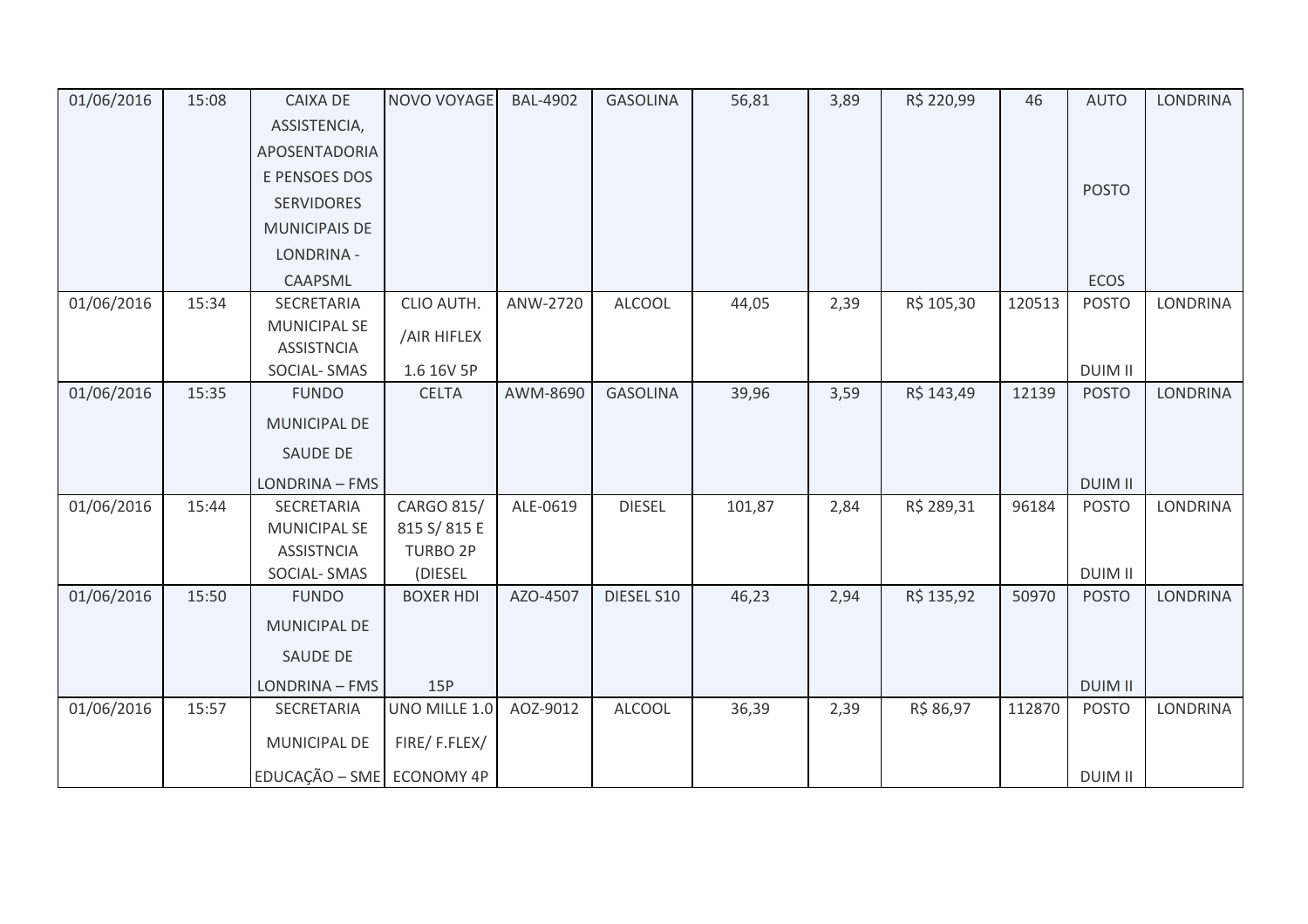| 01/06/2016 | 16:37 | <b>FUNDACAO DE</b> | <b>KOMBI CARAT</b> | ALM-0747        | <b>GASOLINA</b> | 42,26 | 3,55 | R\$ 150,04 | 101685 | <b>AUTO</b>          | <b>LONDRINA</b> |
|------------|-------|--------------------|--------------------|-----------------|-----------------|-------|------|------------|--------|----------------------|-----------------|
|            |       | <b>ESPORTES DE</b> |                    |                 |                 |       |      |            |        | <b>POSTO</b>         |                 |
|            |       | LONDRINA - FEL     |                    |                 |                 |       |      |            |        | <b>MALASSIS</b><br>E |                 |
| 01/06/2016 | 16:38 | <b>FUNDACAO DE</b> | <b>CORTADOR DE</b> | FEL-0881        | <b>GASOLINA</b> | 80    | 3,55 | R\$ 284,00 | 4581   | <b>AUTO</b>          | <b>LONDRINA</b> |
|            |       | <b>ESPORTES DE</b> |                    |                 |                 |       |      |            |        | <b>POSTO</b>         |                 |
|            |       | LONDRINA - FEL     | <b>GRAMA</b>       |                 |                 |       |      |            |        | <b>MALASSIS</b><br>E |                 |
| 01/06/2016 | 16:43 | <b>FUNDO</b>       | <b>BOXER</b>       | AWV-2805        | <b>DIESEL</b>   | 10,21 | 2,94 | R\$ 30,02  | 152203 | <b>POSTO</b>         | <b>LONDRINA</b> |
|            |       | MUNICIPAL DE       |                    |                 |                 |       |      |            |        |                      |                 |
|            |       | SAUDE DE           |                    |                 |                 |       |      |            |        |                      |                 |
|            |       | LONDRINA - FMS     |                    |                 |                 |       |      |            |        | <b>DUIM II</b>       |                 |
| 01/06/2016 | 17:08 | <b>FUNDO</b>       | <b>UNO</b>         | AKQ-6983        | <b>GASOLINA</b> | 31,59 | 3,59 | R\$ 113,41 | 181391 | <b>POSTO</b>         | <b>LONDRINA</b> |
|            |       | MUNICIPAL DE       |                    |                 |                 |       |      |            |        |                      |                 |
|            |       | <b>SAUDE DE</b>    |                    |                 |                 |       |      |            |        |                      |                 |
|            |       | LONDRINA - FMS     |                    |                 |                 |       |      |            |        | <b>DUIM II</b>       |                 |
| 01/06/2016 | 17:09 | <b>FUNDO</b>       | SPRINTER-415       | <b>BAG-9373</b> | DIESEL S10      | 51,02 | 2,94 | R\$ 150,00 | 3496   | <b>POSTO</b>         | LONDRINA        |
|            |       | MUNICIPAL DE       |                    |                 |                 |       |      |            |        |                      |                 |
|            |       | <b>SAUDE DE</b>    |                    |                 |                 |       |      |            |        |                      |                 |
|            |       | LONDRINA - FMS     |                    |                 |                 |       |      |            |        | <b>DUIM II</b>       |                 |
| 01/06/2016 | 17:27 | <b>FUNDO</b>       | <b>KOMBI</b>       | ASD-4376        | <b>GASOLINA</b> | 26,37 | 3,69 | R\$ 97,31  | 277921 | <b>POSTO</b>         | <b>LONDRINA</b> |
|            |       | MUNICIPAL DE       |                    |                 |                 |       |      |            |        |                      |                 |
|            |       | SAUDE DE           |                    |                 |                 |       |      |            |        |                      |                 |
|            |       | LONDRINA - FMS     |                    |                 |                 |       |      |            |        | PIZA                 |                 |
| 01/06/2016 | 17:38 | <b>FUNDO</b>       | <b>KOMBI</b>       | FEP-2301        | <b>GASOLINA</b> | 32,17 | 3,69 | R\$ 118,71 | 126224 | <b>POSTO</b>         | <b>LONDRINA</b> |
|            |       | MUNICIPAL DE       |                    |                 |                 |       |      |            |        |                      |                 |
|            |       | <b>SAUDE DE</b>    |                    |                 |                 |       |      |            |        |                      |                 |
|            |       | LONDRINA - FMS     |                    |                 |                 |       |      |            |        | PIZA                 |                 |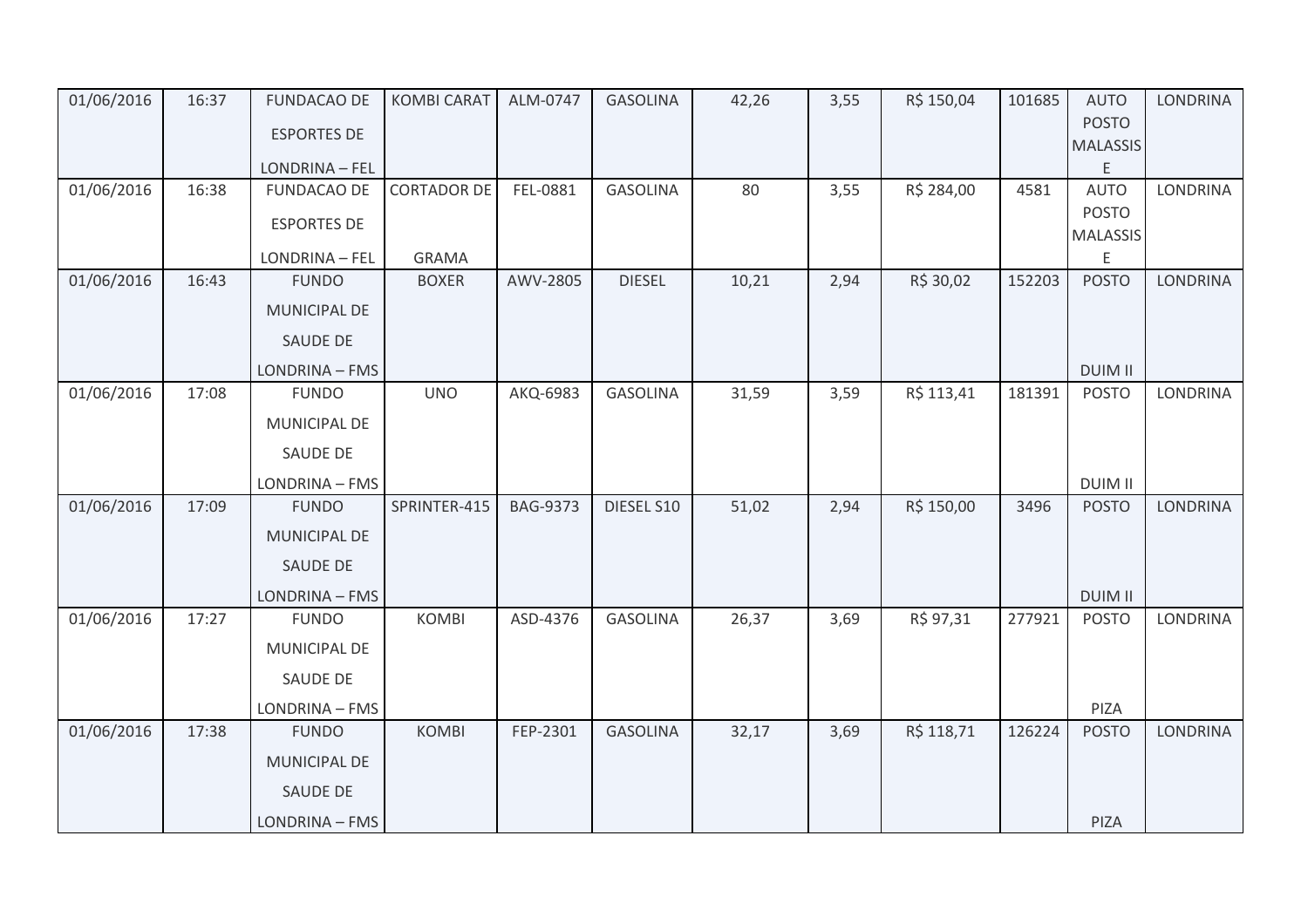| 01/06/2016 | 17:50 | <b>FUNDO DE</b>     | <b>S10</b>    | FKF-9611 | DIESEL S10      | 36,08 | 2,87 | R\$ 103,58 | 63179  | <b>AUTO</b>    | <b>CURITIBA</b> |
|------------|-------|---------------------|---------------|----------|-----------------|-------|------|------------|--------|----------------|-----------------|
|            |       | REEQUIPAMENTO       |               |          |                 |       |      |            |        |                |                 |
|            |       | DO CORPO DE         |               |          |                 |       |      |            |        | <b>POSTO</b>   |                 |
|            |       | <b>BOMBEIROS-</b>   |               |          |                 |       |      |            |        | <b>ESTRELA</b> |                 |
|            |       | SMDS/FUNREBO        |               |          |                 |       |      |            |        |                |                 |
|            |       | M                   |               |          |                 |       |      |            |        | <b>GUIA</b>    |                 |
| 01/06/2016 | 17:52 | <b>SECRETARIA</b>   | <b>KOMBI</b>  | ANV-2029 | <b>ALCOOL</b>   | 37,36 | 2,39 | R\$ 89,30  | 192797 | <b>AUTO</b>    | <b>LONDRINA</b> |
|            |       | <b>MUNICIPAL SE</b> | FURGAO 1.4    |          |                 |       |      |            |        | <b>POSTO</b>   |                 |
|            |       | <b>ASSISTNCIA</b>   | MI TOTAL FLEX |          |                 |       |      |            |        |                |                 |
|            |       | <b>SOCIAL-SMAS</b>  | 8V            |          |                 |       |      |            |        | <b>ECOS</b>    |                 |
| 01/06/2016 | 17:53 | <b>FUNDO</b>        | <b>CELTA</b>  | AWM-8679 | <b>GASOLINA</b> | 25,45 | 3,89 | R\$ 99,00  | 37192  | <b>AUTO</b>    | <b>LONDRINA</b> |
|            |       | MUNICIPAL DE        |               |          |                 |       |      |            |        | <b>POSTO</b>   |                 |
|            |       | SAUDE DE            |               |          |                 |       |      |            |        |                |                 |
|            |       | LONDRINA - FMS      |               |          |                 |       |      |            |        | ECOS           |                 |
| 01/06/2016 | 18:10 | <b>FUNDO</b>        | <b>BOXER</b>  | ARB-2186 | <b>DIESEL</b>   | 26,41 | 2,84 | R\$ 75,00  | 263235 | <b>POSTO</b>   | <b>LONDRINA</b> |
|            |       | <b>MUNICIPAL DE</b> |               |          |                 |       |      |            |        |                |                 |
|            |       | SAUDE DE            |               |          |                 |       |      |            |        |                |                 |
|            |       | LONDRINA - FMS      |               |          |                 |       |      |            |        | <b>DUIM II</b> |                 |
| 01/06/2016 | 18:38 | <b>FUNDO</b>        | <b>DUCATO</b> | AVG-3897 | <b>DIESEL</b>   | 32,06 | 2,84 | R\$ 91,05  | 246807 | <b>POSTO</b>   | LONDRINA        |
|            |       | <b>MUNICIPAL DE</b> |               |          |                 |       |      |            |        |                |                 |
|            |       | SAUDE DE            |               |          |                 |       |      |            |        |                |                 |
|            |       | LONDRINA - FMS      |               |          |                 |       |      |            |        | <b>DUIM II</b> |                 |
| 01/06/2016 | 19:28 | <b>FUNDO</b>        | JUMPER J 2.3  | AZX-7915 | DIESEL S10      | 31,54 | 2,94 | R\$ 92,73  | 34455  | <b>POSTO</b>   | <b>LONDRINA</b> |
|            |       | <b>MUNICIPAL DE</b> |               |          |                 |       |      |            |        |                |                 |
|            |       | SAUDE DE            |               |          |                 |       |      |            |        |                |                 |
|            |       | LONDRINA - FMS      |               |          |                 |       |      |            |        | <b>DUIM II</b> |                 |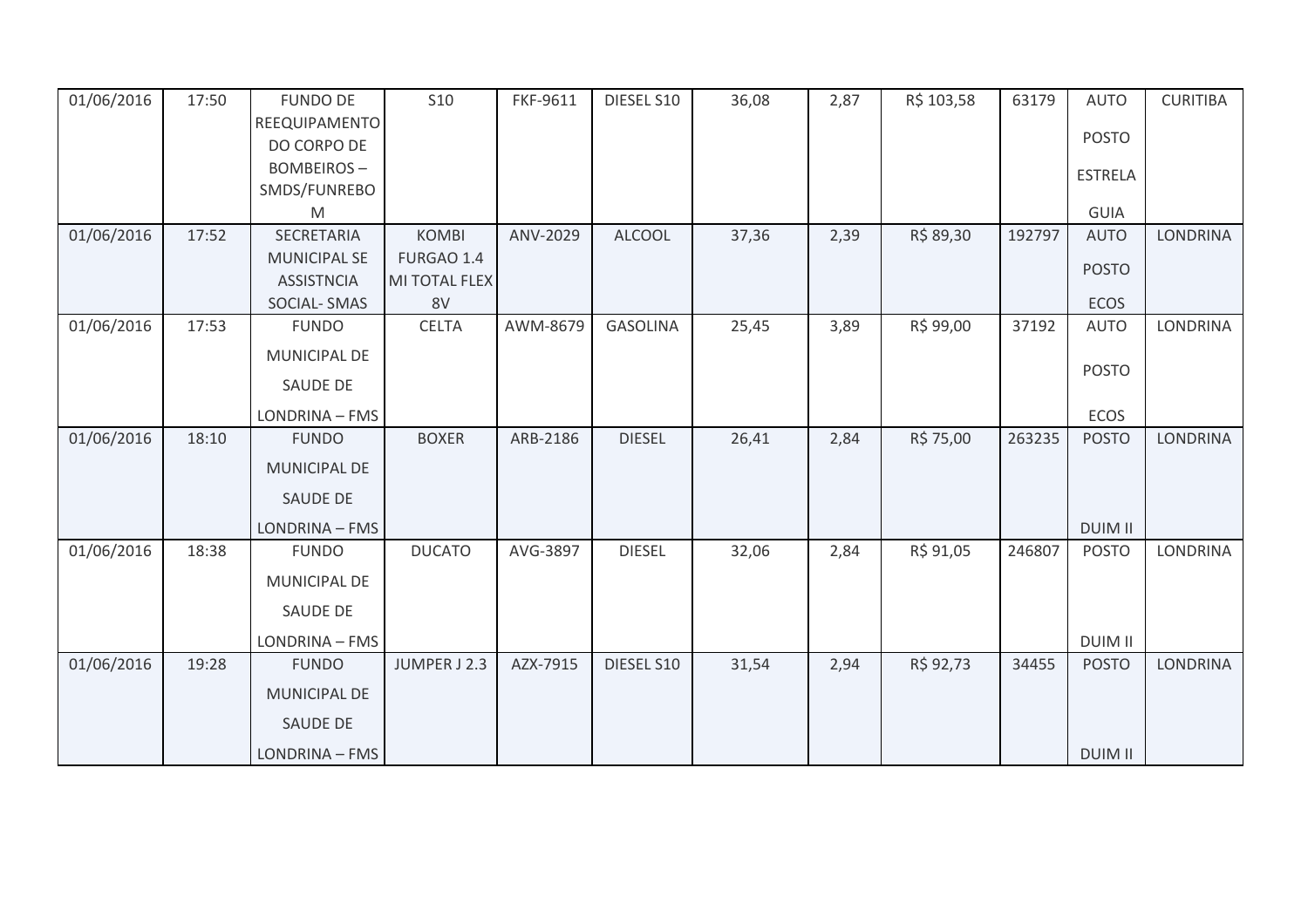| 01/06/2016 | 19:54 | <b>FUNDO DE</b><br>REEQUIPAMENTO<br>DO CORPO DE<br><b>BOMBEIROS-</b> | HILUX CD 4X4          | AZJ-0413        | DIESEL S10      | 55,11 | 2,94 | R\$ 162,02 | 15880  | <b>POSTO</b>   | <b>LONDRINA</b> |
|------------|-------|----------------------------------------------------------------------|-----------------------|-----------------|-----------------|-------|------|------------|--------|----------------|-----------------|
|            |       | SMDS/FUNREBO                                                         |                       |                 |                 |       |      |            |        |                |                 |
|            |       | M                                                                    | 2.8                   |                 |                 |       |      |            |        | <b>DUIM II</b> |                 |
| 01/06/2016 | 20:25 | <b>FUNDO</b>                                                         | <b>ONIX 1.0</b>       | <b>BAG-1791</b> | <b>GASOLINA</b> | 28,67 | 3,49 | R\$ 100,06 | 7678   | <b>AUTO</b>    | <b>CURITIBA</b> |
|            |       | MUNICIPAL DE                                                         |                       |                 |                 |       |      |            |        | <b>POSTO</b>   |                 |
|            |       | <b>SAUDE DE</b>                                                      |                       |                 |                 |       |      |            |        | <b>ESTRELA</b> |                 |
|            |       | LONDRINA - FMS                                                       |                       |                 |                 |       |      |            |        | <b>GUIA</b>    |                 |
| 01/06/2016 | 21:27 | <b>FUNDO</b>                                                         | <b>UNO</b>            | AAW-2621        | <b>GASOLINA</b> | 29,48 | 3,59 | R\$ 105,83 | 180201 | <b>POSTO</b>   | <b>LONDRINA</b> |
|            |       | MUNICIPAL DE                                                         |                       |                 |                 |       |      |            |        |                |                 |
|            |       | <b>SAUDE DE</b>                                                      |                       |                 |                 |       |      |            |        |                |                 |
|            |       | LONDRINA - FMS                                                       |                       |                 |                 |       |      |            |        | <b>DUIM II</b> |                 |
| 01/06/2016 | 22:44 | SECRETARIA                                                           | WEEKEND               | <b>BAJ-7691</b> | <b>ALCOOL</b>   | 45,97 | 2,39 | R\$ 109,87 | 2526   | <b>AUTO</b>    | <b>LONDRINA</b> |
|            |       | MUNICIPAL DE                                                         |                       |                 |                 |       |      |            |        | <b>POSTO</b>   |                 |
|            |       | DEFESA SOCIAL-                                                       |                       |                 |                 |       |      |            |        |                |                 |
|            |       | <b>SMDS</b>                                                          | ADVENTURE             |                 |                 |       |      |            |        | ECOS           |                 |
| 02/06/2016 | 02:13 | SECRETARIA<br>MUNICIPAL DE                                           | S10 BLAZER<br>ADVANT. | AUE-4968        | <b>ALCOOL</b>   | 60    | 2,39 | R\$ 143,40 | 175345 | <b>AUTO</b>    | <b>LONDRINA</b> |
|            |       | DEFESA SOCIAL-                                                       | 2.4/2.4 MPFI          |                 |                 |       |      |            |        | <b>POSTO</b>   |                 |
|            |       | SMDS                                                                 | <b>F.POWER</b>        |                 |                 |       |      |            |        | ECOS           |                 |
| 02/06/2016 | 05:25 | ADMINISTRAÇÃO                                                        | <b>TRANSIT</b>        | AWS-2935        | <b>DIESEL</b>   | 31,53 | 3,09 | R\$ 97,43  | 103731 | <b>AUTO</b>    | LONDRINA        |
|            |       | <b>DOS CEMITÉRIOS</b>                                                |                       |                 |                 |       |      |            |        |                |                 |
|            |       | E SERVIÇOS                                                           | <b>FURGAO 3330</b>    |                 |                 |       |      |            |        |                |                 |
|            |       | <b>FUNERARIOS DE</b>                                                 | 2.4 TDCI              |                 |                 |       |      |            |        | <b>POSTO</b>   |                 |
|            |       | LONDRINA-                                                            |                       |                 |                 |       |      |            |        |                |                 |
|            |       | <b>ACESF</b>                                                         | <b>CURTO DIES.</b>    |                 |                 |       |      |            |        | <b>ECOS</b>    |                 |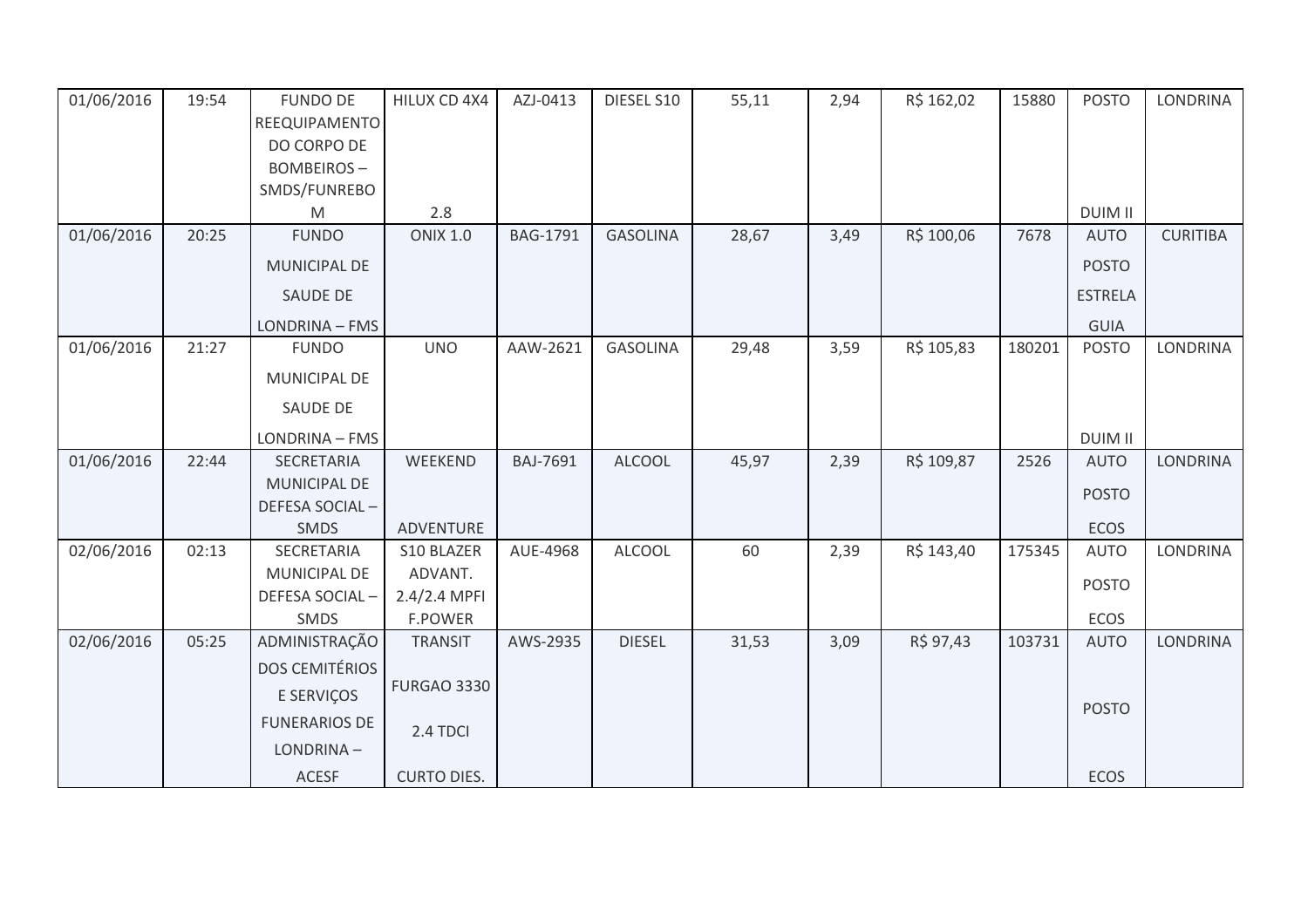| 02/06/2016 | 06:59 | <b>FUNDO</b>        | SPACEFOX              | <b>BAI-9774</b> | <b>GASOLINA</b> | 43,97 | 3,47 | R\$ 152,58 | 8341   | <b>POSTO</b>    | <b>LONDRINA</b> |
|------------|-------|---------------------|-----------------------|-----------------|-----------------|-------|------|------------|--------|-----------------|-----------------|
|            |       | MUNICIPAL DE        |                       |                 |                 |       |      |            |        |                 |                 |
|            |       | <b>SAUDE DE</b>     |                       |                 |                 |       |      |            |        | PETROITA        |                 |
|            |       | LONDRINA - FMS      |                       |                 |                 |       |      |            |        | <b>LIA</b>      |                 |
| 02/06/2016 | 07:46 | <b>SECRETARIA</b>   | DAILY 45S17CS         | AZL-3506        | DIESEL S10      | 80,27 | 2,99 | R\$ 240,00 | 14082  | <b>POSTO</b>    | <b>LONDRINA</b> |
|            |       | MUNICIPAL DE        |                       |                 |                 |       |      |            |        |                 |                 |
|            |       | <b>OBRASE</b>       |                       |                 |                 |       |      |            |        | <b>PETROITA</b> |                 |
|            |       | PAVIMENTAÇÃO -      |                       |                 |                 |       |      |            |        |                 |                 |
|            |       | SMOP                |                       |                 |                 |       |      |            |        | <b>LIA</b>      |                 |
| 02/06/2016 | 07:48 | SECRETARIA          | <b>KOMBI PICKUP</b>   | ANJ-8774        | <b>GASOLINA</b> | 26,74 | 3,47 | R\$ 92,80  | 111966 | <b>POSTO</b>    | <b>LONDRINA</b> |
|            |       | MUNICIPAL DO        |                       |                 |                 |       |      |            |        |                 |                 |
|            |       | AMBIENTE-           |                       |                 |                 |       |      |            |        | PETROITA        |                 |
|            |       | SEMA                |                       |                 |                 |       |      |            |        | LIA             |                 |
| 02/06/2016 | 07:49 | SECRETARIA          | <b>KOMBI</b>          | AIV-3112        | <b>GASOLINA</b> | 22,41 | 3,69 | R\$ 82,69  | 31605  | <b>POSTO</b>    | <b>LONDRINA</b> |
|            |       | <b>MUNICIPAL SE</b> |                       |                 |                 |       |      |            |        |                 |                 |
|            |       | <b>ASSISTNCIA</b>   |                       |                 |                 |       |      |            |        |                 |                 |
|            |       | SOCIAL-SMAS         | <b>FURGAO</b>         |                 |                 |       |      |            |        | PIZA            |                 |
| 02/06/2016 | 08:04 | SECRETARIA          | <b>LIVINA 1.6 16V</b> | ATL-3674        | <b>ALCOOL</b>   | 35,59 | 2,39 | R\$ 85,06  | 162976 | <b>POSTO</b>    | LONDRINA        |
|            |       | MUNICIPAL DE        |                       |                 |                 |       |      |            |        |                 |                 |
|            |       | DEFESA SOCIAL-      |                       |                 |                 |       |      |            |        |                 |                 |
|            |       | SMDS                | FLEX FUEL 5P          |                 |                 |       |      |            |        | <b>DUIM II</b>  |                 |
| 02/06/2016 | 08:08 | SECRETARIA          | <b>KOMBI</b>          | AJL-4910        | <b>GASOLINA</b> | 18,6  | 3,47 | R\$ 64,54  | 7904   | <b>POSTO</b>    | <b>LONDRINA</b> |
|            |       | MUNICIPAL DE        |                       |                 |                 |       |      |            |        |                 |                 |
|            |       | <b>OBRASE</b>       |                       |                 |                 |       |      |            |        | <b>PETROITA</b> |                 |
|            |       | PAVIMENTAÇÃO -      |                       |                 |                 |       |      |            |        |                 |                 |
|            |       | SMOP                | <b>FURGAO</b>         |                 |                 |       |      |            |        | <b>LIA</b>      |                 |
| 02/06/2016 | 08:11 | <b>FUNDO</b>        | <b>UNO</b>            | AAW-6772        | <b>GASOLINA</b> | 36,42 | 3,59 | R\$ 130,75 | 88708  | <b>POSTO</b>    | <b>LONDRINA</b> |
|            |       | MUNICIPAL DE        |                       |                 |                 |       |      |            |        |                 |                 |
|            |       | SAUDE DE            |                       |                 |                 |       |      |            |        |                 |                 |
|            |       | LONDRINA - FMS      |                       |                 |                 |       |      |            |        | <b>DUIM II</b>  |                 |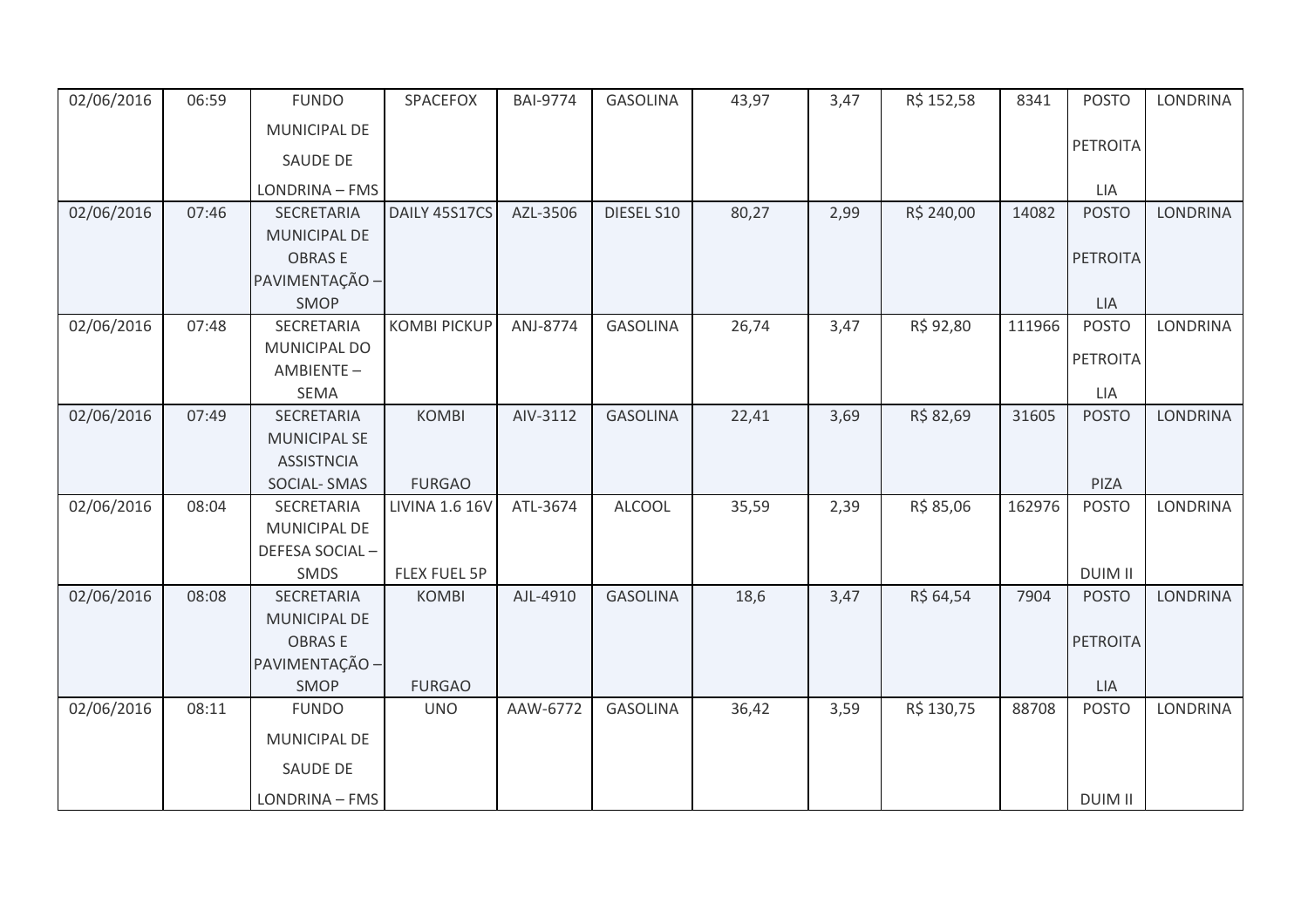| 02/06/2016 | 08:11 | SECRETARIA                       | <b>UNO VIVACE</b> | AYP-1575 | <b>ALCOOL</b>   | 40,28 | 2,39 | R\$ 96,29  | 47144  | <b>POSTO</b>    | <b>LONDRINA</b> |
|------------|-------|----------------------------------|-------------------|----------|-----------------|-------|------|------------|--------|-----------------|-----------------|
|            |       | <b>MUNICIPAL DO</b><br>AMBIENTE- | 1.0 EVO FIRE      |          |                 |       |      |            |        | <b>PETROITA</b> |                 |
|            |       | <b>SEMA</b>                      | FLEX 8V           |          |                 |       |      |            |        | <b>LIA</b>      |                 |
| 02/06/2016 | 08:22 | <b>FUNDO</b>                     | <b>KOMBI</b>      | FEP-2283 | <b>GASOLINA</b> | 29,06 | 3,59 | R\$ 104,33 | 54718  | <b>POSTO</b>    | LONDRINA        |
|            |       | MUNICIPAL DE                     |                   |          |                 |       |      |            |        |                 |                 |
|            |       | SAUDE DE                         |                   |          |                 |       |      |            |        |                 |                 |
|            |       | LONDRINA - FMS                   |                   |          |                 |       |      |            |        | <b>DUIM II</b>  |                 |
| 02/06/2016 | 08:24 | <b>FUNDO DE</b>                  | <b>COBALT</b>     | AVO-4781 | <b>ALCOOL</b>   | 33,08 | 2,39 | R\$ 79,00  | 33708  | <b>POSTO</b>    | <b>LONDRINA</b> |
|            |       | REEQUIPAMENTO                    |                   |          |                 |       |      |            |        |                 |                 |
|            |       | DO CORPO DE                      |                   |          |                 |       |      |            |        |                 |                 |
|            |       | <b>BOMBEIROS-</b>                |                   |          |                 |       |      |            |        |                 |                 |
|            |       | SMDS/FUNREBO                     |                   |          |                 |       |      |            |        |                 |                 |
|            |       | M                                |                   |          |                 |       |      |            |        | <b>DUIM II</b>  |                 |
| 02/06/2016 | 08:34 | ADMINISTRAÇÃO                    | S10 BLAZER        | AQE-6474 | <b>DIESEL</b>   | 56,33 | 2,84 | R\$ 159,98 | 360958 | <b>POSTO</b>    | LONDRINA        |
|            |       | <b>DOS CEMITÉRIOS</b>            |                   |          |                 |       |      |            |        |                 |                 |
|            |       | E SERVIÇOS                       | <b>COLINA</b>     |          |                 |       |      |            |        |                 |                 |
|            |       | <b>FUNERARIOS DE</b>             | 2.4/2.4 MPFI      |          |                 |       |      |            |        |                 |                 |
|            |       | LONDRINA-                        |                   |          |                 |       |      |            |        |                 |                 |
|            |       | ACESF                            | <b>F.POWER</b>    |          |                 |       |      |            |        | <b>DUIM II</b>  |                 |
| 02/06/2016 | 08:39 | SECRETARIA                       | <b>UNO MILLE</b>  | AVW-4235 | <b>ALCOOL</b>   | 36,84 | 2,39 | R\$ 88,05  | 21433  | <b>POSTO</b>    | <b>LONDRINA</b> |
|            |       | <b>MUNICIPAL SE</b>              | <b>WAY</b>        |          |                 |       |      |            |        |                 |                 |
|            |       | <b>ASSISTNCIA</b>                | ECONOMY 1.0       |          |                 |       |      |            |        |                 |                 |
|            |       | SOCIAL-SMAS                      | F.FLEX 4P         |          |                 |       |      |            |        | <b>DUIM II</b>  |                 |
| 02/06/2016 | 08:40 | <b>FUNDO</b>                     | <b>UNO</b>        | AAW-2747 | <b>GASOLINA</b> | 33,19 | 3,59 | R\$ 119,15 | 132005 | <b>POSTO</b>    | LONDRINA        |
|            |       | MUNICIPAL DE                     |                   |          |                 |       |      |            |        |                 |                 |
|            |       | <b>SAUDE DE</b>                  |                   |          |                 |       |      |            |        |                 |                 |
|            |       | LONDRINA - FMS                   |                   |          |                 |       |      |            |        | <b>DUIM II</b>  |                 |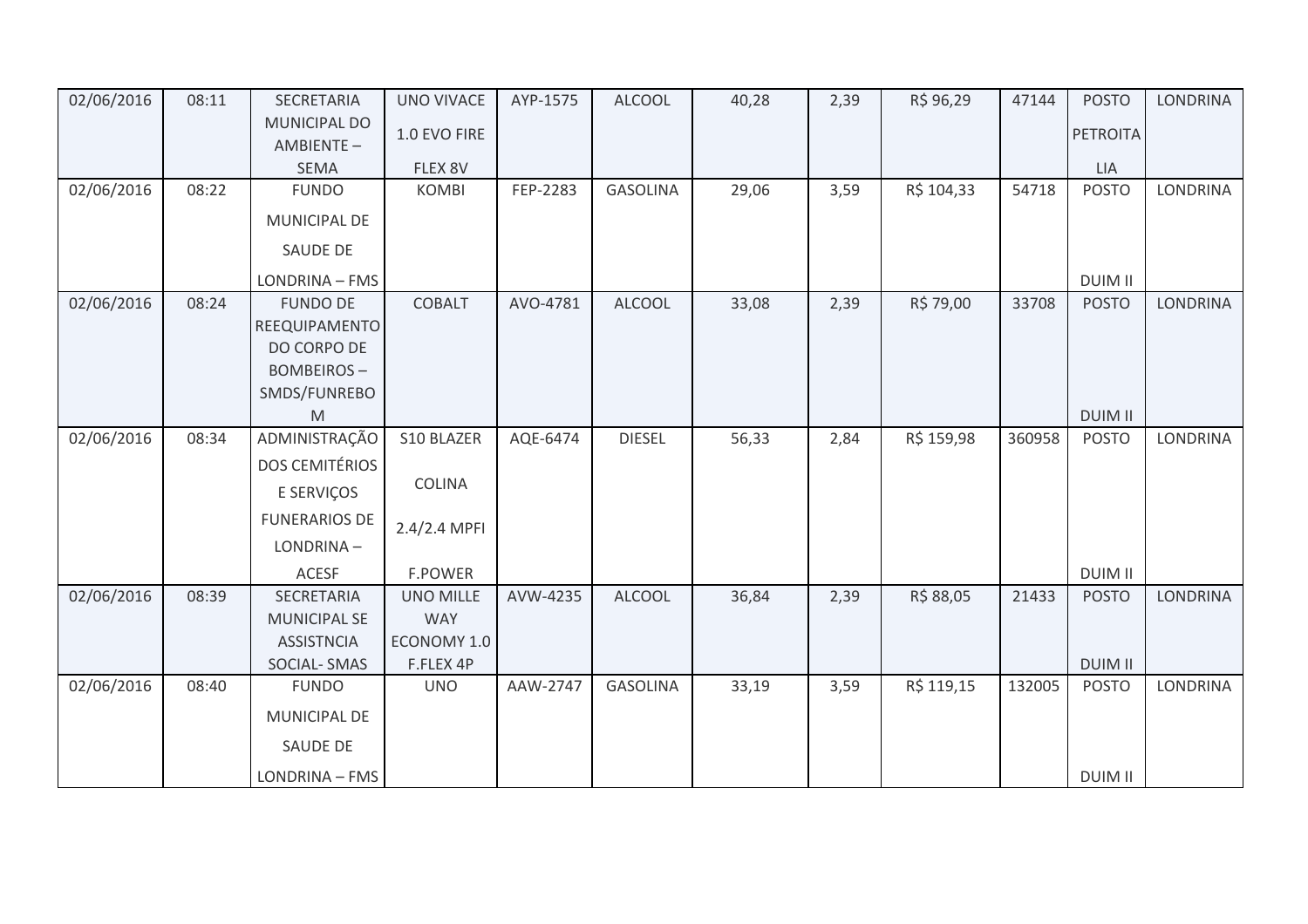| 02/06/2016 | 08:41 | SECRETARIA                | DAILY 45S17CS   | AZL-3505        | DIESEL S10      | $70\,$ | 2,99 | R\$ 209,30 | 11703  | <b>POSTO</b>    | <b>LONDRINA</b> |
|------------|-------|---------------------------|-----------------|-----------------|-----------------|--------|------|------------|--------|-----------------|-----------------|
|            |       | MUNICIPAL DE              |                 |                 |                 |        |      |            |        |                 |                 |
|            |       | <b>OBRASE</b>             |                 |                 |                 |        |      |            |        | <b>PETROITA</b> |                 |
|            |       | PAVIMENTAÇÃO -            |                 |                 |                 |        |      |            |        |                 |                 |
|            |       | SMOP                      |                 |                 |                 |        |      |            |        | LIA             |                 |
| 02/06/2016 | 08:43 | <b>FUNDO</b>              | <b>CELTA</b>    | AWM-8693        | <b>GASOLINA</b> | 46,43  | 3,49 | R\$ 162,04 | 21140  | <b>POSTO</b>    | LONDRINA        |
|            |       | MUNICIPAL DE              |                 |                 |                 |        |      |            |        |                 |                 |
|            |       | <b>SAUDE DE</b>           |                 |                 |                 |        |      |            |        |                 |                 |
|            |       | LONDRINA - FMS            |                 |                 |                 |        |      |            |        | <b>CINCO</b>    |                 |
| 02/06/2016 | 08:46 | SECRETARIA                | UNO MILLE 1.0   | AUY-4342        | <b>ALCOOL</b>   | 28,7   | 2,39 | R\$ 68,60  | 44566  | <b>AUTO</b>     | <b>LONDRINA</b> |
|            |       | MUNICIPAL DE              | FIRE/F.FLEX/    |                 |                 |        |      |            |        | <b>POSTO</b>    |                 |
|            |       | EDUCAÇÃO - SME ECONOMY 4P |                 |                 |                 |        |      |            |        | <b>ECOS</b>     |                 |
| 02/06/2016 | 08:53 | <b>FUNDO DE</b>           | 17210           | AKZ-6358        | DIESEL S10      | 125,52 | 2,94 | R\$ 369,03 | 105419 | <b>POSTO</b>    | LONDRINA        |
|            |       | REEQUIPAMENTO             |                 |                 |                 |        |      |            |        |                 |                 |
|            |       | DO CORPO DE               |                 |                 |                 |        |      |            |        |                 |                 |
|            |       | <b>BOMBEIROS-</b>         |                 |                 |                 |        |      |            |        |                 |                 |
|            |       | SMDS/FUNREBO              |                 |                 |                 |        |      |            |        |                 |                 |
|            |       | M                         |                 |                 |                 |        |      |            |        | <b>DUIM II</b>  |                 |
| 02/06/2016 | 09:03 | <b>SECRETARIA</b>         | <b>ONIX 1.0</b> | <b>BAG-1799</b> | <b>ALCOOL</b>   | 40     | 2,39 | R\$ 95,60  | 3076   | <b>POSTO</b>    | <b>LONDRINA</b> |
|            |       | MUNICIPAL DE              |                 |                 |                 |        |      |            |        | <b>PETROITA</b> |                 |
|            |       | FAZENDA - SMF             |                 |                 |                 |        |      |            |        | LIA             |                 |
| 02/06/2016 | 09:10 | <b>FUNDO</b>              | <b>CELTA</b>    | AWM-8699        | <b>GASOLINA</b> | 38,82  | 3,89 | R\$ 151,02 | 42121  | <b>AUTO</b>     | LONDRINA        |
|            |       | <b>MUNICIPAL DE</b>       |                 |                 |                 |        |      |            |        | <b>POSTO</b>    |                 |
|            |       | SAUDE DE                  |                 |                 |                 |        |      |            |        |                 |                 |
|            |       | LONDRINA - FMS            |                 |                 |                 |        |      |            |        | ECOS            |                 |
| 02/06/2016 | 09:12 | <b>SECRETARIA</b>         | <b>KOMBI</b>    | AUX-8841        | <b>GASOLINA</b> | 30     | 3,49 | R\$ 104,70 | 64925  | <b>POSTO</b>    | <b>LONDRINA</b> |
|            |       | MUNICIPAL DE              |                 |                 |                 |        |      |            |        |                 |                 |
|            |       | <b>OBRASE</b>             |                 |                 |                 |        |      |            |        |                 |                 |
|            |       | PAVIMENTAÇÃO -            |                 |                 |                 |        |      |            |        |                 |                 |
|            |       | SMOP                      | <b>FURGAO</b>   |                 |                 |        |      |            |        | <b>FARIA</b>    |                 |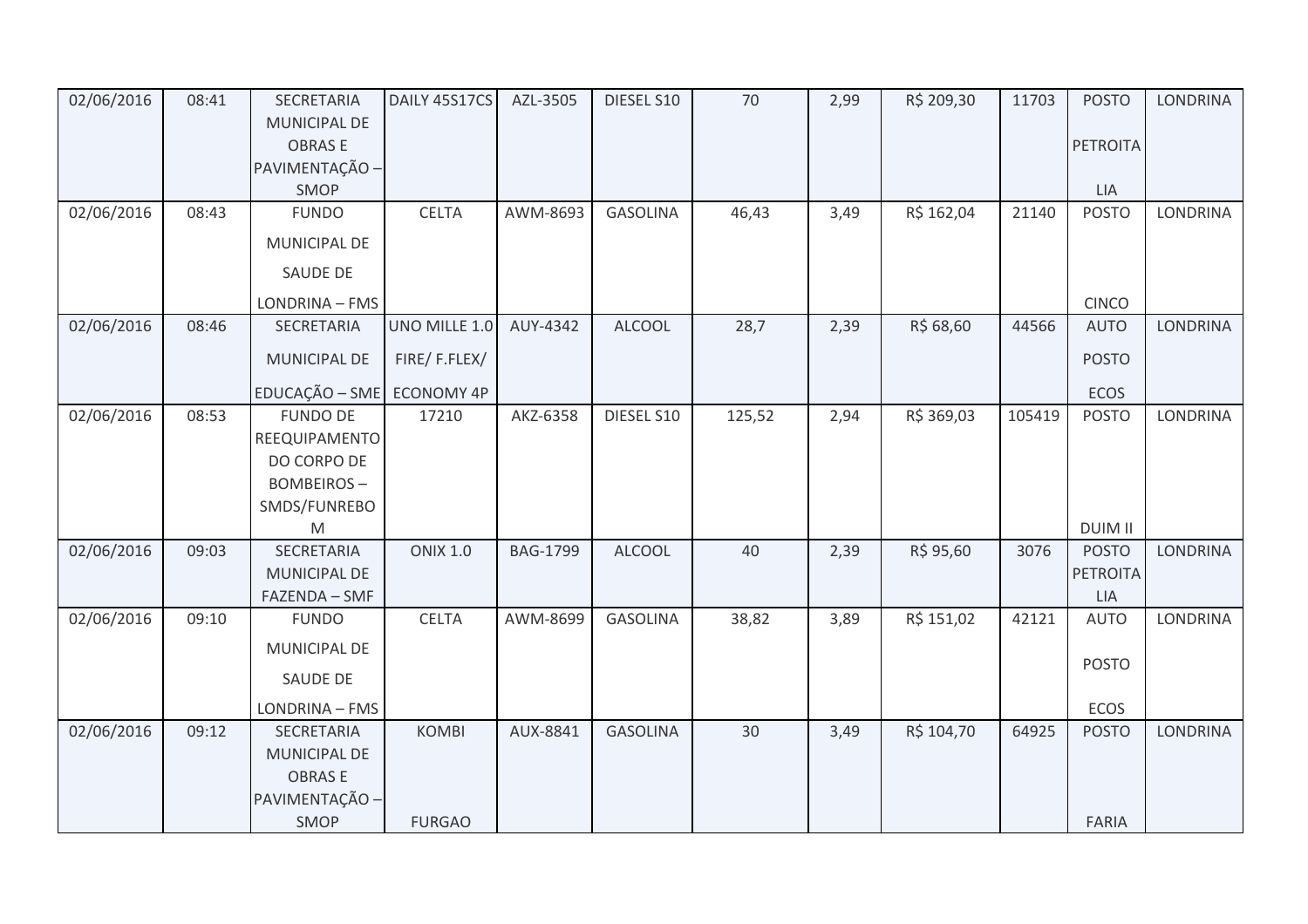| 02/06/2016 | 09:18 | SECRETARIA          | SAVEIRO CE TL     | <b>BAI-6334</b> | <b>ALCOOL</b>   | 46,87 | 2,39 | R\$ 112,02 | 4832   | <b>POSTO</b>    | <b>LONDRINA</b> |
|------------|-------|---------------------|-------------------|-----------------|-----------------|-------|------|------------|--------|-----------------|-----------------|
|            |       | MUNICIPAL DE        |                   |                 |                 |       |      |            |        |                 |                 |
|            |       | EDUCAÇÃO - SME      | <b>MB</b>         |                 |                 |       |      |            |        | <b>DUIM II</b>  |                 |
| 02/06/2016 | 09:20 | SECRETARIA          | <b>KOMBI</b>      | DWD-1381        | <b>ALCOOL</b>   | 38,31 | 2,39 | R\$ 91,56  | 189000 | <b>AUTO</b>     | <b>LONDRINA</b> |
|            |       | <b>MUNICIPAL SE</b> | STANDARD 1.4      |                 |                 |       |      |            |        | <b>POSTO</b>    |                 |
|            |       | <b>ASSISTNCIA</b>   | MI TOTAL FLEX     |                 |                 |       |      |            |        |                 |                 |
|            |       | SOCIAL-SMAS         | 8V                |                 |                 |       |      |            |        | ECOS            |                 |
| 02/06/2016 | 09:21 | <b>SECRETARIA</b>   | UNO MILLE 1.0     | AQV-9331        | <b>ALCOOL</b>   | 34,31 | 2,39 | R\$ 82,00  | 47885  | <b>POSTO</b>    | <b>LONDRINA</b> |
|            |       | <b>MUNICIPAL SE</b> | FIRE/F.FLEX/      |                 |                 |       |      |            |        | <b>PETROITA</b> |                 |
|            |       | <b>ASSISTNCIA</b>   |                   |                 |                 |       |      |            |        |                 |                 |
|            |       | <b>SOCIAL-SMAS</b>  | <b>ECONOMY 4P</b> |                 |                 |       |      |            |        | LIA             |                 |
| 02/06/2016 | 09:31 | SECRETARIA          | <b>XTZ 250</b>    | AZL-5594        | <b>GASOLINA</b> | 5,16  | 3,47 | R\$ 17,92  | 5381   | <b>POSTO</b>    | <b>LONDRINA</b> |
|            |       | <b>MUNICIPAL DE</b> |                   |                 |                 |       |      |            |        | <b>PETROITA</b> |                 |
|            |       | DEFESA SOCIAL-      |                   |                 |                 |       |      |            |        |                 |                 |
|            |       | <b>SMDS</b>         | LANDER 249CC      |                 |                 |       |      |            |        | <b>LIA</b>      |                 |
| 02/06/2016 | 09:32 | <b>FUNDO</b>        | 207SW             | AUP-2519        | <b>GASOLINA</b> | 33,09 | 3,59 | R\$ 118,79 | 90730  | <b>POSTO</b>    | LONDRINA        |
|            |       | MUNICIPAL DE        |                   |                 |                 |       |      |            |        |                 |                 |
|            |       | <b>SAUDE DE</b>     |                   |                 |                 |       |      |            |        |                 |                 |
|            |       | LONDRINA - FMS      |                   |                 |                 |       |      |            |        | <b>DUIM II</b>  |                 |
| 02/06/2016 | 09:32 | SECRETARIA          | <b>XTZ 250</b>    | AZL-5578        | <b>GASOLINA</b> | 6,89  | 3,47 | R\$ 23,91  | 2576   | <b>POSTO</b>    | <b>LONDRINA</b> |
|            |       | <b>MUNICIPAL DE</b> |                   |                 |                 |       |      |            |        | <b>PETROITA</b> |                 |
|            |       | DEFESA SOCIAL-      |                   |                 |                 |       |      |            |        |                 |                 |
|            |       | <b>SMDS</b>         | LANDER 249CC      |                 |                 |       |      |            |        | <b>LIA</b>      |                 |
| 02/06/2016 | 09:33 | SECRETARIA          | UNO MILLE 1.0     | ALO-3478        | <b>GASOLINA</b> | 40    | 3,59 | R\$ 143,60 | 107692 | <b>POSTO</b>    | <b>LONDRINA</b> |
|            |       | <b>MUNICIPAL DE</b> |                   |                 |                 |       |      |            |        |                 |                 |
|            |       | <b>OBRASE</b>       | FIRE/F.FLEX/      |                 |                 |       |      |            |        |                 |                 |
|            |       | PAVIMENTAÇÃO -      |                   |                 |                 |       |      |            |        |                 |                 |
|            |       | SMOP                | ECONOMY 4P        |                 |                 |       |      |            |        | <b>DUIM II</b>  |                 |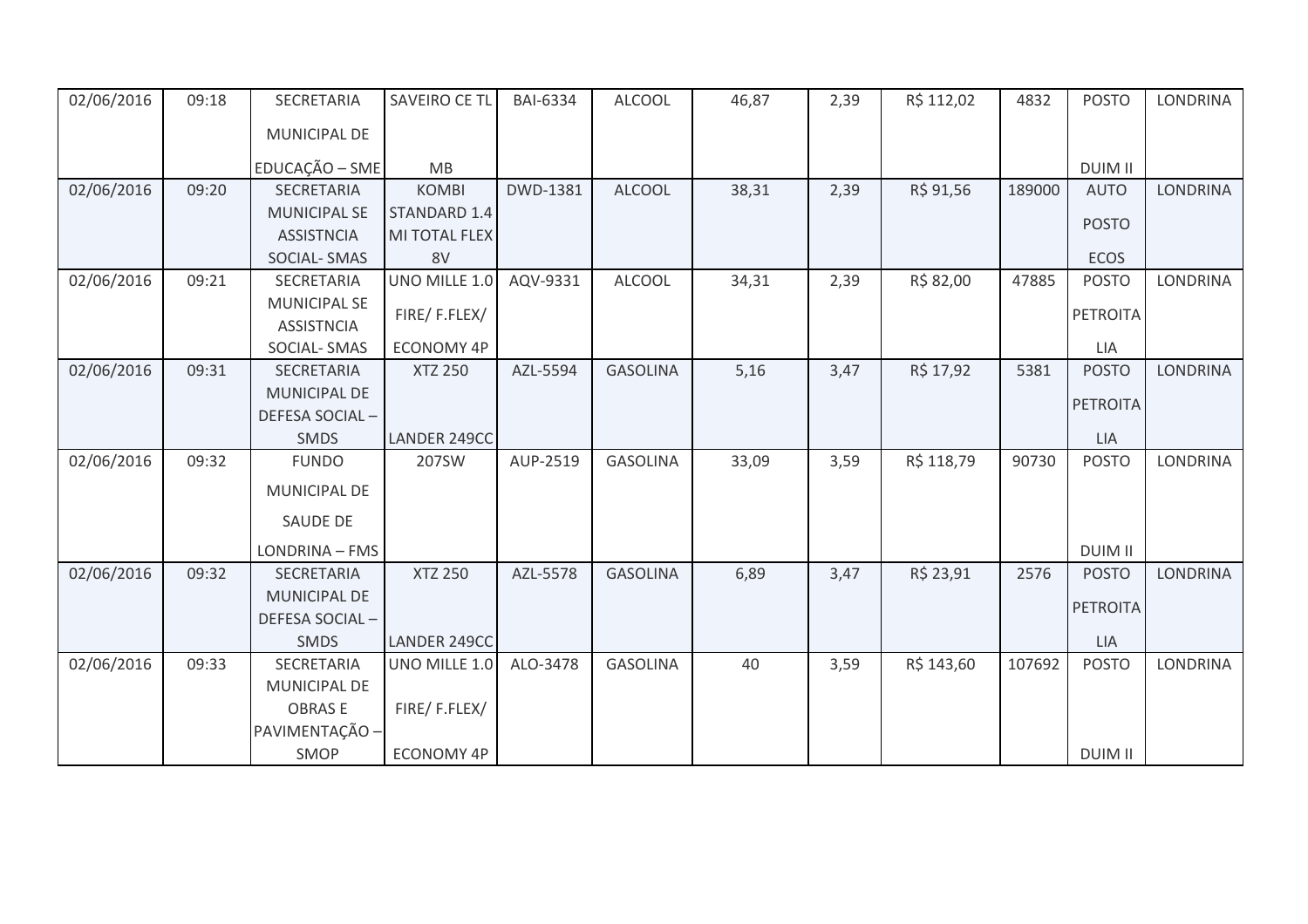| 02/06/2016 | 09:38 | SECRETARIA            | UNO MILLE/        | AHZ-5984 | <b>GASOLINA</b> | 33,07 | 3,69 | R\$ 122,03 | 170976 | <b>POSTO</b>   | <b>LONDRINA</b> |
|------------|-------|-----------------------|-------------------|----------|-----------------|-------|------|------------|--------|----------------|-----------------|
|            |       | MUNICIPAL DE          |                   |          |                 |       |      |            |        |                |                 |
|            |       | <b>OBRASE</b>         | MILLE EX/         |          |                 |       |      |            |        |                |                 |
|            |       | PAVIMENTAÇÃO -        |                   |          |                 |       |      |            |        |                |                 |
|            |       | SMOP                  | SMART 4P          |          |                 |       |      |            |        | PIZA           |                 |
| 02/06/2016 | 09:43 | SECRETARIA            | <b>UNO VIVACE</b> | AYP-1574 | <b>ALCOOL</b>   | 41,23 | 2,39 | R\$ 98,54  | 16281  | <b>AUTO</b>    | LONDRINA        |
|            |       | MUNICIPAL DE          |                   |          |                 |       |      |            |        |                |                 |
|            |       | <b>OBRASE</b>         | 1.0 EVO FIRE      |          |                 |       |      |            |        | <b>POSTO</b>   |                 |
|            |       | PAVIMENTAÇÃO -        |                   |          |                 |       |      |            |        |                |                 |
|            |       | SMOP                  | FLEX 8V           |          |                 |       |      |            |        | ECOS           |                 |
| 02/06/2016 | 09:58 | <b>FUNDO</b>          | <b>UNO</b>        | AAW-6807 | <b>GASOLINA</b> | 36,24 | 3,49 | R\$ 126,48 | 57441  | <b>POSTO</b>   | <b>LONDRINA</b> |
|            |       | MUNICIPAL DE          |                   |          |                 |       |      |            |        |                |                 |
|            |       | SAUDE DE              |                   |          |                 |       |      |            |        |                |                 |
|            |       | LONDRINA - FMS        |                   |          |                 |       |      |            |        | <b>FARIA</b>   |                 |
| 02/06/2016 | 10:12 | ADMINISTRAÇÃO         | PALIO EX 1.0      | CYG-1488 | <b>GASOLINA</b> | 32,77 | 3,89 | R\$ 127,51 | 198161 | <b>AUTO</b>    | LONDRINA        |
|            |       | <b>DOS CEMITÉRIOS</b> |                   |          |                 |       |      |            |        |                |                 |
|            |       | E SERVIÇOS            |                   |          |                 |       |      |            |        | <b>POSTO</b>   |                 |
|            |       | <b>FUNERARIOS DE</b>  |                   |          |                 |       |      |            |        |                |                 |
|            |       | LONDRINA-             |                   |          |                 |       |      |            |        |                |                 |
|            |       | <b>ACESF</b>          | MPI FIRE 8V 4P    |          |                 |       |      |            |        | ECOS           |                 |
| 02/06/2016 | 10:23 | SECRETARIA            | <b>UNO</b>        | AUY-5483 | <b>ALCOOL</b>   | 36,05 | 2,39 | R\$ 86,18  | 28044  | <b>POSTO</b>   | <b>LONDRINA</b> |
|            |       | MUNICIPAL DE          | <b>ATTRACTIVE</b> |          |                 |       |      |            |        |                |                 |
|            |       | <b>RECURSOS</b>       |                   |          |                 |       |      |            |        |                |                 |
|            |       | HUMANOS-              | 1.4 EVO FIRE      |          |                 |       |      |            |        |                |                 |
|            |       | <b>SMRH</b>           | FLEX 8V           |          |                 |       |      |            |        | <b>DUIMI</b>   |                 |
| 02/06/2016 | 10:24 | <b>FUNDO</b>          | <b>UNO VIVACE</b> | AZI-6595 | <b>ALCOOL</b>   | 37,72 | 2,39 | R\$ 90,15  | 10110  | <b>POSTO</b>   | <b>LONDRINA</b> |
|            |       | MUNICIPAL DE          |                   |          |                 |       |      |            |        |                |                 |
|            |       | SAUDE DE              |                   |          |                 |       |      |            |        |                |                 |
|            |       | LONDRINA - FMS        |                   |          |                 |       |      |            |        | <b>DUIM II</b> |                 |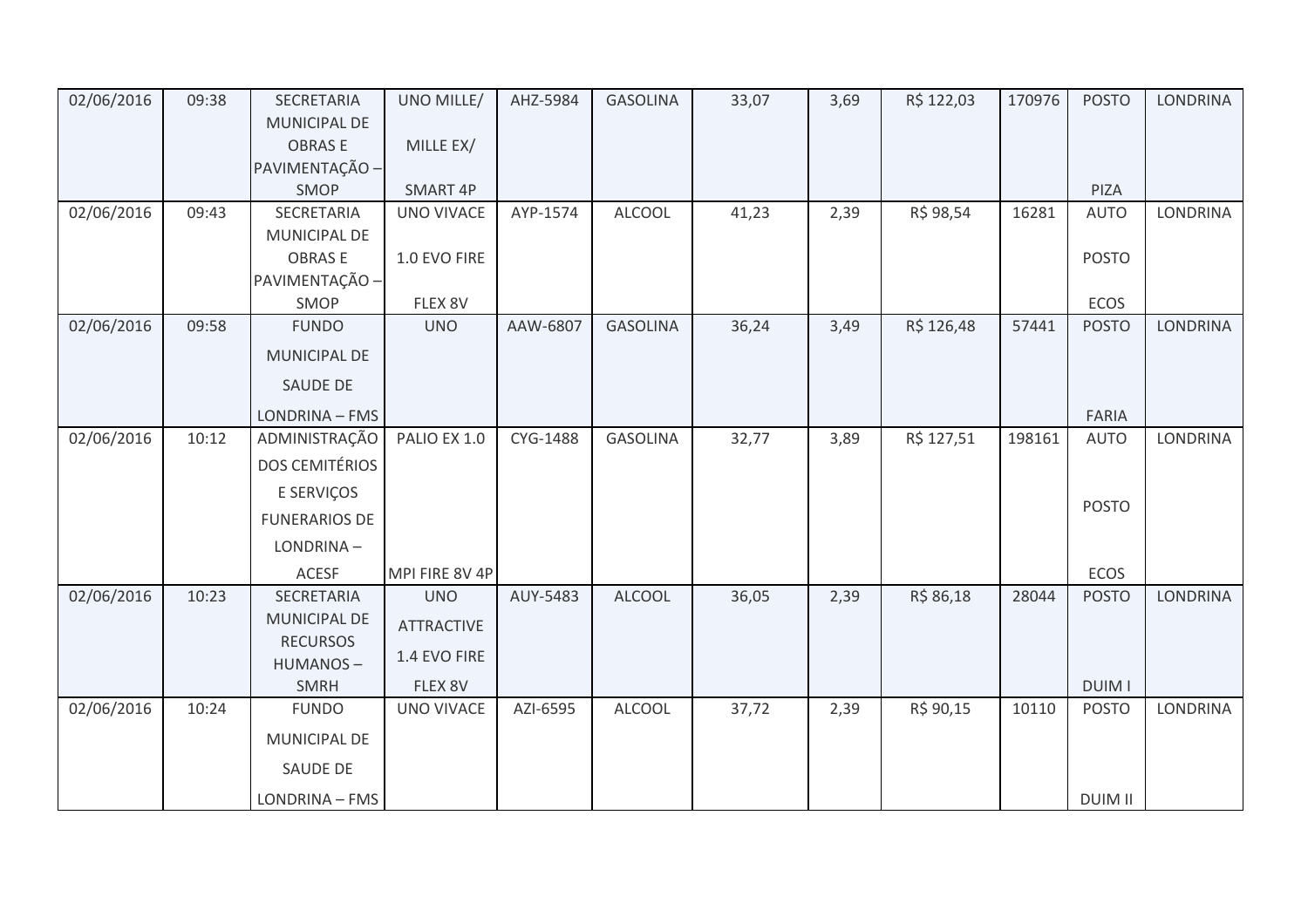| 02/06/2016 | 10:44 | <b>FUNDO</b>              | <b>KOMBI</b>   | FIZ-9582        | <b>GASOLINA</b> | 27,87 | 3,59 | R\$ 100,05 | 99099  | <b>POSTO</b>   | <b>LONDRINA</b> |
|------------|-------|---------------------------|----------------|-----------------|-----------------|-------|------|------------|--------|----------------|-----------------|
|            |       | MUNICIPAL DE              |                |                 |                 |       |      |            |        |                |                 |
|            |       | <b>SAUDE DE</b>           |                |                 |                 |       |      |            |        |                |                 |
|            |       | LONDRINA - FMS            |                |                 |                 |       |      |            |        | <b>DUIM II</b> |                 |
| 02/06/2016 | 11:23 | <b>FUNDO</b>              | <b>UNO</b>     | AQV-4643        | <b>GASOLINA</b> | 30,37 | 3,59 | R\$ 109,06 | 93876  | <b>POSTO</b>   | LONDRINA        |
|            |       | MUNICIPAL DE              |                |                 |                 |       |      |            |        |                |                 |
|            |       | SAUDE DE                  |                |                 |                 |       |      |            |        |                |                 |
|            |       | LONDRINA - FMS            |                |                 |                 |       |      |            |        | <b>DUIM II</b> |                 |
| 02/06/2016 | 12:31 | <b>FUNDO</b>              | <b>UNO</b>     | AAW-2736        | <b>GASOLINA</b> | 41,79 | 3,59 | R\$ 150,03 | 83823  | <b>POSTO</b>   | <b>LONDRINA</b> |
|            |       | <b>MUNICIPAL DE</b>       |                |                 |                 |       |      |            |        |                |                 |
|            |       | <b>SAUDE DE</b>           |                |                 |                 |       |      |            |        |                |                 |
|            |       | LONDRINA - FMS            |                |                 |                 |       |      |            |        | <b>DUIM II</b> |                 |
| 02/06/2016 | 12:34 | SECRETARIA                | UNO MILLE 1.0  | ARQ-2643        | <b>ALCOOL</b>   | 33,83 | 2,69 | R\$ 91,00  | 79533  | <b>POSTO</b>   | <b>LONDRINA</b> |
|            |       | MUNICIPAL DE              | FIRE/F.FLEX/   |                 |                 |       |      |            |        |                |                 |
|            |       | EDUCAÇÃO - SME ECONOMY 4P |                |                 |                 |       |      |            |        | PIZA           |                 |
| 02/06/2016 | 12:45 | <b>FUNDO</b>              | <b>KANGOO</b>  | <b>PXL-3280</b> | <b>GASOLINA</b> | 33,37 | 3,59 | R\$ 119,80 | 2555   | <b>POSTO</b>   | LONDRINA        |
|            |       | <b>MUNICIPAL DE</b>       |                |                 |                 |       |      |            |        |                |                 |
|            |       | SAUDE DE                  |                |                 |                 |       |      |            |        |                |                 |
|            |       | LONDRINA - FMS            | <b>EXPRESS</b> |                 |                 |       |      |            |        | <b>DUIM II</b> |                 |
| 02/06/2016 | 13:08 | <b>FUNDO</b>              | <b>CORSA</b>   | AJG-0540        | <b>GASOLINA</b> | 42,8  | 3,69 | R\$ 157,93 | 158246 | <b>POSTO</b>   | LONDRINA        |
|            |       | MUNICIPAL DE              |                |                 |                 |       |      |            |        |                |                 |
|            |       | SAUDE DE                  |                |                 |                 |       |      |            |        |                |                 |
|            |       | LONDRINA - FMS            |                |                 |                 |       |      |            |        | PIZA           |                 |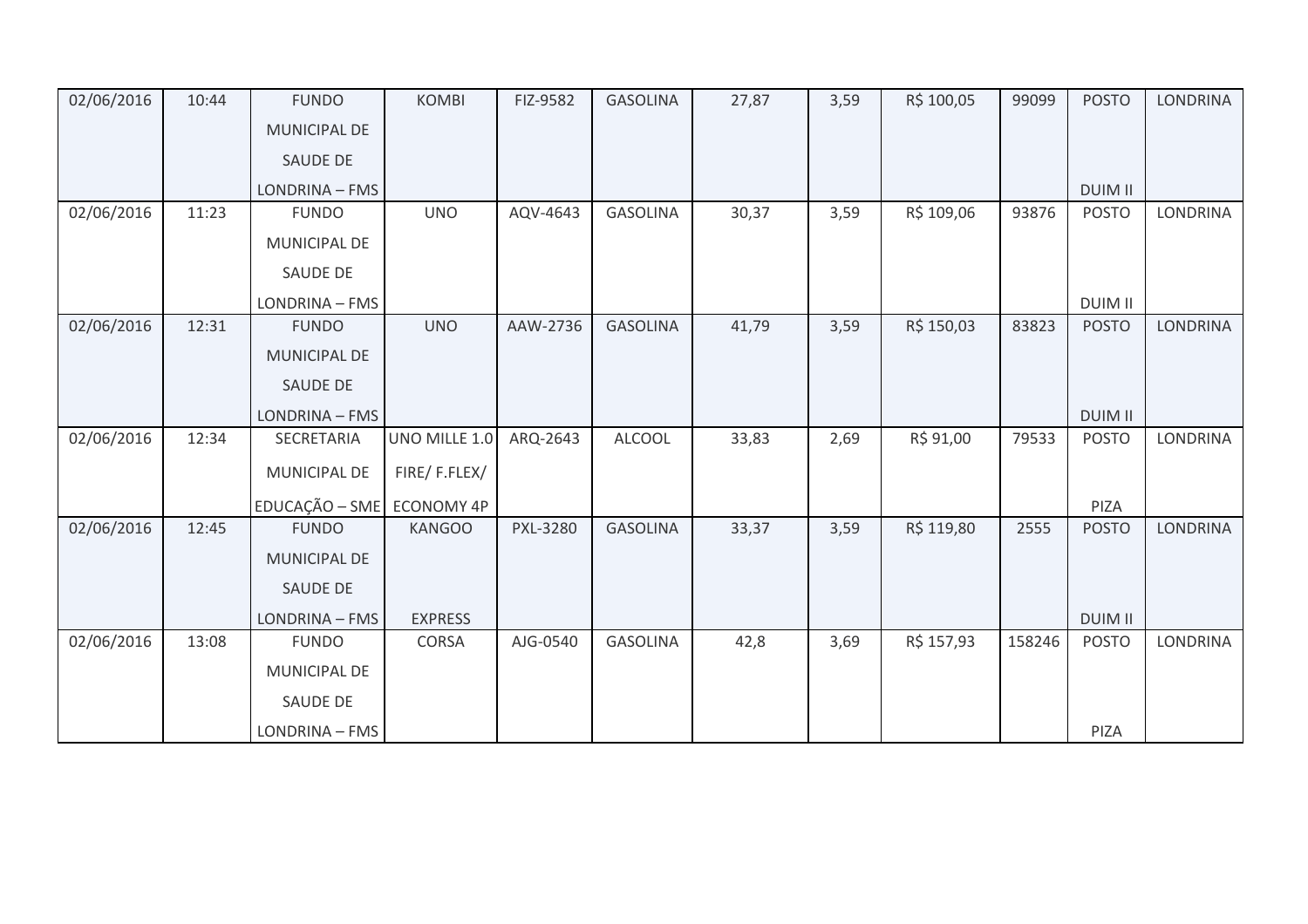| 02/06/2016 | 13:09 | <b>FUNDO</b>                             | SPACEFOX          | <b>BAI-9776</b> | <b>GASOLINA</b> | 35,22 | 3,49 | R\$ 122,95 | 15983  | <b>AUTO</b>    | <b>CURITIBA</b> |
|------------|-------|------------------------------------------|-------------------|-----------------|-----------------|-------|------|------------|--------|----------------|-----------------|
|            |       | <b>MUNICIPAL DE</b>                      |                   |                 |                 |       |      |            |        | <b>POSTO</b>   |                 |
|            |       | SAUDE DE                                 |                   |                 |                 |       |      |            |        | <b>ESTRELA</b> |                 |
|            |       | LONDRINA - FMS                           |                   |                 |                 |       |      |            |        | GUIA           |                 |
| 02/06/2016 | 13:10 | <b>FUNDO</b>                             | <b>KOMBI</b>      | FFZ-5891        | <b>GASOLINA</b> | 30,07 | 3,59 | R\$ 107,95 | 136864 | <b>POSTO</b>   | LONDRINA        |
|            |       | MUNICIPAL DE                             |                   |                 |                 |       |      |            |        |                |                 |
|            |       | SAUDE DE                                 |                   |                 |                 |       |      |            |        |                |                 |
|            |       | LONDRINA - FMS                           |                   |                 |                 |       |      |            |        | <b>DUIM II</b> |                 |
| 02/06/2016 | 13:11 | SECRETARIA                               | UNO MILLE 1.0     | AVW-4675        | <b>ALCOOL</b>   | 41,12 | 2,39 | R\$ 98,28  | 32695  | <b>POSTO</b>   | <b>LONDRINA</b> |
|            |       | <b>MUNICIPAL SE</b><br><b>ASSISTNCIA</b> | FIRE/F.FLEX/      |                 |                 |       |      |            |        |                |                 |
|            |       | <b>SOCIAL-SMAS</b>                       | <b>ECONOMY 4P</b> |                 |                 |       |      |            |        | <b>DUIM II</b> |                 |
| 02/06/2016 | 13:29 | <b>FUNDO</b>                             | <b>UNO</b>        | AUY-6812        | <b>GASOLINA</b> | 36,5  | 3,59 | R\$ 131,04 | 35705  | <b>POSTO</b>   | <b>LONDRINA</b> |
|            |       | MUNICIPAL DE                             |                   |                 |                 |       |      |            |        |                |                 |
|            |       | SAUDE DE                                 |                   |                 |                 |       |      |            |        |                |                 |
|            |       | LONDRINA - FMS                           |                   |                 |                 |       |      |            |        | <b>DUIM II</b> |                 |
| 02/06/2016 | 13:42 | <b>SECRETARIA</b>                        | <b>KOMBI</b>      | NYG-5009        | <b>ALCOOL</b>   | 36,31 | 2,69 | R\$ 97,67  | 44368  | <b>POSTO</b>   | <b>LONDRINA</b> |
|            |       | <b>MUNICIPAL SE</b>                      | STANDARD 1.4      |                 |                 |       |      |            |        |                |                 |
|            |       | <b>ASSISTNCIA</b>                        | MI TOTAL FLEX     |                 |                 |       |      |            |        |                |                 |
|            |       | SOCIAL-SMAS                              | 8V                |                 |                 |       |      |            |        | PIZA           |                 |
| 02/06/2016 | 13:53 | SECRETARIA<br>MUNICIPAL DE               | <b>ONIX 1.0</b>   | <b>BAG-1252</b> | <b>ALCOOL</b>   | 47,96 | 2,69 | R\$ 129,01 | 4016   | <b>POSTO</b>   | <b>LONDRINA</b> |
|            |       | <b>OBRASE</b>                            |                   |                 |                 |       |      |            |        |                |                 |
|            |       | PAVIMENTAÇÃO -                           |                   |                 |                 |       |      |            |        |                |                 |
|            |       | SMOP                                     |                   |                 |                 |       |      |            |        | PIZA           |                 |
| 02/06/2016 | 13:55 | <b>FUNDO</b>                             | <b>UNO</b>        | ANN-5953        | <b>GASOLINA</b> | 27,31 | 3,59 | R\$ 98,00  | 159347 | <b>POSTO</b>   | <b>LONDRINA</b> |
|            |       | <b>MUNICIPAL DE</b>                      |                   |                 |                 |       |      |            |        |                |                 |
|            |       | SAUDE DE                                 |                   |                 |                 |       |      |            |        |                |                 |
|            |       |                                          |                   |                 |                 |       |      |            |        |                |                 |
|            |       | LONDRINA - FMS                           |                   |                 |                 |       |      |            |        | <b>DUIM II</b> |                 |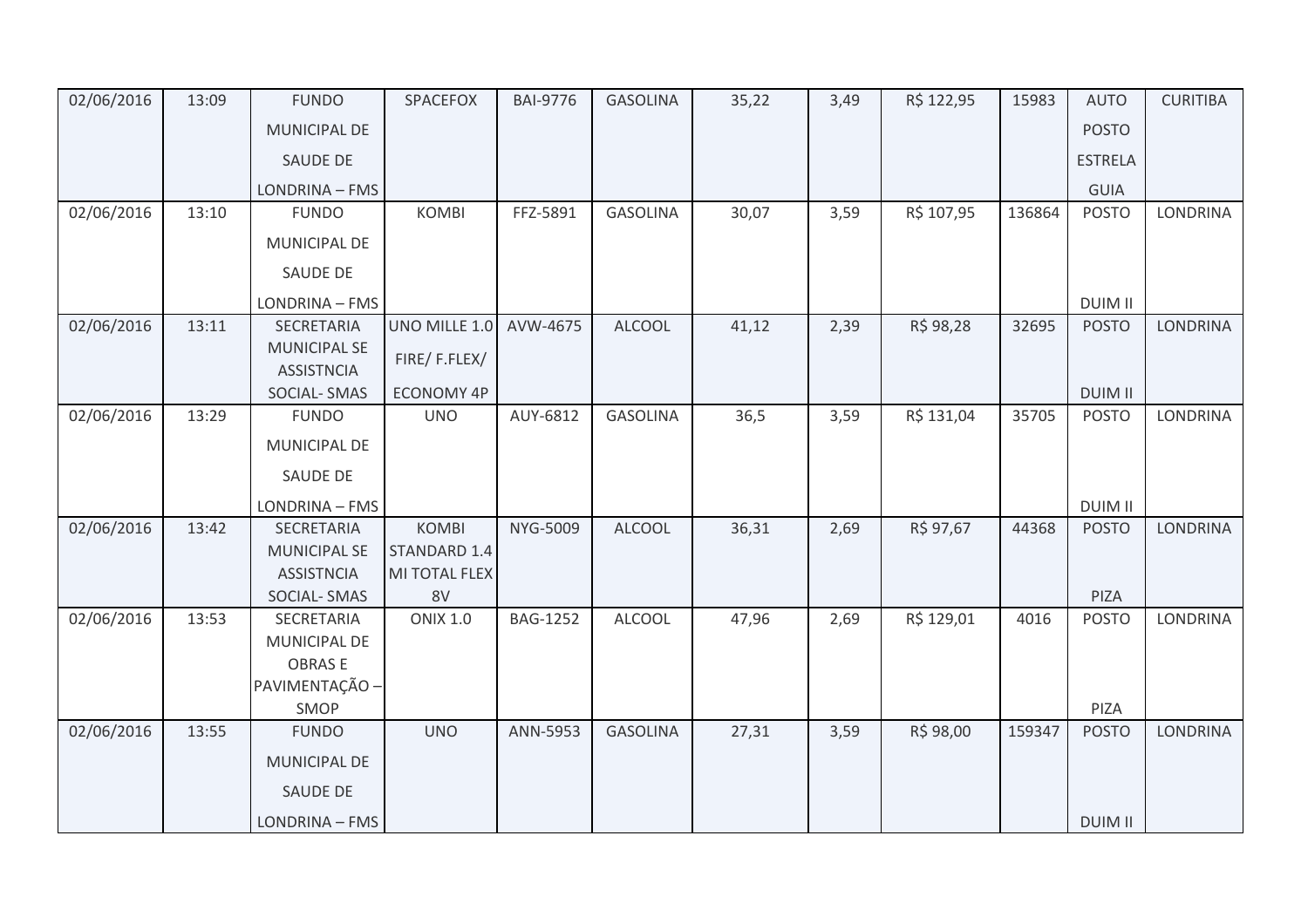| 02/06/2016 | 14:04 | SECRETARIA                        | <b>8500 TURBO</b> | AYE-2271 | <b>DIESEL</b>   | 126,08 | 2,94 | R\$ 370,68 | 26551  | <b>POSTO</b>   | <b>LONDRINA</b> |
|------------|-------|-----------------------------------|-------------------|----------|-----------------|--------|------|------------|--------|----------------|-----------------|
|            |       | MUNICIPAL DE                      |                   |          |                 |        |      |            |        |                |                 |
|            |       | EDUCAÇÃO - SME                    | 2P (DIESEL)       |          |                 |        |      |            |        | <b>DUIM II</b> |                 |
| 02/06/2016 | 14:11 | <b>FUNDO</b>                      | <b>KOMBI</b>      | FFZ-5882 | <b>GASOLINA</b> | 35,18  | 3,59 | R\$ 126,30 | 160456 | <b>POSTO</b>   | <b>LONDRINA</b> |
|            |       | <b>MUNICIPAL DE</b>               |                   |          |                 |        |      |            |        |                |                 |
|            |       | <b>SAUDE DE</b>                   |                   |          |                 |        |      |            |        |                |                 |
|            |       | LONDRINA - FMS                    |                   |          |                 |        |      |            |        | <b>DUIM II</b> |                 |
| 02/06/2016 | 14:20 | <b>FUNDO DE</b>                   | <b>S10</b>        | FKF-9602 | DIESEL S10      | 55,07  | 2,94 | R\$ 161,91 | 53086  | <b>POSTO</b>   | <b>LONDRINA</b> |
|            |       | REEQUIPAMENTO                     |                   |          |                 |        |      |            |        |                |                 |
|            |       | DO CORPO DE                       |                   |          |                 |        |      |            |        |                |                 |
|            |       | <b>BOMBEIROS-</b><br>SMDS/FUNREBO |                   |          |                 |        |      |            |        |                |                 |
|            |       | M                                 |                   |          |                 |        |      |            |        | <b>DUIM II</b> |                 |
| 02/06/2016 | 14:24 | <b>FUNDO</b>                      | <b>KOMBI</b>      | FFZ-4793 | <b>GASOLINA</b> | 31,54  | 3,59 | R\$ 113,23 | 128870 | <b>POSTO</b>   | <b>LONDRINA</b> |
|            |       | <b>MUNICIPAL DE</b>               |                   |          |                 |        |      |            |        |                |                 |
|            |       |                                   |                   |          |                 |        |      |            |        |                |                 |
|            |       | SAUDE DE                          |                   |          |                 |        |      |            |        |                |                 |
|            |       | LONDRINA - FMS                    |                   |          |                 |        |      |            |        | <b>DUIM II</b> |                 |
| 02/06/2016 | 14:28 | SECRETARIA                        | UNO MILLE 1.0     | AQG-6106 | <b>ALCOOL</b>   | 38,08  | 2,49 | R\$ 94,84  | 69060  | <b>POSTO</b>   | <b>LONDRINA</b> |
|            |       | MUNICIPAL DE                      | FIRE/F.FLEX/      |          |                 |        |      |            |        |                |                 |
|            |       | FAZENDA - SMF                     | <b>ECONOMY 4P</b> |          |                 |        |      |            |        | <b>CINCO</b>   |                 |
| 02/06/2016 | 14:28 | <b>FUNDO DE</b>                   | <b>COBALT</b>     | AVO-4784 | <b>ALCOOL</b>   | 46,18  | 2,39 | R\$ 110,37 | 31929  | <b>POSTO</b>   | <b>LONDRINA</b> |
|            |       | REEQUIPAMENTO                     |                   |          |                 |        |      |            |        |                |                 |
|            |       | DO CORPO DE                       |                   |          |                 |        |      |            |        |                |                 |
|            |       | <b>BOMBEIROS-</b>                 |                   |          |                 |        |      |            |        |                |                 |
|            |       | SMDS/FUNREBO                      |                   |          |                 |        |      |            |        |                |                 |
|            |       | ${\sf M}$                         |                   |          |                 |        |      |            |        | <b>DUIM II</b> |                 |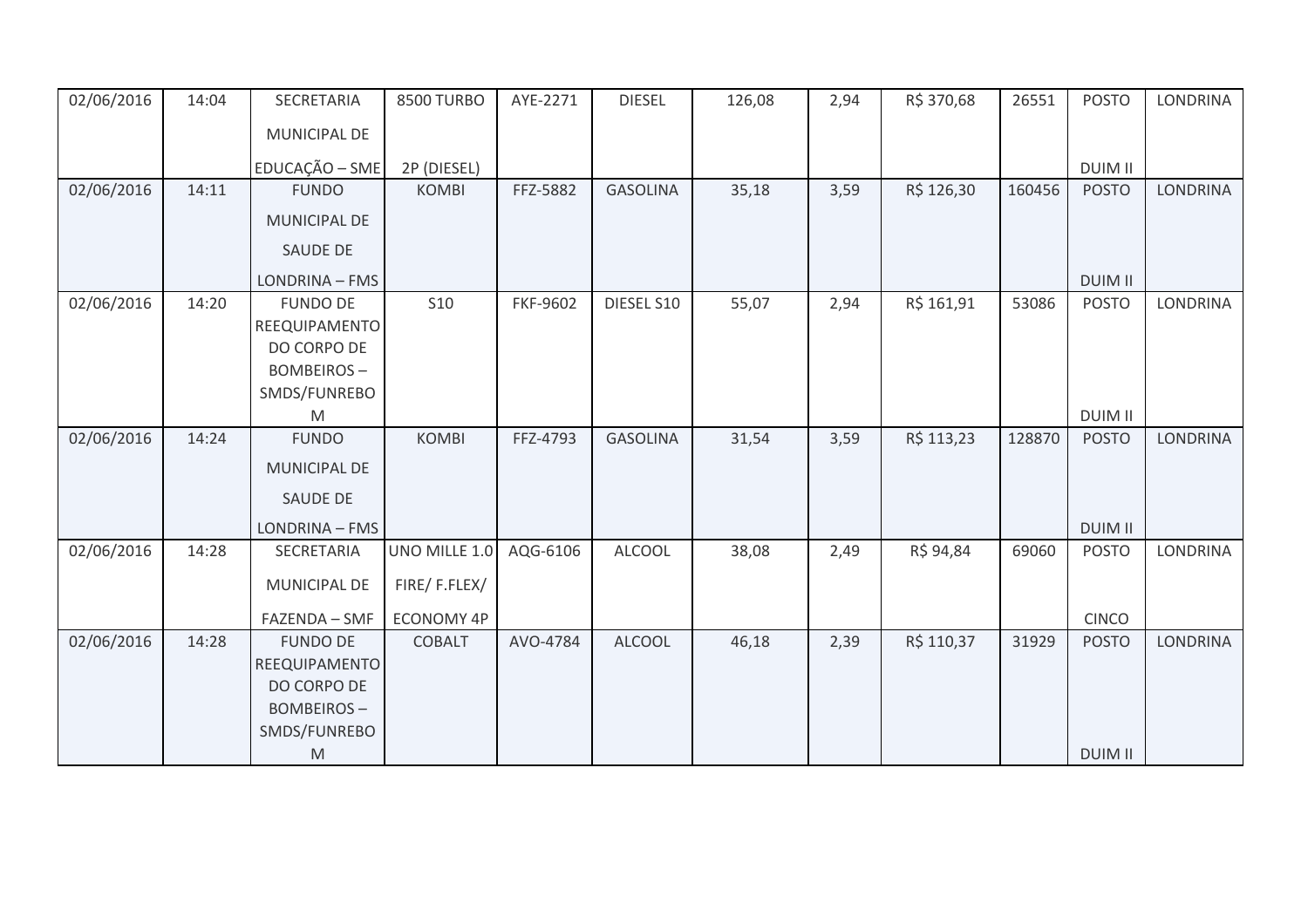| 02/06/2016 | 14:30 | <b>FUNDO</b>                     | <b>UNO</b>        | ASH-6795        | <b>GASOLINA</b> | 30,38 | 3,59 | R\$ 109,06 | 62804  | <b>POSTO</b>    | <b>LONDRINA</b> |
|------------|-------|----------------------------------|-------------------|-----------------|-----------------|-------|------|------------|--------|-----------------|-----------------|
|            |       | MUNICIPAL DE                     |                   |                 |                 |       |      |            |        |                 |                 |
|            |       | <b>SAUDE DE</b>                  |                   |                 |                 |       |      |            |        |                 |                 |
|            |       | LONDRINA - FMS                   |                   |                 |                 |       |      |            |        | <b>DUIM II</b>  |                 |
| 02/06/2016 | 14:33 | SECRETARIA                       | UNO MILLE 1.0     | ALO-3484        | <b>GASOLINA</b> | 36    | 3,59 | R\$ 129,24 | 91323  | <b>POSTO</b>    | <b>LONDRINA</b> |
|            |       | <b>MUNICIPAL DE</b>              | FIRE/F.FLEX/      |                 |                 |       |      |            |        |                 |                 |
|            |       | DEFESA SOCIAL-                   |                   |                 |                 |       |      |            |        |                 |                 |
|            |       | SMDS                             | <b>ECONOMY 4P</b> |                 |                 |       |      |            |        | <b>DUIM II</b>  |                 |
| 02/06/2016 | 14:36 | <b>FUNDO DE</b>                  | <b>CLIO</b>       | APL-2189        | <b>ALCOOL</b>   | 41,85 | 2,39 | R\$ 100,02 | 118127 | <b>POSTO</b>    | LONDRINA        |
|            |       | REEQUIPAMENTO                    |                   |                 |                 |       |      |            |        |                 |                 |
|            |       | DO CORPO DE<br><b>BOMBEIROS-</b> |                   |                 |                 |       |      |            |        |                 |                 |
|            |       | SMDS/FUNREBO                     |                   |                 |                 |       |      |            |        |                 |                 |
|            |       | M                                |                   |                 |                 |       |      |            |        | <b>DUIM II</b>  |                 |
| 02/06/2016 | 15:00 | <b>SECRETARIA</b>                | <b>ONIX 1.0</b>   | <b>BAG-1788</b> | <b>ALCOOL</b>   | 46,28 | 2,39 | R\$ 110,60 | 2014   | <b>POSTO</b>    | <b>LONDRINA</b> |
|            |       | MUNICIPAL DE                     |                   |                 |                 |       |      |            |        | <b>PETROITA</b> |                 |
|            |       | FAZENDA - SMF                    |                   |                 |                 |       |      |            |        | <b>LIA</b>      |                 |
| 02/06/2016 | 15:09 | SECRETARIA                       | <b>UNO</b>        | AYP-9731        | <b>ALCOOL</b>   | 41,43 | 2,39 | R\$ 99,03  | 12190  | <b>POSTO</b>    | LONDRINA        |
|            |       | MUNICIPAL DE                     | ECONOMY           |                 |                 |       |      |            |        |                 |                 |
|            |       | <b>OBRASE</b>                    |                   |                 |                 |       |      |            |        | <b>PETROITA</b> |                 |
|            |       | PAVIMENTAÇÃO -                   | CELEB. 1.4 EVO    |                 |                 |       |      |            |        |                 |                 |
|            |       | SMOP                             | F. FLEX 8V 4P     |                 |                 |       |      |            |        | LIA             |                 |
| 02/06/2016 | 15:17 | <b>FUNDO</b>                     | <b>CELTA</b>      | AWM-8682        | <b>GASOLINA</b> | 38,18 | 3,59 | R\$ 137,07 | 7497   | <b>POSTO</b>    | <b>LONDRINA</b> |
|            |       | <b>MUNICIPAL DE</b>              |                   |                 |                 |       |      |            |        |                 |                 |
|            |       | SAUDE DE                         |                   |                 |                 |       |      |            |        |                 |                 |
|            |       | LONDRINA - FMS                   |                   |                 |                 |       |      |            |        | <b>DUIM II</b>  |                 |
| 02/06/2016 | 15:47 | <b>FUNDO</b>                     | <b>DUCATO</b>     | ATJ-3641        | <b>DIESEL</b>   | 40,15 | 2,84 | R\$ 114,03 | 286810 | <b>POSTO</b>    | LONDRINA        |
|            |       | MUNICIPAL DE                     |                   |                 |                 |       |      |            |        |                 |                 |
|            |       | <b>SAUDE DE</b>                  |                   |                 |                 |       |      |            |        |                 |                 |
|            |       | LONDRINA - FMS                   |                   |                 |                 |       |      |            |        | <b>DUIM II</b>  |                 |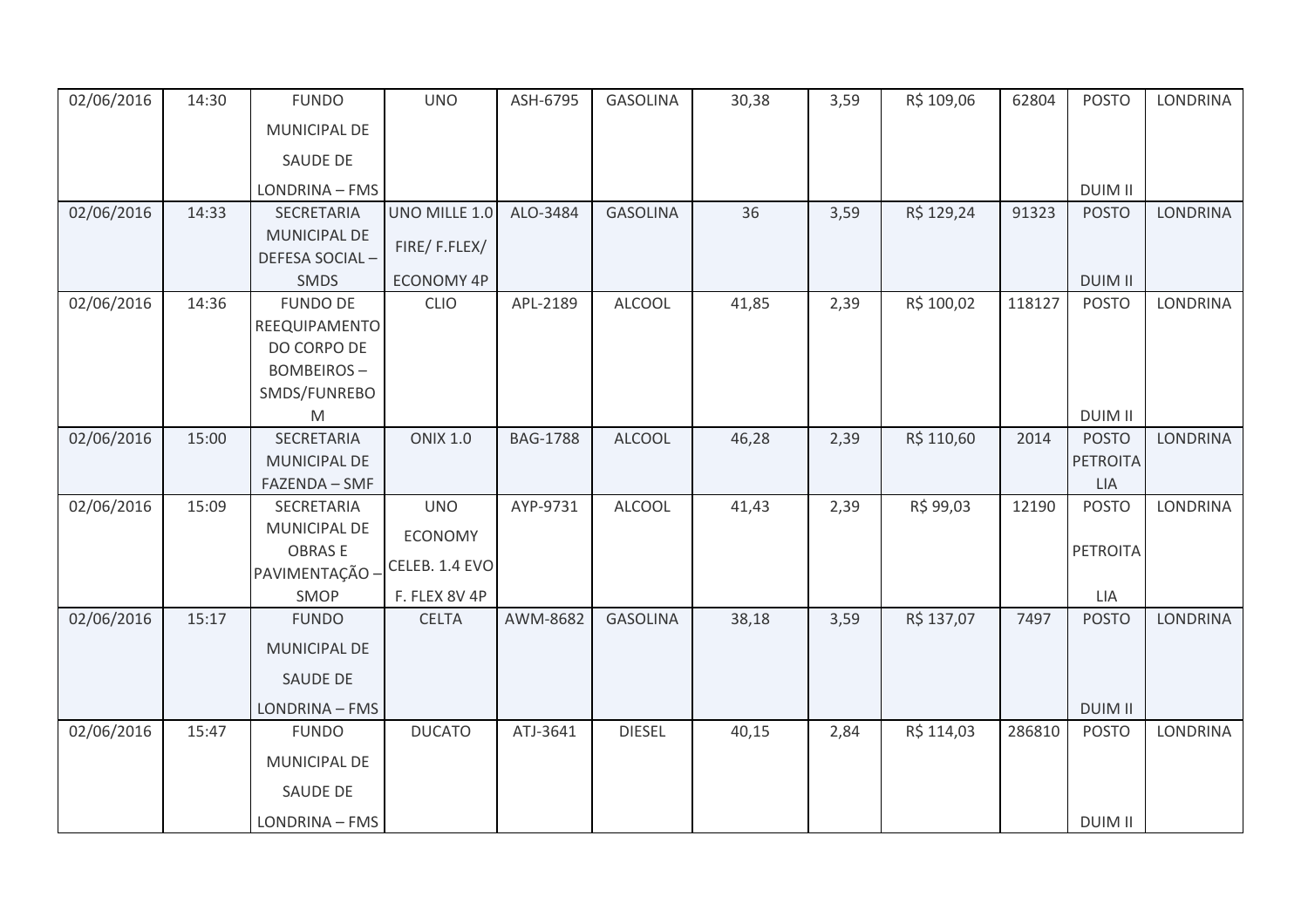| 02/06/2016 | 15:48 | <b>SECRETARIA</b>                    | <b>CARGO 1519 B</b> | AZJ-1240        | DIESEL S10      | 150   | 2,97 | R\$445,52  | 21349  | <b>POSTO</b>   | <b>LONDRINA</b> |
|------------|-------|--------------------------------------|---------------------|-----------------|-----------------|-------|------|------------|--------|----------------|-----------------|
|            |       | <b>MUNICIPAL DE</b><br><b>OBRASE</b> |                     |                 |                 |       |      |            |        |                |                 |
|            |       | PAVIMENTAÇÃO -                       |                     |                 |                 |       |      |            |        |                |                 |
|            |       | SMOP                                 |                     |                 |                 |       |      |            |        | FARIA          |                 |
| 02/06/2016 | 16:17 | <b>FUNDO</b>                         | <b>KOMBI</b>        | FEP-2285        | <b>GASOLINA</b> | 28,96 | 3,69 | R\$ 106,86 | 164052 | <b>POSTO</b>   | LONDRINA        |
|            |       | <b>MUNICIPAL DE</b>                  |                     |                 |                 |       |      |            |        |                |                 |
|            |       | <b>SAUDE DE</b>                      |                     |                 |                 |       |      |            |        |                |                 |
|            |       | LONDRINA - FMS                       |                     |                 |                 |       |      |            |        | PIZA           |                 |
| 02/06/2016 | 16:59 | <b>FUNDO</b>                         | SPRINTER-415        | <b>BAG-9372</b> | DIESEL S10      | 20,44 | 2,94 | R\$ 60,00  | 9650   | <b>POSTO</b>   | <b>LONDRINA</b> |
|            |       | MUNICIPAL DE                         |                     |                 |                 |       |      |            |        |                |                 |
|            |       | SAUDE DE                             |                     |                 |                 |       |      |            |        |                |                 |
|            |       | LONDRINA - FMS                       |                     |                 |                 |       |      |            |        | <b>DUIM II</b> |                 |
| 02/06/2016 | 17:14 | <b>FUNDO</b>                         | <b>BOXER</b>        | ARB-2177        | <b>DIESEL</b>   | 32,85 | 2,84 | R\$ 93,29  | 170966 | <b>POSTO</b>   | <b>LONDRINA</b> |
|            |       | <b>MUNICIPAL DE</b>                  |                     |                 |                 |       |      |            |        |                |                 |
|            |       | SAUDE DE                             |                     |                 |                 |       |      |            |        |                |                 |
|            |       | LONDRINA - FMS                       |                     |                 |                 |       |      |            |        | <b>DUIM II</b> |                 |
| 02/06/2016 | 17:18 | <b>FUNDO</b>                         | SPRINTER-415        | <b>BAG-9371</b> | DIESEL S10      | 37,16 | 2,94 | R\$ 109,25 | 8339   | <b>POSTO</b>   | <b>LONDRINA</b> |
|            |       | <b>MUNICIPAL DE</b>                  |                     |                 |                 |       |      |            |        |                |                 |
|            |       | SAUDE DE                             |                     |                 |                 |       |      |            |        |                |                 |
|            |       | LONDRINA - FMS                       |                     |                 |                 |       |      |            |        | <b>DUIM II</b> |                 |
| 02/06/2016 | 17:20 | <b>FUNDO</b>                         | <b>UNO</b>          | AKR-5984        | <b>GASOLINA</b> | 32,76 | 3,59 | R\$ 117,61 | 121221 | <b>POSTO</b>   | LONDRINA        |
|            |       | MUNICIPAL DE                         |                     |                 |                 |       |      |            |        |                |                 |
|            |       | SAUDE DE                             |                     |                 |                 |       |      |            |        |                |                 |
|            |       | LONDRINA - FMS                       |                     |                 |                 |       |      |            |        | <b>DUIM II</b> |                 |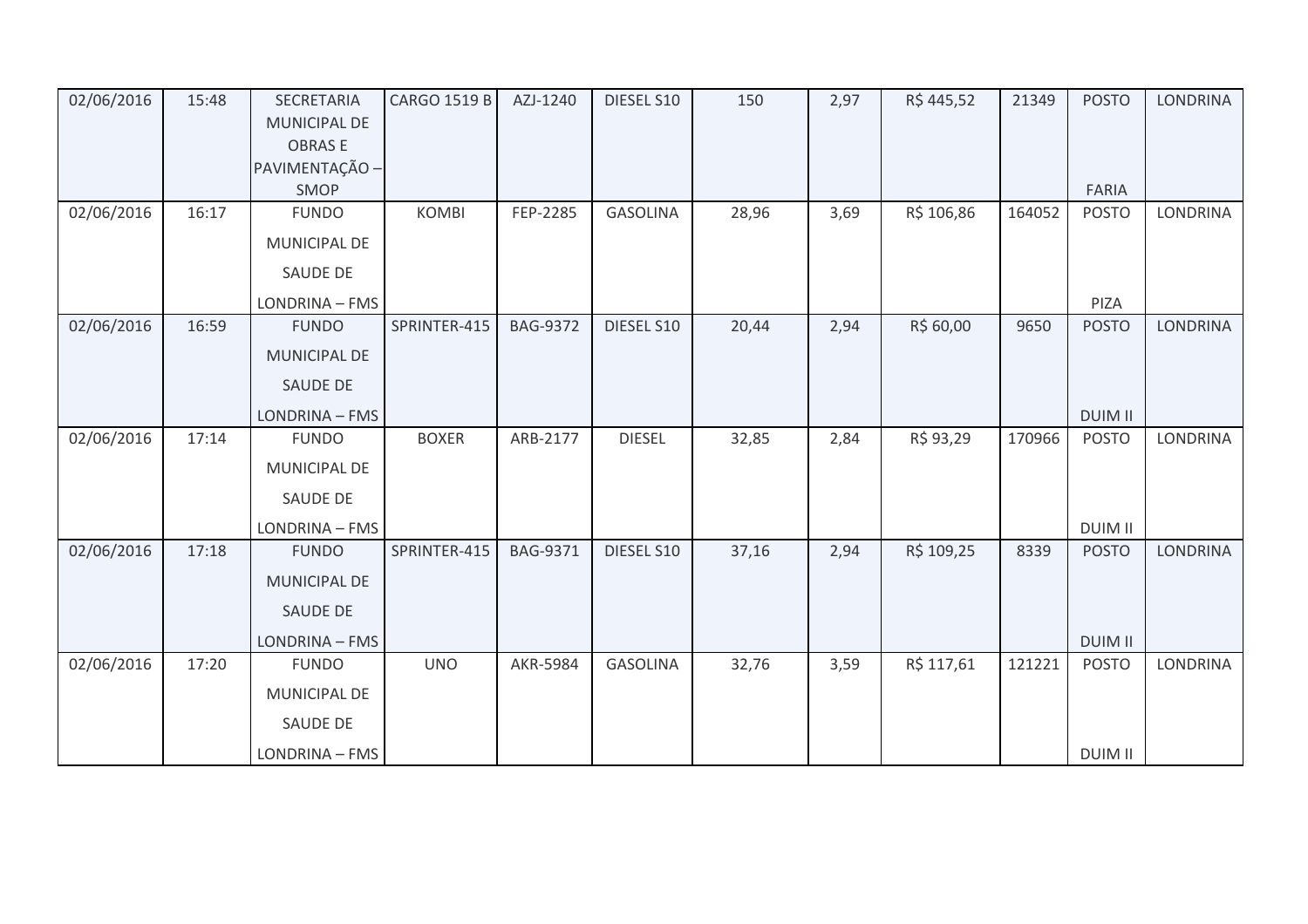| 02/06/2016 | 17:40 | <b>FUNDO DE</b>       | SPRINTER            | AZB-1247 | DIESEL S10    | 27,74 | 2,94 | R\$ 81,56  | 41482  | <b>POSTO</b>    | <b>LONDRINA</b> |
|------------|-------|-----------------------|---------------------|----------|---------------|-------|------|------------|--------|-----------------|-----------------|
|            |       | REEQUIPAMENTO         |                     |          |               |       |      |            |        |                 |                 |
|            |       | DO CORPO DE           |                     |          |               |       |      |            |        |                 |                 |
|            |       | <b>BOMBEIROS-</b>     |                     |          |               |       |      |            |        |                 |                 |
|            |       | SMDS/FUNREBO          |                     |          |               |       |      |            |        |                 |                 |
|            |       | M                     |                     |          |               |       |      |            |        | <b>DUIM II</b>  |                 |
| 02/06/2016 | 17:52 | ADMINISTRAÇÃO         | TRANSIT             | AWS-2935 | DIESEL S10    | 82,7  | 2,99 | R\$ 247,27 | 104501 | <b>POSTO</b>    | ARAPONGAS       |
|            |       | <b>DOS CEMITÉRIOS</b> |                     |          |               |       |      |            |        |                 |                 |
|            |       | E SERVIÇOS            | <b>FURGAO 3330</b>  |          |               |       |      |            |        | PRA             |                 |
|            |       | <b>FUNERARIOS DE</b>  | 2.4 TDCI            |          |               |       |      |            |        | <b>FRENTE</b>   |                 |
|            |       | LONDRINA-             |                     |          |               |       |      |            |        |                 |                 |
|            |       | <b>ACESF</b>          | <b>CURTO DIES.</b>  |          |               |       |      |            |        | <b>BRASIL 2</b> |                 |
| 02/06/2016 | 18:12 | <b>FUNDO</b>          | <b>BOXER</b>        | AWV-2805 | DIESEL S10    | 29,02 | 2,94 | R\$ 85,32  | 152401 | <b>POSTO</b>    | LONDRINA        |
|            |       | <b>MUNICIPAL DE</b>   |                     |          |               |       |      |            |        |                 |                 |
|            |       | <b>SAUDE DE</b>       |                     |          |               |       |      |            |        |                 |                 |
|            |       | LONDRINA - FMS        |                     |          |               |       |      |            |        | <b>DUIM II</b>  |                 |
| 02/06/2016 | 19:43 | <b>FUNDO</b>          | <b>DUCATO</b>       | AVG-3897 | <b>DIESEL</b> | 28,88 | 2,84 | R\$ 82,02  | 247050 | <b>POSTO</b>    | LONDRINA        |
|            |       | <b>MUNICIPAL DE</b>   |                     |          |               |       |      |            |        |                 |                 |
|            |       | SAUDE DE              |                     |          |               |       |      |            |        |                 |                 |
|            |       | LONDRINA - FMS        |                     |          |               |       |      |            |        | <b>DUIM II</b>  |                 |
| 02/06/2016 | 19:44 | SECRETARIA            | RANGER XL 3.0       | HCF-8194 | <b>DIESEL</b> | 54,43 | 2,84 | R\$ 154,58 | 177924 | <b>POSTO</b>    | <b>LONDRINA</b> |
|            |       | <b>MUNICIPAL DE</b>   | PSE 163CV 4X2       |          |               |       |      |            |        |                 |                 |
|            |       | DEFESA SOCIAL-        |                     |          |               |       |      |            |        |                 |                 |
|            |       | <b>SMDS</b>           | <b>CD TB DIESEL</b> |          |               |       |      |            |        | <b>DUIM II</b>  |                 |
| 02/06/2016 | 19:46 | <b>FUNDO</b>          | JUMPER J 2.3        | AZX-7915 | DIESEL S10    | 32,57 | 2,94 | R\$ 95,76  | 34721  | <b>POSTO</b>    | LONDRINA        |
|            |       | MUNICIPAL DE          |                     |          |               |       |      |            |        |                 |                 |
|            |       | SAUDE DE              |                     |          |               |       |      |            |        |                 |                 |
|            |       | LONDRINA - FMS        |                     |          |               |       |      |            |        | DUIM II         |                 |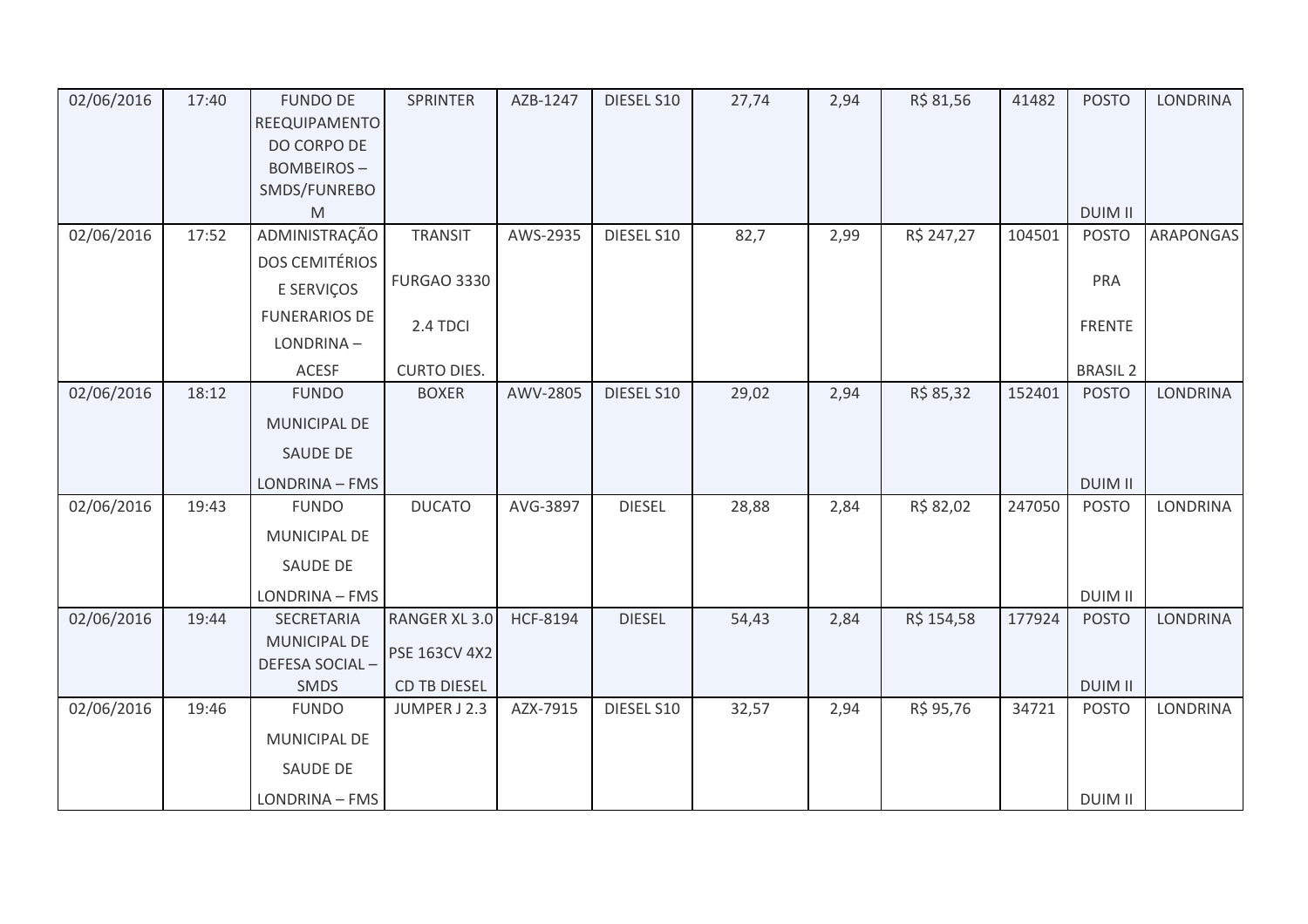| 02/06/2016 | 19:52 | SECRETARIA                            | <b>LIVINA 1.6 16V</b> | ATL-3137        | <b>ALCOOL</b>   | 35,5  | 2,39 | R\$ 84,84  | 141259 | <b>POSTO</b>   | <b>LONDRINA</b> |
|------------|-------|---------------------------------------|-----------------------|-----------------|-----------------|-------|------|------------|--------|----------------|-----------------|
|            |       | MUNICIPAL DE                          |                       |                 |                 |       |      |            |        |                |                 |
|            |       | DEFESA SOCIAL-                        |                       |                 |                 |       |      |            |        |                |                 |
|            |       | SMDS                                  | <b>FLEX FUEL 5P</b>   |                 |                 |       |      |            |        | <b>DUIM II</b> |                 |
| 02/06/2016 | 20:40 | SECRETARIA                            | VOYAGE 1.6            | AZL-4470        | <b>ALCOOL</b>   | 42,1  | 2,39 | R\$ 100,62 | 34448  | <b>POSTO</b>   | <b>LONDRINA</b> |
|            |       | <b>MUNICIPAL DE</b>                   | MI TOTAL FLEX         |                 |                 |       |      |            |        |                |                 |
|            |       | DEFESA SOCIAL-                        |                       |                 |                 |       |      |            |        |                |                 |
|            |       | SMDS                                  | 8V                    |                 |                 |       |      |            |        | <b>DUIM II</b> |                 |
| 02/06/2016 | 21:02 | SECRETARIA                            | VOYAGE 1.6            | AZL-4436        | <b>ALCOOL</b>   | 44,06 | 2,69 | R\$ 118,52 | 18461  | <b>POSTO</b>   | <b>LONDRINA</b> |
|            |       | <b>MUNICIPAL DE</b><br>DEFESA SOCIAL- | MI TOTAL FLEX         |                 |                 |       |      |            |        |                |                 |
|            |       | SMDS                                  | 8V                    |                 |                 |       |      |            |        | PIZA           |                 |
| 02/06/2016 | 22:40 | <b>FUNDO</b>                          | SPACEFOX              | <b>BAI-9776</b> | <b>GASOLINA</b> | 35,78 | 3,89 | R\$ 139,18 | 16465  | <b>AUTO</b>    | <b>LONDRINA</b> |
|            |       | MUNICIPAL DE                          |                       |                 |                 |       |      |            |        | <b>POSTO</b>   |                 |
|            |       | SAUDE DE                              |                       |                 |                 |       |      |            |        |                |                 |
|            |       | LONDRINA - FMS                        |                       |                 |                 |       |      |            |        | ECOS           |                 |
| 03/06/2016 | 09:33 | <b>FUNDO DE</b>                       | <b>S10</b>            | FKF-9361        | DIESEL S10      | 33,88 | 2,94 | R\$ 99,61  | 38091  | <b>POSTO</b>   | LONDRINA        |
|            |       | REEQUIPAMENTO                         |                       |                 |                 |       |      |            |        |                |                 |
|            |       | DO CORPO DE                           |                       |                 |                 |       |      |            |        |                |                 |
|            |       | <b>BOMBEIROS-</b>                     |                       |                 |                 |       |      |            |        |                |                 |
|            |       | SMDS/FUNREBO                          |                       |                 |                 |       |      |            |        |                |                 |
|            |       | M                                     |                       |                 |                 |       |      |            |        | <b>DUIM II</b> |                 |
| 03/06/2016 | 12:18 | <b>FUNDO</b>                          | <b>KOMBI</b>          | FEP-2301        | <b>GASOLINA</b> | 23,32 | 3,59 | R\$ 83,72  | 126425 | <b>POSTO</b>   | <b>LONDRINA</b> |
|            |       | MUNICIPAL DE                          |                       |                 |                 |       |      |            |        |                |                 |
|            |       | <b>SAUDE DE</b>                       |                       |                 |                 |       |      |            |        |                |                 |
|            |       | LONDRINA - FMS                        |                       |                 |                 |       |      |            |        | <b>DUIM II</b> |                 |
| 03/06/2016 | 12:36 | <b>FUNDO</b>                          | <b>BOXER</b>          | ARB-2186        | <b>DIESEL</b>   | 61,02 | 2,84 | R\$ 173,30 | 263720 | <b>POSTO</b>   | LONDRINA        |
|            |       | <b>MUNICIPAL DE</b>                   |                       |                 |                 |       |      |            |        |                |                 |
|            |       | <b>SAUDE DE</b>                       |                       |                 |                 |       |      |            |        |                |                 |
|            |       | LONDRINA - FMS                        |                       |                 |                 |       |      |            |        | <b>DUIM II</b> |                 |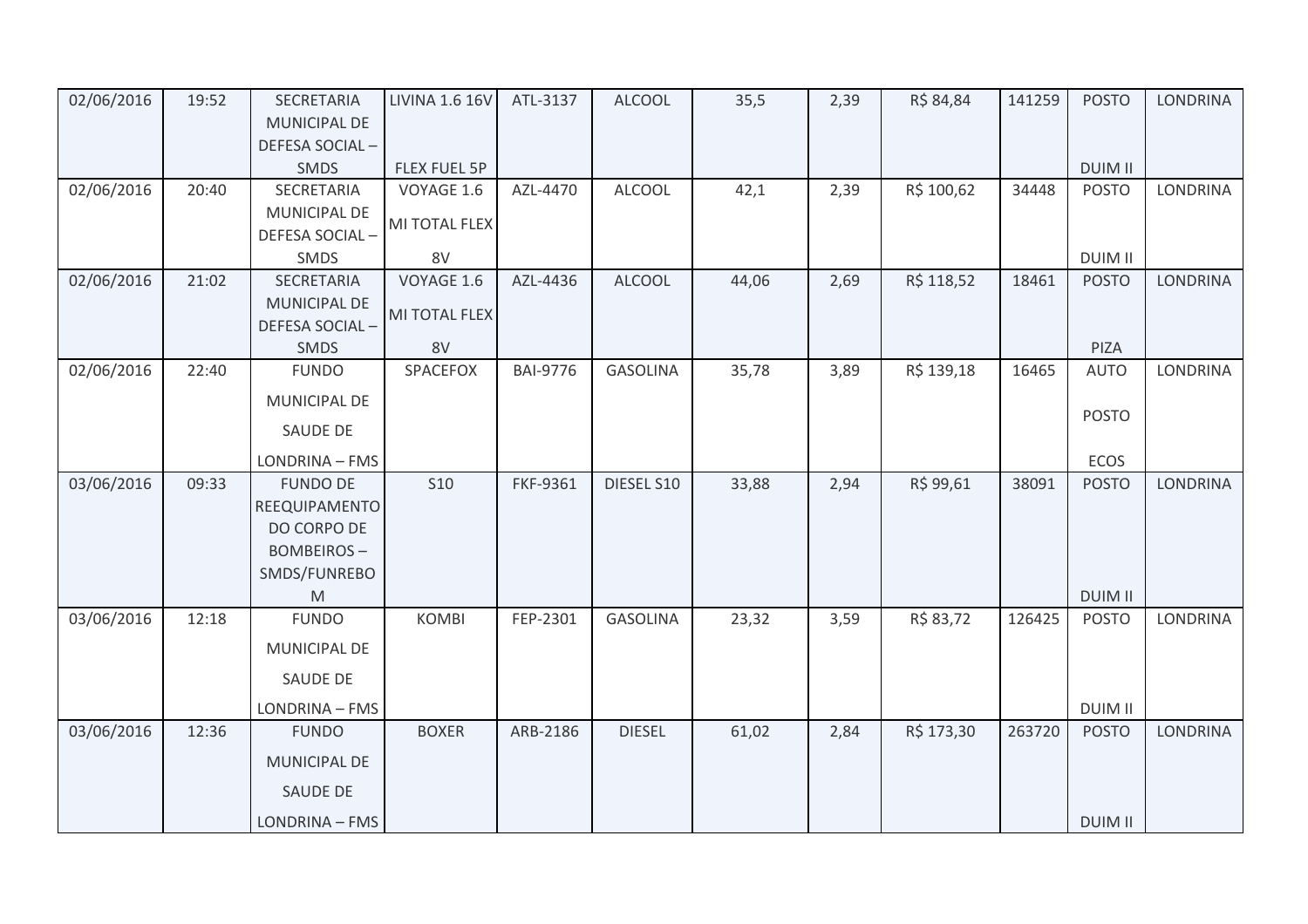| 03/06/2016 | 15:52 | ADMINISTRAÇÃO         | S10 BLAZER        | AOD-7747        | <b>DIESEL</b>   | 37,99 | 2,84 | R\$ 107,89 | 416326 | <b>POSTO</b>   | <b>LONDRINA</b> |
|------------|-------|-----------------------|-------------------|-----------------|-----------------|-------|------|------------|--------|----------------|-----------------|
|            |       | <b>DOS CEMITÉRIOS</b> |                   |                 |                 |       |      |            |        |                |                 |
|            |       | E SERVIÇOS            | <b>COLINA</b>     |                 |                 |       |      |            |        |                |                 |
|            |       | <b>FUNERARIOS DE</b>  | 2.4/2.4 MPFI      |                 |                 |       |      |            |        |                |                 |
|            |       | LONDRINA-             |                   |                 |                 |       |      |            |        |                |                 |
|            |       | ACESF                 | F.POWER           |                 |                 |       |      |            |        | <b>DUIM II</b> |                 |
| 03/06/2016 | 17:15 | <b>SECRETARIA</b>     | <b>XRE 300</b>    | AVF-3875        | <b>GASOLINA</b> | 11,9  | 3,49 | R\$ 41,54  | 20934  | <b>POSTO</b>   | <b>LONDRINA</b> |
|            |       | MUNICIPAL DE          |                   |                 |                 |       |      |            |        |                |                 |
|            |       | DEFESA SOCIAL-        |                   |                 |                 |       |      |            |        |                |                 |
|            |       | SMDS                  |                   |                 |                 |       |      |            |        | <b>DUIM I</b>  |                 |
| 03/06/2016 | 17:25 | <b>FUNDO</b>          | <b>KOMBI</b>      | FEP-2285        | <b>GASOLINA</b> | 27    | 3,59 | R\$ 96,93  | 164318 | <b>POSTO</b>   | <b>LONDRINA</b> |
|            |       | MUNICIPAL DE          |                   |                 |                 |       |      |            |        |                |                 |
|            |       | <b>SAUDE DE</b>       |                   |                 |                 |       |      |            |        |                |                 |
|            |       | LONDRINA - FMS        |                   |                 |                 |       |      |            |        | <b>DUIM II</b> |                 |
| 03/06/2016 | 17:41 | <b>FUNDO</b>          | MASTER 2.3        | AZL-6276        | DIESEL S10      | 75,52 | 2,94 | R\$ 222,03 | 48587  | <b>POSTO</b>   | <b>LONDRINA</b> |
|            |       | MUNICIPAL DE          | <b>DCI FURGÃO</b> |                 |                 |       |      |            |        |                |                 |
|            |       | <b>SAUDE DE</b>       |                   |                 |                 |       |      |            |        |                |                 |
|            |       | LONDRINA - FMS        | <b>16V</b>        |                 |                 |       |      |            |        | <b>DUIM II</b> |                 |
| 03/06/2016 | 18:12 | <b>FUNDO</b>          | SPRINTER-415      | <b>BAG-9371</b> | DIESEL S10      | 29,78 | 2,97 | R\$ 88,46  | 8560   | <b>POSTO</b>   | <b>LONDRINA</b> |
|            |       | MUNICIPAL DE          |                   |                 |                 |       |      |            |        |                |                 |
|            |       | SAUDE DE              |                   |                 |                 |       |      |            |        |                |                 |
|            |       | LONDRINA - FMS        |                   |                 |                 |       |      |            |        | FARIA          |                 |
| 03/06/2016 | 18:17 | <b>FUNDO</b>          | <b>DUCATO</b>     | AVG-3897        | <b>DIESEL</b>   | 23,77 | 2,84 | R\$ 67,51  | 247204 | <b>POSTO</b>   | <b>LONDRINA</b> |
|            |       | <b>MUNICIPAL DE</b>   |                   |                 |                 |       |      |            |        |                |                 |
|            |       | <b>SAUDE DE</b>       |                   |                 |                 |       |      |            |        |                |                 |
|            |       | LONDRINA - FMS        |                   |                 |                 |       |      |            |        | <b>DUIM II</b> |                 |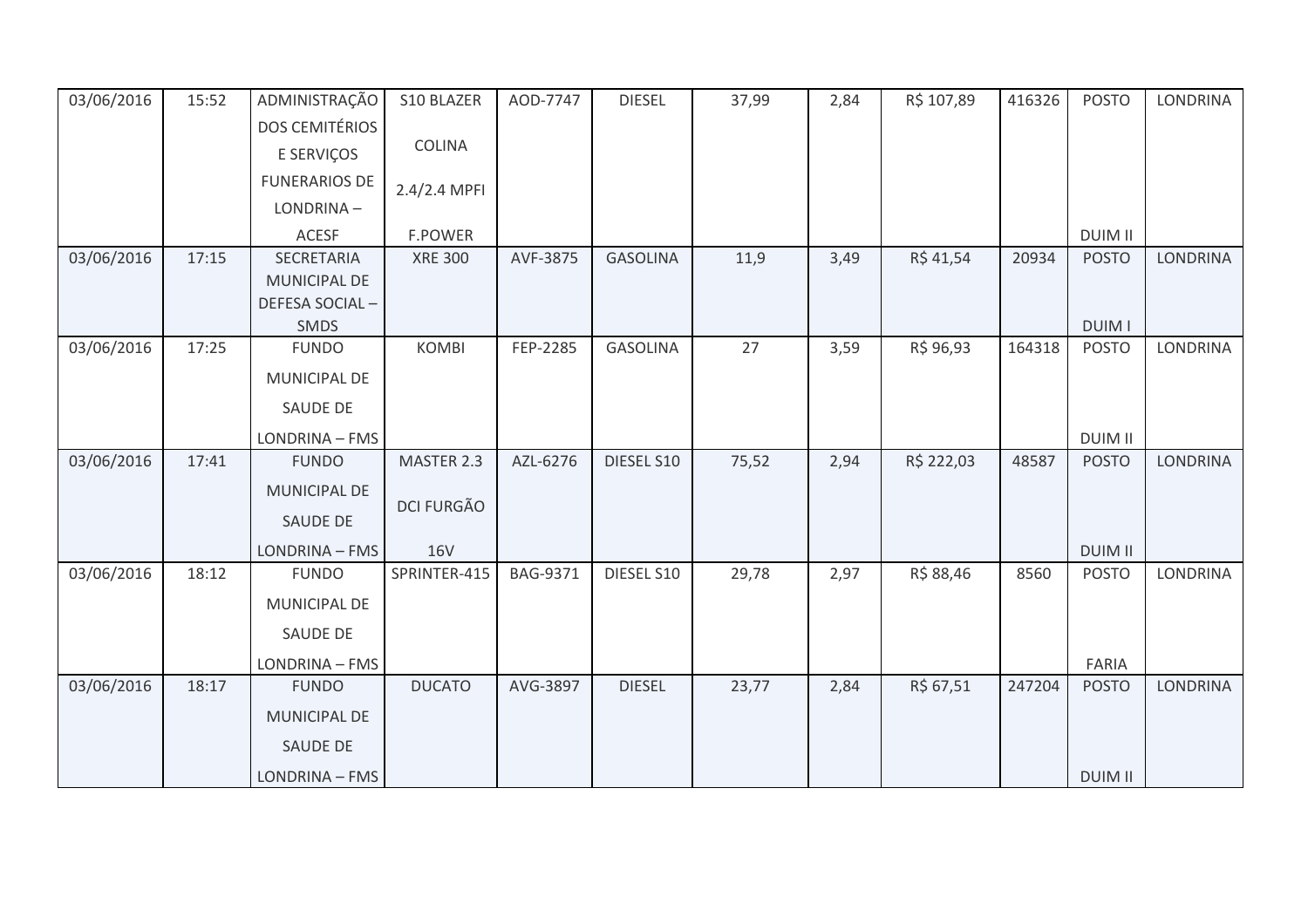| 03/06/2016 | 18:20 | <b>FUNDO</b>        | <b>DUCATO</b>     | ATJ-3641        | <b>DIESEL</b>   | 20,36 | 2,84 | R\$ 57,82  | 286982 | <b>POSTO</b>   | <b>LONDRINA</b> |
|------------|-------|---------------------|-------------------|-----------------|-----------------|-------|------|------------|--------|----------------|-----------------|
|            |       | MUNICIPAL DE        |                   |                 |                 |       |      |            |        |                |                 |
|            |       | <b>SAUDE DE</b>     |                   |                 |                 |       |      |            |        |                |                 |
|            |       | LONDRINA - FMS      |                   |                 |                 |       |      |            |        | <b>DUIM II</b> |                 |
| 03/06/2016 | 18:24 | <b>FUNDO</b>        | JUMPER J 2.3      | AZX-7928        | DIESEL S10      | 33,12 | 2,94 | R\$ 97,37  | 33738  | <b>POSTO</b>   | <b>LONDRINA</b> |
|            |       | <b>MUNICIPAL DE</b> |                   |                 |                 |       |      |            |        |                |                 |
|            |       | <b>SAUDE DE</b>     |                   |                 |                 |       |      |            |        |                |                 |
|            |       | LONDRINA - FMS      |                   |                 |                 |       |      |            |        | <b>DUIM II</b> |                 |
| 03/06/2016 | 18:36 | <b>FUNDO</b>        | JUMPER J 2.3      | AZX-7915        | DIESEL S10      | 25,8  | 2,94 | R\$ 75,85  | 34397  | <b>POSTO</b>   | LONDRINA        |
|            |       | MUNICIPAL DE        |                   |                 |                 |       |      |            |        |                |                 |
|            |       | <b>SAUDE DE</b>     |                   |                 |                 |       |      |            |        |                |                 |
|            |       | LONDRINA - FMS      |                   |                 |                 |       |      |            |        | <b>DUIM II</b> |                 |
| 03/06/2016 | 21:18 | SECRETARIA          | <b>ASTRA SED.</b> | AUE-4726        | <b>ALCOOL</b>   | 43,51 | 2,39 | R\$ 104,00 | 76833  | <b>AUTO</b>    | <b>LONDRINA</b> |
|            |       | MUNICIPAL DE        | ADVANT. 2.0       |                 |                 |       |      |            |        | <b>POSTO</b>   |                 |
|            |       | DEFESA SOCIAL-      | <b>8V MPFI</b>    |                 |                 |       |      |            |        |                |                 |
|            |       | <b>SMDS</b>         | FLEXP. 4P         |                 |                 |       |      |            |        | <b>ECOS</b>    |                 |
| 03/06/2016 | 21:20 | <b>FUNDO</b>        | SPACEFOX          | <b>BAI-9776</b> | <b>GASOLINA</b> | 5,78  | 3,89 | R\$ 22,49  | 16509  | <b>AUTO</b>    | <b>LONDRINA</b> |
|            |       | MUNICIPAL DE        |                   |                 |                 |       |      |            |        |                |                 |
|            |       | SAUDE DE            |                   |                 |                 |       |      |            |        | <b>POSTO</b>   |                 |
|            |       | LONDRINA - FMS      |                   |                 |                 |       |      |            |        | ECOS           |                 |
| 04/06/2016 | 07:44 | SECRETARIA          | S10 BLAZER        | AUE-4968        | <b>ALCOOL</b>   | 55,98 | 2,49 | R\$ 139,39 | 175457 | <b>POSTO</b>   | <b>LONDRINA</b> |
|            |       | MUNICIPAL DE        | ADVANT.           |                 |                 |       |      |            |        |                |                 |
|            |       | DEFESA SOCIAL-      | 2.4/2.4 MPFI      |                 |                 |       |      |            |        |                |                 |
|            |       | SMDS                | <b>F.POWER</b>    |                 |                 |       |      |            |        | <b>DUIM II</b> |                 |
| 04/06/2016 | 08:13 | SECRETARIA          | <b>XRE 300</b>    | AYD-9505        | <b>GASOLINA</b> | 11,54 | 3,59 | R\$ 41,43  | 18341  | <b>POSTO</b>   | <b>LONDRINA</b> |
|            |       | MUNICIPAL DE        |                   |                 |                 |       |      |            |        |                |                 |
|            |       | DEFESA SOCIAL-      |                   |                 |                 |       |      |            |        |                |                 |
|            |       | SMDS                |                   |                 |                 |       |      |            |        | <b>DUIM II</b> |                 |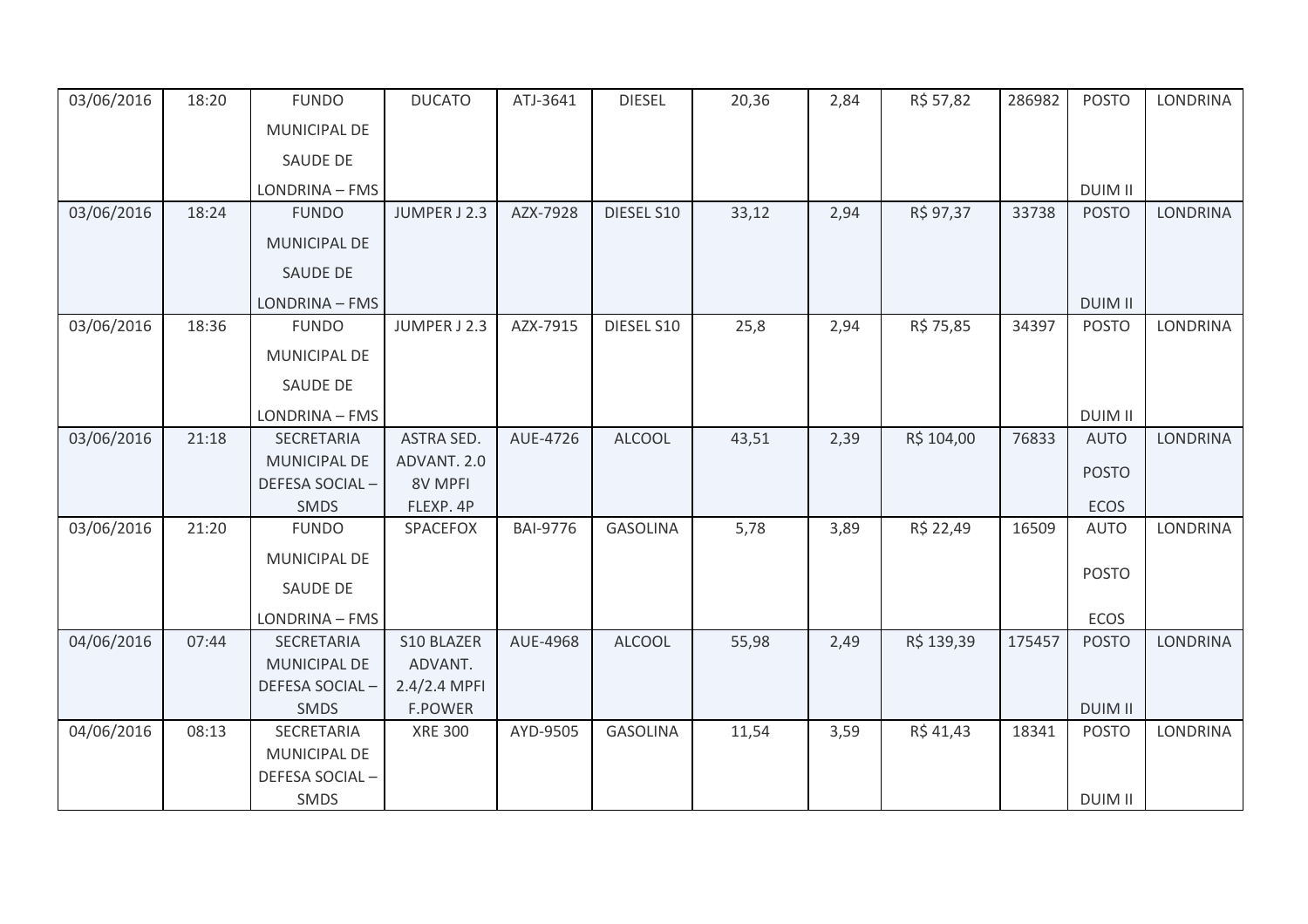| 04/06/2016 | 08:26 | SECRETARIA                               | UNO MILLE/      | AHZ-3536        | <b>GASOLINA</b> | 33,36  | 3,59 | R\$ 119,76 | 175993 | <b>POSTO</b>   | <b>LONDRINA</b> |
|------------|-------|------------------------------------------|-----------------|-----------------|-----------------|--------|------|------------|--------|----------------|-----------------|
|            |       | MUNICIPAL DE                             | MILLE EX/       |                 |                 |        |      |            |        |                |                 |
|            |       | EDUCAÇÃO - SME                           | <b>SMART 4P</b> |                 |                 |        |      |            |        | <b>DUIM II</b> |                 |
| 04/06/2016 | 09:46 | <b>FUNDO DE</b>                          | G420            | AUQ-4061        | DIESEL S10      | 141,02 | 2,94 | R\$414,60  | 36084  | <b>POSTO</b>   | <b>LONDRINA</b> |
|            |       | REEQUIPAMENTO                            |                 |                 |                 |        |      |            |        |                |                 |
|            |       | DO CORPO DE                              |                 |                 |                 |        |      |            |        |                |                 |
|            |       | <b>BOMBEIROS-</b>                        |                 |                 |                 |        |      |            |        |                |                 |
|            |       | SMDS/FUNREBO                             |                 |                 |                 |        |      |            |        |                |                 |
|            |       | M                                        |                 |                 |                 |        |      |            |        | <b>DUIM II</b> |                 |
| 04/06/2016 | 10:34 | <b>SECRETARIA</b>                        | WEEKEND         | <b>BAJ-7691</b> | <b>ALCOOL</b>   | 37,51  | 2,49 | R\$ 93,42  | 2759   | <b>POSTO</b>   | <b>LONDRINA</b> |
|            |       | MUNICIPAL DE                             |                 |                 |                 |        |      |            |        |                |                 |
|            |       | DEFESA SOCIAL-                           |                 |                 |                 |        |      |            |        |                |                 |
|            |       | SMDS                                     | ADVENTURE       |                 |                 |        |      |            |        | <b>DUIM II</b> |                 |
| 04/06/2016 | 10:47 | ADMINISTRAÇÃO                            | UNO MILLE 1.0   | AWE-3856        | <b>GASOLINA</b> | 38,74  | 3,89 | R\$ 150,70 | 44474  | <b>AUTO</b>    | LONDRINA        |
|            |       | <b>DOS CEMITÉRIOS</b>                    |                 |                 |                 |        |      |            |        |                |                 |
|            |       | E SERVIÇOS                               |                 |                 |                 |        |      |            |        |                |                 |
|            |       | <b>FUNERARIOS DE</b>                     | FIRE/F.FLEX/    |                 |                 |        |      |            |        | <b>POSTO</b>   |                 |
|            |       | LONDRINA-                                |                 |                 |                 |        |      |            |        |                |                 |
|            |       | <b>ACESF</b>                             | ECONOMY 4P      |                 |                 |        |      |            |        | ECOS           |                 |
| 04/06/2016 | 14:48 | <b>FUNDO</b>                             | <b>UNO</b>      | AUY-4269        | <b>GASOLINA</b> | 43,58  | 3,59 | R\$ 156,45 | 88072  | <b>POSTO</b>   | LONDRINA        |
|            |       | <b>MUNICIPAL DE</b>                      |                 |                 |                 |        |      |            |        |                |                 |
|            |       | SAUDE DE                                 |                 |                 |                 |        |      |            |        |                |                 |
|            |       | LONDRINA - FMS                           |                 |                 |                 |        |      |            |        | <b>DUIM II</b> |                 |
| 04/06/2016 | 14:59 | SECRETARIA                               | UNO MILLE 1.0   | AVW-4254        | <b>ALCOOL</b>   | 41,92  | 2,49 | R\$ 104,38 | 77079  | <b>POSTO</b>   | <b>LONDRINA</b> |
|            |       | <b>MUNICIPAL SE</b><br><b>ASSISTNCIA</b> | FIRE/F.FLEX/    |                 |                 |        |      |            |        |                |                 |
|            |       | SOCIAL-SMAS                              | ECONOMY 4P      |                 |                 |        |      |            |        | <b>DUIM II</b> |                 |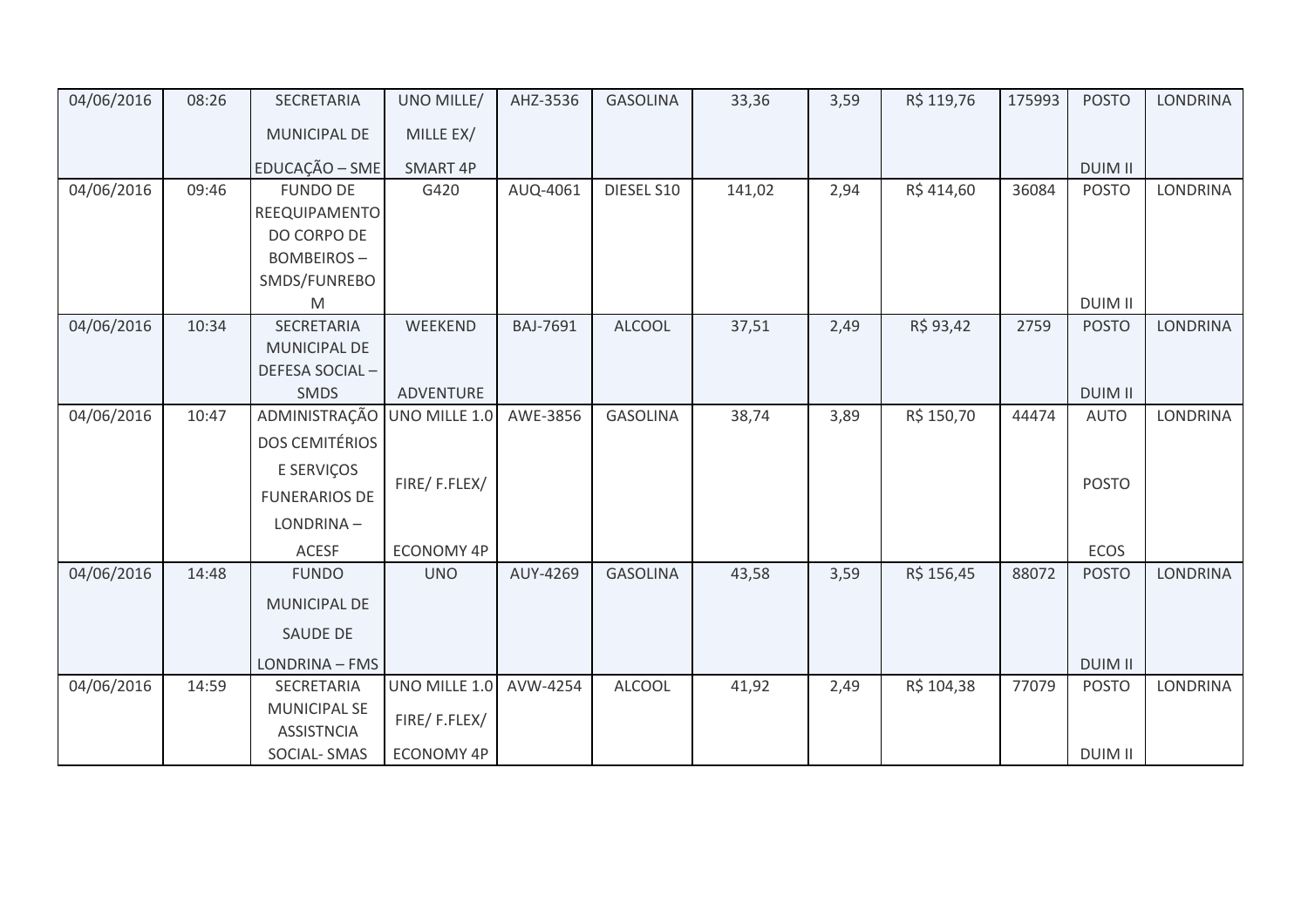| 04/06/2016 | 16:18 | <b>FUNDO</b>          | <b>BOXER</b>      | ARB-2177        | <b>DIESEL</b> | 45,67 | 2,84 | R\$ 129,70 | 171334 | <b>POSTO</b>   | <b>LONDRINA</b> |
|------------|-------|-----------------------|-------------------|-----------------|---------------|-------|------|------------|--------|----------------|-----------------|
|            |       | <b>MUNICIPAL DE</b>   |                   |                 |               |       |      |            |        |                |                 |
|            |       | SAUDE DE              |                   |                 |               |       |      |            |        |                |                 |
|            |       | LONDRINA - FMS        |                   |                 |               |       |      |            |        | <b>DUIM II</b> |                 |
| 04/06/2016 | 16:56 | SECRETARIA            | <b>KOMBI</b>      | NYG-5009        | <b>ALCOOL</b> | 35,62 | 2,39 | R\$ 85,13  | 44611  | <b>AUTO</b>    | LONDRINA        |
|            |       | <b>MUNICIPAL SE</b>   | STANDARD 1.4      |                 |               |       |      |            |        | <b>POSTO</b>   |                 |
|            |       | <b>ASSISTNCIA</b>     | MI TOTAL FLEX     |                 |               |       |      |            |        |                |                 |
|            |       | SOCIAL-SMAS           | 8V                |                 |               |       |      |            |        | ECOS           |                 |
| 04/06/2016 | 18:10 | <b>FUNDO</b>          | SPRINTER-415      | <b>BAG-9372</b> | DIESEL S10    | 30,79 | 2,94 | R\$ 90,52  | 9829   | <b>POSTO</b>   | <b>LONDRINA</b> |
|            |       | <b>MUNICIPAL DE</b>   |                   |                 |               |       |      |            |        |                |                 |
|            |       | <b>SAUDE DE</b>       |                   |                 |               |       |      |            |        |                |                 |
|            |       | LONDRINA - FMS        |                   |                 |               |       |      |            |        | <b>DUIM II</b> |                 |
| 04/06/2016 | 18:31 | <b>FUNDO</b>          | MASTER 2.3        | AZL-6276        | DIESEL S10    | 25,06 | 2,94 | R\$ 73,68  | 48788  | <b>POSTO</b>   | <b>LONDRINA</b> |
|            |       | <b>MUNICIPAL DE</b>   |                   |                 |               |       |      |            |        |                |                 |
|            |       | <b>SAUDE DE</b>       | <b>DCI FURGÃO</b> |                 |               |       |      |            |        |                |                 |
|            |       | LONDRINA - FMS        | <b>16V</b>        |                 |               |       |      |            |        | <b>DUIM II</b> |                 |
| 04/06/2016 | 19:45 | SECRETARIA            | WEEKEND           | <b>BAJ-7690</b> | <b>ALCOOL</b> | 32,36 | 2,49 | R\$ 80,58  | 2062   | <b>POSTO</b>   | <b>LONDRINA</b> |
|            |       | MUNICIPAL DE          |                   |                 |               |       |      |            |        |                |                 |
|            |       | <b>DEFESA SOCIAL-</b> |                   |                 |               |       |      |            |        |                |                 |
|            |       | <b>SMDS</b>           | ADVENTURE         |                 |               |       |      |            |        | <b>DUIM II</b> |                 |
| 05/06/2016 | 07:28 | SECRETARIA            | WEEKEND           | <b>BAJ-7689</b> | <b>ALCOOL</b> | 46,32 | 2,49 | R\$ 115,34 | 2136   | <b>POSTO</b>   | <b>LONDRINA</b> |
|            |       | MUNICIPAL DE          |                   |                 |               |       |      |            |        |                |                 |
|            |       | DEFESA SOCIAL-        |                   |                 |               |       |      |            |        |                |                 |
|            |       | SMDS                  | ADVENTURE         |                 |               |       |      |            |        | <b>DUIM II</b> |                 |
| 05/06/2016 | 09:31 | <b>FUNDO</b>          | SPRINTER-415      | <b>BAG-9371</b> | DIESEL S10    | 32,39 | 2,94 | R\$ 95,23  | 8717   | <b>POSTO</b>   | <b>LONDRINA</b> |
|            |       | <b>MUNICIPAL DE</b>   |                   |                 |               |       |      |            |        |                |                 |
|            |       | SAUDE DE              |                   |                 |               |       |      |            |        |                |                 |
|            |       | LONDRINA - FMS        |                   |                 |               |       |      |            |        | <b>DUIM II</b> |                 |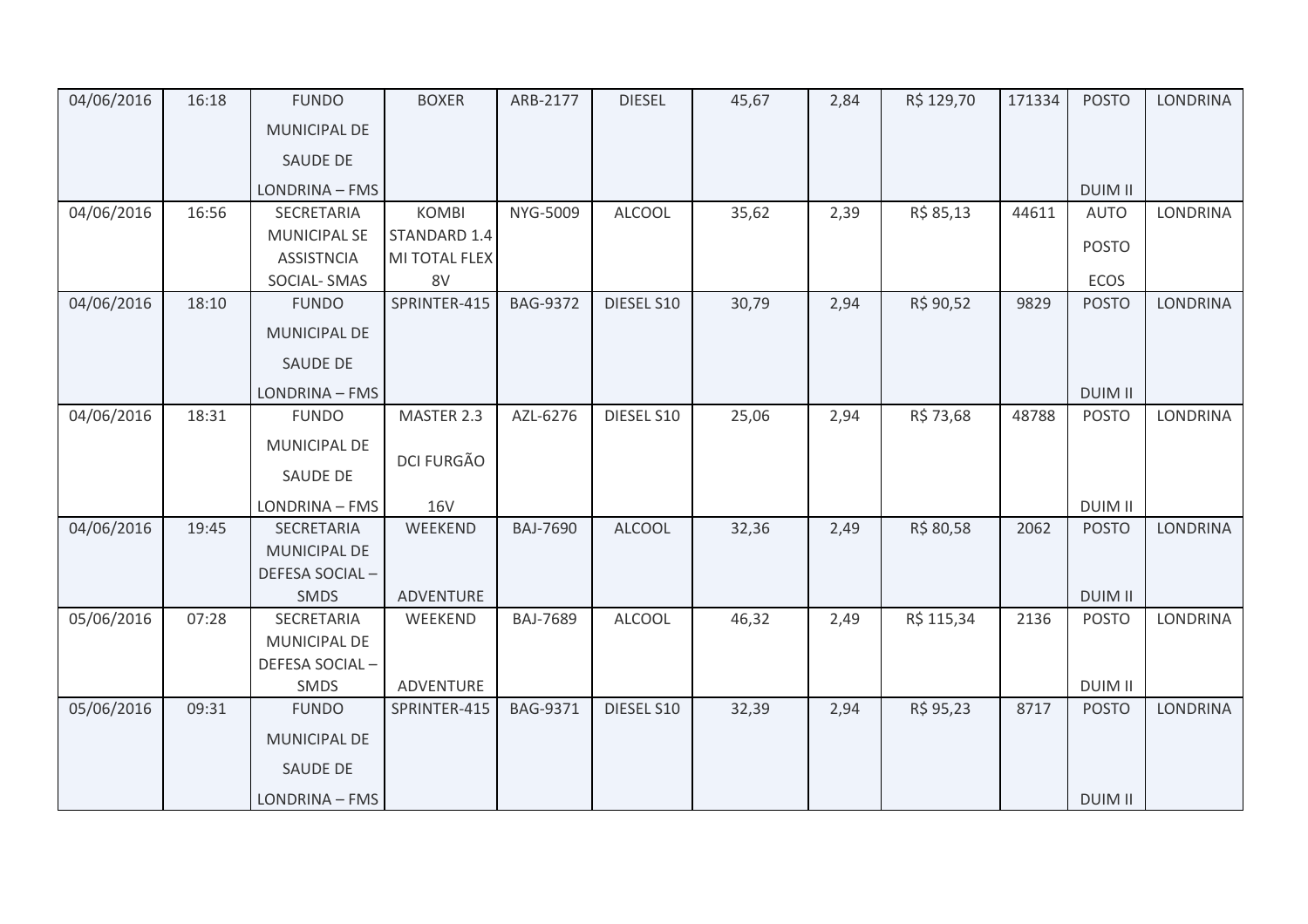| 05/06/2016 | 09:35 | ADMINISTRAÇÃO         | <b>MONTANA</b>          | ATD-7347 | <b>GASOLINA</b> | 49,87 | 3,59 | R\$ 179,03 | 124891 | <b>POSTO</b>   | LONDRINA        |
|------------|-------|-----------------------|-------------------------|----------|-----------------|-------|------|------------|--------|----------------|-----------------|
|            |       | <b>DOS CEMITÉRIOS</b> | 1.8/1.8                 |          |                 |       |      |            |        |                |                 |
|            |       | E SERVIÇOS            | <b>CONQUEST</b>         |          |                 |       |      |            |        |                |                 |
|            |       | <b>FUNERARIOS DE</b>  |                         |          |                 |       |      |            |        |                |                 |
|            |       | LONDRINA-             | <b>FLEXPOWER</b>        |          |                 |       |      |            |        |                |                 |
|            |       | <b>ACESF</b>          | 8V                      |          |                 |       |      |            |        | <b>DUIM II</b> |                 |
| 05/06/2016 | 10:54 | <b>FUNDO</b>          | JUMPER J 2.3            | AZX-7928 | DIESEL S10      | 49,14 | 2,94 | R\$ 144,47 | 33473  | <b>POSTO</b>   | <b>LONDRINA</b> |
|            |       | MUNICIPAL DE          |                         |          |                 |       |      |            |        |                |                 |
|            |       | <b>SAUDE DE</b>       |                         |          |                 |       |      |            |        |                |                 |
|            |       | LONDRINA - FMS        |                         |          |                 |       |      |            |        | <b>DUIM II</b> |                 |
| 05/06/2016 | 11:15 | SECRETARIA            | WEEKEND                 | BAJ-7691 | <b>ALCOOL</b>   | 20,63 | 2,39 | R\$49,32   | 2904   | <b>POSTO</b>   | LONDRINA        |
|            |       | MUNICIPAL DE          |                         |          |                 |       |      |            |        |                |                 |
|            |       | DEFESA SOCIAL-        |                         |          |                 |       |      |            |        | <b>DUIM I</b>  |                 |
| 05/06/2016 | 12:39 | SMDS<br>SECRETARIA    | ADVENTURE<br>VOYAGE 1.6 | AZL-4452 | <b>ALCOOL</b>   | 47,28 | 2,49 | R\$ 117,73 | 14619  | <b>POSTO</b>   | <b>LONDRINA</b> |
|            |       | <b>MUNICIPAL DE</b>   |                         |          |                 |       |      |            |        |                |                 |
|            |       | DEFESA SOCIAL-        | MI TOTAL FLEX           |          |                 |       |      |            |        |                |                 |
|            |       | <b>SMDS</b>           | 8V                      |          |                 |       |      |            |        | <b>DUIM II</b> |                 |
| 05/06/2016 | 14:31 | <b>FUNDO</b>          | <b>DUCATO</b>           | ATJ-3641 | <b>DIESEL</b>   | 53,8  | 2,84 | R\$ 152,79 | 287394 | <b>POSTO</b>   | LONDRINA        |
|            |       | MUNICIPAL DE          |                         |          |                 |       |      |            |        |                |                 |
|            |       | <b>SAUDE DE</b>       |                         |          |                 |       |      |            |        |                |                 |
|            |       | LONDRINA - FMS        |                         |          |                 |       |      |            |        | <b>DUIM II</b> |                 |
| 05/06/2016 | 15:08 | <b>SECRETARIA</b>     | <b>LIVINA 1.6 16V</b>   | ATL-3674 | <b>ALCOOL</b>   | 28,23 | 2,49 | R\$ 70,29  | 163137 | <b>POSTO</b>   | <b>LONDRINA</b> |
|            |       | MUNICIPAL DE          |                         |          |                 |       |      |            |        |                |                 |
|            |       | DEFESA SOCIAL-        |                         |          |                 |       |      |            |        |                |                 |
|            |       | <b>SMDS</b>           | FLEX FUEL 5P            |          |                 |       |      |            |        | <b>DUIM II</b> |                 |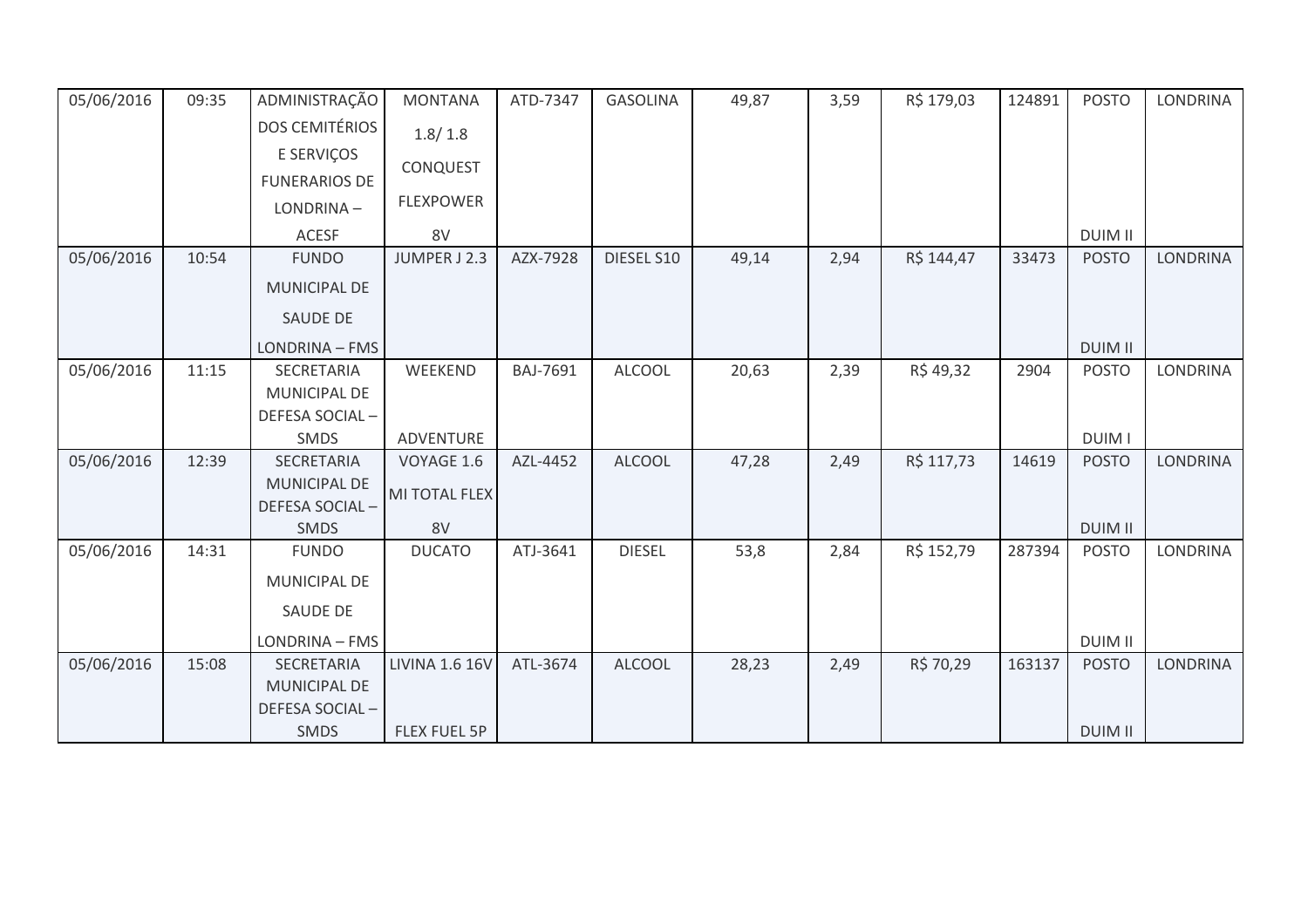| 05/06/2016 | 15:50 | <b>FUNDO</b>             | <b>DUCATO</b>   | AVG-3897        | <b>DIESEL</b>   | 42,21 | 2,84 | R\$ 119,88 | 247522 | <b>POSTO</b>    | <b>LONDRINA</b> |
|------------|-------|--------------------------|-----------------|-----------------|-----------------|-------|------|------------|--------|-----------------|-----------------|
|            |       | MUNICIPAL DE             |                 |                 |                 |       |      |            |        |                 |                 |
|            |       | <b>SAUDE DE</b>          |                 |                 |                 |       |      |            |        |                 |                 |
|            |       | LONDRINA - FMS           |                 |                 |                 |       |      |            |        | <b>DUIM II</b>  |                 |
| 05/06/2016 | 19:29 | <b>FUNDO</b>             | <b>BOXER</b>    | ARB-2177        | <b>DIESEL</b>   | 27,18 | 2,84 | R\$ 77,19  | 171593 | <b>POSTO</b>    | <b>LONDRINA</b> |
|            |       | MUNICIPAL DE             |                 |                 |                 |       |      |            |        |                 |                 |
|            |       | <b>SAUDE DE</b>          |                 |                 |                 |       |      |            |        |                 |                 |
|            |       | LONDRINA - FMS           |                 |                 |                 |       |      |            |        | <b>DUIM II</b>  |                 |
| 05/06/2016 | 19:38 | <b>FUNDO</b>             | JUMPER J 2.3    | AZX-7915        | DIESEL S10      | 48,18 | 2,94 | R\$ 141,65 | 35344  | <b>POSTO</b>    | LONDRINA        |
|            |       | MUNICIPAL DE             |                 |                 |                 |       |      |            |        |                 |                 |
|            |       | <b>SAUDE DE</b>          |                 |                 |                 |       |      |            |        |                 |                 |
|            |       | LONDRINA - FMS           |                 |                 |                 |       |      |            |        | <b>DUIM II</b>  |                 |
| 05/06/2016 | 20:41 | <b>FUNDO</b>             | SPRINTER-415    | <b>BAG-9372</b> | DIESEL S10      | 24,75 | 3,09 | R\$ 76,48  | 9984   | <b>AUTO</b>     | <b>LONDRINA</b> |
|            |       | MUNICIPAL DE             |                 |                 |                 |       |      |            |        |                 |                 |
|            |       | SAUDE DE                 |                 |                 |                 |       |      |            |        | <b>POSTO</b>    |                 |
|            |       | LONDRINA - FMS           |                 |                 |                 |       |      |            |        | <b>ECOS</b>     |                 |
| 06/06/2016 | 06:17 | <b>FUNDO</b>             | SPACEFOX        | <b>BAI-9776</b> | <b>GASOLINA</b> | 30    | 3,49 | R\$ 104,73 | 16911  | <b>AUTO</b>     | <b>CURITIBA</b> |
|            |       | <b>MUNICIPAL DE</b>      |                 |                 |                 |       |      |            |        | <b>POSTO</b>    |                 |
|            |       | SAUDE DE                 |                 |                 |                 |       |      |            |        | <b>ESTRELA</b>  |                 |
|            |       | LONDRINA - FMS           |                 |                 |                 |       |      |            |        | <b>GUIA</b>     |                 |
| 06/06/2016 | 08:02 | SECRETARIA               | <b>ONIX 1.0</b> | <b>BAG-1783</b> | <b>ALCOOL</b>   | 51,46 | 2,39 | R\$ 123,00 | 2838   | <b>POSTO</b>    | <b>LONDRINA</b> |
|            |       | MUNICIPAL DO             |                 |                 |                 |       |      |            |        | <b>PETROITA</b> |                 |
|            |       | AMBIENTE-<br><b>SEMA</b> |                 |                 |                 |       |      |            |        | LIA             |                 |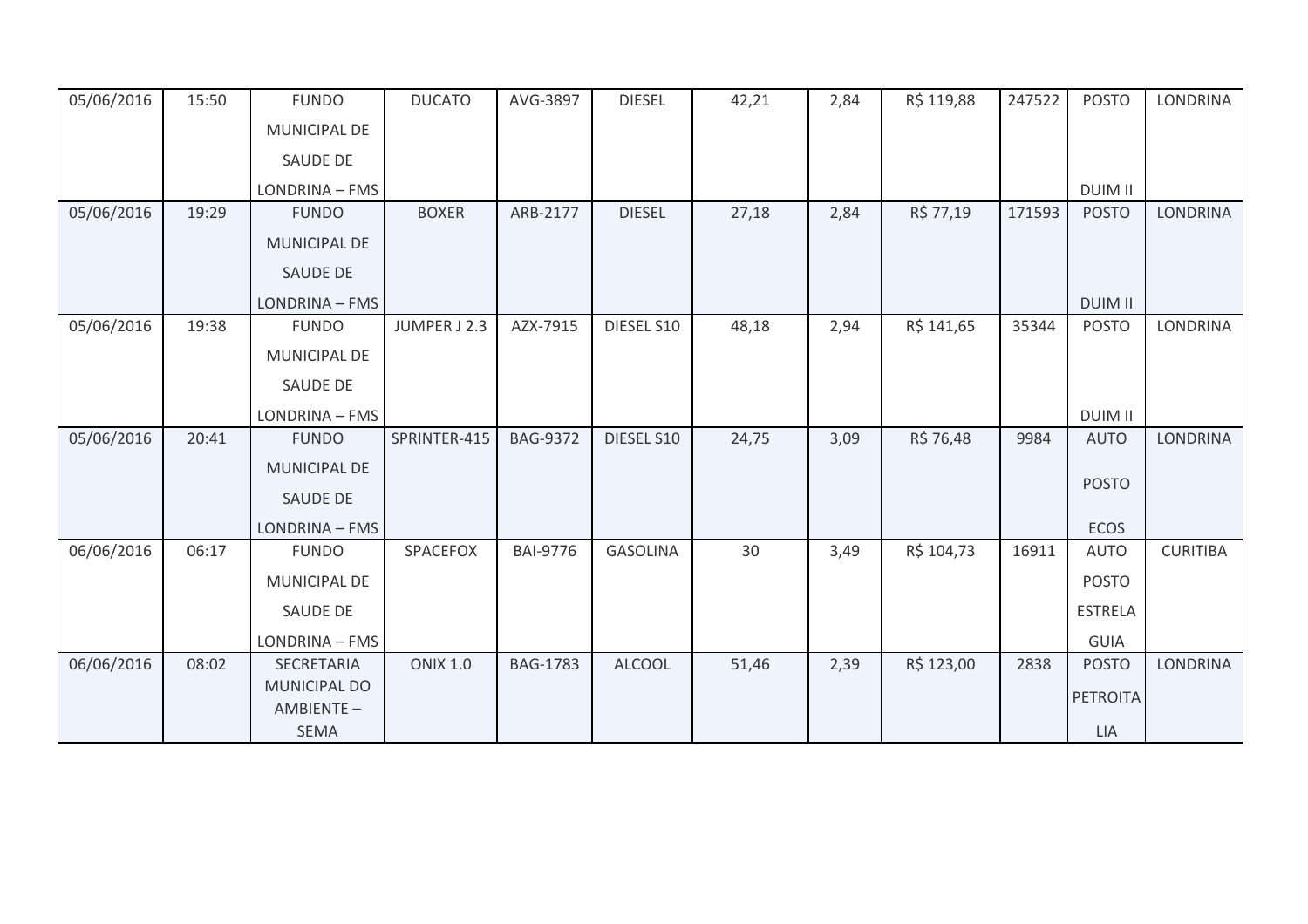| 06/06/2016 | 08:17 | <b>FUNDO</b>          | SPACEFOX            | <b>BAI-9778</b> | <b>GASOLINA</b> | 44,43  | 3,59 | R\$ 159,50 | 3432  | <b>POSTO</b>    | <b>LONDRINA</b> |
|------------|-------|-----------------------|---------------------|-----------------|-----------------|--------|------|------------|-------|-----------------|-----------------|
|            |       | MUNICIPAL DE          |                     |                 |                 |        |      |            |       |                 |                 |
|            |       | SAUDE DE              |                     |                 |                 |        |      |            |       |                 |                 |
|            |       | LONDRINA - FMS        |                     |                 |                 |        |      |            |       | <b>DUIM II</b>  |                 |
| 06/06/2016 | 08:20 | <b>FUNDACAO DE</b>    | VOYAGE 1.6          | ASF-0627        | <b>ALCOOL</b>   | 51,55  | 2,39 | R\$ 123,20 | 63230 | <b>AUTO</b>     | <b>LONDRINA</b> |
|            |       | <b>ESPORTES DE</b>    | MI TOTAL FLEX       |                 |                 |        |      |            |       | <b>POSTO</b>    |                 |
|            |       | LONDRINA - FEL        | <b>8V 4P</b>        |                 |                 |        |      |            |       | <b>ECOS</b>     |                 |
| 06/06/2016 | 08:32 | ADMINISTRAÇÃO         | ATEGO 1719          | <b>BAK-6389</b> | DIESEL S10      | 214,95 | 3,09 | R\$ 664,20 | 2435  | <b>AUTO</b>     | <b>LONDRINA</b> |
|            |       | <b>DOS CEMITÉRIOS</b> |                     |                 |                 |        |      |            |       |                 |                 |
|            |       | E SERVIÇOS            |                     |                 |                 |        |      |            |       | <b>POSTO</b>    |                 |
|            |       | <b>FUNERARIOS DE</b>  |                     |                 |                 |        |      |            |       |                 |                 |
|            |       | LONDRINA-             |                     |                 |                 |        |      |            |       |                 |                 |
|            |       | <b>ACESF</b>          |                     |                 |                 |        |      |            |       | <b>ECOS</b>     |                 |
| 06/06/2016 | 08:34 | <b>SECRETARIA</b>     | <b>S10 PICKUP</b>   | AWM-4670        | <b>ALCOOL</b>   | 43,37  | 2,39 | R\$ 103,67 | 55919 | <b>POSTO</b>    | <b>LONDRINA</b> |
|            |       | <b>MUNICIPAL SE</b>   | <b>EXECUTIVE CD</b> |                 |                 |        |      |            |       | <b>PETROITA</b> |                 |
|            |       | <b>ASSISTNCIA</b>     |                     |                 |                 |        |      |            |       |                 |                 |
|            |       | SOCIAL-SMAS           | 4.3 4X4             |                 |                 |        |      |            |       | LIA             |                 |
| 06/06/2016 | 08:37 | <b>FUNDO</b>          | <b>UNO</b>          | AAW-6745        | <b>GASOLINA</b> | 24,64  | 3,59 | R\$ 88,46  | 80417 | <b>POSTO</b>    | <b>LONDRINA</b> |
|            |       | MUNICIPAL DE          |                     |                 |                 |        |      |            |       |                 |                 |
|            |       | SAUDE DE              |                     |                 |                 |        |      |            |       |                 |                 |
|            |       | LONDRINA - FMS        |                     |                 |                 |        |      |            |       | <b>DUIM II</b>  |                 |
| 06/06/2016 | 08:38 | <b>FUNDO</b>          | <b>SPACEFOX</b>     | <b>BAJ-1558</b> | <b>GASOLINA</b> | 41,48  | 3,59 | R\$ 148,91 | 3464  | <b>POSTO</b>    | <b>LONDRINA</b> |
|            |       | <b>MUNICIPAL DE</b>   |                     |                 |                 |        |      |            |       |                 |                 |
|            |       | <b>SAUDE DE</b>       |                     |                 |                 |        |      |            |       |                 |                 |
|            |       | LONDRINA - FMS        |                     |                 |                 |        |      |            |       | <b>DUIM II</b>  |                 |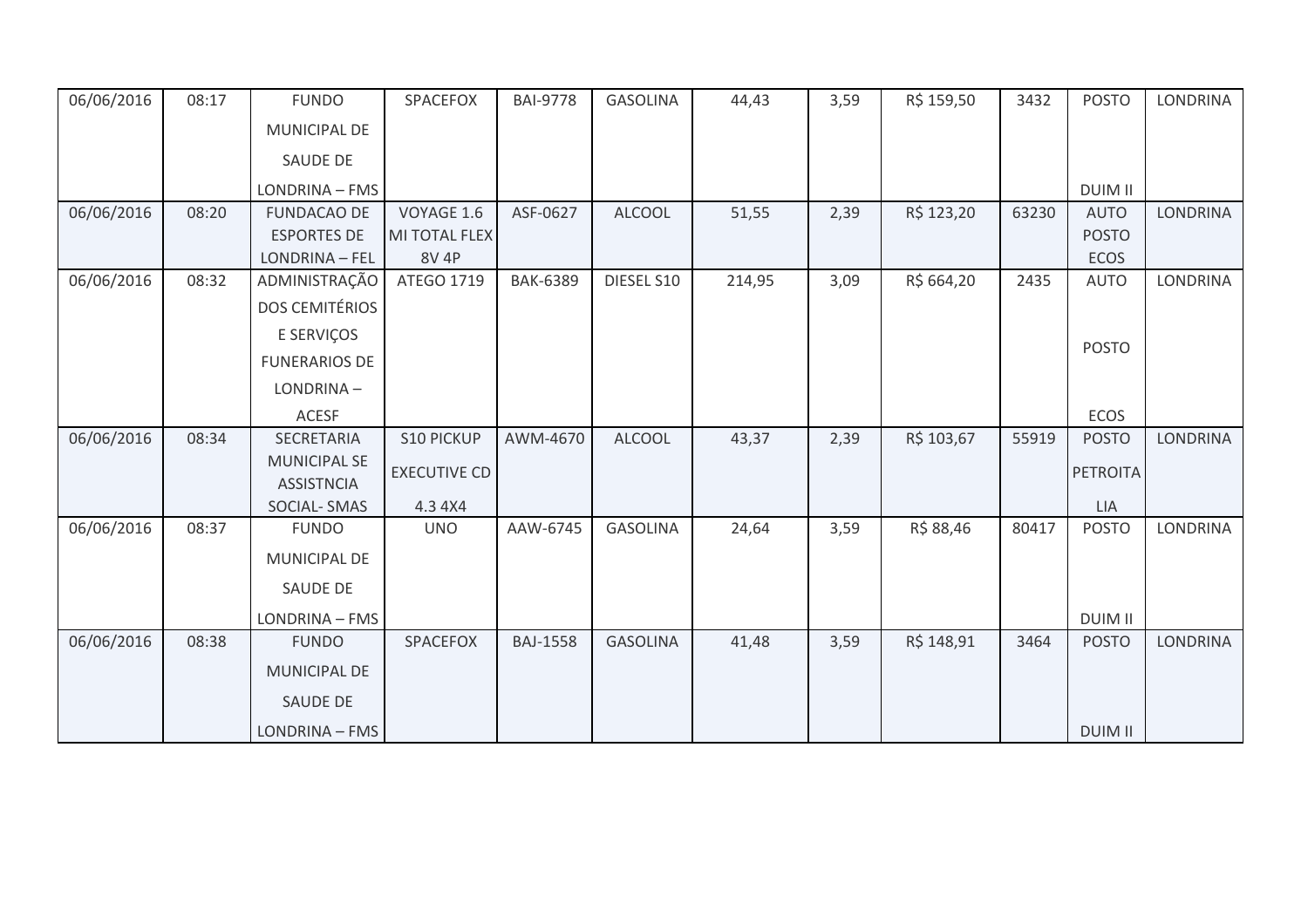| 06/06/2016 | 08:43 | SECRETARIA                               | 8120/8120             | ATO-9849 | <b>DIESEL</b>   | 178,41 | 2,89 | R\$ 515,63 | 63451  | <b>POSTO</b>    | <b>LONDRINA</b> |
|------------|-------|------------------------------------------|-----------------------|----------|-----------------|--------|------|------------|--------|-----------------|-----------------|
|            |       | MUNICIPAL DE                             | EURO3                 |          |                 |        |      |            |        |                 |                 |
|            |       | <b>OBRASE</b>                            |                       |          |                 |        |      |            |        |                 |                 |
|            |       | PAVIMENTAÇÃO -                           | <b>WORKER 2P</b>      |          |                 |        |      |            |        |                 |                 |
|            |       | SMOP                                     | (DIESEL)              |          |                 |        |      |            |        | FARIA           |                 |
| 06/06/2016 | 08:44 | <b>SECRETARIA</b>                        | <b>MERIVA JOY</b>     | HFO-7601 | <b>ALCOOL</b>   | 55,72  | 2,49 | R\$ 138,74 | 97433  | <b>POSTO</b>    | <b>LONDRINA</b> |
|            |       | <b>MUNICIPAL DE</b>                      | 1.4 MPFI 8V           |          |                 |        |      |            |        |                 |                 |
|            |       | DEFESA SOCIAL-                           |                       |          |                 |        |      |            |        |                 |                 |
|            |       | <b>SMDS</b>                              | <b>ECONOFLEX 5P</b>   |          |                 |        |      |            |        | <b>DUIM II</b>  |                 |
| 06/06/2016 | 08:49 | SECRETARIA                               | <b>LIVINA 1.6 16V</b> | ATL-3676 | <b>ALCOOL</b>   | 39,75  | 2,39 | R\$ 95,00  | 123777 | <b>POSTO</b>    | <b>LONDRINA</b> |
|            |       | <b>MUNICIPAL DE</b>                      |                       |          |                 |        |      |            |        | <b>PETROITA</b> |                 |
|            |       | DEFESA SOCIAL-                           |                       |          |                 |        |      |            |        |                 |                 |
|            |       | SMDS                                     | <b>FLEX FUEL 5P</b>   |          |                 |        |      |            |        | LIA             |                 |
| 06/06/2016 | 08:50 | SECRETARIA                               | 8120/8120             | ATO-9860 | <b>DIESEL</b>   | 150,01 | 2,89 | R\$433,53  | 64295  | <b>POSTO</b>    | <b>LONDRINA</b> |
|            |       | <b>MUNICIPAL DE</b>                      | EURO3                 |          |                 |        |      |            |        |                 |                 |
|            |       | <b>OBRASE</b>                            | <b>WORKER 2P</b>      |          |                 |        |      |            |        |                 |                 |
|            |       | PAVIMENTAÇÃO -                           |                       |          |                 |        |      |            |        |                 |                 |
|            |       | SMOP                                     | (DIESEL)              |          |                 |        |      |            |        | FARIA           |                 |
| 06/06/2016 | 08:50 | <b>FUNDO</b>                             | <b>KOMBI</b>          | ASD-4393 | <b>GASOLINA</b> | 27,03  | 3,59 | R\$ 97,04  | 221284 | <b>POSTO</b>    | LONDRINA        |
|            |       | MUNICIPAL DE                             |                       |          |                 |        |      |            |        |                 |                 |
|            |       | <b>SAUDE DE</b>                          |                       |          |                 |        |      |            |        |                 |                 |
|            |       | LONDRINA - FMS                           |                       |          |                 |        |      |            |        | <b>DUIM II</b>  |                 |
| 06/06/2016 | 08:53 | SECRETARIA                               | UNO MILLE 1.0         | AVW-4599 | <b>ALCOOL</b>   | 38,28  | 2,49 | R\$ 95,32  | 28941  | <b>POSTO</b>    | <b>LONDRINA</b> |
|            |       | <b>MUNICIPAL SE</b>                      | FIRE/F.FLEX/          |          |                 |        |      |            |        |                 |                 |
|            |       | <b>ASSISTNCIA</b>                        |                       |          |                 |        |      |            |        |                 |                 |
|            |       | <b>SOCIAL-SMAS</b>                       | <b>ECONOMY 4P</b>     |          |                 |        |      |            |        | <b>DUIM II</b>  |                 |
| 06/06/2016 | 08:56 | SECRETARIA                               | UNO MILLE 1.0         | AVW-4671 | <b>ALCOOL</b>   | 41,44  | 2,49 | R\$ 103,19 | 39317  | <b>POSTO</b>    | <b>LONDRINA</b> |
|            |       | <b>MUNICIPAL SE</b><br><b>ASSISTNCIA</b> | FIRE/F.FLEX/          |          |                 |        |      |            |        |                 |                 |
|            |       | SOCIAL-SMAS                              | <b>ECONOMY 4P</b>     |          |                 |        |      |            |        | <b>DUIM II</b>  |                 |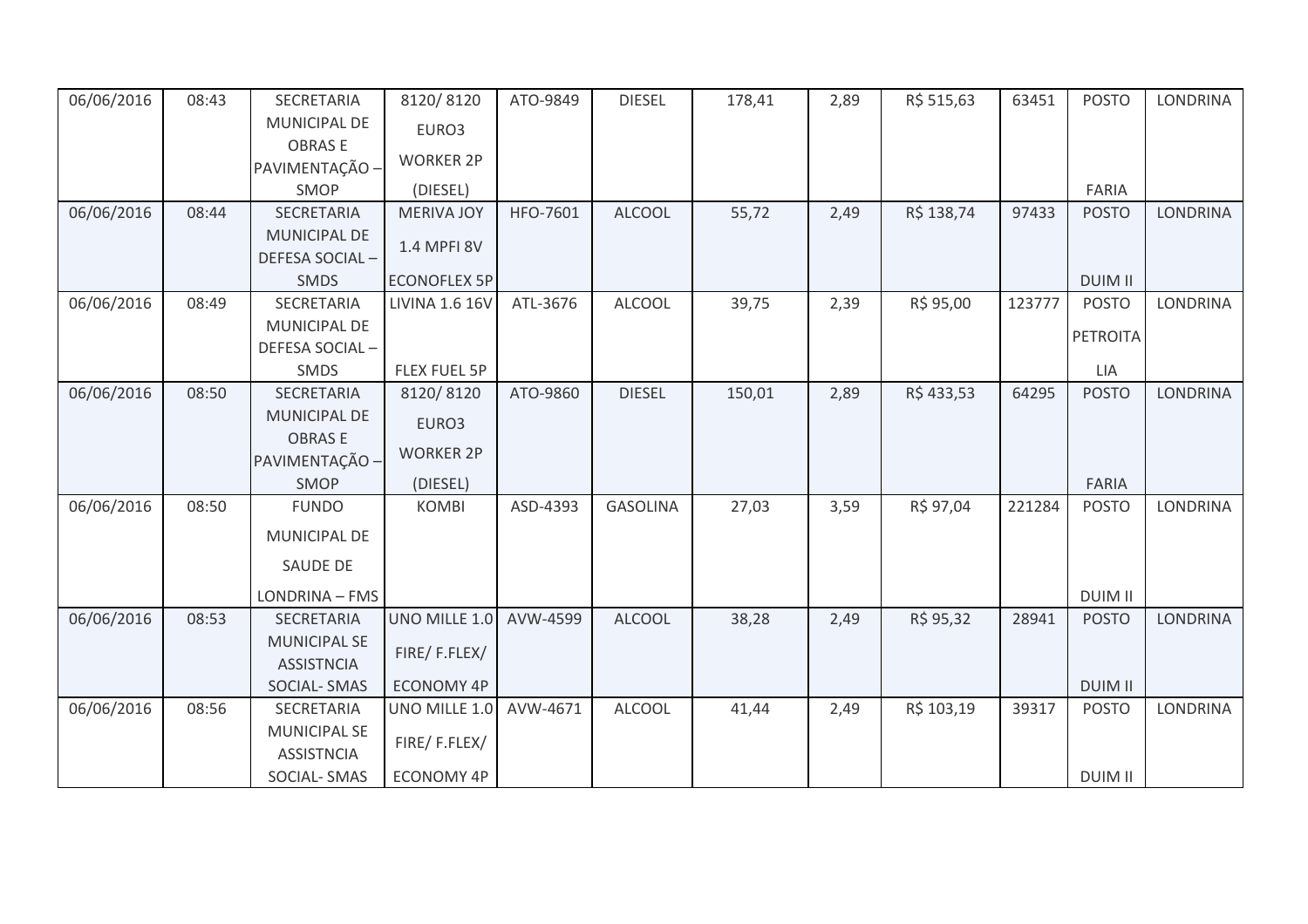| 06/06/2016 | 08:59 | <b>FUNDO</b>        | <b>KOMBI</b>      | AQG-7608 | <b>GASOLINA</b> | 29,8  | 3,47 | R\$ 103,41 | 105960 | <b>POSTO</b>    | <b>LONDRINA</b> |
|------------|-------|---------------------|-------------------|----------|-----------------|-------|------|------------|--------|-----------------|-----------------|
|            |       | <b>MUNICIPAL DE</b> |                   |          |                 |       |      |            |        |                 |                 |
|            |       | <b>SAUDE DE</b>     |                   |          |                 |       |      |            |        | <b>PETROITA</b> |                 |
|            |       | LONDRINA - FMS      |                   |          |                 |       |      |            |        | <b>LIA</b>      |                 |
| 06/06/2016 | 09:05 | <b>FUNDO</b>        | <b>UNO</b>        | AKQ-6985 | <b>GASOLINA</b> | 45,41 | 3,59 | R\$ 163,02 | 140480 | <b>POSTO</b>    | LONDRINA        |
|            |       | MUNICIPAL DE        |                   |          |                 |       |      |            |        |                 |                 |
|            |       | SAUDE DE            |                   |          |                 |       |      |            |        |                 |                 |
|            |       | LONDRINA - FMS      |                   |          |                 |       |      |            |        | <b>DUIM II</b>  |                 |
| 06/06/2016 | 09:06 | <b>SECRETARIA</b>   | <b>KOMBI</b>      | AHR-3062 | <b>GASOLINA</b> | 17,71 | 3,69 | R\$ 65,35  | 88912  | <b>POSTO</b>    | <b>LONDRINA</b> |
|            |       | <b>MUNICIPAL DE</b> |                   |          |                 |       |      |            |        |                 |                 |
|            |       | <b>OBRASE</b>       |                   |          |                 |       |      |            |        |                 |                 |
|            |       | PAVIMENTAÇÃO -      |                   |          |                 |       |      |            |        |                 |                 |
|            |       | SMOP                |                   |          |                 |       |      |            |        | PIZA            |                 |
| 06/06/2016 | 09:10 | <b>SECRETARIA</b>   | UNO MILLE 1.0     | ARN-7617 | <b>ALCOOL</b>   | 36,57 | 2,49 | R\$ 91,06  | 34358  | <b>POSTO</b>    | LONDRINA        |
|            |       | <b>MUNICIPAL SE</b> | FIRE/F.FLEX/      |          |                 |       |      |            |        |                 |                 |
|            |       | <b>ASSISTNCIA</b>   |                   |          |                 |       |      |            |        |                 |                 |
|            |       | <b>SOCIAL-SMAS</b>  | <b>ECONOMY 4P</b> |          |                 |       |      |            |        | <b>DUIM II</b>  |                 |
| 06/06/2016 | 09:14 | SECRETARIA          | UNO MILLE 1.0     | AQG-6104 | <b>ALCOOL</b>   | 40    | 2,39 | R\$ 95,60  | 75981  | <b>POSTO</b>    | <b>LONDRINA</b> |
|            |       | <b>MUNICIPAL DE</b> | FIRE/F.FLEX/      |          |                 |       |      |            |        | <b>PETROITA</b> |                 |
|            |       | FAZENDA - SMF       | <b>ECONOMY 4P</b> |          |                 |       |      |            |        | LIA             |                 |
| 06/06/2016 | 09:15 | SECRETARIA          | UNO MILLE 1.0     | AQV-9328 | <b>ALCOOL</b>   | 38,24 | 2,49 | R\$ 95,24  | 85807  | <b>POSTO</b>    | <b>LONDRINA</b> |
|            |       | MUNICIPAL SE        | FIRE/F.FLEX/      |          |                 |       |      |            |        |                 |                 |
|            |       | <b>ASSISTNCIA</b>   |                   |          |                 |       |      |            |        |                 |                 |
|            |       | SOCIAL-SMAS         | ECONOMY 4P        |          |                 |       |      |            |        | <b>DUIM II</b>  |                 |
| 06/06/2016 | 09:17 | <b>FUNDO</b>        | <b>CELTA</b>      | AWM-8660 | <b>GASOLINA</b> | 30    | 3,46 | R\$ 103,80 | 15983  | <b>POSTO</b>    | <b>LONDRINA</b> |
|            |       | <b>MUNICIPAL DE</b> |                   |          |                 |       |      |            |        |                 |                 |
|            |       | SAUDE DE            |                   |          |                 |       |      |            |        |                 |                 |
|            |       | LONDRINA - FMS      |                   |          |                 |       |      |            |        | <b>CINCAO</b>   |                 |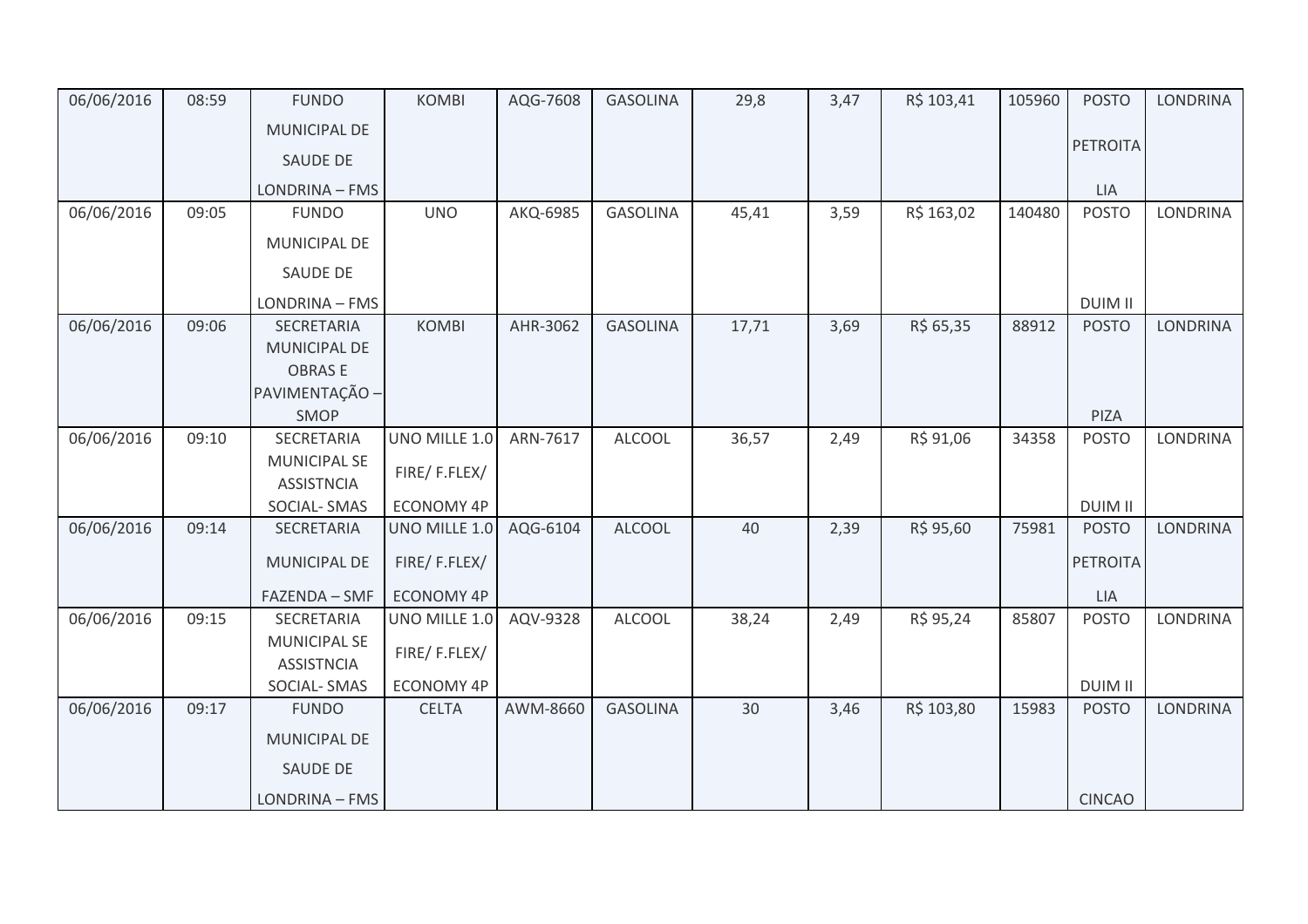| 06/06/2016 | 09:19 | <b>FUNDO</b>                                                                                                               | <b>STRADA</b>                                     | AGE-4136 | <b>ALCOOL</b>   | 34,08  | 2,49 | R\$ 84,86  | 126345 | <b>POSTO</b>                   | <b>LONDRINA</b> |
|------------|-------|----------------------------------------------------------------------------------------------------------------------------|---------------------------------------------------|----------|-----------------|--------|------|------------|--------|--------------------------------|-----------------|
|            |       | MUNICIPAL DE                                                                                                               |                                                   |          |                 |        |      |            |        |                                |                 |
|            |       | SAUDE DE                                                                                                                   |                                                   |          |                 |        |      |            |        |                                |                 |
|            |       | LONDRINA - FMS                                                                                                             |                                                   |          |                 |        |      |            |        | <b>DUIM II</b>                 |                 |
| 06/06/2016 | 09:20 | <b>FUNDO DE</b><br>REEQUIPAMENTO<br>DO CORPO DE<br><b>BOMBEIROS-</b><br>SMDS/FUNREBO                                       | 17-330                                            | AYP-7988 | DIESEL S10      | 88,44  | 2,94 | R\$ 260,01 | 22301  | <b>POSTO</b>                   | <b>LONDRINA</b> |
| 06/06/2016 | 09:20 | $\mathsf{M}% _{T}=\mathsf{M}_{T}\!\left( a,b\right) ,\ \mathsf{M}_{T}=\mathsf{M}_{T}\!\left( a,b\right) ,$<br><b>FUNDO</b> | <b>STRADA</b>                                     | AGE-4095 | <b>ALCOOL</b>   | 41,17  | 2,49 | R\$ 102,51 | 90943  | <b>DUIM II</b><br><b>POSTO</b> | <b>LONDRINA</b> |
|            |       | MUNICIPAL DE<br>SAUDE DE                                                                                                   |                                                   |          |                 |        |      |            |        |                                |                 |
|            |       |                                                                                                                            |                                                   |          |                 |        |      |            |        |                                |                 |
|            |       | LONDRINA - FMS                                                                                                             |                                                   |          |                 |        |      |            |        | <b>DUIM II</b>                 |                 |
| 06/06/2016 | 09:25 | SECRETARIA<br>MUNICIPAL DE<br><b>OBRASE</b><br>PAVIMENTAÇÃO -<br>SMOP                                                      | CARGO 1319                                        | AZQ-1280 | DIESEL S10      | 206,9  | 2,94 | R\$ 608,29 | 15023  | <b>POSTO</b><br><b>DUIM II</b> | LONDRINA        |
| 06/06/2016 | 09:26 | SECRETARIA                                                                                                                 | <b>FIORINO</b>                                    | AHZ-2983 | <b>GASOLINA</b> | 50     | 3,47 | R\$ 173,50 | 233928 | <b>POSTO</b>                   | <b>LONDRINA</b> |
|            |       | MUNICIPAL DE<br><b>OBRASE</b><br>PAVIMENTAÇÃO -<br>SMOP                                                                    | <b>PICKUP</b><br><b>WORKING 1.5</b><br>MPI / I.E. |          |                 |        |      |            |        | <b>PETROITA</b><br>LIA         |                 |
| 06/06/2016 | 09:36 | <b>FUNDO DE</b><br>REEQUIPAMENTO<br>DO CORPO DE<br><b>BOMBEIROS-</b><br>SMDS/FUNREBO<br>M                                  | G440                                              | AYB-3167 | DIESEL S10      | 156,47 | 2,94 | R\$460,02  | 26620  | <b>POSTO</b><br><b>DUIM II</b> | <b>LONDRINA</b> |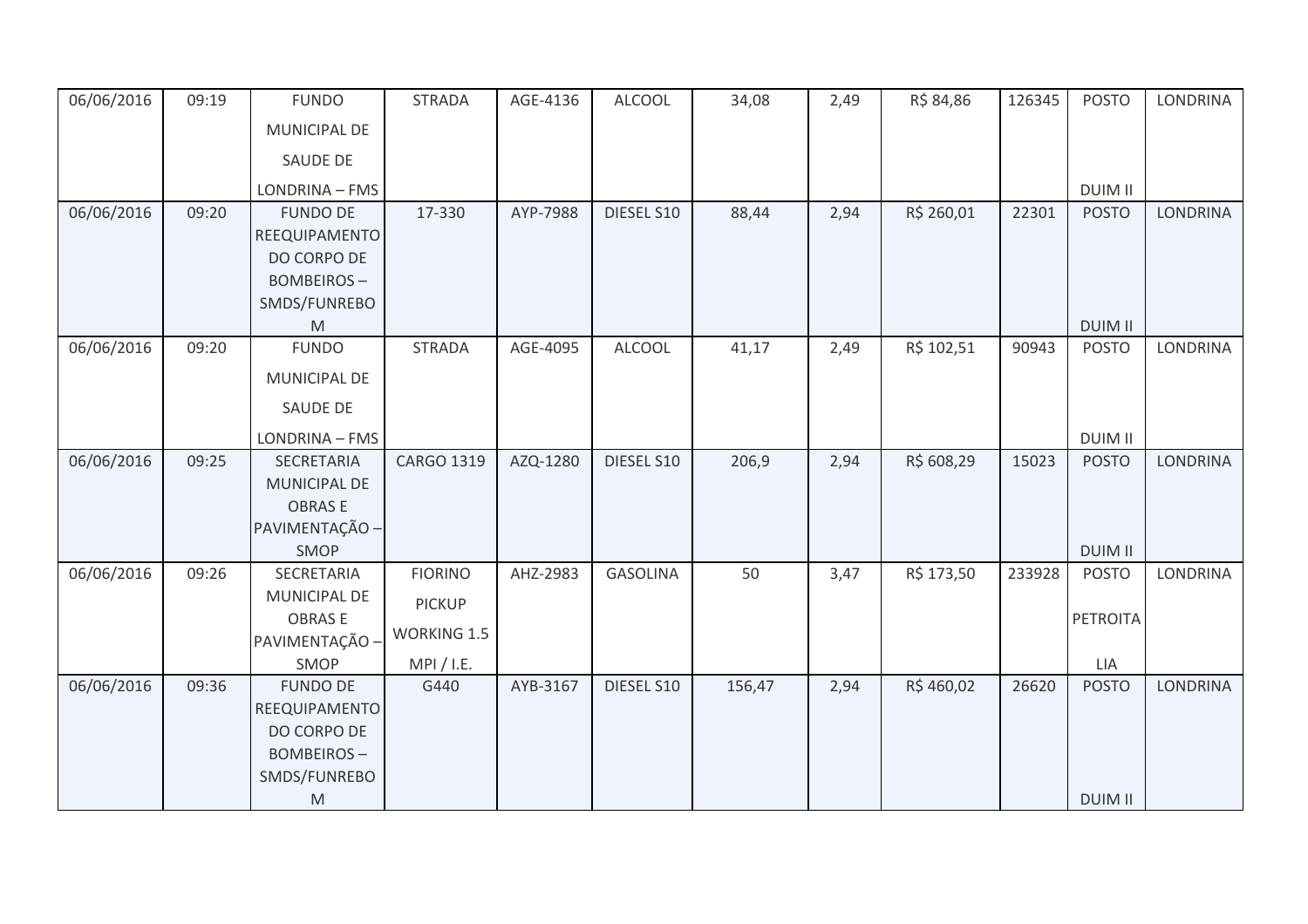| 06/06/2016 | 09:48 | <b>FUNDO</b>                                                                              | <b>BOXER HDI</b>  | AZO-4507 | DIESEL S10      | 54,98  | 2,94 | R\$ 161,64 | 51423          | <b>POSTO</b>                                  | <b>LONDRINA</b> |
|------------|-------|-------------------------------------------------------------------------------------------|-------------------|----------|-----------------|--------|------|------------|----------------|-----------------------------------------------|-----------------|
|            |       | MUNICIPAL DE                                                                              |                   |          |                 |        |      |            |                |                                               |                 |
|            |       | SAUDE DE                                                                                  |                   |          |                 |        |      |            |                |                                               |                 |
|            |       | LONDRINA - FMS                                                                            | 15P               |          |                 |        |      |            |                | <b>DUIM II</b>                                |                 |
| 06/06/2016 | 09:55 | <b>FUNDO DE</b><br>REEQUIPAMENTO<br>DO CORPO DE<br><b>BOMBEIROS-</b><br>SMDS/FUNREBO<br>M | 17250             | ASB-7154 | DIESEL S10      | 145,58 | 2,94 | R\$428,01  | 66938          | <b>POSTO</b><br><b>DUIM II</b>                | <b>LONDRINA</b> |
| 06/06/2016 | 09:59 | <b>FUNDO</b>                                                                              | <b>UNO</b>        | AUY-4269 | <b>GASOLINA</b> | 33,29  | 3,59 | R\$ 119,51 | 88491          | <b>POSTO</b>                                  | <b>LONDRINA</b> |
|            |       | MUNICIPAL DE<br>SAUDE DE                                                                  |                   |          |                 |        |      |            |                |                                               |                 |
|            |       | LONDRINA - FMS                                                                            |                   |          |                 |        |      |            |                | <b>DUIM II</b>                                |                 |
| 06/06/2016 | 10:03 | SECRETARIA<br>MUNICIPAL DO<br>AMBIENTE-<br><b>SEMA</b>                                    | MOTO PODA         | EQU-0043 | <b>GASOLINA</b> | 20     | 3,47 | R\$ 69,40  | $\overline{0}$ | <b>POSTO</b><br><b>PETROITA</b><br><b>LIA</b> | <b>LONDRINA</b> |
| 06/06/2016 | 10:03 | SECRETARIA<br>MUNICIPAL DO<br>AMBIENTE-<br><b>SEMA</b>                                    | <b>MOTO SERRA</b> | EQU-0036 | <b>GASOLINA</b> | 20     | 3,47 | R\$ 69,40  | $\overline{0}$ | <b>POSTO</b><br><b>PETROITA</b><br>LIA        | <b>LONDRINA</b> |
| 06/06/2016 | 10:04 | SECRETARIA<br>MUNICIPAL DO<br>AMBIENTE-<br><b>SEMA</b>                                    | SOPRADOR          | EQU-0047 | <b>GASOLINA</b> | 20     | 3,47 | R\$ 69,40  | $\overline{0}$ | <b>POSTO</b><br><b>PETROITA</b><br><b>LIA</b> | <b>LONDRINA</b> |
| 06/06/2016 | 10:05 | SECRETARIA<br>MUNICIPAL DO<br>AMBIENTE-<br>SEMA                                           | <b>MOTO SERRA</b> | EQU-0045 | <b>GASOLINA</b> | 20     | 3,47 | R\$ 69,40  | $\mathbf 0$    | <b>POSTO</b><br><b>PETROITA</b><br>LIA        | <b>LONDRINA</b> |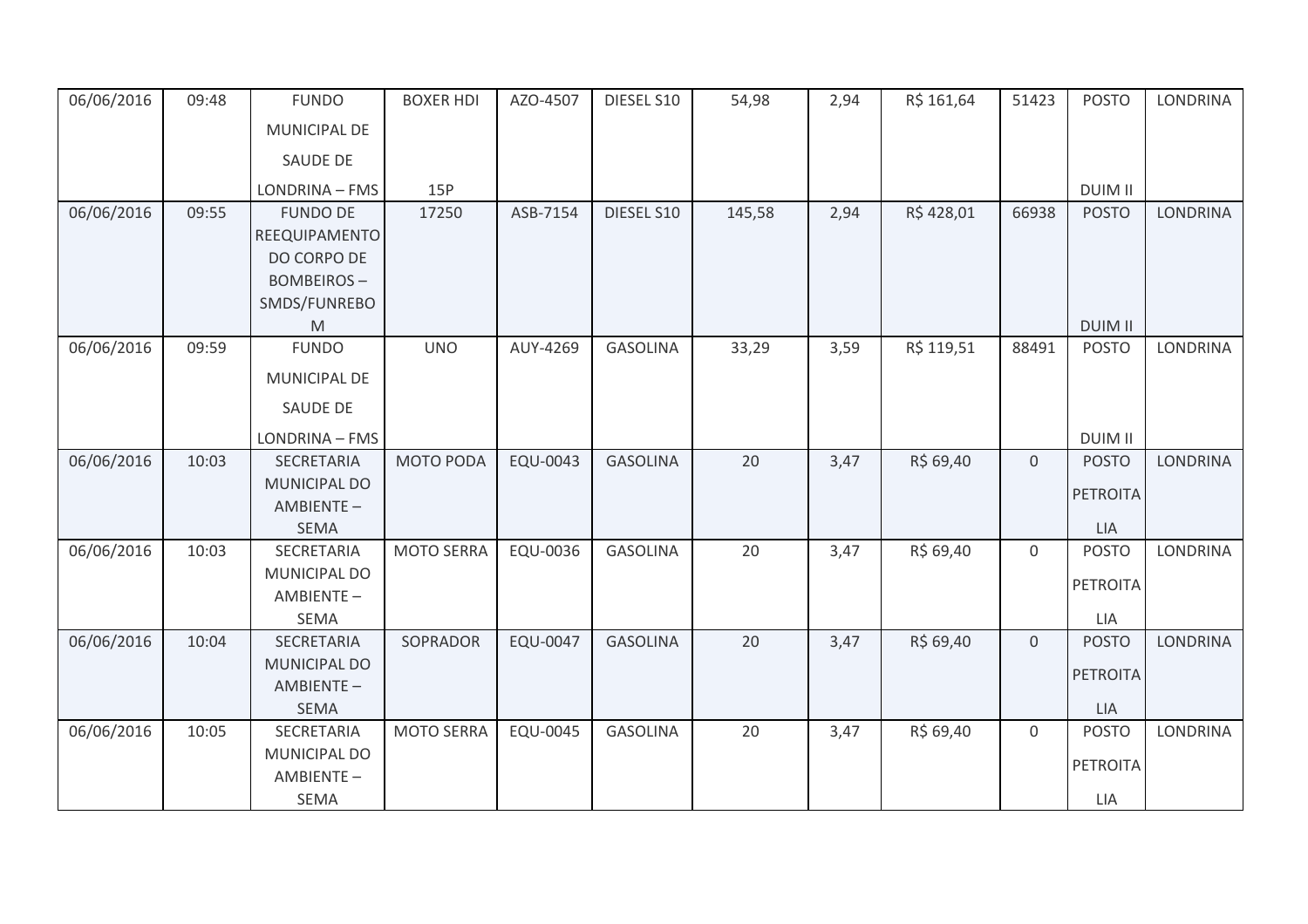| 06/06/2016 | 10:15 | SECRETARIA                | <b>UNO MILLE</b> | AJZ-1738        | <b>GASOLINA</b> | 40    | 3,47 | R\$ 138,81 | 175542 | <b>POSTO</b>   | <b>LONDRINA</b> |
|------------|-------|---------------------------|------------------|-----------------|-----------------|-------|------|------------|--------|----------------|-----------------|
|            |       | MUNICIPAL DO              |                  |                 |                 |       |      |            |        | PETROITA       |                 |
|            |       | AMBIENTE-                 |                  |                 |                 |       |      |            |        |                |                 |
|            |       | <b>SEMA</b>               | <b>FIRE</b>      |                 |                 |       |      |            |        | <b>LIA</b>     |                 |
| 06/06/2016 | 10:30 | <b>FUNDO</b>              | <b>PALIO</b>     | AOA-2061        | <b>GASOLINA</b> | 46,05 | 3,59 | R\$ 165,32 | 248329 | <b>POSTO</b>   | LONDRINA        |
|            |       | MUNICIPAL DE              |                  |                 |                 |       |      |            |        |                |                 |
|            |       | SAUDE DE                  |                  |                 |                 |       |      |            |        |                |                 |
|            |       | LONDRINA - FMS            |                  |                 |                 |       |      |            |        | <b>DUIM II</b> |                 |
| 06/06/2016 | 10:30 | SECRETARIA                | GOL PLUS 1.0     | ANJ-9403        | <b>GASOLINA</b> | 44,47 | 3,69 | R\$ 164,09 | 134603 | <b>POSTO</b>   | <b>LONDRINA</b> |
|            |       | MUNICIPAL DO<br>AMBIENTE- | MI TOTAL FLEX    |                 |                 |       |      |            |        |                |                 |
|            |       | <b>SEMA</b>               | 4P               |                 |                 |       |      |            |        | PIZA           |                 |
| 06/06/2016 | 11:08 | <b>FUNDO</b>              | <b>UNO</b>       | AUY-4457        | <b>GASOLINA</b> | 37,44 | 3,59 | R\$ 134,41 | 70359  | <b>POSTO</b>   | <b>LONDRINA</b> |
|            |       | MUNICIPAL DE              |                  |                 |                 |       |      |            |        |                |                 |
|            |       | SAUDE DE                  |                  |                 |                 |       |      |            |        |                |                 |
|            |       | LONDRINA - FMS            |                  |                 |                 |       |      |            |        | <b>DUIM II</b> |                 |
| 06/06/2016 | 11:09 | SECRETARIA                | <b>KOMBI</b>     | AKN-3656        | <b>GASOLINA</b> | 34,54 | 3,59 | R\$ 124,00 | 18450  | <b>POSTO</b>   | LONDRINA        |
|            |       | <b>MUNICIPAL SE</b>       |                  |                 |                 |       |      |            |        |                |                 |
|            |       | <b>ASSISTNCIA</b>         |                  |                 |                 |       |      |            |        |                |                 |
|            |       | <b>SOCIAL-SMAS</b>        | <b>FURGAO</b>    |                 |                 |       |      |            |        | <b>DUIM II</b> |                 |
| 06/06/2016 | 11:41 | <b>FUNDO</b>              | <b>KANGOO</b>    | PXL-3286        | <b>GASOLINA</b> | 38,89 | 3,59 | R\$ 139,62 | 1867   | <b>POSTO</b>   | <b>LONDRINA</b> |
|            |       | MUNICIPAL DE              |                  |                 |                 |       |      |            |        |                |                 |
|            |       | SAUDE DE                  |                  |                 |                 |       |      |            |        |                |                 |
|            |       | LONDRINA - FMS            | <b>EXPRESS</b>   |                 |                 |       |      |            |        | <b>DUIM II</b> |                 |
| 06/06/2016 | 11:47 | SECRETARIA                | SAVEIRO CS ST    | <b>BAK-5057</b> | <b>ALCOOL</b>   | 46,57 | 2,39 | R\$ 111,30 | 1411   | <b>POSTO</b>   | <b>LONDRINA</b> |
|            |       | MUNICIPAL DE              |                  |                 |                 |       |      |            |        |                |                 |
|            |       | <b>OBRASE</b>             |                  |                 |                 |       |      |            |        | PETROITA       |                 |
|            |       | PAVIMENTAÇÃO -            |                  |                 |                 |       |      |            |        |                |                 |
|            |       | SMOP                      | MB               |                 |                 |       |      |            |        | <b>LIA</b>     |                 |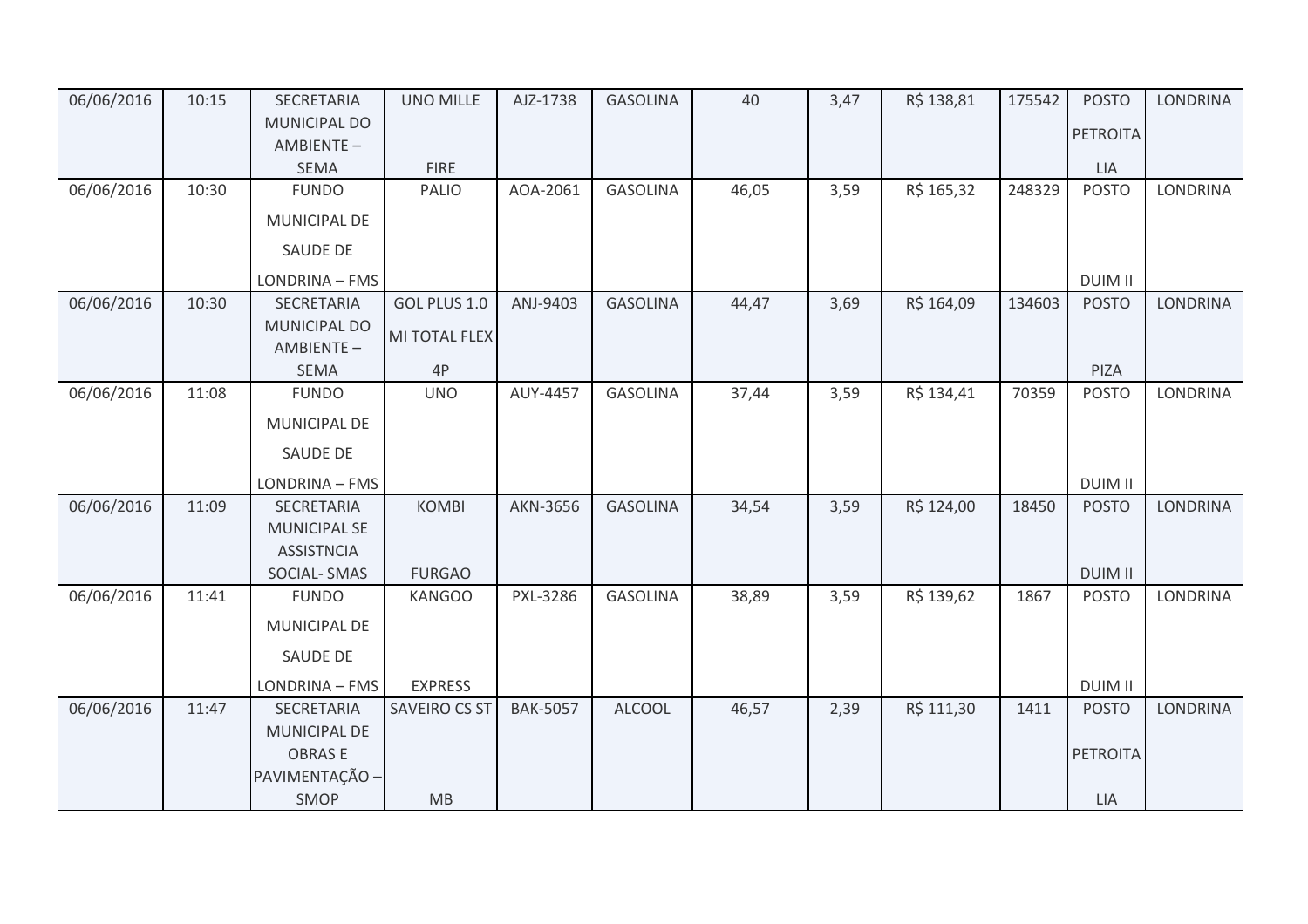| 06/06/2016 | 11:53 | SECRETARIA                               | <b>LIVINA 1.6 16V</b> | ATL-3673 | <b>GASOLINA</b> | 32,5  | 3,59 | R\$ 116,68 | 94791  | <b>POSTO</b>    | <b>LONDRINA</b> |
|------------|-------|------------------------------------------|-----------------------|----------|-----------------|-------|------|------------|--------|-----------------|-----------------|
|            |       | <b>MUNICIPAL DE</b>                      |                       |          |                 |       |      |            |        |                 |                 |
|            |       | DEFESA SOCIAL-                           |                       |          |                 |       |      |            |        |                 |                 |
|            |       | SMDS                                     | <b>FLEX FUEL 5P</b>   |          |                 |       |      |            |        | <b>DUIM II</b>  |                 |
| 06/06/2016 | 11:57 | <b>SECRETARIA</b>                        | UNO MILLE 1.0         | AUY-5463 | <b>GASOLINA</b> | 38,7  | 3,47 | R\$ 134,31 | 43420  | <b>POSTO</b>    | <b>LONDRINA</b> |
|            |       | <b>MUNICIPAL DE</b>                      |                       |          |                 |       |      |            |        |                 |                 |
|            |       | <b>OBRASE</b>                            | FIRE/F.FLEX/          |          |                 |       |      |            |        | <b>PETROITA</b> |                 |
|            |       | PAVIMENTAÇÃO -                           |                       |          |                 |       |      |            |        |                 |                 |
|            |       | <b>SMOP</b>                              | <b>ECONOMY 4P</b>     |          |                 |       |      |            |        | <b>LIA</b>      |                 |
| 06/06/2016 | 12:03 | <b>FUNDO</b>                             | <b>CELTA</b>          | AWM-8657 | <b>GASOLINA</b> | 30    | 3,46 | R\$ 103,80 | 30132  | <b>POSTO</b>    | <b>LONDRINA</b> |
|            |       | MUNICIPAL DE                             |                       |          |                 |       |      |            |        |                 |                 |
|            |       | SAUDE DE                                 |                       |          |                 |       |      |            |        |                 |                 |
|            |       | LONDRINA - FMS                           |                       |          |                 |       |      |            |        | <b>CINCAO</b>   |                 |
| 06/06/2016 | 12:04 | <b>FUNDO</b>                             | <b>UNO VIVACE</b>     | AZO-5181 | <b>GASOLINA</b> | 40,07 | 3,59 | R\$ 143,85 | 5392   | <b>POSTO</b>    | <b>LONDRINA</b> |
|            |       | MUNICIPAL DE                             |                       |          |                 |       |      |            |        |                 |                 |
|            |       | SAUDE DE                                 |                       |          |                 |       |      |            |        |                 |                 |
|            |       | LONDRINA - FMS                           |                       |          |                 |       |      |            |        | <b>DUIM II</b>  |                 |
| 06/06/2016 | 12:08 | CONTROLADORIA                            | <b>LOGAN EXPR</b>     | AZO-6926 | <b>ALCOOL</b>   | 34,93 | 2,39 | R\$ 83,49  | 11959  | <b>POSTO</b>    | <b>LONDRINA</b> |
|            |       | <b>GERAL DO</b>                          |                       |          |                 |       |      |            |        | <b>PETROITA</b> |                 |
|            |       | MUNICIPIO-                               |                       |          |                 |       |      |            |        |                 |                 |
|            |       | <b>CGM</b>                               | 16 M                  |          |                 |       |      |            |        | LIA             |                 |
| 06/06/2016 | 12:50 | SECRETARIA                               | SIENA EL 1.0          | AVJ-2591 | <b>ALCOOL</b>   | 44,64 | 2,39 | R\$ 106,70 | 40022  | <b>POSTO</b>    | <b>LONDRINA</b> |
|            |       | <b>MUNICIPAL DO</b>                      | <b>MPI FIRE FLEX</b>  |          |                 |       |      |            |        | <b>PETROITA</b> |                 |
|            |       | IDOSO - SMI                              | <b>8V 4P</b>          |          |                 |       |      |            |        | <b>LIA</b>      |                 |
| 06/06/2016 | 12:59 | SECRETARIA                               | CLIO AUTH.            | ANW-2721 | <b>ALCOOL</b>   | 42,17 | 2,49 | R\$ 105,00 | 118722 | <b>POSTO</b>    | <b>LONDRINA</b> |
|            |       | <b>MUNICIPAL SE</b><br><b>ASSISTNCIA</b> | /AIR HIFLEX           |          |                 |       |      |            |        |                 |                 |
|            |       | SOCIAL-SMAS                              | 1.6 16V 5P            |          |                 |       |      |            |        | <b>DUIM II</b>  |                 |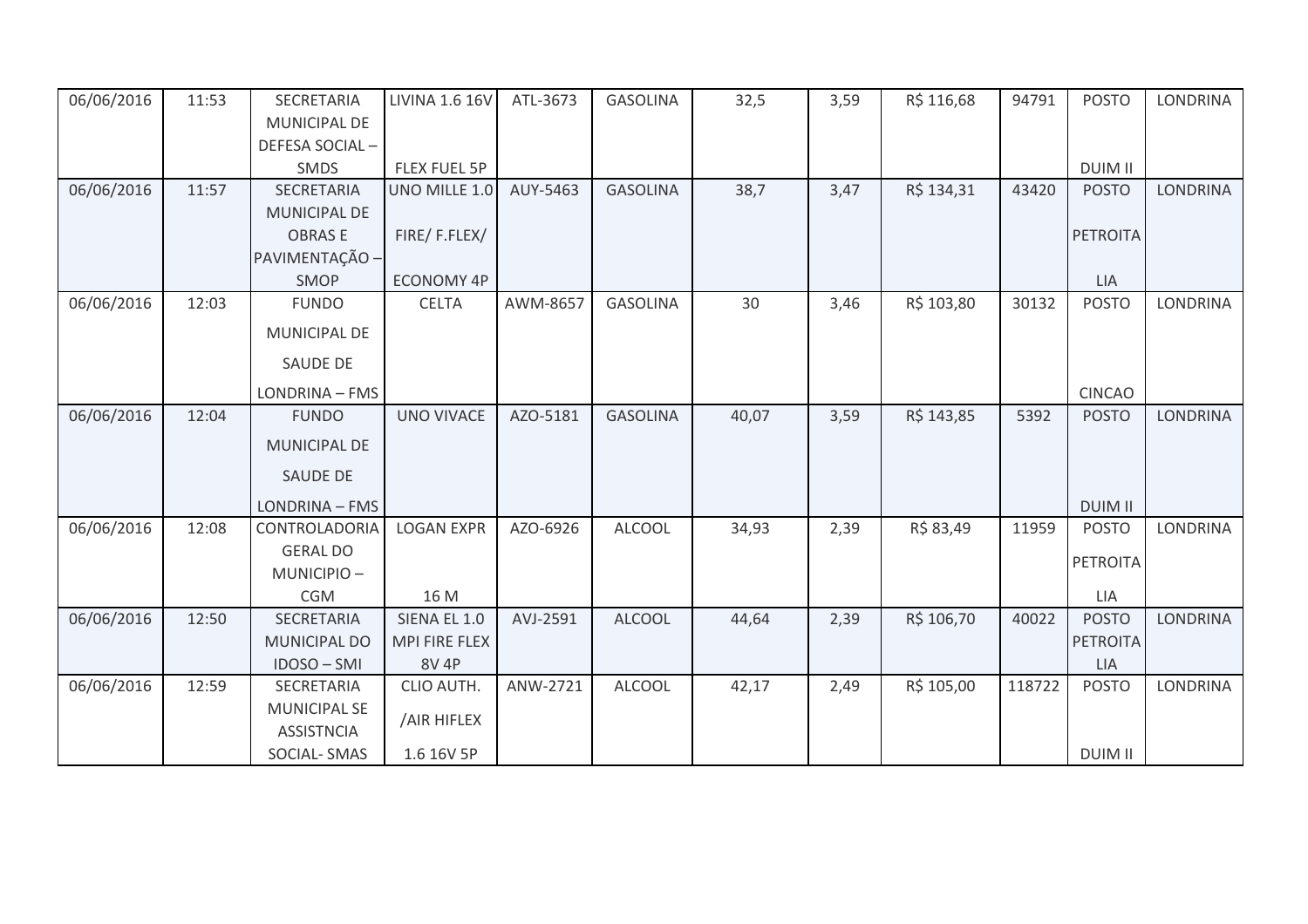| 06/06/2016 | 13:00 | <b>FUNDO</b>          | <b>KOMBI</b>         | ASD-4376 | <b>GASOLINA</b> | 31,63 | 3,59 | R\$ 113,55 | 278233 | <b>POSTO</b>   | <b>LONDRINA</b> |
|------------|-------|-----------------------|----------------------|----------|-----------------|-------|------|------------|--------|----------------|-----------------|
|            |       | <b>MUNICIPAL DE</b>   |                      |          |                 |       |      |            |        |                |                 |
|            |       | SAUDE DE              |                      |          |                 |       |      |            |        |                |                 |
|            |       | <b>LONDRINA - FMS</b> |                      |          |                 |       |      |            |        | <b>DUIM II</b> |                 |
| 06/06/2016 | 13:41 | <b>FUNDO</b>          | <b>BOXER HDI 15L</b> | AZO-4509 | DIESEL S10      | 44,86 | 2,94 | R\$ 131,89 | 58659  | <b>POSTO</b>   | <b>LONDRINA</b> |
|            |       | MUNICIPAL DE          |                      |          |                 |       |      |            |        |                |                 |
|            |       | SAUDE DE              |                      |          |                 |       |      |            |        |                |                 |
|            |       | LONDRINA - FMS        |                      |          |                 |       |      |            |        | <b>DUIM II</b> |                 |
| 06/06/2016 | 13:41 | SECRETARIA            | UNO MILLE/           | AID-1801 | <b>GASOLINA</b> | 36,43 | 3,68 | R\$ 134,09 | 234243 | <b>ALTO</b>    | <b>TAMARANA</b> |
|            |       | <b>MUNICIPAL DE</b>   |                      |          |                 |       |      |            |        | <b>POSTO</b>   |                 |
|            |       | <b>AGRICULTURA E</b>  | MILLE EX/            |          |                 |       |      |            |        | CRUZ DE        |                 |
|            |       | ABASTECIMENTO         |                      |          |                 |       |      |            |        | <b>MALTA</b>   |                 |
|            |       | $-SMAA$               | SMART 4P             |          |                 |       |      |            |        | LTDA.          |                 |
| 06/06/2016 | 13:58 | <b>FUNDO DE</b>       | <b>COBALT</b>        | AVO-4791 | <b>ALCOOL</b>   | 45,22 | 2,49 | R\$ 112,62 | 30194  | <b>POSTO</b>   | <b>LONDRINA</b> |
|            |       | REEQUIPAMENTO         |                      |          |                 |       |      |            |        |                |                 |
|            |       | DO CORPO DE           |                      |          |                 |       |      |            |        |                |                 |
|            |       | <b>BOMBEIROS-</b>     |                      |          |                 |       |      |            |        |                |                 |
|            |       | SMDS/FUNREBO          |                      |          |                 |       |      |            |        |                |                 |
|            |       | M                     |                      |          |                 |       |      |            |        | <b>DUIM II</b> |                 |
| 06/06/2016 | 14:01 | <b>FUNDO</b>          | <b>UNO</b>           | ARO-3370 | <b>GASOLINA</b> | 28,05 | 3,59 | R\$ 100,70 | 207605 | <b>POSTO</b>   | <b>LONDRINA</b> |
|            |       | <b>MUNICIPAL DE</b>   |                      |          |                 |       |      |            |        |                |                 |
|            |       | SAUDE DE              |                      |          |                 |       |      |            |        |                |                 |
|            |       | LONDRINA - FMS        |                      |          |                 |       |      |            |        | <b>DUIM II</b> |                 |
| 06/06/2016 | 14:04 | <b>FUNDO</b>          | <b>UNO</b>           | AAW-2625 | <b>GASOLINA</b> | 31,59 | 3,59 | R\$ 113,44 | 121915 | <b>POSTO</b>   | <b>LONDRINA</b> |
|            |       | <b>MUNICIPAL DE</b>   |                      |          |                 |       |      |            |        |                |                 |
|            |       | SAUDE DE              |                      |          |                 |       |      |            |        |                |                 |
|            |       | LONDRINA - FMS        |                      |          |                 |       |      |            |        | <b>DUIM II</b> |                 |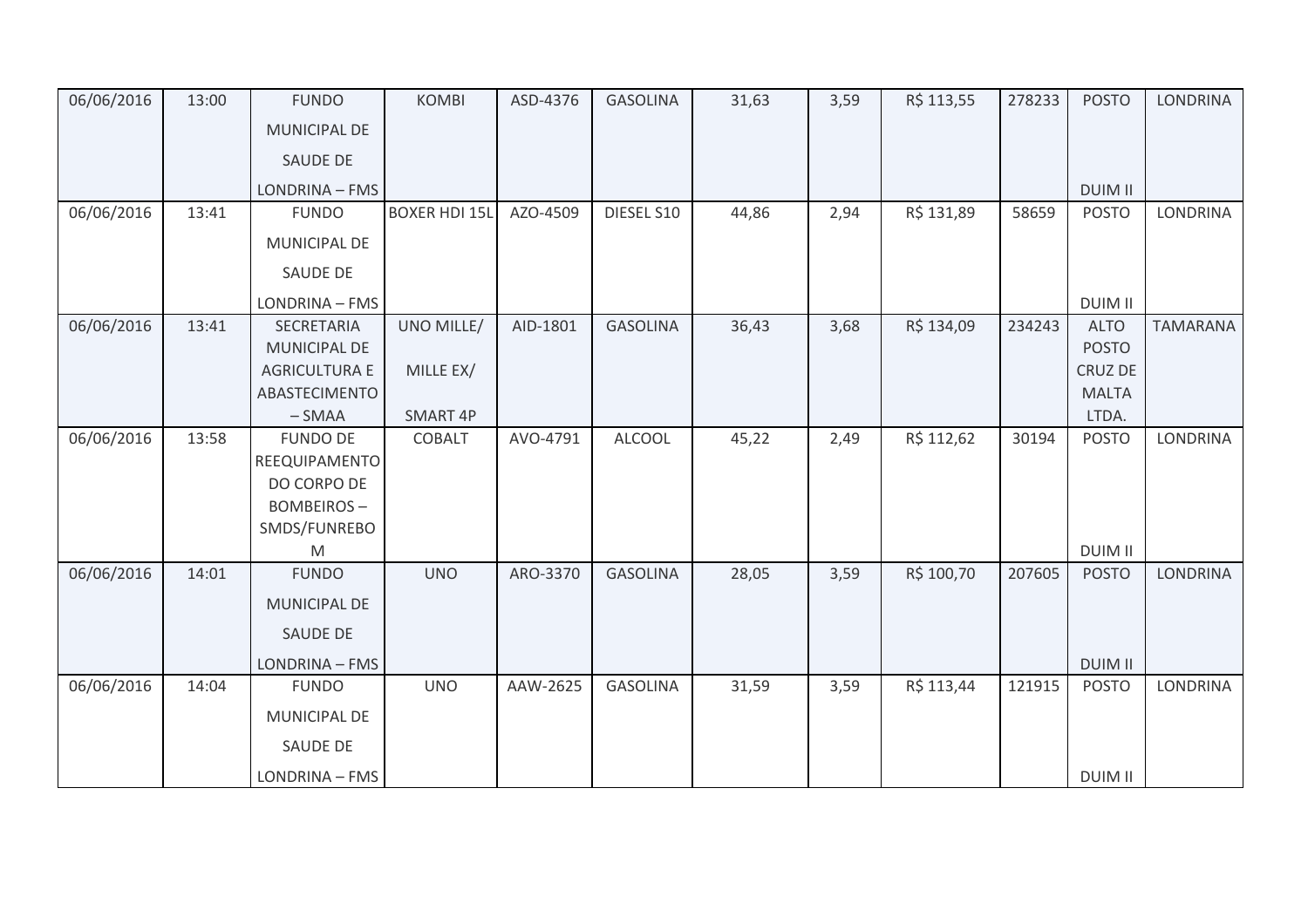| 06/06/2016 | 14:35 | <b>FUNDO</b>                             | <b>BOXER</b>      | ARB-2186        | <b>DIESEL</b>   | 51,32 | 2,84 | R\$ 145,75 | 264083 | <b>POSTO</b>    | LONDRINA        |
|------------|-------|------------------------------------------|-------------------|-----------------|-----------------|-------|------|------------|--------|-----------------|-----------------|
|            |       | <b>MUNICIPAL DE</b>                      |                   |                 |                 |       |      |            |        |                 |                 |
|            |       | <b>SAUDE DE</b>                          |                   |                 |                 |       |      |            |        |                 |                 |
|            |       | LONDRINA - FMS                           |                   |                 |                 |       |      |            |        | <b>DUIM II</b>  |                 |
| 06/06/2016 | 14:43 | <b>FUNDACAO DE</b>                       | <b>KOMBI</b>      | ALD-1546        | <b>GASOLINA</b> | 36,5  | 3,89 | R\$ 142,00 | 97051  | <b>AUTO</b>     | <b>LONDRINA</b> |
|            |       | <b>ESPORTES DE</b>                       |                   |                 |                 |       |      |            |        | <b>POSTO</b>    |                 |
|            |       | LONDRINA - FEL                           | <b>FURGAO</b>     |                 |                 |       |      |            |        | ECOS            |                 |
| 06/06/2016 | 14:45 | <b>FUNDACAO DE</b>                       | <b>UNO VIVACE</b> | AYP-1562        | <b>ALCOOL</b>   | 40,58 | 2,39 | R\$ 97,00  | 14126  | <b>AUTO</b>     | <b>LONDRINA</b> |
|            |       | <b>ESPORTES DE</b>                       | 1.0 EVO FIRE      |                 |                 |       |      |            |        | <b>POSTO</b>    |                 |
|            |       | LONDRINA - FEL                           | FLEX 8V           |                 |                 |       |      |            |        | <b>ECOS</b>     |                 |
| 06/06/2016 | 14:53 | SECRETARIA                               | <b>KOMBI</b>      | <b>FKK-0263</b> | <b>ALCOOL</b>   | 34,58 | 2,69 | R\$ 93,02  | 34797  | <b>POSTO</b>    | LONDRINA        |
|            |       | <b>MUNICIPAL DE</b>                      | LOTACAO 1.4       |                 |                 |       |      |            |        |                 |                 |
|            |       | POLITICAS PARA                           |                   |                 |                 |       |      |            |        |                 |                 |
|            |       | AS MULHERES -                            | MI TOTAL FLEX     |                 |                 |       |      |            |        |                 |                 |
|            |       | <b>SMPM</b>                              | 8V                |                 |                 |       |      |            |        | PIZA            |                 |
| 06/06/2016 | 14:56 | SECRETARIA                               | <b>VIVACE</b>     | AZJ-0418        | <b>ALCOOL</b>   | 31,8  | 2,39 | R\$ 76,00  | 5809   | <b>POSTO</b>    | <b>LONDRINA</b> |
|            |       | <b>MUNICIPAL SE</b>                      |                   |                 |                 |       |      |            |        |                 |                 |
|            |       | <b>ASSISTNCIA</b>                        |                   |                 |                 |       |      |            |        | <b>PETROITA</b> |                 |
|            |       | <b>SOCIAL-SMAS</b>                       |                   |                 |                 |       |      |            |        | <b>LIA</b>      |                 |
| 06/06/2016 | 14:57 | SECRETARIA                               | S10 BLAZER        | AUE-4968        | <b>ALCOOL</b>   | 38,8  | 2,39 | R\$ 92,73  | 175540 | <b>AUTO</b>     | LONDRINA        |
|            |       | MUNICIPAL DE                             | ADVANT.           |                 |                 |       |      |            |        |                 |                 |
|            |       | DEFESA SOCIAL-                           | $2.4/2.4$ MPFI    |                 |                 |       |      |            |        | <b>POSTO</b>    |                 |
|            |       | SMDS                                     | <b>F.POWER</b>    |                 |                 |       |      |            |        | <b>ECOS</b>     |                 |
| 06/06/2016 | 15:18 | SECRETARIA                               | UNO MILLE 1.0     | AVW-4674        | <b>ALCOOL</b>   | 37,93 | 2,49 | R\$ 94,45  | 23285  | <b>POSTO</b>    | <b>LONDRINA</b> |
|            |       | <b>MUNICIPAL SE</b><br><b>ASSISTNCIA</b> | FIRE/F.FLEX/      |                 |                 |       |      |            |        |                 |                 |
|            |       | <b>SOCIAL-SMAS</b>                       | ECONOMY 4P        |                 |                 |       |      |            |        | <b>DUIM II</b>  |                 |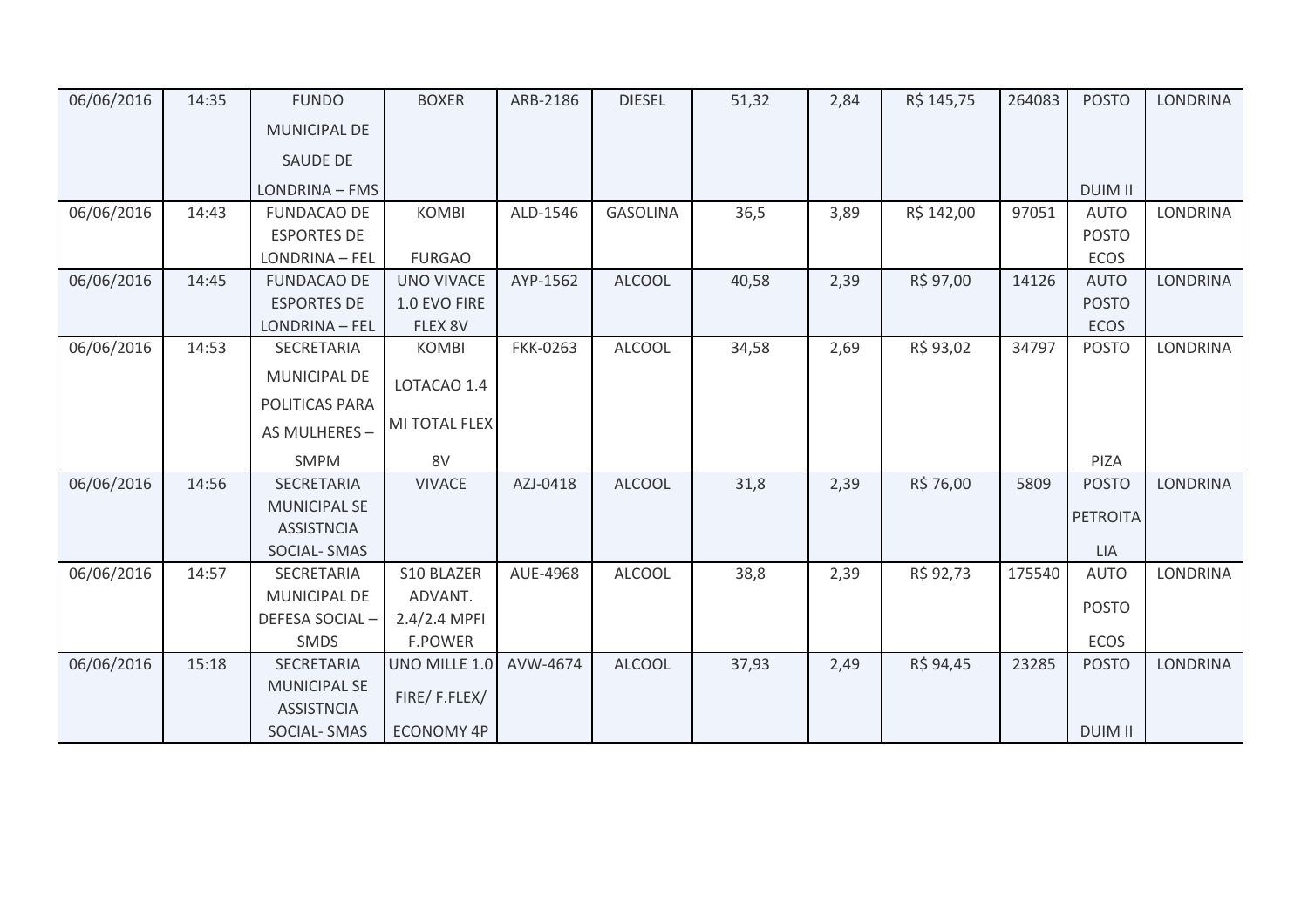| 06/06/2016 | 15:21 | <b>FUNDO</b>                                 | <b>UNO VIVACE</b> | AZO-5143 | <b>ALCOOL</b>   | 38,92 | 2,39 | R\$ 93,02  | 6475   | <b>AUTO</b>                    | <b>LONDRINA</b> |
|------------|-------|----------------------------------------------|-------------------|----------|-----------------|-------|------|------------|--------|--------------------------------|-----------------|
|            |       | MUNICIPAL DE                                 |                   |          |                 |       |      |            |        |                                |                 |
|            |       | SAUDE DE                                     |                   |          |                 |       |      |            |        | <b>POSTO</b>                   |                 |
|            |       | LONDRINA - FMS                               |                   |          |                 |       |      |            |        | ECOS                           |                 |
| 06/06/2016 | 15:35 | SECRETARIA                                   | UNO MILLE 1.0     | AQG-6094 | <b>ALCOOL</b>   | 48,17 | 1,99 | R\$ 96,01  | 52891  | <b>AUTO</b>                    | <b>LONDRINA</b> |
|            |       | <b>MUNICIPAL DE</b><br><b>DEFESA SOCIAL-</b> | FIRE/F.FLEX/      |          |                 |       |      |            |        | <b>POSTO</b>                   |                 |
|            |       | SMDS                                         | ECONOMY 4P        |          |                 |       |      |            |        | ECOS                           |                 |
| 06/06/2016 | 15:36 | <b>FUNDO</b>                                 | <b>CELTA</b>      | AWM-8645 | <b>ALCOOL</b>   | 41,89 | 2,49 | R\$ 104,37 | 29865  | <b>POSTO</b>                   | <b>LONDRINA</b> |
|            |       | MUNICIPAL DE                                 |                   |          |                 |       |      |            |        |                                |                 |
|            |       | <b>SAUDE DE</b>                              |                   |          |                 |       |      |            |        |                                |                 |
|            |       | LONDRINA - FMS                               |                   |          |                 |       |      |            |        | <b>DUIM II</b>                 |                 |
| 06/06/2016 | 16:03 | <b>FUNDACAO DE</b>                           | UNO MILLE 1.0     | ARN-7823 | <b>ALCOOL</b>   | 37,49 | 2,39 | R\$ 89,60  | 57801  | <b>AUTO</b>                    | <b>LONDRINA</b> |
|            |       | <b>ESPORTES DE</b>                           | FIRE/F.FLEX/      |          |                 |       |      |            |        | <b>POSTO</b>                   |                 |
|            |       | LONDRINA - FEL                               | <b>ECONOMY 4P</b> |          |                 |       |      |            |        | ECOS                           |                 |
| 06/06/2016 | 16:17 | <b>FUNDO</b>                                 | <b>ONIX 1.0</b>   | BAG-1791 | <b>GASOLINA</b> | 36,36 | 3,59 | R\$ 130,53 | 8163   | <b>POSTO</b>                   | LONDRINA        |
|            |       | <b>MUNICIPAL DE</b>                          |                   |          |                 |       |      |            |        |                                |                 |
|            |       | SAUDE DE                                     |                   |          |                 |       |      |            |        |                                |                 |
|            |       | LONDRINA - FMS                               |                   |          |                 |       |      |            |        | <b>DUIM II</b>                 |                 |
| 06/06/2016 | 16:21 | SECRETARIA                                   | <b>VIVACE</b>     | AZJ-0422 | <b>ALCOOL</b>   | 33,36 | 2,49 | R\$ 83,09  | 7337   | <b>POSTO</b>                   | <b>LONDRINA</b> |
|            |       | <b>MUNICIPAL SE</b>                          |                   |          |                 |       |      |            |        |                                |                 |
|            |       | <b>ASSISTNCIA</b>                            |                   |          |                 |       |      |            |        |                                |                 |
| 06/06/2016 | 16:56 | <b>SOCIAL-SMAS</b><br><b>FUNDO</b>           | <b>BOXER</b>      | AWF-6106 | DIESEL S10      | 65,08 | 2,94 | R\$ 191,34 | 152391 | <b>DUIM II</b><br><b>POSTO</b> | <b>LONDRINA</b> |
|            |       |                                              |                   |          |                 |       |      |            |        |                                |                 |
|            |       | MUNICIPAL DE                                 |                   |          |                 |       |      |            |        |                                |                 |
|            |       | SAUDE DE                                     |                   |          |                 |       |      |            |        |                                |                 |
|            |       | LONDRINA - FMS                               |                   |          |                 |       |      |            |        | <b>DUIM II</b>                 |                 |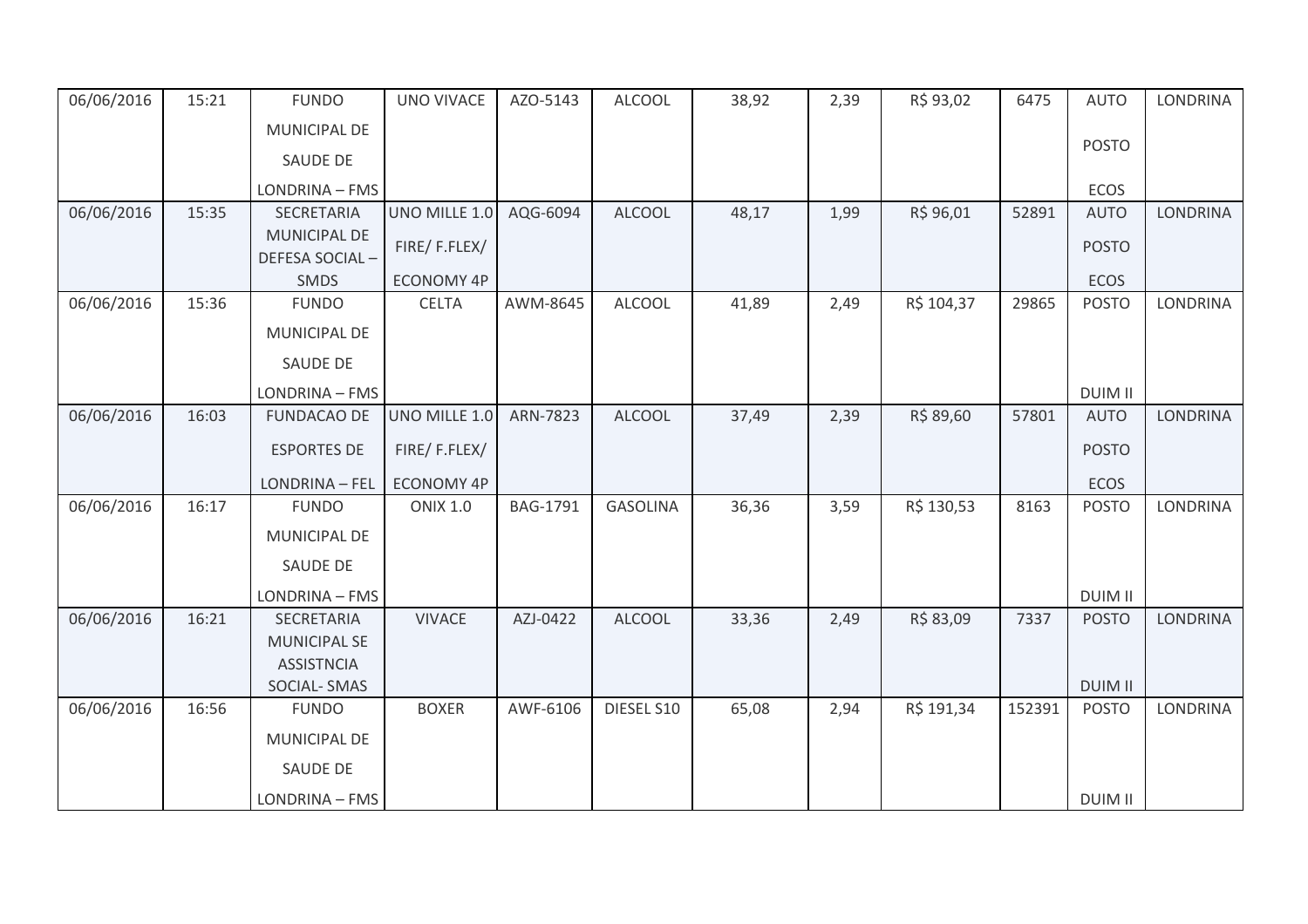| 06/06/2016 | 17:40 | <b>FUNDO</b>                     | <b>KOMBI</b> | FEP-2301        | <b>GASOLINA</b> | 23,58 | 3,69 | R\$ 87,01  | 126648 | <b>POSTO</b>                   | <b>LONDRINA</b> |
|------------|-------|----------------------------------|--------------|-----------------|-----------------|-------|------|------------|--------|--------------------------------|-----------------|
|            |       | <b>MUNICIPAL DE</b>              |              |                 |                 |       |      |            |        |                                |                 |
|            |       | SAUDE DE                         |              |                 |                 |       |      |            |        |                                |                 |
|            |       | LONDRINA - FMS                   |              |                 |                 |       |      |            |        | PIZA                           |                 |
| 06/06/2016 | 17:40 | <b>FUNDO</b>                     | <b>KOMBI</b> | FIZ-9582        | <b>GASOLINA</b> | 30,71 | 3,59 | R\$ 110,25 | 99362  | <b>POSTO</b>                   | <b>LONDRINA</b> |
|            |       | MUNICIPAL DE                     |              |                 |                 |       |      |            |        |                                |                 |
|            |       | SAUDE DE                         |              |                 |                 |       |      |            |        |                                |                 |
|            |       | LONDRINA - FMS                   |              |                 |                 |       |      |            |        | <b>DUIM II</b>                 |                 |
| 06/06/2016 | 17:41 | <b>FUNDO</b>                     | <b>KOMBI</b> | FFZ-5882        | <b>GASOLINA</b> | 27,25 | 3,89 | R\$ 106,00 | 160719 | <b>AUTO</b>                    | <b>LONDRINA</b> |
|            |       | MUNICIPAL DE                     |              |                 |                 |       |      |            |        | <b>POSTO</b>                   |                 |
|            |       | SAUDE DE                         |              |                 |                 |       |      |            |        |                                |                 |
|            |       | LONDRINA - FMS                   |              |                 |                 |       |      |            |        | <b>ECOS</b>                    |                 |
| 06/06/2016 | 17:46 | <b>FUNDO DE</b><br>REEQUIPAMENTO | SPRINTER     | AZB-1247        | DIESEL S10      | 34,98 | 2,94 | R\$ 102,84 | 41722  | <b>POSTO</b>                   | <b>LONDRINA</b> |
|            |       | DO CORPO DE                      |              |                 |                 |       |      |            |        |                                |                 |
|            |       | <b>BOMBEIROS-</b>                |              |                 |                 |       |      |            |        |                                |                 |
|            |       | SMDS/FUNREBO                     |              |                 |                 |       |      |            |        |                                |                 |
| 06/06/2016 | 17:47 | M<br><b>FUNDO</b>                | SPRINTER-415 | <b>BAG-9371</b> | DIESEL S10      | 31,3  | 2,94 | R\$ 92,00  | 8885   | <b>DUIM II</b><br><b>POSTO</b> | <b>LONDRINA</b> |
|            |       | <b>MUNICIPAL DE</b>              |              |                 |                 |       |      |            |        |                                |                 |
|            |       | SAUDE DE                         |              |                 |                 |       |      |            |        |                                |                 |
|            |       |                                  |              |                 |                 |       |      |            |        |                                |                 |
|            |       | LONDRINA - FMS                   |              |                 |                 |       |      |            |        | <b>DUIM II</b>                 |                 |
| 06/06/2016 | 17:49 | <b>FUNDO</b>                     | <b>UNO</b>   | AKQ-6983        | <b>GASOLINA</b> | 25,07 | 3,59 | R\$ 90,00  | 181655 | <b>POSTO</b>                   | <b>LONDRINA</b> |
|            |       | MUNICIPAL DE                     |              |                 |                 |       |      |            |        |                                |                 |
|            |       | SAUDE DE                         |              |                 |                 |       |      |            |        |                                |                 |
|            |       | LONDRINA - FMS                   |              |                 |                 |       |      |            |        | <b>DUIM II</b>                 |                 |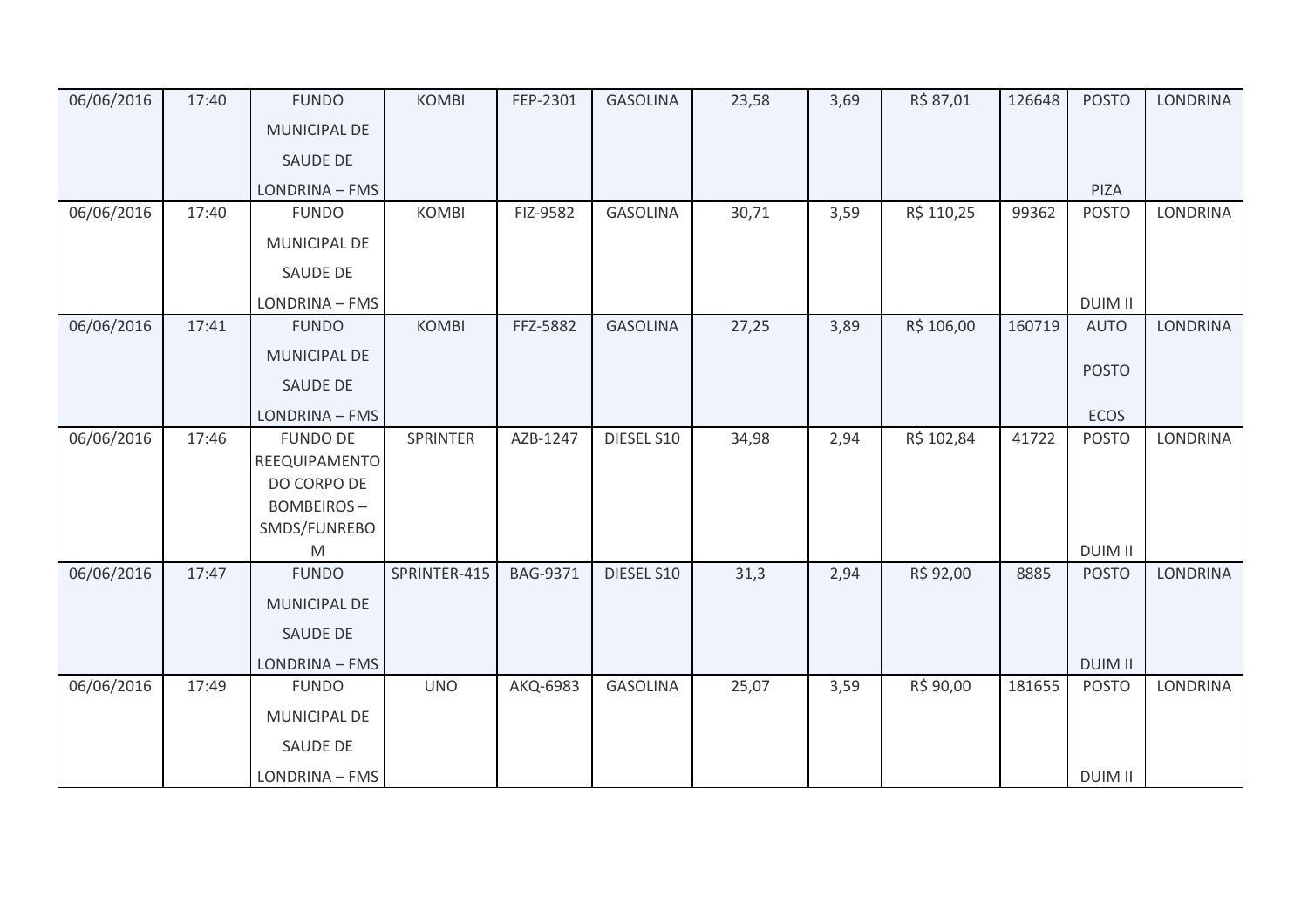| 06/06/2016 | 18:35 | <b>FUNDO</b>        | <b>DUCATO</b>     | ATJ-3641        | <b>DIESEL</b> | 28,22 | 2,99 | R\$ 84,38  | 287625 | <b>POSTO</b>   | <b>LONDRINA</b> |
|------------|-------|---------------------|-------------------|-----------------|---------------|-------|------|------------|--------|----------------|-----------------|
|            |       | <b>MUNICIPAL DE</b> |                   |                 |               |       |      |            |        |                |                 |
|            |       | <b>SAUDE DE</b>     |                   |                 |               |       |      |            |        |                |                 |
|            |       | LONDRINA - FMS      |                   |                 |               |       |      |            |        | PIZA           |                 |
| 06/06/2016 | 18:50 | SECRETARIA          | <b>KOMBI</b>      | DWD-1381        | <b>ALCOOL</b> | 30,69 | 2,49 | R\$ 76,42  | 189194 | <b>POSTO</b>   | LONDRINA        |
|            |       | <b>MUNICIPAL SE</b> | STANDARD 1.4      |                 |               |       |      |            |        |                |                 |
|            |       | <b>ASSISTNCIA</b>   | MI TOTAL FLEX     |                 |               |       |      |            |        |                |                 |
|            |       | SOCIAL-SMAS         | 8V                |                 |               |       |      |            |        | <b>DUIM II</b> |                 |
| 06/06/2016 | 18:53 | <b>FUNDO</b>        | <b>DUCATO</b>     | AVG-3897        | <b>DIESEL</b> | 26,44 | 2,84 | R\$ 75,09  | 247734 | <b>POSTO</b>   | <b>LONDRINA</b> |
|            |       | <b>MUNICIPAL DE</b> |                   |                 |               |       |      |            |        |                |                 |
|            |       | <b>SAUDE DE</b>     |                   |                 |               |       |      |            |        |                |                 |
|            |       | LONDRINA - FMS      |                   |                 |               |       |      |            |        | <b>DUIM II</b> |                 |
| 06/06/2016 | 19:26 | SECRETARIA          | VOYAGE 1.6        | AZL-4436        | <b>ALCOOL</b> | 47,46 | 2,39 | R\$ 113,43 | 18769  | <b>AUTO</b>    | <b>LONDRINA</b> |
|            |       | MUNICIPAL DE        |                   |                 |               |       |      |            |        |                |                 |
|            |       | DEFESA SOCIAL-      | MI TOTAL FLEX     |                 |               |       |      |            |        | <b>POSTO</b>   |                 |
|            |       | SMDS                | 8V                |                 |               |       |      |            |        | ECOS           |                 |
| 06/06/2016 | 19:40 | SECRETARIA          | S10 BLAZER        | AUE-4965        | <b>ALCOOL</b> | 56,15 | 2,49 | R\$ 139,81 | 129526 | <b>POSTO</b>   | LONDRINA        |
|            |       | MUNICIPAL DE        | ADVANT.           |                 |               |       |      |            |        |                |                 |
|            |       | DEFESA SOCIAL-      | 2.4/2.4 MPFI      |                 |               |       |      |            |        |                |                 |
|            |       | <b>SMDS</b>         | <b>F.POWER</b>    |                 |               |       |      |            |        | <b>DUIM II</b> |                 |
| 06/06/2016 | 19:53 | <b>FUNDO</b>        | MASTER 2.3        | AZL-6276        | DIESEL S10    | 55,73 | 2,94 | R\$ 163,85 | 49261  | <b>POSTO</b>   | <b>LONDRINA</b> |
|            |       | MUNICIPAL DE        |                   |                 |               |       |      |            |        |                |                 |
|            |       |                     | <b>DCI FURGÃO</b> |                 |               |       |      |            |        |                |                 |
|            |       | SAUDE DE            |                   |                 |               |       |      |            |        |                |                 |
|            |       | LONDRINA - FMS      | <b>16V</b>        |                 |               |       |      |            |        | <b>DUIM II</b> |                 |
| 06/06/2016 | 20:09 | <b>FUNDO</b>        | SPRINTER-415      | <b>BAG-9372</b> | DIESEL S10    | 28,57 | 2,94 | R\$ 84,00  | 10176  | <b>POSTO</b>   | <b>LONDRINA</b> |
|            |       | MUNICIPAL DE        |                   |                 |               |       |      |            |        |                |                 |
|            |       | SAUDE DE            |                   |                 |               |       |      |            |        |                |                 |
|            |       | LONDRINA - FMS      |                   |                 |               |       |      |            |        | <b>DUIM II</b> |                 |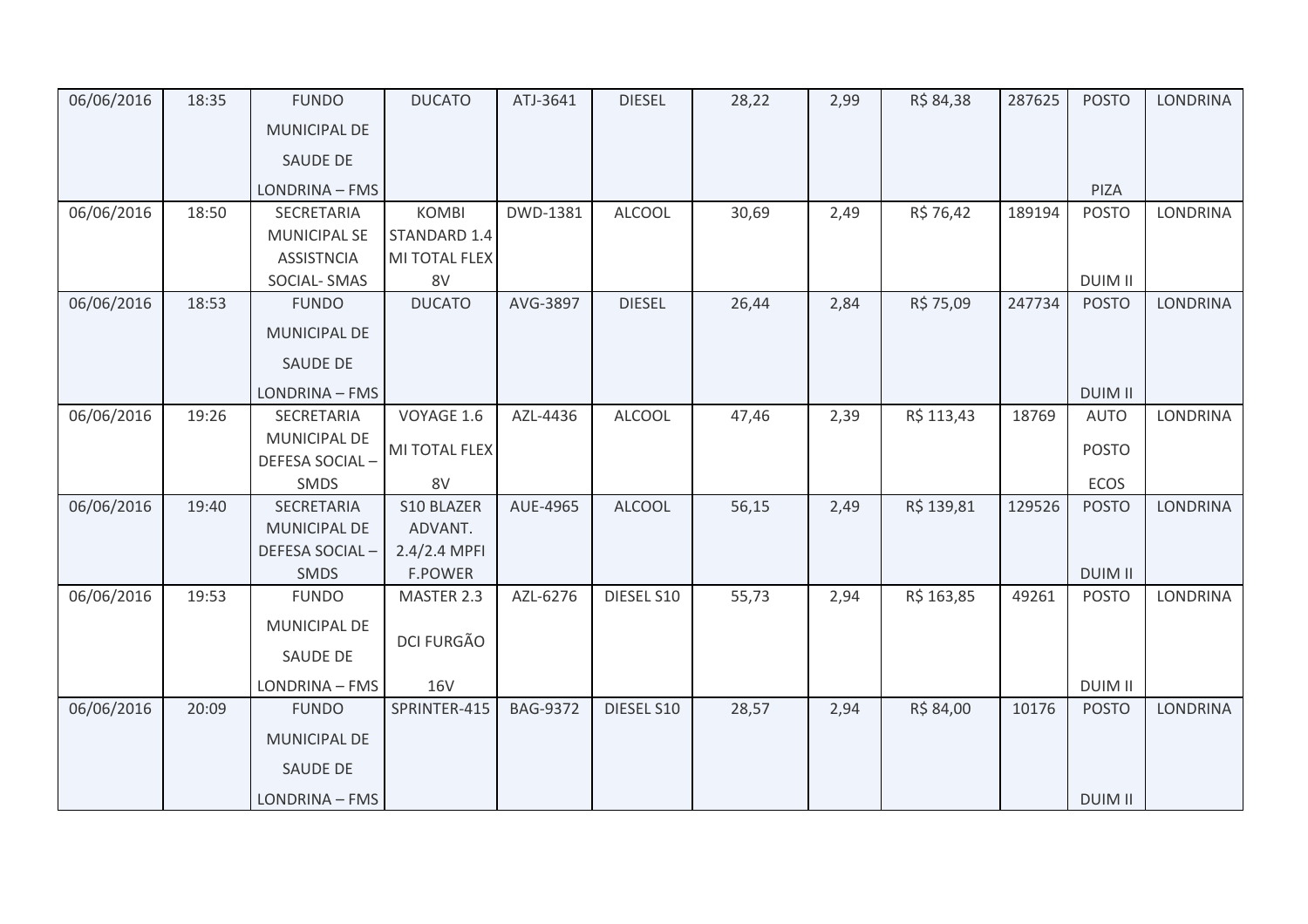| 07/06/2016 | 07:10 | <b>FUNDO</b>        | <b>KOMBI</b>  | FFZ-4793 | <b>GASOLINA</b> | 27,18  | 3,59 | R\$ 97,58  | 129143 | <b>POSTO</b>    | <b>LONDRINA</b> |
|------------|-------|---------------------|---------------|----------|-----------------|--------|------|------------|--------|-----------------|-----------------|
|            |       | <b>MUNICIPAL DE</b> |               |          |                 |        |      |            |        |                 |                 |
|            |       | SAUDE DE            |               |          |                 |        |      |            |        |                 |                 |
|            |       | LONDRINA - FMS      |               |          |                 |        |      |            |        | <b>DUIM II</b>  |                 |
| 07/06/2016 | 07:49 | <b>FUNDO</b>        | <b>KOMBI</b>  | FEP-2285 | <b>GASOLINA</b> | 28,46  | 3,59 | R\$ 102,17 | 164599 | <b>POSTO</b>    | <b>LONDRINA</b> |
|            |       | MUNICIPAL DE        |               |          |                 |        |      |            |        |                 |                 |
|            |       | <b>SAUDE DE</b>     |               |          |                 |        |      |            |        |                 |                 |
|            |       | LONDRINA - FMS      |               |          |                 |        |      |            |        | <b>DUIM II</b>  |                 |
| 07/06/2016 | 07:54 | SECRETARIA          | 14150 2P      | AEO-9397 | <b>DIESEL</b>   | 112,71 | 2,99 | R\$ 337,00 | 68793  | <b>POSTO</b>    | <b>LONDRINA</b> |
|            |       | MUNICIPAL DO        |               |          |                 |        |      |            |        |                 |                 |
|            |       | AMBIENTE-<br>SEMA   | (DIESEL)      |          |                 |        |      |            |        | PIZA            |                 |
| 07/06/2016 | 07:57 | <b>FUNDO</b>        | <b>UNO</b>    | AAW-6749 | <b>GASOLINA</b> | 37,83  | 3,59 | R\$ 135,81 | 130042 | <b>POSTO</b>    | <b>LONDRINA</b> |
|            |       | <b>MUNICIPAL DE</b> |               |          |                 |        |      |            |        |                 |                 |
|            |       | SAUDE DE            |               |          |                 |        |      |            |        |                 |                 |
|            |       | LONDRINA - FMS      |               |          |                 |        |      |            |        | <b>DUIM II</b>  |                 |
| 07/06/2016 | 08:05 | SECRETARIA          | PALIO YOUNG   | AJV-8225 | <b>GASOLINA</b> | 34,87  | 3,47 | R\$ 121,00 | 224150 | <b>POSTO</b>    | <b>LONDRINA</b> |
|            |       | MUNICIPAL DO        |               |          |                 |        |      |            |        | <b>PETROITA</b> |                 |
|            |       | AMBIENTE-<br>SEMA   | 1.0 MPI 8V 4P |          |                 |        |      |            |        | LIA             |                 |
| 07/06/2016 | 08:06 | <b>FUNDO</b>        | <b>KOMBI</b>  | AOA-2172 | <b>GASOLINA</b> | 14,27  | 3,7  | R\$ 52,84  | 341204 | <b>POSTO</b>    | <b>LONDRINA</b> |
|            |       | <b>MUNICIPAL DE</b> |               |          |                 |        |      |            |        |                 |                 |
|            |       | SAUDE DE            |               |          |                 |        |      |            |        |                 |                 |
|            |       | LONDRINA - FMS      |               |          |                 |        |      |            |        | <b>DUIM II</b>  |                 |
| 07/06/2016 | 08:19 | <b>FUNDO</b>        | <b>CELTA</b>  | AWM-8672 | <b>GASOLINA</b> | 46,62  | 3,69 | R\$ 172,03 | 14710  | <b>POSTO</b>    | <b>LONDRINA</b> |
|            |       | MUNICIPAL DE        |               |          |                 |        |      |            |        |                 |                 |
|            |       | SAUDE DE            |               |          |                 |        |      |            |        |                 |                 |
|            |       |                     |               |          |                 |        |      |            |        |                 |                 |
|            |       | LONDRINA - FMS      |               |          |                 |        |      |            |        | PIZA            |                 |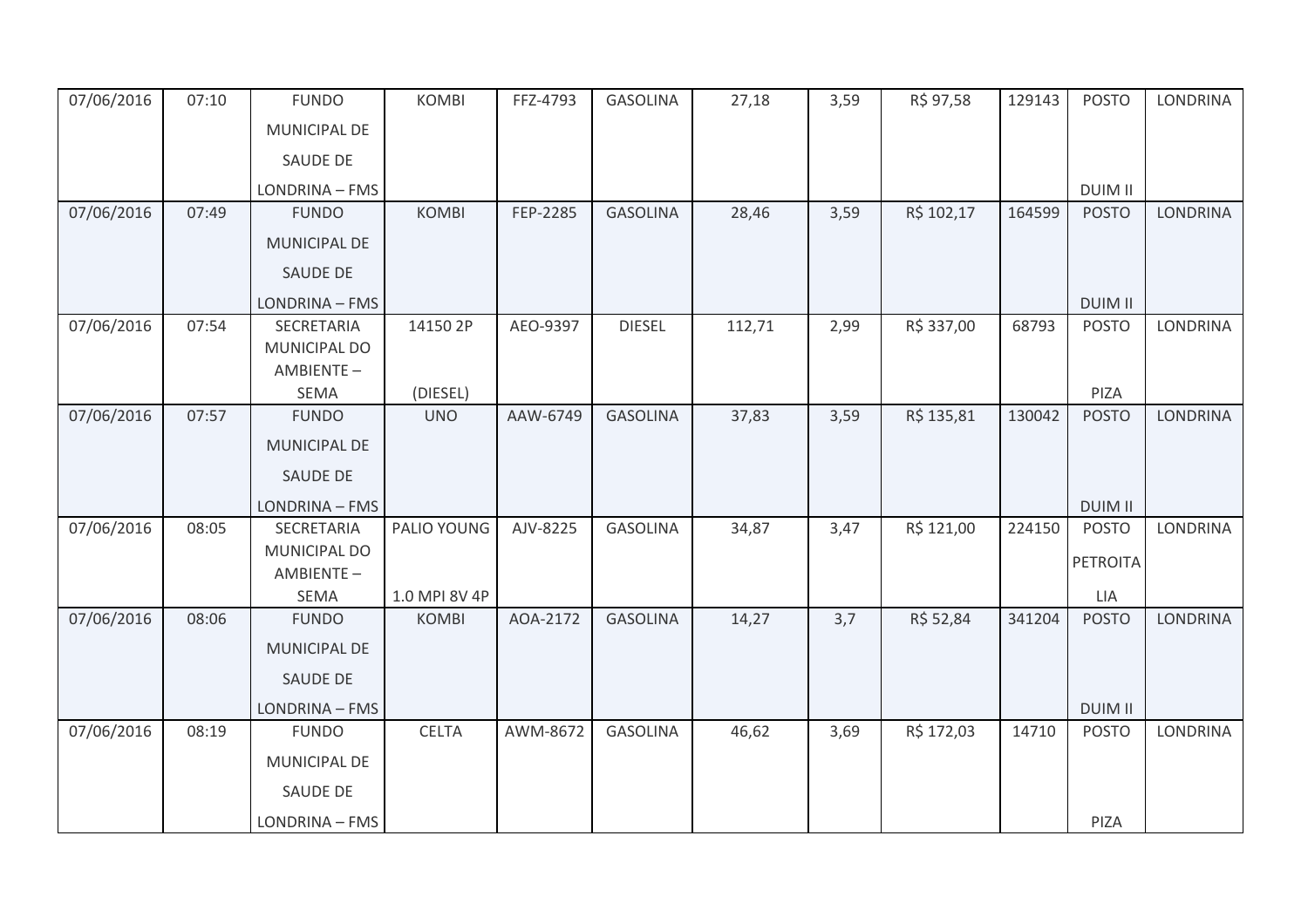| 07/06/2016 | 08:36 | SECRETARIA                               | UNO MILLE/        | AHZ-3541 | <b>GASOLINA</b> | 31,22 | 3,59 | R\$ 112,08 | 196358 | <b>POSTO</b>   | LONDRINA        |
|------------|-------|------------------------------------------|-------------------|----------|-----------------|-------|------|------------|--------|----------------|-----------------|
|            |       | MUNICIPAL DE                             | MILLE EX/         |          |                 |       |      |            |        |                |                 |
|            |       | EDUCAÇÃO - SME                           | SMART 4P          |          |                 |       |      |            |        | <b>DUIM II</b> |                 |
| 07/06/2016 | 08:37 | ADMINISTRAÇÃO S10 PICKUP 2.8             |                   | AYW-8439 | <b>DIESEL</b>   | 55,08 | 2,84 | R\$ 156,43 | 94078  | <b>POSTO</b>   | LONDRINA        |
|            |       | <b>DOS CEMITÉRIOS</b>                    |                   |          |                 |       |      |            |        |                |                 |
|            |       | E SERVIÇOS                               |                   |          |                 |       |      |            |        |                |                 |
|            |       | <b>FUNERARIOS DE</b>                     | <b>4X2 TURBO</b>  |          |                 |       |      |            |        |                |                 |
|            |       | LONDRINA-                                |                   |          |                 |       |      |            |        |                |                 |
|            |       | ACESF                                    | INTERC. DIES.     |          |                 |       |      |            |        | <b>DUIM II</b> |                 |
| 07/06/2016 | 08:41 | SECRETARIA                               | <b>UNO VIVACE</b> | AYP-1575 | <b>ALCOOL</b>   | 35,87 | 2,69 | R\$ 96,49  | 47433  | <b>POSTO</b>   | <b>LONDRINA</b> |
|            |       | MUNICIPAL DO<br>AMBIENTE-                | 1.0 EVO FIRE      |          |                 |       |      |            |        |                |                 |
|            |       | <b>SEMA</b>                              | FLEX 8V           |          |                 |       |      |            |        | PIZA           |                 |
| 07/06/2016 | 08:43 | SECRETARIA                               | UNO MILLE 1.0     | AOZ-4322 | <b>ALCOOL</b>   | 39,38 | 2,49 | R\$ 98,07  | 85491  | <b>POSTO</b>   | LONDRINA        |
|            |       | <b>MUNICIPAL SE</b><br><b>ASSISTNCIA</b> | FIRE/F.FLEX/      |          |                 |       |      |            |        |                |                 |
|            |       | SOCIAL-SMAS                              | ECONOMY 4P        |          |                 |       |      |            |        | <b>DUIM II</b> |                 |
| 07/06/2016 | 08:55 | <b>FUNDO</b>                             | <b>UNO</b>        | AAW-2648 | <b>GASOLINA</b> | 27,3  | 3,59 | R\$ 98,01  | 102130 | <b>POSTO</b>   | LONDRINA        |
|            |       | MUNICIPAL DE                             |                   |          |                 |       |      |            |        |                |                 |
|            |       | <b>SAUDE DE</b>                          |                   |          |                 |       |      |            |        |                |                 |
|            |       | LONDRINA - FMS                           |                   |          |                 |       |      |            |        | <b>DUIM II</b> |                 |
| 07/06/2016 | 09:01 | <b>FUNDO</b>                             | JUMPER J 2.3      | AZX-7928 | DIESEL S10      | 56,56 | 2,94 | R\$ 166,29 | 33884  | <b>POSTO</b>   | <b>LONDRINA</b> |
|            |       | MUNICIPAL DE                             |                   |          |                 |       |      |            |        |                |                 |
|            |       | <b>SAUDE DE</b>                          |                   |          |                 |       |      |            |        |                |                 |
|            |       | LONDRINA - FMS                           |                   |          |                 |       |      |            |        | <b>DUIM II</b> |                 |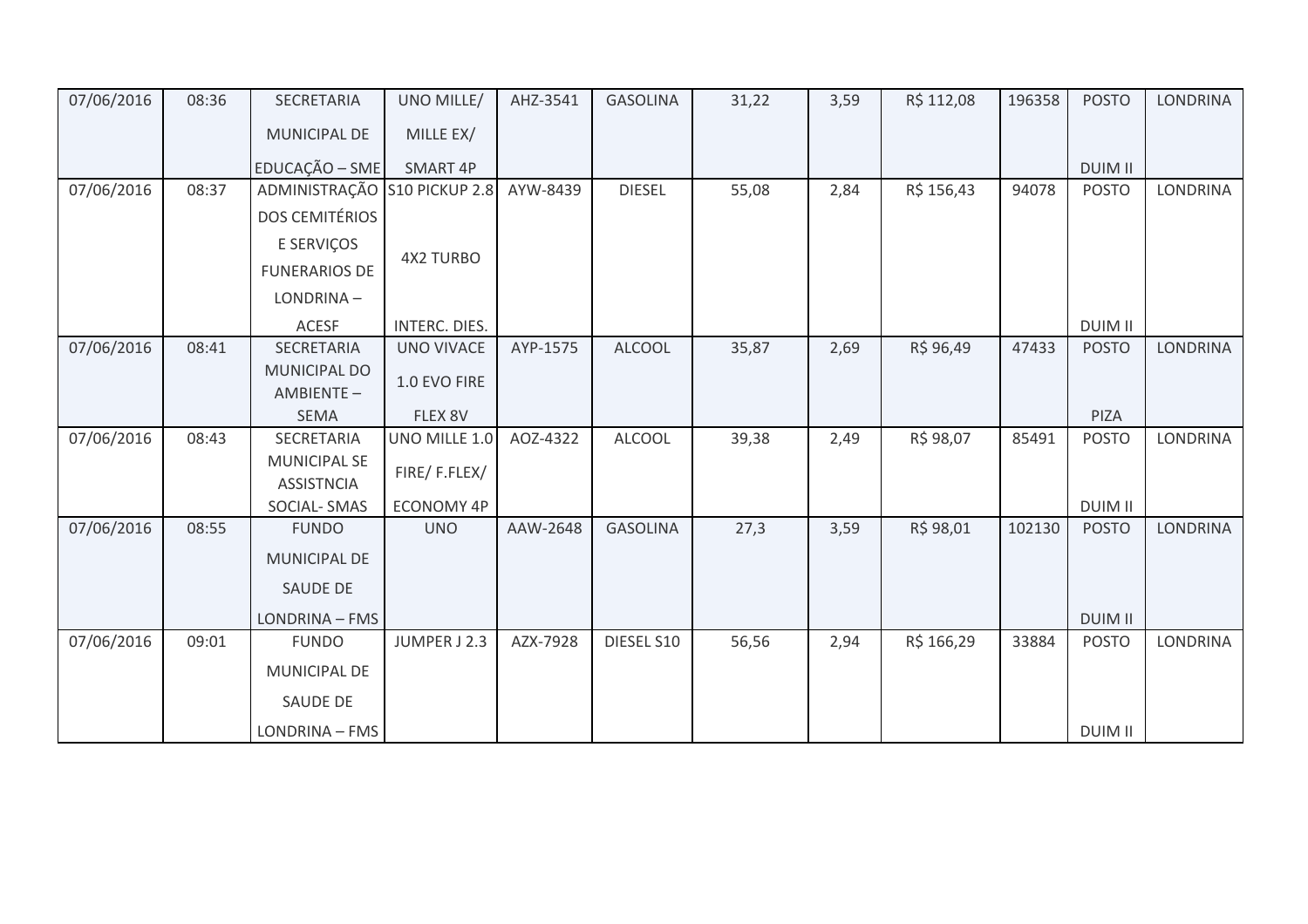| 07/06/2016 | 09:12 | SECRETARIA          | UNO MILLE 1.0     | AUY-4347        | <b>ALCOOL</b> | 34,14 | 2,39 | R\$ 81,60  | 71613  | <b>POSTO</b>    | <b>LONDRINA</b> |
|------------|-------|---------------------|-------------------|-----------------|---------------|-------|------|------------|--------|-----------------|-----------------|
|            |       | <b>MUNICIPAL DE</b> |                   |                 |               |       |      |            |        |                 |                 |
|            |       | <b>OBRASE</b>       | FIRE/F.FLEX/      |                 |               |       |      |            |        | <b>PETROITA</b> |                 |
|            |       | PAVIMENTAÇÃO -      |                   |                 |               |       |      |            |        |                 |                 |
|            |       | SMOP                | <b>ECONOMY 4P</b> |                 |               |       |      |            |        | <b>LIA</b>      |                 |
| 07/06/2016 | 09:20 | SECRETARIA          | WEEKEND           | <b>BAJ-7691</b> | <b>ALCOOL</b> | 45,02 | 2,49 | R\$ 112,10 | 3176   | <b>POSTO</b>    | <b>LONDRINA</b> |
|            |       | MUNICIPAL DE        |                   |                 |               |       |      |            |        |                 |                 |
|            |       | DEFESA SOCIAL-      |                   |                 |               |       |      |            |        |                 |                 |
|            |       | <b>SMDS</b>         | ADVENTURE         |                 |               |       |      |            |        | <b>DUIM II</b>  |                 |
| 07/06/2016 | 09:21 | <b>FUNDO DE</b>     | <b>COBALT</b>     | AVO-4829        | <b>ALCOOL</b> | 45,4  | 2,49 | R\$ 113,05 | 34883  | <b>POSTO</b>    | <b>LONDRINA</b> |
|            |       | REEQUIPAMENTO       |                   |                 |               |       |      |            |        |                 |                 |
|            |       | DO CORPO DE         |                   |                 |               |       |      |            |        |                 |                 |
|            |       | <b>BOMBEIROS-</b>   |                   |                 |               |       |      |            |        |                 |                 |
|            |       | SMDS/FUNREBO        |                   |                 |               |       |      |            |        |                 |                 |
|            |       | M                   |                   |                 |               |       |      |            |        | <b>DUIM II</b>  |                 |
| 07/06/2016 | 09:22 | <b>FUNDO DE</b>     | COBALT            | AVO-4781        | <b>ALCOOL</b> | 44,52 | 2,49 | R\$ 110,85 | 34100  | <b>POSTO</b>    | <b>LONDRINA</b> |
|            |       | REEQUIPAMENTO       |                   |                 |               |       |      |            |        |                 |                 |
|            |       | DO CORPO DE         |                   |                 |               |       |      |            |        |                 |                 |
|            |       | <b>BOMBEIROS-</b>   |                   |                 |               |       |      |            |        |                 |                 |
|            |       | SMDS/FUNREBO        |                   |                 |               |       |      |            |        |                 |                 |
|            |       | M                   |                   |                 |               |       |      |            |        | <b>DUIM II</b>  |                 |
| 07/06/2016 | 09:22 | SECRETARIA          | <b>BOXER 2.3</b>  | AMC-7230        | <b>DIESEL</b> | 47,85 | 2,84 | R\$ 135,89 | 124123 | <b>POSTO</b>    | <b>LONDRINA</b> |
|            |       | MUNICIPAL DE        | MINIBUS 16L       |                 |               |       |      |            |        |                 |                 |
|            |       | EDUCAÇÃO - SME      | TB DIESEL.        |                 |               |       |      |            |        | <b>DUIM II</b>  |                 |
| 07/06/2016 | 09:24 | <b>FUNDO DE</b>     | GOL               | AQU-5228        | <b>ALCOOL</b> | 45,69 | 2,49 | R\$ 113,77 | 73226  | <b>POSTO</b>    | LONDRINA        |
|            |       | REEQUIPAMENTO       |                   |                 |               |       |      |            |        |                 |                 |
|            |       | DO CORPO DE         |                   |                 |               |       |      |            |        |                 |                 |
|            |       | <b>BOMBEIROS-</b>   |                   |                 |               |       |      |            |        |                 |                 |
|            |       | SMDS/FUNREBO        |                   |                 |               |       |      |            |        |                 |                 |
|            |       | M                   |                   |                 |               |       |      |            |        | <b>DUIM II</b>  |                 |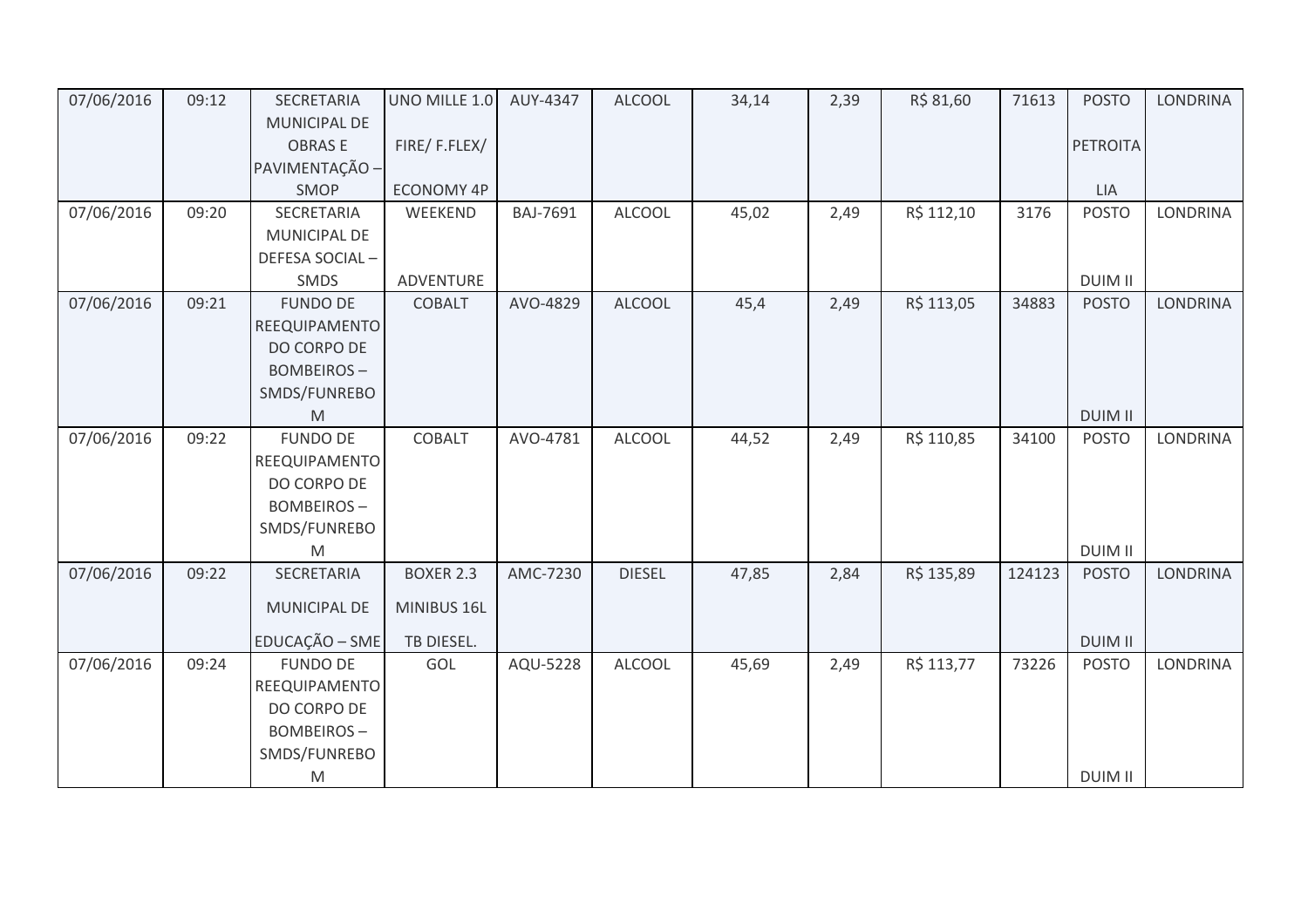| 07/06/2016 | 09:32 | SECRETARIA            | <b>S10 PUP</b>    | ASH-0386 | <b>ALCOOL</b>   | 70    | 2,43 | R\$ 170,03 | 107803 | <b>SANTA</b>     | <b>LONDRINA</b> |
|------------|-------|-----------------------|-------------------|----------|-----------------|-------|------|------------|--------|------------------|-----------------|
|            |       |                       |                   |          |                 |       |      |            |        | <b>MARIA</b>     |                 |
|            |       | MUNICIPAL DE          | ADVANT.           |          |                 |       |      |            |        | <b>DISTRIBUI</b> |                 |
|            |       |                       |                   |          |                 |       |      |            |        | DORA DE          |                 |
|            |       |                       |                   |          |                 |       |      |            |        | <b>DERIVAD</b>   |                 |
|            |       | <b>DEFESA SOCIAL-</b> | 2.4/2.4 MPFI      |          |                 |       |      |            |        | OS DE            |                 |
|            |       |                       |                   |          |                 |       |      |            |        | <b>PETROLE</b>   |                 |
|            |       | SMDS                  | <b>F.POWER CD</b> |          |                 |       |      |            |        | $\circ$          |                 |
| 07/06/2016 | 09:32 | <b>FUNDO</b>          | <b>UNO</b>        | AAW-2623 | <b>GASOLINA</b> | 26,83 | 3,59 | R\$ 96,32  | 135762 | <b>POSTO</b>     | <b>LONDRINA</b> |
|            |       | <b>MUNICIPAL DE</b>   |                   |          |                 |       |      |            |        |                  |                 |
|            |       | SAUDE DE              |                   |          |                 |       |      |            |        |                  |                 |
|            |       | LONDRINA - FMS        |                   |          |                 |       |      |            |        | <b>DUIM II</b>   |                 |
| 07/06/2016 | 09:39 | SECRETARIA            | UNO MILLE 1.0     | AVW-4588 | <b>ALCOOL</b>   | 34,93 | 2,49 | R\$ 86,98  | 90452  | <b>POSTO</b>     | <b>LONDRINA</b> |
|            |       | <b>MUNICIPAL SE</b>   | FIRE/F.FLEX/      |          |                 |       |      |            |        |                  |                 |
|            |       | <b>ASSISTNCIA</b>     |                   |          |                 |       |      |            |        |                  |                 |
|            |       | SOCIAL-SMAS           | ECONOMY 4P        |          |                 |       |      |            |        | <b>DUIM II</b>   |                 |
| 07/06/2016 | 09:52 | <b>FUNDO</b>          | 207SW             | AUP-2519 | <b>GASOLINA</b> | 33,9  | 3,59 | R\$ 121,70 | 91094  | <b>POSTO</b>     | LONDRINA        |
|            |       | <b>MUNICIPAL DE</b>   |                   |          |                 |       |      |            |        |                  |                 |
|            |       | SAUDE DE              |                   |          |                 |       |      |            |        |                  |                 |
|            |       | LONDRINA - FMS        |                   |          |                 |       |      |            |        | <b>DUIM II</b>   |                 |
| 07/06/2016 | 10:08 | SECRETARIA            | UNO MILLE 1.0     | AVW-4238 | <b>ALCOOL</b>   | 41,81 | 2,49 | R\$ 104,11 | 39034  | <b>POSTO</b>     | <b>LONDRINA</b> |
|            |       | <b>MUNICIPAL SE</b>   | FIRE/F.FLEX/      |          |                 |       |      |            |        |                  |                 |
|            |       | <b>ASSISTNCIA</b>     |                   |          |                 |       |      |            |        |                  |                 |
|            |       | SOCIAL-SMAS           | <b>ECONOMY 4P</b> |          |                 |       |      |            |        | <b>DUIM II</b>   |                 |
| 07/06/2016 | 10:15 | SECRETARIA            | UNO MILLE/        | AHZ-5951 | <b>GASOLINA</b> | 30,12 | 3,49 | R\$ 105,15 | 162217 | <b>POSTO</b>     | <b>LONDRINA</b> |
|            |       | MUNICIPAL DE          |                   |          |                 |       |      |            |        |                  |                 |
|            |       | <b>OBRASE</b>         | MILLE EX/         |          |                 |       |      |            |        |                  |                 |
|            |       | PAVIMENTAÇÃO -        |                   |          |                 |       |      |            |        |                  |                 |
|            |       | SMOP                  | SMART 4P          |          |                 |       |      |            |        | <b>FARIA</b>     |                 |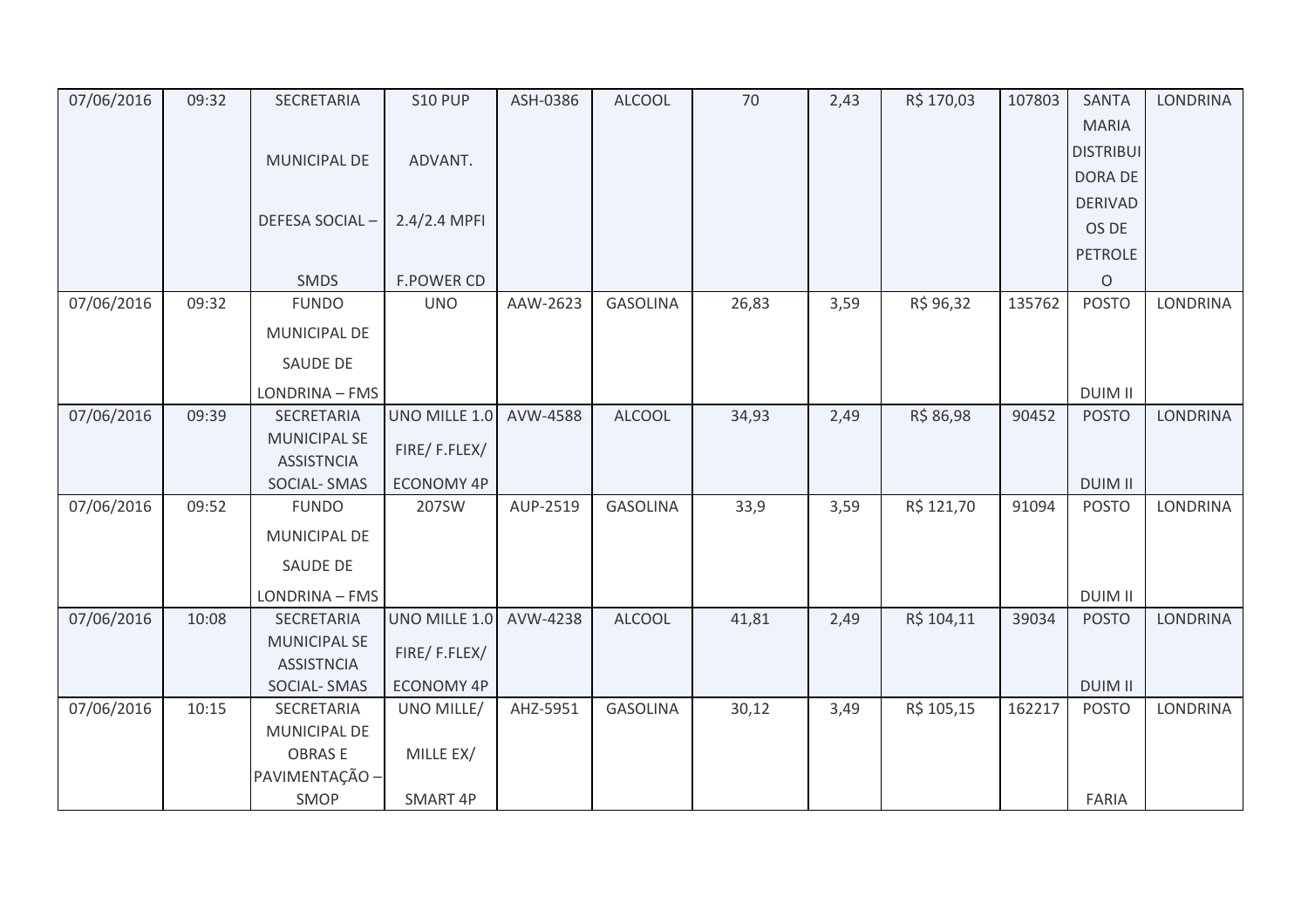| 07/06/2016 | 10:20 | <b>FUNDO</b>                    | <b>KOMBI</b>        | FEP-2281 | <b>GASOLINA</b> | 32,86  | 3,59 | R\$ 117,97 | 55046  | <b>POSTO</b>    | <b>LONDRINA</b> |
|------------|-------|---------------------------------|---------------------|----------|-----------------|--------|------|------------|--------|-----------------|-----------------|
|            |       | MUNICIPAL DE                    |                     |          |                 |        |      |            |        |                 |                 |
|            |       | SAUDE DE                        |                     |          |                 |        |      |            |        |                 |                 |
|            |       | LONDRINA - FMS                  |                     |          |                 |        |      |            |        | <b>DUIM II</b>  |                 |
| 07/06/2016 | 10:45 | <b>FUNDO</b>                    | $S-10$              | AKO-6335 | <b>DIESEL</b>   | 32,43  | 2,84 | R\$ 92,10  | 172802 | <b>POSTO</b>    | LONDRINA        |
|            |       | <b>MUNICIPAL DE</b>             |                     |          |                 |        |      |            |        |                 |                 |
|            |       | SAUDE DE                        |                     |          |                 |        |      |            |        |                 |                 |
|            |       | LONDRINA - FMS                  |                     |          |                 |        |      |            |        | <b>DUIM II</b>  |                 |
| 07/06/2016 | 10:54 | <b>SECRETARIA</b>               | UNO MILLE 1.0       | AOZ-9012 | <b>ALCOOL</b>   | 37,52  | 2,49 | R\$ 93,42  | 113238 | <b>POSTO</b>    | <b>LONDRINA</b> |
|            |       | MUNICIPAL DE                    | FIRE/F.FLEX/        |          |                 |        |      |            |        |                 |                 |
|            |       | EDUCAÇÃO - SME ECONOMY 4P       |                     |          |                 |        |      |            |        | <b>DUIM II</b>  |                 |
| 07/06/2016 | 10:57 | <b>SECRETARIA</b>               | <b>KOMBI</b>        | NYG-5009 | <b>ALCOOL</b>   | 34,14  | 2,49 | R\$ 85,01  | 44820  | <b>POSTO</b>    | LONDRINA        |
|            |       | <b>MUNICIPAL SE</b>             | STANDARD 1.4        |          |                 |        |      |            |        |                 |                 |
|            |       | <b>ASSISTNCIA</b>               | MI TOTAL FLEX       |          |                 |        |      |            |        |                 |                 |
|            |       | SOCIAL-SMAS                     | 8V                  |          |                 |        |      |            |        | <b>DUIM II</b>  |                 |
| 07/06/2016 | 11:30 | SECRETARIA                      | <b>BETONIEIRA</b>   | EQU-0011 | <b>GASOLINA</b> | 20     | 3,47 | R\$ 69,40  | 1100   | <b>POSTO</b>    | LONDRINA        |
|            |       | <b>MUNICIPAL DE</b>             |                     |          |                 |        |      |            |        |                 |                 |
|            |       | <b>OBRASE</b>                   |                     |          |                 |        |      |            |        | <b>PETROITA</b> |                 |
|            |       | PAVIMENTAÇÃO -                  |                     |          |                 |        |      |            |        |                 |                 |
|            |       | SMOP                            |                     |          |                 |        |      |            |        | LIA             |                 |
| 07/06/2016 | 12:14 | SECRETARIA                      | F1000 XLT 4X4       | AFH-5032 | <b>DIESEL</b>   | 40     | 2,84 | R\$ 113,60 | 366027 | <b>POSTO</b>    | <b>LONDRINA</b> |
|            |       | MUNICIPAL DE                    |                     |          |                 |        |      |            |        |                 |                 |
|            |       | <b>AGRICULTURA E</b>            |                     |          |                 |        |      |            |        |                 |                 |
|            |       | ABASTECIMENTO                   |                     |          |                 |        |      |            |        |                 |                 |
|            |       | $-SMAA$                         | <b>DIESEL TURBO</b> |          |                 |        |      |            |        | <b>DUIM II</b>  |                 |
| 07/06/2016 | 12:25 | <b>SECRETARIA</b>               | <b>CARGO 2423</b>   | AZR-9543 | DIESEL S10      | 155,98 | 2,94 | R\$458,58  | 15069  | <b>POSTO</b>    | <b>LONDRINA</b> |
|            |       | MUNICIPAL DE                    |                     |          |                 |        |      |            |        |                 |                 |
|            |       | <b>OBRASE</b><br>PAVIMENTAÇÃO - |                     |          |                 |        |      |            |        |                 |                 |
|            |       | SMOP                            |                     |          |                 |        |      |            |        | <b>DUIM II</b>  |                 |
|            |       |                                 |                     |          |                 |        |      |            |        |                 |                 |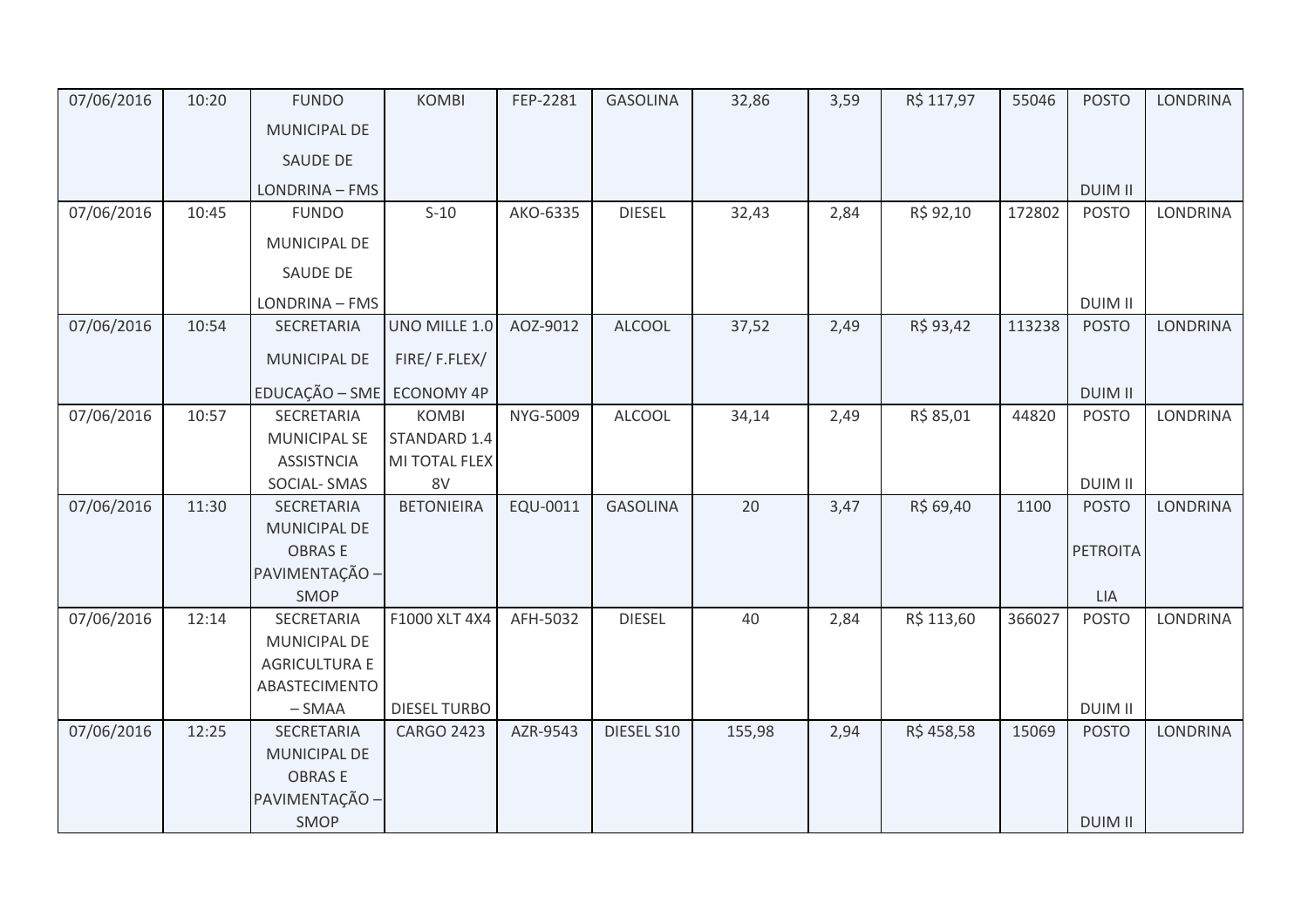| 07/06/2016 | 12:42 | <b>FUNDO</b>        | SPACEFOX          | <b>BAI-9774</b> | <b>GASOLINA</b> | 21,04 | 3,47 | R\$ 73,00  | 8511   | <b>POSTO</b>    | <b>LONDRINA</b> |
|------------|-------|---------------------|-------------------|-----------------|-----------------|-------|------|------------|--------|-----------------|-----------------|
|            |       | MUNICIPAL DE        |                   |                 |                 |       |      |            |        |                 |                 |
|            |       | <b>SAUDE DE</b>     |                   |                 |                 |       |      |            |        | <b>PETROITA</b> |                 |
|            |       | LONDRINA - FMS      |                   |                 |                 |       |      |            |        | LIA             |                 |
| 07/06/2016 | 13:04 | SECRETARIA          | UNO MILLE 1.0     | AUY-4344        | <b>GASOLINA</b> | 34,87 | 3,47 | R\$ 121,00 | 68482  | <b>POSTO</b>    | <b>LONDRINA</b> |
|            |       | MUNICIPAL DE        |                   |                 |                 |       |      |            |        |                 |                 |
|            |       | <b>OBRASE</b>       | FIRE/F.FLEX/      |                 |                 |       |      |            |        | <b>PETROITA</b> |                 |
|            |       | PAVIMENTAÇÃO -      |                   |                 |                 |       |      |            |        |                 |                 |
|            |       | SMOP                | <b>ECONOMY 4P</b> |                 |                 |       |      |            |        | <b>LIA</b>      |                 |
| 07/06/2016 | 13:05 | SECRETARIA          | <b>XRE 300</b>    | AYD-9504        | <b>GASOLINA</b> | 8,92  | 3,47 | R\$ 30,95  | 17873  | <b>POSTO</b>    | LONDRINA        |
|            |       | MUNICIPAL DE        |                   |                 |                 |       |      |            |        | <b>PETROITA</b> |                 |
|            |       | DEFESA SOCIAL-      |                   |                 |                 |       |      |            |        |                 |                 |
|            |       | SMDS                |                   |                 |                 |       |      |            |        | LIA             |                 |
| 07/06/2016 | 13:06 | SECRETARIA          | <b>XRE 300</b>    | AYD-9503        | <b>GASOLINA</b> | 7,84  | 3,47 | R\$ 27,22  | 16529  | <b>POSTO</b>    | <b>LONDRINA</b> |
|            |       | <b>MUNICIPAL DE</b> |                   |                 |                 |       |      |            |        | <b>PETROITA</b> |                 |
|            |       | DEFESA SOCIAL-      |                   |                 |                 |       |      |            |        |                 |                 |
|            |       | SMDS                |                   |                 |                 |       |      |            |        | <b>LIA</b>      |                 |
| 07/06/2016 | 13:15 | SECRETARIA          | <b>KOMBI</b>      | AJL-4910        | <b>GASOLINA</b> | 20,02 | 3,5  | R\$ 70,09  | 8077   | <b>POSTO</b>    | LONDRINA        |
|            |       | MUNICIPAL DE        |                   |                 |                 |       |      |            |        |                 |                 |
|            |       | <b>OBRASE</b>       |                   |                 |                 |       |      |            |        | <b>PETROITA</b> |                 |
|            |       | PAVIMENTAÇÃO -      |                   |                 |                 |       |      |            |        |                 |                 |
|            |       | SMOP                | <b>FURGAO</b>     |                 |                 |       |      |            | 137208 | <b>LIA</b>      |                 |
| 07/06/2016 | 13:32 | <b>FUNDO</b>        | <b>KOMBI</b>      | FFZ-5891        | <b>GASOLINA</b> | 33,37 | 3,59 | R\$ 119,80 |        | <b>POSTO</b>    | <b>LONDRINA</b> |
|            |       | MUNICIPAL DE        |                   |                 |                 |       |      |            |        |                 |                 |
|            |       | SAUDE DE            |                   |                 |                 |       |      |            |        |                 |                 |
|            |       | LONDRINA - FMS      |                   |                 |                 |       |      |            |        | <b>DUIM II</b>  |                 |
| 07/06/2016 | 13:37 | SECRETARIA          | <b>VIVACE</b>     | AZJ-0421        | <b>ALCOOL</b>   | 33,45 | 2,49 | R\$ 83,29  | 7121   | <b>POSTO</b>    | LONDRINA        |
|            |       | <b>MUNICIPAL SE</b> |                   |                 |                 |       |      |            |        |                 |                 |
|            |       | <b>ASSISTNCIA</b>   |                   |                 |                 |       |      |            |        |                 |                 |
|            |       | SOCIAL-SMAS         |                   |                 |                 |       |      |            |        | <b>DUIM II</b>  |                 |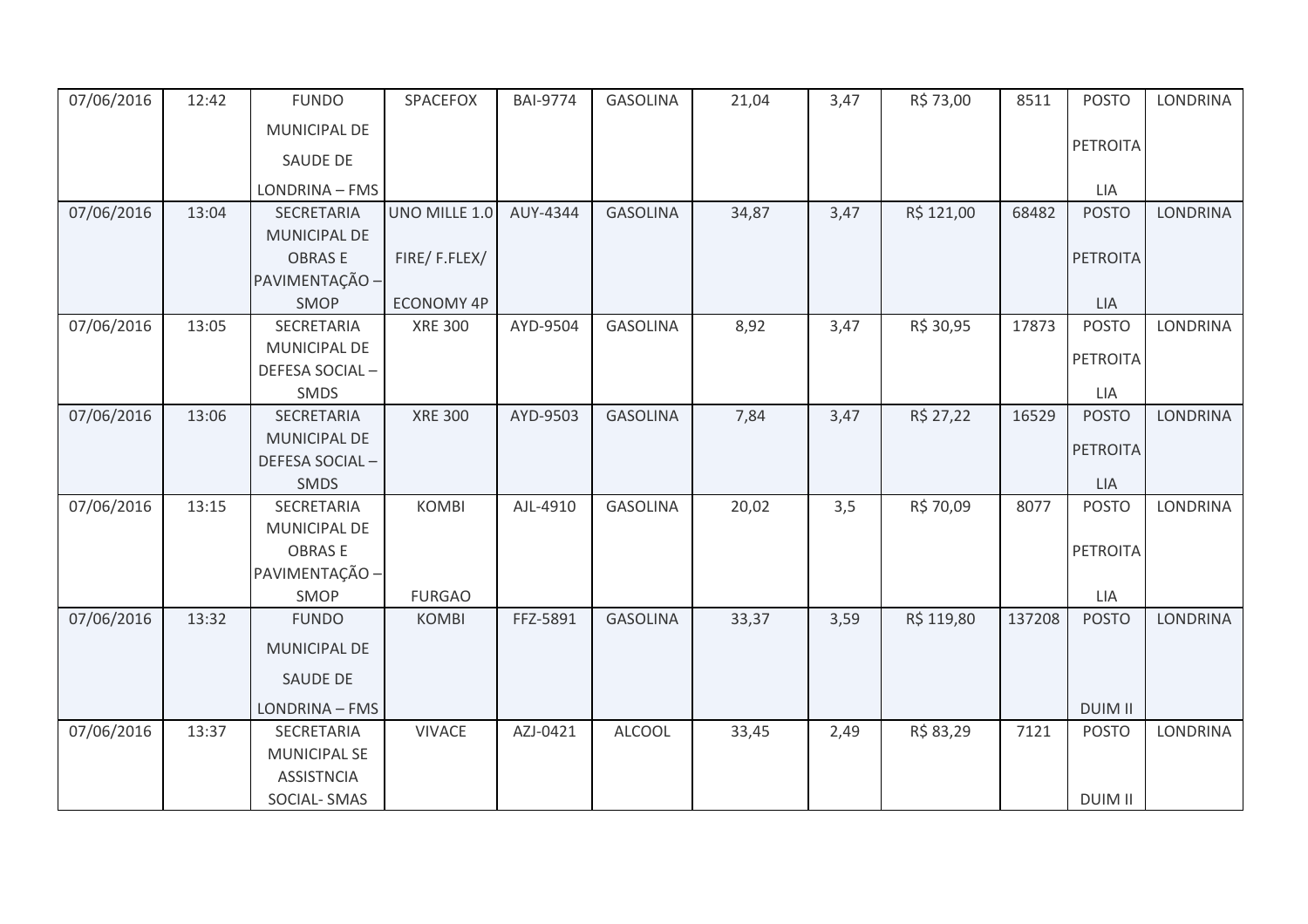| 07/06/2016 | 13:49 | <b>FUNDO</b>        | <b>BOXER HDI</b>  | AZO-4507        | DIESEL S10      | 39,19 | 2,94 | R\$ 115,22 | 51785  | <b>POSTO</b>                    | <b>LONDRINA</b> |
|------------|-------|---------------------|-------------------|-----------------|-----------------|-------|------|------------|--------|---------------------------------|-----------------|
|            |       | <b>MUNICIPAL DE</b> |                   |                 |                 |       |      |            |        |                                 |                 |
|            |       | SAUDE DE            |                   |                 |                 |       |      |            |        |                                 |                 |
|            |       | LONDRINA - FMS      | 15P               |                 |                 |       |      |            |        | <b>DUIM II</b>                  |                 |
| 07/06/2016 | 13:53 | <b>FUNDO</b>        | <b>FIESTA</b>     | ALS-2893        | <b>GASOLINA</b> | 31,3  | 3,59 | R\$ 112,37 | 93001  | <b>POSTO</b>                    | LONDRINA        |
|            |       | MUNICIPAL DE        |                   |                 |                 |       |      |            |        |                                 |                 |
|            |       | <b>SAUDE DE</b>     |                   |                 |                 |       |      |            |        |                                 |                 |
|            |       | LONDRINA - FMS      |                   |                 |                 |       |      |            |        | <b>DUIM II</b>                  |                 |
| 07/06/2016 | 13:58 | <b>FUNDO</b>        | SPACEFOX          | <b>BAI-9776</b> | <b>GASOLINA</b> | 36,43 | 3,59 | R\$ 130,78 | 17392  | <b>POSTO</b>                    | <b>LONDRINA</b> |
|            |       | <b>MUNICIPAL DE</b> |                   |                 |                 |       |      |            |        |                                 |                 |
|            |       | SAUDE DE            |                   |                 |                 |       |      |            |        |                                 |                 |
|            |       | LONDRINA - FMS      |                   |                 |                 |       |      |            |        | <b>DUIM II</b>                  |                 |
| 07/06/2016 | 13:58 | <b>FUNDACAO DE</b>  | CR 125            | <b>YTH-2754</b> | <b>GASOLINA</b> | 30    | 3,39 | R\$ 101,72 | 1022   | <b>AUTO</b>                     | <b>LONDRINA</b> |
|            |       | <b>ESPORTES DE</b>  |                   |                 |                 |       |      |            |        | <b>POSTO</b><br><b>MALASSIS</b> |                 |
|            |       | LONDRINA - FEL      |                   |                 |                 |       |      |            |        | E                               |                 |
| 07/06/2016 | 14:04 | SECRETARIA          | UNO MILLE 1.0     | ATU-4093        | <b>ALCOOL</b>   | 35    | 2,39 | R\$ 83,65  | 35679  | <b>POSTO</b>                    | <b>LONDRINA</b> |
|            |       | <b>MUNICIPAL DE</b> | FIRE/F.FLEX/      |                 |                 |       |      |            |        | <b>PETROITA</b>                 |                 |
|            |       | FAZENDA - SMF       | <b>ECONOMY 4P</b> |                 |                 |       |      |            |        | <b>LIA</b>                      |                 |
| 07/06/2016 | 14:05 | <b>FUNDO</b>        | <b>UNO</b>        | AMN-4158        | <b>GASOLINA</b> | 40,26 | 3,59 | R\$ 144,53 | 344620 | <b>POSTO</b>                    | LONDRINA        |
|            |       | MUNICIPAL DE        |                   |                 |                 |       |      |            |        |                                 |                 |
|            |       | SAUDE DE            |                   |                 |                 |       |      |            |        |                                 |                 |
|            |       | LONDRINA - FMS      |                   |                 |                 |       |      |            |        | <b>DUIM II</b>                  |                 |
| 07/06/2016 | 14:12 | <b>FUNDO</b>        | <b>CELTA</b>      | AWM-8676        | <b>GASOLINA</b> | 35,1  | 3,59 | R\$ 126,01 | 21516  | <b>POSTO</b>                    | <b>LONDRINA</b> |
|            |       | <b>MUNICIPAL DE</b> |                   |                 |                 |       |      |            |        |                                 |                 |
|            |       | SAUDE DE            |                   |                 |                 |       |      |            |        |                                 |                 |
|            |       | LONDRINA - FMS      |                   |                 |                 |       |      |            |        | <b>DUIM II</b>                  |                 |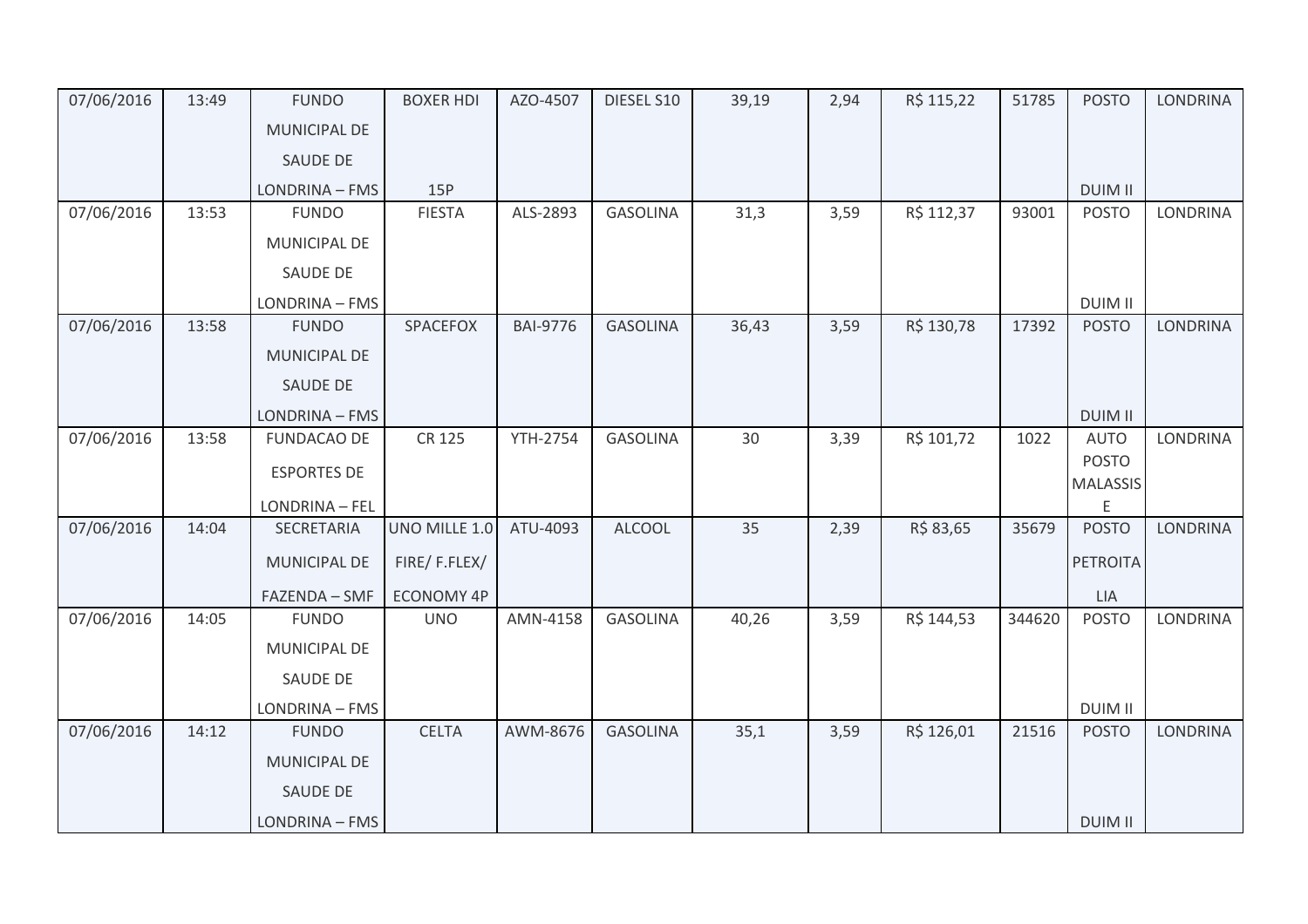| 07/06/2016 | 14:13 | <b>FUNDO</b>          | <b>BOXER 2.3</b>  | <b>BAK-7312</b> | DIESEL S10      | 66,83 | 2,94 | R\$ 196,48 | 1927   | <b>POSTO</b>    | <b>LONDRINA</b> |
|------------|-------|-----------------------|-------------------|-----------------|-----------------|-------|------|------------|--------|-----------------|-----------------|
|            |       | <b>MUNICIPAL DE</b>   |                   |                 |                 |       |      |            |        |                 |                 |
|            |       | SAUDE DE              |                   |                 |                 |       |      |            |        |                 |                 |
|            |       | LONDRINA - FMS        |                   |                 |                 |       |      |            |        | <b>DUIM II</b>  |                 |
| 07/06/2016 | 14:16 | <b>FUNDO</b>          | $S-10$            | ALV-1539        | <b>GASOLINA</b> | 48,59 | 3,59 | R\$ 174,44 | 329959 | <b>POSTO</b>    | <b>LONDRINA</b> |
|            |       | <b>MUNICIPAL DE</b>   |                   |                 |                 |       |      |            |        |                 |                 |
|            |       | <b>SAUDE DE</b>       |                   |                 |                 |       |      |            |        |                 |                 |
|            |       | LONDRINA - FMS        |                   |                 |                 |       |      |            |        | <b>DUIM II</b>  |                 |
| 07/06/2016 | 14:33 | <b>SECRETARIA</b>     | UNO MILLE 1.0     | ALO-3484        | <b>GASOLINA</b> | 36,73 | 3,59 | R\$ 131,86 | 91598  | <b>POSTO</b>    | <b>LONDRINA</b> |
|            |       | <b>MUNICIPAL DE</b>   | FIRE/F.FLEX/      |                 |                 |       |      |            |        |                 |                 |
|            |       | DEFESA SOCIAL-        |                   |                 |                 |       |      |            |        |                 |                 |
|            |       | SMDS                  | <b>ECONOMY 4P</b> |                 |                 |       |      |            |        | <b>DUIM II</b>  |                 |
| 07/06/2016 | 14:35 | <b>FUNDACAO DE</b>    | <b>UNO VIVACE</b> | AYP-1569        | <b>ALCOOL</b>   | 37,24 | 2,39 | R\$ 89,00  | 15404  | <b>AUTO</b>     | <b>LONDRINA</b> |
|            |       | <b>ESPORTES DE</b>    | 1.0 EVO FIRE      |                 |                 |       |      |            |        | <b>POSTO</b>    |                 |
|            |       | <b>LONDRINA - FEL</b> | FLEX 8V           |                 |                 |       |      |            |        | <b>ECOS</b>     |                 |
| 07/06/2016 | 14:36 | <b>FUNDO</b>          | UNO VIVACE        | AZO-5177        | <b>GASOLINA</b> | 35,81 | 3,49 | R\$ 125,01 | 7968   | <b>POSTO</b>    | LONDRINA        |
|            |       | <b>MUNICIPAL DE</b>   |                   |                 |                 |       |      |            |        |                 |                 |
|            |       | SAUDE DE              |                   |                 |                 |       |      |            |        |                 |                 |
|            |       | LONDRINA - FMS        |                   |                 |                 |       |      |            |        | <b>CINCO</b>    |                 |
| 07/06/2016 | 14:48 | <b>SECRETARIA</b>     | <b>KOMBI</b>      | ALB-9210        | <b>GASOLINA</b> | 38,47 | 3,47 | R\$ 133,50 | 123867 | <b>POSTO</b>    | <b>LONDRINA</b> |
|            |       | MUNICIPAL DO          |                   |                 |                 |       |      |            |        | <b>PETROITA</b> |                 |
|            |       | IDOSO-SMI             | <b>FURGAO</b>     |                 |                 |       |      |            |        | <b>LIA</b>      |                 |
| 07/06/2016 | 14:56 | SECRETARIA            | <b>UNO</b>        | ATU-4094        | <b>ALCOOL</b>   | 38,02 | 2,39 | R\$ 90,87  | 39322  | <b>AUTO</b>     | LONDRINA        |
|            |       | <b>MUNICIPAL DE</b>   | <b>ATTRACTIVE</b> |                 |                 |       |      |            |        |                 |                 |
|            |       | <b>OBRASE</b>         |                   |                 |                 |       |      |            |        | <b>POSTO</b>    |                 |
|            |       | PAVIMENTAÇÃO -        | 1.4 EVO FIRE      |                 |                 |       |      |            |        |                 |                 |
|            |       | SMOP                  | FLEX 8V           |                 |                 |       |      |            |        | ECOS            |                 |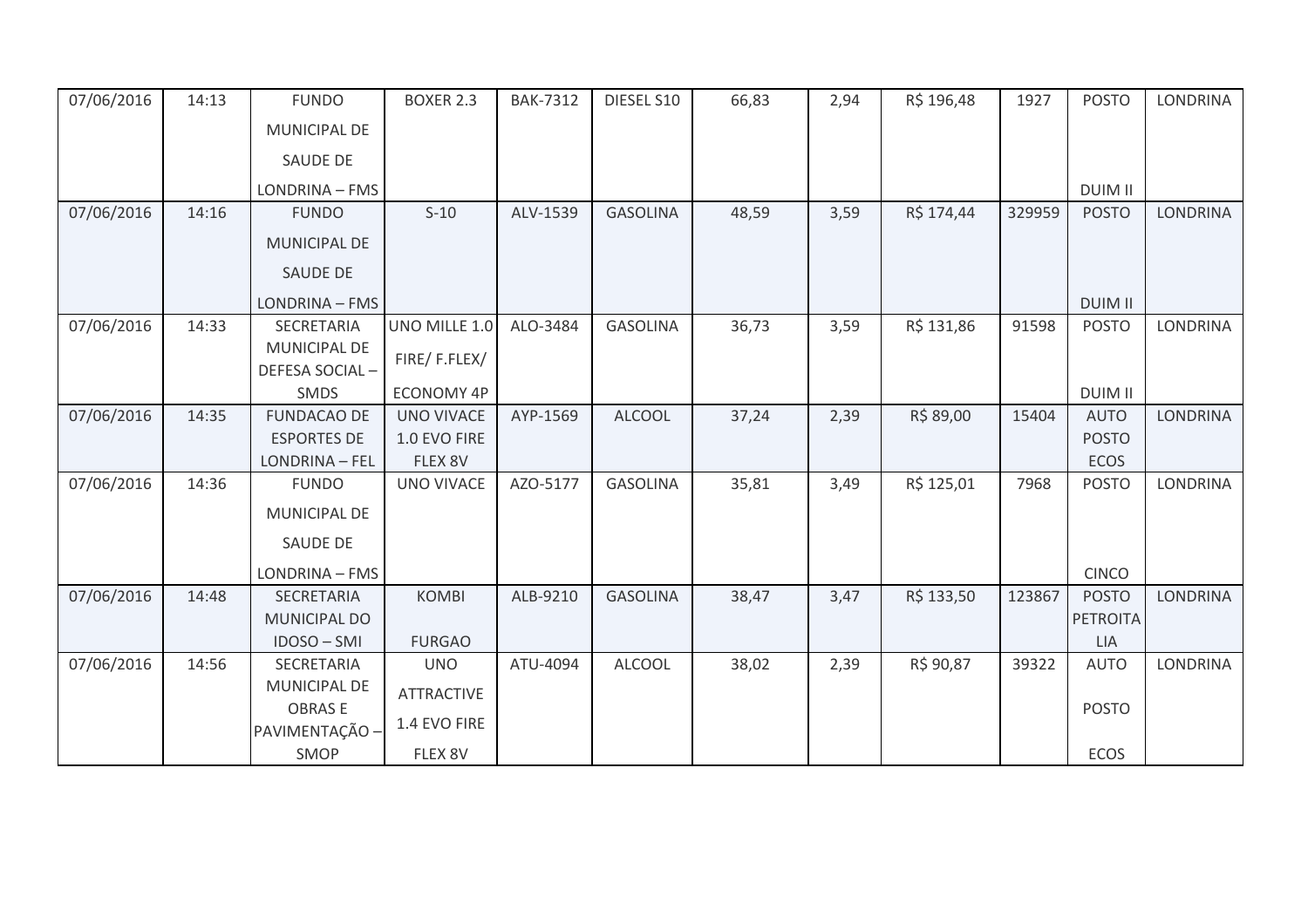| 07/06/2016 | 15:19 | <b>FUNDO</b>                             | <b>ONIX 1.0</b>    | BAG-1791        | <b>GASOLINA</b> | 32,77 | 3,49 | R\$ 114,37 | 8670   | <b>AUTO</b>                 | <b>CURITIBA</b> |
|------------|-------|------------------------------------------|--------------------|-----------------|-----------------|-------|------|------------|--------|-----------------------------|-----------------|
|            |       | MUNICIPAL DE                             |                    |                 |                 |       |      |            |        | <b>POSTO</b>                |                 |
|            |       | SAUDE DE                                 |                    |                 |                 |       |      |            |        | <b>ESTRELA</b>              |                 |
|            |       | LONDRINA - FMS                           |                    |                 |                 |       |      |            |        | <b>GUIA</b>                 |                 |
| 07/06/2016 | 15:31 | SECRETARIA                               | UNO MILLE 1.0      | ARN-7604        | <b>ALCOOL</b>   | 28,93 | 2,53 | R\$ 73,12  | 43916  | <b>POSTO</b>                | LONDRINA        |
|            |       | <b>MUNICIPAL SE</b><br><b>ASSISTNCIA</b> | FIRE/F.FLEX/       |                 |                 |       |      |            |        |                             |                 |
|            |       | SOCIAL-SMAS                              | ECONOMY 4P         |                 |                 |       |      |            |        | <b>DUIM II</b>              |                 |
| 07/06/2016 | 15:36 | <b>FUNDO</b>                             | <b>DUCATO</b>      | ATJ-3641        | <b>DIESEL</b>   | 37,41 | 2,79 | R\$ 104,37 | 287892 | <b>POSTO</b>                | <b>LONDRINA</b> |
|            |       | MUNICIPAL DE                             |                    |                 |                 |       |      |            |        |                             |                 |
|            |       | SAUDE DE                                 |                    |                 |                 |       |      |            |        |                             |                 |
|            |       | LONDRINA - FMS                           |                    |                 |                 |       |      |            |        | <b>CINCO</b>                |                 |
| 07/06/2016 | 15:55 | SECRETARIA                               | <b>ONIX 1.0</b>    | <b>BAG-1792</b> | <b>ALCOOL</b>   | 46,45 | 2,39 | R\$ 111,02 | 1510   | <b>POSTO</b>                | LONDRINA        |
|            |       | MUNICIPAL DE                             |                    |                 |                 |       |      |            |        | PETROITA                    |                 |
|            |       | EDUCAÇÃO - SME                           |                    |                 |                 |       |      |            |        | LIA                         |                 |
| 07/06/2016 | 15:59 | ADMINISTRAÇÃO                            | <b>TRANSIT</b>     | AWS-2936        | DIESEL S10      | 26,27 | 3,15 | R\$ 82,75  | 63266  | SANTA                       | LONDRINA        |
|            |       | <b>DOS CEMITÉRIOS</b>                    |                    |                 |                 |       |      |            |        | <b>MARIA</b>                |                 |
|            |       | E SERVIÇOS                               | <b>FURGAO 3330</b> |                 |                 |       |      |            |        | <b>DISTRIBUI</b><br>DORA DE |                 |
|            |       | <b>FUNERARIOS DE</b>                     |                    |                 |                 |       |      |            |        | <b>DERIVAD</b>              |                 |
|            |       |                                          | 2.4 TDCI           |                 |                 |       |      |            |        | OS DE                       |                 |
|            |       | LONDRINA-                                |                    |                 |                 |       |      |            |        | PETROLE                     |                 |
|            |       | <b>ACESF</b>                             | <b>CURTO DIES.</b> |                 |                 |       |      |            |        | $\mathsf O$                 |                 |
| 07/06/2016 | 16:30 | <b>FUNDO</b>                             | <b>UNO</b>         | AAW-2749        | <b>GASOLINA</b> | 30    | 3,46 | R\$ 103,80 | 131538 | <b>POSTO</b>                | LONDRINA        |
|            |       | MUNICIPAL DE                             |                    |                 |                 |       |      |            |        |                             |                 |
|            |       | SAUDE DE                                 |                    |                 |                 |       |      |            |        |                             |                 |
|            |       | LONDRINA - FMS                           |                    |                 |                 |       |      |            |        | <b>CINCAO</b>               |                 |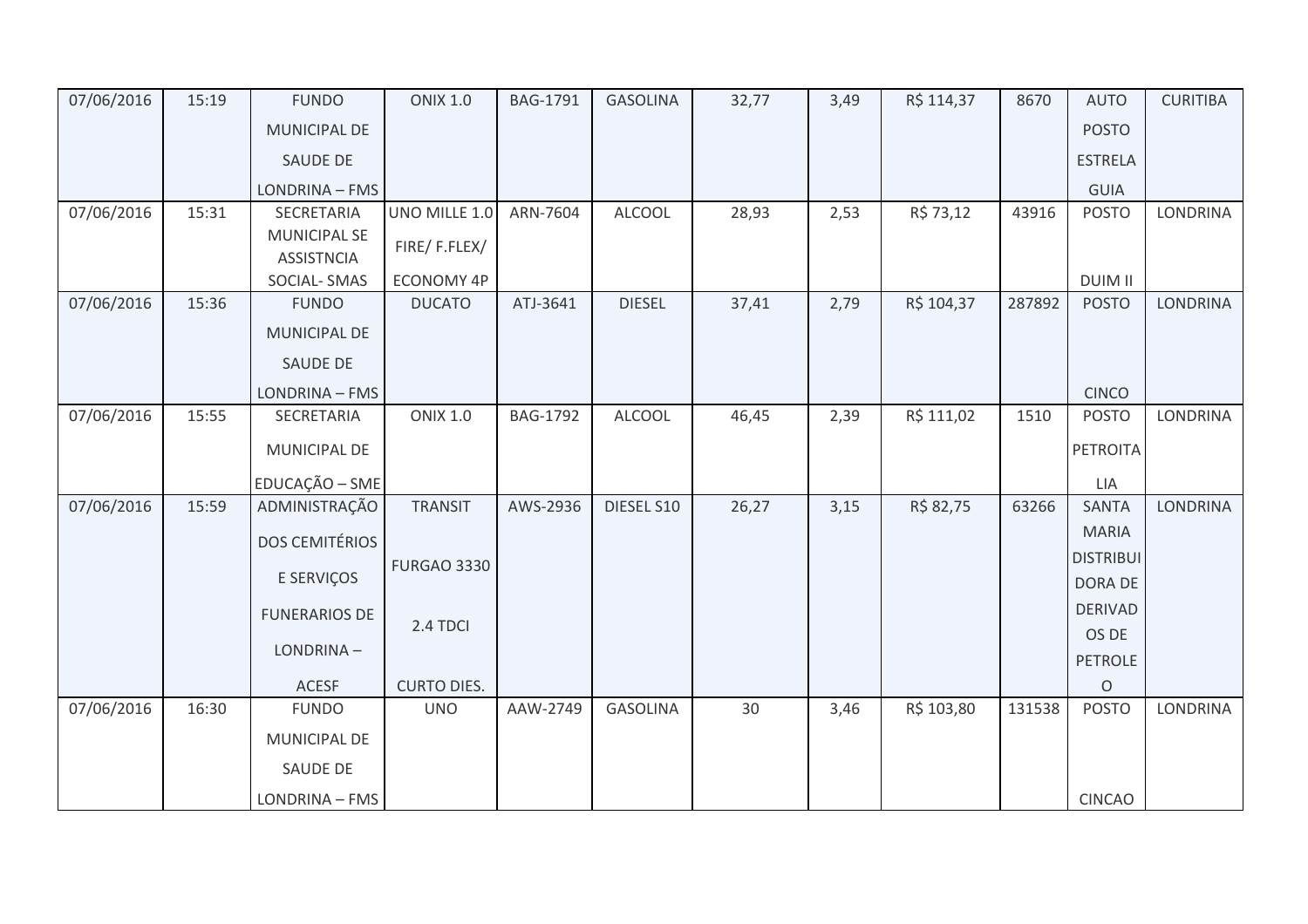| 07/06/2016 | 16:30 | <b>FUNDO</b>                  | SPRINTER-415      | <b>BAG-9371</b> | DIESEL S10    | 27,55 | 2,94 | R\$ 81,00  | 9083   | <b>POSTO</b>   | <b>LONDRINA</b> |
|------------|-------|-------------------------------|-------------------|-----------------|---------------|-------|------|------------|--------|----------------|-----------------|
|            |       | <b>MUNICIPAL DE</b>           |                   |                 |               |       |      |            |        |                |                 |
|            |       | <b>SAUDE DE</b>               |                   |                 |               |       |      |            |        |                |                 |
|            |       | LONDRINA - FMS                |                   |                 |               |       |      |            |        | <b>DUIM II</b> |                 |
| 07/06/2016 | 16:38 | <b>FUNDO</b>                  | JUMPER J 2.3      | AZX-7915        | DIESEL S10    | 53,86 | 2,94 | R\$ 158,35 | 35734  | <b>POSTO</b>   | <b>LONDRINA</b> |
|            |       | MUNICIPAL DE                  |                   |                 |               |       |      |            |        |                |                 |
|            |       | <b>SAUDE DE</b>               |                   |                 |               |       |      |            |        |                |                 |
|            |       | LONDRINA - FMS                |                   |                 |               |       |      |            |        | <b>DUIM II</b> |                 |
| 07/06/2016 | 16:50 | <b>FUNDO</b>                  | MASTER 2.3        | AZL-6276        | DIESEL S10    | 31,54 | 2,94 | R\$ 92,73  | 49498  | <b>POSTO</b>   | <b>LONDRINA</b> |
|            |       | MUNICIPAL DE                  | <b>DCI FURGÃO</b> |                 |               |       |      |            |        |                |                 |
|            |       | SAUDE DE                      |                   |                 |               |       |      |            |        |                |                 |
|            |       | LONDRINA - FMS                | <b>16V</b>        |                 |               |       |      |            |        | <b>DUIM II</b> |                 |
| 07/06/2016 | 16:53 | <b>FUNDO</b>                  | <b>BOXER</b>      | ARB-2177        | <b>DIESEL</b> | 40,77 | 2,84 | R\$ 115,79 | 171931 | <b>POSTO</b>   | <b>LONDRINA</b> |
|            |       | MUNICIPAL DE                  |                   |                 |               |       |      |            |        |                |                 |
|            |       | SAUDE DE                      |                   |                 |               |       |      |            |        |                |                 |
|            |       | LONDRINA - FMS                |                   |                 |               |       |      |            |        | <b>DUIM II</b> |                 |
| 07/06/2016 | 17:00 | <b>INSTITUTO DE</b>           | <b>UNO VIVACE</b> | AYP-8524        | <b>ALCOOL</b> | 42,1  | 2,37 | R\$ 99,78  | 4301   | <b>POSTO</b>   | <b>LONDRINA</b> |
|            |       | PESQUISA E                    |                   |                 |               |       |      |            |        |                |                 |
|            |       | PLANEJAMENTO                  | 1.0 EVO FIRE      |                 |               |       |      |            |        |                |                 |
|            |       | <b>URBANO DE</b><br>LONDRINA- |                   |                 |               |       |      |            |        |                |                 |
|            |       | <b>IPPUL</b>                  | FLEX 8V           |                 |               |       |      |            |        | <b>FARIA</b>   |                 |
| 07/06/2016 | 17:08 | <b>FUNDACAO DE</b>            | VOYAGE 1.6        | ASF-0627        | <b>ALCOOL</b> | 49,79 | 2,49 | R\$ 124,00 | 63705  | <b>AUTO</b>    | <b>CURITIBA</b> |
|            |       |                               |                   |                 |               |       |      |            |        | <b>POSTO</b>   |                 |
|            |       | <b>ESPORTES DE</b>            | MI TOTAL FLEX     |                 |               |       |      |            |        | <b>ESTRELA</b> |                 |
|            |       | LONDRINA - FEL                | <b>8V 4P</b>      |                 |               |       |      |            |        | GUIA           |                 |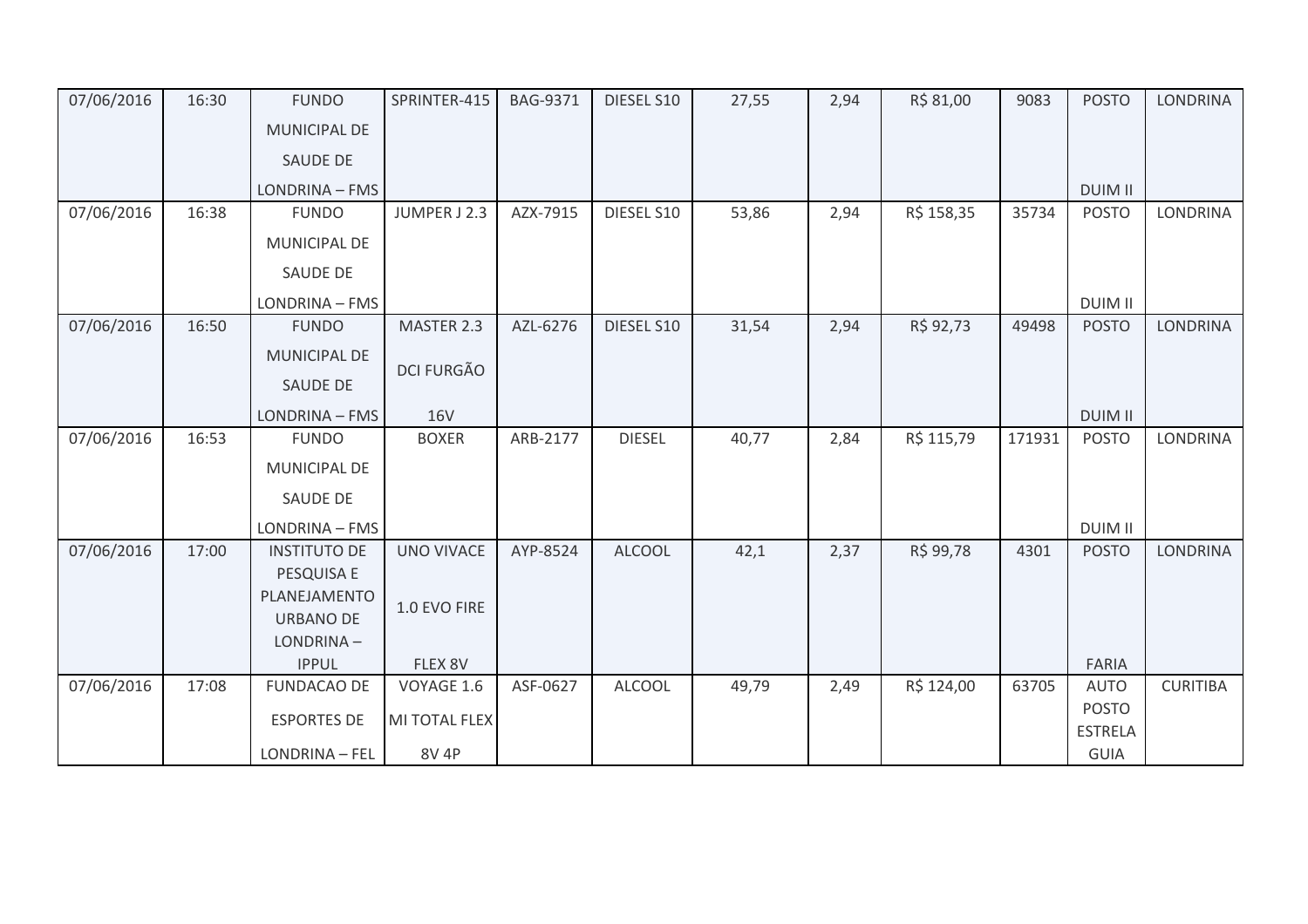| 07/06/2016 | 18:40 | <b>FUNDO</b>          | <b>BOXER</b>       | ARB-2186 | <b>DIESEL</b> | 36,46 | 2,99 | R\$ 109,02 | 264402 | <b>POSTO</b>     | <b>LONDRINA</b> |
|------------|-------|-----------------------|--------------------|----------|---------------|-------|------|------------|--------|------------------|-----------------|
|            |       | MUNICIPAL DE          |                    |          |               |       |      |            |        |                  |                 |
|            |       | SAUDE DE              |                    |          |               |       |      |            |        |                  |                 |
|            |       | LONDRINA - FMS        |                    |          |               |       |      |            |        | PIZA             |                 |
| 07/06/2016 | 19:30 | <b>FUNDO</b>          | <b>DUCATO</b>      | AVG-3897 | <b>DIESEL</b> | 30,96 | 2,84 | R\$ 87,95  | 247968 | <b>POSTO</b>     | <b>LONDRINA</b> |
|            |       | MUNICIPAL DE          |                    |          |               |       |      |            |        |                  |                 |
|            |       | SAUDE DE              |                    |          |               |       |      |            |        |                  |                 |
|            |       | LONDRINA - FMS        |                    |          |               |       |      |            |        | <b>DUIM II</b>   |                 |
| 07/06/2016 | 19:53 | SECRETARIA            | VOYAGE 1.6         | AZL-4470 | <b>ALCOOL</b> | 49,16 | 2,49 | R\$ 122,43 | 34764  | <b>SANTA</b>     | <b>LONDRINA</b> |
|            |       |                       |                    |          |               |       |      |            |        | <b>MARIA</b>     |                 |
|            |       | MUNICIPAL DE          |                    |          |               |       |      |            |        | <b>DISTRIBUI</b> |                 |
|            |       |                       | MI TOTAL FLEX      |          |               |       |      |            |        | DORA DE          |                 |
|            |       |                       |                    |          |               |       |      |            |        | <b>DERIVAD</b>   |                 |
|            |       | DEFESA SOCIAL-        |                    |          |               |       |      |            |        | OS DE            |                 |
|            |       |                       |                    |          |               |       |      |            |        | <b>PETROLE</b>   |                 |
|            |       | <b>SMDS</b>           | 8V                 |          |               |       |      |            |        | $\circ$          |                 |
| 07/06/2016 | 21:13 | SECRETARIA            | <b>KOMBI</b>       | DWD-1381 | <b>ALCOOL</b> | 34,27 | 2,49 | R\$ 85,33  | 189408 | <b>POSTO</b>     | LONDRINA        |
|            |       | <b>MUNICIPAL SE</b>   | STANDARD 1.4       |          |               |       |      |            |        |                  |                 |
|            |       | <b>ASSISTNCIA</b>     | MI TOTAL FLEX      |          |               |       |      |            |        |                  |                 |
|            |       | SOCIAL-SMAS           | 8V                 |          |               |       |      |            |        | <b>DUIM II</b>   |                 |
| 08/06/2016 | 04:34 | ADMINISTRAÇÃO         | <b>TRANSIT</b>     | AWS-2935 | DIESEL S10    | 62    | 3,09 | R\$ 191,60 | 105150 | <b>AUTO</b>      | <b>LONDRINA</b> |
|            |       | <b>DOS CEMITÉRIOS</b> |                    |          |               |       |      |            |        |                  |                 |
|            |       | E SERVIÇOS            | <b>FURGAO 3330</b> |          |               |       |      |            |        |                  |                 |
|            |       | <b>FUNERARIOS DE</b>  | 2.4 TDCI           |          |               |       |      |            |        | <b>POSTO</b>     |                 |
|            |       | LONDRINA-             |                    |          |               |       |      |            |        |                  |                 |
|            |       | ACESF                 | <b>CURTO DIES.</b> |          |               |       |      |            |        | ECOS             |                 |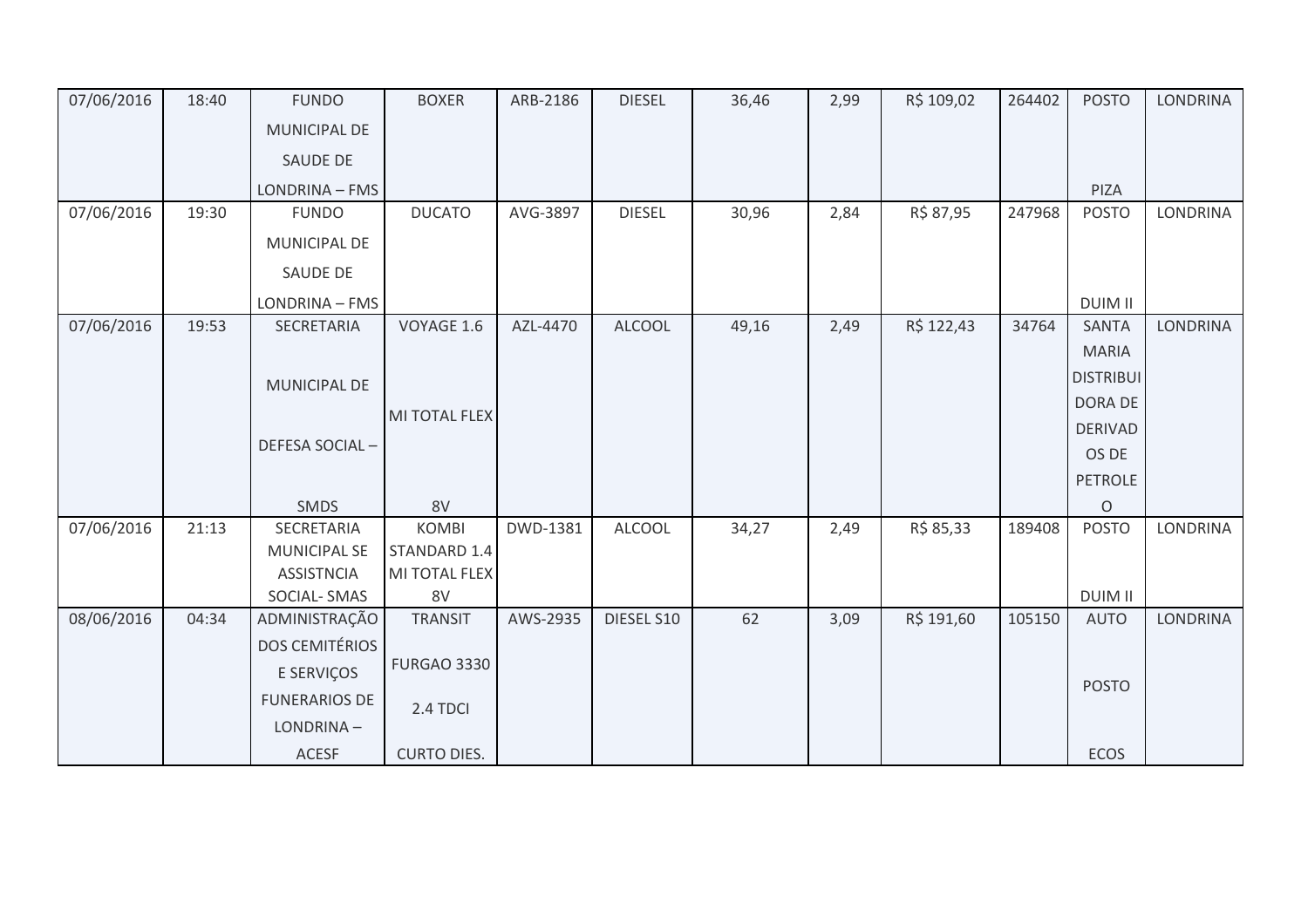| 08/06/2016 | 07:28 | SECRETARIA          | <b>LIVINA 1.6 16V</b> | ATL-3674 | <b>ALCOOL</b>   | 33,75 | 2,49 | R\$ 84,04  | 163336 | <b>POSTO</b>   | <b>LONDRINA</b> |
|------------|-------|---------------------|-----------------------|----------|-----------------|-------|------|------------|--------|----------------|-----------------|
|            |       | <b>MUNICIPAL DE</b> |                       |          |                 |       |      |            |        |                |                 |
|            |       | DEFESA SOCIAL-      |                       |          |                 |       |      |            |        |                |                 |
|            |       | SMDS                | FLEX FUEL 5P          |          |                 |       |      |            |        | <b>DUIM II</b> |                 |
| 08/06/2016 | 07:32 | SECRETARIA          | <b>KOMBI</b>          | AOU-4789 | <b>ALCOOL</b>   | 41,47 | 2,39 | R\$ 99,11  | 147666 | <b>AUTO</b>    | <b>LONDRINA</b> |
|            |       | <b>MUNICIPAL SE</b> | STANDARD 1.4          |          |                 |       |      |            |        | <b>POSTO</b>   |                 |
|            |       | <b>ASSISTNCIA</b>   | MI TOTAL FLEX         |          |                 |       |      |            |        |                |                 |
|            |       | SOCIAL-SMAS         | 8V                    |          |                 |       |      |            |        | ECOS           |                 |
| 08/06/2016 | 07:33 | <b>FUNDO</b>        | <b>UNO VIVACE</b>     | AZO-5178 | <b>GASOLINA</b> | 37,46 | 3,47 | R\$ 130,00 | 14517  | <b>POSTO</b>   | <b>LONDRINA</b> |
|            |       | MUNICIPAL DE        |                       |          |                 |       |      |            |        |                |                 |
|            |       | <b>SAUDE DE</b>     |                       |          |                 |       |      |            |        | PETROITA       |                 |
|            |       | LONDRINA - FMS      |                       |          |                 |       |      |            |        | LIA            |                 |
| 08/06/2016 | 07:59 | SECRETARIA          | <b>BAND.PICAPE</b>    | ABP-1581 | DIESEL S10      | 27,44 | 2,99 | R\$ 82,05  | 23448  | <b>POSTO</b>   | <b>LONDRINA</b> |
|            |       | <b>MUNICIPAL DE</b> |                       |          |                 |       |      |            |        |                |                 |
|            |       | <b>OBRASE</b>       | <b>CHASSI CURTO</b>   |          |                 |       |      |            |        |                |                 |
|            |       | PAVIMENTAÇÃO -      |                       |          |                 |       |      |            |        |                |                 |
|            |       | SMOP                | <b>DIESEL</b>         |          |                 |       |      |            |        | PIZA           |                 |
| 08/06/2016 | 08:01 | SECRETARIA          | L1114                 | AAQ-2627 | <b>DIESEL</b>   | 67,96 | 2,99 | R\$ 203,20 | 499637 | <b>POSTO</b>   | <b>LONDRINA</b> |
|            |       | MUNICIPAL DO        |                       |          |                 |       |      |            |        |                |                 |
|            |       | AMBIENTE-           |                       |          |                 |       |      |            |        |                |                 |
|            |       | <b>SEMA</b>         |                       |          |                 |       |      |            |        | PIZA           |                 |
| 08/06/2016 | 08:02 | SECRETARIA          | <b>XTZ 250</b>        | AZL-5579 | <b>GASOLINA</b> | 6,41  | 3,59 | R\$ 23,01  | 4151   | <b>POSTO</b>   | <b>LONDRINA</b> |
|            |       | <b>MUNICIPAL DE</b> |                       |          |                 |       |      |            |        |                |                 |
|            |       | DEFESA SOCIAL-      |                       |          |                 |       |      |            |        |                |                 |
|            |       | <b>SMDS</b>         | LANDER 249CC          |          |                 |       |      |            |        | <b>DUIM II</b> |                 |
| 08/06/2016 | 08:04 | SECRETARIA          | <b>XTZ 250</b>        | AZL-5594 | <b>GASOLINA</b> | 5,57  | 3,59 | R\$ 20,00  | 5519   | <b>POSTO</b>   | <b>LONDRINA</b> |
|            |       | MUNICIPAL DE        |                       |          |                 |       |      |            |        |                |                 |
|            |       | DEFESA SOCIAL-      |                       |          |                 |       |      |            |        |                |                 |
|            |       | <b>SMDS</b>         | LANDER 249CC          |          |                 |       |      |            |        | <b>DUIM II</b> |                 |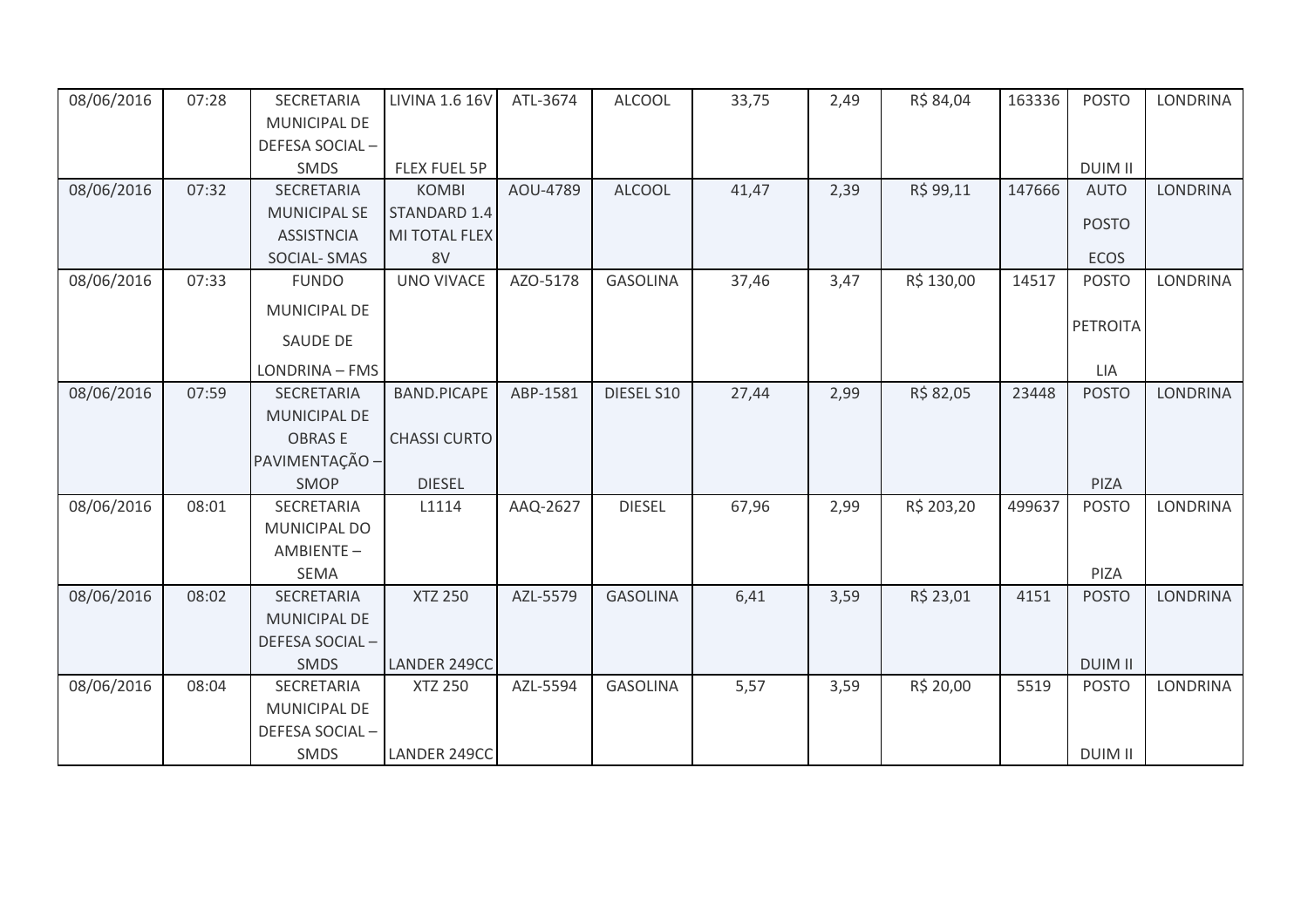| 08/06/2016 | 08:08 | SECRETARIA<br><b>MUNICIPAL DE</b> | <b>XRE 300</b> | AYD-9509 | <b>GASOLINA</b> | 8,65  | 3,59 | R\$ 31,05  | 14867  | <b>POSTO</b>   | <b>LONDRINA</b> |
|------------|-------|-----------------------------------|----------------|----------|-----------------|-------|------|------------|--------|----------------|-----------------|
|            |       | DEFESA SOCIAL-                    |                |          |                 |       |      |            |        |                |                 |
|            |       | <b>SMDS</b>                       |                |          |                 |       |      |            |        | <b>DUIM II</b> |                 |
| 08/06/2016 | 08:14 | <b>FUNDO</b>                      | <b>UNO</b>     | AUY-4269 | <b>GASOLINA</b> | 44,17 | 3,59 | R\$ 158,57 | 89069  | <b>POSTO</b>   | <b>LONDRINA</b> |
|            |       | <b>MUNICIPAL DE</b>               |                |          |                 |       |      |            |        |                |                 |
|            |       | <b>SAUDE DE</b>                   |                |          |                 |       |      |            |        |                |                 |
|            |       | LONDRINA - FMS                    |                |          |                 |       |      |            |        | <b>DUIM II</b> |                 |
| 08/06/2016 | 08:16 | <b>FUNDO</b>                      | <b>FIORINO</b> | AOA-2129 | <b>GASOLINA</b> | 35,47 | 3,59 | R\$ 127,34 | 147241 | <b>POSTO</b>   | LONDRINA        |
|            |       | <b>MUNICIPAL DE</b>               |                |          |                 |       |      |            |        |                |                 |
|            |       | <b>SAUDE DE</b>                   |                |          |                 |       |      |            |        |                |                 |
|            |       | LONDRINA - FMS                    |                |          |                 |       |      |            |        | <b>DUIM II</b> |                 |
| 08/06/2016 | 08:19 | <b>FUNDO</b>                      | <b>KOMBI</b>   | FHT-4265 | <b>GASOLINA</b> | 36,68 | 3,59 | R\$ 131,68 | 41265  | <b>POSTO</b>   | LONDRINA        |
|            |       | <b>MUNICIPAL DE</b>               |                |          |                 |       |      |            |        |                |                 |
|            |       | <b>SAUDE DE</b>                   |                |          |                 |       |      |            |        |                |                 |
|            |       | LONDRINA - FMS                    |                |          |                 |       |      |            |        | <b>DUIM II</b> |                 |
| 08/06/2016 | 08:24 | <b>FUNDO</b>                      | <b>KOMBI</b>   | ASD-4393 | <b>GASOLINA</b> | 27,2  | 3,59 | R\$ 97,65  | 221566 | <b>POSTO</b>   | <b>LONDRINA</b> |
|            |       | MUNICIPAL DE                      |                |          |                 |       |      |            |        |                |                 |
|            |       | <b>SAUDE DE</b>                   |                |          |                 |       |      |            |        |                |                 |
|            |       | LONDRINA - FMS                    |                |          |                 |       |      |            |        | <b>DUIM II</b> |                 |
| 08/06/2016 | 08:46 | <b>FUNDO</b>                      | <b>UNO</b>     | AAW-2747 | <b>GASOLINA</b> | 32,83 | 3,59 | R\$ 117,86 | 132421 | <b>POSTO</b>   | <b>LONDRINA</b> |
|            |       | <b>MUNICIPAL DE</b>               |                |          |                 |       |      |            |        |                |                 |
|            |       | <b>SAUDE DE</b>                   |                |          |                 |       |      |            |        |                |                 |
|            |       | LONDRINA - FMS                    |                |          |                 |       |      |            |        | <b>DUIM II</b> |                 |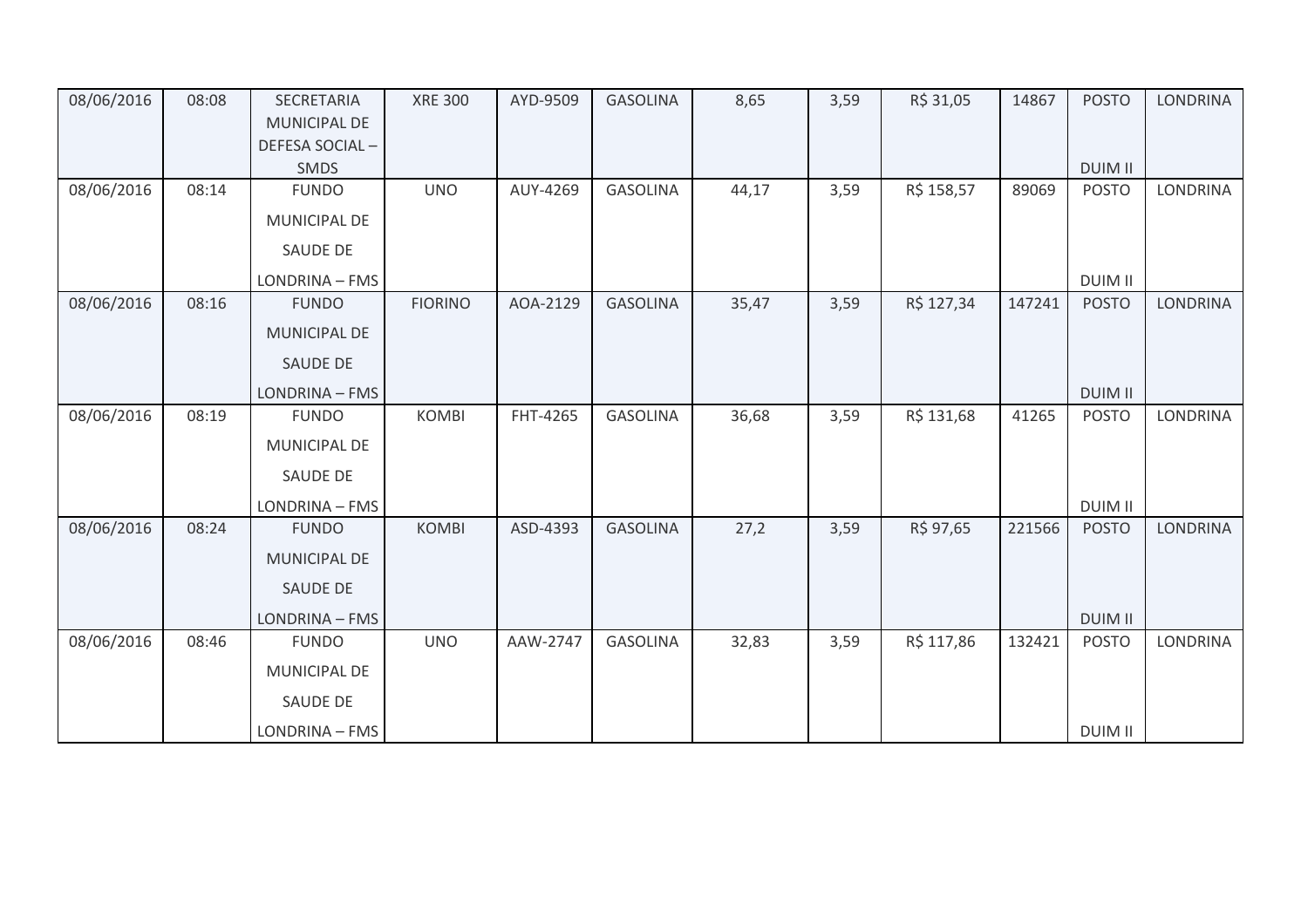| 08/06/2016 | 08:50 | <b>FUNDO</b>        | <b>UNO VIVACE</b>  | AZI-6595 | <b>GASOLINA</b> | 36,8  | 3,59 | R\$ 132,11 | 10472 | <b>POSTO</b>   | <b>LONDRINA</b> |
|------------|-------|---------------------|--------------------|----------|-----------------|-------|------|------------|-------|----------------|-----------------|
|            |       | <b>MUNICIPAL DE</b> |                    |          |                 |       |      |            |       |                |                 |
|            |       | <b>SAUDE DE</b>     |                    |          |                 |       |      |            |       |                |                 |
|            |       | LONDRINA - FMS      |                    |          |                 |       |      |            |       | <b>DUIM II</b> |                 |
| 08/06/2016 | 09:12 | <b>FUNDO</b>        | <b>UNO VIVACE</b>  | AZO-5149 | <b>GASOLINA</b> | 38,75 | 3,69 | R\$ 142,99 | 4762  | <b>POSTO</b>   | <b>LONDRINA</b> |
|            |       | MUNICIPAL DE        |                    |          |                 |       |      |            |       |                |                 |
|            |       | SAUDE DE            |                    |          |                 |       |      |            |       |                |                 |
|            |       | LONDRINA - FMS      |                    |          |                 |       |      |            |       | PIZA           |                 |
| 08/06/2016 | 09:16 | <b>SECRETARIA</b>   | <b>MINICARREGA</b> | AAA-8899 | <b>DIESEL</b>   | 150   | 2,84 | R\$426,00  | 1113  | <b>POSTO</b>   | <b>LONDRINA</b> |
|            |       | <b>MUNICIPAL DE</b> |                    |          |                 |       |      |            |       |                |                 |
|            |       | <b>OBRASE</b>       |                    |          |                 |       |      |            |       |                |                 |
|            |       | PAVIMENTAÇÃO -      |                    |          |                 |       |      |            |       |                |                 |
|            |       | SMOP                | <b>DEIRA</b>       |          |                 |       |      |            |       | <b>DUIM II</b> |                 |
| 08/06/2016 | 09:17 | SECRETARIA          | RETROESCAVA        | PML-6003 | <b>DIESEL</b>   | 150   | 2,84 | R\$426,00  | 893   | <b>POSTO</b>   | <b>LONDRINA</b> |
|            |       | MUNICIPAL DE        |                    |          |                 |       |      |            |       |                |                 |
|            |       | <b>OBRASE</b>       |                    |          |                 |       |      |            |       |                |                 |
|            |       | PAVIMENTAÇÃO -      |                    |          |                 |       |      |            |       |                |                 |
|            |       | SMOP                | <b>DEIRA</b>       |          |                 |       |      |            |       | <b>DUIM II</b> |                 |
| 08/06/2016 | 09:17 | SECRETARIA          | RETROESCAVA        | PML-6004 | <b>DIESEL</b>   | 100   | 2,84 | R\$ 284,00 | 721   | <b>POSTO</b>   | <b>LONDRINA</b> |
|            |       | MUNICIPAL DE        |                    |          |                 |       |      |            |       |                |                 |
|            |       | <b>OBRASE</b>       |                    |          |                 |       |      |            |       |                |                 |
|            |       | PAVIMENTAÇÃO -      |                    |          |                 |       |      |            |       |                |                 |
|            |       | SMOP                | <b>DEIRA</b>       |          |                 |       |      |            |       | <b>DUIM II</b> |                 |
| 08/06/2016 | 09:19 | SECRETARIA          | <b>MOTONIVELAD</b> | PML-5068 | <b>DIESEL</b>   | 200   | 2,84 | R\$ 568,00 | 932   | <b>POSTO</b>   | <b>LONDRINA</b> |
|            |       | <b>MUNICIPAL DE</b> |                    |          |                 |       |      |            |       |                |                 |
|            |       | <b>OBRASE</b>       |                    |          |                 |       |      |            |       |                |                 |
|            |       | PAVIMENTAÇÃO -      |                    |          |                 |       |      |            |       |                |                 |
|            |       | SMOP                | <b>ORA RG 140</b>  |          |                 |       |      |            |       | <b>DUIM II</b> |                 |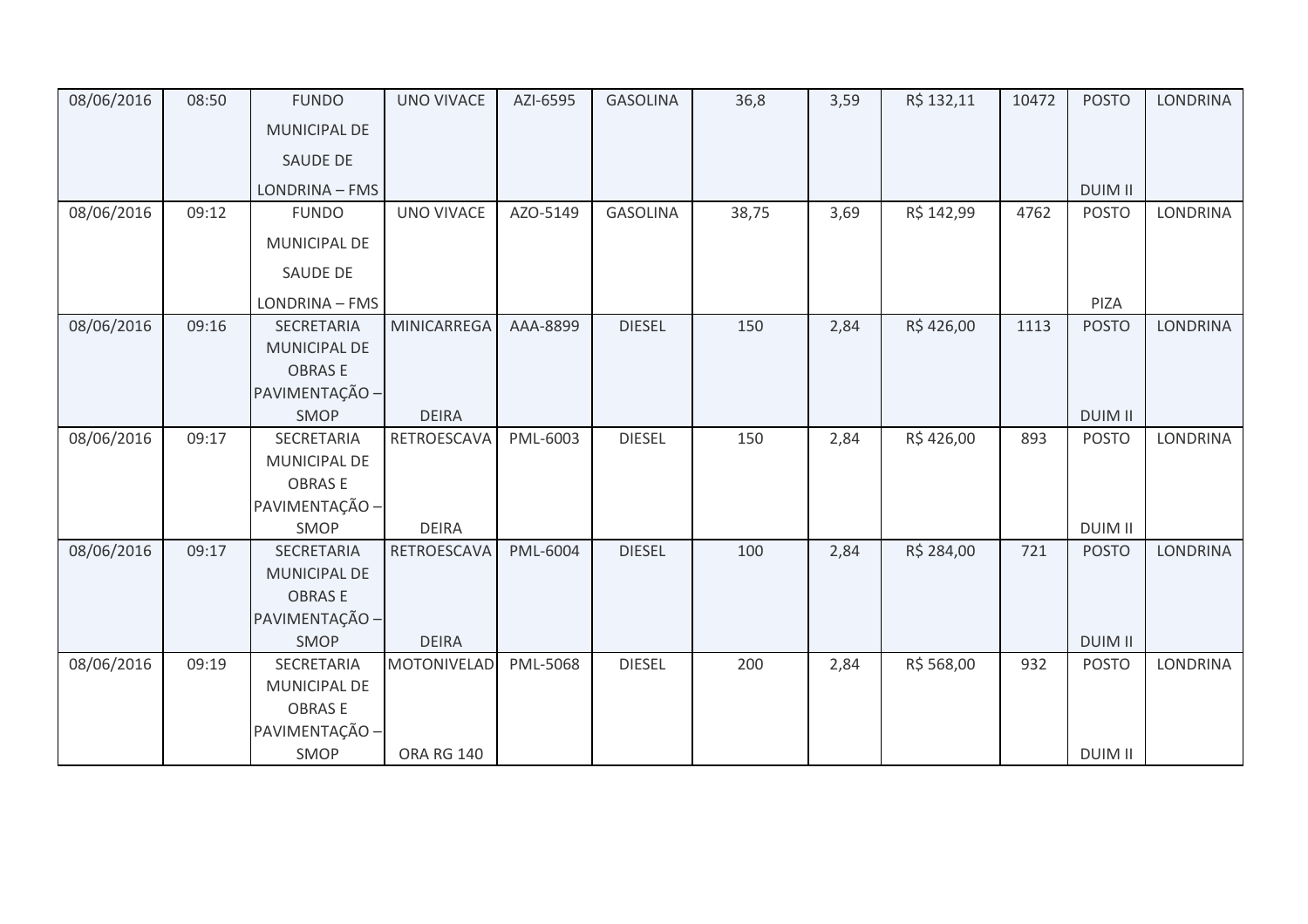| 08/06/2016 | 09:20 | <b>FUNDO DE</b>     | <b>TRANSIT</b>    | AYV-0967        | DIESEL S10      | 51,91 | 2,94 | R\$ 152,62 | 43836 | <b>POSTO</b>    | <b>LONDRINA</b> |
|------------|-------|---------------------|-------------------|-----------------|-----------------|-------|------|------------|-------|-----------------|-----------------|
|            |       | REEQUIPAMENTO       |                   |                 |                 |       |      |            |       |                 |                 |
|            |       | DO CORPO DE         |                   |                 |                 |       |      |            |       |                 |                 |
|            |       | <b>BOMBEIROS-</b>   |                   |                 |                 |       |      |            |       |                 |                 |
|            |       | SMDS/FUNREBO        |                   |                 |                 |       |      |            |       |                 |                 |
|            |       | M                   |                   |                 |                 |       |      |            |       | <b>DUIM II</b>  |                 |
| 08/06/2016 | 09:24 | <b>INSTITUTO DE</b> | UNO MILLE 1.0     | AVH-6108        | <b>ALCOOL</b>   | 40,73 | 2,37 | R\$ 96,55  | 22031 | <b>POSTO</b>    | LONDRINA        |
|            |       | PESQUISA E          |                   |                 |                 |       |      |            |       |                 |                 |
|            |       | PLANEJAMENTO        | FIRE/F.FLEX/      |                 |                 |       |      |            |       |                 |                 |
|            |       | <b>URBANO DE</b>    |                   |                 |                 |       |      |            |       |                 |                 |
|            |       | LONDRINA-           |                   |                 |                 |       |      |            |       |                 |                 |
|            |       | <b>IPPUL</b>        | ECONOMY 4P        |                 |                 |       |      |            |       | FARIA           |                 |
| 08/06/2016 | 09:24 | <b>SECRETARIA</b>   | <b>AMAROK CD</b>  | <b>BAI-6327</b> | <b>DIESEL</b>   | 63,56 | 2,99 | R\$ 190,05 | 1232  | <b>POSTO</b>    | <b>LONDRINA</b> |
|            |       | MUNICIPAL DO        |                   |                 |                 |       |      |            |       | PETROITA        |                 |
|            |       | AMBIENTE-           |                   |                 |                 |       |      |            |       |                 |                 |
|            |       | <b>SEMA</b>         | 4X4 S             |                 |                 |       |      |            |       | LIA             |                 |
| 08/06/2016 | 09:31 | SECRETARIA          | <b>KOMBI</b>      | AHZ-0491        | <b>GASOLINA</b> | 25,63 | 3,47 | R\$ 88,96  | 57045 | <b>POSTO</b>    | LONDRINA        |
|            |       | <b>MUNICIPAL DE</b> |                   |                 |                 |       |      |            |       |                 |                 |
|            |       | <b>OBRASE</b>       |                   |                 |                 |       |      |            |       | <b>PETROITA</b> |                 |
|            |       | PAVIMENTAÇÃO -      |                   |                 |                 |       |      |            |       |                 |                 |
|            |       | <b>SMOP</b>         | <b>FURGAO</b>     |                 |                 |       |      |            |       | LIA             |                 |
| 08/06/2016 | 09:40 | SECRETARIA          | <b>LOGAN EXPR</b> | AZO-6932        | <b>GASOLINA</b> | 0,34  | 3,44 | R\$ 1,17   | 11378 | <b>POSTO</b>    | <b>LONDRINA</b> |
|            |       | <b>MUNICIPAL DE</b> |                   |                 |                 |       |      |            |       | <b>PETROITA</b> |                 |
|            |       |                     |                   |                 |                 |       |      |            |       |                 |                 |
|            |       | GOVERNO - SMG       | 16 M              |                 |                 |       |      |            |       | LIA             |                 |
| 08/06/2016 | 10:00 | SECRETARIA          | <b>KOMBI</b>      | NYG-5009        | <b>ALCOOL</b>   | 33,82 | 2,39 | R\$ 80,85  | 45034 | <b>AUTO</b>     | <b>LONDRINA</b> |
|            |       | <b>MUNICIPAL SE</b> | STANDARD 1.4      |                 |                 |       |      |            |       | <b>POSTO</b>    |                 |
|            |       | <b>ASSISTNCIA</b>   | MI TOTAL FLEX     |                 |                 |       |      |            |       |                 |                 |
|            |       | SOCIAL-SMAS         | 8V                |                 |                 |       |      |            |       | ECOS            |                 |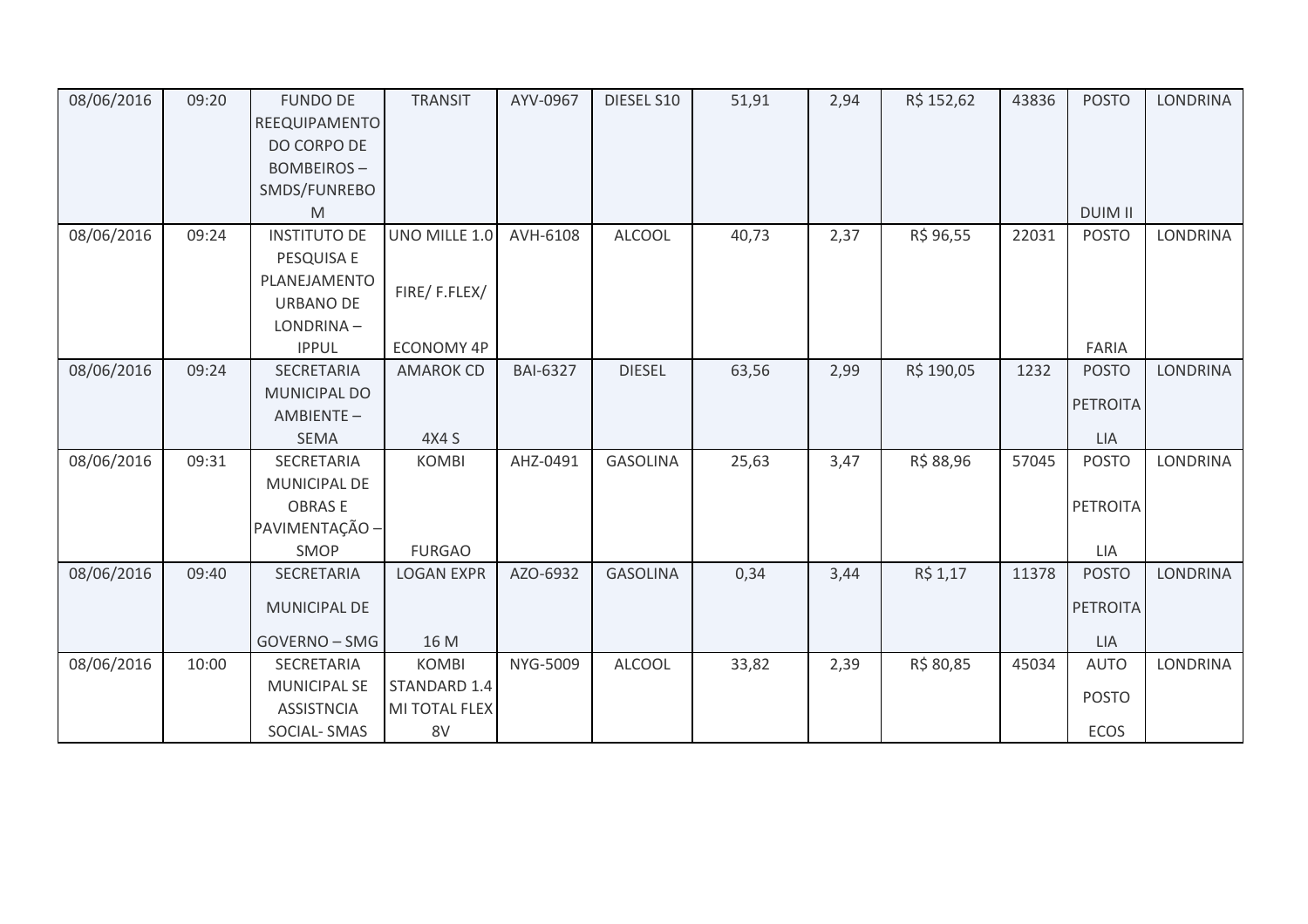| 08/06/2016 | 10:11 | <b>FUNDO</b>                    | <b>UNO</b>         | <b>AKK-7533</b> | <b>GASOLINA</b> | 25,26 | 3,59 | R\$ 90,68  | 335110 | <b>POSTO</b>   | <b>LONDRINA</b> |
|------------|-------|---------------------------------|--------------------|-----------------|-----------------|-------|------|------------|--------|----------------|-----------------|
|            |       | <b>MUNICIPAL DE</b>             |                    |                 |                 |       |      |            |        |                |                 |
|            |       | SAUDE DE                        |                    |                 |                 |       |      |            |        |                |                 |
|            |       | LONDRINA - FMS                  |                    |                 |                 |       |      |            |        | <b>DUIM II</b> |                 |
| 08/06/2016 | 10:50 | <b>FUNDO</b>                    | <b>COURIER</b>     | FIR-6401        | <b>ALCOOL</b>   | 54,02 | 2,49 | R\$ 134,51 | 44009  | <b>POSTO</b>   | <b>LONDRINA</b> |
|            |       | MUNICIPAL DE                    |                    |                 |                 |       |      |            |        |                |                 |
|            |       | SAUDE DE                        |                    |                 |                 |       |      |            |        |                |                 |
|            |       | LONDRINA - FMS                  |                    |                 |                 |       |      |            |        | <b>DUIM II</b> |                 |
| 08/06/2016 | 11:00 | <b>FUNDO</b>                    | GOL                | <b>BAL-4901</b> | <b>GASOLINA</b> | 47,99 | 3,59 | R\$ 172,28 | 1928   | <b>POSTO</b>   | <b>LONDRINA</b> |
|            |       | <b>MUNICIPAL DE</b>             |                    |                 |                 |       |      |            |        |                |                 |
|            |       | SAUDE DE                        |                    |                 |                 |       |      |            |        |                |                 |
|            |       | LONDRINA - FMS                  |                    |                 |                 |       |      |            |        | <b>DUIM II</b> |                 |
| 08/06/2016 | 11:01 | SECRETARIA                      | <b>FIORINO</b>     | AHZ-2987        | <b>GASOLINA</b> | 25,79 | 3,49 | R\$ 90,01  | 230831 | <b>POSTO</b>   | <b>LONDRINA</b> |
|            |       | MUNICIPAL DE                    | <b>PICKUP</b>      |                 |                 |       |      |            |        |                |                 |
|            |       | <b>OBRASE</b><br>PAVIMENTAÇÃO - | <b>WORKING 1.5</b> |                 |                 |       |      |            |        |                |                 |
|            |       | SMOP                            | MPI / I.E.         |                 |                 |       |      |            |        | FARIA          |                 |
| 08/06/2016 | 11:02 | <b>FUNDO</b>                    | <b>KOMBI</b>       | FEP-2301        | <b>GASOLINA</b> | 23,2  | 3,59 | R\$ 83,29  | 126869 | <b>POSTO</b>   | <b>LONDRINA</b> |
|            |       | <b>MUNICIPAL DE</b>             |                    |                 |                 |       |      |            |        |                |                 |
|            |       | SAUDE DE                        |                    |                 |                 |       |      |            |        |                |                 |
|            |       | LONDRINA - FMS                  |                    |                 |                 |       |      |            |        | <b>DUIM II</b> |                 |
| 08/06/2016 | 11:18 | <b>FUNDO DE</b>                 | COBALT             | AVO-4789        | <b>GASOLINA</b> | 30,92 | 3,59 | R\$ 111,00 | 36303  | <b>POSTO</b>   | LONDRINA        |
|            |       | REEQUIPAMENTO                   |                    |                 |                 |       |      |            |        |                |                 |
|            |       | DO CORPO DE                     |                    |                 |                 |       |      |            |        |                |                 |
|            |       | <b>BOMBEIROS-</b>               |                    |                 |                 |       |      |            |        |                |                 |
|            |       | SMDS/FUNREBO                    |                    |                 |                 |       |      |            |        | <b>DUIM II</b> |                 |
|            |       | M                               |                    |                 |                 |       |      |            |        |                |                 |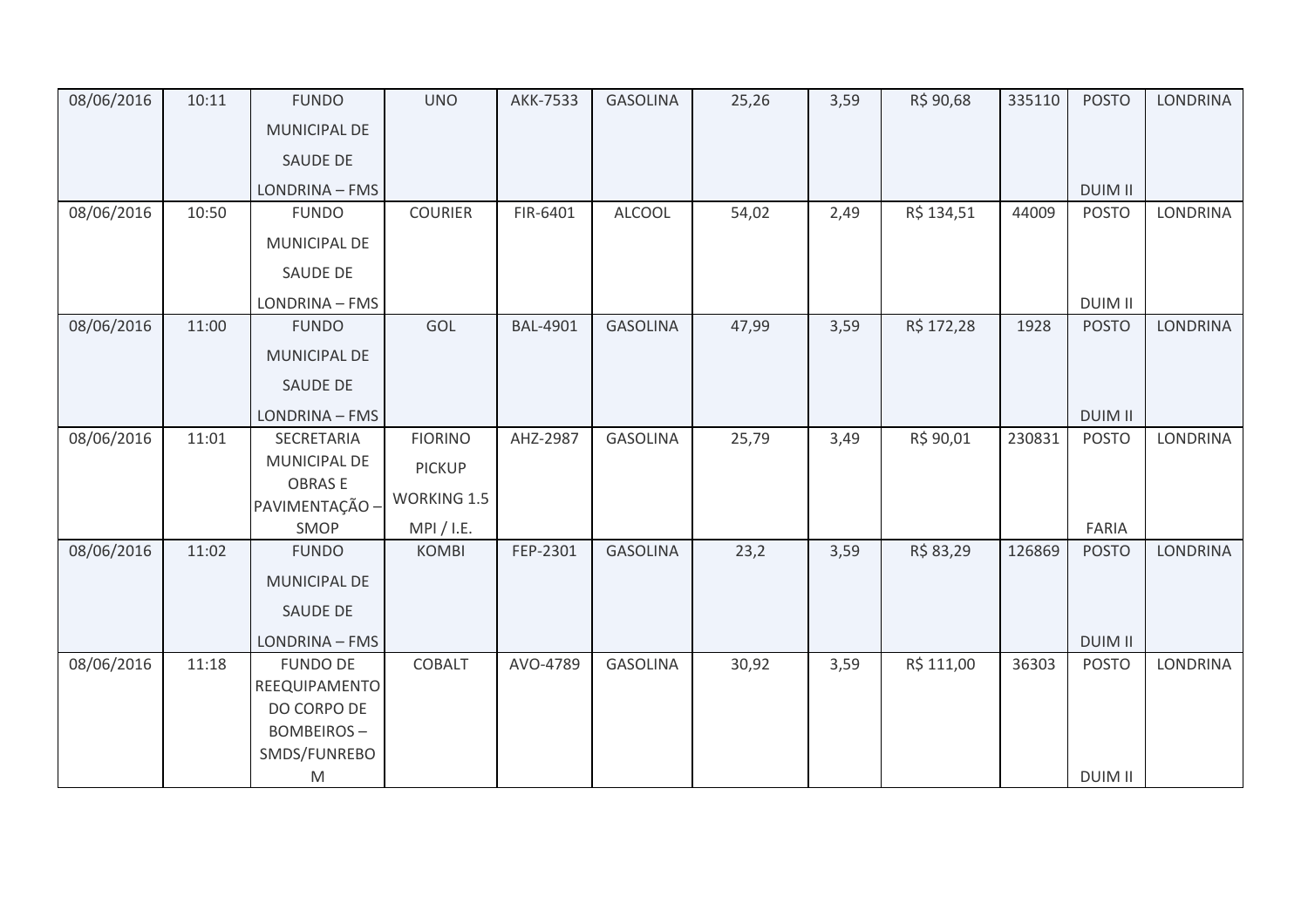| 08/06/2016 | 11:45 | <b>FUNDO</b>          | <b>KANGOO</b>                  | <b>PXL-3280</b> | <b>GASOLINA</b> | 34,06 | 3,59 | R\$ 122,28 | 2830   | <b>POSTO</b>   | <b>LONDRINA</b> |
|------------|-------|-----------------------|--------------------------------|-----------------|-----------------|-------|------|------------|--------|----------------|-----------------|
|            |       | <b>MUNICIPAL DE</b>   |                                |                 |                 |       |      |            |        |                |                 |
|            |       | SAUDE DE              |                                |                 |                 |       |      |            |        |                |                 |
|            |       | LONDRINA - FMS        | <b>EXPRESS</b>                 |                 |                 |       |      |            |        | <b>DUIM II</b> |                 |
| 08/06/2016 | 12:55 | ADMINISTRAÇÃO         | <b>KOMBI</b>                   | ASG-9043        | <b>GASOLINA</b> | 31,37 | 3,89 | R\$ 122,03 | 150954 | <b>AUTO</b>    | <b>LONDRINA</b> |
|            |       | <b>DOS CEMITÉRIOS</b> |                                |                 |                 |       |      |            |        |                |                 |
|            |       | E SERVIÇOS            |                                |                 |                 |       |      |            |        |                |                 |
|            |       | <b>FUNERARIOS DE</b>  |                                |                 |                 |       |      |            |        | <b>POSTO</b>   |                 |
|            |       | LONDRINA-             |                                |                 |                 |       |      |            |        |                |                 |
|            |       | <b>ACESF</b>          | <b>FURGAO</b>                  |                 |                 |       |      |            |        | ECOS           |                 |
| 08/06/2016 | 13:16 | <b>FUNDO</b>          | <b>KOMBI</b>                   | FEP-2285        | <b>GASOLINA</b> | 26,76 | 3,59 | R\$ 96,07  | 164853 | <b>POSTO</b>   | <b>LONDRINA</b> |
|            |       | <b>MUNICIPAL DE</b>   |                                |                 |                 |       |      |            |        |                |                 |
|            |       | SAUDE DE              |                                |                 |                 |       |      |            |        |                |                 |
|            |       | LONDRINA - FMS        |                                |                 |                 |       |      |            |        | <b>DUIM II</b> |                 |
| 08/06/2016 | 13:22 | <b>FUNDO</b>          | <b>UNO</b>                     | AMN-4157        | <b>GASOLINA</b> | 14,42 | 3,59 | R\$ 51,77  | 142658 | <b>POSTO</b>   | <b>LONDRINA</b> |
|            |       | <b>MUNICIPAL DE</b>   |                                |                 |                 |       |      |            |        |                |                 |
|            |       | SAUDE DE              |                                |                 |                 |       |      |            |        |                |                 |
|            |       | LONDRINA - FMS        |                                |                 |                 |       |      |            |        | <b>DUIM II</b> |                 |
| 08/06/2016 | 13:41 | <b>SECRETARIA</b>     | <b>TRANSIT</b>                 | AUZ-9101        | DIESEL S10      | 70    | 2,94 | R\$ 205,80 | 70232  | <b>POSTO</b>   | <b>LONDRINA</b> |
|            |       | MUNICIPAL DE          | <b>FURGAO 3330</b><br>2.4 TDCI |                 |                 |       |      |            |        |                |                 |
|            |       | EDUCAÇÃO - SME        | <b>CURTO DIES.</b>             |                 |                 |       |      |            |        | <b>DUIM II</b> |                 |
| 08/06/2016 | 13:43 | SECRETARIA            | <b>KOMBI</b>                   | AIK-4284        | <b>GASOLINA</b> | 40    | 3,68 | R\$ 147,20 | 100179 | <b>ALTO</b>    | <b>TAMARANA</b> |
|            |       | MUNICIPAL DE          |                                |                 |                 |       |      |            |        | <b>POSTO</b>   |                 |
|            |       | <b>AGRICULTURA E</b>  |                                |                 |                 |       |      |            |        | CRUZ DE        |                 |
|            |       | ABASTECIMENTO         |                                |                 |                 |       |      |            |        | <b>MALTA</b>   |                 |
|            |       | $-SMAA$               | <b>FURGAO</b>                  |                 |                 |       |      |            |        | LTDA.          |                 |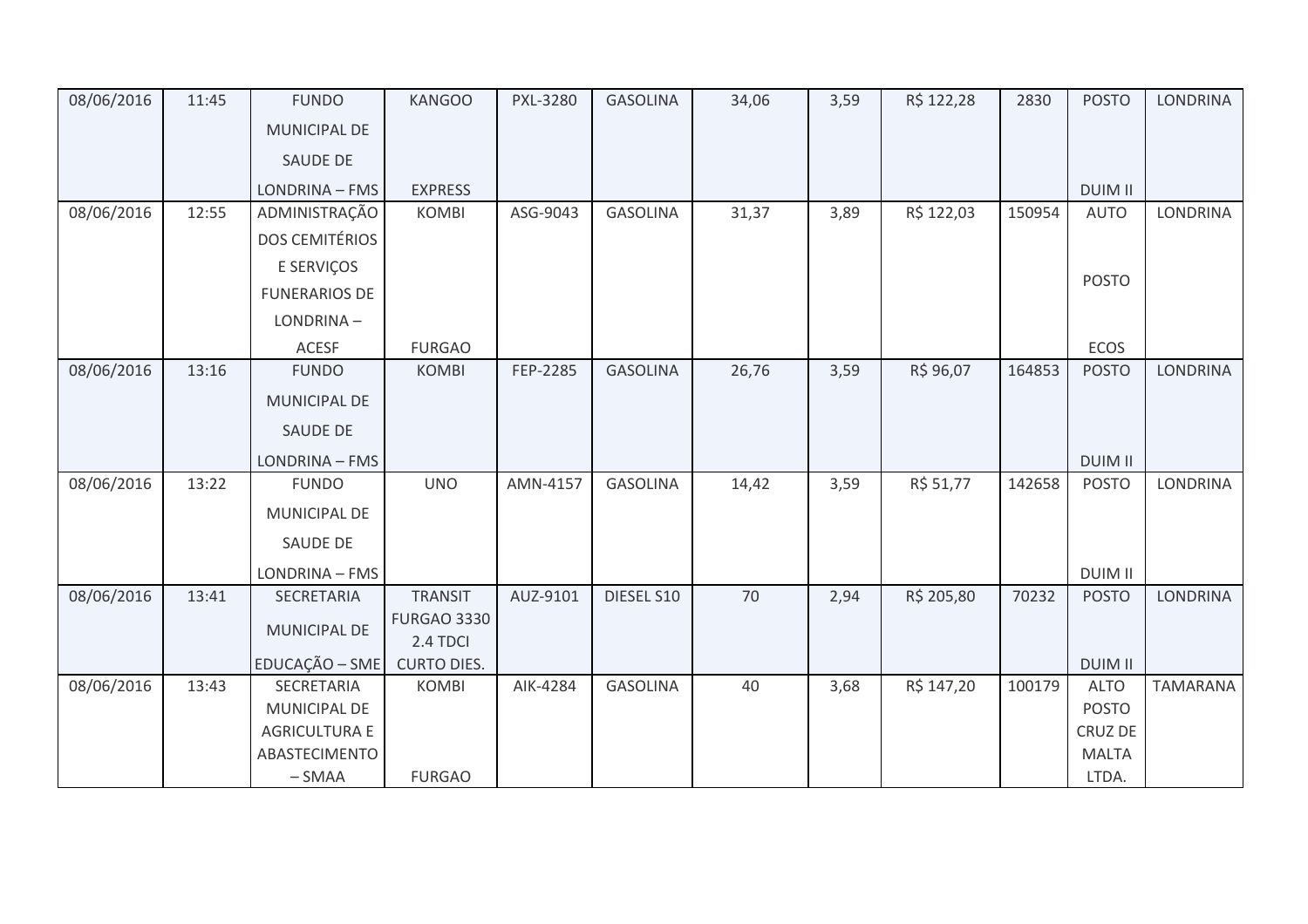| 08/06/2016 | 13:45 | SECRETARIA          | <b>ONIX 1.0</b>       | <b>BAG-1816</b> | <b>ALCOOL</b>   | 49,06 | 2,69 | R\$ 131,97 | 3588   | <b>POSTO</b>    | <b>LONDRINA</b> |
|------------|-------|---------------------|-----------------------|-----------------|-----------------|-------|------|------------|--------|-----------------|-----------------|
|            |       | MUNICIPAL DE        |                       |                 |                 |       |      |            |        |                 |                 |
|            |       | <b>OBRASE</b>       |                       |                 |                 |       |      |            |        |                 |                 |
|            |       | PAVIMENTAÇÃO -      |                       |                 |                 |       |      |            |        |                 |                 |
|            |       | SMOP                |                       |                 |                 |       |      |            |        | PIZA            |                 |
| 08/06/2016 | 14:01 | SECRETARIA          | <b>XRE 300</b>        | AVF-3911        | <b>GASOLINA</b> | 8,09  | 3,47 | R\$ 28,08  | 19197  | <b>POSTO</b>    | <b>LONDRINA</b> |
|            |       | MUNICIPAL DE        |                       |                 |                 |       |      |            |        | <b>PETROITA</b> |                 |
|            |       | DEFESA SOCIAL-      |                       |                 |                 |       |      |            |        |                 |                 |
|            |       | SMDS                |                       |                 |                 |       |      |            |        | LIA             |                 |
| 08/06/2016 | 14:06 | <b>FUNDO</b>        | <b>STRADA</b>         | AGE-4102        | <b>ALCOOL</b>   | 40,96 | 2,49 | R\$ 101,99 | 124763 | <b>POSTO</b>    | <b>LONDRINA</b> |
|            |       | <b>MUNICIPAL DE</b> |                       |                 |                 |       |      |            |        |                 |                 |
|            |       | SAUDE DE            |                       |                 |                 |       |      |            |        |                 |                 |
|            |       | LONDRINA - FMS      |                       |                 |                 |       |      |            |        | <b>DUIM II</b>  |                 |
| 08/06/2016 | 14:15 | <b>FUNDO</b>        | <b>BOXER HDI 15L</b>  | AZO-4509        | DIESEL S10      | 42,14 | 2,99 | R\$ 126,00 | 59143  | <b>POSTO</b>    | LONDRINA        |
|            |       | MUNICIPAL DE        |                       |                 |                 |       |      |            |        | PETROITA        |                 |
|            |       | SAUDE DE            |                       |                 |                 |       |      |            |        |                 |                 |
|            |       | LONDRINA - FMS      |                       |                 |                 |       |      |            |        | LIA             |                 |
| 08/06/2016 | 14:32 | SECRETARIA          | <b>XTZ 250</b>        | AZL-5580        | <b>GASOLINA</b> | 7,44  | 3,47 | R\$ 25,84  | 6183   | <b>POSTO</b>    | <b>LONDRINA</b> |
|            |       | MUNICIPAL DE        |                       |                 |                 |       |      |            |        | <b>PETROITA</b> |                 |
|            |       | DEFESA SOCIAL-      |                       |                 |                 |       |      |            |        |                 |                 |
|            |       | SMDS                | LANDER 249CC          |                 |                 |       |      |            |        | LIA             |                 |
| 08/06/2016 | 14:36 | SECRETARIA          | <b>CLIO</b>           | ANW-2729        | <b>ALCOOL</b>   | 29,37 | 2,49 | R\$ 73,14  | 156341 | <b>POSTO</b>    | <b>LONDRINA</b> |
|            |       | <b>MUNICIPAL SE</b> | AUTHENTIQUE           |                 |                 |       |      |            |        |                 |                 |
|            |       | <b>ASSISTNCIA</b>   | <b>HIFLEX 1.0 16V</b> |                 |                 |       |      |            |        |                 |                 |
|            |       | SOCIAL-SMAS         | 5P                    |                 |                 |       |      |            |        | <b>DUIM II</b>  |                 |
| 08/06/2016 | 14:49 | SECRETARIA          | <b>LOGAN EXPR</b>     | AZO-6932        | <b>ALCOOL</b>   | 33,77 | 2,48 | R\$ 83,75  | 11654  | POSTO BV        | <b>PONTA</b>    |
|            |       | MUNICIPAL DE        |                       |                 |                 |       |      |            |        |                 |                 |
|            |       | GOVERNO - SMG       | 16 M                  |                 |                 |       |      |            |        |                 | <b>GROSSA</b>   |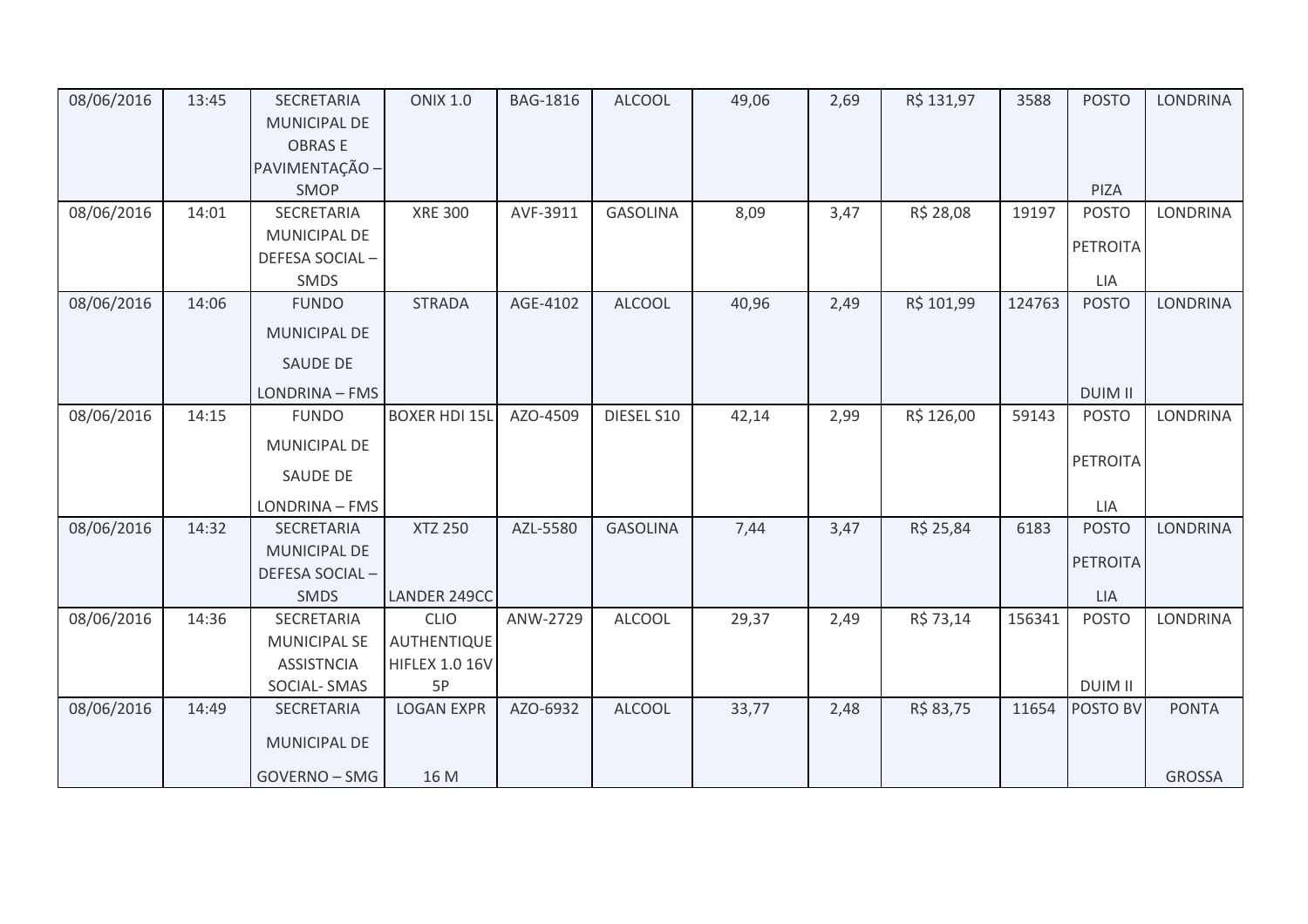| 08/06/2016 | 14:51 | SECRETARIA          | <b>LOGAN EXPR</b>   | AZO-6926        | <b>ALCOOL</b>   | 40,97 | 2,49 | R\$ 102,02 | 12364  | <b>AUTO</b>     | <b>CURITIBA</b> |
|------------|-------|---------------------|---------------------|-----------------|-----------------|-------|------|------------|--------|-----------------|-----------------|
|            |       | MUNICIPAL DE        |                     |                 |                 |       |      |            |        | <b>POSTO</b>    |                 |
|            |       | <b>OBRASE</b>       |                     |                 |                 |       |      |            |        |                 |                 |
|            |       | PAVIMENTAÇÃO -      |                     |                 |                 |       |      |            |        | <b>ESTRELA</b>  |                 |
|            |       | SMOP                | 16 M                |                 |                 |       |      |            |        | <b>GUIA</b>     |                 |
| 08/06/2016 | 14:59 | SECRETARIA          | VOYAGE 1.6          | AZL-4452        | <b>ALCOOL</b>   | 47,02 | 2,39 | R\$ 112,39 | 14977  | <b>POSTO</b>    | <b>LONDRINA</b> |
|            |       | <b>MUNICIPAL DE</b> | MI TOTAL FLEX       |                 |                 |       |      |            |        | <b>PETROITA</b> |                 |
|            |       | DEFESA SOCIAL-      |                     |                 |                 |       |      |            |        |                 |                 |
|            |       | SMDS                | 8V                  |                 |                 |       |      |            |        | <b>LIA</b>      |                 |
| 08/06/2016 | 15:08 | SECRETARIA          | <b>DUCATO</b>       | AZJ-1485        | DIESEL S10      | 58,37 | 2,94 | R\$ 171,61 | 20461  | <b>POSTO</b>    | LONDRINA        |
|            |       | MUNICIPAL DE        |                     |                 |                 |       |      |            |        |                 |                 |
|            |       | EDUCAÇÃO - SME      | <b>MAXICARGA</b>    |                 |                 |       |      |            |        | <b>DUIM II</b>  |                 |
| 08/06/2016 | 15:21 | SECRETARIA          | <b>NXR 150 BROS</b> | ATW-9367        | <b>GASOLINA</b> | 8,95  | 3,69 | R\$ 33,03  | 21456  | <b>POSTO</b>    | <b>LONDRINA</b> |
|            |       | MUNICIPAL DE        |                     |                 |                 |       |      |            |        |                 |                 |
|            |       | DEFESA SOCIAL-      |                     |                 |                 |       |      |            |        |                 |                 |
|            |       | SMDS                | ES MIX              |                 |                 |       |      |            |        | PIZA            |                 |
| 08/06/2016 | 15:33 | SECRETARIA          | UNO MILLE/          | AHZ-5950        | <b>GASOLINA</b> | 31,39 | 3,59 | R\$ 112,69 | 212262 | <b>POSTO</b>    | <b>LONDRINA</b> |
|            |       |                     |                     |                 |                 |       |      |            |        |                 |                 |
|            |       | MUNICIPAL DE        | MILLE EX/           |                 |                 |       |      |            |        |                 |                 |
|            |       | EDUCAÇÃO - SME      | SMART 4P            |                 |                 |       |      |            |        | <b>DUIM II</b>  |                 |
| 08/06/2016 | 15:59 | <b>INSTITUTO DE</b> | UNO MILLE 1.0       | ALD-8385        | <b>GASOLINA</b> | 33,46 | 3,47 | R\$ 116,11 | 112566 | <b>POSTO</b>    | <b>LONDRINA</b> |
|            |       | DESENVOLVIMEN       |                     |                 |                 |       |      |            |        |                 |                 |
|            |       | TO DE LONDRINA      | FIRE/F.FLEX/        |                 |                 |       |      |            |        | <b>PETROITA</b> |                 |
|            |       | -IDEL/CODEL         | <b>ECONOMY 4P</b>   |                 |                 |       |      |            |        | LIA             |                 |
| 08/06/2016 | 16:06 | <b>FUNDO</b>        | <b>ONIX 1.0</b>     | <b>BAG-1791</b> | <b>GASOLINA</b> | 34,82 | 3,59 | R\$ 125,00 | 9153   | <b>POSTO</b>    | <b>LONDRINA</b> |
|            |       | <b>MUNICIPAL DE</b> |                     |                 |                 |       |      |            |        |                 |                 |
|            |       | SAUDE DE            |                     |                 |                 |       |      |            |        |                 |                 |
|            |       | LONDRINA - FMS      |                     |                 |                 |       |      |            |        | <b>DUIM II</b>  |                 |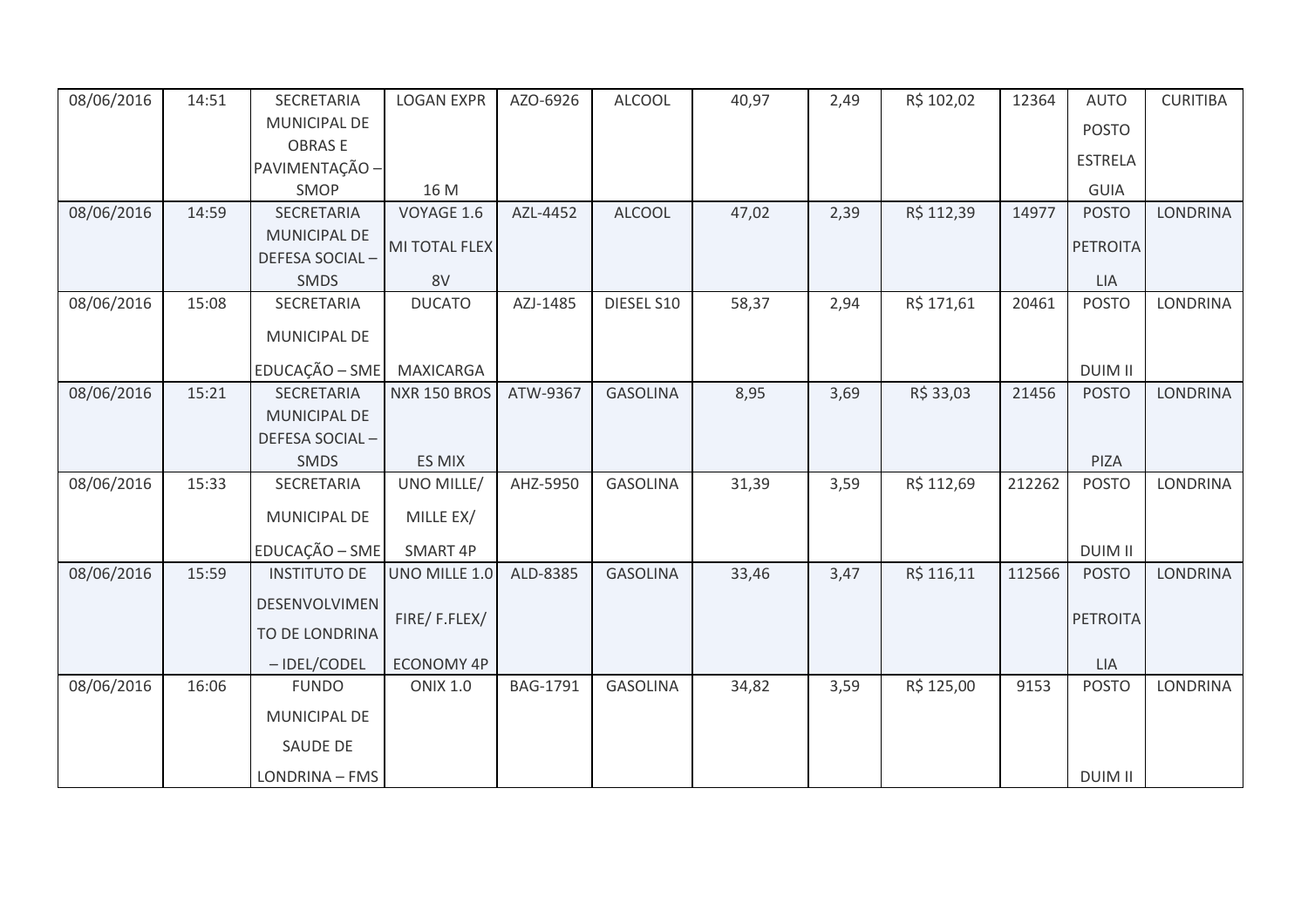| 08/06/2016 | 16:21 | SECRETARIA          | WEEKEND         | <b>BAJ-7689</b> | <b>ALCOOL</b>   | 33,05 | 2,39 | R\$ 78,99  | 2310  | <b>AUTO</b>      | <b>LONDRINA</b> |
|------------|-------|---------------------|-----------------|-----------------|-----------------|-------|------|------------|-------|------------------|-----------------|
|            |       | <b>MUNICIPAL DE</b> |                 |                 |                 |       |      |            |       | <b>POSTO</b>     |                 |
|            |       | DEFESA SOCIAL-      |                 |                 |                 |       |      |            |       |                  |                 |
|            |       | <b>SMDS</b>         | ADVENTURE       |                 |                 |       |      |            |       | ECOS             |                 |
| 08/06/2016 | 16:26 | <b>FUNDO</b>        | <b>ONIX 1.0</b> | <b>BAG-1796</b> | <b>GASOLINA</b> | 38,22 | 3,59 | R\$ 137,21 | 1395  | <b>POSTO</b>     | <b>LONDRINA</b> |
|            |       | MUNICIPAL DE        |                 |                 |                 |       |      |            |       |                  |                 |
|            |       | SAUDE DE            |                 |                 |                 |       |      |            |       |                  |                 |
|            |       | LONDRINA - FMS      |                 |                 |                 |       |      |            |       | <b>DUIM II</b>   |                 |
| 08/06/2016 | 16:41 | <b>FUNDO</b>        | JUMPER J 2.3    | AZX-7915        | DIESEL S10      | 25,41 | 2,94 | R\$ 74,73  | 35944 | <b>POSTO</b>     | <b>LONDRINA</b> |
|            |       | MUNICIPAL DE        |                 |                 |                 |       |      |            |       |                  |                 |
|            |       | <b>SAUDE DE</b>     |                 |                 |                 |       |      |            |       |                  |                 |
|            |       | LONDRINA - FMS      |                 |                 |                 |       |      |            |       | <b>DUIM II</b>   |                 |
| 08/06/2016 | 16:48 | SECRETARIA          | WEEKEND         | BAJ-7691        | <b>ALCOOL</b>   | 42,46 | 2,49 | R\$ 105,73 | 3461  | <b>SANTA</b>     | <b>LONDRINA</b> |
|            |       |                     |                 |                 |                 |       |      |            |       | <b>MARIA</b>     |                 |
|            |       | MUNICIPAL DE        |                 |                 |                 |       |      |            |       | <b>DISTRIBUI</b> |                 |
|            |       |                     |                 |                 |                 |       |      |            |       | DORA DE          |                 |
|            |       |                     |                 |                 |                 |       |      |            |       | <b>DERIVAD</b>   |                 |
|            |       | DEFESA SOCIAL-      |                 |                 |                 |       |      |            |       | OS DE            |                 |
|            |       |                     |                 |                 |                 |       |      |            |       | <b>PETROLE</b>   |                 |
|            |       | <b>SMDS</b>         | ADVENTURE       |                 |                 |       |      |            |       | $\circ$          |                 |
| 08/06/2016 | 17:15 | <b>FUNDO</b>        | <b>KOMBI</b>    | FIZ-9582        | <b>GASOLINA</b> | 31,02 | 3,59 | R\$ 111,36 | 99670 | <b>POSTO</b>     | <b>LONDRINA</b> |
|            |       | <b>MUNICIPAL DE</b> |                 |                 |                 |       |      |            |       |                  |                 |
|            |       | <b>SAUDE DE</b>     |                 |                 |                 |       |      |            |       |                  |                 |
|            |       | LONDRINA - FMS      |                 |                 |                 |       |      |            |       | <b>DUIM II</b>   |                 |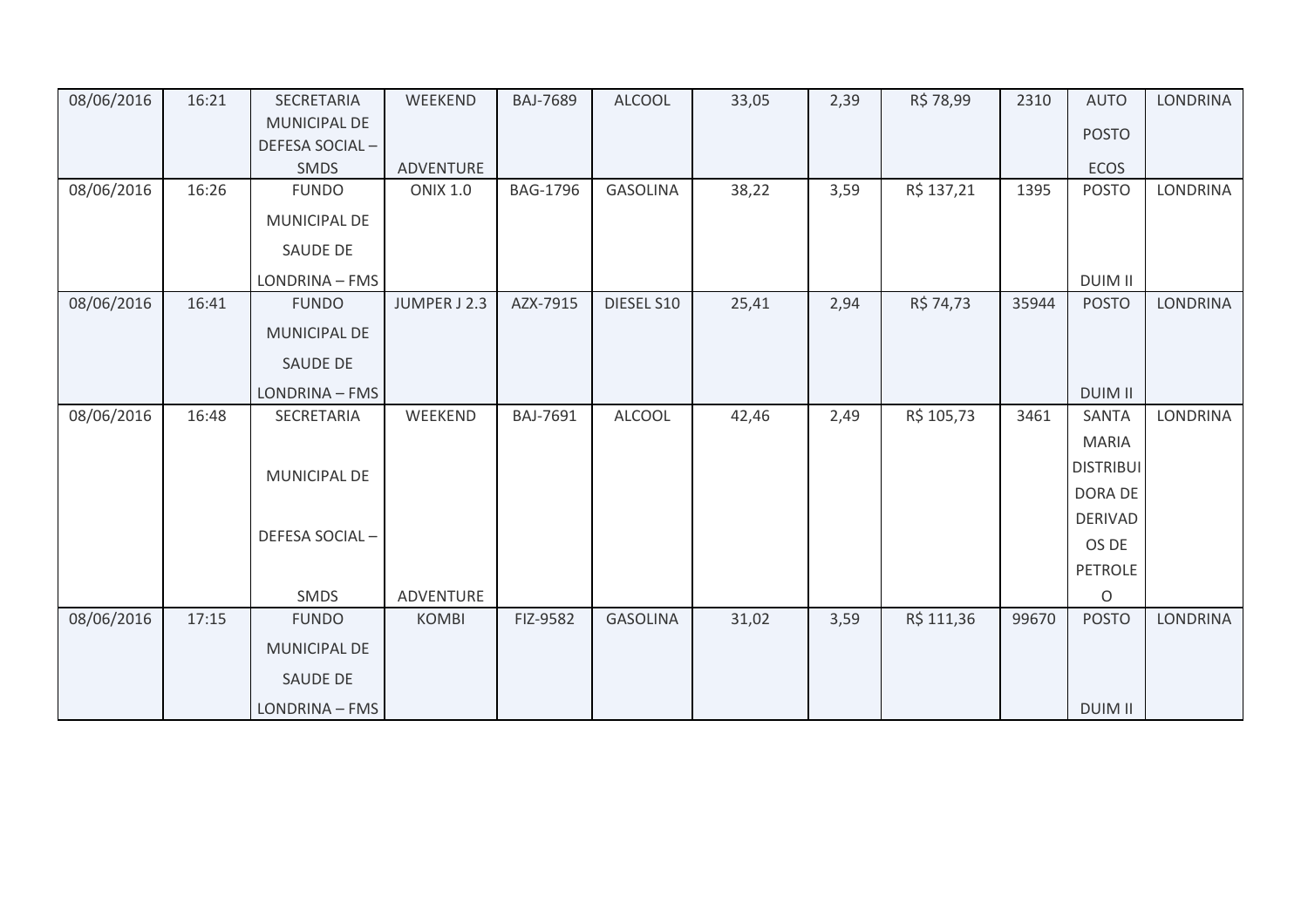| 08/06/2016 | 17:20 | ADMINISTRAÇÃO         | <b>TRANSIT</b>     | AWS-2936        | DIESEL S10      | 73,88 | 2,89 | R\$ 213,54 | 64083  | <b>AUTO</b>          | LONDRINA        |
|------------|-------|-----------------------|--------------------|-----------------|-----------------|-------|------|------------|--------|----------------------|-----------------|
|            |       | <b>DOS CEMITÉRIOS</b> |                    |                 |                 |       |      |            |        |                      |                 |
|            |       | E SERVIÇOS            | <b>FURGAO 3330</b> |                 |                 |       |      |            |        | <b>POSTO</b>         |                 |
|            |       | <b>FUNERARIOS DE</b>  | 2.4 TDCI           |                 |                 |       |      |            |        | <b>MALASSIS</b>      |                 |
|            |       | LONDRINA-             |                    |                 |                 |       |      |            |        |                      |                 |
|            |       | <b>ACESF</b>          | <b>CURTO DIES.</b> |                 |                 |       |      |            |        | E                    |                 |
| 08/06/2016 | 17:38 | <b>FUNDO</b>          | SPRINTER-415       | <b>BAG-9372</b> | DIESEL S10      | 39,8  | 2,94 | R\$ 117,01 | 10406  | <b>POSTO</b>         | <b>LONDRINA</b> |
|            |       | MUNICIPAL DE          |                    |                 |                 |       |      |            |        |                      |                 |
|            |       | SAUDE DE              |                    |                 |                 |       |      |            |        |                      |                 |
|            |       | LONDRINA - FMS        |                    |                 |                 |       |      |            |        | <b>DUIM II</b>       |                 |
| 08/06/2016 | 17:47 | <b>FUNDO</b>          | SPACEFOX           | <b>BAI-9774</b> | <b>GASOLINA</b> | 37,39 | 3,45 | R\$ 129,00 | 8933   | <b>POSTO</b>         | <b>CURITIBA</b> |
|            |       | MUNICIPAL DE          |                    |                 |                 |       |      |            |        |                      |                 |
|            |       | SAUDE DE              |                    |                 |                 |       |      |            |        | VIA                  |                 |
|            |       | LONDRINA - FMS        |                    |                 |                 |       |      |            |        | <b>TORRES</b>        |                 |
| 08/06/2016 | 17:50 | <b>FUNDO</b>          | SPRINTER-415       | <b>BAG-9373</b> | DIESEL S10      | 25,33 | 2,94 | R\$ 74,47  | 3642   | <b>POSTO</b>         | LONDRINA        |
|            |       | MUNICIPAL DE          |                    |                 |                 |       |      |            |        |                      |                 |
|            |       | SAUDE DE              |                    |                 |                 |       |      |            |        |                      |                 |
|            |       | LONDRINA - FMS        |                    |                 |                 |       |      |            |        | <b>DUIM II</b>       |                 |
| 08/06/2016 | 17:55 | <b>FUNDO</b>          | <b>DUCATO</b>      | ATJ-3641        | <b>DIESEL</b>   | 20,11 | 2,84 | R\$ 57,11  | 288078 | <b>POSTO</b>         | LONDRINA        |
|            |       | MUNICIPAL DE          |                    |                 |                 |       |      |            |        |                      |                 |
|            |       | SAUDE DE              |                    |                 |                 |       |      |            |        |                      |                 |
|            |       | LONDRINA - FMS        |                    |                 |                 |       |      |            |        | <b>DUIM II</b>       |                 |
| 08/06/2016 | 17:57 | <b>FUNDACAO DE</b>    | <b>KOMBI CARAT</b> | ALM-0747        | <b>GASOLINA</b> | 42,78 | 3,39 | R\$ 145,05 | 102003 | <b>AUTO</b>          | <b>LONDRINA</b> |
|            |       | <b>ESPORTES DE</b>    |                    |                 |                 |       |      |            |        | <b>POSTO</b>         |                 |
|            |       | LONDRINA - FEL        |                    |                 |                 |       |      |            |        | <b>MALASSIS</b><br>E |                 |
|            |       |                       |                    |                 |                 |       |      |            |        |                      |                 |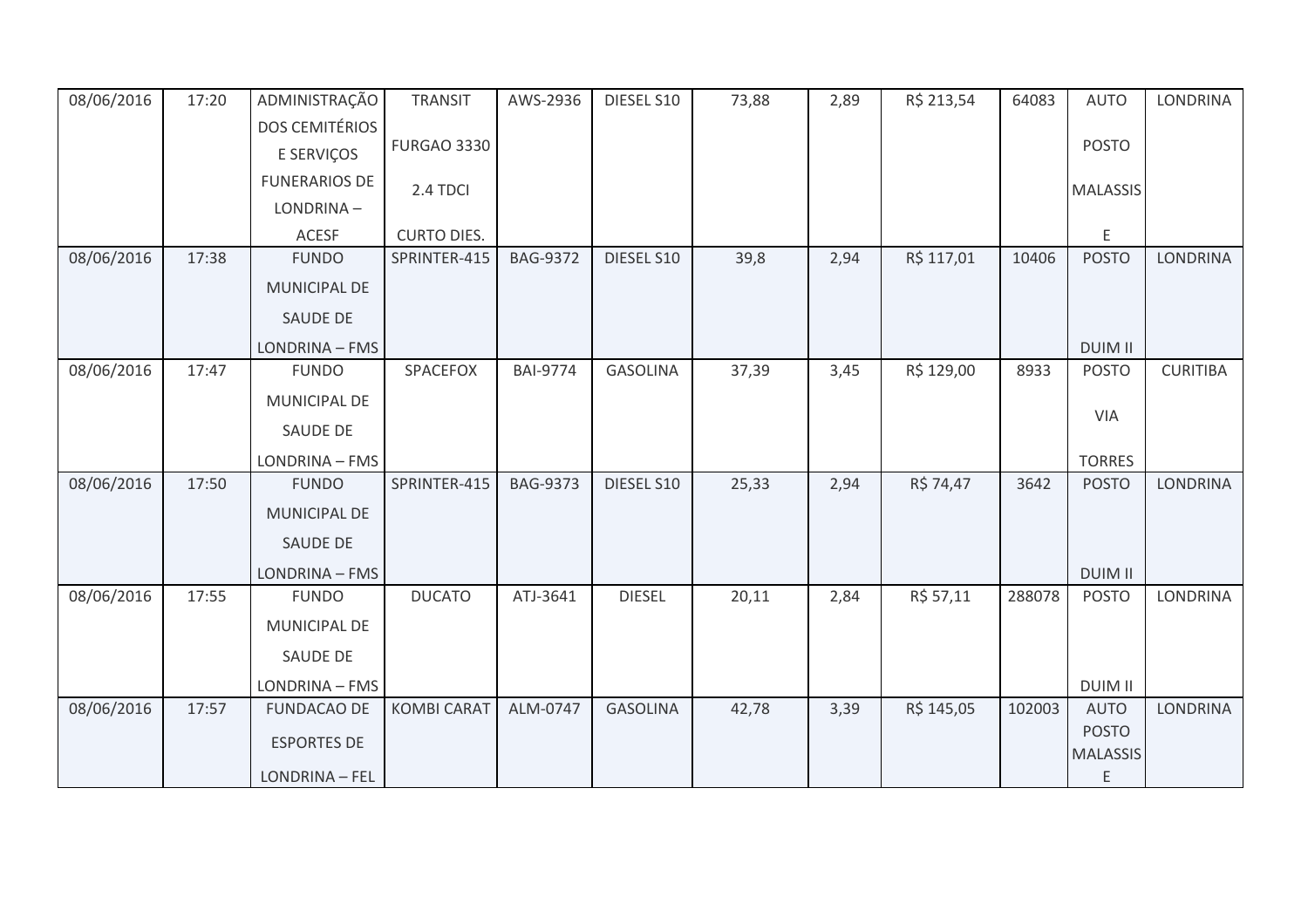| 08/06/2016 | 17:58 | <b>FUNDO</b>                             | JUMPER J 2.3      | AZX-7928        | DIESEL S10      | 47,41 | 2,94 | R\$ 139,39 | 34197  | <b>POSTO</b>   | <b>LONDRINA</b>  |
|------------|-------|------------------------------------------|-------------------|-----------------|-----------------|-------|------|------------|--------|----------------|------------------|
|            |       | MUNICIPAL DE                             |                   |                 |                 |       |      |            |        |                |                  |
|            |       | <b>SAUDE DE</b>                          |                   |                 |                 |       |      |            |        |                |                  |
|            |       | LONDRINA - FMS                           |                   |                 |                 |       |      |            |        | <b>DUIM II</b> |                  |
| 08/06/2016 | 18:07 | SECRETARIA                               | UNO MILLE 1.0     | AVW-4587        | <b>ALCOOL</b>   | 34,38 | 2,49 | R\$ 85,61  | 31823  | <b>POSTO</b>   | LONDRINA         |
|            |       | <b>MUNICIPAL SE</b><br><b>ASSISTNCIA</b> | FIRE/F.FLEX/      |                 |                 |       |      |            |        |                |                  |
|            |       | SOCIAL-SMAS                              | <b>ECONOMY 4P</b> |                 |                 |       |      |            |        | <b>DUIM II</b> |                  |
| 08/06/2016 | 18:25 | <b>FUNDO</b>                             | SPRINTER-415      | <b>BAG-9371</b> | DIESEL S10      | 35,49 | 2,94 | R\$ 104,34 | 9300   | <b>POSTO</b>   | <b>LONDRINA</b>  |
|            |       | <b>MUNICIPAL DE</b>                      |                   |                 |                 |       |      |            |        |                |                  |
|            |       | <b>SAUDE DE</b>                          |                   |                 |                 |       |      |            |        |                |                  |
|            |       | LONDRINA - FMS                           |                   |                 |                 |       |      |            |        | <b>DUIM II</b> |                  |
| 08/06/2016 | 19:46 | <b>FUNDO</b>                             | <b>DUCATO</b>     | AVG-3897        | <b>DIESEL</b>   | 32,06 | 2,84 | R\$ 91,05  | 248201 | <b>POSTO</b>   | <b>LONDRINA</b>  |
|            |       | MUNICIPAL DE                             |                   |                 |                 |       |      |            |        |                |                  |
|            |       | <b>SAUDE DE</b>                          |                   |                 |                 |       |      |            |        |                |                  |
|            |       | LONDRINA - FMS                           |                   |                 |                 |       |      |            |        | <b>DUIM II</b> |                  |
| 08/06/2016 | 21:48 | SECRETARIA                               | <b>LOGAN EXPR</b> | AZO-6932        | <b>ALCOOL</b>   | 35,79 | 2,99 | R\$ 107,01 | 12080  | <b>POSTO</b>   | <b>FLORIANOP</b> |
|            |       | MUNICIPAL DE                             |                   |                 |                 |       |      |            |        | <b>RITA</b>    |                  |
|            |       | GOVERNO - SMG                            | 16 M              |                 |                 |       |      |            |        | <b>MARIA</b>   | OLIS             |
| 09/06/2016 | 06:15 | <b>FUNDO</b>                             | <b>KOMBI</b>      | FFZ-5891        | <b>GASOLINA</b> | 31,68 | 3,69 | R\$ 116,90 | 137536 | <b>POSTO</b>   | <b>LONDRINA</b>  |
|            |       | <b>MUNICIPAL DE</b>                      |                   |                 |                 |       |      |            |        |                |                  |
|            |       | SAUDE DE                                 |                   |                 |                 |       |      |            |        |                |                  |
|            |       | LONDRINA - FMS                           |                   |                 |                 |       |      |            |        | PIZA           |                  |
| 09/06/2016 | 06:32 | SECRETARIA                               | <b>XRE 300</b>    | AVF-3910        | <b>GASOLINA</b> | 10,57 | 3,69 | R\$ 39,00  | 19390  | <b>POSTO</b>   | <b>LONDRINA</b>  |
|            |       | <b>MUNICIPAL DE</b>                      |                   |                 |                 |       |      |            |        |                |                  |
|            |       | DEFESA SOCIAL-                           |                   |                 |                 |       |      |            |        |                |                  |
|            |       | SMDS                                     |                   |                 |                 |       |      |            |        | PIZA           |                  |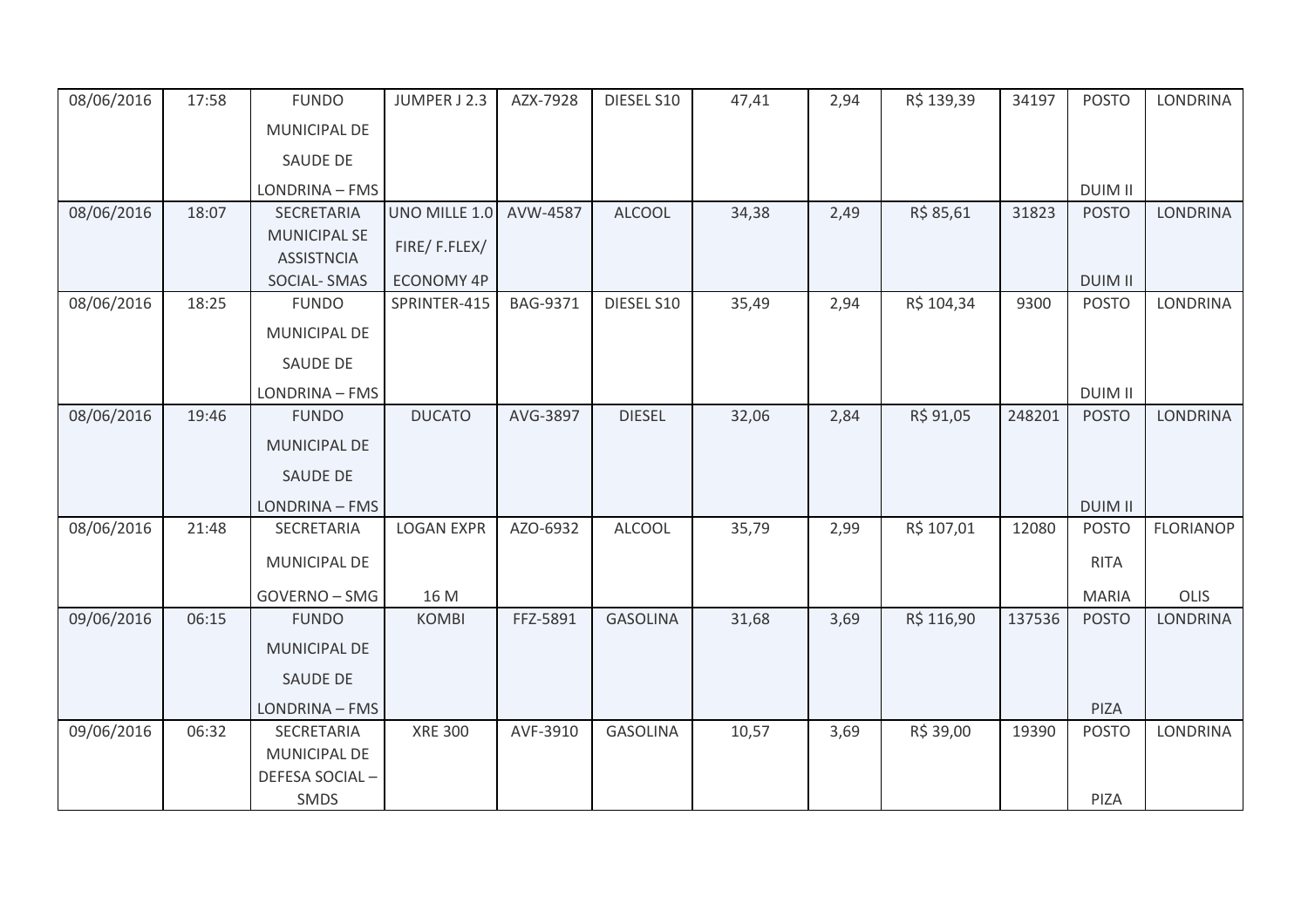| 09/06/2016 | 07:30 | <b>FUNDO</b>        | <b>KOMBI</b>       | FFZ-5882 | <b>GASOLINA</b> | 30,89 | 3,89 | R\$ 120,16 | 161003 | <b>AUTO</b>     | <b>LONDRINA</b> |
|------------|-------|---------------------|--------------------|----------|-----------------|-------|------|------------|--------|-----------------|-----------------|
|            |       | <b>MUNICIPAL DE</b> |                    |          |                 |       |      |            |        |                 |                 |
|            |       | SAUDE DE            |                    |          |                 |       |      |            |        | <b>POSTO</b>    |                 |
|            |       | LONDRINA - FMS      |                    |          |                 |       |      |            |        | <b>ECOS</b>     |                 |
| 09/06/2016 | 07:31 | SECRETARIA          | UNO MILLE 1.0      | ARN-7793 | <b>ALCOOL</b>   | 37,22 | 2,39 | R\$ 88,96  | 51945  | <b>AUTO</b>     | LONDRINA        |
|            |       | <b>MUNICIPAL SE</b> |                    |          |                 |       |      |            |        |                 |                 |
|            |       | <b>ASSISTNCIA</b>   | FIRE/F.FLEX/       |          |                 |       |      |            |        | <b>POSTO</b>    |                 |
|            |       |                     |                    |          |                 |       |      |            |        |                 |                 |
|            |       | SOCIAL-SMAS         | <b>ECONOMY 4P</b>  |          |                 |       |      |            |        | ECOS            |                 |
| 09/06/2016 | 07:48 | SECRETARIA          | <b>KOMBI</b>       | AUX-8836 | <b>GASOLINA</b> | 30    | 3,47 | R\$ 104,10 | 66825  | <b>POSTO</b>    | <b>LONDRINA</b> |
|            |       | <b>MUNICIPAL DE</b> |                    |          |                 |       |      |            |        |                 |                 |
|            |       | <b>OBRASE</b>       |                    |          |                 |       |      |            |        | <b>PETROITA</b> |                 |
|            |       | PAVIMENTAÇÃO -      |                    |          |                 |       |      |            |        |                 |                 |
|            |       | SMOP                | <b>FURGAO</b>      |          |                 |       |      |            |        | LIA             |                 |
| 09/06/2016 | 07:56 | SECRETARIA          | 16170 2P           | AHZ-8864 | <b>DIESEL</b>   | 150   | 2,84 | R\$426,00  | 156549 | <b>POSTO</b>    | LONDRINA        |
|            |       | MUNICIPAL DE        |                    |          |                 |       |      |            |        |                 |                 |
|            |       | <b>OBRASE</b>       |                    |          |                 |       |      |            |        |                 |                 |
|            |       | PAVIMENTAÇÃO -      |                    |          |                 |       |      |            |        |                 |                 |
|            |       | SMOP                | (DIESEL)           |          |                 |       |      |            |        | <b>DUIM II</b>  |                 |
| 09/06/2016 | 08:01 | SECRETARIA          | VOYAGE 1.6         | AZL-4436 | <b>ALCOOL</b>   | 35,89 | 2,49 | R\$ 89,37  | 19002  | <b>POSTO</b>    | <b>LONDRINA</b> |
|            |       | MUNICIPAL DE        |                    |          |                 |       |      |            |        |                 |                 |
|            |       | DEFESA SOCIAL-      | MI TOTAL FLEX      |          |                 |       |      |            |        |                 |                 |
|            |       | <b>SMDS</b>         | 8V                 |          |                 |       |      |            |        | <b>DUIM II</b>  |                 |
| 09/06/2016 | 08:03 | SECRETARIA          | <b>TRANSIT</b>     | AVB-0173 | DIESEL S10      | 80    | 2,99 | R\$ 239,20 | 69114  | <b>POSTO</b>    | <b>LONDRINA</b> |
|            |       | <b>MUNICIPAL DE</b> | <b>FURGAO 3550</b> |          |                 |       |      |            |        |                 |                 |
|            |       | <b>OBRASE</b>       |                    |          |                 |       |      |            |        |                 |                 |
|            |       | PAVIMENTAÇÃO -      | 2.4 TDCI           |          |                 |       |      |            |        |                 |                 |
|            |       | SMOP                | LONGO DIES.        |          |                 |       |      |            |        | PIZA            |                 |
| 09/06/2016 | 08:06 | SECRETARIA          | <b>XRE 300</b>     | AYD-9580 | <b>GASOLINA</b> | 9,47  | 3,59 | R\$ 34,00  | 16241  | <b>POSTO</b>    | <b>LONDRINA</b> |
|            |       | <b>MUNICIPAL DE</b> |                    |          |                 |       |      |            |        |                 |                 |
|            |       | DEFESA SOCIAL-      |                    |          |                 |       |      |            |        |                 |                 |
|            |       | <b>SMDS</b>         |                    |          |                 |       |      |            |        | <b>DUIM II</b>  |                 |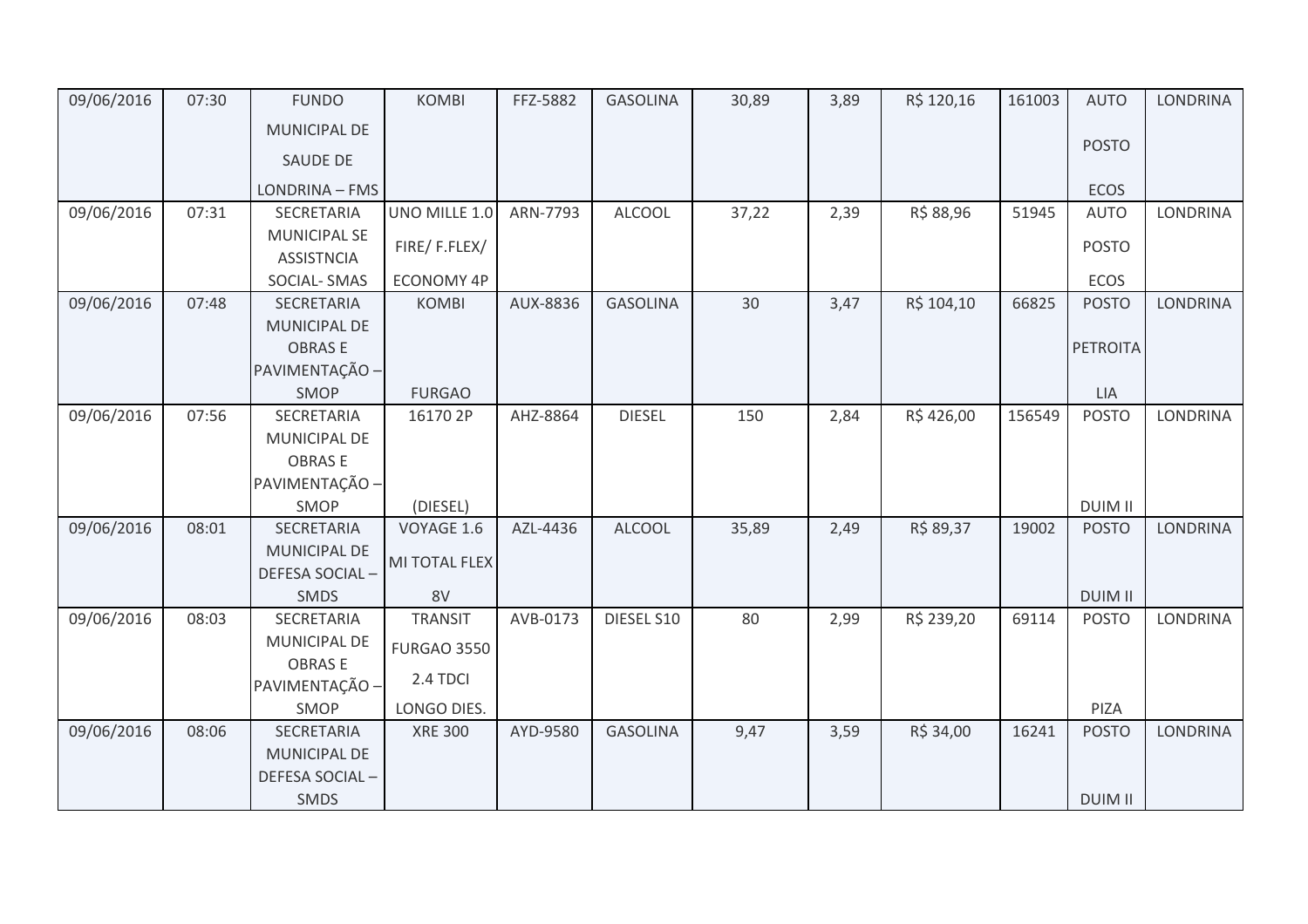| 09/06/2016 | 08:17 | <b>FUNDO</b>              | <b>KOMBI</b>       | AQG-7608        | <b>GASOLINA</b> | 26,51  | 3,47 | R\$ 92,01  | 106264 | <b>POSTO</b>    | <b>LONDRINA</b> |
|------------|-------|---------------------------|--------------------|-----------------|-----------------|--------|------|------------|--------|-----------------|-----------------|
|            |       | MUNICIPAL DE              |                    |                 |                 |        |      |            |        |                 |                 |
|            |       | SAUDE DE                  |                    |                 |                 |        |      |            |        | PETROITA        |                 |
|            |       | LONDRINA - FMS            |                    |                 |                 |        |      |            |        | <b>LIA</b>      |                 |
| 09/06/2016 | 08:17 | SECRETARIA                | <b>TRANSIT</b>     | AVB-0172        | DIESEL S10      | 77,59  | 2,99 | R\$ 231,99 | 64909  | <b>POSTO</b>    | <b>LONDRINA</b> |
|            |       | MUNICIPAL DE              | <b>FURGAO 3550</b> |                 |                 |        |      |            |        |                 |                 |
|            |       | <b>OBRASE</b>             |                    |                 |                 |        |      |            |        |                 |                 |
|            |       | PAVIMENTAÇÃO -            | 2.4 TDCI           |                 |                 |        |      |            |        |                 |                 |
|            |       | SMOP                      | LONGO DIES.        |                 |                 |        |      |            |        | PIZA            |                 |
| 09/06/2016 | 08:19 | <b>FUNDO</b>              | <b>KOMBI</b>       | FFZ-5883        | <b>GASOLINA</b> | 29,52  | 3,59 | R\$ 105,98 | 48009  | <b>POSTO</b>    | <b>LONDRINA</b> |
|            |       | MUNICIPAL DE              |                    |                 |                 |        |      |            |        |                 |                 |
|            |       | SAUDE DE                  |                    |                 |                 |        |      |            |        |                 |                 |
|            |       | LONDRINA - FMS            |                    |                 |                 |        |      |            |        | <b>DUIM II</b>  |                 |
| 09/06/2016 | 08:27 | <b>SECRETARIA</b>         | 14000              | AZP-8605        | DIESEL S10      | 200,67 | 2,99 | R\$ 600,02 | 11874  | <b>POSTO</b>    | <b>LONDRINA</b> |
|            |       | MUNICIPAL DE              |                    |                 |                 |        |      |            |        |                 |                 |
|            |       | <b>OBRASE</b>             |                    |                 |                 |        |      |            |        | <b>PETROITA</b> |                 |
|            |       | PAVIMENTAÇÃO -            |                    |                 |                 |        |      |            |        |                 |                 |
|            |       | SMOP                      |                    |                 |                 |        |      |            |        | <b>LIA</b>      |                 |
| 09/06/2016 | 08:30 | SECRETARIA                | <b>KOMBI</b>       | <b>FKK-0263</b> | <b>ALCOOL</b>   | 36,56  | 2,69 | R\$ 98,35  | 35015  | <b>POSTO</b>    | <b>LONDRINA</b> |
|            |       | MUNICIPAL DE              | LOTACAO 1.4        |                 |                 |        |      |            |        |                 |                 |
|            |       | POLITICAS PARA            |                    |                 |                 |        |      |            |        |                 |                 |
|            |       | AS MULHERES -             | MI TOTAL FLEX      |                 |                 |        |      |            |        |                 |                 |
|            |       | <b>SMPM</b>               | 8V                 |                 |                 |        |      |            |        | <b>PIZA</b>     |                 |
| 09/06/2016 | 08:34 | SECRETARIA                | UNO MILLE/         | AID-1776        | <b>GASOLINA</b> | 35,99  | 3,69 | R\$ 132,80 | 157221 | <b>POSTO</b>    | <b>LONDRINA</b> |
|            |       | MUNICIPAL DO<br>AMBIENTE- | MILLE EX/          |                 |                 |        |      |            |        |                 |                 |
|            |       | SEMA                      | SMART 4P           |                 |                 |        |      |            |        | PIZA            |                 |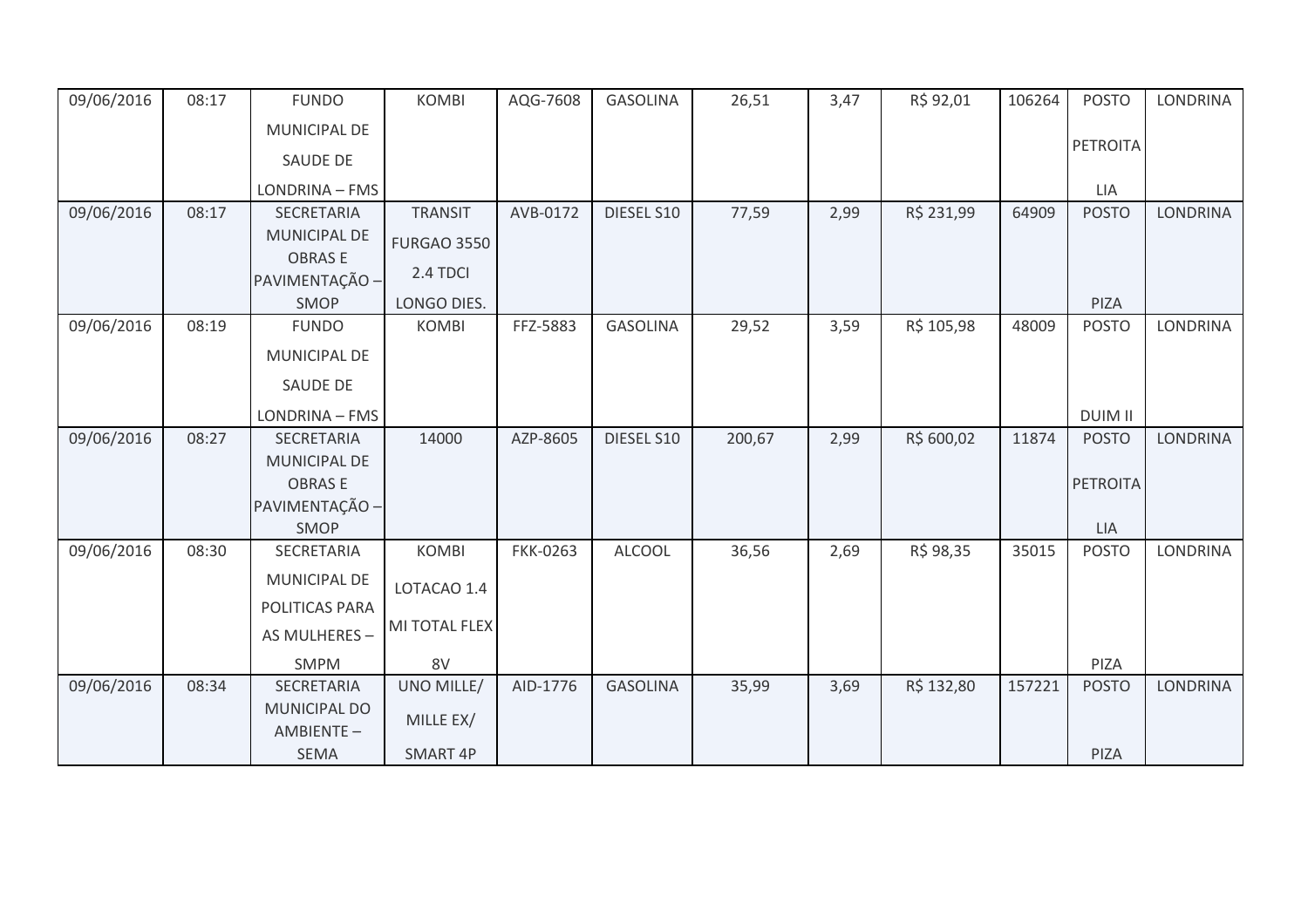| 09/06/2016 | 08:43 | ADMINISTRAÇÃO                            | F14000 2P           | AJA-2563 | <b>DIESEL</b> | 84,88 | 2,84 | R\$ 241,06 | 103170 | <b>POSTO</b>    | <b>LONDRINA</b> |
|------------|-------|------------------------------------------|---------------------|----------|---------------|-------|------|------------|--------|-----------------|-----------------|
|            |       | <b>DOS CEMITÉRIOS</b>                    |                     |          |               |       |      |            |        |                 |                 |
|            |       | E SERVIÇOS                               |                     |          |               |       |      |            |        |                 |                 |
|            |       | <b>FUNERARIOS DE</b>                     |                     |          |               |       |      |            |        |                 |                 |
|            |       | LONDRINA-                                |                     |          |               |       |      |            |        |                 |                 |
|            |       | <b>ACESF</b>                             | (DIESEL)            |          |               |       |      |            |        | <b>DUIM II</b>  |                 |
| 09/06/2016 | 08:48 | <b>FUNDO</b>                             | <b>BOXER</b>        | AWF-6106 | DIESEL S10    | 67,13 | 2,97 | R\$ 199,39 | 152880 | <b>POSTO</b>    | <b>LONDRINA</b> |
|            |       | <b>MUNICIPAL DE</b>                      |                     |          |               |       |      |            |        |                 |                 |
|            |       | <b>SAUDE DE</b>                          |                     |          |               |       |      |            |        |                 |                 |
|            |       | LONDRINA - FMS                           |                     |          |               |       |      |            |        | <b>FARIA</b>    |                 |
| 09/06/2016 | 08:52 | SECRETARIA                               | S10 PICKUP          | AWM-4670 | <b>ALCOOL</b> | 54,39 | 2,39 | R\$ 130,00 | 56259  | <b>POSTO</b>    | LONDRINA        |
|            |       | <b>MUNICIPAL SE</b>                      | <b>EXECUTIVE CD</b> |          |               |       |      |            |        | <b>PETROITA</b> |                 |
|            |       | <b>ASSISTNCIA</b><br><b>SOCIAL-SMAS</b>  | 4.3 4X4             |          |               |       |      |            |        | LIA             |                 |
| 09/06/2016 | 09:05 | <b>FUNDO</b>                             | <b>STRADA</b>       | AKO-8021 | <b>ALCOOL</b> | 40,37 | 2,49 | R\$ 100,52 | 103908 | <b>POSTO</b>    | <b>LONDRINA</b> |
|            |       | MUNICIPAL DE                             |                     |          |               |       |      |            |        |                 |                 |
|            |       | <b>SAUDE DE</b>                          |                     |          |               |       |      |            |        |                 |                 |
|            |       |                                          |                     |          |               |       |      |            |        |                 |                 |
|            |       | LONDRINA - FMS                           |                     |          |               |       |      |            |        | <b>DUIM II</b>  |                 |
| 09/06/2016 | 09:06 | <b>SECRETARIA</b>                        | UNO MILLE 1.0       | AVW-4254 | <b>ALCOOL</b> | 43,74 | 2,39 | R\$ 104,55 | 77474  | <b>POSTO</b>    | <b>LONDRINA</b> |
|            |       | <b>MUNICIPAL SE</b><br><b>ASSISTNCIA</b> | FIRE/F.FLEX/        |          |               |       |      |            |        | <b>PETROITA</b> |                 |
|            |       | SOCIAL-SMAS                              | <b>ECONOMY 4P</b>   |          |               |       |      |            |        | LIA             |                 |
| 09/06/2016 | 09:17 | <b>FUNDO</b>                             | <b>CELTA</b>        | AWM-8671 | <b>ALCOOL</b> | 48,2  | 2,49 | R\$ 120,02 | 21373  | <b>POSTO</b>    | <b>LONDRINA</b> |
|            |       |                                          |                     |          |               |       |      |            |        |                 |                 |
|            |       | <b>MUNICIPAL DE</b>                      |                     |          |               |       |      |            |        |                 |                 |
|            |       | <b>SAUDE DE</b>                          |                     |          |               |       |      |            |        |                 |                 |
|            |       | LONDRINA - FMS                           |                     |          |               |       |      |            |        | <b>DUIM II</b>  |                 |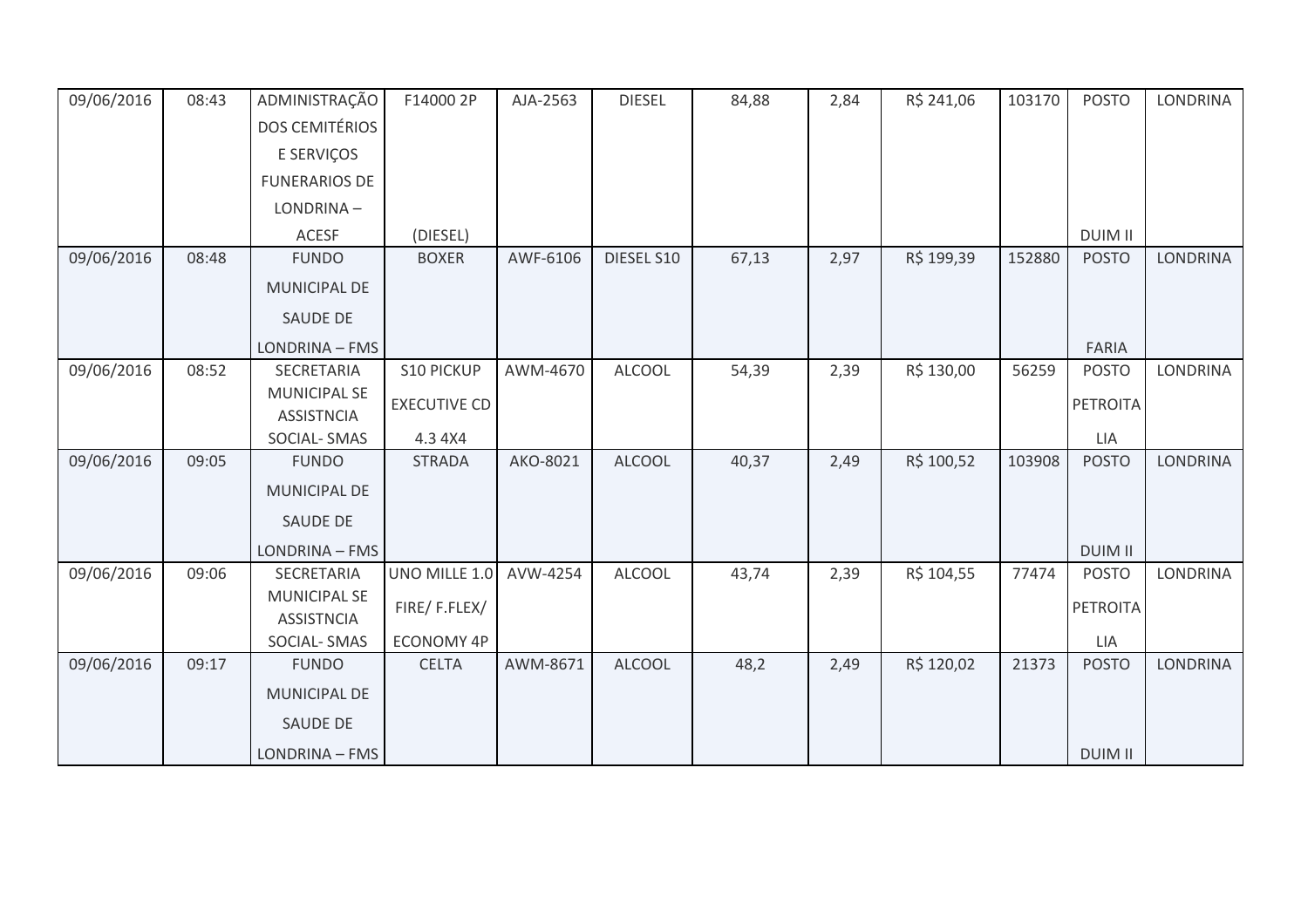| 09/06/2016 | 09:39 | <b>FUNDO</b>                                                                                               | <b>KOMBI</b>   | <b>JKH-8881</b> | <b>GASOLINA</b> | 24,75 | 3,59 | R\$ 88,85  | 149634 | <b>POSTO</b>               | <b>LONDRINA</b> |
|------------|-------|------------------------------------------------------------------------------------------------------------|----------------|-----------------|-----------------|-------|------|------------|--------|----------------------------|-----------------|
|            |       | <b>MUNICIPAL DE</b>                                                                                        |                |                 |                 |       |      |            |        |                            |                 |
|            |       | SAUDE DE                                                                                                   |                |                 |                 |       |      |            |        |                            |                 |
|            |       | LONDRINA - FMS                                                                                             |                |                 |                 |       |      |            |        | <b>DUIM II</b>             |                 |
| 09/06/2016 | 09:58 | SECRETARIA                                                                                                 | SAVEIRO CE TL  | <b>BAI-6334</b> | <b>ALCOOL</b>   | 45,11 | 2,49 | R\$ 112,32 | 5155   | <b>POSTO</b>               | <b>LONDRINA</b> |
|            |       | MUNICIPAL DE                                                                                               |                |                 |                 |       |      |            |        |                            |                 |
|            |       | EDUCAÇÃO - SME                                                                                             | MB             |                 |                 |       |      |            |        | <b>DUIM II</b>             |                 |
| 09/06/2016 | 10:18 | <b>FUNDO</b>                                                                                               | <b>UNO</b>     | AKR-5982        | <b>GASOLINA</b> | 35,8  | 3,59 | R\$ 128,52 | 67724  | <b>POSTO</b>               | LONDRINA        |
|            |       | MUNICIPAL DE                                                                                               |                |                 |                 |       |      |            |        |                            |                 |
|            |       | SAUDE DE                                                                                                   |                |                 |                 |       |      |            |        |                            |                 |
|            |       | LONDRINA - FMS                                                                                             |                |                 |                 |       |      |            |        | <b>DUIM II</b>             |                 |
| 09/06/2016 | 10:48 | <b>SECRETARIA</b>                                                                                          | ASTRA SED.     | AUE-4724        | <b>ALCOOL</b>   | 39,33 | 2,39 | R\$ 94,00  | 55390  | <b>POSTO</b>               | <b>LONDRINA</b> |
|            |       | MUNICIPAL DE                                                                                               | ADVANT. 2.0    |                 |                 |       |      |            |        | <b>PETROITA</b>            |                 |
|            |       | <b>DEFESA SOCIAL-</b>                                                                                      | 8V MPFI        |                 |                 |       |      |            |        |                            |                 |
|            |       | <b>SMDS</b>                                                                                                | FLEXP. 4P      | AUX-8841        | <b>GASOLINA</b> |       |      |            | 65144  | <b>LIA</b><br><b>POSTO</b> | LONDRINA        |
| 09/06/2016 | 11:06 | SECRETARIA<br>MUNICIPAL DE                                                                                 | <b>KOMBI</b>   |                 |                 | 22,77 | 3,47 | R\$ 79,02  |        |                            |                 |
|            |       | <b>OBRASE</b>                                                                                              |                |                 |                 |       |      |            |        | <b>PETROITA</b>            |                 |
|            |       | PAVIMENTAÇÃO -                                                                                             |                |                 |                 |       |      |            |        |                            |                 |
|            |       | SMOP                                                                                                       | <b>FURGAO</b>  |                 |                 |       |      |            |        | LIA                        |                 |
| 09/06/2016 | 11:08 | <b>FUNDO DE</b>                                                                                            | <b>S10</b>     | FKF-9361        | DIESEL S10      | 48,69 | 2,94 | R\$ 143,15 | 38483  | <b>POSTO</b>               | <b>LONDRINA</b> |
|            |       | REEQUIPAMENTO                                                                                              |                |                 |                 |       |      |            |        |                            |                 |
|            |       | DO CORPO DE                                                                                                |                |                 |                 |       |      |            |        |                            |                 |
|            |       | <b>BOMBEIROS-</b>                                                                                          |                |                 |                 |       |      |            |        |                            |                 |
|            |       | SMDS/FUNREBO                                                                                               |                |                 |                 |       |      |            |        |                            |                 |
|            |       | $\mathsf{M}% _{T}=\mathsf{M}_{T}\!\left( a,b\right) ,\ \mathsf{M}_{T}=\mathsf{M}_{T}\!\left( a,b\right) ,$ |                |                 |                 |       |      |            |        | <b>DUIM II</b>             |                 |
| 09/06/2016 | 11:23 | SECRETARIA                                                                                                 | <b>XRE 300</b> | AVF-3881        | <b>GASOLINA</b> | 6,94  | 3,89 | R\$ 27,00  | 15292  | <b>AUTO</b>                | <b>LONDRINA</b> |
|            |       | MUNICIPAL DE                                                                                               |                |                 |                 |       |      |            |        | <b>POSTO</b>               |                 |
|            |       | DEFESA SOCIAL-                                                                                             |                |                 |                 |       |      |            |        |                            |                 |
|            |       | SMDS                                                                                                       |                |                 |                 |       |      |            |        | ECOS                       |                 |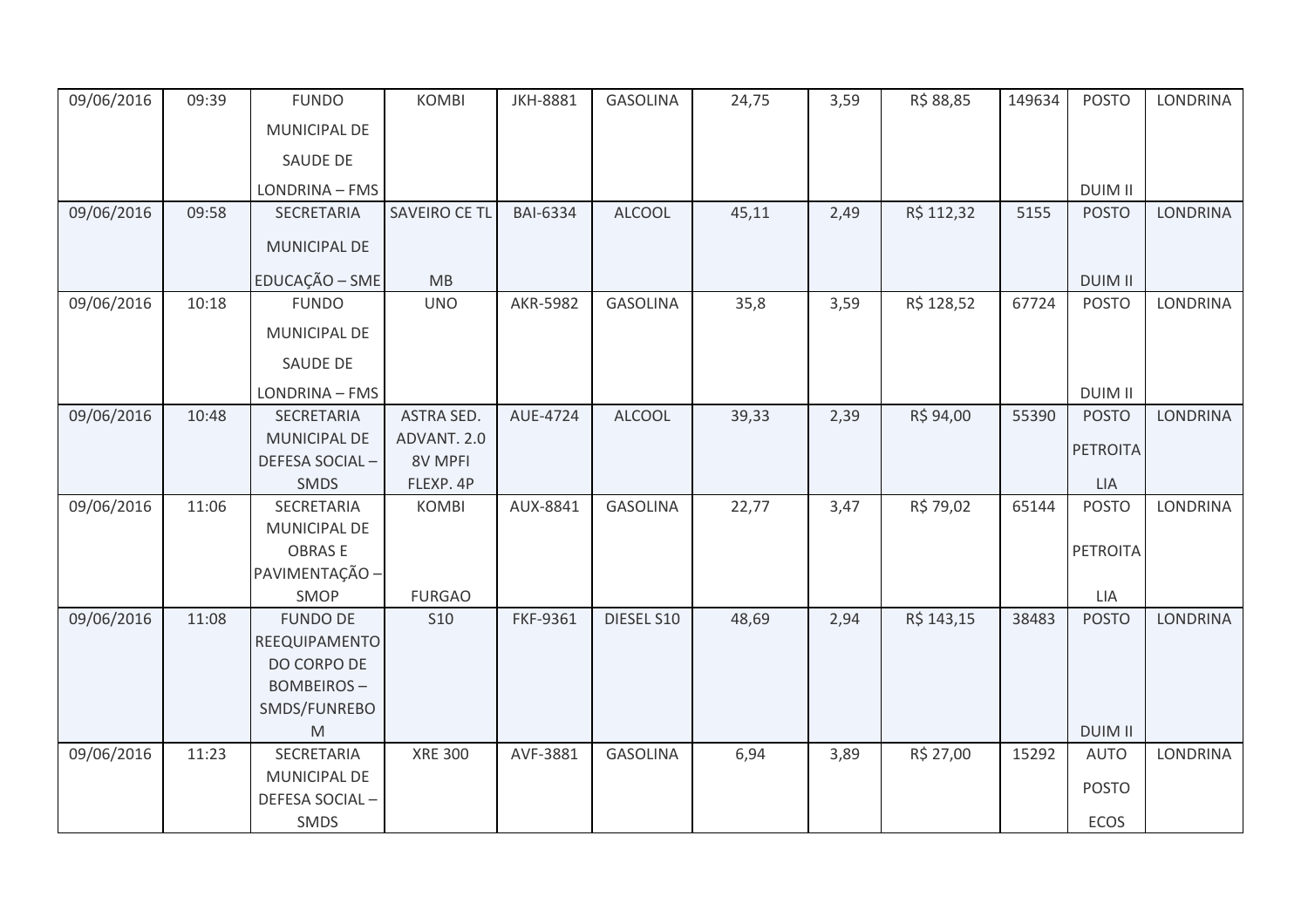| 09/06/2016 | 11:24 | SECRETARIA          | <b>XRE 300</b>    | AVF-3869 | <b>GASOLINA</b> | 9,35  | 3,89 | R\$ 36,37  | 16563  | <b>AUTO</b>    | <b>LONDRINA</b> |
|------------|-------|---------------------|-------------------|----------|-----------------|-------|------|------------|--------|----------------|-----------------|
|            |       | <b>MUNICIPAL DE</b> |                   |          |                 |       |      |            |        | <b>POSTO</b>   |                 |
|            |       | DEFESA SOCIAL-      |                   |          |                 |       |      |            |        |                |                 |
|            |       | SMDS                |                   |          |                 |       |      |            |        | <b>ECOS</b>    |                 |
| 09/06/2016 | 11:45 | <b>FUNDO</b>        | <b>UNO</b>        | AKQ-6983 | <b>GASOLINA</b> | 26,84 | 3,59 | R\$ 96,39  | 181970 | <b>POSTO</b>   | <b>LONDRINA</b> |
|            |       | MUNICIPAL DE        |                   |          |                 |       |      |            |        |                |                 |
|            |       | <b>SAUDE DE</b>     |                   |          |                 |       |      |            |        |                |                 |
|            |       | LONDRINA - FMS      |                   |          |                 |       |      |            |        | <b>DUIM II</b> |                 |
| 09/06/2016 | 12:23 | SECRETARIA          | UNO MILLE 1.0     | AKS-4039 | <b>GASOLINA</b> | 30,06 | 3,59 | R\$ 107,92 | 314807 | <b>POSTO</b>   | <b>LONDRINA</b> |
|            |       | <b>MUNICIPAL SE</b> | FIRE/F.FLEX/      |          |                 |       |      |            |        |                |                 |
|            |       | <b>ASSISTNCIA</b>   |                   |          |                 |       |      |            |        |                |                 |
|            |       | <b>SOCIAL-SMAS</b>  | <b>ECONOMY 4P</b> |          |                 |       |      |            |        | <b>DUIM II</b> |                 |
| 09/06/2016 | 13:05 | <b>FUNDO DE</b>     | <b>COBALT</b>     | AVO-4822 | <b>ALCOOL</b>   | 45,9  | 2,49 | R\$ 114,29 | 30356  | <b>POSTO</b>   | <b>LONDRINA</b> |
|            |       | REEQUIPAMENTO       |                   |          |                 |       |      |            |        |                |                 |
|            |       | DO CORPO DE         |                   |          |                 |       |      |            |        |                |                 |
|            |       | <b>BOMBEIROS-</b>   |                   |          |                 |       |      |            |        |                |                 |
|            |       | SMDS/FUNREBO        |                   |          |                 |       |      |            |        |                |                 |
|            |       | M                   |                   |          |                 |       |      |            |        | <b>DUIM II</b> |                 |
| 09/06/2016 | 13:16 | <b>FUNDO</b>        | <b>KOMBI</b>      | FFZ-4793 | <b>GASOLINA</b> | 28,23 | 3,59 | R\$ 101,35 | 129441 | <b>POSTO</b>   | <b>LONDRINA</b> |
|            |       | <b>MUNICIPAL DE</b> |                   |          |                 |       |      |            |        |                |                 |
|            |       | <b>SAUDE DE</b>     |                   |          |                 |       |      |            |        |                |                 |
|            |       | LONDRINA - FMS      |                   |          |                 |       |      |            |        | <b>DUIM II</b> |                 |
| 09/06/2016 | 13:35 | <b>FUNDO</b>        | <b>KOMBI</b>      | FEP-2285 | <b>GASOLINA</b> | 22,28 | 3,59 | R\$ 79,99  | 165067 | <b>POSTO</b>   | <b>LONDRINA</b> |
|            |       | MUNICIPAL DE        |                   |          |                 |       |      |            |        |                |                 |
|            |       | <b>SAUDE DE</b>     |                   |          |                 |       |      |            |        |                |                 |
|            |       | LONDRINA - FMS      |                   |          |                 |       |      |            |        | <b>DUIM II</b> |                 |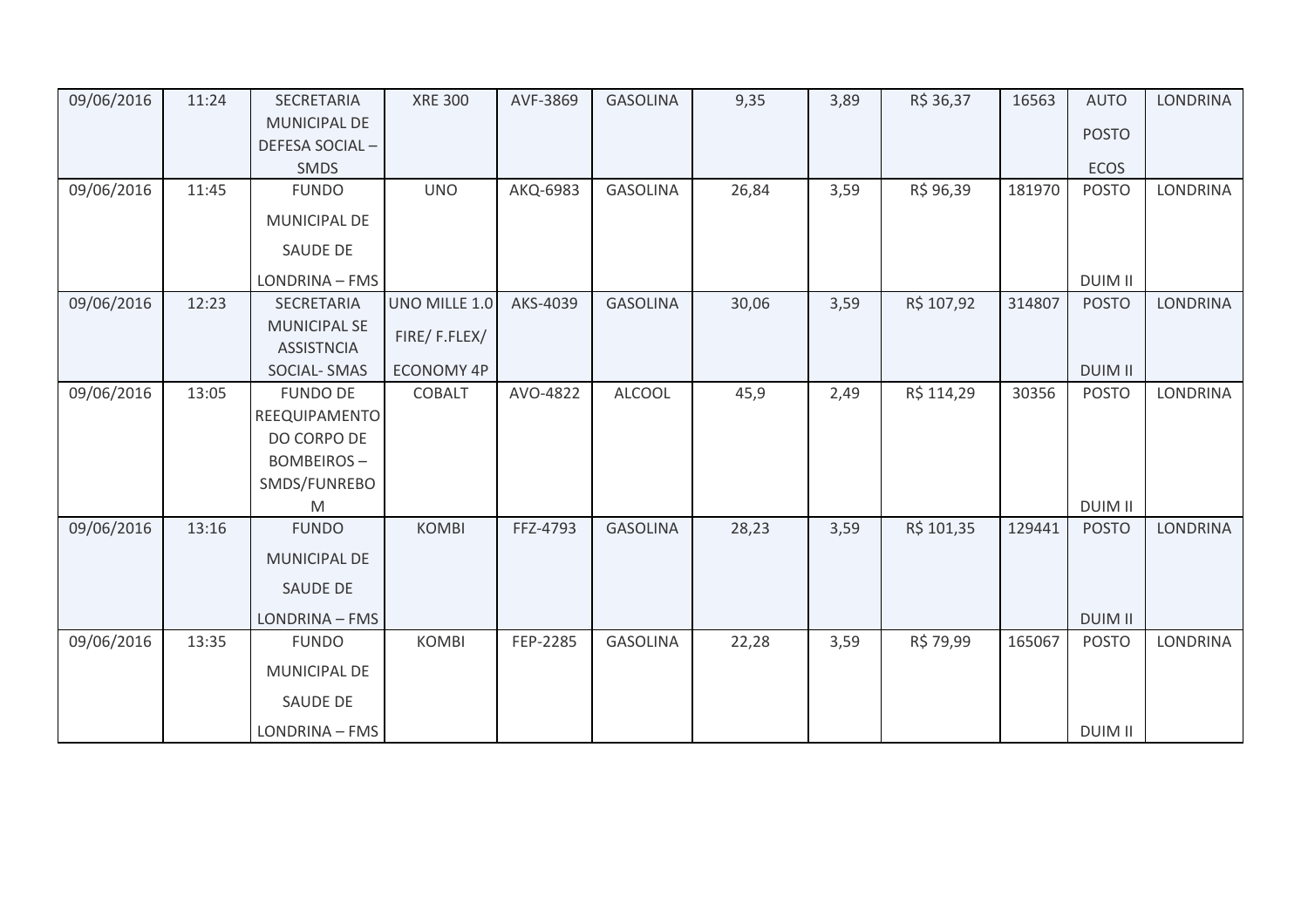| 09/06/2016 | 13:53 | SECRETARIA                | <b>UNO</b>           | AYP-1561 | <b>GASOLINA</b> | 36,39  | 3,49 | R\$ 127,00 | 11418  | <b>POSTO</b>   | <b>LONDRINA</b> |
|------------|-------|---------------------------|----------------------|----------|-----------------|--------|------|------------|--------|----------------|-----------------|
|            |       | <b>MUNICIPAL DE</b>       | ECONOMY 1.4          |          |                 |        |      |            |        |                |                 |
|            |       | <b>OBRASE</b>             | <b>EVO FIRE FLEX</b> |          |                 |        |      |            |        |                |                 |
|            |       | PAVIMENTAÇÃO -            |                      |          |                 |        |      |            |        |                |                 |
|            |       | <b>SMOP</b>               | <b>8V 4P</b>         |          |                 |        |      |            |        | FARIA          |                 |
| 09/06/2016 | 13:57 | SECRETARIA                | <b>OUTROS</b>        | AQZ-5132 | DIESEL S10      | 110,02 | 2,94 | R\$ 323,46 | 25077  | <b>POSTO</b>   | LONDRINA        |
|            |       | MUNICIPAL DE              | <b>MODELOS</b>       |          |                 |        |      |            |        |                |                 |
|            |       | DEFESA SOCIAL-            | <b>MERCEDES</b>      |          |                 |        |      |            |        |                |                 |
|            |       | SMDS                      | <b>BENZ</b>          |          |                 |        |      |            |        | <b>DUIM II</b> |                 |
| 09/06/2016 | 14:00 | SECRETARIA                | <b>KOMBI</b>         | AJX-8678 | <b>GASOLINA</b> | 32,5   | 3,59 | R\$ 116,68 | 11869  | <b>POSTO</b>   | <b>LONDRINA</b> |
|            |       | MUNICIPAL DE              |                      |          |                 |        |      |            |        |                |                 |
|            |       | EDUCAÇÃO - SME            | <b>FURGAO</b>        |          |                 |        |      |            |        | <b>DUIM II</b> |                 |
| 09/06/2016 | 14:04 | SECRETARIA                | UNO MILLE 1.0        | AUY-5466 | <b>ALCOOL</b>   | 35,99  | 2,39 | R\$ 86,02  | 56144  | <b>AUTO</b>    | LONDRINA        |
|            |       | MUNICIPAL DE              | FIRE/F.FLEX/         |          |                 |        |      |            |        | <b>POSTO</b>   |                 |
|            |       | EDUCAÇÃO - SME ECONOMY 4P |                      |          |                 |        |      |            |        | <b>ECOS</b>    |                 |
| 09/06/2016 | 14:06 | <b>FUNDO</b>              | <b>UNO</b>           | AJZ-1801 | <b>GASOLINA</b> | 33,24  | 3,59 | R\$ 119,33 | 146622 | <b>POSTO</b>   | <b>LONDRINA</b> |
|            |       | MUNICIPAL DE              |                      |          |                 |        |      |            |        |                |                 |
|            |       | <b>SAUDE DE</b>           |                      |          |                 |        |      |            |        |                |                 |
|            |       | LONDRINA - FMS            |                      |          |                 |        |      |            |        | <b>DUIM II</b> |                 |
| 09/06/2016 | 14:08 | <b>FUNDO</b>              | <b>BOXER HDI</b>     | AZO-4507 | DIESEL S10      | 44,09  | 2,94 | R\$ 129,65 | 52209  | <b>POSTO</b>   | LONDRINA        |
|            |       | MUNICIPAL DE              |                      |          |                 |        |      |            |        |                |                 |
|            |       | SAUDE DE                  |                      |          |                 |        |      |            |        |                |                 |
|            |       | LONDRINA - FMS            | 15P                  |          |                 |        |      |            |        | <b>DUIM II</b> |                 |
| 09/06/2016 | 14:12 | <b>FUNDO</b>              | <b>STRADA</b>        | AGE-4139 | <b>ALCOOL</b>   | 52,38  | 2,49 | R\$ 130,43 | 152648 | <b>POSTO</b>   | <b>LONDRINA</b> |
|            |       | <b>MUNICIPAL DE</b>       |                      |          |                 |        |      |            |        |                |                 |
|            |       | <b>SAUDE DE</b>           |                      |          |                 |        |      |            |        |                |                 |
|            |       | LONDRINA - FMS            |                      |          |                 |        |      |            |        | <b>DUIM II</b> |                 |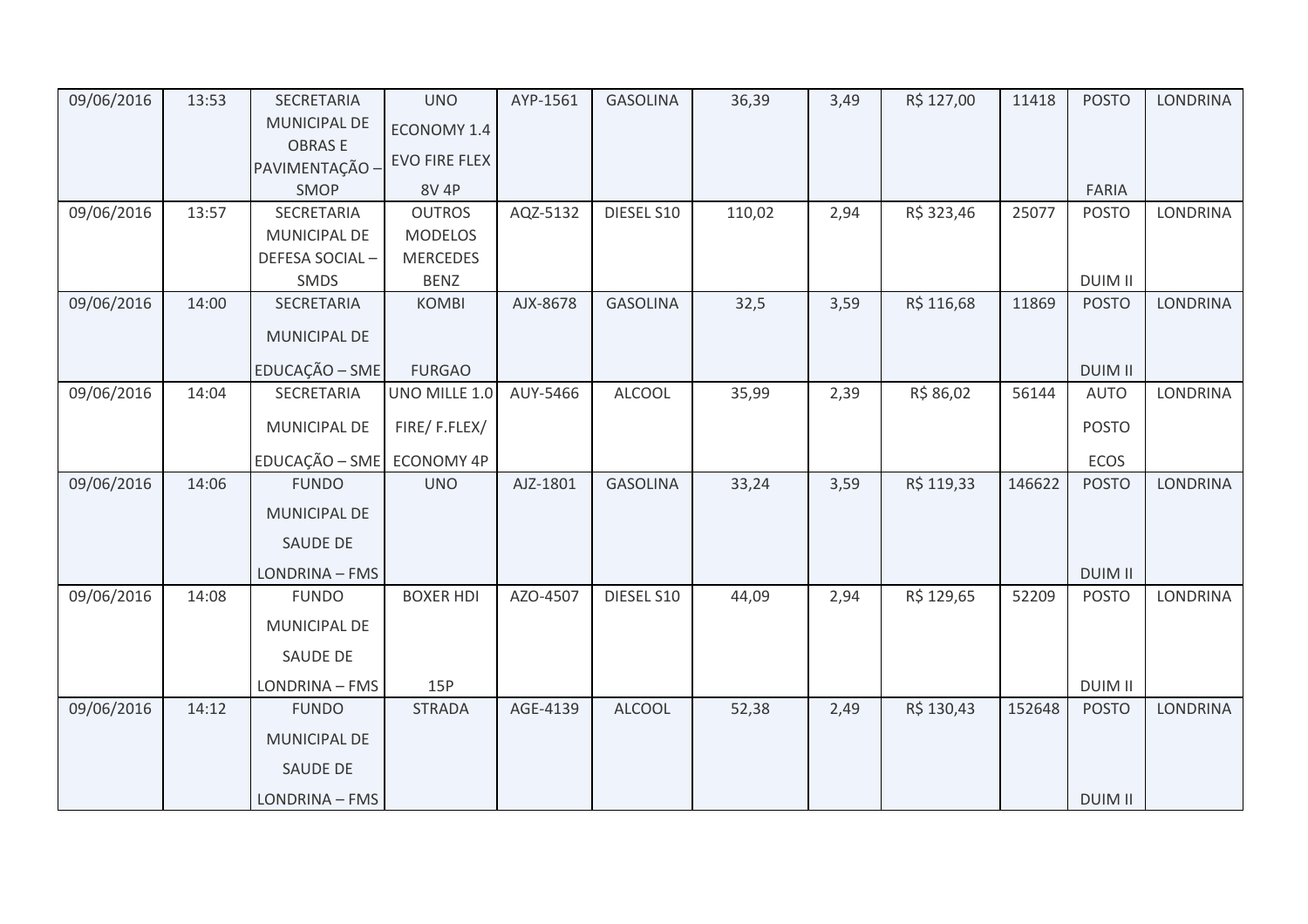| 09/06/2016 | 14:21 | <b>FUNDO</b>                             | <b>CELTA</b>      | AWM-8696        | <b>GASOLINA</b> | 34,08 | 3,59 | R\$ 122,36 | 10018  | <b>POSTO</b>    | LONDRINA        |
|------------|-------|------------------------------------------|-------------------|-----------------|-----------------|-------|------|------------|--------|-----------------|-----------------|
|            |       | MUNICIPAL DE                             |                   |                 |                 |       |      |            |        |                 |                 |
|            |       | <b>SAUDE DE</b>                          |                   |                 |                 |       |      |            |        |                 |                 |
|            |       | LONDRINA - FMS                           |                   |                 |                 |       |      |            |        | <b>DUIM II</b>  |                 |
| 09/06/2016 | 14:29 | <b>FUNDO</b>                             | <b>CELTA</b>      | AWM-8632        | <b>GASOLINA</b> | 44,29 | 3,59 | R\$ 159,00 | 100128 | <b>POSTO</b>    | <b>LONDRINA</b> |
|            |       | <b>MUNICIPAL DE</b>                      |                   |                 |                 |       |      |            |        |                 |                 |
|            |       | SAUDE DE                                 |                   |                 |                 |       |      |            |        |                 |                 |
|            |       | LONDRINA - FMS                           |                   |                 |                 |       |      |            |        | <b>DUIM II</b>  |                 |
| 09/06/2016 | 14:37 | <b>FUNDO</b>                             | SPACEFOX          | <b>BAI-9774</b> | <b>GASOLINA</b> | 41,21 | 3,47 | R\$ 143,01 | 9409   | <b>POSTO</b>    | LONDRINA        |
|            |       | MUNICIPAL DE                             |                   |                 |                 |       |      |            |        |                 |                 |
|            |       | <b>SAUDE DE</b>                          |                   |                 |                 |       |      |            |        | <b>PETROITA</b> |                 |
|            |       | LONDRINA - FMS                           |                   |                 |                 |       |      |            |        | LIA             |                 |
| 09/06/2016 | 14:38 | <b>FUNDO DE</b>                          | <b>COBALT</b>     | AVO-4840        | <b>ALCOOL</b>   | 47,2  | 2,49 | R\$ 117,53 | 36220  | <b>POSTO</b>    | <b>LONDRINA</b> |
|            |       | REEQUIPAMENTO                            |                   |                 |                 |       |      |            |        |                 |                 |
|            |       | DO CORPO DE                              |                   |                 |                 |       |      |            |        |                 |                 |
|            |       | <b>BOMBEIROS-</b>                        |                   |                 |                 |       |      |            |        |                 |                 |
|            |       | SMDS/FUNREBO                             |                   |                 |                 |       |      |            |        |                 |                 |
|            |       | M                                        |                   |                 |                 |       |      |            |        | <b>DUIM II</b>  |                 |
| 09/06/2016 | 14:52 | SECRETARIA                               | <b>UNO VIVACE</b> | AYP-1575        | <b>ALCOOL</b>   | 24,73 | 2,69 | R\$ 66,52  | 47614  | <b>POSTO</b>    | LONDRINA        |
|            |       | <b>MUNICIPAL DO</b><br>AMBIENTE-         | 1.0 EVO FIRE      |                 |                 |       |      |            |        |                 |                 |
|            |       | SEMA                                     | FLEX 8V           |                 |                 |       |      |            |        | PIZA            |                 |
| 09/06/2016 | 15:02 | SECRETARIA                               | UNO MILLE 1.0     | AQV-9328        | <b>ALCOOL</b>   | 35,36 | 2,39 | R\$ 84,51  | 86119  | <b>POSTO</b>    | <b>LONDRINA</b> |
|            |       | <b>MUNICIPAL SE</b><br><b>ASSISTNCIA</b> | FIRE/F.FLEX/      |                 |                 |       |      |            |        | <b>PETROITA</b> |                 |
|            |       | <b>SOCIAL-SMAS</b>                       | <b>ECONOMY 4P</b> |                 |                 |       |      |            |        | LIA             |                 |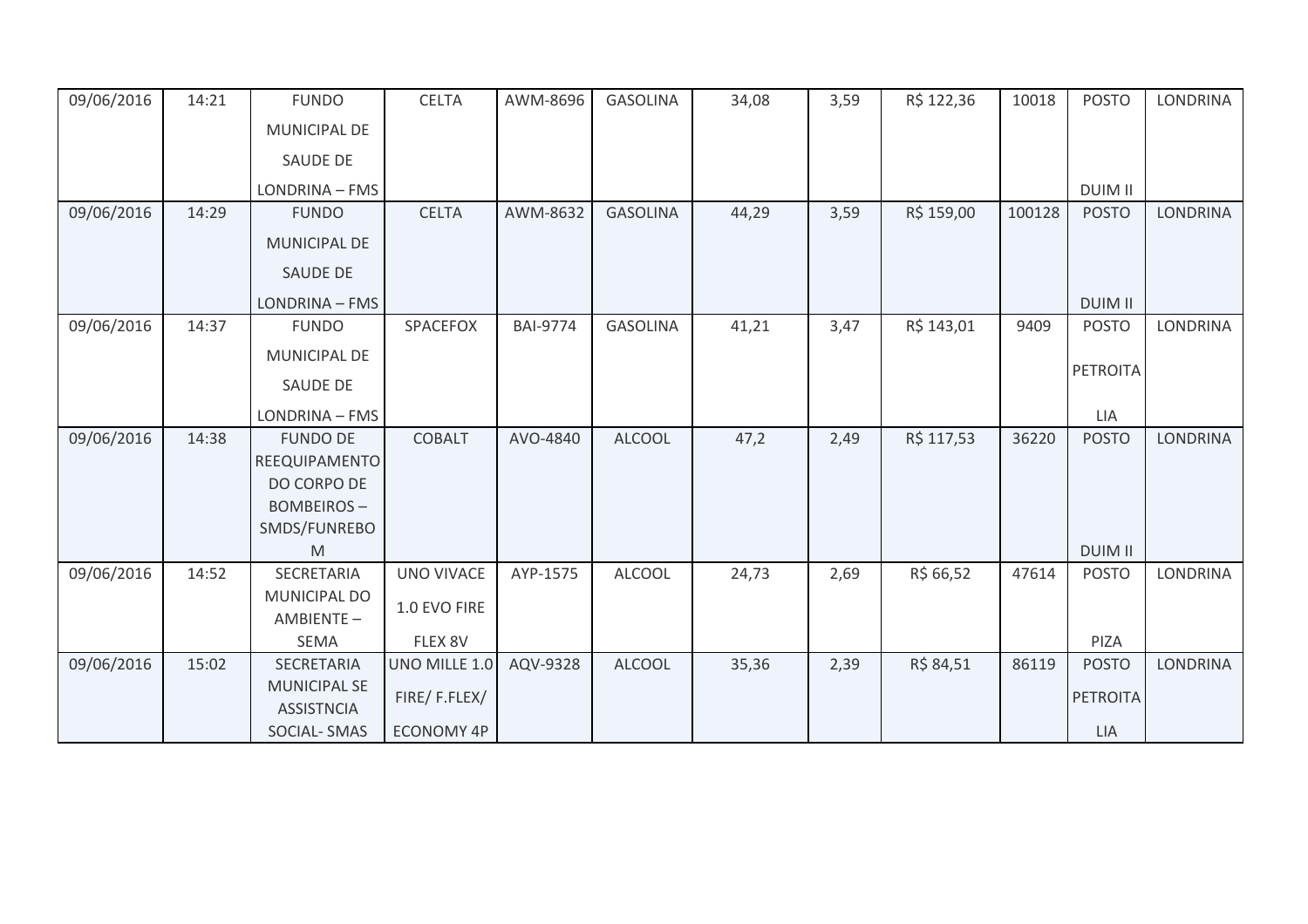| 09/06/2016 | 15:17 | <b>FUNDO</b>              | <b>BOXER</b>   | ARB-2177 | <b>DIESEL</b>   | 49,33 | 2,84 | R\$ 140,10 | 172341 | <b>POSTO</b>   | <b>LONDRINA</b> |
|------------|-------|---------------------------|----------------|----------|-----------------|-------|------|------------|--------|----------------|-----------------|
|            |       | <b>MUNICIPAL DE</b>       |                |          |                 |       |      |            |        |                |                 |
|            |       | SAUDE DE                  |                |          |                 |       |      |            |        |                |                 |
|            |       | LONDRINA - FMS            |                |          |                 |       |      |            |        | <b>DUIM II</b> |                 |
| 09/06/2016 | 16:16 | SECRETARIA                | UNO MILLE 1.0  | ARQ-2641 | <b>ALCOOL</b>   | 32,44 | 2,49 | R\$ 80,79  | 72242  | <b>POSTO</b>   | <b>LONDRINA</b> |
|            |       | MUNICIPAL DE              | FIRE/F.FLEX/   |          |                 |       |      |            |        |                |                 |
|            |       | EDUCAÇÃO - SME ECONOMY 4P |                |          |                 |       |      |            |        | <b>DUIM II</b> |                 |
| 09/06/2016 | 17:05 | <b>FUNDO</b>              | <b>KOMBI</b>   | FEP-2301 | <b>GASOLINA</b> | 23,85 | 3,69 | R\$ 88,01  | 127107 | <b>POSTO</b>   | LONDRINA        |
|            |       | MUNICIPAL DE              |                |          |                 |       |      |            |        |                |                 |
|            |       | SAUDE DE                  |                |          |                 |       |      |            |        |                |                 |
|            |       | LONDRINA - FMS            |                |          |                 |       |      |            |        | PIZA           |                 |
| 09/06/2016 | 17:05 | <b>FUNDO</b>              | <b>MASTER</b>  | ATI-4707 | <b>DIESEL</b>   | 80,3  | 2,84 | R\$ 228,05 | 204681 | <b>POSTO</b>   | <b>LONDRINA</b> |
|            |       | <b>MUNICIPAL DE</b>       |                |          |                 |       |      |            |        |                |                 |
|            |       | SAUDE DE                  |                |          |                 |       |      |            |        |                |                 |
|            |       | LONDRINA - FMS            |                |          |                 |       |      |            |        | <b>DUIM II</b> |                 |
| 09/06/2016 | 17:38 | <b>FUNDO</b>              | <b>BOXER</b>   | ARB-2186 | <b>DIESEL</b>   | 50,56 | 2,84 | R\$ 143,59 | 264813 | <b>POSTO</b>   | <b>LONDRINA</b> |
|            |       | <b>MUNICIPAL DE</b>       |                |          |                 |       |      |            |        |                |                 |
|            |       | SAUDE DE                  |                |          |                 |       |      |            |        |                |                 |
|            |       | LONDRINA - FMS            |                |          |                 |       |      |            |        | <b>DUIM II</b> |                 |
| 09/06/2016 | 17:48 | SECRETARIA                | <b>XRE 300</b> | AYD-9581 | <b>GASOLINA</b> | 9,47  | 3,59 | R\$ 34,00  | 14796  | <b>POSTO</b>   | <b>LONDRINA</b> |
|            |       | <b>MUNICIPAL DE</b>       |                |          |                 |       |      |            |        |                |                 |
|            |       | DEFESA SOCIAL-<br>SMDS    |                |          |                 |       |      |            |        | <b>DUIM II</b> |                 |
| 09/06/2016 | 17:55 | <b>FUNDO</b>              | JUMPER J 2.3   | AZX-7928 | DIESEL S10      | 31,77 | 2,94 | R\$ 93,43  | 34447  | <b>POSTO</b>   | LONDRINA        |
|            |       | MUNICIPAL DE              |                |          |                 |       |      |            |        |                |                 |
|            |       | SAUDE DE                  |                |          |                 |       |      |            |        |                |                 |
|            |       | LONDRINA - FMS            |                |          |                 |       |      |            |        | <b>DUIM II</b> |                 |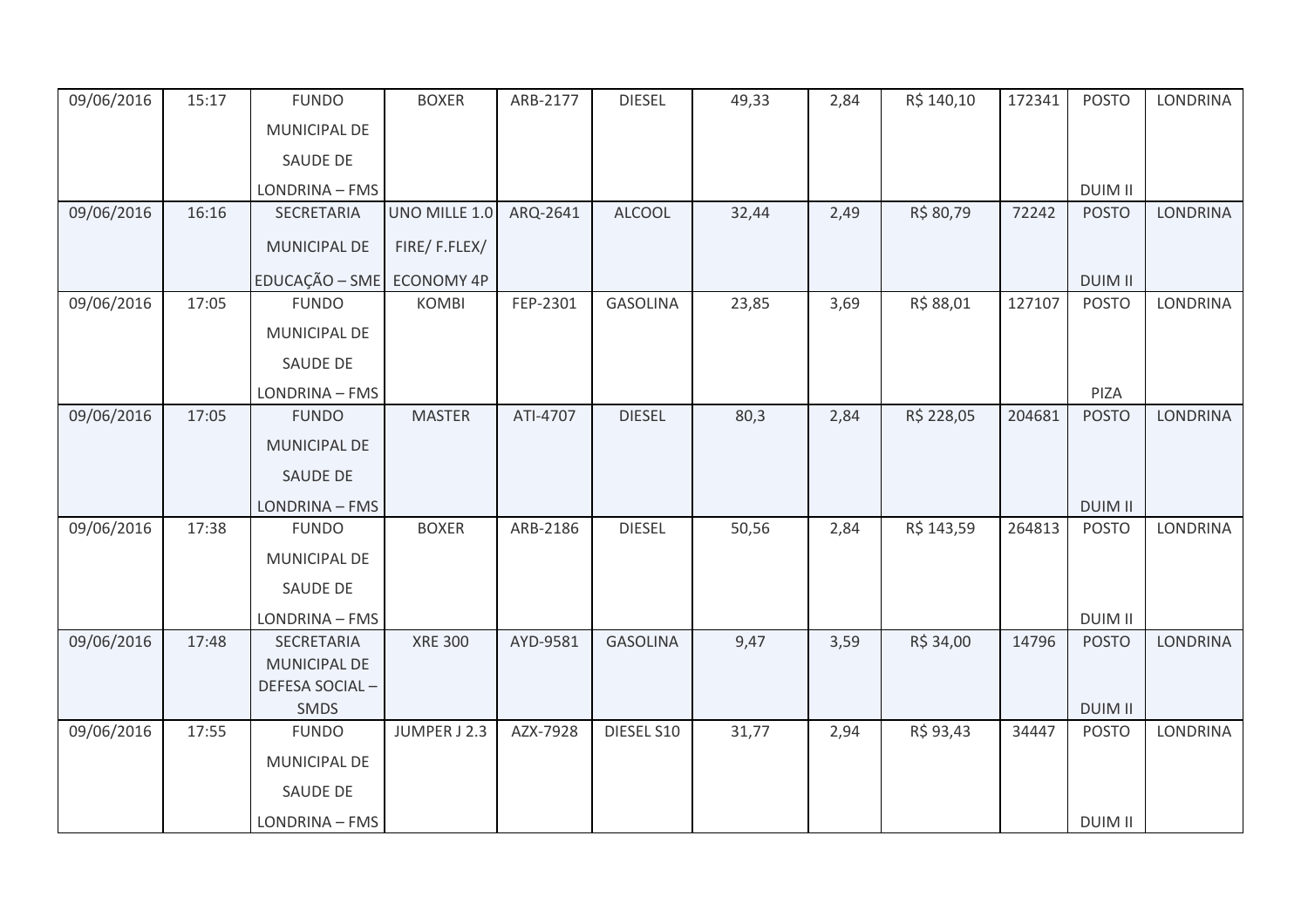| 09/06/2016 | 19:49 | <b>FUNDO</b>        | <b>DUCATO</b>       | ATJ-3641        | <b>DIESEL</b>   | 38,9  | 2,84 | R\$ 110,50 | 288338 | <b>POSTO</b>   | <b>LONDRINA</b> |
|------------|-------|---------------------|---------------------|-----------------|-----------------|-------|------|------------|--------|----------------|-----------------|
|            |       | <b>MUNICIPAL DE</b> |                     |                 |                 |       |      |            |        |                |                 |
|            |       | <b>SAUDE DE</b>     |                     |                 |                 |       |      |            |        |                |                 |
|            |       | LONDRINA - FMS      |                     |                 |                 |       |      |            |        | <b>DUIM II</b> |                 |
| 09/06/2016 | 19:52 | SECRETARIA          | WEEKEND             | <b>BAJ-7690</b> | <b>ALCOOL</b>   | 44,05 | 2,39 | R\$ 105,28 | 2266   | <b>AUTO</b>    | <b>LONDRINA</b> |
|            |       | <b>MUNICIPAL DE</b> |                     |                 |                 |       |      |            |        |                |                 |
|            |       | DEFESA SOCIAL-      |                     |                 |                 |       |      |            |        | <b>POSTO</b>   |                 |
|            |       | SMDS                | ADVENTURE           |                 |                 |       |      |            |        | ECOS           |                 |
| 09/06/2016 | 20:40 | <b>SECRETARIA</b>   | <b>S10 PICKUP</b>   | AWM-4667        | <b>GASOLINA</b> | 72,98 | 3,59 | R\$ 262,03 | 62890  | <b>POSTO</b>   | <b>LONDRINA</b> |
|            |       | <b>MUNICIPAL SE</b> | <b>EXECUTIVE CD</b> |                 |                 |       |      |            |        |                |                 |
|            |       | <b>ASSISTNCIA</b>   |                     |                 |                 |       |      |            |        |                |                 |
|            |       | <b>SOCIAL-SMAS</b>  | 4.3                 |                 |                 |       |      |            |        | <b>DUIM II</b> |                 |
| 09/06/2016 | 21:00 | <b>FUNDO</b>        | <b>UNO</b>          | AUY-4269        | <b>GASOLINA</b> | 35,27 | 3,59 | R\$ 126,62 | 89515  | <b>POSTO</b>   | <b>LONDRINA</b> |
|            |       | MUNICIPAL DE        |                     |                 |                 |       |      |            |        |                |                 |
|            |       | <b>SAUDE DE</b>     |                     |                 |                 |       |      |            |        |                |                 |
|            |       |                     |                     |                 |                 |       |      |            |        |                |                 |
|            |       | LONDRINA - FMS      |                     |                 |                 |       |      |            |        | <b>DUIM II</b> |                 |
| 09/06/2016 | 21:34 | SECRETARIA          | <b>KOMBI</b>        | DWD-1381        | <b>ALCOOL</b>   | 34,54 | 2,49 | R\$ 86,00  | 189620 | <b>POSTO</b>   | LONDRINA        |
|            |       | <b>MUNICIPAL SE</b> | STANDARD 1.4        |                 |                 |       |      |            |        |                |                 |
|            |       | <b>ASSISTNCIA</b>   | MI TOTAL FLEX       |                 |                 |       |      |            |        |                |                 |
|            |       | <b>SOCIAL-SMAS</b>  | 8V                  |                 |                 |       |      |            |        | <b>DUIM II</b> |                 |
| 10/06/2016 | 00:07 | <b>FUNDO</b>        | JUMPER J 2.3        | AZX-7915        | DIESEL S10      | 39    | 3,09 | R\$ 120,51 | 36240  | <b>AUTO</b>    | <b>LONDRINA</b> |
|            |       | MUNICIPAL DE        |                     |                 |                 |       |      |            |        |                |                 |
|            |       | <b>SAUDE DE</b>     |                     |                 |                 |       |      |            |        | <b>POSTO</b>   |                 |
|            |       | LONDRINA - FMS      |                     |                 |                 |       |      |            |        | ECOS           |                 |
| 10/06/2016 | 05:41 | SECRETARIA          | S10 BLAZER          | AUE-4965        | <b>ALCOOL</b>   | 60,04 | 2,39 | R\$ 143,50 | 129530 | <b>AUTO</b>    | <b>LONDRINA</b> |
|            |       | MUNICIPAL DE        | ADVANT.             |                 |                 |       |      |            |        |                |                 |
|            |       | DEFESA SOCIAL-      | 2.4/2.4 MPFI        |                 |                 |       |      |            |        | <b>POSTO</b>   |                 |
|            |       | <b>SMDS</b>         | <b>F.POWER</b>      |                 |                 |       |      |            |        | <b>ECOS</b>    |                 |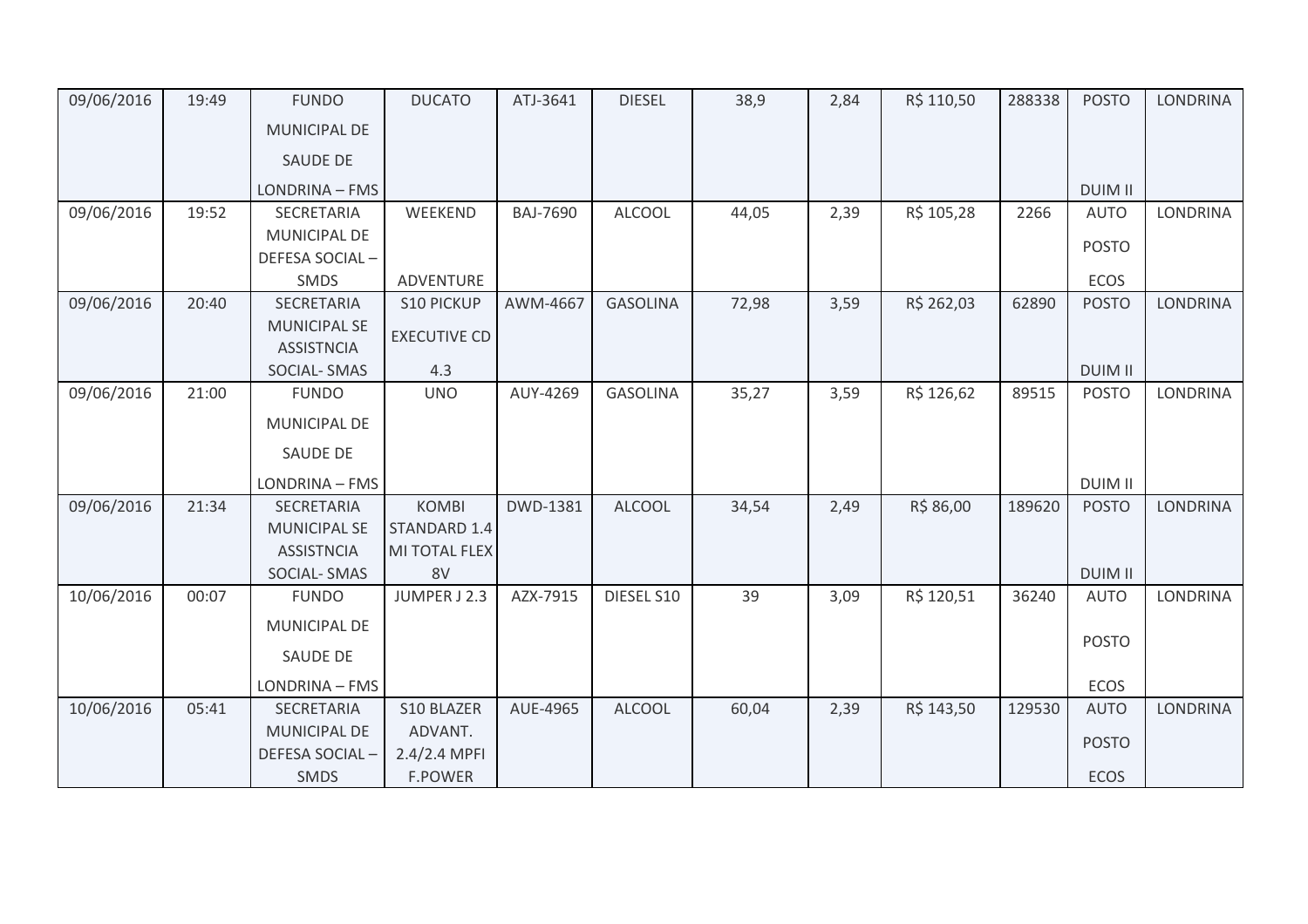| 10/06/2016 | 06:15 | <b>FUNDO</b>                     | <b>KOMBI</b>         | FFZ-5891 | <b>GASOLINA</b> | 30,71 | 3,89 | R\$ 119,46 | 137846 | <b>AUTO</b>                    | <b>LONDRINA</b> |
|------------|-------|----------------------------------|----------------------|----------|-----------------|-------|------|------------|--------|--------------------------------|-----------------|
|            |       | MUNICIPAL DE                     |                      |          |                 |       |      |            |        |                                |                 |
|            |       | SAUDE DE                         |                      |          |                 |       |      |            |        | <b>POSTO</b>                   |                 |
|            |       | LONDRINA - FMS                   |                      |          |                 |       |      |            |        | <b>ECOS</b>                    |                 |
| 10/06/2016 | 07:09 | SECRETARIA                       | <b>UNO VIVACE</b>    | AYP-1571 | <b>GASOLINA</b> | 0,66  | 3,7  | R\$ 2,44   | 30709  | <b>POSTO</b>                   | <b>LONDRINA</b> |
|            |       | MUNICIPAL DO<br>AMBIENTE-        | 1.0 EVO FIRE         |          |                 |       |      |            |        |                                |                 |
|            |       | <b>SEMA</b>                      | FLEX 8V              |          |                 |       |      |            |        | PIZA                           |                 |
| 10/06/2016 | 07:15 | <b>FUNDO</b>                     | <b>UNO VIVACE</b>    | AZO-5139 | <b>GASOLINA</b> | 39,88 | 3,59 | R\$ 143,17 | 11836  | <b>POSTO</b>                   | LONDRINA        |
|            |       | MUNICIPAL DE                     |                      |          |                 |       |      |            |        |                                |                 |
|            |       | <b>SAUDE DE</b>                  |                      |          |                 |       |      |            |        |                                |                 |
|            |       | LONDRINA - FMS                   | 1.0                  |          |                 |       |      |            |        | <b>DUIM II</b>                 |                 |
| 10/06/2016 | 07:35 | SECRETARIA                       | <b>UNO WAY 1.0</b>   | AYX-3379 | <b>ALCOOL</b>   | 27,37 | 2,49 | R\$ 68,15  | 27535  | <b>POSTO</b>                   | <b>LONDRINA</b> |
|            |       | <b>MUNICIPAL DE</b>              | <b>EVO FIRE FLEX</b> |          |                 |       |      |            |        |                                |                 |
|            |       | DEFESA SOCIAL-                   |                      |          |                 |       |      |            |        |                                |                 |
|            |       | SMDS                             | 8V                   | ASD-4378 | <b>GASOLINA</b> |       |      | R\$ 129,96 | 264482 | <b>DUIM II</b><br><b>POSTO</b> | LONDRINA        |
| 10/06/2016 | 07:40 | <b>FUNDO</b>                     | <b>KOMBI</b>         |          |                 | 36,2  | 3,59 |            |        |                                |                 |
|            |       | <b>MUNICIPAL DE</b>              |                      |          |                 |       |      |            |        |                                |                 |
|            |       | SAUDE DE                         |                      |          |                 |       |      |            |        |                                |                 |
|            |       | LONDRINA - FMS                   |                      |          |                 |       |      |            |        | <b>DUIM II</b>                 |                 |
| 10/06/2016 | 07:43 | SECRETARIA                       | <b>VERTIS 130V19</b> | AZL-3507 | DIESEL S10      | 150   | 2,99 | R\$448,50  | 11101  | <b>POSTO</b>                   | <b>LONDRINA</b> |
|            |       | <b>MUNICIPAL DE</b>              |                      |          |                 |       |      |            |        |                                |                 |
|            |       | <b>OBRASE</b>                    |                      |          |                 |       |      |            |        | <b>PETROITA</b>                |                 |
|            |       | PAVIMENTAÇÃO -                   |                      |          |                 |       |      |            |        |                                |                 |
|            |       | SMOP                             |                      |          |                 |       |      |            |        | LIA                            |                 |
| 10/06/2016 | 07:44 | SECRETARIA                       | UNO MILLE 1.0        | ALO-3477 | <b>GASOLINA</b> | 30,38 | 3,47 | R\$ 105,43 | 228150 | <b>POSTO</b>                   | <b>LONDRINA</b> |
|            |       | <b>MUNICIPAL DO</b><br>AMBIENTE- | FIRE/F.FLEX/         |          |                 |       |      |            |        | <b>PETROITA</b>                |                 |
|            |       | <b>SEMA</b>                      | <b>ECONOMY 4P</b>    |          |                 |       |      |            |        | <b>LIA</b>                     |                 |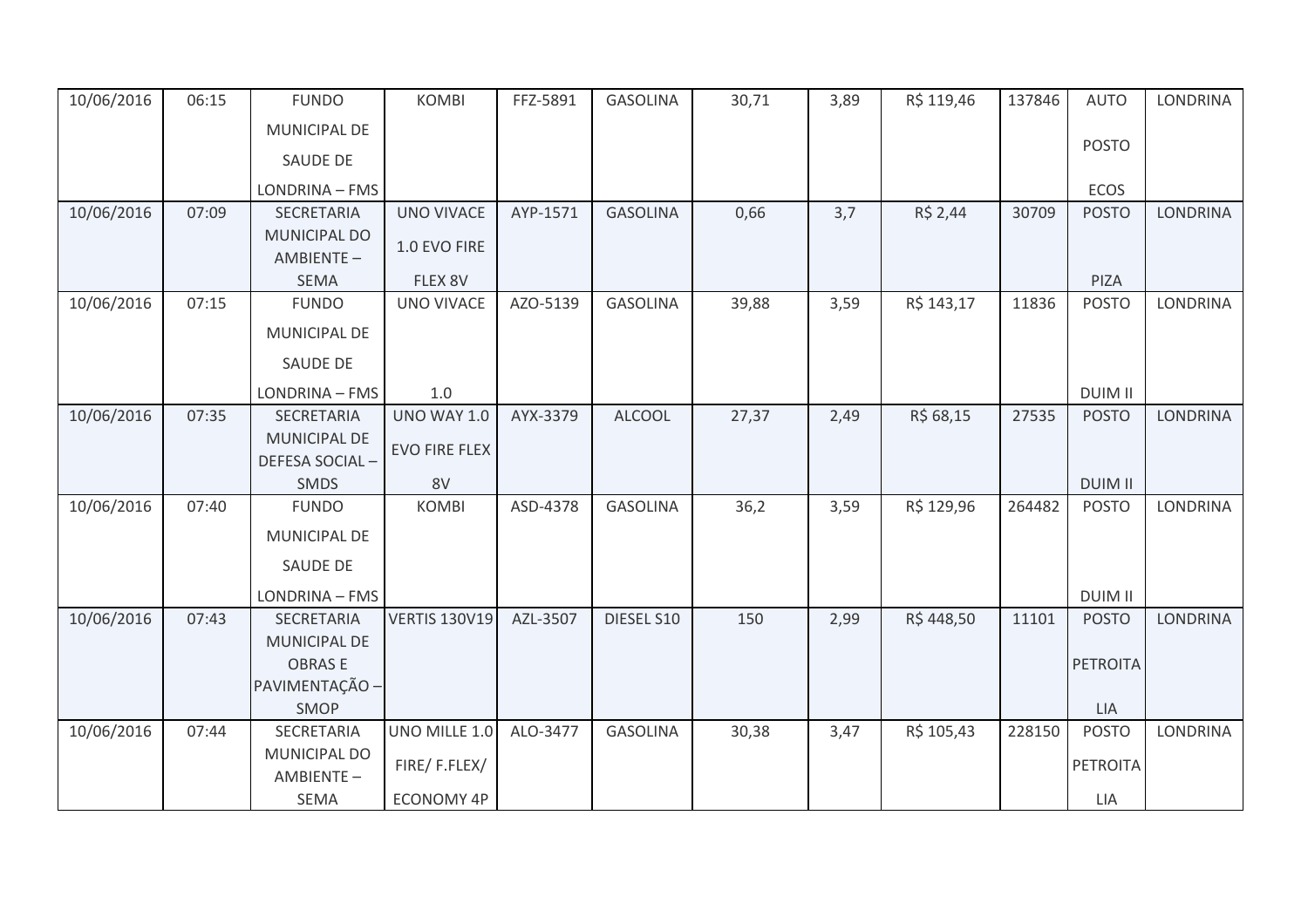| 10/06/2016 | 07:48 | SECRETARIA                | 14000 TURBO         | AJA-2625 | <b>DIESEL</b>   | 91,57  | 2,99 | R\$ 273,80 | 85060  | <b>POSTO</b>    | <b>LONDRINA</b> |
|------------|-------|---------------------------|---------------------|----------|-----------------|--------|------|------------|--------|-----------------|-----------------|
|            |       | MUNICIPAL DO              |                     |          |                 |        |      |            |        | <b>PETROITA</b> |                 |
|            |       | AMBIENTE-                 |                     |          |                 |        |      |            |        |                 |                 |
|            |       | <b>SEMA</b>               | 2P (DIESEL)         |          |                 |        |      |            |        | <b>LIA</b>      |                 |
| 10/06/2016 | 07:49 | SECRETARIA                | <b>KOMBI PICKUP</b> | ANJ-8774 | <b>GASOLINA</b> | 24,45  | 3,47 | R\$ 84,84  | 112143 | <b>POSTO</b>    | <b>LONDRINA</b> |
|            |       | MUNICIPAL DO<br>AMBIENTE- |                     |          |                 |        |      |            |        | PETROITA        |                 |
|            |       | <b>SEMA</b>               |                     |          |                 |        |      |            |        | LIA             |                 |
| 10/06/2016 | 08:00 | <b>FUNDO</b>              | KOMBI               | ASD-4393 | <b>GASOLINA</b> | 28,27  | 3,59 | R\$ 101,49 | 221838 | <b>POSTO</b>    | <b>LONDRINA</b> |
|            |       |                           |                     |          |                 |        |      |            |        |                 |                 |
|            |       | <b>MUNICIPAL DE</b>       |                     |          |                 |        |      |            |        |                 |                 |
|            |       | <b>SAUDE DE</b>           |                     |          |                 |        |      |            |        |                 |                 |
|            |       | LONDRINA - FMS            |                     |          |                 |        |      |            |        | <b>DUIM II</b>  |                 |
| 10/06/2016 | 08:07 | <b>FUNDO</b>              | <b>UNO</b>          | AAW-6772 | <b>GASOLINA</b> | 35,75  | 3,59 | R\$ 128,34 | 88919  | <b>POSTO</b>    | <b>LONDRINA</b> |
|            |       | MUNICIPAL DE              |                     |          |                 |        |      |            |        |                 |                 |
|            |       | <b>SAUDE DE</b>           |                     |          |                 |        |      |            |        |                 |                 |
|            |       | LONDRINA - FMS            |                     |          |                 |        |      |            |        | <b>DUIM II</b>  |                 |
| 10/06/2016 | 08:10 | SECRETARIA                | <b>CARGO 2423</b>   | AZR-9543 | DIESEL S10      | 154,94 | 2,94 | R\$ 455,52 | 15250  | <b>POSTO</b>    | LONDRINA        |
|            |       | MUNICIPAL DE              |                     |          |                 |        |      |            |        |                 |                 |
|            |       | <b>OBRASE</b>             |                     |          |                 |        |      |            |        |                 |                 |
|            |       | PAVIMENTAÇÃO -            |                     |          |                 |        |      |            |        |                 |                 |
|            |       | SMOP                      |                     |          |                 |        |      |            |        | <b>DUIM II</b>  |                 |
| 10/06/2016 | 08:17 | <b>FUNDO</b>              | <b>UNO</b>          | AKR-5980 | <b>GASOLINA</b> | 33,34  | 3,59 | R\$ 119,69 | 107752 | <b>POSTO</b>    | <b>LONDRINA</b> |
|            |       | MUNICIPAL DE              |                     |          |                 |        |      |            |        |                 |                 |
|            |       | <b>SAUDE DE</b>           |                     |          |                 |        |      |            |        |                 |                 |
|            |       | LONDRINA - FMS            |                     |          |                 |        |      |            |        | <b>DUIM II</b>  |                 |
| 10/06/2016 | 08:25 | SECRETARIA                | UNO MILLE 1.0       | AUY-4292 | <b>GASOLINA</b> | 37,41  | 3,47 | R\$ 129,83 | 60319  | <b>POSTO</b>    | <b>LONDRINA</b> |
|            |       | MUNICIPAL DE              |                     |          |                 |        |      |            |        |                 |                 |
|            |       | <b>OBRASE</b>             | FIRE/F.FLEX/        |          |                 |        |      |            |        | <b>PETROITA</b> |                 |
|            |       | PAVIMENTAÇÃO -            |                     |          |                 |        |      |            |        |                 |                 |
|            |       | SMOP                      | ECONOMY 4P          |          |                 |        |      |            |        | LIA             |                 |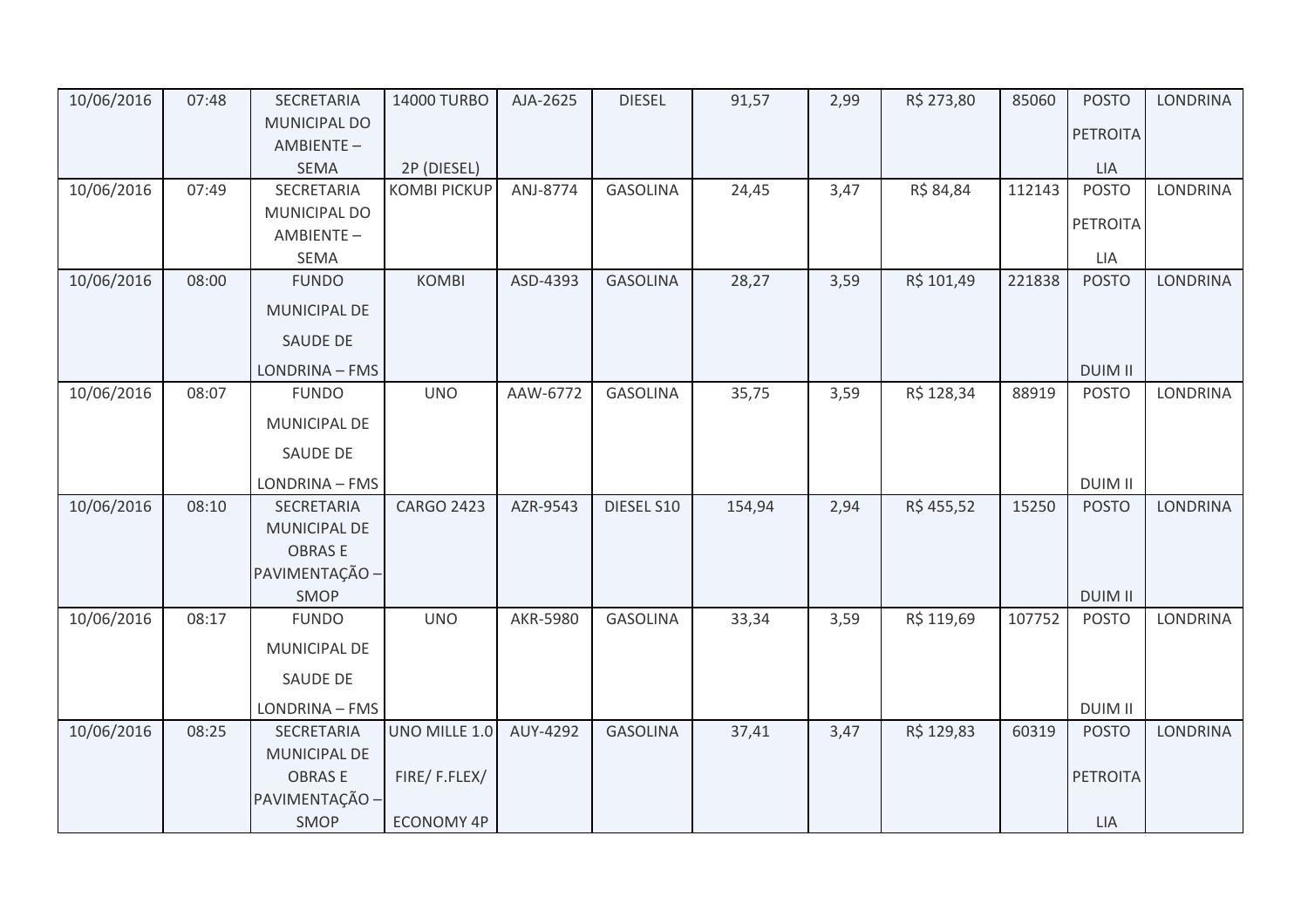| 10/06/2016 | 08:29 | SECRETARIA      | UNO MILLE 1.0     | AUY-4292        | <b>GASOLINA</b> | 1,54   | 3,48 | R\$ 5,36   | 60320 | <b>POSTO</b>   | <b>LONDRINA</b> |
|------------|-------|-----------------|-------------------|-----------------|-----------------|--------|------|------------|-------|----------------|-----------------|
|            |       | MUNICIPAL DE    |                   |                 |                 |        |      |            |       |                |                 |
|            |       | <b>OBRASE</b>   | FIRE/F.FLEX/      |                 |                 |        |      |            |       | PETROITA       |                 |
|            |       | PAVIMENTAÇÃO -  |                   |                 |                 |        |      |            |       |                |                 |
|            |       | SMOP            | <b>ECONOMY 4P</b> |                 |                 |        |      |            |       | LIA            |                 |
| 10/06/2016 | 08:31 | SECRETARIA      | <b>UNO VIVACE</b> | AYP-1572        | <b>ALCOOL</b>   | 30,7   | 2,69 | R\$ 82,58  | 18405 | <b>POSTO</b>   | <b>LONDRINA</b> |
|            |       | MUNICIPAL DE    |                   |                 |                 |        |      |            |       |                |                 |
|            |       | <b>OBRASE</b>   | 1.0 EVO FIRE      |                 |                 |        |      |            |       |                |                 |
|            |       | PAVIMENTAÇÃO -  |                   |                 |                 |        |      |            |       |                |                 |
|            |       | SMOP            | FLEX 8V           |                 |                 |        |      |            |       | PIZA           |                 |
| 10/06/2016 | 08:36 | SECRETARIA      | F14000 HD 2P      | AJD-9828        | DIESEL S10      | 127,53 | 2,99 | R\$ 381,31 | 86417 | <b>POSTO</b>   | <b>LONDRINA</b> |
|            |       | MUNICIPAL DE    |                   |                 |                 |        |      |            |       |                |                 |
|            |       | <b>OBRASE</b>   |                   |                 |                 |        |      |            |       |                |                 |
|            |       | PAVIMENTAÇÃO -  |                   |                 |                 |        |      |            |       |                |                 |
|            |       | SMOP            | (DIESEL)          |                 |                 |        |      |            |       | PIZA           |                 |
| 10/06/2016 | 08:41 | <b>FUNDO</b>    | <b>SPACEFOX</b>   | <b>BAI-9778</b> | <b>GASOLINA</b> | 35,46  | 3,59 | R\$ 127,30 | 3760  | <b>POSTO</b>   | <b>LONDRINA</b> |
|            |       | MUNICIPAL DE    |                   |                 |                 |        |      |            |       |                |                 |
|            |       | <b>SAUDE DE</b> |                   |                 |                 |        |      |            |       |                |                 |
|            |       | LONDRINA - FMS  |                   |                 |                 |        |      |            |       | <b>DUIM II</b> |                 |
| 10/06/2016 | 08:41 | SECRETARIA      | CORSA HAT.        | AQT-7596        | <b>GASOLINA</b> | 40     | 3,47 | R\$ 138,80 | 65042 | <b>POSTO</b>   | <b>LONDRINA</b> |
|            |       |                 | PREM. 1.0/1.0     |                 |                 |        |      |            |       |                |                 |
|            |       | MUNICIPAL DE    | <b>FLEXPOWER</b>  |                 |                 |        |      |            |       | PETROITA       |                 |
|            |       | FAZENDA - SMF   | 8V 5P             |                 |                 |        |      |            |       | LIA            |                 |
| 10/06/2016 | 08:45 | SECRETARIA      | <b>ONIX 1.0</b>   | <b>BAG-1799</b> | <b>ALCOOL</b>   | 43,38  | 2,49 | R\$ 108,02 | 3379  | <b>POSTO</b>   | <b>LONDRINA</b> |
|            |       | MUNICIPAL DE    |                   |                 |                 |        |      |            |       |                |                 |
|            |       | FAZENDA - SMF   |                   |                 |                 |        |      |            |       | <b>DUIM II</b> |                 |
| 10/06/2016 | 08:49 | SECRETARIA      | <b>ONIX 1.0</b>   | <b>BAG-1814</b> | <b>ALCOOL</b>   | 44,98  | 2,49 | R\$ 112,00 | 3304  | <b>POSTO</b>   | LONDRINA        |
|            |       | MUNICIPAL DE    |                   |                 |                 |        |      |            |       |                |                 |
|            |       | EDUCAÇÃO - SME  |                   |                 |                 |        |      |            |       | <b>CINCO</b>   |                 |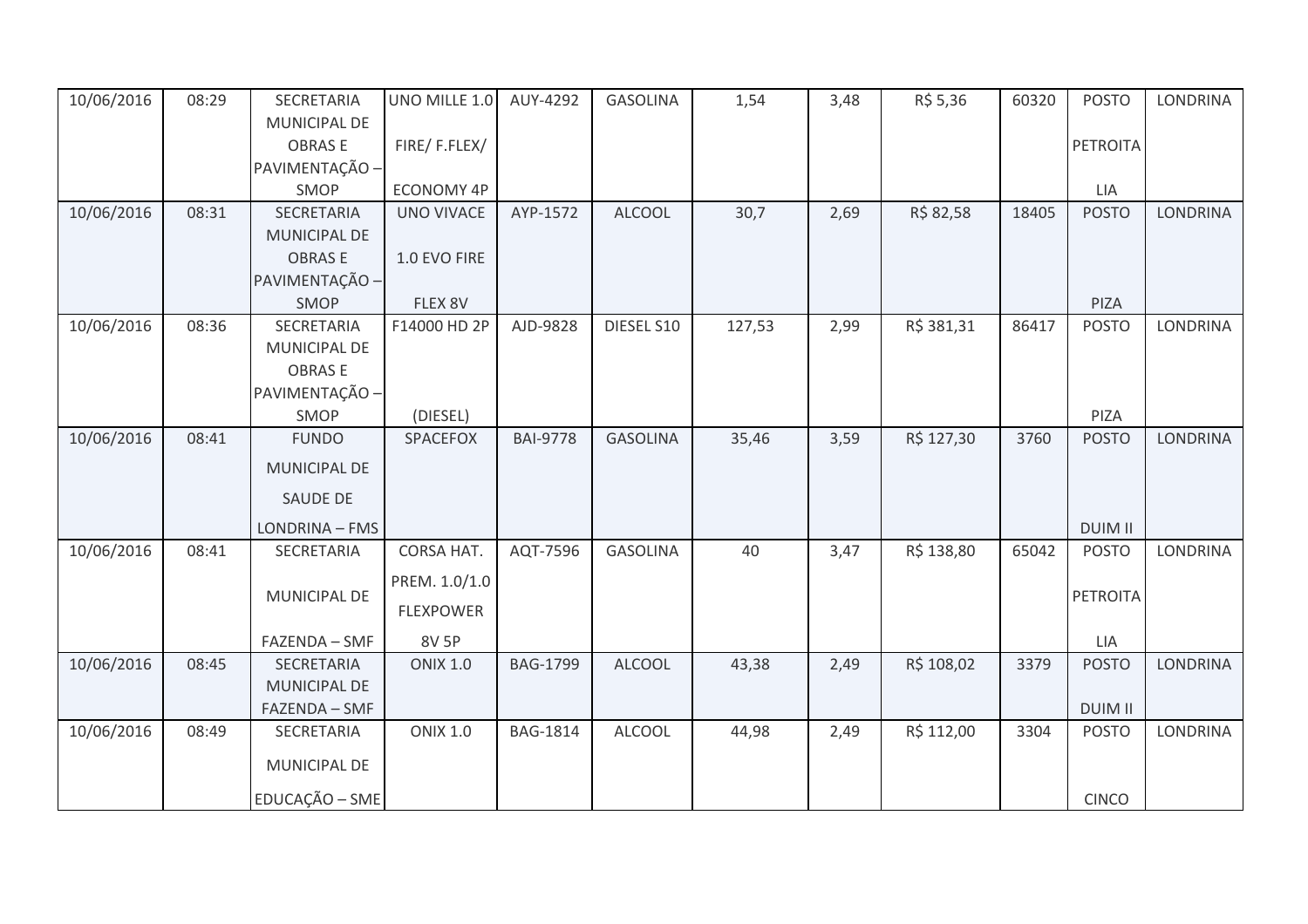| 10/06/2016 | 08:55 | <b>FUNDO DE</b><br>REEQUIPAMENTO<br>DO CORPO DE<br><b>BOMBEIROS-</b><br>SMDS/FUNREBO<br>M | <b>S10</b>          | <b>FKF-9602</b> | DIESEL S10      | 8,59   | 2,94 | R\$ 25,25  | 53126 | <b>POSTO</b><br><b>DUIM II</b> | <b>LONDRINA</b> |
|------------|-------|-------------------------------------------------------------------------------------------|---------------------|-----------------|-----------------|--------|------|------------|-------|--------------------------------|-----------------|
| 10/06/2016 | 09:02 | <b>FUNDO</b>                                                                              | <b>UNO</b>          | AUY-6807        | <b>GASOLINA</b> | 35,12  | 3,59 | R\$ 126,08 | 65260 | <b>POSTO</b>                   | <b>LONDRINA</b> |
|            |       | MUNICIPAL DE                                                                              |                     |                 |                 |        |      |            |       |                                |                 |
|            |       | SAUDE DE                                                                                  |                     |                 |                 |        |      |            |       |                                |                 |
|            |       | LONDRINA - FMS                                                                            |                     |                 |                 |        |      |            |       | <b>DUIM II</b>                 |                 |
| 10/06/2016 | 09:13 | <b>SECRETARIA</b>                                                                         | UNO MILLE 1.0       | AQV-9334        | <b>ALCOOL</b>   | 34,75  | 2,39 | R\$ 83,06  | 62236 | <b>POSTO</b>                   | <b>LONDRINA</b> |
|            |       | <b>MUNICIPAL SE</b><br><b>ASSISTNCIA</b>                                                  | FIRE/F.FLEX/        |                 |                 |        |      |            |       | <b>PETROITA</b>                |                 |
|            |       | <b>SOCIAL-SMAS</b>                                                                        | <b>ECONOMY 4P</b>   |                 |                 |        |      |            |       | <b>LIA</b>                     |                 |
| 10/06/2016 | 09:19 | SECRETARIA                                                                                | UNO MILLE 1.0       | AUY-4319        | ALCOOL          | 35,97  | 2,39 | R\$ 85,96  | 30013 | <b>POSTO</b>                   | <b>LONDRINA</b> |
|            |       | <b>MUNICIPAL SE</b><br><b>ASSISTNCIA</b>                                                  | FIRE/F.FLEX/        |                 |                 |        |      |            |       | <b>PETROITA</b>                |                 |
|            |       | SOCIAL-SMAS                                                                               | <b>ECONOMY 4P</b>   |                 |                 |        |      |            |       | LIA                            |                 |
| 10/06/2016 | 09:19 | <b>SECRETARIA</b>                                                                         | UNO MILLE 1.0       | AVW-4228        | <b>ALCOOL</b>   | 42,32  | 2,49 | R\$ 105,39 | 21107 | <b>POSTO</b>                   | <b>LONDRINA</b> |
|            |       | <b>MUNICIPAL SE</b><br><b>ASSISTNCIA</b>                                                  | FIRE/F.FLEX/        |                 |                 |        |      |            |       |                                |                 |
|            |       | SOCIAL-SMAS                                                                               | ECONOMY 4P          |                 |                 |        |      |            |       | <b>DUIM II</b>                 |                 |
| 10/06/2016 | 09:32 | SECRETARIA                                                                                | <b>CARGO 1519 B</b> | AZJ-1240        | DIESEL S10      | 104,57 | 2,99 | R\$ 312,68 | 21603 | <b>POSTO</b>                   | <b>LONDRINA</b> |
|            |       | MUNICIPAL DE                                                                              |                     |                 |                 |        |      |            |       |                                |                 |
|            |       | <b>OBRASE</b><br>PAVIMENTAÇÃO -                                                           |                     |                 |                 |        |      |            |       | PETROITA                       |                 |
|            |       | SMOP                                                                                      |                     |                 |                 |        |      |            |       | LIA                            |                 |
| 10/06/2016 | 09:40 | SECRETARIA                                                                                | <b>UNO VIVACE</b>   | AYW-7592        | <b>ALCOOL</b>   | 30     | 2,39 | R\$ 71,70  | 19405 | <b>POSTO</b>                   | <b>LONDRINA</b> |
|            |       | MUNICIPAL DE                                                                              |                     |                 |                 |        |      |            |       |                                |                 |
|            |       |                                                                                           | 1.0 EVO FIRE        |                 |                 |        |      |            |       | <b>PETROITA</b>                |                 |
|            |       | <b>GESTÃO PUBLICA</b>                                                                     |                     |                 |                 |        |      |            |       |                                |                 |
|            |       | $-SMGP$                                                                                   | FLEX 8V             |                 |                 |        |      |            |       | LIA                            |                 |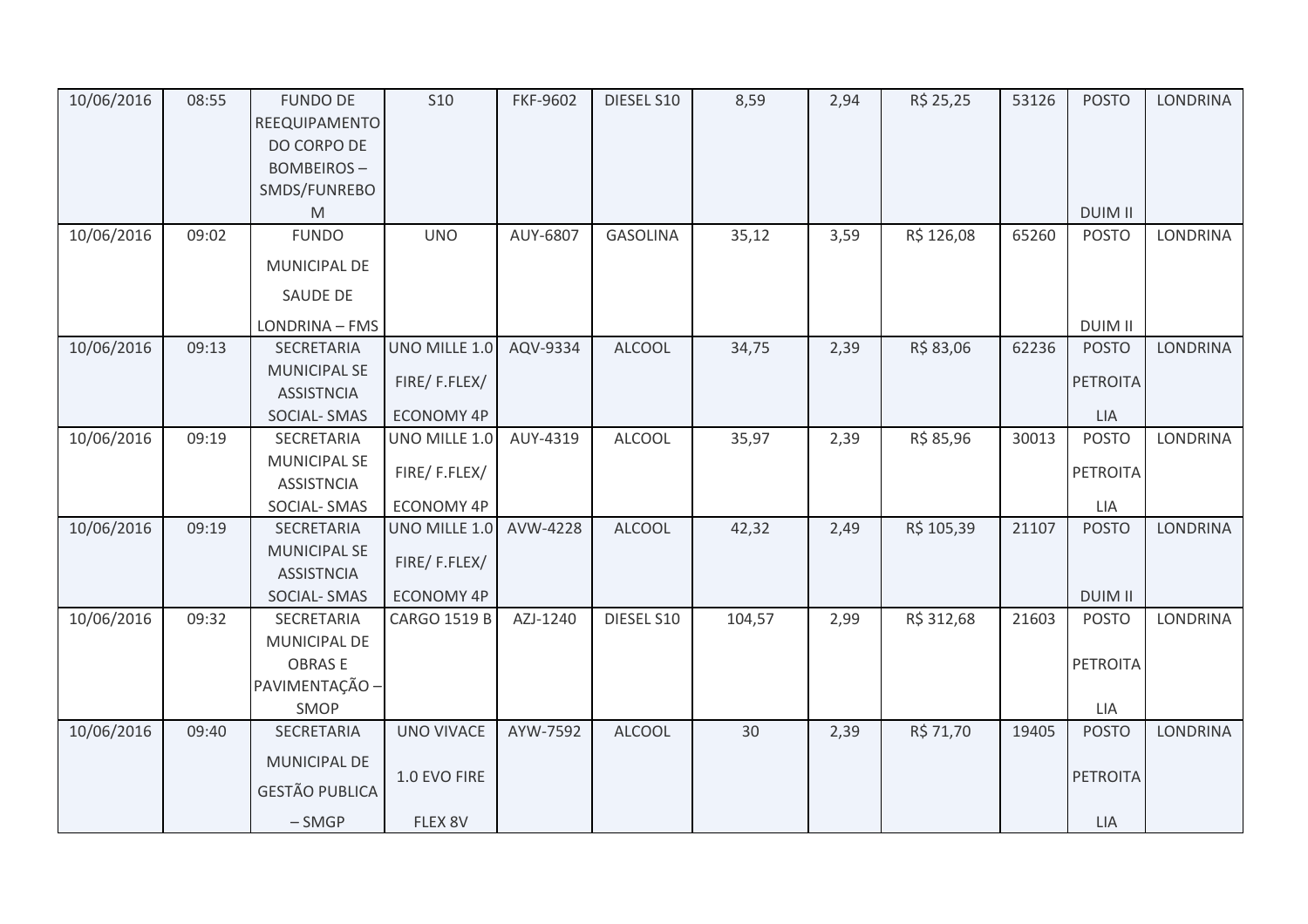| 10/06/2016 | 09:41 | <b>FUNDO</b>        | <b>UNO VIVACE</b>   | AZO-5175 | <b>GASOLINA</b> | 30     | 3,46 | R\$ 103,80 | 7866   | <b>POSTO</b>    | <b>LONDRINA</b> |
|------------|-------|---------------------|---------------------|----------|-----------------|--------|------|------------|--------|-----------------|-----------------|
|            |       | <b>MUNICIPAL DE</b> |                     |          |                 |        |      |            |        |                 |                 |
|            |       | SAUDE DE            |                     |          |                 |        |      |            |        |                 |                 |
|            |       | LONDRINA - FMS      |                     |          |                 |        |      |            |        | <b>CINCAO</b>   |                 |
| 10/06/2016 | 09:46 | <b>FUNDO</b>        | <b>UNO</b>          | AAW-2630 | <b>GASOLINA</b> | 34,39  | 3,59 | R\$ 123,46 | 218985 | <b>POSTO</b>    | <b>LONDRINA</b> |
|            |       | <b>MUNICIPAL DE</b> |                     |          |                 |        |      |            |        |                 |                 |
|            |       | <b>SAUDE DE</b>     |                     |          |                 |        |      |            |        |                 |                 |
|            |       | LONDRINA - FMS      |                     |          |                 |        |      |            |        | <b>DUIM II</b>  |                 |
| 10/06/2016 | 09:57 | SECRETARIA          | <b>S10 PICKUP</b>   | AWM-4667 | <b>GASOLINA</b> | 44,81  | 3,78 | R\$ 169,39 | 63295  | <b>AUTO</b>     | CASCAVEL        |
|            |       | <b>MUNICIPAL SE</b> | <b>EXECUTIVE CD</b> |          |                 |        |      |            |        | <b>POSTO</b>    |                 |
|            |       | <b>ASSISTNCIA</b>   |                     |          |                 |        |      |            |        | <b>MACARIC</b>  |                 |
|            |       | SOCIAL-SMAS         | 4.3                 |          |                 |        |      |            |        | O               |                 |
| 10/06/2016 | 10:01 | SECRETARIA          | <b>UNO WAY</b>      | AYW-7598 | <b>ALCOOL</b>   | 37,87  | 2,39 | R\$ 90,52  | 18806  | <b>POSTO</b>    | <b>LONDRINA</b> |
|            |       | <b>MUNICIPAL DE</b> |                     |          |                 |        |      |            |        |                 |                 |
|            |       | <b>OBRASE</b>       | CELEB. 1.0 EVO      |          |                 |        |      |            |        | <b>PETROITA</b> |                 |
|            |       | PAVIMENTAÇÃO -      |                     |          |                 |        |      |            |        |                 |                 |
|            |       | SMOP                | FIRE FLEX 8V        |          |                 |        |      |            |        | LIA             |                 |
| 10/06/2016 | 10:01 | <b>FUNDO DE</b>     | G420                | AUQ-4061 | DIESEL S10      | 138,78 | 2,94 | R\$408,01  | 36302  | <b>POSTO</b>    | <b>LONDRINA</b> |
|            |       | REEQUIPAMENTO       |                     |          |                 |        |      |            |        |                 |                 |
|            |       | DO CORPO DE         |                     |          |                 |        |      |            |        |                 |                 |
|            |       | <b>BOMBEIROS-</b>   |                     |          |                 |        |      |            |        |                 |                 |
|            |       | SMDS/FUNREBO        |                     |          |                 |        |      |            |        |                 |                 |
|            |       | M                   |                     |          |                 |        |      |            |        | <b>DUIM II</b>  |                 |
| 10/06/2016 | 10:13 | <b>SECRETARIA</b>   | <b>BLAZER</b>       | ANL-9467 | DIESEL S10      | 50,17  | 2,99 | R\$ 150,01 | 109790 | <b>POSTO</b>    | <b>LONDRINA</b> |
|            |       | <b>MUNICIPAL DE</b> |                     |          |                 |        |      |            |        |                 |                 |
|            |       | <b>OBRASE</b>       |                     |          |                 |        |      |            |        | <b>PETROITA</b> |                 |
|            |       | PAVIMENTAÇÃO -      |                     |          |                 |        |      |            |        |                 |                 |
|            |       | SMOP                | COLINA 4X4          |          |                 |        |      |            |        | LIA             |                 |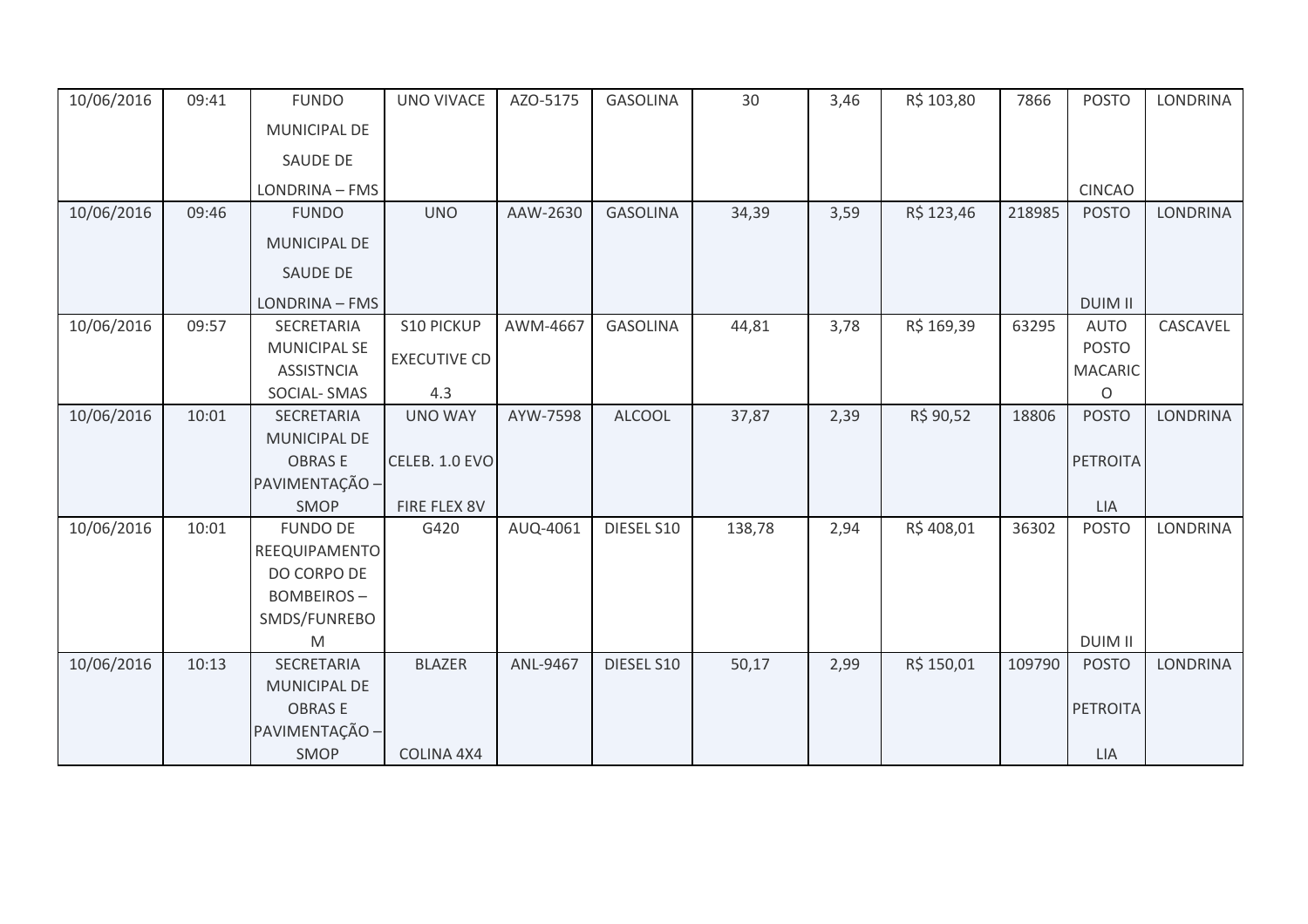| 10/06/2016 | 10:19 | SECRETARIA          | <b>UNO VIVACE</b>  | AYP-1572 | <b>GASOLINA</b> | 1,17  | 3,69 | R\$ 4,32   | 18406  | <b>POSTO</b>    | <b>LONDRINA</b> |
|------------|-------|---------------------|--------------------|----------|-----------------|-------|------|------------|--------|-----------------|-----------------|
|            |       | <b>MUNICIPAL DE</b> |                    |          |                 |       |      |            |        |                 |                 |
|            |       | <b>OBRASE</b>       | 1.0 EVO FIRE       |          |                 |       |      |            |        |                 |                 |
|            |       | PAVIMENTAÇÃO -      |                    |          |                 |       |      |            |        |                 |                 |
|            |       | SMOP                | FLEX 8V            |          |                 |       |      |            |        | PIZA            |                 |
| 10/06/2016 | 10:24 | <b>FUNDO DE</b>     | <b>TRANSIT</b>     | AYV-0967 | DIESEL S10      | 37,96 | 2,94 | R\$ 111,60 | 44072  | <b>POSTO</b>    | <b>LONDRINA</b> |
|            |       | REEQUIPAMENTO       |                    |          |                 |       |      |            |        |                 |                 |
|            |       | DO CORPO DE         |                    |          |                 |       |      |            |        |                 |                 |
|            |       | <b>BOMBEIROS-</b>   |                    |          |                 |       |      |            |        |                 |                 |
|            |       | SMDS/FUNREBO        |                    |          |                 |       |      |            |        |                 |                 |
|            |       | M                   |                    |          |                 |       |      |            |        | <b>DUIM II</b>  |                 |
| 10/06/2016 | 10:24 | SECRETARIA          | <b>FIORINO</b>     | AHZ-3484 | <b>GASOLINA</b> | 30    | 3,47 | R\$ 104,10 | 346353 | <b>POSTO</b>    | <b>LONDRINA</b> |
|            |       | <b>MUNICIPAL DE</b> | <b>PICKUP</b>      |          |                 |       |      |            |        |                 |                 |
|            |       | <b>OBRASE</b>       | <b>WORKING 1.5</b> |          |                 |       |      |            |        | <b>PETROITA</b> |                 |
|            |       | PAVIMENTAÇÃO -      |                    |          |                 |       |      |            |        |                 |                 |
|            |       | SMOP                | MPI / I.E.         |          |                 |       |      |            |        | LIA             |                 |
| 10/06/2016 | 10:26 | <b>FUNDO</b>        | <b>STRADA</b>      | AGE-4095 | <b>ALCOOL</b>   | 38,06 | 2,49 | R\$ 94,77  | 91138  | <b>POSTO</b>    | <b>LONDRINA</b> |
|            |       | MUNICIPAL DE        |                    |          |                 |       |      |            |        |                 |                 |
|            |       | <b>SAUDE DE</b>     |                    |          |                 |       |      |            |        |                 |                 |
|            |       | LONDRINA - FMS      |                    |          |                 |       |      |            |        | <b>DUIM II</b>  |                 |
| 10/06/2016 | 10:28 | SECRETARIA          | <b>LOGAN EXPR</b>  | AZO-6926 | <b>ALCOOL</b>   | 40,17 | 2,39 | R\$ 96,01  | 12800  | <b>POSTO</b>    | <b>LONDRINA</b> |
|            |       | MUNICIPAL DE        |                    |          |                 |       |      |            |        |                 |                 |
|            |       | <b>OBRASE</b>       |                    |          |                 |       |      |            |        | <b>PETROITA</b> |                 |
|            |       | PAVIMENTAÇÃO -      |                    |          |                 |       |      |            |        |                 |                 |
|            |       | SMOP                | 16 M               |          |                 |       |      |            |        | LIA             |                 |
| 10/06/2016 | 10:47 | <b>FUNDO</b>        | <b>KOMBI</b>       | FEP-2281 | <b>GASOLINA</b> | 26,21 | 3,59 | R\$ 94,09  | 55282  | <b>POSTO</b>    | <b>LONDRINA</b> |
|            |       | MUNICIPAL DE        |                    |          |                 |       |      |            |        |                 |                 |
|            |       | SAUDE DE            |                    |          |                 |       |      |            |        |                 |                 |
|            |       | LONDRINA - FMS      |                    |          |                 |       |      |            |        | <b>DUIM II</b>  |                 |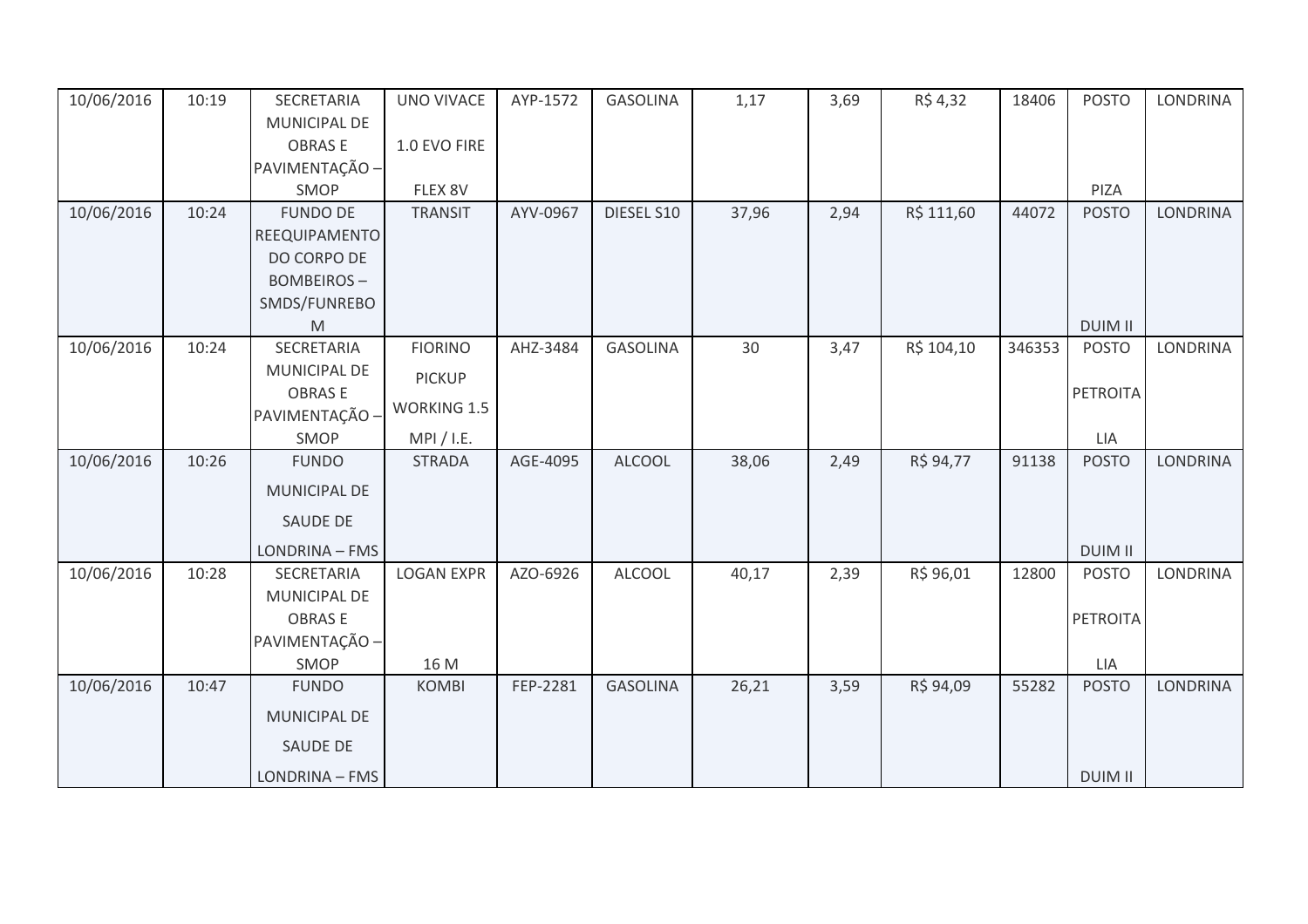| 10/06/2016 | 10:47 | SECRETARIA          | <b>STRADA</b> | ALE-6725        | <b>GASOLINA</b> | 33,19  | 3,47 | R\$ 115,19 | 126434 | <b>POSTO</b>    | <b>LONDRINA</b> |
|------------|-------|---------------------|---------------|-----------------|-----------------|--------|------|------------|--------|-----------------|-----------------|
|            |       | <b>MUNICIPAL DO</b> |               |                 |                 |        |      |            |        | <b>PETROITA</b> |                 |
|            |       | AMBIENTE-           |               |                 |                 |        |      |            |        |                 |                 |
|            |       | <b>SEMA</b>         |               |                 |                 |        |      |            |        | LIA             |                 |
| 10/06/2016 | 10:50 | <b>FUNDO</b>        | SAVEIRO       | <b>BAI-6329</b> | <b>GASOLINA</b> | 40,4   | 3,59 | R\$ 145,04 | 1634   | <b>POSTO</b>    | <b>LONDRINA</b> |
|            |       | <b>MUNICIPAL DE</b> |               |                 |                 |        |      |            |        |                 |                 |
|            |       | <b>SAUDE DE</b>     |               |                 |                 |        |      |            |        |                 |                 |
|            |       | LONDRINA - FMS      |               |                 |                 |        |      |            |        | <b>DUIM II</b>  |                 |
| 10/06/2016 | 11:05 | SECRETARIA          | <b>TECTOR</b> | AZL-3509        | DIESEL S10      | 172,06 | 2,97 | R\$ 511,04 | 19749  | <b>POSTO</b>    | <b>LONDRINA</b> |
|            |       | MUNICIPAL DE        |               |                 |                 |        |      |            |        |                 |                 |
|            |       | <b>OBRASE</b>       |               |                 |                 |        |      |            |        |                 |                 |
|            |       | PAVIMENTAÇÃO -      |               |                 |                 |        |      |            |        |                 |                 |
|            |       | SMOP                | 150E21        |                 |                 |        |      |            |        | FARIA           |                 |
| 10/06/2016 | 11:13 | <b>FUNDO</b>        | <b>KOMBI</b>  | ALR-5579        | <b>GASOLINA</b> | 36,54  | 3,58 | R\$ 130,86 | 85701  | <b>POSTO</b>    | <b>LONDRINA</b> |
|            |       | <b>MUNICIPAL DE</b> |               |                 |                 |        |      |            |        |                 |                 |
|            |       | SAUDE DE            |               |                 |                 |        |      |            |        |                 |                 |
|            |       | LONDRINA - FMS      |               |                 |                 |        |      |            |        | <b>DUIM II</b>  |                 |
| 10/06/2016 | 11:22 | <b>FUNDO</b>        | <b>UNO</b>    | AKP-1923        | <b>GASOLINA</b> | 34,04  | 3,59 | R\$ 122,20 | 132438 | <b>POSTO</b>    | <b>LONDRINA</b> |
|            |       | MUNICIPAL DE        |               |                 |                 |        |      |            |        |                 |                 |
|            |       | SAUDE DE            |               |                 |                 |        |      |            |        |                 |                 |
|            |       | LONDRINA - FMS      |               |                 |                 |        |      |            |        | <b>DUIM II</b>  |                 |
| 10/06/2016 | 11:30 | <b>FUNDO</b>        | <b>STRADA</b> | AKO-8070        | <b>ALCOOL</b>   | 40,28  | 2,49 | R\$ 100,30 | 123572 | <b>POSTO</b>    | <b>LONDRINA</b> |
|            |       | MUNICIPAL DE        |               |                 |                 |        |      |            |        |                 |                 |
|            |       | <b>SAUDE DE</b>     |               |                 |                 |        |      |            |        |                 |                 |
|            |       | LONDRINA - FMS      |               |                 |                 |        |      |            |        | <b>DUIM II</b>  |                 |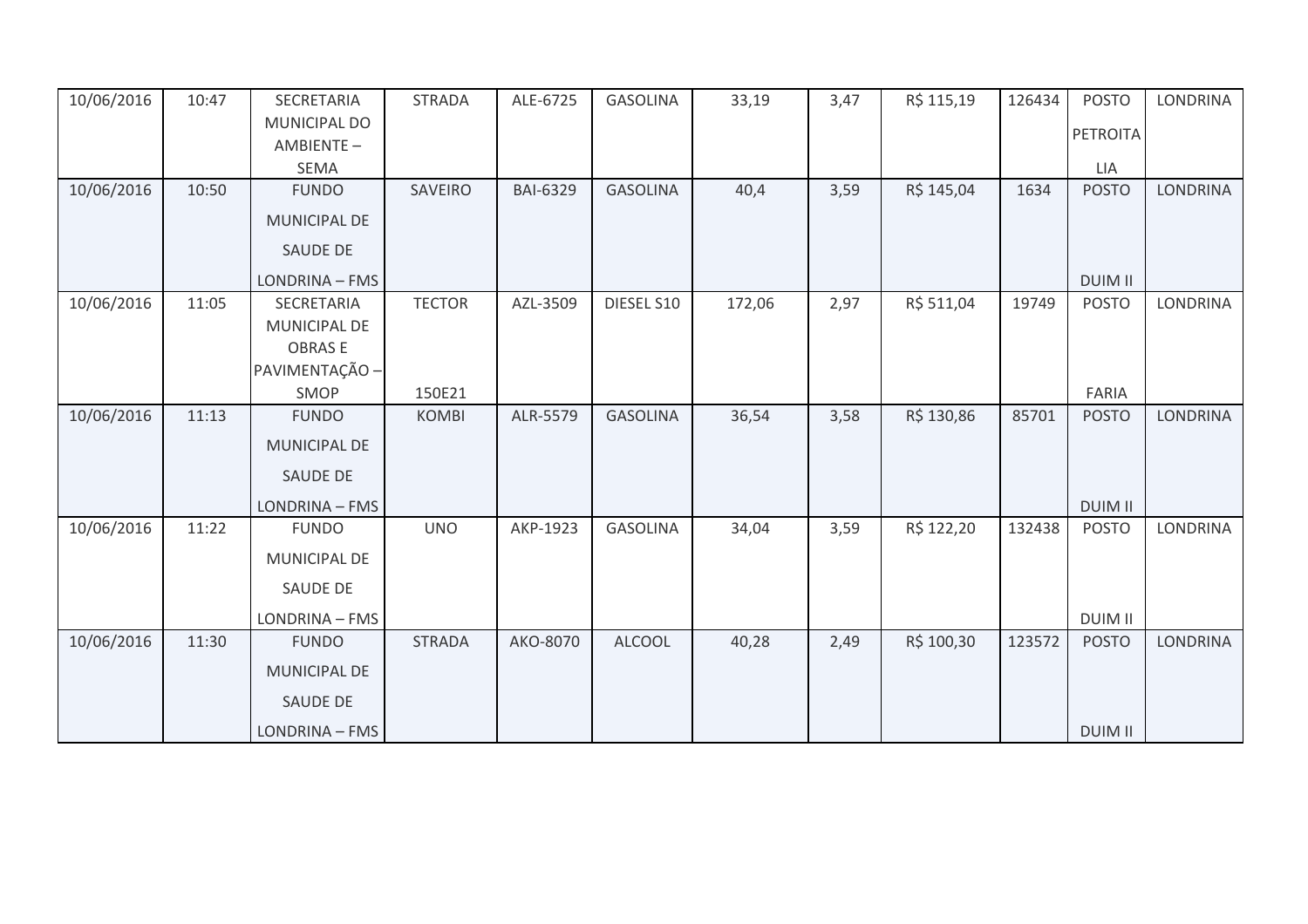| 10/06/2016 | 11:43 | <b>FUNDO</b>         | <b>UNO</b>        | AKK-1896        | <b>GASOLINA</b> | 33,21  | 3,59 | R\$ 119,22 | 111535 | <b>POSTO</b>    | <b>LONDRINA</b> |
|------------|-------|----------------------|-------------------|-----------------|-----------------|--------|------|------------|--------|-----------------|-----------------|
|            |       | MUNICIPAL DE         |                   |                 |                 |        |      |            |        |                 |                 |
|            |       | <b>SAUDE DE</b>      |                   |                 |                 |        |      |            |        |                 |                 |
|            |       | LONDRINA - FMS       |                   |                 |                 |        |      |            |        | <b>DUIM II</b>  |                 |
| 10/06/2016 | 12:01 | <b>FUNDO</b>         | <b>STRADA</b>     | AGE-4136        | <b>ALCOOL</b>   | 36,69  | 2,49 | R\$ 91,36  | 126591 | <b>POSTO</b>    | <b>LONDRINA</b> |
|            |       | MUNICIPAL DE         |                   |                 |                 |        |      |            |        |                 |                 |
|            |       | SAUDE DE             |                   |                 |                 |        |      |            |        |                 |                 |
|            |       | LONDRINA - FMS       |                   |                 |                 |        |      |            |        | <b>DUIM II</b>  |                 |
| 10/06/2016 | 12:20 | SECRETARIA           | <b>KOMBI</b>      | AOU-4789        | <b>ALCOOL</b>   | 31,64  | 2,39 | R\$ 75,62  | 147901 | <b>AUTO</b>     | <b>LONDRINA</b> |
|            |       | <b>MUNICIPAL SE</b>  | STANDARD 1.4      |                 |                 |        |      |            |        | <b>POSTO</b>    |                 |
|            |       | <b>ASSISTNCIA</b>    | MI TOTAL FLEX     |                 |                 |        |      |            |        |                 |                 |
|            |       | SOCIAL-SMAS          | 8V                |                 |                 |        |      |            |        | ECOS            |                 |
| 10/06/2016 | 12:28 | SECRETARIA           | <b>VIVACE</b>     | AZJ-0422        | <b>ALCOOL</b>   | 35,3   | 2,49 | R\$ 87,90  | 7660   | <b>POSTO</b>    | <b>LONDRINA</b> |
|            |       | <b>MUNICIPAL SE</b>  |                   |                 |                 |        |      |            |        |                 |                 |
|            |       | <b>ASSISTNCIA</b>    |                   |                 |                 |        |      |            |        |                 |                 |
|            |       | SOCIAL-SMAS          |                   |                 |                 |        |      |            |        | <b>DUIM II</b>  |                 |
| 10/06/2016 | 12:43 | SECRETARIA           | 14000             | AZP-8606        | DIESEL S10      | 177,26 | 2,99 | R\$ 530,00 | 12628  | <b>POSTO</b>    | LONDRINA        |
|            |       | MUNICIPAL DE         |                   |                 |                 |        |      |            |        |                 |                 |
|            |       | <b>OBRASE</b>        |                   |                 |                 |        |      |            |        | <b>PETROITA</b> |                 |
|            |       | PAVIMENTAÇÃO -       |                   |                 |                 |        |      |            |        |                 |                 |
|            |       | SMOP                 |                   |                 |                 |        |      |            |        | LIA             |                 |
| 10/06/2016 | 12:50 | SECRETARIA           | NOVO VOYAGE       | <b>BAL-2689</b> | <b>ALCOOL</b>   | 43,5   | 2,69 | R\$ 117,02 | 677    | <b>POSTO</b>    | <b>LONDRINA</b> |
|            |       | MUNICIPAL DE         |                   |                 |                 |        |      |            |        |                 |                 |
|            |       | <b>AGRICULTURA E</b> |                   |                 |                 |        |      |            |        |                 |                 |
|            |       | ABASTECIMENTO        |                   |                 |                 |        |      |            |        |                 |                 |
|            |       | $-SMAA$              |                   |                 |                 |        |      |            |        | PIZA            |                 |
| 10/06/2016 | 13:28 | SECRETARIA           | UNO MILLE 1.0     | AVW-4590        | <b>ALCOOL</b>   | 36,35  | 2,69 | R\$ 97,78  | 36394  | <b>POSTO</b>    | LONDRINA        |
|            |       | <b>MUNICIPAL SE</b>  | FIRE/F.FLEX/      |                 |                 |        |      |            |        |                 |                 |
|            |       | <b>ASSISTNCIA</b>    |                   |                 |                 |        |      |            |        |                 |                 |
|            |       | SOCIAL-SMAS          | <b>ECONOMY 4P</b> |                 |                 |        |      |            |        | PIZA            |                 |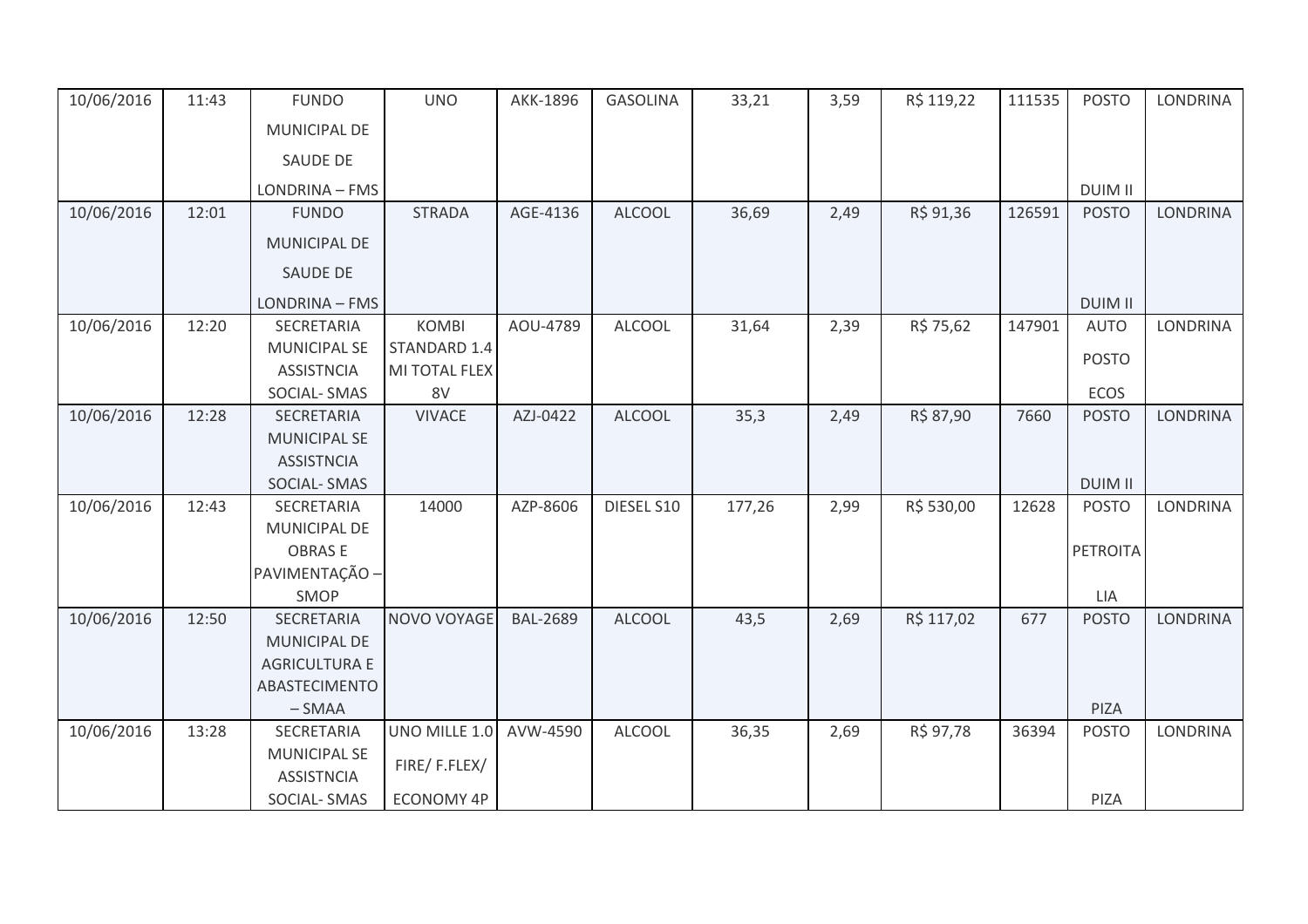| 10/06/2016 | 13:37 | ADMINISTRAÇÃO         | S10 BLAZER           | AQE-6474        | <b>DIESEL</b>   | 39,11 | 2,86 | R\$ 111,88 | 361366 | <b>AUTO</b>     | <b>LONDRINA</b> |
|------------|-------|-----------------------|----------------------|-----------------|-----------------|-------|------|------------|--------|-----------------|-----------------|
|            |       | <b>DOS CEMITÉRIOS</b> |                      |                 |                 |       |      |            |        |                 |                 |
|            |       | E SERVIÇOS            | <b>COLINA</b>        |                 |                 |       |      |            |        | <b>POSTO</b>    |                 |
|            |       | <b>FUNERARIOS DE</b>  | 2.4/2.4 MPFI         |                 |                 |       |      |            |        | <b>MALASSIS</b> |                 |
|            |       | LONDRINA-             |                      |                 |                 |       |      |            |        |                 |                 |
|            |       | <b>ACESF</b>          | <b>F.POWER</b>       |                 |                 |       |      |            |        | E               |                 |
| 10/06/2016 | 13:45 | SECRETARIA            | <b>ONIX 1.0</b>      | <b>BAG-1792</b> | <b>ALCOOL</b>   | 12,13 | 2,39 | R\$ 29,00  | 1598   | <b>POSTO</b>    | <b>LONDRINA</b> |
|            |       | MUNICIPAL DE          |                      |                 |                 |       |      |            |        | PETROITA        |                 |
|            |       | EDUCAÇÃO - SME        |                      |                 |                 |       |      |            |        | LIA             |                 |
| 10/06/2016 | 14:06 | <b>FUNDO</b>          | <b>STRADA</b>        | AKO-8065        | <b>ALCOOL</b>   | 47,39 | 2,49 | R\$ 118,00 | 134406 | <b>POSTO</b>    | <b>LONDRINA</b> |
|            |       | <b>MUNICIPAL DE</b>   |                      |                 |                 |       |      |            |        |                 |                 |
|            |       | SAUDE DE              |                      |                 |                 |       |      |            |        |                 |                 |
|            |       | LONDRINA - FMS        |                      |                 |                 |       |      |            |        | <b>DUIM II</b>  |                 |
| 10/06/2016 | 14:08 | <b>FUNDO</b>          | <b>BOXER HDI 15L</b> | AZO-4509        | DIESEL S10      | 43,21 | 2,99 | R\$ 129,20 | 59616  | <b>POSTO</b>    | <b>LONDRINA</b> |
|            |       | MUNICIPAL DE          |                      |                 |                 |       |      |            |        | PETROITA        |                 |
|            |       | <b>SAUDE DE</b>       |                      |                 |                 |       |      |            |        |                 |                 |
|            |       | LONDRINA - FMS        |                      |                 |                 |       |      |            |        | LIA             |                 |
| 10/06/2016 | 14:10 | <b>FUNDO</b>          | <b>UNO</b>           | AKQ-6983        | <b>GASOLINA</b> | 15,65 | 3,59 | R\$ 56,18  | 182145 | <b>POSTO</b>    | <b>LONDRINA</b> |
|            |       | <b>MUNICIPAL DE</b>   |                      |                 |                 |       |      |            |        |                 |                 |
|            |       | <b>SAUDE DE</b>       |                      |                 |                 |       |      |            |        |                 |                 |
|            |       | LONDRINA - FMS        |                      |                 |                 |       |      |            |        | <b>DUIM II</b>  |                 |
| 10/06/2016 | 14:15 | SECRETARIA            | UNO MILLE/           | AHZ-5984        | <b>GASOLINA</b> | 34,95 | 3,69 | R\$ 129,00 | 171358 | <b>POSTO</b>    | <b>LONDRINA</b> |
|            |       | MUNICIPAL DE          |                      |                 |                 |       |      |            |        |                 |                 |
|            |       | <b>OBRASE</b>         | MILLE EX/            |                 |                 |       |      |            |        |                 |                 |
|            |       | PAVIMENTAÇÃO -        |                      |                 |                 |       |      |            |        |                 |                 |
|            |       | SMOP                  | SMART 4P             |                 |                 |       |      |            |        | PIZA            |                 |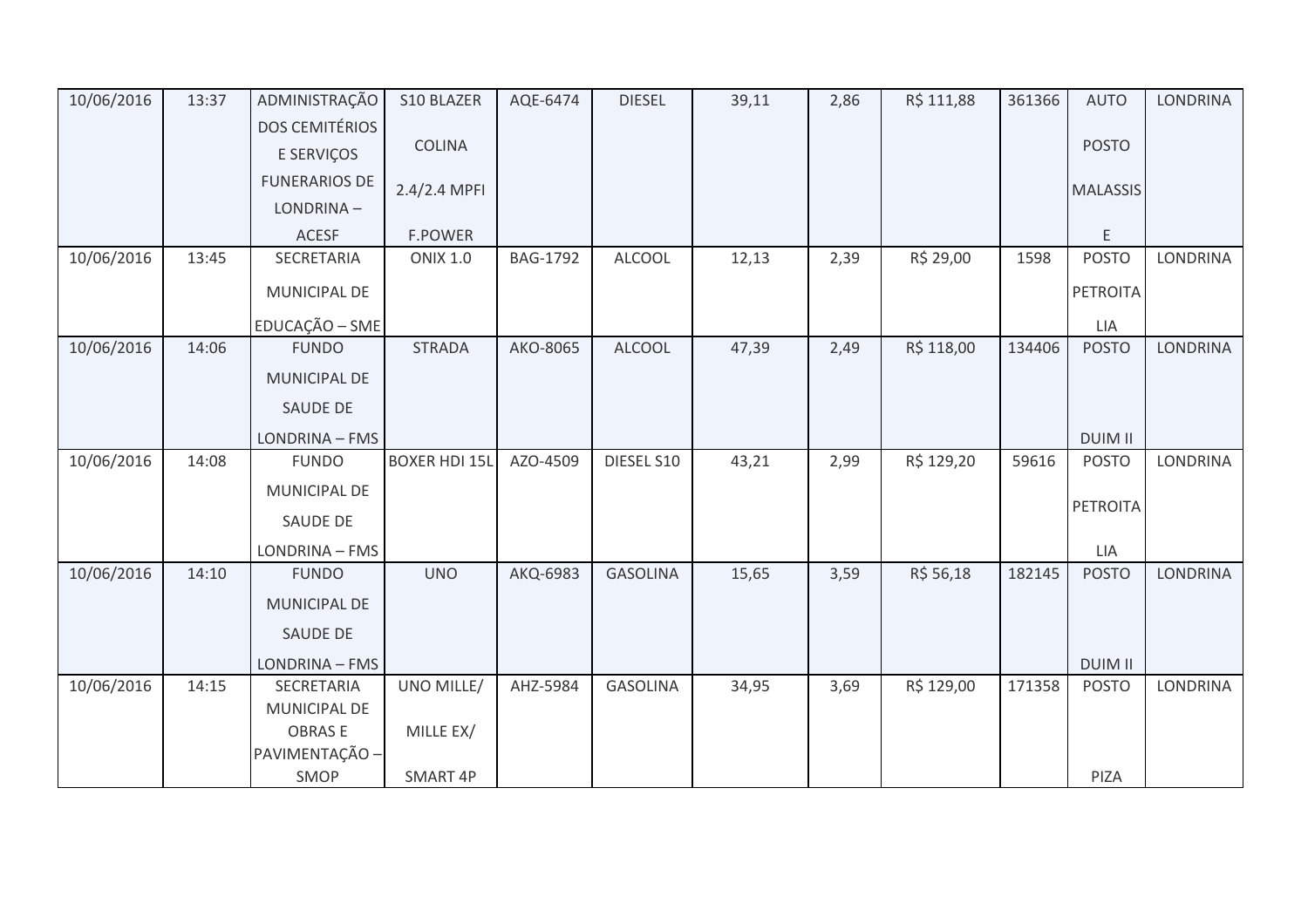| 10/06/2016 | 14:21 | <b>FUNDO</b>              | 207SW             | AUP-2519        | <b>GASOLINA</b> | 31,2  | 3,59 | R\$ 112,01 | 91452 | <b>POSTO</b>   | <b>LONDRINA</b> |
|------------|-------|---------------------------|-------------------|-----------------|-----------------|-------|------|------------|-------|----------------|-----------------|
|            |       | <b>MUNICIPAL DE</b>       |                   |                 |                 |       |      |            |       |                |                 |
|            |       | SAUDE DE                  |                   |                 |                 |       |      |            |       |                |                 |
|            |       | LONDRINA - FMS            |                   |                 |                 |       |      |            |       | <b>DUIM II</b> |                 |
| 10/06/2016 | 14:25 | SECRETARIA                | UNO MILLE 1.0     | AOZ-4322        | <b>ALCOOL</b>   | 36,15 | 2,49 | R\$ 90,01  | 85857 | <b>POSTO</b>   | <b>LONDRINA</b> |
|            |       | <b>MUNICIPAL SE</b>       | FIRE/F.FLEX/      |                 |                 |       |      |            |       |                |                 |
|            |       | <b>ASSISTNCIA</b>         |                   |                 |                 |       |      |            |       |                |                 |
|            |       | SOCIAL-SMAS               | <b>ECONOMY 4P</b> |                 |                 |       |      |            |       | <b>DUIM II</b> |                 |
| 10/06/2016 | 14:47 | SECRETARIA                | <b>GOL 1.6 MI</b> | AOK-3586        | <b>ALCOOL</b>   | 42,97 | 2,49 | R\$ 107,00 | 47032 | <b>POSTO</b>   | <b>LONDRINA</b> |
|            |       | <b>MUNICIPAL SE</b>       | PLUS TOTAL        |                 |                 |       |      |            |       |                |                 |
|            |       | <b>ASSISTNCIA</b>         | FLEX 8V 4P        |                 |                 |       |      |            |       | <b>DUIM II</b> |                 |
| 10/06/2016 | 15:05 | SOCIAL-SMAS<br>SECRETARIA | <b>UNO VIVACE</b> | AYP-1571        | <b>ALCOOL</b>   | 35,47 | 2,69 | R\$ 95,41  | 30709 | <b>POSTO</b>   | <b>LONDRINA</b> |
|            |       | <b>MUNICIPAL DO</b>       |                   |                 |                 |       |      |            |       |                |                 |
|            |       | AMBIENTE-                 | 1.0 EVO FIRE      |                 |                 |       |      |            |       |                |                 |
|            |       | <b>SEMA</b>               | FLEX 8V           |                 |                 |       |      |            |       | PIZA           |                 |
| 10/06/2016 | 15:10 | <b>FUNDO</b>              | JUMPER J 2.3      | AZX-7915        | DIESEL S10      | 38,31 | 3,15 | R\$ 120,68 | 36681 | <b>AUTO</b>    | <b>CURITIBA</b> |
|            |       | <b>MUNICIPAL DE</b>       |                   |                 |                 |       |      |            |       | <b>POSTO</b>   |                 |
|            |       | SAUDE DE                  |                   |                 |                 |       |      |            |       | <b>ESTRELA</b> |                 |
|            |       | LONDRINA - FMS            |                   |                 |                 |       |      |            |       | <b>GUIA</b>    |                 |
| 10/06/2016 | 15:19 | <b>FUNDO</b>              | SPRINTER-415      | <b>BAG-9371</b> | DIESEL S10      | 33,41 | 2,94 | R\$ 98,23  | 9513  | <b>POSTO</b>   | <b>LONDRINA</b> |
|            |       | <b>MUNICIPAL DE</b>       |                   |                 |                 |       |      |            |       |                |                 |
|            |       | SAUDE DE                  |                   |                 |                 |       |      |            |       |                |                 |
|            |       | LONDRINA - FMS            |                   |                 |                 |       |      |            |       | <b>DUIM II</b> |                 |
| 10/06/2016 | 15:24 | <b>FUNDO DE</b>           | <b>PAJERO</b>     | AWS-8382        | DIESEL S10      | 32,09 | 2,94 | R\$ 94,34  | 39594 | <b>POSTO</b>   | <b>LONDRINA</b> |
|            |       | REEQUIPAMENTO             |                   |                 |                 |       |      |            |       |                |                 |
|            |       | DO CORPO DE               |                   |                 |                 |       |      |            |       |                |                 |
|            |       | <b>BOMBEIROS-</b>         |                   |                 |                 |       |      |            |       |                |                 |
|            |       | SMDS/FUNREBO              |                   |                 |                 |       |      |            |       |                |                 |
|            |       | M                         |                   |                 |                 |       |      |            |       | <b>DUIM II</b> |                 |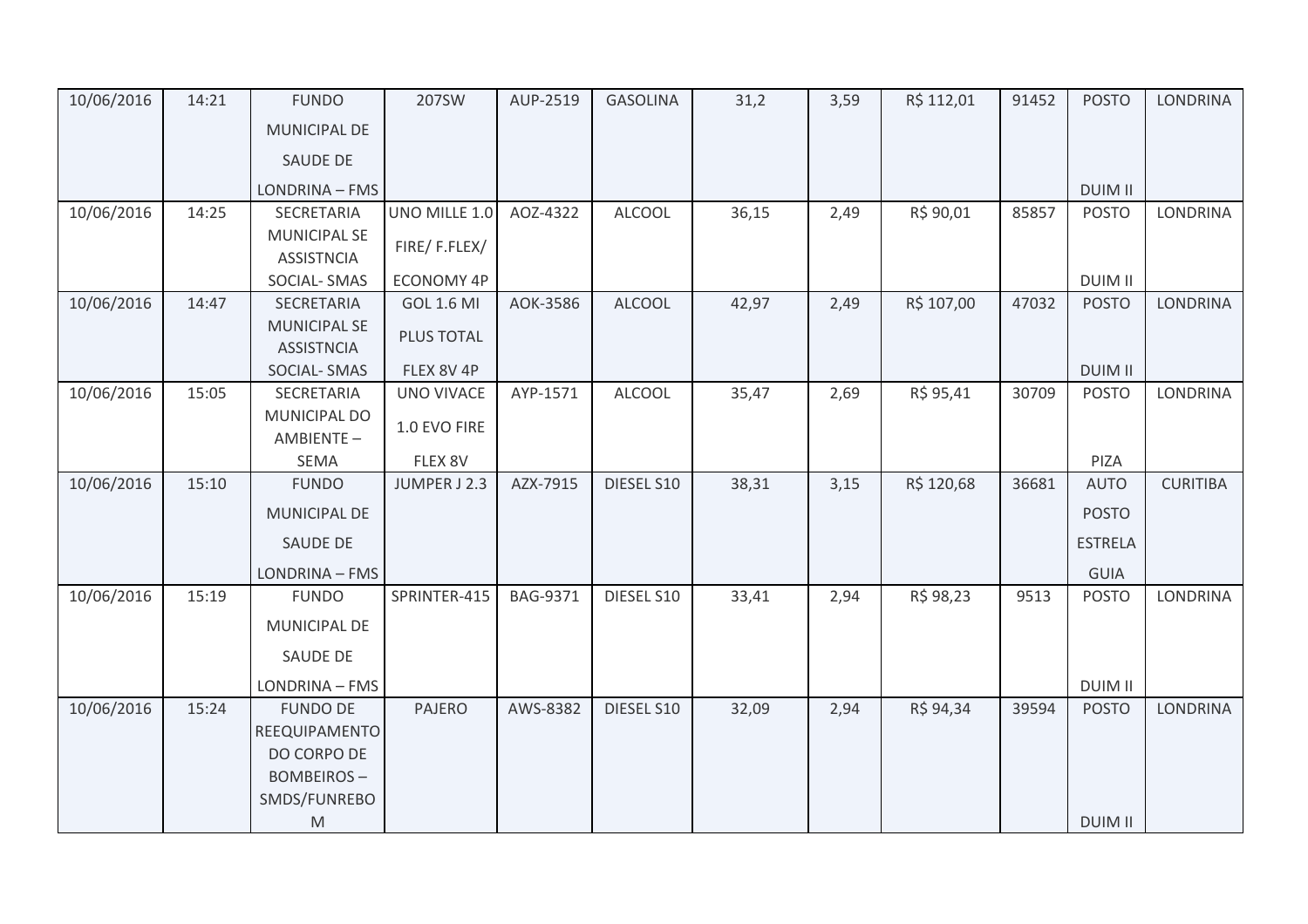| 10/06/2016 | 15:35 | SECRETARIA            | <b>MERIVA JOY</b>   | HFO-7606 | <b>ALCOOL</b>   | 55,12 | 2,49 | R\$ 137,27 | 111871 | SANTA            | <b>LONDRINA</b> |
|------------|-------|-----------------------|---------------------|----------|-----------------|-------|------|------------|--------|------------------|-----------------|
|            |       |                       |                     |          |                 |       |      |            |        | <b>MARIA</b>     |                 |
|            |       | MUNICIPAL DE          |                     |          |                 |       |      |            |        | <b>DISTRIBUI</b> |                 |
|            |       |                       | 1.4 MPFI 8V         |          |                 |       |      |            |        | DORA DE          |                 |
|            |       |                       |                     |          |                 |       |      |            |        | <b>DERIVAD</b>   |                 |
|            |       | DEFESA SOCIAL-        |                     |          |                 |       |      |            |        | OS DE            |                 |
|            |       |                       |                     |          |                 |       |      |            |        | <b>PETROLE</b>   |                 |
|            |       | SMDS                  | <b>ECONOFLEX 5P</b> |          |                 |       |      |            |        | O                |                 |
| 10/06/2016 | 15:59 | <b>FUNDO</b>          | <b>KOMBI</b>        | FFZ-5882 | <b>GASOLINA</b> | 31,36 | 3,59 | R\$ 112,58 | 161319 | <b>POSTO</b>     | <b>LONDRINA</b> |
|            |       | MUNICIPAL DE          |                     |          |                 |       |      |            |        |                  |                 |
|            |       | SAUDE DE              |                     |          |                 |       |      |            |        |                  |                 |
|            |       | LONDRINA - FMS        |                     |          |                 |       |      |            |        | <b>DUIM II</b>   |                 |
| 10/06/2016 | 16:00 | <b>FUNDO</b>          | <b>UNO</b>          | AKR-5984 | <b>GASOLINA</b> | 32,19 | 3,59 | R\$ 115,56 | 121637 | <b>POSTO</b>     | <b>LONDRINA</b> |
|            |       | MUNICIPAL DE          |                     |          |                 |       |      |            |        |                  |                 |
|            |       | SAUDE DE              |                     |          |                 |       |      |            |        |                  |                 |
|            |       | LONDRINA - FMS        |                     |          |                 |       |      |            |        | <b>DUIM II</b>   |                 |
| 10/06/2016 | 16:01 | SECRETARIA            | UNO MILLE 1.0       | ALO-3484 | <b>GASOLINA</b> | 35,88 | 3,59 | R\$ 128,81 | 91869  | <b>POSTO</b>     | <b>LONDRINA</b> |
|            |       | MUNICIPAL DE          | FIRE/F.FLEX/        |          |                 |       |      |            |        |                  |                 |
|            |       | <b>DEFESA SOCIAL-</b> |                     |          |                 |       |      |            |        |                  |                 |
|            |       | SMDS                  | <b>ECONOMY 4P</b>   |          |                 |       |      |            |        | <b>DUIM II</b>   |                 |
| 10/06/2016 | 16:53 | <b>FUNDO</b>          | <b>KANGOO</b>       | PXL-3280 | <b>GASOLINA</b> | 28,25 | 3,59 | R\$ 101,45 | 3069   | <b>POSTO</b>     | <b>LONDRINA</b> |
|            |       | <b>MUNICIPAL DE</b>   |                     |          |                 |       |      |            |        |                  |                 |
|            |       | SAUDE DE              |                     |          |                 |       |      |            |        |                  |                 |
|            |       | LONDRINA - FMS        | <b>EXPRESS</b>      |          |                 |       |      |            |        | <b>DUIM II</b>   |                 |
| 10/06/2016 | 16:57 | <b>FUNDO</b>          | <b>FIESTA</b>       | ALS-2889 | <b>GASOLINA</b> | 28,98 | 3,59 | R\$ 104,04 | 182667 | <b>POSTO</b>     | <b>LONDRINA</b> |
|            |       | MUNICIPAL DE          |                     |          |                 |       |      |            |        |                  |                 |
|            |       | SAUDE DE              |                     |          |                 |       |      |            |        |                  |                 |
|            |       | LONDRINA - FMS        |                     |          |                 |       |      |            |        | <b>DUIM II</b>   |                 |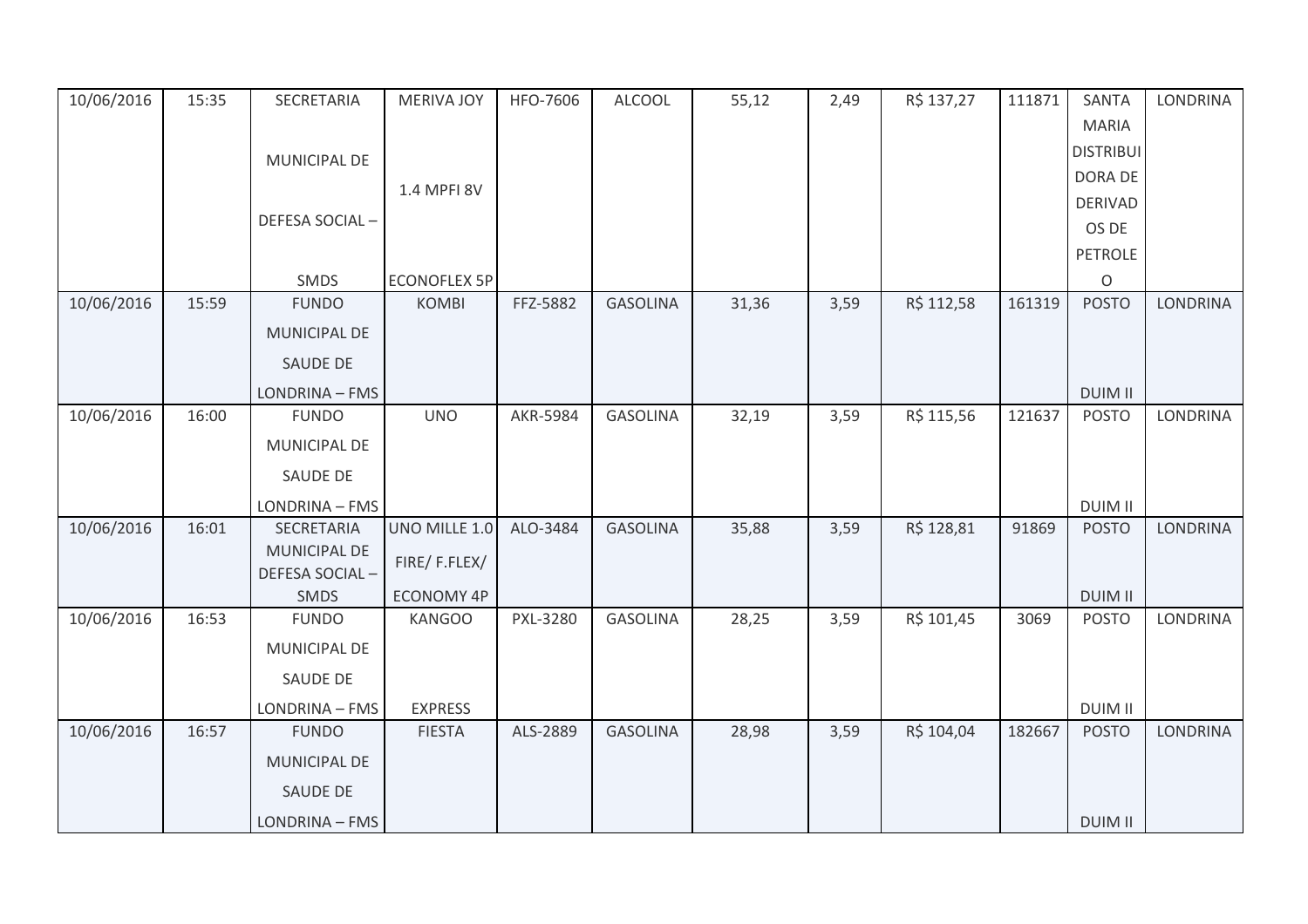| 10/06/2016 | 17:17 | SECRETARIA     | WEEKEND      | BAJ-7691        | <b>ALCOOL</b>   | 43,99 | 2,49 | R\$ 109,54 | 3718   | SANTA            | <b>LONDRINA</b> |
|------------|-------|----------------|--------------|-----------------|-----------------|-------|------|------------|--------|------------------|-----------------|
|            |       |                |              |                 |                 |       |      |            |        | <b>MARIA</b>     |                 |
|            |       | MUNICIPAL DE   |              |                 |                 |       |      |            |        | <b>DISTRIBUI</b> |                 |
|            |       |                |              |                 |                 |       |      |            |        | DORA DE          |                 |
|            |       |                |              |                 |                 |       |      |            |        | <b>DERIVAD</b>   |                 |
|            |       | DEFESA SOCIAL- |              |                 |                 |       |      |            |        | OS DE            |                 |
|            |       |                |              |                 |                 |       |      |            |        | <b>PETROLE</b>   |                 |
|            |       | SMDS           | ADVENTURE    |                 |                 |       |      |            |        | $\circ$          |                 |
| 10/06/2016 | 17:17 | <b>FUNDO</b>   | <b>UNO</b>   | AAW-2747        | <b>GASOLINA</b> | 33,76 | 3,59 | R\$ 121,20 | 132879 | <b>POSTO</b>     | <b>LONDRINA</b> |
|            |       | MUNICIPAL DE   |              |                 |                 |       |      |            |        |                  |                 |
|            |       | SAUDE DE       |              |                 |                 |       |      |            |        |                  |                 |
|            |       | LONDRINA - FMS |              |                 |                 |       |      |            |        | <b>DUIM II</b>   |                 |
| 10/06/2016 | 17:25 | <b>FUNDO</b>   | SPACEFOX     | <b>BAI-9776</b> | <b>GASOLINA</b> | 25,07 | 3,59 | R\$ 90,00  | 17670  | <b>POSTO</b>     | <b>LONDRINA</b> |
|            |       | MUNICIPAL DE   |              |                 |                 |       |      |            |        |                  |                 |
|            |       | SAUDE DE       |              |                 |                 |       |      |            |        |                  |                 |
|            |       | LONDRINA - FMS |              |                 |                 |       |      |            |        | <b>DUIM II</b>   |                 |
| 10/06/2016 | 17:46 | <b>FUNDO</b>   | <b>BOXER</b> | AWV-2805        | <b>DIESEL</b>   | 21,08 | 3,15 | R\$ 66,40  | 152600 | <b>SANTA</b>     | <b>LONDRINA</b> |
|            |       |                |              |                 |                 |       |      |            |        | <b>MARIA</b>     |                 |
|            |       | MUNICIPAL DE   |              |                 |                 |       |      |            |        | <b>DISTRIBUI</b> |                 |
|            |       |                |              |                 |                 |       |      |            |        | DORA DE          |                 |
|            |       |                |              |                 |                 |       |      |            |        | <b>DERIVAD</b>   |                 |
|            |       | SAUDE DE       |              |                 |                 |       |      |            |        | OS DE            |                 |
|            |       |                |              |                 |                 |       |      |            |        | PETROLE          |                 |
|            |       | LONDRINA - FMS |              |                 |                 |       |      |            |        | $\circ$          |                 |
| 10/06/2016 | 17:46 | <b>FUNDO</b>   | <b>BOXER</b> | AXL-7395        | DIESEL S10      | 56,47 | 2,94 | R\$ 166,02 | 117006 | <b>POSTO</b>     | LONDRINA        |
|            |       | MUNICIPAL DE   |              |                 |                 |       |      |            |        |                  |                 |
|            |       | SAUDE DE       |              |                 |                 |       |      |            |        |                  |                 |
|            |       | LONDRINA - FMS |              |                 |                 |       |      |            |        | <b>DUIM II</b>   |                 |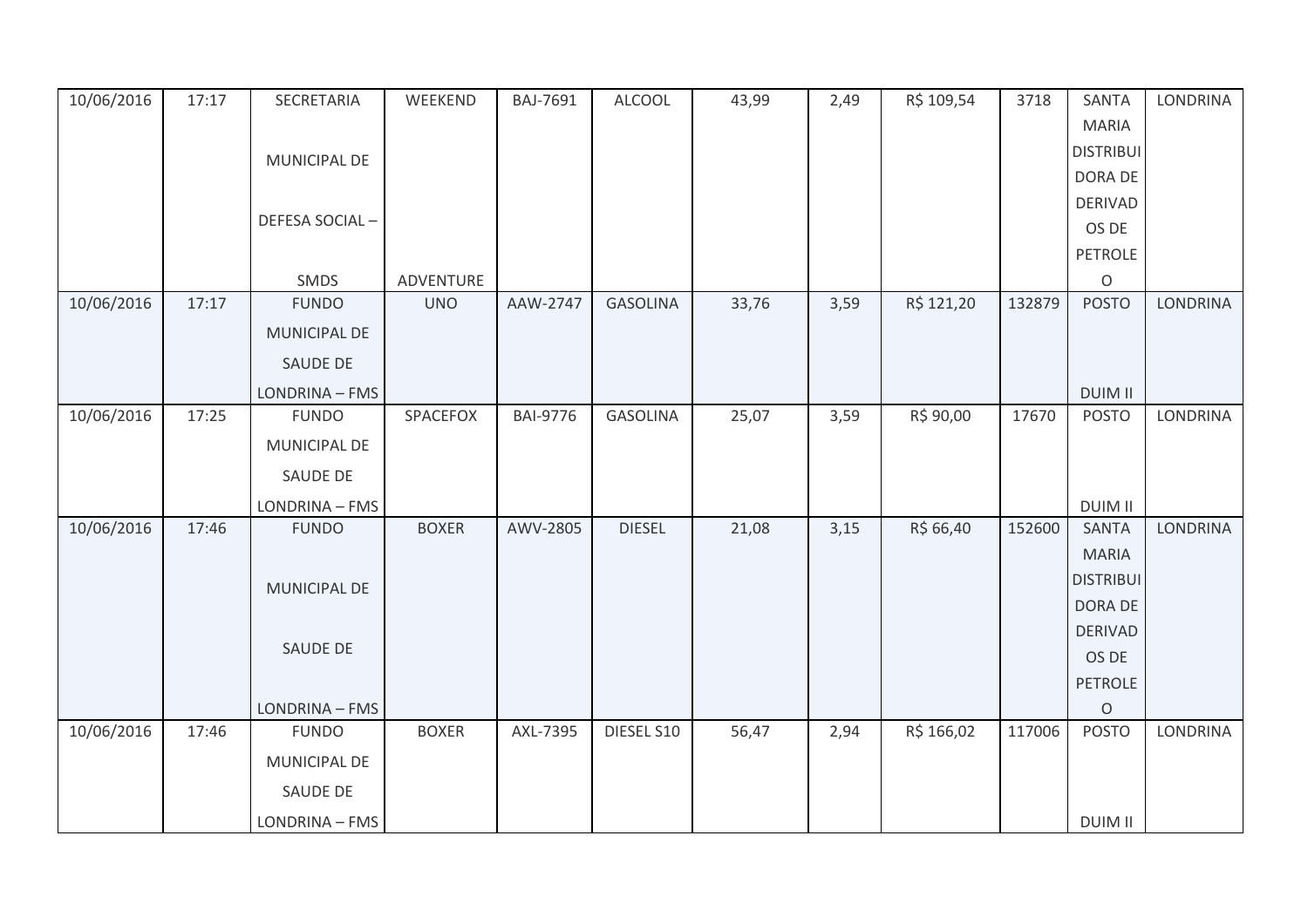| 10/06/2016 | 18:02 | <b>FUNDO</b>          | <b>ONIX 1.0</b>    | BAG-1791        | <b>GASOLINA</b> | 24,59 | 3,59 | R\$ 88,28  | 9483   | <b>POSTO</b>   | <b>LONDRINA</b> |
|------------|-------|-----------------------|--------------------|-----------------|-----------------|-------|------|------------|--------|----------------|-----------------|
|            |       | MUNICIPAL DE          |                    |                 |                 |       |      |            |        |                |                 |
|            |       | SAUDE DE              |                    |                 |                 |       |      |            |        |                |                 |
|            |       | LONDRINA - FMS        |                    |                 |                 |       |      |            |        | <b>DUIM II</b> |                 |
| 10/06/2016 | 18:03 | <b>FUNDO</b>          | SPACEFOX           | <b>BAJ-1558</b> | <b>GASOLINA</b> | 39    | 3,59 | R\$ 140,01 | 3858   | <b>POSTO</b>   | LONDRINA        |
|            |       | MUNICIPAL DE          |                    |                 |                 |       |      |            |        |                |                 |
|            |       | SAUDE DE              |                    |                 |                 |       |      |            |        |                |                 |
|            |       | LONDRINA - FMS        |                    |                 |                 |       |      |            |        | <b>DUIM II</b> |                 |
| 10/06/2016 | 18:21 | <b>FUNDO</b>          | <b>DUCATO</b>      | ATJ-3641        | <b>DIESEL</b>   | 25,57 | 2,84 | R\$ 72,62  | 288514 | <b>POSTO</b>   | <b>LONDRINA</b> |
|            |       | MUNICIPAL DE          |                    |                 |                 |       |      |            |        |                |                 |
|            |       | SAUDE DE              |                    |                 |                 |       |      |            |        |                |                 |
|            |       | LONDRINA - FMS        |                    |                 |                 |       |      |            |        | <b>DUIM II</b> |                 |
| 10/06/2016 | 18:33 | ADMINISTRAÇÃO         | <b>TRANSIT</b>     | AWS-2935        | DIESEL S10      | 62,77 | 2,94 | R\$ 184,57 | 105732 | <b>POSTO</b>   | LONDRINA        |
|            |       | <b>DOS CEMITÉRIOS</b> |                    |                 |                 |       |      |            |        |                |                 |
|            |       | E SERVIÇOS            | <b>FURGAO 3330</b> |                 |                 |       |      |            |        |                |                 |
|            |       | <b>FUNERARIOS DE</b>  | 2.4 TDCI           |                 |                 |       |      |            |        |                |                 |
|            |       | LONDRINA-             |                    |                 |                 |       |      |            |        |                |                 |
|            |       | <b>ACESF</b>          | <b>CURTO DIES.</b> |                 |                 |       |      |            |        | <b>DUIM II</b> |                 |
| 10/06/2016 | 18:34 | <b>FUNDO</b>          | <b>BOXER</b>       | ARB-2177        | <b>DIESEL</b>   | 32,51 | 2,84 | R\$ 92,33  | 172603 | <b>POSTO</b>   | <b>LONDRINA</b> |
|            |       | MUNICIPAL DE          |                    |                 |                 |       |      |            |        |                |                 |
|            |       | SAUDE DE              |                    |                 |                 |       |      |            |        |                |                 |
|            |       | LONDRINA - FMS        |                    |                 |                 |       |      |            |        | <b>DUIM II</b> |                 |
| 10/06/2016 | 18:38 | <b>FUNDO</b>          | <b>DUCATO</b>      | AVG-3897        | <b>DIESEL</b>   | 48,49 | 2,84 | R\$ 137,71 | 248567 | <b>POSTO</b>   | <b>LONDRINA</b> |
|            |       | MUNICIPAL DE          |                    |                 |                 |       |      |            |        |                |                 |
|            |       | SAUDE DE              |                    |                 |                 |       |      |            |        |                |                 |
|            |       | LONDRINA - FMS        |                    |                 |                 |       |      |            |        | <b>DUIM II</b> |                 |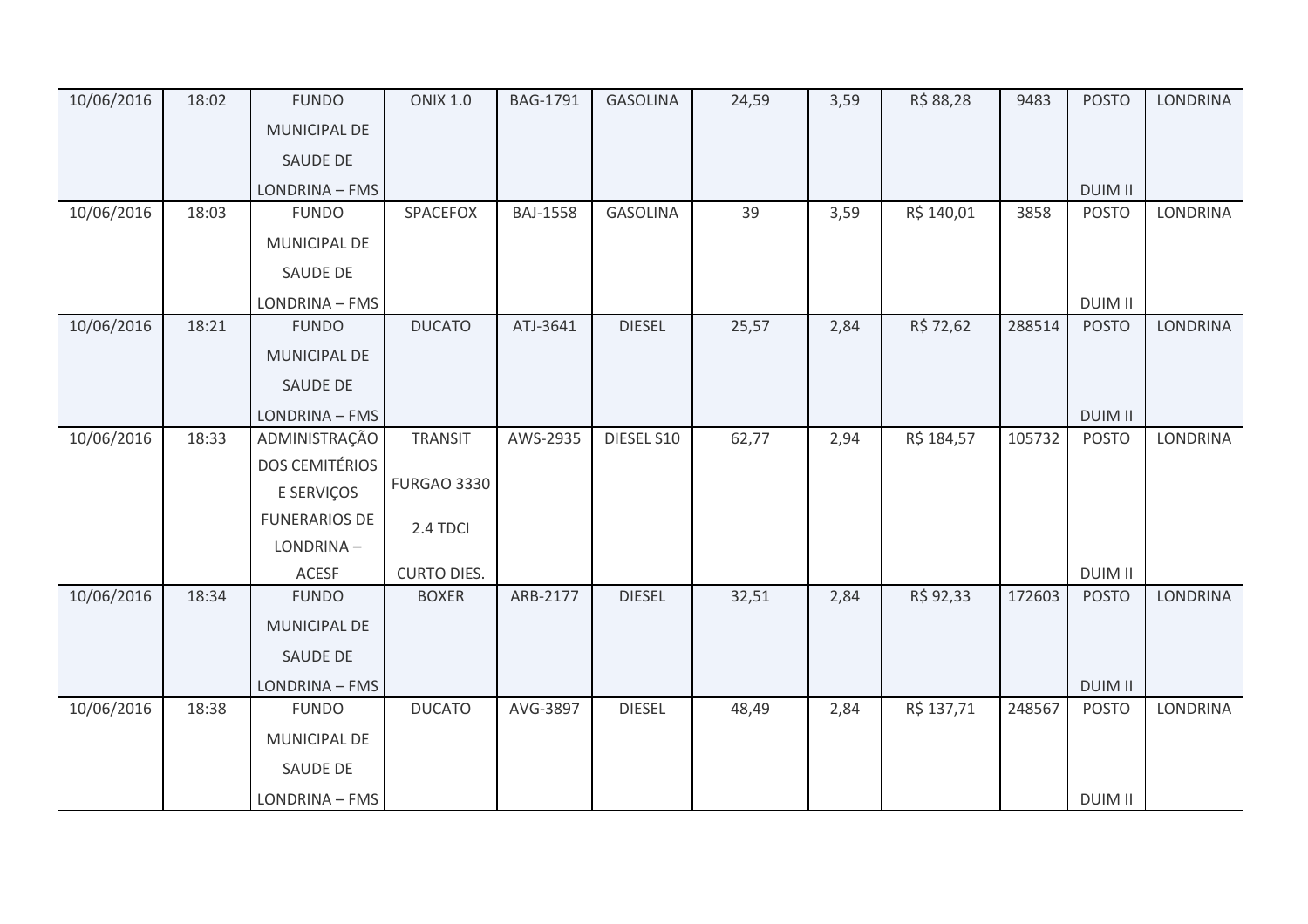| 10/06/2016 | 19:59 | <b>FUNDO</b>    | JUMPER J 2.3      | AZX-7928        | DIESEL S10    | 40,24 | 2,94 | R\$ 118,31 | 34702 | <b>POSTO</b>     | <b>LONDRINA</b>  |
|------------|-------|-----------------|-------------------|-----------------|---------------|-------|------|------------|-------|------------------|------------------|
|            |       | MUNICIPAL DE    |                   |                 |               |       |      |            |       |                  |                  |
|            |       | <b>SAUDE DE</b> |                   |                 |               |       |      |            |       |                  |                  |
|            |       | LONDRINA - FMS  |                   |                 |               |       |      |            |       | <b>DUIM II</b>   |                  |
| 10/06/2016 | 21:20 | <b>FUNDO</b>    | JUMPER J 2.3      | AZX-7915        | DIESEL S10    | 46,71 | 2,94 | R\$ 137,33 | 37087 | <b>POSTO</b>     | <b>LONDRINA</b>  |
|            |       | MUNICIPAL DE    |                   |                 |               |       |      |            |       |                  |                  |
|            |       | SAUDE DE        |                   |                 |               |       |      |            |       |                  |                  |
|            |       | LONDRINA - FMS  |                   |                 |               |       |      |            |       | <b>DUIM II</b>   |                  |
| 10/06/2016 | 21:45 | <b>FUNDO</b>    | SPRINTER-415      | <b>BAG-9373</b> | DIESEL S10    | 48,82 | 3,15 | R\$ 153,78 | 3893  | <b>SANTA</b>     | <b>LONDRINA</b>  |
|            |       |                 |                   |                 |               |       |      |            |       | <b>MARIA</b>     |                  |
|            |       | MUNICIPAL DE    |                   |                 |               |       |      |            |       | <b>DISTRIBUI</b> |                  |
|            |       |                 |                   |                 |               |       |      |            |       | DORA DE          |                  |
|            |       |                 |                   |                 |               |       |      |            |       | <b>DERIVAD</b>   |                  |
|            |       | SAUDE DE        |                   |                 |               |       |      |            |       | OS DE            |                  |
|            |       |                 |                   |                 |               |       |      |            |       | <b>PETROLE</b>   |                  |
|            |       | LONDRINA - FMS  |                   |                 |               |       |      |            |       | $\circ$          |                  |
| 10/06/2016 | 22:06 | <b>FUNDO</b>    | SPRINTER-415      | <b>BAG-9372</b> | DIESEL S10    | 39,55 | 3,15 | R\$ 124,61 | 10652 | <b>SANTA</b>     | <b>LONDRINA</b>  |
|            |       |                 |                   |                 |               |       |      |            |       | <b>MARIA</b>     |                  |
|            |       | MUNICIPAL DE    |                   |                 |               |       |      |            |       | <b>DISTRIBUI</b> |                  |
|            |       |                 |                   |                 |               |       |      |            |       | DORA DE          |                  |
|            |       | SAUDE DE        |                   |                 |               |       |      |            |       | <b>DERIVAD</b>   |                  |
|            |       |                 |                   |                 |               |       |      |            |       | OS DE            |                  |
|            |       |                 |                   |                 |               |       |      |            |       | <b>PETROLE</b>   |                  |
|            |       | LONDRINA - FMS  |                   |                 |               |       |      |            |       | $\circ$          |                  |
| 10/06/2016 | 22:32 | SECRETARIA      | <b>LOGAN EXPR</b> | AZO-6932        | <b>ALCOOL</b> | 30,37 | 2,99 | R\$ 90,81  | 20263 | <b>POSTO</b>     | <b>FLORIANOP</b> |
|            |       | MUNICIPAL DE    |                   |                 |               |       |      |            |       | <b>RITA</b>      |                  |
|            |       | GOVERNO - SMG   | 16 M              |                 |               |       |      |            |       | <b>MARIA</b>     | OLIS             |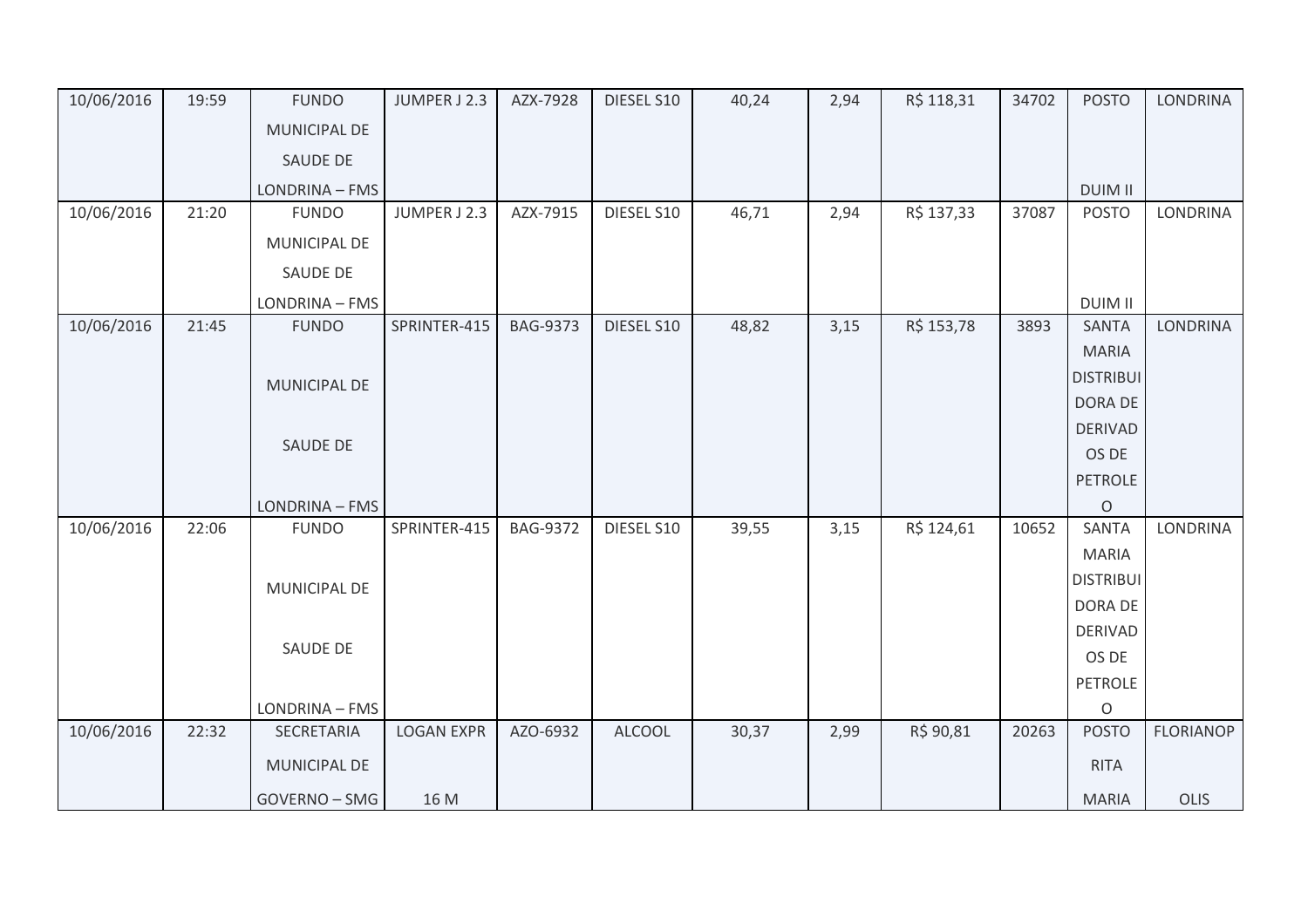| 11/06/2016 | 08:03 | SECRETARIA                                                                                                 | VOYAGE 1.6     | AZL-4452        | <b>ALCOOL</b> | 42,07 | 2,49 | R\$ 104,75 | 15252  | <b>POSTO</b>     | <b>LONDRINA</b> |
|------------|-------|------------------------------------------------------------------------------------------------------------|----------------|-----------------|---------------|-------|------|------------|--------|------------------|-----------------|
|            |       | MUNICIPAL DE                                                                                               | MI TOTAL FLEX  |                 |               |       |      |            |        |                  |                 |
|            |       | DEFESA SOCIAL-                                                                                             |                |                 |               |       |      |            |        |                  |                 |
|            |       | SMDS                                                                                                       | 8V             |                 |               |       |      |            |        | <b>DUIM II</b>   |                 |
| 11/06/2016 | 08:49 | <b>FUNDO</b>                                                                                               | <b>BOXER</b>   | AWF-6106        | DIESEL S10    | 62,25 | 2,94 | R\$ 183,02 | 153364 | <b>POSTO</b>     | <b>LONDRINA</b> |
|            |       | MUNICIPAL DE                                                                                               |                |                 |               |       |      |            |        |                  |                 |
|            |       | <b>SAUDE DE</b>                                                                                            |                |                 |               |       |      |            |        |                  |                 |
|            |       | LONDRINA - FMS                                                                                             |                |                 |               |       |      |            |        | <b>DUIM II</b>   |                 |
| 11/06/2016 | 09:24 | SECRETARIA                                                                                                 | <b>KOMBI</b>   | NYG-5009        | <b>ALCOOL</b> | 39,2  | 2,49 | R\$ 97,63  | 45289  | <b>POSTO</b>     | <b>LONDRINA</b> |
|            |       | <b>MUNICIPAL SE</b>                                                                                        | STANDARD 1.4   |                 |               |       |      |            |        |                  |                 |
|            |       | <b>ASSISTNCIA</b>                                                                                          | MI TOTAL FLEX  |                 |               |       |      |            |        |                  |                 |
|            |       | SOCIAL-SMAS                                                                                                | 8V             |                 |               |       |      |            |        | <b>DUIM II</b>   |                 |
| 11/06/2016 | 09:45 | <b>FUNDO DE</b>                                                                                            | <b>TRANSIT</b> | AVC-6612        | DIESEL S10    | 46,14 | 2,94 | R\$ 135,65 | 96475  | <b>POSTO</b>     | <b>LONDRINA</b> |
|            |       | REEQUIPAMENTO                                                                                              |                |                 |               |       |      |            |        |                  |                 |
|            |       | DO CORPO DE                                                                                                |                |                 |               |       |      |            |        |                  |                 |
|            |       | <b>BOMBEIROS-</b>                                                                                          |                |                 |               |       |      |            |        |                  |                 |
|            |       | SMDS/FUNREBO                                                                                               |                |                 |               |       |      |            |        |                  |                 |
|            |       | $\mathsf{M}% _{T}=\mathsf{M}_{T}\!\left( a,b\right) ,\ \mathsf{M}_{T}=\mathsf{M}_{T}\!\left( a,b\right) ,$ |                |                 |               |       |      |            |        | <b>DUIM II</b>   |                 |
| 11/06/2016 | 10:39 | <b>FUNDO</b>                                                                                               | SPRINTER-415   | <b>BAG-9371</b> | DIESEL S10    | 36,17 | 3,15 | R\$ 113,94 | 9727   | SANTA            | <b>LONDRINA</b> |
|            |       |                                                                                                            |                |                 |               |       |      |            |        | <b>MARIA</b>     |                 |
|            |       |                                                                                                            |                |                 |               |       |      |            |        | <b>DISTRIBUI</b> |                 |
|            |       | <b>MUNICIPAL DE</b>                                                                                        |                |                 |               |       |      |            |        |                  |                 |
|            |       |                                                                                                            |                |                 |               |       |      |            |        | DORA DE          |                 |
|            |       | <b>SAUDE DE</b>                                                                                            |                |                 |               |       |      |            |        | <b>DERIVAD</b>   |                 |
|            |       |                                                                                                            |                |                 |               |       |      |            |        | OS DE            |                 |
|            |       |                                                                                                            |                |                 |               |       |      |            |        | <b>PETROLE</b>   |                 |
|            |       | LONDRINA - FMS                                                                                             |                |                 |               |       |      |            |        | O                |                 |
| 11/06/2016 | 10:50 | <b>FUNDO</b>                                                                                               | <b>BOXER</b>   | ARB-2186        | <b>DIESEL</b> | 51,05 | 2,84 | R\$ 144,98 | 265185 | <b>POSTO</b>     | <b>LONDRINA</b> |
|            |       | <b>MUNICIPAL DE</b>                                                                                        |                |                 |               |       |      |            |        |                  |                 |
|            |       | <b>SAUDE DE</b>                                                                                            |                |                 |               |       |      |            |        |                  |                 |
|            |       | LONDRINA - FMS                                                                                             |                |                 |               |       |      |            |        | <b>DUIM II</b>   |                 |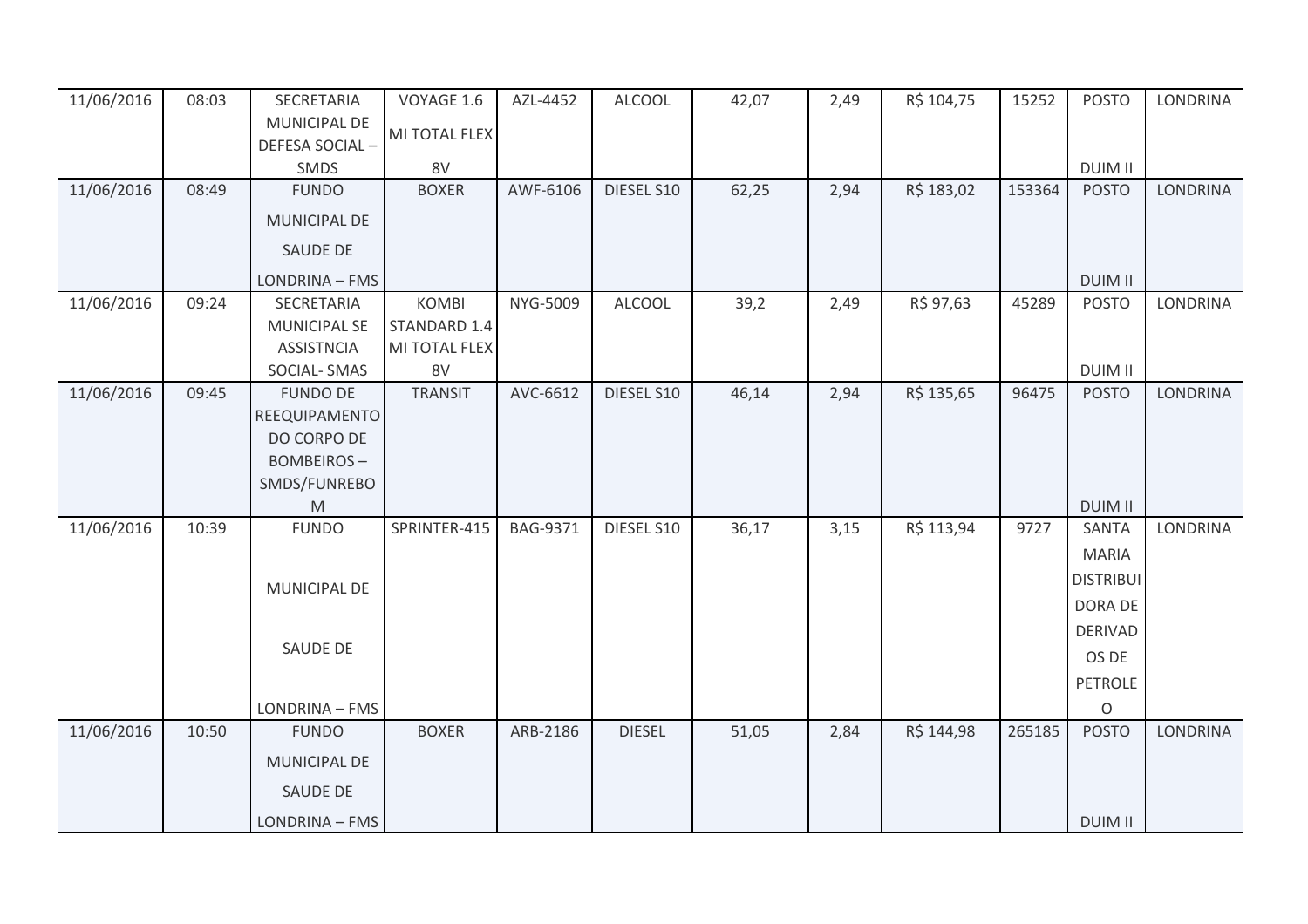| 11/06/2016 | 15:01 | SECRETARIA          | <b>XRE 300</b>    | AYD-9503        | <b>GASOLINA</b> | 10,46 | 3,59 | R\$ 37,55 | 16772 | <b>POSTO</b>     | <b>LONDRINA</b> |
|------------|-------|---------------------|-------------------|-----------------|-----------------|-------|------|-----------|-------|------------------|-----------------|
|            |       | MUNICIPAL DE        |                   |                 |                 |       |      |           |       |                  |                 |
|            |       | DEFESA SOCIAL-      |                   |                 |                 |       |      |           |       |                  |                 |
|            |       | SMDS                |                   |                 |                 |       |      |           |       | <b>DUIM II</b>   |                 |
| 11/06/2016 | 15:23 | SECRETARIA          | <b>LOGAN EXPR</b> | AZO-6932        | <b>ALCOOL</b>   | 39,65 | 2,48 | R\$ 98,34 | 24732 | POSTO BV         | <b>PONTA</b>    |
|            |       | MUNICIPAL DE        |                   |                 |                 |       |      |           |       |                  |                 |
|            |       | GOVERNO - SMG       | 16 M              |                 |                 |       |      |           |       |                  | <b>GROSSA</b>   |
| 11/06/2016 | 16:41 | <b>FUNDO</b>        | <b>UNO</b>        | AUY-4269        | <b>GASOLINA</b> | 15    | 3,59 | R\$ 53,85 | 89968 | <b>POSTO</b>     | <b>LONDRINA</b> |
|            |       | MUNICIPAL DE        |                   |                 |                 |       |      |           |       |                  |                 |
|            |       | <b>SAUDE DE</b>     |                   |                 |                 |       |      |           |       |                  |                 |
|            |       | LONDRINA - FMS      |                   |                 |                 |       |      |           |       | <b>DUIM II</b>   |                 |
| 11/06/2016 | 17:03 | SECRETARIA          | UNO MILLE 1.0     | ALO-3484        | <b>GASOLINA</b> | 25,63 | 3,59 | R\$ 92,01 | 92061 | <b>POSTO</b>     | <b>LONDRINA</b> |
|            |       | <b>MUNICIPAL DE</b> |                   |                 |                 |       |      |           |       |                  |                 |
|            |       | DEFESA SOCIAL-      | FIRE/F.FLEX/      |                 |                 |       |      |           |       |                  |                 |
|            |       | SMDS                | <b>ECONOMY 4P</b> |                 |                 |       |      |           |       | <b>DUIM II</b>   |                 |
| 11/06/2016 | 17:39 | <b>FUNDO</b>        | SPRINTER-415      | <b>BAG-9372</b> | DIESEL S10      | 26,54 | 3,15 | R\$ 83,60 | 10819 | <b>SANTA</b>     | <b>LONDRINA</b> |
|            |       |                     |                   |                 |                 |       |      |           |       | <b>MARIA</b>     |                 |
|            |       | MUNICIPAL DE        |                   |                 |                 |       |      |           |       | <b>DISTRIBUI</b> |                 |
|            |       |                     |                   |                 |                 |       |      |           |       | DORA DE          |                 |
|            |       |                     |                   |                 |                 |       |      |           |       | <b>DERIVAD</b>   |                 |
|            |       | <b>SAUDE DE</b>     |                   |                 |                 |       |      |           |       | OS DE            |                 |
|            |       |                     |                   |                 |                 |       |      |           |       | <b>PETROLE</b>   |                 |
|            |       | LONDRINA - FMS      |                   |                 |                 |       |      |           |       | $\circ$          |                 |
| 11/06/2016 | 17:52 | <b>SECRETARIA</b>   | <b>XRE 300</b>    | AYD-9504        | <b>GASOLINA</b> | 9,27  | 3,59 | R\$ 33,28 | 18079 | <b>POSTO</b>     | <b>LONDRINA</b> |
|            |       | <b>MUNICIPAL DE</b> |                   |                 |                 |       |      |           |       |                  |                 |
|            |       | DEFESA SOCIAL-      |                   |                 |                 |       |      |           |       |                  |                 |
|            |       | <b>SMDS</b>         |                   |                 |                 |       |      |           |       | <b>DUIM II</b>   |                 |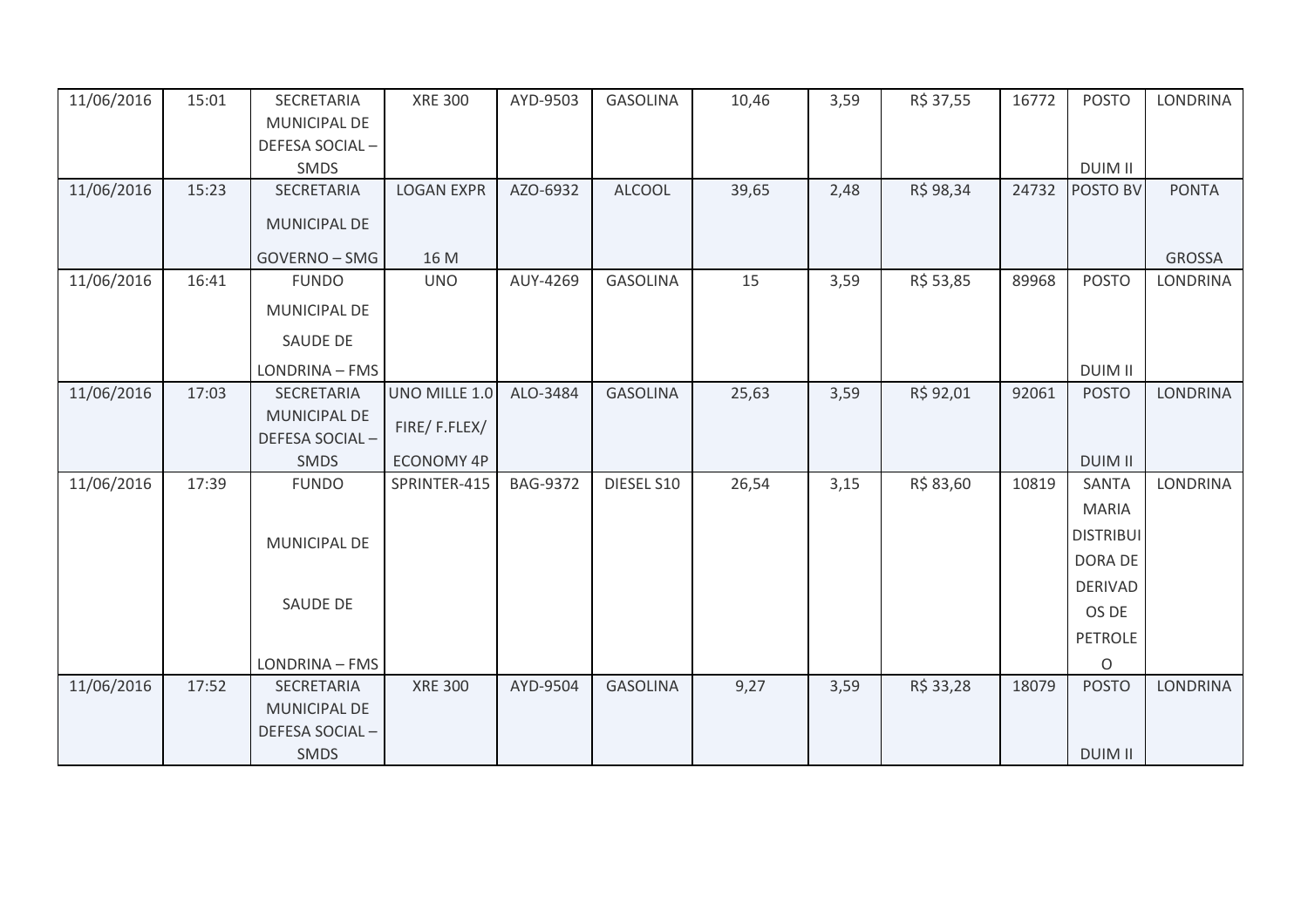| 11/06/2016 | 18:13 | <b>FUNDO</b>                 | <b>DUCATO</b>      | AVG-3897 | <b>DIESEL</b> | 32,23 | 2,84 | R\$ 91,56  | 248807 | <b>POSTO</b>   | <b>LONDRINA</b> |
|------------|-------|------------------------------|--------------------|----------|---------------|-------|------|------------|--------|----------------|-----------------|
|            |       | MUNICIPAL DE                 |                    |          |               |       |      |            |        |                |                 |
|            |       | <b>SAUDE DE</b>              |                    |          |               |       |      |            |        |                |                 |
|            |       | LONDRINA - FMS               |                    |          |               |       |      |            |        | <b>DUIM II</b> |                 |
| 11/06/2016 | 18:21 | <b>FUNDO</b>                 | <b>DUCATO</b>      | ATJ-3641 | <b>DIESEL</b> | 32,7  | 2,84 | R\$ 92,87  | 288725 | <b>POSTO</b>   | <b>LONDRINA</b> |
|            |       | MUNICIPAL DE                 |                    |          |               |       |      |            |        |                |                 |
|            |       | SAUDE DE                     |                    |          |               |       |      |            |        |                |                 |
|            |       | LONDRINA - FMS               |                    |          |               |       |      |            |        | <b>DUIM II</b> |                 |
| 11/06/2016 | 18:23 | ADMINISTRAÇÃO S10 PICKUP 2.8 |                    | AYW-8439 | <b>DIESEL</b> | 72,24 | 2,84 | R\$ 205,16 | 94729  | <b>POSTO</b>   | <b>LONDRINA</b> |
|            |       | <b>DOS CEMITÉRIOS</b>        |                    |          |               |       |      |            |        |                |                 |
|            |       | E SERVIÇOS                   |                    |          |               |       |      |            |        |                |                 |
|            |       | <b>FUNERARIOS DE</b>         | <b>4X2 TURBO</b>   |          |               |       |      |            |        |                |                 |
|            |       | LONDRINA-                    |                    |          |               |       |      |            |        |                |                 |
|            |       | <b>ACESF</b>                 | INTERC. DIES.      |          |               |       |      |            |        | <b>DUIM II</b> |                 |
| 11/06/2016 | 19:17 | ADMINISTRAÇÃO                | <b>TRANSIT</b>     | AWS-2935 | DIESEL S10    | 64,25 | 2,94 | R\$ 188,90 | 106307 | <b>POSTO</b>   | <b>LONDRINA</b> |
|            |       | <b>DOS CEMITÉRIOS</b>        |                    |          |               |       |      |            |        |                |                 |
|            |       | E SERVIÇOS                   | <b>FURGAO 3330</b> |          |               |       |      |            |        |                |                 |
|            |       | <b>FUNERARIOS DE</b>         | 2.4 TDCI           |          |               |       |      |            |        |                |                 |
|            |       | LONDRINA-                    |                    |          |               |       |      |            |        |                |                 |
|            |       | <b>ACESF</b>                 | <b>CURTO DIES.</b> |          |               |       |      |            |        | <b>DUIM II</b> |                 |
| 11/06/2016 | 19:29 | <b>FUNDO</b>                 | JUMPER J 2.3       | AZX-7928 | DIESEL S10    | 33,48 | 2,94 | R\$ 98,43  | 34938  | <b>POSTO</b>   | <b>LONDRINA</b> |
|            |       | MUNICIPAL DE                 |                    |          |               |       |      |            |        |                |                 |
|            |       | SAUDE DE                     |                    |          |               |       |      |            |        |                |                 |
|            |       | LONDRINA - FMS               |                    |          |               |       |      |            |        | <b>DUIM II</b> |                 |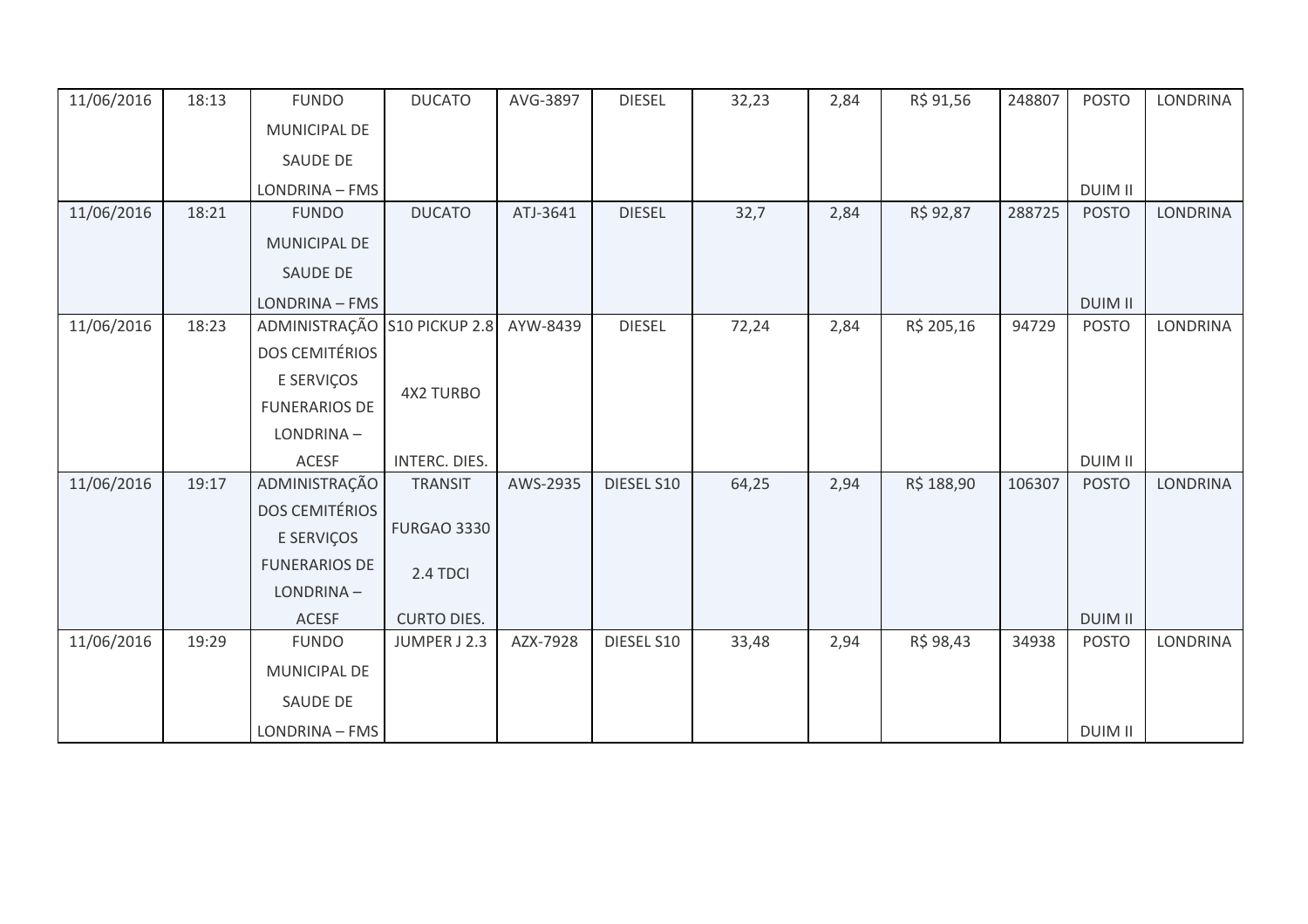| 11/06/2016 | 19:51 | <b>FUNDO</b>        | <b>BOXER</b>        | ARB-2177        | <b>DIESEL</b>   | 38,76 | 2,84 | R\$ 110,08 | 172900 | <b>POSTO</b>   | <b>LONDRINA</b> |
|------------|-------|---------------------|---------------------|-----------------|-----------------|-------|------|------------|--------|----------------|-----------------|
|            |       | <b>MUNICIPAL DE</b> |                     |                 |                 |       |      |            |        |                |                 |
|            |       | <b>SAUDE DE</b>     |                     |                 |                 |       |      |            |        |                |                 |
|            |       | LONDRINA - FMS      |                     |                 |                 |       |      |            |        | <b>DUIM II</b> |                 |
| 12/06/2016 | 08:19 | SECRETARIA          | VOYAGE 1.6          | AZL-4470        | <b>ALCOOL</b>   | 48,67 | 2,49 | R\$ 121,19 | 35073  | <b>POSTO</b>   | <b>LONDRINA</b> |
|            |       | <b>MUNICIPAL DE</b> | MI TOTAL FLEX       |                 |                 |       |      |            |        |                |                 |
|            |       | DEFESA SOCIAL-      |                     |                 |                 |       |      |            |        |                |                 |
|            |       | SMDS                | 8V                  |                 |                 |       |      |            |        | <b>DUIM II</b> |                 |
| 12/06/2016 | 10:58 | SECRETARIA          | WEEKEND             | <b>BAJ-7691</b> | <b>ALCOOL</b>   | 34,38 | 2,49 | R\$ 85,61  | 3911   | <b>POSTO</b>   | <b>LONDRINA</b> |
|            |       | MUNICIPAL DE        |                     |                 |                 |       |      |            |        |                |                 |
|            |       | DEFESA SOCIAL-      |                     |                 |                 |       |      |            |        |                |                 |
|            |       | SMDS                | ADVENTURE           |                 |                 |       |      |            |        | <b>DUIM II</b> |                 |
| 12/06/2016 | 11:22 | <b>FUNDO</b>        | SPRINTER-415        | <b>BAG-9371</b> | DIESEL S10      | 45,96 | 2,94 | R\$ 135,12 | 10019  | <b>POSTO</b>   | LONDRINA        |
|            |       | MUNICIPAL DE        |                     |                 |                 |       |      |            |        |                |                 |
|            |       | <b>SAUDE DE</b>     |                     |                 |                 |       |      |            |        |                |                 |
|            |       |                     |                     |                 |                 |       |      |            |        |                |                 |
|            |       | LONDRINA - FMS      |                     |                 |                 |       |      |            |        | <b>DUIM II</b> |                 |
| 12/06/2016 | 12:34 | SECRETARIA          | <b>KOMBI</b>        | NYG-5009        | <b>ALCOOL</b>   | 30,12 | 2,49 | R\$ 75,02  | 45483  | <b>POSTO</b>   | LONDRINA        |
|            |       | <b>MUNICIPAL SE</b> | STANDARD 1.4        |                 |                 |       |      |            |        |                |                 |
|            |       | <b>ASSISTNCIA</b>   | MI TOTAL FLEX       |                 |                 |       |      |            |        |                |                 |
|            |       | SOCIAL-SMAS         | 8V                  |                 |                 |       |      |            |        | <b>DUIM II</b> |                 |
| 12/06/2016 | 14:44 | SECRETARIA          | <b>NXR 150 BROS</b> | ATW-9372        | <b>GASOLINA</b> | 9,64  | 3,69 | R\$ 35,57  | 20278  | <b>POSTO</b>   | <b>LONDRINA</b> |
|            |       | MUNICIPAL DE        |                     |                 |                 |       |      |            |        |                |                 |
|            |       | DEFESA SOCIAL-      |                     |                 |                 |       |      |            |        |                |                 |
|            |       | SMDS                | ES MIX              |                 |                 |       |      |            |        | PIZA           |                 |
| 12/06/2016 | 18:16 | <b>FUNDO</b>        | <b>UNO</b>          | AUY-4269        | <b>GASOLINA</b> | 43,33 | 3,59 | R\$ 155,55 | 90242  | <b>POSTO</b>   | <b>LONDRINA</b> |
|            |       | <b>MUNICIPAL DE</b> |                     |                 |                 |       |      |            |        |                |                 |
|            |       | SAUDE DE            |                     |                 |                 |       |      |            |        |                |                 |
|            |       | LONDRINA - FMS      |                     |                 |                 |       |      |            |        | <b>DUIM II</b> |                 |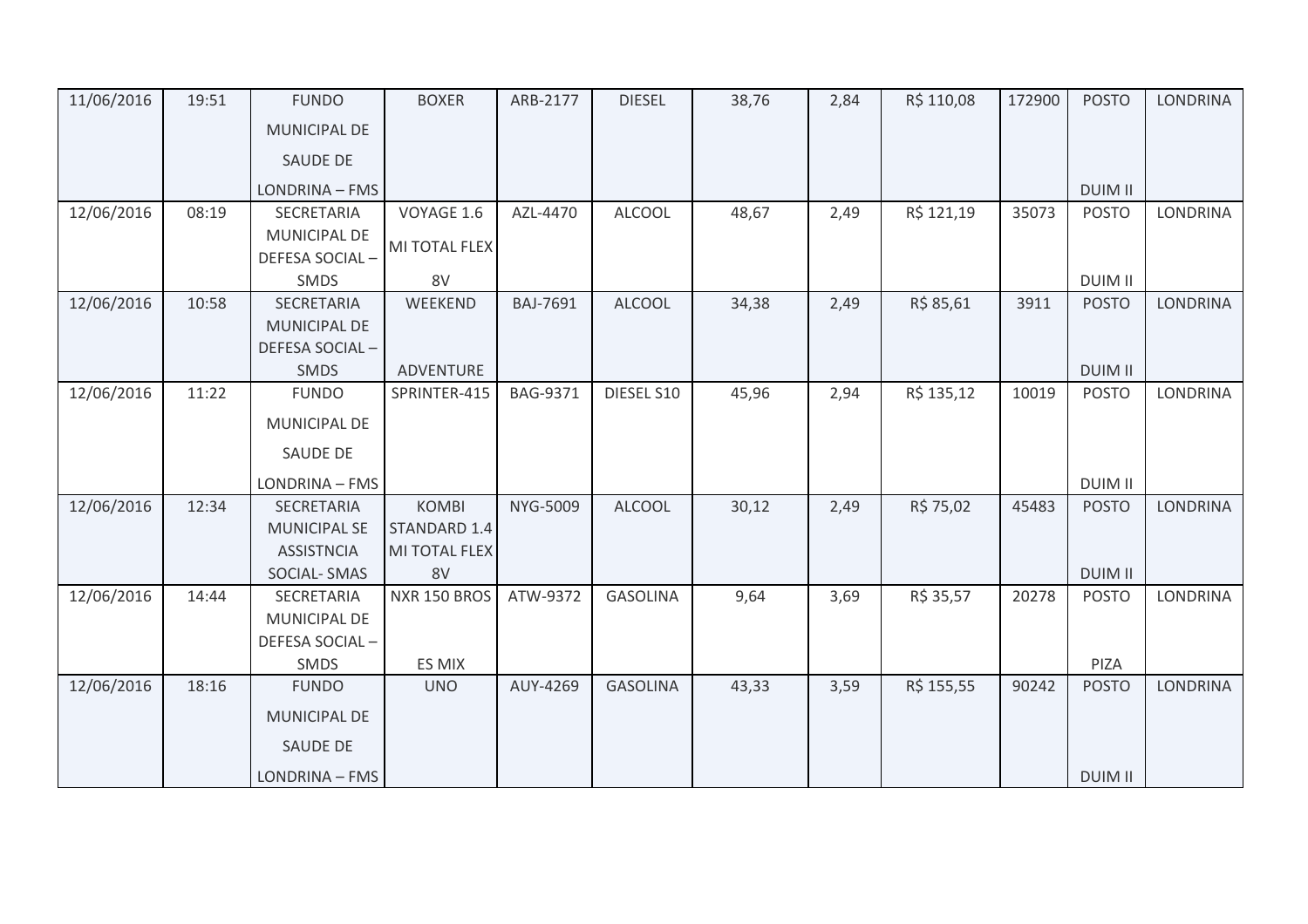| 13/06/2016 | 00:16 | SECRETARIA                               | WEEKEND             | <b>BAJ-7690</b> | <b>ALCOOL</b>   | 36    | 2,39 | R\$ 86,04  | 2494   | <b>AUTO</b>    | LONDRINA        |
|------------|-------|------------------------------------------|---------------------|-----------------|-----------------|-------|------|------------|--------|----------------|-----------------|
|            |       | MUNICIPAL DE                             |                     |                 |                 |       |      |            |        | <b>POSTO</b>   |                 |
|            |       | DEFESA SOCIAL-                           |                     |                 |                 |       |      |            |        |                |                 |
|            |       | SMDS                                     | ADVENTURE           |                 |                 |       |      |            |        | <b>ECOS</b>    |                 |
| 13/06/2016 | 06:33 | <b>FUNDO</b>                             | SPACEFOX            | <b>BAI-9776</b> | <b>GASOLINA</b> | 31    | 3,49 | R\$ 108,19 | 18076  | <b>AUTO</b>    | <b>CURITIBA</b> |
|            |       | MUNICIPAL DE                             |                     |                 |                 |       |      |            |        | <b>POSTO</b>   |                 |
|            |       | <b>SAUDE DE</b>                          |                     |                 |                 |       |      |            |        | <b>ESTRELA</b> |                 |
|            |       | LONDRINA - FMS                           |                     |                 |                 |       |      |            |        | <b>GUIA</b>    |                 |
| 13/06/2016 | 06:40 | <b>FUNDO</b>                             | <b>KOMBI</b>        | FFZ-5891        | <b>GASOLINA</b> | 28,42 | 3,59 | R\$ 102,03 | 138137 | <b>POSTO</b>   | <b>LONDRINA</b> |
|            |       | MUNICIPAL DE                             |                     |                 |                 |       |      |            |        |                |                 |
|            |       | <b>SAUDE DE</b>                          |                     |                 |                 |       |      |            |        |                |                 |
|            |       | LONDRINA - FMS                           |                     |                 |                 |       |      |            |        | <b>DUIM II</b> |                 |
| 13/06/2016 | 07:39 | <b>FUNDO</b>                             | $S-10$              | ALV-1539        | <b>GASOLINA</b> | 44,5  | 3,59 | R\$ 159,76 | 330256 | <b>POSTO</b>   | <b>LONDRINA</b> |
|            |       | <b>MUNICIPAL DE</b>                      |                     |                 |                 |       |      |            |        |                |                 |
|            |       | <b>SAUDE DE</b>                          |                     |                 |                 |       |      |            |        |                |                 |
|            |       | LONDRINA - FMS                           |                     |                 |                 |       |      |            |        | <b>DUIM II</b> |                 |
| 13/06/2016 | 07:56 | SECRETARIA                               | S10 PICKUP          | AWM-4667        | <b>GASOLINA</b> | 40,86 | 3,59 | R\$ 146,72 | 63722  | <b>POSTO</b>   | <b>LONDRINA</b> |
|            |       | <b>MUNICIPAL SE</b><br><b>ASSISTNCIA</b> | <b>EXECUTIVE CD</b> |                 |                 |       |      |            |        |                |                 |
|            |       | <b>SOCIAL-SMAS</b>                       | 4.3                 |                 |                 |       |      |            |        | <b>DUIM II</b> |                 |
| 13/06/2016 | 07:58 | SECRETARIA                               | VOYAGE 1.6          | AZL-4436        | <b>ALCOOL</b>   | 44,79 | 2,48 | R\$ 111,15 | 19295  | <b>POSTO</b>   | <b>LONDRINA</b> |
|            |       | <b>MUNICIPAL DE</b>                      | MI TOTAL FLEX       |                 |                 |       |      |            |        |                |                 |
|            |       | DEFESA SOCIAL-                           |                     |                 |                 |       |      |            |        |                |                 |
|            |       | SMDS                                     | 8V                  |                 |                 |       |      |            |        | <b>DUIM II</b> |                 |
| 13/06/2016 | 08:10 | SECRETARIA                               | 8120/8120           | ATO-9849        | <b>DIESEL</b>   | 200   | 2,89 | R\$ 578,01 | 63861  | <b>POSTO</b>   | <b>LONDRINA</b> |
|            |       | MUNICIPAL DE                             | EURO3               |                 |                 |       |      |            |        |                |                 |
|            |       | <b>OBRASE</b><br>PAVIMENTAÇÃO -          | <b>WORKER 2P</b>    |                 |                 |       |      |            |        |                |                 |
|            |       | SMOP                                     | (DIESEL)            |                 |                 |       |      |            |        | <b>FARIA</b>   |                 |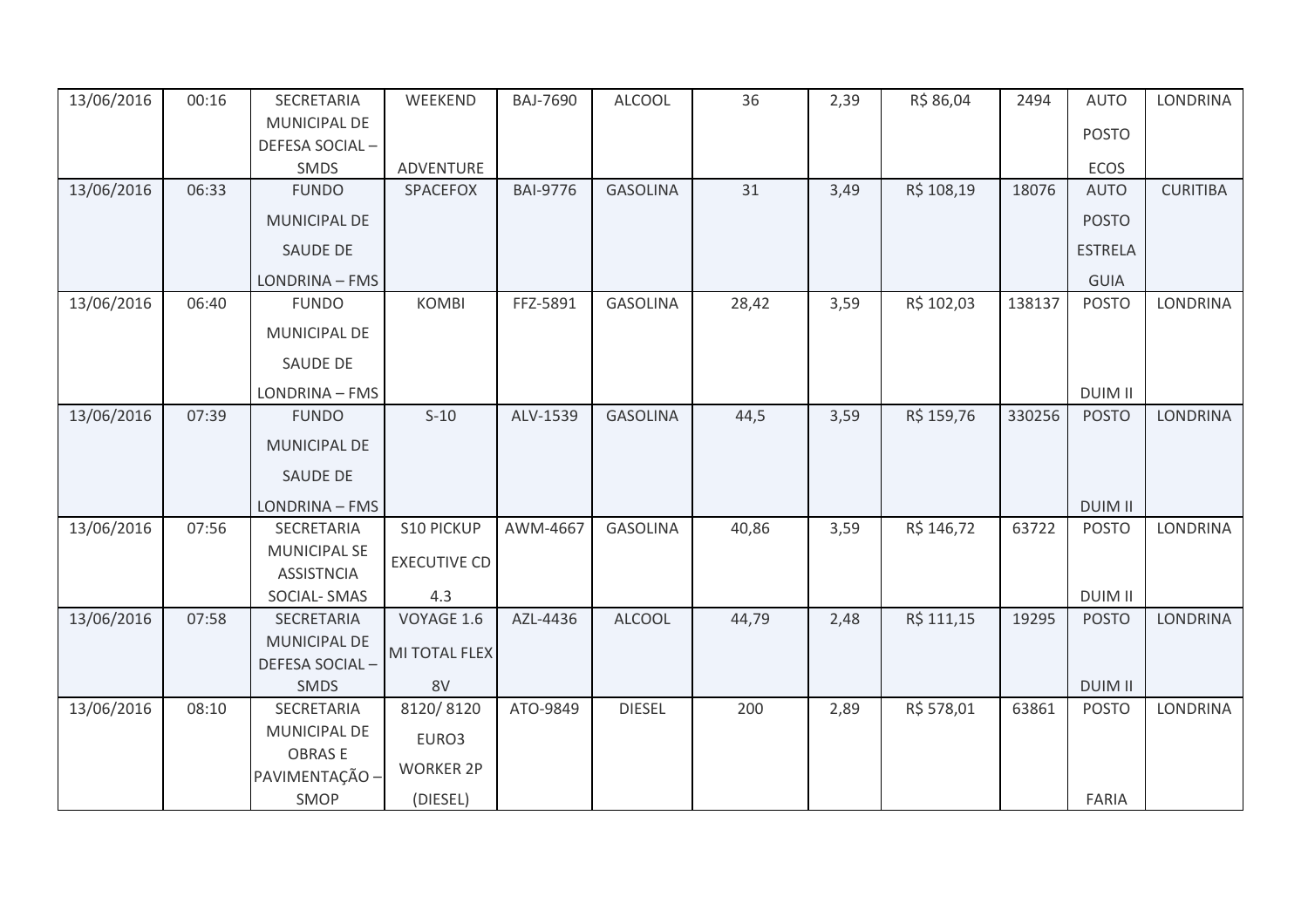| 13/06/2016 | 08:20 | SECRETARIA                               | <b>XRE 300</b>      | AYD-9509 | <b>GASOLINA</b> | 8,73  | 3,89 | R\$ 33,96  | 15061  | <b>AUTO</b>      | <b>LONDRINA</b> |
|------------|-------|------------------------------------------|---------------------|----------|-----------------|-------|------|------------|--------|------------------|-----------------|
|            |       | MUNICIPAL DE                             |                     |          |                 |       |      |            |        | <b>POSTO</b>     |                 |
|            |       | DEFESA SOCIAL-                           |                     |          |                 |       |      |            |        |                  |                 |
|            |       | SMDS                                     |                     |          |                 |       |      |            |        | ECOS             |                 |
| 13/06/2016 | 08:25 | SECRETARIA                               | UNO MILLE 1.0       | AVW-4588 | <b>ALCOOL</b>   | 38,97 | 2,49 | R\$ 97,04  | 90782  | <b>POSTO</b>     | <b>LONDRINA</b> |
|            |       | <b>MUNICIPAL SE</b><br><b>ASSISTNCIA</b> | FIRE/F.FLEX/        |          |                 |       |      |            |        |                  |                 |
|            |       | <b>SOCIAL-SMAS</b>                       | <b>ECONOMY 4P</b>   |          |                 |       |      |            |        | <b>DUIM II</b>   |                 |
| 13/06/2016 | 08:34 | SECRETARIA                               | UNO MILLE/          | AHZ-3536 | <b>GASOLINA</b> | 32,03 | 3,59 | R\$ 115,02 | 176288 | <b>POSTO</b>     | <b>LONDRINA</b> |
|            |       | <b>MUNICIPAL DE</b>                      | MILLE EX/           |          |                 |       |      |            |        |                  |                 |
|            |       | EDUCAÇÃO - SME                           | SMART 4P            |          |                 |       |      |            |        | <b>DUIM II</b>   |                 |
| 13/06/2016 | 08:42 | SECRETARIA                               | UNO MILLE/          | AID-1767 | <b>GASOLINA</b> | 38,14 | 3,48 | R\$ 132,70 | 195816 | <b>POSTO</b>     | <b>LONDRINA</b> |
|            |       | MUNICIPAL DE                             |                     |          |                 |       |      |            |        |                  |                 |
|            |       | <b>OBRASE</b>                            | MILLE EX/           |          |                 |       |      |            |        | PETROITA         |                 |
|            |       | PAVIMENTAÇÃO -                           |                     |          |                 |       |      |            |        |                  |                 |
|            |       | SMOP                                     | SMART 4P            |          |                 |       |      |            |        | LIA              |                 |
| 13/06/2016 | 08:45 | SECRETARIA                               | <b>S10 PICKUP</b>   | AWM-4670 | <b>ALCOOL</b>   | 51,02 | 2,39 | R\$ 121,93 | 56547  | <b>POSTO</b>     | <b>LONDRINA</b> |
|            |       | <b>MUNICIPAL SE</b><br><b>ASSISTNCIA</b> | <b>EXECUTIVE CD</b> |          |                 |       |      |            |        | <b>PETROITA</b>  |                 |
|            |       | <b>SOCIAL-SMAS</b>                       | 4.3 4X4             |          |                 |       |      |            |        | LIA              |                 |
| 13/06/2016 | 08:46 | <b>FUNDO</b>                             | JUMPER J 2.3        | AZX-7915 | DIESEL S10      | 46,02 | 3,15 | R\$ 144,96 | 37461  | <b>SANTA</b>     | <b>LONDRINA</b> |
|            |       |                                          |                     |          |                 |       |      |            |        | <b>MARIA</b>     |                 |
|            |       | MUNICIPAL DE                             |                     |          |                 |       |      |            |        | <b>DISTRIBUI</b> |                 |
|            |       |                                          |                     |          |                 |       |      |            |        | DORA DE          |                 |
|            |       |                                          |                     |          |                 |       |      |            |        | <b>DERIVAD</b>   |                 |
|            |       | <b>SAUDE DE</b>                          |                     |          |                 |       |      |            |        | OS DE            |                 |
|            |       |                                          |                     |          |                 |       |      |            |        | <b>PETROLE</b>   |                 |
|            |       | LONDRINA - FMS                           |                     |          |                 |       |      |            |        | $\mathsf O$      |                 |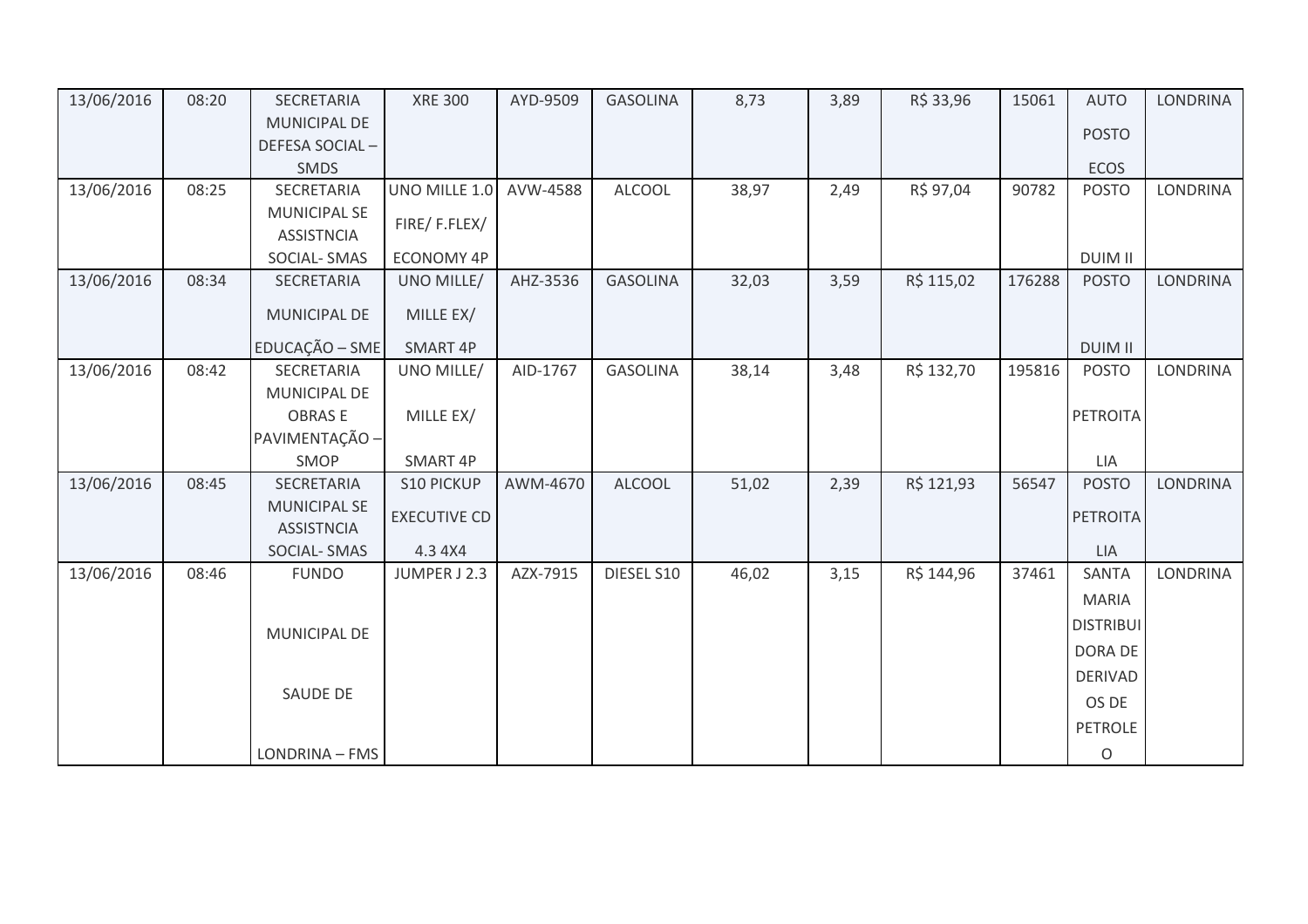| 13/06/2016 | 08:50 | SECRETARIA          | UNO MILLE 1.0     | AKK-4153        | <b>GASOLINA</b> | 35,38 | 3,59 | R\$ 127,00 | 209767 | <b>POSTO</b>    | <b>LONDRINA</b> |
|------------|-------|---------------------|-------------------|-----------------|-----------------|-------|------|------------|--------|-----------------|-----------------|
|            |       | MUNICIPAL DE        | FIRE/F.FLEX/      |                 |                 |       |      |            |        |                 |                 |
|            |       | EDUCAÇÃO - SME      | <b>ECONOMY 4P</b> |                 |                 |       |      |            |        | <b>DUIM II</b>  |                 |
| 13/06/2016 | 09:01 | SECRETARIA          | WEEKEND           | <b>BAJ-7689</b> | <b>ALCOOL</b>   | 45,59 | 2,49 | R\$ 113,52 | 2555   | <b>POSTO</b>    | LONDRINA        |
|            |       | MUNICIPAL DE        |                   |                 |                 |       |      |            |        |                 |                 |
|            |       | DEFESA SOCIAL-      |                   |                 |                 |       |      |            |        |                 |                 |
|            |       | SMDS                | ADVENTURE         |                 |                 |       |      |            |        | <b>DUIM II</b>  |                 |
| 13/06/2016 | 09:23 | SECRETARIA          | UNO MILLE 1.0     | AUY-4341        | <b>ALCOOL</b>   | 41,36 | 2,49 | R\$ 103,01 | 46502  | <b>POSTO</b>    | <b>LONDRINA</b> |
|            |       | <b>MUNICIPAL DE</b> |                   |                 |                 |       |      |            |        |                 |                 |
|            |       | <b>OBRASE</b>       | FIRE/F.FLEX/      |                 |                 |       |      |            |        |                 |                 |
|            |       | PAVIMENTAÇÃO -      |                   |                 |                 |       |      |            |        |                 |                 |
|            |       | SMOP                | <b>ECONOMY 4P</b> |                 |                 |       |      |            |        | <b>DUIM II</b>  |                 |
| 13/06/2016 | 09:27 | SECRETARIA          | GOL CL 1.6 MI     | AEF-7549        | <b>GASOLINA</b> | 30    | 3,48 | R\$ 104,37 | 84536  | <b>POSTO</b>    | <b>LONDRINA</b> |
|            |       | MUNICIPAL DE        |                   |                 |                 |       |      |            |        |                 |                 |
|            |       | <b>OBRASE</b>       |                   |                 |                 |       |      |            |        | PETROITA        |                 |
|            |       | PAVIMENTAÇÃO -      |                   |                 |                 |       |      |            |        |                 |                 |
|            |       | SMOP                | 2P E 4P           |                 |                 |       |      |            |        | LIA             |                 |
| 13/06/2016 | 09:28 | SECRETARIA          | <b>KOMBI</b>      | AFE-5562        | <b>GASOLINA</b> | 47,43 | 3,48 | R\$ 165,00 | 256496 | <b>POSTO</b>    | LONDRINA        |
|            |       | <b>MUNICIPAL DE</b> |                   |                 |                 |       |      |            |        |                 |                 |
|            |       | <b>OBRASE</b>       |                   |                 |                 |       |      |            |        | <b>PETROITA</b> |                 |
|            |       | PAVIMENTAÇÃO -      |                   |                 |                 |       |      |            |        |                 |                 |
|            |       | SMOP                | <b>FURGAO</b>     |                 |                 |       |      |            |        | <b>LIA</b>      |                 |
| 13/06/2016 | 09:31 | <b>FUNDO</b>        | <b>KOMBI</b>      | FEP-2284        | <b>GASOLINA</b> | 20    | 3,59 | R\$ 71,80  | 48064  | <b>POSTO</b>    | <b>LONDRINA</b> |
|            |       | MUNICIPAL DE        |                   |                 |                 |       |      |            |        |                 |                 |
|            |       | SAUDE DE            |                   |                 |                 |       |      |            |        |                 |                 |
|            |       | LONDRINA - FMS      |                   |                 |                 |       |      |            |        | <b>DUIM II</b>  |                 |
| 13/06/2016 | 09:32 | SECRETARIA          | UNO MILLE 1.0     | AQG-6098        | <b>GASOLINA</b> | 37,33 | 3,69 | R\$ 137,75 | 51162  | <b>POSTO</b>    | <b>LONDRINA</b> |
|            |       | MUNICIPAL DE        | FIRE/F.FLEX/      |                 |                 |       |      |            |        |                 |                 |
|            |       | FAZENDA - SMF       | <b>ECONOMY 4P</b> |                 |                 |       |      |            |        | PIZA            |                 |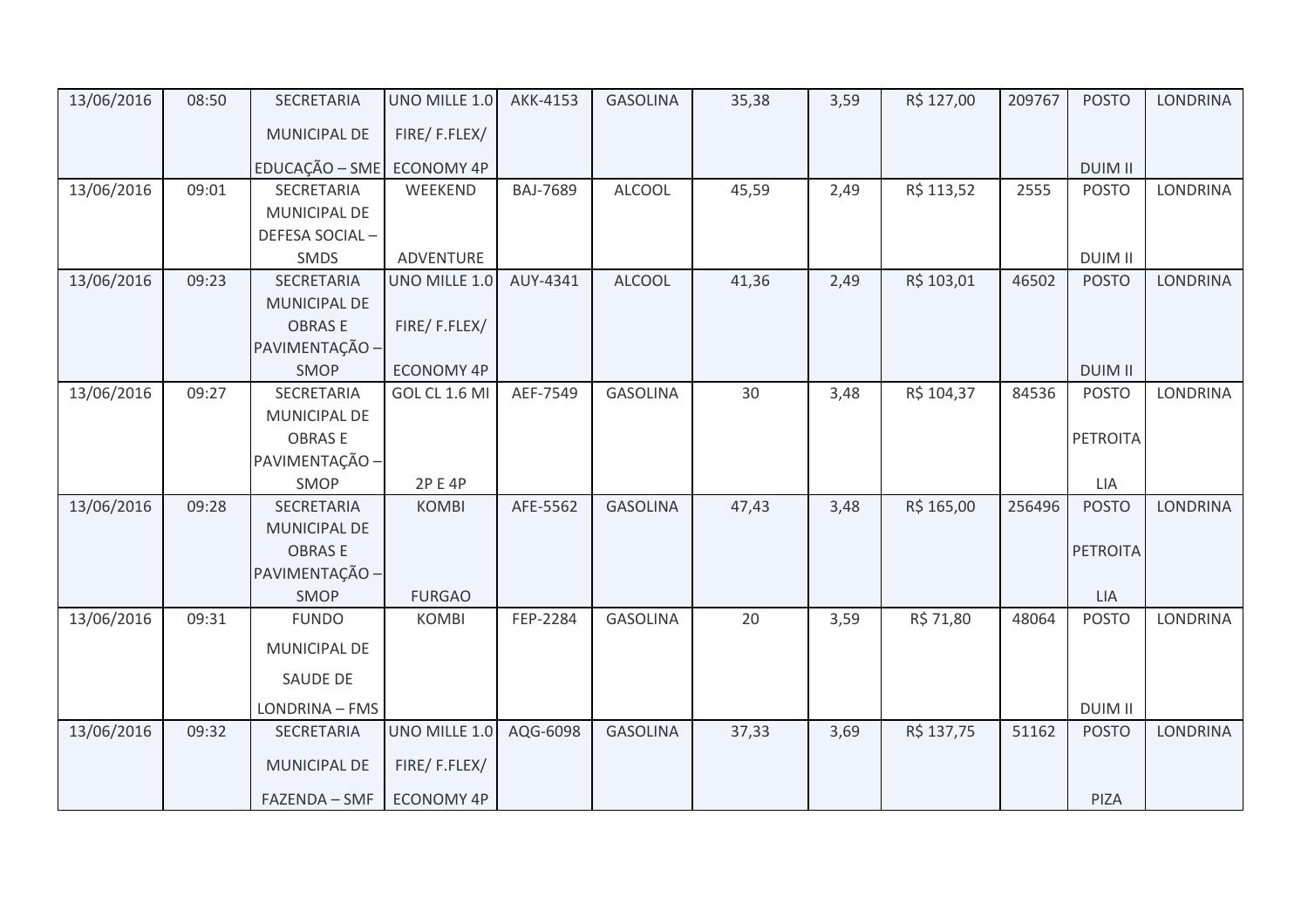| 13/06/2016 | 09:51 | SECRETARIA                | UNO MILLE 1.0    | ALO-3481        | <b>GASOLINA</b> | 30    | 3,49 | R\$ 104,70 | 154434 | <b>POSTO</b>     | <b>LONDRINA</b> |
|------------|-------|---------------------------|------------------|-----------------|-----------------|-------|------|------------|--------|------------------|-----------------|
|            |       | MUNICIPAL DE              |                  |                 |                 |       |      |            |        |                  |                 |
|            |       | <b>OBRASE</b>             | FIRE/F.FLEX/     |                 |                 |       |      |            |        |                  |                 |
|            |       | PAVIMENTAÇÃO -            |                  |                 |                 |       |      |            |        |                  |                 |
|            |       | SMOP                      | ECONOMY 4P       |                 |                 |       |      |            |        | FARIA            |                 |
| 13/06/2016 | 10:00 | ADMINISTRAÇÃO             | S10 BLAZER       | AQE-6474        | <b>DIESEL</b>   | 57,41 | 3,15 | R\$ 180,84 | 361867 | <b>SANTA</b>     | <b>LONDRINA</b> |
|            |       | <b>DOS CEMITÉRIOS</b>     |                  |                 |                 |       |      |            |        | <b>MARIA</b>     |                 |
|            |       |                           | <b>COLINA</b>    |                 |                 |       |      |            |        | <b>DISTRIBUI</b> |                 |
|            |       | E SERVIÇOS                |                  |                 |                 |       |      |            |        | DORA DE          |                 |
|            |       | <b>FUNERARIOS DE</b>      | 2.4/2.4 MPFI     |                 |                 |       |      |            |        | <b>DERIVAD</b>   |                 |
|            |       | LONDRINA-                 |                  |                 |                 |       |      |            |        | OS DE            |                 |
|            |       |                           |                  |                 |                 |       |      |            |        | <b>PETROLE</b>   |                 |
|            |       | <b>ACESF</b>              | <b>F.POWER</b>   |                 |                 |       |      |            |        | $\circ$          |                 |
| 13/06/2016 | 10:08 | SECRETARIA                | UNO MILLE 1.0    | AOZ-9012        | <b>ALCOOL</b>   | 34,51 | 2,49 | R\$ 85,95  | 113565 | <b>POSTO</b>     | <b>LONDRINA</b> |
|            |       | MUNICIPAL DE              | FIRE/F.FLEX/     |                 |                 |       |      |            |        |                  |                 |
|            |       | EDUCAÇÃO - SME ECONOMY 4P |                  |                 |                 |       |      |            |        | <b>DUIM II</b>   |                 |
| 13/06/2016 | 10:15 | <b>FUNDO</b>              | <b>HATCH</b>     | AWM-8621        | <b>GASOLINA</b> | 37,89 | 3,59 | R\$ 136,03 | 48733  | <b>POSTO</b>     | LONDRINA        |
|            |       | <b>MUNICIPAL DE</b>       |                  |                 |                 |       |      |            |        |                  |                 |
|            |       | <b>SAUDE DE</b>           |                  |                 |                 |       |      |            |        |                  |                 |
|            |       | LONDRINA - FMS            |                  |                 |                 |       |      |            |        | <b>DUIM II</b>   |                 |
| 13/06/2016 | 10:27 | <b>FUNDO</b>              | <b>BOXER HDI</b> | AZO-4507        | DIESEL S10      | 50,7  | 2,94 | R\$ 149,06 | 52687  | <b>POSTO</b>     | <b>LONDRINA</b> |
|            |       | MUNICIPAL DE              |                  |                 |                 |       |      |            |        |                  |                 |
|            |       | SAUDE DE                  |                  |                 |                 |       |      |            |        |                  |                 |
|            |       | LONDRINA - FMS            | 15P              |                 |                 |       |      |            |        | <b>DUIM II</b>   |                 |
| 13/06/2016 | 10:33 | <b>FUNDO</b>              | <b>ONIX 1.0</b>  | <b>BAG-1791</b> | <b>GASOLINA</b> | 35    | 3,46 | R\$ 121,06 | 9943   | <b>POSTO</b>     | <b>CURITIBA</b> |
|            |       | MUNICIPAL DE              |                  |                 |                 |       |      |            |        |                  |                 |
|            |       | SAUDE DE                  |                  |                 |                 |       |      |            |        | <b>VIA</b>       |                 |
|            |       | LONDRINA - FMS            |                  |                 |                 |       |      |            |        | <b>TORRES</b>    |                 |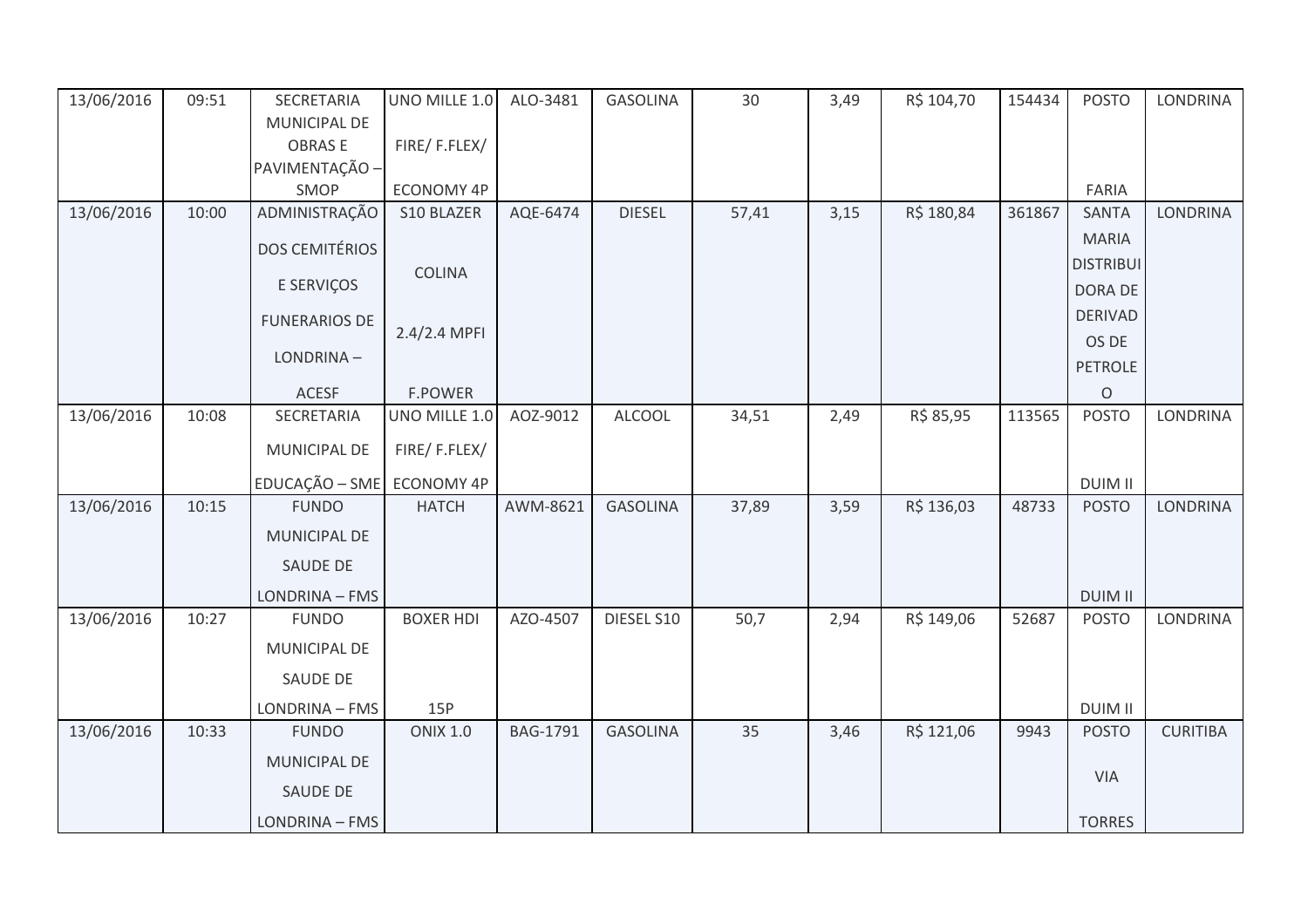| 13/06/2016 | 10:35 | SECRETARIA            | <b>XTZ 250</b>   | AZL-5580 | <b>GASOLINA</b> | 7,15  | 3,59 | R\$ 25,67  | 6371   | <b>POSTO</b>    | <b>LONDRINA</b> |
|------------|-------|-----------------------|------------------|----------|-----------------|-------|------|------------|--------|-----------------|-----------------|
|            |       | MUNICIPAL DE          |                  |          |                 |       |      |            |        |                 |                 |
|            |       | DEFESA SOCIAL-        |                  |          |                 |       |      |            |        |                 |                 |
|            |       | SMDS                  | LANDER 249CC     |          |                 |       |      |            |        | <b>DUIM II</b>  |                 |
| 13/06/2016 | 10:36 | <b>SECRETARIA</b>     | <b>XTZ 250</b>   | AZL-5594 | <b>GASOLINA</b> | 6,69  | 3,59 | R\$ 24,00  | 5700   | <b>POSTO</b>    | <b>LONDRINA</b> |
|            |       | <b>MUNICIPAL DE</b>   |                  |          |                 |       |      |            |        |                 |                 |
|            |       | DEFESA SOCIAL-        |                  |          |                 |       |      |            |        |                 |                 |
|            |       | <b>SMDS</b>           | LANDER 249CC     |          |                 |       |      |            |        | <b>DUIM II</b>  |                 |
| 13/06/2016 | 10:41 | <b>FUNDO DE</b>       | S10 BLAZER       | ASO-4259 | <b>ALCOOL</b>   | 65,59 | 2,49 | R\$ 163,32 | 87438  | <b>POSTO</b>    | <b>LONDRINA</b> |
|            |       | REEQUIPAMENTO         |                  |          |                 |       |      |            |        |                 |                 |
|            |       | DO CORPO DE           |                  |          |                 |       |      |            |        |                 |                 |
|            |       | <b>BOMBEIROS-</b>     |                  |          |                 |       |      |            |        |                 |                 |
|            |       | SMDS/FUNREBO          |                  |          |                 |       |      |            |        |                 |                 |
|            |       | M                     |                  |          |                 |       |      |            |        | <b>DUIM II</b>  |                 |
| 13/06/2016 | 10:45 | ADMINISTRAÇÃO         | <b>MONTANA</b>   | ATD-7347 | <b>GASOLINA</b> | 55,36 | 3,39 | R\$ 187,70 | 125362 | <b>AUTO</b>     | <b>LONDRINA</b> |
|            |       | <b>DOS CEMITÉRIOS</b> | 1.8/1.8          |          |                 |       |      |            |        |                 |                 |
|            |       | E SERVIÇOS            |                  |          |                 |       |      |            |        | <b>POSTO</b>    |                 |
|            |       | <b>FUNERARIOS DE</b>  | <b>CONQUEST</b>  |          |                 |       |      |            |        |                 |                 |
|            |       | LONDRINA-             | <b>FLEXPOWER</b> |          |                 |       |      |            |        | <b>MALASSIS</b> |                 |
|            |       |                       |                  |          |                 |       |      |            |        |                 |                 |
|            |       | ACESF                 | 8V               |          |                 |       |      |            |        | E               |                 |
| 13/06/2016 | 10:53 | SECRETARIA            | RETROESCAVA      | PML-6003 | <b>DIESEL</b>   | 150   | 2,84 | R\$426,00  | 909    | <b>POSTO</b>    | <b>LONDRINA</b> |
|            |       | MUNICIPAL DE          |                  |          |                 |       |      |            |        |                 |                 |
|            |       | <b>OBRASE</b>         |                  |          |                 |       |      |            |        |                 |                 |
|            |       | PAVIMENTAÇÃO -        |                  |          |                 |       |      |            |        |                 |                 |
|            |       | SMOP                  | <b>DEIRA</b>     |          |                 |       |      |            |        | <b>DUIM II</b>  |                 |
| 13/06/2016 | 10:53 | SECRETARIA            | PA               | PML-3468 | <b>DIESEL</b>   | 150   | 2,84 | R\$426,00  | 111    | <b>POSTO</b>    | <b>LONDRINA</b> |
|            |       | <b>MUNICIPAL DE</b>   |                  |          |                 |       |      |            |        |                 |                 |
|            |       | <b>OBRASE</b>         | CARREGADEIR      |          |                 |       |      |            |        |                 |                 |
|            |       | PAVIMENTAÇÃO -        |                  |          |                 |       |      |            |        |                 |                 |
|            |       | <b>SMOP</b>           | Α                |          |                 |       |      |            |        | <b>DUIM II</b>  |                 |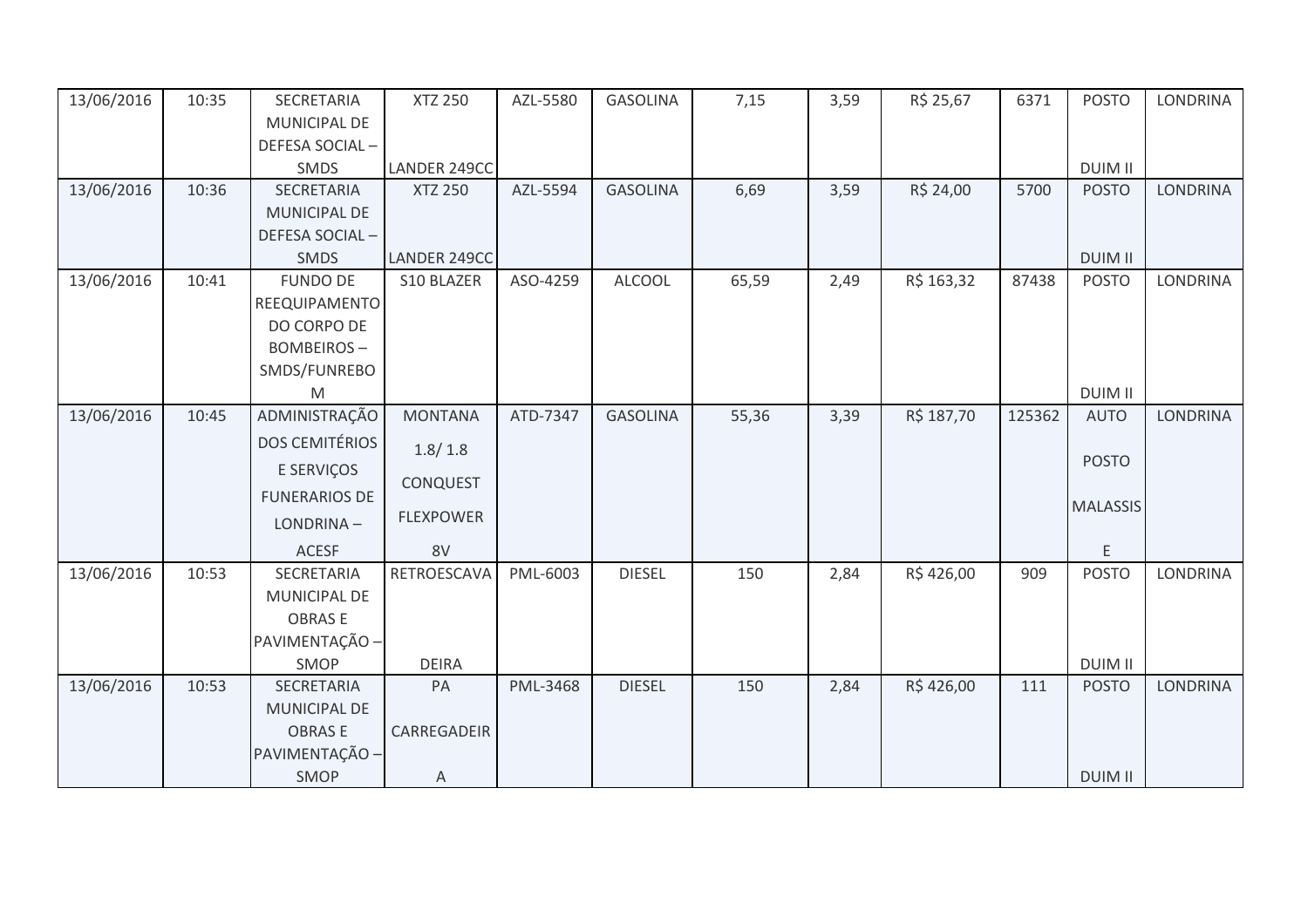| 13/06/2016 | 10:53 | <b>SECRETARIA</b>   | PÁ                | PML-3470        | DIESEL S10      | 150  | 2,84 | R\$426,00 | 930         | <b>POSTO</b>   | <b>LONDRINA</b> |
|------------|-------|---------------------|-------------------|-----------------|-----------------|------|------|-----------|-------------|----------------|-----------------|
|            |       | <b>MUNICIPAL DE</b> |                   |                 |                 |      |      |           |             |                |                 |
|            |       | <b>OBRASE</b>       | CARREGADEIR       |                 |                 |      |      |           |             |                |                 |
|            |       | PAVIMENTAÇÃO -      |                   |                 |                 |      |      |           |             |                |                 |
|            |       | SMOP                | A 12D             |                 |                 |      |      |           |             | <b>DUIM II</b> |                 |
| 13/06/2016 | 10:54 | SECRETARIA          | <b>ROLO</b>       | PML-6005        | <b>DIESEL</b>   | 150  | 2,84 | R\$426,00 | 305         | <b>POSTO</b>   | <b>LONDRINA</b> |
|            |       | <b>MUNICIPAL DE</b> |                   |                 |                 |      |      |           |             |                |                 |
|            |       | <b>OBRASE</b>       | COMPACTADO        |                 |                 |      |      |           |             |                |                 |
|            |       | PAVIMENTAÇÃO -      |                   |                 |                 |      |      |           |             |                |                 |
|            |       | SMOP                | R VIBRATÓRIO      |                 |                 |      |      |           |             | <b>DUIM II</b> |                 |
| 13/06/2016 | 10:56 | SECRETARIA          | MOTO PODA         | EQU-0042        | <b>GASOLINA</b> | 20   | 3,49 | R\$ 69,80 | $\mathbf 0$ | <b>POSTO</b>   | <b>LONDRINA</b> |
|            |       | MUNICIPAL DO        |                   |                 |                 |      |      |           |             |                |                 |
|            |       | AMBIENTE-           |                   |                 |                 |      |      |           |             |                |                 |
|            |       | <b>SEMA</b>         |                   |                 |                 |      |      |           |             | <b>DUIM I</b>  |                 |
| 13/06/2016 | 10:57 | SECRETARIA          | <b>MOTO SERRA</b> | EQU-0031        | <b>GASOLINA</b> | 20   | 3,49 | R\$ 69,80 | $\mathbf 0$ | <b>POSTO</b>   | <b>LONDRINA</b> |
|            |       | <b>MUNICIPAL DO</b> |                   |                 |                 |      |      |           |             |                |                 |
|            |       | AMBIENTE-           |                   |                 |                 |      |      |           |             |                |                 |
|            |       | <b>SEMA</b>         |                   |                 |                 |      |      |           |             | <b>DUIM I</b>  |                 |
| 13/06/2016 | 10:58 | SECRETARIA          | <b>MOTO SERRA</b> | EQU-0046        | <b>GASOLINA</b> | 20   | 3,49 | R\$ 69,80 | $\mathbf 0$ | <b>POSTO</b>   | LONDRINA        |
|            |       | MUNICIPAL DO        |                   |                 |                 |      |      |           |             |                |                 |
|            |       | AMBIENTE-           |                   |                 |                 |      |      |           |             |                |                 |
|            |       | <b>SEMA</b>         |                   |                 |                 |      |      |           |             | <b>DUIMI</b>   |                 |
| 13/06/2016 | 10:58 | SECRETARIA          | <b>MOTO SERRA</b> | <b>EQU-0048</b> | <b>GASOLINA</b> | 20   | 3,49 | R\$ 69,80 | $\mathbf 0$ | <b>POSTO</b>   | <b>LONDRINA</b> |
|            |       | MUNICIPAL DO        |                   |                 |                 |      |      |           |             |                |                 |
|            |       | AMBIENTE-           |                   |                 |                 |      |      |           |             |                |                 |
|            |       | <b>SEMA</b>         |                   |                 |                 |      |      |           |             | <b>DUIM I</b>  |                 |
| 13/06/2016 | 11:12 | <b>SECRETARIA</b>   | UNO MILLE 1.0     | AQV-9331        | <b>ALCOOL</b>   | 22,9 | 2,49 | R\$ 57,02 | 48121       | <b>POSTO</b>   | <b>LONDRINA</b> |
|            |       | <b>MUNICIPAL SE</b> |                   |                 |                 |      |      |           |             |                |                 |
|            |       | <b>ASSISTNCIA</b>   | FIRE/F.FLEX/      |                 |                 |      |      |           |             |                |                 |
|            |       | SOCIAL-SMAS         | <b>ECONOMY 4P</b> |                 |                 |      |      |           |             | <b>DUIM II</b> |                 |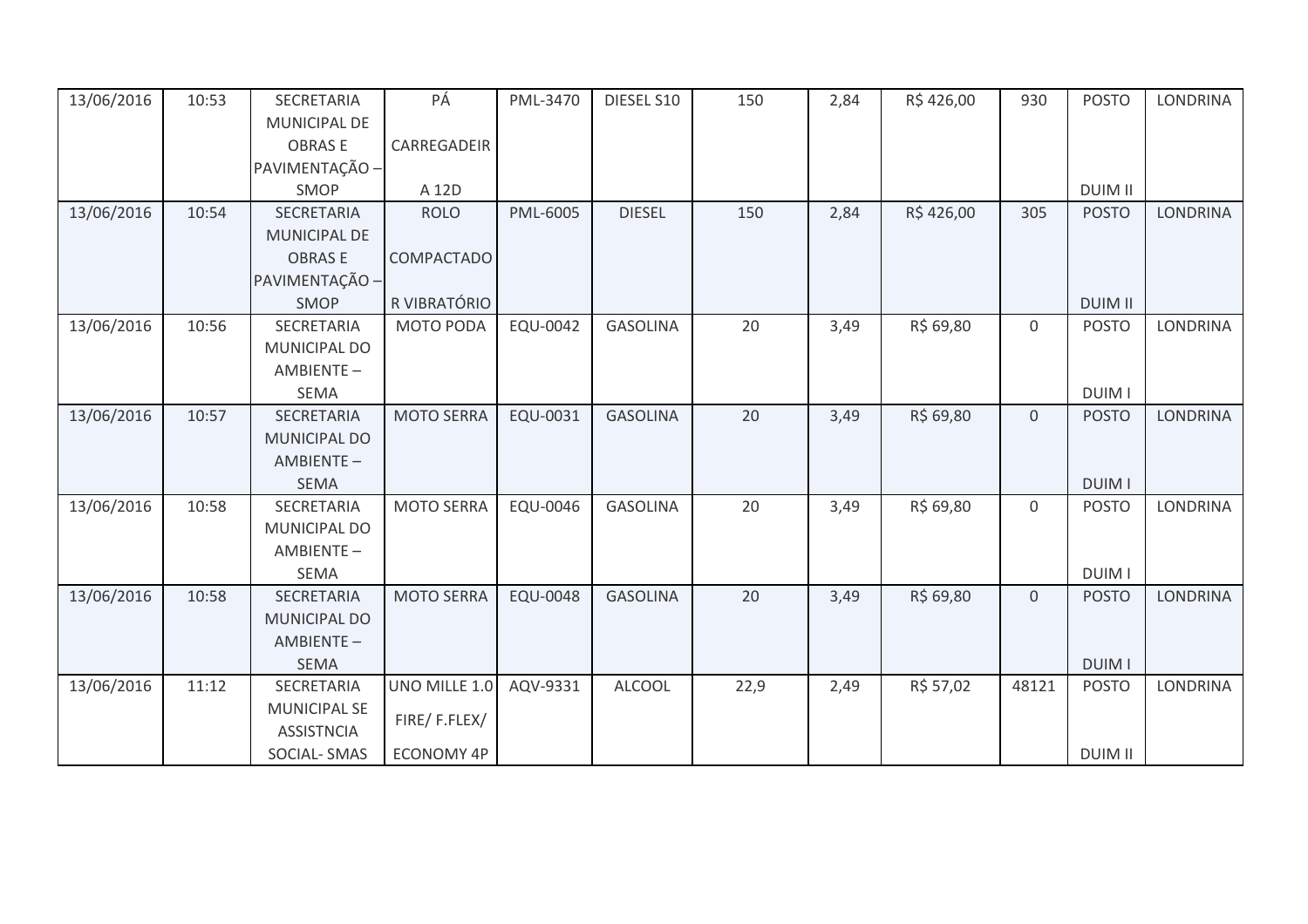| 13/06/2016 | 11:15 | <b>FUNDO</b>                  | <b>UNO</b>      | AUY-6814        | <b>GASOLINA</b> | 32,05 | 3,59 | R\$ 115,06 | 27317  | <b>POSTO</b>   | <b>LONDRINA</b> |
|------------|-------|-------------------------------|-----------------|-----------------|-----------------|-------|------|------------|--------|----------------|-----------------|
|            |       | <b>MUNICIPAL DE</b>           |                 |                 |                 |       |      |            |        |                |                 |
|            |       | <b>SAUDE DE</b>               |                 |                 |                 |       |      |            |        |                |                 |
|            |       | LONDRINA - FMS                |                 |                 |                 |       |      |            |        | <b>DUIM II</b> |                 |
| 13/06/2016 | 11:16 | <b>FUNDO</b>                  | <b>UNO</b>      | ARN-7820        | <b>GASOLINA</b> | 34,71 | 3,59 | R\$ 124,61 | 56950  | <b>POSTO</b>   | <b>LONDRINA</b> |
|            |       | MUNICIPAL DE                  |                 |                 |                 |       |      |            |        |                |                 |
|            |       | <b>SAUDE DE</b>               |                 |                 |                 |       |      |            |        |                |                 |
|            |       | LONDRINA - FMS                |                 |                 |                 |       |      |            |        | <b>DUIM II</b> |                 |
| 13/06/2016 | 11:17 | <b>FUNDO</b>                  | <b>UNO</b>      | AAW-2625        | <b>GASOLINA</b> | 20    | 3,59 | R\$ 71,80  | 122055 | <b>POSTO</b>   | <b>LONDRINA</b> |
|            |       | <b>MUNICIPAL DE</b>           |                 |                 |                 |       |      |            |        |                |                 |
|            |       | SAUDE DE                      |                 |                 |                 |       |      |            |        |                |                 |
|            |       | LONDRINA - FMS                |                 |                 |                 |       |      |            |        | <b>DUIM II</b> |                 |
| 13/06/2016 | 11:17 | <b>FUNDO</b>                  | <b>UNO</b>      | APK-8829        | <b>GASOLINA</b> | 27,49 | 3,59 | R\$ 98,72  | 65963  | <b>POSTO</b>   | <b>LONDRINA</b> |
|            |       | MUNICIPAL DE                  |                 |                 |                 |       |      |            |        |                |                 |
|            |       | SAUDE DE                      |                 |                 |                 |       |      |            |        |                |                 |
|            |       | LONDRINA - FMS                |                 |                 |                 |       |      |            |        | <b>DUIM II</b> |                 |
| 13/06/2016 | 11:27 | SECRETARIA                    | <b>CORSA</b>    | AQU-2769        | <b>GASOLINA</b> | 33,98 | 3,59 | R\$ 122,02 | 36157  | <b>POSTO</b>   | <b>LONDRINA</b> |
|            |       | <b>MUNICIPAL DO</b>           | HAT.PREMIUM     |                 |                 |       |      |            |        |                |                 |
|            |       | TRABALHO,<br><b>EMPREGO E</b> | 1.8 MPFI 8V     |                 |                 |       |      |            |        |                |                 |
|            |       | <b>RENDA - SMTER</b>          | F.POWER 5P      |                 |                 |       |      |            |        | <b>DUIM II</b> |                 |
| 13/06/2016 | 11:29 | <b>FUNDO</b>                  | <b>ONIX 1.0</b> | <b>BAG-1822</b> | <b>GASOLINA</b> | 43,1  | 3,59 | R\$ 154,73 | 1917   | <b>POSTO</b>   | <b>LONDRINA</b> |
|            |       | MUNICIPAL DE                  |                 |                 |                 |       |      |            |        |                |                 |
|            |       | SAUDE DE                      |                 |                 |                 |       |      |            |        |                |                 |
|            |       | LONDRINA - FMS                |                 |                 |                 |       |      |            |        | <b>DUIM II</b> |                 |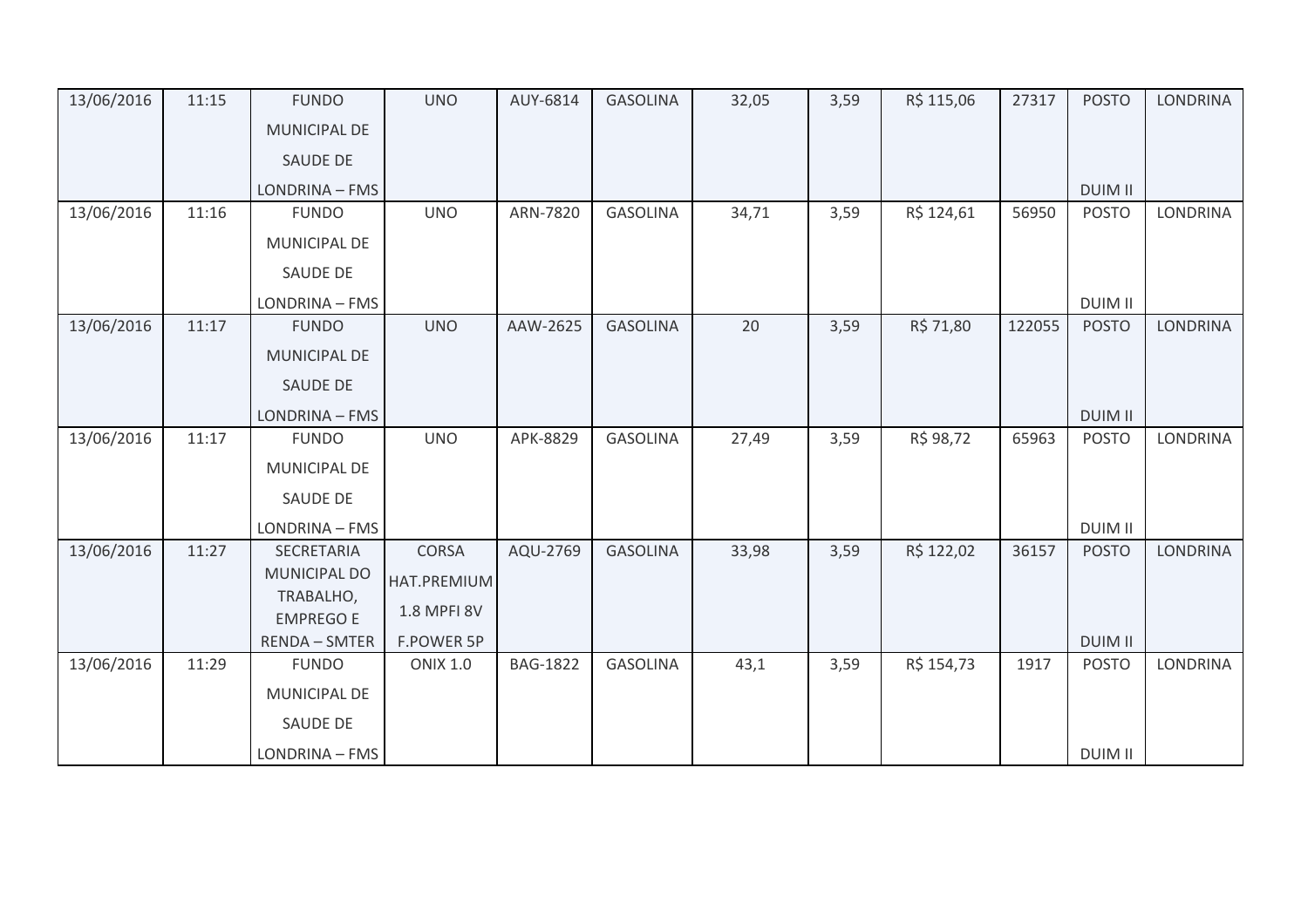| 13/06/2016 | 11:37 | ADMINISTRAÇÃO RANGER XL 2.3 |                    | <b>GUA-8887</b> | <b>GASOLINA</b> | 56,26          | 3,89 | R\$ 218,85 | 171156      | <b>AUTO</b>     | <b>LONDRINA</b> |
|------------|-------|-----------------------------|--------------------|-----------------|-----------------|----------------|------|------------|-------------|-----------------|-----------------|
|            |       | <b>DOS CEMITÉRIOS</b>       |                    |                 |                 |                |      |            |             |                 |                 |
|            |       | E SERVIÇOS                  |                    |                 |                 |                |      |            |             |                 |                 |
|            |       | <b>FUNERARIOS DE</b>        |                    |                 |                 |                |      |            |             | <b>POSTO</b>    |                 |
|            |       | LONDRINA-                   |                    |                 |                 |                |      |            |             |                 |                 |
|            |       | <b>ACESF</b>                | CS                 |                 |                 |                |      |            |             | <b>ECOS</b>     |                 |
| 13/06/2016 | 11:47 | ADMINISTRAÇÃO               | SOPRADOR           | EQU-0060        | <b>GASOLINA</b> | $\overline{7}$ | 3,46 | R\$ 24,22  | $\mathbf 0$ | <b>POSTO</b>    | LONDRINA        |
|            |       | <b>DOS CEMITÉRIOS</b>       |                    |                 |                 |                |      |            |             |                 |                 |
|            |       | E SERVIÇOS                  |                    |                 |                 |                |      |            |             |                 |                 |
|            |       | <b>FUNERARIOS DE</b>        |                    |                 |                 |                |      |            |             |                 |                 |
|            |       | LONDRINA-                   |                    |                 |                 |                |      |            |             |                 |                 |
|            |       | ACESF                       | COSTAL             |                 |                 |                |      |            |             | <b>CINCAO</b>   |                 |
| 13/06/2016 | 12:06 | <b>FUNDO</b>                | <b>UNO</b>         | ANN-5954        | <b>GASOLINA</b> | 35,17          | 3,59 | R\$ 126,26 | 77624       | <b>POSTO</b>    | <b>LONDRINA</b> |
|            |       | <b>MUNICIPAL DE</b>         |                    |                 |                 |                |      |            |             |                 |                 |
|            |       | SAUDE DE                    |                    |                 |                 |                |      |            |             |                 |                 |
|            |       | LONDRINA - FMS              |                    |                 |                 |                |      |            |             | <b>DUIM II</b>  |                 |
| 13/06/2016 | 12:24 | SECRETARIA                  | <b>EXTRATOR DE</b> | <b>EQU-0022</b> | <b>GASOLINA</b> | 20             | 3,69 | R\$ 73,80  | 4790        | <b>POSTO</b>    | LONDRINA        |
|            |       | <b>MUNICIPAL DE</b>         |                    |                 |                 |                |      |            |             |                 |                 |
|            |       | <b>OBRASE</b>               |                    |                 |                 |                |      |            |             |                 |                 |
|            |       | PAVIMENTAÇÃO -<br>SMOP      | <b>BETUME</b>      |                 |                 |                |      |            |             | PIZA            |                 |
| 13/06/2016 | 12:34 | <b>FUNDO</b>                | <b>STRADA</b>      | AKO-8026        | <b>ALCOOL</b>   | 37,24          | 2,39 | R\$ 89,00  | 138930      | <b>POSTO</b>    | <b>LONDRINA</b> |
|            |       | MUNICIPAL DE                |                    |                 |                 |                |      |            |             |                 |                 |
|            |       | <b>SAUDE DE</b>             |                    |                 |                 |                |      |            |             | <b>PETROITA</b> |                 |
|            |       |                             |                    |                 |                 |                |      |            |             |                 |                 |
|            |       | LONDRINA - FMS              |                    |                 |                 |                |      |            |             | LIA             |                 |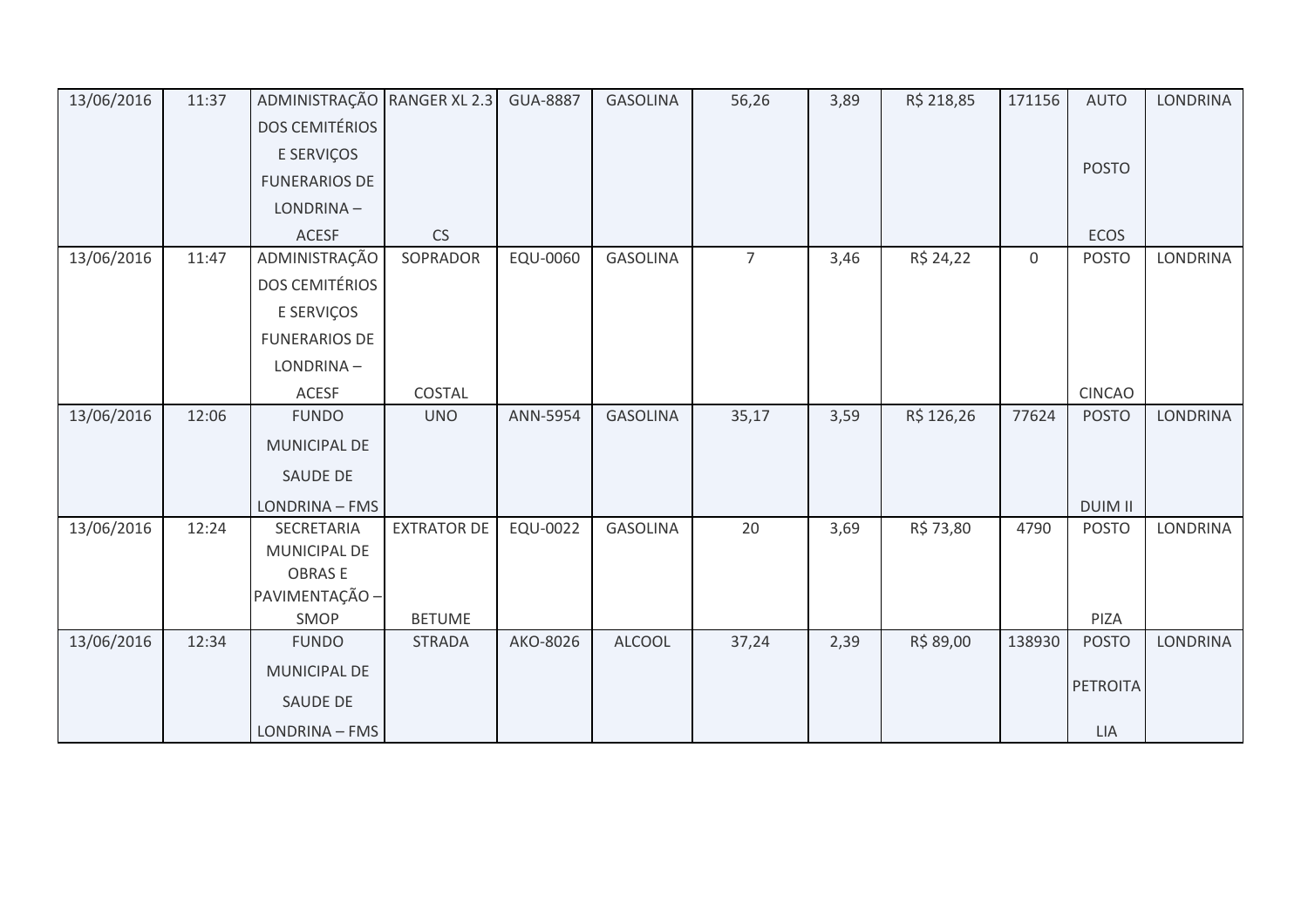| 13/06/2016 | 12:38 | <b>FUNDO</b>                             | <b>ONIX 1.0</b>   | BAG-1797 | <b>GASOLINA</b> | 36,7  | 3,59 | R\$ 131,75 | 870    | <b>POSTO</b>   | <b>LONDRINA</b> |
|------------|-------|------------------------------------------|-------------------|----------|-----------------|-------|------|------------|--------|----------------|-----------------|
|            |       | MUNICIPAL DE                             |                   |          |                 |       |      |            |        |                |                 |
|            |       | SAUDE DE                                 |                   |          |                 |       |      |            |        |                |                 |
|            |       | LONDRINA - FMS                           |                   |          |                 |       |      |            |        | <b>DUIM II</b> |                 |
| 13/06/2016 | 13:01 | SECRETARIA                               | UNO MILLE 1.0     | AQV-9314 | <b>ALCOOL</b>   | 24,33 | 2,58 | R\$ 62,80  | 74748  | <b>AUTO</b>    | <b>LONDRINA</b> |
|            |       | <b>MUNICIPAL SE</b><br><b>ASSISTNCIA</b> | FIRE/F.FLEX/      |          |                 |       |      |            |        | <b>POSTO</b>   |                 |
|            |       | SOCIAL-SMAS                              | <b>ECONOMY 4P</b> |          |                 |       |      |            |        | ECOS           |                 |
| 13/06/2016 | 13:12 | <b>FUNDO</b>                             | <b>KOMBI</b>      | FFZ-5891 | <b>GASOLINA</b> | 20,91 | 3,59 | R\$ 75,07  | 138370 | <b>POSTO</b>   | <b>LONDRINA</b> |
|            |       | MUNICIPAL DE                             |                   |          |                 |       |      |            |        |                |                 |
|            |       | <b>SAUDE DE</b>                          |                   |          |                 |       |      |            |        |                |                 |
|            |       | LONDRINA - FMS                           |                   |          |                 |       |      |            |        | <b>DUIM II</b> |                 |
| 13/06/2016 | 13:12 | SECRETARIA                               | UNO MILLE 1.0     | AKS-4021 | <b>GASOLINA</b> | 25,51 | 3,61 | R\$ 92,00  | 279523 | <b>POSTO</b>   | <b>LONDRINA</b> |
|            |       | <b>MUNICIPAL SE</b>                      | FIRE/F.FLEX/      |          |                 |       |      |            |        | PETROITA       |                 |
|            |       | <b>ASSISTNCIA</b>                        |                   |          |                 |       |      |            |        |                |                 |
|            |       | SOCIAL-SMAS                              | <b>ECONOMY 4P</b> |          |                 |       |      |            |        | LIA            |                 |
| 13/06/2016 | 13:30 | SECRETARIA                               | UNO MILLE 1.0     | ARN-7617 | <b>ALCOOL</b>   | 37,3  | 2,49 | R\$ 92,88  | 34691  | <b>POSTO</b>   | LONDRINA        |
|            |       | <b>MUNICIPAL SE</b><br><b>ASSISTNCIA</b> | FIRE/F.FLEX/      |          |                 |       |      |            |        |                |                 |
|            |       | SOCIAL-SMAS                              | <b>ECONOMY 4P</b> |          |                 |       |      |            |        | <b>DUIM II</b> |                 |
| 13/06/2016 | 13:33 | <b>FUNDO</b>                             | $S-10$            | AKO-6335 | <b>DIESEL</b>   | 37,15 | 2,84 | R\$ 105,51 | 173179 | <b>POSTO</b>   | <b>LONDRINA</b> |
|            |       | <b>MUNICIPAL DE</b>                      |                   |          |                 |       |      |            |        |                |                 |
|            |       | <b>SAUDE DE</b>                          |                   |          |                 |       |      |            |        |                |                 |
|            |       | LONDRINA - FMS                           |                   |          |                 |       |      |            |        | <b>DUIM II</b> |                 |
| 13/06/2016 | 13:44 | SECRETARIA                               | <b>KOMBI</b>      | AJL-4910 | <b>GASOLINA</b> | 24,32 | 3,47 | R\$ 84,40  | 8258   | <b>POSTO</b>   | <b>LONDRINA</b> |
|            |       | MUNICIPAL DE                             |                   |          |                 |       |      |            |        |                |                 |
|            |       | <b>OBRASE</b>                            |                   |          |                 |       |      |            |        | PETROITA       |                 |
|            |       | PAVIMENTAÇÃO -                           |                   |          |                 |       |      |            |        |                |                 |
|            |       | SMOP                                     | <b>FURGAO</b>     |          |                 |       |      |            |        | LIA            |                 |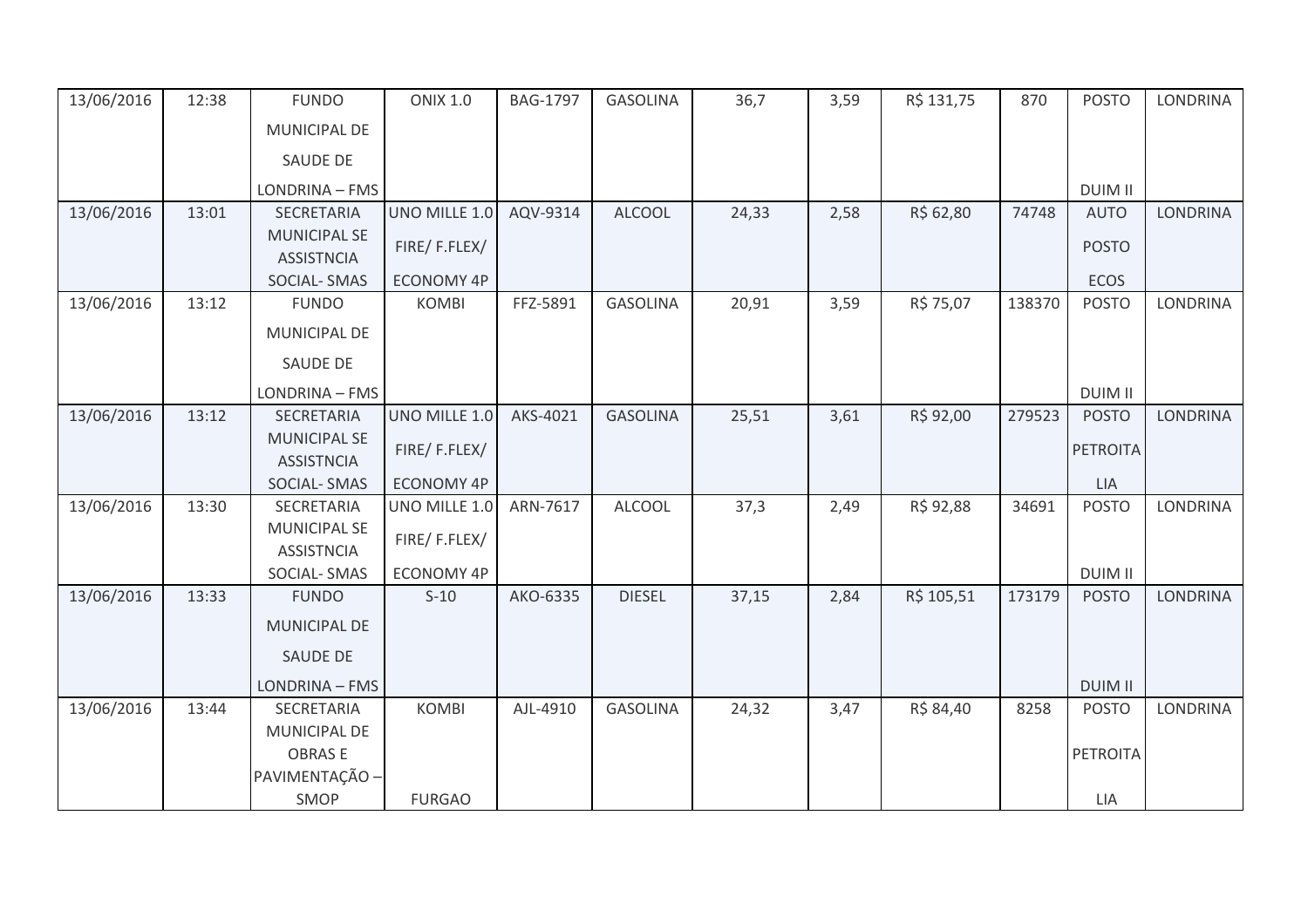| 13/06/2016 | 13:45 | SECRETARIA           | <b>CORSA WIND</b> | AIG-4748        | <b>GASOLINA</b> | 35,27 | 3,68 | R\$ 129,80 | 255093 | <b>ALTO</b>     | <b>TAMARANA</b> |
|------------|-------|----------------------|-------------------|-----------------|-----------------|-------|------|------------|--------|-----------------|-----------------|
|            |       | <b>MUNICIPAL DE</b>  | 1.0               |                 |                 |       |      |            |        | <b>POSTO</b>    |                 |
|            |       | <b>AGRICULTURA E</b> |                   |                 |                 |       |      |            |        | <b>CRUZ DE</b>  |                 |
|            |       | ABASTECIMENTO        | MPF/MILLENIU      |                 |                 |       |      |            |        | <b>MALTA</b>    |                 |
|            |       | $-SMAA$              | MI/EFI4P          |                 |                 |       |      |            |        | LTDA.           |                 |
| 13/06/2016 | 13:49 | SECRETARIA           | <b>ONIX 1.0</b>   | <b>BAG-1784</b> | ALCOOL          | 30    | 2,69 | R\$ 80,70  | 2127   | <b>POSTO</b>    | <b>LONDRINA</b> |
|            |       | MUNICIPAL DO         |                   |                 |                 |       |      |            |        |                 |                 |
|            |       | AMBIENTE-            |                   |                 |                 |       |      |            |        |                 |                 |
|            |       | <b>SEMA</b>          |                   |                 |                 |       |      |            |        | PIZA            |                 |
| 13/06/2016 | 13:50 | <b>FUNDO DE</b>      | <b>COBALT</b>     | AVO-4791        | <b>ALCOOL</b>   | 36,15 | 2,49 | R\$ 90,01  | 30436  | <b>POSTO</b>    | <b>LONDRINA</b> |
|            |       | REEQUIPAMENTO        |                   |                 |                 |       |      |            |        |                 |                 |
|            |       | DO CORPO DE          |                   |                 |                 |       |      |            |        |                 |                 |
|            |       | <b>BOMBEIROS-</b>    |                   |                 |                 |       |      |            |        |                 |                 |
|            |       | SMDS/FUNREBO         |                   |                 |                 |       |      |            |        |                 |                 |
|            |       | M                    |                   |                 |                 |       |      |            |        | <b>DUIM II</b>  |                 |
| 13/06/2016 | 13:54 | <b>FUNDO</b>         | <b>KOMBI</b>      | ASD-4376        | <b>GASOLINA</b> | 29,57 | 3,59 | R\$ 106,16 | 278469 | <b>POSTO</b>    | <b>LONDRINA</b> |
|            |       | MUNICIPAL DE         |                   |                 |                 |       |      |            |        |                 |                 |
|            |       | SAUDE DE             |                   |                 |                 |       |      |            |        |                 |                 |
|            |       | LONDRINA - FMS       |                   |                 |                 |       |      |            |        | <b>DUIM II</b>  |                 |
| 13/06/2016 | 13:57 | SECRETARIA           | 14000             | AZP-7451        | DIESEL S10      | 150   | 2,99 | R\$448,50  | 13606  | <b>POSTO</b>    | <b>LONDRINA</b> |
|            |       | MUNICIPAL DE         |                   |                 |                 |       |      |            |        |                 |                 |
|            |       | <b>OBRASE</b>        |                   |                 |                 |       |      |            |        | <b>PETROITA</b> |                 |
|            |       | PAVIMENTAÇÃO -       |                   |                 |                 |       |      |            |        |                 |                 |
|            |       | SMOP                 |                   |                 |                 |       |      |            |        | <b>LIA</b>      |                 |
| 13/06/2016 | 14:01 | <b>FUNDO</b>         | SPRINTER-415      | <b>BAG-9372</b> | DIESEL S10      | 36,71 | 2,94 | R\$ 107,93 | 11021  | <b>POSTO</b>    | <b>LONDRINA</b> |
|            |       | MUNICIPAL DE         |                   |                 |                 |       |      |            |        |                 |                 |
|            |       | <b>SAUDE DE</b>      |                   |                 |                 |       |      |            |        |                 |                 |
|            |       | LONDRINA - FMS       |                   |                 |                 |       |      |            |        | <b>DUIM II</b>  |                 |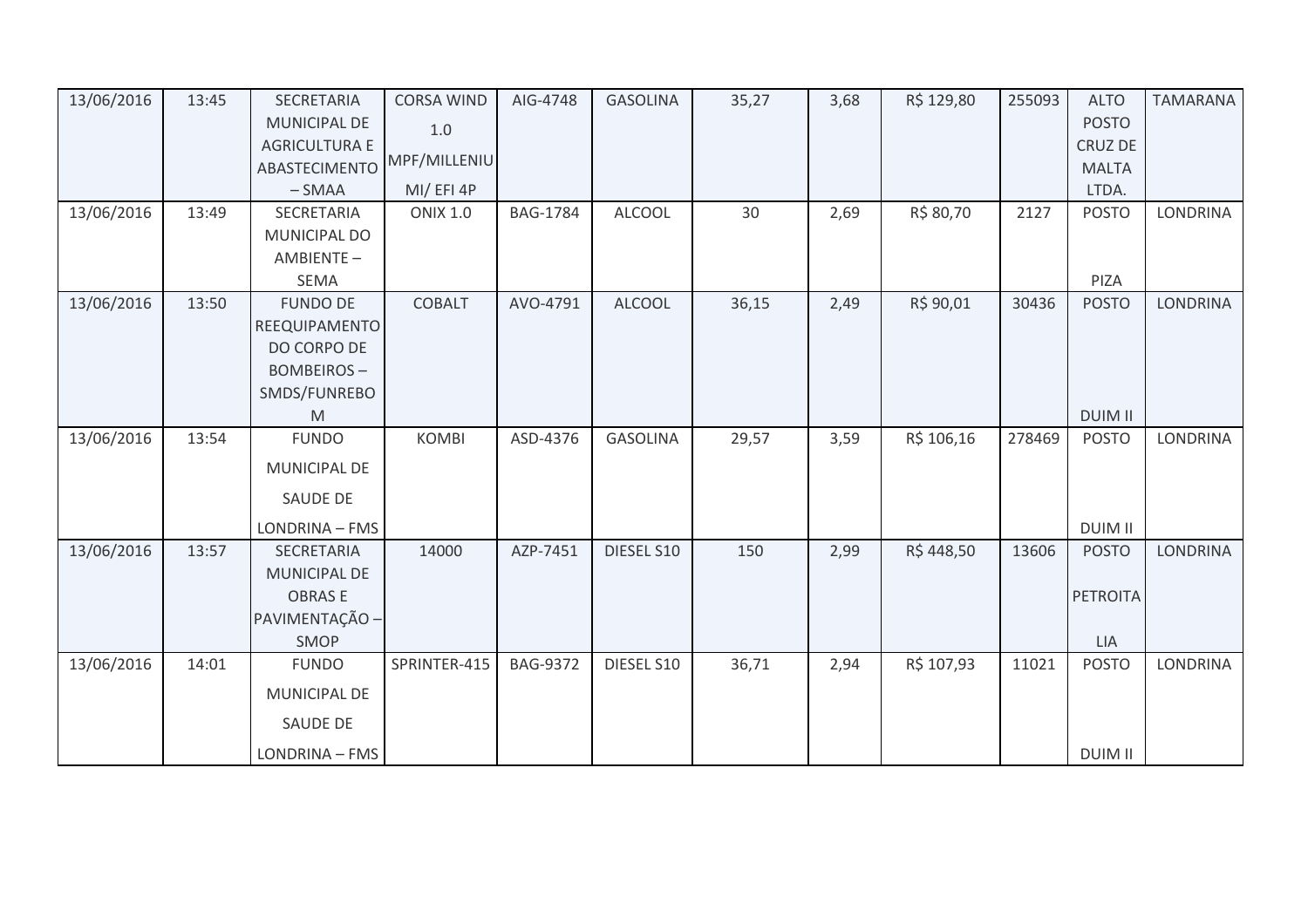| 13/06/2016 | 14:08 | <b>FUNDACAO DE</b>    | UNO MILLE 1.0 ANW-0741 |                 | <b>ALCOOL</b>   | 40    | 2,39 | R\$ 95,60  | 103375 | <b>AUTO</b>    | <b>LONDRINA</b> |
|------------|-------|-----------------------|------------------------|-----------------|-----------------|-------|------|------------|--------|----------------|-----------------|
|            |       | <b>ESPORTES DE</b>    | FIRE/F.FLEX/           |                 |                 |       |      |            |        | <b>POSTO</b>   |                 |
|            |       | <b>LONDRINA - FEL</b> | <b>ECONOMY 4P</b>      |                 |                 |       |      |            |        | ECOS           |                 |
| 13/06/2016 | 14:11 | <b>FUNDACAO DE</b>    | VOYAGE 1.6             | ASF-0627        | <b>ALCOOL</b>   | 52,79 | 2,39 | R\$ 126,19 | 64168  | <b>AUTO</b>    | LONDRINA        |
|            |       | <b>ESPORTES DE</b>    | MI TOTAL FLEX          |                 |                 |       |      |            |        | <b>POSTO</b>   |                 |
|            |       | LONDRINA - FEL        | <b>8V 4P</b>           |                 |                 |       |      |            |        | ECOS           |                 |
| 13/06/2016 | 14:12 | <b>FUNDO</b>          | 207SW                  | AUP-2421        | <b>GASOLINA</b> | 36,79 | 3,59 | R\$ 132,08 | 77586  | <b>POSTO</b>   | <b>LONDRINA</b> |
|            |       | MUNICIPAL DE          |                        |                 |                 |       |      |            |        |                |                 |
|            |       | <b>SAUDE DE</b>       |                        |                 |                 |       |      |            |        |                |                 |
|            |       | LONDRINA - FMS        |                        |                 |                 |       |      |            |        | <b>DUIM II</b> |                 |
| 13/06/2016 | 14:17 | SECRETARIA            | SAVEIRO CS ST          | <b>BAK-5057</b> | <b>ALCOOL</b>   | 49    | 2,49 | R\$ 122,01 | 1846   | <b>POSTO</b>   | <b>LONDRINA</b> |
|            |       | MUNICIPAL DE          |                        |                 |                 |       |      |            |        |                |                 |
|            |       | <b>OBRASE</b>         |                        |                 |                 |       |      |            |        |                |                 |
|            |       | PAVIMENTAÇÃO -        |                        |                 |                 |       |      |            |        |                |                 |
|            |       | SMOP                  | MB                     |                 |                 |       |      |            |        | <b>DUIM II</b> |                 |
| 13/06/2016 | 14:19 | <b>FUNDO</b>          | <b>UNO</b>             | AQV-4643        | <b>GASOLINA</b> | 27,58 | 3,59 | R\$ 99,01  | 94220  | <b>POSTO</b>   | LONDRINA        |
|            |       | MUNICIPAL DE          |                        |                 |                 |       |      |            |        |                |                 |
|            |       | <b>SAUDE DE</b>       |                        |                 |                 |       |      |            |        |                |                 |
|            |       | LONDRINA - FMS        |                        |                 |                 |       |      |            |        | <b>DUIM II</b> |                 |
| 13/06/2016 | 14:21 | SECRETARIA            | DAILY 45S17CS          | AZL-3505        | DIESEL S10      | 56,72 | 2,94 | R\$ 166,76 | 12060  | <b>POSTO</b>   | <b>LONDRINA</b> |
|            |       | MUNICIPAL DE          |                        |                 |                 |       |      |            |        |                |                 |
|            |       | <b>OBRASE</b>         |                        |                 |                 |       |      |            |        |                |                 |
|            |       | PAVIMENTAÇÃO -        |                        |                 |                 |       |      |            |        |                |                 |
|            |       | SMOP                  |                        |                 |                 |       |      |            |        | <b>DUIM II</b> |                 |
| 13/06/2016 | 14:30 | <b>FUNDO</b>          | <b>UNO</b>             | AAW-2621        | <b>GASOLINA</b> | 45,84 | 3,69 | R\$ 169,15 | 180457 | <b>POSTO</b>   | <b>LONDRINA</b> |
|            |       | MUNICIPAL DE          |                        |                 |                 |       |      |            |        |                |                 |
|            |       | SAUDE DE              |                        |                 |                 |       |      |            |        |                |                 |
|            |       | LONDRINA - FMS        |                        |                 |                 |       |      |            |        | PIZA           |                 |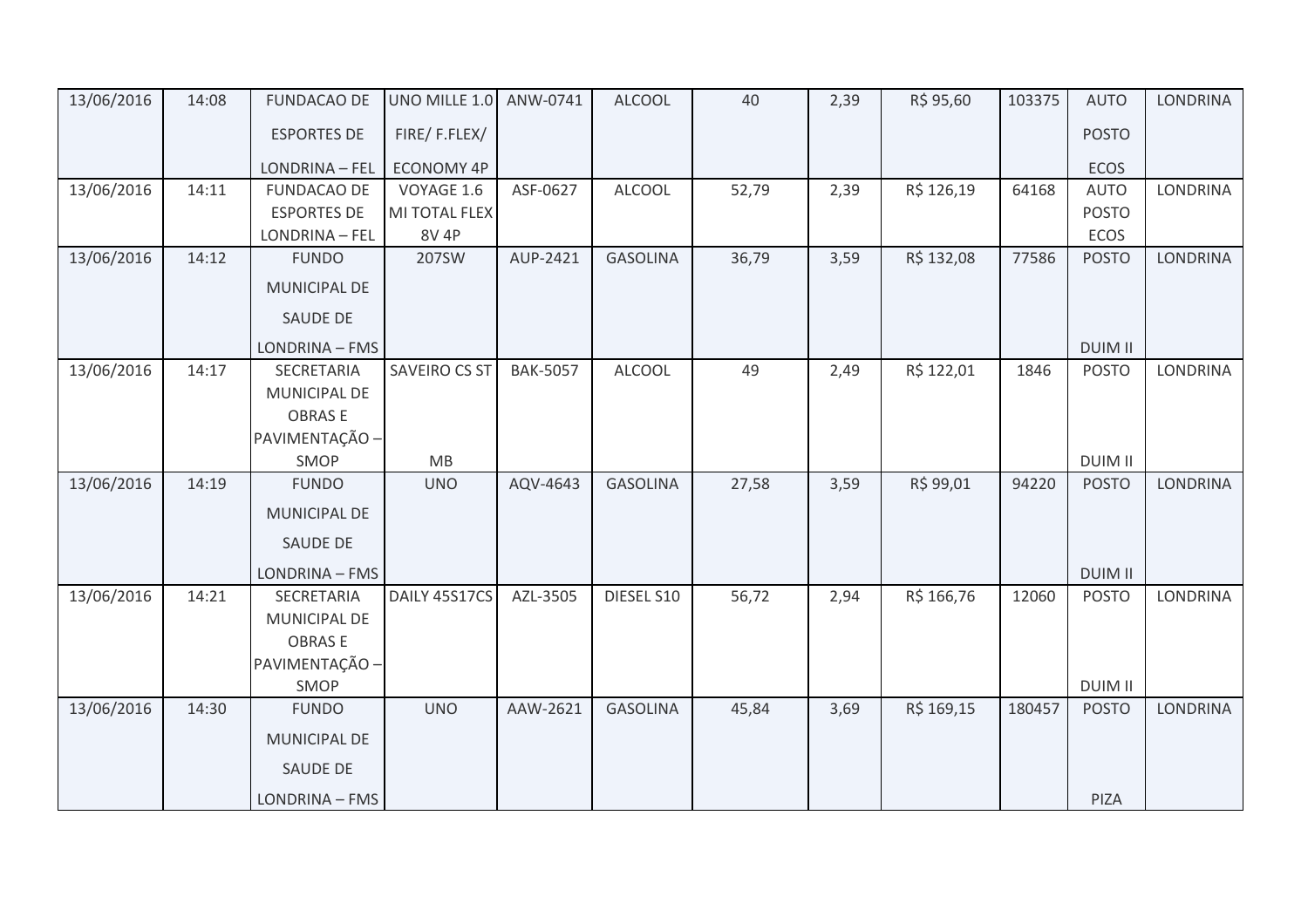| 13/06/2016 | 14:36 | SECRETARIA                                                                                                 | <b>KOMBI</b>        | DWD-1381 | <b>ALCOOL</b>   | 30,04 | 2,39 | R\$ 71,80  | 189790 | <b>AUTO</b>     | <b>LONDRINA</b> |
|------------|-------|------------------------------------------------------------------------------------------------------------|---------------------|----------|-----------------|-------|------|------------|--------|-----------------|-----------------|
|            |       | <b>MUNICIPAL SE</b>                                                                                        | STANDARD 1.4        |          |                 |       |      |            |        | <b>POSTO</b>    |                 |
|            |       | <b>ASSISTNCIA</b>                                                                                          | MI TOTAL FLEX       |          |                 |       |      |            |        |                 |                 |
|            |       | SOCIAL-SMAS                                                                                                | 8V                  |          |                 |       |      |            |        | <b>ECOS</b>     |                 |
| 13/06/2016 | 14:47 | ADMINISTRAÇÃO                                                                                              | S10 BLAZER          | AOD-7749 | <b>DIESEL</b>   | 40,82 | 2,86 | R\$ 116,77 | 382344 | <b>AUTO</b>     | <b>LONDRINA</b> |
|            |       | <b>DOS CEMITÉRIOS</b>                                                                                      |                     |          |                 |       |      |            |        |                 |                 |
|            |       | E SERVIÇOS                                                                                                 | <b>COLINA</b>       |          |                 |       |      |            |        | <b>POSTO</b>    |                 |
|            |       | <b>FUNERARIOS DE</b>                                                                                       | 2.4/2.4 MPFI        |          |                 |       |      |            |        | <b>MALASSIS</b> |                 |
|            |       | LONDRINA-                                                                                                  |                     |          |                 |       |      |            |        |                 |                 |
|            |       | <b>ACESF</b>                                                                                               | <b>F.POWER</b>      |          |                 |       |      |            |        | E               |                 |
| 13/06/2016 | 15:07 | SECRETARIA                                                                                                 | UNO MILLE/          | AKB-2045 | <b>GASOLINA</b> | 39,56 | 3,59 | R\$ 142,02 | 167675 | <b>POSTO</b>    | <b>LONDRINA</b> |
|            |       | <b>MUNICIPAL SE</b><br><b>ASSISTNCIA</b>                                                                   | MILLE EX/           |          |                 |       |      |            |        |                 |                 |
|            |       | SOCIAL-SMAS                                                                                                | SMART 4P            |          |                 |       |      |            |        | <b>DUIM II</b>  |                 |
| 13/06/2016 | 15:19 | <b>SECRETARIA</b>                                                                                          | UNO MILLE 1.0       | AKS-4039 | <b>GASOLINA</b> | 27,2  | 3,59 | R\$ 97,65  | 315150 | <b>POSTO</b>    | <b>LONDRINA</b> |
|            |       | <b>MUNICIPAL SE</b>                                                                                        | FIRE/F.FLEX/        |          |                 |       |      |            |        |                 |                 |
|            |       | <b>ASSISTNCIA</b>                                                                                          |                     |          |                 |       |      |            |        |                 |                 |
|            |       | <b>SOCIAL-SMAS</b>                                                                                         | <b>ECONOMY 4P</b>   |          |                 |       |      |            |        | <b>DUIM II</b>  |                 |
| 13/06/2016 | 15:46 | SECRETARIA                                                                                                 | <b>MERIVA JOY</b>   | HFO-7601 | <b>ALCOOL</b>   | 48,53 | 2,49 | R\$ 120,84 | 97745  | <b>POSTO</b>    | <b>LONDRINA</b> |
|            |       | MUNICIPAL DE                                                                                               | 1.4 MPFI 8V         |          |                 |       |      |            |        |                 |                 |
|            |       | DEFESA SOCIAL-                                                                                             |                     |          |                 |       |      |            |        |                 |                 |
|            |       | SMDS                                                                                                       | <b>ECONOFLEX 5P</b> |          |                 |       |      |            |        | <b>DUIM II</b>  |                 |
| 13/06/2016 | 15:47 | <b>FUNDO DE</b>                                                                                            | <b>COBALT</b>       | AVO-4789 | <b>ALCOOL</b>   | 30,99 | 2,49 | R\$ 77,17  | 37110  | <b>POSTO</b>    | <b>LONDRINA</b> |
|            |       | <b>REEQUIPAMENTO</b>                                                                                       |                     |          |                 |       |      |            |        |                 |                 |
|            |       | DO CORPO DE                                                                                                |                     |          |                 |       |      |            |        |                 |                 |
|            |       | <b>BOMBEIROS-</b>                                                                                          |                     |          |                 |       |      |            |        |                 |                 |
|            |       | SMDS/FUNREBO                                                                                               |                     |          |                 |       |      |            |        |                 |                 |
|            |       | $\mathsf{M}% _{T}=\mathsf{M}_{T}\!\left( a,b\right) ,\ \mathsf{M}_{T}=\mathsf{M}_{T}\!\left( a,b\right) ,$ |                     |          |                 |       |      |            |        | <b>DUIM II</b>  |                 |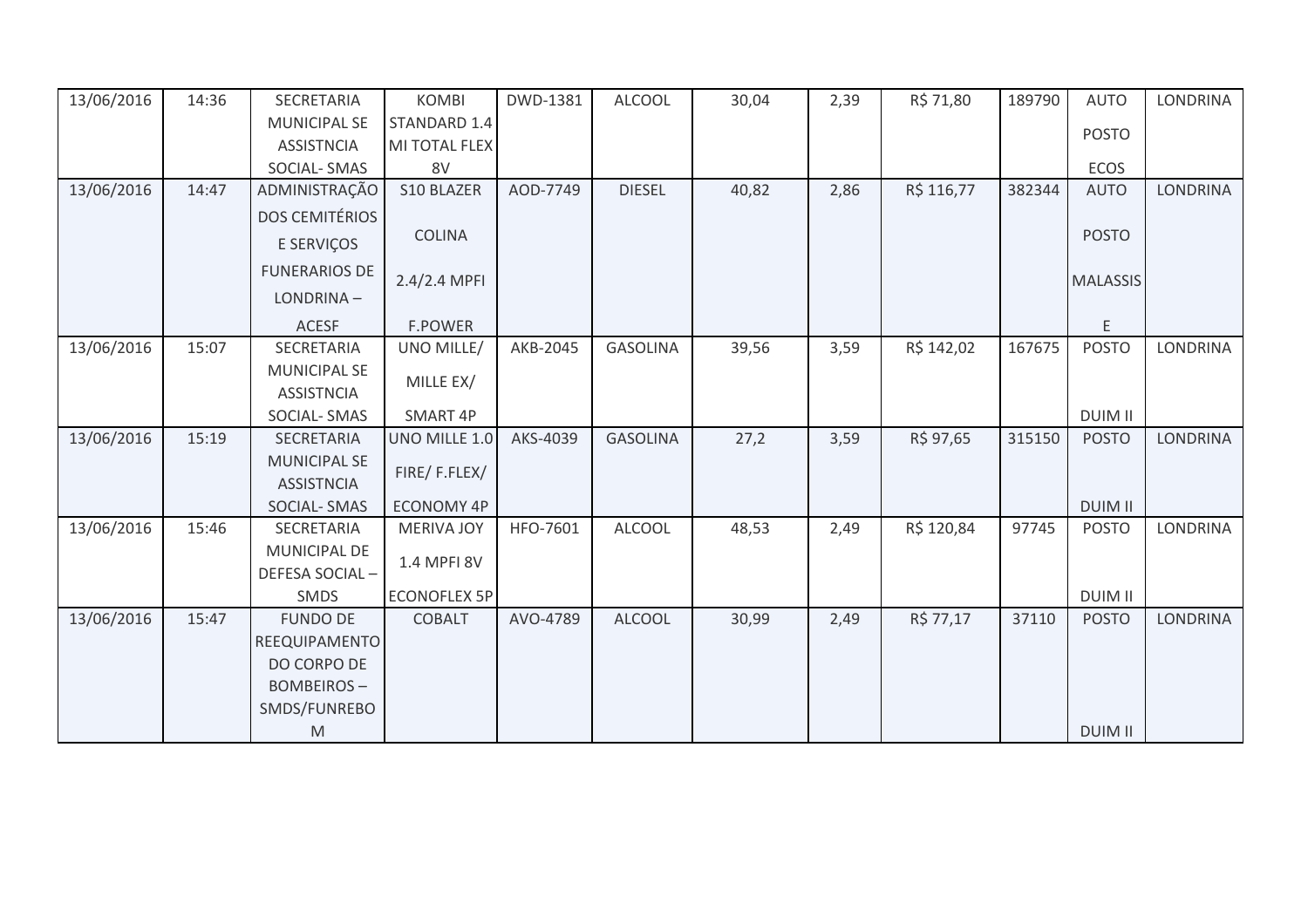| 13/06/2016 | 16:03 | SECRETARIA                     | LOGAN                 | ASU-4993 | <b>GASOLINA</b> | 43,8  | 3,47 | R\$ 152,00 | 80714  | <b>POSTO</b>   | <b>LONDRINA</b> |
|------------|-------|--------------------------------|-----------------------|----------|-----------------|-------|------|------------|--------|----------------|-----------------|
|            |       | <b>MUNICIPAL DE</b>            | <b>AUTHENTIQUE</b>    |          |                 |       |      |            |        |                |                 |
|            |       | <b>AGRICULTURA E</b>           | <b>HIFLEX 1.0 16V</b> |          |                 |       |      |            |        | PETROITA       |                 |
|            |       | ABASTECIMENTO                  |                       |          |                 |       |      |            |        |                |                 |
|            |       | $-SMAA$                        | 4P                    |          |                 |       |      |            |        | LIA            |                 |
| 13/06/2016 | 16:16 | <b>SECRETARIA</b>              | <b>MERIVA JOY</b>     | HFO-7602 | <b>ALCOOL</b>   | 50,07 | 2,49 | R\$ 124,67 | 105620 | <b>POSTO</b>   | <b>LONDRINA</b> |
|            |       | MUNICIPAL DE<br>DEFESA SOCIAL- | 1.4 MPFI 8V           |          |                 |       |      |            |        |                |                 |
|            |       | <b>SMDS</b>                    | <b>ECONOFLEX 5P</b>   |          |                 |       |      |            |        | <b>DUIM II</b> |                 |
| 13/06/2016 | 16:20 | <b>FUNDO</b>                   | <b>UNO VIVACE</b>     | AZI-6595 | <b>GASOLINA</b> | 39,33 | 3,59 | R\$ 141,19 | 10939  | <b>POSTO</b>   | LONDRINA        |
|            |       | MUNICIPAL DE                   |                       |          |                 |       |      |            |        |                |                 |
|            |       | <b>SAUDE DE</b>                |                       |          |                 |       |      |            |        |                |                 |
|            |       | LONDRINA - FMS                 |                       |          |                 |       |      |            |        | <b>DUIM II</b> |                 |
| 13/06/2016 | 16:22 | <b>FUNDO</b>                   | <b>BOXER</b>          | ARB-2186 | <b>DIESEL</b>   | 51,29 | 2,84 | R\$ 145,66 | 265614 | <b>POSTO</b>   | <b>LONDRINA</b> |
|            |       | <b>MUNICIPAL DE</b>            |                       |          |                 |       |      |            |        |                |                 |
|            |       | <b>SAUDE DE</b>                |                       |          |                 |       |      |            |        |                |                 |
|            |       | LONDRINA - FMS                 |                       |          |                 |       |      |            |        | <b>DUIM II</b> |                 |
| 13/06/2016 | 16:27 | <b>FUNDO</b>                   | SPRINTER              | AMB-4124 | <b>DIESEL</b>   | 78,35 | 2,84 | R\$ 222,51 | 323910 | <b>POSTO</b>   | LONDRINA        |
|            |       | MUNICIPAL DE                   |                       |          |                 |       |      |            |        |                |                 |
|            |       | <b>SAUDE DE</b>                |                       |          |                 |       |      |            |        |                |                 |
|            |       | LONDRINA - FMS                 |                       |          |                 |       |      |            |        | <b>DUIM II</b> |                 |
| 13/06/2016 | 16:37 | <b>INSTITUTO DE</b>            | SIENA EL 1.4          | AZK-6683 | <b>GASOLINA</b> | 27,09 | 3,69 | R\$ 99,96  | 8030   | <b>POSTO</b>   | <b>LONDRINA</b> |
|            |       | DESENVOLVIMEN                  |                       |          |                 |       |      |            |        |                |                 |
|            |       | TO DE LONDRINA                 |                       |          |                 |       |      |            |        |                |                 |
|            |       | - IDEL/CODEL                   |                       |          |                 |       |      |            |        | PIZA           |                 |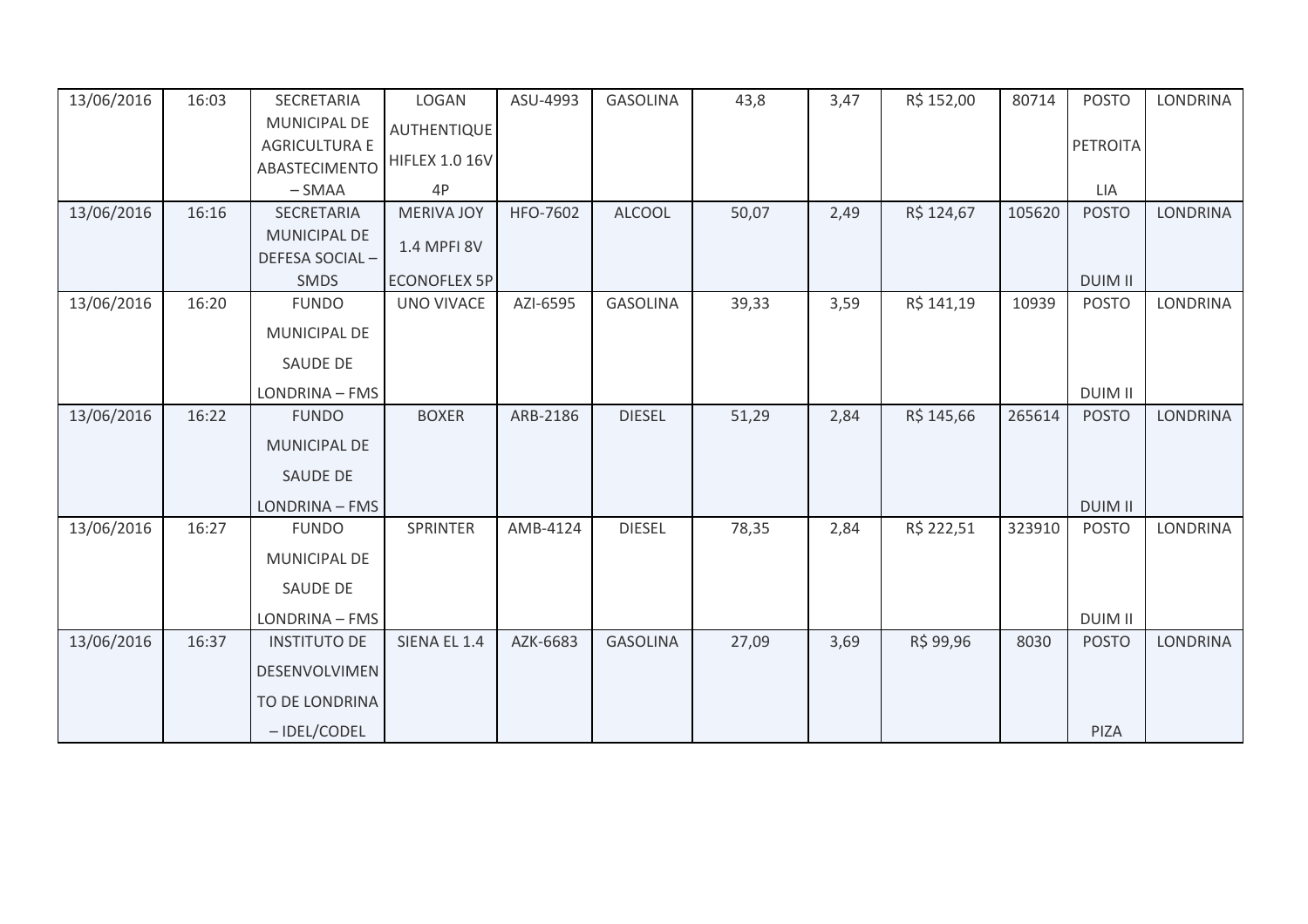| 13/06/2016 | 16:54 | <b>FUNDO</b>                             | <b>BOXER</b>  | ARB-2177 | <b>DIESEL</b>   | 34,28 | 2,84 | R\$ 97,36  | 173187 | <b>POSTO</b>            | <b>LONDRINA</b> |
|------------|-------|------------------------------------------|---------------|----------|-----------------|-------|------|------------|--------|-------------------------|-----------------|
|            |       | <b>MUNICIPAL DE</b>                      |               |          |                 |       |      |            |        |                         |                 |
|            |       | SAUDE DE                                 |               |          |                 |       |      |            |        |                         |                 |
|            |       | LONDRINA - FMS                           |               |          |                 |       |      |            |        | <b>DUIM II</b>          |                 |
| 13/06/2016 | 17:13 | SECRETARIA                               | CLIO AUTH.    | ANW-2721 | <b>ALCOOL</b>   | 38,14 | 2,69 | R\$ 102,60 | 119051 | <b>POSTO</b>            | <b>LONDRINA</b> |
|            |       | <b>MUNICIPAL SE</b><br><b>ASSISTNCIA</b> | /AIR HIFLEX   |          |                 |       |      |            |        |                         |                 |
|            |       | <b>SOCIAL-SMAS</b>                       | 1.6 16V 5P    |          |                 |       |      |            |        | PIZA                    |                 |
| 13/06/2016 | 17:14 | <b>FUNDO</b>                             | <b>KOMBI</b>  | FIZ-9582 | <b>GASOLINA</b> | 30,33 | 3,59 | R\$ 108,88 | 99953  | <b>POSTO</b>            | <b>LONDRINA</b> |
|            |       | MUNICIPAL DE                             |               |          |                 |       |      |            |        |                         |                 |
|            |       | <b>SAUDE DE</b>                          |               |          |                 |       |      |            |        |                         |                 |
|            |       | LONDRINA - FMS                           |               |          |                 |       |      |            |        | <b>DUIM II</b>          |                 |
| 13/06/2016 | 17:30 | <b>FUNDO</b>                             | <b>CELTA</b>  | AWM-8632 | <b>GASOLINA</b> | 27,94 | 3,59 | R\$ 100,30 | 100454 | <b>POSTO</b>            | <b>LONDRINA</b> |
|            |       | MUNICIPAL DE                             |               |          |                 |       |      |            |        |                         |                 |
|            |       | <b>SAUDE DE</b>                          |               |          |                 |       |      |            |        |                         |                 |
|            |       | LONDRINA - FMS                           |               |          |                 |       |      |            |        | <b>DUIM II</b>          |                 |
| 13/06/2016 | 17:51 | <b>FUNDO</b>                             | SPRINTER-415  | BAG-9371 | DIESEL S10      | 31,36 | 3,15 | R\$ 98,78  | 10231  | <b>SANTA</b>            | <b>LONDRINA</b> |
|            |       |                                          |               |          |                 |       |      |            |        | <b>MARIA</b>            |                 |
|            |       | <b>MUNICIPAL DE</b>                      |               |          |                 |       |      |            |        | <b>DISTRIBUI</b>        |                 |
|            |       |                                          |               |          |                 |       |      |            |        | DORA DE                 |                 |
|            |       | SAUDE DE                                 |               |          |                 |       |      |            |        | <b>DERIVAD</b>          |                 |
|            |       |                                          |               |          |                 |       |      |            |        | OS DE                   |                 |
|            |       |                                          |               |          |                 |       |      |            |        | <b>PETROLE</b>          |                 |
| 13/06/2016 | 17:58 | LONDRINA - FMS<br><b>FUNDO</b>           | <b>DUCATO</b> | ATJ-3641 | <b>DIESEL</b>   | 31,69 | 2,84 | R\$ 90,00  | 288978 | $\circ$<br><b>POSTO</b> | <b>LONDRINA</b> |
|            |       |                                          |               |          |                 |       |      |            |        |                         |                 |
|            |       | MUNICIPAL DE                             |               |          |                 |       |      |            |        |                         |                 |
|            |       | SAUDE DE                                 |               |          |                 |       |      |            |        |                         |                 |
|            |       | LONDRINA - FMS                           |               |          |                 |       |      |            |        | <b>DUIM II</b>          |                 |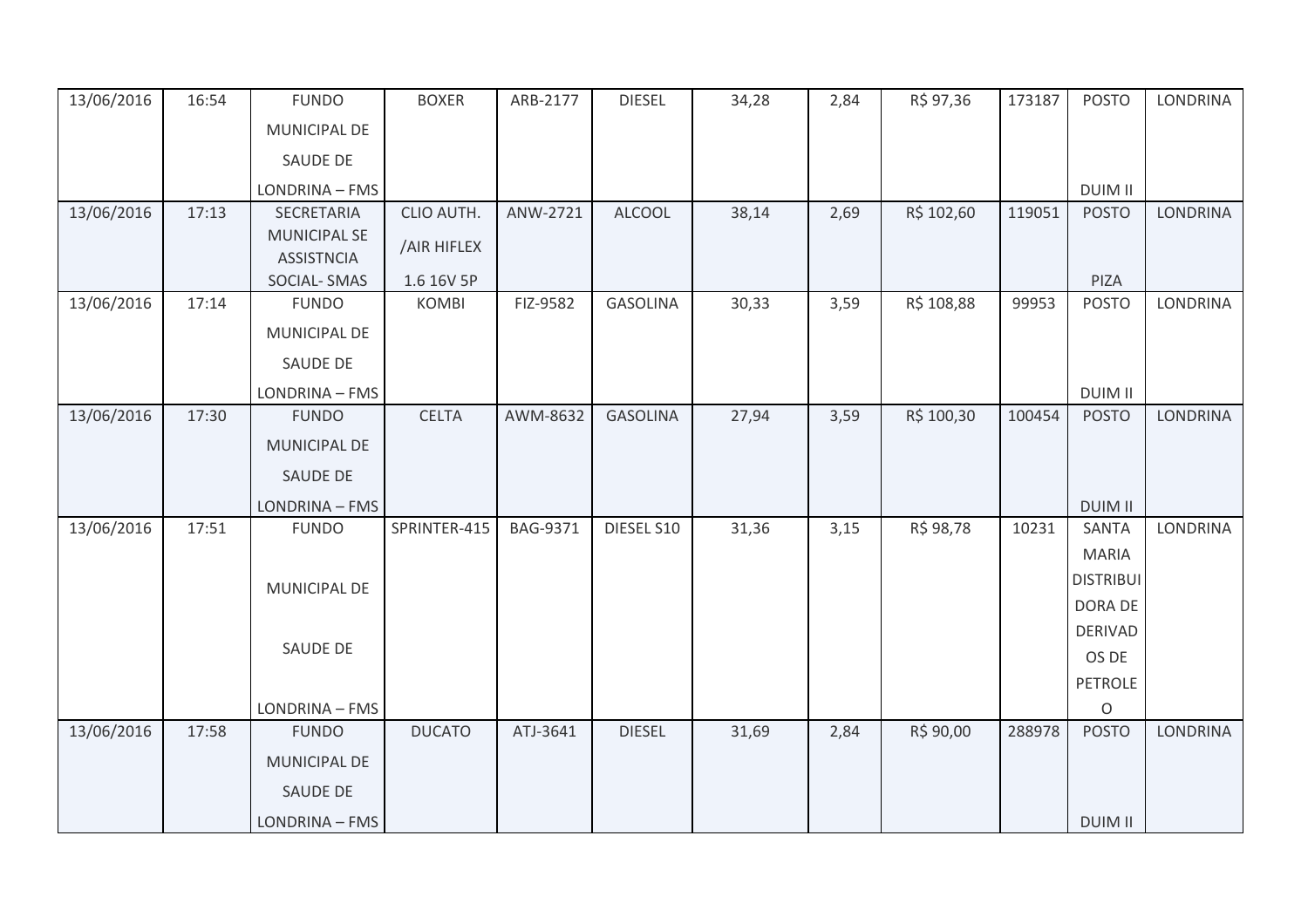| 13/06/2016 | 18:20 | <b>FUNDO</b>        | <b>DUCATO</b>  | AVG-3897 | <b>DIESEL</b> | 55,22 | 2,84 | R\$ 156,82 | 249195 | <b>POSTO</b>     | <b>LONDRINA</b> |
|------------|-------|---------------------|----------------|----------|---------------|-------|------|------------|--------|------------------|-----------------|
|            |       | MUNICIPAL DE        |                |          |               |       |      |            |        |                  |                 |
|            |       | SAUDE DE            |                |          |               |       |      |            |        |                  |                 |
|            |       | LONDRINA - FMS      |                |          |               |       |      |            |        | <b>DUIM II</b>   |                 |
| 13/06/2016 | 18:47 | <b>FUNDO</b>        | JUMPER J 2.3   | AZX-7928 | DIESEL S10    | 69,69 | 2,9  | R\$ 201,89 | 35421  | <b>POSTO</b>     | <b>LONDRINA</b> |
|            |       | <b>MUNICIPAL DE</b> |                |          |               |       |      |            |        |                  |                 |
|            |       | SAUDE DE            |                |          |               |       |      |            |        |                  |                 |
|            |       | LONDRINA - FMS      |                |          |               |       |      |            |        | <b>DUIM II</b>   |                 |
| 13/06/2016 | 18:55 | <b>FUNDO</b>        | <b>MASTER</b>  | ATI-4707 | <b>DIESEL</b> | 93,9  | 2,84 | R\$ 266,68 | 205412 | <b>POSTO</b>     | <b>LONDRINA</b> |
|            |       | MUNICIPAL DE        |                |          |               |       |      |            |        |                  |                 |
|            |       | SAUDE DE            |                |          |               |       |      |            |        |                  |                 |
|            |       | LONDRINA - FMS      |                |          |               |       |      |            |        | <b>DUIM II</b>   |                 |
| 13/06/2016 | 18:59 | <b>FUNDO</b>        | <b>BOXER</b>   | AWV-2805 | DIESEL S10    | 64,15 | 3,15 | R\$ 202,10 | 152998 | <b>SANTA</b>     | <b>LONDRINA</b> |
|            |       |                     |                |          |               |       |      |            |        | <b>MARIA</b>     |                 |
|            |       | MUNICIPAL DE        |                |          |               |       |      |            |        | <b>DISTRIBUI</b> |                 |
|            |       |                     |                |          |               |       |      |            |        | <b>DORA DE</b>   |                 |
|            |       | SAUDE DE            |                |          |               |       |      |            |        | <b>DERIVAD</b>   |                 |
|            |       |                     |                |          |               |       |      |            |        | OS DE            |                 |
|            |       |                     |                |          |               |       |      |            |        | <b>PETROLE</b>   |                 |
|            |       | LONDRINA - FMS      |                |          |               |       |      |            |        | $\circ$          |                 |
| 13/06/2016 | 20:05 | SECRETARIA          | S10 BLAZER     | AUE-4965 | <b>ALCOOL</b> | 41,86 | 2,49 | R\$ 104,23 | 129892 | <b>POSTO</b>     | LONDRINA        |
|            |       | <b>MUNICIPAL DE</b> | ADVANT.        |          |               |       |      |            |        |                  |                 |
|            |       | DEFESA SOCIAL-      | 2.4/2.4 MPFI   |          |               |       |      |            |        |                  |                 |
|            |       | SMDS                | <b>F.POWER</b> |          |               |       |      |            |        | <b>DUIM II</b>   |                 |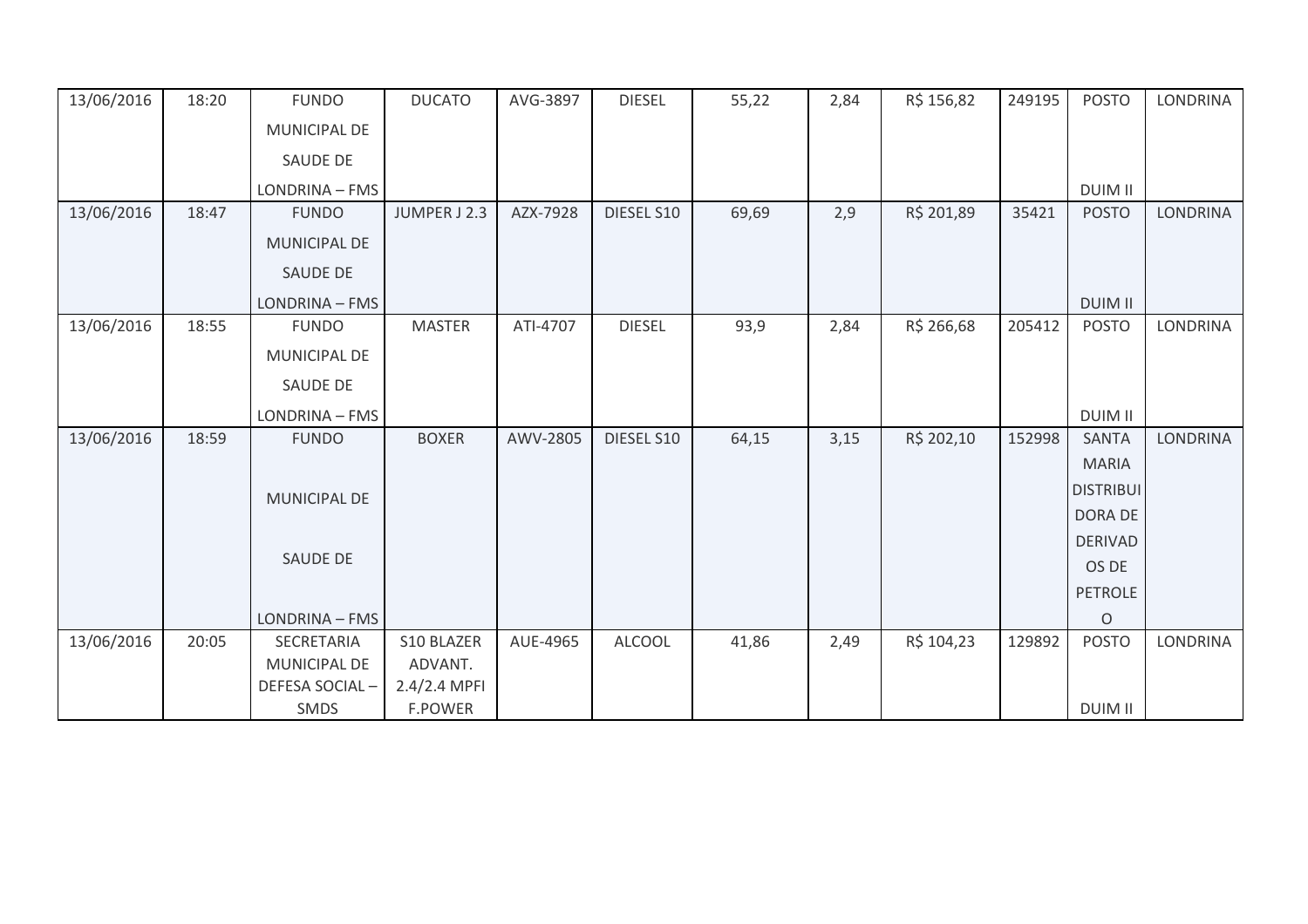| 13/06/2016 | 20:40 | <b>FUNDO DE</b><br>REEQUIPAMENTO<br>DO CORPO DE<br><b>BOMBEIROS-</b><br>SMDS/FUNREBO<br>M | <b>S10</b>      | FKF-9361        | DIESEL S10      | 44,36 | 2,94 | R\$ 130,42 | 38789  | <b>POSTO</b><br><b>DUIM II</b> | <b>LONDRINA</b> |
|------------|-------|-------------------------------------------------------------------------------------------|-----------------|-----------------|-----------------|-------|------|------------|--------|--------------------------------|-----------------|
| 13/06/2016 | 20:51 | <b>FUNDO</b>                                                                              | <b>ONIX 1.0</b> | <b>BAG-1791</b> | <b>GASOLINA</b> | 26,75 | 3,59 | R\$ 96,03  | 10352  | <b>POSTO</b>                   | LONDRINA        |
|            |       | MUNICIPAL DE                                                                              |                 |                 |                 |       |      |            |        |                                |                 |
|            |       | <b>SAUDE DE</b>                                                                           |                 |                 |                 |       |      |            |        |                                |                 |
|            |       | LONDRINA - FMS                                                                            |                 |                 |                 |       |      |            |        | <b>DUIM II</b>                 |                 |
| 14/06/2016 | 00:20 | SECRETARIA                                                                                | VOYAGE 1.6      | AZL-4452        | <b>ALCOOL</b>   | 51,05 | 2,39 | R\$ 122,01 | 15621  | <b>AUTO</b>                    | LONDRINA        |
|            |       | MUNICIPAL DE<br>DEFESA SOCIAL-                                                            | MI TOTAL FLEX   |                 |                 |       |      |            |        | <b>POSTO</b>                   |                 |
|            |       | SMDS                                                                                      | 8V              |                 |                 |       |      |            |        | ECOS                           |                 |
| 14/06/2016 | 07:06 | <b>FUNDO</b>                                                                              | <b>KOMBI</b>    | FFZ-4793        | <b>GASOLINA</b> | 26,47 | 3,59 | R\$ 95,03  | 129698 | <b>POSTO</b>                   | LONDRINA        |
|            |       | MUNICIPAL DE                                                                              |                 |                 |                 |       |      |            |        |                                |                 |
|            |       | <b>SAUDE DE</b>                                                                           |                 |                 |                 |       |      |            |        |                                |                 |
|            |       | LONDRINA - FMS                                                                            |                 |                 |                 |       |      |            |        | <b>DUIM II</b>                 |                 |
| 14/06/2016 | 07:38 | <b>SECRETARIA</b>                                                                         | DAILY 45S17CS   | AZL-3506        | DIESEL S10      | 76,05 | 2,99 | R\$ 227,40 | 14604  | <b>POSTO</b>                   | <b>LONDRINA</b> |
|            |       | MUNICIPAL DE                                                                              |                 |                 |                 |       |      |            |        |                                |                 |
|            |       | <b>OBRASE</b>                                                                             |                 |                 |                 |       |      |            |        | <b>PETROITA</b>                |                 |
|            |       | PAVIMENTAÇÃO -<br>SMOP                                                                    |                 |                 |                 |       |      |            |        | LIA                            |                 |
| 14/06/2016 | 07:46 | SECRETARIA                                                                                | S10 BLAZER      | AUE-4968        | <b>ALCOOL</b>   | 30    | 2,49 | R\$ 74,70  | 175655 | <b>POSTO</b>                   | LONDRINA        |
|            |       | MUNICIPAL DE                                                                              | ADVANT.         |                 |                 |       |      |            |        |                                |                 |
|            |       | DEFESA SOCIAL-                                                                            | 2.4/2.4 MPFI    |                 |                 |       |      |            |        |                                |                 |
|            |       | SMDS                                                                                      | <b>F.POWER</b>  |                 |                 |       |      |            |        | <b>DUIM II</b>                 |                 |
| 14/06/2016 | 07:52 | SECRETARIA                                                                                | <b>KOMBI</b>    | AIV-3112        | <b>GASOLINA</b> | 30,62 | 3,69 | R\$ 112,99 | 31829  | <b>POSTO</b>                   | LONDRINA        |
|            |       | <b>MUNICIPAL SE</b>                                                                       |                 |                 |                 |       |      |            |        |                                |                 |
|            |       | <b>ASSISTNCIA</b><br><b>SOCIAL-SMAS</b>                                                   | <b>FURGAO</b>   |                 |                 |       |      |            |        | PIZA                           |                 |
|            |       |                                                                                           |                 |                 |                 |       |      |            |        |                                |                 |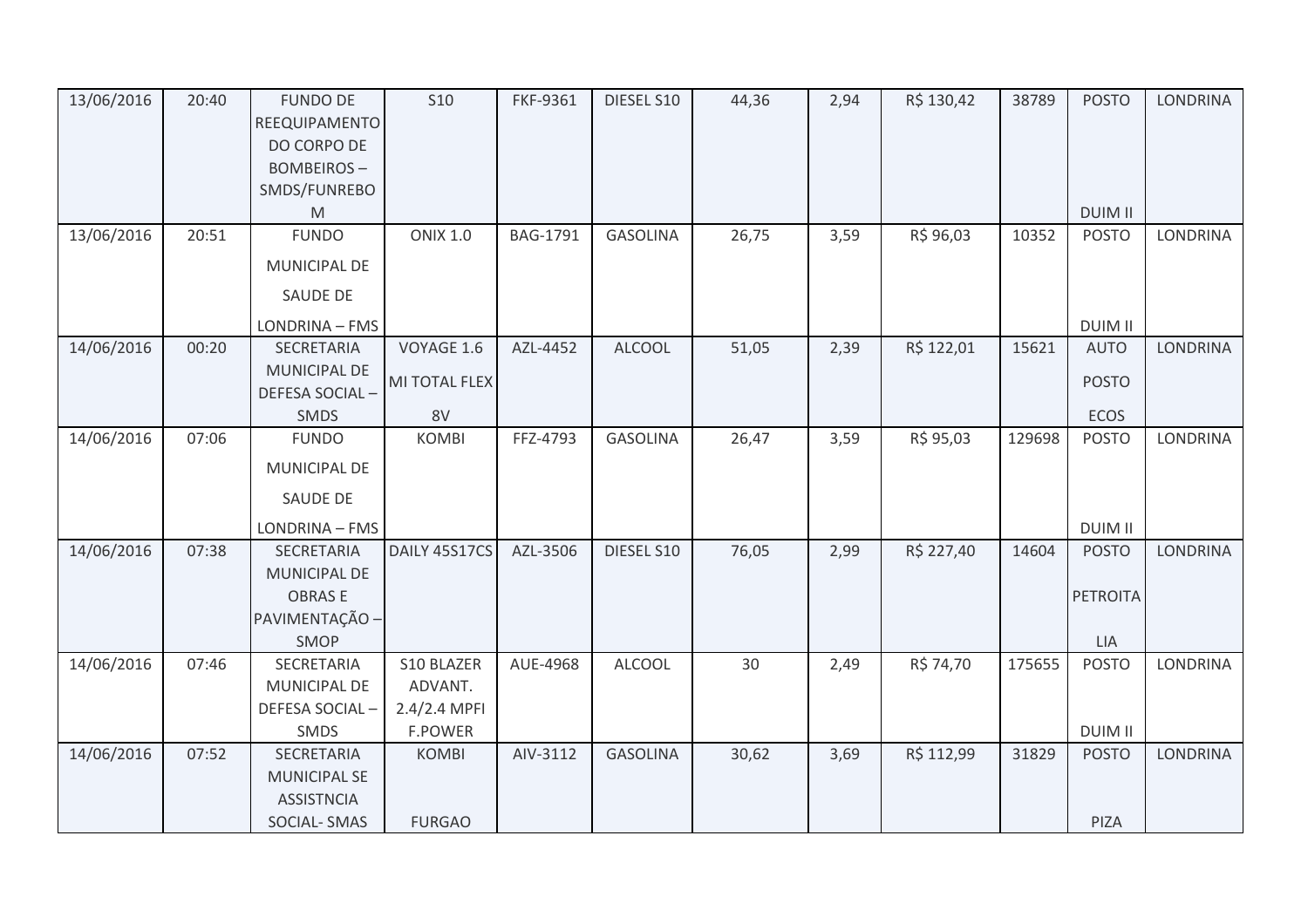| 14/06/2016 | 07:55 | SECRETARIA          | <b>TECTOR</b>       | AZL-3508 | DIESEL S10      | 100   | 2,94 | R\$ 294,00 | 16075  | <b>POSTO</b>   | <b>LONDRINA</b> |
|------------|-------|---------------------|---------------------|----------|-----------------|-------|------|------------|--------|----------------|-----------------|
|            |       | MUNICIPAL DE        |                     |          |                 |       |      |            |        |                |                 |
|            |       | <b>OBRASE</b>       |                     |          |                 |       |      |            |        |                |                 |
|            |       | PAVIMENTAÇÃO -      |                     |          |                 |       |      |            |        |                |                 |
|            |       | SMOP                | 150E21              |          |                 |       |      |            |        | <b>DUIM II</b> |                 |
| 14/06/2016 | 07:57 | <b>FUNDO</b>        | <b>KANGOO</b>       | PXL-3286 | <b>GASOLINA</b> | 36,23 | 3,59 | R\$ 130,07 | 2177   | <b>POSTO</b>   | <b>LONDRINA</b> |
|            |       | <b>MUNICIPAL DE</b> |                     |          |                 |       |      |            |        |                |                 |
|            |       | <b>SAUDE DE</b>     |                     |          |                 |       |      |            |        |                |                 |
|            |       | LONDRINA - FMS      | <b>EXPRESS</b>      |          |                 |       |      |            |        | <b>DUIM II</b> |                 |
| 14/06/2016 | 08:09 | <b>FUNDO</b>        | <b>FIORINO</b>      | AOA-2127 | <b>GASOLINA</b> | 48,69 | 3,59 | R\$ 174,80 | 155574 | <b>POSTO</b>   | <b>LONDRINA</b> |
|            |       | MUNICIPAL DE        |                     |          |                 |       |      |            |        |                |                 |
|            |       | SAUDE DE            |                     |          |                 |       |      |            |        |                |                 |
|            |       | LONDRINA - FMS      |                     |          |                 |       |      |            |        | <b>DUIM II</b> |                 |
| 14/06/2016 | 08:34 | SECRETARIA          | UNO MILLE/          | AHZ-5951 | <b>GASOLINA</b> | 30    | 3,59 | R\$ 107,70 | 162670 | <b>POSTO</b>   | <b>LONDRINA</b> |
|            |       | <b>MUNICIPAL DE</b> |                     |          |                 |       |      |            |        |                |                 |
|            |       | <b>OBRASE</b>       | MILLE EX/           |          |                 |       |      |            |        |                |                 |
|            |       | PAVIMENTAÇÃO -      |                     |          |                 |       |      |            |        |                |                 |
|            |       | SMOP                | SMART 4P            |          |                 |       |      |            |        | <b>DUIM II</b> |                 |
| 14/06/2016 | 08:39 | SECRETARIA          | <b>CARGO 1519 B</b> | AZJ-1241 | DIESEL S10      | 150   | 2,97 | R\$445,51  | 23573  | <b>POSTO</b>   | <b>LONDRINA</b> |
|            |       | MUNICIPAL DE        |                     |          |                 |       |      |            |        |                |                 |
|            |       | <b>OBRASE</b>       |                     |          |                 |       |      |            |        |                |                 |
|            |       | PAVIMENTAÇÃO -      |                     |          |                 |       |      |            |        |                |                 |
|            |       | SMOP                |                     |          |                 |       |      |            |        | FARIA          |                 |
| 14/06/2016 | 08:41 | <b>FUNDO</b>        | <b>KOMBI</b>        | ASD-4393 | <b>GASOLINA</b> | 27,6  | 3,55 | R\$ 98,08  | 222118 | <b>POSTO</b>   | <b>LONDRINA</b> |
|            |       | <b>MUNICIPAL DE</b> |                     |          |                 |       |      |            |        |                |                 |
|            |       | <b>SAUDE DE</b>     |                     |          |                 |       |      |            |        |                |                 |
|            |       | LONDRINA - FMS      |                     |          |                 |       |      |            |        | <b>DUIM II</b> |                 |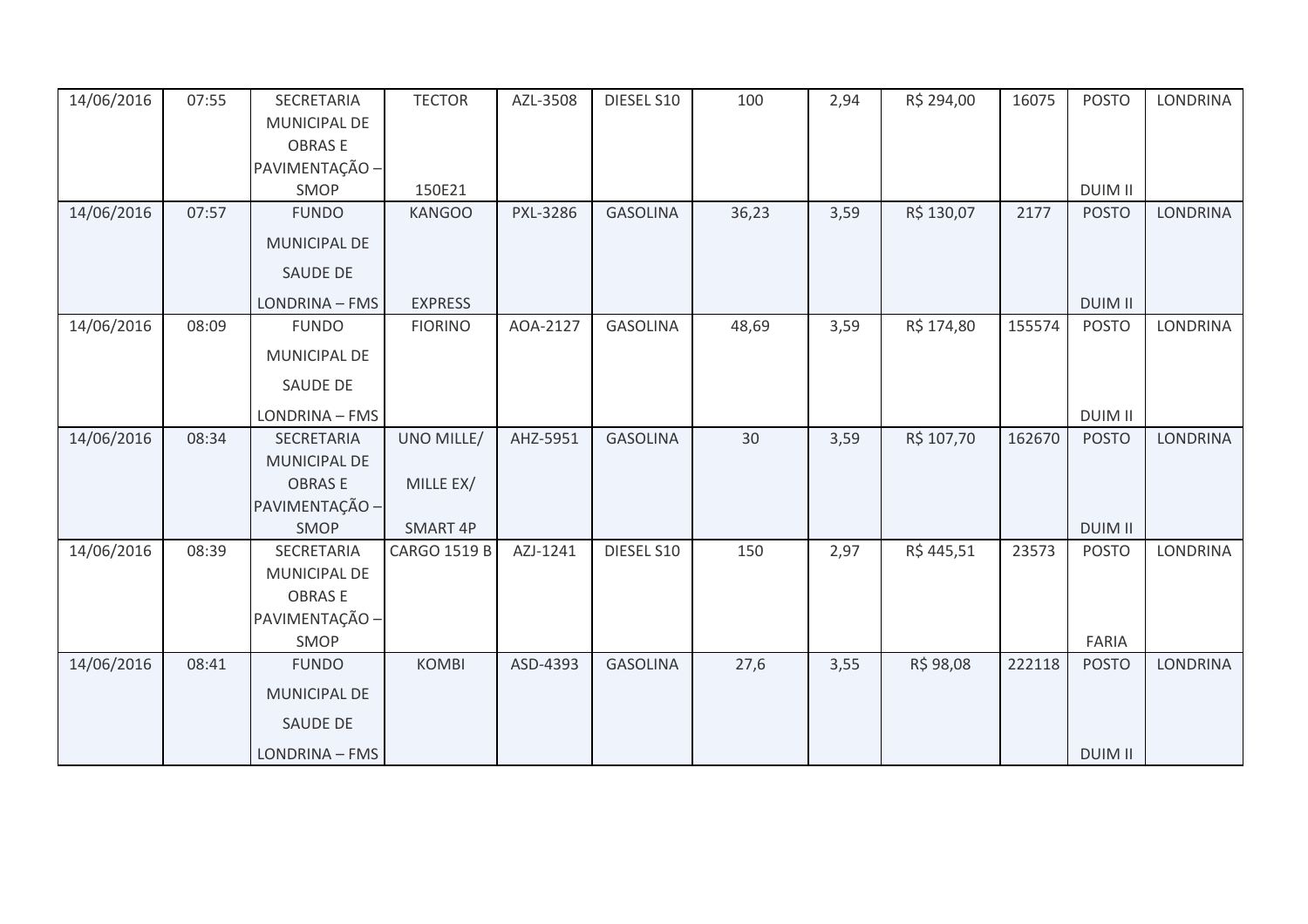| 14/06/2016 | 08:43 | <b>FUNDO</b>                    | <b>STRADA</b>  | AKO-8021        | ALCOOL          | 44,2   | 2,49 | R\$ 110,06 | 104243 | <b>POSTO</b>   | <b>LONDRINA</b> |
|------------|-------|---------------------------------|----------------|-----------------|-----------------|--------|------|------------|--------|----------------|-----------------|
|            |       | MUNICIPAL DE                    |                |                 |                 |        |      |            |        |                |                 |
|            |       | SAUDE DE                        |                |                 |                 |        |      |            |        |                |                 |
|            |       | LONDRINA - FMS                  |                |                 |                 |        |      |            |        | <b>DUIM II</b> |                 |
| 14/06/2016 | 08:47 | ADMINISTRAÇÃO                   | GIRO-ZERO      | ACE-0009        | <b>GASOLINA</b> | 10,81  | 3,59 | R\$ 38,81  | 3040   | <b>POSTO</b>   | <b>LONDRINA</b> |
|            |       | <b>DOS CEMITÉRIOS</b>           |                |                 |                 |        |      |            |        |                |                 |
|            |       | E SERVIÇOS                      |                |                 |                 |        |      |            |        |                |                 |
|            |       | <b>FUNERARIOS DE</b>            |                |                 |                 |        |      |            |        |                |                 |
|            |       | LONDRINA-                       |                |                 |                 |        |      |            |        |                |                 |
|            |       | <b>ACESF</b>                    |                |                 |                 |        |      |            |        | <b>DUIM II</b> |                 |
| 14/06/2016 | 08:48 | ADMINISTRAÇÃO                   | S10 BLAZER     | AOD-7748        | <b>DIESEL</b>   | 43,08  | 2,84 | R\$ 122,35 | 289263 | <b>POSTO</b>   | LONDRINA        |
|            |       | <b>DOS CEMITÉRIOS</b>           |                |                 |                 |        |      |            |        |                |                 |
|            |       | E SERVIÇOS                      | COLINA         |                 |                 |        |      |            |        |                |                 |
|            |       | <b>FUNERARIOS DE</b>            | 2.4/2.4 MPFI   |                 |                 |        |      |            |        |                |                 |
|            |       | LONDRINA-                       |                |                 |                 |        |      |            |        |                |                 |
|            |       | ACESF                           | <b>F.POWER</b> |                 |                 |        |      |            |        | <b>DUIM II</b> |                 |
| 14/06/2016 | 08:49 | SECRETARIA                      | SAVEIRO CE TL  | <b>BAI-6334</b> | <b>ALCOOL</b>   | 53,04  | 2,49 | R\$ 132,08 | 5523   | <b>POSTO</b>   | <b>LONDRINA</b> |
|            |       | MUNICIPAL DE                    |                |                 |                 |        |      |            |        |                |                 |
|            |       | EDUCAÇÃO - SME                  | MB             |                 |                 |        |      |            |        | <b>DUIM II</b> |                 |
| 14/06/2016 | 08:49 | SECRETARIA                      | 14000          | AZP-7452        | DIESEL S10      | 135,45 | 2,99 | R\$405,00  | 11522  | <b>POSTO</b>   | <b>LONDRINA</b> |
|            |       | MUNICIPAL DE                    |                |                 |                 |        |      |            |        |                |                 |
|            |       | <b>OBRASE</b><br>PAVIMENTAÇÃO - |                |                 |                 |        |      |            |        | PETROITA       |                 |
|            |       | SMOP                            |                |                 |                 |        |      |            |        | LIA            |                 |
| 14/06/2016 | 08:50 | <b>FUNDO</b>                    | <b>BOXER</b>   | AWF-6106        | DIESEL S10      | 67,18  | 2,94 | R\$ 197,51 | 153907 | <b>POSTO</b>   | <b>LONDRINA</b> |
|            |       | MUNICIPAL DE                    |                |                 |                 |        |      |            |        |                |                 |
|            |       | SAUDE DE                        |                |                 |                 |        |      |            |        |                |                 |
|            |       | LONDRINA - FMS                  |                |                 |                 |        |      |            |        | <b>DUIM II</b> |                 |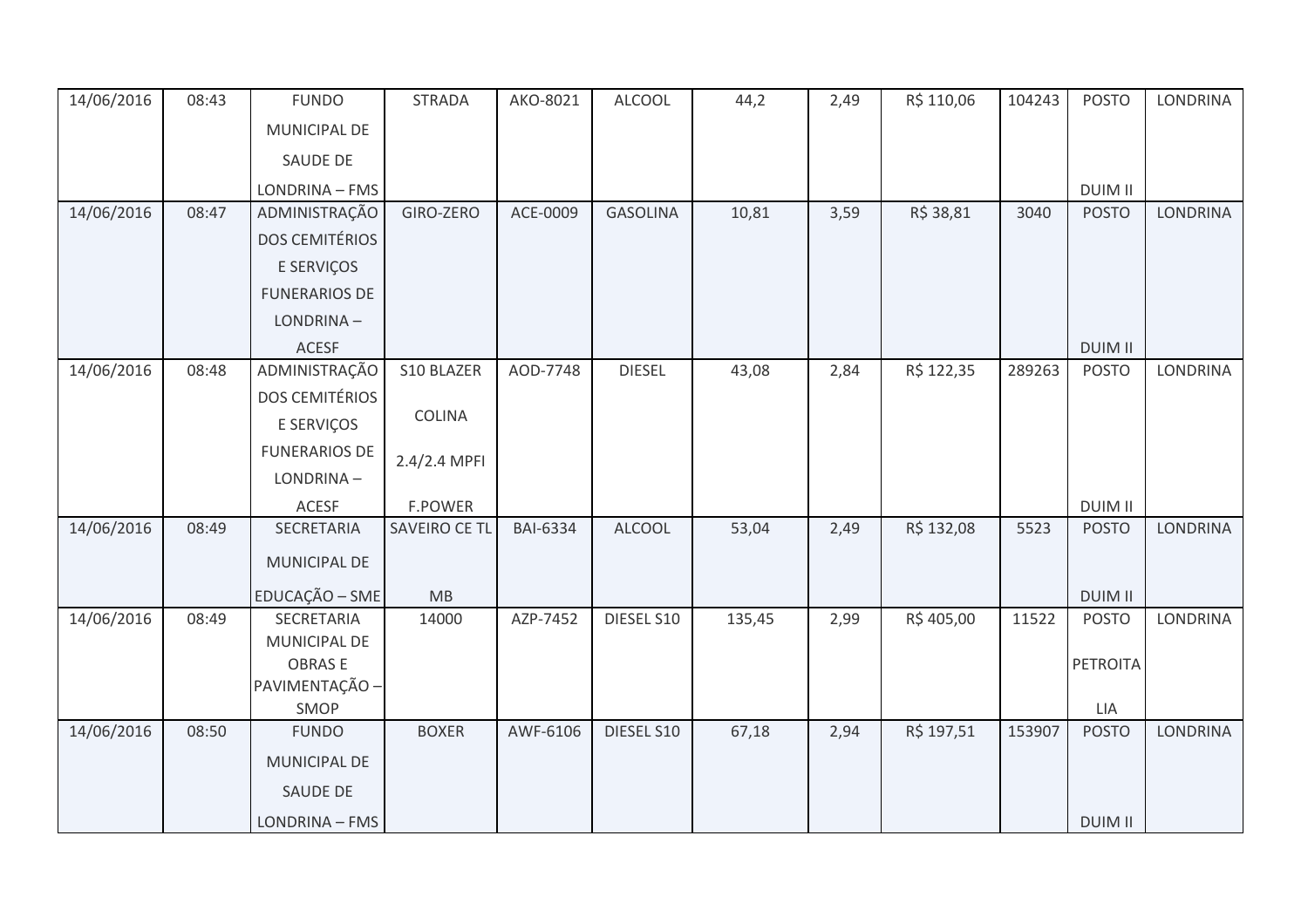| 14/06/2016 | 08:52 | <b>FUNDO</b>        | UNO VIVACE        | AZO-5171 | <b>ALCOOL</b>   | 40    | 2,46 | R\$ 98,40  | 2074  | <b>POSTO</b>    | LONDRINA        |
|------------|-------|---------------------|-------------------|----------|-----------------|-------|------|------------|-------|-----------------|-----------------|
|            |       | MUNICIPAL DE        |                   |          |                 |       |      |            |       |                 |                 |
|            |       | SAUDE DE            |                   |          |                 |       |      |            |       |                 |                 |
|            |       | LONDRINA - FMS      |                   |          |                 |       |      |            |       | <b>CINCAO</b>   |                 |
| 14/06/2016 | 08:54 | SECRETARIA          | PARATI CL 1.8     | AEI-8074 | <b>GASOLINA</b> | 23,93 | 3,59 | R\$ 85,91  | 48912 | <b>POSTO</b>    | <b>LONDRINA</b> |
|            |       | <b>MUNICIPAL DE</b> |                   |          |                 |       |      |            |       |                 |                 |
|            |       | DEFESA SOCIAL-      |                   |          |                 |       |      |            |       |                 |                 |
|            |       | <b>SMDS</b>         | <b>MI 2P E 4P</b> |          |                 |       |      |            |       | <b>DUIM II</b>  |                 |
| 14/06/2016 | 08:56 | SECRETARIA          | <b>KOMBI</b>      | AKA-3918 | <b>GASOLINA</b> | 36,06 | 3,59 | R\$ 129,46 | 93324 | <b>POSTO</b>    | LONDRINA        |
|            |       | <b>MUNICIPAL SE</b> |                   |          |                 |       |      |            |       |                 |                 |
|            |       | <b>ASSISTNCIA</b>   |                   |          |                 |       |      |            |       |                 |                 |
|            |       | <b>SOCIAL-SMAS</b>  | <b>FURGAO</b>     |          |                 |       |      |            |       | <b>DUIM II</b>  |                 |
| 14/06/2016 | 08:59 | SECRETARIA          | UNO MILLE 1.0     | AUY-4347 | <b>ALCOOL</b>   | 35,76 | 2,39 | R\$ 85,48  | 72014 | <b>POSTO</b>    | LONDRINA        |
|            |       | <b>MUNICIPAL DE</b> |                   |          |                 |       |      |            |       |                 |                 |
|            |       | <b>OBRASE</b>       | FIRE/F.FLEX/      |          |                 |       |      |            |       | <b>PETROITA</b> |                 |
|            |       | PAVIMENTAÇÃO -      |                   |          |                 |       |      |            |       |                 |                 |
|            |       | SMOP                | <b>ECONOMY 4P</b> |          |                 |       |      |            |       | LIA             |                 |
| 14/06/2016 | 09:03 | SECRETARIA          | <b>LOGAN EXPR</b> | AZO-6927 | <b>ALCOOL</b>   | 43,93 | 2,39 | R\$ 105,00 | 10262 | <b>POSTO</b>    | LONDRINA        |
|            |       | MUNICIPAL DE        |                   |          |                 |       |      |            |       | <b>PETROITA</b> |                 |
|            |       | EDUCAÇÃO - SME      | 16 M              |          |                 |       |      |            |       | LIA             |                 |
| 14/06/2016 | 09:08 | SECRETARIA          | <b>PLACA</b>      | EQU-0007 | <b>GASOLINA</b> | 3,2   | 3,49 | R\$ 11,17  | 10    | <b>POSTO</b>    | <b>LONDRINA</b> |
|            |       | MUNICIPAL DE        |                   |          |                 |       |      |            |       |                 |                 |
|            |       | <b>OBRASE</b>       |                   |          |                 |       |      |            |       |                 |                 |
|            |       | PAVIMENTAÇÃO -      |                   |          |                 |       |      |            |       |                 |                 |
|            |       | SMOP                | <b>VIBRATORIA</b> |          |                 |       |      |            |       | <b>FARIA</b>    |                 |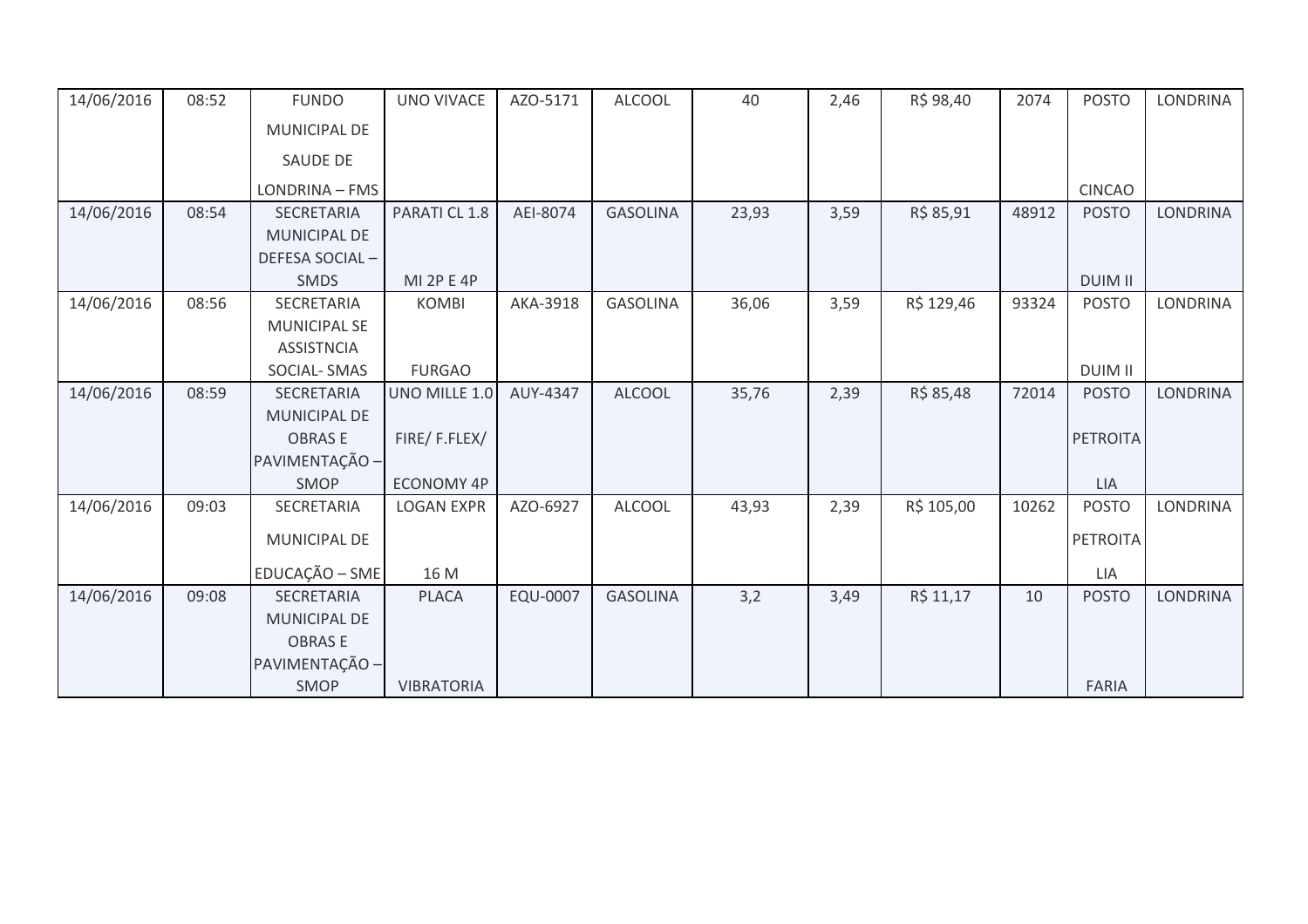| 14/06/2016 | 09:31 | ADMINISTRAÇÃO                            | ROÇADEIRA         | EQU-0058 | <b>GASOLINA</b> | 5     | 3,89 | R\$ 19,45  | $\mathbf 0$ | <b>AUTO</b>    | <b>LONDRINA</b> |
|------------|-------|------------------------------------------|-------------------|----------|-----------------|-------|------|------------|-------------|----------------|-----------------|
|            |       | <b>DOS CEMITÉRIOS</b>                    |                   |          |                 |       |      |            |             |                |                 |
|            |       | E SERVIÇOS                               |                   |          |                 |       |      |            |             |                |                 |
|            |       | <b>FUNERARIOS DE</b>                     |                   |          |                 |       |      |            |             | <b>POSTO</b>   |                 |
|            |       | LONDRINA-                                |                   |          |                 |       |      |            |             |                |                 |
|            |       | <b>ACESF</b>                             | COSTAL            |          |                 |       |      |            |             | ECOS           |                 |
| 14/06/2016 | 09:35 | ADMINISTRAÇÃO                            | <b>UNO</b>        | AJM-1669 | <b>GASOLINA</b> | 33,52 | 3,89 | R\$ 130,39 | 188130      | <b>AUTO</b>    | <b>LONDRINA</b> |
|            |       | <b>DOS CEMITÉRIOS</b>                    |                   |          |                 |       |      |            |             |                |                 |
|            |       | E SERVIÇOS                               |                   |          |                 |       |      |            |             |                |                 |
|            |       | <b>FUNERARIOS DE</b>                     |                   |          |                 |       |      |            |             | <b>POSTO</b>   |                 |
|            |       | LONDRINA-                                |                   |          |                 |       |      |            |             |                |                 |
|            |       | <b>ACESF</b>                             |                   |          |                 |       |      |            |             | <b>ECOS</b>    |                 |
| 14/06/2016 | 09:37 | SECRETARIA                               | UNO MILLE/        | ARP-9875 | <b>ALCOOL</b>   | 40,57 | 2,49 | R\$ 101,02 | 28393       | <b>POSTO</b>   | LONDRINA        |
|            |       | <b>MUNICIPAL SE</b>                      | MILLE EX/         |          |                 |       |      |            |             |                |                 |
|            |       | <b>ASSISTNCIA</b>                        |                   |          |                 |       |      |            |             |                |                 |
|            |       | <b>SOCIAL-SMAS</b>                       | SMART 4P          |          |                 |       |      |            |             | <b>DUIM II</b> |                 |
| 14/06/2016 | 09:50 | <b>FUNDO</b>                             | <b>STRADA</b>     | AGE-4102 | <b>ALCOOL</b>   | 35,12 | 2,49 | R\$ 87,46  | 124942      | <b>POSTO</b>   | LONDRINA        |
|            |       | <b>MUNICIPAL DE</b>                      |                   |          |                 |       |      |            |             |                |                 |
|            |       | SAUDE DE                                 |                   |          |                 |       |      |            |             |                |                 |
|            |       | LONDRINA - FMS                           |                   |          |                 |       |      |            |             | <b>DUIM II</b> |                 |
| 14/06/2016 | 10:10 | SECRETARIA                               | PALIO YOUNG       | AJV-8225 | <b>GASOLINA</b> | 27,41 | 3,69 | R\$ 101,14 | 224441      | <b>POSTO</b>   | <b>LONDRINA</b> |
|            |       | MUNICIPAL DO                             |                   |          |                 |       |      |            |             |                |                 |
|            |       | AMBIENTE-                                |                   |          |                 |       |      |            |             |                |                 |
|            |       | SEMA                                     | 1.0 MPI 8V 4P     |          |                 |       |      |            |             | PIZA           |                 |
| 14/06/2016 | 10:15 | SECRETARIA                               | UNO MILLE 1.0     | AVW-4254 | <b>ALCOOL</b>   | 20,52 | 2,49 | R\$ 51,09  | 77714       | <b>POSTO</b>   | <b>LONDRINA</b> |
|            |       | <b>MUNICIPAL SE</b><br><b>ASSISTNCIA</b> | FIRE/F.FLEX/      |          |                 |       |      |            |             |                |                 |
|            |       | <b>SOCIAL-SMAS</b>                       | <b>ECONOMY 4P</b> |          |                 |       |      |            |             | <b>DUIM II</b> |                 |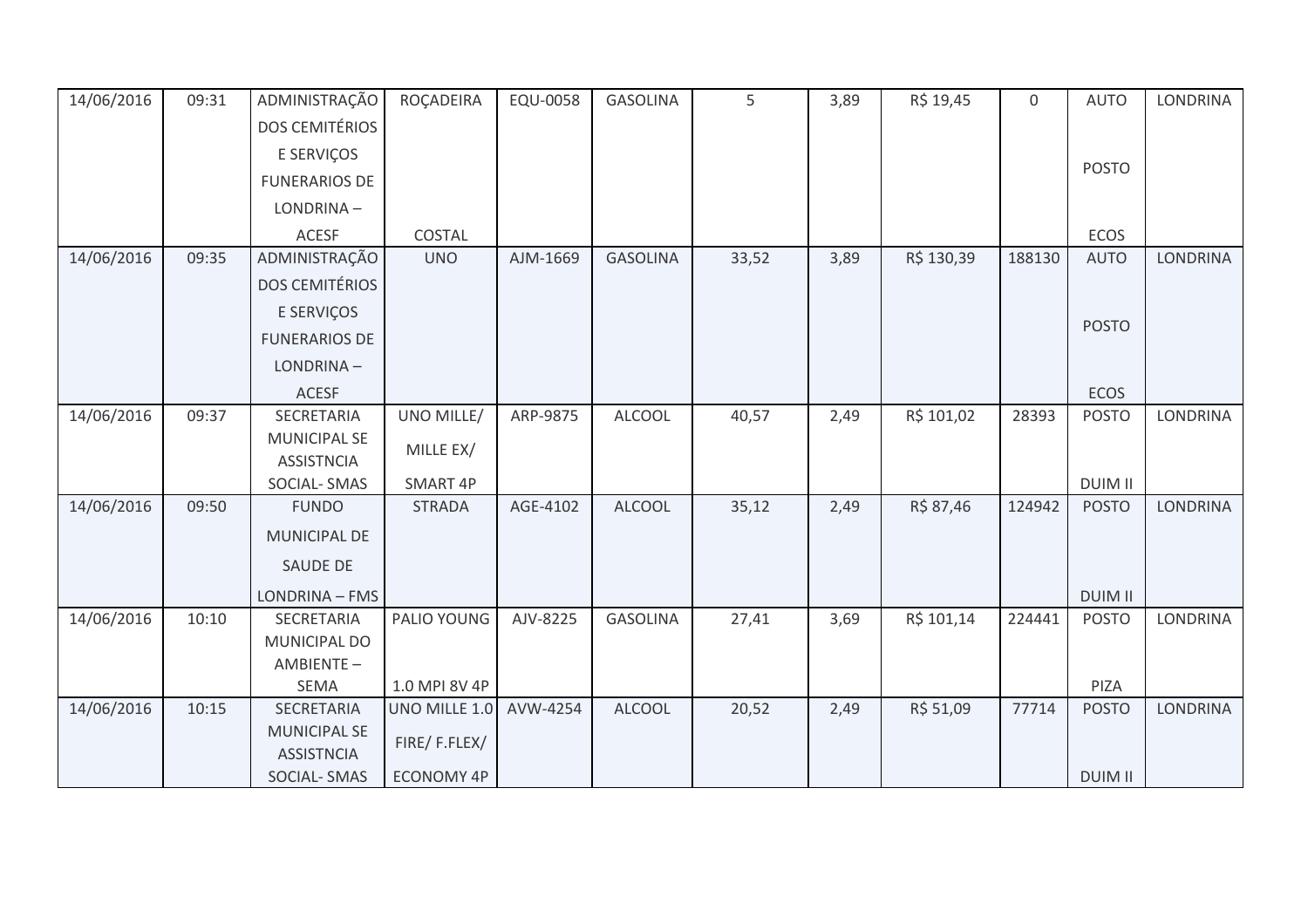| 14/06/2016 | 10:33 | SECRETARIA          | COMET 150           | AUY-3814        | <b>GASOLINA</b> | 12     | 3,79 | R\$ 45,48  | 24189  | <b>SANTA</b>     | <b>LONDRINA</b> |
|------------|-------|---------------------|---------------------|-----------------|-----------------|--------|------|------------|--------|------------------|-----------------|
|            |       |                     |                     |                 |                 |        |      |            |        | <b>MARIA</b>     |                 |
|            |       | MUNICIPAL DE        |                     |                 |                 |        |      |            |        | <b>DISTRIBUI</b> |                 |
|            |       |                     |                     |                 |                 |        |      |            |        | DORA DE          |                 |
|            |       | <b>OBRASE</b>       |                     |                 |                 |        |      |            |        | <b>DERIVAD</b>   |                 |
|            |       | PAVIMENTAÇÃO -      |                     |                 |                 |        |      |            |        | OS DE            |                 |
|            |       |                     |                     |                 |                 |        |      |            |        | <b>PETROLE</b>   |                 |
|            |       | SMOP                |                     |                 |                 |        |      |            |        | $\mathsf O$      |                 |
| 14/06/2016 | 10:37 | <b>FUNDO</b>        | <b>KOMBI</b>        | AOA-2172        | <b>GASOLINA</b> | 26,99  | 3,59 | R\$ 96,89  | 341433 | <b>POSTO</b>     | <b>LONDRINA</b> |
|            |       | MUNICIPAL DE        |                     |                 |                 |        |      |            |        |                  |                 |
|            |       | <b>SAUDE DE</b>     |                     |                 |                 |        |      |            |        |                  |                 |
|            |       | LONDRINA - FMS      |                     |                 |                 |        |      |            |        | <b>DUIM II</b>   |                 |
| 14/06/2016 | 11:23 | SECRETARIA          | 14150 2P            | AEP-0525        | <b>DIESEL</b>   | 61,88  | 2,99 | R\$ 185,02 | 695576 | <b>POSTO</b>     | <b>LONDRINA</b> |
|            |       | MUNICIPAL DO        |                     |                 |                 |        |      |            |        |                  |                 |
|            |       | AMBIENTE-           |                     |                 |                 |        |      |            |        |                  |                 |
|            |       | SEMA                | (DIESEL)            |                 |                 |        |      |            |        | PIZA             |                 |
| 14/06/2016 | 11:30 | SECRETARIA          | F1000 SUPER         | <b>BZN-4177</b> | <b>DIESEL</b>   | 40     | 2,84 | R\$ 113,60 | 327562 | <b>POSTO</b>     | LONDRINA        |
|            |       | MUNICIPAL DE        |                     |                 |                 |        |      |            |        |                  |                 |
|            |       | <b>OBRASE</b>       | DIESEL / SUPER      |                 |                 |        |      |            |        |                  |                 |
|            |       | PAVIMENTAÇÃO -      |                     |                 |                 |        |      |            |        |                  |                 |
|            |       | SMOP                | <b>DIESEL TURBO</b> |                 |                 |        |      |            |        | <b>DUIM II</b>   |                 |
| 14/06/2016 | 11:42 | SECRETARIA          | <b>CARGO 2423</b>   | AZR-9543        | DIESEL S10      | 153,73 | 2,94 | R\$ 451,97 | 15437  | <b>POSTO</b>     | <b>LONDRINA</b> |
|            |       | MUNICIPAL DE        |                     |                 |                 |        |      |            |        |                  |                 |
|            |       | <b>OBRASE</b>       |                     |                 |                 |        |      |            |        |                  |                 |
|            |       | PAVIMENTAÇÃO -      |                     |                 |                 |        |      |            |        |                  |                 |
|            |       | SMOP                |                     |                 |                 |        |      |            |        | <b>DUIM II</b>   |                 |
| 14/06/2016 | 11:47 | SECRETARIA          | UNO MILLE 1.0       | AQV-9323        | <b>ALCOOL</b>   | 26,9   | 2,39 | R\$ 64,31  | 71732  | <b>AUTO</b>      | <b>LONDRINA</b> |
|            |       | <b>MUNICIPAL SE</b> | FIRE/F.FLEX/        |                 |                 |        |      |            |        | <b>POSTO</b>     |                 |
|            |       | <b>ASSISTNCIA</b>   |                     |                 |                 |        |      |            |        |                  |                 |
|            |       | <b>SOCIAL-SMAS</b>  | <b>ECONOMY 4P</b>   |                 |                 |        |      |            |        | ECOS             |                 |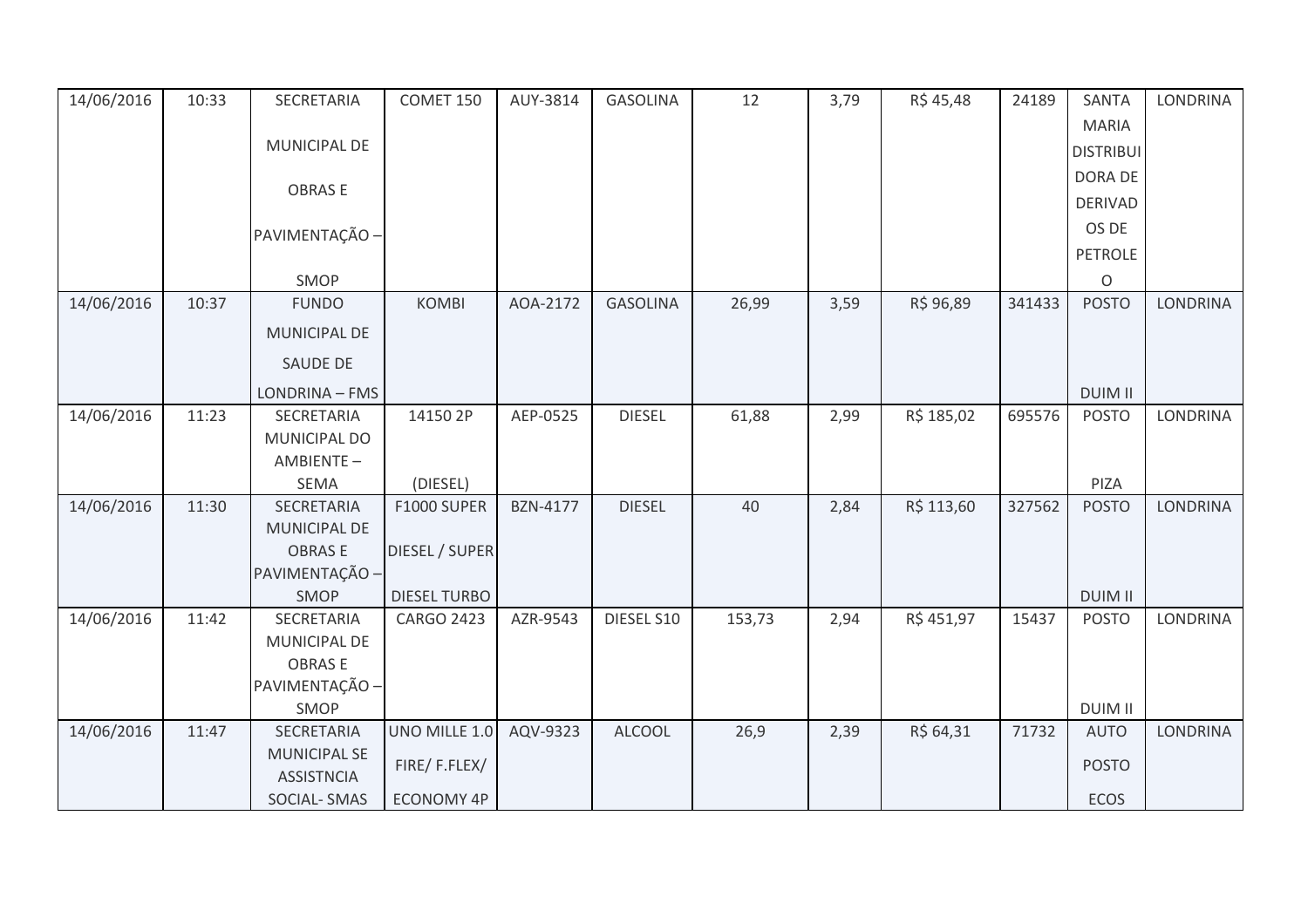| 14/06/2016 | 12:10 | SECRETARIA           | UNO MILLE 1.0     | ALO-3484        | <b>GASOLINA</b> | 37,1  | 3,59 | R\$ 133,19 | 92347  | <b>POSTO</b>   | <b>LONDRINA</b> |
|------------|-------|----------------------|-------------------|-----------------|-----------------|-------|------|------------|--------|----------------|-----------------|
|            |       | MUNICIPAL DE         | FIRE/F.FLEX/      |                 |                 |       |      |            |        |                |                 |
|            |       | DEFESA SOCIAL-       |                   |                 |                 |       |      |            |        |                |                 |
|            |       | SMDS                 | <b>ECONOMY 4P</b> |                 |                 |       |      |            |        | <b>DUIM II</b> |                 |
| 14/06/2016 | 12:16 | <b>FUNDO</b>         | <b>KOMBI</b>      | FEP-2301        | <b>GASOLINA</b> | 34,34 | 3,59 | R\$ 123,28 | 127401 | <b>POSTO</b>   | <b>LONDRINA</b> |
|            |       | MUNICIPAL DE         |                   |                 |                 |       |      |            |        |                |                 |
|            |       | SAUDE DE             |                   |                 |                 |       |      |            |        |                |                 |
|            |       | LONDRINA - FMS       |                   |                 |                 |       |      |            |        | <b>DUIM II</b> |                 |
| 14/06/2016 | 12:20 | SECRETARIA           | <b>KOMBI</b>      | <b>FKK-0263</b> | <b>ALCOOL</b>   | 35,17 | 2,69 | R\$ 94,60  | 35255  | <b>POSTO</b>   | <b>LONDRINA</b> |
|            |       | <b>MUNICIPAL DE</b>  | LOTACAO 1.4       |                 |                 |       |      |            |        |                |                 |
|            |       | POLITICAS PARA       |                   |                 |                 |       |      |            |        |                |                 |
|            |       | AS MULHERES -        | MI TOTAL FLEX     |                 |                 |       |      |            |        |                |                 |
|            |       | <b>SMPM</b>          | 8V                |                 |                 |       |      |            |        | PIZA           |                 |
| 14/06/2016 | 13:03 | SECRETARIA           | UNO MILLE 1.0     | AVW-4563        | <b>ALCOOL</b>   | 40,02 | 2,49 | R\$ 99,65  | 25859  | <b>POSTO</b>   | <b>LONDRINA</b> |
|            |       | <b>MUNICIPAL SE</b>  | FIRE/F.FLEX/      |                 |                 |       |      |            |        |                |                 |
|            |       | <b>ASSISTNCIA</b>    |                   |                 |                 |       |      |            |        |                |                 |
|            |       | SOCIAL-SMAS          | <b>ECONOMY 4P</b> |                 |                 |       |      |            |        | <b>DUIM II</b> |                 |
| 14/06/2016 | 13:26 | SECRETARIA           | <b>KOMBI</b>      | AKN-3655        | <b>GASOLINA</b> | 26,69 | 3,47 | R\$ 92,61  | 119736 | <b>POSTO</b>   | LONDRINA        |
|            |       | MUNICIPAL DE         |                   |                 |                 |       |      |            |        | PETROITA       |                 |
|            |       | <b>CULTURA - SMC</b> | <b>FURGAO</b>     |                 |                 |       |      |            |        | <b>LIA</b>     |                 |
| 14/06/2016 | 13:29 | <b>FUNDO</b>         | <b>KOMBI</b>      | FFZ-5891        | <b>GASOLINA</b> | 30,64 | 3,59 | R\$ 110,00 | 138686 | <b>POSTO</b>   | LONDRINA        |
|            |       | MUNICIPAL DE         |                   |                 |                 |       |      |            |        |                |                 |
|            |       | SAUDE DE             |                   |                 |                 |       |      |            |        |                |                 |
|            |       | LONDRINA - FMS       |                   |                 |                 |       |      |            |        | <b>DUIM II</b> |                 |
| 14/06/2016 | 13:41 | SECRETARIA           | <b>ONIX 1.0</b>   | <b>BAG-1252</b> | <b>ALCOOL</b>   | 37,18 | 2,69 | R\$ 100,01 | 4384   | <b>POSTO</b>   | <b>LONDRINA</b> |
|            |       | MUNICIPAL DE         |                   |                 |                 |       |      |            |        |                |                 |
|            |       | <b>OBRASE</b>        |                   |                 |                 |       |      |            |        |                |                 |
|            |       | PAVIMENTAÇÃO -       |                   |                 |                 |       |      |            |        |                |                 |
|            |       | SMOP                 |                   |                 |                 |       |      |            |        | PIZA           |                 |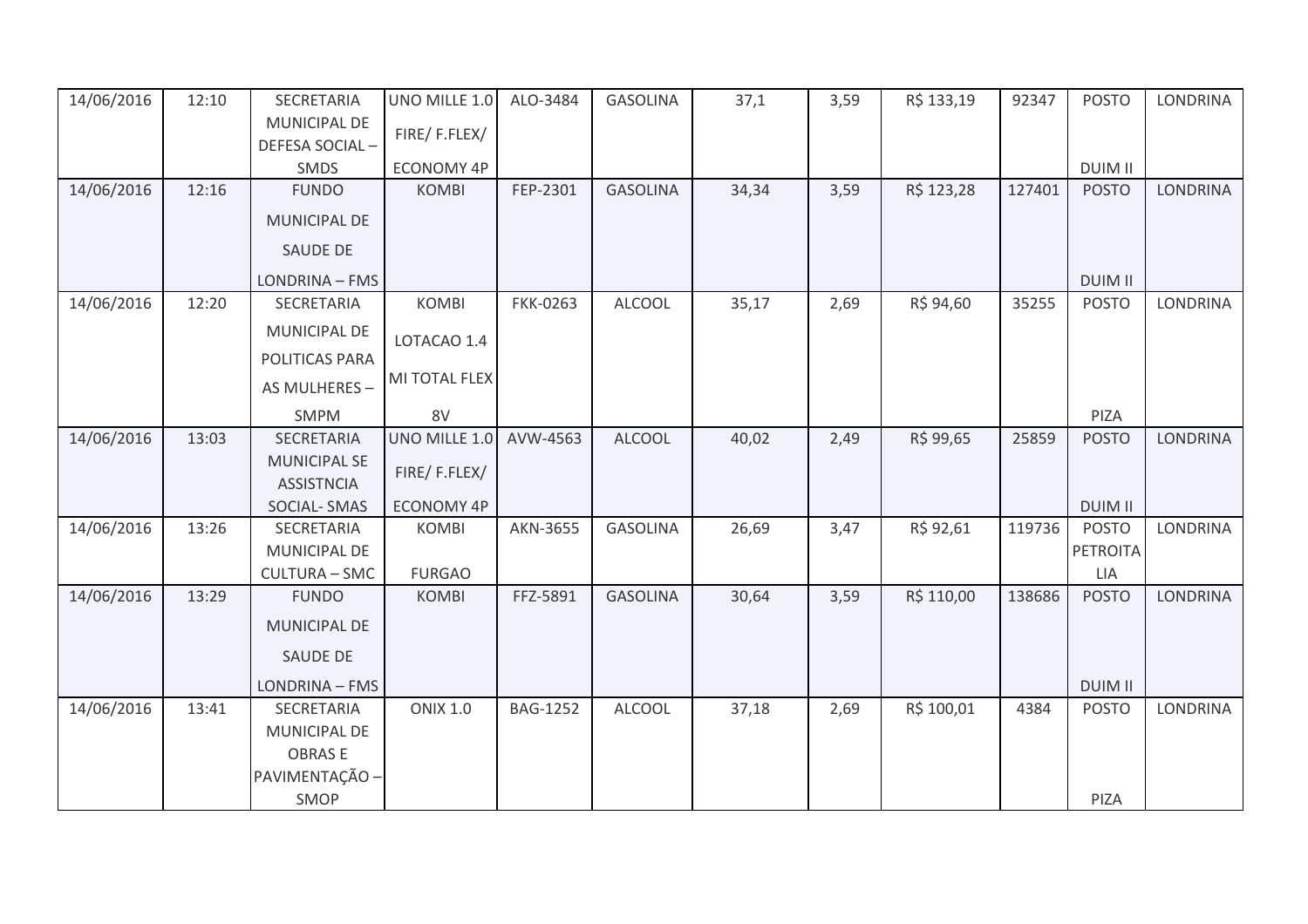| 14/06/2016 | 13:45 | <b>FUNDO DE</b>           | KA SEL 1.5 HA        | <b>BAJ-6951</b> | <b>ALCOOL</b>   | 28,65 | 2,49 | R\$ 71,36  | 615    | <b>POSTO</b>    | <b>LONDRINA</b> |
|------------|-------|---------------------------|----------------------|-----------------|-----------------|-------|------|------------|--------|-----------------|-----------------|
|            |       | REEQUIPAMENTO             |                      |                 |                 |       |      |            |        |                 |                 |
|            |       | DO CORPO DE               |                      |                 |                 |       |      |            |        |                 |                 |
|            |       | <b>BOMBEIROS-</b>         |                      |                 |                 |       |      |            |        |                 |                 |
|            |       | SMDS/FUNREBO              |                      |                 |                 |       |      |            |        |                 |                 |
|            |       | M                         |                      |                 |                 |       |      |            |        | <b>DUIM II</b>  |                 |
| 14/06/2016 | 13:48 | SECRETARIA                | LIVINA 1.6 16V       | ATL-3673        | <b>GASOLINA</b> | 40,95 | 3,59 | R\$ 147,01 | 95175  | <b>POSTO</b>    | <b>LONDRINA</b> |
|            |       | MUNICIPAL DE              |                      |                 |                 |       |      |            |        |                 |                 |
|            |       | DEFESA SOCIAL-            |                      |                 |                 |       |      |            |        |                 |                 |
|            |       | SMDS                      | FLEX FUEL 5P         |                 |                 |       |      |            |        | <b>DUIM II</b>  |                 |
| 14/06/2016 | 13:54 | <b>FUNDO</b>              | <b>UNO</b>           | AAW-2747        | <b>GASOLINA</b> | 33,52 | 3,49 | R\$ 117,02 | 133394 | <b>POSTO</b>    | <b>LONDRINA</b> |
|            |       | MUNICIPAL DE              |                      |                 |                 |       |      |            |        |                 |                 |
|            |       | <b>SAUDE DE</b>           |                      |                 |                 |       |      |            |        |                 |                 |
|            |       | LONDRINA - FMS            |                      |                 |                 |       |      |            |        | <b>CINCO</b>    |                 |
| 14/06/2016 | 13:55 | SECRETARIA                | UNO MILLE 1.0        | AUY-4342        | <b>ALCOOL</b>   | 36,85 | 2,39 | R\$ 88,07  | 44887  | <b>AUTO</b>     | LONDRINA        |
|            |       | MUNICIPAL DE              | FIRE/F.FLEX/         |                 |                 |       |      |            |        | <b>POSTO</b>    |                 |
|            |       | EDUCAÇÃO - SME ECONOMY 4P |                      |                 |                 |       |      |            |        | ECOS            |                 |
| 14/06/2016 | 14:01 | <b>CAIXA DE</b>           | NOVO VOYAGE          | <b>BAL-4902</b> | <b>GASOLINA</b> | 5,29  | 3,47 | R\$ 18,38  | 74     | <b>POSTO</b>    | <b>LONDRINA</b> |
|            |       | ASSISTENCIA,              |                      |                 |                 |       |      |            |        |                 |                 |
|            |       | APOSENTADORIA             |                      |                 |                 |       |      |            |        |                 |                 |
|            |       | E PENSOES DOS             |                      |                 |                 |       |      |            |        |                 |                 |
|            |       | <b>SERVIDORES</b>         |                      |                 |                 |       |      |            |        | <b>PETROITA</b> |                 |
|            |       | <b>MUNICIPAIS DE</b>      |                      |                 |                 |       |      |            |        |                 |                 |
|            |       | LONDRINA -                |                      |                 |                 |       |      |            |        |                 |                 |
|            |       | CAAPSML                   |                      |                 |                 |       |      |            |        | LIA             |                 |
| 14/06/2016 | 14:10 | <b>FUNDO</b>              | <b>BOXER HDI 15L</b> | AZO-4509        | DIESEL S10      | 41,92 | 2,94 | R\$ 123,24 | 60086  | <b>POSTO</b>    | LONDRINA        |
|            |       | MUNICIPAL DE              |                      |                 |                 |       |      |            |        |                 |                 |
|            |       | SAUDE DE                  |                      |                 |                 |       |      |            |        |                 |                 |
|            |       | LONDRINA - FMS            |                      |                 |                 |       |      |            |        | <b>DUIM II</b>  |                 |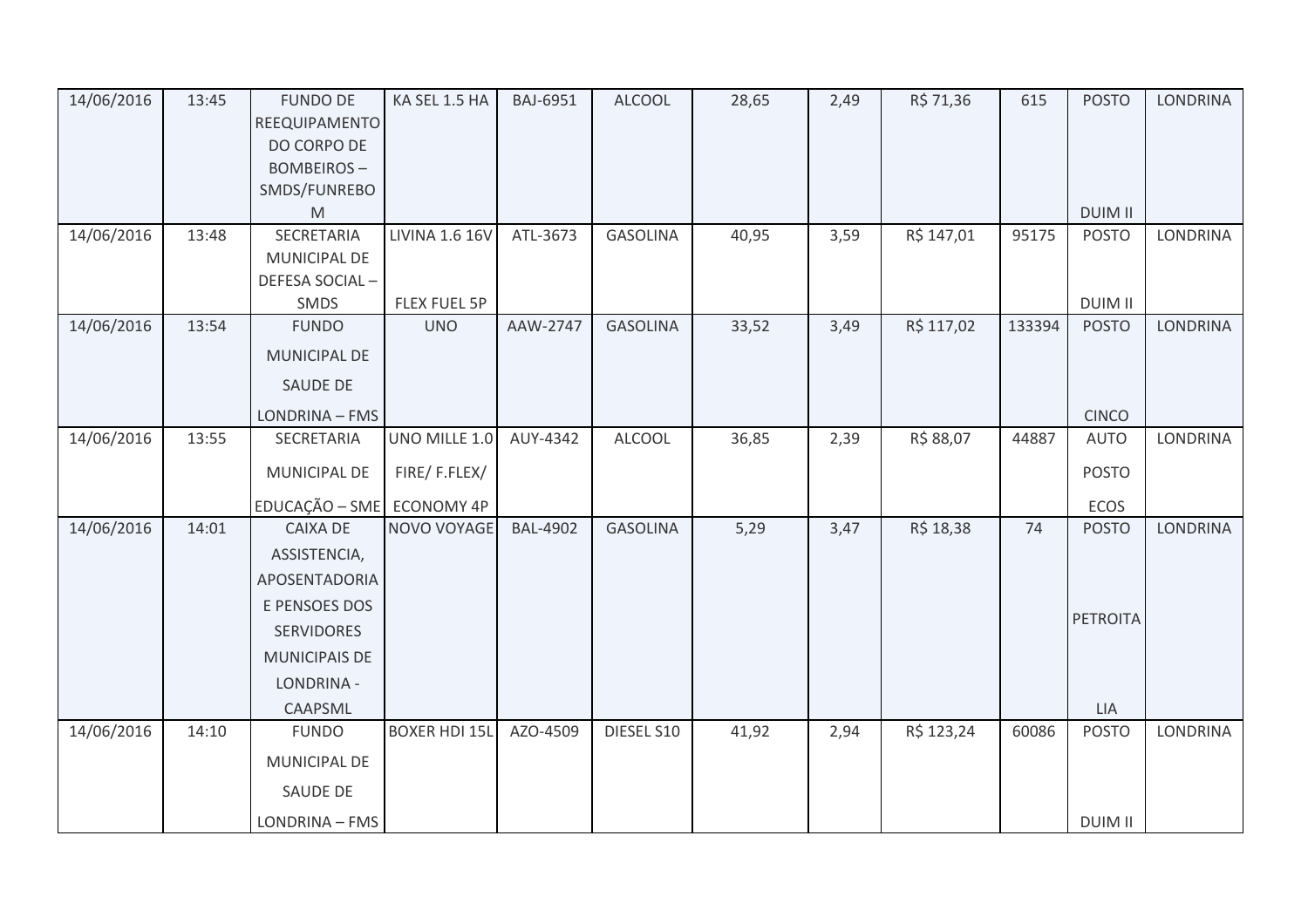| 14/06/2016 | 14:39 | SECRETARIA          | UNO MILLE 1.0      | APC-5194        | <b>ALCOOL</b>   | 43,35 | 2,49 | R\$ 107,98 | 79864  | <b>SANTA</b>         | <b>LONDRINA</b> |
|------------|-------|---------------------|--------------------|-----------------|-----------------|-------|------|------------|--------|----------------------|-----------------|
|            |       |                     |                    |                 |                 |       |      |            |        | <b>MARIA</b>         |                 |
|            |       | <b>MUNICIPAL SE</b> |                    |                 |                 |       |      |            |        | <b>DISTRIBUI</b>     |                 |
|            |       |                     |                    |                 |                 |       |      |            |        | <b>DORA DE</b>       |                 |
|            |       |                     | FIRE/F.FLEX/       |                 |                 |       |      |            |        | <b>DERIVAD</b>       |                 |
|            |       | <b>ASSISTNCIA</b>   |                    |                 |                 |       |      |            |        | OS DE                |                 |
|            |       |                     |                    |                 |                 |       |      |            |        | <b>PETROLE</b>       |                 |
|            |       | SOCIAL-SMAS         | <b>ECONOMY 4P</b>  |                 |                 |       |      |            |        | $\circ$              |                 |
| 14/06/2016 | 14:46 | SECRETARIA          | UNO MILLE 1.0      | AQG-6109        | ALCOOL          | 10    | 2,69 | R\$ 26,90  | 82121  | <b>POSTO</b>         | LONDRINA        |
|            |       | MUNICIPAL DE        | FIRE/F.FLEX/       |                 |                 |       |      |            |        |                      |                 |
|            |       |                     |                    |                 |                 |       |      |            |        |                      |                 |
|            |       | FAZENDA - SMF       | ECONOMY 4P         |                 |                 |       |      |            |        | PIZA                 |                 |
| 14/06/2016 | 15:11 | <b>FUNDACAO DE</b>  | <b>KOMBI CARAT</b> | ALM-0747        | <b>GASOLINA</b> | 37,01 | 3,39 | R\$ 125,48 | 102276 | <b>AUTO</b>          | <b>LONDRINA</b> |
|            |       | <b>ESPORTES DE</b>  |                    |                 |                 |       |      |            |        | <b>POSTO</b>         |                 |
|            |       |                     |                    |                 |                 |       |      |            |        | <b>MALASSIS</b>      |                 |
|            |       | LONDRINA - FEL      |                    |                 |                 |       |      |            |        | E                    |                 |
| 14/06/2016 | 15:12 | <b>FUNDACAO DE</b>  | <b>CORTADOR DE</b> | FEL-0881        | <b>GASOLINA</b> | 80    | 3,39 | R\$ 271,20 | 4629   | <b>AUTO</b>          | <b>LONDRINA</b> |
|            |       | <b>ESPORTES DE</b>  |                    |                 |                 |       |      |            |        | <b>POSTO</b>         |                 |
|            |       |                     |                    |                 |                 |       |      |            |        | <b>MALASSIS</b>      |                 |
|            |       | LONDRINA - FEL      | <b>GRAMA</b>       |                 |                 |       |      |            |        | E                    |                 |
| 14/06/2016 | 15:13 | <b>FUNDACAO DE</b>  | CR 125             | <b>YTH-2754</b> | <b>GASOLINA</b> | 30    | 3,39 | R\$ 101,70 | 1040   | <b>AUTO</b>          | <b>LONDRINA</b> |
|            |       | <b>ESPORTES DE</b>  |                    |                 |                 |       |      |            |        | <b>POSTO</b>         |                 |
|            |       | LONDRINA - FEL      |                    |                 |                 |       |      |            |        | <b>MALASSIS</b><br>E |                 |
|            |       |                     |                    |                 |                 |       |      |            |        |                      |                 |
| 14/06/2016 | 15:35 | <b>FUNDO DE</b>     | <b>S10</b>         | FKF-9611        | DIESEL S10      | 54,54 | 2,94 | R\$ 160,35 | 63680  | <b>POSTO</b>         | LONDRINA        |
|            |       | REEQUIPAMENTO       |                    |                 |                 |       |      |            |        |                      |                 |
|            |       | DO CORPO DE         |                    |                 |                 |       |      |            |        |                      |                 |
|            |       | <b>BOMBEIROS-</b>   |                    |                 |                 |       |      |            |        |                      |                 |
|            |       | SMDS/FUNREBO        |                    |                 |                 |       |      |            |        |                      |                 |
|            |       | M                   |                    |                 |                 |       |      |            |        | <b>DUIM II</b>       |                 |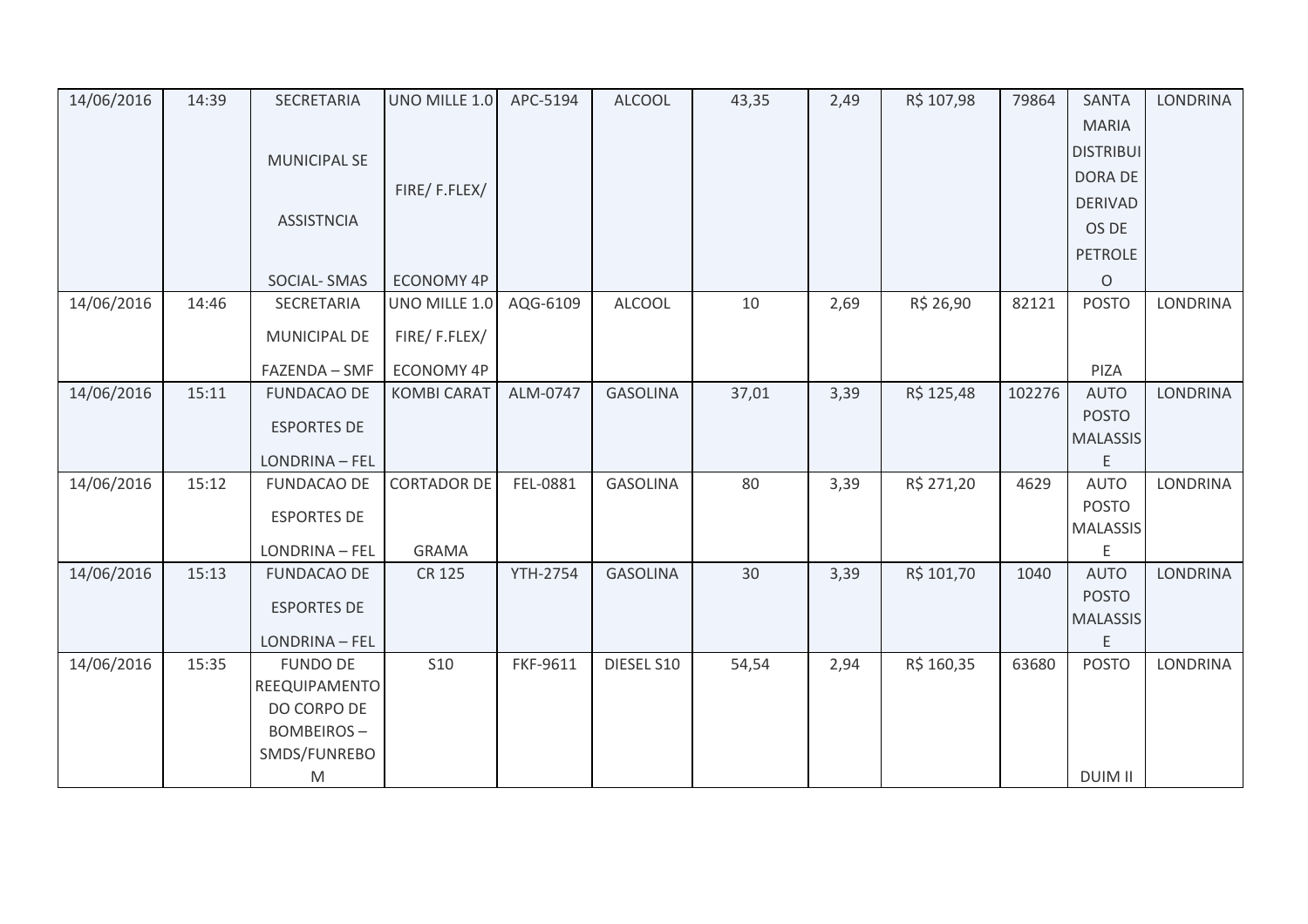| 14/06/2016 | 15:46 | SECRETARIA                | <b>KOMBI</b>      | NYG-5009 | <b>ALCOOL</b>   | 34,54 | 2,49 | R\$ 86,00  | 45706  | <b>SANTA</b>     | <b>LONDRINA</b> |
|------------|-------|---------------------------|-------------------|----------|-----------------|-------|------|------------|--------|------------------|-----------------|
|            |       |                           |                   |          |                 |       |      |            |        | <b>MARIA</b>     |                 |
|            |       | <b>MUNICIPAL SE</b>       | STANDARD 1.4      |          |                 |       |      |            |        | <b>DISTRIBUI</b> |                 |
|            |       |                           |                   |          |                 |       |      |            |        | DORA DE          |                 |
|            |       |                           |                   |          |                 |       |      |            |        | <b>DERIVAD</b>   |                 |
|            |       | <b>ASSISTNCIA</b>         | MI TOTAL FLEX     |          |                 |       |      |            |        | OS DE            |                 |
|            |       |                           |                   |          |                 |       |      |            |        | <b>PETROLE</b>   |                 |
|            |       | SOCIAL-SMAS               | 8V                |          |                 |       |      |            |        | O                |                 |
| 14/06/2016 | 15:46 | <b>FUNDO</b>              | <b>UNO</b>        | ANN-5952 | <b>GASOLINA</b> | 34,19 | 3,59 | R\$ 122,74 | 66181  | <b>POSTO</b>     | <b>LONDRINA</b> |
|            |       | <b>MUNICIPAL DE</b>       |                   |          |                 |       |      |            |        |                  |                 |
|            |       | SAUDE DE                  |                   |          |                 |       |      |            |        |                  |                 |
|            |       | LONDRINA - FMS            |                   |          |                 |       |      |            |        | <b>DUIM II</b>   |                 |
| 14/06/2016 | 15:47 | SECRETARIA                | ACCELO 715C       | ACO-7458 | <b>DIESEL</b>   | 150   | 2,84 | R\$426,00  | 28307  | <b>POSTO</b>     | <b>LONDRINA</b> |
|            |       | MUNICIPAL DE              |                   |          |                 |       |      |            |        |                  |                 |
|            |       | <b>AGRICULTURA E</b>      |                   |          |                 |       |      |            |        |                  |                 |
|            |       | ABASTECIMENTO             |                   |          |                 |       |      |            |        |                  |                 |
|            |       | $-SMAA$                   | 2P (DIESEL)       |          |                 |       |      |            |        | <b>DUIM II</b>   |                 |
| 14/06/2016 | 15:48 | SECRETARIA                | <b>UNO VIVACE</b> | AYP-1575 | <b>GASOLINA</b> | 39,19 | 3,47 | R\$ 136,01 | 47915  | <b>POSTO</b>     | <b>LONDRINA</b> |
|            |       | MUNICIPAL DO<br>AMBIENTE- | 1.0 EVO FIRE      |          |                 |       |      |            |        | PETROITA         |                 |
|            |       | <b>SEMA</b>               | FLEX 8V           |          |                 |       |      |            |        | LIA              |                 |
| 14/06/2016 | 15:50 | SECRETARIA                | 14150 2P          | AEO-9361 | <b>DIESEL</b>   | 100   | 2,84 | R\$ 284,00 | 189616 | <b>POSTO</b>     | <b>LONDRINA</b> |
|            |       | MUNICIPAL DE              |                   |          |                 |       |      |            |        |                  |                 |
|            |       | <b>AGRICULTURA E</b>      |                   |          |                 |       |      |            |        |                  |                 |
|            |       | ABASTECIMENTO             |                   |          |                 |       |      |            |        |                  |                 |
|            |       | $-SMAA$                   | (DIESEL)          |          |                 |       |      |            |        | <b>DUIM II</b>   |                 |
| 14/06/2016 | 15:56 | SECRETARIA                | MOTONIVELAD       | PML-5070 | <b>DIESEL</b>   | 56    | 2,84 | R\$ 159,04 | 1381   | <b>POSTO</b>     | <b>LONDRINA</b> |
|            |       | MUNICIPAL DE              |                   |          |                 |       |      |            |        |                  |                 |
|            |       | <b>AGRICULTURA E</b>      |                   |          |                 |       |      |            |        |                  |                 |
|            |       | ABASTECIMENTO             |                   |          |                 |       |      |            |        |                  |                 |
|            |       | $-SMAA$                   | <b>ORA RG 140</b> |          |                 |       |      |            |        | <b>DUIM II</b>   |                 |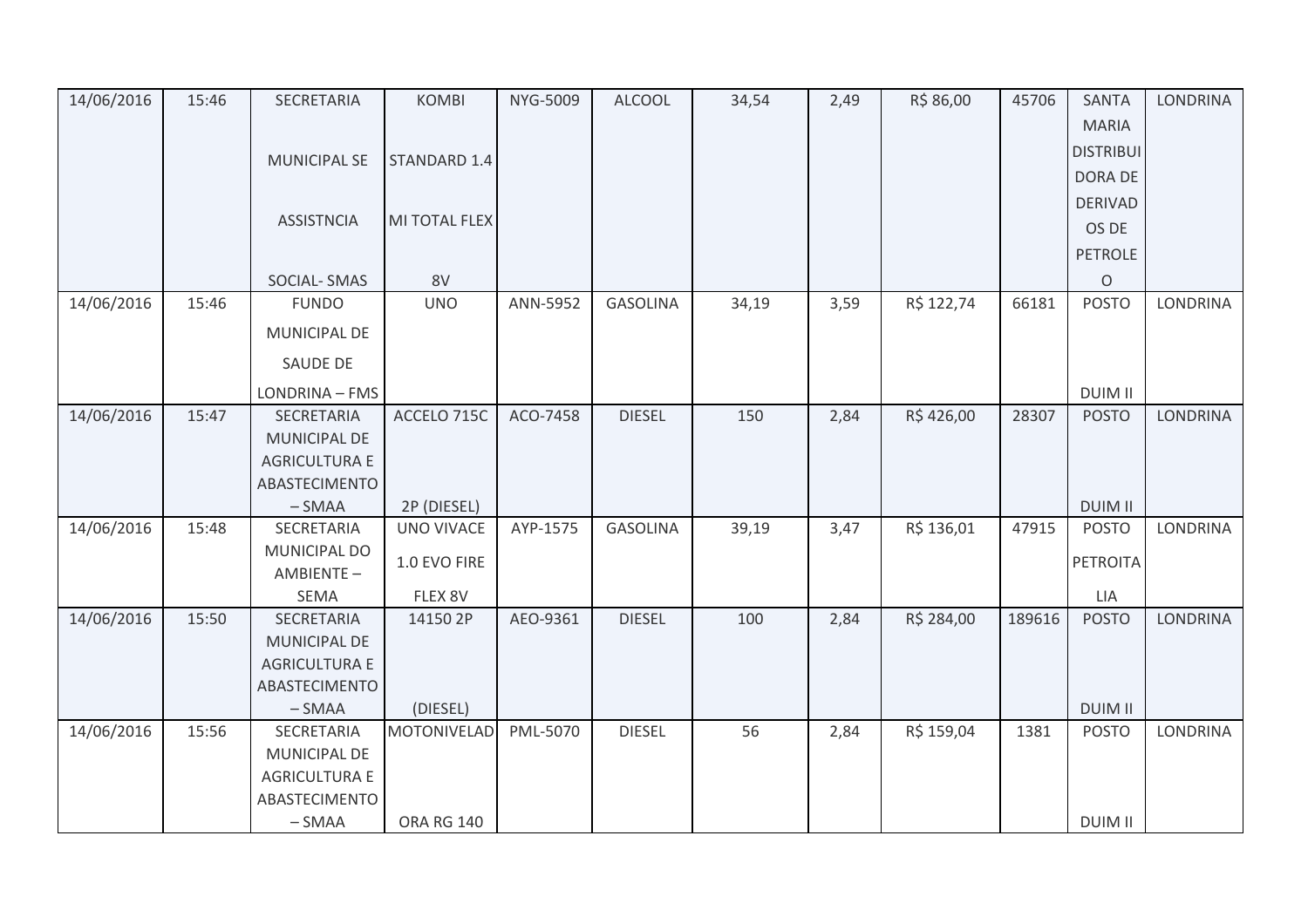| 14/06/2016 | 15:56 | SECRETARIA           | L200 GL 2.5        | ALE-6736        | <b>DIESEL</b>   | 90    | 2,84 | R\$ 255,60 | 181907 | <b>POSTO</b>   | <b>LONDRINA</b> |
|------------|-------|----------------------|--------------------|-----------------|-----------------|-------|------|------------|--------|----------------|-----------------|
|            |       | <b>MUNICIPAL DE</b>  |                    |                 |                 |       |      |            |        |                |                 |
|            |       | <b>AGRICULTURA E</b> |                    |                 |                 |       |      |            |        |                |                 |
|            |       | ABASTECIMENTO        |                    |                 |                 |       |      |            |        |                |                 |
|            |       | $-SMAA$              | 4X4 CD DIESEL      |                 |                 |       |      |            |        | <b>DUIM II</b> |                 |
| 14/06/2016 | 16:01 | <b>FUNDO</b>         | SPACEFOX           | <b>BAI-9776</b> | <b>GASOLINA</b> | 34,69 | 3,59 | R\$ 124,54 | 18588  | <b>POSTO</b>   | <b>LONDRINA</b> |
|            |       | MUNICIPAL DE         |                    |                 |                 |       |      |            |        |                |                 |
|            |       | <b>SAUDE DE</b>      |                    |                 |                 |       |      |            |        |                |                 |
|            |       | LONDRINA - FMS       |                    |                 |                 |       |      |            |        | <b>DUIM II</b> |                 |
| 14/06/2016 | 16:06 | <b>SECRETARIA</b>    | PA                 | PML-1019        | <b>DIESEL</b>   | 65    | 2,84 | R\$ 184,60 | 801    | <b>POSTO</b>   | <b>LONDRINA</b> |
|            |       | <b>MUNICIPAL DE</b>  |                    |                 |                 |       |      |            |        |                |                 |
|            |       | <b>AGRICULTURA E</b> | CARREGADEIR        |                 |                 |       |      |            |        |                |                 |
|            |       | ABASTECIMENTO        |                    |                 |                 |       |      |            |        |                |                 |
|            |       | $-SMAA$              | A W20D             |                 |                 |       |      |            |        | <b>DUIM II</b> |                 |
| 14/06/2016 | 16:07 | SECRETARIA           | 14150 2P           | AEO-9403        | <b>DIESEL</b>   | 100   | 2,84 | R\$ 284,00 | 357870 | <b>POSTO</b>   | <b>LONDRINA</b> |
|            |       | MUNICIPAL DE         |                    |                 |                 |       |      |            |        |                |                 |
|            |       | <b>AGRICULTURA E</b> |                    |                 |                 |       |      |            |        |                |                 |
|            |       | ABASTECIMENTO        |                    |                 |                 |       |      |            |        |                |                 |
|            |       | $-SMAA$              | (DIESEL)           |                 |                 |       |      |            |        | <b>DUIM II</b> |                 |
| 14/06/2016 | 16:09 | SECRETARIA           | <b>ESCAVADEIRA</b> | hbz-1640        | <b>DIESEL</b>   | 130   | 2,84 | R\$ 369,20 | 970    | <b>POSTO</b>   | <b>LONDRINA</b> |
|            |       | <b>MUNICIPAL DE</b>  |                    |                 |                 |       |      |            |        |                |                 |
|            |       | <b>AGRICULTURA E</b> |                    |                 |                 |       |      |            |        |                |                 |
|            |       | ABASTECIMENTO        |                    |                 |                 |       |      |            |        |                |                 |
|            |       | $-SMAA$              | <b>HIDRAULICA</b>  |                 |                 |       |      |            |        | <b>DUIM II</b> |                 |
| 14/06/2016 | 16:10 | SECRETARIA           | <b>MOTONIVELAD</b> | ATN-4476        | <b>DIESEL</b>   | 275   | 2,84 | R\$ 781,00 | 4424   | <b>POSTO</b>   | LONDRINA        |
|            |       | <b>MUNICIPAL DE</b>  |                    |                 |                 |       |      |            |        |                |                 |
|            |       | <b>AGRICULTURA E</b> |                    |                 |                 |       |      |            |        |                |                 |
|            |       | ABASTECIMENTO        |                    |                 |                 |       |      |            |        |                |                 |
|            |       | $-SMAA$              | <b>ORA</b>         |                 |                 |       |      |            |        | <b>DUIM II</b> |                 |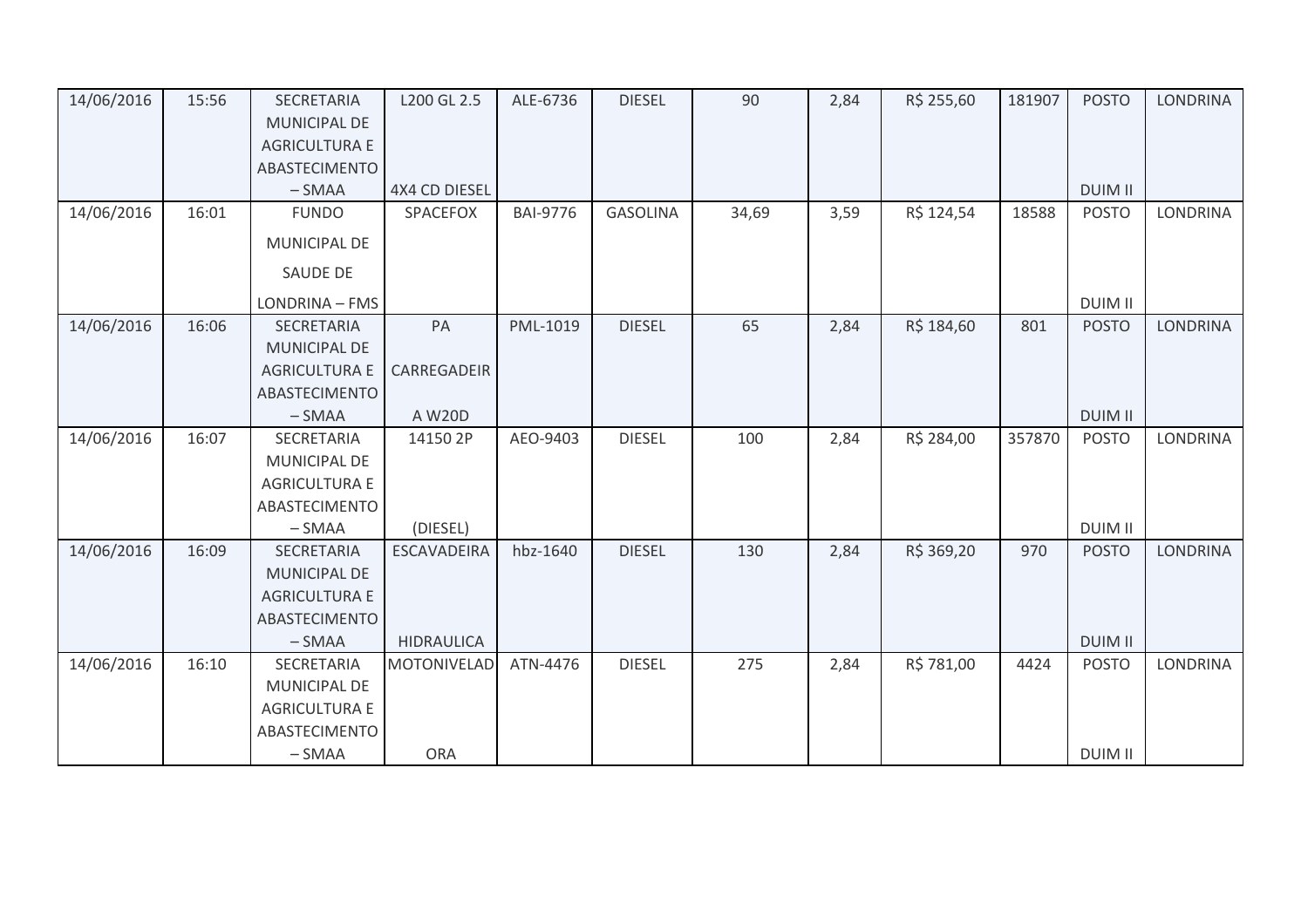| 14/06/2016 | 16:20 | SECRETARIA           | PA                    | PML-3469 | <b>DIESEL</b>   | 80    | 2,84 | R\$ 227,20 | 999    | <b>POSTO</b>    | <b>LONDRINA</b> |
|------------|-------|----------------------|-----------------------|----------|-----------------|-------|------|------------|--------|-----------------|-----------------|
|            |       | <b>MUNICIPAL DE</b>  |                       |          |                 |       |      |            |        |                 |                 |
|            |       | <b>AGRICULTURA E</b> | CARREGADEIR           |          |                 |       |      |            |        |                 |                 |
|            |       | ABASTECIMENTO        |                       |          |                 |       |      |            |        |                 |                 |
|            |       | $-SMAA$              | Α                     |          |                 |       |      |            |        | <b>DUIM II</b>  |                 |
| 14/06/2016 | 16:24 | <b>FUNDO</b>         | <b>KOMBI</b>          | ASD-4376 | <b>GASOLINA</b> | 26,76 | 3,69 | R\$ 98,74  | 278700 | <b>POSTO</b>    | <b>LONDRINA</b> |
|            |       | <b>MUNICIPAL DE</b>  |                       |          |                 |       |      |            |        |                 |                 |
|            |       | SAUDE DE             |                       |          |                 |       |      |            |        |                 |                 |
|            |       | LONDRINA - FMS       |                       |          |                 |       |      |            |        | PIZA            |                 |
| 14/06/2016 | 16:35 | <b>SECRETARIA</b>    | E215                  | PML-9269 | <b>DIESEL</b>   | 210   | 2,84 | R\$ 596,40 | 816    | <b>POSTO</b>    | <b>LONDRINA</b> |
|            |       | <b>MUNICIPAL DE</b>  |                       |          |                 |       |      |            |        |                 |                 |
|            |       | <b>AGRICULTURA E</b> |                       |          |                 |       |      |            |        |                 |                 |
|            |       | <b>ABASTECIMENTO</b> |                       |          |                 |       |      |            |        |                 |                 |
|            |       | $-SMAA$              |                       |          |                 |       |      |            |        | <b>DUIM II</b>  |                 |
| 14/06/2016 | 16:43 | <b>FUNDO</b>         | <b>DUCATO</b>         | AVG-3897 | <b>DIESEL</b>   | 23,73 | 2,84 | R\$ 67,39  | 249376 | <b>POSTO</b>    | LONDRINA        |
|            |       | MUNICIPAL DE         |                       |          |                 |       |      |            |        |                 |                 |
|            |       | <b>SAUDE DE</b>      |                       |          |                 |       |      |            |        |                 |                 |
|            |       | LONDRINA - FMS       |                       |          |                 |       |      |            |        | <b>DUIM II</b>  |                 |
| 14/06/2016 | 16:49 | SECRETARIA           | UNO MILLE 1.0         | APA-5519 | <b>ALCOOL</b>   | 22,11 | 2,49 | R\$ 55,05  | 82175  | <b>POSTO</b>    | <b>LONDRINA</b> |
|            |       | <b>MUNICIPAL SE</b>  |                       |          |                 |       |      |            |        |                 |                 |
|            |       | <b>ASSISTNCIA</b>    | FIRE/F.FLEX/          |          |                 |       |      |            |        |                 |                 |
|            |       | SOCIAL-SMAS          | <b>ECONOMY 4P</b>     |          |                 |       |      |            |        | <b>DUIM II</b>  |                 |
| 14/06/2016 | 17:04 | SECRETARIA           | <b>KOMBI</b>          | ALB-9210 | <b>GASOLINA</b> | 36,63 | 3,47 | R\$ 127,11 | 124132 | <b>POSTO</b>    | <b>LONDRINA</b> |
|            |       | MUNICIPAL DO         |                       |          |                 |       |      |            |        | <b>PETROITA</b> |                 |
|            |       | IDOSO-SMI            | <b>FURGAO</b>         |          |                 |       |      |            |        | <b>LIA</b>      |                 |
| 14/06/2016 | 17:23 | SECRETARIA           | <b>LIVINA 1.6 16V</b> | ATL-3137 | <b>ALCOOL</b>   | 43,12 | 2,49 | R\$ 107,37 | 141486 | <b>POSTO</b>    | <b>LONDRINA</b> |
|            |       | <b>MUNICIPAL DE</b>  |                       |          |                 |       |      |            |        |                 |                 |
|            |       | DEFESA SOCIAL-       |                       |          |                 |       |      |            |        |                 |                 |
|            |       | <b>SMDS</b>          | <b>FLEX FUEL 5P</b>   |          |                 |       |      |            |        | <b>DUIM II</b>  |                 |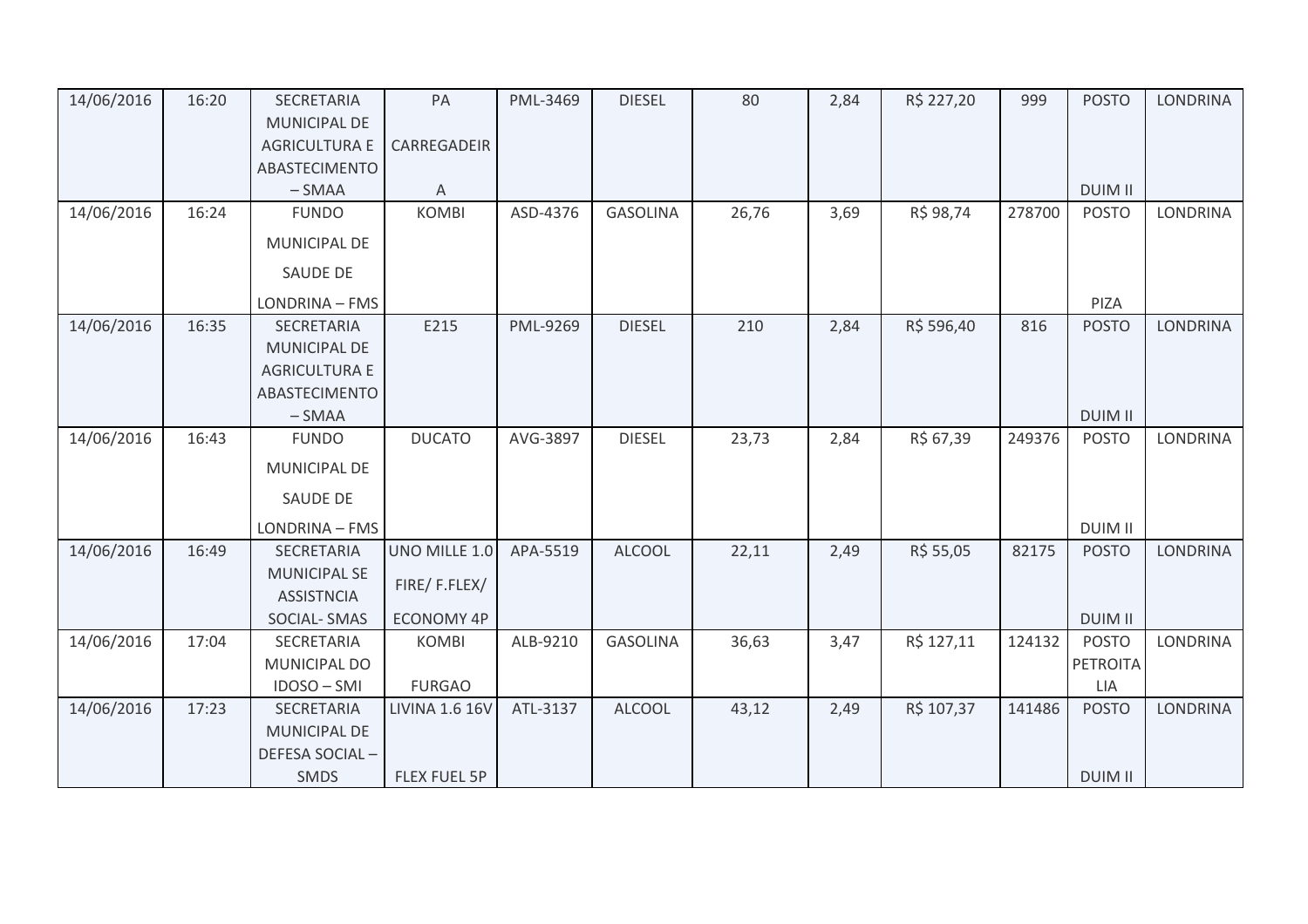| 14/06/2016 | 17:56 | <b>FUNDO</b>        | <b>KOMBI</b>    | FFZ-5882        | <b>GASOLINA</b> | 35,73 | 3,59 | R\$ 128,27 | 161665 | <b>POSTO</b>   | <b>LONDRINA</b> |
|------------|-------|---------------------|-----------------|-----------------|-----------------|-------|------|------------|--------|----------------|-----------------|
|            |       | MUNICIPAL DE        |                 |                 |                 |       |      |            |        |                |                 |
|            |       | <b>SAUDE DE</b>     |                 |                 |                 |       |      |            |        |                |                 |
|            |       | LONDRINA - FMS      |                 |                 |                 |       |      |            |        | <b>DUIM II</b> |                 |
| 14/06/2016 | 18:04 | <b>FUNDO</b>        | <b>ONIX 1.0</b> | <b>BAG-1791</b> | <b>GASOLINA</b> | 7,32  | 3,59 | R\$ 26,28  | 10404  | <b>POSTO</b>   | <b>LONDRINA</b> |
|            |       | MUNICIPAL DE        |                 |                 |                 |       |      |            |        |                |                 |
|            |       | <b>SAUDE DE</b>     |                 |                 |                 |       |      |            |        |                |                 |
|            |       | LONDRINA - FMS      |                 |                 |                 |       |      |            |        | <b>DUIM II</b> |                 |
| 14/06/2016 | 18:24 | <b>FUNDO</b>        | JUMPER J 2.3    | AZX-7915        | DIESEL S10      | 55,92 | 2,94 | R\$ 164,40 | 37830  | <b>POSTO</b>   | <b>LONDRINA</b> |
|            |       | MUNICIPAL DE        |                 |                 |                 |       |      |            |        |                |                 |
|            |       | <b>SAUDE DE</b>     |                 |                 |                 |       |      |            |        |                |                 |
|            |       | LONDRINA - FMS      |                 |                 |                 |       |      |            |        | <b>DUIM II</b> |                 |
| 14/06/2016 | 18:27 | <b>FUNDO</b>        | SPRINTER-415    | <b>BAG-9371</b> | DIESEL S10      | 26,64 | 2,94 | R\$ 78,32  | 10387  | <b>POSTO</b>   | <b>LONDRINA</b> |
|            |       | MUNICIPAL DE        |                 |                 |                 |       |      |            |        |                |                 |
|            |       | <b>SAUDE DE</b>     |                 |                 |                 |       |      |            |        |                |                 |
|            |       | LONDRINA - FMS      |                 |                 |                 |       |      |            |        | <b>DUIM II</b> |                 |
| 14/06/2016 | 18:36 | <b>FUNDO</b>        | <b>UNO</b>      | AUY-4269        | <b>GASOLINA</b> | 34,76 | 3,59 | R\$ 124,79 | 90781  | <b>POSTO</b>   | <b>LONDRINA</b> |
|            |       | MUNICIPAL DE        |                 |                 |                 |       |      |            |        |                |                 |
|            |       | <b>SAUDE DE</b>     |                 |                 |                 |       |      |            |        |                |                 |
|            |       | LONDRINA - FMS      |                 |                 |                 |       |      |            |        | <b>DUIM II</b> |                 |
| 14/06/2016 | 19:32 | <b>FUNDO</b>        | JUMPER J 2.3    | AZX-7928        | DIESEL S10      | 44,72 | 2,94 | R\$ 131,48 | 35743  | <b>POSTO</b>   | <b>LONDRINA</b> |
|            |       | <b>MUNICIPAL DE</b> |                 |                 |                 |       |      |            |        |                |                 |
|            |       | <b>SAUDE DE</b>     |                 |                 |                 |       |      |            |        |                |                 |
|            |       | LONDRINA - FMS      |                 |                 |                 |       |      |            |        | <b>DUIM II</b> |                 |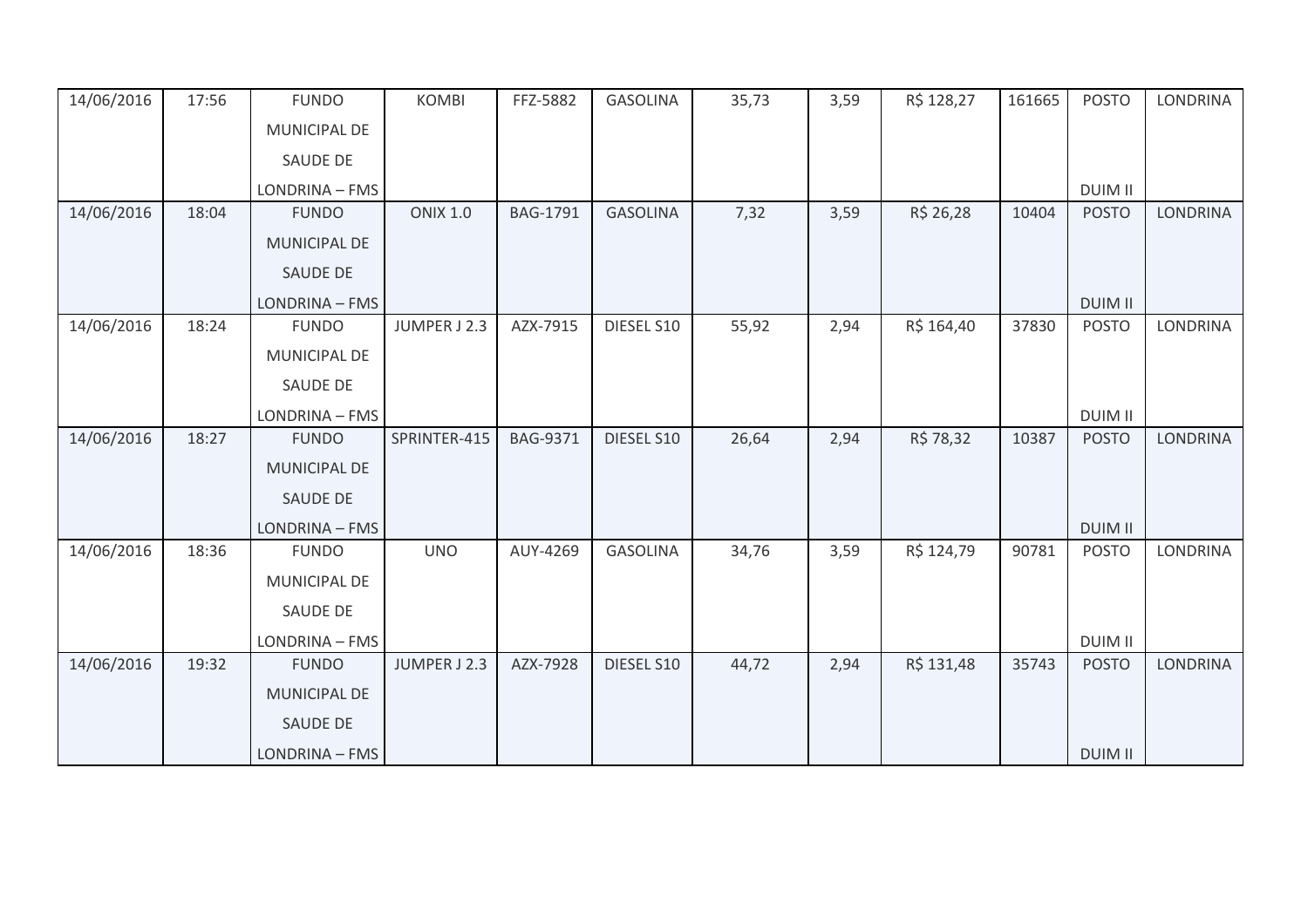| 14/06/2016 | 20:05 | <b>FUNDO</b>                   | SPRINTER-415       | <b>BAG-9372</b> | DIESEL S10      | 41,91 | 2,94 | R\$ 123,22 | 11283 | <b>POSTO</b>    | <b>LONDRINA</b> |
|------------|-------|--------------------------------|--------------------|-----------------|-----------------|-------|------|------------|-------|-----------------|-----------------|
|            |       | MUNICIPAL DE                   |                    |                 |                 |       |      |            |       |                 |                 |
|            |       | <b>SAUDE DE</b>                |                    |                 |                 |       |      |            |       |                 |                 |
|            |       | LONDRINA - FMS                 |                    |                 |                 |       |      |            |       | <b>DUIM II</b>  |                 |
| 14/06/2016 | 22:20 | <b>SECRETARIA</b>              | <b>UNO VIVACE</b>  | AYS-5874        | <b>ALCOOL</b>   | 36,4  | 2,39 | R\$ 87,00  | 12581 | <b>AUTO</b>     | <b>LONDRINA</b> |
|            |       | MUNICIPAL DE<br>DEFESA SOCIAL- | CELEB. 1.0 EVO     |                 |                 |       |      |            |       | <b>POSTO</b>    |                 |
|            |       | <b>SMDS</b>                    | F.FLEX 8V          |                 |                 |       |      |            |       | ECOS            |                 |
| 15/06/2016 | 06:55 | <b>FUNDO</b>                   | SPACEFOX           | <b>BAI-9776</b> | <b>GASOLINA</b> | 36,85 | 3,49 | R\$ 128,61 | 19054 | <b>AUTO</b>     | <b>CURITIBA</b> |
|            |       | MUNICIPAL DE                   |                    |                 |                 |       |      |            |       | <b>POSTO</b>    |                 |
|            |       | <b>SAUDE DE</b>                |                    |                 |                 |       |      |            |       | <b>ESTRELA</b>  |                 |
|            |       | LONDRINA - FMS                 |                    |                 |                 |       |      |            |       | <b>GUIA</b>     |                 |
| 15/06/2016 | 07:27 | <b>SECRETARIA</b>              | <b>KOMBI</b>       | AUX-8841        | <b>GASOLINA</b> | 26,3  | 3,47 | R\$ 91,26  | 65347 | <b>POSTO</b>    | <b>LONDRINA</b> |
|            |       | MUNICIPAL DE                   |                    |                 |                 |       |      |            |       |                 |                 |
|            |       | <b>OBRASE</b>                  |                    |                 |                 |       |      |            |       | <b>PETROITA</b> |                 |
|            |       | PAVIMENTAÇÃO -                 |                    |                 |                 |       |      |            |       |                 |                 |
|            |       | SMOP                           | <b>FURGAO</b>      |                 |                 |       |      |            |       | LIA             |                 |
| 15/06/2016 | 07:45 | SECRETARIA                     | <b>CARGO 712 E</b> | AYM-8126        | DIESEL S10      | 110   | 2,99 | R\$ 328,92 | 22079 | <b>POSTO</b>    | <b>LONDRINA</b> |
|            |       | MUNICIPAL DE                   |                    |                 |                 |       |      |            |       |                 |                 |
|            |       | <b>OBRASE</b>                  |                    |                 |                 |       |      |            |       | PETROITA        |                 |
|            |       | PAVIMENTAÇÃO -<br>SMOP         |                    |                 |                 |       |      |            |       | LIA             |                 |
| 15/06/2016 | 07:46 | <b>FUNDO</b>                   | 207SW              | AUP-2421        | <b>GASOLINA</b> | 33,07 | 3,59 | R\$ 118,72 | 77615 | <b>POSTO</b>    | <b>LONDRINA</b> |
|            |       | <b>MUNICIPAL DE</b>            |                    |                 |                 |       |      |            |       |                 |                 |
|            |       | <b>SAUDE DE</b>                |                    |                 |                 |       |      |            |       |                 |                 |
|            |       |                                |                    |                 |                 |       |      |            |       |                 |                 |
|            |       | LONDRINA - FMS                 |                    |                 |                 |       |      |            |       | <b>DUIM II</b>  |                 |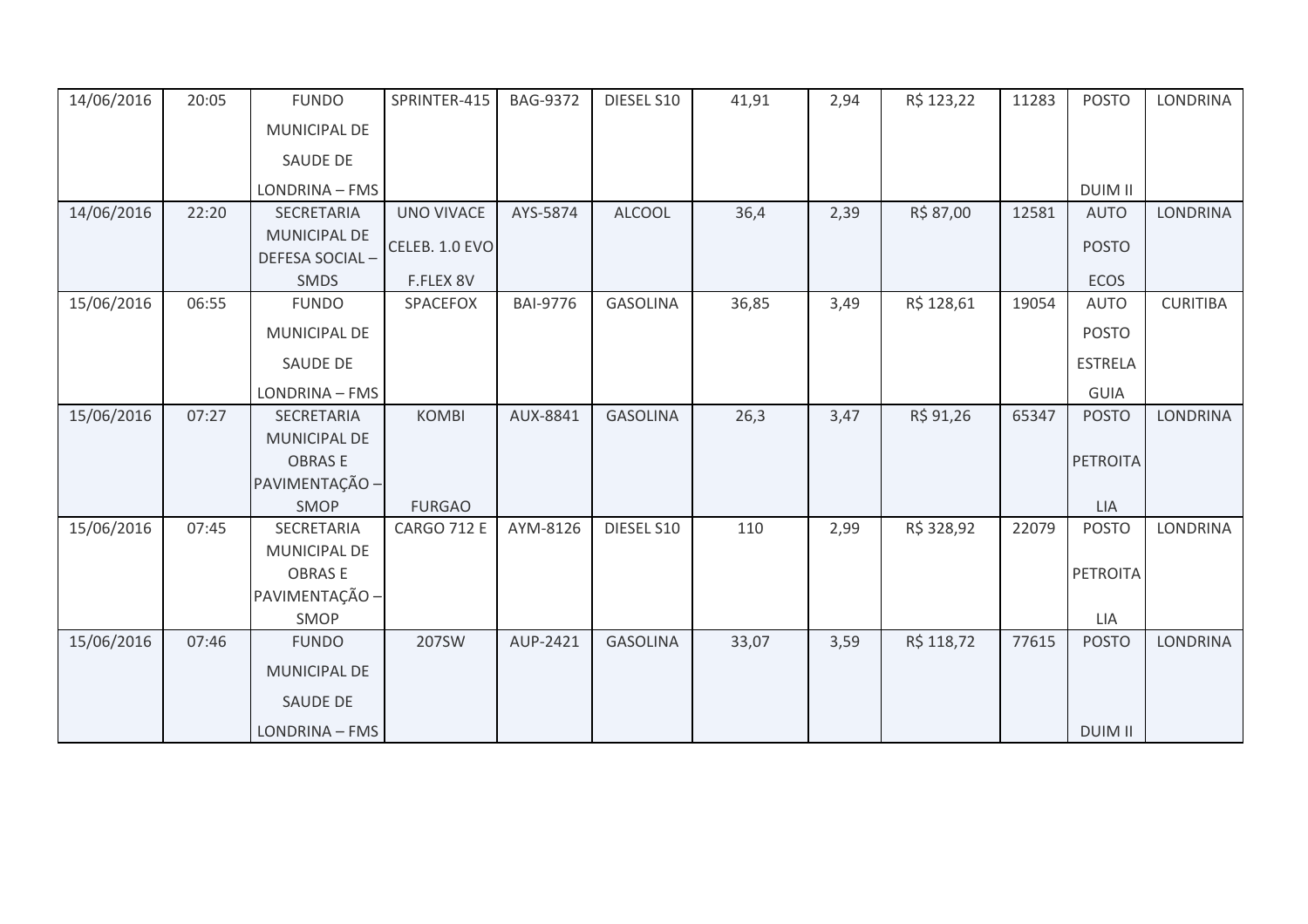| 15/06/2016 | 07:58 | <b>FUNDO</b>        | <b>UNO</b>        | AKK-1898        | <b>GASOLINA</b> | 38,46 | 3,59 | R\$ 138,07 | 253546 | <b>POSTO</b>    | <b>LONDRINA</b> |
|------------|-------|---------------------|-------------------|-----------------|-----------------|-------|------|------------|--------|-----------------|-----------------|
|            |       | MUNICIPAL DE        |                   |                 |                 |       |      |            |        |                 |                 |
|            |       | <b>SAUDE DE</b>     |                   |                 |                 |       |      |            |        |                 |                 |
|            |       | LONDRINA - FMS      |                   |                 |                 |       |      |            |        | <b>DUIM II</b>  |                 |
| 15/06/2016 | 08:05 | SECRETARIA          | UNO MILLE 1.0     | AVW-4586        | <b>ALCOOL</b>   | 41,06 | 2,49 | R\$ 102,26 | 62296  | <b>POSTO</b>    | <b>LONDRINA</b> |
|            |       | <b>MUNICIPAL SE</b> | FIRE/F.FLEX/      |                 |                 |       |      |            |        |                 |                 |
|            |       | <b>ASSISTNCIA</b>   |                   |                 |                 |       |      |            |        |                 |                 |
|            |       | <b>SOCIAL-SMAS</b>  | <b>ECONOMY 4P</b> |                 |                 |       |      |            |        | <b>DUIM II</b>  |                 |
| 15/06/2016 | 08:08 | <b>SECRETARIA</b>   | <b>XRE 300</b>    | AYD-9503        | <b>GASOLINA</b> | 7,49  | 3,59 | R\$ 26,92  | 16932  | <b>POSTO</b>    | <b>LONDRINA</b> |
|            |       | MUNICIPAL DE        |                   |                 |                 |       |      |            |        |                 |                 |
|            |       | DEFESA SOCIAL-      |                   |                 |                 |       |      |            |        |                 |                 |
|            |       | SMDS                |                   |                 |                 |       |      |            |        | <b>DUIM II</b>  |                 |
| 15/06/2016 | 08:09 | SECRETARIA          | <b>XRE 300</b>    | AYD-9581        | <b>GASOLINA</b> | 9,77  | 3,59 | R\$ 35,07  | 15034  | <b>POSTO</b>    | <b>LONDRINA</b> |
|            |       | MUNICIPAL DE        |                   |                 |                 |       |      |            |        |                 |                 |
|            |       | DEFESA SOCIAL-      |                   |                 |                 |       |      |            |        |                 |                 |
|            |       | <b>SMDS</b>         |                   |                 |                 |       |      |            |        | <b>DUIM II</b>  |                 |
| 15/06/2016 | 08:14 | <b>FUNDO</b>        | <b>UNO</b>        | AKQ-6983        | <b>GASOLINA</b> | 30,28 | 3,59 | R\$ 108,71 | 182491 | <b>POSTO</b>    | <b>LONDRINA</b> |
|            |       | <b>MUNICIPAL DE</b> |                   |                 |                 |       |      |            |        |                 |                 |
|            |       | <b>SAUDE DE</b>     |                   |                 |                 |       |      |            |        |                 |                 |
|            |       | LONDRINA - FMS      |                   |                 |                 |       |      |            |        | <b>DUIM II</b>  |                 |
| 15/06/2016 | 08:19 | SECRETARIA          | UNO MILLE 1.0     | AVW-4312        | <b>ALCOOL</b>   | 31,17 | 2,49 | R\$ 77,61  | 23433  | <b>POSTO</b>    | <b>LONDRINA</b> |
|            |       | <b>MUNICIPAL SE</b> | FIRE/F.FLEX/      |                 |                 |       |      |            |        |                 |                 |
|            |       | <b>ASSISTNCIA</b>   |                   |                 |                 |       |      |            |        |                 |                 |
|            |       | <b>SOCIAL-SMAS</b>  | <b>ECONOMY 4P</b> |                 |                 |       |      |            |        | <b>DUIM II</b>  |                 |
| 15/06/2016 | 08:22 | SECRETARIA          | <b>ONIX 1.0</b>   | <b>BAG-1783</b> | <b>ALCOOL</b>   | 45,35 | 2,39 | R\$ 108,40 | 3195   | <b>POSTO</b>    | <b>LONDRINA</b> |
|            |       | <b>MUNICIPAL DO</b> |                   |                 |                 |       |      |            |        | <b>PETROITA</b> |                 |
|            |       | AMBIENTE-           |                   |                 |                 |       |      |            |        |                 |                 |
|            |       | <b>SEMA</b>         |                   |                 |                 |       |      |            |        | LIA             |                 |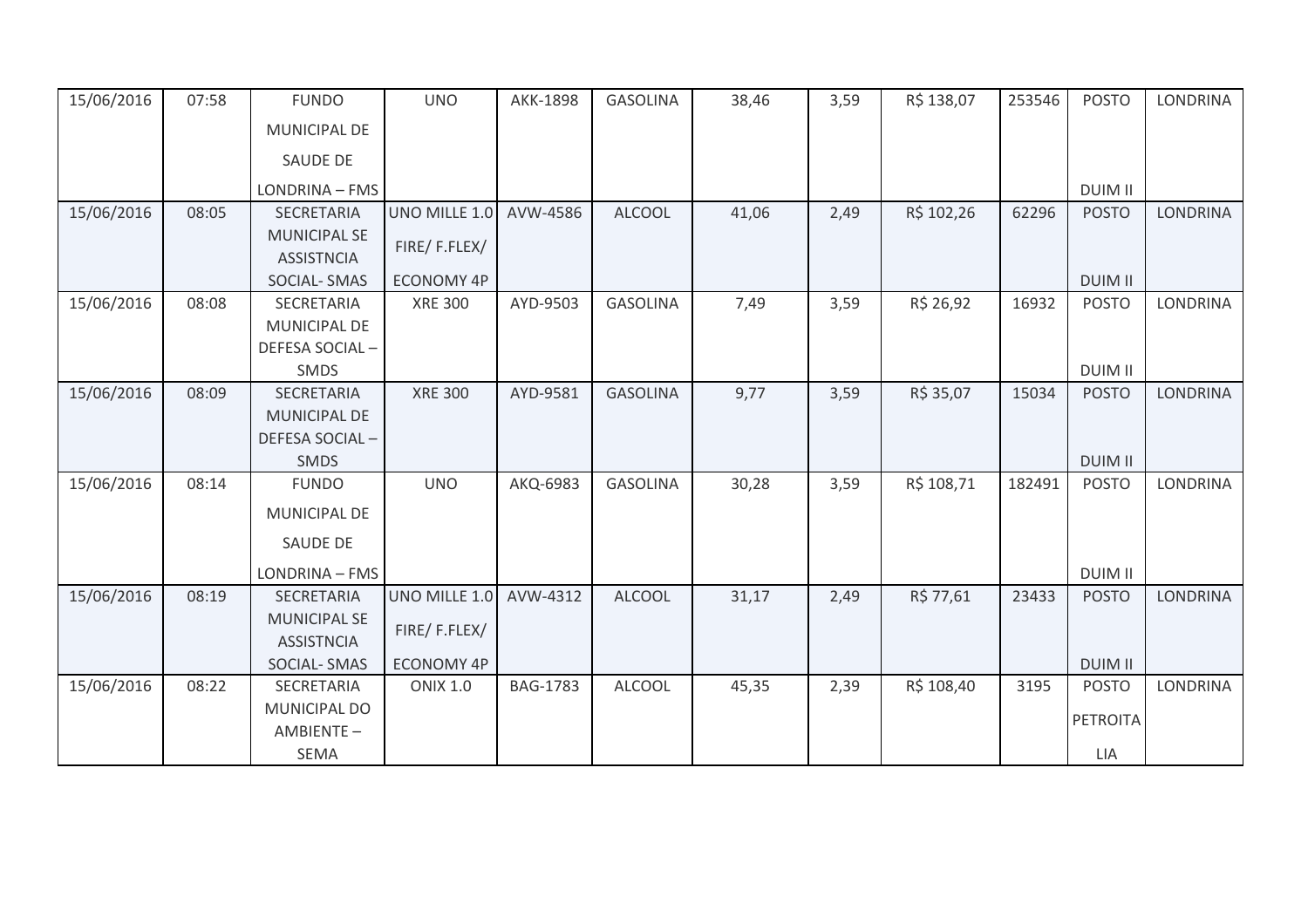| 15/06/2016 | 08:23 | <b>FUNDO</b>                             | <b>UNO</b>        | AAW-2625        | <b>GASOLINA</b> | 33,41 | 3,59 | R\$ 119,94 | 122289 | <b>POSTO</b>    | <b>LONDRINA</b> |
|------------|-------|------------------------------------------|-------------------|-----------------|-----------------|-------|------|------------|--------|-----------------|-----------------|
|            |       | <b>MUNICIPAL DE</b>                      |                   |                 |                 |       |      |            |        |                 |                 |
|            |       | SAUDE DE                                 |                   |                 |                 |       |      |            |        |                 |                 |
|            |       | LONDRINA - FMS                           |                   |                 |                 |       |      |            |        | <b>DUIM II</b>  |                 |
| 15/06/2016 | 08:27 | <b>FUNDO</b>                             | <b>BOXER</b>      | AWF-6106        | DIESEL S10      | 60,32 | 2,87 | R\$ 173,12 | 154381 | <b>AUTO</b>     | <b>CURITIBA</b> |
|            |       | MUNICIPAL DE                             |                   |                 |                 |       |      |            |        | <b>POSTO</b>    |                 |
|            |       | SAUDE DE                                 |                   |                 |                 |       |      |            |        | <b>ESTRELA</b>  |                 |
|            |       | LONDRINA - FMS                           |                   |                 |                 |       |      |            |        | GUIA            |                 |
| 15/06/2016 | 08:30 | SECRETARIA                               | UNO MILLE 1.0     | ALO-3480        | <b>GASOLINA</b> | 48,78 | 3,69 | R\$ 180,00 | 202367 | <b>POSTO</b>    | <b>LONDRINA</b> |
|            |       | <b>MUNICIPAL DO</b><br>AMBIENTE-         | FIRE/F.FLEX/      |                 |                 |       |      |            |        |                 |                 |
|            |       | <b>SEMA</b>                              | <b>ECONOMY 4P</b> |                 |                 |       |      |            |        | PIZA            |                 |
| 15/06/2016 | 08:52 | <b>FUNDO</b>                             | 207SW             | AUP-2519        | <b>GASOLINA</b> | 30,64 | 3,59 | R\$ 110,00 | 91754  | <b>POSTO</b>    | <b>LONDRINA</b> |
|            |       | MUNICIPAL DE                             |                   |                 |                 |       |      |            |        |                 |                 |
|            |       | SAUDE DE                                 |                   |                 |                 |       |      |            |        |                 |                 |
|            |       | LONDRINA - FMS                           |                   |                 |                 |       |      |            |        | <b>DUIM II</b>  |                 |
| 15/06/2016 | 08:54 | SECRETARIA                               | GOL               | <b>BAK-9904</b> | <b>ALCOOL</b>   | 47,69 | 2,39 | R\$ 114,00 | 372    | <b>POSTO</b>    | <b>LONDRINA</b> |
|            |       | MUNICIPAL DE                             |                   |                 |                 |       |      |            |        |                 |                 |
|            |       | EDUCAÇÃO - SME                           |                   |                 |                 |       |      |            |        | <b>DUIM I</b>   |                 |
| 15/06/2016 | 09:06 | SECRETARIA                               | UNO MILLE 1.0     | AVW-4238        | <b>ALCOOL</b>   | 40,8  | 2,49 | R\$ 101,61 | 39414  | <b>POSTO</b>    | <b>LONDRINA</b> |
|            |       | <b>MUNICIPAL SE</b><br><b>ASSISTNCIA</b> | FIRE/F.FLEX/      |                 |                 |       |      |            |        |                 |                 |
|            |       | SOCIAL-SMAS                              | ECONOMY 4P        |                 |                 |       |      |            |        | <b>DUIM II</b>  |                 |
| 15/06/2016 | 09:07 | <b>FUNDACAO DE</b>                       | BANDEIRANTE       | AJA-2566        | <b>DIESEL</b>   | 36,68 | 2,86 | R\$ 104,93 | 72959  | <b>AUTO</b>     | <b>LONDRINA</b> |
|            |       | <b>ESPORTES DE</b>                       |                   |                 |                 |       |      |            |        | <b>POSTO</b>    |                 |
|            |       |                                          |                   |                 |                 |       |      |            |        | <b>MALASSIS</b> |                 |
|            |       | LONDRINA - FEL                           |                   |                 |                 |       |      |            |        | E               |                 |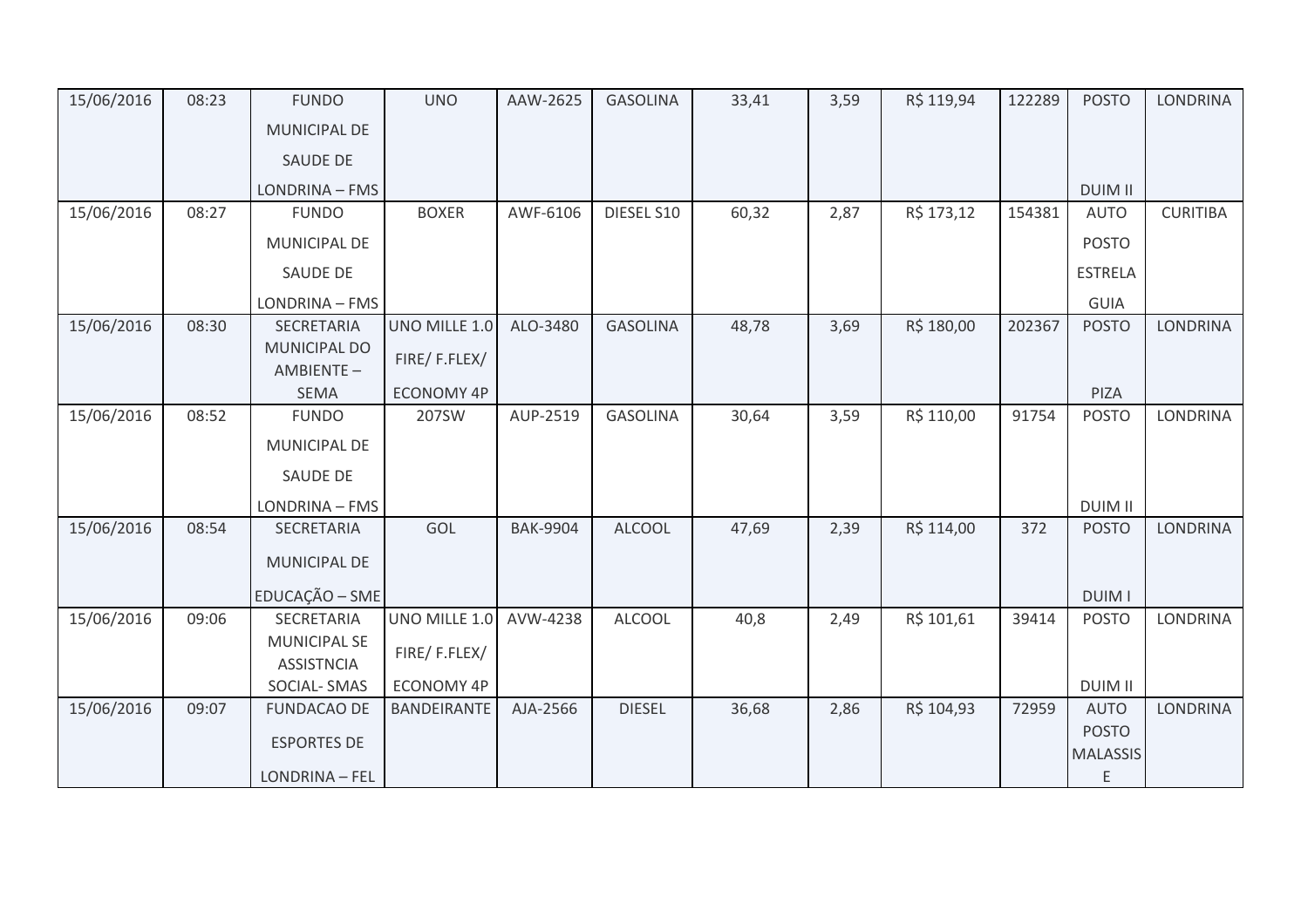| 15/06/2016 | 09:55 | <b>FUNDO</b>                     | <b>BOXER HDI</b> | AZO-4507 | DIESEL S10      | 55,95 | 2,94 | R\$ 164,49 | 53251  | <b>POSTO</b>   | <b>LONDRINA</b> |
|------------|-------|----------------------------------|------------------|----------|-----------------|-------|------|------------|--------|----------------|-----------------|
|            |       | MUNICIPAL DE                     |                  |          |                 |       |      |            |        |                |                 |
|            |       | SAUDE DE                         |                  |          |                 |       |      |            |        |                |                 |
|            |       | LONDRINA - FMS                   | 15P              |          |                 |       |      |            |        | <b>DUIM II</b> |                 |
| 15/06/2016 | 10:02 | <b>FUNDO</b>                     | <b>UNO</b>       | AAW-6749 | <b>GASOLINA</b> | 38,07 | 3,59 | R\$ 136,67 | 130402 | <b>POSTO</b>   | <b>LONDRINA</b> |
|            |       | MUNICIPAL DE                     |                  |          |                 |       |      |            |        |                |                 |
|            |       | SAUDE DE                         |                  |          |                 |       |      |            |        |                |                 |
|            |       | LONDRINA - FMS                   |                  |          |                 |       |      |            |        | <b>DUIM II</b> |                 |
| 15/06/2016 | 10:03 | <b>FUNDO DE</b>                  | <b>STRADA</b>    | AYW-7595 | <b>ALCOOL</b>   | 47,18 | 2,49 | R\$ 117,48 | 12306  | <b>POSTO</b>   | <b>LONDRINA</b> |
|            |       | REEQUIPAMENTO                    |                  |          |                 |       |      |            |        |                |                 |
|            |       | DO CORPO DE<br><b>BOMBEIROS-</b> |                  |          |                 |       |      |            |        |                |                 |
|            |       | SMDS/FUNREBO                     |                  |          |                 |       |      |            |        |                |                 |
|            |       | M                                |                  |          |                 |       |      |            |        | <b>DUIM II</b> |                 |
| 15/06/2016 | 10:05 | <b>FUNDO</b>                     | <b>UNO</b>       | AAW-2631 | <b>GASOLINA</b> | 37,4  | 3,59 | R\$ 134,27 | 154591 | <b>POSTO</b>   | <b>LONDRINA</b> |
|            |       | MUNICIPAL DE                     |                  |          |                 |       |      |            |        |                |                 |
|            |       | SAUDE DE                         |                  |          |                 |       |      |            |        |                |                 |
|            |       | LONDRINA - FMS                   |                  |          |                 |       |      |            |        | <b>DUIM II</b> |                 |
| 15/06/2016 | 10:19 | SECRETARIA                       | ROLO AP 26       | AAA-8888 | <b>DIESEL</b>   | 150   | 2,84 | R\$426,00  | 739    | <b>POSTO</b>   | <b>LONDRINA</b> |
|            |       | MUNICIPAL DE                     |                  |          |                 |       |      |            |        |                |                 |
|            |       | <b>OBRASE</b>                    |                  |          |                 |       |      |            |        |                |                 |
|            |       | PAVIMENTAÇÃO -                   |                  |          |                 |       |      |            |        |                |                 |
|            |       | SMOP                             |                  |          |                 |       |      |            |        | <b>DUIM II</b> |                 |
| 15/06/2016 | 10:19 | SECRETARIA<br>MUNICIPAL DE       | PA               | PML-3468 | <b>DIESEL</b>   | 150   | 2,84 | R\$426,00  | 118    | <b>POSTO</b>   | <b>LONDRINA</b> |
|            |       | <b>OBRASE</b>                    | CARREGADEIR      |          |                 |       |      |            |        |                |                 |
|            |       | PAVIMENTAÇÃO -                   |                  |          |                 |       |      |            |        |                |                 |
|            |       | SMOP                             | Α                |          |                 |       |      |            |        | <b>DUIM II</b> |                 |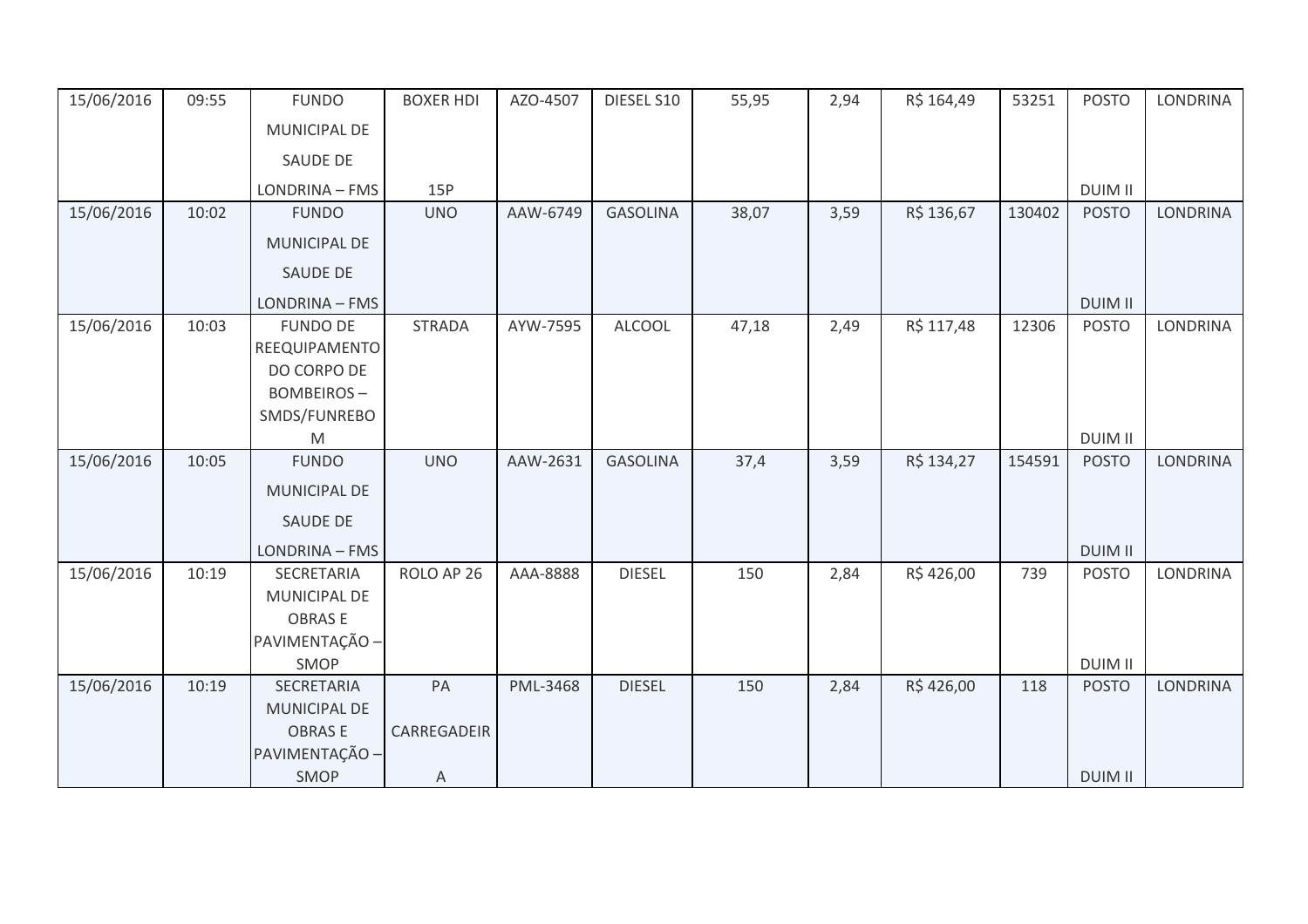| 15/06/2016 | 10:20 | SECRETARIA     | RETROESCAVA       | PML-6004 | <b>DIESEL</b>   | 150   | 2,84 | R\$426,00  | 745   | <b>POSTO</b>     | <b>LONDRINA</b> |
|------------|-------|----------------|-------------------|----------|-----------------|-------|------|------------|-------|------------------|-----------------|
|            |       | MUNICIPAL DE   |                   |          |                 |       |      |            |       |                  |                 |
|            |       | <b>OBRASE</b>  |                   |          |                 |       |      |            |       |                  |                 |
|            |       | PAVIMENTAÇÃO - |                   |          |                 |       |      |            |       |                  |                 |
|            |       | SMOP           | <b>DEIRA</b>      |          |                 |       |      |            |       | <b>DUIM II</b>   |                 |
| 15/06/2016 | 10:21 | SECRETARIA     | PÁ                | PML-3470 | DIESEL S10      | 100   | 2,84 | R\$ 284,00 | 939   | <b>POSTO</b>     | <b>LONDRINA</b> |
|            |       | MUNICIPAL DE   |                   |          |                 |       |      |            |       |                  |                 |
|            |       | <b>OBRASE</b>  | CARREGADEIR       |          |                 |       |      |            |       |                  |                 |
|            |       | PAVIMENTAÇÃO - |                   |          |                 |       |      |            |       |                  |                 |
|            |       | SMOP           | A 12D             |          |                 |       |      |            |       | <b>DUIM II</b>   |                 |
| 15/06/2016 | 10:29 | SECRETARIA     | MOTONIVELAD       | PML-5069 | <b>DIESEL</b>   | 200   | 2,84 | R\$ 568,00 | 44600 | <b>POSTO</b>     | <b>LONDRINA</b> |
|            |       | MUNICIPAL DE   |                   |          |                 |       |      |            |       |                  |                 |
|            |       | <b>OBRASE</b>  |                   |          |                 |       |      |            |       |                  |                 |
|            |       | PAVIMENTAÇÃO - |                   |          |                 |       |      |            |       |                  |                 |
|            |       | SMOP           | <b>ORA RG 140</b> |          |                 |       |      |            |       | <b>DUIM II</b>   |                 |
| 15/06/2016 | 11:16 | SECRETARIA     | <b>XTZ 250</b>    | AZL-5580 | <b>GASOLINA</b> | 6,18  | 3,59 | R\$ 22,19  | 6567  | <b>POSTO</b>     | <b>LONDRINA</b> |
|            |       | MUNICIPAL DE   |                   |          |                 |       |      |            |       |                  |                 |
|            |       | DEFESA SOCIAL- |                   |          |                 |       |      |            |       |                  |                 |
|            |       | SMDS           | LANDER 249CC      |          |                 |       |      |            |       | <b>DUIM II</b>   |                 |
| 15/06/2016 | 11:17 | SECRETARIA     | <b>XTZ 250</b>    | AZL-5594 | <b>GASOLINA</b> | 5,81  | 3,6  | R\$ 20,89  | 5864  | <b>POSTO</b>     | <b>LONDRINA</b> |
|            |       | MUNICIPAL DE   |                   |          |                 |       |      |            |       |                  |                 |
|            |       | DEFESA SOCIAL- |                   |          |                 |       |      |            |       |                  |                 |
|            |       | SMDS           | LANDER 249CC      |          |                 |       |      |            |       | <b>DUIM II</b>   |                 |
| 15/06/2016 | 11:46 | SECRETARIA     | UNO MILLE 1.0     | AQG-6094 | <b>ALCOOL</b>   | 37,13 | 2,49 | R\$ 92,45  | 53281 | <b>SANTA</b>     | <b>LONDRINA</b> |
|            |       |                |                   |          |                 |       |      |            |       | <b>MARIA</b>     |                 |
|            |       |                |                   |          |                 |       |      |            |       | <b>DISTRIBUI</b> |                 |
|            |       | MUNICIPAL DE   |                   |          |                 |       |      |            |       | DORA DE          |                 |
|            |       |                | FIRE/F.FLEX/      |          |                 |       |      |            |       | <b>DERIVAD</b>   |                 |
|            |       | DEFESA SOCIAL- |                   |          |                 |       |      |            |       |                  |                 |
|            |       |                |                   |          |                 |       |      |            |       | OS DE            |                 |
|            |       |                |                   |          |                 |       |      |            |       | PETROLE          |                 |
|            |       | <b>SMDS</b>    | <b>ECONOMY 4P</b> |          |                 |       |      |            |       | $\mathsf O$      |                 |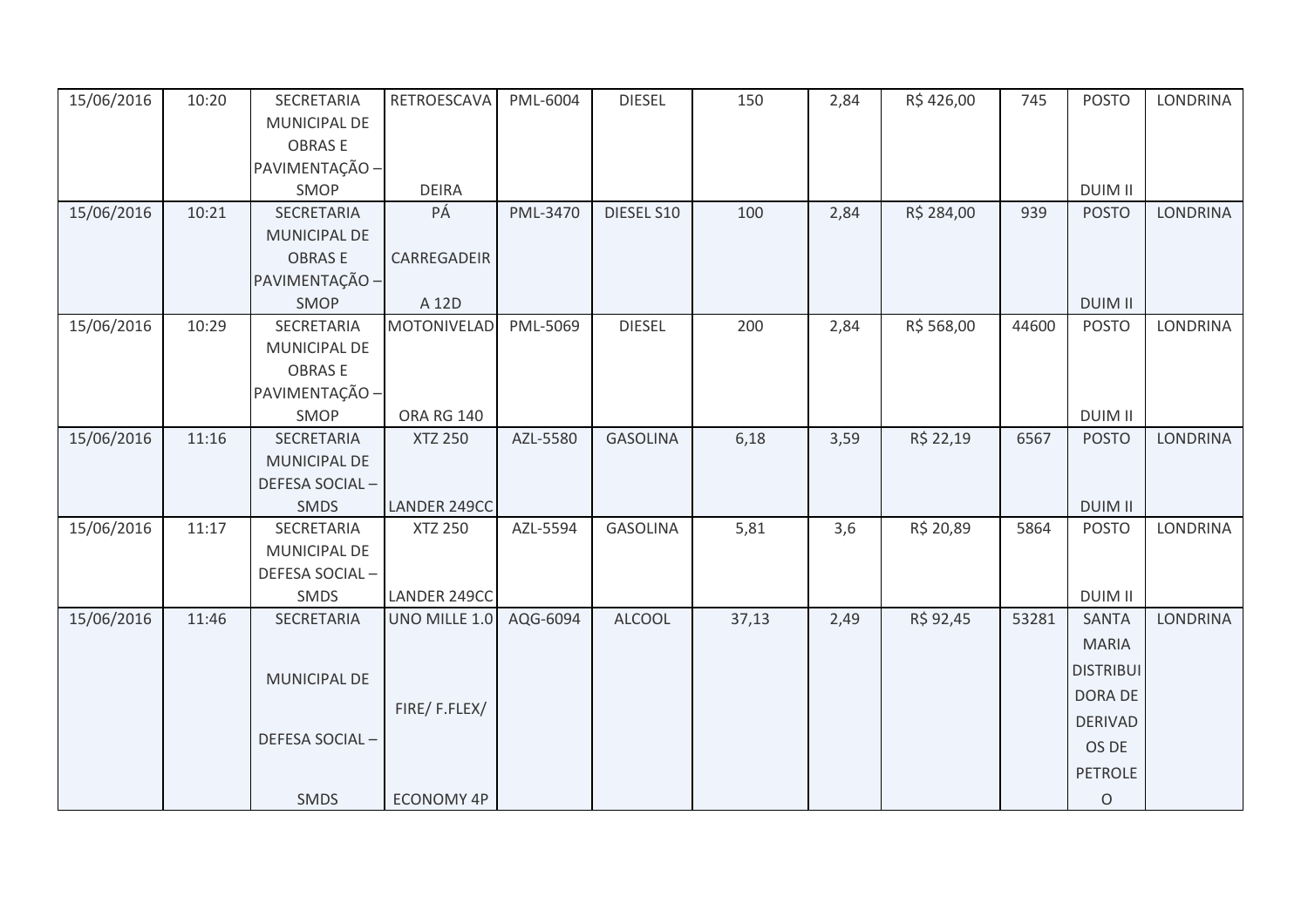| 15/06/2016 | 12:02 | <b>FUNDO</b>                    | <b>BOXER 2.3</b>  | <b>BAK-7312</b> | DIESEL S10      | 64,06 | 2,94 | R\$ 188,34 | 2606   | <b>POSTO</b>    | <b>LONDRINA</b> |
|------------|-------|---------------------------------|-------------------|-----------------|-----------------|-------|------|------------|--------|-----------------|-----------------|
|            |       | <b>MUNICIPAL DE</b>             |                   |                 |                 |       |      |            |        |                 |                 |
|            |       | SAUDE DE                        |                   |                 |                 |       |      |            |        |                 |                 |
|            |       | LONDRINA - FMS                  |                   |                 |                 |       |      |            |        | <b>DUIM II</b>  |                 |
| 15/06/2016 | 13:05 | <b>FUNDO</b>                    | <b>KOMBI</b>      | FFZ-5891        | <b>GASOLINA</b> | 33,71 | 3,59 | R\$ 121,02 | 139014 | <b>POSTO</b>    | <b>LONDRINA</b> |
|            |       | <b>MUNICIPAL DE</b>             |                   |                 |                 |       |      |            |        |                 |                 |
|            |       | SAUDE DE                        |                   |                 |                 |       |      |            |        |                 |                 |
|            |       | LONDRINA - FMS                  |                   |                 |                 |       |      |            |        | <b>DUIM II</b>  |                 |
| 15/06/2016 | 13:19 | SECRETARIA                      | <b>8500 TURBO</b> | AYE-2271        | DIESEL S10      | 95,96 | 2,94 | R\$ 282,12 | 27132  | <b>POSTO</b>    | <b>LONDRINA</b> |
|            |       | MUNICIPAL DE                    |                   |                 |                 |       |      |            |        |                 |                 |
|            |       | EDUCAÇÃO - SME                  | 2P (DIESEL)       |                 |                 |       |      |            |        | <b>DUIM II</b>  |                 |
| 15/06/2016 | 13:41 | <b>FUNDO</b>                    | <b>ONIX 1.0</b>   | <b>BAG-1787</b> | <b>GASOLINA</b> | 50    | 3,59 | R\$ 179,50 | 1623   | <b>POSTO</b>    | <b>LONDRINA</b> |
|            |       | MUNICIPAL DE                    |                   |                 |                 |       |      |            |        |                 |                 |
|            |       | SAUDE DE                        |                   |                 |                 |       |      |            |        |                 |                 |
|            |       | LONDRINA - FMS                  |                   |                 |                 |       |      |            |        | <b>DUIM II</b>  |                 |
| 15/06/2016 | 13:43 | <b>SECRETARIA</b>               | UNO MILLE 1.0     | ARQ-2642        | <b>ALCOOL</b>   | 32,13 | 2,49 | R\$ 80,00  | 70469  | <b>POSTO</b>    | <b>LONDRINA</b> |
|            |       | MUNICIPAL DE                    | FIRE/F.FLEX/      |                 |                 |       |      |            |        |                 |                 |
|            |       | EDUCAÇÃO - SME ECONOMY 4P       |                   |                 |                 |       |      |            |        | <b>DUIM II</b>  |                 |
| 15/06/2016 | 13:45 | <b>FUNDO</b>                    | <b>STRADA</b>     | AGE-4136        | <b>ALCOOL</b>   | 41,27 | 2,49 | R\$ 102,76 | 126887 | <b>POSTO</b>    | <b>LONDRINA</b> |
|            |       | MUNICIPAL DE                    |                   |                 |                 |       |      |            |        |                 |                 |
|            |       | SAUDE DE                        |                   |                 |                 |       |      |            |        |                 |                 |
|            |       | LONDRINA - FMS                  |                   |                 |                 |       |      |            |        | <b>DUIM II</b>  |                 |
| 15/06/2016 | 13:46 | SECRETARIA                      | UNO MILLE 1.0     | AUY-5463        | <b>GASOLINA</b> | 40    | 3,47 | R\$ 138,80 | 43951  | <b>POSTO</b>    | <b>LONDRINA</b> |
|            |       | MUNICIPAL DE                    |                   |                 |                 |       |      |            |        |                 |                 |
|            |       | <b>OBRASE</b><br>PAVIMENTAÇÃO - | FIRE/F.FLEX/      |                 |                 |       |      |            |        | <b>PETROITA</b> |                 |
|            |       | SMOP                            | ECONOMY 4P        |                 |                 |       |      |            |        | LIA             |                 |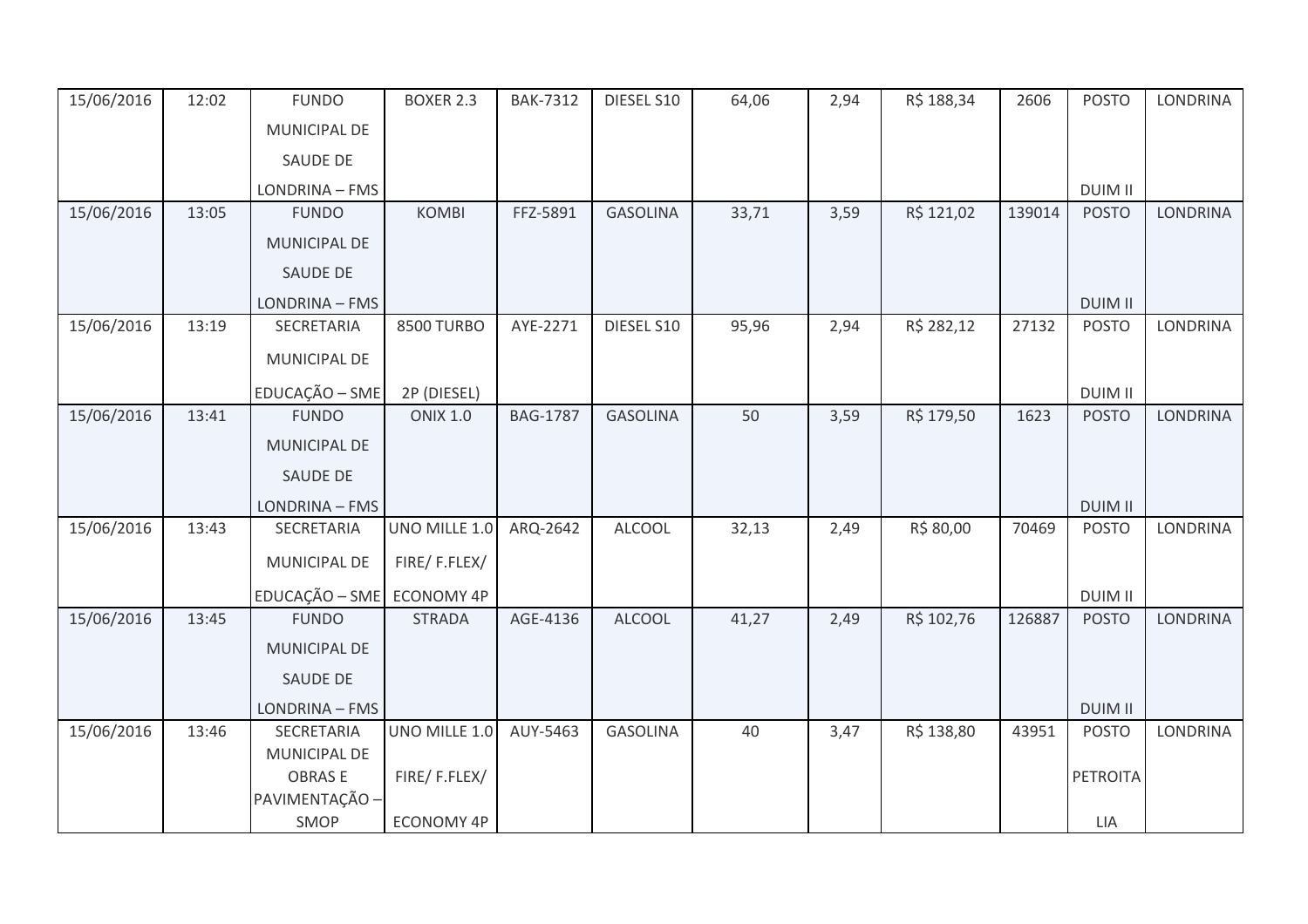| 15/06/2016 | 13:57 | SECRETARIA                    | CARGO 1319          | AZQ-1280        | DIESEL S10      | 203,8 | 2,99 | R\$ 609,37 | 15754  | <b>POSTO</b>     | <b>LONDRINA</b> |
|------------|-------|-------------------------------|---------------------|-----------------|-----------------|-------|------|------------|--------|------------------|-----------------|
|            |       | <b>MUNICIPAL DE</b>           |                     |                 |                 |       |      |            |        |                  |                 |
|            |       | <b>OBRASE</b>                 |                     |                 |                 |       |      |            |        | <b>PETROITA</b>  |                 |
|            |       | PAVIMENTAÇÃO -<br>SMOP        |                     |                 |                 |       |      |            |        | LIA              |                 |
| 15/06/2016 | 14:15 | <b>FUNDO</b>                  | <b>UNO</b>          | ANN-5953        | <b>GASOLINA</b> | 31,43 | 3,59 | R\$ 112,83 | 159743 | <b>POSTO</b>     | LONDRINA        |
|            |       |                               |                     |                 |                 |       |      |            |        |                  |                 |
|            |       | MUNICIPAL DE                  |                     |                 |                 |       |      |            |        |                  |                 |
|            |       | <b>SAUDE DE</b>               |                     |                 |                 |       |      |            |        |                  |                 |
|            |       | LONDRINA - FMS                |                     |                 |                 |       |      |            |        | <b>DUIM II</b>   |                 |
| 15/06/2016 | 14:21 | SECRETARIA                    | <b>KOMBI</b>        | DWD-1381        | <b>ALCOOL</b>   | 35,13 | 2,49 | R\$ 87,47  | 190017 | <b>SANTA</b>     | <b>LONDRINA</b> |
|            |       |                               |                     |                 |                 |       |      |            |        | <b>MARIA</b>     |                 |
|            |       | <b>MUNICIPAL SE</b>           | STANDARD 1.4        |                 |                 |       |      |            |        | <b>DISTRIBUI</b> |                 |
|            |       |                               |                     |                 |                 |       |      |            |        | DORA DE          |                 |
|            |       |                               |                     |                 |                 |       |      |            |        | <b>DERIVAD</b>   |                 |
|            |       | <b>ASSISTNCIA</b>             | MI TOTAL FLEX       |                 |                 |       |      |            |        | OS DE            |                 |
|            |       |                               |                     |                 |                 |       |      |            |        | <b>PETROLE</b>   |                 |
|            |       | SOCIAL-SMAS                   | 8V                  |                 |                 |       |      |            |        | $\mathsf O$      |                 |
| 15/06/2016 | 14:29 | SECRETARIA                    | S10 PICKUP          | AUW-6275        | <b>ALCOOL</b>   | 66,04 | 2,49 | R\$ 164,44 | 7919   | <b>POSTO</b>     | <b>LONDRINA</b> |
|            |       | MUNICIPAL DE                  | RODEIO 2.4          |                 |                 |       |      |            |        |                  |                 |
|            |       |                               | <b>MPFI F.POWER</b> |                 |                 |       |      |            |        |                  |                 |
|            |       | GOVERNO - SMG                 | CD                  |                 |                 |       |      |            |        | <b>DUIM II</b>   |                 |
| 15/06/2016 | 14:33 | <b>SECRETARIA</b>             | COMET 150           | AUY-6791        | <b>GASOLINA</b> | 6,96  | 3,47 | R\$ 24,17  | 18699  | <b>POSTO</b>     | <b>LONDRINA</b> |
|            |       | MUNICIPAL DE<br><b>OBRASE</b> |                     |                 |                 |       |      |            |        | PETROITA         |                 |
|            |       | PAVIMENTAÇÃO -                |                     |                 |                 |       |      |            |        |                  |                 |
|            |       | SMOP                          |                     |                 |                 |       |      |            |        | LIA              |                 |
| 15/06/2016 | 14:35 | <b>FUNDO</b>                  | <b>ONIX 1.0</b>     | <b>BAG-1791</b> | <b>GASOLINA</b> | 26,19 | 3,49 | R\$ 91,33  | 10825  | <b>AUTO</b>      | <b>CURITIBA</b> |
|            |       | MUNICIPAL DE                  |                     |                 |                 |       |      |            |        | <b>POSTO</b>     |                 |
|            |       | <b>SAUDE DE</b>               |                     |                 |                 |       |      |            |        | <b>ESTRELA</b>   |                 |
|            |       |                               |                     |                 |                 |       |      |            |        |                  |                 |
|            |       | LONDRINA - FMS                |                     |                 |                 |       |      |            |        | GUIA             |                 |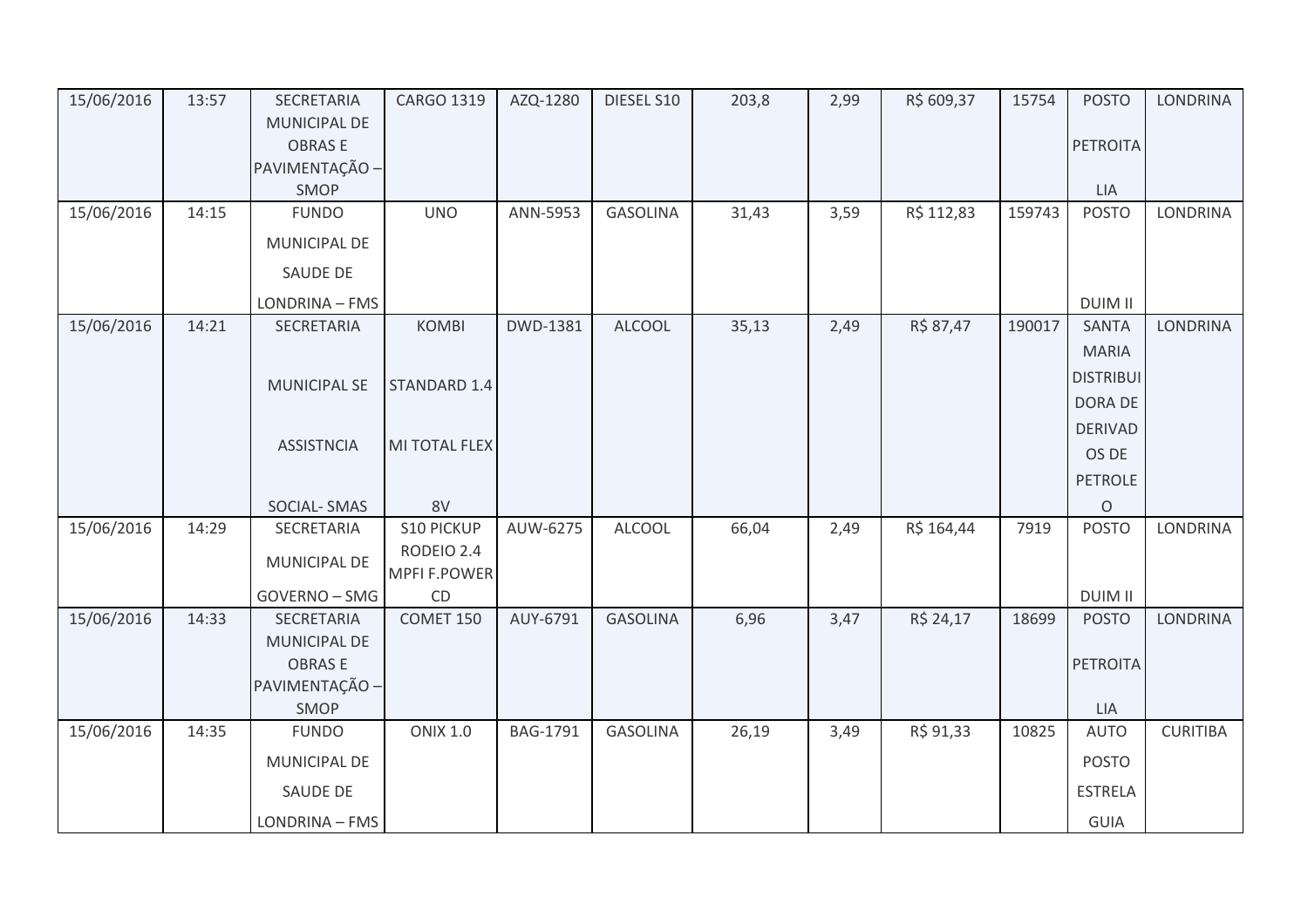| 15/06/2016 | 14:40 | <b>FUNDO</b>                 | <b>UNO VIVACE</b>           | AZO-5143        | <b>ALCOOL</b>   | 38,92 | 2,39 | R\$ 93,02  | 6752   | <b>AUTO</b>    | <b>LONDRINA</b> |
|------------|-------|------------------------------|-----------------------------|-----------------|-----------------|-------|------|------------|--------|----------------|-----------------|
|            |       | MUNICIPAL DE                 |                             |                 |                 |       |      |            |        |                |                 |
|            |       | <b>SAUDE DE</b>              |                             |                 |                 |       |      |            |        | <b>POSTO</b>   |                 |
|            |       | LONDRINA - FMS               |                             |                 |                 |       |      |            |        | <b>ECOS</b>    |                 |
| 15/06/2016 | 14:47 | SECRETARIA                   | LIVINA 1.6 16V              | ATL-3674        | <b>ALCOOL</b>   | 35,34 | 2,49 | R\$ 88,00  | 163555 | <b>POSTO</b>   | LONDRINA        |
|            |       | MUNICIPAL DE                 |                             |                 |                 |       |      |            |        |                |                 |
|            |       | DEFESA SOCIAL-               |                             |                 |                 |       |      |            |        |                |                 |
|            |       | SMDS                         | FLEX FUEL 5P                |                 |                 |       |      |            |        | <b>DUIM II</b> |                 |
| 15/06/2016 | 15:00 | ADMINISTRAÇÃO                | <b>RANGER XL 2.3</b>        | <b>GUA-8887</b> | <b>GASOLINA</b> | 57,81 | 3,89 | R\$ 224,88 | 171608 | <b>AUTO</b>    | <b>LONDRINA</b> |
|            |       | <b>DOS CEMITÉRIOS</b>        |                             |                 |                 |       |      |            |        |                |                 |
|            |       | E SERVIÇOS                   |                             |                 |                 |       |      |            |        |                |                 |
|            |       | <b>FUNERARIOS DE</b>         |                             |                 |                 |       |      |            |        | <b>POSTO</b>   |                 |
|            |       | LONDRINA-                    |                             |                 |                 |       |      |            |        |                |                 |
|            |       | <b>ACESF</b>                 | CS                          |                 |                 |       |      |            |        | <b>ECOS</b>    |                 |
| 15/06/2016 | 15:06 | ADMINISTRAÇÃO S10 PICKUP 2.8 |                             | AYW-8439        | <b>DIESEL</b>   | 67,91 | 2,84 | R\$ 192,86 | 95412  | <b>POSTO</b>   | LONDRINA        |
|            |       | <b>DOS CEMITÉRIOS</b>        |                             |                 |                 |       |      |            |        |                |                 |
|            |       | E SERVIÇOS                   |                             |                 |                 |       |      |            |        |                |                 |
|            |       | <b>FUNERARIOS DE</b>         | <b>4X2 TURBO</b>            |                 |                 |       |      |            |        |                |                 |
|            |       | LONDRINA-                    |                             |                 |                 |       |      |            |        |                |                 |
|            |       | ACESF                        | INTERC. DIES.               |                 |                 |       |      |            |        | <b>DUIM II</b> |                 |
| 15/06/2016 | 15:34 | <b>FUNDACAO DE</b>           | <b>CELTA LIFE 1.0</b>       | AUY-6803        | <b>ALCOOL</b>   | 45,61 | 2,39 | R\$ 109,01 | 42961  | <b>AUTO</b>    | LONDRINA        |
|            |       | <b>ESPORTES DE</b>           | MPFI 8V<br><b>FLEXPOWER</b> |                 |                 |       |      |            |        | <b>POSTO</b>   |                 |
|            |       | LONDRINA - FEL               | 5P                          |                 |                 |       |      |            |        | <b>ECOS</b>    |                 |
| 15/06/2016 | 15:42 | <b>FUNDO</b>                 | <b>UNO VIVACE</b>           | AZO-5169        | <b>GASOLINA</b> | 33,32 | 3,59 | R\$ 119,62 | 5387   | <b>POSTO</b>   | <b>LONDRINA</b> |
|            |       | MUNICIPAL DE                 |                             |                 |                 |       |      |            |        |                |                 |
|            |       | SAUDE DE                     |                             |                 |                 |       |      |            |        |                |                 |
|            |       | LONDRINA - FMS               |                             |                 |                 |       |      |            |        | <b>DUIM II</b> |                 |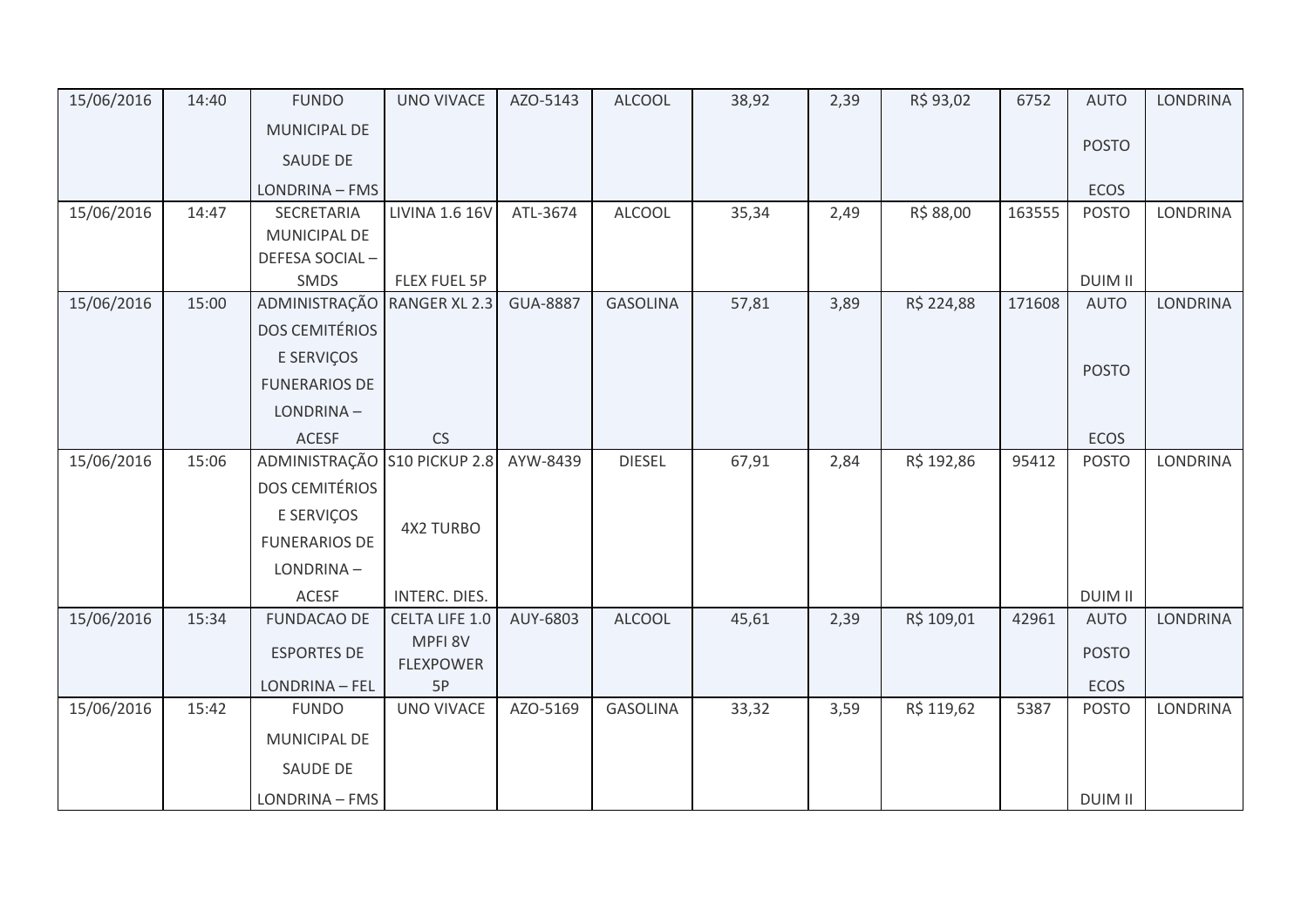| 15/06/2016 | 15:42 | <b>FUNDO</b>                             | <b>UNO VIVACE</b> | AZO-5179 | <b>GASOLINA</b> | 39,85 | 3,89 | R\$ 155,02 | 6286   | <b>AUTO</b>     | <b>LONDRINA</b> |
|------------|-------|------------------------------------------|-------------------|----------|-----------------|-------|------|------------|--------|-----------------|-----------------|
|            |       | <b>MUNICIPAL DE</b>                      |                   |          |                 |       |      |            |        |                 |                 |
|            |       | <b>SAUDE DE</b>                          |                   |          |                 |       |      |            |        | <b>POSTO</b>    |                 |
|            |       | LONDRINA - FMS                           |                   |          |                 |       |      |            |        | <b>ECOS</b>     |                 |
| 15/06/2016 | 16:02 | <b>FUNDO</b>                             | <b>BOXER</b>      | ARB-2177 | <b>DIESEL</b>   | 49,91 | 2,84 | R\$ 141,74 | 173578 | <b>POSTO</b>    | LONDRINA        |
|            |       | MUNICIPAL DE                             |                   |          |                 |       |      |            |        |                 |                 |
|            |       | SAUDE DE                                 |                   |          |                 |       |      |            |        |                 |                 |
|            |       | LONDRINA - FMS                           |                   |          |                 |       |      |            |        | <b>DUIM II</b>  |                 |
| 15/06/2016 | 16:11 | <b>FUNDO</b>                             | <b>CELTA</b>      | AWM-8676 | <b>GASOLINA</b> | 38,73 | 3,59 | R\$ 139,04 | 21889  | <b>POSTO</b>    | <b>LONDRINA</b> |
|            |       | <b>MUNICIPAL DE</b>                      |                   |          |                 |       |      |            |        |                 |                 |
|            |       | <b>SAUDE DE</b>                          |                   |          |                 |       |      |            |        |                 |                 |
|            |       | LONDRINA - FMS                           |                   |          |                 |       |      |            |        | <b>DUIM II</b>  |                 |
| 15/06/2016 | 16:14 | SECRETARIA                               | UNO MILLE 1.0     | AVW-4254 | <b>ALCOOL</b>   | 17,67 | 2,39 | R\$42,23   | 77904  | <b>POSTO</b>    | <b>LONDRINA</b> |
|            |       | <b>MUNICIPAL SE</b><br><b>ASSISTNCIA</b> | FIRE/F.FLEX/      |          |                 |       |      |            |        | <b>PETROITA</b> |                 |
|            |       | SOCIAL-SMAS                              | <b>ECONOMY 4P</b> |          |                 |       |      |            |        | LIA             |                 |
| 15/06/2016 | 16:59 | SECRETARIA                               | <b>KOMBI</b>      | AIK-4284 | <b>GASOLINA</b> | 40,01 | 3,68 | R\$ 147,20 | 100395 | <b>ALTO</b>     | <b>TAMARANA</b> |
|            |       | <b>MUNICIPAL DE</b>                      |                   |          |                 |       |      |            |        | <b>POSTO</b>    |                 |
|            |       | <b>AGRICULTURA E</b>                     |                   |          |                 |       |      |            |        | <b>CRUZ DE</b>  |                 |
|            |       | ABASTECIMENTO                            |                   |          |                 |       |      |            |        | <b>MALTA</b>    |                 |
|            |       | $-SMAA$                                  | <b>FURGAO</b>     |          |                 |       |      |            |        | LTDA.           |                 |
| 15/06/2016 | 17:30 | <b>FUNDO</b>                             | <b>CELTA</b>      | AWM-8645 | <b>ALCOOL</b>   | 38,27 | 2,49 | R\$ 95,29  | 30160  | <b>POSTO</b>    | <b>LONDRINA</b> |
|            |       | MUNICIPAL DE                             |                   |          |                 |       |      |            |        |                 |                 |
|            |       | <b>SAUDE DE</b>                          |                   |          |                 |       |      |            |        |                 |                 |
|            |       | LONDRINA - FMS                           |                   |          |                 |       |      |            |        | <b>DUIM II</b>  |                 |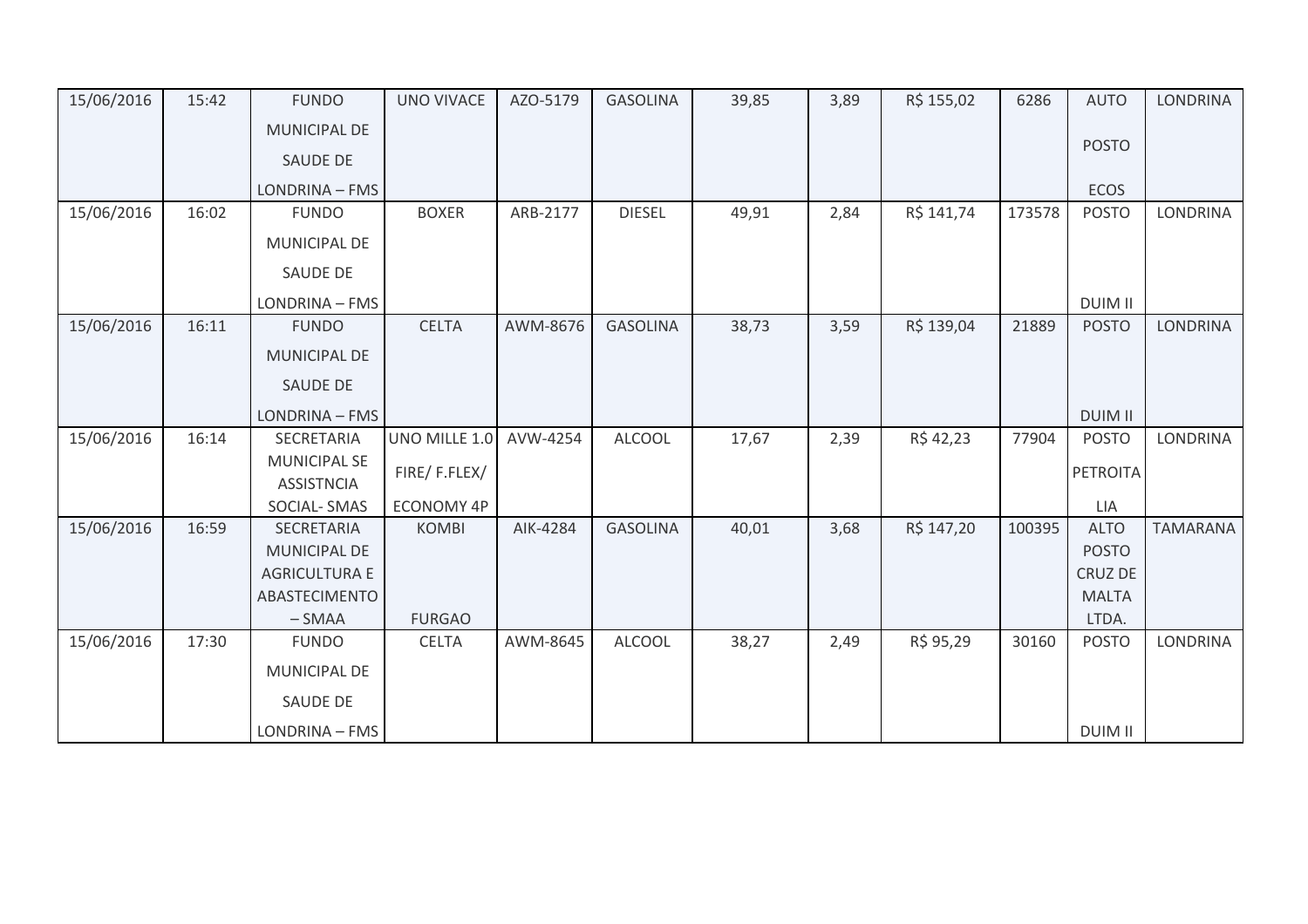| 15/06/2016 | 17:50 | <b>FUNDO</b>        | <b>KOMBI</b>  | FIZ-9582        | <b>GASOLINA</b> | 32,23 | 3,59 | R\$ 115,71 | 100256 | <b>POSTO</b>    | <b>LONDRINA</b> |
|------------|-------|---------------------|---------------|-----------------|-----------------|-------|------|------------|--------|-----------------|-----------------|
|            |       | MUNICIPAL DE        |               |                 |                 |       |      |            |        |                 |                 |
|            |       | <b>SAUDE DE</b>     |               |                 |                 |       |      |            |        |                 |                 |
|            |       | LONDRINA - FMS      |               |                 |                 |       |      |            |        | <b>DUIM II</b>  |                 |
| 15/06/2016 | 18:02 | <b>FUNDO</b>        | <b>DUCATO</b> | ATJ-3641        | <b>DIESEL</b>   | 45,09 | 2,84 | R\$ 128,06 | 289303 | <b>POSTO</b>    | <b>LONDRINA</b> |
|            |       | MUNICIPAL DE        |               |                 |                 |       |      |            |        |                 |                 |
|            |       | <b>SAUDE DE</b>     |               |                 |                 |       |      |            |        |                 |                 |
|            |       | LONDRINA - FMS      |               |                 |                 |       |      |            |        | <b>DUIM II</b>  |                 |
| 15/06/2016 | 18:22 | <b>FUNDO</b>        | <b>BOXER</b>  | AWV-2805        | DIESEL S10      | 41,18 | 2,94 | R\$ 121,07 | 153335 | <b>POSTO</b>    | <b>LONDRINA</b> |
|            |       | MUNICIPAL DE        |               |                 |                 |       |      |            |        |                 |                 |
|            |       | SAUDE DE            |               |                 |                 |       |      |            |        |                 |                 |
|            |       | LONDRINA - FMS      |               |                 |                 |       |      |            |        | <b>DUIM II</b>  |                 |
| 15/06/2016 | 18:29 | <b>FUNDO</b>        | <b>BOXER</b>  | ARB-2186        | <b>DIESEL</b>   | 48,83 | 2,99 | R\$ 146,00 | 266026 | <b>POSTO</b>    | LONDRINA        |
|            |       | MUNICIPAL DE        |               |                 |                 |       |      |            |        |                 |                 |
|            |       | SAUDE DE            |               |                 |                 |       |      |            |        |                 |                 |
|            |       | LONDRINA - FMS      |               |                 |                 |       |      |            |        | PIZA            |                 |
| 15/06/2016 | 19:52 | <b>INSTITUTO DE</b> | SIENA EL 1.4  | AZK-6683        | <b>GASOLINA</b> | 37,1  | 3,79 | R\$ 140,61 | 8572   | <b>POSTO</b>    | FOZ DO          |
|            |       | DESENVOLVIMEN       |               |                 |                 |       |      |            |        |                 |                 |
|            |       | TO DE LONDRINA      |               |                 |                 |       |      |            |        |                 |                 |
|            |       | -IDEL/CODEL         |               |                 |                 |       |      |            |        | <b>ROTA 277</b> | <b>IGUACU</b>   |
| 15/06/2016 | 19:59 | <b>FUNDO</b>        | SPRINTER-415  | <b>BAG-9373</b> | DIESEL S10      | 23,04 | 2,94 | R\$ 67,74  | 3998   | <b>POSTO</b>    | LONDRINA        |
|            |       | MUNICIPAL DE        |               |                 |                 |       |      |            |        |                 |                 |
|            |       | <b>SAUDE DE</b>     |               |                 |                 |       |      |            |        |                 |                 |
|            |       | LONDRINA - FMS      |               |                 |                 |       |      |            |        | <b>DUIM II</b>  |                 |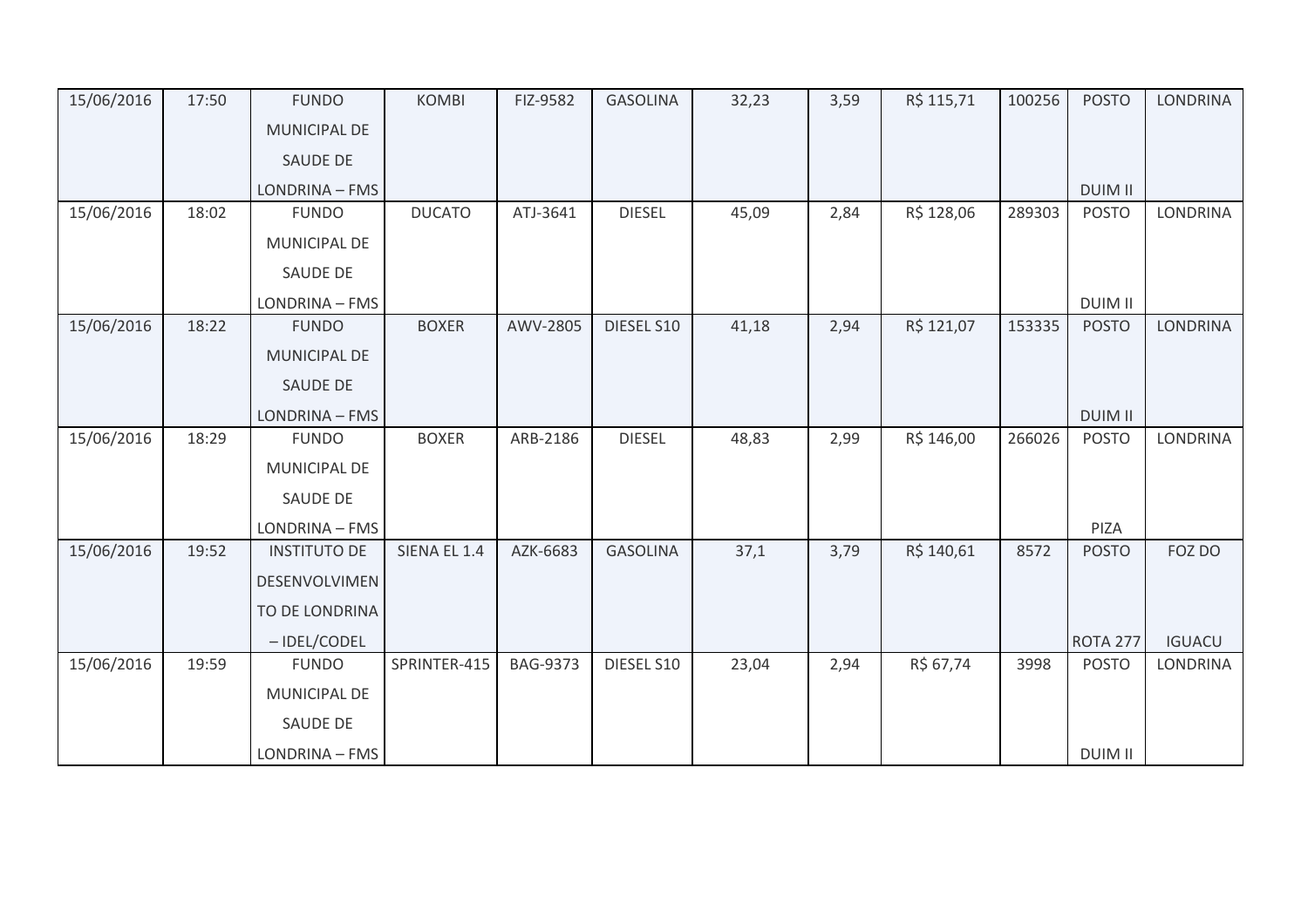| 15/06/2016 | 20:22 | <b>FUNDO</b>        | JUMPER J 2.3   | AZX-7915 | DIESEL S10      | 40,86 | 2,94 | R\$ 120,13 | 38144  | <b>POSTO</b>     | <b>LONDRINA</b> |
|------------|-------|---------------------|----------------|----------|-----------------|-------|------|------------|--------|------------------|-----------------|
|            |       | <b>MUNICIPAL DE</b> |                |          |                 |       |      |            |        |                  |                 |
|            |       | SAUDE DE            |                |          |                 |       |      |            |        |                  |                 |
|            |       | LONDRINA - FMS      |                |          |                 |       |      |            |        | <b>DUIM II</b>   |                 |
| 15/06/2016 | 20:26 | SECRETARIA          | WEEKEND        | BAJ-7691 | <b>ALCOOL</b>   | 41,84 | 2,39 | R\$ 100,00 | 4185   | <b>AUTO</b>      | <b>LONDRINA</b> |
|            |       | MUNICIPAL DE        |                |          |                 |       |      |            |        |                  |                 |
|            |       | DEFESA SOCIAL-      |                |          |                 |       |      |            |        | <b>POSTO</b>     |                 |
|            |       | SMDS                | ADVENTURE      |          |                 |       |      |            |        | <b>ECOS</b>      |                 |
| 16/06/2016 | 02:16 | SECRETARIA          | S10 BLAZER     | AUE-4968 | <b>ALCOOL</b>   | 59,42 | 2,39 | R\$ 142,01 | 175780 | <b>AUTO</b>      | LONDRINA        |
|            |       | MUNICIPAL DE        | ADVANT.        |          |                 |       |      |            |        | <b>POSTO</b>     |                 |
|            |       | DEFESA SOCIAL-      | $2.4/2.4$ MPFI |          |                 |       |      |            |        |                  |                 |
|            |       | SMDS                | <b>F.POWER</b> |          |                 |       |      |            |        | <b>ECOS</b>      |                 |
| 16/06/2016 | 07:13 | <b>FUNDO</b>        | <b>UNO</b>     | AAW-6745 | <b>GASOLINA</b> | 36,23 | 3,59 | R\$ 130,07 | 80869  | <b>POSTO</b>     | <b>LONDRINA</b> |
|            |       | MUNICIPAL DE        |                |          |                 |       |      |            |        |                  |                 |
|            |       | SAUDE DE            |                |          |                 |       |      |            |        |                  |                 |
|            |       | LONDRINA - FMS      |                |          |                 |       |      |            |        | <b>DUIM II</b>   |                 |
| 16/06/2016 | 07:35 | SECRETARIA          | <b>XRE 300</b> | AYD-9505 | <b>GASOLINA</b> | 10,29 | 3,79 | R\$ 39,00  | 18589  | <b>SANTA</b>     | LONDRINA        |
|            |       |                     |                |          |                 |       |      |            |        | <b>MARIA</b>     |                 |
|            |       |                     |                |          |                 |       |      |            |        | <b>DISTRIBUI</b> |                 |
|            |       | MUNICIPAL DE        |                |          |                 |       |      |            |        | DORA DE          |                 |
|            |       |                     |                |          |                 |       |      |            |        |                  |                 |
|            |       | DEFESA SOCIAL-      |                |          |                 |       |      |            |        | <b>DERIVAD</b>   |                 |
|            |       |                     |                |          |                 |       |      |            |        | OS DE            |                 |
|            |       |                     |                |          |                 |       |      |            |        | <b>PETROLE</b>   |                 |
|            |       | <b>SMDS</b>         |                |          |                 |       |      |            |        | $\circ$          |                 |
| 16/06/2016 | 07:44 | SECRETARIA          | VOYAGE 1.6     | AZL-4436 | <b>ALCOOL</b>   | 46,2  | 2,49 | R\$ 115,04 | 19609  | <b>POSTO</b>     | <b>LONDRINA</b> |
|            |       | MUNICIPAL DE        | MI TOTAL FLEX  |          |                 |       |      |            |        |                  |                 |
|            |       | DEFESA SOCIAL-      |                |          |                 |       |      |            |        |                  |                 |
|            |       | SMDS                | 8V             |          |                 |       |      |            |        | <b>DUIM II</b>   |                 |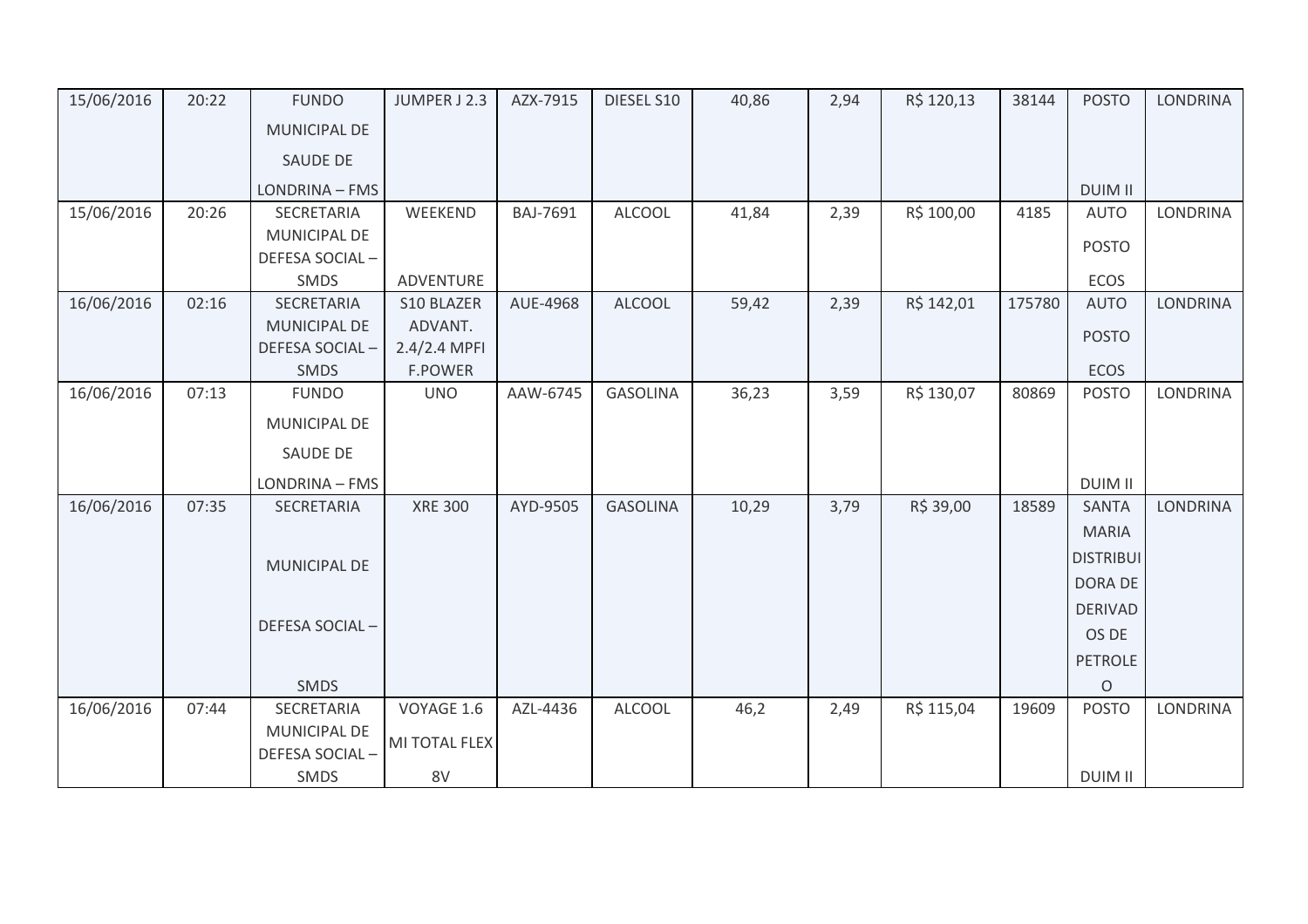| 16/06/2016 | 07:51 | SECRETARIA            | <b>KOMBI</b>  | AUX-8836 | <b>GASOLINA</b> | 30    | 3,47 | R\$ 104,10 | 67123  | <b>POSTO</b>    | <b>LONDRINA</b> |
|------------|-------|-----------------------|---------------|----------|-----------------|-------|------|------------|--------|-----------------|-----------------|
|            |       | MUNICIPAL DE          |               |          |                 |       |      |            |        |                 |                 |
|            |       | <b>OBRASE</b>         |               |          |                 |       |      |            |        | <b>PETROITA</b> |                 |
|            |       | PAVIMENTAÇÃO -        |               |          |                 |       |      |            |        |                 |                 |
|            |       | SMOP                  | <b>FURGAO</b> |          |                 |       |      |            |        | LIA             |                 |
| 16/06/2016 | 08:02 | <b>FUNDO</b>          | <b>KOMBI</b>  | FEP-2301 | <b>GASOLINA</b> | 23    | 3,69 | R\$ 84,87  | 127619 | <b>POSTO</b>    | LONDRINA        |
|            |       | MUNICIPAL DE          |               |          |                 |       |      |            |        |                 |                 |
|            |       | SAUDE DE              |               |          |                 |       |      |            |        |                 |                 |
|            |       | LONDRINA - FMS        |               |          |                 |       |      |            |        | PIZA            |                 |
| 16/06/2016 | 08:14 | <b>FUNDO</b>          | <b>KOMBI</b>  | FHT-4265 | <b>GASOLINA</b> | 32,96 | 3,59 | R\$ 118,33 | 41538  | <b>POSTO</b>    | <b>LONDRINA</b> |
|            |       | MUNICIPAL DE          |               |          |                 |       |      |            |        |                 |                 |
|            |       | SAUDE DE              |               |          |                 |       |      |            |        |                 |                 |
|            |       | LONDRINA - FMS        |               |          |                 |       |      |            |        | <b>DUIM II</b>  |                 |
| 16/06/2016 | 08:14 | ADMINISTRAÇÃO         | <b>KOMBI</b>  | APV-4660 | <b>GASOLINA</b> | 29,85 | 3,89 | R\$ 116,12 | 156006 | <b>AUTO</b>     | <b>LONDRINA</b> |
|            |       | <b>DOS CEMITÉRIOS</b> |               |          |                 |       |      |            |        |                 |                 |
|            |       | E SERVIÇOS            | LOTACAO 1.4   |          |                 |       |      |            |        | <b>POSTO</b>    |                 |
|            |       | <b>FUNERARIOS DE</b>  | MI TOTAL FLEX |          |                 |       |      |            |        |                 |                 |
|            |       | LONDRINA-             |               |          |                 |       |      |            |        |                 |                 |
|            |       | <b>ACESF</b>          | 8V            |          |                 |       |      |            |        | ECOS            |                 |
| 16/06/2016 | 08:16 | <b>FUNDO</b>          | <b>KOMBI</b>  | FHT-4264 | <b>GASOLINA</b> | 36,41 | 3,59 | R\$ 130,71 | 42923  | <b>POSTO</b>    | <b>LONDRINA</b> |
|            |       | MUNICIPAL DE          |               |          |                 |       |      |            |        |                 |                 |
|            |       | SAUDE DE              |               |          |                 |       |      |            |        |                 |                 |
|            |       | LONDRINA - FMS        |               |          |                 |       |      |            |        | <b>DUIM II</b>  |                 |
| 16/06/2016 | 08:21 | SECRETARIA            | <b>KOMBI</b>  | AHZ-0490 | <b>GASOLINA</b> | 25,79 | 3,69 | R\$ 95,17  | 32520  | <b>POSTO</b>    | <b>LONDRINA</b> |
|            |       | MUNICIPAL DE          |               |          |                 |       |      |            |        |                 |                 |
|            |       | <b>OBRASE</b>         |               |          |                 |       |      |            |        |                 |                 |
|            |       | PAVIMENTAÇÃO -        |               |          |                 |       |      |            |        |                 |                 |
|            |       | SMOP                  | <b>FURGAO</b> |          |                 |       |      |            |        | PIZA            |                 |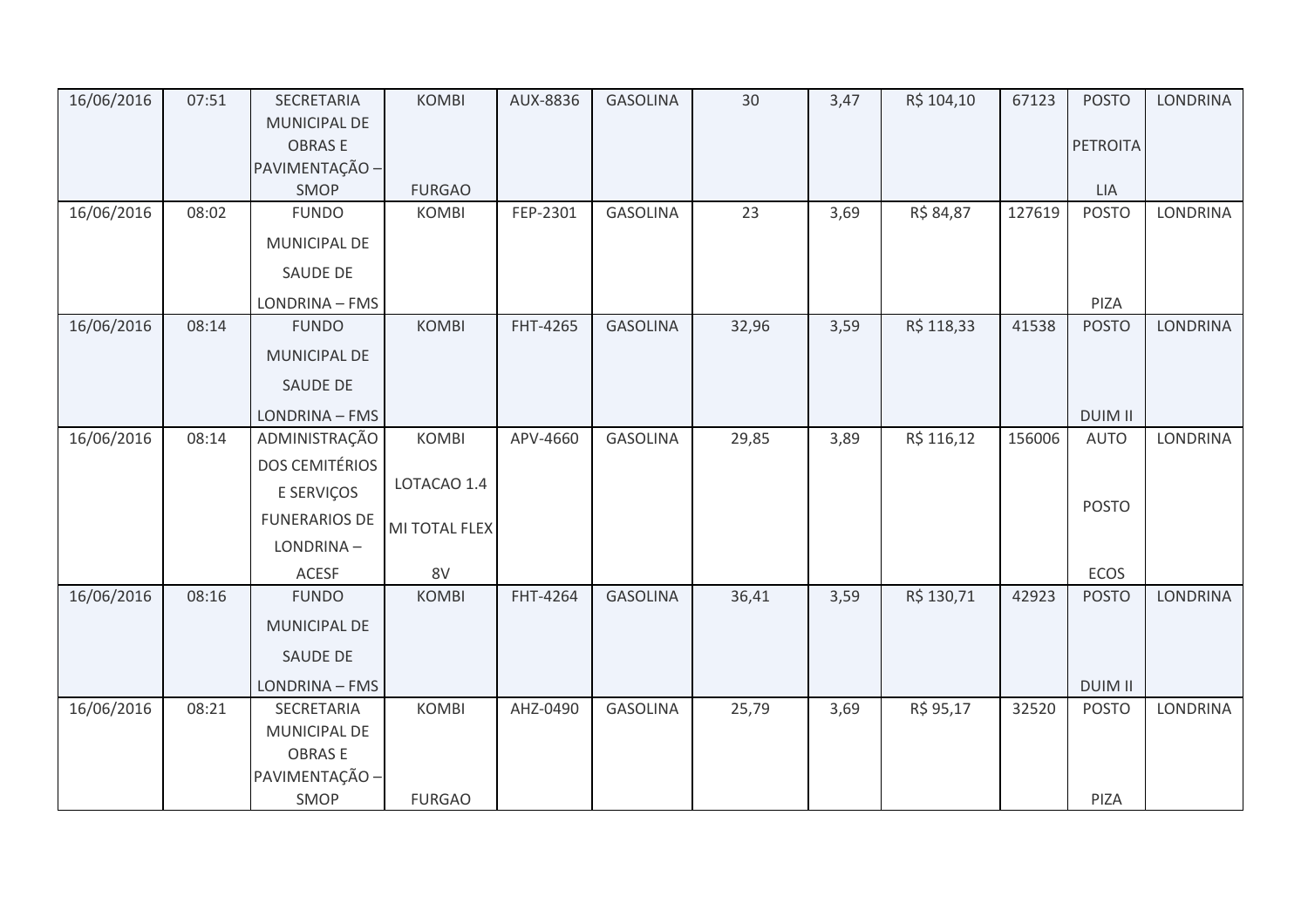| 16/06/2016 | 08:21 | <b>FUNDO</b>        | <b>UNO</b>        | AUY-4269        | <b>GASOLINA</b> | 38,89 | 3,59 | R\$ 139,62 | 91192  | <b>POSTO</b>   | <b>LONDRINA</b> |
|------------|-------|---------------------|-------------------|-----------------|-----------------|-------|------|------------|--------|----------------|-----------------|
|            |       | <b>MUNICIPAL DE</b> |                   |                 |                 |       |      |            |        |                |                 |
|            |       | <b>SAUDE DE</b>     |                   |                 |                 |       |      |            |        |                |                 |
|            |       | LONDRINA - FMS      |                   |                 |                 |       |      |            |        | <b>DUIM II</b> |                 |
| 16/06/2016 | 08:25 | <b>FUNDO</b>        | <b>UNO</b>        | APH-0971        | <b>GASOLINA</b> | 28,88 | 3,59 | R\$ 103,68 | 89286  | <b>POSTO</b>   | LONDRINA        |
|            |       | MUNICIPAL DE        |                   |                 |                 |       |      |            |        |                |                 |
|            |       | SAUDE DE            |                   |                 |                 |       |      |            |        |                |                 |
|            |       | LONDRINA - FMS      |                   |                 |                 |       |      |            |        | <b>DUIM II</b> |                 |
| 16/06/2016 | 08:26 | SECRETARIA          | <b>ONIX 1.0</b>   | <b>BAG-1814</b> | <b>ALCOOL</b>   | 48,54 | 2,39 | R\$ 116,01 | 3762   | <b>AUTO</b>    | <b>LONDRINA</b> |
|            |       | MUNICIPAL DE        |                   |                 |                 |       |      |            |        | <b>POSTO</b>   |                 |
|            |       | EDUCAÇÃO - SME      |                   |                 |                 |       |      |            |        | ECOS           |                 |
| 16/06/2016 | 08:27 | SECRETARIA          | <b>KOMBI</b>      | AJX-8678        | <b>GASOLINA</b> | 30,64 | 3,59 | R\$ 110,00 | 12046  | <b>POSTO</b>   | <b>LONDRINA</b> |
|            |       | MUNICIPAL DE        |                   |                 |                 |       |      |            |        |                |                 |
|            |       | EDUCAÇÃO - SME      | <b>FURGAO</b>     |                 |                 |       |      |            |        | <b>DUIM II</b> |                 |
| 16/06/2016 | 08:29 | <b>SECRETARIA</b>   | UNO MILLE 1.0     | AVW-4671        | <b>ALCOOL</b>   | 39,73 | 2,49 | R\$ 98,93  | 39690  | <b>POSTO</b>   | LONDRINA        |
|            |       | <b>MUNICIPAL SE</b> |                   |                 |                 |       |      |            |        |                |                 |
|            |       | <b>ASSISTNCIA</b>   | FIRE/F.FLEX/      |                 |                 |       |      |            |        |                |                 |
|            |       | SOCIAL-SMAS         | <b>ECONOMY 4P</b> |                 |                 |       |      |            |        | <b>DUIM II</b> |                 |
| 16/06/2016 | 08:30 | <b>FUNDO</b>        | <b>KOMBI</b>      | ASD-4393        | <b>GASOLINA</b> | 27,28 | 3,59 | R\$ 97,94  | 222401 | <b>POSTO</b>   | <b>LONDRINA</b> |
|            |       | MUNICIPAL DE        |                   |                 |                 |       |      |            |        |                |                 |
|            |       | SAUDE DE            |                   |                 |                 |       |      |            |        |                |                 |
|            |       | LONDRINA - FMS      |                   |                 |                 |       |      |            |        | <b>DUIM II</b> |                 |
| 16/06/2016 | 08:31 | <b>FUNDO</b>        | <b>UNO</b>        | AAW-6809        | <b>GASOLINA</b> | 32,34 | 3,59 | R\$ 116,10 | 246439 | <b>POSTO</b>   | <b>LONDRINA</b> |
|            |       | MUNICIPAL DE        |                   |                 |                 |       |      |            |        |                |                 |
|            |       | SAUDE DE            |                   |                 |                 |       |      |            |        |                |                 |
|            |       | LONDRINA - FMS      |                   |                 |                 |       |      |            |        | <b>DUIM II</b> |                 |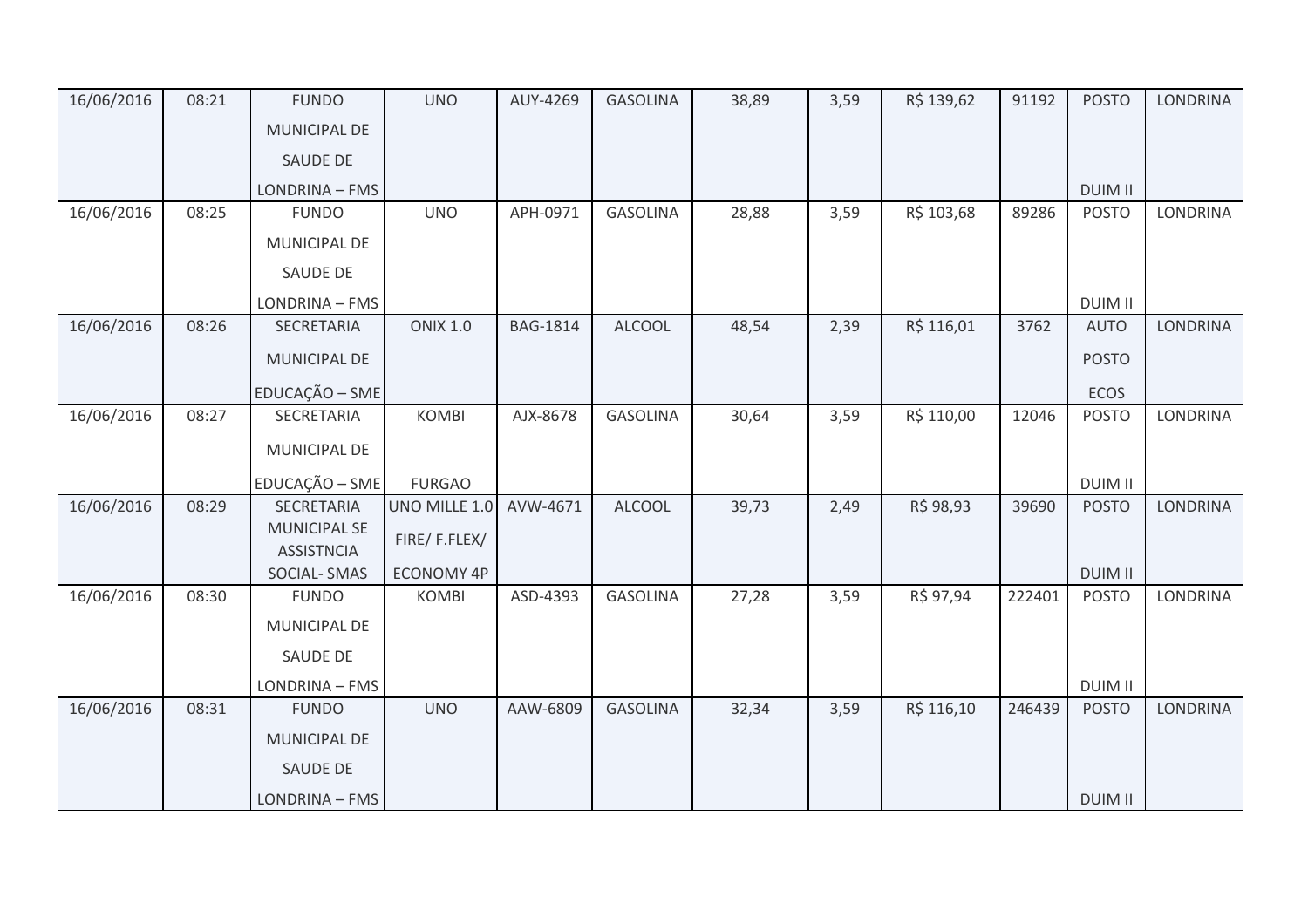| 16/06/2016 | 08:37 | ADMINISTRAÇÃO         | GIRO-ZERO                     | GIR-0000        | <b>GASOLINA</b> | 9,36           | 3,89 | R\$ 36,41  | 3502             | <b>AUTO</b>         | <b>LONDRINA</b> |
|------------|-------|-----------------------|-------------------------------|-----------------|-----------------|----------------|------|------------|------------------|---------------------|-----------------|
|            |       | <b>DOS CEMITÉRIOS</b> |                               |                 |                 |                |      |            |                  |                     |                 |
|            |       | E SERVIÇOS            |                               |                 |                 |                |      |            |                  |                     |                 |
|            |       | <b>FUNERARIOS DE</b>  |                               |                 |                 |                |      |            |                  | <b>POSTO</b>        |                 |
|            |       | LONDRINA-             |                               |                 |                 |                |      |            |                  |                     |                 |
|            |       | <b>ACESF</b>          |                               |                 |                 |                |      |            |                  | ECOS                |                 |
| 16/06/2016 | 08:38 | <b>FUNDO</b>          | <b>KOMBI</b>                  | <b>JKH-8881</b> | <b>GASOLINA</b> | 29,68          | 3,47 | R\$ 103,01 | 149890           | <b>POSTO</b>        | <b>LONDRINA</b> |
|            |       | MUNICIPAL DE          |                               |                 |                 |                |      |            |                  |                     |                 |
|            |       | SAUDE DE              |                               |                 |                 |                |      |            |                  | <b>PETROITA</b>     |                 |
|            |       | LONDRINA - FMS        |                               |                 |                 |                |      |            |                  | LIA                 |                 |
| 16/06/2016 | 08:38 | ADMINISTRAÇÃO         | SOPRADOR                      | EQU-0061        | <b>GASOLINA</b> | $\overline{7}$ | 3,89 | R\$ 27,23  | $\boldsymbol{0}$ | <b>AUTO</b>         | LONDRINA        |
|            |       | <b>DOS CEMITÉRIOS</b> |                               |                 |                 |                |      |            |                  |                     |                 |
|            |       | E SERVIÇOS            |                               |                 |                 |                |      |            |                  |                     |                 |
|            |       | <b>FUNERARIOS DE</b>  |                               |                 |                 |                |      |            |                  | <b>POSTO</b>        |                 |
|            |       | LONDRINA-             |                               |                 |                 |                |      |            |                  |                     |                 |
|            |       | ACESF                 | COSTAL                        |                 |                 |                |      |            |                  | ECOS                |                 |
| 16/06/2016 | 08:51 | <b>FUNDO</b>          | 207SW                         | AUP-2524        | <b>GASOLINA</b> | 34,54          | 3,59 | R\$ 124,00 | 79406            | <b>POSTO</b>        | <b>LONDRINA</b> |
|            |       | <b>MUNICIPAL DE</b>   |                               |                 |                 |                |      |            |                  |                     |                 |
|            |       | <b>SAUDE DE</b>       |                               |                 |                 |                |      |            |                  |                     |                 |
|            |       | LONDRINA - FMS        |                               |                 |                 |                |      |            |                  | <b>DUIM II</b>      |                 |
| 16/06/2016 | 08:55 | SECRETARIA            | <b>XTZ 250</b>                | AZL-5578        | <b>GASOLINA</b> | 6,54           | 3,47 | R\$ 22,69  | 2739             | <b>POSTO</b>        | <b>LONDRINA</b> |
|            |       | MUNICIPAL DE          |                               |                 |                 |                |      |            |                  | <b>PETROITA</b>     |                 |
|            |       | DEFESA SOCIAL-        |                               |                 |                 |                |      |            |                  |                     |                 |
| 16/06/2016 | 08:58 | SMDS<br>SECRETARIA    | LANDER 249CC<br><b>TRATOR</b> | AAC-9999        | <b>DIESEL</b>   | 200            | 2,84 | R\$ 568,00 | 65753            | LIA<br><b>POSTO</b> | LONDRINA        |
|            |       | <b>MUNICIPAL DE</b>   |                               |                 |                 |                |      |            |                  |                     |                 |
|            |       | <b>AGRICULTURA E</b>  |                               |                 |                 |                |      |            |                  |                     |                 |
|            |       | ABASTECIMENTO         |                               |                 |                 |                |      |            |                  |                     |                 |
|            |       | $-SMAA$               | <b>AGRICOLA</b>               |                 |                 |                |      |            |                  | <b>DUIM II</b>      |                 |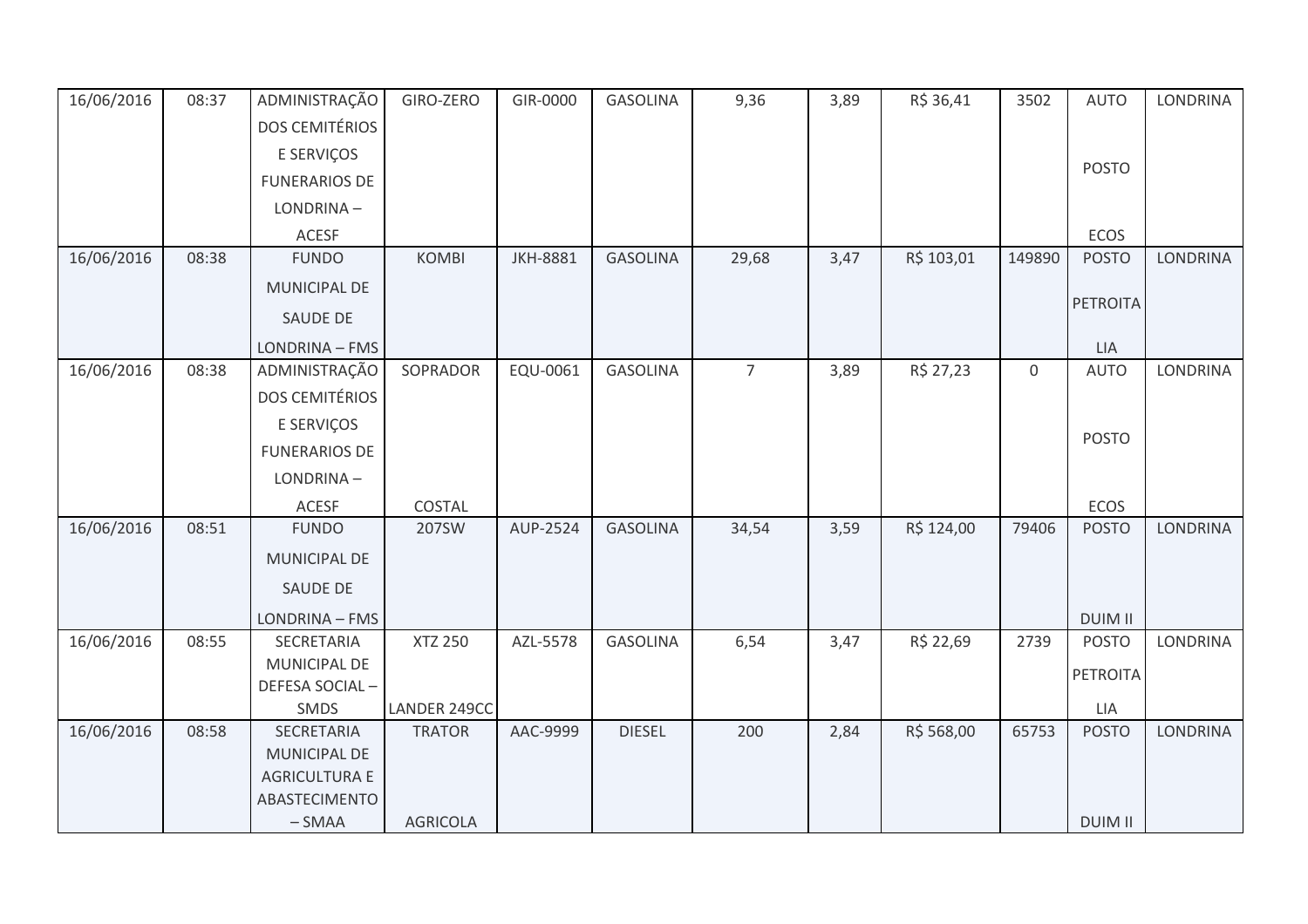| 16/06/2016 | 09:06 | SECRETARIA            | S10 PUP              | AWM-4668 | <b>ALCOOL</b>   | 72,52  | 2,39 | R\$ 173,32 | 49468  | <b>POSTO</b>   | <b>LONDRINA</b> |
|------------|-------|-----------------------|----------------------|----------|-----------------|--------|------|------------|--------|----------------|-----------------|
|            |       | <b>MUNICIPAL SE</b>   | <b>EXECUTIVE 2.4</b> |          |                 |        |      |            |        | PETROITA       |                 |
|            |       | <b>ASSISTNCIA</b>     | MPFI F.POWER         |          |                 |        |      |            |        |                |                 |
|            |       | <b>SOCIAL-SMAS</b>    | CD                   |          |                 |        |      |            |        | <b>LIA</b>     |                 |
| 16/06/2016 | 09:06 | <b>FUNDO</b>          | <b>CELTA</b>         | AWM-8702 | <b>ALCOOL</b>   | 39,22  | 2,69 | R\$ 105,50 | 22925  | <b>POSTO</b>   | <b>LONDRINA</b> |
|            |       | MUNICIPAL DE          |                      |          |                 |        |      |            |        |                |                 |
|            |       | <b>SAUDE DE</b>       |                      |          |                 |        |      |            |        |                |                 |
|            |       | LONDRINA - FMS        |                      |          |                 |        |      |            |        | PIZA           |                 |
| 16/06/2016 | 09:16 | ADMINISTRAÇÃO         | F14000 2P            | AJA-2563 | <b>DIESEL</b>   | 90,33  | 2,84 | R\$ 256,54 | 103399 | <b>POSTO</b>   | <b>LONDRINA</b> |
|            |       | <b>DOS CEMITÉRIOS</b> |                      |          |                 |        |      |            |        |                |                 |
|            |       | E SERVIÇOS            |                      |          |                 |        |      |            |        |                |                 |
|            |       | <b>FUNERARIOS DE</b>  |                      |          |                 |        |      |            |        |                |                 |
|            |       | LONDRINA-             |                      |          |                 |        |      |            |        |                |                 |
|            |       | ACESF                 | (DIESEL)             |          |                 |        |      |            |        | <b>DUIM II</b> |                 |
| 16/06/2016 | 09:23 | <b>FUNDO</b>          | <b>KOMBI</b>         | FEP-2281 | <b>GASOLINA</b> | 29,93  | 3,59 | R\$ 107,45 | 55540  | <b>POSTO</b>   | <b>LONDRINA</b> |
|            |       | <b>MUNICIPAL DE</b>   |                      |          |                 |        |      |            |        |                |                 |
|            |       | <b>SAUDE DE</b>       |                      |          |                 |        |      |            |        |                |                 |
|            |       | LONDRINA - FMS        |                      |          |                 |        |      |            |        | <b>DUIM II</b> |                 |
| 16/06/2016 | 09:34 | SECRETARIA            | 16170 2P             | AHZ-8864 | <b>DIESEL</b>   | 150,02 | 2,89 | R\$433,56  | 157102 | <b>POSTO</b>   | <b>LONDRINA</b> |
|            |       | <b>MUNICIPAL DE</b>   |                      |          |                 |        |      |            |        |                |                 |
|            |       | <b>OBRASE</b>         |                      |          |                 |        |      |            |        |                |                 |
|            |       | PAVIMENTAÇÃO -        |                      |          |                 |        |      |            |        |                |                 |
|            |       | SMOP                  | (DIESEL)             |          |                 |        |      |            |        | FARIA          |                 |
| 16/06/2016 | 09:36 | <b>FUNDO</b>          | <b>UNO</b>           | AJZ-1801 | <b>GASOLINA</b> | 28,08  | 3,59 | R\$ 100,81 | 147004 | <b>POSTO</b>   | <b>LONDRINA</b> |
|            |       | <b>MUNICIPAL DE</b>   |                      |          |                 |        |      |            |        |                |                 |
|            |       | <b>SAUDE DE</b>       |                      |          |                 |        |      |            |        |                |                 |
|            |       | LONDRINA - FMS        |                      |          |                 |        |      |            |        | <b>DUIM II</b> |                 |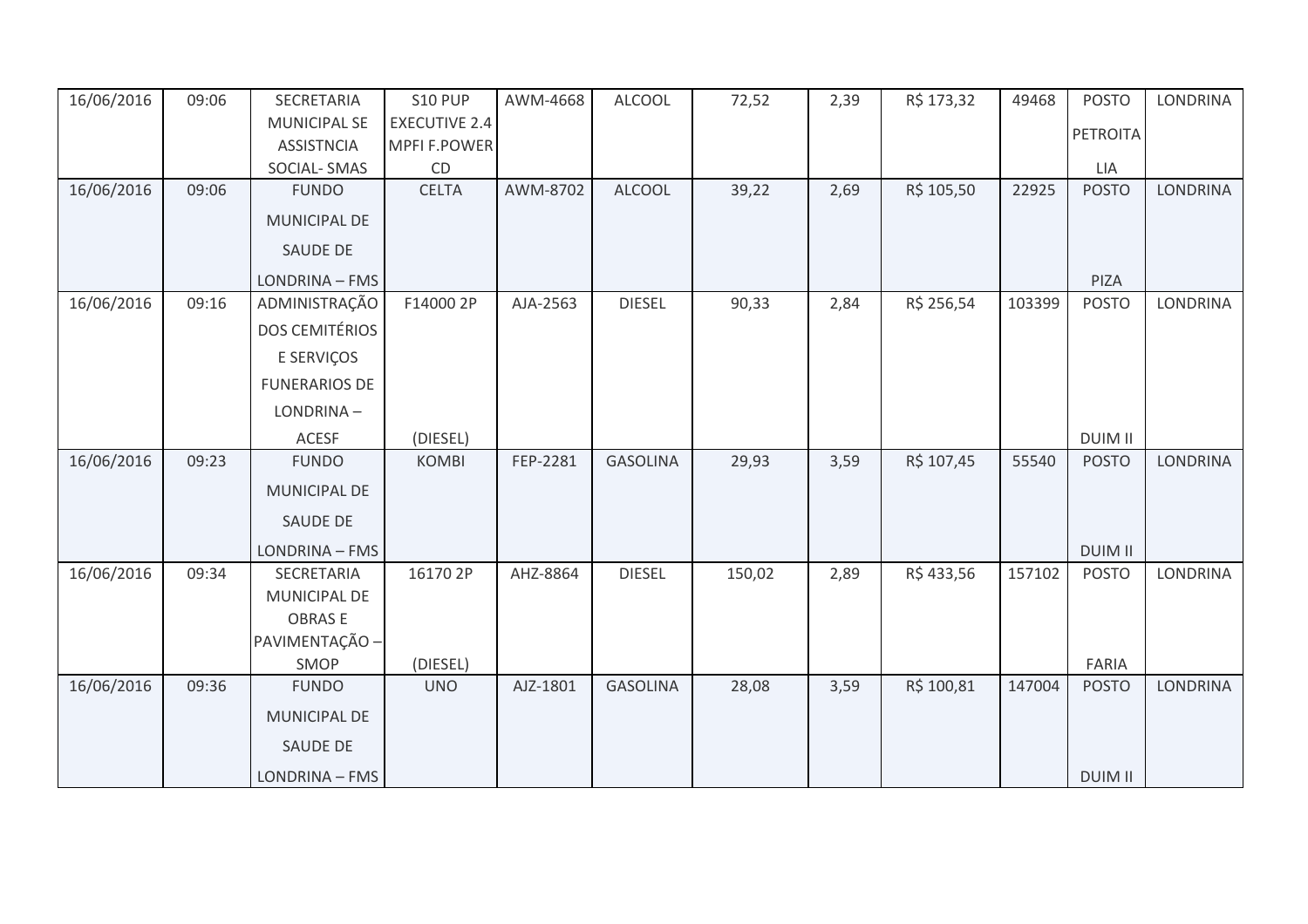| 16/06/2016 | 09:39 | SECRETARIA                 | UNO MILLE 1.0     | AUY-4304 | <b>GASOLINA</b> | 38    | 3,69 | R\$ 140,22 | 49962  | <b>POSTO</b>    | <b>LONDRINA</b> |
|------------|-------|----------------------------|-------------------|----------|-----------------|-------|------|------------|--------|-----------------|-----------------|
|            |       | MUNICIPAL DE               |                   |          |                 |       |      |            |        |                 |                 |
|            |       | <b>OBRASE</b>              | FIRE/F.FLEX/      |          |                 |       |      |            |        |                 |                 |
|            |       | PAVIMENTAÇÃO -             |                   |          |                 |       |      |            |        |                 |                 |
|            |       | SMOP                       | ECONOMY 4P        |          |                 |       |      |            |        | PIZA            |                 |
| 16/06/2016 | 09:39 | SECRETARIA                 | <b>VIVACE</b>     | AZJ-0422 | <b>ALCOOL</b>   | 36,16 | 2,49 | R\$ 90,06  | 7981   | <b>POSTO</b>    | <b>LONDRINA</b> |
|            |       | <b>MUNICIPAL SE</b>        |                   |          |                 |       |      |            |        |                 |                 |
|            |       | <b>ASSISTNCIA</b>          |                   |          |                 |       |      |            |        |                 |                 |
|            |       | <b>SOCIAL-SMAS</b>         |                   |          |                 |       |      |            |        | <b>DUIM II</b>  |                 |
| 16/06/2016 | 10:09 | SECRETARIA                 | UNO MILLE 1.0     | AOZ-4322 | <b>ALCOOL</b>   | 38,89 | 2,49 | R\$ 96,84  | 86209  | <b>POSTO</b>    | LONDRINA        |
|            |       | <b>MUNICIPAL SE</b>        | FIRE/F.FLEX/      |          |                 |       |      |            |        |                 |                 |
|            |       | <b>ASSISTNCIA</b>          |                   |          |                 |       |      |            |        |                 |                 |
|            |       | SOCIAL-SMAS                | <b>ECONOMY 4P</b> |          |                 |       |      |            |        | <b>DUIM II</b>  |                 |
| 16/06/2016 | 10:13 | <b>FUNDO</b>               | <b>KOMBI</b>      | FFZ-5891 | <b>GASOLINA</b> | 23,37 | 3,69 | R\$ 86,24  | 139242 | <b>POSTO</b>    | <b>LONDRINA</b> |
|            |       | MUNICIPAL DE               |                   |          |                 |       |      |            |        |                 |                 |
|            |       | <b>SAUDE DE</b>            |                   |          |                 |       |      |            |        |                 |                 |
|            |       | LONDRINA - FMS             |                   |          |                 |       |      |            |        | PIZA            |                 |
| 16/06/2016 | 10:15 | SECRETARIA                 | CORSA HAT.        | AUW-5022 | <b>ALCOOL</b>   | 33,02 | 2,39 | R\$ 78,93  | 44632  | <b>POSTO</b>    | LONDRINA        |
|            |       | <b>MUNICIPAL DE</b>        | MAXX 1.4 8V       |          |                 |       |      |            |        | <b>PETROITA</b> |                 |
|            |       |                            |                   |          |                 |       |      |            |        |                 |                 |
|            |       | GOVERNO - SMG ECONOFLEX 5P |                   |          |                 |       |      |            |        | LIA             |                 |
| 16/06/2016 | 10:25 | <b>FUNDO</b>               | <b>CORSA</b>      | AJG-0540 | <b>GASOLINA</b> | 47,08 | 3,59 | R\$ 169,02 | 158546 | <b>POSTO</b>    | <b>LONDRINA</b> |
|            |       | <b>MUNICIPAL DE</b>        |                   |          |                 |       |      |            |        |                 |                 |
|            |       | <b>SAUDE DE</b>            |                   |          |                 |       |      |            |        |                 |                 |
|            |       | LONDRINA - FMS             |                   |          |                 |       |      |            |        | <b>DUIM II</b>  |                 |
| 16/06/2016 | 10:36 | SECRETARIA                 | <b>VIVACE</b>     | AZJ-0419 | <b>ALCOOL</b>   | 33,49 | 2,49 | R\$ 83,39  | 6467   | <b>POSTO</b>    | <b>LONDRINA</b> |
|            |       | <b>MUNICIPAL SE</b>        |                   |          |                 |       |      |            |        |                 |                 |
|            |       | <b>ASSISTNCIA</b>          |                   |          |                 |       |      |            |        |                 |                 |
|            |       | SOCIAL-SMAS                |                   |          |                 |       |      |            |        | <b>DUIM II</b>  |                 |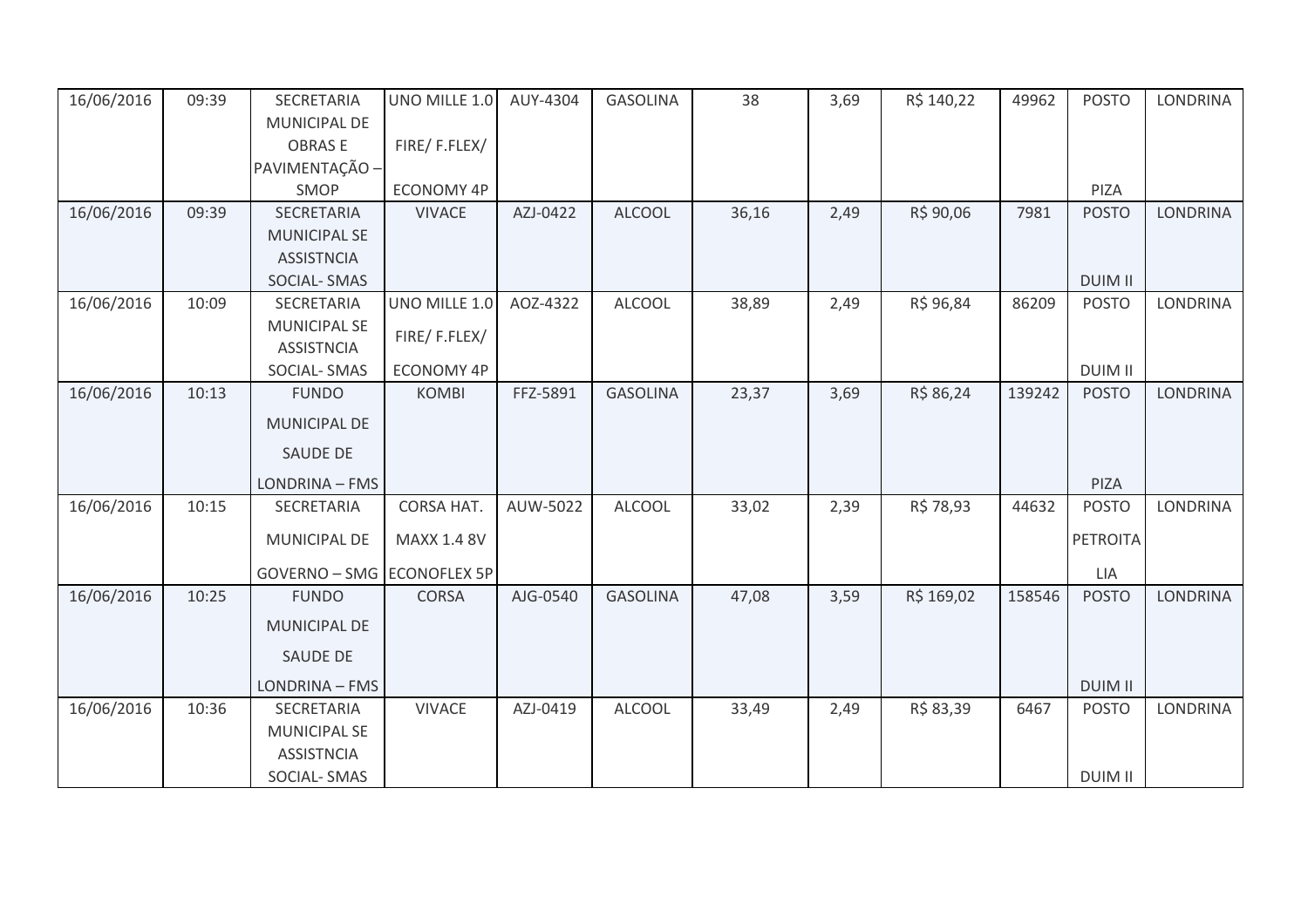| 16/06/2016 | 10:50 | SECRETARIA           | UNO MILLE 1.0     | AQG-6104 | <b>ALCOOL</b>   | 40    | 2,39 | R\$ 95,60  | 76395  | <b>POSTO</b>    | <b>LONDRINA</b> |
|------------|-------|----------------------|-------------------|----------|-----------------|-------|------|------------|--------|-----------------|-----------------|
|            |       | MUNICIPAL DE         | FIRE/F.FLEX/      |          |                 |       |      |            |        | <b>PETROITA</b> |                 |
|            |       | FAZENDA - SMF        | <b>ECONOMY 4P</b> |          |                 |       |      |            |        | LIA             |                 |
| 16/06/2016 | 10:52 | SECRETARIA           | L 200 GL 2.5      | ALE-9604 | DIESEL S10      | 55,86 | 2,99 | R\$ 167,03 | 167500 | <b>POSTO</b>    | <b>LONDRINA</b> |
|            |       | MUNICIPAL DE         |                   |          |                 |       |      |            |        |                 |                 |
|            |       | <b>AGRICULTURA E</b> |                   |          |                 |       |      |            |        | <b>PETROITA</b> |                 |
|            |       | ABASTECIMENTO        |                   |          |                 |       |      |            |        |                 |                 |
|            |       | $-SMAA$              | 4X4               |          |                 |       |      |            |        | LIA             |                 |
| 16/06/2016 | 11:07 | <b>FUNDO DE</b>      | HILUX CD 4X4      | AZJ-0413 | DIESEL S10      | 64,39 | 2,94 | R\$ 189,31 | 16469  | <b>POSTO</b>    | <b>LONDRINA</b> |
|            |       | REEQUIPAMENTO        |                   |          |                 |       |      |            |        |                 |                 |
|            |       | DO CORPO DE          |                   |          |                 |       |      |            |        |                 |                 |
|            |       | <b>BOMBEIROS-</b>    |                   |          |                 |       |      |            |        |                 |                 |
|            |       | SMDS/FUNREBO         |                   |          |                 |       |      |            |        |                 |                 |
|            |       | M                    | 2.8               |          |                 |       |      |            |        | <b>DUIM II</b>  |                 |
| 16/06/2016 | 11:58 | <b>FUNDO</b>         | <b>FIESTA</b>     | ALS-2893 | <b>GASOLINA</b> | 29,53 | 3,59 | R\$ 106,01 | 93333  | <b>POSTO</b>    | <b>LONDRINA</b> |
|            |       | MUNICIPAL DE         |                   |          |                 |       |      |            |        |                 |                 |
|            |       | <b>SAUDE DE</b>      |                   |          |                 |       |      |            |        |                 |                 |
|            |       | LONDRINA - FMS       |                   |          |                 |       |      |            |        | <b>DUIM II</b>  |                 |
| 16/06/2016 | 12:04 | <b>FUNDO</b>         | <b>STRADA</b>     | AKO-8021 | <b>ALCOOL</b>   | 45,71 | 2,49 | R\$ 113,84 | 104649 | <b>POSTO</b>    | <b>LONDRINA</b> |
|            |       | MUNICIPAL DE         |                   |          |                 |       |      |            |        |                 |                 |
|            |       | SAUDE DE             |                   |          |                 |       |      |            |        |                 |                 |
|            |       | LONDRINA - FMS       |                   |          |                 |       |      |            |        | <b>DUIM II</b>  |                 |
| 16/06/2016 | 12:10 | <b>FUNDO</b>         | <b>BOXER</b>      | AXL-7395 | DIESEL S10      | 62,59 | 2,94 | R\$ 184,01 | 117531 | <b>POSTO</b>    | <b>LONDRINA</b> |
|            |       | <b>MUNICIPAL DE</b>  |                   |          |                 |       |      |            |        |                 |                 |
|            |       | <b>SAUDE DE</b>      |                   |          |                 |       |      |            |        |                 |                 |
|            |       | LONDRINA - FMS       |                   |          |                 |       |      |            |        | <b>DUIM II</b>  |                 |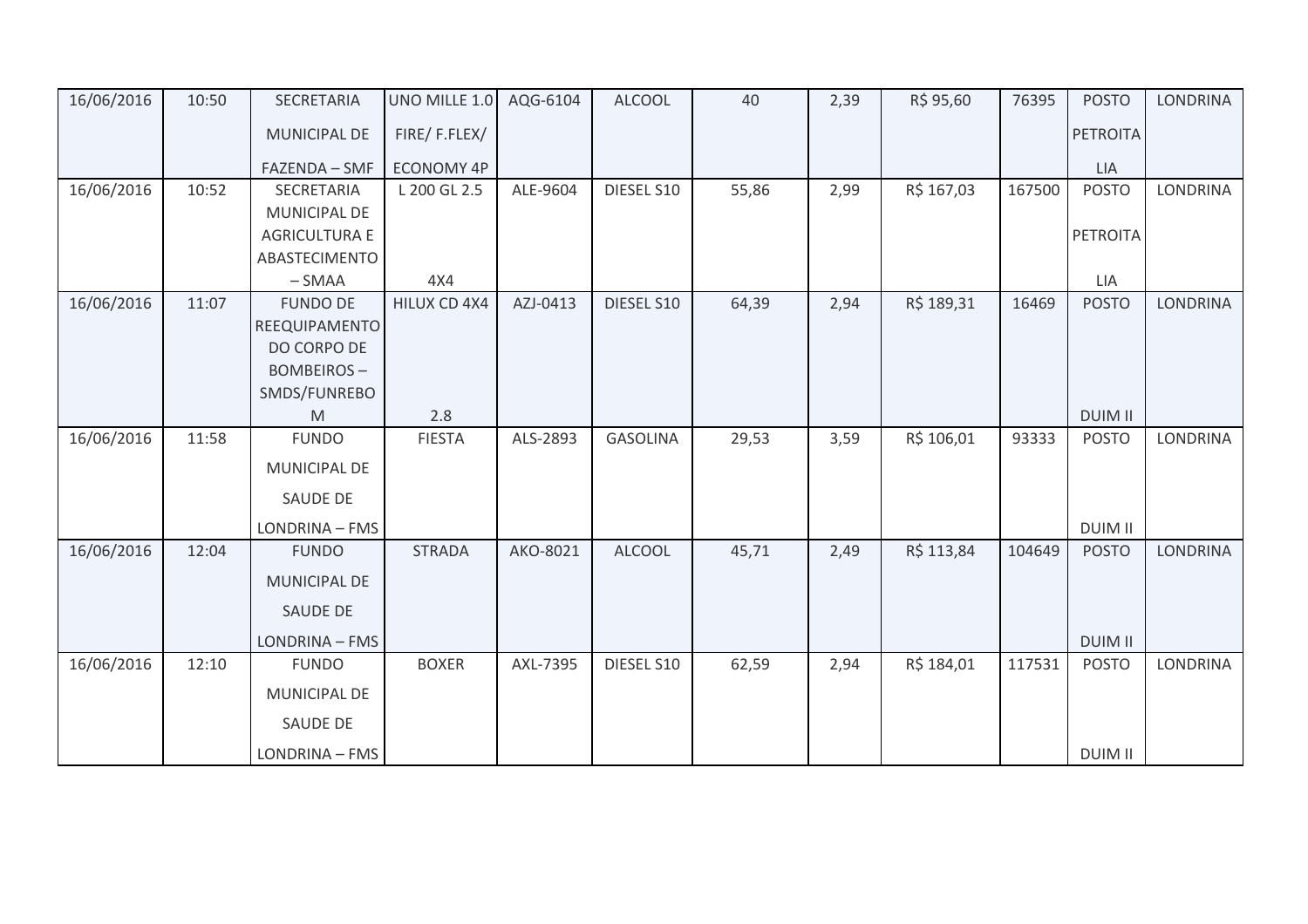| 16/06/2016 | 12:14 | SECRETARIA                       | <b>UNO VIVACE</b> | AYW-7592        | <b>ALCOOL</b>   | 10     | 2,39 | R\$ 23,90  | 19605  | <b>POSTO</b>    | <b>LONDRINA</b> |
|------------|-------|----------------------------------|-------------------|-----------------|-----------------|--------|------|------------|--------|-----------------|-----------------|
|            |       | <b>MUNICIPAL DE</b>              |                   |                 |                 |        |      |            |        |                 |                 |
|            |       | <b>GESTÃO PUBLICA</b>            | 1.0 EVO FIRE      |                 |                 |        |      |            |        | <b>PETROITA</b> |                 |
|            |       | $-SMGP$                          | FLEX 8V           |                 |                 |        |      |            |        | <b>LIA</b>      |                 |
| 16/06/2016 | 12:18 | <b>FUNDO</b>                     | <b>UNO</b>        | AMN-4158        | <b>GASOLINA</b> | 37,1   | 3,59 | R\$ 133,22 | 345072 | <b>POSTO</b>    | <b>LONDRINA</b> |
|            |       | MUNICIPAL DE                     |                   |                 |                 |        |      |            |        |                 |                 |
|            |       | SAUDE DE                         |                   |                 |                 |        |      |            |        |                 |                 |
|            |       | LONDRINA - FMS                   |                   |                 |                 |        |      |            |        | <b>DUIM II</b>  |                 |
| 16/06/2016 | 12:18 | <b>FUNDO</b>                     | SPRINTER-415      | <b>BAG-9373</b> | DIESEL S10      | 59,82  | 2,89 | R\$ 172,88 | 4387   | <b>AUTO</b>     | <b>CURITIBA</b> |
|            |       | <b>MUNICIPAL DE</b>              |                   |                 |                 |        |      |            |        |                 |                 |
|            |       | SAUDE DE                         |                   |                 |                 |        |      |            |        | <b>POSTO</b>    |                 |
|            |       | LONDRINA - FMS                   |                   |                 |                 |        |      |            |        | <b>VIA SUL</b>  |                 |
| 16/06/2016 | 12:23 | <b>FUNDO DE</b>                  | <b>TRANSIT</b>    | AVC-6612        | DIESEL S10      | 34,19  | 2,94 | R\$ 100,52 | 96852  | <b>POSTO</b>    | <b>LONDRINA</b> |
|            |       | REEQUIPAMENTO                    |                   |                 |                 |        |      |            |        |                 |                 |
|            |       | DO CORPO DE<br><b>BOMBEIROS-</b> |                   |                 |                 |        |      |            |        |                 |                 |
|            |       | SMDS/FUNREBO                     |                   |                 |                 |        |      |            |        |                 |                 |
|            |       | M                                |                   |                 |                 |        |      |            |        | <b>DUIM II</b>  |                 |
| 16/06/2016 | 12:39 | <b>FUNDO</b>                     | JUMPER J 2.3      | AZX-7928        | DIESEL S10      | 53,41  | 2,94 | R\$ 157,03 | 36143  | <b>POSTO</b>    | <b>LONDRINA</b> |
|            |       | <b>MUNICIPAL DE</b>              |                   |                 |                 |        |      |            |        |                 |                 |
|            |       | <b>SAUDE DE</b>                  |                   |                 |                 |        |      |            |        |                 |                 |
|            |       | LONDRINA - FMS                   |                   |                 |                 |        |      |            |        | <b>DUIM II</b>  |                 |
| 16/06/2016 | 12:41 | SECRETARIA                       | 8120/8120         | ATO-9849        | <b>DIESEL</b>   | 200,02 | 2,89 | R\$ 578,08 | 164146 | <b>POSTO</b>    | <b>LONDRINA</b> |
|            |       | <b>MUNICIPAL DE</b>              | EURO3             |                 |                 |        |      |            |        |                 |                 |
|            |       | <b>OBRASE</b>                    | <b>WORKER 2P</b>  |                 |                 |        |      |            |        |                 |                 |
|            |       | PAVIMENTAÇÃO -                   |                   |                 |                 |        |      |            |        |                 |                 |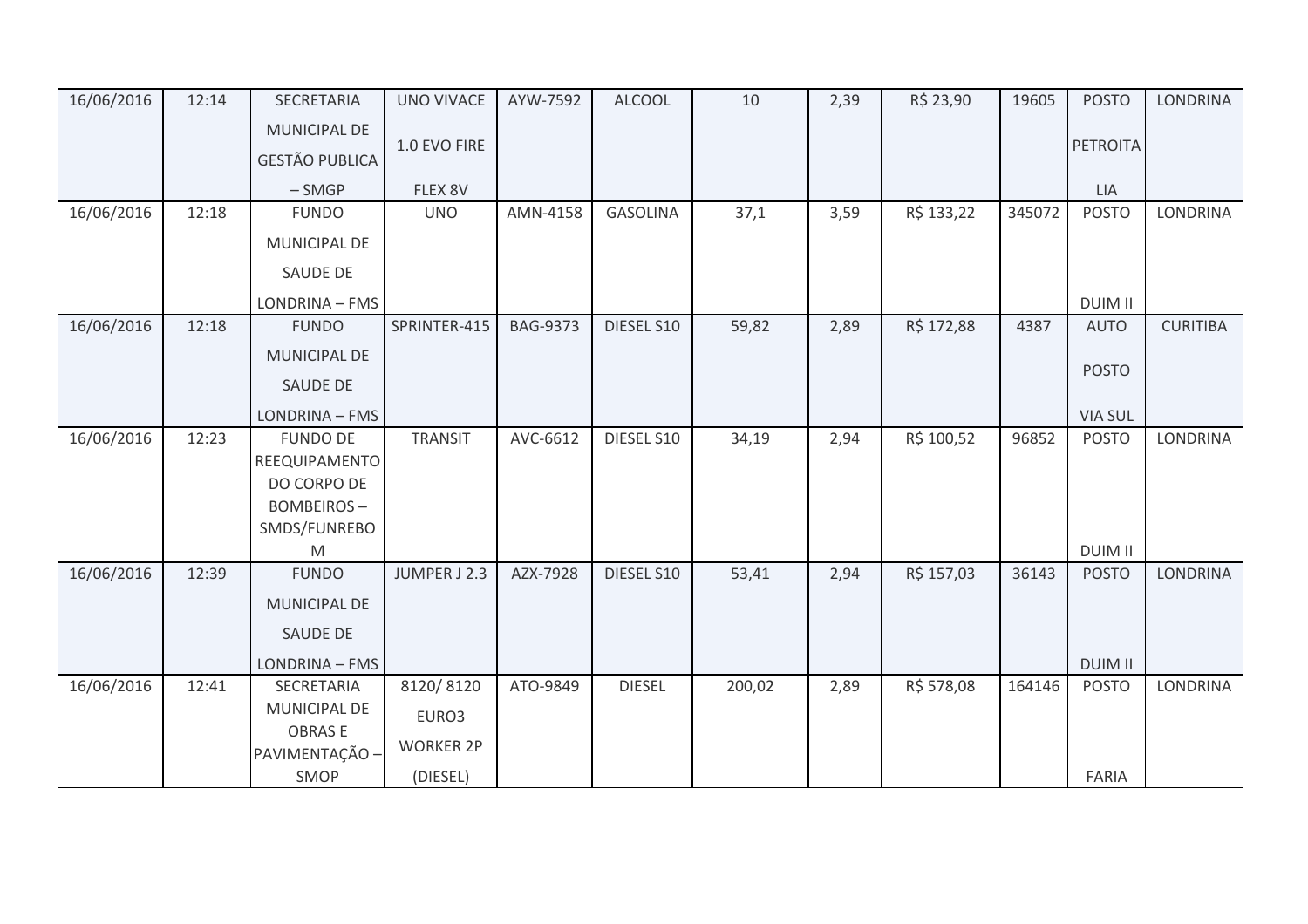| 16/06/2016 | 12:43 | SECRETARIA                               | <b>S10 PICKUP</b>   | AWM-4667        | <b>ALCOOL</b>   | 64,02 | 2,39 | R\$ 153,01 | 64226  | <b>POSTO</b>    | <b>LONDRINA</b> |
|------------|-------|------------------------------------------|---------------------|-----------------|-----------------|-------|------|------------|--------|-----------------|-----------------|
|            |       | <b>MUNICIPAL SE</b><br><b>ASSISTNCIA</b> | <b>EXECUTIVE CD</b> |                 |                 |       |      |            |        | <b>PETROITA</b> |                 |
|            |       | <b>SOCIAL-SMAS</b>                       | 4.3                 |                 |                 |       |      |            |        | LIA             |                 |
| 16/06/2016 | 12:46 | SECRETARIA                               | <b>KOMBI</b>        | <b>FKK-0263</b> | <b>ALCOOL</b>   | 37,55 | 2,69 | R\$ 101,01 | 35515  | <b>POSTO</b>    | LONDRINA        |
|            |       | <b>MUNICIPAL DE</b>                      | LOTACAO 1.4         |                 |                 |       |      |            |        |                 |                 |
|            |       | POLITICAS PARA                           |                     |                 |                 |       |      |            |        |                 |                 |
|            |       | AS MULHERES -                            | MI TOTAL FLEX       |                 |                 |       |      |            |        |                 |                 |
|            |       | <b>SMPM</b>                              | 8V                  |                 |                 |       |      |            |        | PIZA            |                 |
| 16/06/2016 | 13:13 | SECRETARIA                               | CARGO 815/          | ALE-0619        | <b>DIESEL</b>   | 65,46 | 2,84 | R\$ 185,91 | 96545  | <b>POSTO</b>    | <b>LONDRINA</b> |
|            |       | <b>MUNICIPAL SE</b>                      | 815 S/815 E         |                 |                 |       |      |            |        |                 |                 |
|            |       | <b>ASSISTNCIA</b>                        | <b>TURBO 2P</b>     |                 |                 |       |      |            |        |                 |                 |
|            |       | <b>SOCIAL-SMAS</b>                       | (DIESEL             |                 |                 |       |      |            |        | <b>DUIM II</b>  |                 |
| 16/06/2016 | 13:15 | SECRETARIA                               | <b>ONIX 1.0</b>     | <b>BAG-1788</b> | <b>ALCOOL</b>   | 48,03 | 2,39 | R\$ 114,79 | 2384   | <b>POSTO</b>    | <b>LONDRINA</b> |
|            |       | MUNICIPAL DE                             |                     |                 |                 |       |      |            |        | <b>PETROITA</b> |                 |
|            |       | FAZENDA - SMF                            |                     |                 |                 |       |      |            |        | <b>LIA</b>      |                 |
| 16/06/2016 | 13:32 | <b>FUNDO</b>                             | <b>CELTA</b>        | AWM-8693        | <b>GASOLINA</b> | 45,85 | 3,49 | R\$ 160,02 | 21590  | <b>POSTO</b>    | LONDRINA        |
|            |       | MUNICIPAL DE                             |                     |                 |                 |       |      |            |        |                 |                 |
|            |       | <b>SAUDE DE</b>                          |                     |                 |                 |       |      |            |        |                 |                 |
|            |       | LONDRINA - FMS                           |                     |                 |                 |       |      |            |        | <b>CINCO</b>    |                 |
| 16/06/2016 | 13:49 | SECRETARIA                               | <b>CORSA WIND</b>   | AIG-4748        | <b>GASOLINA</b> | 37,09 | 3,47 | R\$ 128,70 | 255520 | <b>POSTO</b>    | <b>LONDRINA</b> |
|            |       | <b>MUNICIPAL DE</b>                      | $1.0$               |                 |                 |       |      |            |        |                 |                 |
|            |       | <b>AGRICULTURA E</b>                     |                     |                 |                 |       |      |            |        | <b>PETROITA</b> |                 |
|            |       | <b>ABASTECIMENTO</b>                     | MPF/MILLENIU        |                 |                 |       |      |            |        |                 |                 |
|            |       | $-SMAA$                                  | MI/EFI4P            |                 |                 |       |      |            |        | LIA             |                 |
| 16/06/2016 | 13:55 | SECRETARIA                               | UNO MILLE 1.0       | AVW-4675        | <b>ALCOOL</b>   | 36,82 | 2,39 | R\$ 88,00  | 33009  | <b>AUTO</b>     | <b>LONDRINA</b> |
|            |       | <b>MUNICIPAL SE</b><br><b>ASSISTNCIA</b> | FIRE/F.FLEX/        |                 |                 |       |      |            |        | <b>POSTO</b>    |                 |
|            |       | <b>SOCIAL-SMAS</b>                       | <b>ECONOMY 4P</b>   |                 |                 |       |      |            |        | <b>ECOS</b>     |                 |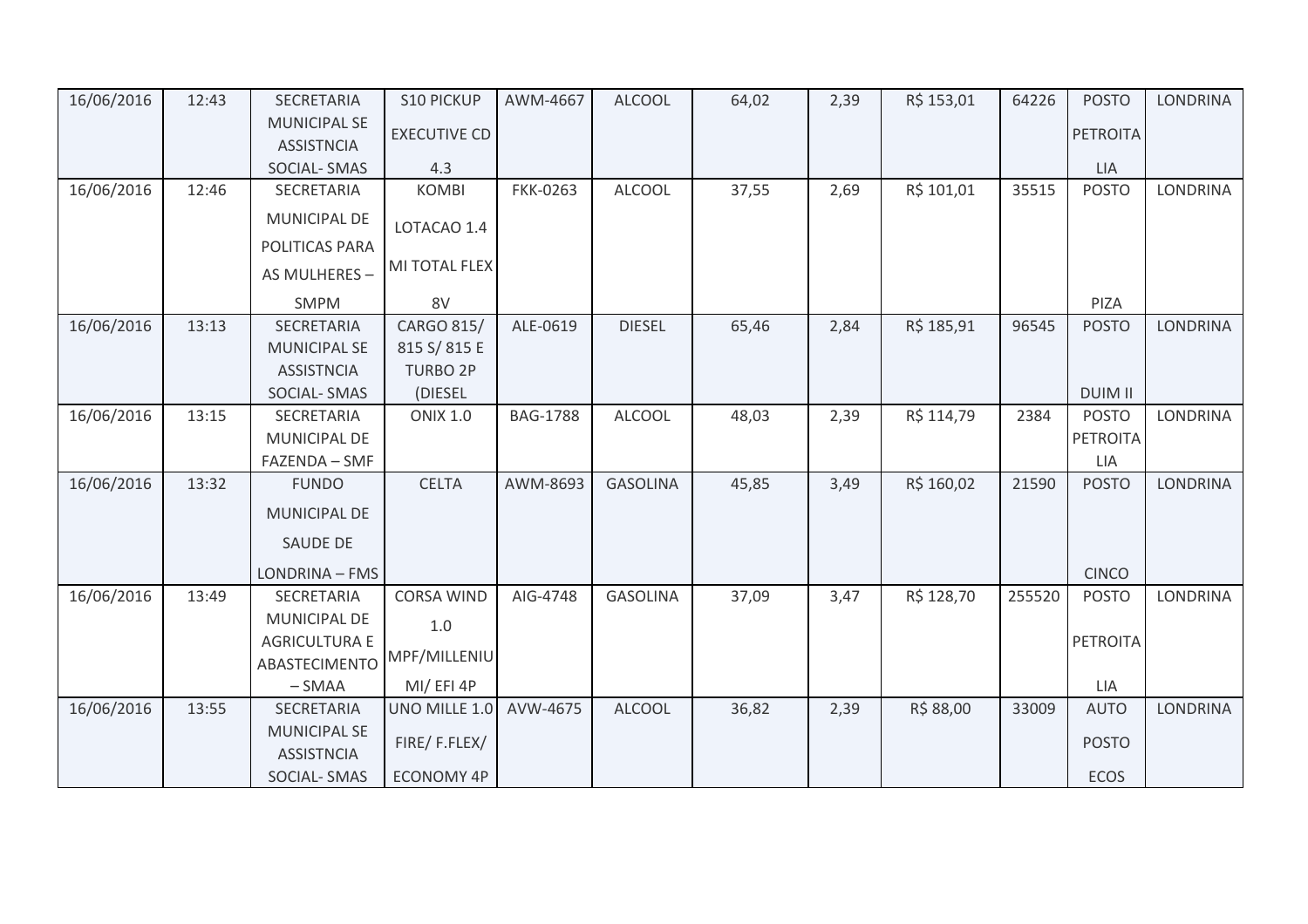| 16/06/2016 | 14:05 | <b>FUNDO</b>          | <b>UNO VIVACE</b> | AZO-5174 | <b>GASOLINA</b> | 35,55 | 3,59 | R\$ 127,62 | 11966  | <b>POSTO</b>    | <b>LONDRINA</b> |
|------------|-------|-----------------------|-------------------|----------|-----------------|-------|------|------------|--------|-----------------|-----------------|
|            |       | <b>MUNICIPAL DE</b>   |                   |          |                 |       |      |            |        |                 |                 |
|            |       | SAUDE DE              |                   |          |                 |       |      |            |        |                 |                 |
|            |       | LONDRINA - FMS        |                   |          |                 |       |      |            |        | <b>DUIM II</b>  |                 |
| 16/06/2016 | 14:11 | SECRETARIA            | UNO MILLE/        | AHZ-5984 | <b>GASOLINA</b> | 35,29 | 3,69 | R\$ 130,22 | 171775 | <b>POSTO</b>    | <b>LONDRINA</b> |
|            |       | <b>MUNICIPAL DE</b>   |                   |          |                 |       |      |            |        |                 |                 |
|            |       | <b>OBRASE</b>         | MILLE EX/         |          |                 |       |      |            |        |                 |                 |
|            |       | PAVIMENTAÇÃO -        |                   |          |                 |       |      |            |        |                 |                 |
|            |       | SMOP                  | SMART 4P          |          |                 |       |      |            |        | PIZA            |                 |
| 16/06/2016 | 14:15 | <b>FUNDO DE</b>       | PAJERO            | AWS-8382 | DIESEL S10      | 50,78 | 2,94 | R\$ 149,29 | 40457  | <b>POSTO</b>    | <b>LONDRINA</b> |
|            |       | REEQUIPAMENTO         |                   |          |                 |       |      |            |        |                 |                 |
|            |       | DO CORPO DE           |                   |          |                 |       |      |            |        |                 |                 |
|            |       | <b>BOMBEIROS-</b>     |                   |          |                 |       |      |            |        |                 |                 |
|            |       | SMDS/FUNREBO          |                   |          |                 |       |      |            |        |                 |                 |
|            |       | M                     |                   |          |                 |       |      |            |        | <b>DUIM II</b>  |                 |
| 16/06/2016 | 14:23 | ADMINISTRAÇÃO         | GIRO-ZERO         | GIR-0000 | <b>GASOLINA</b> | 13,72 | 3,46 | R\$ 47,47  | 3806   | <b>POSTO</b>    | <b>LONDRINA</b> |
|            |       | <b>DOS CEMITÉRIOS</b> |                   |          |                 |       |      |            |        |                 |                 |
|            |       | E SERVIÇOS            |                   |          |                 |       |      |            |        |                 |                 |
|            |       | <b>FUNERARIOS DE</b>  |                   |          |                 |       |      |            |        |                 |                 |
|            |       | LONDRINA-             |                   |          |                 |       |      |            |        |                 |                 |
|            |       | <b>ACESF</b>          |                   |          |                 |       |      |            |        | <b>CINCAO</b>   |                 |
| 16/06/2016 | 14:25 | <b>FUNDO DE</b>       | <b>TRANSIT</b>    | AVC-6635 | DIESEL S10      | 40,09 | 2,89 | R\$ 115,86 | 96632  | <b>AUTO</b>     | <b>LONDRINA</b> |
|            |       | REEQUIPAMENTO         |                   |          |                 |       |      |            |        |                 |                 |
|            |       | DO CORPO DE           |                   |          |                 |       |      |            |        | <b>POSTO</b>    |                 |
|            |       | <b>BOMBEIROS-</b>     |                   |          |                 |       |      |            |        | <b>MALASSIS</b> |                 |
|            |       | SMDS/FUNREBO          |                   |          |                 |       |      |            |        |                 |                 |
|            |       | M                     |                   |          |                 |       |      |            |        | Ε               |                 |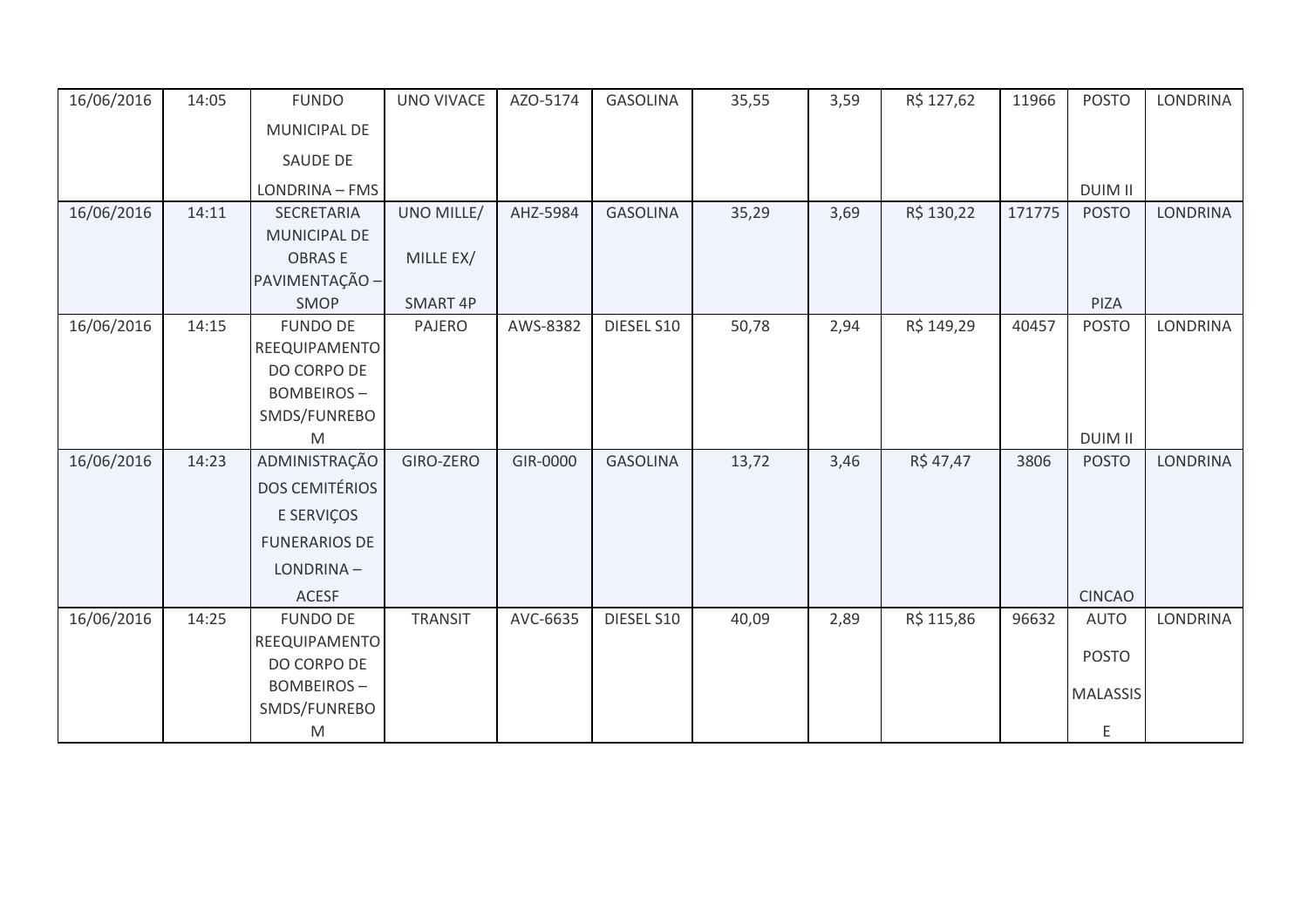| 16/06/2016 | 14:41 | <b>FUNDO</b>                         | <b>CELTA</b>      | AWM-8650        | <b>GASOLINA</b> | 44,6  | 3,59 | R\$ 160,11 | 15309  | <b>POSTO</b>   | <b>LONDRINA</b> |
|------------|-------|--------------------------------------|-------------------|-----------------|-----------------|-------|------|------------|--------|----------------|-----------------|
|            |       | MUNICIPAL DE                         |                   |                 |                 |       |      |            |        |                |                 |
|            |       | <b>SAUDE DE</b>                      |                   |                 |                 |       |      |            |        |                |                 |
|            |       | LONDRINA - FMS                       |                   |                 |                 |       |      |            |        | <b>DUIM II</b> |                 |
| 16/06/2016 | 14:53 | <b>FUNDO</b>                         | <b>UNO VIVACE</b> | AZO-5177        | <b>GASOLINA</b> | 35,53 | 3,49 | R\$ 124,00 | 8170   | <b>POSTO</b>   | <b>LONDRINA</b> |
|            |       | MUNICIPAL DE                         |                   |                 |                 |       |      |            |        |                |                 |
|            |       | SAUDE DE                             |                   |                 |                 |       |      |            |        |                |                 |
|            |       | LONDRINA - FMS                       |                   |                 |                 |       |      |            |        | <b>CINCO</b>   |                 |
| 16/06/2016 | 14:53 | <b>SECRETARIA</b>                    | <b>UNO</b>        | ATU-4094        | <b>ALCOOL</b>   | 35,31 | 2,39 | R\$ 84,40  | 39610  | <b>AUTO</b>    | <b>LONDRINA</b> |
|            |       | <b>MUNICIPAL DE</b><br><b>OBRASE</b> | <b>ATTRACTIVE</b> |                 |                 |       |      |            |        |                |                 |
|            |       | PAVIMENTAÇÃO -                       | 1.4 EVO FIRE      |                 |                 |       |      |            |        | <b>POSTO</b>   |                 |
|            |       | SMOP                                 | FLEX 8V           |                 |                 |       |      |            |        | <b>ECOS</b>    |                 |
| 16/06/2016 | 15:06 | <b>FUNDO</b>                         | <b>KOMBI</b>      | ASD-4376        | <b>GASOLINA</b> | 28,42 | 3,59 | R\$ 102,03 | 278949 | <b>POSTO</b>   | LONDRINA        |
|            |       | <b>MUNICIPAL DE</b>                  |                   |                 |                 |       |      |            |        |                |                 |
|            |       | SAUDE DE                             |                   |                 |                 |       |      |            |        |                |                 |
|            |       | LONDRINA - FMS                       |                   |                 |                 |       |      |            |        | <b>DUIM II</b> |                 |
| 16/06/2016 | 15:12 | SECRETARIA                           | NOVO VOYAGE       | <b>BAL-2688</b> | <b>ALCOOL</b>   | 48,3  | 2,69 | R\$ 129,93 | 545    | <b>POSTO</b>   | <b>LONDRINA</b> |
|            |       | <b>MUNICIPAL DE</b>                  |                   |                 |                 |       |      |            |        |                |                 |
|            |       | <b>AGRICULTURA E</b>                 |                   |                 |                 |       |      |            |        |                |                 |
|            |       | ABASTECIMENTO<br>$-SMAA$             |                   |                 |                 |       |      |            |        | PIZA           |                 |
| 16/06/2016 | 15:20 | SECRETARIA                           | <b>UNO VIVACE</b> | AYP-1574        | <b>ALCOOL</b>   | 37,81 | 2,39 | R\$ 90,37  | 16563  | <b>AUTO</b>    | <b>LONDRINA</b> |
|            |       | <b>MUNICIPAL DE</b>                  |                   |                 |                 |       |      |            |        |                |                 |
|            |       | <b>OBRASE</b>                        | 1.0 EVO FIRE      |                 |                 |       |      |            |        | <b>POSTO</b>   |                 |
|            |       | PAVIMENTAÇÃO -                       |                   |                 |                 |       |      |            |        |                |                 |
|            |       | SMOP                                 | FLEX 8V           |                 |                 |       |      |            |        | ECOS           |                 |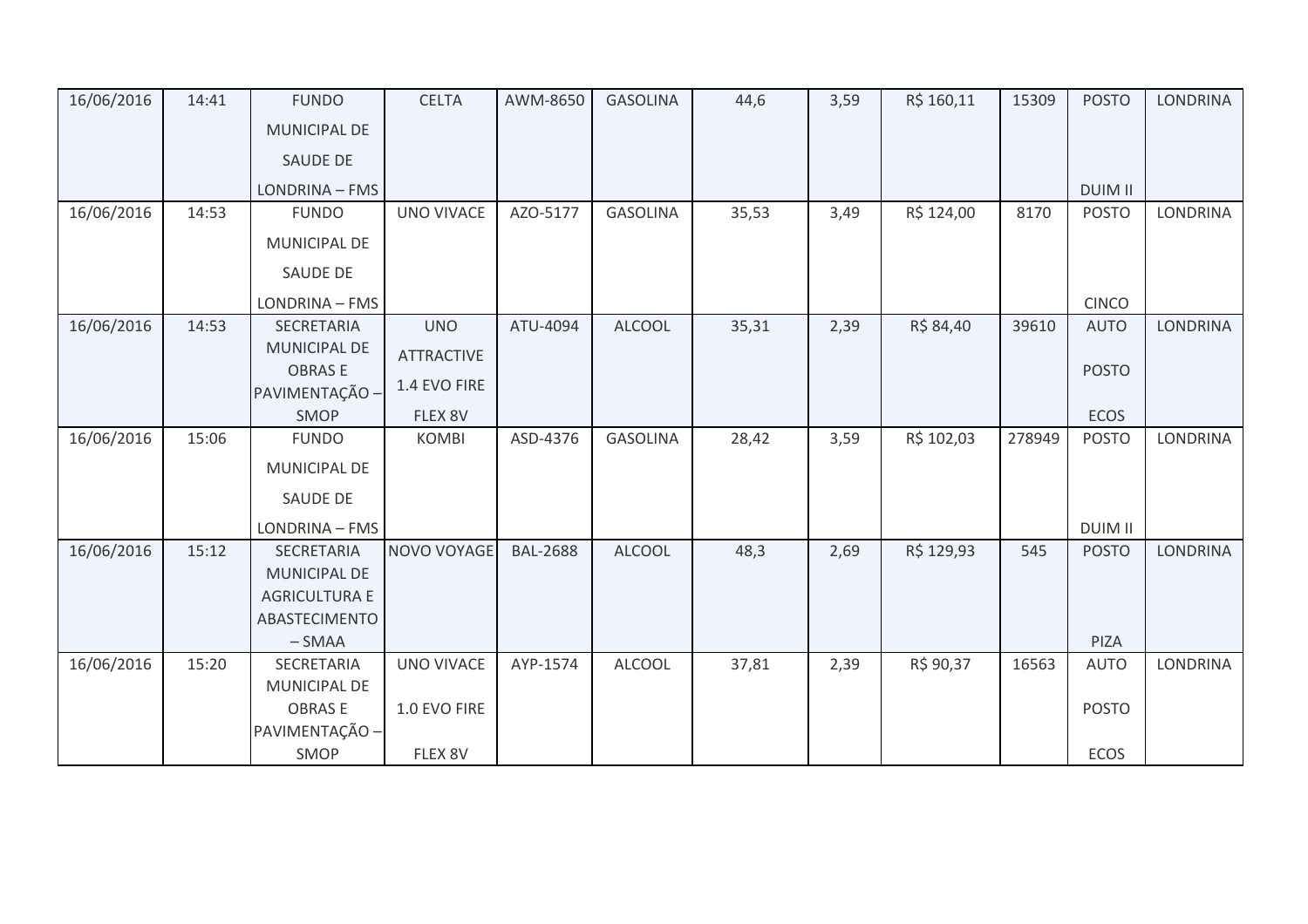| 16/06/2016 | 15:29 | <b>FUNDO</b>                            | SPRINTER-415      | <b>BAG-9372</b> | DIESEL S10      | 36,4  | 2,94 | R\$ 107,02 | 11480 | <b>POSTO</b>   | <b>LONDRINA</b> |
|------------|-------|-----------------------------------------|-------------------|-----------------|-----------------|-------|------|------------|-------|----------------|-----------------|
|            |       | <b>MUNICIPAL DE</b>                     |                   |                 |                 |       |      |            |       |                |                 |
|            |       | <b>SAUDE DE</b>                         |                   |                 |                 |       |      |            |       |                |                 |
|            |       | LONDRINA - FMS                          |                   |                 |                 |       |      |            |       | <b>DUIM II</b> |                 |
| 16/06/2016 | 15:48 | <b>FUNDO</b>                            | F4000             | AJA-3037        | <b>DIESEL</b>   | 24,58 | 2,8  | R\$ 68,81  | 89666 | <b>POSTO</b>   | <b>LONDRINA</b> |
|            |       | MUNICIPAL DE                            |                   |                 |                 |       |      |            |       |                |                 |
|            |       | <b>SAUDE DE</b>                         |                   |                 |                 |       |      |            |       |                |                 |
|            |       | LONDRINA - FMS                          |                   |                 |                 |       |      |            |       | <b>DUIM II</b> |                 |
| 16/06/2016 | 16:11 | <b>FUNDO</b>                            | SPACEFOX          | <b>BAI-9778</b> | <b>GASOLINA</b> | 42,43 | 3,59 | R\$ 152,32 | 4156  | <b>POSTO</b>   | <b>LONDRINA</b> |
|            |       | <b>MUNICIPAL DE</b>                     |                   |                 |                 |       |      |            |       |                |                 |
|            |       | <b>SAUDE DE</b>                         |                   |                 |                 |       |      |            |       |                |                 |
|            |       | LONDRINA - FMS                          |                   |                 |                 |       |      |            |       | <b>DUIM II</b> |                 |
| 16/06/2016 | 16:14 | <b>FUNDO</b>                            | <b>UNO</b>        | <b>AKR-5982</b> | <b>GASOLINA</b> | 25,9  | 3,59 | R\$ 92,98  | 68072 | <b>POSTO</b>   | <b>LONDRINA</b> |
|            |       | MUNICIPAL DE                            |                   |                 |                 |       |      |            |       |                |                 |
|            |       | SAUDE DE                                |                   |                 |                 |       |      |            |       |                |                 |
|            |       | LONDRINA - FMS                          |                   |                 |                 |       |      |            |       | <b>DUIM II</b> |                 |
| 16/06/2016 | 16:16 | <b>FUNDO</b>                            | SPACEFOX          | <b>BAI-9776</b> | <b>GASOLINA</b> | 39,64 | 3,59 | R\$ 142,31 | 19585 | <b>POSTO</b>   | <b>LONDRINA</b> |
|            |       | <b>MUNICIPAL DE</b>                     |                   |                 |                 |       |      |            |       |                |                 |
|            |       | SAUDE DE                                |                   |                 |                 |       |      |            |       |                |                 |
|            |       | LONDRINA - FMS                          |                   |                 |                 |       |      |            |       | <b>DUIM II</b> |                 |
| 16/06/2016 | 16:59 | SECRETARIA                              | <b>LOGAN EXPR</b> | AZO-6926        | <b>ALCOOL</b>   | 49,74 | 2,48 | R\$ 123,37 | 13118 | POSTO BV       | <b>PONTA</b>    |
|            |       | <b>MUNICIPAL SE</b>                     |                   |                 |                 |       |      |            |       |                |                 |
|            |       | <b>ASSISTNCIA</b><br><b>SOCIAL-SMAS</b> | 16 M              |                 |                 |       |      |            |       |                | <b>GROSSA</b>   |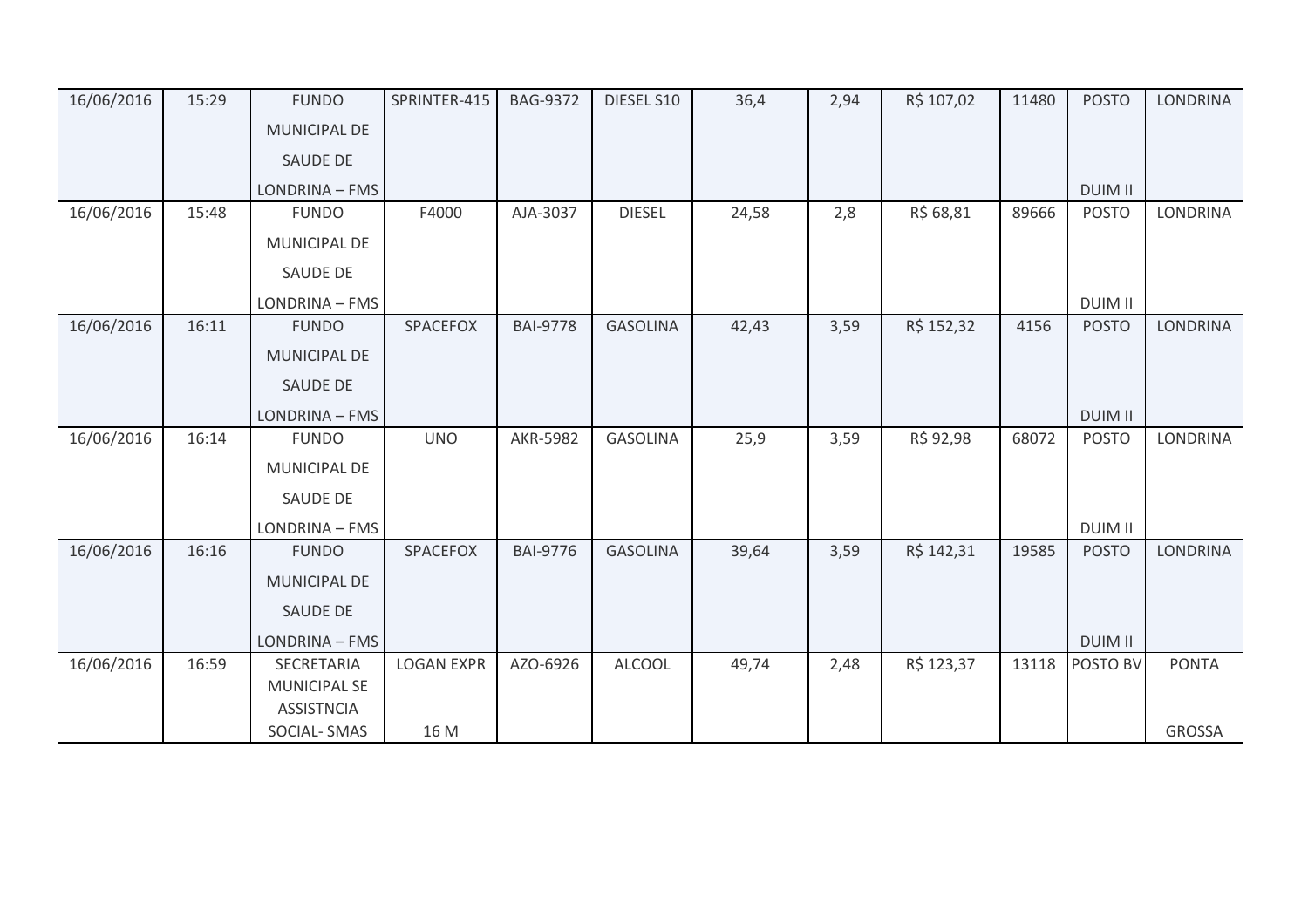| 16/06/2016 | 17:15 | <b>FUNDO</b>          | <b>CELTA</b>         | AWM-8632        | <b>GASOLINA</b> | 40,03 | 3,59 | R\$ 143,71 | 100960 | <b>POSTO</b>     | LONDRINA        |
|------------|-------|-----------------------|----------------------|-----------------|-----------------|-------|------|------------|--------|------------------|-----------------|
|            |       | MUNICIPAL DE          |                      |                 |                 |       |      |            |        |                  |                 |
|            |       | <b>SAUDE DE</b>       |                      |                 |                 |       |      |            |        |                  |                 |
|            |       | LONDRINA - FMS        |                      |                 |                 |       |      |            |        | <b>DUIM II</b>   |                 |
| 16/06/2016 | 17:22 | <b>FUNDO</b>          | SPRINTER-415         | BAG-9371        | DIESEL S10      | 49,25 | 3,15 | R\$ 155,14 | 10711  | <b>SANTA</b>     | LONDRINA        |
|            |       |                       |                      |                 |                 |       |      |            |        | <b>MARIA</b>     |                 |
|            |       | MUNICIPAL DE          |                      |                 |                 |       |      |            |        | <b>DISTRIBUI</b> |                 |
|            |       |                       |                      |                 |                 |       |      |            |        | DORA DE          |                 |
|            |       | SAUDE DE              |                      |                 |                 |       |      |            |        | <b>DERIVAD</b>   |                 |
|            |       |                       |                      |                 |                 |       |      |            |        | OS DE            |                 |
|            |       |                       |                      |                 |                 |       |      |            |        | PETROLE          |                 |
|            |       | LONDRINA - FMS        |                      |                 |                 |       |      |            |        | $\circ$          |                 |
| 16/06/2016 | 18:09 | <b>FUNDO</b>          | <b>BOXER</b>         | ARB-2177        | <b>DIESEL</b>   | 19,7  | 2,84 | R\$ 55,95  | 173752 | <b>POSTO</b>     | <b>LONDRINA</b> |
|            |       | <b>MUNICIPAL DE</b>   |                      |                 |                 |       |      |            |        |                  |                 |
|            |       | SAUDE DE              |                      |                 |                 |       |      |            |        |                  |                 |
|            |       | LONDRINA - FMS        |                      |                 |                 |       |      |            |        | <b>DUIM II</b>   |                 |
| 16/06/2016 | 18:16 | <b>FUNDO</b>          | <b>BOXER</b>         | ARB-2186        | <b>DIESEL</b>   | 31,29 | 2,84 | R\$ 88,86  | 266241 | <b>POSTO</b>     | <b>LONDRINA</b> |
|            |       | MUNICIPAL DE          |                      |                 |                 |       |      |            |        |                  |                 |
|            |       | SAUDE DE              |                      |                 |                 |       |      |            |        |                  |                 |
|            |       | <b>LONDRINA - FMS</b> |                      |                 |                 |       |      |            |        | <b>DUIM II</b>   |                 |
| 16/06/2016 | 18:20 | <b>FUNDO</b>          | <b>BOXER HDI 15L</b> | AZO-4509        | DIESEL S10      | 44,72 | 2,94 | R\$ 131,48 | 60563  | <b>POSTO</b>     | LONDRINA        |
|            |       | <b>MUNICIPAL DE</b>   |                      |                 |                 |       |      |            |        |                  |                 |
|            |       | SAUDE DE              |                      |                 |                 |       |      |            |        |                  |                 |
|            |       | LONDRINA - FMS        |                      |                 |                 |       |      |            |        | <b>DUIM II</b>   |                 |
| 16/06/2016 | 19:19 | SECRETARIA            | RANGER XL 3.0        | <b>HCF-8194</b> | <b>DIESEL</b>   | 46,95 | 2,84 | R\$ 133,34 | 178287 | <b>POSTO</b>     | <b>LONDRINA</b> |
|            |       | <b>MUNICIPAL DE</b>   | PSE 163CV 4X2        |                 |                 |       |      |            |        |                  |                 |
|            |       | DEFESA SOCIAL-        |                      |                 |                 |       |      |            |        |                  |                 |
|            |       | SMDS                  | <b>CD TB DIESEL</b>  |                 |                 |       |      |            |        | <b>DUIM II</b>   |                 |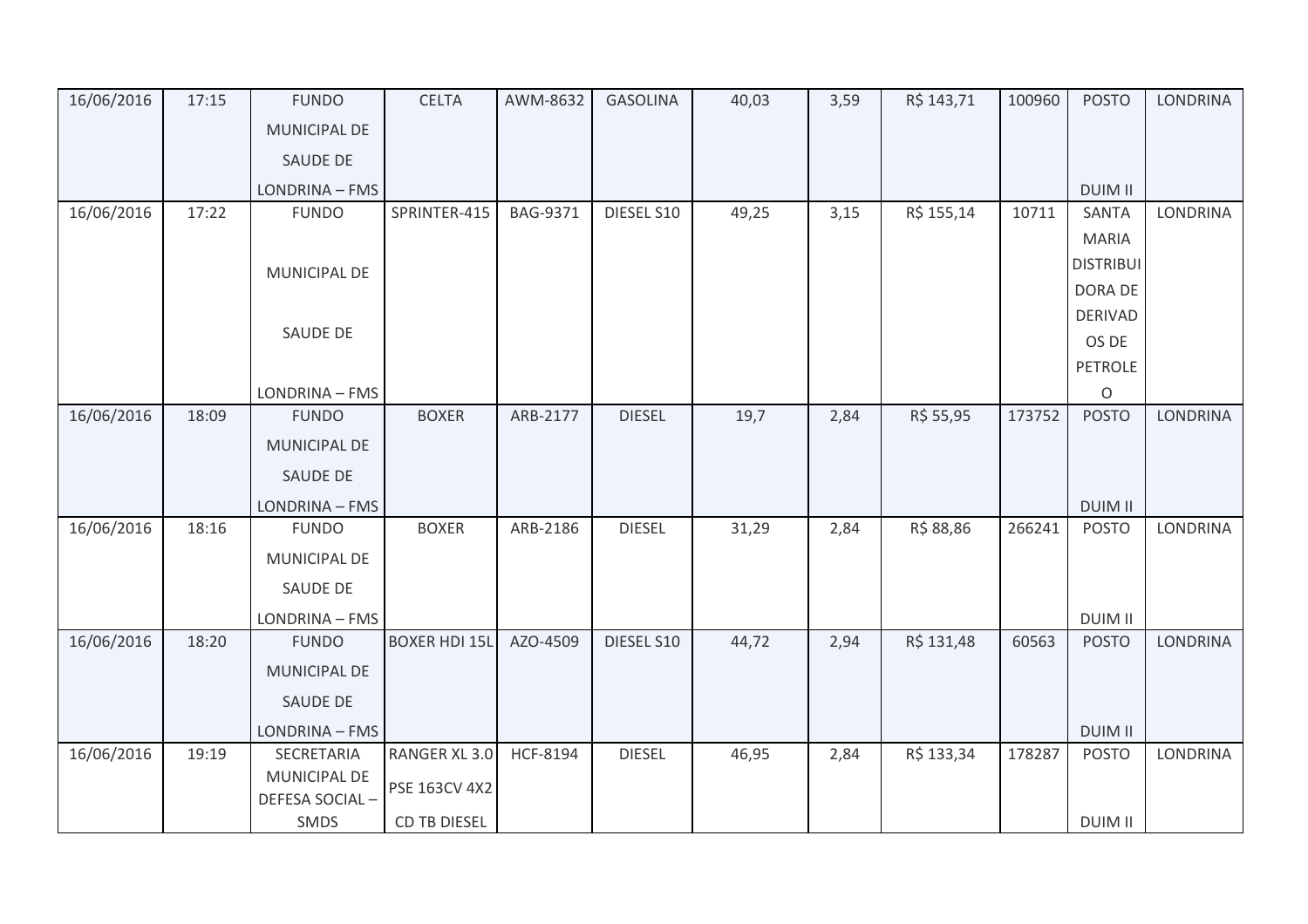| 16/06/2016 | 19:25 | <b>FUNDO</b>        | MASTER 2.3        | AZL-6276 | DIESEL S10      | 58,71 | 2,94 | R\$ 172,61 | 49949  | <b>POSTO</b>    | LONDRINA        |
|------------|-------|---------------------|-------------------|----------|-----------------|-------|------|------------|--------|-----------------|-----------------|
|            |       | MUNICIPAL DE        |                   |          |                 |       |      |            |        |                 |                 |
|            |       | <b>SAUDE DE</b>     | <b>DCI FURGÃO</b> |          |                 |       |      |            |        |                 |                 |
|            |       | LONDRINA - FMS      | <b>16V</b>        |          |                 |       |      |            |        | <b>DUIM II</b>  |                 |
| 16/06/2016 | 20:05 | <b>FUNDO</b>        | <b>UNO</b>        | AAW-2736 | <b>GASOLINA</b> | 32,02 | 3,59 | R\$ 114,95 | 84154  | <b>POSTO</b>    | <b>LONDRINA</b> |
|            |       | MUNICIPAL DE        |                   |          |                 |       |      |            |        |                 |                 |
|            |       | SAUDE DE            |                   |          |                 |       |      |            |        |                 |                 |
|            |       | LONDRINA - FMS      |                   |          |                 |       |      |            |        | <b>DUIM II</b>  |                 |
| 16/06/2016 | 20:07 | <b>FUNDO</b>        | <b>DUCATO</b>     | ATJ-3641 | <b>DIESEL</b>   | 41,59 | 2,84 | R\$ 118,12 | 289599 | <b>POSTO</b>    | <b>LONDRINA</b> |
|            |       | <b>MUNICIPAL DE</b> |                   |          |                 |       |      |            |        |                 |                 |
|            |       | SAUDE DE            |                   |          |                 |       |      |            |        |                 |                 |
|            |       | LONDRINA - FMS      |                   |          |                 |       |      |            |        | <b>DUIM II</b>  |                 |
| 16/06/2016 | 20:25 | SECRETARIA          | S10 BLAZER        | AUE-4965 | <b>ALCOOL</b>   | 53,75 | 2,49 | R\$ 133,84 | 130090 | <b>POSTO</b>    | <b>LONDRINA</b> |
|            |       | <b>MUNICIPAL DE</b> | ADVANT.           |          |                 |       |      |            |        |                 |                 |
|            |       | DEFESA SOCIAL-      | $2.4/2.4$ MPFI    |          |                 |       |      |            |        |                 |                 |
|            |       | SMDS                | <b>F.POWER</b>    |          |                 |       |      |            |        | <b>DUIM II</b>  |                 |
| 16/06/2016 | 20:32 | SECRETARIA          | VOYAGE 1.6        | AZL-4452 | <b>ALCOOL</b>   | 47,4  | 2,49 | R\$ 118,03 | 15992  | <b>POSTO</b>    | <b>LONDRINA</b> |
|            |       | <b>MUNICIPAL DE</b> | MI TOTAL FLEX     |          |                 |       |      |            |        |                 |                 |
|            |       | DEFESA SOCIAL-      |                   |          |                 |       |      |            |        |                 |                 |
|            |       | <b>SMDS</b>         | 8V                |          |                 |       |      |            |        | <b>DUIM II</b>  |                 |
| 16/06/2016 | 21:17 | SECRETARIA          | <b>LOGAN EXPR</b> | AZO-6926 | <b>ALCOOL</b>   | 21,76 | 2,39 | R\$ 52,01  | 13598  | <b>POSTO</b>    | <b>LONDRINA</b> |
|            |       | <b>MUNICIPAL SE</b> |                   |          |                 |       |      |            |        | <b>PETROITA</b> |                 |
|            |       | <b>ASSISTNCIA</b>   |                   |          |                 |       |      |            |        |                 |                 |
|            |       | SOCIAL-SMAS         | 16 M              |          |                 |       |      |            |        | LIA             |                 |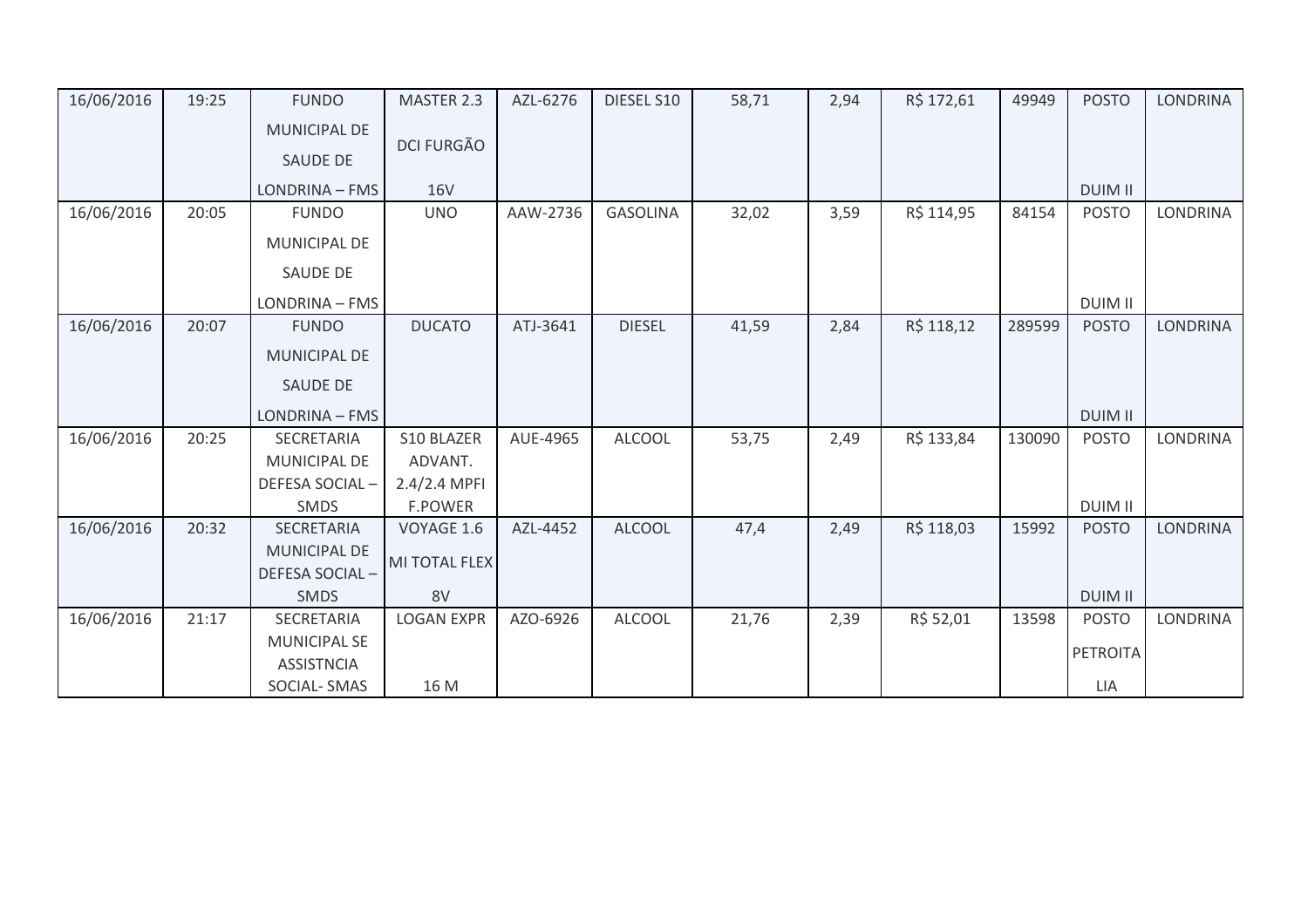| 16/06/2016 | 21:27 | <b>FUNDO</b>             | SPRINTER-415  | <b>BAG-9373</b> | DIESEL S10      | 58,46 | 3,15 | R\$ 184,15 | 4785   | <b>SANTA</b>     | <b>LONDRINA</b> |
|------------|-------|--------------------------|---------------|-----------------|-----------------|-------|------|------------|--------|------------------|-----------------|
|            |       |                          |               |                 |                 |       |      |            |        | <b>MARIA</b>     |                 |
|            |       | MUNICIPAL DE             |               |                 |                 |       |      |            |        | <b>DISTRIBUI</b> |                 |
|            |       |                          |               |                 |                 |       |      |            |        | DORA DE          |                 |
|            |       |                          |               |                 |                 |       |      |            |        | <b>DERIVAD</b>   |                 |
|            |       | SAUDE DE                 |               |                 |                 |       |      |            |        | OS DE            |                 |
|            |       |                          |               |                 |                 |       |      |            |        | <b>PETROLE</b>   |                 |
|            |       | LONDRINA - FMS           |               |                 |                 |       |      |            |        | $\mathsf O$      |                 |
| 17/06/2016 | 06:35 | <b>FUNDO</b>             | <b>KOMBI</b>  | FFZ-5891        | <b>GASOLINA</b> | 24,8  | 3,59 | R\$ 89,03  | 139463 | <b>POSTO</b>     | <b>LONDRINA</b> |
|            |       | MUNICIPAL DE             |               |                 |                 |       |      |            |        |                  |                 |
|            |       | SAUDE DE                 |               |                 |                 |       |      |            |        |                  |                 |
|            |       | LONDRINA - FMS           |               |                 |                 |       |      |            |        | <b>DUIM II</b>   |                 |
| 17/06/2016 | 07:15 | <b>FUNDO</b>             | <b>KOMBI</b>  | FFZ-4793        | <b>GASOLINA</b> | 23,6  | 3,59 | R\$ 84,72  | 129932 | <b>POSTO</b>     | LONDRINA        |
|            |       | MUNICIPAL DE             |               |                 |                 |       |      |            |        |                  |                 |
|            |       | SAUDE DE                 |               |                 |                 |       |      |            |        |                  |                 |
|            |       | LONDRINA - FMS           |               |                 |                 |       |      |            |        | <b>DUIM II</b>   |                 |
| 17/06/2016 | 07:18 | SECRETARIA               | <b>KOMBI</b>  | NYG-5009        | <b>ALCOOL</b>   | 36,63 | 2,49 | R\$ 91,21  | 45933  | <b>SANTA</b>     | <b>LONDRINA</b> |
|            |       |                          |               |                 |                 |       |      |            |        | <b>MARIA</b>     |                 |
|            |       | <b>MUNICIPAL SE</b>      | STANDARD 1.4  |                 |                 |       |      |            |        | <b>DISTRIBUI</b> |                 |
|            |       |                          |               |                 |                 |       |      |            |        | DORA DE          |                 |
|            |       |                          |               |                 |                 |       |      |            |        | <b>DERIVAD</b>   |                 |
|            |       | <b>ASSISTNCIA</b>        | MI TOTAL FLEX |                 |                 |       |      |            |        | OS DE            |                 |
|            |       |                          |               |                 |                 |       |      |            |        | <b>PETROLE</b>   |                 |
|            |       | SOCIAL-SMAS              | 8V            |                 |                 |       |      |            |        | $\circ$          |                 |
| 17/06/2016 | 07:40 | SECRETARIA               | L1114         | AAQ-2627        | <b>DIESEL</b>   | 85,29 | 2,99 | R\$ 255,02 | 499959 | <b>POSTO</b>     | <b>LONDRINA</b> |
|            |       | MUNICIPAL DO             |               |                 |                 |       |      |            |        |                  |                 |
|            |       | AMBIENTE-<br><b>SEMA</b> |               |                 |                 |       |      |            |        | PIZA             |                 |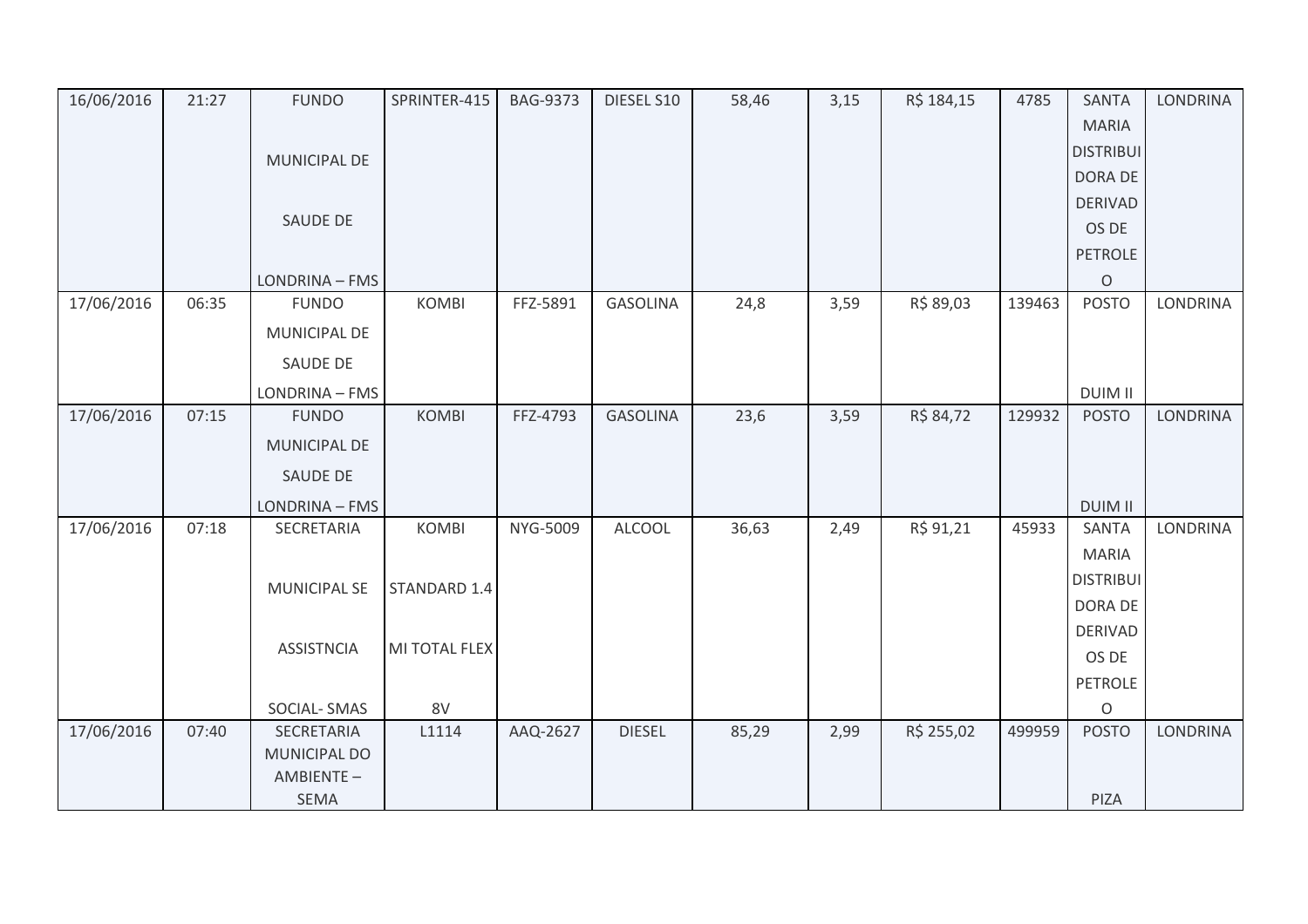| 17/06/2016 | 07:42 | SECRETARIA          | <b>TRANSIT</b>       | AUZ-9101 | DIESEL S10    | 71,44  | 2,94 | R\$ 210,06 | 71007  | <b>POSTO</b>    | <b>LONDRINA</b> |
|------------|-------|---------------------|----------------------|----------|---------------|--------|------|------------|--------|-----------------|-----------------|
|            |       | MUNICIPAL DE        | <b>FURGAO 3330</b>   |          |               |        |      |            |        |                 |                 |
|            |       |                     | 2.4 TDCI             |          |               |        |      |            |        |                 |                 |
|            |       | EDUCAÇÃO - SME      | <b>CURTO DIES.</b>   |          |               |        |      |            |        | <b>DUIM II</b>  |                 |
| 17/06/2016 | 07:53 | <b>FUNDO</b>        | $S-10$               | AKO-6449 | <b>DIESEL</b> | 20,95  | 2,84 | R\$ 59,50  | 155053 | <b>POSTO</b>    | <b>LONDRINA</b> |
|            |       | MUNICIPAL DE        |                      |          |               |        |      |            |        |                 |                 |
|            |       | SAUDE DE            |                      |          |               |        |      |            |        |                 |                 |
|            |       | LONDRINA - FMS      |                      |          |               |        |      |            |        | <b>DUIM II</b>  |                 |
| 17/06/2016 | 08:22 | SECRETARIA          | <b>UNO WAY 1.0</b>   | AYX-3379 | <b>ALCOOL</b> | 33,12  | 2,49 | R\$ 82,47  | 27748  | <b>POSTO</b>    | <b>LONDRINA</b> |
|            |       | MUNICIPAL DE        | <b>EVO FIRE FLEX</b> |          |               |        |      |            |        |                 |                 |
|            |       | DEFESA SOCIAL-      |                      |          |               |        |      |            |        |                 |                 |
|            |       | SMDS                | 8V                   |          |               |        |      |            |        | <b>DUIM II</b>  |                 |
| 17/06/2016 | 08:45 | SECRETARIA          | <b>CARGO 2429</b>    | AZJ-1239 | DIESEL S10    | 235,84 | 2,99 | R\$ 705,17 | 13961  | <b>POSTO</b>    | <b>LONDRINA</b> |
|            |       | MUNICIPAL DE        |                      |          |               |        |      |            |        |                 |                 |
|            |       | <b>OBRASE</b>       | PLATAFORMA           |          |               |        |      |            |        | <b>PETROITA</b> |                 |
|            |       | PAVIMENTAÇÃO -      |                      |          |               |        |      |            |        |                 |                 |
|            |       | SMOP                | <b>GRANDE</b>        |          |               |        |      |            |        | LIA             |                 |
| 17/06/2016 | 08:47 | <b>FUNDO</b>        | JUMPER J 2.3         | AZX-7928 | DIESEL S10    | 30,6   | 2,94 | R\$ 89,99  | 36342  | <b>POSTO</b>    | LONDRINA        |
|            |       | MUNICIPAL DE        |                      |          |               |        |      |            |        |                 |                 |
|            |       | SAUDE DE            |                      |          |               |        |      |            |        |                 |                 |
|            |       | LONDRINA - FMS      |                      |          |               |        |      |            |        | <b>DUIM II</b>  |                 |
| 17/06/2016 | 08:52 | SECRETARIA          | UNO MILLE 1.0        | AVW-4587 | <b>ALCOOL</b> | 25,09  | 2,49 | R\$ 62,47  | 32081  | <b>POSTO</b>    | <b>LONDRINA</b> |
|            |       | <b>MUNICIPAL SE</b> | FIRE/F.FLEX/         |          |               |        |      |            |        |                 |                 |
|            |       | <b>ASSISTNCIA</b>   |                      |          |               |        |      |            |        |                 |                 |
|            |       | SOCIAL-SMAS         | <b>ECONOMY 4P</b>    |          |               |        |      |            |        | <b>DUIM II</b>  |                 |
| 17/06/2016 | 08:53 | <b>FUNDO</b>        | <b>STRADA</b>        | AKO-8070 | <b>ALCOOL</b> | 33,26  | 2,49 | R\$ 82,82  | 123765 | <b>POSTO</b>    | <b>LONDRINA</b> |
|            |       | MUNICIPAL DE        |                      |          |               |        |      |            |        |                 |                 |
|            |       | <b>SAUDE DE</b>     |                      |          |               |        |      |            |        |                 |                 |
|            |       | LONDRINA - FMS      |                      |          |               |        |      |            |        | <b>DUIM II</b>  |                 |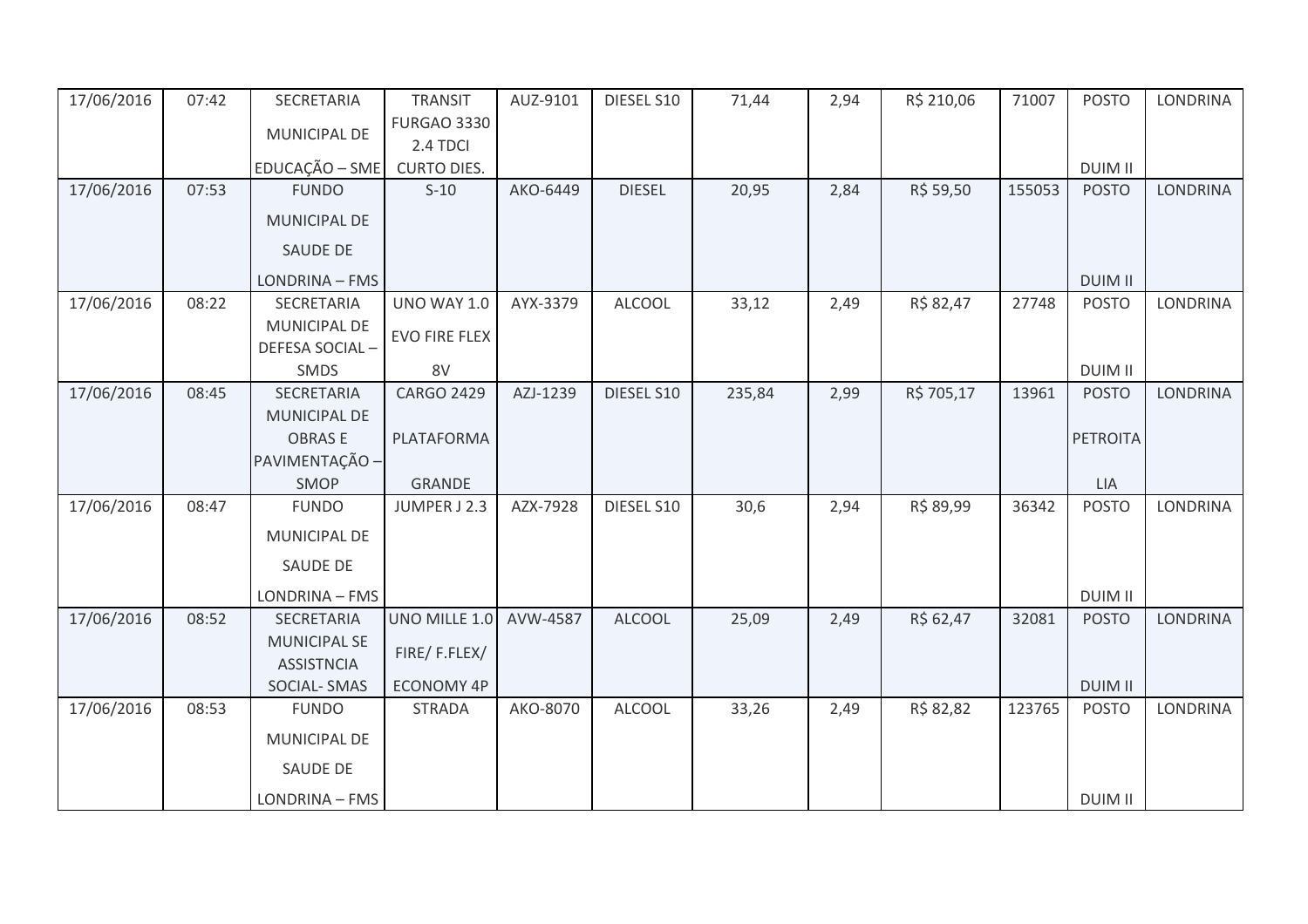| 17/06/2016 | 08:55 | SECRETARIA          | <b>FIORINO</b>      | AHZ-2983 | <b>GASOLINA</b> | 40    | 3,47 | R\$ 138,80 | 234428         | <b>POSTO</b>    | <b>LONDRINA</b> |
|------------|-------|---------------------|---------------------|----------|-----------------|-------|------|------------|----------------|-----------------|-----------------|
|            |       | MUNICIPAL DE        | <b>PICKUP</b>       |          |                 |       |      |            |                |                 |                 |
|            |       | <b>OBRASE</b>       | <b>WORKING 1.5</b>  |          |                 |       |      |            |                | <b>PETROITA</b> |                 |
|            |       | PAVIMENTAÇÃO -      |                     |          |                 |       |      |            |                |                 |                 |
|            |       | SMOP                | MPI / I.E.          |          |                 |       |      |            |                | LIA             |                 |
| 17/06/2016 | 09:00 | <b>FUNDO</b>        | PULVERIZADO         | EQU-0064 | <b>GASOLINA</b> | 10    | 3,59 | R\$ 35,90  | $\mathbf 0$    | <b>POSTO</b>    | <b>LONDRINA</b> |
|            |       | MUNICIPAL DE        |                     |          |                 |       |      |            |                |                 |                 |
|            |       | SAUDE DE            |                     |          |                 |       |      |            |                |                 |                 |
|            |       | LONDRINA - FMS      | $\mathsf{R}$        |          |                 |       |      |            |                | <b>DUIM II</b>  |                 |
| 17/06/2016 | 09:02 | <b>FUNDO</b>        | PULVERIZADO         | EQU-0067 | <b>GASOLINA</b> | 10    | 3,59 | R\$ 35,90  | $\overline{0}$ | <b>POSTO</b>    | <b>LONDRINA</b> |
|            |       | <b>MUNICIPAL DE</b> |                     |          |                 |       |      |            |                |                 |                 |
|            |       | <b>SAUDE DE</b>     |                     |          |                 |       |      |            |                |                 |                 |
|            |       | LONDRINA - FMS      | ${\sf R}$           |          |                 |       |      |            |                | <b>DUIM II</b>  |                 |
| 17/06/2016 | 09:02 | SECRETARIA          | <b>S10 PICKUP</b>   | AWM-4670 | <b>ALCOOL</b>   | 58,07 | 2,39 | R\$ 138,79 | 56907          | <b>POSTO</b>    | LONDRINA        |
|            |       | <b>MUNICIPAL SE</b> | <b>EXECUTIVE CD</b> |          |                 |       |      |            |                | <b>PETROITA</b> |                 |
|            |       | <b>ASSISTNCIA</b>   |                     |          |                 |       |      |            |                |                 |                 |
|            |       | SOCIAL-SMAS         | 4.3 4X4             |          |                 |       |      |            |                | LIA             |                 |
| 17/06/2016 | 09:04 | SECRETARIA          | UNO MILLE 1.0       | AUY-4347 | <b>ALCOOL</b>   | 30,02 | 2,39 | R\$ 71,76  | 72364          | <b>POSTO</b>    | <b>LONDRINA</b> |
|            |       | MUNICIPAL DE        |                     |          |                 |       |      |            |                |                 |                 |
|            |       | <b>OBRASE</b>       | FIRE/F.FLEX/        |          |                 |       |      |            |                | <b>PETROITA</b> |                 |
|            |       | PAVIMENTAÇÃO -      |                     |          |                 |       |      |            |                |                 |                 |
|            |       | SMOP                | <b>ECONOMY 4P</b>   |          |                 |       |      |            |                | <b>LIA</b>      |                 |
| 17/06/2016 | 09:09 | <b>FUNDACAO DE</b>  | <b>UNO VIVACE</b>   | AYP-1569 | <b>ALCOOL</b>   | 40,66 | 2,39 | R\$ 97,18  | 15743          | <b>AUTO</b>     | LONDRINA        |
|            |       | <b>ESPORTES DE</b>  | 1.0 EVO FIRE        |          |                 |       |      |            |                | <b>POSTO</b>    |                 |
|            |       | LONDRINA - FEL      | FLEX 8V             |          |                 |       |      |            |                | ECOS            |                 |
| 17/06/2016 | 09:11 | SECRETARIA          | <b>KOMBI</b>        | AOU-4789 | <b>ALCOOL</b>   | 32,86 | 2,39 | R\$ 78,54  | 148112         | <b>AUTO</b>     | <b>LONDRINA</b> |
|            |       | <b>MUNICIPAL SE</b> | STANDARD 1.4        |          |                 |       |      |            |                | <b>POSTO</b>    |                 |
|            |       | <b>ASSISTNCIA</b>   | MI TOTAL FLEX       |          |                 |       |      |            |                |                 |                 |
|            |       | <b>SOCIAL-SMAS</b>  | 8V                  |          |                 |       |      |            |                | <b>ECOS</b>     |                 |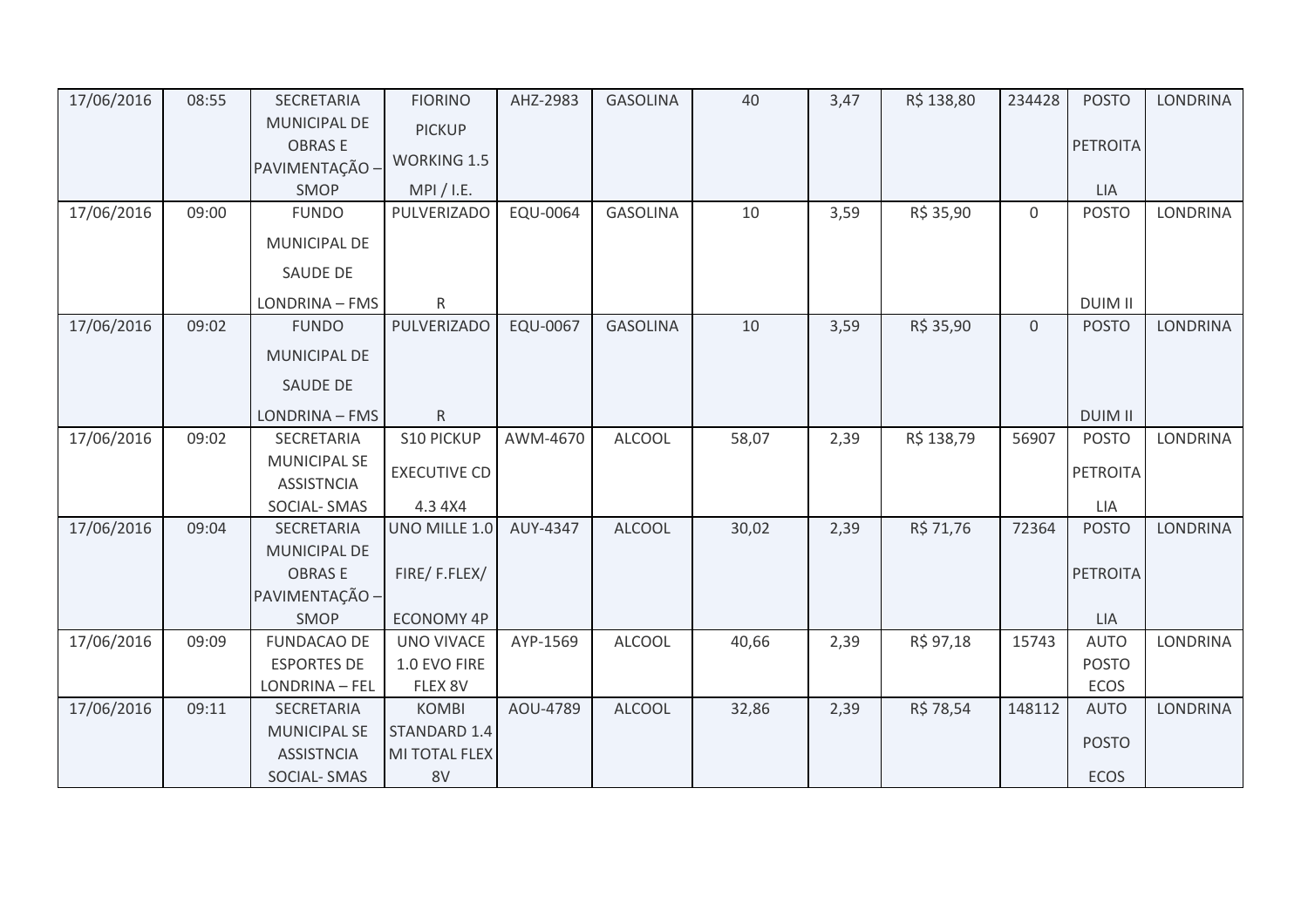| 17/06/2016 | 09:11 | SECRETARIA<br>MUNICIPAL DE | L200 GL 2.5        | ALE-6736        | <b>DIESEL</b>   | 55    | 2,84 | R\$ 156,20 | 182740 | <b>POSTO</b>   | <b>LONDRINA</b> |
|------------|-------|----------------------------|--------------------|-----------------|-----------------|-------|------|------------|--------|----------------|-----------------|
|            |       | <b>AGRICULTURA E</b>       |                    |                 |                 |       |      |            |        |                |                 |
|            |       | ABASTECIMENTO              |                    |                 |                 |       |      |            |        |                |                 |
|            |       | $-SMAA$                    | 4X4 CD DIESEL      |                 |                 |       |      |            |        | <b>DUIM II</b> |                 |
| 17/06/2016 | 09:12 | SECRETARIA                 | E215               | PML-9269        | <b>DIESEL</b>   | 150   | 2,84 | R\$426,00  | 827    | <b>POSTO</b>   | <b>LONDRINA</b> |
|            |       | <b>MUNICIPAL DE</b>        |                    |                 |                 |       |      |            |        |                |                 |
|            |       | <b>AGRICULTURA E</b>       |                    |                 |                 |       |      |            |        |                |                 |
|            |       | ABASTECIMENTO              |                    |                 |                 |       |      |            |        |                |                 |
|            |       | $-SMAA$                    |                    |                 |                 |       |      |            |        | <b>DUIM II</b> |                 |
| 17/06/2016 | 09:15 | SECRETARIA                 | UNO MILLE 1.0      | AKS-4021        | <b>GASOLINA</b> | 25,08 | 3,59 | R\$ 90,04  | 279897 | <b>POSTO</b>   | <b>LONDRINA</b> |
|            |       | <b>MUNICIPAL SE</b>        | FIRE/F.FLEX/       |                 |                 |       |      |            |        |                |                 |
|            |       | <b>ASSISTNCIA</b>          |                    |                 |                 |       |      |            |        |                |                 |
|            |       | <b>SOCIAL-SMAS</b>         | <b>ECONOMY 4P</b>  |                 |                 |       |      |            |        | <b>DUIM II</b> |                 |
| 17/06/2016 | 09:16 | SECRETARIA                 | <b>MOTONIVELAD</b> | PML-5070        | <b>DIESEL</b>   | 150   | 2,84 | R\$426,00  | 1405   | <b>POSTO</b>   | <b>LONDRINA</b> |
|            |       | MUNICIPAL DE               |                    |                 |                 |       |      |            |        |                |                 |
|            |       | <b>AGRICULTURA E</b>       |                    |                 |                 |       |      |            |        |                |                 |
|            |       | ABASTECIMENTO              |                    |                 |                 |       |      |            |        |                |                 |
|            |       | $-SMAA$                    | <b>ORA RG 140</b>  |                 |                 |       |      |            |        | <b>DUIM II</b> |                 |
| 17/06/2016 | 09:16 | SECRETARIA<br>MUNICIPAL DE | PA                 | PML-1019        | <b>DIESEL</b>   | 100   | 2,84 | R\$ 284,00 | 810    | <b>POSTO</b>   | <b>LONDRINA</b> |
|            |       | <b>AGRICULTURA E</b>       | CARREGADEIR        |                 |                 |       |      |            |        |                |                 |
|            |       | ABASTECIMENTO              |                    |                 |                 |       |      |            |        |                |                 |
|            |       | $-SMAA$                    | A W20D             |                 |                 |       |      |            |        | <b>DUIM II</b> |                 |
| 17/06/2016 | 09:20 | SECRETARIA                 | WEEKEND            | <b>BAJ-7689</b> | <b>ALCOOL</b>   | 39,08 | 2,49 | R\$ 97,31  | 2769   | <b>POSTO</b>   | <b>LONDRINA</b> |
|            |       | <b>MUNICIPAL DE</b>        |                    |                 |                 |       |      |            |        |                |                 |
|            |       | DEFESA SOCIAL-             |                    |                 |                 |       |      |            |        |                |                 |
|            |       | <b>SMDS</b>                | <b>ADVENTURE</b>   |                 |                 |       |      |            |        | <b>DUIM II</b> |                 |
| 17/06/2016 | 09:28 | <b>FUNDO</b>               | JUMPER J 2.3       | AZX-7915        | DIESEL S10      | 36,99 | 2,94 | R\$ 108,75 | 38449  | <b>POSTO</b>   | <b>LONDRINA</b> |
|            |       | <b>MUNICIPAL DE</b>        |                    |                 |                 |       |      |            |        |                |                 |
|            |       | SAUDE DE                   |                    |                 |                 |       |      |            |        |                |                 |
|            |       | LONDRINA - FMS             |                    |                 |                 |       |      |            |        | <b>DUIM II</b> |                 |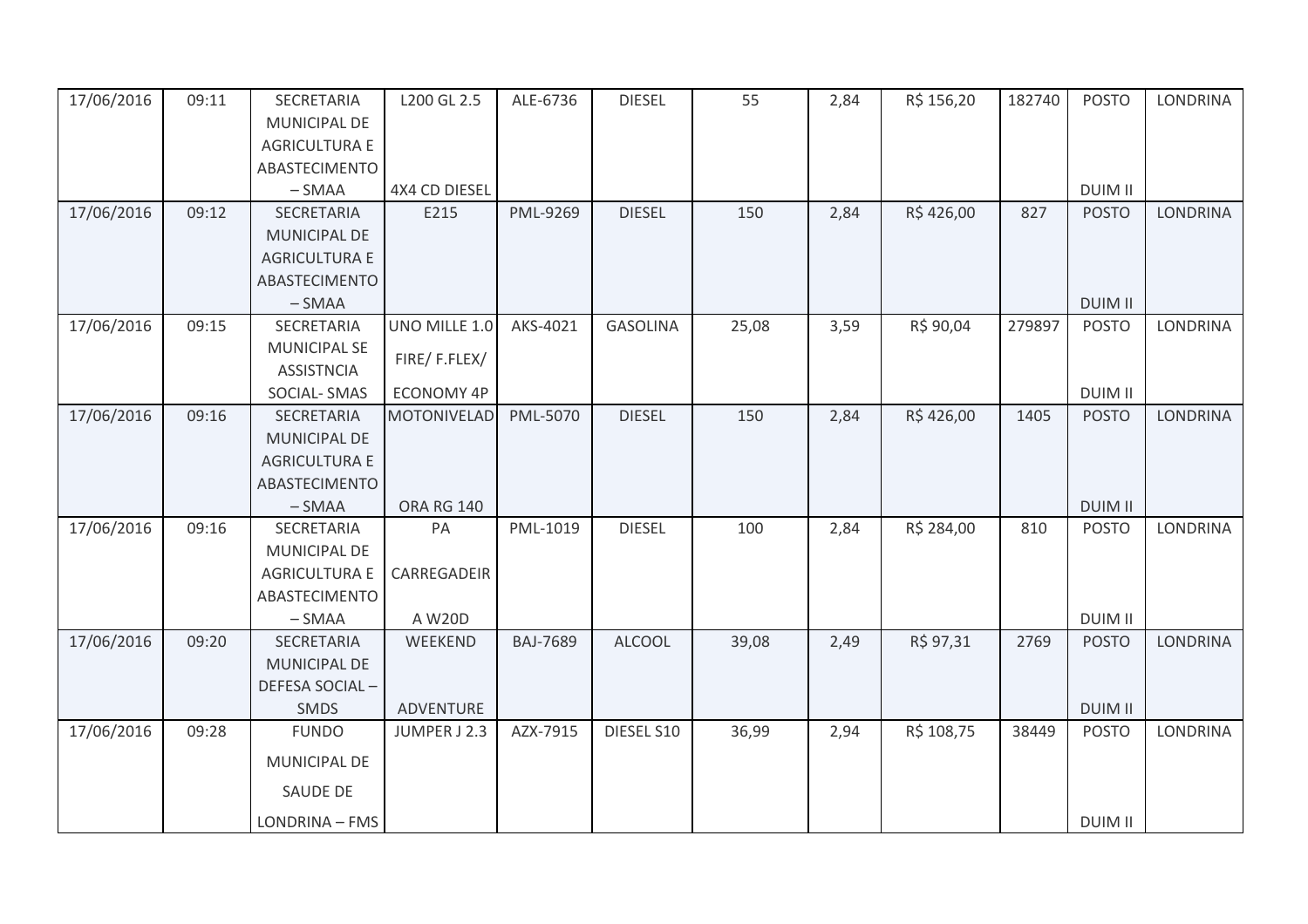| 17/06/2016 | 09:55 | <b>FUNDO</b>      | <b>BOXER</b>      | AWF-6106        | DIESEL S10      | 63,57 | 2,97 | R\$ 188,82 | 154830 | <b>POSTO</b>   | <b>LONDRINA</b> |
|------------|-------|-------------------|-------------------|-----------------|-----------------|-------|------|------------|--------|----------------|-----------------|
|            |       | MUNICIPAL DE      |                   |                 |                 |       |      |            |        |                |                 |
|            |       | <b>SAUDE DE</b>   |                   |                 |                 |       |      |            |        |                |                 |
|            |       | LONDRINA - FMS    |                   |                 |                 |       |      |            |        | FARIA          |                 |
| 17/06/2016 | 09:57 | <b>FUNDO</b>      | <b>CELTA</b>      | AWM-8660        | <b>GASOLINA</b> | 40    | 3,46 | R\$ 138,40 | 16280  | <b>POSTO</b>   | LONDRINA        |
|            |       | MUNICIPAL DE      |                   |                 |                 |       |      |            |        |                |                 |
|            |       | <b>SAUDE DE</b>   |                   |                 |                 |       |      |            |        |                |                 |
|            |       | LONDRINA - FMS    |                   |                 |                 |       |      |            |        | <b>CINCAO</b>  |                 |
| 17/06/2016 | 09:58 | <b>FUNDO DE</b>   | <b>S10 PICKUP</b> | AYV-8730        | DIESEL S10      | 53,87 | 2,94 | R\$ 158,38 | 20197  | <b>POSTO</b>   | <b>LONDRINA</b> |
|            |       | REEQUIPAMENTO     |                   |                 |                 |       |      |            |        |                |                 |
|            |       | DO CORPO DE       |                   |                 |                 |       |      |            |        |                |                 |
|            |       | <b>BOMBEIROS-</b> |                   |                 |                 |       |      |            |        |                |                 |
|            |       | SMDS/FUNREBO      |                   |                 |                 |       |      |            |        |                |                 |
|            |       | M                 |                   |                 |                 |       |      |            |        | <b>DUIM II</b> |                 |
| 17/06/2016 | 10:09 | SECRETARIA        | UNO MILLE 1.0     | AQG-6092        | <b>ALCOOL</b>   | 43,07 | 2,49 | R\$ 107,26 | 52549  | <b>POSTO</b>   | <b>LONDRINA</b> |
|            |       | MUNICIPAL DE      | FIRE/F.FLEX/      |                 |                 |       |      |            |        |                |                 |
|            |       | FAZENDA - SMF     | <b>ECONOMY 4P</b> |                 |                 |       |      |            |        | <b>DUIM II</b> |                 |
| 17/06/2016 | 10:10 | <b>FUNDO</b>      | <b>UNO</b>        | AUY-6810        | <b>GASOLINA</b> | 30,59 | 3,59 | R\$ 109,82 | 52790  | <b>POSTO</b>   | <b>LONDRINA</b> |
|            |       | MUNICIPAL DE      |                   |                 |                 |       |      |            |        |                |                 |
|            |       | <b>SAUDE DE</b>   |                   |                 |                 |       |      |            |        |                |                 |
|            |       | LONDRINA - FMS    |                   |                 |                 |       |      |            |        | <b>DUIM II</b> |                 |
| 17/06/2016 | 10:18 | <b>FUNDO</b>      | SPACEFOX          | <b>BAJ-1558</b> | <b>GASOLINA</b> | 44,06 | 3,59 | R\$ 158,18 | 4297   | <b>POSTO</b>   | LONDRINA        |
|            |       | MUNICIPAL DE      |                   |                 |                 |       |      |            |        |                |                 |
|            |       | <b>SAUDE DE</b>   |                   |                 |                 |       |      |            |        |                |                 |
|            |       | LONDRINA - FMS    |                   |                 |                 |       |      |            |        | <b>DUIM II</b> |                 |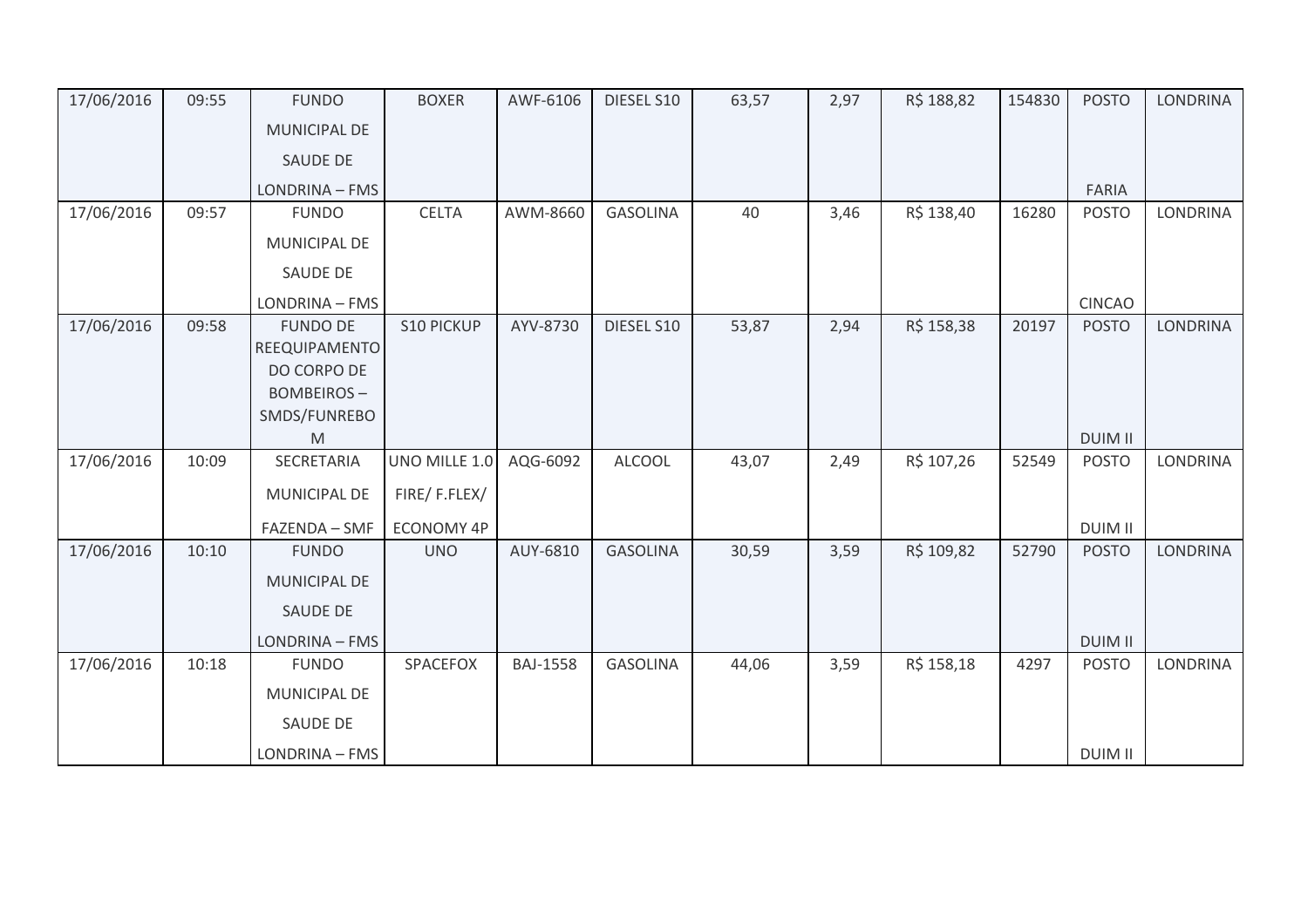| 17/06/2016 | 10:23 | <b>FUNDO</b>        | <b>UNO VIVACE</b> | AZO-5146        | <b>GASOLINA</b> | 36,05 | 3,59 | R\$ 129,42 | 17926  | <b>POSTO</b>    | <b>LONDRINA</b> |
|------------|-------|---------------------|-------------------|-----------------|-----------------|-------|------|------------|--------|-----------------|-----------------|
|            |       | <b>MUNICIPAL DE</b> |                   |                 |                 |       |      |            |        |                 |                 |
|            |       | <b>SAUDE DE</b>     |                   |                 |                 |       |      |            |        |                 |                 |
|            |       | LONDRINA - FMS      |                   |                 |                 |       |      |            |        | <b>DUIM II</b>  |                 |
| 17/06/2016 | 10:25 | SECRETARIA          | UNO MILLE 1.0     | AQV-9328        | <b>ALCOOL</b>   | 51,4  | 2,49 | R\$ 128,00 | 86209  | <b>POSTO</b>    | LONDRINA        |
|            |       | <b>MUNICIPAL SE</b> | FIRE/F.FLEX/      |                 |                 |       |      |            |        |                 |                 |
|            |       | <b>ASSISTNCIA</b>   |                   |                 |                 |       |      |            |        |                 |                 |
|            |       | <b>SOCIAL-SMAS</b>  | <b>ECONOMY 4P</b> |                 |                 |       |      |            |        | <b>DUIM II</b>  |                 |
| 17/06/2016 | 10:30 | SECRETARIA          | <b>KOMBI</b>      | AHZ-0491        | <b>GASOLINA</b> | 27,1  | 3,49 | R\$ 94,61  | 57213  | <b>POSTO</b>    | <b>LONDRINA</b> |
|            |       | MUNICIPAL DE        |                   |                 |                 |       |      |            |        |                 |                 |
|            |       | <b>OBRASE</b>       |                   |                 |                 |       |      |            |        |                 |                 |
|            |       | PAVIMENTAÇÃO -      |                   |                 |                 |       |      |            |        |                 |                 |
|            |       | SMOP                | <b>FURGAO</b>     |                 |                 |       |      |            |        | <b>FARIA</b>    |                 |
| 17/06/2016 | 10:34 | SECRETARIA          | UNO MILLE/        | AID-1767        | <b>GASOLINA</b> | 35,08 | 3,47 | R\$ 121,75 | 196190 | <b>POSTO</b>    | <b>LONDRINA</b> |
|            |       | <b>MUNICIPAL DE</b> |                   |                 |                 |       |      |            |        |                 |                 |
|            |       | <b>OBRASE</b>       | MILLE EX/         |                 |                 |       |      |            |        | <b>PETROITA</b> |                 |
|            |       | PAVIMENTAÇÃO -      |                   |                 |                 |       |      |            |        |                 |                 |
|            |       | SMOP                | SMART 4P          |                 |                 |       |      |            |        | LIA             |                 |
| 17/06/2016 | 10:50 | <b>FUNDO</b>        | GOL               | <b>BAL-4901</b> | <b>GASOLINA</b> | 44,01 | 3,59 | R\$ 158,00 | 2330   | <b>POSTO</b>    | <b>LONDRINA</b> |
|            |       | MUNICIPAL DE        |                   |                 |                 |       |      |            |        |                 |                 |
|            |       | SAUDE DE            |                   |                 |                 |       |      |            |        |                 |                 |
|            |       | LONDRINA - FMS      |                   |                 |                 |       |      |            |        | <b>DUIM II</b>  |                 |
| 17/06/2016 | 10:56 | <b>FUNDO DE</b>     | <b>S10</b>        | FKF-9602        | DIESEL S10      | 45,39 | 2,94 | R\$ 133,45 | 54628  | <b>POSTO</b>    | LONDRINA        |
|            |       | REEQUIPAMENTO       |                   |                 |                 |       |      |            |        |                 |                 |
|            |       | DO CORPO DE         |                   |                 |                 |       |      |            |        |                 |                 |
|            |       | <b>BOMBEIROS-</b>   |                   |                 |                 |       |      |            |        |                 |                 |
|            |       | SMDS/FUNREBO        |                   |                 |                 |       |      |            |        |                 |                 |
|            |       | M                   |                   |                 |                 |       |      |            |        | <b>DUIM II</b>  |                 |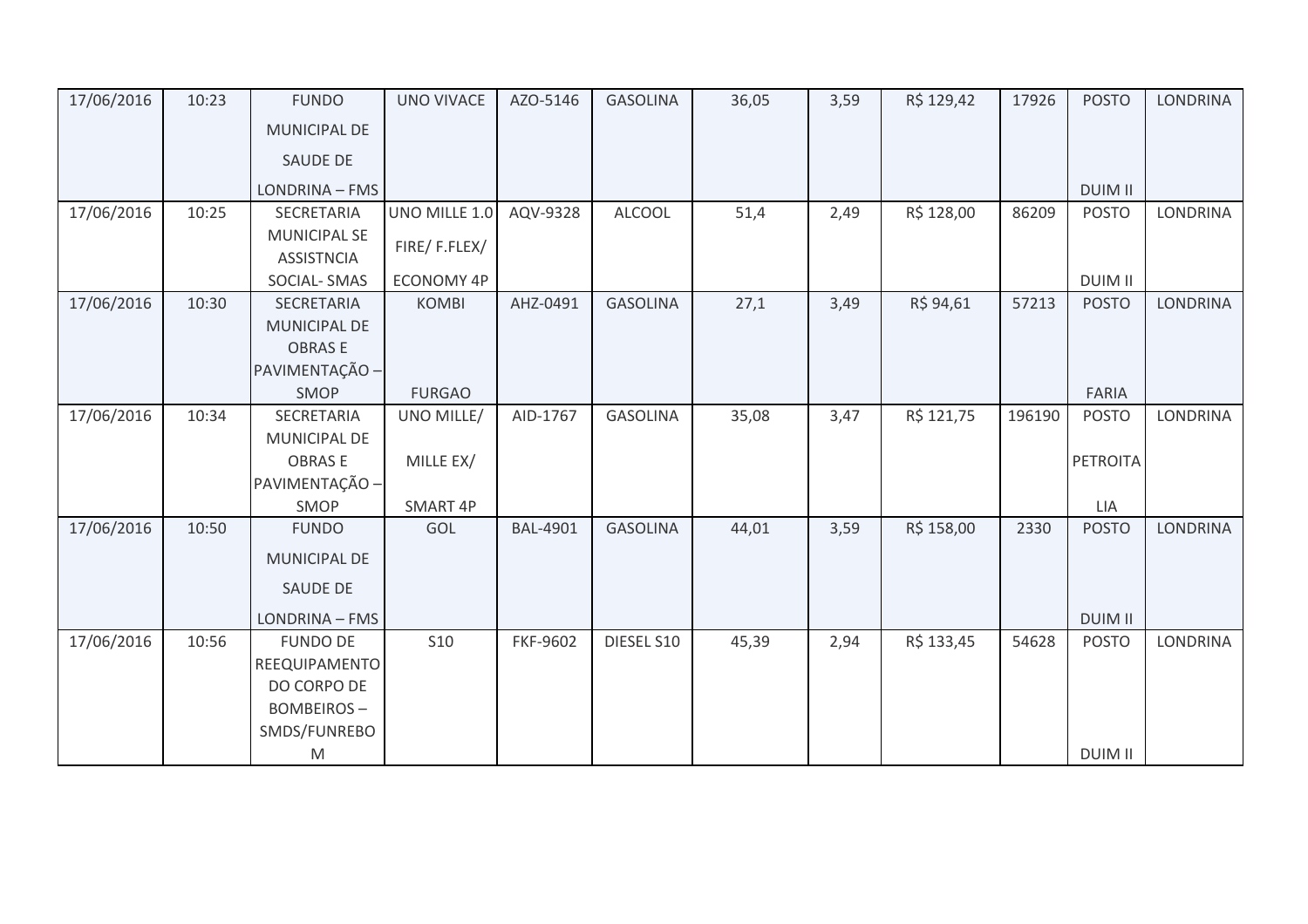| 17/06/2016 | 11:09 | SECRETARIA                  | CLIO AUTH.    | ANW-2721        | <b>ALCOOL</b>   | 34,58 | 2,69 | R\$ 93,02  | 119334 | <b>POSTO</b>   | <b>LONDRINA</b> |
|------------|-------|-----------------------------|---------------|-----------------|-----------------|-------|------|------------|--------|----------------|-----------------|
|            |       | <b>MUNICIPAL SE</b>         | /AIR HIFLEX   |                 |                 |       |      |            |        |                |                 |
|            |       | <b>ASSISTNCIA</b>           |               |                 |                 |       |      |            |        |                |                 |
|            |       | <b>SOCIAL-SMAS</b>          | 1.6 16V 5P    |                 |                 |       |      |            |        | PIZA           |                 |
| 17/06/2016 | 11:39 | <b>FUNDO</b>                | <b>CELTA</b>  | AWM-8658        | <b>GASOLINA</b> | 48,91 | 3,49 | R\$ 170,73 | 66596  | <b>POSTO</b>   | LONDRINA        |
|            |       | MUNICIPAL DE                |               |                 |                 |       |      |            |        |                |                 |
|            |       | SAUDE DE                    |               |                 |                 |       |      |            |        |                |                 |
|            |       | LONDRINA - FMS              |               |                 |                 |       |      |            |        | <b>CINCO</b>   |                 |
| 17/06/2016 | 11:40 | <b>FUNDO</b>                | <b>BOXER</b>  | AWV-2805        | DIESEL S10      | 51,14 | 2,94 | R\$ 150,35 | 153707 | <b>POSTO</b>   | <b>LONDRINA</b> |
|            |       | MUNICIPAL DE                |               |                 |                 |       |      |            |        |                |                 |
|            |       | <b>SAUDE DE</b>             |               |                 |                 |       |      |            |        |                |                 |
|            |       | LONDRINA - FMS              |               |                 |                 |       |      |            |        | <b>DUIM II</b> |                 |
| 17/06/2016 | 11:46 | <b>FUNDO</b>                | <b>FIESTA</b> | ALS-2889        | <b>GASOLINA</b> | 17,74 | 3,59 | R\$ 63,69  | 182841 | <b>POSTO</b>   | <b>LONDRINA</b> |
|            |       | <b>MUNICIPAL DE</b>         |               |                 |                 |       |      |            |        |                |                 |
|            |       | SAUDE DE                    |               |                 |                 |       |      |            |        |                |                 |
|            |       | LONDRINA - FMS              |               |                 |                 |       |      |            |        | <b>DUIM II</b> |                 |
| 17/06/2016 | 12:01 | ADMINISTRAÇÃO RANGER XL 2.3 |               | <b>GUA-8887</b> | <b>GASOLINA</b> | 58,36 | 3,89 | R\$ 227,02 | 172066 | <b>AUTO</b>    | <b>LONDRINA</b> |
|            |       | <b>DOS CEMITÉRIOS</b>       |               |                 |                 |       |      |            |        |                |                 |
|            |       | E SERVIÇOS                  |               |                 |                 |       |      |            |        |                |                 |
|            |       | <b>FUNERARIOS DE</b>        |               |                 |                 |       |      |            |        | <b>POSTO</b>   |                 |
|            |       | LONDRINA-                   |               |                 |                 |       |      |            |        |                |                 |
|            |       | ACESF                       | CS            |                 |                 |       |      |            |        | <b>ECOS</b>    |                 |
| 17/06/2016 | 12:07 | <b>FUNDO</b>                | <b>STRADA</b> | AGE-4095        | <b>ALCOOL</b>   | 36,55 | 2,49 | R\$ 91,01  | 91357  | <b>POSTO</b>   | <b>LONDRINA</b> |
|            |       | MUNICIPAL DE                |               |                 |                 |       |      |            |        |                |                 |
|            |       | <b>SAUDE DE</b>             |               |                 |                 |       |      |            |        |                |                 |
|            |       | LONDRINA - FMS              |               |                 |                 |       |      |            |        | <b>DUIM II</b> |                 |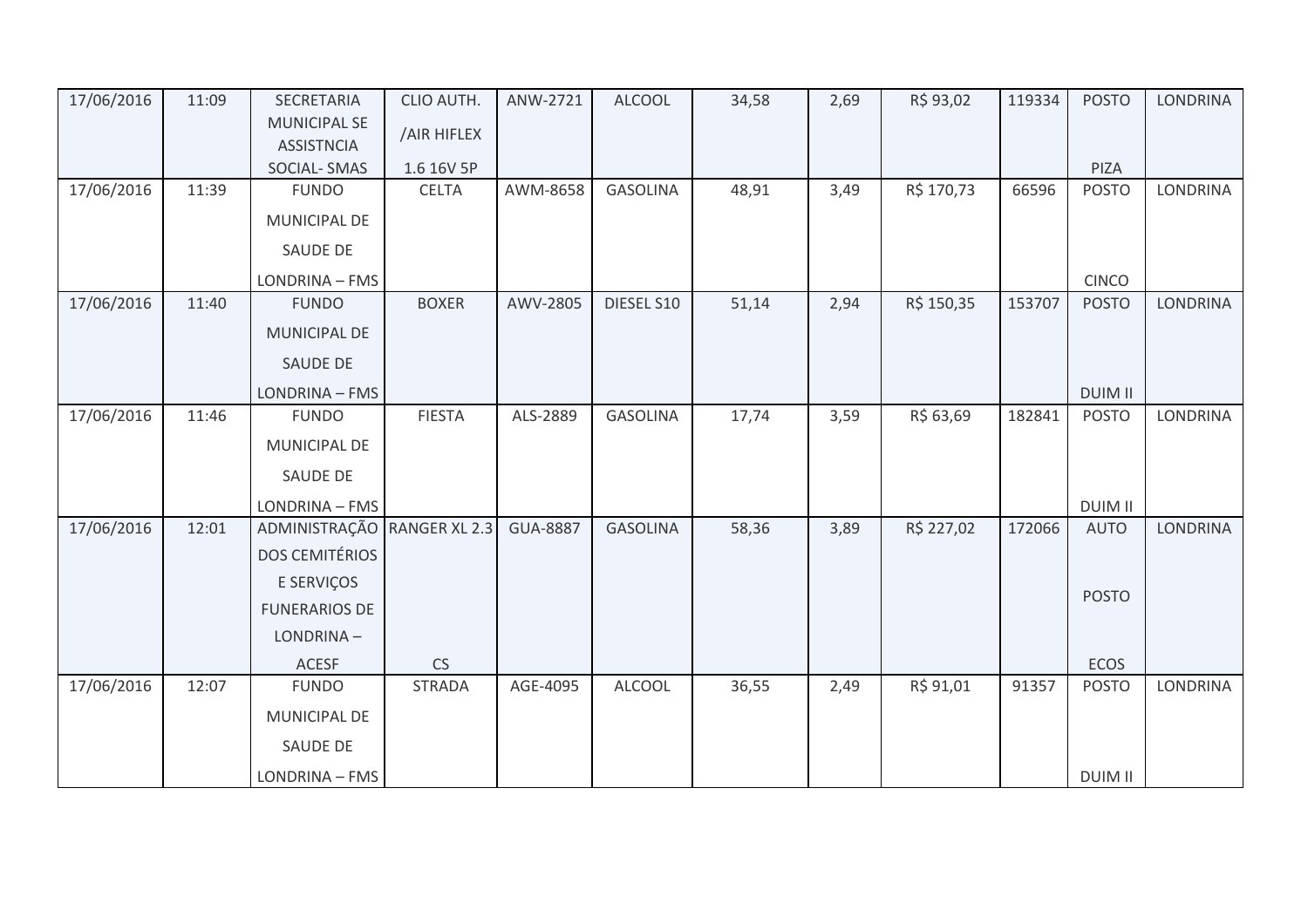| 17/06/2016 | 12:31 | <b>FUNDO</b>                      | <b>COURIER</b>    | FIR-6401        | <b>ALCOOL</b>   | 59,84 | 2,49 | R\$ 149,00 | 44464  | <b>POSTO</b>        | <b>LONDRINA</b> |
|------------|-------|-----------------------------------|-------------------|-----------------|-----------------|-------|------|------------|--------|---------------------|-----------------|
|            |       | MUNICIPAL DE                      |                   |                 |                 |       |      |            |        |                     |                 |
|            |       | SAUDE DE                          |                   |                 |                 |       |      |            |        |                     |                 |
|            |       | LONDRINA - FMS                    |                   |                 |                 |       |      |            |        | <b>DUIM II</b>      |                 |
| 17/06/2016 | 12:39 | <b>INSTITUTO DE</b>               | <b>UNO VIVACE</b> | AYP-8514        | <b>ALCOOL</b>   | 42    | 2,37 | R\$ 99,56  | 4544   | <b>POSTO</b>        | LONDRINA        |
|            |       | PESQUISA E                        |                   |                 |                 |       |      |            |        |                     |                 |
|            |       | PLANEJAMENTO                      | 1.0 EVO FIRE      |                 |                 |       |      |            |        |                     |                 |
|            |       | <b>URBANO DE</b><br>LONDRINA-     |                   |                 |                 |       |      |            |        |                     |                 |
|            |       | <b>IPPUL</b>                      | FLEX 8V           |                 |                 |       |      |            |        | FARIA               |                 |
| 17/06/2016 | 12:44 | SECRETARIA                        | UNO MILLE 1.0     | AQG-6107        | <b>ALCOOL</b>   | 37,66 | 2,39 | R\$ 90,00  | 93550  | <b>POSTO</b>        | <b>LONDRINA</b> |
|            |       | MUNICIPAL DE                      | FIRE/F.FLEX/      |                 |                 |       |      |            |        | <b>PETROITA</b>     |                 |
|            |       |                                   |                   |                 |                 |       |      |            |        |                     |                 |
|            | 12:59 | FAZENDA - SMF                     | <b>ECONOMY 4P</b> | AKS-4039        |                 |       |      | R\$ 76,65  |        | LIA<br><b>POSTO</b> | <b>LONDRINA</b> |
| 17/06/2016 |       | SECRETARIA<br><b>MUNICIPAL SE</b> | UNO MILLE 1.0     |                 | <b>GASOLINA</b> | 21,35 | 3,59 |            | 315405 |                     |                 |
|            |       | <b>ASSISTNCIA</b>                 | FIRE/F.FLEX/      |                 |                 |       |      |            |        |                     |                 |
|            |       | SOCIAL-SMAS                       | <b>ECONOMY 4P</b> |                 |                 |       |      |            |        | <b>DUIM II</b>      |                 |
| 17/06/2016 | 12:59 | SECRETARIA                        | <b>BOXER 2.3</b>  | AMC-7230        | <b>DIESEL</b>   | 40,02 | 2,84 | R\$ 113,66 | 124499 | <b>POSTO</b>        | <b>LONDRINA</b> |
|            |       | <b>MUNICIPAL DE</b>               | MINIBUS 16L       |                 |                 |       |      |            |        |                     |                 |
|            |       | EDUCAÇÃO - SME                    | TB DIESEL.        |                 |                 |       |      |            |        | <b>DUIM II</b>      |                 |
| 17/06/2016 | 13:02 | <b>FUNDO</b>                      | SPACEFOX          | <b>BAI-9776</b> | <b>GASOLINA</b> | 34,1  | 3,49 | R\$ 119,01 | 20018  | <b>AUTO</b>         | <b>CURITIBA</b> |
|            |       | MUNICIPAL DE                      |                   |                 |                 |       |      |            |        | <b>POSTO</b>        |                 |
|            |       | SAUDE DE                          |                   |                 |                 |       |      |            |        | <b>ESTRELA</b>      |                 |
|            |       | LONDRINA - FMS                    |                   |                 |                 |       |      |            |        | GUIA                |                 |
| 17/06/2016 | 13:12 | <b>FUNDO</b>                      | <b>UNO</b>        | AAW-2648        | <b>GASOLINA</b> | 25,48 | 3,59 | R\$ 91,47  | 102460 | <b>POSTO</b>        | <b>LONDRINA</b> |
|            |       | MUNICIPAL DE                      |                   |                 |                 |       |      |            |        |                     |                 |
|            |       | SAUDE DE                          |                   |                 |                 |       |      |            |        |                     |                 |
|            |       | LONDRINA - FMS                    |                   |                 |                 |       |      |            |        | <b>DUIM II</b>      |                 |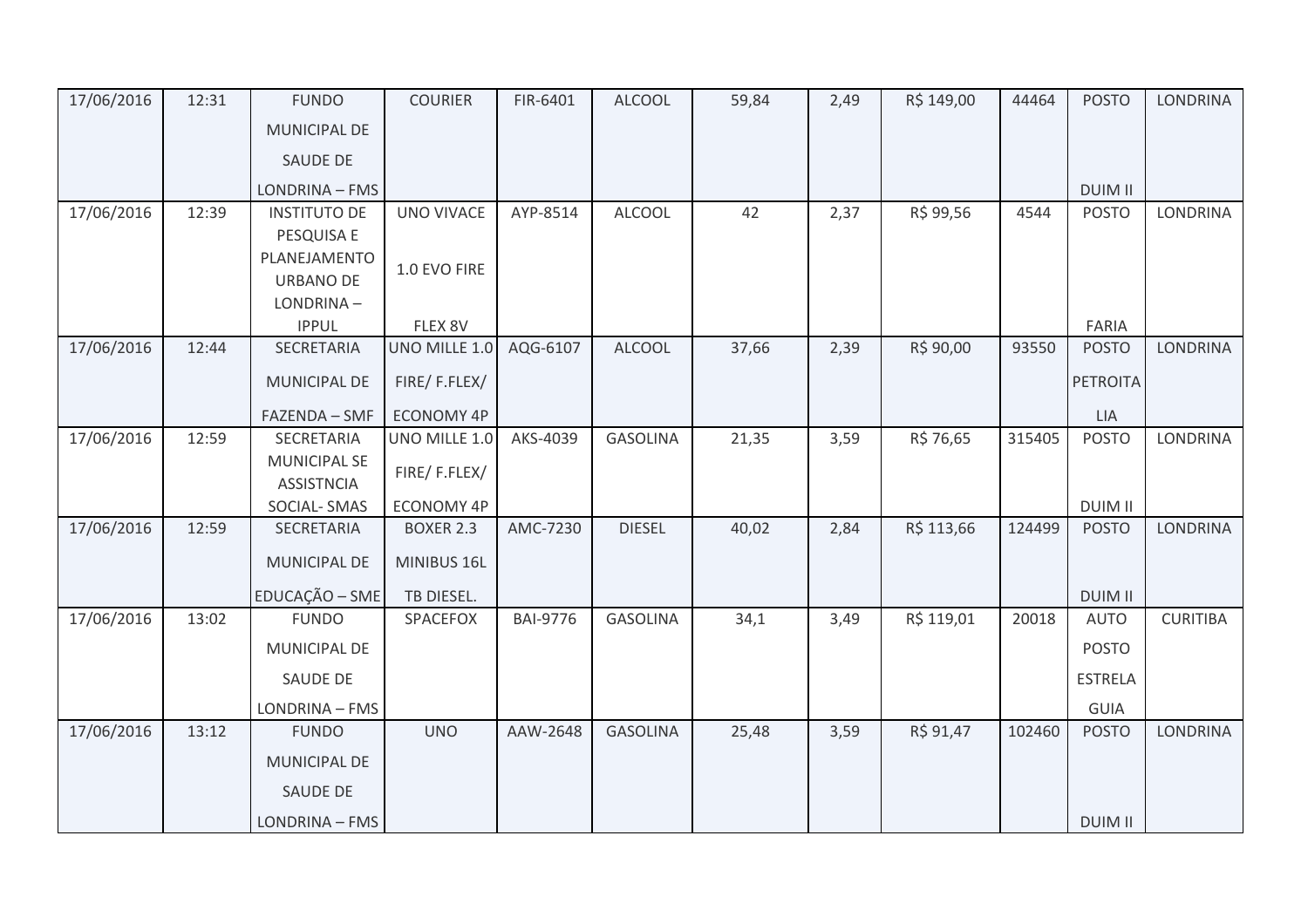| 17/06/2016 | 13:27 | <b>FUNDO</b>                             | <b>KOMBI</b>      | FEP-2284        | <b>GASOLINA</b> | 21,68 | 3,69 | R\$ 80,00  | 48261  | <b>POSTO</b>    | <b>LONDRINA</b> |
|------------|-------|------------------------------------------|-------------------|-----------------|-----------------|-------|------|------------|--------|-----------------|-----------------|
|            |       | <b>MUNICIPAL DE</b>                      |                   |                 |                 |       |      |            |        |                 |                 |
|            |       | <b>SAUDE DE</b>                          |                   |                 |                 |       |      |            |        |                 |                 |
|            |       | LONDRINA - FMS                           |                   |                 |                 |       |      |            |        | PIZA            |                 |
| 17/06/2016 | 13:30 | <b>FUNDO</b>                             | <b>KOMBI</b>      | FEP-2285        | <b>GASOLINA</b> | 22,07 | 3,59 | R\$ 79,23  | 165270 | <b>POSTO</b>    | <b>LONDRINA</b> |
|            |       | <b>MUNICIPAL DE</b>                      |                   |                 |                 |       |      |            |        |                 |                 |
|            |       | SAUDE DE                                 |                   |                 |                 |       |      |            |        |                 |                 |
|            |       | LONDRINA - FMS                           |                   |                 |                 |       |      |            |        | <b>DUIM II</b>  |                 |
| 17/06/2016 | 13:32 | SECRETARIA                               | <b>AMAROK CD</b>  | <b>BAI-6327</b> | <b>DIESEL</b>   | 66,91 | 2,94 | R\$ 196,72 | 1795   | <b>POSTO</b>    | <b>LONDRINA</b> |
|            |       | MUNICIPAL DO                             |                   |                 |                 |       |      |            |        |                 |                 |
|            |       | AMBIENTE-                                |                   |                 |                 |       |      |            |        |                 |                 |
|            |       | <b>SEMA</b>                              | 4X4 S             |                 |                 |       |      |            |        | <b>DUIM II</b>  |                 |
| 17/06/2016 | 13:34 | SECRETARIA                               | UNO MILLE/        | AHZ-3536        | <b>GASOLINA</b> | 31,13 | 3,59 | R\$ 111,76 | 176613 | <b>POSTO</b>    | <b>LONDRINA</b> |
|            |       | MUNICIPAL DE                             | MILLE EX/         |                 |                 |       |      |            |        |                 |                 |
|            |       | EDUCAÇÃO - SME                           | SMART 4P          |                 |                 |       |      |            |        | <b>DUIM II</b>  |                 |
| 17/06/2016 | 13:39 | <b>FUNDO</b>                             | 207SW             | AUP-2519        | <b>GASOLINA</b> | 34,27 | 3,59 | R\$ 123,03 | 92178  | <b>POSTO</b>    | LONDRINA        |
|            |       | MUNICIPAL DE                             |                   |                 |                 |       |      |            |        |                 |                 |
|            |       | SAUDE DE                                 |                   |                 |                 |       |      |            |        |                 |                 |
|            |       | LONDRINA - FMS                           |                   |                 |                 |       |      |            |        | <b>DUIM II</b>  |                 |
| 17/06/2016 | 13:54 | <b>FUNDO</b>                             | <b>UNO</b>        | ASH-6795        | <b>GASOLINA</b> | 30,06 | 3,59 | R\$ 107,92 | 63138  | <b>POSTO</b>    | <b>LONDRINA</b> |
|            |       | MUNICIPAL DE                             |                   |                 |                 |       |      |            |        |                 |                 |
|            |       | <b>SAUDE DE</b>                          |                   |                 |                 |       |      |            |        |                 |                 |
|            |       | LONDRINA - FMS                           |                   |                 |                 |       |      |            |        | <b>DUIM II</b>  |                 |
| 17/06/2016 | 13:56 | SECRETARIA                               | UNO MILLE 1.0     | AQV-9334        | <b>ALCOOL</b>   | 32,44 | 2,39 | R\$ 77,54  | 62564  | <b>POSTO</b>    | <b>LONDRINA</b> |
|            |       | <b>MUNICIPAL SE</b><br><b>ASSISTNCIA</b> | FIRE/F.FLEX/      |                 |                 |       |      |            |        | <b>PETROITA</b> |                 |
|            |       | SOCIAL-SMAS                              | <b>ECONOMY 4P</b> |                 |                 |       |      |            |        | LIA             |                 |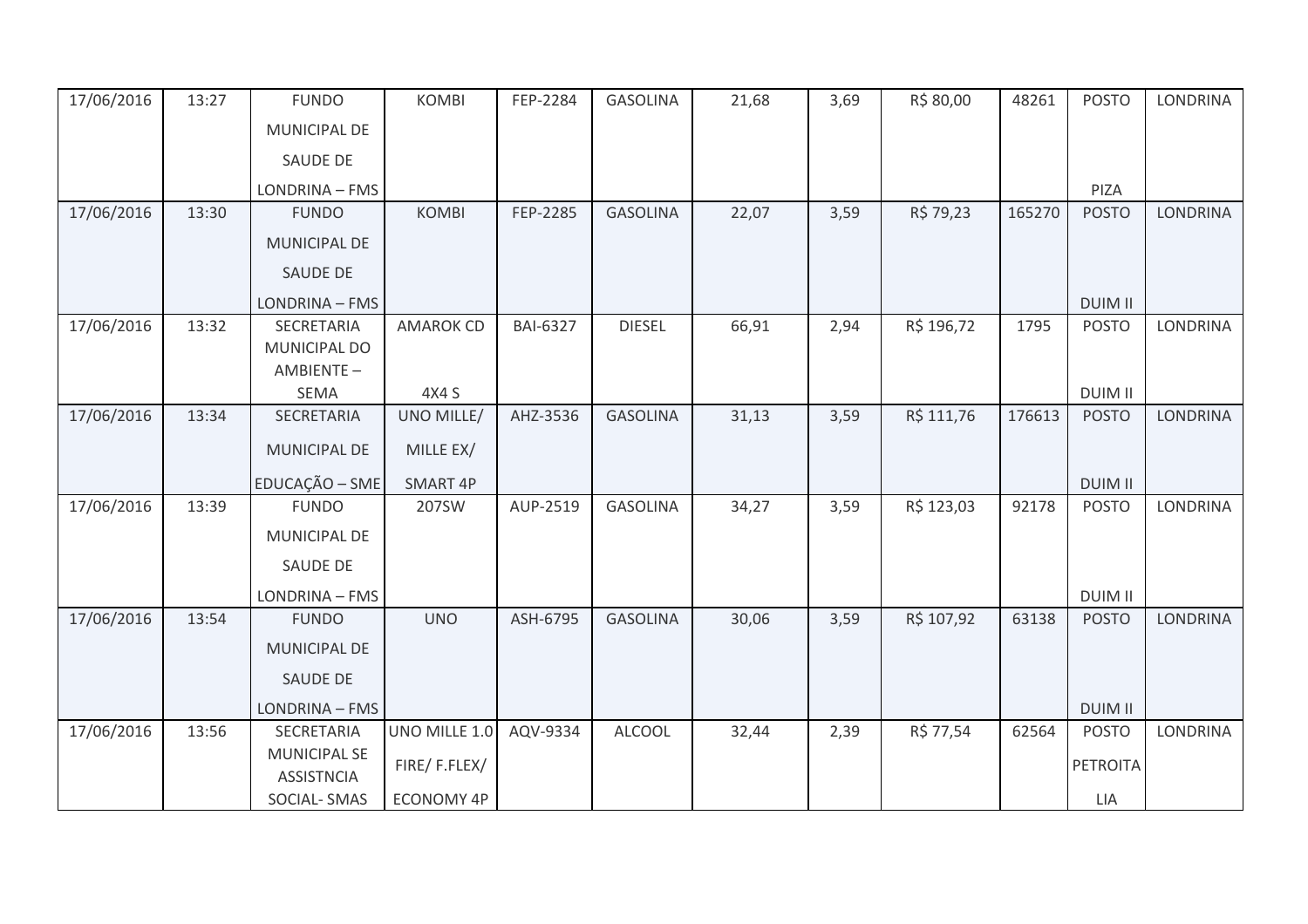| 17/06/2016 | 14:04 | <b>SECRETARIA</b>   | <b>MERIVA JOY</b>   | <b>HFO-7605</b> | <b>GASOLINA</b> | 47,11 | 3,89 | R\$ 183,26 | 94093  | <b>AUTO</b>    | <b>LONDRINA</b> |
|------------|-------|---------------------|---------------------|-----------------|-----------------|-------|------|------------|--------|----------------|-----------------|
|            |       | MUNICIPAL DE        | 1.4 MPFI 8V         |                 |                 |       |      |            |        | <b>POSTO</b>   |                 |
|            |       | DEFESA SOCIAL-      |                     |                 |                 |       |      |            |        |                |                 |
|            |       | SMDS                | <b>ECONOFLEX 5P</b> |                 |                 |       |      |            |        | <b>ECOS</b>    |                 |
| 17/06/2016 | 14:04 | <b>FUNDO</b>        | <b>UNO</b>          | AKQ-6983        | <b>GASOLINA</b> | 29,81 | 3,59 | R\$ 107,05 | 182833 | <b>POSTO</b>   | <b>LONDRINA</b> |
|            |       | <b>MUNICIPAL DE</b> |                     |                 |                 |       |      |            |        |                |                 |
|            |       | <b>SAUDE DE</b>     |                     |                 |                 |       |      |            |        |                |                 |
|            |       | LONDRINA - FMS      |                     |                 |                 |       |      |            |        | <b>DUIM II</b> |                 |
| 17/06/2016 | 14:09 | SECRETARIA          | <b>XTZ 250</b>      | AZL-5580        | <b>GASOLINA</b> | 6,47  | 3,59 | R\$ 23,23  | 6725   | <b>POSTO</b>   | <b>LONDRINA</b> |
|            |       | <b>MUNICIPAL DE</b> |                     |                 |                 |       |      |            |        |                |                 |
|            |       | DEFESA SOCIAL-      |                     |                 |                 |       |      |            |        |                |                 |
|            |       | <b>SMDS</b>         | LANDER 249CC        |                 |                 |       |      |            |        | <b>DUIM II</b> |                 |
| 17/06/2016 | 14:21 | SECRETARIA          | UNO MILLE 1.0       | AQG-6106        | <b>ALCOOL</b>   | 40,57 | 2,49 | R\$ 101,02 | 69441  | <b>POSTO</b>   | <b>LONDRINA</b> |
|            |       | MUNICIPAL DE        | FIRE/F.FLEX/        |                 |                 |       |      |            |        |                |                 |
|            |       | FAZENDA - SMF       | <b>ECONOMY 4P</b>   |                 |                 |       |      |            |        | <b>CINCO</b>   |                 |
| 17/06/2016 | 14:47 | SECRETARIA          | UNO MILLE 1.0       | ARN-7604        | <b>ALCOOL</b>   | 30,07 | 2,49 | R\$ 74,87  | 44147  | <b>POSTO</b>   | <b>LONDRINA</b> |
|            |       | <b>MUNICIPAL SE</b> |                     |                 |                 |       |      |            |        |                |                 |
|            |       | <b>ASSISTNCIA</b>   | FIRE/F.FLEX/        |                 |                 |       |      |            |        |                |                 |
|            |       | <b>SOCIAL-SMAS</b>  | <b>ECONOMY 4P</b>   |                 |                 |       |      |            |        | <b>DUIM II</b> |                 |
| 17/06/2016 | 14:59 | SECRETARIA          | <b>XRE 300</b>      | AVF-3870        | <b>GASOLINA</b> | 12,47 | 3,69 | R\$46,01   | 11630  | <b>POSTO</b>   | LONDRINA        |
|            |       | MUNICIPAL DE        |                     |                 |                 |       |      |            |        |                |                 |
|            |       | DEFESA SOCIAL-      |                     |                 |                 |       |      |            |        |                |                 |
|            |       | SMDS                |                     |                 |                 |       |      |            |        | PIZA           |                 |
| 17/06/2016 | 15:05 | <b>FUNDO</b>        | <b>BOXER</b>        | ARB-2186        | <b>DIESEL</b>   | 33,73 | 2,84 | R\$ 95,79  | 266496 | <b>POSTO</b>   | <b>LONDRINA</b> |
|            |       | <b>MUNICIPAL DE</b> |                     |                 |                 |       |      |            |        |                |                 |
|            |       | <b>SAUDE DE</b>     |                     |                 |                 |       |      |            |        |                |                 |
|            |       | LONDRINA - FMS      |                     |                 |                 |       |      |            |        | <b>DUIM II</b> |                 |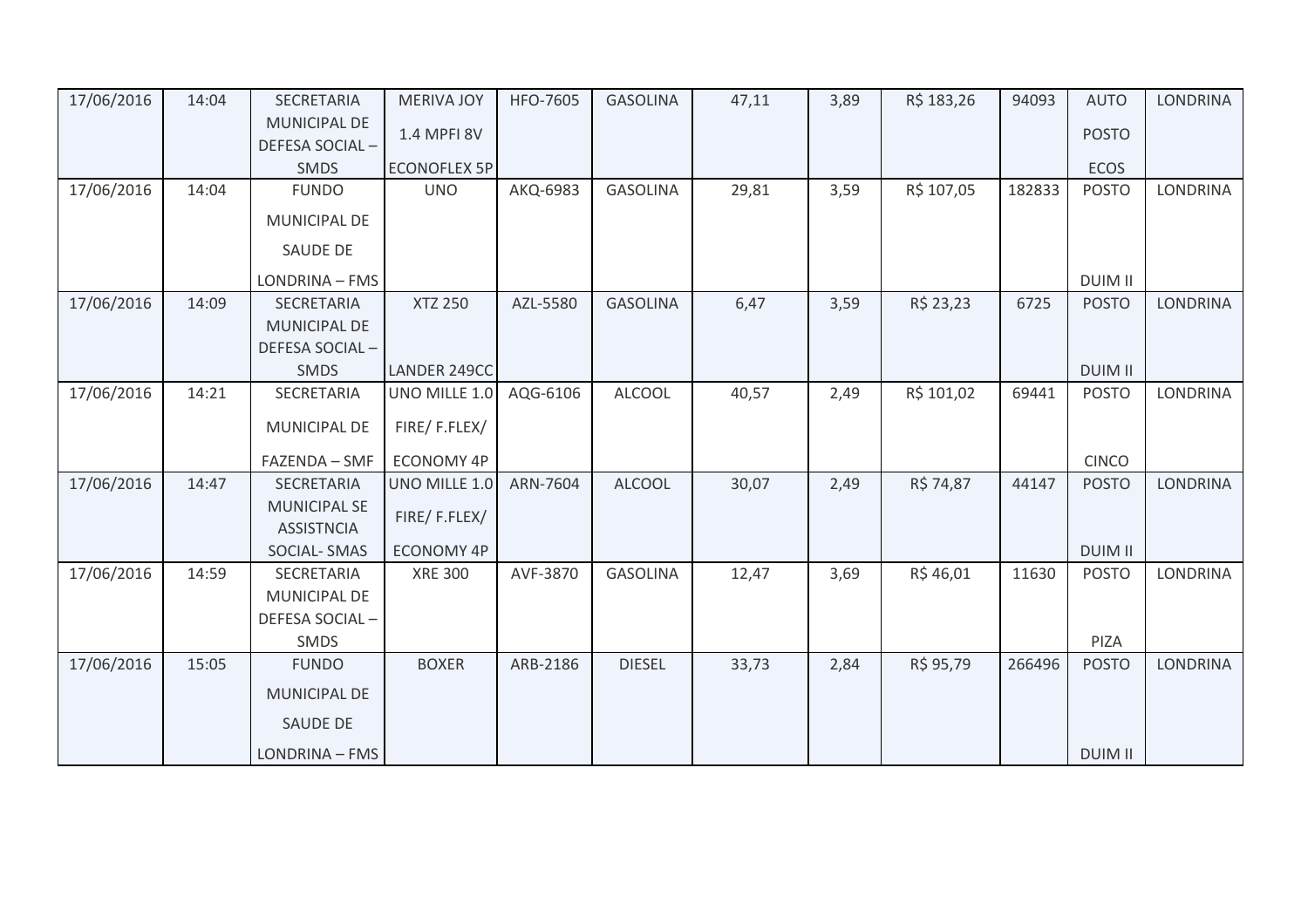| 17/06/2016 | 15:22 | <b>FUNDO</b>          | <b>UNO</b>        | AAW-2736 | <b>GASOLINA</b> | 19,77 | 3,49 | R\$ 69,00  | 84285  | <b>POSTO</b>   | <b>LONDRINA</b> |
|------------|-------|-----------------------|-------------------|----------|-----------------|-------|------|------------|--------|----------------|-----------------|
|            |       | MUNICIPAL DE          |                   |          |                 |       |      |            |        |                |                 |
|            |       | SAUDE DE              |                   |          |                 |       |      |            |        |                |                 |
|            |       | LONDRINA - FMS        |                   |          |                 |       |      |            |        | <b>CINCO</b>   |                 |
| 17/06/2016 | 15:27 | SECRETARIA            | UNO MILLE 1.0     | AQG-6109 | <b>ALCOOL</b>   | 40    | 2,69 | R\$ 107,60 | 82216  | <b>POSTO</b>   | <b>LONDRINA</b> |
|            |       | MUNICIPAL DE          | FIRE/F.FLEX/      |          |                 |       |      |            |        |                |                 |
|            |       | FAZENDA - SMF         | <b>ECONOMY 4P</b> |          |                 |       |      |            |        | PIZA           |                 |
| 17/06/2016 | 15:42 | <b>FUNDO</b>          | <b>UNO VIVACE</b> | AZI-6596 | <b>ALCOOL</b>   | 38,72 | 2,49 | R\$ 96,44  | 12827  | <b>POSTO</b>   | <b>LONDRINA</b> |
|            |       | MUNICIPAL DE          |                   |          |                 |       |      |            |        |                |                 |
|            |       | <b>SAUDE DE</b>       |                   |          |                 |       |      |            |        |                |                 |
|            |       | LONDRINA - FMS        |                   |          |                 |       |      |            |        | <b>DUIM II</b> |                 |
| 17/06/2016 | 16:07 | ADMINISTRAÇÃO         | UNO MILLE 1.0     | AWE-3856 | <b>GASOLINA</b> | 31,49 | 3,89 | R\$ 122,50 | 44833  | <b>AUTO</b>    | <b>LONDRINA</b> |
|            |       | <b>DOS CEMITÉRIOS</b> |                   |          |                 |       |      |            |        |                |                 |
|            |       | E SERVIÇOS            |                   |          |                 |       |      |            |        |                |                 |
|            |       | <b>FUNERARIOS DE</b>  | FIRE/F.FLEX/      |          |                 |       |      |            |        | <b>POSTO</b>   |                 |
|            |       | LONDRINA-             |                   |          |                 |       |      |            |        |                |                 |
|            |       | <b>ACESF</b>          | <b>ECONOMY 4P</b> |          |                 |       |      |            |        | <b>ECOS</b>    |                 |
| 17/06/2016 | 16:13 | SECRETARIA            | ASTRA SED.        | AUE-4724 | <b>ALCOOL</b>   | 46,15 | 2,39 | R\$ 110,31 | 55683  | <b>POSTO</b>   | <b>LONDRINA</b> |
|            |       | <b>MUNICIPAL DE</b>   | ADVANT. 2.0       |          |                 |       |      |            |        | PETROITA       |                 |
|            |       | DEFESA SOCIAL-        | 8V MPFI           |          |                 |       |      |            |        |                |                 |
|            |       | SMDS                  | FLEXP. 4P         |          |                 |       |      |            |        | <b>LIA</b>     |                 |
| 17/06/2016 | 16:22 | <b>FUNDO</b>          | <b>STRADA</b>     | AGE-4102 | <b>ALCOOL</b>   | 39,67 | 2,49 | R\$ 98,78  | 125180 | <b>POSTO</b>   | <b>LONDRINA</b> |
|            |       | <b>MUNICIPAL DE</b>   |                   |          |                 |       |      |            |        |                |                 |
|            |       | SAUDE DE              |                   |          |                 |       |      |            |        |                |                 |
|            |       | LONDRINA - FMS        |                   |          |                 |       |      |            |        | <b>DUIM II</b> |                 |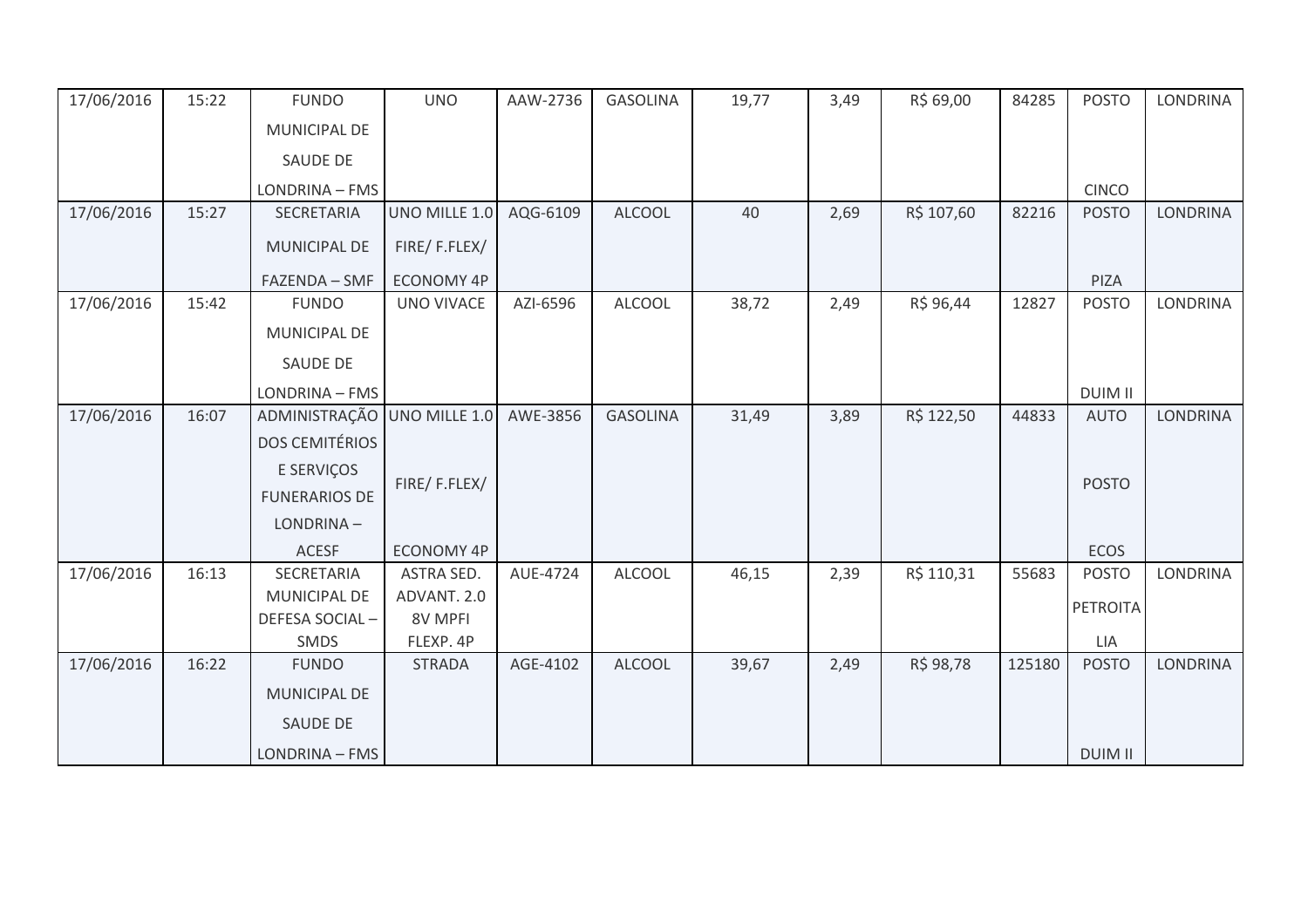| 17/06/2016 | 16:33 | <b>FUNDO</b>         | SPRINTER-415  | <b>BAG-9372</b> | DIESEL S10      | 54,03 | 2,94 | R\$ 158,85 | 11822  | <b>POSTO</b>   | <b>LONDRINA</b> |
|------------|-------|----------------------|---------------|-----------------|-----------------|-------|------|------------|--------|----------------|-----------------|
|            |       | MUNICIPAL DE         |               |                 |                 |       |      |            |        |                |                 |
|            |       | <b>SAUDE DE</b>      |               |                 |                 |       |      |            |        |                |                 |
|            |       | LONDRINA - FMS       |               |                 |                 |       |      |            |        | <b>DUIM II</b> |                 |
| 17/06/2016 | 16:33 | SECRETARIA           | SIENA EL 1.0  | AVJ-2591        | <b>ALCOOL</b>   | 41,26 | 2,39 | R\$ 98,61  | 40379  | <b>POSTO</b>   | <b>LONDRINA</b> |
|            |       | <b>MUNICIPAL DO</b>  | MPI FIRE FLEX |                 |                 |       |      |            |        | PETROITA       |                 |
|            |       | IDOSO-SMI            | <b>8V 4P</b>  |                 |                 |       |      |            |        | <b>LIA</b>     |                 |
| 17/06/2016 | 16:34 | <b>CAIXA DE</b>      | NOVO VOYAGE   | <b>BAL-4902</b> | <b>GASOLINA</b> | 35,21 | 3,78 | R\$ 133,09 | 624    | <b>AUTO</b>    | FOZ DO          |
|            |       | ASSISTENCIA,         |               |                 |                 |       |      |            |        |                |                 |
|            |       | APOSENTADORIA        |               |                 |                 |       |      |            |        |                |                 |
|            |       | E PENSOES DOS        |               |                 |                 |       |      |            |        |                |                 |
|            |       | <b>SERVIDORES</b>    |               |                 |                 |       |      |            |        | <b>POSTO</b>   |                 |
|            |       | <b>MUNICIPAIS DE</b> |               |                 |                 |       |      |            |        |                |                 |
|            |       | LONDRINA -           |               |                 |                 |       |      |            |        |                |                 |
|            |       | CAAPSML              |               |                 |                 |       |      |            |        | <b>PARANA</b>  | <b>IGUACU</b>   |
| 17/06/2016 | 16:54 | <b>FUNDO</b>         | <b>KOMBI</b>  | FIZ-9582        | <b>GASOLINA</b> | 28,82 | 3,59 | R\$ 103,46 | 100526 | <b>POSTO</b>   | <b>LONDRINA</b> |
|            |       | MUNICIPAL DE         |               |                 |                 |       |      |            |        |                |                 |
|            |       | <b>SAUDE DE</b>      |               |                 |                 |       |      |            |        |                |                 |
|            |       | LONDRINA - FMS       |               |                 |                 |       |      |            |        | <b>DUIM II</b> |                 |
| 17/06/2016 | 16:55 | <b>FUNDO DE</b>      | SPRINTER      | AZB-1247        | DIESEL S10      | 42,79 | 2,94 | R\$ 125,80 | 42612  | <b>POSTO</b>   | LONDRINA        |
|            |       | REEQUIPAMENTO        |               |                 |                 |       |      |            |        |                |                 |
|            |       | DO CORPO DE          |               |                 |                 |       |      |            |        |                |                 |
|            |       | <b>BOMBEIROS-</b>    |               |                 |                 |       |      |            |        |                |                 |
|            |       | SMDS/FUNREBO         |               |                 |                 |       |      |            |        |                |                 |
|            |       | M                    |               |                 |                 |       |      |            |        | <b>DUIM II</b> |                 |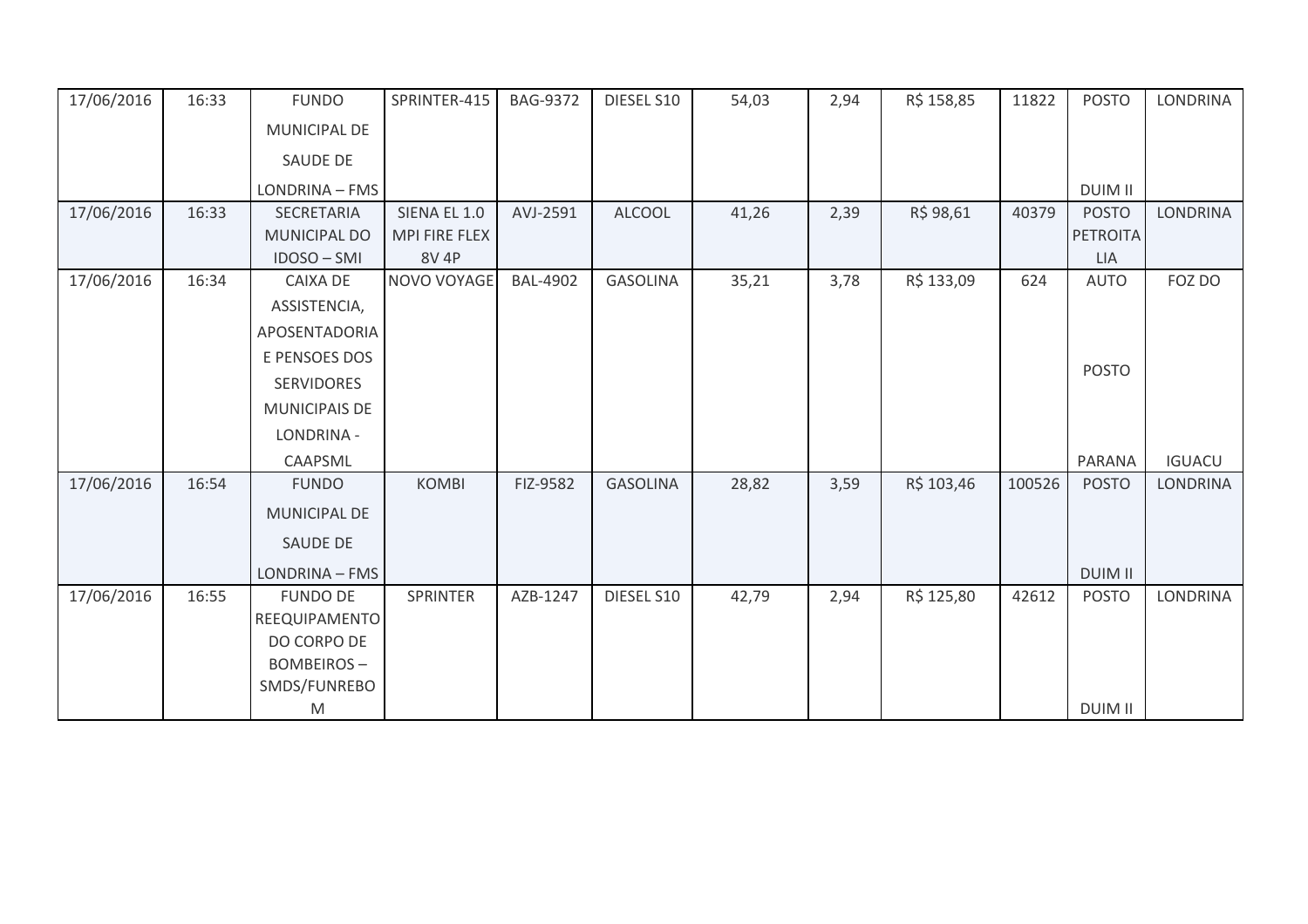| 17/06/2016 | 17:00 | SECRETARIA          | <b>S10 PUP</b>    | ASH-0386 | <b>ALCOOL</b>   | 70    | 2,49 | R\$ 174,30 | 108081 | <b>SANTA</b>     | <b>LONDRINA</b> |
|------------|-------|---------------------|-------------------|----------|-----------------|-------|------|------------|--------|------------------|-----------------|
|            |       |                     |                   |          |                 |       |      |            |        | <b>MARIA</b>     |                 |
|            |       | <b>MUNICIPAL DE</b> | ADVANT.           |          |                 |       |      |            |        | <b>DISTRIBUI</b> |                 |
|            |       |                     |                   |          |                 |       |      |            |        | DORA DE          |                 |
|            |       |                     |                   |          |                 |       |      |            |        | <b>DERIVAD</b>   |                 |
|            |       | DEFESA SOCIAL-      | 2.4/2.4 MPFI      |          |                 |       |      |            |        | OS DE            |                 |
|            |       |                     |                   |          |                 |       |      |            |        | <b>PETROLE</b>   |                 |
|            |       | SMDS                | <b>F.POWER CD</b> |          |                 |       |      |            |        | $\circ$          |                 |
| 17/06/2016 | 17:21 | <b>FUNDO</b>        | <b>UNO</b>        | AAW-2747 | <b>GASOLINA</b> | 32,17 | 3,59 | R\$ 115,49 | 133837 | <b>POSTO</b>     | <b>LONDRINA</b> |
|            |       | MUNICIPAL DE        |                   |          |                 |       |      |            |        |                  |                 |
|            |       | SAUDE DE            |                   |          |                 |       |      |            |        |                  |                 |
|            |       | LONDRINA - FMS      |                   |          |                 |       |      |            |        | <b>DUIM II</b>   |                 |
| 17/06/2016 | 17:39 | <b>FUNDO</b>        | <b>UNO</b>        | ARO-3370 | <b>GASOLINA</b> | 31,83 | 3,59 | R\$ 114,27 | 207996 | <b>POSTO</b>     | <b>LONDRINA</b> |
|            |       | MUNICIPAL DE        |                   |          |                 |       |      |            |        |                  |                 |
|            |       | SAUDE DE            |                   |          |                 |       |      |            |        |                  |                 |
|            |       | LONDRINA - FMS      |                   |          |                 |       |      |            |        | <b>DUIM II</b>   |                 |
| 17/06/2016 | 18:16 | SECRETARIA          | VOYAGE 1.6        | AZL-4470 | <b>ALCOOL</b>   | 49,4  | 2,49 | R\$ 123,01 | 35436  | <b>SANTA</b>     | <b>LONDRINA</b> |
|            |       |                     |                   |          |                 |       |      |            |        | <b>MARIA</b>     |                 |
|            |       | MUNICIPAL DE        |                   |          |                 |       |      |            |        | <b>DISTRIBUI</b> |                 |
|            |       |                     |                   |          |                 |       |      |            |        | DORA DE          |                 |
|            |       |                     | MI TOTAL FLEX     |          |                 |       |      |            |        | <b>DERIVAD</b>   |                 |
|            |       | DEFESA SOCIAL-      |                   |          |                 |       |      |            |        | OS DE            |                 |
|            |       |                     |                   |          |                 |       |      |            |        | <b>PETROLE</b>   |                 |
|            |       | SMDS                | 8V                |          |                 |       |      |            |        | $\circ$          |                 |
| 17/06/2016 | 19:29 | <b>FUNDO</b>        | <b>DUCATO</b>     | ATJ-3641 | <b>DIESEL</b>   | 26,23 | 2,84 | R\$ 74,49  | 289810 | <b>POSTO</b>     | <b>LONDRINA</b> |
|            |       | <b>MUNICIPAL DE</b> |                   |          |                 |       |      |            |        |                  |                 |
|            |       | SAUDE DE            |                   |          |                 |       |      |            |        |                  |                 |
|            |       | LONDRINA - FMS      |                   |          |                 |       |      |            |        | <b>DUIM II</b>   |                 |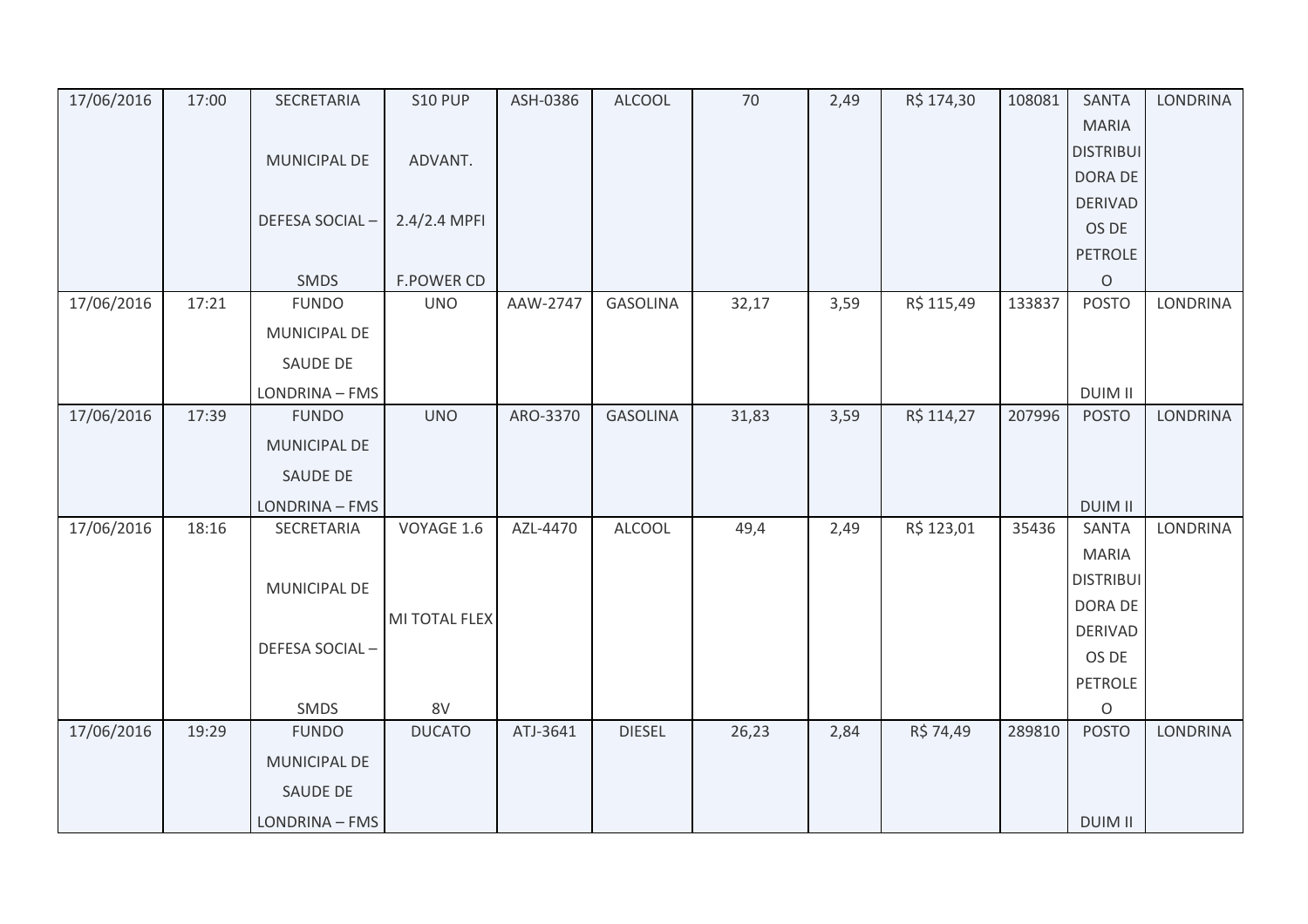| 17/06/2016 | 21:31 | <b>FUNDO</b>          | <b>UNO</b>            | AUY-4269 | <b>GASOLINA</b> | 29,39 | 3,59 | R\$ 105,51 | 91642  | <b>POSTO</b>   | LONDRINA        |
|------------|-------|-----------------------|-----------------------|----------|-----------------|-------|------|------------|--------|----------------|-----------------|
|            |       | MUNICIPAL DE          |                       |          |                 |       |      |            |        |                |                 |
|            |       | SAUDE DE              |                       |          |                 |       |      |            |        |                |                 |
|            |       | LONDRINA - FMS        |                       |          |                 |       |      |            |        | <b>DUIM II</b> |                 |
| 18/06/2016 | 00:46 | SECRETARIA            | <b>LIVINA 1.6 16V</b> | ATL-3674 | <b>ALCOOL</b>   | 36,62 | 2,39 | R\$ 87,52  | 163814 | <b>AUTO</b>    | <b>LONDRINA</b> |
|            |       | MUNICIPAL DE          |                       |          |                 |       |      |            |        | <b>POSTO</b>   |                 |
|            |       | DEFESA SOCIAL-        |                       |          |                 |       |      |            |        |                |                 |
|            |       | SMDS                  | FLEX FUEL 5P          |          |                 |       |      |            |        | ECOS           |                 |
| 18/06/2016 | 07:33 | <b>FUNDO DE</b>       | <b>S10</b>            | FKF-9361 | DIESEL S10      | 41,58 | 2,94 | R\$ 122,25 | 39062  | <b>POSTO</b>   | <b>LONDRINA</b> |
|            |       | REEQUIPAMENTO         |                       |          |                 |       |      |            |        |                |                 |
|            |       | DO CORPO DE           |                       |          |                 |       |      |            |        |                |                 |
|            |       | <b>BOMBEIROS-</b>     |                       |          |                 |       |      |            |        |                |                 |
|            |       | SMDS/FUNREBO          |                       |          |                 |       |      |            |        |                |                 |
|            |       | M                     |                       |          |                 |       |      |            |        | <b>DUIM II</b> |                 |
| 18/06/2016 | 08:04 | SECRETARIA            | <b>TRANSIT</b>        | AVB-0172 | DIESEL S10      | 61,88 | 2,99 | R\$ 185,02 | 65449  | <b>POSTO</b>   | <b>LONDRINA</b> |
|            |       | <b>MUNICIPAL DE</b>   | <b>FURGAO 3550</b>    |          |                 |       |      |            |        |                |                 |
|            |       | <b>OBRASE</b>         |                       |          |                 |       |      |            |        |                |                 |
|            |       | PAVIMENTAÇÃO -        | 2.4 TDCI              |          |                 |       |      |            |        |                |                 |
|            |       | SMOP                  | LONGO DIES.           |          |                 |       |      |            |        | PIZA           |                 |
| 18/06/2016 | 08:08 | ADMINISTRAÇÃO         | S10 BLAZER            | AOD-7749 | <b>DIESEL</b>   | 35,38 | 2,84 | R\$ 100,48 | 382646 | <b>POSTO</b>   | <b>LONDRINA</b> |
|            |       | <b>DOS CEMITÉRIOS</b> |                       |          |                 |       |      |            |        |                |                 |
|            |       | E SERVIÇOS            | <b>COLINA</b>         |          |                 |       |      |            |        |                |                 |
|            |       | <b>FUNERARIOS DE</b>  | 2.4/2.4 MPFI          |          |                 |       |      |            |        |                |                 |
|            |       | LONDRINA-             |                       |          |                 |       |      |            |        |                |                 |
|            |       | <b>ACESF</b>          | <b>F.POWER</b>        |          |                 |       |      |            |        | <b>DUIM II</b> |                 |
| 18/06/2016 | 08:09 | SECRETARIA            | <b>TRANSIT</b>        | AVB-0173 | DIESEL S10      | 81,12 | 2,99 | R\$ 242,55 | 69627  | <b>POSTO</b>   | <b>LONDRINA</b> |
|            |       | <b>MUNICIPAL DE</b>   | <b>FURGAO 3550</b>    |          |                 |       |      |            |        |                |                 |
|            |       | <b>OBRASE</b>         |                       |          |                 |       |      |            |        |                |                 |
|            |       | PAVIMENTAÇÃO -        | 2.4 TDCI              |          |                 |       |      |            |        |                |                 |
|            |       | SMOP                  | LONGO DIES.           |          |                 |       |      |            |        | PIZA           |                 |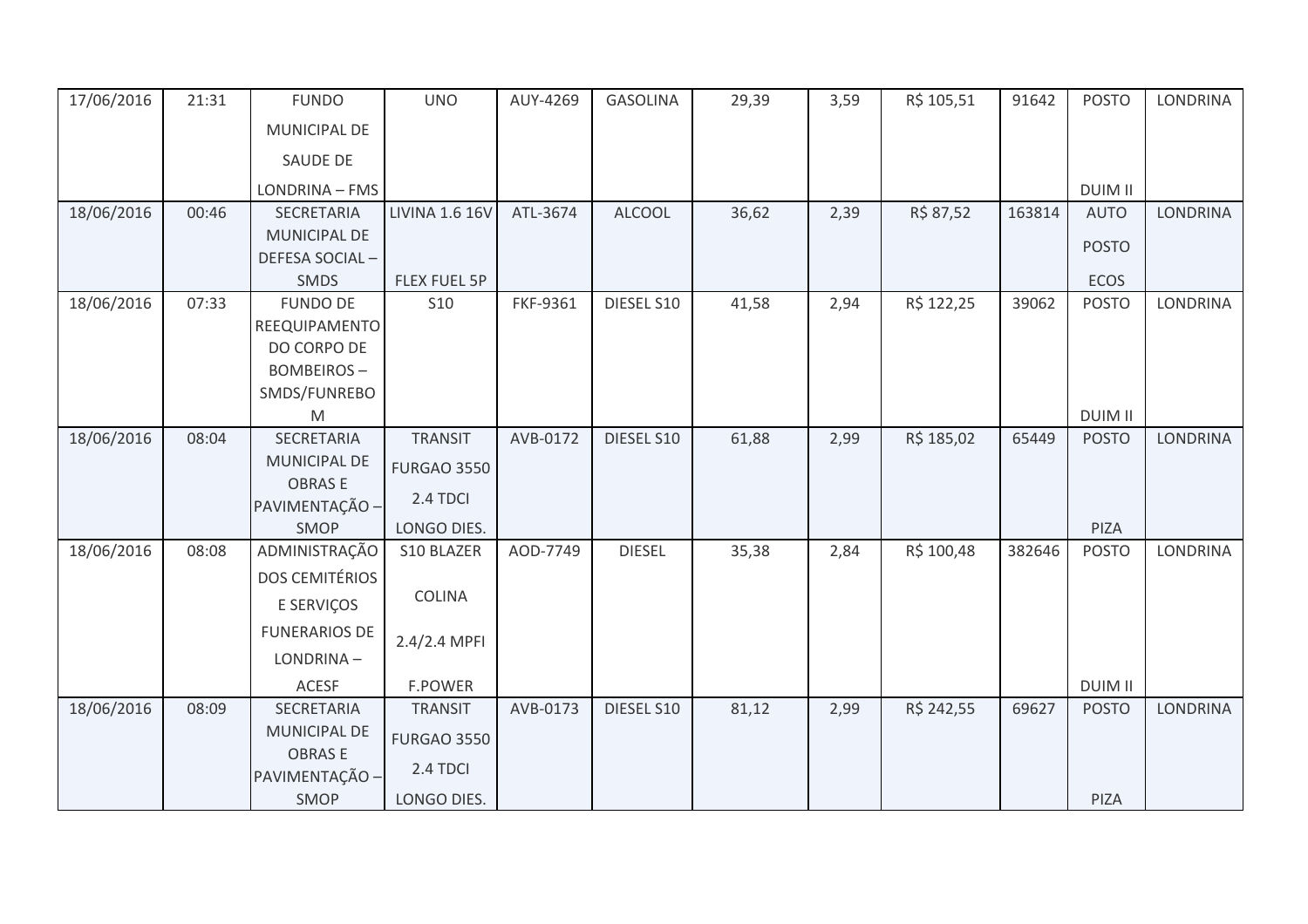| 18/06/2016               | 08:20          | <b>FUNDO</b>                                                                                                 | PALIO                   | ANN-5948             | <b>GASOLINA</b>          | 39,01         | 3,59         | R\$ 140,05               | 268894        | <b>POSTO</b>                                   | <b>LONDRINA</b>             |
|--------------------------|----------------|--------------------------------------------------------------------------------------------------------------|-------------------------|----------------------|--------------------------|---------------|--------------|--------------------------|---------------|------------------------------------------------|-----------------------------|
|                          |                | MUNICIPAL DE                                                                                                 |                         |                      |                          |               |              |                          |               |                                                |                             |
|                          |                | SAUDE DE                                                                                                     |                         |                      |                          |               |              |                          |               |                                                |                             |
|                          |                | LONDRINA - FMS                                                                                               |                         |                      |                          |               |              |                          |               | <b>DUIM II</b>                                 |                             |
| 18/06/2016               | 09:24          | <b>FUNDO DE</b><br>REEQUIPAMENTO<br>DO CORPO DE<br><b>BOMBEIROS-</b><br>SMDS/FUNREBO                         | <b>EUROTECH</b>         | ALP-5447             | DIESEL S10               | 300,02        | 2,94         | R\$ 882,06               | 112219        | <b>POSTO</b>                                   | <b>LONDRINA</b>             |
|                          |                | M                                                                                                            |                         |                      |                          |               |              |                          |               | <b>DUIM II</b>                                 |                             |
| 18/06/2016<br>18/06/2016 | 09:25<br>09:36 | <b>FUNDO DE</b><br>REEQUIPAMENTO<br>DO CORPO DE<br><b>BOMBEIROS-</b><br>SMDS/FUNREBO<br>M<br><b>FUNDO DE</b> | <b>SRF TA</b><br>17-330 | AMB-3667<br>AYP-7988 | DIESEL S10<br>DIESEL S10 | 50,04<br>92,4 | 2,94<br>2,94 | R\$ 147,12<br>R\$ 271,66 | 2578<br>22750 | <b>POSTO</b><br><b>DUIM II</b><br><b>POSTO</b> | LONDRINA<br><b>LONDRINA</b> |
|                          |                | REEQUIPAMENTO<br>DO CORPO DE<br><b>BOMBEIROS-</b><br>SMDS/FUNREBO<br>M                                       |                         |                      |                          |               |              |                          |               | <b>DUIM II</b>                                 |                             |
| 18/06/2016               | 10:22          | <b>FUNDO</b><br>MUNICIPAL DE<br><b>SAUDE DE</b><br>LONDRINA - FMS                                            | <b>STRADA</b>           | AGE-4136             | <b>ALCOOL</b>            | 38,55         | 2,49         | R\$ 96,01                | 127136        | <b>POSTO</b><br><b>DUIM II</b>                 | LONDRINA                    |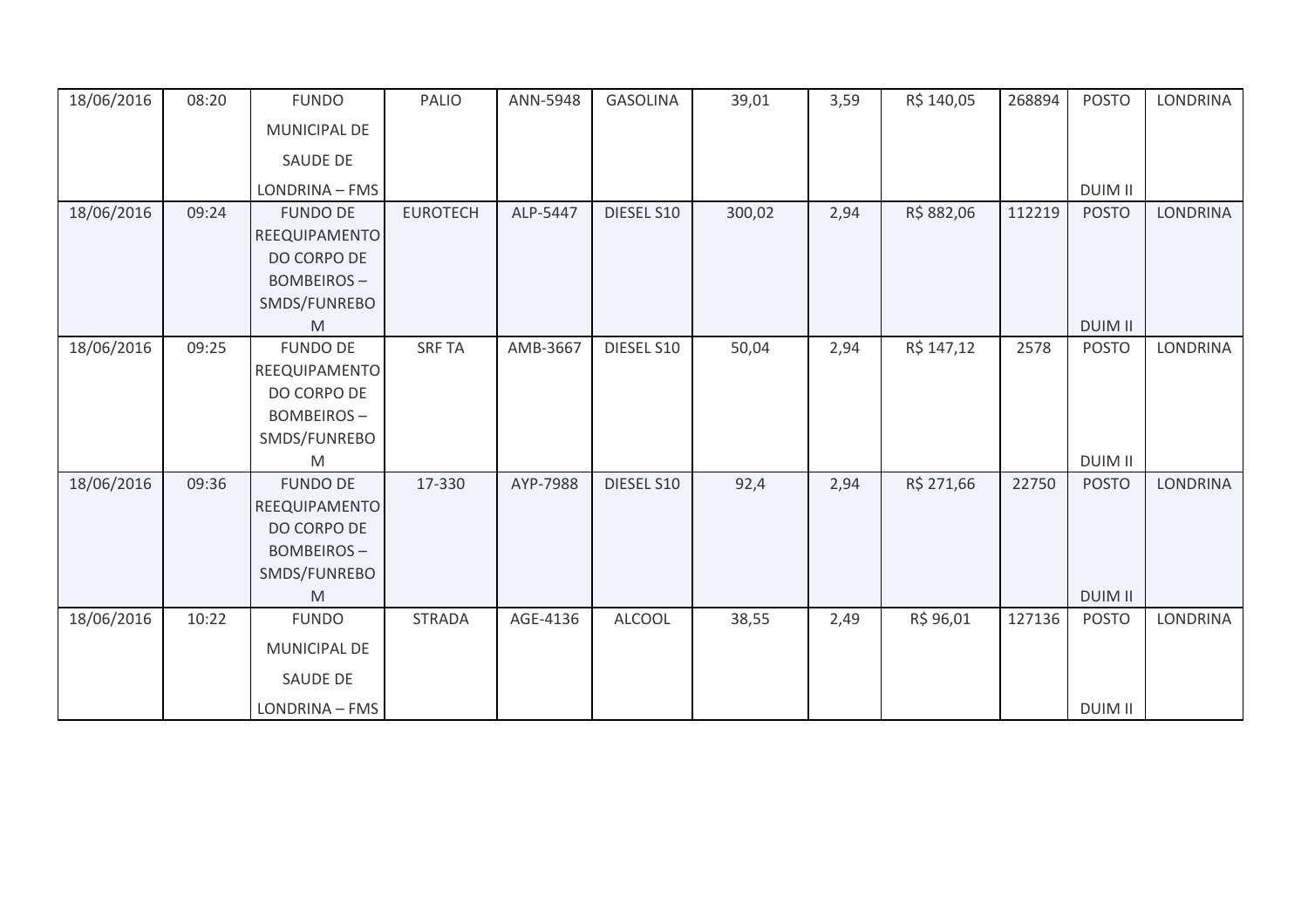| 18/06/2016 | 10:34 | SECRETARIA          | <b>XRE 300</b> | AYD-9509        | <b>GASOLINA</b> | 9,34  | 3,79 | R\$ 35,40  | 15268  | <b>SANTA</b>     | <b>LONDRINA</b> |
|------------|-------|---------------------|----------------|-----------------|-----------------|-------|------|------------|--------|------------------|-----------------|
|            |       |                     |                |                 |                 |       |      |            |        | <b>MARIA</b>     |                 |
|            |       | <b>MUNICIPAL DE</b> |                |                 |                 |       |      |            |        | <b>DISTRIBUI</b> |                 |
|            |       |                     |                |                 |                 |       |      |            |        | <b>DORA DE</b>   |                 |
|            |       |                     |                |                 |                 |       |      |            |        | <b>DERIVAD</b>   |                 |
|            |       | DEFESA SOCIAL-      |                |                 |                 |       |      |            |        | OS DE            |                 |
|            |       |                     |                |                 |                 |       |      |            |        | <b>PETROLE</b>   |                 |
|            |       | SMDS                |                |                 |                 |       |      |            |        | $\circ$          |                 |
| 18/06/2016 | 10:50 | <b>FUNDO</b>        | $S-10$         | AKO-6335        | <b>DIESEL</b>   | 37,71 | 2,84 | R\$ 107,10 | 173584 | <b>POSTO</b>     | LONDRINA        |
|            |       | MUNICIPAL DE        |                |                 |                 |       |      |            |        |                  |                 |
|            |       | <b>SAUDE DE</b>     |                |                 |                 |       |      |            |        |                  |                 |
|            |       | LONDRINA - FMS      |                |                 |                 |       |      |            |        | <b>DUIM II</b>   |                 |
| 18/06/2016 | 12:15 | <b>FUNDO</b>        | SAVEIRO        | <b>BAI-6329</b> | <b>GASOLINA</b> | 46,27 | 3,47 | R\$ 160,56 | 2105   | <b>POSTO</b>     | <b>LONDRINA</b> |
|            |       | MUNICIPAL DE        |                |                 |                 |       |      |            |        | <b>PETROITA</b>  |                 |
|            |       | <b>SAUDE DE</b>     |                |                 |                 |       |      |            |        |                  |                 |
|            |       | LONDRINA - FMS      |                |                 |                 |       |      |            |        | LIA              |                 |
| 18/06/2016 | 12:51 | <b>FUNDO</b>        | $S-10$         | ALV-1539        | <b>GASOLINA</b> | 42,29 | 3,59 | R\$ 151,82 | 330565 | <b>POSTO</b>     | LONDRINA        |
|            |       | MUNICIPAL DE        |                |                 |                 |       |      |            |        |                  |                 |
|            |       | SAUDE DE            |                |                 |                 |       |      |            |        |                  |                 |
|            |       | LONDRINA - FMS      |                |                 |                 |       |      |            |        | <b>DUIM II</b>   |                 |
| 18/06/2016 | 13:53 | SECRETARIA          | F14000 HD 2P   | AJD-9828        | DIESEL S10      | 95,66 | 2,99 | R\$ 286,02 | 86773  | <b>POSTO</b>     | <b>LONDRINA</b> |
|            |       | MUNICIPAL DE        |                |                 |                 |       |      |            |        |                  |                 |
|            |       | <b>OBRASE</b>       |                |                 |                 |       |      |            |        |                  |                 |
|            |       | PAVIMENTAÇÃO -      |                |                 |                 |       |      |            |        |                  |                 |
|            |       | <b>SMOP</b>         | (DIESEL)       |                 |                 |       |      |            |        | PIZA             |                 |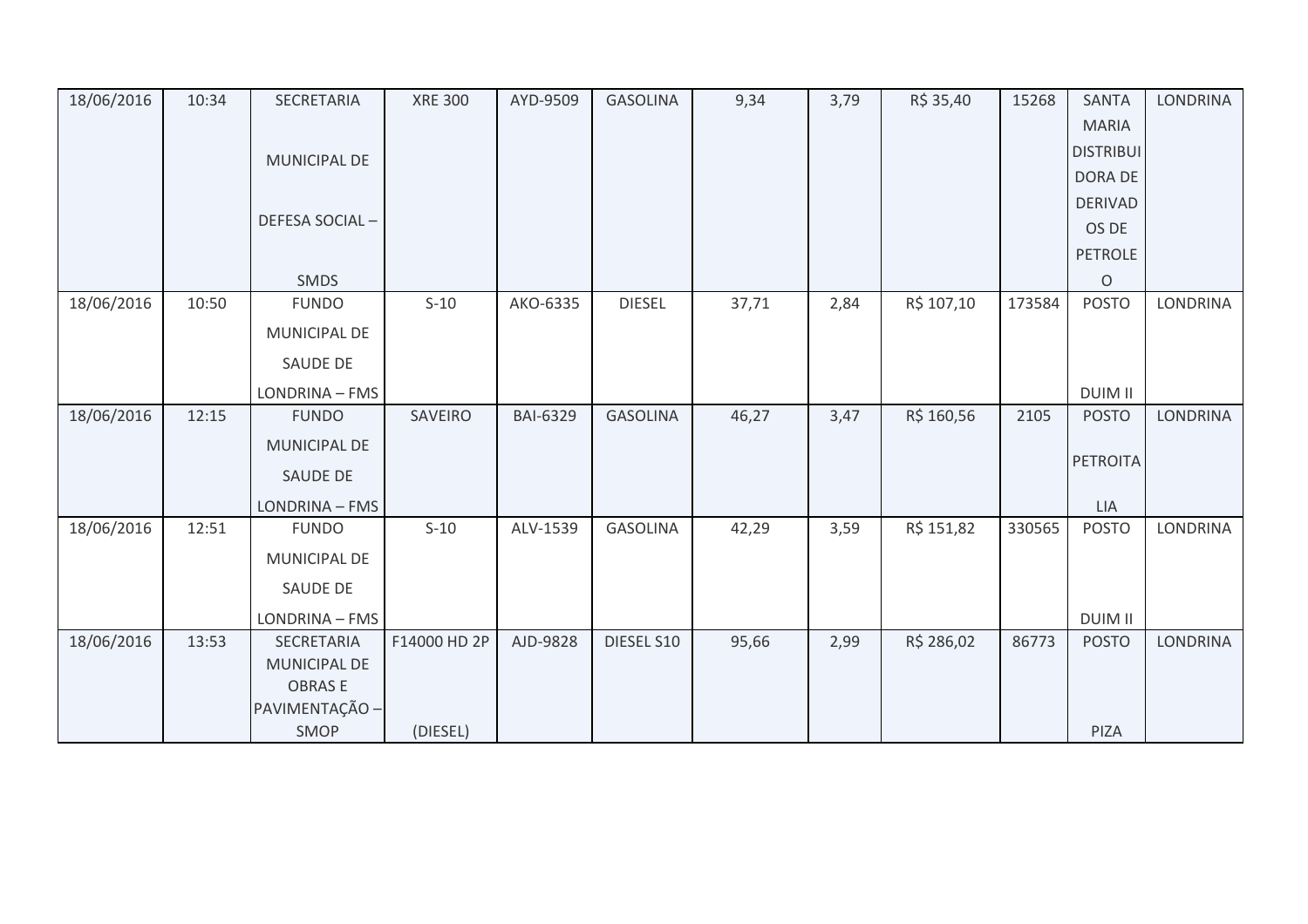| 18/06/2016 | 16:31 | <b>FUNDO DE</b><br>REEQUIPAMENTO<br>DO CORPO DE<br><b>BOMBEIROS-</b><br>SMDS/FUNREBO<br>M                                                                                                          | <b>TRANSIT</b>                                          | AYV-0967 | DIESEL S10      | 50,92  | 2,94 | R\$ 149,70 | 44975  | <b>POSTO</b><br><b>DUIM II</b>         | <b>LONDRINA</b> |
|------------|-------|----------------------------------------------------------------------------------------------------------------------------------------------------------------------------------------------------|---------------------------------------------------------|----------|-----------------|--------|------|------------|--------|----------------------------------------|-----------------|
| 18/06/2016 | 17:37 | <b>INSTITUTO DE</b><br>DESENVOLVIMEN<br>TO DE LONDRINA<br>-IDEL/CODEL                                                                                                                              | SIENA EL 1.4                                            | AZK-6683 | <b>GASOLINA</b> | 38,28  | 3,79 | R\$ 145,08 | 9048   | <b>POSTO</b><br>PARANA                 | <b>MARINGA</b>  |
| 18/06/2016 | 17:58 | SECRETARIA<br>MUNICIPAL DE<br>DEFESA SOCIAL-<br>SMDS                                                                                                                                               | <b>XRE 300</b>                                          | AVF-3910 | <b>GASOLINA</b> | 8,36   | 3,69 | R\$ 30,85  | 19620  | <b>POSTO</b><br>PIZA                   | LONDRINA        |
| 18/06/2016 | 17:59 | SECRETARIA<br>MUNICIPAL DE<br>DEFESA SOCIAL-<br><b>SMDS</b>                                                                                                                                        | <b>XRE 300</b>                                          | AVF-3880 | <b>GASOLINA</b> | 10,03  | 3,69 | R\$ 37,01  | 19849  | <b>POSTO</b><br>PIZA                   | LONDRINA        |
| 18/06/2016 | 18:11 | SECRETARIA<br>MUNICIPAL DE<br>DEFESA SOCIAL-<br>SMDS                                                                                                                                               | S10 BLAZER<br>ADVANT.<br>2.4/2.4 MPFI<br><b>F.POWER</b> | AUE-4968 | <b>ALCOOL</b>   | 57,62  | 2,69 | R\$ 155,00 | 175865 | <b>POSTO</b><br>PIZA                   | LONDRINA        |
| 18/06/2016 | 18:12 | <b>FUNDO DE</b><br>REEQUIPAMENTO<br>DO CORPO DE<br><b>BOMBEIROS-</b><br>SMDS/FUNREBO<br>$\mathsf{M}% _{T}=\mathsf{M}_{T}\!\left( a,b\right) ,\ \mathsf{M}_{T}=\mathsf{M}_{T}\!\left( a,b\right) ,$ | G420                                                    | AUQ-4061 | DIESEL S10      | 167,24 | 2,94 | R\$491,69  | 36535  | <b>POSTO</b><br><b>DUIM II</b>         | <b>LONDRINA</b> |
| 18/06/2016 | 18:15 | SECRETARIA<br>MUNICIPAL DE<br>DEFESA SOCIAL-<br>SMDS                                                                                                                                               | <b>XRE 300</b>                                          | AYD-9580 | <b>GASOLINA</b> | 6,25   | 3,47 | R\$ 21,68  | 16450  | <b>POSTO</b><br><b>PETROITA</b><br>LIA | LONDRINA        |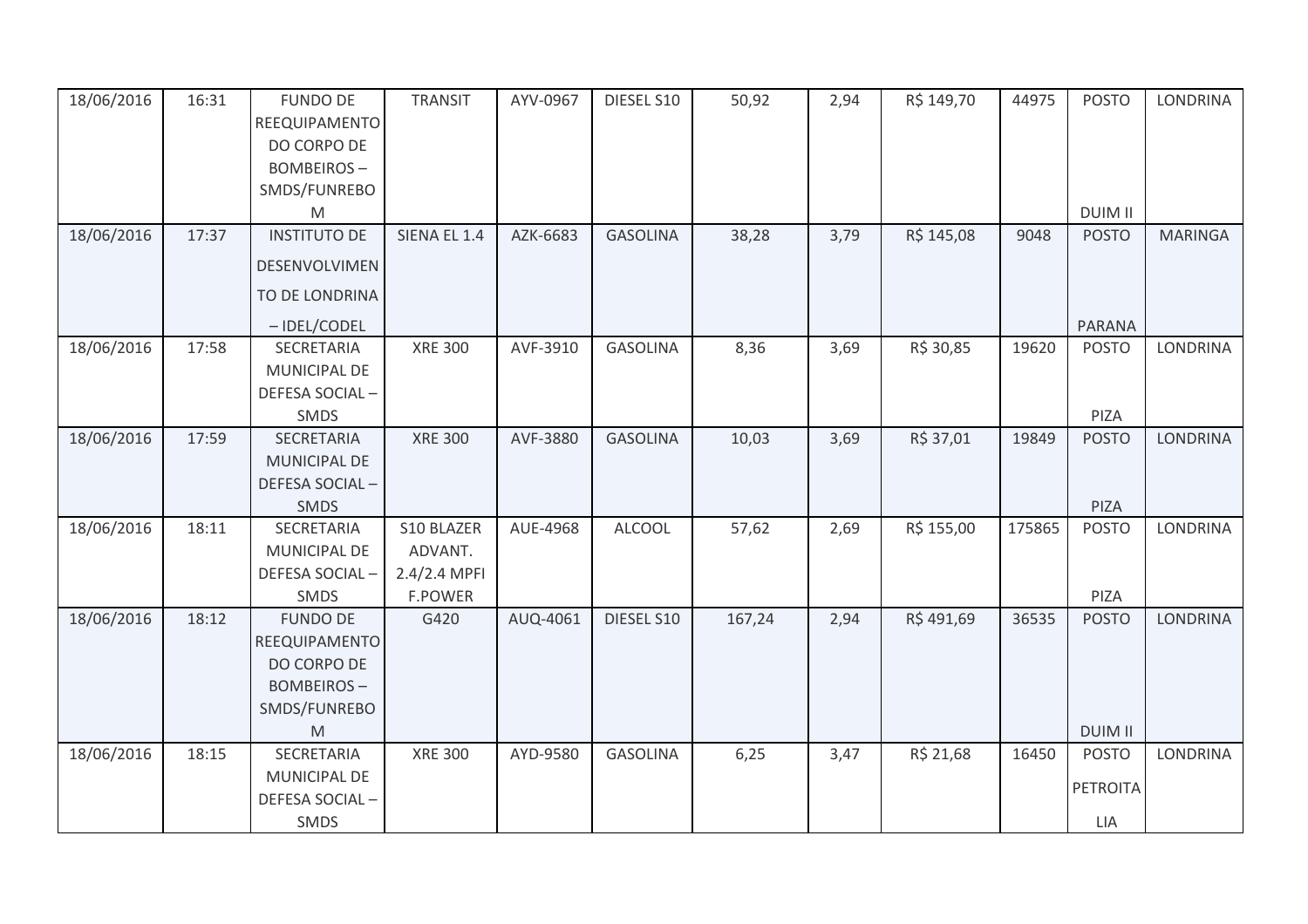| 18/06/2016 | 18:17 | <b>SECRETARIA</b>   | <b>XRE 300</b>        | AYD-9503        | <b>GASOLINA</b> | 8,03  | 3,47 | R\$ 27,86  | 17222 | <b>POSTO</b>    | <b>LONDRINA</b> |
|------------|-------|---------------------|-----------------------|-----------------|-----------------|-------|------|------------|-------|-----------------|-----------------|
|            |       | <b>MUNICIPAL DE</b> |                       |                 |                 |       |      |            |       | <b>PETROITA</b> |                 |
|            |       | DEFESA SOCIAL-      |                       |                 |                 |       |      |            |       |                 |                 |
|            |       | SMDS                |                       |                 |                 |       |      |            |       | LIA             |                 |
| 18/06/2016 | 18:35 | <b>SECRETARIA</b>   | WEEKEND               | <b>BAJ-7690</b> | <b>ALCOOL</b>   | 38,97 | 2,69 | R\$ 104,83 | 2703  | <b>POSTO</b>    | <b>LONDRINA</b> |
|            |       | MUNICIPAL DE        |                       |                 |                 |       |      |            |       |                 |                 |
|            |       | DEFESA SOCIAL-      |                       |                 |                 |       |      |            |       |                 |                 |
|            |       | SMDS                | <b>ADVENTURE</b>      |                 |                 |       |      |            |       | PIZA            |                 |
| 18/06/2016 | 19:12 | SECRETARIA          | <b>LIVINA 1.6 16V</b> | ATL-3673        | <b>GASOLINA</b> | 32,87 | 3,69 | R\$ 121,29 | 95444 | <b>POSTO</b>    | <b>LONDRINA</b> |
|            |       | MUNICIPAL DE        |                       |                 |                 |       |      |            |       |                 |                 |
|            |       | DEFESA SOCIAL-      |                       |                 |                 |       |      |            |       |                 |                 |
|            |       | <b>SMDS</b>         | <b>FLEX FUEL 5P</b>   |                 |                 |       |      |            |       | PIZA            |                 |
| 18/06/2016 | 19:23 | SECRETARIA          | <b>XRE 300</b>        | AYD-9581        | <b>GASOLINA</b> | 9,32  | 3,47 | R\$ 32,36  | 15264 | <b>POSTO</b>    | <b>LONDRINA</b> |
|            |       | <b>MUNICIPAL DE</b> |                       |                 |                 |       |      |            |       | <b>PETROITA</b> |                 |
|            |       | DEFESA SOCIAL-      |                       |                 |                 |       |      |            |       |                 |                 |
|            |       | <b>SMDS</b>         |                       |                 |                 |       |      |            |       | LIA             |                 |
| 18/06/2016 | 19:24 | <b>SECRETARIA</b>   | <b>XRE 300</b>        | AVF-3873        | <b>GASOLINA</b> | 10,99 | 3,47 | R\$ 38,15  | 23838 | <b>POSTO</b>    | <b>LONDRINA</b> |
|            |       | <b>MUNICIPAL DE</b> |                       |                 |                 |       |      |            |       | <b>PETROITA</b> |                 |
|            |       | DEFESA SOCIAL-      |                       |                 |                 |       |      |            |       |                 |                 |
|            |       | <b>SMDS</b>         |                       |                 |                 |       |      |            |       | <b>LIA</b>      |                 |
| 18/06/2016 | 23:46 | SECRETARIA          | WEEKEND               | BAJ-7691        | <b>ALCOOL</b>   | 45,2  | 2,39 | R\$ 108,03 | 4395  | <b>AUTO</b>     | LONDRINA        |
|            |       | <b>MUNICIPAL DE</b> |                       |                 |                 |       |      |            |       | <b>POSTO</b>    |                 |
|            |       | DEFESA SOCIAL-      |                       |                 |                 |       |      |            |       |                 |                 |
|            |       | <b>SMDS</b>         | <b>ADVENTURE</b>      |                 |                 |       |      |            |       | <b>ECOS</b>     |                 |
| 18/06/2016 | 23:48 | SECRETARIA          | VOYAGE 1.6            | AZL-4436        | <b>ALCOOL</b>   | 46,03 | 2,39 | R\$ 110,01 | 19908 | <b>AUTO</b>     | <b>LONDRINA</b> |
|            |       | <b>MUNICIPAL DE</b> | <b>MI TOTAL FLEX</b>  |                 |                 |       |      |            |       | <b>POSTO</b>    |                 |
|            |       | DEFESA SOCIAL-      |                       |                 |                 |       |      |            |       |                 |                 |
|            |       | SMDS                | 8V                    |                 |                 |       |      |            |       | <b>ECOS</b>     |                 |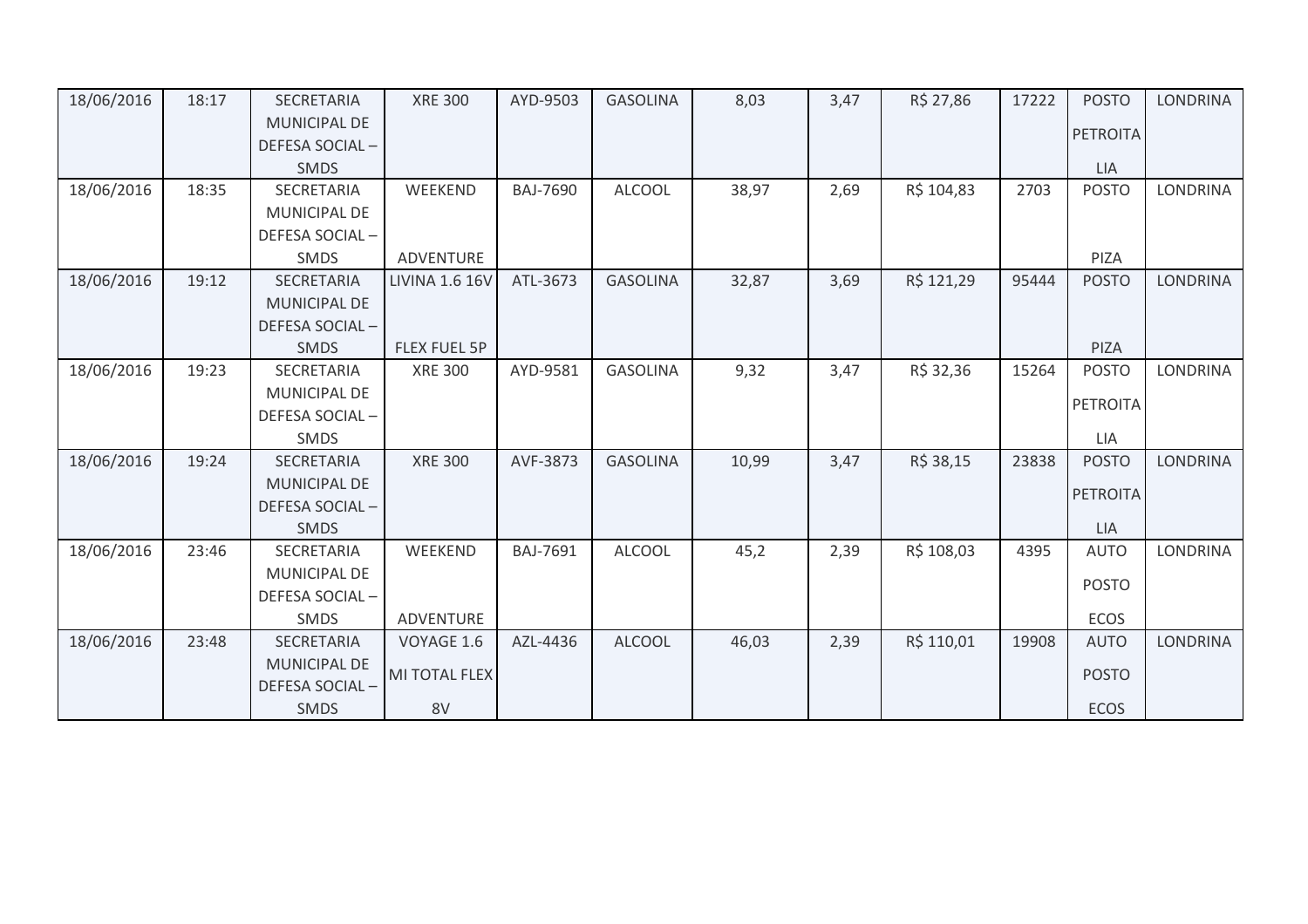| 19/06/2016 | 01:00 | ADMINISTRAÇÃO S10 PICKUP 2.8 |                   | AYW-8439        | DIESEL S10    | 70,88 | 3,09 | R\$ 219,02 | 96146  | <b>AUTO</b>    | LONDRINA |
|------------|-------|------------------------------|-------------------|-----------------|---------------|-------|------|------------|--------|----------------|----------|
|            |       | <b>DOS CEMITÉRIOS</b>        |                   |                 |               |       |      |            |        |                |          |
|            |       | E SERVIÇOS                   |                   |                 |               |       |      |            |        |                |          |
|            |       | <b>FUNERARIOS DE</b>         | <b>4X2 TURBO</b>  |                 |               |       |      |            |        | <b>POSTO</b>   |          |
|            |       | LONDRINA-                    |                   |                 |               |       |      |            |        |                |          |
|            |       | <b>ACESF</b>                 | INTERC. DIES.     |                 |               |       |      |            |        | ECOS           |          |
| 19/06/2016 | 11:02 | SECRETARIA                   | <b>ASTRA SED.</b> | AUE-5114        | <b>ALCOOL</b> | 49,44 | 2,7  | R\$ 133,33 | 126254 | <b>POSTO</b>   | LONDRINA |
|            |       | MUNICIPAL DE                 | ADVANT. 2.0       |                 |               |       |      |            |        |                |          |
|            |       | DEFESA SOCIAL-               | 8V MPFI           |                 |               |       |      |            |        |                |          |
|            |       | SMDS                         | FLEXP. 4P         |                 |               |       |      |            |        | PIZA           |          |
| 19/06/2016 | 11:56 | SECRETARIA                   | WEEKEND           | <b>BAJ-7689</b> | <b>ALCOOL</b> | 42,48 | 2,49 | R\$ 105,78 | 2946   | <b>POSTO</b>   | LONDRINA |
|            |       | MUNICIPAL DE                 |                   |                 |               |       |      |            |        |                |          |
|            |       | DEFESA SOCIAL-               |                   |                 |               |       |      |            |        |                |          |
|            |       | SMDS                         | ADVENTURE         |                 |               |       |      |            |        | <b>DUIM II</b> |          |
| 19/06/2016 | 20:01 | <b>SECRETARIA</b>            | S10 BLAZER        | AUE-4968        | <b>ALCOOL</b> | 42,01 | 2,69 | R\$ 113,01 | 176011 | <b>POSTO</b>   | LONDRINA |
|            |       | <b>MUNICIPAL DE</b>          | ADVANT.           |                 |               |       |      |            |        |                |          |
|            |       | DEFESA SOCIAL-               | 2.4/2.4 MPFI      |                 |               |       |      |            |        |                |          |
|            |       | SMDS                         | <b>F.POWER</b>    |                 |               |       |      |            |        | PIZA           |          |
| 19/06/2016 | 20:01 | SECRETARIA                   | VOYAGE 1.6        | AZL-4452        | <b>ALCOOL</b> | 48,87 | 2,39 | R\$ 116,80 | 16357  | <b>AUTO</b>    | LONDRINA |
|            |       | <b>MUNICIPAL DE</b>          | MI TOTAL FLEX     |                 |               |       |      |            |        | <b>POSTO</b>   |          |
|            |       | DEFESA SOCIAL-               |                   |                 |               |       |      |            |        |                |          |
|            |       | SMDS                         | 8V                |                 |               |       |      |            |        | ECOS           |          |
| 19/06/2016 | 20:02 | SECRETARIA                   | S10 BLAZER        | AUE-4965        | <b>ALCOOL</b> | 45,8  | 2,69 | R\$ 123,20 | 130224 | <b>POSTO</b>   | LONDRINA |
|            |       | MUNICIPAL DE                 | ADVANT.           |                 |               |       |      |            |        |                |          |
|            |       | DEFESA SOCIAL-               | 2.4/2.4 MPFI      |                 |               |       |      |            |        |                |          |
|            |       | SMDS                         | <b>F.POWER</b>    |                 |               |       |      |            |        | PIZA           |          |
| 19/06/2016 | 23:37 | SECRETARIA                   | WEEKEND           | BAJ-7691        | <b>ALCOOL</b> | 33,71 | 2,39 | R\$ 80,57  | 4605   | <b>AUTO</b>    | LONDRINA |
|            |       | MUNICIPAL DE                 |                   |                 |               |       |      |            |        | <b>POSTO</b>   |          |
|            |       | DEFESA SOCIAL-               |                   |                 |               |       |      |            |        |                |          |
|            |       | SMDS                         | ADVENTURE         |                 |               |       |      |            |        | <b>ECOS</b>    |          |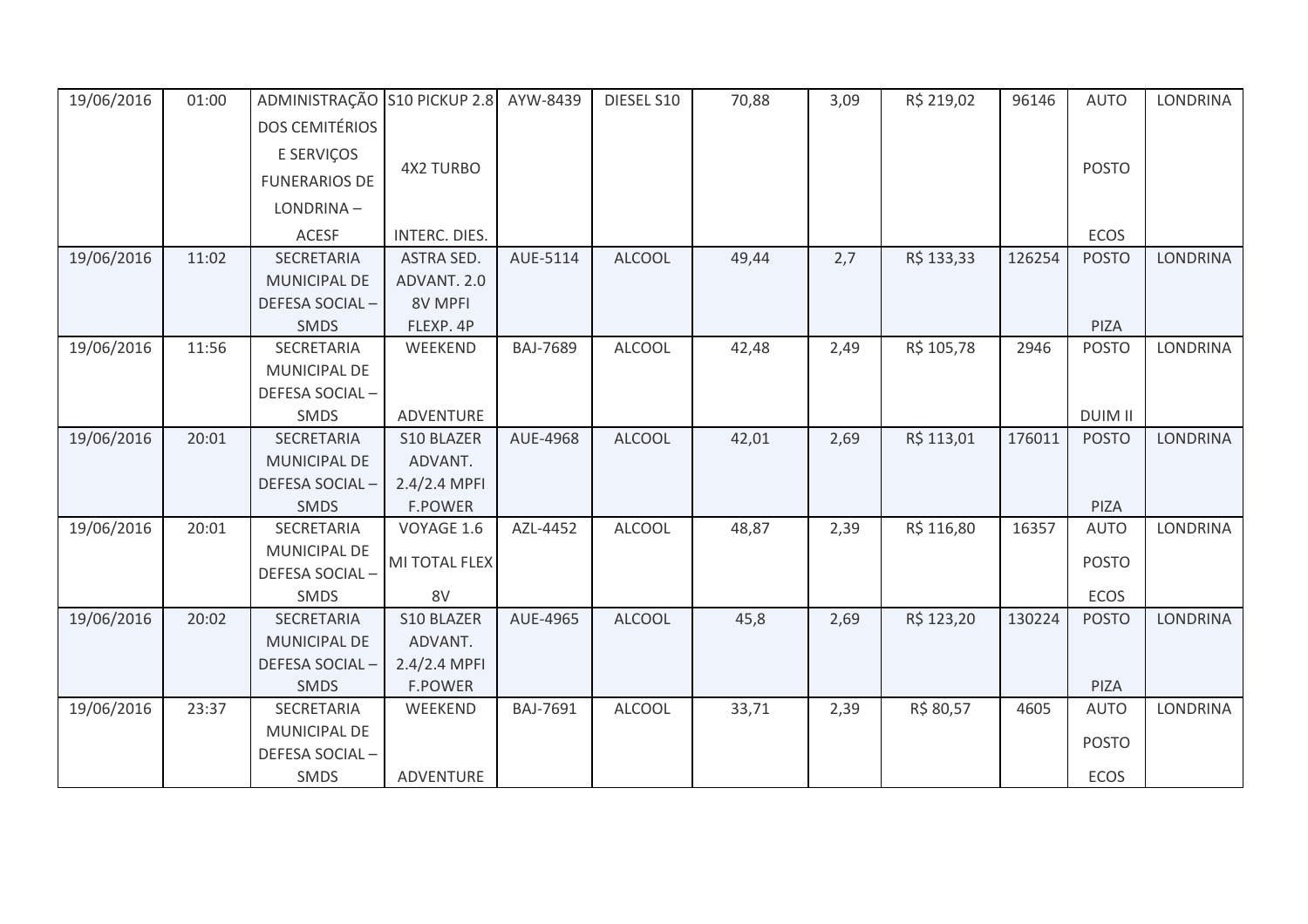| 20/06/2016 | 07:21 | SECRETARIA                | MOTO PODA         | EQU-0079 | <b>GASOLINA</b> | 30     | 3,47 | R\$ 104,10 | $\mathbf{0}$ | <b>POSTO</b>   | <b>LONDRINA</b> |
|------------|-------|---------------------------|-------------------|----------|-----------------|--------|------|------------|--------------|----------------|-----------------|
|            |       | <b>MUNICIPAL DE</b>       |                   |          |                 |        |      |            |              |                |                 |
|            |       | <b>AGRICULTURA E</b>      |                   |          |                 |        |      |            |              | PETROITA       |                 |
|            |       | ABASTECIMENTO             |                   |          |                 |        |      |            |              |                |                 |
|            |       | $-SMAA$                   |                   |          |                 |        |      |            |              | LIA            |                 |
| 20/06/2016 | 07:25 | SECRETARIA                | UNO MILLE 1.0     | AOR-5381 | <b>GASOLINA</b> | 41,2   | 3,47 | R\$ 142,96 | 230813       | <b>POSTO</b>   | <b>LONDRINA</b> |
|            |       | MUNICIPAL DE              |                   |          |                 |        |      |            |              |                |                 |
|            |       | <b>AGRICULTURA E</b>      | FIRE/F.FLEX/      |          |                 |        |      |            |              | PETROITA       |                 |
|            |       | ABASTECIMENTO             |                   |          |                 |        |      |            |              |                |                 |
|            |       | $-SMAA$                   | ECONOMY 4P        |          |                 |        |      |            |              | LIA            |                 |
| 20/06/2016 | 08:08 | SECRETARIA                | <b>CARGO 2423</b> | AZR-9543 | DIESEL S10      | 171,76 | 2,94 | R\$ 505,00 | 15652        | <b>POSTO</b>   | <b>LONDRINA</b> |
|            |       | MUNICIPAL DE              |                   |          |                 |        |      |            |              |                |                 |
|            |       | <b>OBRASE</b>             |                   |          |                 |        |      |            |              |                |                 |
|            |       | PAVIMENTAÇÃO -            |                   |          |                 |        |      |            |              |                |                 |
|            |       | <b>SMOP</b>               |                   |          |                 |        |      |            |              | <b>DUIM II</b> |                 |
| 20/06/2016 | 08:12 | SECRETARIA                | <b>KOMBI</b>      | AUX-8841 | <b>GASOLINA</b> | 18,73  | 3,47 | R\$ 65,00  | 65523        | <b>POSTO</b>   | <b>LONDRINA</b> |
|            |       | MUNICIPAL DE              |                   |          |                 |        |      |            |              |                |                 |
|            |       | <b>OBRASE</b>             |                   |          |                 |        |      |            |              | PETROITA       |                 |
|            |       | PAVIMENTAÇÃO -            |                   |          |                 |        |      |            |              |                |                 |
|            |       | SMOP                      | <b>FURGAO</b>     |          |                 |        |      |            |              | LIA            |                 |
| 20/06/2016 | 08:30 | SECRETARIA                | <b>UNO VIVACE</b> | AYP-1571 | <b>ALCOOL</b>   | 36,23  | 2,69 | R\$ 97,46  | 31008        | <b>POSTO</b>   | <b>LONDRINA</b> |
|            |       | <b>MUNICIPAL DO</b>       | 1.0 EVO FIRE      |          |                 |        |      |            |              |                |                 |
|            |       | AMBIENTE-                 |                   |          |                 |        |      |            |              |                |                 |
|            |       | SEMA                      | FLEX 8V           |          |                 |        |      |            |              | PIZA           |                 |
| 20/06/2016 | 08:35 | SECRETARIA                | UNO MILLE 1.0     | AKK-4153 | <b>GASOLINA</b> | 38     | 3,59 | R\$ 136,42 | 210170       | <b>POSTO</b>   | <b>LONDRINA</b> |
|            |       | MUNICIPAL DE              | FIRE/F.FLEX/      |          |                 |        |      |            |              |                |                 |
|            |       | EDUCAÇÃO - SME ECONOMY 4P |                   |          |                 |        |      |            |              | <b>DUIM II</b> |                 |
| 20/06/2016 | 08:45 | <b>FUNDO</b>              | <b>STRADA</b>     | AKO-8021 | <b>ALCOOL</b>   | 35,09  | 2,49 | R\$ 87,37  | 104980       | <b>POSTO</b>   | <b>LONDRINA</b> |
|            |       | MUNICIPAL DE              |                   |          |                 |        |      |            |              |                |                 |
|            |       | <b>SAUDE DE</b>           |                   |          |                 |        |      |            |              |                |                 |
|            |       | LONDRINA - FMS            |                   |          |                 |        |      |            |              | <b>DUIM II</b> |                 |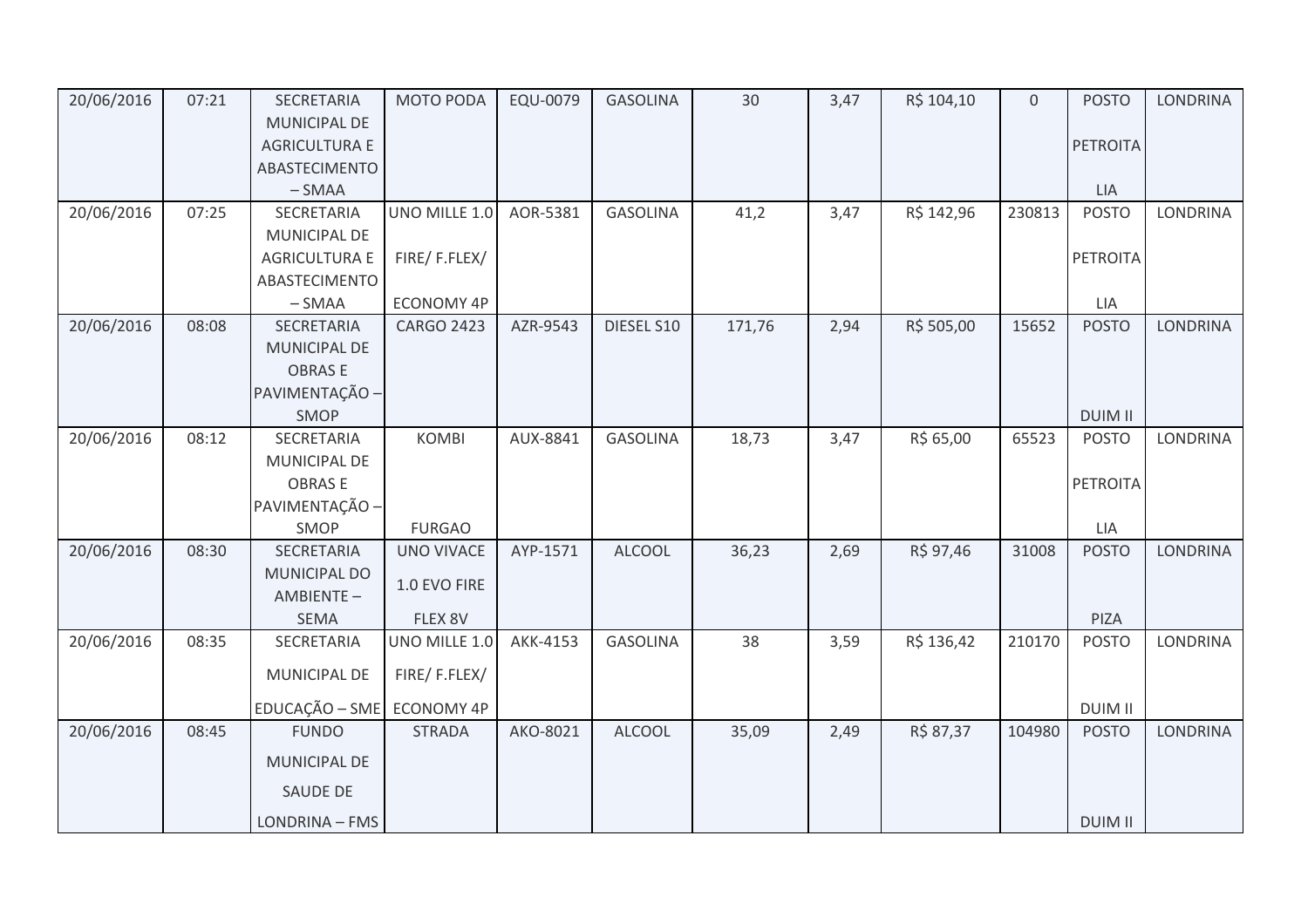| 20/06/2016 | 08:59 | SECRETARIA          | UNO MILLE 1.0     | AOZ-9012 | <b>ALCOOL</b>   | 36,75  | 2,49 | R\$ 91,53  | 113930 | <b>POSTO</b>    | <b>LONDRINA</b> |
|------------|-------|---------------------|-------------------|----------|-----------------|--------|------|------------|--------|-----------------|-----------------|
|            |       | MUNICIPAL DE        | FIRE/F.FLEX/      |          |                 |        |      |            |        |                 |                 |
|            |       | EDUCAÇÃO - SME      | <b>ECONOMY 4P</b> |          |                 |        |      |            |        | <b>DUIM II</b>  |                 |
| 20/06/2016 | 09:02 | <b>FUNDO</b>        | <b>UNO</b>        | AKK-1899 | <b>GASOLINA</b> | 36,93  | 3,59 | R\$ 132,58 | 107638 | <b>POSTO</b>    | <b>LONDRINA</b> |
|            |       | <b>MUNICIPAL DE</b> |                   |          |                 |        |      |            |        |                 |                 |
|            |       | <b>SAUDE DE</b>     |                   |          |                 |        |      |            |        |                 |                 |
|            |       | LONDRINA - FMS      |                   |          |                 |        |      |            |        | <b>DUIM II</b>  |                 |
| 20/06/2016 | 09:05 | SECRETARIA          | <b>KOMBI</b>      | AJL-4910 | <b>GASOLINA</b> | 30     | 3,47 | R\$ 104,10 | 8506   | <b>POSTO</b>    | LONDRINA        |
|            |       | MUNICIPAL DE        |                   |          |                 |        |      |            |        |                 |                 |
|            |       | <b>OBRASE</b>       |                   |          |                 |        |      |            |        | <b>PETROITA</b> |                 |
|            |       | PAVIMENTAÇÃO -      |                   |          |                 |        |      |            |        |                 |                 |
|            |       | SMOP                | <b>FURGAO</b>     |          |                 |        |      |            |        | LIA             |                 |
| 20/06/2016 | 09:06 | <b>FUNDO</b>        | <b>BOXER</b>      | ARB-2177 | <b>DIESEL</b>   | 43,02  | 2,84 | R\$ 122,18 | 174117 | <b>POSTO</b>    | <b>LONDRINA</b> |
|            |       | <b>MUNICIPAL DE</b> |                   |          |                 |        |      |            |        |                 |                 |
|            |       | <b>SAUDE DE</b>     |                   |          |                 |        |      |            |        |                 |                 |
|            |       | LONDRINA - FMS      |                   |          |                 |        |      |            |        | <b>DUIM II</b>  |                 |
| 20/06/2016 | 09:08 | <b>FUNDO</b>        | <b>BOXER</b>      | ARB-2186 | <b>DIESEL</b>   | 30,38  | 2,84 | R\$ 86,28  | 266744 | <b>POSTO</b>    | <b>LONDRINA</b> |
|            |       | MUNICIPAL DE        |                   |          |                 |        |      |            |        |                 |                 |
|            |       | <b>SAUDE DE</b>     |                   |          |                 |        |      |            |        |                 |                 |
|            |       | LONDRINA - FMS      |                   |          |                 |        |      |            |        | <b>DUIM II</b>  |                 |
| 20/06/2016 | 09:10 | SECRETARIA          | 14000             | AZP-8605 | DIESEL S10      | 195,83 | 2,99 | R\$ 585,55 | 12189  | <b>POSTO</b>    | <b>LONDRINA</b> |
|            |       | MUNICIPAL DE        |                   |          |                 |        |      |            |        |                 |                 |
|            |       | <b>OBRASE</b>       |                   |          |                 |        |      |            |        | <b>PETROITA</b> |                 |
|            |       | PAVIMENTAÇÃO -      |                   |          |                 |        |      |            |        |                 |                 |
|            |       | SMOP                |                   |          |                 |        |      |            |        | LIA             |                 |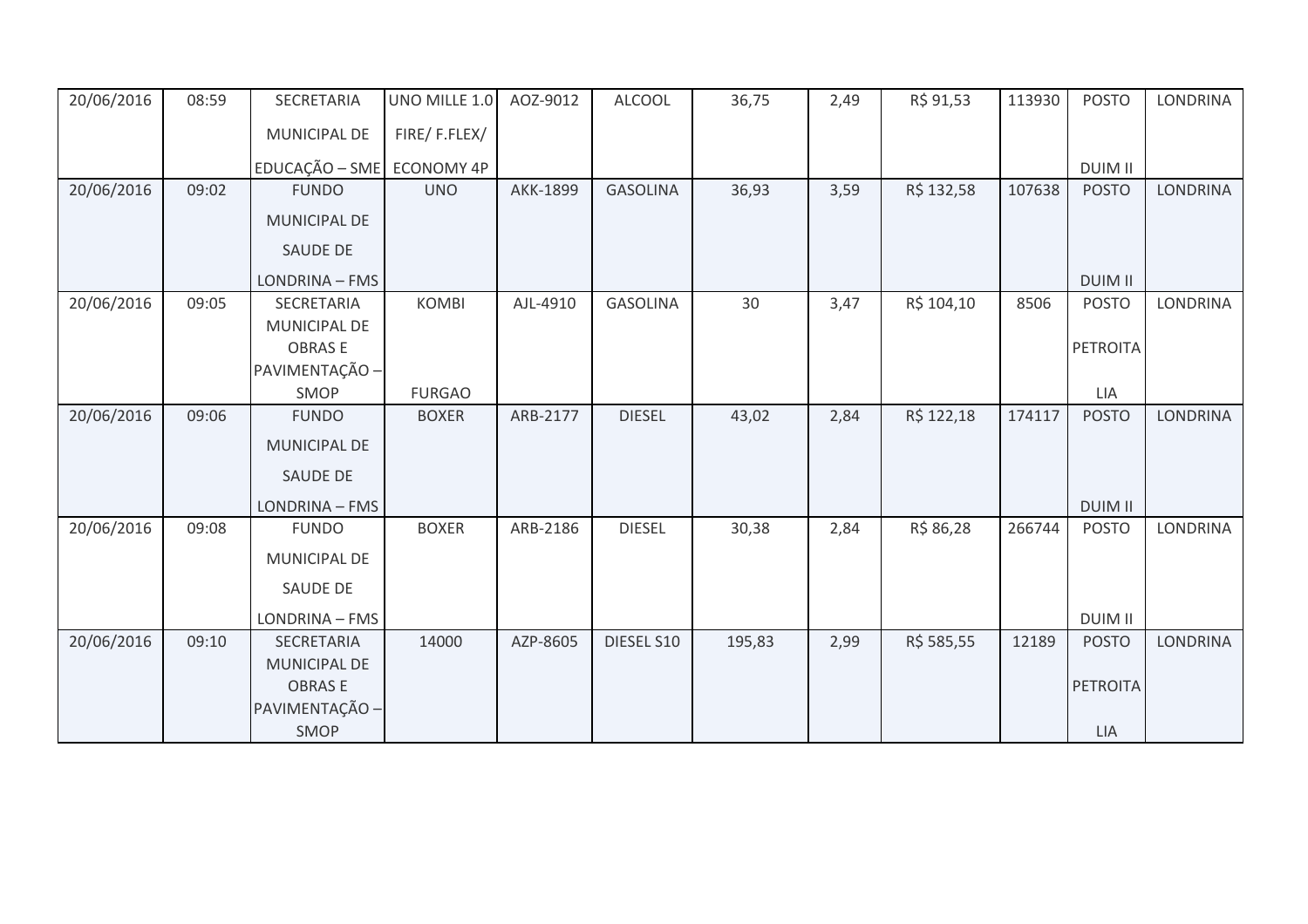| 20/06/2016 | 09:11 | SECRETARIA          | <b>PLACA</b>      | EQU-0004 | <b>GASOLINA</b> | 3,41  | 3,47 | R\$ 11,83  | $\mathbf{1}$ | <b>POSTO</b>     | <b>LONDRINA</b> |
|------------|-------|---------------------|-------------------|----------|-----------------|-------|------|------------|--------------|------------------|-----------------|
|            |       | MUNICIPAL DE        |                   |          |                 |       |      |            |              |                  |                 |
|            |       | <b>OBRASE</b>       |                   |          |                 |       |      |            |              | PETROITA         |                 |
|            |       | PAVIMENTAÇÃO -      |                   |          |                 |       |      |            |              |                  |                 |
|            |       | SMOP                | <b>VIBRATORIA</b> |          |                 |       |      |            |              | LIA              |                 |
| 20/06/2016 | 09:16 | SECRETARIA          | <b>TRITURADOR</b> | EQU-0070 | <b>DIESEL</b>   | 25    | 2,99 | R\$ 74,75  | $\mathbf 0$  | <b>POSTO</b>     | <b>LONDRINA</b> |
|            |       | MUNICIPAL DO        |                   |          |                 |       |      |            |              | PETROITA         |                 |
|            |       | AMBIENTE-           |                   |          |                 |       |      |            |              |                  |                 |
|            |       | <b>SEMA</b>         | DE GALHOS         |          |                 |       |      |            |              | <b>LIA</b>       |                 |
| 20/06/2016 | 09:22 | <b>FUNDO</b>        | <b>UNO</b>        | APD-0661 | <b>GASOLINA</b> | 41,57 | 3,59 | R\$ 149,24 | 132421       | <b>POSTO</b>     | <b>LONDRINA</b> |
|            |       | MUNICIPAL DE        |                   |          |                 |       |      |            |              |                  |                 |
|            |       | SAUDE DE            |                   |          |                 |       |      |            |              |                  |                 |
|            |       | LONDRINA - FMS      |                   |          |                 |       |      |            |              | <b>DUIM II</b>   |                 |
| 20/06/2016 | 09:26 | SECRETARIA          | UNO MILLE 1.0     | ALO-3484 | <b>GASOLINA</b> | 37,98 | 3,59 | R\$ 136,35 | 92639        | <b>POSTO</b>     | <b>LONDRINA</b> |
|            |       | <b>MUNICIPAL DE</b> | FIRE/F.FLEX/      |          |                 |       |      |            |              |                  |                 |
|            |       | DEFESA SOCIAL-      |                   |          |                 |       |      |            |              |                  |                 |
|            |       | SMDS                | <b>ECONOMY 4P</b> |          |                 |       |      |            |              | <b>DUIM II</b>   |                 |
| 20/06/2016 | 09:27 | SECRETARIA          | <b>KOMBI</b>      | NYG-5009 | <b>ALCOOL</b>   | 32,13 | 2,49 | R\$ 80,00  | 46131        | SANTA            | LONDRINA        |
|            |       |                     |                   |          |                 |       |      |            |              | <b>MARIA</b>     |                 |
|            |       | <b>MUNICIPAL SE</b> | STANDARD 1.4      |          |                 |       |      |            |              | <b>DISTRIBUI</b> |                 |
|            |       |                     |                   |          |                 |       |      |            |              | DORA DE          |                 |
|            |       |                     |                   |          |                 |       |      |            |              | <b>DERIVAD</b>   |                 |
|            |       | <b>ASSISTNCIA</b>   | MI TOTAL FLEX     |          |                 |       |      |            |              | OS DE            |                 |
|            |       |                     |                   |          |                 |       |      |            |              | <b>PETROLE</b>   |                 |
|            |       | SOCIAL-SMAS         | 8V                |          |                 |       |      |            |              | $\circ$          |                 |
| 20/06/2016 | 09:32 | SECRETARIA          | UNO MILLE 1.0     | AOZ-4322 | <b>ALCOOL</b>   | 36,63 | 2,49 | R\$ 91,21  | 86551        | <b>POSTO</b>     | <b>LONDRINA</b> |
|            |       | <b>MUNICIPAL SE</b> |                   |          |                 |       |      |            |              |                  |                 |
|            |       | <b>ASSISTNCIA</b>   | FIRE/F.FLEX/      |          |                 |       |      |            |              |                  |                 |
|            |       | <b>SOCIAL-SMAS</b>  | <b>ECONOMY 4P</b> |          |                 |       |      |            |              | <b>DUIM II</b>   |                 |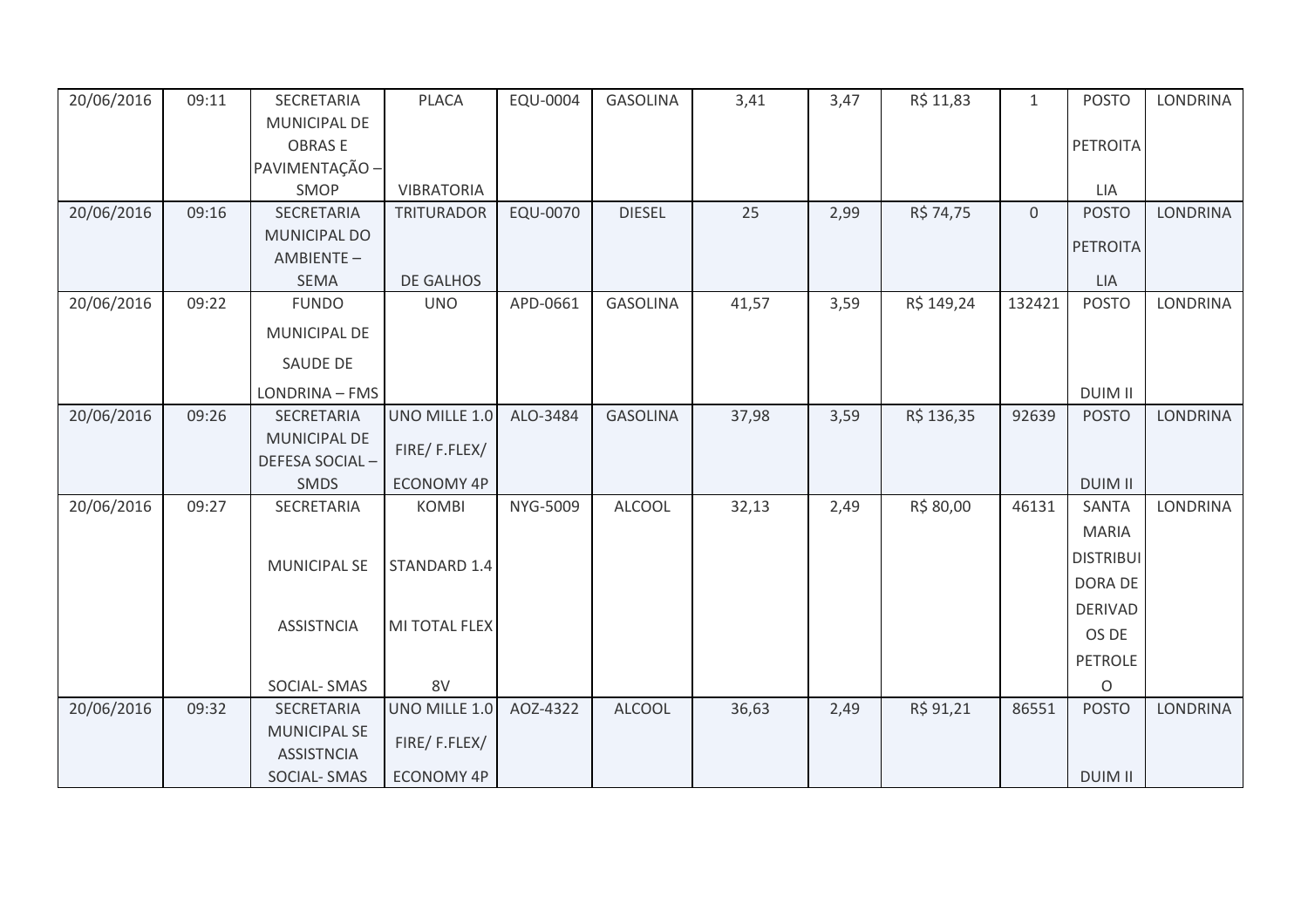| 20/06/2016 | 09:36 | SECRETARIA                               | <b>FIORINO</b>     | AHZ-3484 | <b>GASOLINA</b> | 30    | 3,47 | R\$ 104,10 | 346606 | <b>POSTO</b>    | <b>LONDRINA</b> |
|------------|-------|------------------------------------------|--------------------|----------|-----------------|-------|------|------------|--------|-----------------|-----------------|
|            |       | MUNICIPAL DE                             | <b>PICKUP</b>      |          |                 |       |      |            |        |                 |                 |
|            |       | <b>OBRASE</b>                            | <b>WORKING 1.5</b> |          |                 |       |      |            |        | PETROITA        |                 |
|            |       | PAVIMENTAÇÃO -                           |                    |          |                 |       |      |            |        |                 |                 |
|            |       | SMOP                                     | MPI / I.E.         |          |                 |       |      |            |        | LIA             |                 |
| 20/06/2016 | 09:40 | SECRETARIA                               | GOL CITY 1.0       | AKP-9413 | <b>GASOLINA</b> | 38,67 | 3,59 | R\$ 138,83 | 155627 | <b>POSTO</b>    | <b>LONDRINA</b> |
|            |       | <b>MUNICIPAL SE</b><br><b>ASSISTNCIA</b> |                    |          |                 |       |      |            |        |                 |                 |
|            |       | SOCIAL-SMAS                              | <b>MI 8V 4P</b>    |          |                 |       |      |            |        | <b>DUIM II</b>  |                 |
| 20/06/2016 | 09:42 | <b>FUNDO</b>                             | <b>UNO</b>         | AAW-2625 | <b>GASOLINA</b> | 32,05 | 3,59 | R\$ 115,06 | 122497 | <b>POSTO</b>    | <b>LONDRINA</b> |
|            |       | <b>MUNICIPAL DE</b>                      |                    |          |                 |       |      |            |        |                 |                 |
|            |       |                                          |                    |          |                 |       |      |            |        |                 |                 |
|            |       | <b>SAUDE DE</b>                          |                    |          |                 |       |      |            |        |                 |                 |
|            |       | LONDRINA - FMS                           |                    |          |                 |       |      |            |        | <b>DUIM II</b>  |                 |
| 20/06/2016 | 09:43 | SECRETARIA                               | UNO MILLE 1.0      | ALO-3478 | <b>GASOLINA</b> | 45    | 3,47 | R\$ 156,15 | 108138 | <b>POSTO</b>    | <b>LONDRINA</b> |
|            |       | MUNICIPAL DE                             |                    |          |                 |       |      |            |        |                 |                 |
|            |       | <b>OBRASE</b>                            | FIRE/F.FLEX/       |          |                 |       |      |            |        | <b>PETROITA</b> |                 |
|            |       | PAVIMENTAÇÃO -                           |                    |          |                 |       |      |            |        |                 |                 |
|            |       | SMOP                                     | ECONOMY 4P         |          |                 |       |      |            |        | LIA             |                 |
| 20/06/2016 | 09:55 | SECRETARIA                               | <b>UNO VIVACE</b>  | AYP-1575 | <b>ALCOOL</b>   | 39,27 | 2,49 | R\$ 97,78  | 48339  | <b>POSTO</b>    | <b>LONDRINA</b> |
|            |       | MUNICIPAL DO<br>AMBIENTE-                | 1.0 EVO FIRE       |          |                 |       |      |            |        |                 |                 |
|            |       | SEMA                                     | FLEX 8V            |          |                 |       |      |            |        | <b>DUIM II</b>  |                 |
| 20/06/2016 | 10:01 | <b>FUNDO</b>                             | <b>UNO VIVACE</b>  | AZO-5178 | <b>GASOLINA</b> | 34,58 | 3,47 | R\$ 120,00 | 14943  | <b>POSTO</b>    | <b>LONDRINA</b> |
|            |       | <b>MUNICIPAL DE</b>                      |                    |          |                 |       |      |            |        |                 |                 |
|            |       | SAUDE DE                                 |                    |          |                 |       |      |            |        | <b>PETROITA</b> |                 |
|            |       |                                          |                    |          |                 |       |      |            |        |                 |                 |
|            |       | LONDRINA - FMS                           |                    |          |                 |       |      |            |        | <b>LIA</b>      |                 |
| 20/06/2016 | 10:08 | <b>FUNDO</b>                             | <b>CELTA</b>       | AWM-8679 | <b>GASOLINA</b> | 36,65 | 3,89 | R\$ 142,57 | 37561  | <b>AUTO</b>     | <b>LONDRINA</b> |
|            |       | MUNICIPAL DE                             |                    |          |                 |       |      |            |        | <b>POSTO</b>    |                 |
|            |       | <b>SAUDE DE</b>                          |                    |          |                 |       |      |            |        |                 |                 |
|            |       | LONDRINA - FMS                           |                    |          |                 |       |      |            |        | <b>ECOS</b>     |                 |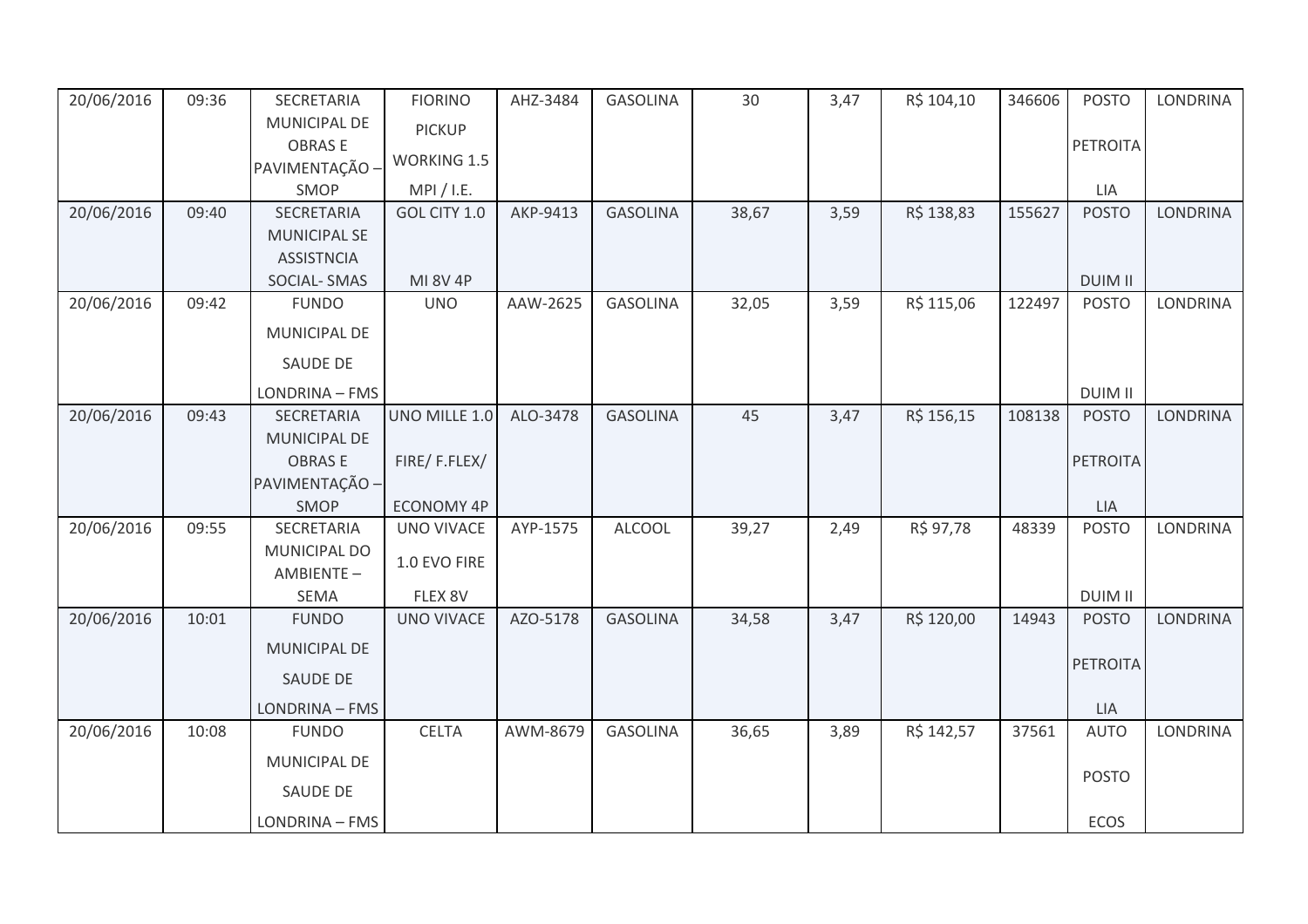| 20/06/2016 | 10:09 | <b>FUNDO</b>        | <b>KOMBI</b>  | FFZ-5882 | <b>GASOLINA</b> | 34,06 | 3,89 | R\$ 132,49 | 161972 | <b>AUTO</b>    | <b>LONDRINA</b> |
|------------|-------|---------------------|---------------|----------|-----------------|-------|------|------------|--------|----------------|-----------------|
|            |       | <b>MUNICIPAL DE</b> |               |          |                 |       |      |            |        |                |                 |
|            |       | <b>SAUDE DE</b>     |               |          |                 |       |      |            |        | <b>POSTO</b>   |                 |
|            |       | LONDRINA - FMS      |               |          |                 |       |      |            |        | <b>ECOS</b>    |                 |
| 20/06/2016 | 10:15 | SECRETARIA          | <b>KOMBI</b>  | ANV-2029 | <b>ALCOOL</b>   | 30,8  | 2,39 | R\$ 73,61  | 192967 | <b>AUTO</b>    | <b>LONDRINA</b> |
|            |       | <b>MUNICIPAL SE</b> | FURGAO 1.4    |          |                 |       |      |            |        | <b>POSTO</b>   |                 |
|            |       | <b>ASSISTNCIA</b>   | MI TOTAL FLEX |          |                 |       |      |            |        |                |                 |
|            |       | SOCIAL-SMAS         | 8V            |          |                 |       |      |            |        | ECOS           |                 |
| 20/06/2016 | 10:16 | <b>FUNDO</b>        | <b>KOMBI</b>  | FFZ-5891 | <b>GASOLINA</b> | 29,08 | 3,69 | R\$ 107,31 | 139751 | <b>POSTO</b>   | LONDRINA        |
|            |       | <b>MUNICIPAL DE</b> |               |          |                 |       |      |            |        |                |                 |
|            |       | SAUDE DE            |               |          |                 |       |      |            |        |                |                 |
|            |       | LONDRINA - FMS      |               |          |                 |       |      |            |        | PIZA           |                 |
| 20/06/2016 | 10:31 | <b>FUNDO</b>        | <b>DUCATO</b> | ATJ-3641 | <b>DIESEL</b>   | 8,21  | 2,84 | R\$ 23,32  | 290052 | <b>POSTO</b>   | LONDRINA        |
|            |       | MUNICIPAL DE        |               |          |                 |       |      |            |        |                |                 |
|            |       | SAUDE DE            |               |          |                 |       |      |            |        |                |                 |
|            |       | LONDRINA - FMS      |               |          |                 |       |      |            |        | <b>DUIM II</b> |                 |
| 20/06/2016 | 10:36 | SECRETARIA          | <b>TECTOR</b> | AZL-3508 | DIESEL S10      | 200   | 2,94 | R\$ 588,00 | 16420  | <b>POSTO</b>   | <b>LONDRINA</b> |
|            |       | <b>MUNICIPAL DE</b> |               |          |                 |       |      |            |        |                |                 |
|            |       | <b>OBRASE</b>       |               |          |                 |       |      |            |        |                |                 |
|            |       | PAVIMENTAÇÃO -      |               |          |                 |       |      |            |        |                |                 |
|            |       | SMOP                | 150E21        |          |                 |       |      |            |        | <b>DUIM II</b> |                 |
| 20/06/2016 | 11:01 | <b>FUNDO</b>        | <b>KOMBI</b>  | ALR-5579 | <b>GASOLINA</b> | 33,71 | 3,59 | R\$ 121,05 | 85945  | <b>POSTO</b>   | <b>LONDRINA</b> |
|            |       | MUNICIPAL DE        |               |          |                 |       |      |            |        |                |                 |
|            |       | SAUDE DE            |               |          |                 |       |      |            |        |                |                 |
|            |       | LONDRINA - FMS      |               |          |                 |       |      |            |        | <b>DUIM II</b> |                 |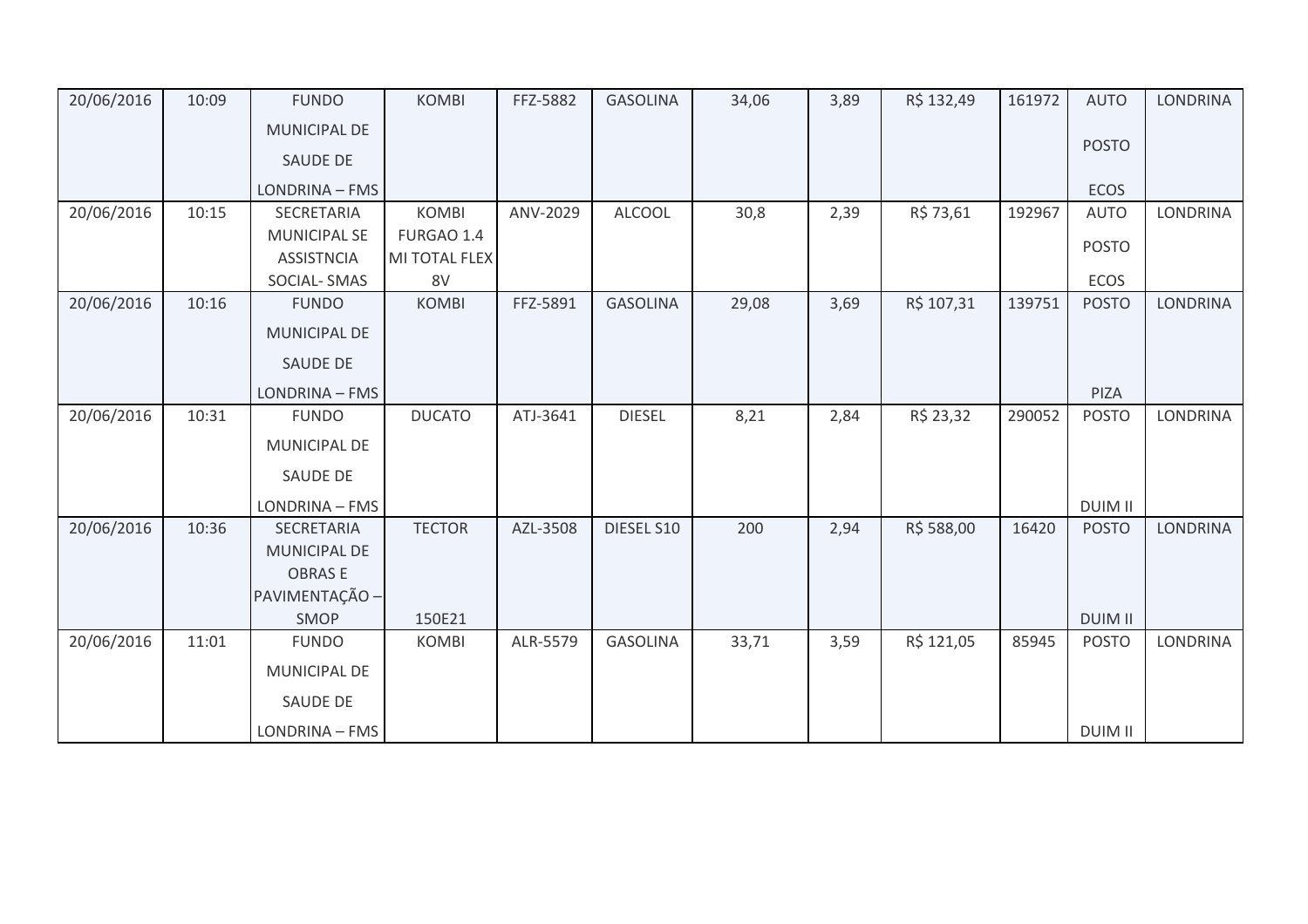| 20/06/2016 | 11:03 | <b>FUNDO</b>   | SPACEFOX     | <b>BAI-9776</b> | <b>GASOLINA</b> | 31,01 | 3,89 | R\$ 120,63 | 20437  | <b>AUTO</b>      | <b>LONDRINA</b> |
|------------|-------|----------------|--------------|-----------------|-----------------|-------|------|------------|--------|------------------|-----------------|
|            |       | MUNICIPAL DE   |              |                 |                 |       |      |            |        |                  |                 |
|            |       | SAUDE DE       |              |                 |                 |       |      |            |        | <b>POSTO</b>     |                 |
|            |       | LONDRINA - FMS |              |                 |                 |       |      |            |        | ECOS             |                 |
| 20/06/2016 | 11:20 | <b>FUNDO</b>   | <b>KOMBI</b> | FEP-2301        | <b>GASOLINA</b> | 22,29 | 3,59 | R\$ 80,02  | 127822 | <b>POSTO</b>     | <b>LONDRINA</b> |
|            |       | MUNICIPAL DE   |              |                 |                 |       |      |            |        |                  |                 |
|            |       | SAUDE DE       |              |                 |                 |       |      |            |        |                  |                 |
|            |       | LONDRINA - FMS |              |                 |                 |       |      |            |        | <b>DUIM II</b>   |                 |
| 20/06/2016 | 11:44 | <b>FUNDO</b>   | <b>UNO</b>   | AUY-3964        | <b>GASOLINA</b> | 35    | 3,46 | R\$ 121,11 | 240170 | <b>POSTO</b>     | <b>LONDRINA</b> |
|            |       | MUNICIPAL DE   |              |                 |                 |       |      |            |        |                  |                 |
|            |       | SAUDE DE       |              |                 |                 |       |      |            |        |                  |                 |
|            |       | LONDRINA - FMS |              |                 |                 |       |      |            |        | <b>CINCAO</b>    |                 |
| 20/06/2016 | 11:57 | <b>FUNDO</b>   | JUMPER J 2.3 | AZX-7928        | DIESEL S10      | 50,11 | 3,15 | R\$ 157,85 | 37105  | <b>SANTA</b>     | <b>LONDRINA</b> |
|            |       |                |              |                 |                 |       |      |            |        | <b>MARIA</b>     |                 |
|            |       | MUNICIPAL DE   |              |                 |                 |       |      |            |        | <b>DISTRIBUI</b> |                 |
|            |       |                |              |                 |                 |       |      |            |        | DORA DE          |                 |
|            |       | SAUDE DE       |              |                 |                 |       |      |            |        | <b>DERIVAD</b>   |                 |
|            |       |                |              |                 |                 |       |      |            |        | OS DE            |                 |
|            |       |                |              |                 |                 |       |      |            |        | <b>PETROLE</b>   |                 |
|            |       | LONDRINA - FMS |              |                 |                 |       |      |            |        | $\circ$          |                 |
| 20/06/2016 | 11:59 | <b>FUNDO</b>   | SPRINTER-415 | <b>BAG-9371</b> | DIESEL S10      | 56,51 | 3,15 | R\$ 178,23 | 11036  | <b>SANTA</b>     | LONDRINA        |
|            |       |                |              |                 |                 |       |      |            |        | <b>MARIA</b>     |                 |
|            |       | MUNICIPAL DE   |              |                 |                 |       |      |            |        | <b>DISTRIBUI</b> |                 |
|            |       |                |              |                 |                 |       |      |            |        | <b>DORA DE</b>   |                 |
|            |       | SAUDE DE       |              |                 |                 |       |      |            |        | <b>DERIVAD</b>   |                 |
|            |       |                |              |                 |                 |       |      |            |        | OS DE            |                 |
|            |       |                |              |                 |                 |       |      |            |        | <b>PETROLE</b>   |                 |
|            |       | LONDRINA - FMS |              |                 |                 |       |      |            |        | $\bigcirc$       |                 |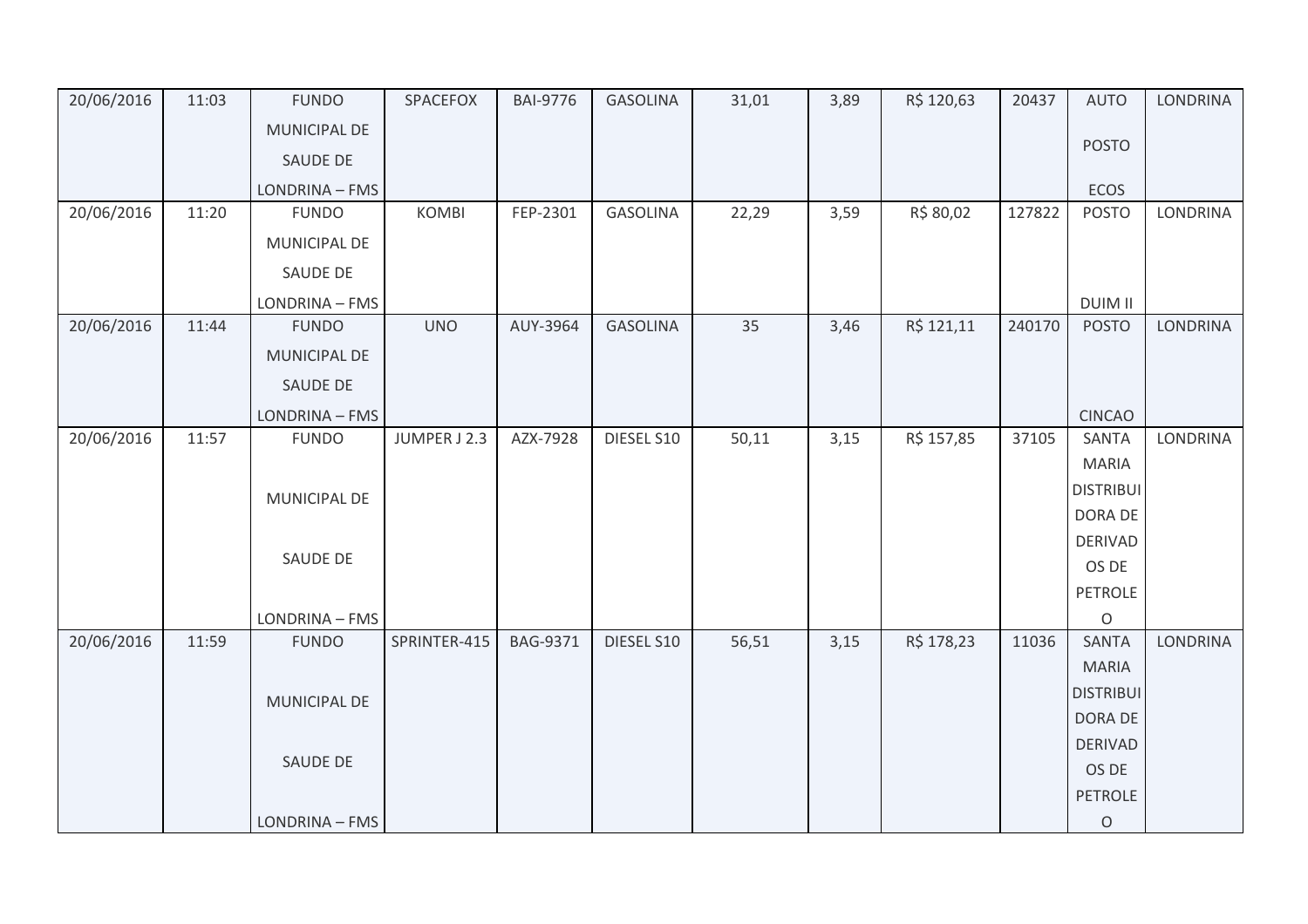| 20/06/2016 | 11:59 | SECRETARIA          | UNO MILLE 1.0        | AVW-4588 | <b>ALCOOL</b>   | 40,94 | 2,49 | R\$ 101,94 | 91162  | <b>POSTO</b>     | LONDRINA        |
|------------|-------|---------------------|----------------------|----------|-----------------|-------|------|------------|--------|------------------|-----------------|
|            |       | <b>MUNICIPAL SE</b> | FIRE/F.FLEX/         |          |                 |       |      |            |        |                  |                 |
|            |       | <b>ASSISTNCIA</b>   |                      |          |                 |       |      |            |        |                  |                 |
|            |       | SOCIAL-SMAS         | <b>ECONOMY 4P</b>    |          |                 |       |      |            |        | <b>DUIM II</b>   |                 |
| 20/06/2016 | 12:01 | <b>FUNDO</b>        | MASTER 2.3           | AZL-6276 | DIESEL S10      | 54,08 | 3,15 | R\$ 170,35 | 50340  | <b>SANTA</b>     | LONDRINA        |
|            |       |                     |                      |          |                 |       |      |            |        | <b>MARIA</b>     |                 |
|            |       | <b>MUNICIPAL DE</b> |                      |          |                 |       |      |            |        | <b>DISTRIBUI</b> |                 |
|            |       |                     |                      |          |                 |       |      |            |        | DORA DE          |                 |
|            |       |                     | <b>DCI FURGÃO</b>    |          |                 |       |      |            |        | <b>DERIVAD</b>   |                 |
|            |       | SAUDE DE            |                      |          |                 |       |      |            |        | OS DE            |                 |
|            |       |                     |                      |          |                 |       |      |            |        | <b>PETROLE</b>   |                 |
|            |       | LONDRINA - FMS      | <b>16V</b>           |          |                 |       |      |            |        | $\mathsf O$      |                 |
| 20/06/2016 | 12:02 | <b>FUNDO</b>        | JUMPER J 2.3         | AZX-7915 | DIESEL S10      | 28,31 | 3,15 | R\$ 89,18  | 39094  | <b>SANTA</b>     | LONDRINA        |
|            |       |                     |                      |          |                 |       |      |            |        | <b>MARIA</b>     |                 |
|            |       |                     |                      |          |                 |       |      |            |        | <b>DISTRIBUI</b> |                 |
|            |       | MUNICIPAL DE        |                      |          |                 |       |      |            |        | DORA DE          |                 |
|            |       |                     |                      |          |                 |       |      |            |        | <b>DERIVAD</b>   |                 |
|            |       | SAUDE DE            |                      |          |                 |       |      |            |        | OS DE            |                 |
|            |       |                     |                      |          |                 |       |      |            |        |                  |                 |
|            |       |                     |                      |          |                 |       |      |            |        | <b>PETROLE</b>   |                 |
|            |       | LONDRINA - FMS      |                      |          |                 |       |      |            |        | $\circ$          |                 |
| 20/06/2016 | 12:46 | <b>FUNDO</b>        | <b>KOMBI</b>         | FEP-2285 | <b>GASOLINA</b> | 23,48 | 3,59 | R\$ 84,29  | 165505 | <b>POSTO</b>     | LONDRINA        |
|            |       | MUNICIPAL DE        |                      |          |                 |       |      |            |        |                  |                 |
|            |       | SAUDE DE            |                      |          |                 |       |      |            |        |                  |                 |
|            |       | LONDRINA - FMS      |                      |          |                 |       |      |            |        | <b>DUIM II</b>   |                 |
| 20/06/2016 | 12:49 | SECRETARIA          | S10 PUP              | AWM-4668 | <b>ALCOOL</b>   | 61,36 | 2,39 | R\$ 146,65 | 49860  | <b>POSTO</b>     | <b>LONDRINA</b> |
|            |       | <b>MUNICIPAL SE</b> | <b>EXECUTIVE 2.4</b> |          |                 |       |      |            |        |                  |                 |
|            |       | <b>ASSISTNCIA</b>   | <b>MPFI F.POWER</b>  |          |                 |       |      |            |        | <b>PETROITA</b>  |                 |
|            |       | SOCIAL-SMAS         | CD                   |          |                 |       |      |            |        | LIA              |                 |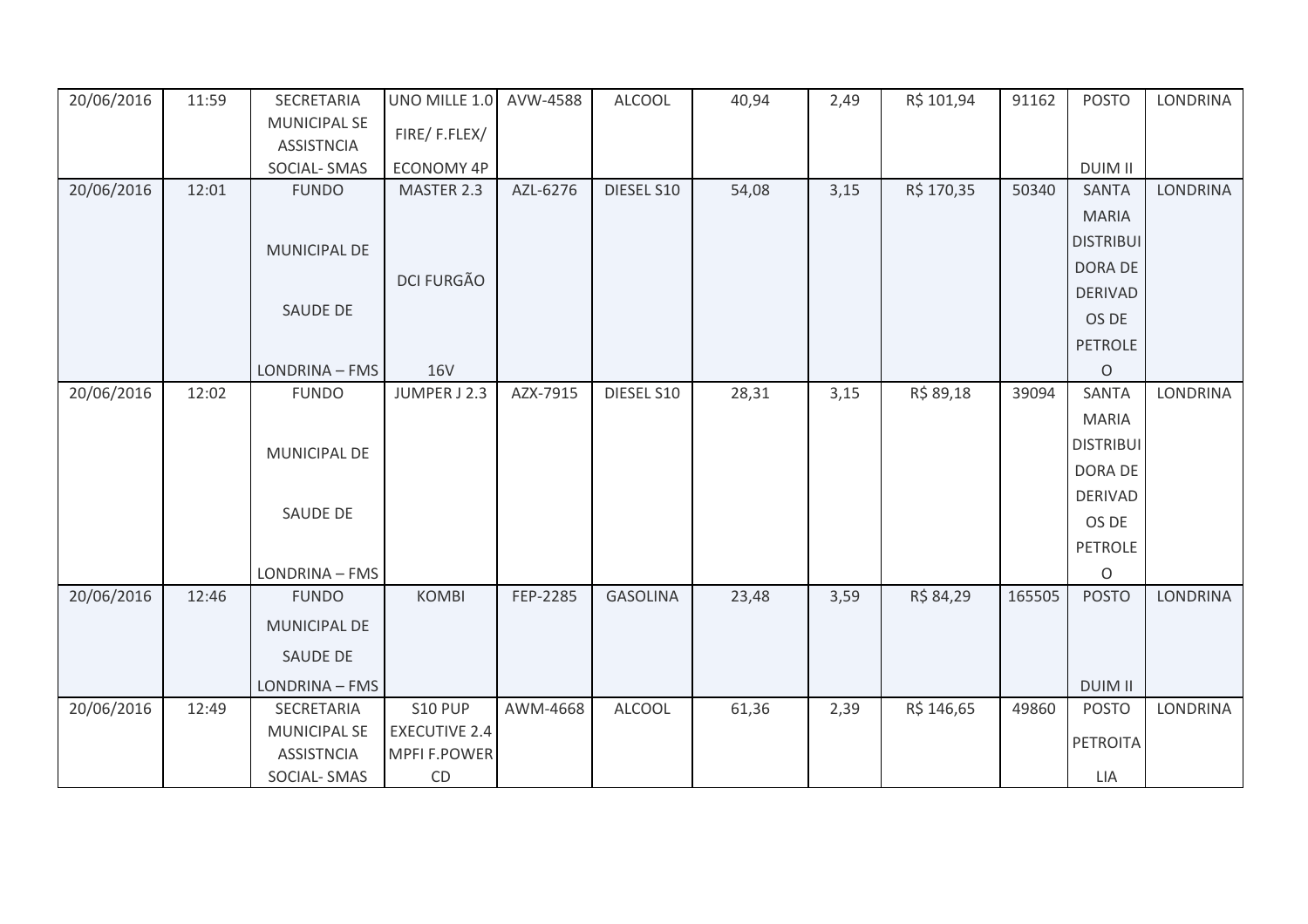| 20/06/2016 | 12:52 | SECRETARIA                        | UNO MILLE 1.0        | ATU-4093        | <b>ALCOOL</b>   | 35    | 2,39 | R\$ 83,65  | 35912  | <b>POSTO</b>    | <b>LONDRINA</b> |
|------------|-------|-----------------------------------|----------------------|-----------------|-----------------|-------|------|------------|--------|-----------------|-----------------|
|            |       | MUNICIPAL DE                      | FIRE/F.FLEX/         |                 |                 |       |      |            |        | <b>PETROITA</b> |                 |
|            |       | FAZENDA - SMF                     | <b>ECONOMY 4P</b>    |                 |                 |       |      |            |        | LIA             |                 |
| 20/06/2016 | 13:01 | <b>FUNDO</b>                      | PALIO                | AOA-2061        | <b>GASOLINA</b> | 32,69 | 3,59 | R\$ 117,36 | 248648 | <b>POSTO</b>    | <b>LONDRINA</b> |
|            |       | MUNICIPAL DE                      |                      |                 |                 |       |      |            |        |                 |                 |
|            |       | <b>SAUDE DE</b>                   |                      |                 |                 |       |      |            |        |                 |                 |
|            |       | LONDRINA - FMS                    |                      |                 |                 |       |      |            |        | <b>DUIM II</b>  |                 |
| 20/06/2016 | 13:02 | <b>FUNDO</b>                      | SPRINTER-415         | <b>BAG-9372</b> | DIESEL S10      | 52,58 | 2,94 | R\$ 154,59 | 12129  | <b>POSTO</b>    | <b>LONDRINA</b> |
|            |       | <b>MUNICIPAL DE</b>               |                      |                 |                 |       |      |            |        |                 |                 |
|            |       | SAUDE DE                          |                      |                 |                 |       |      |            |        |                 |                 |
|            |       | LONDRINA - FMS                    |                      |                 |                 |       |      |            |        | <b>DUIM II</b>  |                 |
| 20/06/2016 | 13:37 | <b>FUNDO</b>                      | <b>BOXER HDI</b>     | AZO-4507        | DIESEL S10      | 58    | 2,94 | R\$ 170,52 | 53819  | <b>POSTO</b>    | <b>LONDRINA</b> |
|            |       | MUNICIPAL DE                      |                      |                 |                 |       |      |            |        |                 |                 |
|            |       | SAUDE DE                          |                      |                 |                 |       |      |            |        |                 |                 |
|            |       | LONDRINA - FMS                    | 15P                  |                 |                 |       |      |            |        | <b>DUIM II</b>  |                 |
| 20/06/2016 | 13:59 | SECRETARIA                        | <b>ONIX 1.0</b>      | <b>BAG-1799</b> | <b>ALCOOL</b>   | 40    | 2,69 | R\$ 107,60 | 3810   | <b>POSTO</b>    | <b>LONDRINA</b> |
|            |       | MUNICIPAL DE                      |                      |                 |                 |       |      |            |        |                 |                 |
|            |       | FAZENDA - SMF                     |                      |                 |                 |       |      |            |        | PIZA            |                 |
| 20/06/2016 | 14:01 | SECRETARIA<br><b>MUNICIPAL SE</b> | UNO MILLE 1.0        | AQV-9323        | <b>ALCOOL</b>   | 18,4  | 2,39 | R\$44,00   | 71957  | <b>AUTO</b>     | <b>LONDRINA</b> |
|            |       | <b>ASSISTNCIA</b>                 | FIRE/F.FLEX/         |                 |                 |       |      |            |        | <b>POSTO</b>    |                 |
|            |       | <b>SOCIAL-SMAS</b>                | <b>ECONOMY 4P</b>    |                 |                 |       |      |            |        | ECOS            |                 |
| 20/06/2016 | 14:22 | SECRETARIA                        | <b>SAVEIRO CE TL</b> | <b>BAI-6334</b> | <b>ALCOOL</b>   | 47,39 | 2,49 | R\$ 118,00 | 5860   | <b>POSTO</b>    | <b>LONDRINA</b> |
|            |       | MUNICIPAL DE                      |                      |                 |                 |       |      |            |        |                 |                 |
|            |       | EDUCAÇÃO - SME                    | MB                   |                 |                 |       |      |            |        | <b>DUIM II</b>  |                 |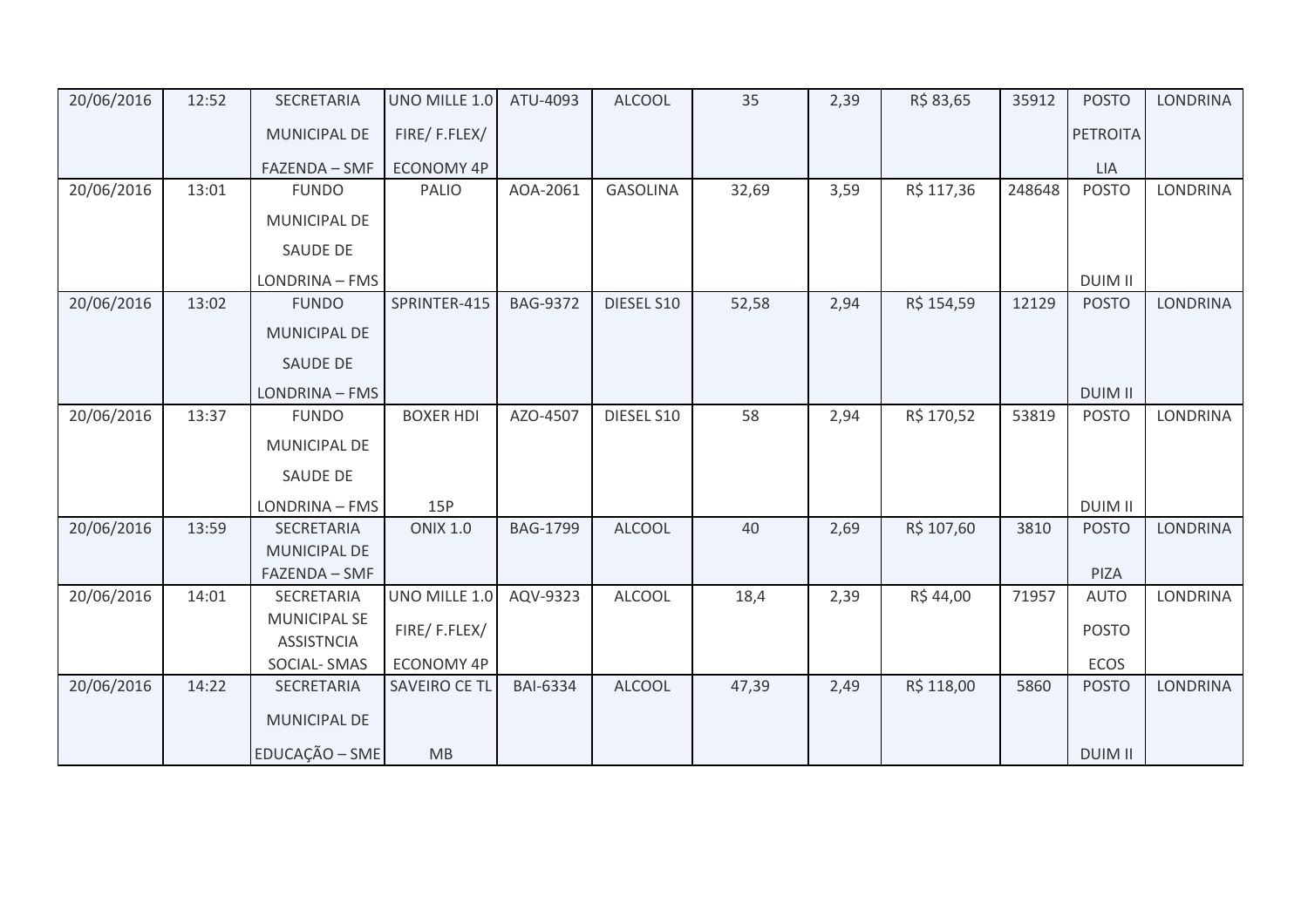| 20/06/2016 | 14:24 | <b>FUNDO</b>                            | <b>UNO</b>        | AKQ-6985        | <b>GASOLINA</b> | 43,71 | 3,89 | R\$ 170,03 | 140888 | <b>AUTO</b>     | <b>LONDRINA</b> |
|------------|-------|-----------------------------------------|-------------------|-----------------|-----------------|-------|------|------------|--------|-----------------|-----------------|
|            |       | MUNICIPAL DE                            |                   |                 |                 |       |      |            |        |                 |                 |
|            |       | <b>SAUDE DE</b>                         |                   |                 |                 |       |      |            |        | <b>POSTO</b>    |                 |
|            |       | LONDRINA - FMS                          |                   |                 |                 |       |      |            |        | <b>ECOS</b>     |                 |
| 20/06/2016 | 14:26 | SECRETARIA                              | COMET 150         | AUY-3855        | <b>GASOLINA</b> | 12    | 3,47 | R\$41,64   | 39455  | <b>POSTO</b>    | <b>LONDRINA</b> |
|            |       | <b>MUNICIPAL DE</b>                     |                   |                 |                 |       |      |            |        |                 |                 |
|            |       | <b>OBRASE</b><br>PAVIMENTAÇÃO -         |                   |                 |                 |       |      |            |        | <b>PETROITA</b> |                 |
|            |       | SMOP                                    |                   |                 |                 |       |      |            |        | <b>LIA</b>      |                 |
| 20/06/2016 | 14:29 | <b>FUNDO</b>                            | SPACEFOX          | <b>BAI-9776</b> | <b>GASOLINA</b> | 34,1  | 3,49 | R\$ 119,01 | 20865  | <b>AUTO</b>     | <b>CURITIBA</b> |
|            |       | <b>MUNICIPAL DE</b>                     |                   |                 |                 |       |      |            |        | <b>POSTO</b>    |                 |
|            |       | <b>SAUDE DE</b>                         |                   |                 |                 |       |      |            |        | <b>ESTRELA</b>  |                 |
|            |       | LONDRINA - FMS                          |                   |                 |                 |       |      |            |        | <b>GUIA</b>     |                 |
| 20/06/2016 | 14:40 | <b>SECRETARIA</b>                       | <b>VIVACE</b>     | AZJ-0418        | <b>ALCOOL</b>   | 35,56 | 2,39 | R\$ 85,00  | 6100   | <b>POSTO</b>    | <b>LONDRINA</b> |
|            |       | <b>MUNICIPAL SE</b>                     |                   |                 |                 |       |      |            |        | <b>PETROITA</b> |                 |
|            |       | <b>ASSISTNCIA</b><br><b>SOCIAL-SMAS</b> |                   |                 |                 |       |      |            |        | LIA             |                 |
| 20/06/2016 | 15:01 | <b>FUNDO</b>                            | <b>UNO</b>        | ANN-5946        | <b>GASOLINA</b> | 38,16 | 3,59 | R\$ 136,99 | 90446  | <b>POSTO</b>    | <b>LONDRINA</b> |
|            |       | MUNICIPAL DE                            |                   |                 |                 |       |      |            |        |                 |                 |
|            |       | <b>SAUDE DE</b>                         |                   |                 |                 |       |      |            |        |                 |                 |
|            |       | LONDRINA - FMS                          |                   |                 |                 |       |      |            |        | <b>DUIM II</b>  |                 |
| 20/06/2016 | 15:20 | <b>SECRETARIA</b>                       | <b>UNO</b>        | ATU-4095        | <b>ALCOOL</b>   | 30    | 2,39 | R\$ 71,71  | 52595  | <b>POSTO</b>    | <b>LONDRINA</b> |
|            |       | MUNICIPAL DE                            | <b>ATTRACTIVE</b> |                 |                 |       |      |            |        |                 |                 |
|            |       | <b>OBRASE</b><br>PAVIMENTAÇÃO -         | 1.4 EVO FIRE      |                 |                 |       |      |            |        | <b>PETROITA</b> |                 |
|            |       | SMOP                                    | FLEX 8V           |                 |                 |       |      |            |        | LIA             |                 |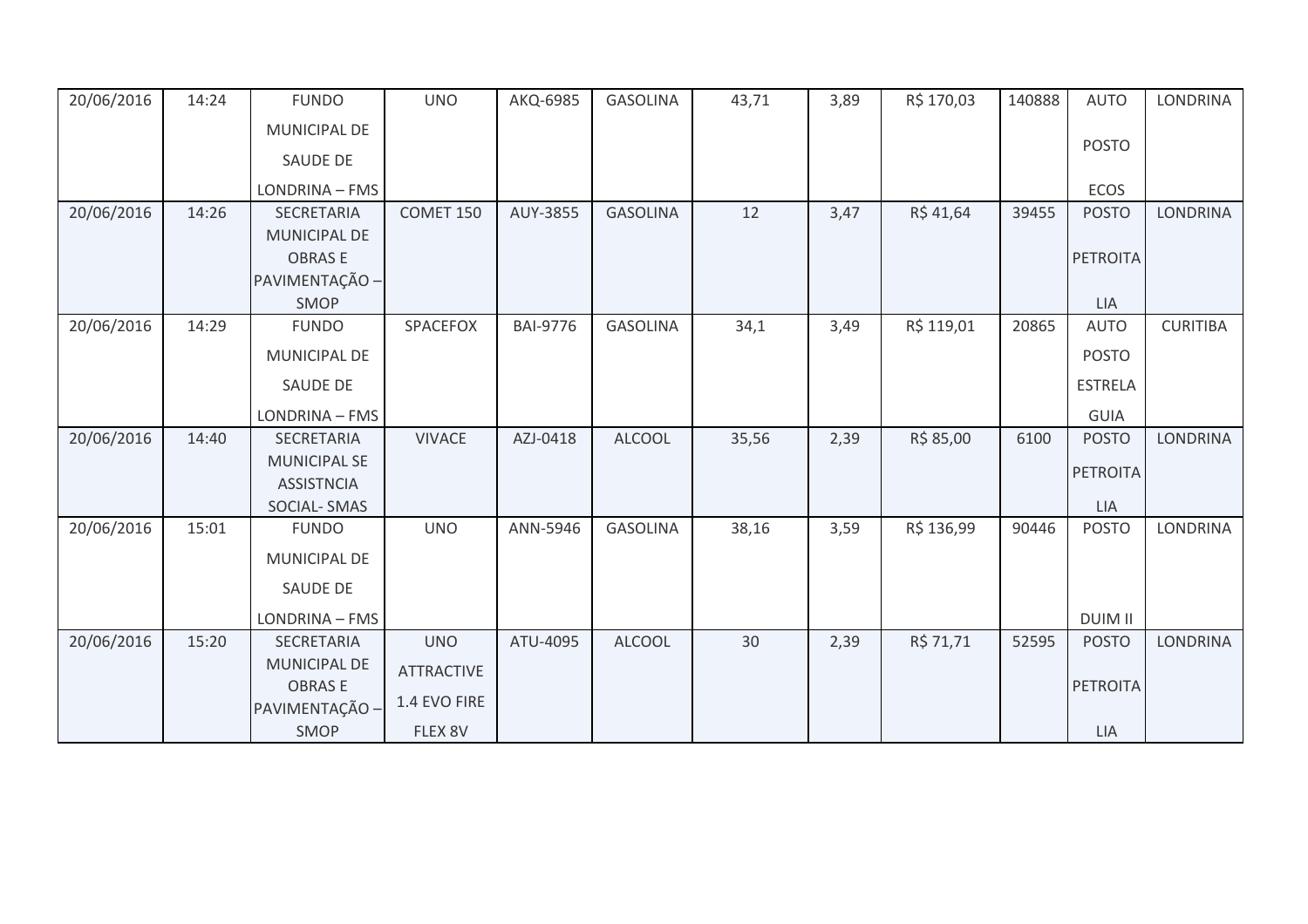| 20/06/2016 | 16:45 | <b>FUNDO DE</b>      | <b>SPRINTER</b>       | AZB-1247        | DIESEL S10      | 35,65 | 2,94 | R\$ 104,81 | 42847  | <b>POSTO</b>     | <b>LONDRINA</b> |
|------------|-------|----------------------|-----------------------|-----------------|-----------------|-------|------|------------|--------|------------------|-----------------|
|            |       | REEQUIPAMENTO        |                       |                 |                 |       |      |            |        |                  |                 |
|            |       | DO CORPO DE          |                       |                 |                 |       |      |            |        |                  |                 |
|            |       | <b>BOMBEIROS-</b>    |                       |                 |                 |       |      |            |        |                  |                 |
|            |       | SMDS/FUNREBO         |                       |                 |                 |       |      |            |        | <b>DUIM II</b>   |                 |
| 20/06/2016 | 17:02 | M<br><b>FUNDO</b>    | SPRINTER-415          | <b>BAG-9371</b> | DIESEL S10      | 43,61 | 3,15 | R\$ 137,40 | 11299  | <b>SANTA</b>     | LONDRINA        |
|            |       |                      |                       |                 |                 |       |      |            |        |                  |                 |
|            |       |                      |                       |                 |                 |       |      |            |        | <b>MARIA</b>     |                 |
|            |       | MUNICIPAL DE         |                       |                 |                 |       |      |            |        | <b>DISTRIBUI</b> |                 |
|            |       |                      |                       |                 |                 |       |      |            |        | DORA DE          |                 |
|            |       | <b>SAUDE DE</b>      |                       |                 |                 |       |      |            |        | <b>DERIVAD</b>   |                 |
|            |       |                      |                       |                 |                 |       |      |            |        | OS DE            |                 |
|            |       |                      |                       |                 |                 |       |      |            |        | <b>PETROLE</b>   |                 |
|            |       | LONDRINA - FMS       |                       |                 |                 |       |      |            |        | $\circ$          |                 |
| 20/06/2016 | 17:02 | <b>FUNDO</b>         | <b>KOMBI</b>          | FIZ-9582        | <b>GASOLINA</b> | 20,06 | 3,59 | R\$ 72,02  | 100727 | <b>POSTO</b>     | LONDRINA        |
|            |       | MUNICIPAL DE         |                       |                 |                 |       |      |            |        |                  |                 |
|            |       | SAUDE DE             |                       |                 |                 |       |      |            |        |                  |                 |
|            |       | LONDRINA - FMS       |                       |                 |                 |       |      |            |        | <b>DUIM II</b>   |                 |
| 20/06/2016 | 17:38 | <b>FUNDO</b>         | 207SW                 | AUP-2519        | <b>GASOLINA</b> | 31,47 | 3,59 | R\$ 112,98 | 92525  | <b>POSTO</b>     | LONDRINA        |
|            |       | MUNICIPAL DE         |                       |                 |                 |       |      |            |        |                  |                 |
|            |       | <b>SAUDE DE</b>      |                       |                 |                 |       |      |            |        |                  |                 |
|            |       | LONDRINA - FMS       |                       |                 |                 |       |      |            |        | <b>DUIM II</b>   |                 |
| 20/06/2016 | 17:39 | SECRETARIA           | LOGAN                 | ASU-4993        | <b>ALCOOL</b>   | 32,71 | 2,69 | R\$ 88,00  | 81216  | <b>POSTO</b>     | LONDRINA        |
|            |       | MUNICIPAL DE         | AUTHENTIQUE           |                 |                 |       |      |            |        |                  |                 |
|            |       | <b>AGRICULTURA E</b> | <b>HIFLEX 1.0 16V</b> |                 |                 |       |      |            |        |                  |                 |
|            |       | ABASTECIMENTO        |                       |                 |                 |       |      |            |        |                  |                 |
|            |       | $-SMAA$              | 4P                    |                 |                 |       |      |            |        | PIZA             |                 |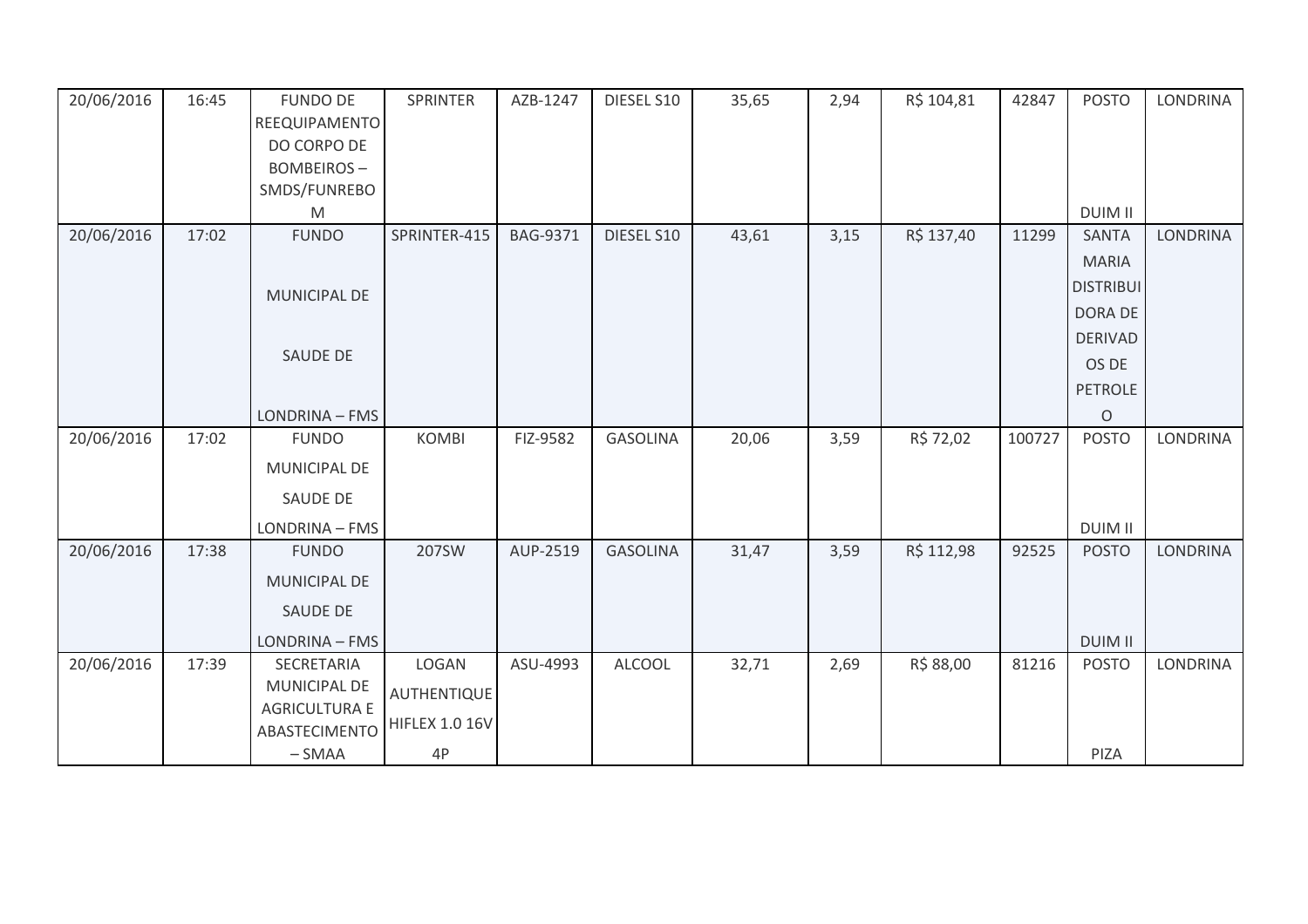| 20/06/2016 | 18:23 | <b>FUNDO</b>        | <b>BOXER HDI 15L</b>  | AZO-4509        | DIESEL S10      | 39,04 | 2,94 | R\$ 114,78 | 61040  | <b>POSTO</b>   | <b>LONDRINA</b> |
|------------|-------|---------------------|-----------------------|-----------------|-----------------|-------|------|------------|--------|----------------|-----------------|
|            |       | MUNICIPAL DE        |                       |                 |                 |       |      |            |        |                |                 |
|            |       | <b>SAUDE DE</b>     |                       |                 |                 |       |      |            |        |                |                 |
|            |       | LONDRINA - FMS      |                       |                 |                 |       |      |            |        | <b>DUIM II</b> |                 |
| 20/06/2016 | 18:58 | <b>SECRETARIA</b>   | <b>XRE 300</b>        | AVF-3880        | <b>GASOLINA</b> | 7,05  | 3,9  | R\$ 27,46  | 20013  | <b>AUTO</b>    | <b>LONDRINA</b> |
|            |       | MUNICIPAL DE        |                       |                 |                 |       |      |            |        | <b>POSTO</b>   |                 |
|            |       | DEFESA SOCIAL-      |                       |                 |                 |       |      |            |        |                |                 |
|            |       | SMDS                |                       |                 |                 |       |      |            |        | ECOS           |                 |
| 20/06/2016 | 18:59 | <b>SECRETARIA</b>   | <b>XRE 300</b>        | AVF-3910        | <b>GASOLINA</b> | 9,89  | 3,89 | R\$ 38,47  | 19830  | <b>AUTO</b>    | <b>LONDRINA</b> |
|            |       | MUNICIPAL DE        |                       |                 |                 |       |      |            |        | <b>POSTO</b>   |                 |
|            |       | DEFESA SOCIAL-      |                       |                 |                 |       |      |            |        |                |                 |
|            |       | <b>SMDS</b>         |                       |                 |                 |       |      |            |        | <b>ECOS</b>    |                 |
| 20/06/2016 | 19:00 | <b>SECRETARIA</b>   | <b>XRE 300</b>        | AYD-9504        | <b>GASOLINA</b> | 8,87  | 3,89 | R\$ 34,50  | 18480  | <b>AUTO</b>    | <b>LONDRINA</b> |
|            |       | MUNICIPAL DE        |                       |                 |                 |       |      |            |        | <b>POSTO</b>   |                 |
|            |       | DEFESA SOCIAL-      |                       |                 |                 |       |      |            |        |                |                 |
|            |       | SMDS                |                       |                 |                 |       |      |            |        | ECOS           |                 |
| 20/06/2016 | 19:25 | <b>SECRETARIA</b>   | <b>LIVINA 1.6 16V</b> | ATL-3674        | <b>ALCOOL</b>   | 25,28 | 2,69 | R\$ 68,00  | 163968 | <b>POSTO</b>   | <b>LONDRINA</b> |
|            |       | <b>MUNICIPAL DE</b> |                       |                 |                 |       |      |            |        |                |                 |
|            |       | DEFESA SOCIAL-      |                       |                 |                 |       |      |            |        |                |                 |
|            |       | <b>SMDS</b>         | <b>FLEX FUEL 5P</b>   |                 |                 |       |      |            |        | PIZA           |                 |
| 20/06/2016 | 19:37 | <b>FUNDO</b>        | JUMPER J 2.3          | AZX-7915        | DIESEL S10      | 40,74 | 2,94 | R\$ 119,80 | 39329  | <b>POSTO</b>   | <b>LONDRINA</b> |
|            |       | <b>MUNICIPAL DE</b> |                       |                 |                 |       |      |            |        |                |                 |
|            |       | <b>SAUDE DE</b>     |                       |                 |                 |       |      |            |        |                |                 |
|            |       | LONDRINA - FMS      |                       |                 |                 |       |      |            |        | <b>DUIM II</b> |                 |
| 20/06/2016 | 19:44 | <b>SECRETARIA</b>   | WEEKEND               | <b>BAJ-7690</b> | <b>ALCOOL</b>   | 31,6  | 2,69 | R\$ 85,00  | 2880   | <b>POSTO</b>   | <b>LONDRINA</b> |
|            |       | <b>MUNICIPAL DE</b> |                       |                 |                 |       |      |            |        |                |                 |
|            |       | DEFESA SOCIAL-      |                       |                 |                 |       |      |            |        |                |                 |
|            |       | <b>SMDS</b>         | <b>ADVENTURE</b>      |                 |                 |       |      |            |        | PIZA           |                 |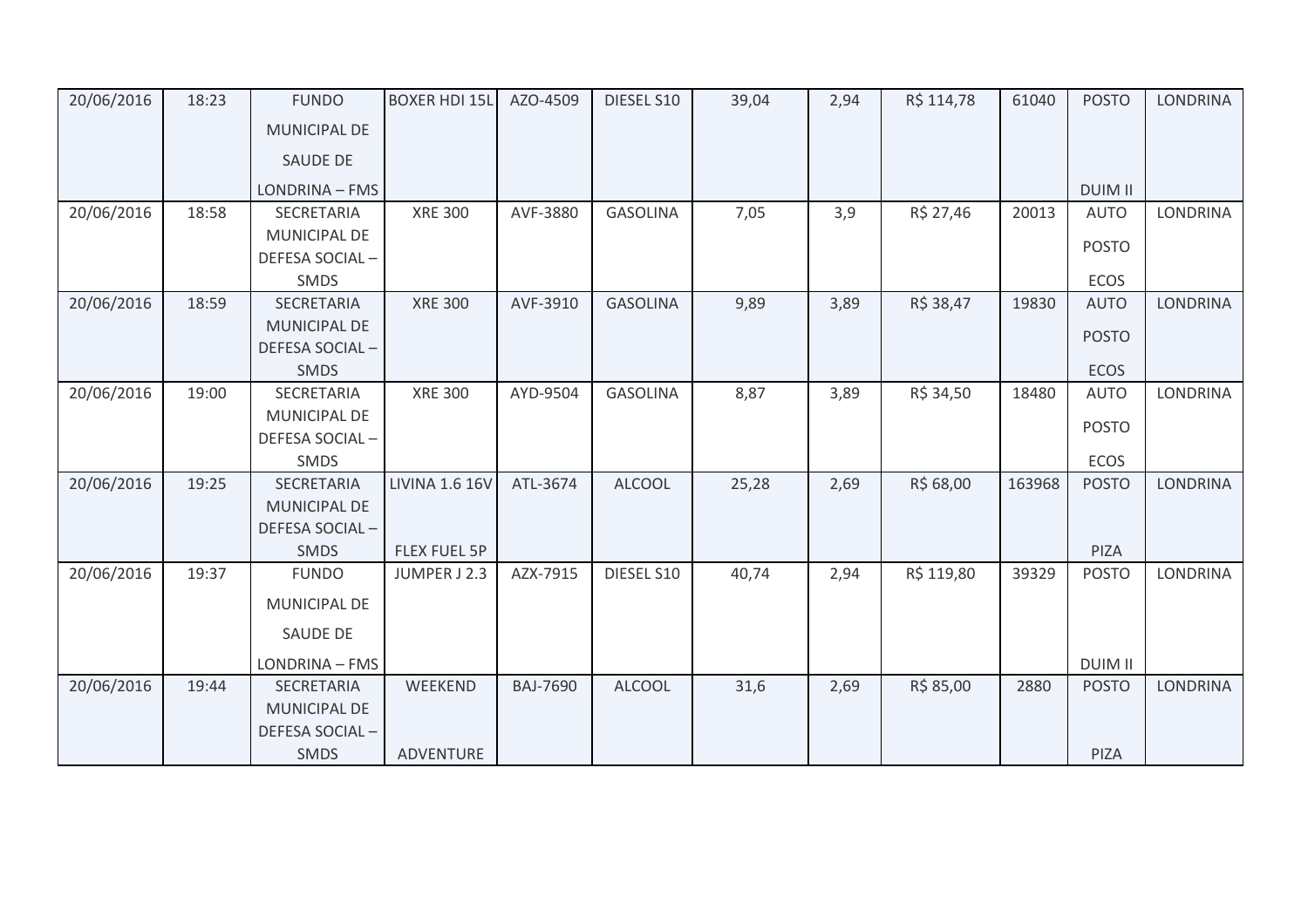| 20/06/2016 | 19:51 | <b>FUNDO</b>          | <b>BOXER</b>          | AWV-2805 | DIESEL S10      | 61,9  | 2,94 | R\$ 181,99 | 154466 | <b>POSTO</b>   | <b>LONDRINA</b> |
|------------|-------|-----------------------|-----------------------|----------|-----------------|-------|------|------------|--------|----------------|-----------------|
|            |       | MUNICIPAL DE          |                       |          |                 |       |      |            |        |                |                 |
|            |       | <b>SAUDE DE</b>       |                       |          |                 |       |      |            |        |                |                 |
|            |       | LONDRINA - FMS        |                       |          |                 |       |      |            |        | <b>DUIM II</b> |                 |
| 20/06/2016 | 20:02 | SECRETARIA            | <b>LIVINA 1.6 16V</b> | ATL-3676 | <b>ALCOOL</b>   | 28,92 | 2,49 | R\$ 72,01  | 123942 | <b>POSTO</b>   | <b>LONDRINA</b> |
|            |       | MUNICIPAL DE          |                       |          |                 |       |      |            |        |                |                 |
|            |       | DEFESA SOCIAL-        |                       |          |                 |       |      |            |        |                |                 |
|            |       | SMDS                  | <b>FLEX FUEL 5P</b>   |          |                 |       |      |            |        | <b>DUIM II</b> |                 |
| 20/06/2016 | 20:19 | ADMINISTRAÇÃO         | <b>MONTANA</b>        | ATD-7347 | <b>GASOLINA</b> | 48,29 | 3,59 | R\$ 173,36 | 125861 | <b>POSTO</b>   | <b>LONDRINA</b> |
|            |       | <b>DOS CEMITÉRIOS</b> | 1.8/1.8               |          |                 |       |      |            |        |                |                 |
|            |       | E SERVIÇOS            | CONQUEST              |          |                 |       |      |            |        |                |                 |
|            |       | <b>FUNERARIOS DE</b>  |                       |          |                 |       |      |            |        |                |                 |
|            |       | LONDRINA-             | <b>FLEXPOWER</b>      |          |                 |       |      |            |        |                |                 |
|            |       | <b>ACESF</b>          | 8V                    |          |                 |       |      |            |        | <b>DUIM II</b> |                 |
| 20/06/2016 | 21:03 | <b>FUNDO</b>          | <b>UNO</b>            | AUY-4269 | <b>GASOLINA</b> | 33,72 | 3,59 | R\$ 121,05 | 92458  | <b>POSTO</b>   | <b>LONDRINA</b> |
|            |       | MUNICIPAL DE          |                       |          |                 |       |      |            |        |                |                 |
|            |       | <b>SAUDE DE</b>       |                       |          |                 |       |      |            |        |                |                 |
|            |       | LONDRINA - FMS        |                       |          |                 |       |      |            |        | <b>DUIM II</b> |                 |
| 20/06/2016 | 21:33 | ADMINISTRAÇÃO         | S10 BLAZER            | AOD-7749 | <b>DIESEL</b>   | 33,71 | 2,84 | R\$ 95,74  | 382978 | <b>POSTO</b>   | <b>LONDRINA</b> |
|            |       | <b>DOS CEMITÉRIOS</b> |                       |          |                 |       |      |            |        |                |                 |
|            |       | E SERVIÇOS            | <b>COLINA</b>         |          |                 |       |      |            |        |                |                 |
|            |       | <b>FUNERARIOS DE</b>  | 2.4/2.4 MPFI          |          |                 |       |      |            |        |                |                 |
|            |       | LONDRINA-             |                       |          |                 |       |      |            |        |                |                 |
|            |       | ACESF                 | <b>F.POWER</b>        |          |                 |       |      |            |        | <b>DUIM II</b> |                 |
| 20/06/2016 | 23:04 | SECRETARIA            | VOYAGE 1.6            | AZL-4470 | <b>ALCOOL</b>   | 52,82 | 2,39 | R\$ 126,26 | 35755  | <b>AUTO</b>    | <b>LONDRINA</b> |
|            |       | <b>MUNICIPAL DE</b>   |                       |          |                 |       |      |            |        |                |                 |
|            |       | DEFESA SOCIAL-        | MI TOTAL FLEX         |          |                 |       |      |            |        | <b>POSTO</b>   |                 |
|            |       | <b>SMDS</b>           | 8V                    |          |                 |       |      |            |        | <b>ECOS</b>    |                 |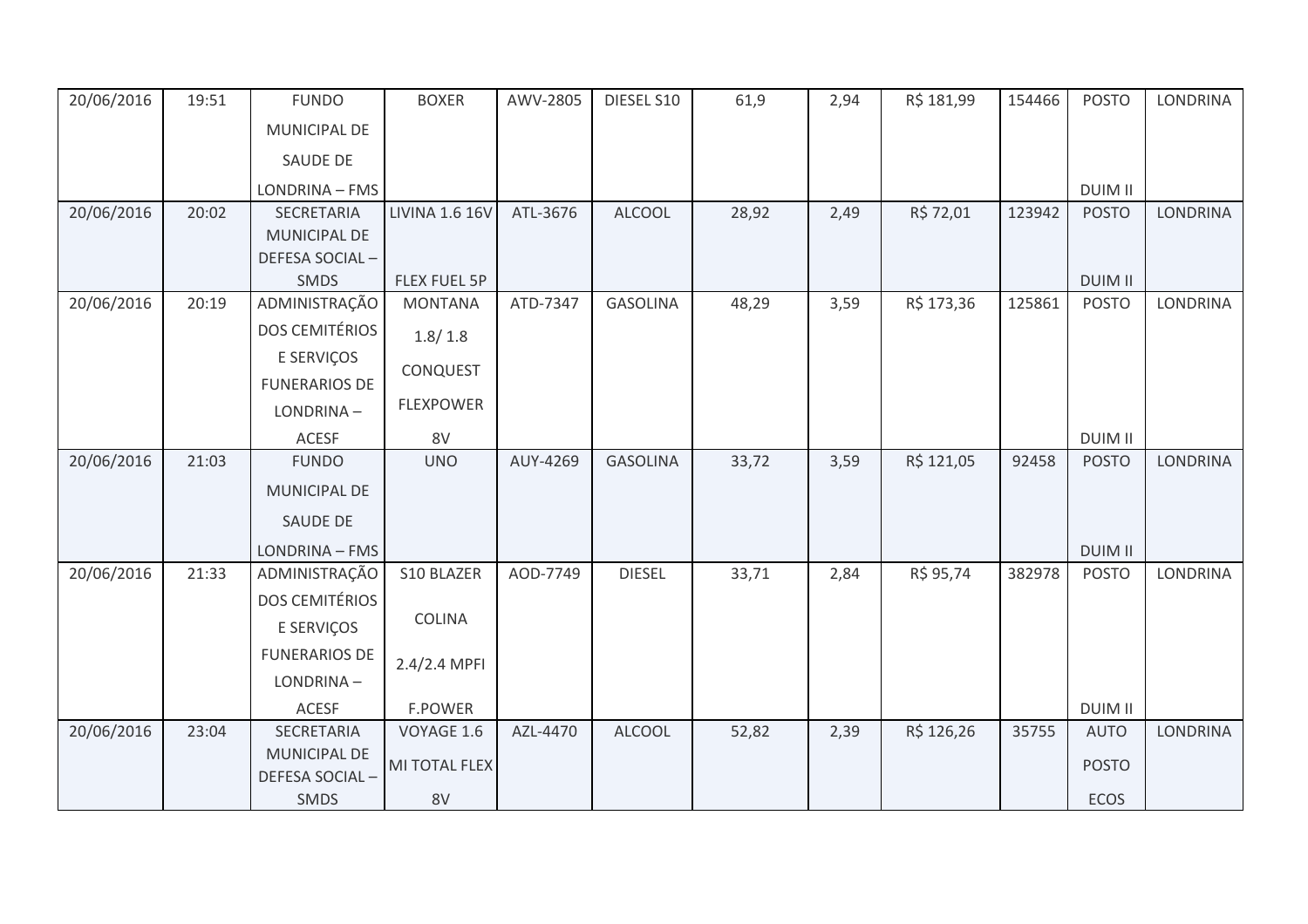| 21/06/2016 | 06:22 | <b>FUNDO</b>        | <b>KOMBI</b>             | FFZ-5891 | <b>GASOLINA</b> | 22,76 | 3,89 | R\$ 88,54  | 139985 | <b>AUTO</b>         | <b>LONDRINA</b> |
|------------|-------|---------------------|--------------------------|----------|-----------------|-------|------|------------|--------|---------------------|-----------------|
|            |       | MUNICIPAL DE        |                          |          |                 |       |      |            |        |                     |                 |
|            |       | SAUDE DE            |                          |          |                 |       |      |            |        | <b>POSTO</b>        |                 |
|            |       | LONDRINA - FMS      |                          |          |                 |       |      |            |        | ECOS                |                 |
| 21/06/2016 | 07:21 | SECRETARIA          | <b>KOMBI</b>             | NYG-5009 | <b>ALCOOL</b>   | 35,12 | 2,49 | R\$ 87,45  | 46361  | <b>SANTA</b>        | <b>LONDRINA</b> |
|            |       |                     |                          |          |                 |       |      |            |        | <b>MARIA</b>        |                 |
|            |       | <b>MUNICIPAL SE</b> | STANDARD 1.4             |          |                 |       |      |            |        | <b>DISTRIBUI</b>    |                 |
|            |       |                     |                          |          |                 |       |      |            |        | DORA DE             |                 |
|            |       |                     |                          |          |                 |       |      |            |        | <b>DERIVAD</b>      |                 |
|            |       | <b>ASSISTNCIA</b>   | MI TOTAL FLEX            |          |                 |       |      |            |        | OS DE               |                 |
|            |       |                     |                          |          |                 |       |      |            |        | <b>PETROLE</b>      |                 |
|            |       | SOCIAL-SMAS         | 8V                       |          |                 |       |      |            |        | $\circ$             |                 |
| 21/06/2016 | 07:25 | <b>FUNDO</b>        | PALIO                    | ANN-5948 | <b>GASOLINA</b> | 40,13 | 3,59 | R\$ 144,07 | 269288 | <b>POSTO</b>        | <b>LONDRINA</b> |
|            |       | MUNICIPAL DE        |                          |          |                 |       |      |            |        |                     |                 |
|            |       | SAUDE DE            |                          |          |                 |       |      |            |        |                     |                 |
|            |       | LONDRINA - FMS      |                          |          |                 |       |      |            |        | <b>DUIM II</b>      |                 |
| 21/06/2016 | 07:36 | SECRETARIA          | L1113 2P                 | AIZ-1538 | DIESEL S10      | 31,26 | 2,99 | R\$ 93,48  | 151277 | <b>POSTO</b>        | <b>LONDRINA</b> |
|            |       | MUNICIPAL DE        |                          |          |                 |       |      |            |        |                     |                 |
|            |       | <b>OBRASE</b>       |                          |          |                 |       |      |            |        | <b>PETROITA</b>     |                 |
|            |       | PAVIMENTAÇÃO -      |                          |          |                 |       |      |            |        |                     |                 |
| 21/06/2016 | 07:40 | SMOP<br>SECRETARIA  | (DIESEL)<br><b>KOMBI</b> | AHZ-0490 | <b>GASOLINA</b> | 33,27 | 3,69 | R\$ 122,77 | 32810  | LIA<br><b>POSTO</b> | <b>LONDRINA</b> |
|            |       | MUNICIPAL DE        |                          |          |                 |       |      |            |        |                     |                 |
|            |       | <b>OBRASE</b>       |                          |          |                 |       |      |            |        |                     |                 |
|            |       | PAVIMENTAÇÃO -      |                          |          |                 |       |      |            |        |                     |                 |
|            |       | <b>SMOP</b>         | <b>FURGAO</b>            |          |                 |       |      |            |        | PIZA                |                 |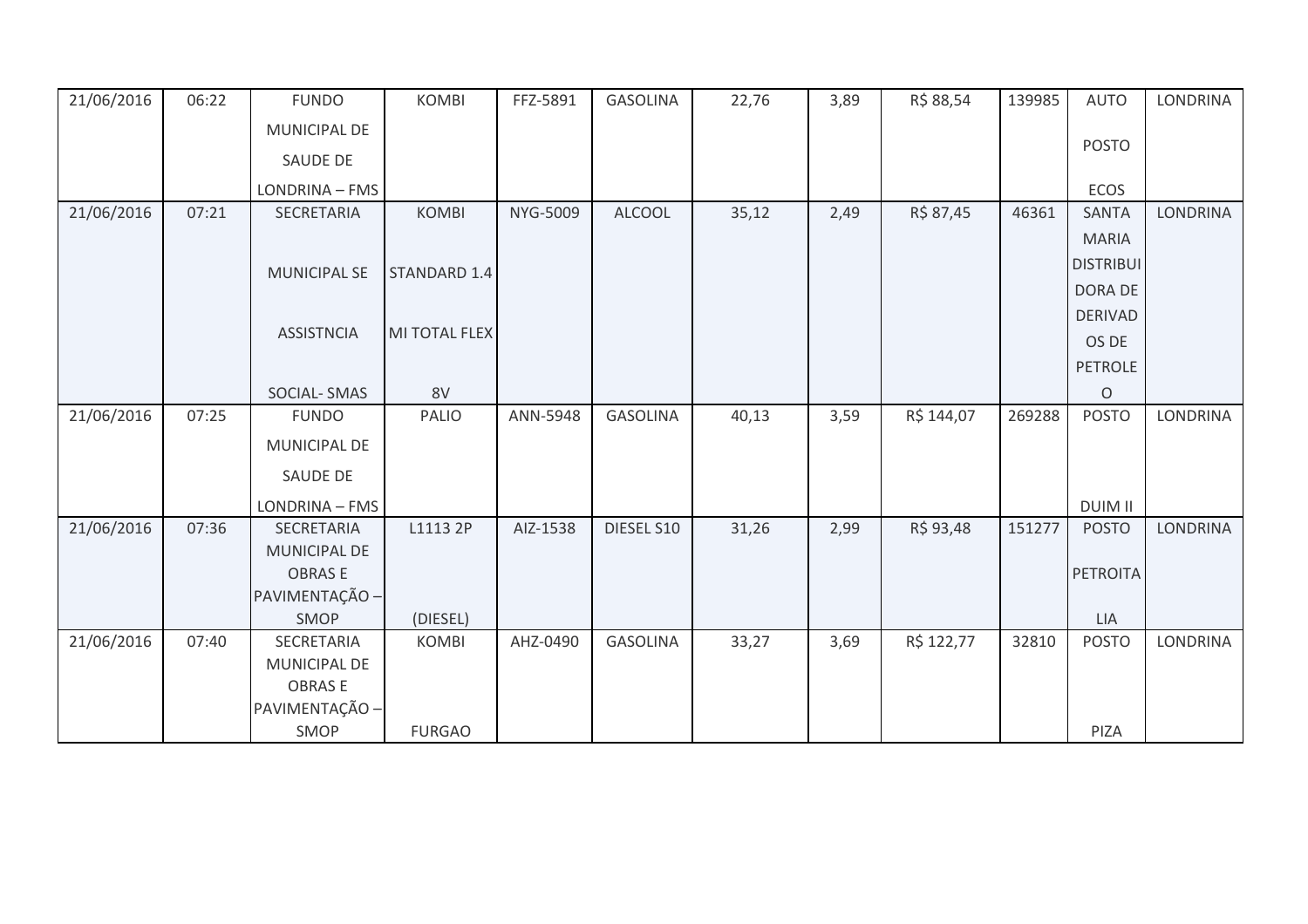| 21/06/2016 | 07:48 | <b>FUNDO</b>                             | <b>KANGOO</b>     | PXL-3286 | <b>GASOLINA</b> | 37,52 | 3,59 | R\$ 134,73 | 2498   | <b>POSTO</b>    | <b>LONDRINA</b> |
|------------|-------|------------------------------------------|-------------------|----------|-----------------|-------|------|------------|--------|-----------------|-----------------|
|            |       | <b>MUNICIPAL DE</b>                      |                   |          |                 |       |      |            |        |                 |                 |
|            |       | <b>SAUDE DE</b>                          |                   |          |                 |       |      |            |        |                 |                 |
|            |       | LONDRINA - FMS                           | <b>EXPRESS</b>    |          |                 |       |      |            |        | <b>DUIM II</b>  |                 |
| 21/06/2016 | 07:53 | <b>SECRETARIA</b>                        | UNO MILLE 1.0     | ARN-7617 | <b>ALCOOL</b>   | 37,84 | 2,49 | R\$ 94,22  | 35053  | <b>POSTO</b>    | <b>LONDRINA</b> |
|            |       | <b>MUNICIPAL SE</b><br><b>ASSISTNCIA</b> | FIRE/F.FLEX/      |          |                 |       |      |            |        |                 |                 |
|            |       | SOCIAL-SMAS                              | <b>ECONOMY 4P</b> |          |                 |       |      |            |        | <b>DUIM II</b>  |                 |
| 21/06/2016 | 07:56 | <b>FUNDO</b>                             | <b>UNO VIVACE</b> | AZI-6595 | <b>GASOLINA</b> | 38,93 | 3,59 | R\$ 139,76 | 11439  | <b>POSTO</b>    | <b>LONDRINA</b> |
|            |       | <b>MUNICIPAL DE</b>                      |                   |          |                 |       |      |            |        |                 |                 |
|            |       | <b>SAUDE DE</b>                          |                   |          |                 |       |      |            |        |                 |                 |
|            |       | LONDRINA - FMS                           |                   |          |                 |       |      |            |        | <b>DUIM II</b>  |                 |
| 21/06/2016 | 08:17 | SECRETARIA                               | CORSA HAT.        | AQT-7596 | <b>GASOLINA</b> | 25,75 | 3,47 | R\$ 89,37  | 65312  | <b>POSTO</b>    | <b>LONDRINA</b> |
|            |       |                                          | PREM. 1.0/1.0     |          |                 |       |      |            |        |                 |                 |
|            |       | MUNICIPAL DE                             | <b>FLEXPOWER</b>  |          |                 |       |      |            |        | PETROITA        |                 |
|            |       | FAZENDA - SMF                            | <b>8V 5P</b>      |          |                 |       |      |            |        | LIA             |                 |
| 21/06/2016 | 08:22 | <b>FUNDO</b>                             | <b>FIORINO</b>    | AOA-2129 | <b>GASOLINA</b> | 37,5  | 3,59 | R\$ 134,62 | 147624 | <b>POSTO</b>    | <b>LONDRINA</b> |
|            |       | <b>MUNICIPAL DE</b>                      |                   |          |                 |       |      |            |        |                 |                 |
|            |       | <b>SAUDE DE</b>                          |                   |          |                 |       |      |            |        |                 |                 |
|            |       | LONDRINA - FMS                           |                   |          |                 |       |      |            |        | <b>DUIM II</b>  |                 |
| 21/06/2016 | 08:22 | <b>FUNDO</b>                             | <b>BOXER</b>      | AWF-6106 | DIESEL S10      | 47,57 | 2,97 | R\$ 141,29 | 155342 | <b>POSTO</b>    | <b>LONDRINA</b> |
|            |       | <b>MUNICIPAL DE</b>                      |                   |          |                 |       |      |            |        |                 |                 |
|            |       | SAUDE DE                                 |                   |          |                 |       |      |            |        |                 |                 |
|            |       | LONDRINA - FMS                           |                   |          |                 |       |      |            |        | FARIA           |                 |
| 21/06/2016 | 08:24 | SECRETARIA                               | <b>XRE 300</b>    | AYD-9509 | <b>GASOLINA</b> | 9,37  | 3,47 | R\$ 32,52  | 15460  | <b>POSTO</b>    | <b>LONDRINA</b> |
|            |       | <b>MUNICIPAL DE</b>                      |                   |          |                 |       |      |            |        | <b>PETROITA</b> |                 |
|            |       | DEFESA SOCIAL-                           |                   |          |                 |       |      |            |        |                 |                 |
|            |       | <b>SMDS</b>                              |                   |          |                 |       |      |            |        | <b>LIA</b>      |                 |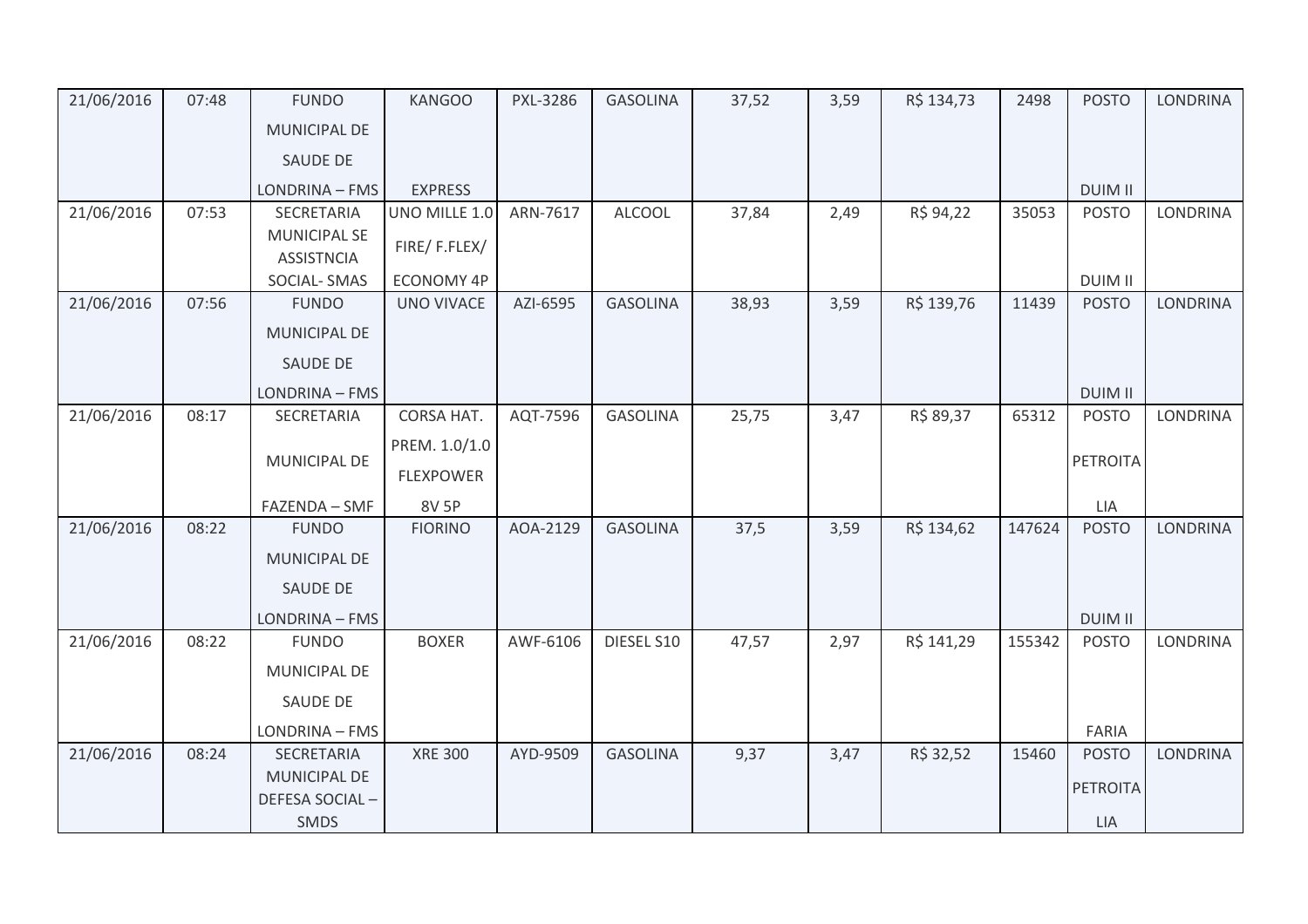| 21/06/2016 | 08:24 | SECRETARIA            | <b>XRE 300</b> | AYD-9505 | <b>GASOLINA</b> | 10,75 | 3,47 | R\$ 37,31  | 18826  | <b>POSTO</b>    | <b>LONDRINA</b> |
|------------|-------|-----------------------|----------------|----------|-----------------|-------|------|------------|--------|-----------------|-----------------|
|            |       | MUNICIPAL DE          |                |          |                 |       |      |            |        | <b>PETROITA</b> |                 |
|            |       | DEFESA SOCIAL-        |                |          |                 |       |      |            |        |                 |                 |
|            |       | SMDS                  |                |          |                 |       |      |            |        | LIA             |                 |
| 21/06/2016 | 08:33 | SECRETARIA            | UNO VIVACE     | AYP-1572 | <b>ALCOOL</b>   | 31,6  | 2,69 | R\$ 85,00  | 18689  | <b>POSTO</b>    | <b>LONDRINA</b> |
|            |       | <b>MUNICIPAL DE</b>   |                |          |                 |       |      |            |        |                 |                 |
|            |       | <b>OBRASE</b>         | 1.0 EVO FIRE   |          |                 |       |      |            |        |                 |                 |
|            |       | PAVIMENTAÇÃO -        |                |          |                 |       |      |            |        |                 |                 |
|            |       | SMOP                  | FLEX 8V        |          |                 |       |      |            |        | PIZA            |                 |
| 21/06/2016 | 08:35 | <b>FUNDO</b>          | <b>CELTA</b>   | AWM-8632 | <b>GASOLINA</b> | 29,4  | 3,59 | R\$ 105,55 | 101359 | <b>POSTO</b>    | <b>LONDRINA</b> |
|            |       | MUNICIPAL DE          |                |          |                 |       |      |            |        |                 |                 |
|            |       | SAUDE DE              |                |          |                 |       |      |            |        |                 |                 |
|            |       | LONDRINA - FMS        |                |          |                 |       |      |            |        | <b>DUIM II</b>  |                 |
| 21/06/2016 | 08:40 | <b>FUNDO</b>          | <b>KOMBI</b>   | AOA-2172 | <b>GASOLINA</b> | 23,68 | 3,59 | R\$ 85,01  | 341657 | <b>POSTO</b>    | <b>LONDRINA</b> |
|            |       | MUNICIPAL DE          |                |          |                 |       |      |            |        |                 |                 |
|            |       | <b>SAUDE DE</b>       |                |          |                 |       |      |            |        |                 |                 |
|            |       | LONDRINA - FMS        |                |          |                 |       |      |            |        | <b>DUIM II</b>  |                 |
| 21/06/2016 | 08:52 | ADMINISTRAÇÃO         | <b>KOMBI</b>   | APV-4660 | <b>GASOLINA</b> | 30,34 | 3,89 | R\$ 118,02 | 156196 | <b>AUTO</b>     | LONDRINA        |
|            |       | <b>DOS CEMITÉRIOS</b> |                |          |                 |       |      |            |        |                 |                 |
|            |       | E SERVIÇOS            | LOTACAO 1.4    |          |                 |       |      |            |        |                 |                 |
|            |       | <b>FUNERARIOS DE</b>  | MI TOTAL FLEX  |          |                 |       |      |            |        | <b>POSTO</b>    |                 |
|            |       | LONDRINA-             |                |          |                 |       |      |            |        |                 |                 |
|            |       | <b>ACESF</b>          | 8V             |          |                 |       |      |            |        | ECOS            |                 |
| 21/06/2016 | 09:02 | <b>FUNDO</b>          | <b>KOMBI</b>   | AQU-0627 | <b>GASOLINA</b> | 23,19 | 3,59 | R\$ 83,25  | 245779 | <b>POSTO</b>    | <b>LONDRINA</b> |
|            |       | MUNICIPAL DE          |                |          |                 |       |      |            |        |                 |                 |
|            |       | <b>SAUDE DE</b>       |                |          |                 |       |      |            |        |                 |                 |
|            |       | LONDRINA - FMS        |                |          |                 |       |      |            |        | <b>DUIM II</b>  |                 |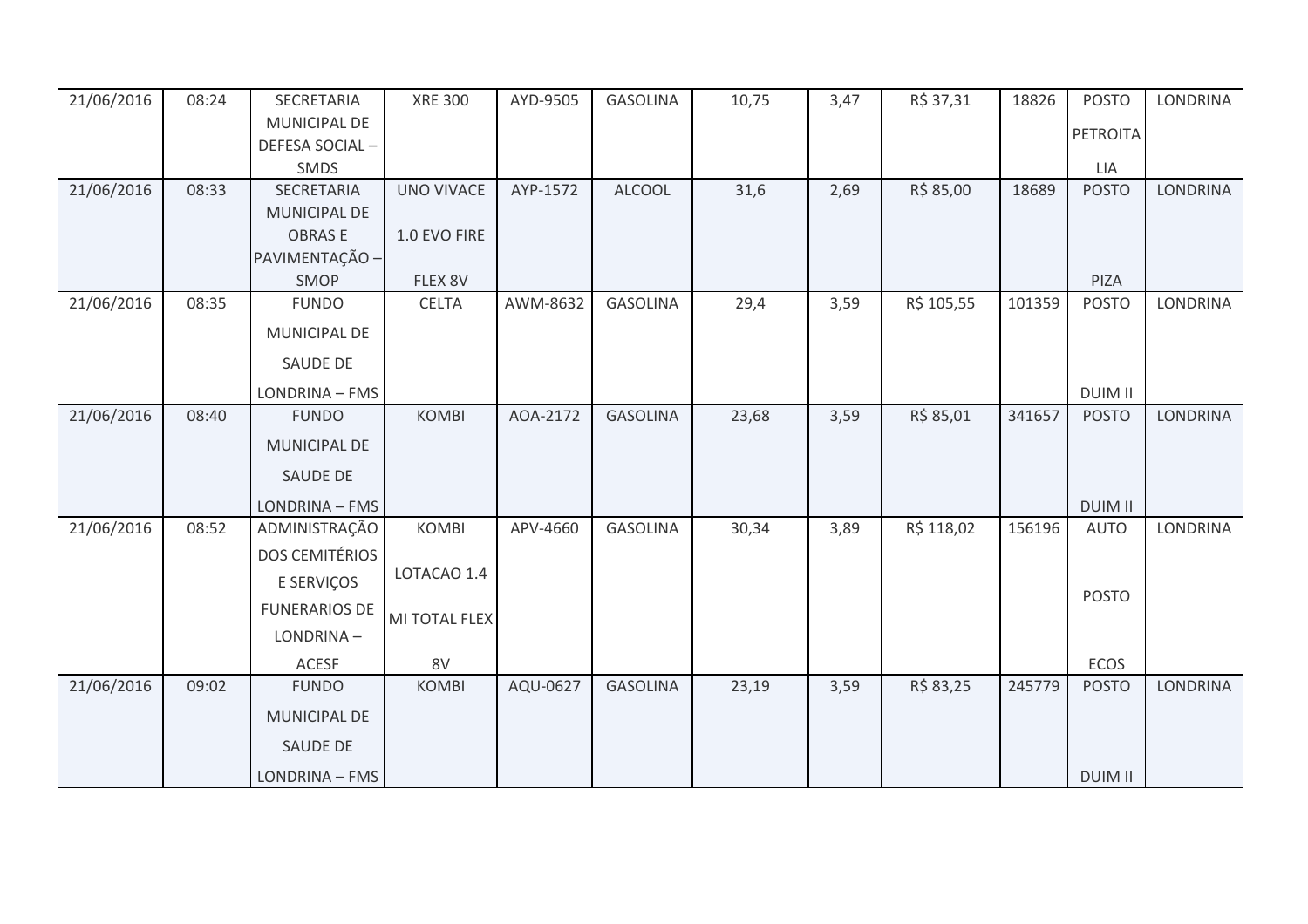| 21/06/2016 | 09:28 | <b>FUNDO</b>                    | <b>DUCATO</b>  | ATJ-3641        | <b>DIESEL</b>   | 27,33          | 2,84 | R\$ 77,62  | 290010           | <b>POSTO</b>    | <b>LONDRINA</b> |
|------------|-------|---------------------------------|----------------|-----------------|-----------------|----------------|------|------------|------------------|-----------------|-----------------|
|            |       | <b>MUNICIPAL DE</b>             |                |                 |                 |                |      |            |                  |                 |                 |
|            |       | SAUDE DE                        |                |                 |                 |                |      |            |                  |                 |                 |
|            |       | LONDRINA - FMS                  |                |                 |                 |                |      |            |                  | <b>DUIM II</b>  |                 |
| 21/06/2016 | 09:30 | ADMINISTRAÇÃO                   | PALIO EX 1.0   | CYG-1488        | <b>GASOLINA</b> | 32,38          | 3,59 | R\$ 116,24 | 198421           | <b>POSTO</b>    | LONDRINA        |
|            |       | <b>DOS CEMITÉRIOS</b>           |                |                 |                 |                |      |            |                  |                 |                 |
|            |       | E SERVIÇOS                      |                |                 |                 |                |      |            |                  |                 |                 |
|            |       | <b>FUNERARIOS DE</b>            |                |                 |                 |                |      |            |                  |                 |                 |
|            |       | LONDRINA-                       |                |                 |                 |                |      |            |                  |                 |                 |
|            |       | <b>ACESF</b>                    | MPI FIRE 8V 4P |                 |                 |                |      |            |                  | <b>DUIM II</b>  |                 |
| 21/06/2016 | 09:31 | ADMINISTRAÇÃO                   | ROÇADEIRA      | EQU-0049        | <b>GASOLINA</b> | $\overline{7}$ | 3,59 | R\$ 25,13  | $\boldsymbol{0}$ | <b>POSTO</b>    | <b>LONDRINA</b> |
|            |       | <b>DOS CEMITÉRIOS</b>           |                |                 |                 |                |      |            |                  |                 |                 |
|            |       | E SERVIÇOS                      |                |                 |                 |                |      |            |                  |                 |                 |
|            |       | <b>FUNERARIOS DE</b>            |                |                 |                 |                |      |            |                  |                 |                 |
|            |       | LONDRINA-                       |                |                 |                 |                |      |            |                  |                 |                 |
|            |       | <b>ACESF</b>                    | COSTAL         |                 |                 |                |      |            |                  | <b>DUIM II</b>  |                 |
| 21/06/2016 | 09:33 | <b>SECRETARIA</b>               | <b>UNO WAY</b> | AYW-7598        | <b>ALCOOL</b>   | 40             | 2,39 | R\$ 95,60  | 19092            | <b>POSTO</b>    | <b>LONDRINA</b> |
|            |       | MUNICIPAL DE                    |                |                 |                 |                |      |            |                  |                 |                 |
|            |       | <b>OBRASE</b><br>PAVIMENTAÇÃO - | CELEB. 1.0 EVO |                 |                 |                |      |            |                  | <b>PETROITA</b> |                 |
|            |       | SMOP                            | FIRE FLEX 8V   |                 |                 |                |      |            |                  | <b>LIA</b>      |                 |
| 21/06/2016 | 09:36 | <b>FUNDO</b>                    | <b>DUCATO</b>  | ATJ-3641        | <b>DIESEL</b>   | 39,12          | 2,84 | R\$ 111,10 | 290337           | <b>POSTO</b>    | LONDRINA        |
|            |       | MUNICIPAL DE                    |                |                 |                 |                |      |            |                  |                 |                 |
|            |       | SAUDE DE                        |                |                 |                 |                |      |            |                  |                 |                 |
|            |       | LONDRINA - FMS                  |                |                 |                 |                |      |            |                  | <b>DUIM II</b>  |                 |
| 21/06/2016 | 09:49 | SECRETARIA                      | WEEKEND        | <b>BAJ-7689</b> | <b>ALCOOL</b>   | 43,07          | 2,49 | R\$ 107,24 | 3158             | <b>POSTO</b>    | LONDRINA        |
|            |       | MUNICIPAL DE                    |                |                 |                 |                |      |            |                  |                 |                 |
|            |       | DEFESA SOCIAL-                  |                |                 |                 |                |      |            |                  |                 |                 |
|            |       | SMDS                            | ADVENTURE      |                 |                 |                |      |            |                  | <b>DUIM II</b>  |                 |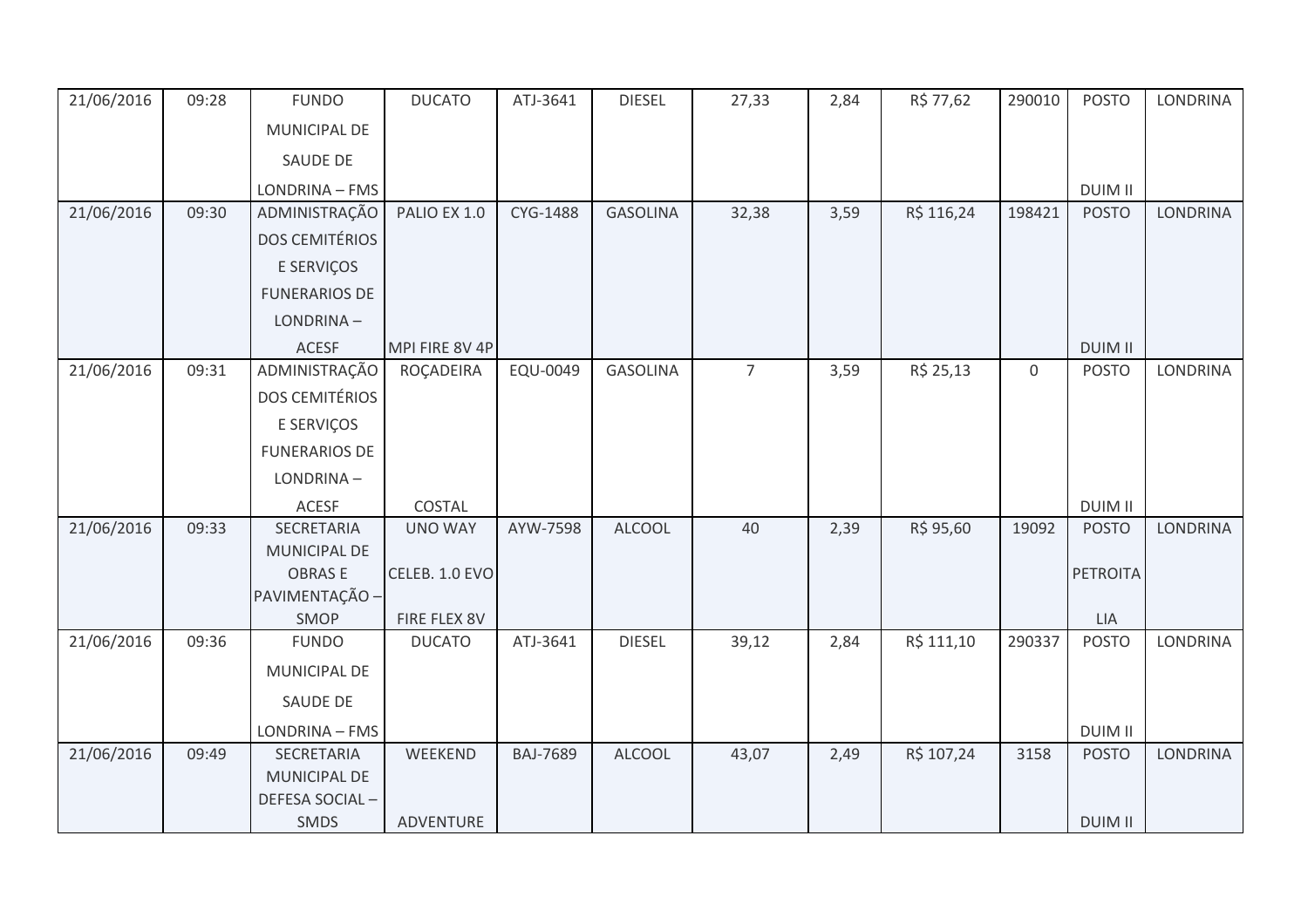| 21/06/2016 | 09:49 | SECRETARIA            | <b>UNO</b>        | AUY-5483        | <b>ALCOOL</b>   | 34,46 | 2,39 | R\$ 82,38  | 28307 | <b>POSTO</b>   | <b>LONDRINA</b> |
|------------|-------|-----------------------|-------------------|-----------------|-----------------|-------|------|------------|-------|----------------|-----------------|
|            |       | <b>MUNICIPAL DE</b>   | <b>ATTRACTIVE</b> |                 |                 |       |      |            |       |                |                 |
|            |       | <b>RECURSOS</b>       | 1.4 EVO FIRE      |                 |                 |       |      |            |       |                |                 |
|            |       | HUMANOS-              |                   |                 |                 |       |      |            |       |                |                 |
|            |       | <b>SMRH</b>           | FLEX 8V           |                 |                 |       |      |            |       | <b>DUIM I</b>  |                 |
| 21/06/2016 | 09:50 | ADMINISTRAÇÃO         | UNO MILLE/        | AHR-1230        | <b>GASOLINA</b> | 38,05 | 3,89 | R\$ 148,01 | 78263 | <b>AUTO</b>    | <b>LONDRINA</b> |
|            |       | <b>DOS CEMITÉRIOS</b> |                   |                 |                 |       |      |            |       |                |                 |
|            |       | E SERVIÇOS            |                   |                 |                 |       |      |            |       | <b>POSTO</b>   |                 |
|            |       | <b>FUNERARIOS DE</b>  | MILLE EX/         |                 |                 |       |      |            |       |                |                 |
|            |       | LONDRINA-             |                   |                 |                 |       |      |            |       |                |                 |
|            |       | <b>ACESF</b>          | SMART 4P          |                 |                 |       |      |            |       | <b>ECOS</b>    |                 |
| 21/06/2016 | 09:51 | <b>FUNDO</b>          | <b>KOMBI</b>      | FHT-4264        | <b>GASOLINA</b> | 27,93 | 3,59 | R\$ 100,27 | 43188 | <b>POSTO</b>   | <b>LONDRINA</b> |
|            |       | MUNICIPAL DE          |                   |                 |                 |       |      |            |       |                |                 |
|            |       | <b>SAUDE DE</b>       |                   |                 |                 |       |      |            |       |                |                 |
|            |       | LONDRINA - FMS        |                   |                 |                 |       |      |            |       | <b>DUIM II</b> |                 |
| 21/06/2016 | 09:59 | SECRETARIA            | <b>XRE 300</b>    | AYD-9580        | <b>GASOLINA</b> | 9,58  | 3,59 | R\$ 34,41  | 16670 | <b>MADRID</b>  | <b>LONDRINA</b> |
|            |       |                       |                   |                 |                 |       |      |            |       | <b>COMERCI</b> |                 |
|            |       | MUNICIPAL DE          |                   |                 |                 |       |      |            |       | O DE           |                 |
|            |       |                       |                   |                 |                 |       |      |            |       | <b>COMBUST</b> |                 |
|            |       | DEFESA SOCIAL-        |                   |                 |                 |       |      |            |       | <b>IVEIS</b>   |                 |
|            |       | SMDS                  |                   |                 |                 |       |      |            |       | LTDA EPP       |                 |
| 21/06/2016 | 10:05 | <b>FUNDO DE</b>       | PALIO             | <b>BAJ-7688</b> | <b>ALCOOL</b>   | 36,78 | 2,49 | R\$ 91,58  | 13    | <b>POSTO</b>   | <b>LONDRINA</b> |
|            |       | REEQUIPAMENTO         |                   |                 |                 |       |      |            |       |                |                 |
|            |       | DO CORPO DE           |                   |                 |                 |       |      |            |       |                |                 |
|            |       | <b>BOMBEIROS-</b>     |                   |                 |                 |       |      |            |       |                |                 |
|            |       | SMDS/FUNREBO          |                   |                 |                 |       |      |            |       |                |                 |
|            |       | ${\sf M}$             |                   |                 |                 |       |      |            |       | <b>DUIM II</b> |                 |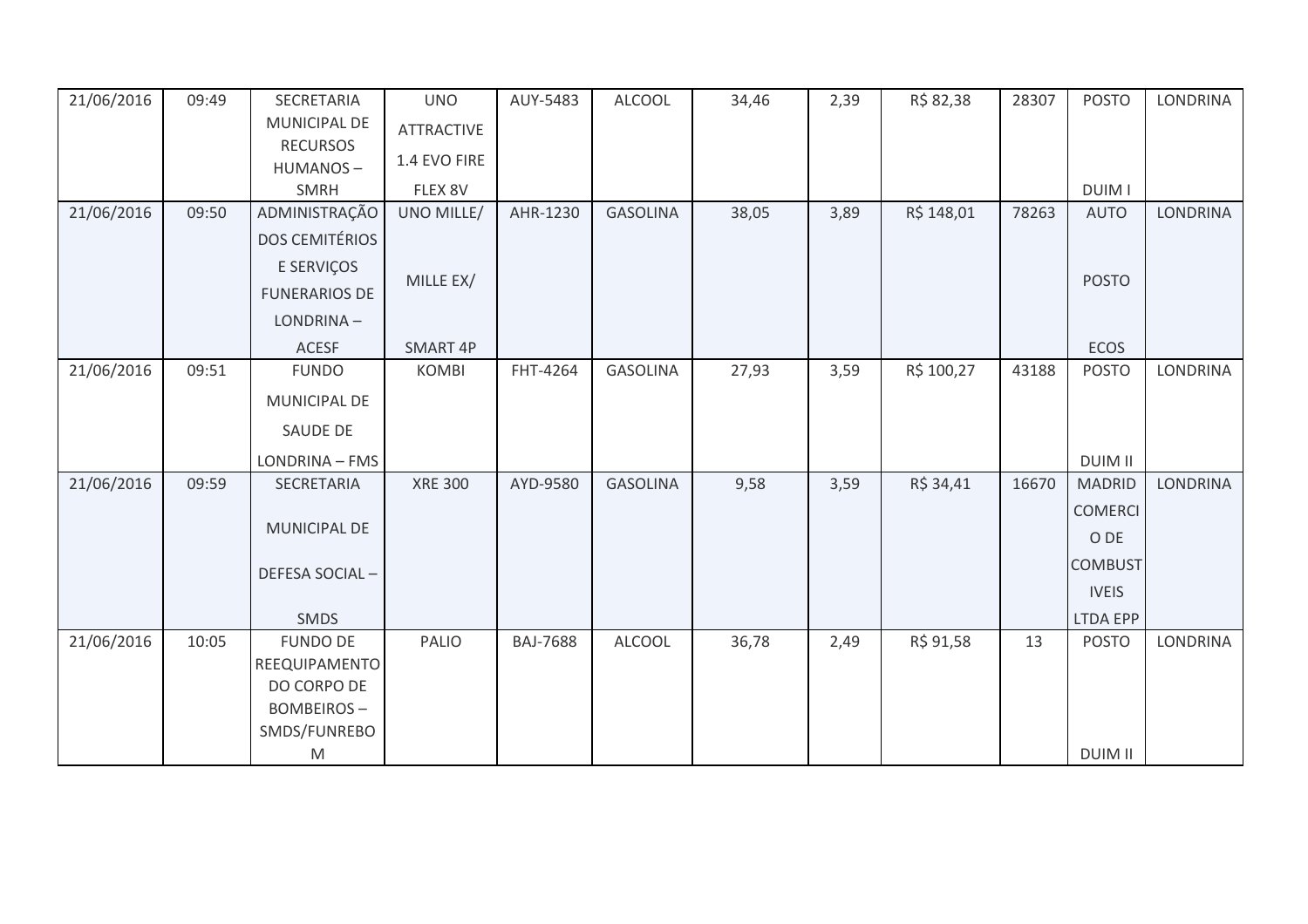| 21/06/2016 | 10:14 | <b>FUNDO</b>             | <b>UNO VIVACE</b>   | AZO-5156 | <b>GASOLINA</b> | 35,19 | 3,59 | R\$ 126,33 | 4686   | <b>POSTO</b>    | <b>LONDRINA</b> |
|------------|-------|--------------------------|---------------------|----------|-----------------|-------|------|------------|--------|-----------------|-----------------|
|            |       | <b>MUNICIPAL DE</b>      |                     |          |                 |       |      |            |        |                 |                 |
|            |       | <b>SAUDE DE</b>          |                     |          |                 |       |      |            |        |                 |                 |
|            |       | LONDRINA - FMS           |                     |          |                 |       |      |            |        | <b>DUIM II</b>  |                 |
| 21/06/2016 | 10:15 | <b>FUNDO</b>             | <b>BOXER</b>        | AXL-7395 | DIESEL S10      | 51,71 | 2,94 | R\$ 152,03 | 117948 | <b>POSTO</b>    | <b>LONDRINA</b> |
|            |       | MUNICIPAL DE             |                     |          |                 |       |      |            |        |                 |                 |
|            |       | SAUDE DE                 |                     |          |                 |       |      |            |        |                 |                 |
|            |       | LONDRINA - FMS           |                     |          |                 |       |      |            |        | <b>DUIM II</b>  |                 |
| 21/06/2016 | 10:27 | SECRETARIA               | <b>MOTO SERRA</b>   | EQU-0040 | <b>GASOLINA</b> | 20    | 3,47 | R\$ 69,40  | 30     | <b>POSTO</b>    | <b>LONDRINA</b> |
|            |       | <b>MUNICIPAL DO</b>      |                     |          |                 |       |      |            |        | <b>PETROITA</b> |                 |
|            |       | AMBIENTE-                |                     |          |                 |       |      |            |        |                 |                 |
|            |       | <b>SEMA</b>              |                     |          |                 |       |      |            |        | LIA             |                 |
| 21/06/2016 | 10:27 | SECRETARIA               | <b>MOTO SERRA</b>   | EQU-0034 | <b>GASOLINA</b> | 20    | 3,47 | R\$ 69,40  | 30     | <b>POSTO</b>    | <b>LONDRINA</b> |
|            |       | MUNICIPAL DO             |                     |          |                 |       |      |            |        | <b>PETROITA</b> |                 |
|            |       | AMBIENTE-<br><b>SEMA</b> |                     |          |                 |       |      |            |        | LIA             |                 |
| 21/06/2016 | 10:30 | <b>SECRETARIA</b>        | <b>MOTO SERRA</b>   | EQU-0039 | <b>GASOLINA</b> | 10    | 3,47 | R\$ 34,70  | 25     | <b>POSTO</b>    | LONDRINA        |
|            |       | <b>MUNICIPAL DO</b>      |                     |          |                 |       |      |            |        |                 |                 |
|            |       | AMBIENTE-                |                     |          |                 |       |      |            |        | <b>PETROITA</b> |                 |
|            |       | <b>SEMA</b>              |                     |          |                 |       |      |            |        | LIA             |                 |
| 21/06/2016 | 10:31 | SECRETARIA               | <b>CARGO 1519 B</b> | AZJ-1240 | DIESEL S10      | 150   | 2,99 | R\$448,50  | 21943  | <b>POSTO</b>    | LONDRINA        |
|            |       | MUNICIPAL DE             |                     |          |                 |       |      |            |        |                 |                 |
|            |       | <b>OBRASE</b>            |                     |          |                 |       |      |            |        | <b>PETROITA</b> |                 |
|            |       | PAVIMENTAÇÃO -           |                     |          |                 |       |      |            |        |                 |                 |
|            |       | SMOP                     |                     |          |                 |       |      |            |        | LIA             |                 |
| 21/06/2016 | 10:36 | <b>FUNDO</b>             | <b>CELTA</b>        | AWM-8641 | <b>GASOLINA</b> | 39,72 | 3,69 | R\$ 146,57 | 32487  | <b>POSTO</b>    | <b>LONDRINA</b> |
|            |       | MUNICIPAL DE             |                     |          |                 |       |      |            |        |                 |                 |
|            |       | SAUDE DE                 |                     |          |                 |       |      |            |        |                 |                 |
|            |       | LONDRINA - FMS           |                     |          |                 |       |      |            |        | PIZA            |                 |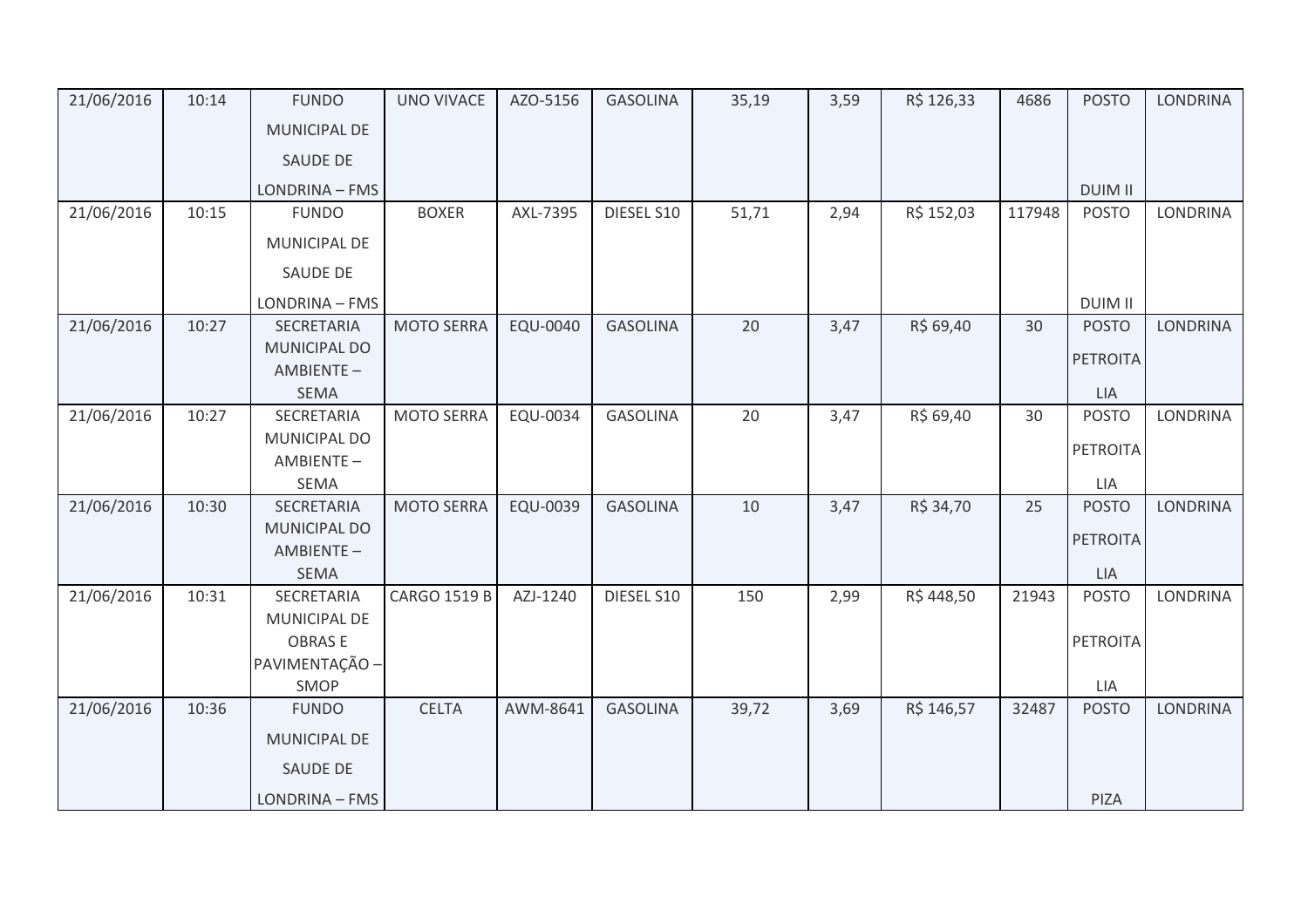| 21/06/2016 | 10:50 | SECRETARIA            | 8120/8120         | ATO-9860 | <b>DIESEL</b>   | 154,93 | 2,89 | R\$447,75  | 64585 | <b>POSTO</b>   | <b>LONDRINA</b> |
|------------|-------|-----------------------|-------------------|----------|-----------------|--------|------|------------|-------|----------------|-----------------|
|            |       | MUNICIPAL DE          | EURO3             |          |                 |        |      |            |       |                |                 |
|            |       | <b>OBRASE</b>         | <b>WORKER 2P</b>  |          |                 |        |      |            |       |                |                 |
|            |       | PAVIMENTAÇÃO -        |                   |          |                 |        |      |            |       |                |                 |
|            |       | SMOP                  | (DIESEL)          |          |                 |        |      |            |       | FARIA          |                 |
| 21/06/2016 | 10:54 | <b>FUNDO</b>          | <b>UNO</b>        | AAW-2622 | <b>GASOLINA</b> | 30,72  | 3,59 | R\$ 110,28 | 64182 | <b>POSTO</b>   | <b>LONDRINA</b> |
|            |       | MUNICIPAL DE          |                   |          |                 |        |      |            |       |                |                 |
|            |       | <b>SAUDE DE</b>       |                   |          |                 |        |      |            |       |                |                 |
|            |       | LONDRINA - FMS        |                   |          |                 |        |      |            |       | <b>DUIM II</b> |                 |
| 21/06/2016 | 10:54 | <b>FUNDO</b>          | <b>UNO VIVACE</b> | AZO-5175 | <b>GASOLINA</b> | 30     | 3,46 | R\$ 103,80 | 8123  | <b>POSTO</b>   | <b>LONDRINA</b> |
|            |       | MUNICIPAL DE          |                   |          |                 |        |      |            |       |                |                 |
|            |       | SAUDE DE              |                   |          |                 |        |      |            |       |                |                 |
|            |       | LONDRINA - FMS        |                   |          |                 |        |      |            |       | <b>CINCAO</b>  |                 |
| 21/06/2016 | 10:58 | <b>SECRETARIA</b>     | RETROESCAVA       | PML-6003 | <b>DIESEL</b>   | 150    | 2,84 | R\$426,00  | 929   | <b>POSTO</b>   | <b>LONDRINA</b> |
|            |       | <b>MUNICIPAL DE</b>   |                   |          |                 |        |      |            |       |                |                 |
|            |       | <b>OBRASE</b>         |                   |          |                 |        |      |            |       |                |                 |
|            |       | PAVIMENTAÇÃO -        |                   |          |                 |        |      |            |       |                |                 |
|            |       | SMOP                  | <b>DEIRA</b>      |          |                 |        |      |            |       | <b>DUIM II</b> |                 |
| 21/06/2016 | 10:58 | SECRETARIA            | <b>UNO WAY</b>    | AYW-7594 | <b>ALCOOL</b>   | 20     | 2,69 | R\$ 53,80  | 12075 | <b>POSTO</b>   | <b>LONDRINA</b> |
|            |       | MUNICIPAL DE          |                   |          |                 |        |      |            |       |                |                 |
|            |       | <b>GESTÃO PUBLICA</b> | CELEB. 1.0 EVO    |          |                 |        |      |            |       |                |                 |
|            |       | $-SMGP$               | FIRE FLEX 8V      |          |                 |        |      |            |       | PIZA           |                 |
|            |       | SECRETARIA            |                   |          |                 |        |      |            | 758   |                |                 |
| 21/06/2016 | 10:58 |                       | RETROESCAVA       | PML-6004 | <b>DIESEL</b>   | 100    | 2,84 | R\$ 284,00 |       | <b>POSTO</b>   | <b>LONDRINA</b> |
|            |       | <b>MUNICIPAL DE</b>   |                   |          |                 |        |      |            |       |                |                 |
|            |       | <b>OBRASE</b>         |                   |          |                 |        |      |            |       |                |                 |
|            |       | PAVIMENTAÇÃO -        |                   |          |                 |        |      |            |       |                |                 |
|            |       | SMOP                  | <b>DEIRA</b>      |          |                 |        |      |            |       | <b>DUIM II</b> |                 |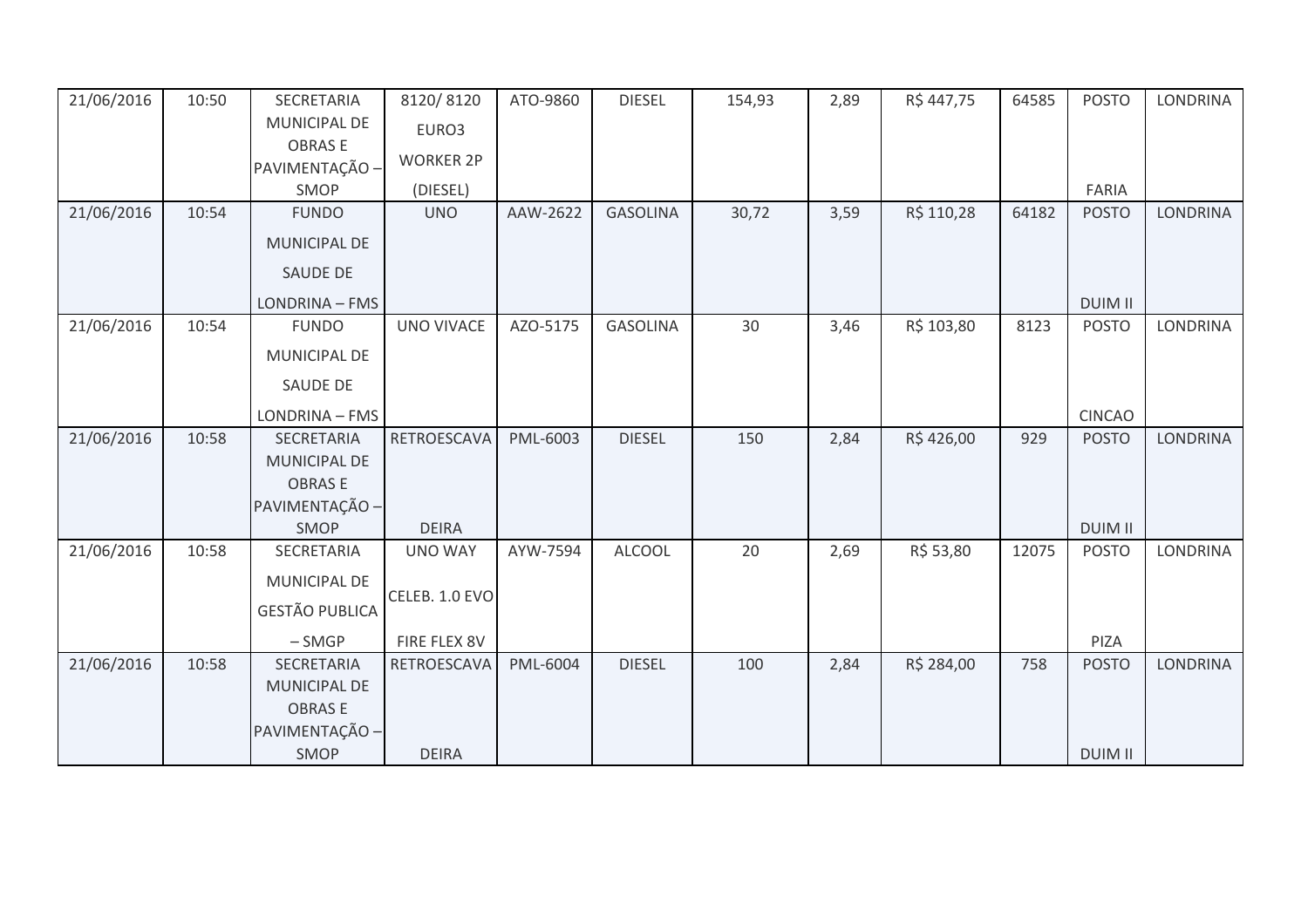| 21/06/2016 | 11:00 | SECRETARIA          | <b>MOTONIVELAD</b> | PML-5068 | <b>DIESEL</b>   | 200    | 2,84 | R\$ 568,00 | 956    | <b>POSTO</b>   | <b>LONDRINA</b> |
|------------|-------|---------------------|--------------------|----------|-----------------|--------|------|------------|--------|----------------|-----------------|
|            |       | MUNICIPAL DE        |                    |          |                 |        |      |            |        |                |                 |
|            |       | <b>OBRASE</b>       |                    |          |                 |        |      |            |        |                |                 |
|            |       | PAVIMENTAÇÃO -      |                    |          |                 |        |      |            |        |                |                 |
|            |       | SMOP                | <b>ORA RG 140</b>  |          |                 |        |      |            |        | <b>DUIM II</b> |                 |
| 21/06/2016 | 11:00 | SECRETARIA          | <b>ROLO</b>        | PML-6005 | <b>DIESEL</b>   | 100    | 2,84 | R\$ 284,00 | 320    | <b>POSTO</b>   | <b>LONDRINA</b> |
|            |       | MUNICIPAL DE        |                    |          |                 |        |      |            |        |                |                 |
|            |       | <b>OBRASE</b>       | COMPACTADO         |          |                 |        |      |            |        |                |                 |
|            |       | PAVIMENTAÇÃO -      |                    |          |                 |        |      |            |        |                |                 |
|            |       | SMOP                | R VIBRATÓRIO       |          |                 |        |      |            |        | <b>DUIM II</b> |                 |
| 21/06/2016 | 11:01 | SECRETARIA          | <b>ROLO</b>        | AAA-0999 | <b>DIESEL</b>   | 100    | 2,84 | R\$ 284,00 | 2252   | <b>POSTO</b>   | LONDRINA        |
|            |       | MUNICIPAL DE        |                    |          |                 |        |      |            |        |                |                 |
|            |       | <b>OBRASE</b>       | COMPACTADO         |          |                 |        |      |            |        |                |                 |
|            |       | PAVIMENTAÇÃO -      |                    |          |                 |        |      |            |        |                |                 |
|            |       | SMOP                | R                  |          |                 |        |      |            |        | <b>DUIM II</b> |                 |
| 21/06/2016 | 11:04 | SECRETARIA          | 1319               | AZJ-0476 | DIESEL S10      | 213,28 | 2,94 | R\$ 627,04 | 9666   | <b>POSTO</b>   | <b>LONDRINA</b> |
|            |       | MUNICIPAL DE        |                    |          |                 |        |      |            |        |                |                 |
|            |       | <b>OBRASE</b>       |                    |          |                 |        |      |            |        |                |                 |
|            |       | PAVIMENTAÇÃO -      |                    |          |                 |        |      |            |        |                |                 |
|            |       | SMOP                |                    |          |                 |        |      |            |        | <b>DUIM II</b> |                 |
| 21/06/2016 | 11:06 | SECRETARIA          | <b>KOMBI</b>       | DWD-1251 | <b>ALCOOL</b>   | 15     | 2,49 | R\$ 37,35  | 155352 | <b>POSTO</b>   | <b>LONDRINA</b> |
|            |       | <b>MUNICIPAL SE</b> | STANDARD 1.4       |          |                 |        |      |            |        |                |                 |
|            |       | <b>ASSISTNCIA</b>   | MI TOTAL FLEX      |          |                 |        |      |            |        |                |                 |
|            |       | <b>SOCIAL-SMAS</b>  | 8V                 |          |                 |        |      |            |        | <b>DUIM II</b> |                 |
| 21/06/2016 | 11:07 | <b>FUNDO</b>        | <b>UNO</b>         | AUY-6807 | <b>GASOLINA</b> | 35,28  | 3,59 | R\$ 126,66 | 65747  | <b>POSTO</b>   | <b>LONDRINA</b> |
|            |       | <b>MUNICIPAL DE</b> |                    |          |                 |        |      |            |        |                |                 |
|            |       | <b>SAUDE DE</b>     |                    |          |                 |        |      |            |        |                |                 |
|            |       | LONDRINA - FMS      |                    |          |                 |        |      |            |        | <b>DUIM II</b> |                 |
| 21/06/2016 | 11:09 | <b>FUNDACAO DE</b>  | <b>UNO VIVACE</b>  | AYP-1569 | <b>ALCOOL</b>   | 6,55   | 2,39 | R\$ 15,65  | 15798  | <b>AUTO</b>    | <b>LONDRINA</b> |
|            |       | <b>ESPORTES DE</b>  | 1.0 EVO FIRE       |          |                 |        |      |            |        | <b>POSTO</b>   |                 |
|            |       | LONDRINA - FEL      | FLEX 8V            |          |                 |        |      |            |        | ECOS           |                 |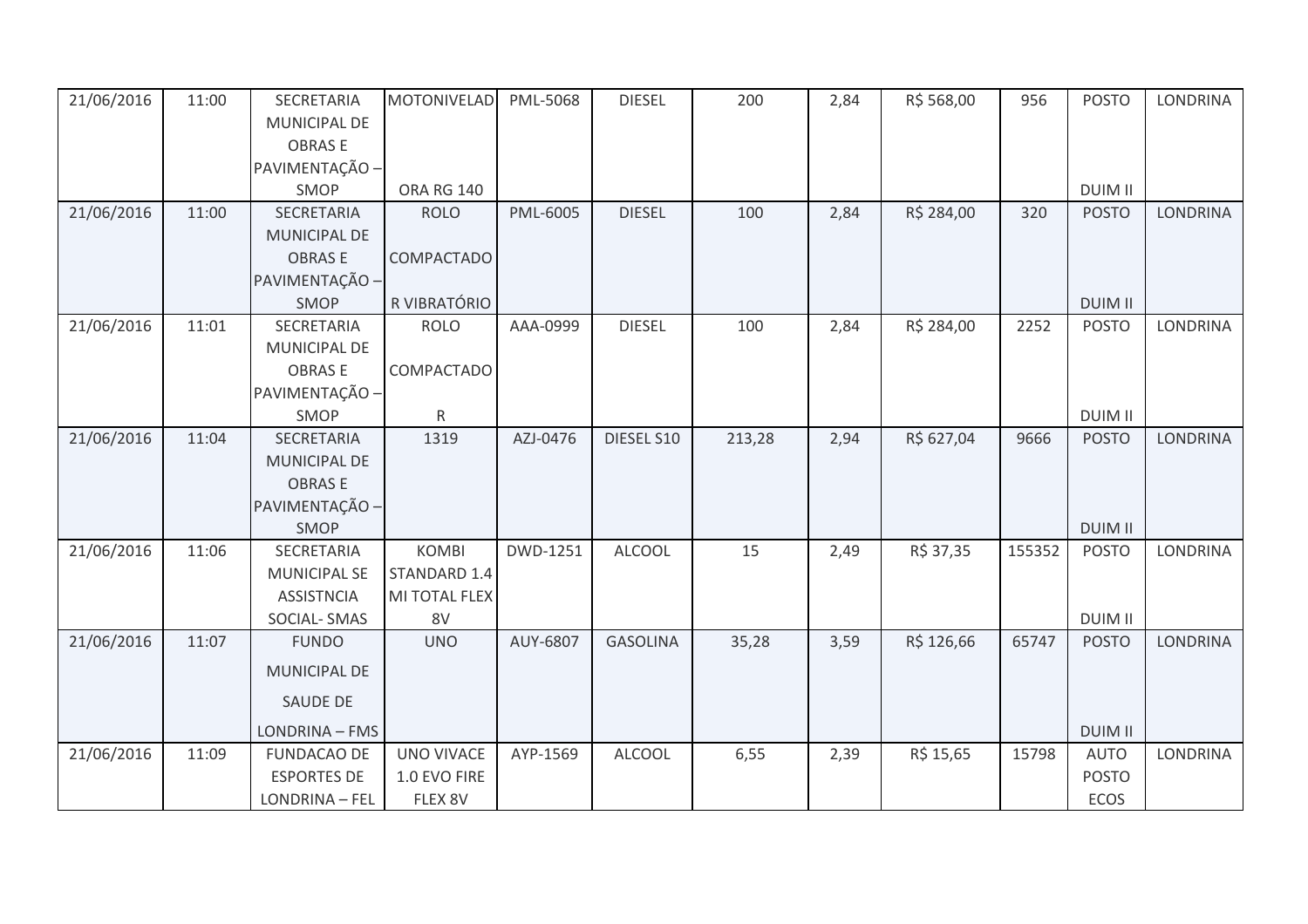| 21/06/2016 | 11:20 | <b>FUNDO DE</b>      | <b>TRANSIT</b>      | AXA-3392        | DIESEL S10      | 66,84 | 2,94 | R\$ 196,51 | 38584          | <b>POSTO</b>    | <b>LONDRINA</b> |
|------------|-------|----------------------|---------------------|-----------------|-----------------|-------|------|------------|----------------|-----------------|-----------------|
|            |       | REEQUIPAMENTO        |                     |                 |                 |       |      |            |                |                 |                 |
|            |       | DO CORPO DE          |                     |                 |                 |       |      |            |                |                 |                 |
|            |       | <b>BOMBEIROS-</b>    |                     |                 |                 |       |      |            |                |                 |                 |
|            |       | SMDS/FUNREBO         |                     |                 |                 |       |      |            |                |                 |                 |
|            |       | M                    |                     |                 |                 |       |      |            |                | <b>DUIM II</b>  |                 |
| 21/06/2016 | 11:43 | SECRETARIA           | <b>CORSA WIND</b>   | AIG-4752        | <b>GASOLINA</b> | 38,05 | 3,47 | R\$ 132,04 | 233508         | <b>POSTO</b>    | LONDRINA        |
|            |       | MUNICIPAL DE         | 1.0                 |                 |                 |       |      |            |                |                 |                 |
|            |       | <b>AGRICULTURA E</b> |                     |                 |                 |       |      |            |                | <b>PETROITA</b> |                 |
|            |       | ABASTECIMENTO        | MPF/MILLENIU        |                 |                 |       |      |            |                |                 |                 |
|            |       | $-SMAA$              | MI/EFI4P            |                 |                 |       |      |            |                | LIA             |                 |
| 21/06/2016 | 11:54 | SECRETARIA           | <b>UNO MILLE</b>    | AVW-4227        | <b>ALCOOL</b>   | 35,91 | 2,49 | R\$ 89,43  | 18492          | <b>POSTO</b>    | <b>LONDRINA</b> |
|            |       | <b>MUNICIPAL SE</b>  | CELEB/CELEB.E       |                 |                 |       |      |            |                |                 |                 |
|            |       | <b>ASSISTNCIA</b>    | CON 1.0 F.FLEX      |                 |                 |       |      |            |                |                 |                 |
|            |       | <b>SOCIAL-SMAS</b>   | 4P                  |                 |                 |       |      |            |                | <b>DUIM II</b>  |                 |
| 21/06/2016 | 12:16 | <b>FUNDO</b>         | <b>UNO</b>          | ASH-6792        | <b>GASOLINA</b> | 31,24 | 3,59 | R\$ 112,15 | 45745          | <b>POSTO</b>    | <b>LONDRINA</b> |
|            |       | <b>MUNICIPAL DE</b>  |                     |                 |                 |       |      |            |                |                 |                 |
|            |       | SAUDE DE             |                     |                 |                 |       |      |            |                |                 |                 |
|            |       | LONDRINA - FMS       |                     |                 |                 |       |      |            |                | <b>DUIM II</b>  |                 |
| 21/06/2016 | 12:16 | <b>SECRETARIA</b>    | <b>MOTOR</b>        | EQU-0021        | <b>GASOLINA</b> | 7,14  | 3,47 | R\$ 24,78  | $\overline{2}$ | <b>POSTO</b>    | <b>LONDRINA</b> |
|            |       | <b>MUNICIPAL DE</b>  |                     |                 |                 |       |      |            |                |                 |                 |
|            |       | <b>OBRASE</b>        |                     |                 |                 |       |      |            |                | <b>PETROITA</b> |                 |
|            |       | PAVIMENTAÇÃO -       |                     |                 |                 |       |      |            |                |                 |                 |
|            |       | <b>SMOP</b>          | <b>ESTACIONARIO</b> |                 |                 |       |      |            |                | <b>LIA</b>      |                 |
| 21/06/2016 | 12:23 | SECRETARIA           | <b>KOMBI</b>        | <b>FKK-0263</b> | <b>ALCOOL</b>   | 35,63 | 2,69 | R\$ 95,84  | 35756          | <b>POSTO</b>    | <b>LONDRINA</b> |
|            |       | MUNICIPAL DE         | LOTACAO 1.4         |                 |                 |       |      |            |                |                 |                 |
|            |       | POLITICAS PARA       |                     |                 |                 |       |      |            |                |                 |                 |
|            |       | AS MULHERES -        | MI TOTAL FLEX       |                 |                 |       |      |            |                |                 |                 |
|            |       |                      |                     |                 |                 |       |      |            |                |                 |                 |
|            |       | <b>SMPM</b>          | 8V                  |                 |                 |       |      |            |                | PIZA            |                 |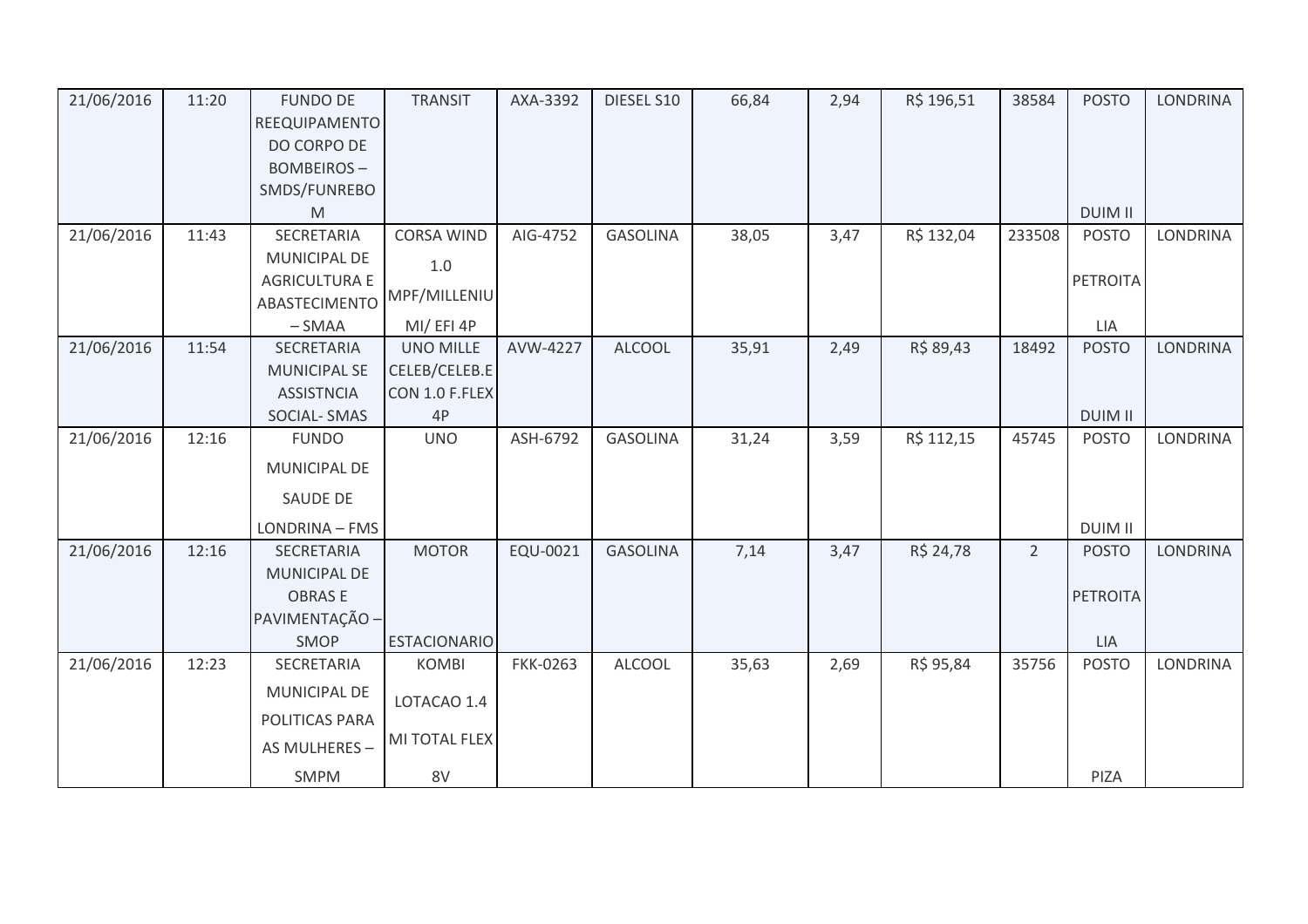| 21/06/2016 | 12:25 | SECRETARIA            | UNO MILLE 1.0     | AQV-9332 | <b>ALCOOL</b>   | 34,46 | 2,49 | R\$ 85,81  | 111211 | <b>POSTO</b>   | LONDRINA        |
|------------|-------|-----------------------|-------------------|----------|-----------------|-------|------|------------|--------|----------------|-----------------|
|            |       | <b>MUNICIPAL SE</b>   |                   |          |                 |       |      |            |        |                |                 |
|            |       | <b>ASSISTNCIA</b>     | FIRE/F.FLEX/      |          |                 |       |      |            |        |                |                 |
|            |       | <b>SOCIAL-SMAS</b>    | <b>ECONOMY 4P</b> |          |                 |       |      |            |        | <b>DUIM II</b> |                 |
| 21/06/2016 | 12:27 | <b>FUNDO</b>          | <b>KOMBI</b>      | FEP-2301 | <b>GASOLINA</b> | 23,6  | 3,59 | R\$ 84,72  | 128041 | <b>POSTO</b>   | <b>LONDRINA</b> |
|            |       | <b>MUNICIPAL DE</b>   |                   |          |                 |       |      |            |        |                |                 |
|            |       | SAUDE DE              |                   |          |                 |       |      |            |        |                |                 |
|            |       | LONDRINA - FMS        |                   |          |                 |       |      |            |        | <b>DUIM II</b> |                 |
| 21/06/2016 | 12:31 | SECRETARIA            | GOL CL 1.6 MI     | AEF-7549 | <b>GASOLINA</b> | 25,63 | 3,49 | R\$ 89,48  | 84623  | <b>POSTO</b>   | LONDRINA        |
|            |       | <b>MUNICIPAL DE</b>   |                   |          |                 |       |      |            |        |                |                 |
|            |       | <b>OBRASE</b>         |                   |          |                 |       |      |            |        |                |                 |
|            |       | PAVIMENTAÇÃO -        |                   |          |                 |       |      |            |        |                |                 |
|            |       | SMOP                  | 2P E 4P           |          |                 |       |      |            |        | FARIA          |                 |
| 21/06/2016 | 12:46 | <b>FUNDO</b>          | <b>STRADA</b>     | AKO-8065 | <b>ALCOOL</b>   | 49,5  | 2,49 | R\$ 123,26 | 134698 | <b>POSTO</b>   | <b>LONDRINA</b> |
|            |       | MUNICIPAL DE          |                   |          |                 |       |      |            |        |                |                 |
|            |       | SAUDE DE              |                   |          |                 |       |      |            |        |                |                 |
|            |       | LONDRINA - FMS        |                   |          |                 |       |      |            |        | <b>DUIM II</b> |                 |
| 21/06/2016 | 12:53 | ADMINISTRAÇÃO         | MASTER 13         | EFS-9684 | <b>DIESEL</b>   | 22,94 | 2,84 | R\$ 65,15  | 152037 | <b>POSTO</b>   | <b>LONDRINA</b> |
|            |       | <b>DOS CEMITÉRIOS</b> |                   |          |                 |       |      |            |        |                |                 |
|            |       | E SERVIÇOS            |                   |          |                 |       |      |            |        |                |                 |
|            |       | <b>FUNERARIOS DE</b>  |                   |          |                 |       |      |            |        |                |                 |
|            |       | LONDRINA-             |                   |          |                 |       |      |            |        |                |                 |
|            |       | <b>ACESF</b>          | M3 2.5CDI         |          |                 |       |      |            |        | <b>DUIM II</b> |                 |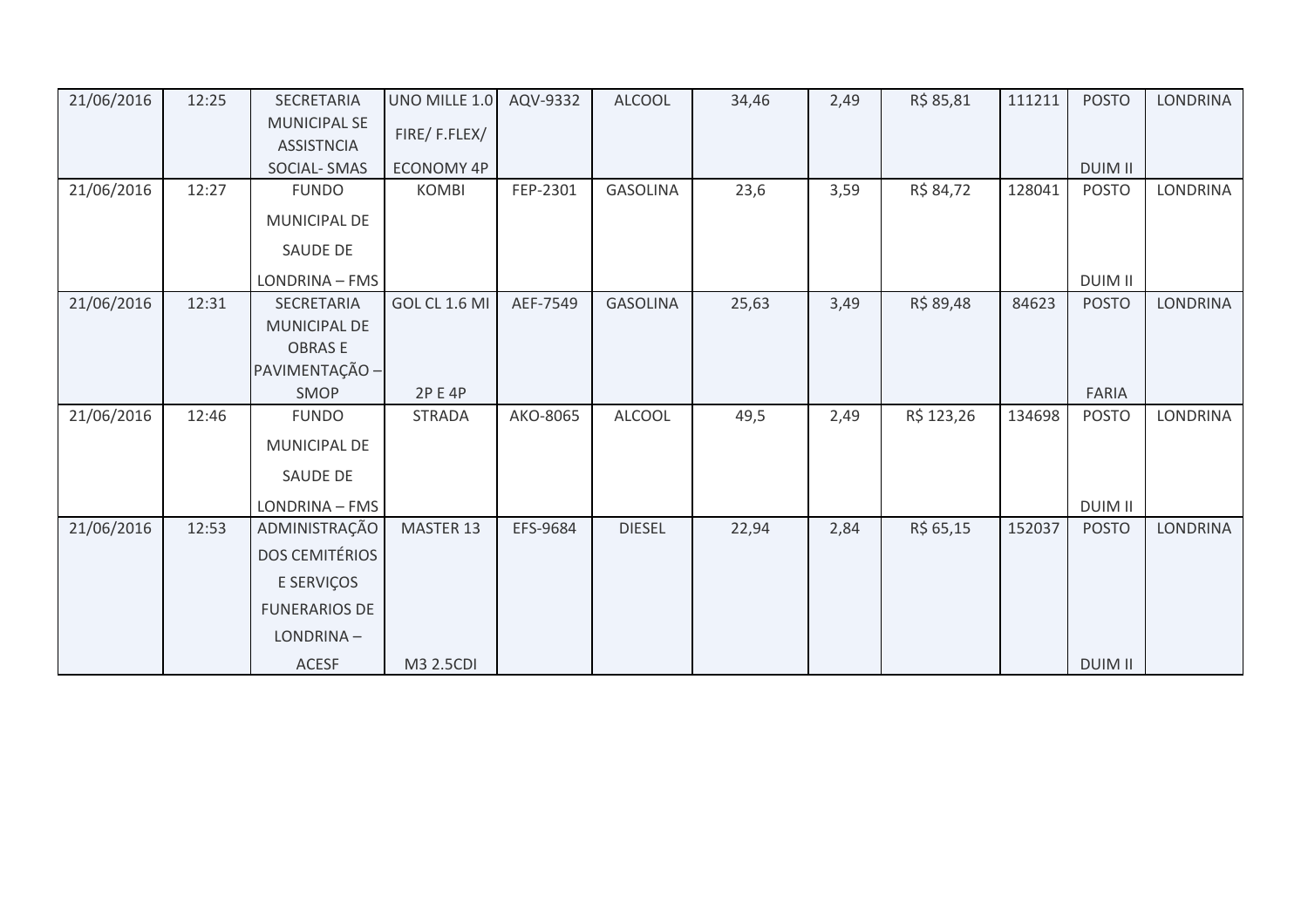| 21/06/2016 | 13:13 | SECRETARIA                               | UNO MILLE 1.0        | ARN-7793 | <b>ALCOOL</b>   | 38,87 | 2,49 | R\$ 96,79  | 52301  | <b>SANTA</b>     | <b>LONDRINA</b> |
|------------|-------|------------------------------------------|----------------------|----------|-----------------|-------|------|------------|--------|------------------|-----------------|
|            |       |                                          |                      |          |                 |       |      |            |        | <b>MARIA</b>     |                 |
|            |       | <b>MUNICIPAL SE</b>                      |                      |          |                 |       |      |            |        | <b>DISTRIBUI</b> |                 |
|            |       |                                          |                      |          |                 |       |      |            |        | DORA DE          |                 |
|            |       |                                          | FIRE/F.FLEX/         |          |                 |       |      |            |        | <b>DERIVAD</b>   |                 |
|            |       | <b>ASSISTNCIA</b>                        |                      |          |                 |       |      |            |        | OS DE            |                 |
|            |       |                                          |                      |          |                 |       |      |            |        | PETROLE          |                 |
|            |       | SOCIAL-SMAS                              | ECONOMY 4P           |          |                 |       |      |            |        | $\mathsf O$      |                 |
| 21/06/2016 | 13:17 | SECRETARIA                               | UNO MILLE 1.0        | AVW-4592 | <b>ALCOOL</b>   | 39,27 | 2,49 | R\$ 97,79  | 25791  | <b>POSTO</b>     | <b>LONDRINA</b> |
|            |       | <b>MUNICIPAL SE</b><br><b>ASSISTNCIA</b> | FIRE/F.FLEX/         |          |                 |       |      |            |        |                  |                 |
|            |       | <b>SOCIAL-SMAS</b>                       | <b>ECONOMY 4P</b>    |          |                 |       |      |            |        | <b>DUIM II</b>   |                 |
| 21/06/2016 | 13:24 | SECRETARIA                               | UNO MILLE 1.0        | ARQ-2641 | <b>ALCOOL</b>   | 38    | 2,49 | R\$ 94,64  | 72598  | <b>POSTO</b>     | <b>LONDRINA</b> |
|            |       | MUNICIPAL DE                             | FIRE/F.FLEX/         |          |                 |       |      |            |        |                  |                 |
|            |       | EDUCAÇÃO - SME                           | <b>ECONOMY 4P</b>    |          |                 |       |      |            |        | <b>DUIM II</b>   |                 |
| 21/06/2016 | 13:35 | SECRETARIA                               | <b>UNO</b>           | AYP-1561 | <b>GASOLINA</b> | 32,12 | 3,49 | R\$ 112,13 | 11780  | <b>POSTO</b>     | <b>LONDRINA</b> |
|            |       | MUNICIPAL DE                             | ECONOMY 1.4          |          |                 |       |      |            |        |                  |                 |
|            |       | <b>OBRASE</b><br>PAVIMENTAÇÃO -          | <b>EVO FIRE FLEX</b> |          |                 |       |      |            |        |                  |                 |
|            |       | SMOP                                     | 8V 4P                |          |                 |       |      |            |        | <b>FARIA</b>     |                 |
| 21/06/2016 | 13:42 | <b>FUNDACAO DE</b>                       | <b>KOMBI CARAT</b>   | ALM-0747 | <b>GASOLINA</b> | 42,77 | 3,39 | R\$ 145,02 | 102556 | <b>AUTO</b>      | <b>LONDRINA</b> |
|            |       | <b>ESPORTES DE</b>                       |                      |          |                 |       |      |            |        | <b>POSTO</b>     |                 |
|            |       |                                          |                      |          |                 |       |      |            |        | <b>MALASSIS</b>  |                 |
|            |       | LONDRINA - FEL                           |                      |          |                 |       |      |            |        | E                |                 |
| 21/06/2016 | 13:48 | <b>FUNDO DE</b>                          | <b>SPRINTER</b>      | AZB-1249 | DIESEL S10      | 38,8  | 2,94 | R\$ 114,07 | 40017  | <b>POSTO</b>     | <b>LONDRINA</b> |
|            |       | REEQUIPAMENTO                            |                      |          |                 |       |      |            |        |                  |                 |
|            |       | DO CORPO DE                              |                      |          |                 |       |      |            |        |                  |                 |
|            |       | <b>BOMBEIROS-</b>                        |                      |          |                 |       |      |            |        |                  |                 |
|            |       | SMDS/FUNREBO                             |                      |          |                 |       |      |            |        |                  |                 |
|            |       | M                                        |                      |          |                 |       |      |            |        | <b>DUIM II</b>   |                 |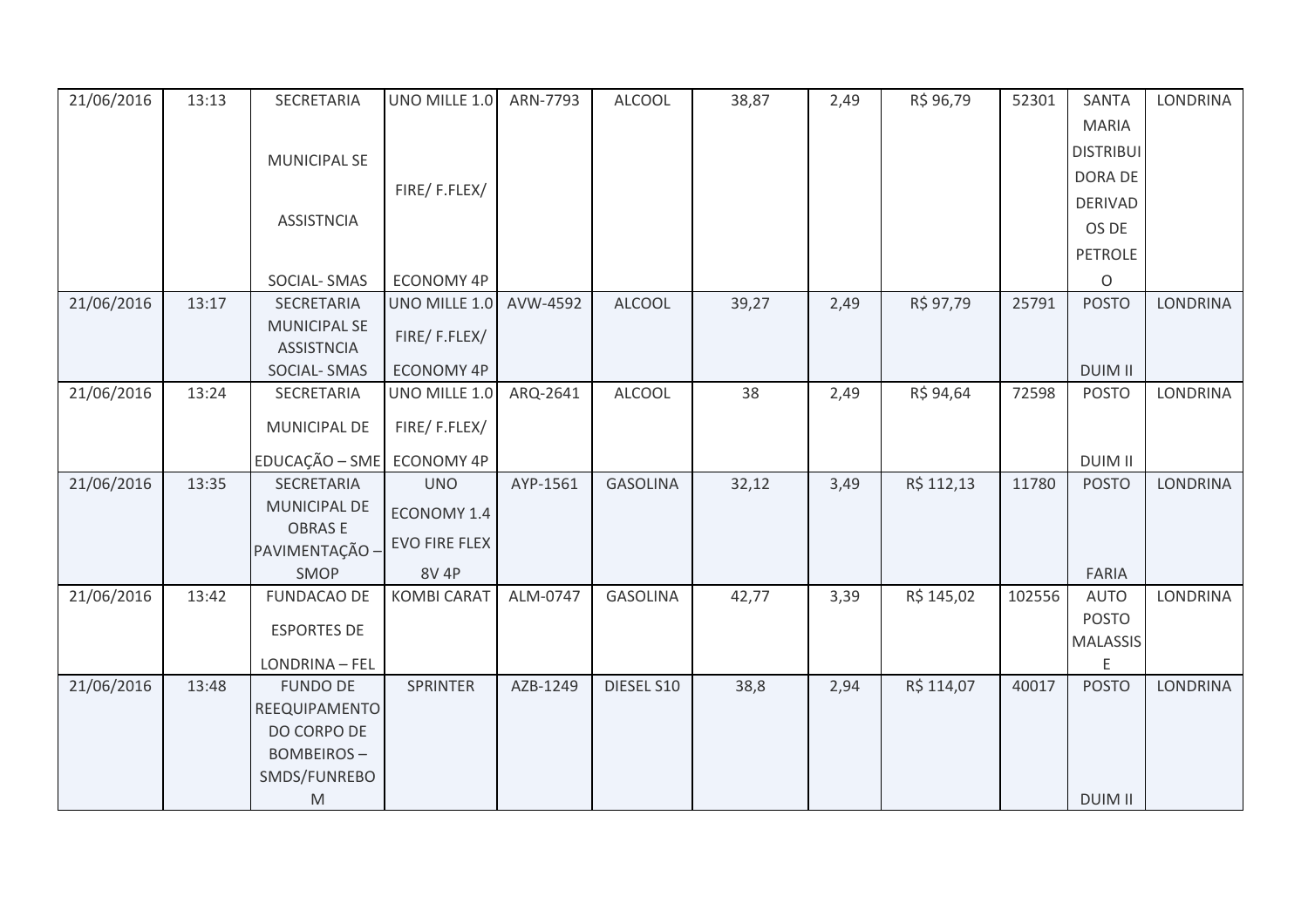| 21/06/2016 | 14:01 | <b>FUNDO DE</b>       | <b>COBALT</b>   | AVO-4834        | <b>ALCOOL</b>   | 28,69 | 2,49 | R\$ 71,46  | 31332  | <b>POSTO</b>   | LONDRINA        |
|------------|-------|-----------------------|-----------------|-----------------|-----------------|-------|------|------------|--------|----------------|-----------------|
|            |       | REEQUIPAMENTO         |                 |                 |                 |       |      |            |        |                |                 |
|            |       | DO CORPO DE           |                 |                 |                 |       |      |            |        |                |                 |
|            |       | <b>BOMBEIROS-</b>     |                 |                 |                 |       |      |            |        |                |                 |
|            |       | SMDS/FUNREBO<br>M     |                 |                 |                 |       |      |            |        | <b>DUIM II</b> |                 |
| 21/06/2016 | 14:02 | <b>FUNDO DE</b>       | SPRINTER        | AZB-1249        | DIESEL S10      | 40,2  | 2,94 | R\$ 118,19 | 39479  | <b>POSTO</b>   | LONDRINA        |
|            |       | REEQUIPAMENTO         |                 |                 |                 |       |      |            |        |                |                 |
|            |       | DO CORPO DE           |                 |                 |                 |       |      |            |        |                |                 |
|            |       | <b>BOMBEIROS-</b>     |                 |                 |                 |       |      |            |        |                |                 |
|            |       | SMDS/FUNREBO          |                 |                 |                 |       |      |            |        |                |                 |
|            |       | M                     |                 |                 |                 |       |      |            |        | <b>DUIM II</b> |                 |
| 21/06/2016 | 14:15 | <b>FUNDO</b>          | <b>KANGOO</b>   | PXL-3280        | <b>GASOLINA</b> | 35,21 | 3,59 | R\$ 126,40 | 3372   | <b>POSTO</b>   | LONDRINA        |
|            |       | MUNICIPAL DE          |                 |                 |                 |       |      |            |        |                |                 |
|            |       | SAUDE DE              |                 |                 |                 |       |      |            |        |                |                 |
|            |       | LONDRINA - FMS        | <b>EXPRESS</b>  |                 |                 |       |      |            |        | <b>DUIM II</b> |                 |
| 21/06/2016 | 14:29 | <b>FUNDO</b>          | 207SW           | AUP-2519        | <b>GASOLINA</b> | 25    | 3,49 | R\$ 87,28  | 92736  | <b>AUTO</b>    | <b>CURITIBA</b> |
|            |       | <b>MUNICIPAL DE</b>   |                 |                 |                 |       |      |            |        | <b>POSTO</b>   |                 |
|            |       | SAUDE DE              |                 |                 |                 |       |      |            |        | <b>ESTRELA</b> |                 |
|            |       | LONDRINA - FMS        |                 |                 |                 |       |      |            |        | <b>GUIA</b>    |                 |
| 21/06/2016 | 14:45 | SECRETARIA            | <b>ONIX 1.0</b> | <b>BAG-1792</b> | <b>ALCOOL</b>   | 51,05 | 2,39 | R\$ 122,02 | 2023   | <b>POSTO</b>   | LONDRINA        |
|            |       | MUNICIPAL DE          |                 |                 |                 |       |      |            |        |                |                 |
|            |       | EDUCAÇÃO - SME        |                 |                 |                 |       |      |            |        | <b>DUIM I</b>  |                 |
| 21/06/2016 | 14:49 | ADMINISTRAÇÃO         | UNO MILLE/      | AHR-1226        | <b>GASOLINA</b> | 33,68 | 3,89 | R\$ 131,05 | 106768 | <b>AUTO</b>    | <b>LONDRINA</b> |
|            |       | <b>DOS CEMITÉRIOS</b> |                 |                 |                 |       |      |            |        |                |                 |
|            |       | E SERVIÇOS            |                 |                 |                 |       |      |            |        |                |                 |
|            |       | <b>FUNERARIOS DE</b>  | MILLE EX/       |                 |                 |       |      |            |        | <b>POSTO</b>   |                 |
|            |       | LONDRINA-             |                 |                 |                 |       |      |            |        |                |                 |
|            |       | ACESF                 | SMART 4P        |                 |                 |       |      |            |        | <b>ECOS</b>    |                 |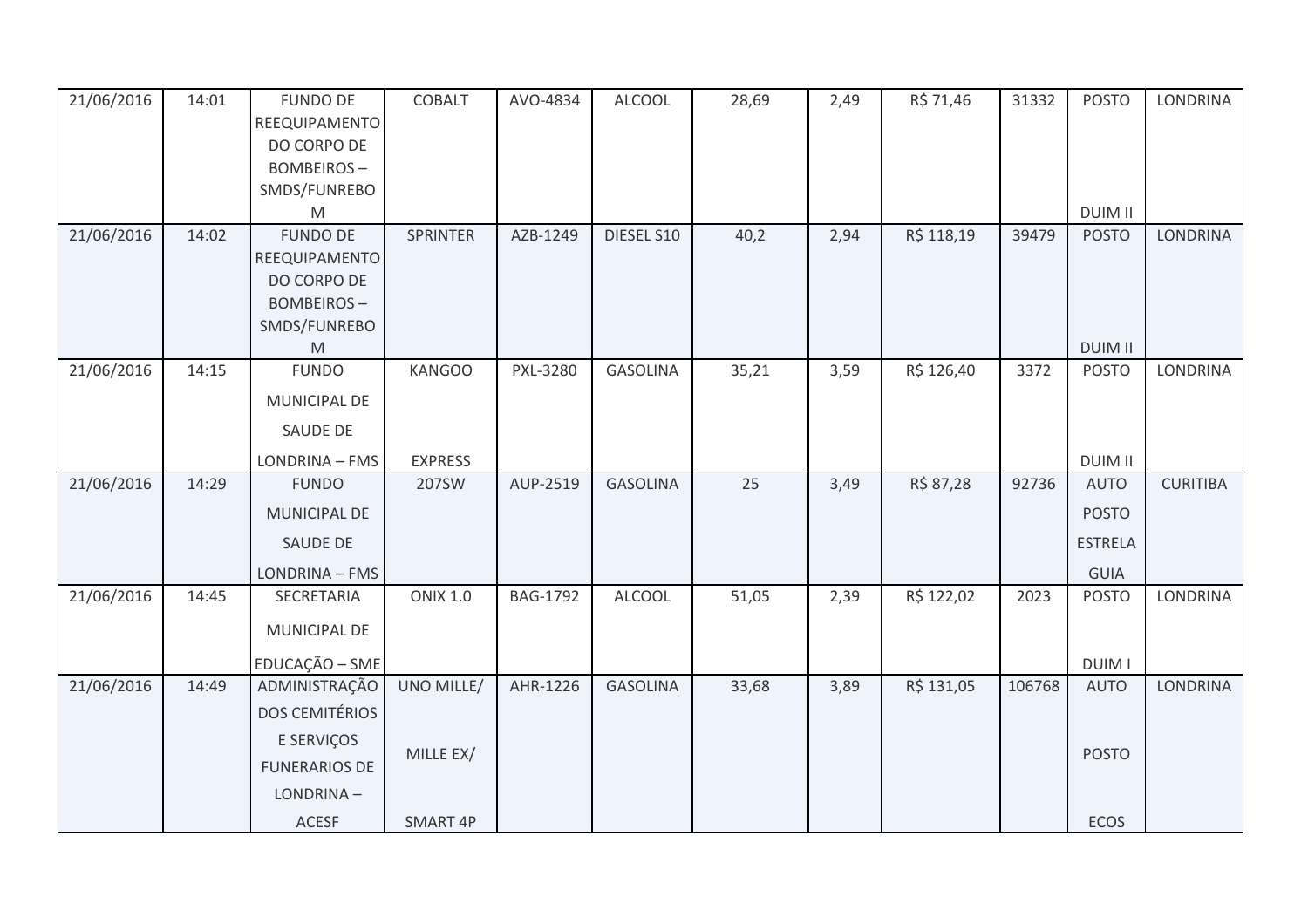| 21/06/2016 | 15:17 | SECRETARIA                               | UNO MILLE 1.0     | AVW-4586 | <b>ALCOOL</b>   | 35,04 | 2,39 | R\$ 83,75  | 62612  | <b>POSTO</b>    | <b>LONDRINA</b> |
|------------|-------|------------------------------------------|-------------------|----------|-----------------|-------|------|------------|--------|-----------------|-----------------|
|            |       | <b>MUNICIPAL SE</b><br><b>ASSISTNCIA</b> | FIRE/F.FLEX/      |          |                 |       |      |            |        | <b>PETROITA</b> |                 |
|            |       | SOCIAL-SMAS                              | <b>ECONOMY 4P</b> |          |                 |       |      |            |        | <b>LIA</b>      |                 |
| 21/06/2016 | 15:23 | <b>FUNDACAO DE</b>                       | <b>KOMBI</b>      | ALD-1546 | <b>GASOLINA</b> | 35,89 | 3,89 | R\$ 139,61 | 97276  | <b>AUTO</b>     | <b>LONDRINA</b> |
|            |       | <b>ESPORTES DE</b>                       |                   |          |                 |       |      |            |        | <b>POSTO</b>    |                 |
|            |       | LONDRINA - FEL                           | <b>FURGAO</b>     |          |                 |       |      |            |        | ECOS            |                 |
| 21/06/2016 | 15:25 | <b>FUNDO DE</b>                          | 914               | AFW-2714 | DIESEL S10      | 59,89 | 2,94 | R\$ 176,08 | 155655 | <b>POSTO</b>    | LONDRINA        |
|            |       | REEQUIPAMENTO                            |                   |          |                 |       |      |            |        |                 |                 |
|            |       | DO CORPO DE                              |                   |          |                 |       |      |            |        |                 |                 |
|            |       | <b>BOMBEIROS-</b>                        |                   |          |                 |       |      |            |        |                 |                 |
|            |       | SMDS/FUNREBO                             |                   |          |                 |       |      |            |        |                 |                 |
|            |       | M                                        |                   |          |                 |       |      |            |        | <b>DUIM II</b>  |                 |
| 21/06/2016 | 15:35 | <b>SECRETARIA</b>                        | VOYAGE 1.6        | AZL-4436 | <b>ALCOOL</b>   | 51,11 | 2,49 | R\$ 127,26 | 20240  | <b>POSTO</b>    | <b>LONDRINA</b> |
|            |       | MUNICIPAL DE                             | MI TOTAL FLEX     |          |                 |       |      |            |        |                 |                 |
|            |       | <b>DEFESA SOCIAL-</b>                    |                   |          |                 |       |      |            |        |                 |                 |
|            |       | SMDS                                     | 8V                |          |                 |       |      |            |        | <b>DUIM II</b>  |                 |
| 21/06/2016 | 15:36 | SECRETARIA                               | UNO MILLE/        | AHZ-3541 | <b>GASOLINA</b> | 34,43 | 3,59 | R\$ 123,60 | 196684 | <b>POSTO</b>    | LONDRINA        |
|            |       | <b>MUNICIPAL DE</b>                      | MILLE EX/         |          |                 |       |      |            |        |                 |                 |
|            |       | EDUCAÇÃO - SME                           | SMART 4P          |          |                 |       |      |            |        | <b>DUIM II</b>  |                 |
| 21/06/2016 | 15:47 | ADMINISTRAÇÃO                            | <b>FIELDER</b>    | ANA-9694 | <b>GASOLINA</b> | 47,09 | 3,59 | R\$ 169,05 | 202182 | <b>POSTO</b>    | <b>LONDRINA</b> |
|            |       | <b>DOS CEMITÉRIOS</b>                    |                   |          |                 |       |      |            |        |                 |                 |
|            |       | E SERVIÇOS                               |                   |          |                 |       |      |            |        |                 |                 |
|            |       | <b>FUNERARIOS DE</b>                     |                   |          |                 |       |      |            |        |                 |                 |
|            |       | LONDRINA-                                |                   |          |                 |       |      |            |        |                 |                 |
|            |       | <b>ACESF</b>                             |                   |          |                 |       |      |            |        | <b>DUIM II</b>  |                 |
| 21/06/2016 | 15:48 | <b>FUNDO</b>                             | <b>CELTA</b>      | AWM-8671 | <b>ALCOOL</b>   | 46,66 | 2,49 | R\$ 116,18 | 21727  | <b>POSTO</b>    | <b>LONDRINA</b> |
|            |       | MUNICIPAL DE                             |                   |          |                 |       |      |            |        |                 |                 |
|            |       | SAUDE DE                                 |                   |          |                 |       |      |            |        |                 |                 |
|            |       | LONDRINA - FMS                           |                   |          |                 |       |      |            |        | <b>DUIM II</b>  |                 |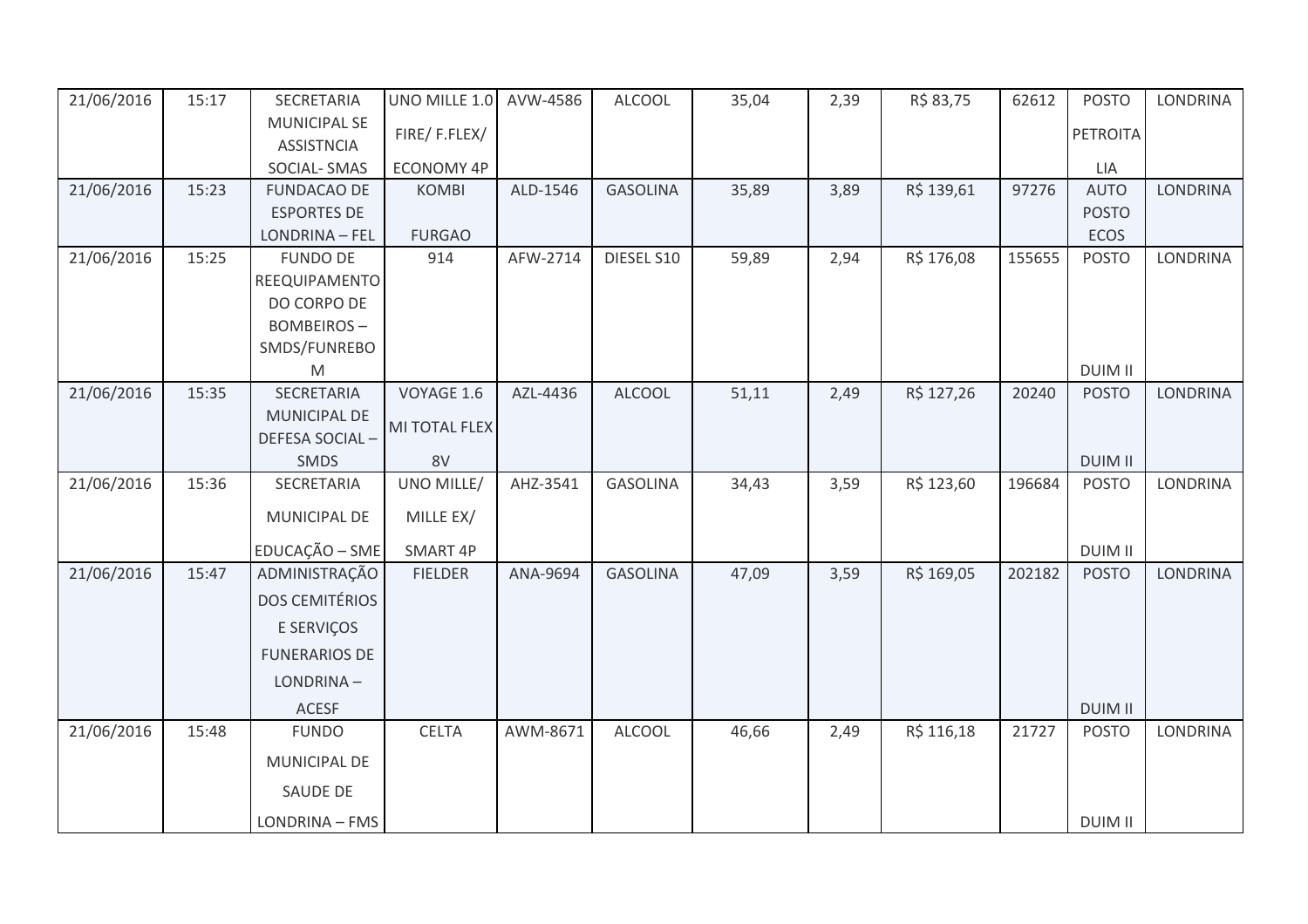| 21/06/2016 | 16:02 | ADMINISTRAÇÃO         | ROÇADEIRA         | EQU-0058 | <b>GASOLINA</b> | $\overline{7}$ | 3,59 | R\$ 25,13 | $\overline{0}$ | <b>POSTO</b>     | <b>LONDRINA</b> |
|------------|-------|-----------------------|-------------------|----------|-----------------|----------------|------|-----------|----------------|------------------|-----------------|
|            |       | <b>DOS CEMITÉRIOS</b> |                   |          |                 |                |      |           |                |                  |                 |
|            |       | E SERVIÇOS            |                   |          |                 |                |      |           |                |                  |                 |
|            |       | <b>FUNERARIOS DE</b>  |                   |          |                 |                |      |           |                |                  |                 |
|            |       | LONDRINA-             |                   |          |                 |                |      |           |                |                  |                 |
|            |       | <b>ACESF</b>          | COSTAL            |          |                 |                |      |           |                | <b>DUIM II</b>   |                 |
| 21/06/2016 | 16:12 | <b>INSTITUTO DE</b>   | <b>UNO VIVACE</b> | AYS-5873 | <b>ALCOOL</b>   | 40,06          | 2,39 | R\$ 95,75 | 11219          | <b>POSTO</b>     | LONDRINA        |
|            |       | DESENVOLVIMEN         |                   |          |                 |                |      |           |                |                  |                 |
|            |       | TO DE LONDRINA        | 1.0 EVO FIRE      |          |                 |                |      |           |                | <b>PETROITA</b>  |                 |
|            |       | - IDEL/CODEL          | FLEX 8V           |          |                 |                |      |           |                | LIA              |                 |
| 21/06/2016 | 16:29 | SECRETARIA            | WEEKEND           | BAJ-7691 | <b>ALCOOL</b>   | 34,48          | 2,49 | R\$ 85,86 | 4746           | <b>SANTA</b>     | LONDRINA        |
|            |       |                       |                   |          |                 |                |      |           |                | <b>MARIA</b>     |                 |
|            |       | <b>MUNICIPAL DE</b>   |                   |          |                 |                |      |           |                | <b>DISTRIBUI</b> |                 |
|            |       |                       |                   |          |                 |                |      |           |                | DORA DE          |                 |
|            |       | DEFESA SOCIAL-        |                   |          |                 |                |      |           |                | <b>DERIVAD</b>   |                 |
|            |       |                       |                   |          |                 |                |      |           |                | OS DE            |                 |
|            |       |                       |                   |          |                 |                |      |           |                | <b>PETROLE</b>   |                 |
|            |       | SMDS                  | ADVENTURE         |          |                 |                |      |           |                | $\Omega$         |                 |
| 21/06/2016 | 16:30 | <b>FUNDO</b>          | <b>KOMBI</b>      | FEP-2285 | <b>GASOLINA</b> | 24,37          | 3,69 | R\$ 89,93 | 165737         | <b>POSTO</b>     | LONDRINA        |
|            |       | <b>MUNICIPAL DE</b>   |                   |          |                 |                |      |           |                |                  |                 |
|            |       | SAUDE DE              |                   |          |                 |                |      |           |                |                  |                 |
|            |       | LONDRINA - FMS        |                   |          |                 |                |      |           |                | PIZA             |                 |
| 21/06/2016 | 17:07 | SECRETARIA            | <b>XRE 300</b>    | AYD-9581 | <b>GASOLINA</b> | 9,8            | 3,47 | R\$ 34,01 | 15492          | <b>POSTO</b>     | <b>LONDRINA</b> |
|            |       | <b>MUNICIPAL DE</b>   |                   |          |                 |                |      |           |                | <b>PETROITA</b>  |                 |
|            |       | DEFESA SOCIAL-        |                   |          |                 |                |      |           |                |                  |                 |
|            |       | SMDS                  |                   |          |                 |                |      |           |                | ${\sf LIA}$      |                 |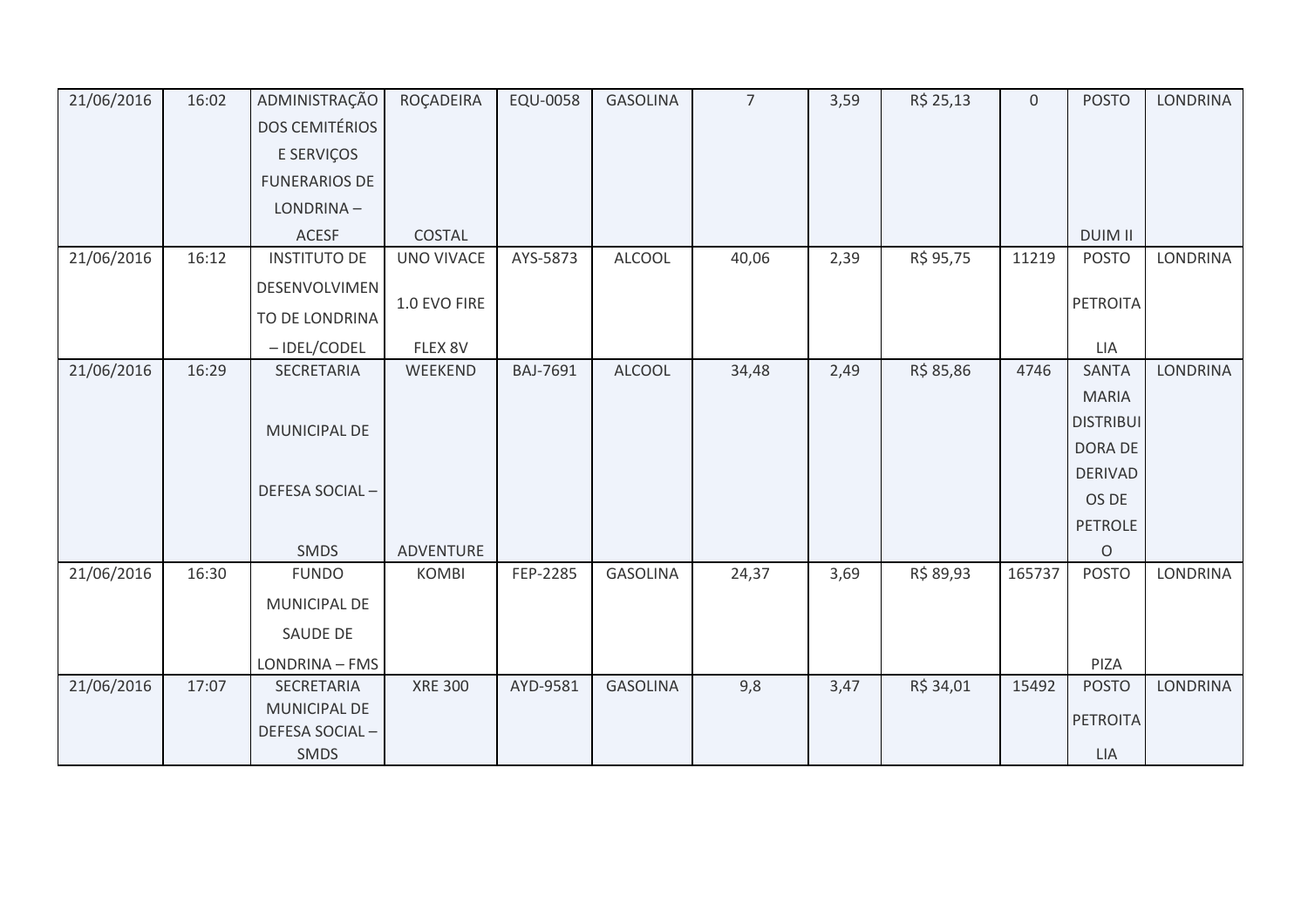| 21/06/2016 | 17:11 | SECRETARIA          | UNO MILLE 1.0       | AKS-4021 | <b>GASOLINA</b> | 14,09 | 3,59 | R\$ 50,58  | 280035 | <b>POSTO</b>   | <b>LONDRINA</b> |
|------------|-------|---------------------|---------------------|----------|-----------------|-------|------|------------|--------|----------------|-----------------|
|            |       | <b>MUNICIPAL SE</b> | FIRE/F.FLEX/        |          |                 |       |      |            |        |                |                 |
|            |       | <b>ASSISTNCIA</b>   |                     |          |                 |       |      |            |        |                |                 |
|            |       | SOCIAL-SMAS         | <b>ECONOMY 4P</b>   |          |                 |       |      |            |        | <b>DUIM II</b> |                 |
| 21/06/2016 | 17:24 | <b>FUNDO</b>        | <b>BOXER</b>        | AWV-2805 | DIESEL S10      | 36,03 | 2,94 | R\$ 105,93 | 154719 | <b>POSTO</b>   | <b>LONDRINA</b> |
|            |       | MUNICIPAL DE        |                     |          |                 |       |      |            |        |                |                 |
|            |       | <b>SAUDE DE</b>     |                     |          |                 |       |      |            |        |                |                 |
|            |       | LONDRINA - FMS      |                     |          |                 |       |      |            |        | <b>DUIM II</b> |                 |
| 21/06/2016 | 18:06 | <b>FUNDO</b>        | JUMPER J 2.3        | AZX-7928 | DIESEL S10      | 50,26 | 2,94 | R\$ 147,76 | 37446  | <b>POSTO</b>   | <b>LONDRINA</b> |
|            |       | <b>MUNICIPAL DE</b> |                     |          |                 |       |      |            |        |                |                 |
|            |       | <b>SAUDE DE</b>     |                     |          |                 |       |      |            |        |                |                 |
|            |       | LONDRINA - FMS      |                     |          |                 |       |      |            |        | <b>DUIM II</b> |                 |
| 21/06/2016 | 18:45 | <b>FUNDO</b>        | <b>BOXER</b>        | ARB-2186 | <b>DIESEL</b>   | 47,59 | 2,84 | R\$ 135,16 | 267469 | <b>POSTO</b>   | <b>LONDRINA</b> |
|            |       | <b>MUNICIPAL DE</b> |                     |          |                 |       |      |            |        |                |                 |
|            |       | <b>SAUDE DE</b>     |                     |          |                 |       |      |            |        |                |                 |
|            |       | LONDRINA - FMS      |                     |          |                 |       |      |            |        | <b>DUIM II</b> |                 |
| 21/06/2016 | 18:49 | <b>FUNDO</b>        | <b>BOXER</b>        | ARB-2177 | <b>DIESEL</b>   | 49,53 | 2,84 | R\$ 140,67 | 174792 | <b>POSTO</b>   | <b>LONDRINA</b> |
|            |       | MUNICIPAL DE        |                     |          |                 |       |      |            |        |                |                 |
|            |       | SAUDE DE            |                     |          |                 |       |      |            |        |                |                 |
|            |       | LONDRINA - FMS      |                     |          |                 |       |      |            |        | <b>DUIM II</b> |                 |
| 21/06/2016 | 19:35 | <b>FUNDACAO DE</b>  | <b>UNO VIVACE</b>   | AYP-1569 | <b>ALCOOL</b>   | 37,79 | 2,49 | R\$ 94,10  | 16196  | <b>AUTO</b>    | <b>CURITIBA</b> |
|            |       | <b>ESPORTES DE</b>  | 1.0 EVO FIRE        |          |                 |       |      |            |        | <b>POSTO</b>   |                 |
|            |       |                     |                     |          |                 |       |      |            |        | <b>ESTRELA</b> |                 |
|            |       | LONDRINA - FEL      | FLEX 8V             |          |                 |       |      |            |        | GUIA           |                 |
| 21/06/2016 | 19:52 | SECRETARIA          | RANGER XL 3.0       | HCF-8194 | <b>DIESEL</b>   | 41,47 | 2,99 | R\$ 124,00 | 178601 | <b>POSTO</b>   | <b>LONDRINA</b> |
|            |       | <b>MUNICIPAL DE</b> | PSE 163CV 4X2       |          |                 |       |      |            |        |                |                 |
|            |       | DEFESA SOCIAL-      |                     |          |                 |       |      |            |        |                |                 |
|            |       | SMDS                | <b>CD TB DIESEL</b> |          |                 |       |      |            |        | PIZA           |                 |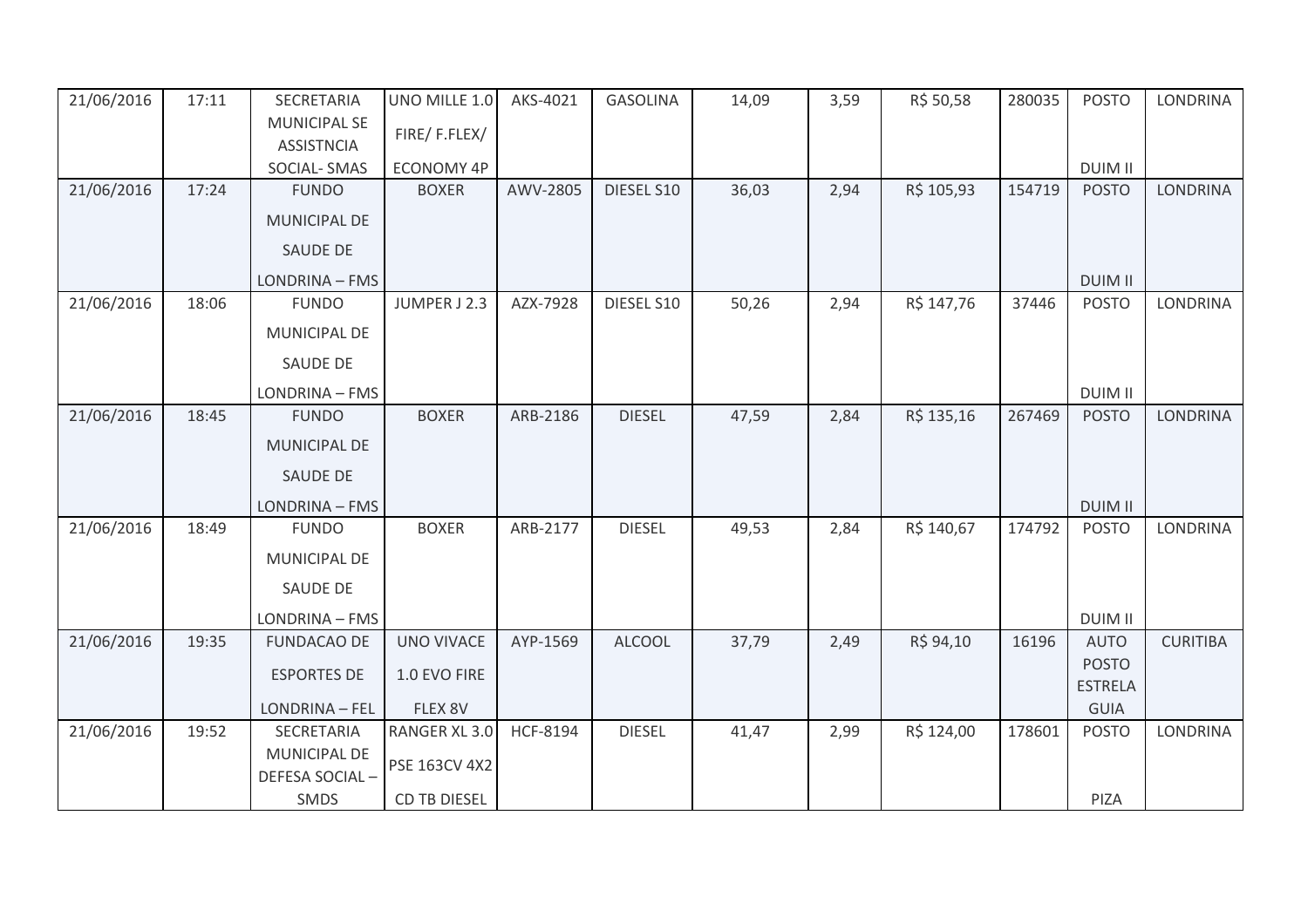| 21/06/2016 | 19:53 | <b>FUNDO</b>               | SPACEFOX          | <b>BAI-9776</b> | <b>GASOLINA</b> | 29,88 | 3,59 | R\$ 107,27 | 21297  | <b>POSTO</b>    | LONDRINA        |
|------------|-------|----------------------------|-------------------|-----------------|-----------------|-------|------|------------|--------|-----------------|-----------------|
|            |       | <b>MUNICIPAL DE</b>        |                   |                 |                 |       |      |            |        |                 |                 |
|            |       | <b>SAUDE DE</b>            |                   |                 |                 |       |      |            |        |                 |                 |
|            |       | LONDRINA - FMS             |                   |                 |                 |       |      |            |        | <b>DUIM II</b>  |                 |
| 21/06/2016 | 20:37 | <b>FUNDO</b>               | MASTER 2.3        | AZL-6276        | DIESEL S10      | 54,23 | 2,94 | R\$ 159,44 | 51041  | <b>POSTO</b>    | LONDRINA        |
|            |       | MUNICIPAL DE               |                   |                 |                 |       |      |            |        |                 |                 |
|            |       | SAUDE DE                   | <b>DCI FURGÃO</b> |                 |                 |       |      |            |        |                 |                 |
|            |       | LONDRINA - FMS             | <b>16V</b>        |                 |                 |       |      |            |        | <b>DUIM II</b>  |                 |
| 21/06/2016 | 22:41 | SECRETARIA                 | S10 BLAZER        | AUE-4968        | <b>ALCOOL</b>   | 44,71 | 2,39 | R\$ 106,87 | 176164 | <b>POSTO</b>    | <b>LONDRINA</b> |
|            |       | MUNICIPAL DE               | ADVANT.           |                 |                 |       |      |            |        | <b>PETROITA</b> |                 |
|            |       | DEFESA SOCIAL-             | 2.4/2.4 MPFI      |                 |                 |       |      |            |        |                 |                 |
|            |       | <b>SMDS</b>                | <b>F.POWER</b>    |                 |                 |       |      |            |        | <b>LIA</b>      |                 |
| 21/06/2016 | 23:59 | SECRETARIA<br>MUNICIPAL DE | VOYAGE 1.6        | AZL-4452        | <b>ALCOOL</b>   | 44,69 | 2,39 | R\$ 106,81 | 16646  | <b>AUTO</b>     | LONDRINA        |
|            |       | DEFESA SOCIAL-             | MI TOTAL FLEX     |                 |                 |       |      |            |        | <b>POSTO</b>    |                 |
|            |       | SMDS                       | 8V                |                 |                 |       |      |            |        | ECOS            |                 |
| 22/06/2016 | 06:08 | <b>FUNDO</b>               | <b>KOMBI</b>      | FFZ-5891        | <b>GASOLINA</b> | 29,2  | 3,69 | R\$ 107,75 | 140298 | <b>POSTO</b>    | LONDRINA        |
|            |       | <b>MUNICIPAL DE</b>        |                   |                 |                 |       |      |            |        |                 |                 |
|            |       | <b>SAUDE DE</b>            |                   |                 |                 |       |      |            |        |                 |                 |
|            |       | LONDRINA - FMS             |                   |                 |                 |       |      |            |        | PIZA            |                 |
| 22/06/2016 | 07:16 | <b>FUNDO</b>               | <b>UNO</b>        | AKQ-6983        | <b>GASOLINA</b> | 34,39 | 3,59 | R\$ 123,46 | 183241 | <b>POSTO</b>    | LONDRINA        |
|            |       | MUNICIPAL DE               |                   |                 |                 |       |      |            |        |                 |                 |
|            |       | SAUDE DE                   |                   |                 |                 |       |      |            |        |                 |                 |
|            |       | LONDRINA - FMS             |                   |                 |                 |       |      |            |        | <b>DUIM II</b>  |                 |
| 22/06/2016 | 07:56 | SECRETARIA                 | 14000 TURBO       | AJA-2625        | <b>DIESEL</b>   | 87,67 | 2,99 | R\$ 262,14 | 85446  | <b>POSTO</b>    | LONDRINA        |
|            |       | <b>MUNICIPAL DO</b>        |                   |                 |                 |       |      |            |        | <b>PETROITA</b> |                 |
|            |       | AMBIENTE-                  |                   |                 |                 |       |      |            |        |                 |                 |
|            |       | <b>SEMA</b>                | 2P (DIESEL)       |                 |                 |       |      |            |        | <b>LIA</b>      |                 |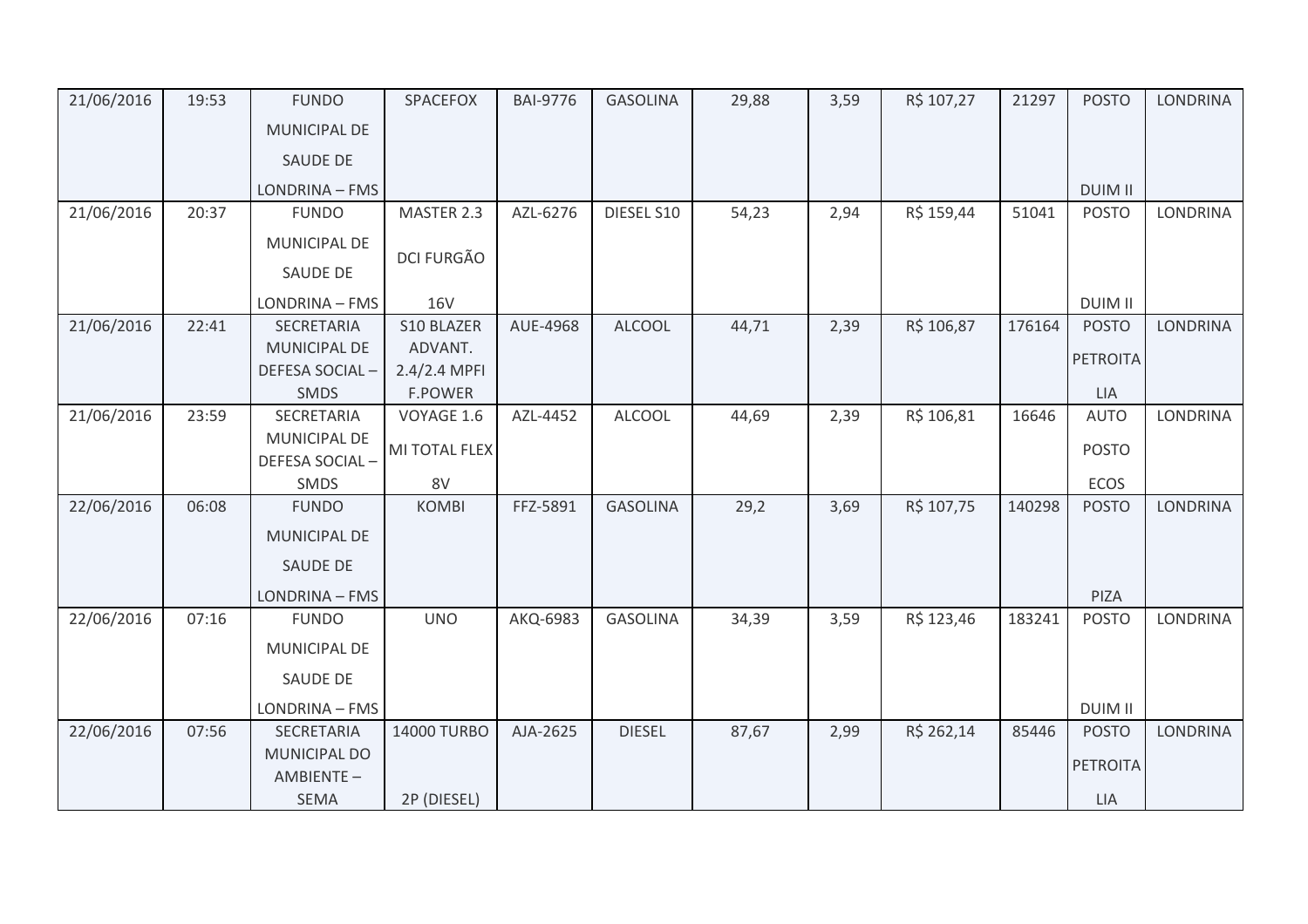| 22/06/2016 | 08:01 | SECRETARIA                               | <b>XTZ 250</b>        | AZL-5594 | <b>GASOLINA</b> | 6,8    | 3,59 | R\$ 24,41  | 6037   | <b>POSTO</b>    | <b>LONDRINA</b> |
|------------|-------|------------------------------------------|-----------------------|----------|-----------------|--------|------|------------|--------|-----------------|-----------------|
|            |       | MUNICIPAL DE                             |                       |          |                 |        |      |            |        |                 |                 |
|            |       | DEFESA SOCIAL-                           |                       |          |                 |        |      |            |        |                 |                 |
|            |       | SMDS                                     | LANDER 249CC          |          |                 |        |      |            |        | <b>DUIM II</b>  |                 |
| 22/06/2016 | 08:02 | SECRETARIA                               | <b>LIVINA 1.6 16V</b> | ATL-3674 | <b>ALCOOL</b>   | 34,86  | 2,49 | R\$ 86,80  | 164167 | <b>POSTO</b>    | LONDRINA        |
|            |       | MUNICIPAL DE                             |                       |          |                 |        |      |            |        |                 |                 |
|            |       | DEFESA SOCIAL-                           |                       |          |                 |        |      |            |        |                 |                 |
|            |       | <b>SMDS</b>                              | FLEX FUEL 5P          |          |                 |        |      |            |        | <b>DUIM II</b>  |                 |
| 22/06/2016 | 08:06 | <b>FUNDO</b>                             | $S-10$                | AKO-6449 | <b>DIESEL</b>   | 24,35  | 2,84 | R\$ 69,15  | 155320 | <b>POSTO</b>    | LONDRINA        |
|            |       | MUNICIPAL DE                             |                       |          |                 |        |      |            |        |                 |                 |
|            |       | <b>SAUDE DE</b>                          |                       |          |                 |        |      |            |        |                 |                 |
|            |       | LONDRINA - FMS                           |                       |          |                 |        |      |            |        | <b>DUIM II</b>  |                 |
| 22/06/2016 | 08:07 | <b>SECRETARIA</b>                        | <b>UNO WAY 1.0</b>    | AYX-3379 | <b>ALCOOL</b>   | 44,11  | 2,49 | R\$ 109,83 | 28068  | <b>POSTO</b>    | <b>LONDRINA</b> |
|            |       | <b>MUNICIPAL DE</b>                      | <b>EVO FIRE FLEX</b>  |          |                 |        |      |            |        |                 |                 |
|            |       | DEFESA SOCIAL-                           |                       |          |                 |        |      |            |        |                 |                 |
|            |       | <b>SMDS</b>                              | 8V                    |          |                 |        |      |            |        | <b>DUIM II</b>  |                 |
| 22/06/2016 | 08:11 | SECRETARIA                               | 14000                 | AZP-7452 | DIESEL S10      | 150    | 2,99 | R\$448,50  | 11860  | <b>POSTO</b>    | <b>LONDRINA</b> |
|            |       | MUNICIPAL DE                             |                       |          |                 |        |      |            |        |                 |                 |
|            |       | <b>OBRASE</b>                            |                       |          |                 |        |      |            |        | <b>PETROITA</b> |                 |
|            |       | PAVIMENTAÇÃO -                           |                       |          |                 |        |      |            |        |                 |                 |
|            |       | SMOP                                     |                       |          |                 |        |      |            |        | LIA             |                 |
| 22/06/2016 | 08:24 | SECRETARIA                               | <b>CARGO 1617</b>     | AIF-1236 | <b>DIESEL</b>   | 101,38 | 2,89 | R\$ 293,01 | 179013 | <b>POSTO</b>    | <b>LONDRINA</b> |
|            |       | MUNICIPAL DE                             |                       |          |                 |        |      |            |        |                 |                 |
|            |       | <b>OBRASE</b>                            |                       |          |                 |        |      |            |        |                 |                 |
|            |       | PAVIMENTAÇÃO -                           |                       |          |                 |        |      |            |        |                 |                 |
|            |       | SMOP                                     | 2P (DIESEL)           |          |                 |        |      |            |        | <b>FARIA</b>    |                 |
| 22/06/2016 | 08:25 | SECRETARIA                               | <b>S10 PICKUP</b>     | AWM-4667 | <b>ALCOOL</b>   | 56,72  | 2,39 | R\$ 135,56 | 64589  | <b>POSTO</b>    | <b>LONDRINA</b> |
|            |       | <b>MUNICIPAL SE</b><br><b>ASSISTNCIA</b> | <b>EXECUTIVE CD</b>   |          |                 |        |      |            |        | <b>PETROITA</b> |                 |
|            |       | SOCIAL-SMAS                              | 4.3                   |          |                 |        |      |            |        | LIA             |                 |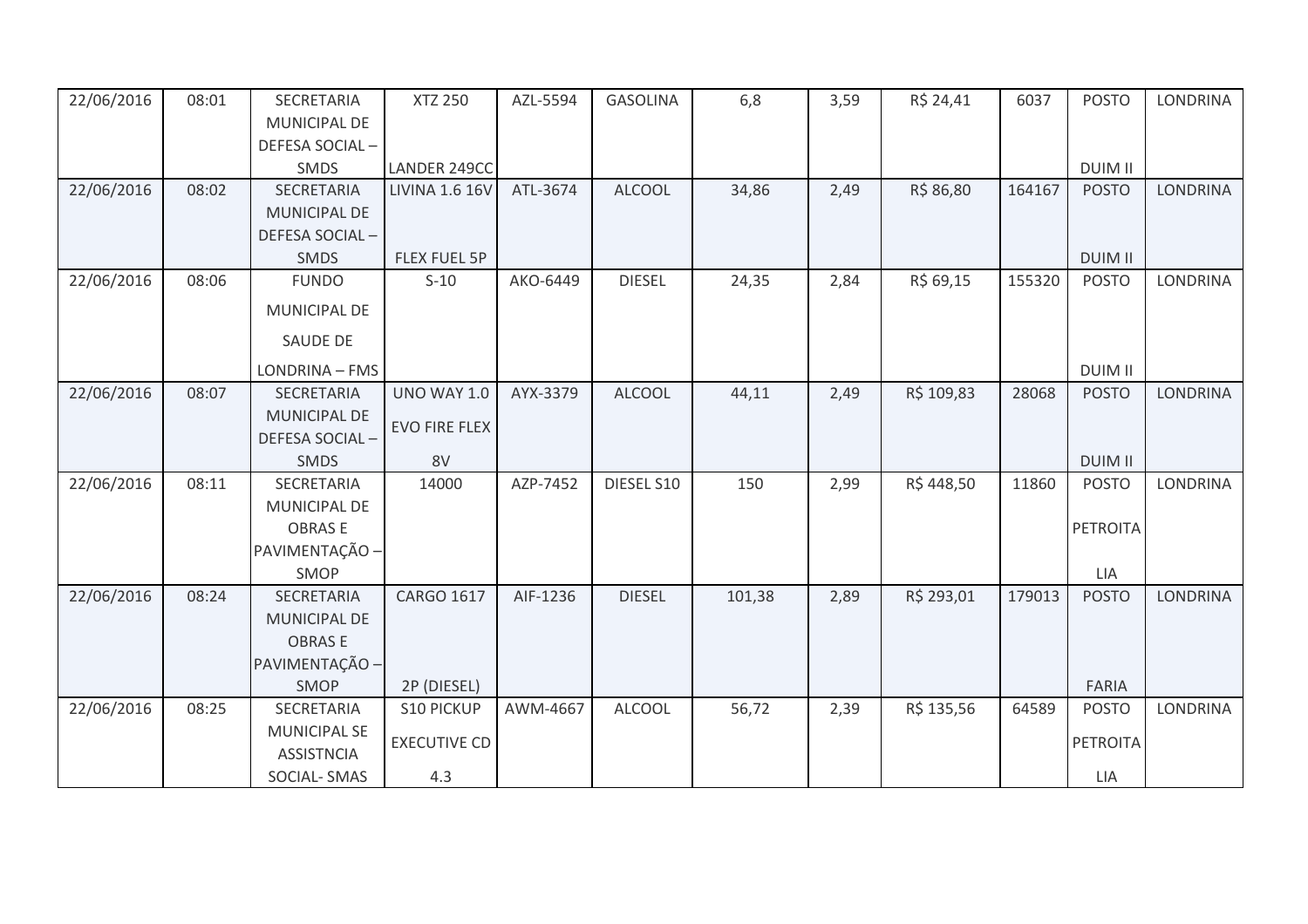| 22/06/2016 | 08:35 | <b>FUNDO</b>         | <b>KOMBI</b>      | FEP-2284        | <b>GASOLINA</b> | 36,99 | 3,69 | R\$ 136,49 | 48608  | <b>POSTO</b>    | <b>LONDRINA</b> |
|------------|-------|----------------------|-------------------|-----------------|-----------------|-------|------|------------|--------|-----------------|-----------------|
|            |       | <b>MUNICIPAL DE</b>  |                   |                 |                 |       |      |            |        |                 |                 |
|            |       | <b>SAUDE DE</b>      |                   |                 |                 |       |      |            |        |                 |                 |
|            |       | LONDRINA - FMS       |                   |                 |                 |       |      |            |        | PIZA            |                 |
| 22/06/2016 | 08:36 | <b>FUNDO</b>         | <b>UNO VIVACE</b> | AZO-5174        | <b>GASOLINA</b> | 23,95 | 3,59 | R\$ 85,98  | 12231  | <b>POSTO</b>    | <b>LONDRINA</b> |
|            |       | MUNICIPAL DE         |                   |                 |                 |       |      |            |        |                 |                 |
|            |       | <b>SAUDE DE</b>      |                   |                 |                 |       |      |            |        |                 |                 |
|            |       | LONDRINA - FMS       |                   |                 |                 |       |      |            |        | <b>DUIM II</b>  |                 |
| 22/06/2016 | 08:36 | SECRETARIA           | CARGO 1617        | AIF-1239        | <b>DIESEL</b>   | 72,67 | 2,89 | R\$ 210,02 | 212894 | <b>POSTO</b>    | <b>LONDRINA</b> |
|            |       | <b>MUNICIPAL DE</b>  |                   |                 |                 |       |      |            |        |                 |                 |
|            |       | <b>AGRICULTURA E</b> |                   |                 |                 |       |      |            |        |                 |                 |
|            |       | ABASTECIMENTO        |                   |                 |                 |       |      |            |        |                 |                 |
|            |       | $-SMAA$              | 2P (DIESEL)       |                 |                 |       |      |            |        | <b>FARIA</b>    |                 |
| 22/06/2016 | 08:41 | <b>FUNDO</b>         | <b>UNO</b>        | AUY-4457        | <b>GASOLINA</b> | 36,69 | 3,47 | R\$ 127,33 | 70774  | <b>POSTO</b>    | <b>LONDRINA</b> |
|            |       | MUNICIPAL DE         |                   |                 |                 |       |      |            |        |                 |                 |
|            |       | SAUDE DE             |                   |                 |                 |       |      |            |        | <b>PETROITA</b> |                 |
|            |       | LONDRINA - FMS       |                   |                 |                 |       |      |            |        | LIA             |                 |
| 22/06/2016 | 08:42 | SECRETARIA           | <b>KOMBI</b>      | AHZ-0469        | <b>GASOLINA</b> | 35,01 | 3,59 | R\$ 125,69 | 51715  | <b>POSTO</b>    | <b>LONDRINA</b> |
|            |       | <b>MUNICIPAL SE</b>  |                   |                 |                 |       |      |            |        |                 |                 |
|            |       | <b>ASSISTNCIA</b>    |                   |                 |                 |       |      |            |        |                 |                 |
|            |       | <b>SOCIAL-SMAS</b>   | <b>FURGAO</b>     |                 |                 |       |      |            |        | <b>DUIM II</b>  |                 |
| 22/06/2016 | 08:47 | SECRETARIA           | <b>ONIX 1.0</b>   | <b>BAG-1252</b> | <b>ALCOOL</b>   | 50,38 | 2,49 | R\$ 125,45 | 4728   | <b>POSTO</b>    | LONDRINA        |
|            |       | MUNICIPAL DE         |                   |                 |                 |       |      |            |        |                 |                 |
|            |       | <b>OBRASE</b>        |                   |                 |                 |       |      |            |        |                 |                 |
|            |       | PAVIMENTAÇÃO -       |                   |                 |                 |       |      |            |        |                 |                 |
|            |       | SMOP                 |                   |                 |                 |       |      |            |        | <b>DUIM II</b>  |                 |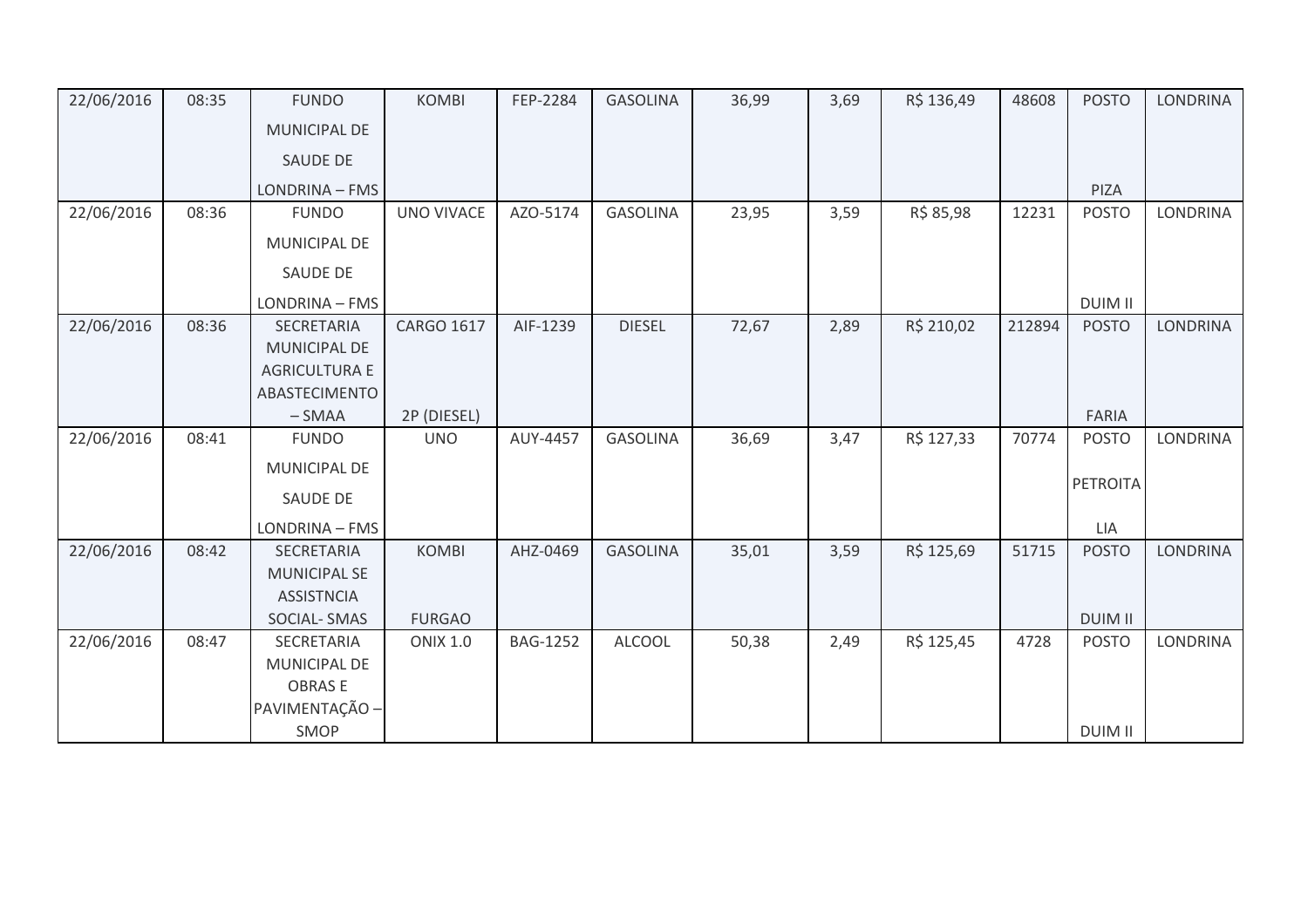| 22/06/2016 | 09:11 | <b>FUNDO</b>                 | 207SW            | AUP-2519 | <b>GASOLINA</b> | 36,27  | 3,59 | R\$ 130,21 | 93394  | <b>POSTO</b>    | <b>LONDRINA</b> |
|------------|-------|------------------------------|------------------|----------|-----------------|--------|------|------------|--------|-----------------|-----------------|
|            |       | <b>MUNICIPAL DE</b>          |                  |          |                 |        |      |            |        |                 |                 |
|            |       | SAUDE DE                     |                  |          |                 |        |      |            |        |                 |                 |
|            |       | LONDRINA - FMS               |                  |          |                 |        |      |            |        | <b>DUIM II</b>  |                 |
| 22/06/2016 | 09:17 | SECRETARIA                   | GOL 1.0          | ALD-1545 | <b>GASOLINA</b> | 36,6   | 3,47 | R\$ 127,01 | 87803  | <b>POSTO</b>    | LONDRINA        |
|            |       | MUNICIPAL DE                 |                  |          |                 |        |      |            |        | PETROITA        |                 |
|            |       | DEFESA SOCIAL-               |                  |          |                 |        |      |            |        |                 |                 |
|            |       | SMDS                         |                  |          |                 |        |      |            |        | LIA             |                 |
| 22/06/2016 | 09:52 | ADMINISTRAÇÃO S10 PICKUP 2.8 |                  | AYW-8439 | <b>DIESEL</b>   | 56,79  | 2,86 | R\$ 162,42 | 96724  | <b>AUTO</b>     | <b>LONDRINA</b> |
|            |       | <b>DOS CEMITÉRIOS</b>        |                  |          |                 |        |      |            |        |                 |                 |
|            |       | E SERVIÇOS                   |                  |          |                 |        |      |            |        | <b>POSTO</b>    |                 |
|            |       | <b>FUNERARIOS DE</b>         | <b>4X2 TURBO</b> |          |                 |        |      |            |        | <b>MALASSIS</b> |                 |
|            |       | LONDRINA-                    |                  |          |                 |        |      |            |        |                 |                 |
|            |       | <b>ACESF</b>                 | INTERC. DIES.    |          |                 |        |      |            |        | E               |                 |
| 22/06/2016 | 10:17 | SECRETARIA                   | <b>DUCATO</b>    | AZJ-1485 | DIESEL S10      | 58,46  | 3,09 | R\$ 180,64 | 21202  | <b>AUTO</b>     | LONDRINA        |
|            |       | MUNICIPAL DE                 |                  |          |                 |        |      |            |        | <b>POSTO</b>    |                 |
|            |       | EDUCAÇÃO - SME               | <b>MAXICARGA</b> |          |                 |        |      |            |        | <b>ECOS</b>     |                 |
| 22/06/2016 | 10:19 | <b>FUNDO</b>                 | <b>STRADA</b>    | AKO-8070 | <b>ALCOOL</b>   | 40,42  | 2,49 | R\$ 100,65 | 124004 | <b>POSTO</b>    | <b>LONDRINA</b> |
|            |       | MUNICIPAL DE                 |                  |          |                 |        |      |            |        |                 |                 |
|            |       | SAUDE DE                     |                  |          |                 |        |      |            |        |                 |                 |
|            |       | LONDRINA - FMS               |                  |          |                 |        |      |            |        | <b>DUIM II</b>  |                 |
| 22/06/2016 | 10:25 | <b>FUNDO DE</b>              | G420             | AUQ-4061 | DIESEL S10      | 120,51 | 2,94 | R\$ 354,30 | 36748  | <b>POSTO</b>    | <b>LONDRINA</b> |
|            |       | REEQUIPAMENTO                |                  |          |                 |        |      |            |        |                 |                 |
|            |       | DO CORPO DE                  |                  |          |                 |        |      |            |        |                 |                 |
|            |       | <b>BOMBEIROS-</b>            |                  |          |                 |        |      |            |        |                 |                 |
|            |       | SMDS/FUNREBO                 |                  |          |                 |        |      |            |        |                 |                 |
|            |       | M                            |                  |          |                 |        |      |            |        | <b>DUIM II</b>  |                 |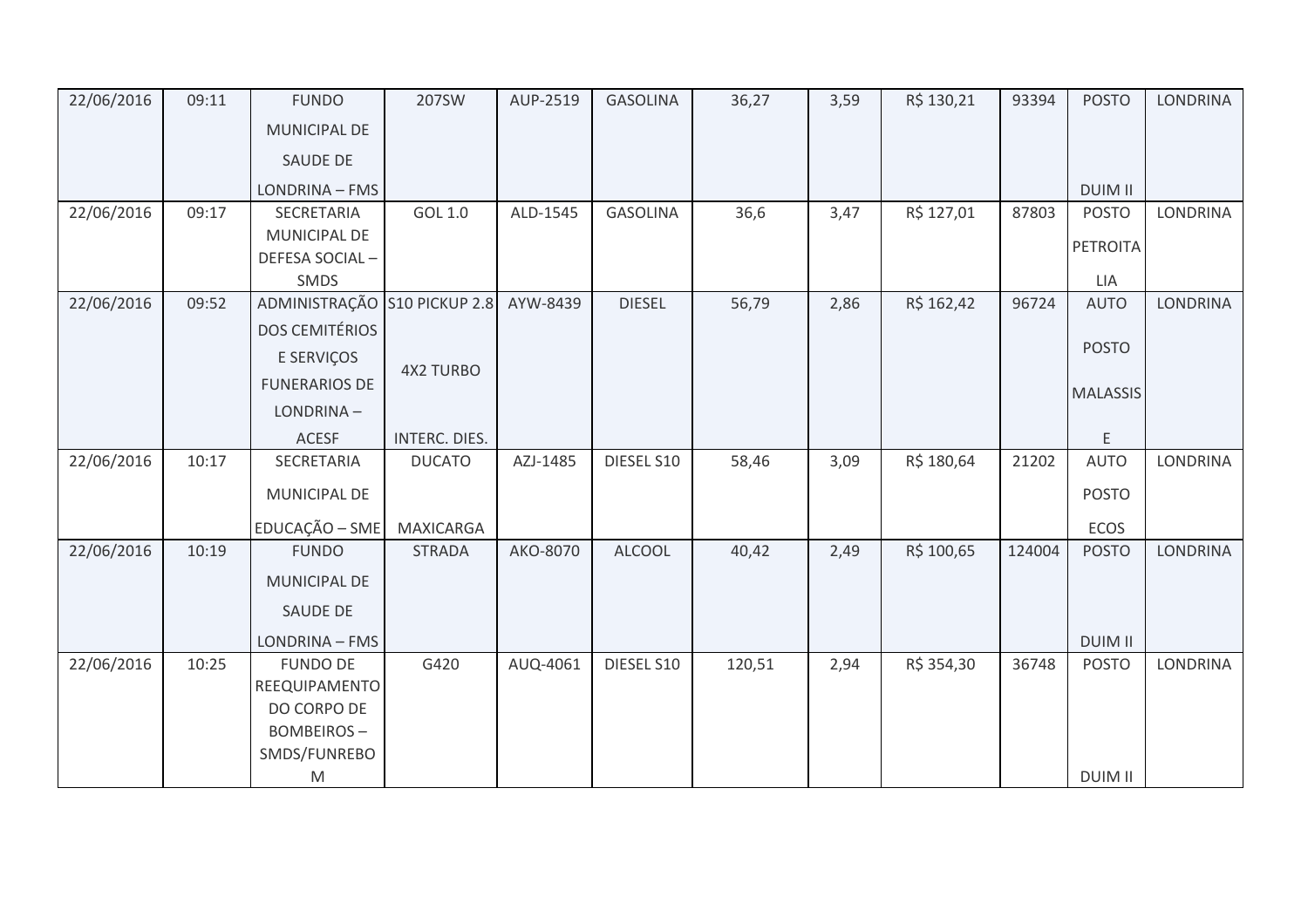| 22/06/2016 | 10:29 | <b>SECRETARIA</b>   | UNO MILLE 1.0     | ALO-3481        | <b>GASOLINA</b> | 30    | 3,49 | R\$ 104,70 | 154821 | <b>POSTO</b>   | <b>LONDRINA</b> |
|------------|-------|---------------------|-------------------|-----------------|-----------------|-------|------|------------|--------|----------------|-----------------|
|            |       | MUNICIPAL DE        |                   |                 |                 |       |      |            |        |                |                 |
|            |       | <b>OBRASE</b>       | FIRE/F.FLEX/      |                 |                 |       |      |            |        |                |                 |
|            |       | PAVIMENTAÇÃO -      |                   |                 |                 |       |      |            |        |                |                 |
|            |       | SMOP                | ECONOMY 4P        |                 |                 |       |      |            |        | FARIA          |                 |
| 22/06/2016 | 10:32 | <b>FUNDO</b>        | <b>ONIX 1.0</b>   | BAG-1791        | <b>GASOLINA</b> | 37,33 | 3,59 | R\$ 134,01 | 11451  | <b>POSTO</b>   | <b>LONDRINA</b> |
|            |       | MUNICIPAL DE        |                   |                 |                 |       |      |            |        |                |                 |
|            |       | SAUDE DE            |                   |                 |                 |       |      |            |        |                |                 |
|            |       | LONDRINA - FMS      |                   |                 |                 |       |      |            |        | <b>DUIM II</b> |                 |
| 22/06/2016 | 10:38 | <b>FUNDO</b>        | <b>ONIX 1.0</b>   | <b>BAG-1791</b> | <b>GASOLINA</b> | 39,19 | 3,45 | R\$ 135,21 | 11878  | <b>POSTO</b>   | <b>CURITIBA</b> |
|            |       | MUNICIPAL DE        |                   |                 |                 |       |      |            |        | <b>VIA</b>     |                 |
|            |       | <b>SAUDE DE</b>     |                   |                 |                 |       |      |            |        |                |                 |
|            |       | LONDRINA - FMS      |                   |                 |                 |       |      |            |        | <b>TORRES</b>  |                 |
| 22/06/2016 | 10:39 | <b>SECRETARIA</b>   | <b>KOMBI</b>      | DWD-1251        | <b>ALCOOL</b>   | 29,3  | 2,49 | R\$ 72,96  | 155413 | <b>POSTO</b>   | <b>LONDRINA</b> |
|            |       | <b>MUNICIPAL SE</b> | STANDARD 1.4      |                 |                 |       |      |            |        |                |                 |
|            |       | <b>ASSISTNCIA</b>   | MI TOTAL FLEX     |                 |                 |       |      |            |        |                |                 |
|            |       | SOCIAL-SMAS         | 8V                |                 |                 |       |      |            |        | <b>DUIM II</b> |                 |
| 22/06/2016 | 10:55 | <b>SECRETARIA</b>   | L1113 2P          | AJB-1667        | <b>DIESEL</b>   | 50    | 2,89 | R\$ 144,51 | 119206 | <b>POSTO</b>   | <b>LONDRINA</b> |
|            |       | MUNICIPAL DE        |                   |                 |                 |       |      |            |        |                |                 |
|            |       | <b>OBRASE</b>       |                   |                 |                 |       |      |            |        |                |                 |
|            |       | PAVIMENTAÇÃO -      |                   |                 |                 |       |      |            |        |                |                 |
|            |       | SMOP                | (DIESEL)          |                 |                 |       |      |            |        | FARIA          |                 |
| 22/06/2016 | 10:57 | <b>FUNDO</b>        | <b>CELTA</b>      | AWM-8657        | <b>GASOLINA</b> | 35    | 3,49 | R\$ 122,15 | 30544  | <b>POSTO</b>   | <b>LONDRINA</b> |
|            |       | <b>MUNICIPAL DE</b> |                   |                 |                 |       |      |            |        |                |                 |
|            |       | SAUDE DE            |                   |                 |                 |       |      |            |        |                |                 |
|            |       | LONDRINA - FMS      |                   |                 |                 |       |      |            |        | <b>CINCO</b>   |                 |
| 22/06/2016 | 11:14 | SECRETARIA          | UNO MILLE 1.0     | AQG-6094        | <b>ALCOOL</b>   | 41    | 2,39 | R\$ 98,00  | 53646  | <b>AUTO</b>    | <b>LONDRINA</b> |
|            |       | MUNICIPAL DE        | FIRE/F.FLEX/      |                 |                 |       |      |            |        | <b>POSTO</b>   |                 |
|            |       | DEFESA SOCIAL-      |                   |                 |                 |       |      |            |        |                |                 |
|            |       | SMDS                | <b>ECONOMY 4P</b> |                 |                 |       |      |            |        | ECOS           |                 |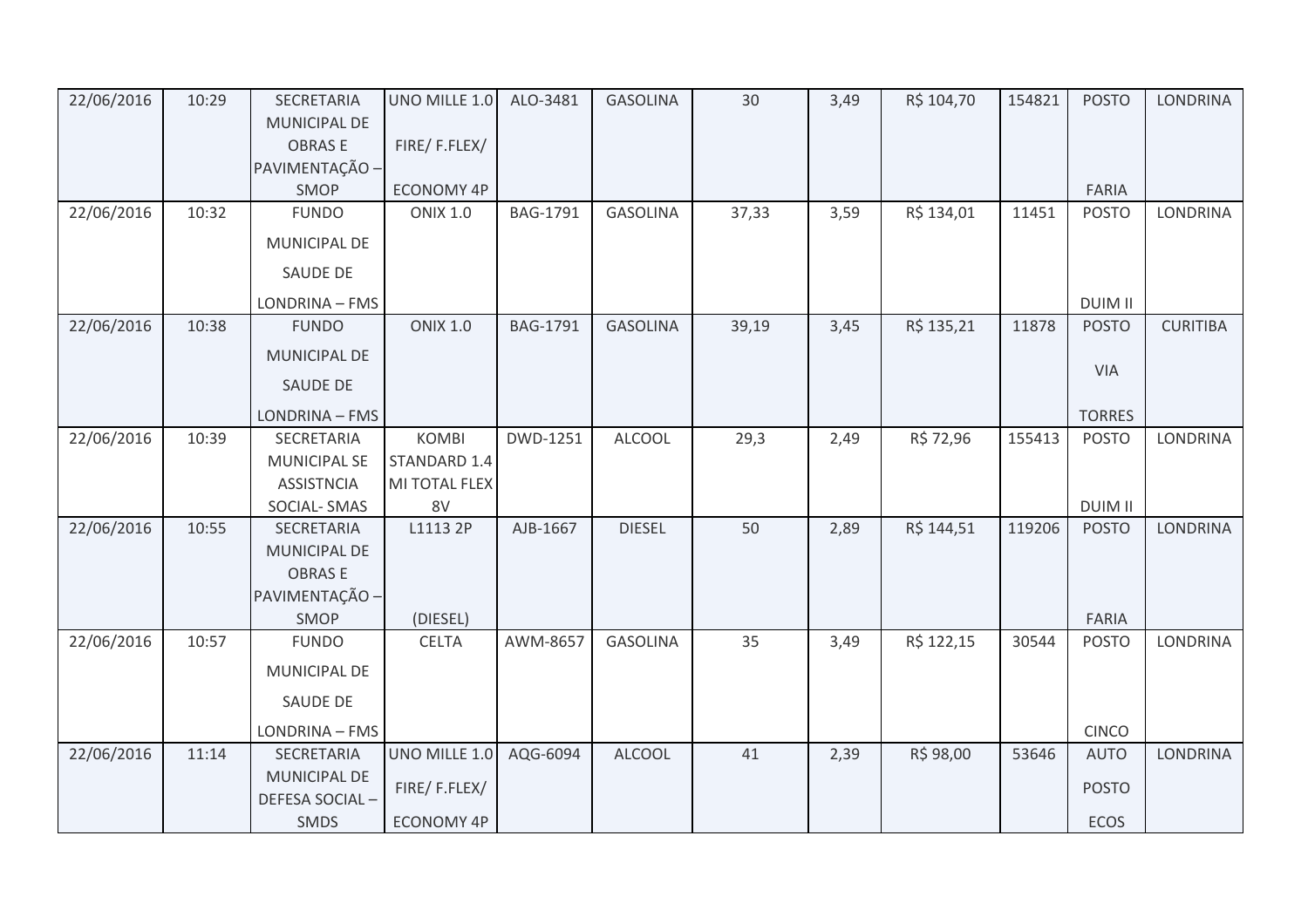| 22/06/2016 | 11:22 | SECRETARIA        | UNO MILLE 1.0        | ARQ-2643        | <b>ALCOOL</b>   | 32,46  | 2,39 | R\$ 77,58  | 79790 | <b>AUTO</b>     | <b>LONDRINA</b> |
|------------|-------|-------------------|----------------------|-----------------|-----------------|--------|------|------------|-------|-----------------|-----------------|
|            |       | MUNICIPAL DE      | FIRE/F.FLEX/         |                 |                 |        |      |            |       | <b>POSTO</b>    |                 |
|            |       | EDUCAÇÃO - SME    | ECONOMY 4P           |                 |                 |        |      |            |       | ECOS            |                 |
| 22/06/2016 | 11:26 | SECRETARIA        | <b>SAVEIRO CS ST</b> | <b>BAK-5057</b> | <b>ALCOOL</b>   | 46,86  | 2,39 | R\$ 112,00 | 2269  | <b>POSTO</b>    | <b>LONDRINA</b> |
|            |       | MUNICIPAL DE      |                      |                 |                 |        |      |            |       |                 |                 |
|            |       | <b>OBRASE</b>     |                      |                 |                 |        |      |            |       | <b>PETROITA</b> |                 |
|            |       | PAVIMENTAÇÃO -    |                      |                 |                 |        |      |            |       |                 |                 |
|            |       | SMOP              | MB                   |                 |                 |        |      |            |       | <b>LIA</b>      |                 |
| 22/06/2016 | 11:30 | SECRETARIA        | <b>BETONIEIRA</b>    | EQU-0011        | <b>GASOLINA</b> | 20     | 3,47 | R\$ 69,40  | 1140  | <b>POSTO</b>    | <b>LONDRINA</b> |
|            |       | MUNICIPAL DE      |                      |                 |                 |        |      |            |       |                 |                 |
|            |       | <b>OBRASE</b>     |                      |                 |                 |        |      |            |       | PETROITA        |                 |
|            |       | PAVIMENTAÇÃO -    |                      |                 |                 |        |      |            |       |                 |                 |
|            |       | SMOP              |                      |                 |                 |        |      |            |       | LIA             |                 |
| 22/06/2016 | 11:39 | <b>FUNDO</b>      | <b>UNO</b>           | <b>AKR-5982</b> | <b>GASOLINA</b> | 18,77  | 3,59 | R\$ 67,38  | 68298 | <b>POSTO</b>    | <b>LONDRINA</b> |
|            |       | MUNICIPAL DE      |                      |                 |                 |        |      |            |       |                 |                 |
|            |       | <b>SAUDE DE</b>   |                      |                 |                 |        |      |            |       |                 |                 |
|            |       | LONDRINA - FMS    |                      |                 |                 |        |      |            |       | <b>DUIM II</b>  |                 |
| 22/06/2016 | 12:04 | SECRETARIA        | UNO MILLE 1.0        | AUY-4344        | <b>GASOLINA</b> | 35,51  | 3,69 | R\$ 131,03 | 69041 | <b>POSTO</b>    | <b>LONDRINA</b> |
|            |       | MUNICIPAL DE      |                      |                 |                 |        |      |            |       |                 |                 |
|            |       | <b>OBRASE</b>     | FIRE/F.FLEX/         |                 |                 |        |      |            |       |                 |                 |
|            |       | PAVIMENTAÇÃO -    |                      |                 |                 |        |      |            |       |                 |                 |
|            |       | SMOP              | <b>ECONOMY 4P</b>    |                 |                 |        |      |            |       | PIZA            |                 |
| 22/06/2016 | 12:20 | <b>FUNDO DE</b>   | 17250                | ASB-7154        | DIESEL S10      | 117,75 | 2,94 | R\$ 346,18 | 67605 | <b>POSTO</b>    | <b>LONDRINA</b> |
|            |       | REEQUIPAMENTO     |                      |                 |                 |        |      |            |       |                 |                 |
|            |       | DO CORPO DE       |                      |                 |                 |        |      |            |       |                 |                 |
|            |       | <b>BOMBEIROS-</b> |                      |                 |                 |        |      |            |       |                 |                 |
|            |       | SMDS/FUNREBO      |                      |                 |                 |        |      |            |       |                 |                 |
|            |       | ${\sf M}$         |                      |                 |                 |        |      |            |       | <b>DUIM II</b>  |                 |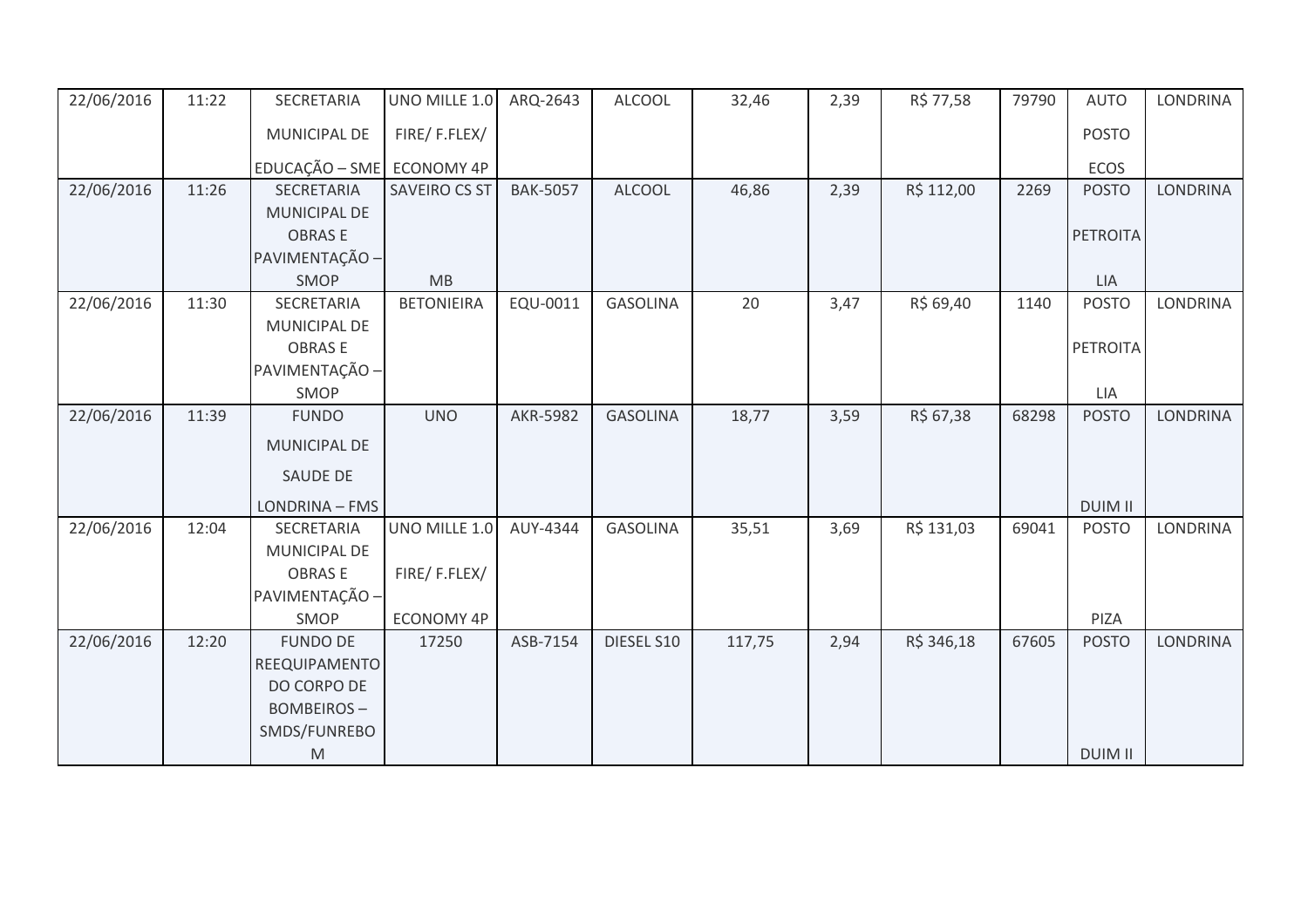| 22/06/2016 | 12:34 | SECRETARIA                       | UNO MILLE 1.0             | AUY-4342 | <b>ALCOOL</b>   | 27,05 | 2,49 | R\$ 67,35  | 45151  | <b>POSTO</b>    | <b>LONDRINA</b> |
|------------|-------|----------------------------------|---------------------------|----------|-----------------|-------|------|------------|--------|-----------------|-----------------|
|            |       | MUNICIPAL DE                     | FIRE/F.FLEX/              |          |                 |       |      |            |        |                 |                 |
|            |       | EDUCAÇÃO - SME                   | <b>ECONOMY 4P</b>         |          |                 |       |      |            |        | <b>DUIM II</b>  |                 |
| 22/06/2016 | 12:40 | <b>FUNDO</b>                     | <b>BOXER</b>              | ARB-2186 | <b>DIESEL</b>   | 49,3  | 2,84 | R\$ 140,01 | 267133 | <b>POSTO</b>    | <b>LONDRINA</b> |
|            |       | <b>MUNICIPAL DE</b>              |                           |          |                 |       |      |            |        |                 |                 |
|            |       | SAUDE DE                         |                           |          |                 |       |      |            |        |                 |                 |
|            |       | LONDRINA - FMS                   |                           |          |                 |       |      |            |        | <b>DUIM II</b>  |                 |
| 22/06/2016 | 12:45 | <b>FUNDO</b>                     | <b>BOXER</b>              | ARB-2186 | <b>DIESEL</b>   | 15,25 | 2,84 | R\$43,31   | 276584 | <b>POSTO</b>    | LONDRINA        |
|            |       | MUNICIPAL DE                     |                           |          |                 |       |      |            |        |                 |                 |
|            |       | SAUDE DE                         |                           |          |                 |       |      |            |        |                 |                 |
|            |       | LONDRINA - FMS                   |                           |          |                 |       |      |            |        | <b>DUIM II</b>  |                 |
| 22/06/2016 | 12:55 | <b>FUNDO</b>                     | <b>UNO</b>                | AAW-2621 | <b>GASOLINA</b> | 37,93 | 3,59 | R\$ 136,17 | 180666 | <b>POSTO</b>    | <b>LONDRINA</b> |
|            |       | MUNICIPAL DE                     |                           |          |                 |       |      |            |        |                 |                 |
|            |       | <b>SAUDE DE</b>                  |                           |          |                 |       |      |            |        |                 |                 |
|            |       | LONDRINA - FMS                   |                           |          |                 |       |      |            |        | <b>DUIM II</b>  |                 |
| 22/06/2016 | 13:06 | <b>FUNDO</b>                     | <b>KOMBI</b>              | FFZ-5891 | <b>GASOLINA</b> | 19,9  | 3,59 | R\$ 71,44  | 140507 | <b>POSTO</b>    | <b>LONDRINA</b> |
|            |       | MUNICIPAL DE                     |                           |          |                 |       |      |            |        |                 |                 |
|            |       | <b>SAUDE DE</b>                  |                           |          |                 |       |      |            |        |                 |                 |
|            |       | LONDRINA - FMS                   |                           |          |                 |       |      |            |        | <b>DUIM II</b>  |                 |
| 22/06/2016 | 13:12 | SECRETARIA                       | <b>S10 PUP</b>            | AWM-4668 | <b>ALCOOL</b>   | 43,34 | 2,39 | R\$ 103,59 | 50140  | <b>POSTO</b>    | LONDRINA        |
|            |       | <b>MUNICIPAL SE</b>              | <b>EXECUTIVE 2.4</b>      |          |                 |       |      |            |        | <b>PETROITA</b> |                 |
|            |       | <b>ASSISTNCIA</b><br>SOCIAL-SMAS | <b>MPFI F.POWER</b><br>CD |          |                 |       |      |            |        | <b>LIA</b>      |                 |
| 22/06/2016 | 13:36 | <b>FUNDO</b>                     | <b>BOXER HDI</b>          | AZO-4507 | DIESEL S10      | 43,23 | 2,94 | R\$ 127,10 | 54246  | <b>POSTO</b>    | LONDRINA        |
|            |       | MUNICIPAL DE                     |                           |          |                 |       |      |            |        |                 |                 |
|            |       | SAUDE DE                         |                           |          |                 |       |      |            |        |                 |                 |
|            |       | LONDRINA - FMS                   | 15P                       |          |                 |       |      |            |        | <b>DUIM II</b>  |                 |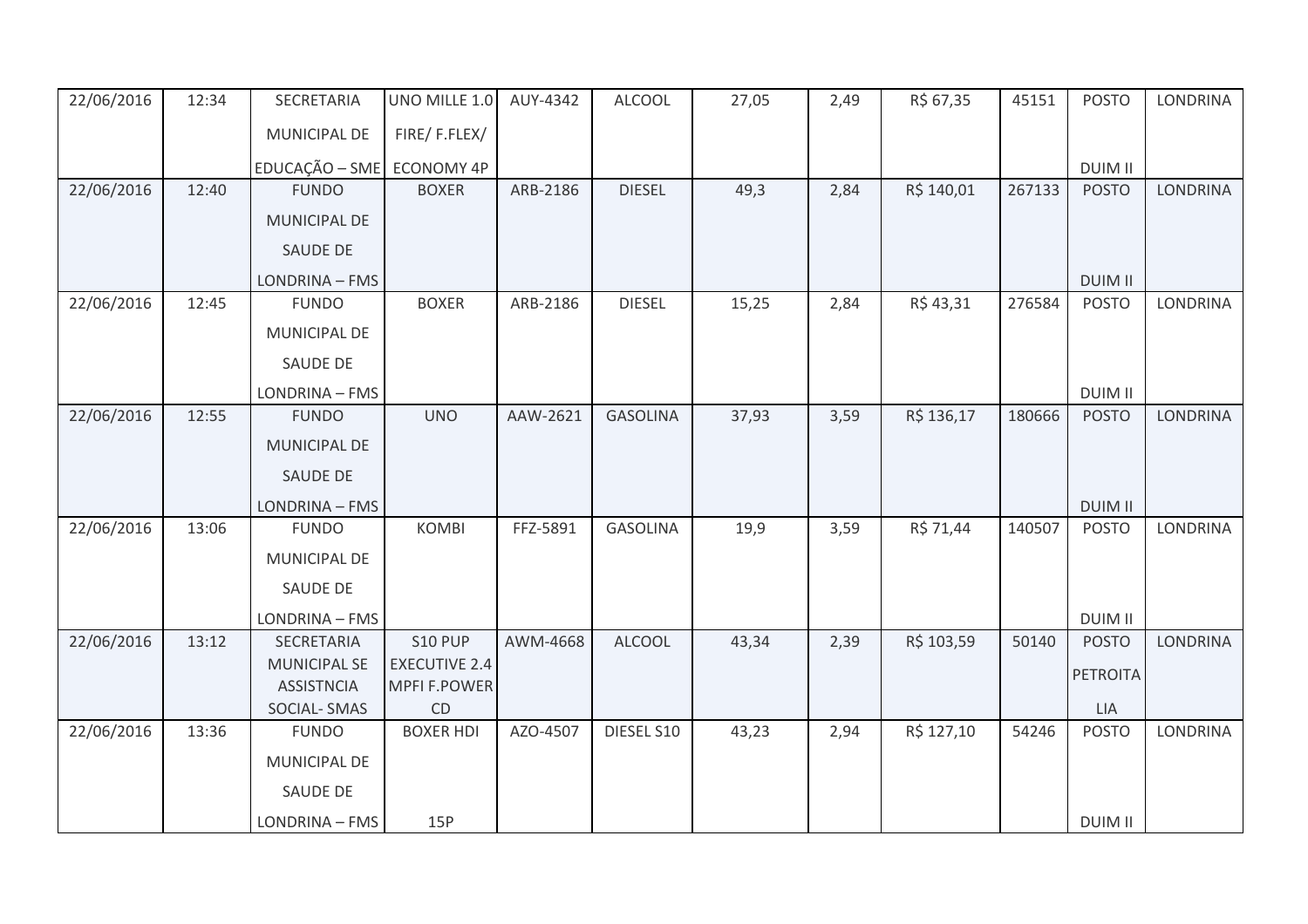| 22/06/2016 | 13:42 | <b>FUNDO</b>         | <b>KOMBI</b>         | FHT-4265 | <b>GASOLINA</b> | 37,75 | 3,59 | R\$ 135,52 | 41834  | <b>POSTO</b>   | <b>LONDRINA</b> |
|------------|-------|----------------------|----------------------|----------|-----------------|-------|------|------------|--------|----------------|-----------------|
|            |       | <b>MUNICIPAL DE</b>  |                      |          |                 |       |      |            |        |                |                 |
|            |       | SAUDE DE             |                      |          |                 |       |      |            |        |                |                 |
|            |       | LONDRINA - FMS       |                      |          |                 |       |      |            |        | <b>DUIM II</b> |                 |
| 22/06/2016 | 13:44 | <b>FUNDO</b>         | <b>BOXER HDI 15L</b> | AZO-4509 | DIESEL S10      | 36,6  | 2,94 | R\$ 107,63 | 61408  | <b>POSTO</b>   | LONDRINA        |
|            |       | MUNICIPAL DE         |                      |          |                 |       |      |            |        |                |                 |
|            |       | <b>SAUDE DE</b>      |                      |          |                 |       |      |            |        |                |                 |
|            |       | LONDRINA - FMS       |                      |          |                 |       |      |            |        | <b>DUIM II</b> |                 |
| 22/06/2016 | 13:52 | <b>FUNDO</b>         | <b>UNO</b>           | AQV-4643 | <b>GASOLINA</b> | 24,64 | 3,6  | R\$ 88,64  | 94556  | <b>POSTO</b>   | <b>LONDRINA</b> |
|            |       | MUNICIPAL DE         |                      |          |                 |       |      |            |        |                |                 |
|            |       | <b>SAUDE DE</b>      |                      |          |                 |       |      |            |        |                |                 |
|            |       | LONDRINA - FMS       |                      |          |                 |       |      |            |        | <b>DUIM II</b> |                 |
| 22/06/2016 | 14:30 | SECRETARIA           | L200 GL 2.5          | ALE-6736 | <b>DIESEL</b>   | 50    | 2,84 | R\$ 142,00 | 183070 | <b>POSTO</b>   | LONDRINA        |
|            |       | <b>MUNICIPAL DE</b>  |                      |          |                 |       |      |            |        |                |                 |
|            |       | <b>AGRICULTURA E</b> |                      |          |                 |       |      |            |        |                |                 |
|            |       | ABASTECIMENTO        |                      |          |                 |       |      |            |        |                |                 |
|            |       | $-SMAA$              | 4X4 CD DIESEL        |          | <b>GASOLINA</b> |       |      |            |        | <b>DUIM II</b> | <b>LONDRINA</b> |
| 22/06/2016 | 14:31 | <b>FUNDO</b>         | <b>KOMBI</b>         | FFZ-5882 |                 | 33,69 | 3,89 | R\$ 131,05 | 162304 | <b>AUTO</b>    |                 |
|            |       | <b>MUNICIPAL DE</b>  |                      |          |                 |       |      |            |        | <b>POSTO</b>   |                 |
|            |       | SAUDE DE             |                      |          |                 |       |      |            |        |                |                 |
|            |       | LONDRINA - FMS       |                      |          |                 |       |      |            |        | <b>ECOS</b>    |                 |
| 22/06/2016 | 14:31 | SECRETARIA           | E215                 | PML-9269 | <b>DIESEL</b>   | 300   | 2,84 | R\$ 852,00 | 835    | <b>POSTO</b>   | <b>LONDRINA</b> |
|            |       | <b>MUNICIPAL DE</b>  |                      |          |                 |       |      |            |        |                |                 |
|            |       | <b>AGRICULTURA E</b> |                      |          |                 |       |      |            |        |                |                 |
|            |       | ABASTECIMENTO        |                      |          |                 |       |      |            |        |                |                 |
|            |       | $-SMAA$              |                      |          |                 |       |      |            |        | <b>DUIM II</b> |                 |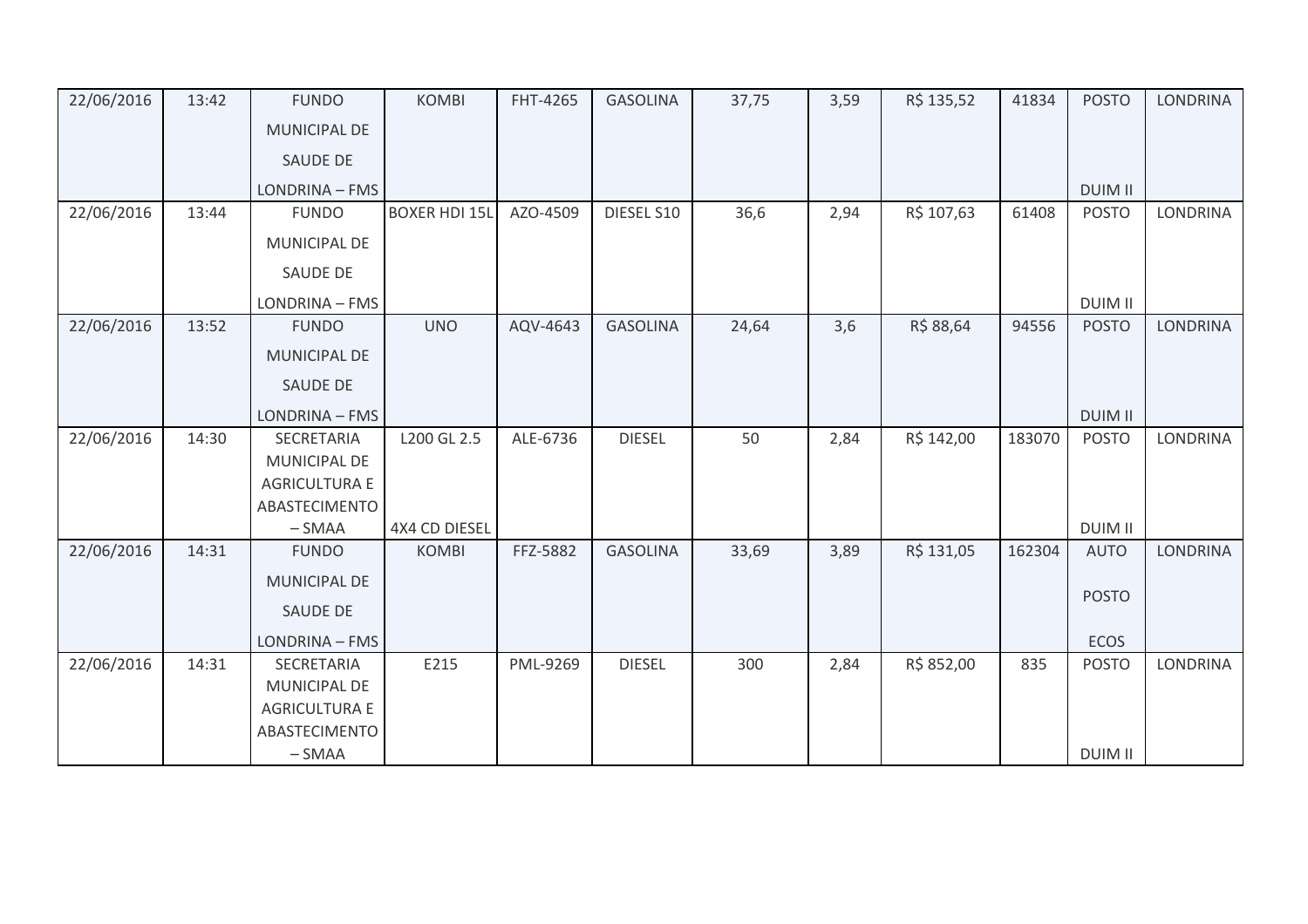| 22/06/2016 | 14:32 | <b>SECRETARIA</b>    | <b>MOTONIVELAD</b> | ATN-4475 | <b>DIESEL</b> | 150   | 2,84 | R\$426,00  | 4830  | <b>POSTO</b>   | <b>LONDRINA</b> |
|------------|-------|----------------------|--------------------|----------|---------------|-------|------|------------|-------|----------------|-----------------|
|            |       | <b>MUNICIPAL DE</b>  |                    |          |               |       |      |            |       |                |                 |
|            |       | <b>AGRICULTURA E</b> |                    |          |               |       |      |            |       |                |                 |
|            |       | ABASTECIMENTO        |                    |          |               |       |      |            |       |                |                 |
|            |       | $-SMAA$              | <b>ORA</b>         |          |               |       |      |            |       | <b>DUIM II</b> |                 |
| 22/06/2016 | 14:33 | <b>SECRETARIA</b>    | <b>MOTONIVELAD</b> | PML-5070 | <b>DIESEL</b> | 150   | 2,84 | R\$426,00  | 1410  | <b>POSTO</b>   | <b>LONDRINA</b> |
|            |       | <b>MUNICIPAL DE</b>  |                    |          |               |       |      |            |       |                |                 |
|            |       | <b>AGRICULTURA E</b> |                    |          |               |       |      |            |       |                |                 |
|            |       | ABASTECIMENTO        |                    |          |               |       |      |            |       |                |                 |
|            |       | $-SMAA$              | <b>ORA RG 140</b>  |          |               |       |      |            |       | <b>DUIM II</b> |                 |
| 22/06/2016 | 14:34 | SECRETARIA           | PA                 | PML-1019 | <b>DIESEL</b> | 100   | 2,84 | R\$ 284,00 | 820   | <b>POSTO</b>   | <b>LONDRINA</b> |
|            |       | <b>MUNICIPAL DE</b>  |                    |          |               |       |      |            |       |                |                 |
|            |       | <b>AGRICULTURA E</b> | CARREGADEIR        |          |               |       |      |            |       |                |                 |
|            |       | ABASTECIMENTO        |                    |          |               |       |      |            |       |                |                 |
|            |       | $-SMAA$              | A W20D             |          |               |       |      |            |       | <b>DUIM II</b> |                 |
| 22/06/2016 | 14:35 | SECRETARIA           | <b>ESCAVADEIRA</b> | hbz-1640 | <b>DIESEL</b> | 300   | 2,84 | R\$ 852,00 | 998   | <b>POSTO</b>   | <b>LONDRINA</b> |
|            |       | <b>MUNICIPAL DE</b>  |                    |          |               |       |      |            |       |                |                 |
|            |       | <b>AGRICULTURA E</b> |                    |          |               |       |      |            |       |                |                 |
|            |       | ABASTECIMENTO        |                    |          |               |       |      |            |       |                |                 |
|            |       | $-SMAA$              | <b>HIDRAULICA</b>  |          |               |       |      |            |       | <b>DUIM II</b> |                 |
| 22/06/2016 | 14:36 | <b>SECRETARIA</b>    | <b>MOTONIVELAD</b> | ATN-4476 | <b>DIESEL</b> | 150   | 2,84 | R\$426,00  | 4442  | <b>POSTO</b>   | <b>LONDRINA</b> |
|            |       | <b>MUNICIPAL DE</b>  |                    |          |               |       |      |            |       |                |                 |
|            |       | <b>AGRICULTURA E</b> |                    |          |               |       |      |            |       |                |                 |
|            |       | ABASTECIMENTO        |                    |          |               |       |      |            |       |                |                 |
|            |       | $-SMAA$              | <b>ORA</b>         |          |               |       |      |            |       | <b>DUIM II</b> |                 |
| 22/06/2016 | 14:40 | SECRETARIA           | <b>KOMBI</b>       | NYG-5009 | <b>ALCOOL</b> | 33,87 | 2,49 | R\$ 84,34  | 46564 | <b>POSTO</b>   | <b>LONDRINA</b> |
|            |       | <b>MUNICIPAL SE</b>  | STANDARD 1.4       |          |               |       |      |            |       |                |                 |
|            |       | <b>ASSISTNCIA</b>    | MI TOTAL FLEX      |          |               |       |      |            |       |                |                 |
|            |       | SOCIAL-SMAS          | 8V                 |          |               |       |      |            |       | <b>DUIM II</b> |                 |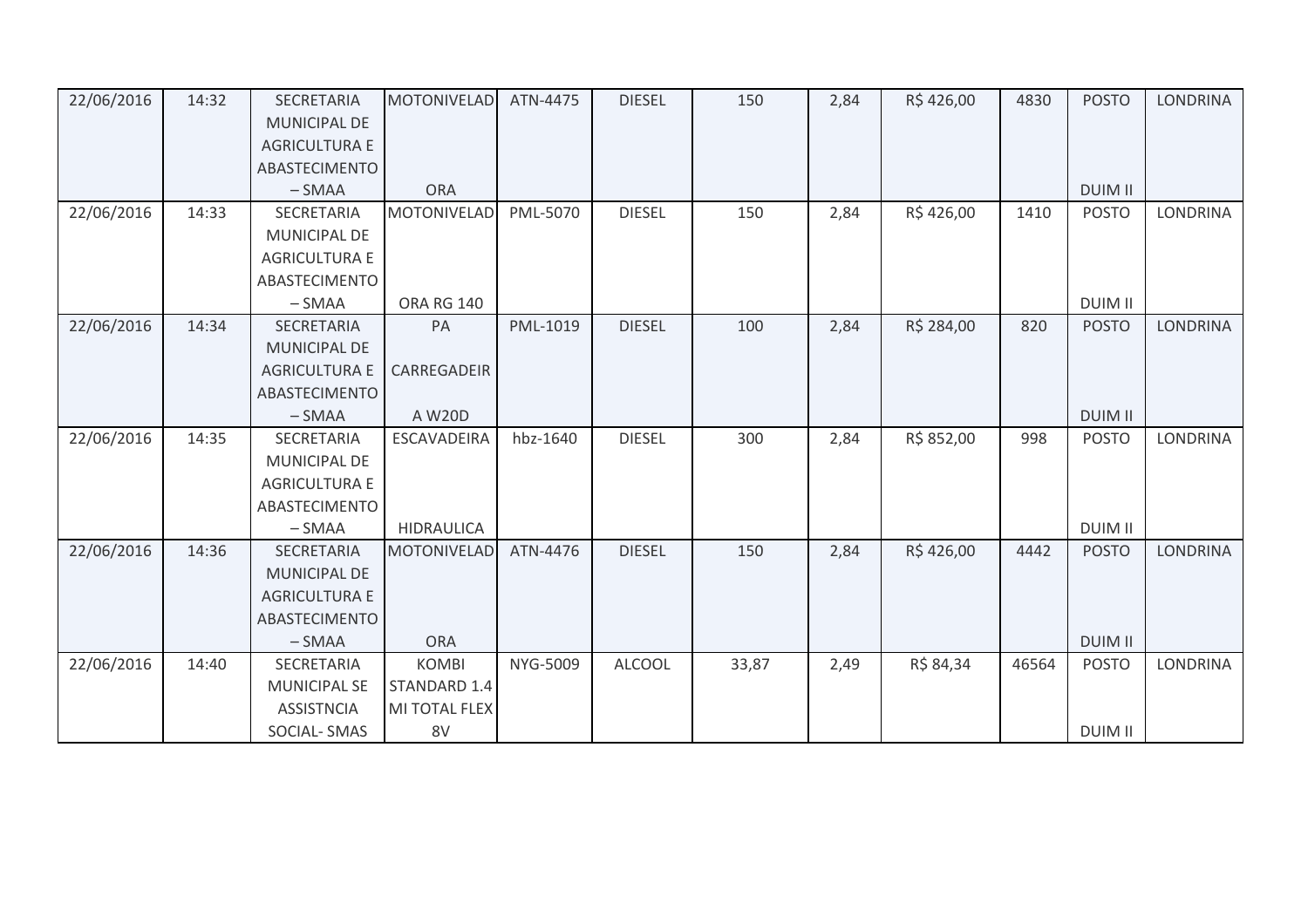| 22/06/2016 | 14:41 | <b>FUNDO</b>                          | <b>ONIX 1.0</b>   | <b>BAG-1796</b> | <b>GASOLINA</b> | 45,97 | 3,59 | R\$ 165,03 | 1890   | <b>POSTO</b>   | <b>LONDRINA</b> |
|------------|-------|---------------------------------------|-------------------|-----------------|-----------------|-------|------|------------|--------|----------------|-----------------|
|            |       | <b>MUNICIPAL DE</b>                   |                   |                 |                 |       |      |            |        |                |                 |
|            |       | <b>SAUDE DE</b>                       |                   |                 |                 |       |      |            |        |                |                 |
|            |       | LONDRINA - FMS                        |                   |                 |                 |       |      |            |        | <b>DUIM II</b> |                 |
| 22/06/2016 | 14:43 | <b>FUNDO</b>                          | <b>ONIX 1.0</b>   | <b>BAG-1822</b> | <b>GASOLINA</b> | 44,37 | 3,59 | R\$ 159,32 | 2488   | <b>POSTO</b>   | <b>LONDRINA</b> |
|            |       | MUNICIPAL DE                          |                   |                 |                 |       |      |            |        |                |                 |
|            |       | <b>SAUDE DE</b>                       |                   |                 |                 |       |      |            |        |                |                 |
|            |       | LONDRINA - FMS                        |                   |                 |                 |       |      |            |        | <b>DUIM II</b> |                 |
| 22/06/2016 | 14:46 | <b>FUNDO</b>                          | SPRINTER-415      | <b>BAG-9371</b> | DIESEL S10      | 31,42 | 2,94 | R\$ 92,40  | 11489  | <b>POSTO</b>   | <b>LONDRINA</b> |
|            |       | MUNICIPAL DE                          |                   |                 |                 |       |      |            |        |                |                 |
|            |       | <b>SAUDE DE</b>                       |                   |                 |                 |       |      |            |        |                |                 |
|            |       | LONDRINA - FMS                        |                   |                 |                 |       |      |            |        | <b>DUIM II</b> |                 |
| 22/06/2016 | 14:57 | <b>FUNDO</b>                          | <b>UNO</b>        | <b>AKR-5984</b> | <b>GASOLINA</b> | 39,31 | 3,59 | R\$ 141,12 | 122153 | <b>POSTO</b>   | <b>LONDRINA</b> |
|            |       | MUNICIPAL DE                          |                   |                 |                 |       |      |            |        |                |                 |
|            |       | SAUDE DE                              |                   |                 |                 |       |      |            |        |                |                 |
|            |       | LONDRINA - FMS                        |                   |                 |                 |       |      |            |        | <b>DUIM II</b> |                 |
| 22/06/2016 | 14:59 | <b>FUNDO</b>                          | <b>UNO VIVACE</b> | AZO-5139        | <b>GASOLINA</b> | 25,74 | 3,59 | R\$ 92,41  | 12107  | <b>POSTO</b>   | <b>LONDRINA</b> |
|            |       | <b>MUNICIPAL DE</b>                   |                   |                 |                 |       |      |            |        |                |                 |
|            |       | SAUDE DE                              |                   |                 |                 |       |      |            |        |                |                 |
|            |       | LONDRINA - FMS                        | 1.0               |                 |                 |       |      |            |        | <b>DUIM II</b> |                 |
| 22/06/2016 | 15:04 | SECRETARIA                            | 14150 2P          | AEO-9361        | <b>DIESEL</b>   | 100   | 2,84 | R\$ 284,00 | 190120 | <b>POSTO</b>   | <b>LONDRINA</b> |
|            |       | MUNICIPAL DE                          |                   |                 |                 |       |      |            |        |                |                 |
|            |       | <b>AGRICULTURA E</b><br>ABASTECIMENTO |                   |                 |                 |       |      |            |        |                |                 |
|            |       | $-SMAA$                               | (DIESEL)          |                 |                 |       |      |            |        | <b>DUIM II</b> |                 |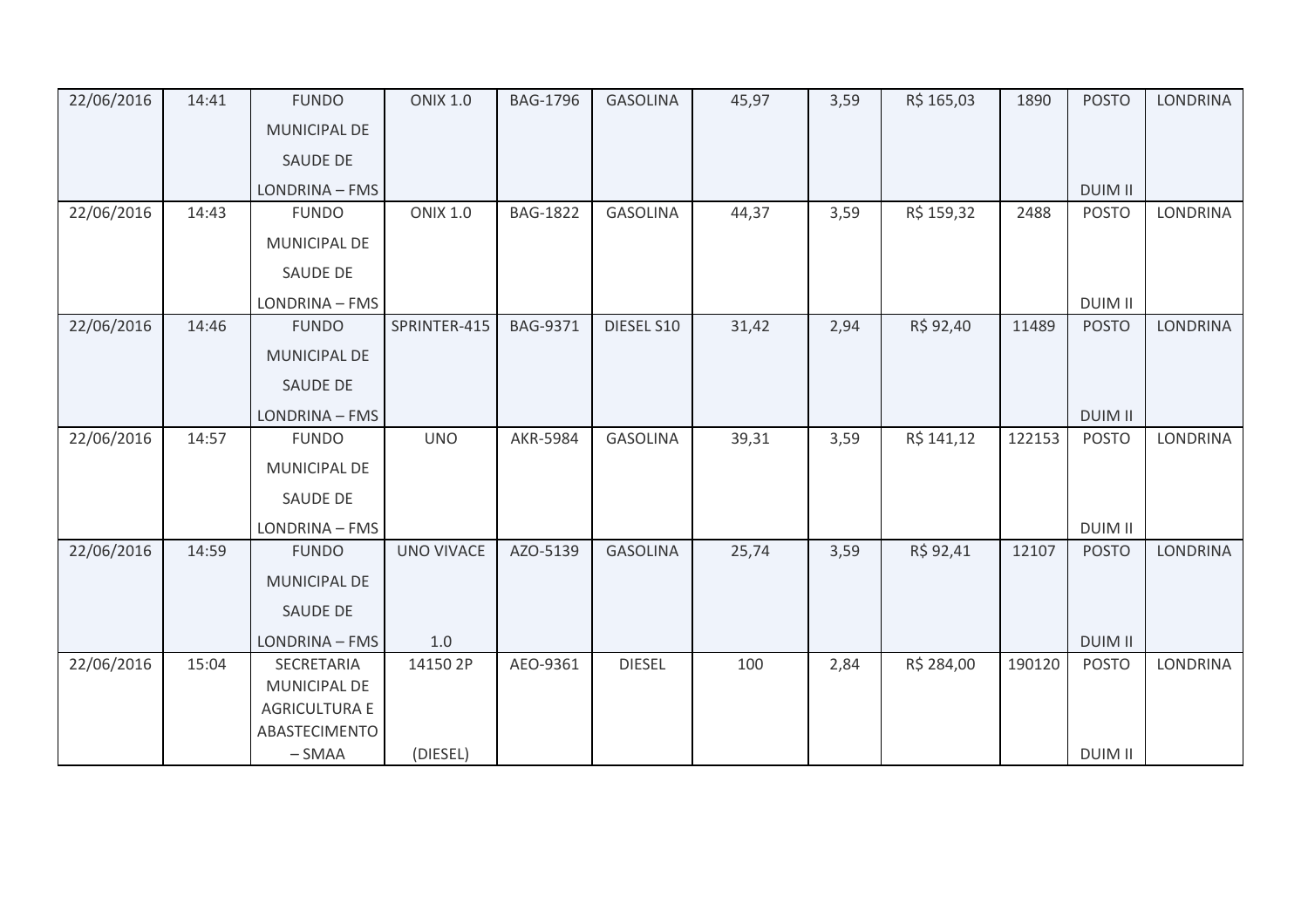| 22/06/2016 | 15:05 | SECRETARIA           | 14150 2P          | AEO-9403 | <b>DIESEL</b> | 100   | 2,84 | R\$ 284,00 | 358009 | <b>POSTO</b>   | <b>LONDRINA</b> |
|------------|-------|----------------------|-------------------|----------|---------------|-------|------|------------|--------|----------------|-----------------|
|            |       | <b>MUNICIPAL DE</b>  |                   |          |               |       |      |            |        |                |                 |
|            |       | <b>AGRICULTURA E</b> |                   |          |               |       |      |            |        |                |                 |
|            |       | ABASTECIMENTO        |                   |          |               |       |      |            |        |                |                 |
|            |       | $-SMAA$              | (DIESEL)          |          |               |       |      |            |        | <b>DUIM II</b> |                 |
| 22/06/2016 | 15:06 | SECRETARIA           | PA                | PML-3469 | <b>DIESEL</b> | 100   | 2,84 | R\$ 284,00 | 1010   | <b>POSTO</b>   | <b>LONDRINA</b> |
|            |       | <b>MUNICIPAL DE</b>  |                   |          |               |       |      |            |        |                |                 |
|            |       | <b>AGRICULTURA E</b> | CARREGADEIR       |          |               |       |      |            |        |                |                 |
|            |       | <b>ABASTECIMENTO</b> |                   |          |               |       |      |            |        |                |                 |
|            |       | $-SMAA$              | Α                 |          |               |       |      |            |        | <b>DUIM II</b> |                 |
| 22/06/2016 | 15:07 | SECRETARIA           | 1319              | AZJ-0479 | DIESEL S10    | 120   | 2,94 | R\$ 352,80 | 29600  | <b>POSTO</b>   | <b>LONDRINA</b> |
|            |       | MUNICIPAL DE         |                   |          |               |       |      |            |        |                |                 |
|            |       | <b>AGRICULTURA E</b> |                   |          |               |       |      |            |        |                |                 |
|            |       | ABASTECIMENTO        |                   |          |               |       |      |            |        |                |                 |
|            |       | $-SMAA$              |                   |          |               |       |      |            |        | <b>DUIM II</b> |                 |
| 22/06/2016 | 15:20 | SECRETARIA           | UNO MILLE 1.0     | AUY-4341 | <b>ALCOOL</b> | 38,72 | 2,39 | R\$ 92,54  | 46873  | <b>AUTO</b>    | <b>LONDRINA</b> |
|            |       | <b>MUNICIPAL DE</b>  |                   |          |               |       |      |            |        |                |                 |
|            |       | <b>OBRASE</b>        | FIRE/F.FLEX/      |          |               |       |      |            |        | <b>POSTO</b>   |                 |
|            |       | PAVIMENTAÇÃO -       |                   |          |               |       |      |            |        |                |                 |
|            |       | SMOP                 | <b>ECONOMY 4P</b> |          |               |       |      |            |        | ECOS           |                 |
| 22/06/2016 | 15:28 | <b>FUNDO</b>         | <b>BOXER</b>      | ARB-2177 | <b>DIESEL</b> | 33,7  | 2,84 | R\$ 95,71  | 174395 | <b>POSTO</b>   | <b>LONDRINA</b> |
|            |       | <b>MUNICIPAL DE</b>  |                   |          |               |       |      |            |        |                |                 |
|            |       | SAUDE DE             |                   |          |               |       |      |            |        |                |                 |
|            |       | LONDRINA - FMS       |                   |          |               |       |      |            |        | <b>DUIM II</b> |                 |
| 22/06/2016 | 15:34 | <b>FUNDO</b>         | <b>MASTER</b>     | ATI-4706 | <b>DIESEL</b> | 92,3  | 2,84 | R\$ 262,13 | 302975 | <b>POSTO</b>   | LONDRINA        |
|            |       | MUNICIPAL DE         |                   |          |               |       |      |            |        |                |                 |
|            |       | <b>SAUDE DE</b>      |                   |          |               |       |      |            |        |                |                 |
|            |       | LONDRINA - FMS       |                   |          |               |       |      |            |        | <b>DUIM II</b> |                 |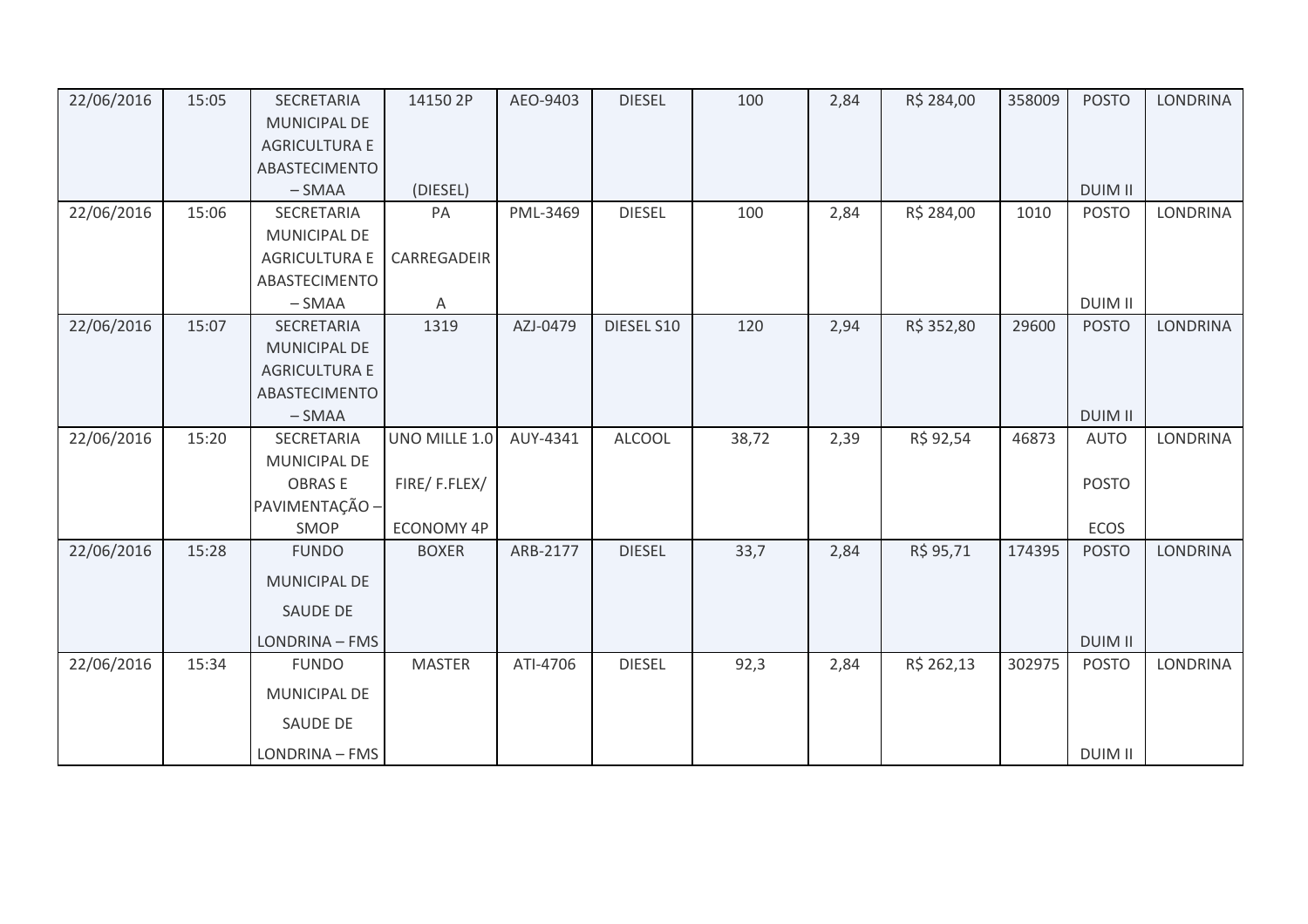| 22/06/2016 | 15:57 | <b>FUNDO</b>        | MASTER 2.3        | AZL-6276        | DIESEL S10      | 28,41 | 2,94 | R\$ 83,55  | 51284  | <b>POSTO</b>   | <b>LONDRINA</b> |
|------------|-------|---------------------|-------------------|-----------------|-----------------|-------|------|------------|--------|----------------|-----------------|
|            |       | <b>MUNICIPAL DE</b> |                   |                 |                 |       |      |            |        |                |                 |
|            |       | <b>SAUDE DE</b>     | <b>DCI FURGÃO</b> |                 |                 |       |      |            |        |                |                 |
|            |       | LONDRINA - FMS      | <b>16V</b>        |                 |                 |       |      |            |        | <b>DUIM II</b> |                 |
| 22/06/2016 | 16:06 | <b>FUNDO</b>        | MASTER 2.3        | AZL-6276        | DIESEL S10      | 37,99 | 2,94 | R\$ 111,69 | 50614  | <b>POSTO</b>   | LONDRINA        |
|            |       | MUNICIPAL DE        | DCI FURGÃO        |                 |                 |       |      |            |        |                |                 |
|            |       | SAUDE DE            |                   |                 |                 |       |      |            |        |                |                 |
|            |       | LONDRINA - FMS      | <b>16V</b>        |                 |                 |       |      |            |        | <b>DUIM II</b> |                 |
| 22/06/2016 | 17:08 | <b>FUNDO</b>        | <b>KOMBI</b>      | FIZ-9582        | <b>GASOLINA</b> | 31,18 | 3,59 | R\$ 111,94 | 101022 | <b>POSTO</b>   | <b>LONDRINA</b> |
|            |       | MUNICIPAL DE        |                   |                 |                 |       |      |            |        |                |                 |
|            |       | SAUDE DE            |                   |                 |                 |       |      |            |        |                |                 |
|            |       | LONDRINA - FMS      |                   |                 |                 |       |      |            |        | <b>DUIM II</b> |                 |
| 22/06/2016 | 17:23 | <b>FUNDO</b>        | JUMPER J 2.3      | AZX-7928        | DIESEL S10      | 49,12 | 2,94 | R\$ 144,41 | 36709  | <b>POSTO</b>   | <b>LONDRINA</b> |
|            |       | <b>MUNICIPAL DE</b> |                   |                 |                 |       |      |            |        |                |                 |
|            |       | SAUDE DE            |                   |                 |                 |       |      |            |        |                |                 |
|            |       | LONDRINA - FMS      |                   |                 |                 |       |      |            |        | <b>DUIM II</b> |                 |
| 22/06/2016 | 17:28 | <b>FUNDO</b>        | SPACEFOX          | <b>BAI-9778</b> | <b>GASOLINA</b> | 43,35 | 3,59 | R\$ 155,63 | 4574   | <b>POSTO</b>   | <b>LONDRINA</b> |
|            |       | <b>MUNICIPAL DE</b> |                   |                 |                 |       |      |            |        |                |                 |
|            |       | SAUDE DE            |                   |                 |                 |       |      |            |        |                |                 |
|            |       | LONDRINA - FMS      |                   |                 |                 |       |      |            |        | <b>DUIM II</b> |                 |
| 22/06/2016 | 17:31 | <b>FUNDO</b>        | JUMPER J 2.3      | AZX-7928        | DIESEL S10      | 35,92 | 2,94 | R\$ 105,60 | 37701  | <b>POSTO</b>   | <b>LONDRINA</b> |
|            |       | MUNICIPAL DE        |                   |                 |                 |       |      |            |        |                |                 |
|            |       | <b>SAUDE DE</b>     |                   |                 |                 |       |      |            |        |                |                 |
|            |       | LONDRINA - FMS      |                   |                 |                 |       |      |            |        | <b>DUIM II</b> |                 |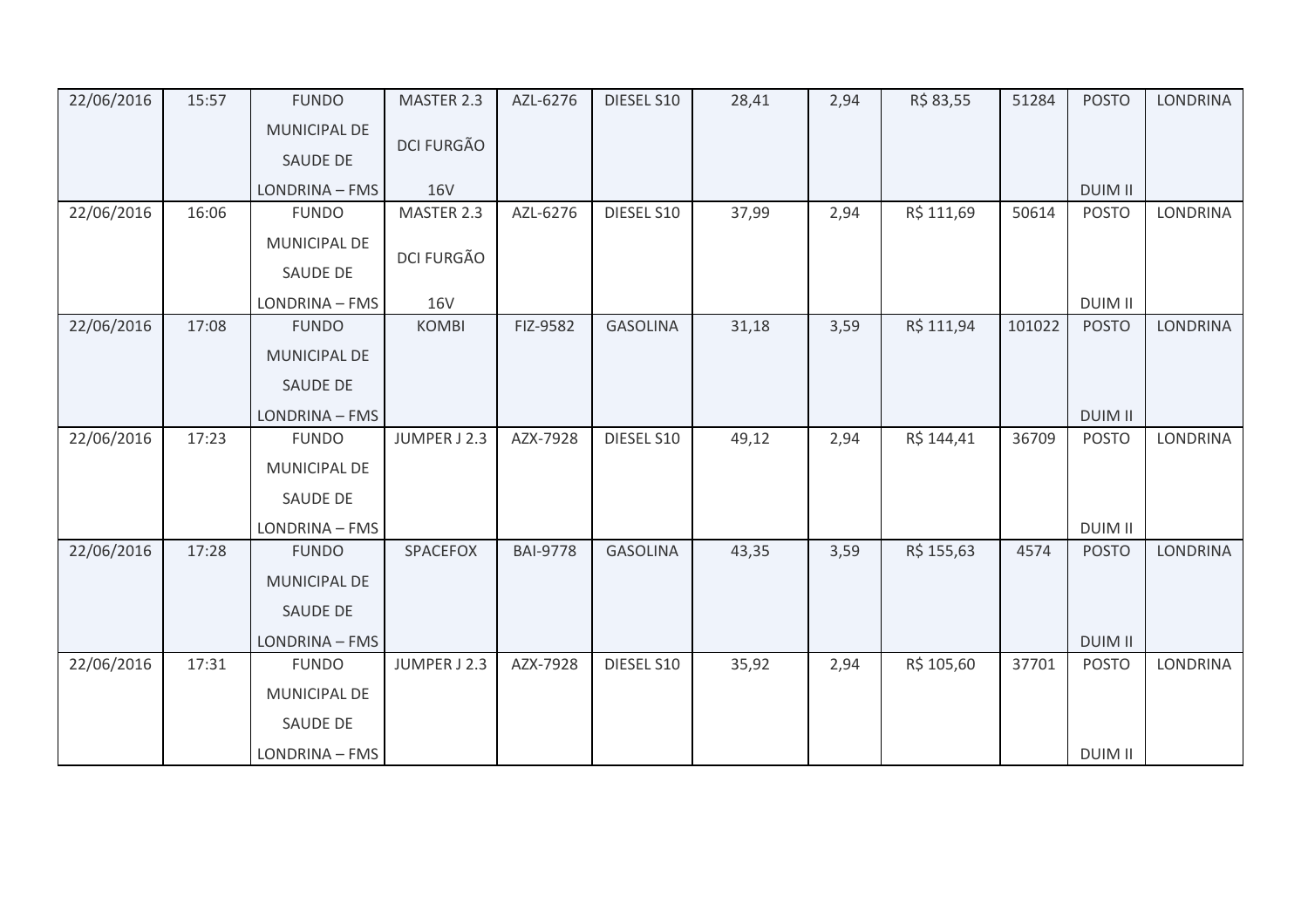| 22/06/2016 | 17:32 | <b>FUNDO</b>                            | <b>KOMBI</b> | FEP-2285        | <b>GASOLINA</b> | 24,39 | 3,69 | R\$ 90,00  | 165981 | <b>POSTO</b>     | <b>LONDRINA</b> |
|------------|-------|-----------------------------------------|--------------|-----------------|-----------------|-------|------|------------|--------|------------------|-----------------|
|            |       | <b>MUNICIPAL DE</b>                     |              |                 |                 |       |      |            |        |                  |                 |
|            |       | SAUDE DE                                |              |                 |                 |       |      |            |        |                  |                 |
|            |       | LONDRINA - FMS                          |              |                 |                 |       |      |            |        | PIZA             |                 |
| 22/06/2016 | 17:35 | <b>FUNDO</b>                            | PALIO        | ANN-5948        | <b>GASOLINA</b> | 23,36 | 3,59 | R\$ 83,86  | 269597 | <b>POSTO</b>     | <b>LONDRINA</b> |
|            |       | <b>MUNICIPAL DE</b>                     |              |                 |                 |       |      |            |        |                  |                 |
|            |       | SAUDE DE                                |              |                 |                 |       |      |            |        |                  |                 |
|            |       | LONDRINA - FMS                          |              |                 |                 |       |      |            |        | <b>DUIM II</b>   |                 |
| 22/06/2016 | 17:40 | SECRETARIA                              | GOL          | <b>BAK-9917</b> | <b>ALCOOL</b>   | 53,64 | 2,41 | R\$ 129,40 | 22     | <b>POSTO</b>     | <b>LONDRINA</b> |
|            |       | <b>MUNICIPAL SE</b>                     |              |                 |                 |       |      |            |        | <b>PETROITA</b>  |                 |
|            |       | <b>ASSISTNCIA</b><br><b>SOCIAL-SMAS</b> |              |                 |                 |       |      |            |        | <b>LIA</b>       |                 |
| 22/06/2016 | 17:59 | <b>FUNDO</b>                            | JUMPER J 2.3 | AZX-7915        | DIESEL S10      | 46,03 | 2,94 | R\$ 135,33 | 142956 | <b>POSTO</b>     | LONDRINA        |
|            |       | MUNICIPAL DE                            |              |                 |                 |       |      |            |        |                  |                 |
|            |       | SAUDE DE                                |              |                 |                 |       |      |            |        |                  |                 |
|            |       | LONDRINA - FMS                          |              |                 |                 |       |      |            |        | <b>DUIM II</b>   |                 |
| 22/06/2016 | 18:02 | <b>FUNDO</b>                            | SPRINTER-415 | <b>BAG-9372</b> | DIESEL S10      | 42,98 | 3,15 | R\$ 135,39 | 12403  | <b>SANTA</b>     | <b>LONDRINA</b> |
|            |       |                                         |              |                 |                 |       |      |            |        | <b>MARIA</b>     |                 |
|            |       | <b>MUNICIPAL DE</b>                     |              |                 |                 |       |      |            |        | <b>DISTRIBUI</b> |                 |
|            |       |                                         |              |                 |                 |       |      |            |        | <b>DORA DE</b>   |                 |
|            |       | SAUDE DE                                |              |                 |                 |       |      |            |        | <b>DERIVAD</b>   |                 |
|            |       |                                         |              |                 |                 |       |      |            |        | OS DE            |                 |
|            |       |                                         |              |                 |                 |       |      |            |        | <b>PETROLE</b>   |                 |
|            |       | LONDRINA - FMS                          |              |                 |                 |       |      |            |        | $\circ$          |                 |
| 22/06/2016 | 18:19 | <b>FUNDO</b>                            | <b>UNO</b>   | AUY-4269        | <b>GASOLINA</b> | 38,8  | 3,59 | R\$ 139,29 | 92981  | <b>POSTO</b>     | <b>LONDRINA</b> |
|            |       | MUNICIPAL DE                            |              |                 |                 |       |      |            |        |                  |                 |
|            |       | SAUDE DE                                |              |                 |                 |       |      |            |        |                  |                 |
|            |       | LONDRINA - FMS                          |              |                 |                 |       |      |            |        | <b>DUIM II</b>   |                 |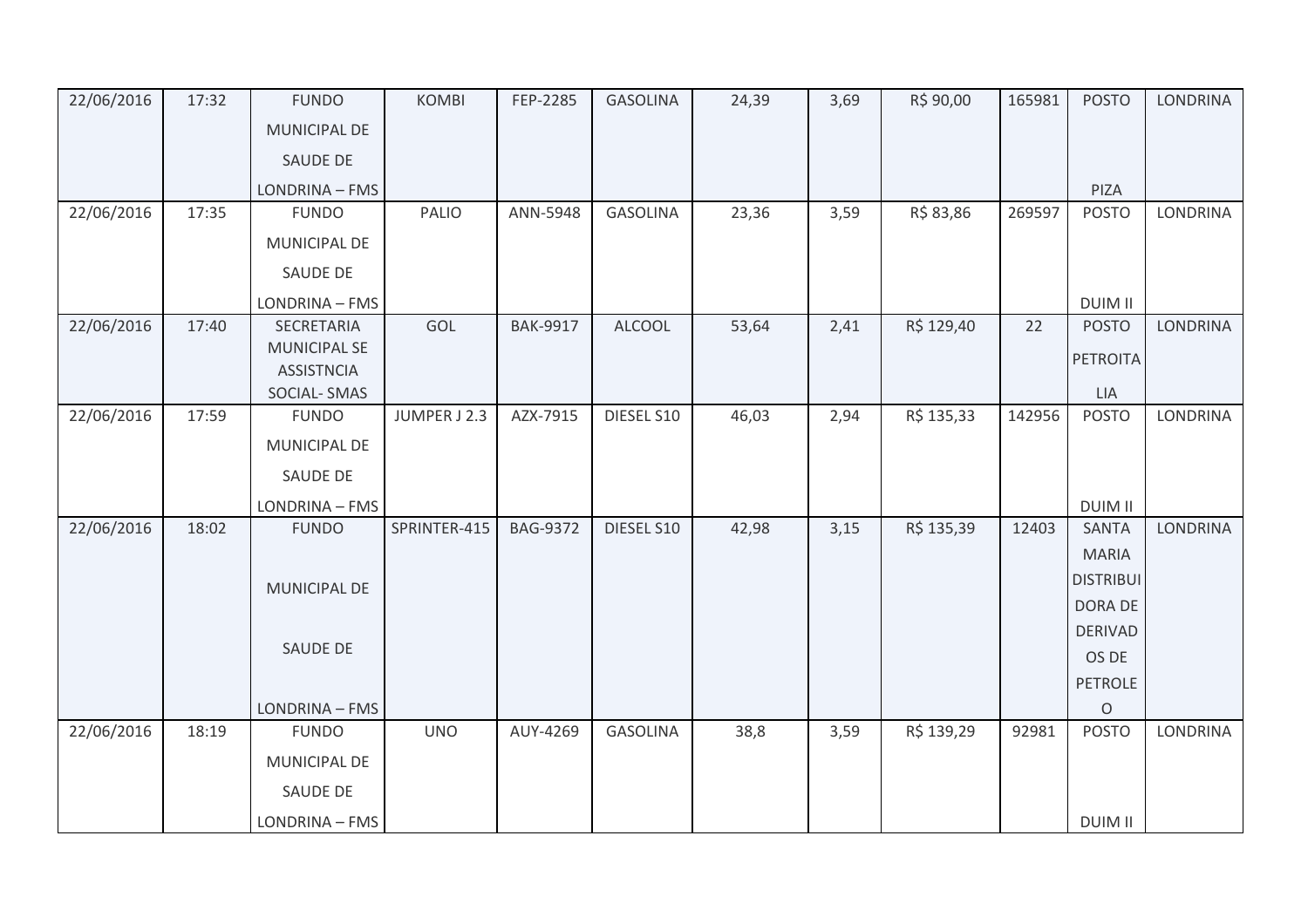| 22/06/2016 | 19:48 | <b>FUNDO</b>        | <b>DUCATO</b>  | ATJ-3641 | <b>DIESEL</b>   | 59,92 | 2,84 | R\$ 170,17 | 290761 | <b>POSTO</b>   | <b>LONDRINA</b> |
|------------|-------|---------------------|----------------|----------|-----------------|-------|------|------------|--------|----------------|-----------------|
|            |       | <b>MUNICIPAL DE</b> |                |          |                 |       |      |            |        |                |                 |
|            |       | <b>SAUDE DE</b>     |                |          |                 |       |      |            |        |                |                 |
|            |       | LONDRINA - FMS      |                |          |                 |       |      |            |        | <b>DUIM II</b> |                 |
| 22/06/2016 | 20:18 | <b>SECRETARIA</b>   | WEEKEND        | BAJ-7691 | <b>ALCOOL</b>   | 25,98 | 2,49 | R\$ 64,69  | 4878   | <b>POSTO</b>   | <b>LONDRINA</b> |
|            |       | <b>MUNICIPAL DE</b> |                |          |                 |       |      |            |        |                |                 |
|            |       | DEFESA SOCIAL-      |                |          |                 |       |      |            |        |                |                 |
|            |       | SMDS                | ADVENTURE      |          |                 |       |      |            |        | <b>DUIM II</b> |                 |
| 23/06/2016 | 07:09 | <b>FUNDO</b>        | <b>UNO</b>     | AAW-2747 | <b>GASOLINA</b> | 31,77 | 3,59 | R\$ 114,05 | 134287 | <b>POSTO</b>   | <b>LONDRINA</b> |
|            |       | <b>MUNICIPAL DE</b> |                |          |                 |       |      |            |        |                |                 |
|            |       | <b>SAUDE DE</b>     |                |          |                 |       |      |            |        |                |                 |
|            |       | LONDRINA - FMS      |                |          |                 |       |      |            |        | <b>DUIM II</b> |                 |
| 23/06/2016 | 07:14 | <b>FUNDO</b>        | <b>KOMBI</b>   | FFZ-4793 | <b>GASOLINA</b> | 24,24 | 3,59 | R\$ 87,02  | 130364 | <b>POSTO</b>   | <b>LONDRINA</b> |
|            |       | <b>MUNICIPAL DE</b> |                |          |                 |       |      |            |        |                |                 |
|            |       | <b>SAUDE DE</b>     |                |          |                 |       |      |            |        |                |                 |
|            |       | LONDRINA - FMS      |                |          |                 |       |      |            |        | <b>DUIM II</b> |                 |
| 23/06/2016 | 07:31 | SECRETARIA          | <b>XTZ 250</b> | AZL-5578 | <b>GASOLINA</b> | 7,25  | 3,59 | R\$ 26,03  | 2921   | <b>POSTO</b>   | <b>LONDRINA</b> |
|            |       | <b>MUNICIPAL DE</b> |                |          |                 |       |      |            |        |                |                 |
|            |       | DEFESA SOCIAL-      |                |          |                 |       |      |            |        |                |                 |
|            |       | <b>SMDS</b>         | LANDER 249CC   |          |                 |       |      |            |        | <b>DUIM II</b> |                 |
| 23/06/2016 | 07:31 | SECRETARIA          | <b>XTZ 250</b> | AZL-5580 | <b>GASOLINA</b> | 6,14  | 3,59 | R\$ 22,04  | 6891   | <b>POSTO</b>   | <b>LONDRINA</b> |
|            |       | MUNICIPAL DE        |                |          |                 |       |      |            |        |                |                 |
|            |       | DEFESA SOCIAL-      |                |          |                 |       |      |            |        |                |                 |
|            |       | SMDS                | LANDER 249CC   |          |                 |       |      |            |        | <b>DUIM II</b> |                 |
| 23/06/2016 | 07:38 | SECRETARIA          | VOYAGE 1.6     | AZL-4452 | <b>ALCOOL</b>   | 33,35 | 2,49 | R\$ 83,04  | 16885  | <b>POSTO</b>   | <b>LONDRINA</b> |
|            |       | <b>MUNICIPAL DE</b> | MI TOTAL FLEX  |          |                 |       |      |            |        |                |                 |
|            |       | DEFESA SOCIAL-      |                |          |                 |       |      |            |        |                |                 |
|            |       | <b>SMDS</b>         | 8V             |          |                 |       |      |            |        | <b>DUIM II</b> |                 |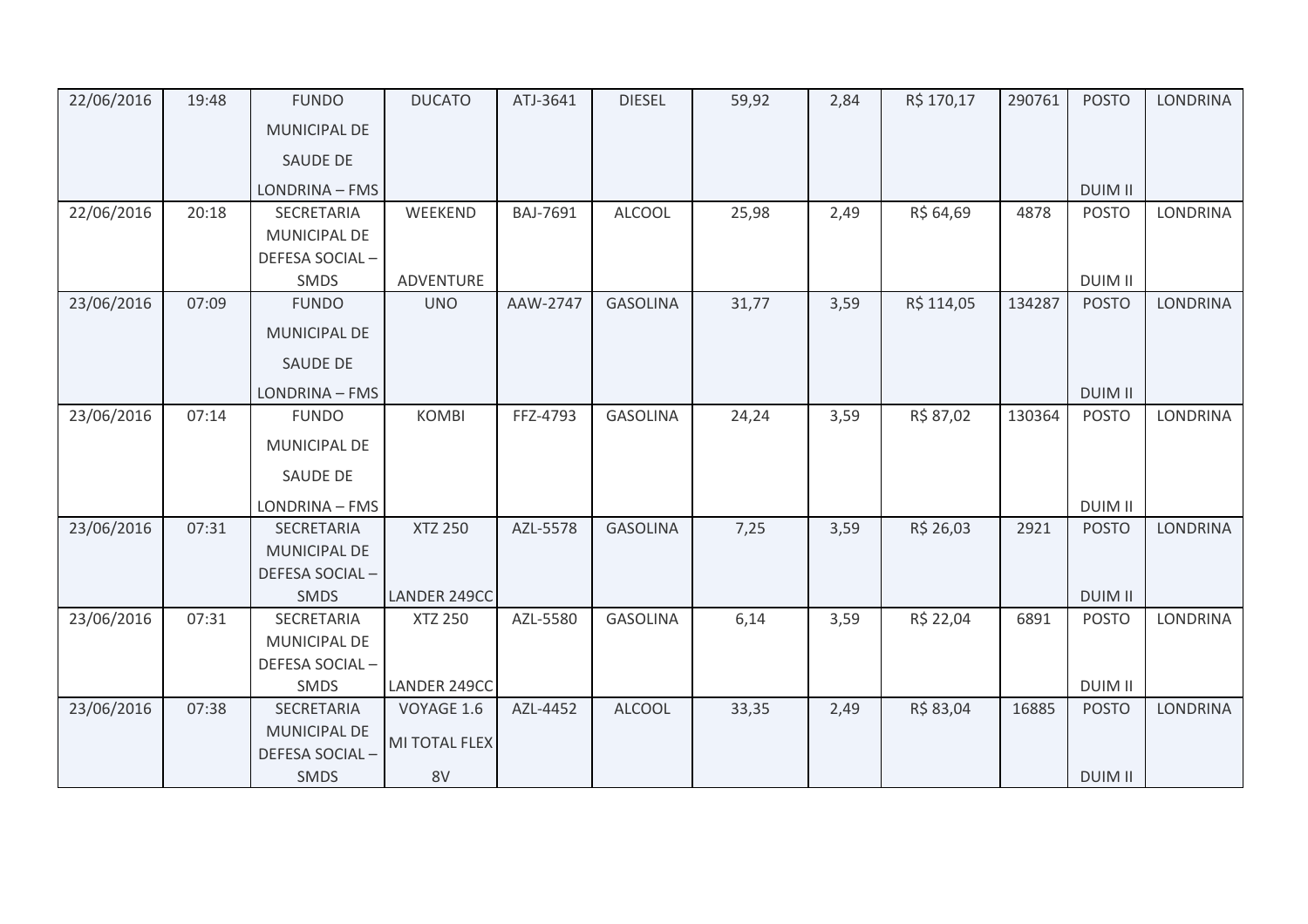| 23/06/2016 | 07:39 | <b>FUNDO</b>        | <b>KOMBI</b>        | FEP-2281 | <b>GASOLINA</b> | 32,94  | 3,59 | R\$ 118,25 | 55813  | <b>POSTO</b>    | <b>LONDRINA</b> |
|------------|-------|---------------------|---------------------|----------|-----------------|--------|------|------------|--------|-----------------|-----------------|
|            |       | MUNICIPAL DE        |                     |          |                 |        |      |            |        |                 |                 |
|            |       | <b>SAUDE DE</b>     |                     |          |                 |        |      |            |        |                 |                 |
|            |       | LONDRINA - FMS      |                     |          |                 |        |      |            |        | <b>DUIM II</b>  |                 |
| 23/06/2016 | 07:45 | SECRETARIA          | <b>KOMBI</b>        | AUX-8836 | <b>GASOLINA</b> | $30\,$ | 3,47 | R\$ 104,10 | 67389  | <b>POSTO</b>    | <b>LONDRINA</b> |
|            |       | MUNICIPAL DE        |                     |          |                 |        |      |            |        |                 |                 |
|            |       | <b>OBRASE</b>       |                     |          |                 |        |      |            |        | <b>PETROITA</b> |                 |
|            |       | PAVIMENTAÇÃO -      |                     |          |                 |        |      |            |        |                 |                 |
|            |       | SMOP                | <b>FURGAO</b>       |          |                 |        |      |            |        | <b>LIA</b>      |                 |
| 23/06/2016 | 07:46 | SECRETARIA          | <b>KOMBI</b>        | AIV-3112 | <b>GASOLINA</b> | 29,5   | 3,69 | R\$ 108,86 | 32067  | <b>POSTO</b>    | LONDRINA        |
|            |       | <b>MUNICIPAL SE</b> |                     |          |                 |        |      |            |        |                 |                 |
|            |       | <b>ASSISTNCIA</b>   |                     |          |                 |        |      |            |        |                 |                 |
|            |       | SOCIAL-SMAS         | <b>FURGAO</b>       |          |                 |        |      |            |        | PIZA            |                 |
| 23/06/2016 | 07:47 | SECRETARIA          | PALIO YOUNG         | AJV-8225 | <b>GASOLINA</b> | 32,02  | 3,47 | R\$ 111,10 | 224767 | <b>POSTO</b>    | <b>LONDRINA</b> |
|            |       | <b>MUNICIPAL DO</b> |                     |          |                 |        |      |            |        | <b>PETROITA</b> |                 |
|            |       | AMBIENTE-           |                     |          |                 |        |      |            |        |                 |                 |
|            |       | <b>SEMA</b>         | 1.0 MPI 8V 4P       |          |                 |        |      |            |        | LIA             |                 |
| 23/06/2016 | 07:50 | SECRETARIA          | <b>KOMBI PICKUP</b> | ANJ-8774 | <b>GASOLINA</b> | 24,93  | 3,47 | R\$ 86,50  | 112304 | <b>POSTO</b>    | LONDRINA        |
|            |       | MUNICIPAL DO        |                     |          |                 |        |      |            |        | <b>PETROITA</b> |                 |
|            |       | AMBIENTE-           |                     |          |                 |        |      |            |        |                 |                 |
|            |       | <b>SEMA</b>         |                     |          |                 |        |      |            |        | LIA             |                 |
| 23/06/2016 | 08:12 | <b>FUNDO</b>        | <b>CELTA</b>        | AWM-8653 | <b>GASOLINA</b> | 37,94  | 3,69 | R\$ 140,00 | 11244  | <b>POSTO</b>    | <b>LONDRINA</b> |
|            |       | MUNICIPAL DE        |                     |          |                 |        |      |            |        |                 |                 |
|            |       | <b>SAUDE DE</b>     |                     |          |                 |        |      |            |        |                 |                 |
|            |       | LONDRINA - FMS      |                     |          |                 |        |      |            |        | PIZA            |                 |
| 23/06/2016 | 08:13 | SECRETARIA          | DAILY 45S17CS       | AZL-3506 | DIESEL S10      | 75,92  | 2,94 | R\$ 223,20 | 15079  | <b>POSTO</b>    | <b>LONDRINA</b> |
|            |       | <b>MUNICIPAL DE</b> |                     |          |                 |        |      |            |        |                 |                 |
|            |       | <b>OBRASE</b>       |                     |          |                 |        |      |            |        |                 |                 |
|            |       | PAVIMENTAÇÃO -      |                     |          |                 |        |      |            |        |                 |                 |
|            |       | SMOP                |                     |          |                 |        |      |            |        | <b>DUIM II</b>  |                 |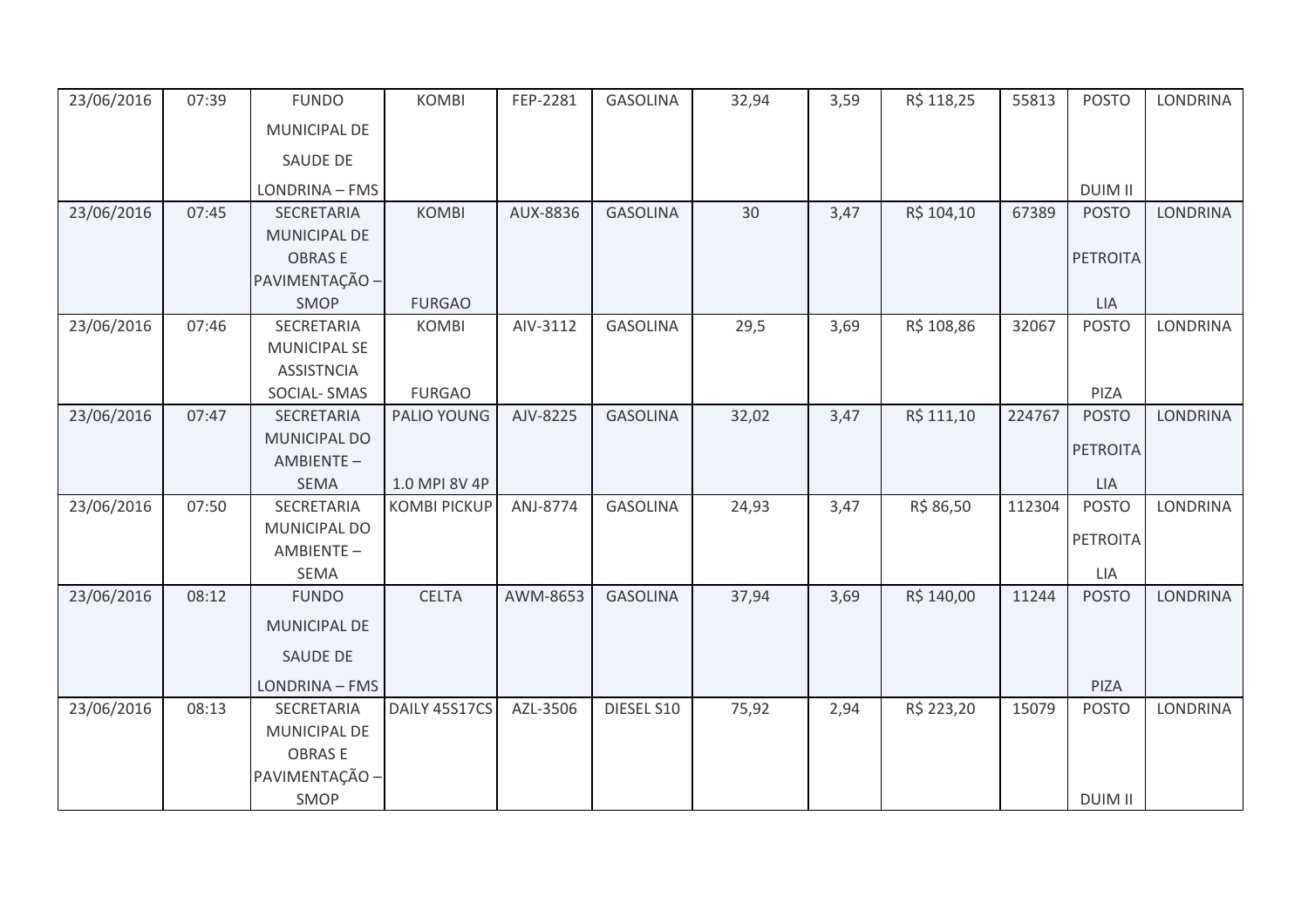| 23/06/2016 | 08:13 | SECRETARIA          | UNO MILLE/      | AHZ-5951        | <b>GASOLINA</b> | 30    | 3,47 | R\$ 104,10 | 163021 | <b>POSTO</b>    | <b>LONDRINA</b> |
|------------|-------|---------------------|-----------------|-----------------|-----------------|-------|------|------------|--------|-----------------|-----------------|
|            |       | <b>MUNICIPAL DE</b> |                 |                 |                 |       |      |            |        |                 |                 |
|            |       | <b>OBRASE</b>       | MILLE EX/       |                 |                 |       |      |            |        | <b>PETROITA</b> |                 |
|            |       | PAVIMENTAÇÃO -      |                 |                 |                 |       |      |            |        |                 |                 |
|            |       | SMOP                | SMART 4P        |                 |                 |       |      |            |        | <b>LIA</b>      |                 |
| 23/06/2016 | 08:14 | SECRETARIA          | <b>ONIX 1.0</b> | <b>BAG-1783</b> | <b>ALCOOL</b>   | 48,31 | 2,39 | R\$ 115,48 | 3563   | <b>POSTO</b>    | <b>LONDRINA</b> |
|            |       | MUNICIPAL DO        |                 |                 |                 |       |      |            |        | PETROITA        |                 |
|            |       | AMBIENTE-           |                 |                 |                 |       |      |            |        |                 |                 |
|            |       | <b>SEMA</b>         |                 |                 |                 |       |      |            |        | LIA             |                 |
| 23/06/2016 | 08:53 | SECRETARIA          | <b>KOMBI</b>    | AJX-8678        | <b>GASOLINA</b> | 33,99 | 3,59 | R\$ 122,02 | 12285  | <b>POSTO</b>    | <b>LONDRINA</b> |
|            |       | MUNICIPAL DE        |                 |                 |                 |       |      |            |        |                 |                 |
|            |       | EDUCAÇÃO - SME      | <b>FURGAO</b>   |                 |                 |       |      |            |        | <b>DUIM II</b>  |                 |
| 23/06/2016 | 08:55 | <b>FUNDO DE</b>     | <b>COBALT</b>   | AVO-4840        | <b>ALCOOL</b>   | 38,96 | 2,49 | R\$ 97,01  | 36831  | <b>POSTO</b>    | <b>LONDRINA</b> |
|            |       | REEQUIPAMENTO       |                 |                 |                 |       |      |            |        |                 |                 |
|            |       | DO CORPO DE         |                 |                 |                 |       |      |            |        |                 |                 |
|            |       | <b>BOMBEIROS-</b>   |                 |                 |                 |       |      |            |        |                 |                 |
|            |       | SMDS/FUNREBO        |                 |                 |                 |       |      |            |        |                 |                 |
|            |       | M                   |                 |                 |                 |       |      |            |        | <b>DUIM II</b>  |                 |
| 23/06/2016 | 08:58 | <b>FUNDO</b>        | <b>UNO</b>      | AUY-6812        | <b>GASOLINA</b> | 33,15 | 3,59 | R\$ 119,01 | 36127  | <b>POSTO</b>    | <b>LONDRINA</b> |
|            |       | MUNICIPAL DE        |                 |                 |                 |       |      |            |        |                 |                 |
|            |       | <b>SAUDE DE</b>     |                 |                 |                 |       |      |            |        |                 |                 |
|            |       | LONDRINA - FMS      |                 |                 |                 |       |      |            |        | <b>DUIM II</b>  |                 |
| 23/06/2016 | 09:05 | <b>FUNDO DE</b>     | COBALT          | AVO-4781        | <b>ALCOOL</b>   | 22,27 | 2,49 | R\$ 55,45  | 34603  | <b>POSTO</b>    | <b>LONDRINA</b> |
|            |       | REEQUIPAMENTO       |                 |                 |                 |       |      |            |        |                 |                 |
|            |       | DO CORPO DE         |                 |                 |                 |       |      |            |        |                 |                 |
|            |       | <b>BOMBEIROS-</b>   |                 |                 |                 |       |      |            |        |                 |                 |
|            |       | SMDS/FUNREBO        |                 |                 |                 |       |      |            |        |                 |                 |
|            |       | ${\sf M}$           |                 |                 |                 |       |      |            |        | <b>DUIM II</b>  |                 |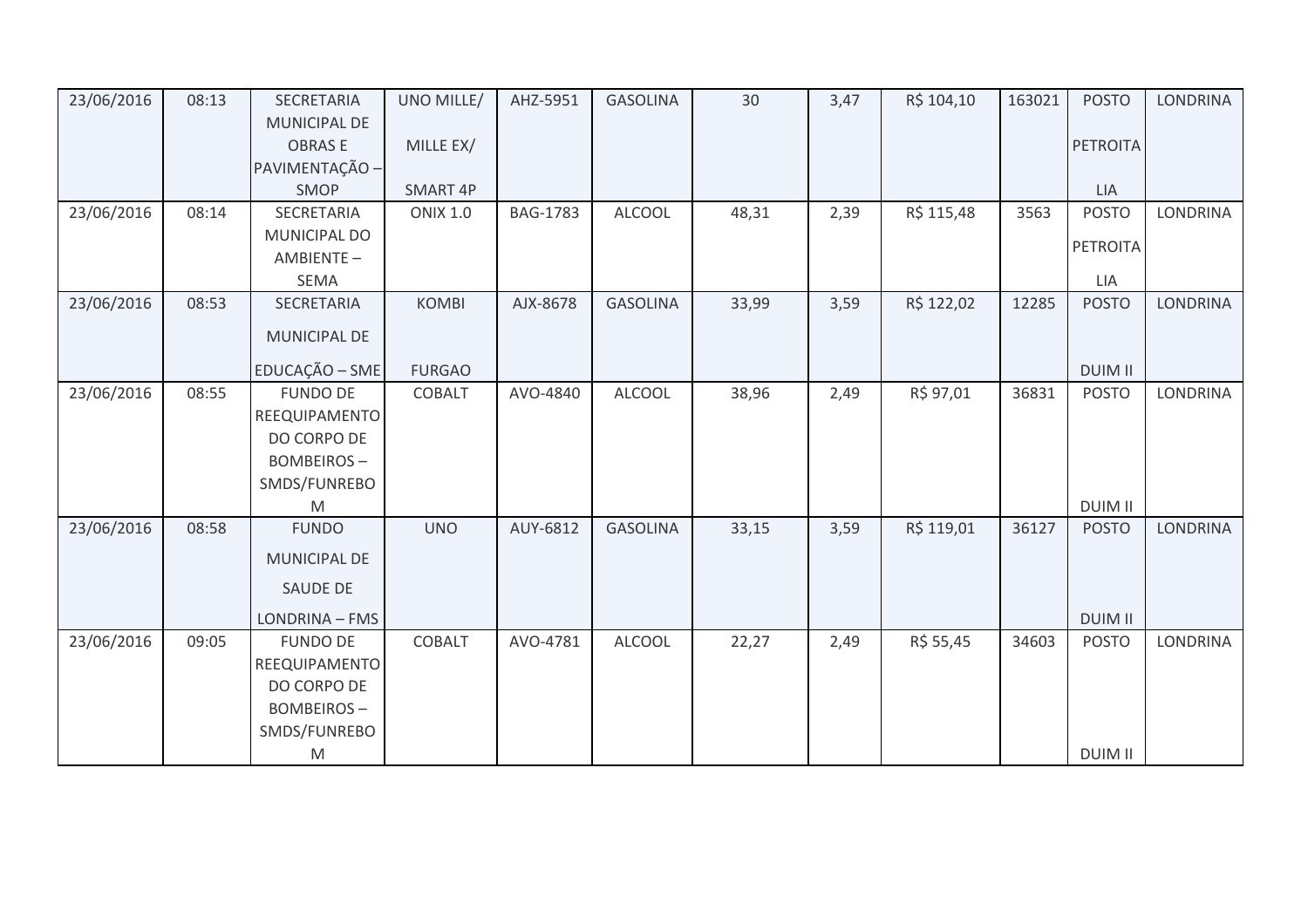| 23/06/2016 | 09:12 | <b>FUNDO</b>                             | 207SW                 | AUP-2524 | <b>GASOLINA</b> | 32,88 | 3,59 | R\$ 118,04 | 79747  | <b>POSTO</b>     | <b>LONDRINA</b> |
|------------|-------|------------------------------------------|-----------------------|----------|-----------------|-------|------|------------|--------|------------------|-----------------|
|            |       | <b>MUNICIPAL DE</b>                      |                       |          |                 |       |      |            |        |                  |                 |
|            |       | SAUDE DE                                 |                       |          |                 |       |      |            |        |                  |                 |
|            |       | LONDRINA - FMS                           |                       |          |                 |       |      |            |        | <b>DUIM II</b>   |                 |
| 23/06/2016 | 09:13 | <b>FUNDO</b>                             | <b>UNO</b>            | AAW-6772 | <b>GASOLINA</b> | 32,35 | 3,59 | R\$ 116,14 | 89101  | <b>POSTO</b>     | <b>LONDRINA</b> |
|            |       | MUNICIPAL DE                             |                       |          |                 |       |      |            |        |                  |                 |
|            |       | SAUDE DE                                 |                       |          |                 |       |      |            |        |                  |                 |
|            |       | LONDRINA - FMS                           |                       |          |                 |       |      |            |        | <b>DUIM II</b>   |                 |
| 23/06/2016 | 09:14 | <b>FUNDO</b>                             | <b>STRADA</b>         | AGE-4139 | <b>ALCOOL</b>   | 45,14 | 2,49 | R\$ 112,40 | 152906 | <b>POSTO</b>     | <b>LONDRINA</b> |
|            |       | MUNICIPAL DE                             |                       |          |                 |       |      |            |        |                  |                 |
|            |       | SAUDE DE                                 |                       |          |                 |       |      |            |        |                  |                 |
|            |       | LONDRINA - FMS                           |                       |          |                 |       |      |            |        | <b>DUIM II</b>   |                 |
| 23/06/2016 | 09:15 | <b>FUNDO</b>                             | <b>UNO</b>            | AAW-2630 | <b>GASOLINA</b> | 39,27 | 3,59 | R\$ 140,98 | 219534 | <b>POSTO</b>     | <b>LONDRINA</b> |
|            |       | MUNICIPAL DE                             |                       |          |                 |       |      |            |        |                  |                 |
|            |       | SAUDE DE                                 |                       |          |                 |       |      |            |        |                  |                 |
|            |       | LONDRINA - FMS                           |                       |          |                 |       |      |            |        | <b>DUIM II</b>   |                 |
| 23/06/2016 | 09:16 | SECRETARIA                               | <b>KOMBI</b>          | AKN-3664 | <b>GASOLINA</b> | 39,2  | 3,59 | R\$ 140,73 | 150793 | <b>POSTO</b>     | <b>LONDRINA</b> |
|            |       | <b>MUNICIPAL SE</b><br><b>ASSISTNCIA</b> |                       |          |                 |       |      |            |        |                  |                 |
|            |       | <b>SOCIAL-SMAS</b>                       | <b>FURGAO</b>         |          |                 |       |      |            |        | <b>DUIM II</b>   |                 |
| 23/06/2016 | 09:18 | SECRETARIA                               | <b>LIVINA 1.6 16V</b> | ATL-3673 | <b>GASOLINA</b> | 36,2  | 3,79 | R\$ 137,20 | 95740  | SANTA            | LONDRINA        |
|            |       |                                          |                       |          |                 |       |      |            |        | <b>MARIA</b>     |                 |
|            |       | MUNICIPAL DE                             |                       |          |                 |       |      |            |        | <b>DISTRIBUI</b> |                 |
|            |       |                                          |                       |          |                 |       |      |            |        | <b>DORA DE</b>   |                 |
|            |       | DEFESA SOCIAL-                           |                       |          |                 |       |      |            |        | <b>DERIVAD</b>   |                 |
|            |       |                                          |                       |          |                 |       |      |            |        | OS DE            |                 |
|            |       |                                          |                       |          |                 |       |      |            |        | <b>PETROLE</b>   |                 |
|            |       | SMDS                                     | <b>FLEX FUEL 5P</b>   |          |                 |       |      |            |        | O                |                 |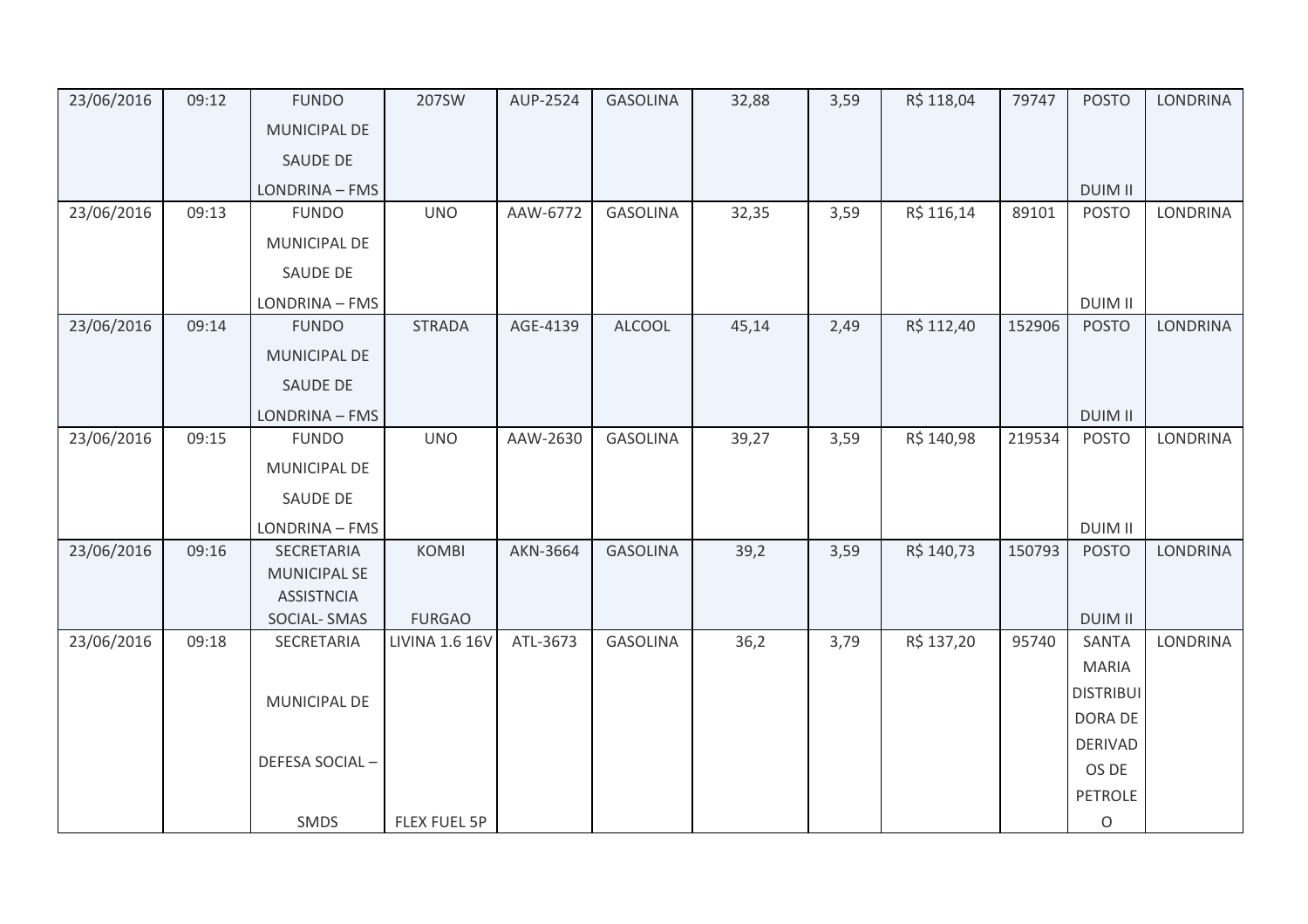| 23/06/2016 | 09:22 | SECRETARIA          | <b>BLAZER</b>    | ANL-9467 | DIESEL S10      | 46,15 | 2,99 | R\$ 138,00 | 110292 | <b>POSTO</b>    | <b>LONDRINA</b> |
|------------|-------|---------------------|------------------|----------|-----------------|-------|------|------------|--------|-----------------|-----------------|
|            |       | <b>MUNICIPAL DE</b> |                  |          |                 |       |      |            |        |                 |                 |
|            |       | <b>OBRASE</b>       |                  |          |                 |       |      |            |        | <b>PETROITA</b> |                 |
|            |       | PAVIMENTAÇÃO -      |                  |          |                 |       |      |            |        |                 |                 |
|            |       | SMOP                | COLINA 4X4       |          |                 |       |      |            |        | LIA             |                 |
| 23/06/2016 | 09:40 | SECRETARIA          | <b>KOMBI</b>     | ANV-2029 | <b>ALCOOL</b>   | 31,36 | 2,39 | R\$ 74,95  | 193170 | <b>AUTO</b>     | <b>LONDRINA</b> |
|            |       | <b>MUNICIPAL SE</b> | FURGAO 1.4       |          |                 |       |      |            |        | <b>POSTO</b>    |                 |
|            |       | <b>ASSISTNCIA</b>   | MI TOTAL FLEX    |          |                 |       |      |            |        |                 |                 |
|            |       | SOCIAL-SMAS         | 8V               |          |                 |       |      |            |        | ECOS            |                 |
| 23/06/2016 | 09:54 | <b>FUNDO</b>        | <b>KOMBI</b>     | FFZ-5891 | <b>GASOLINA</b> | 23,69 | 3,59 | R\$ 85,05  | 140728 | <b>POSTO</b>    | <b>LONDRINA</b> |
|            |       | <b>MUNICIPAL DE</b> |                  |          |                 |       |      |            |        |                 |                 |
|            |       | SAUDE DE            |                  |          |                 |       |      |            |        |                 |                 |
|            |       | LONDRINA - FMS      |                  |          |                 |       |      |            |        | <b>DUIM II</b>  |                 |
| 23/06/2016 | 10:06 | SECRETARIA          | <b>UNO</b>       | AZI-6585 | <b>ALCOOL</b>   | 30    | 2,39 | R\$ 71,70  | 9629   | <b>AUTO</b>     | <b>LONDRINA</b> |
|            |       | MUNICIPAL DE        | <b>EVOLUTION</b> |          |                 |       |      |            |        | <b>POSTO</b>    |                 |
|            |       | EDUCAÇÃO - SME      | 1.4              |          |                 |       |      |            |        | ECOS            |                 |
| 23/06/2016 | 10:15 | <b>FUNDO</b>        | <b>BOXER</b>     | AWV-2805 | <b>DIESEL</b>   | 41,83 | 2,94 | R\$ 122,98 | 154047 | <b>POSTO</b>    | LONDRINA        |
|            |       | MUNICIPAL DE        |                  |          |                 |       |      |            |        |                 |                 |
|            |       | <b>SAUDE DE</b>     |                  |          |                 |       |      |            |        |                 |                 |
|            |       | LONDRINA - FMS      |                  |          |                 |       |      |            |        | <b>DUIM II</b>  |                 |
| 23/06/2016 | 10:17 | <b>FUNDO</b>        | JUMPER J 2.3     | AZX-7915 | DIESEL S10      | 57,76 | 2,94 | R\$ 169,84 | 39780  | <b>POSTO</b>    | <b>LONDRINA</b> |
|            |       | MUNICIPAL DE        |                  |          |                 |       |      |            |        |                 |                 |
|            |       | SAUDE DE            |                  |          |                 |       |      |            |        |                 |                 |
|            |       | LONDRINA - FMS      |                  |          |                 |       |      |            |        | <b>DUIM II</b>  |                 |
| 23/06/2016 | 10:25 | <b>FUNDO</b>        | <b>MASTER</b>    | ATI-4707 | <b>DIESEL</b>   | 86,99 | 2,84 | R\$ 247,05 | 206095 | <b>POSTO</b>    | <b>LONDRINA</b> |
|            |       | MUNICIPAL DE        |                  |          |                 |       |      |            |        |                 |                 |
|            |       | SAUDE DE            |                  |          |                 |       |      |            |        |                 |                 |
|            |       | LONDRINA - FMS      |                  |          |                 |       |      |            |        | <b>DUIM II</b>  |                 |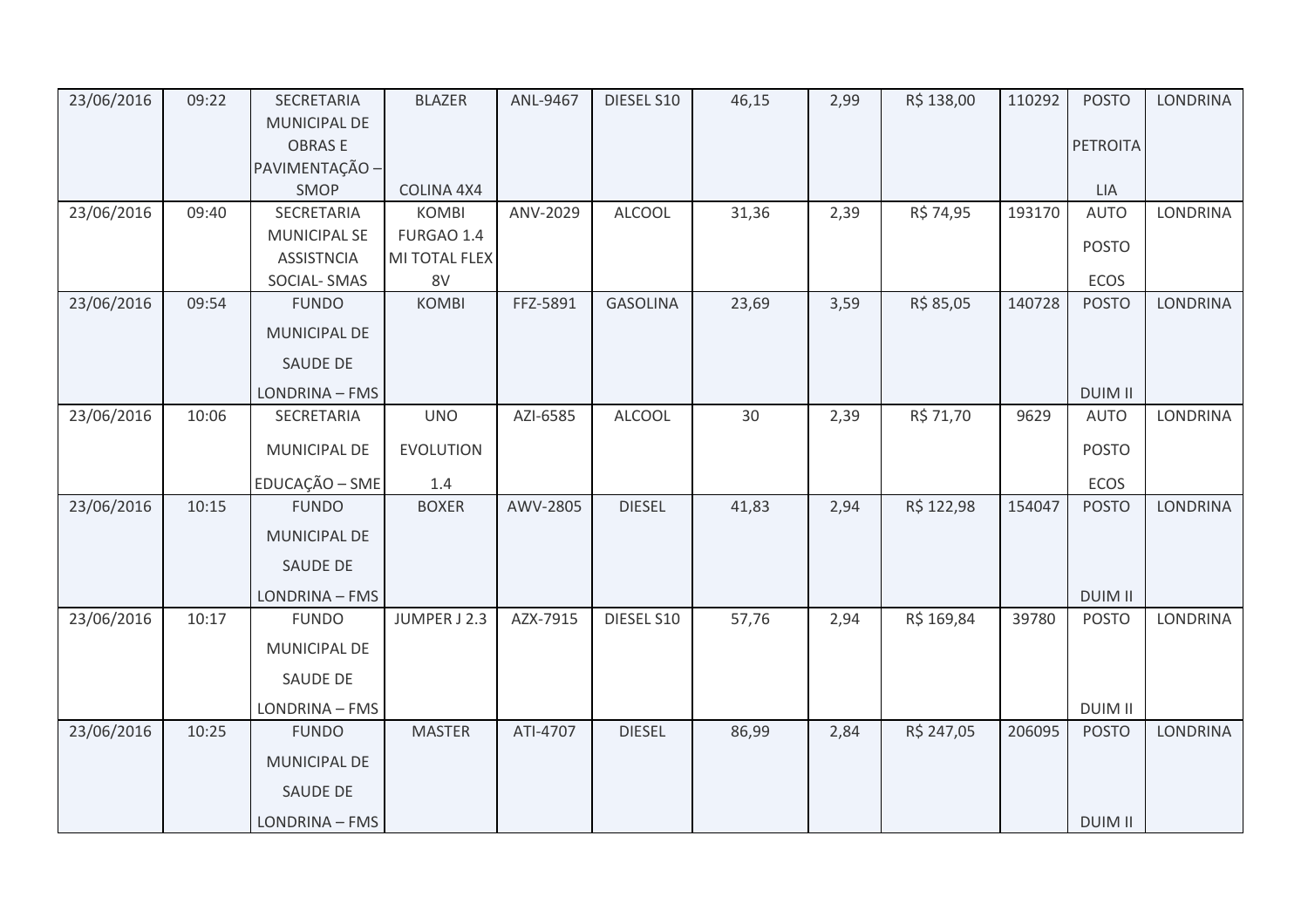| 23/06/2016 | 10:27 | <b>FUNDACAO DE</b>                   | <b>CR 125</b>      | <b>YTH-2754</b> | <b>GASOLINA</b> | 30    | 3,39 | R\$ 101,70 | 1058   | <b>AUTO</b>      | <b>LONDRINA</b> |
|------------|-------|--------------------------------------|--------------------|-----------------|-----------------|-------|------|------------|--------|------------------|-----------------|
|            |       | <b>ESPORTES DE</b>                   |                    |                 |                 |       |      |            |        | <b>POSTO</b>     |                 |
|            |       |                                      |                    |                 |                 |       |      |            |        | <b>MALASSIS</b>  |                 |
| 23/06/2016 | 10:28 | LONDRINA - FEL<br><b>FUNDACAO DE</b> | <b>CORTADOR DE</b> | FEL-0881        | <b>GASOLINA</b> | 80    | 3,39 | R\$ 271,20 | 4677   | E<br><b>AUTO</b> | <b>LONDRINA</b> |
|            |       |                                      |                    |                 |                 |       |      |            |        | <b>POSTO</b>     |                 |
|            |       | <b>ESPORTES DE</b>                   |                    |                 |                 |       |      |            |        | <b>MALASSIS</b>  |                 |
|            |       | LONDRINA - FEL                       | <b>GRAMA</b>       |                 |                 |       |      |            |        | Ε                |                 |
| 23/06/2016 | 10:41 | <b>FUNDO</b>                         | <b>KOMBI</b>       | FEP-2301        | <b>GASOLINA</b> | 34,68 | 3,59 | R\$ 124,50 | 128369 | <b>POSTO</b>     | <b>LONDRINA</b> |
|            |       | MUNICIPAL DE                         |                    |                 |                 |       |      |            |        |                  |                 |
|            |       | <b>SAUDE DE</b>                      |                    |                 |                 |       |      |            |        |                  |                 |
|            |       | LONDRINA - FMS                       |                    |                 |                 |       |      |            |        | <b>DUIM II</b>   |                 |
| 23/06/2016 | 10:46 | <b>FUNDO DE</b>                      | <b>LIVINA</b>      | AVB-6938        | <b>ALCOOL</b>   | 33,74 | 2,49 | R\$ 84,01  | 42821  | <b>POSTO</b>     | <b>LONDRINA</b> |
|            |       | REEQUIPAMENTO                        |                    |                 |                 |       |      |            |        |                  |                 |
|            |       | DO CORPO DE                          |                    |                 |                 |       |      |            |        |                  |                 |
|            |       | <b>BOMBEIROS-</b>                    |                    |                 |                 |       |      |            |        |                  |                 |
|            |       | SMDS/FUNREBO                         |                    |                 |                 |       |      |            |        |                  |                 |
|            |       | M                                    |                    |                 |                 |       |      |            |        | <b>DUIM II</b>   |                 |
| 23/06/2016 | 10:51 | <b>FUNDO</b>                         | <b>UNO VIVACE</b>  | AZO-5181        | <b>ALCOOL</b>   | 40,65 | 2,49 | R\$ 101,22 | 5717   | <b>POSTO</b>     | <b>LONDRINA</b> |
|            |       | MUNICIPAL DE                         |                    |                 |                 |       |      |            |        |                  |                 |
|            |       | SAUDE DE                             |                    |                 |                 |       |      |            |        |                  |                 |
|            |       | LONDRINA - FMS                       |                    |                 |                 |       |      |            |        | <b>DUIM II</b>   |                 |
| 23/06/2016 | 11:29 | <b>FUNDO</b>                         | <b>UNO</b>         | AKQ-6976        | <b>GASOLINA</b> | 30    | 3,46 | R\$ 103,80 | 104571 | <b>POSTO</b>     | <b>LONDRINA</b> |
|            |       | MUNICIPAL DE                         |                    |                 |                 |       |      |            |        |                  |                 |
|            |       | <b>SAUDE DE</b>                      |                    |                 |                 |       |      |            |        |                  |                 |
|            |       | LONDRINA - FMS                       |                    |                 |                 |       |      |            |        | <b>CINCAO</b>    |                 |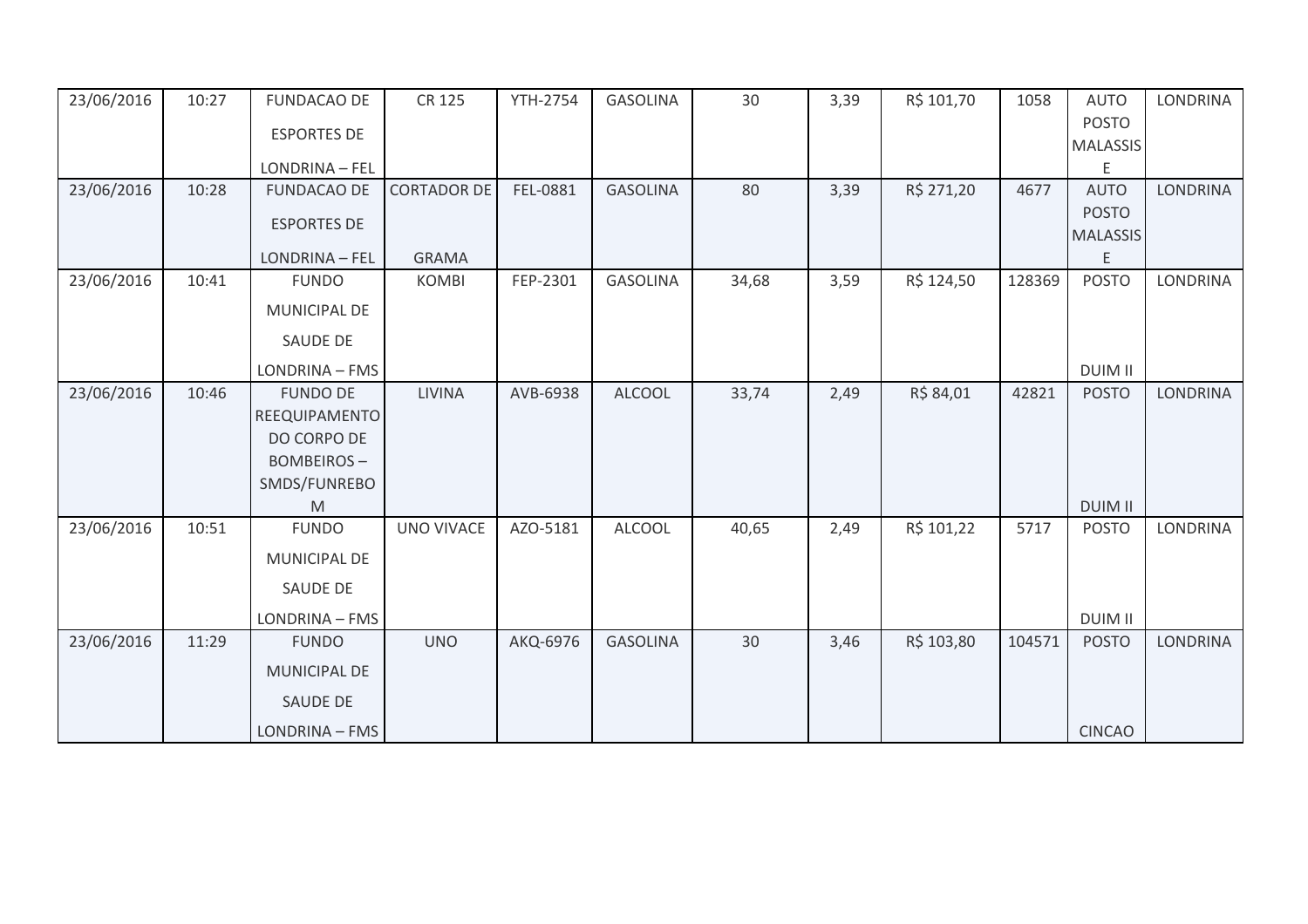| 23/06/2016 | 11:33 | SECRETARIA                               | <b>UNO VIVACE</b>     | AYP-1574 | <b>ALCOOL</b> | 39,33 | 2,39 | R\$ 94,00  | 16922 | <b>AUTO</b>     | LONDRINA        |
|------------|-------|------------------------------------------|-----------------------|----------|---------------|-------|------|------------|-------|-----------------|-----------------|
|            |       | MUNICIPAL DE                             |                       |          |               |       |      |            |       |                 |                 |
|            |       | <b>OBRASE</b>                            | 1.0 EVO FIRE          |          |               |       |      |            |       | <b>POSTO</b>    |                 |
|            |       | PAVIMENTAÇÃO -                           |                       |          |               |       |      |            |       |                 |                 |
|            |       | SMOP                                     | FLEX 8V               |          |               |       |      |            |       | ECOS            |                 |
| 23/06/2016 | 12:01 | <b>SECRETARIA</b>                        | 14000                 | AZP-7451 | DIESEL S10    | 150   | 2,99 | R\$448,50  | 13891 | <b>POSTO</b>    | <b>LONDRINA</b> |
|            |       | MUNICIPAL DE                             |                       |          |               |       |      |            |       |                 |                 |
|            |       | <b>OBRASE</b>                            |                       |          |               |       |      |            |       | <b>PETROITA</b> |                 |
|            |       | PAVIMENTAÇÃO -                           |                       |          |               |       |      |            |       |                 |                 |
|            |       | SMOP                                     |                       |          |               |       |      |            |       | <b>LIA</b>      |                 |
| 23/06/2016 | 12:19 | SECRETARIA                               | UNO MILLE 1.0         | AOZ-4322 | <b>ALCOOL</b> | 37,09 | 2,49 | R\$ 92,35  | 86895 | <b>POSTO</b>    | <b>LONDRINA</b> |
|            |       | <b>MUNICIPAL SE</b>                      | FIRE/F.FLEX/          |          |               |       |      |            |       |                 |                 |
|            |       | <b>ASSISTNCIA</b>                        |                       |          |               |       |      |            |       |                 |                 |
|            |       | SOCIAL-SMAS                              | <b>ECONOMY 4P</b>     |          |               |       |      |            |       | <b>DUIM II</b>  |                 |
| 23/06/2016 | 12:21 | SECRETARIA                               | LOGAN                 | ASU-4993 | <b>ALCOOL</b> | 36,06 | 2,69 | R\$ 97,00  | 81635 | <b>POSTO</b>    | <b>LONDRINA</b> |
|            |       | MUNICIPAL DE                             | AUTHENTIQUE           |          |               |       |      |            |       |                 |                 |
|            |       | <b>AGRICULTURA E</b>                     | <b>HIFLEX 1.0 16V</b> |          |               |       |      |            |       |                 |                 |
|            |       | ABASTECIMENTO                            |                       |          |               |       |      |            |       |                 |                 |
|            |       | $-SMAA$                                  | 4P                    |          |               |       |      |            |       | PIZA            |                 |
| 23/06/2016 | 12:22 | SECRETARIA                               | <b>UNO MILLE</b>      | AVW-4235 | <b>ALCOOL</b> | 38,16 | 2,49 | R\$ 95,02  | 21776 | <b>POSTO</b>    | <b>LONDRINA</b> |
|            |       | MUNICIPAL SE                             | <b>WAY</b>            |          |               |       |      |            |       |                 |                 |
|            |       | <b>ASSISTNCIA</b>                        | ECONOMY 1.0           |          |               |       |      |            |       |                 |                 |
|            |       | SOCIAL-SMAS                              | F.FLEX 4P             |          |               |       |      |            |       | <b>DUIM II</b>  |                 |
| 23/06/2016 | 12:49 | <b>INSTITUTO DE</b>                      | UNO MILLE 1.0         | AVH-6108 | <b>ALCOOL</b> | 37,61 | 2,37 | R\$ 89,14  | 22370 | <b>POSTO</b>    | <b>LONDRINA</b> |
|            |       | PESQUISA E                               |                       |          |               |       |      |            |       |                 |                 |
|            |       | PLANEJAMENTO                             | FIRE/F.FLEX/          |          |               |       |      |            |       |                 |                 |
|            |       | URBANO DE                                |                       |          |               |       |      |            |       |                 |                 |
|            |       | LONDRINA-                                |                       |          |               |       |      |            |       |                 |                 |
|            |       | <b>IPPUL</b>                             | <b>ECONOMY 4P</b>     |          |               |       |      |            |       | <b>FARIA</b>    |                 |
| 23/06/2016 | 13:00 | SECRETARIA                               | <b>S10 PICKUP</b>     | AWM-4667 | <b>ALCOOL</b> | 42,8  | 2,39 | R\$ 102,30 | 64880 | <b>POSTO</b>    | <b>LONDRINA</b> |
|            |       | <b>MUNICIPAL SE</b><br><b>ASSISTNCIA</b> | <b>EXECUTIVE CD</b>   |          |               |       |      |            |       | <b>PETROITA</b> |                 |
|            |       | SOCIAL-SMAS                              | 4.3                   |          |               |       |      |            |       | LIA             |                 |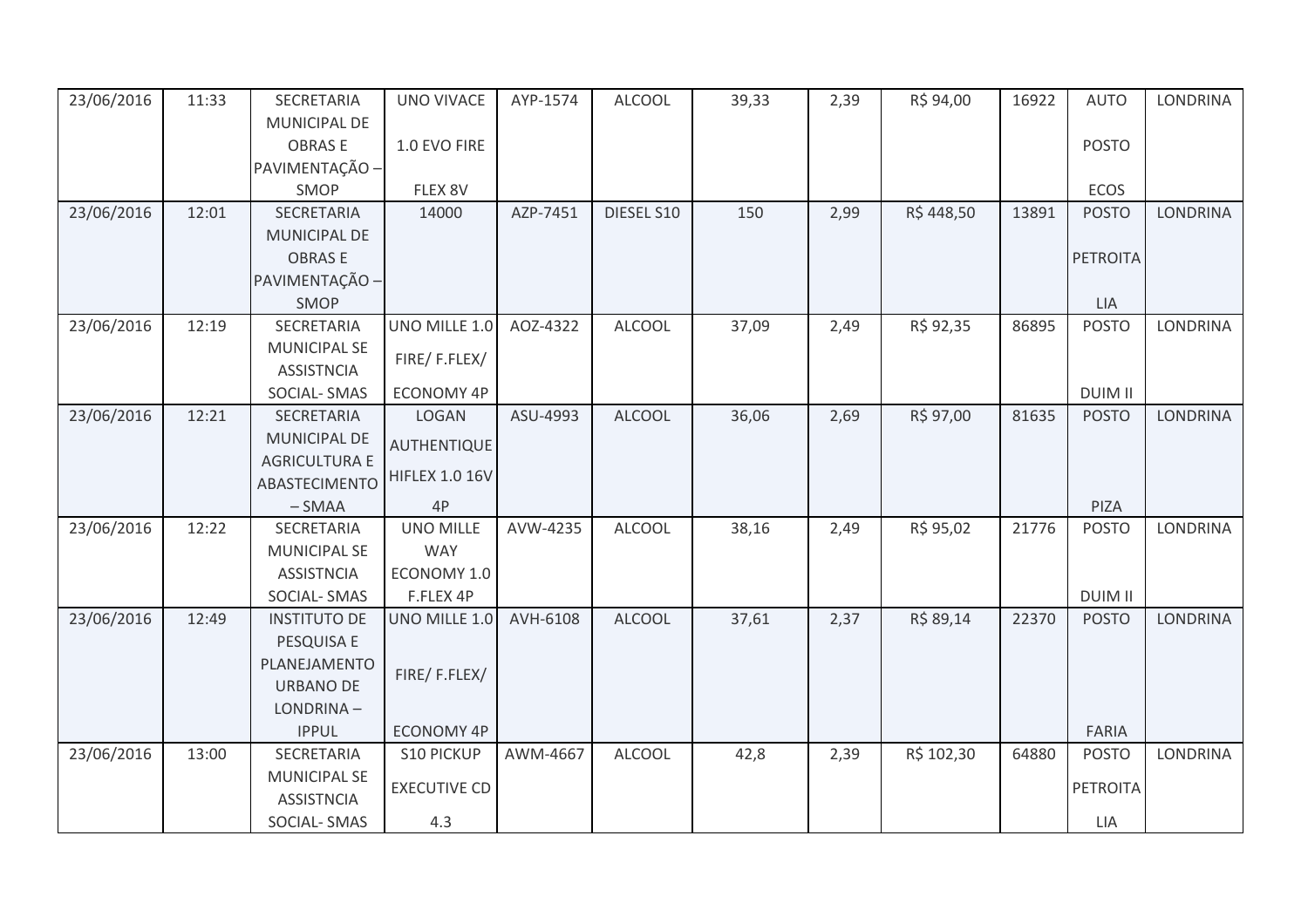| 23/06/2016 | 13:26 | SECRETARIA            | UNO MILLE 1.0     | AQG-6098        | <b>GASOLINA</b> | 40    | 3,89 | R\$ 155,60 | 51685  | <b>AUTO</b>     | <b>LONDRINA</b> |
|------------|-------|-----------------------|-------------------|-----------------|-----------------|-------|------|------------|--------|-----------------|-----------------|
|            |       | MUNICIPAL DE          | FIRE/F.FLEX/      |                 |                 |       |      |            |        | <b>POSTO</b>    |                 |
|            |       | FAZENDA - SMF         | <b>ECONOMY 4P</b> |                 |                 |       |      |            |        | ECOS            |                 |
| 23/06/2016 | 13:30 | ADMINISTRAÇÃO         | S10 BLAZER        | AQE-6474        | <b>DIESEL</b>   | 42,1  | 2,84 | R\$ 119,56 | 362346 | <b>POSTO</b>    | LONDRINA        |
|            |       | <b>DOS CEMITÉRIOS</b> |                   |                 |                 |       |      |            |        |                 |                 |
|            |       | E SERVIÇOS            | <b>COLINA</b>     |                 |                 |       |      |            |        |                 |                 |
|            |       | <b>FUNERARIOS DE</b>  | 2.4/2.4 MPFI      |                 |                 |       |      |            |        |                 |                 |
|            |       | LONDRINA-             |                   |                 |                 |       |      |            |        |                 |                 |
|            |       | <b>ACESF</b>          | <b>F.POWER</b>    |                 |                 |       |      |            |        | <b>DUIM II</b>  |                 |
| 23/06/2016 | 13:48 | <b>FUNDACAO DE</b>    | <b>UNO VIVACE</b> | AYP-1562        | <b>ALCOOL</b>   | 40,68 | 2,39 | R\$ 97,23  | 14445  | <b>AUTO</b>     | LONDRINA        |
|            |       | <b>ESPORTES DE</b>    | 1.0 EVO FIRE      |                 |                 |       |      |            |        | <b>POSTO</b>    |                 |
|            |       | LONDRINA - FEL        | FLEX 8V           |                 |                 |       |      |            |        | ECOS            |                 |
| 23/06/2016 | 13:52 | <b>FUNDO</b>          | <b>CELTA</b>      | AWM-8676        | <b>GASOLINA</b> | 35,94 | 3,59 | R\$ 129,02 | 22258  | <b>POSTO</b>    | LONDRINA        |
|            |       | MUNICIPAL DE          |                   |                 |                 |       |      |            |        |                 |                 |
|            |       | SAUDE DE              |                   |                 |                 |       |      |            |        |                 |                 |
|            |       | LONDRINA - FMS        |                   |                 |                 |       |      |            |        | <b>DUIM II</b>  |                 |
| 23/06/2016 | 13:58 | SECRETARIA            | UNO MILLE/        | AHZ-3536        | <b>GASOLINA</b> | 30,1  | 3,59 | R\$ 108,09 | 176871 | <b>POSTO</b>    | LONDRINA        |
|            |       | MUNICIPAL DE          | MILLE EX/         |                 |                 |       |      |            |        |                 |                 |
|            |       | EDUCAÇÃO - SME        | SMART 4P          |                 |                 |       |      |            |        | <b>DUIM II</b>  |                 |
| 23/06/2016 | 14:12 | SECRETARIA            | <b>KOMBI</b>      | AHZ-0493        | <b>GASOLINA</b> | 29,52 | 3,47 | R\$ 102,45 | 28236  | <b>POSTO</b>    | <b>LONDRINA</b> |
|            |       | MUNICIPAL DE          |                   |                 |                 |       |      |            |        | <b>PETROITA</b> |                 |
|            |       | <b>CULTURA - SMC</b>  | <b>FURGAO</b>     |                 |                 |       |      |            |        | <b>LIA</b>      |                 |
| 23/06/2016 | 14:39 | SECRETARIA            | WEEKEND           | <b>BAJ-7689</b> | <b>ALCOOL</b>   | 42,47 | 2,39 | R\$ 101,50 | 3401   | <b>POSTO</b>    | <b>LONDRINA</b> |
|            |       | MUNICIPAL DE          |                   |                 |                 |       |      |            |        | <b>PETROITA</b> |                 |
|            |       | DEFESA SOCIAL-        |                   |                 |                 |       |      |            |        |                 |                 |
|            |       | SMDS                  | ADVENTURE         |                 |                 |       |      |            |        | LIA             |                 |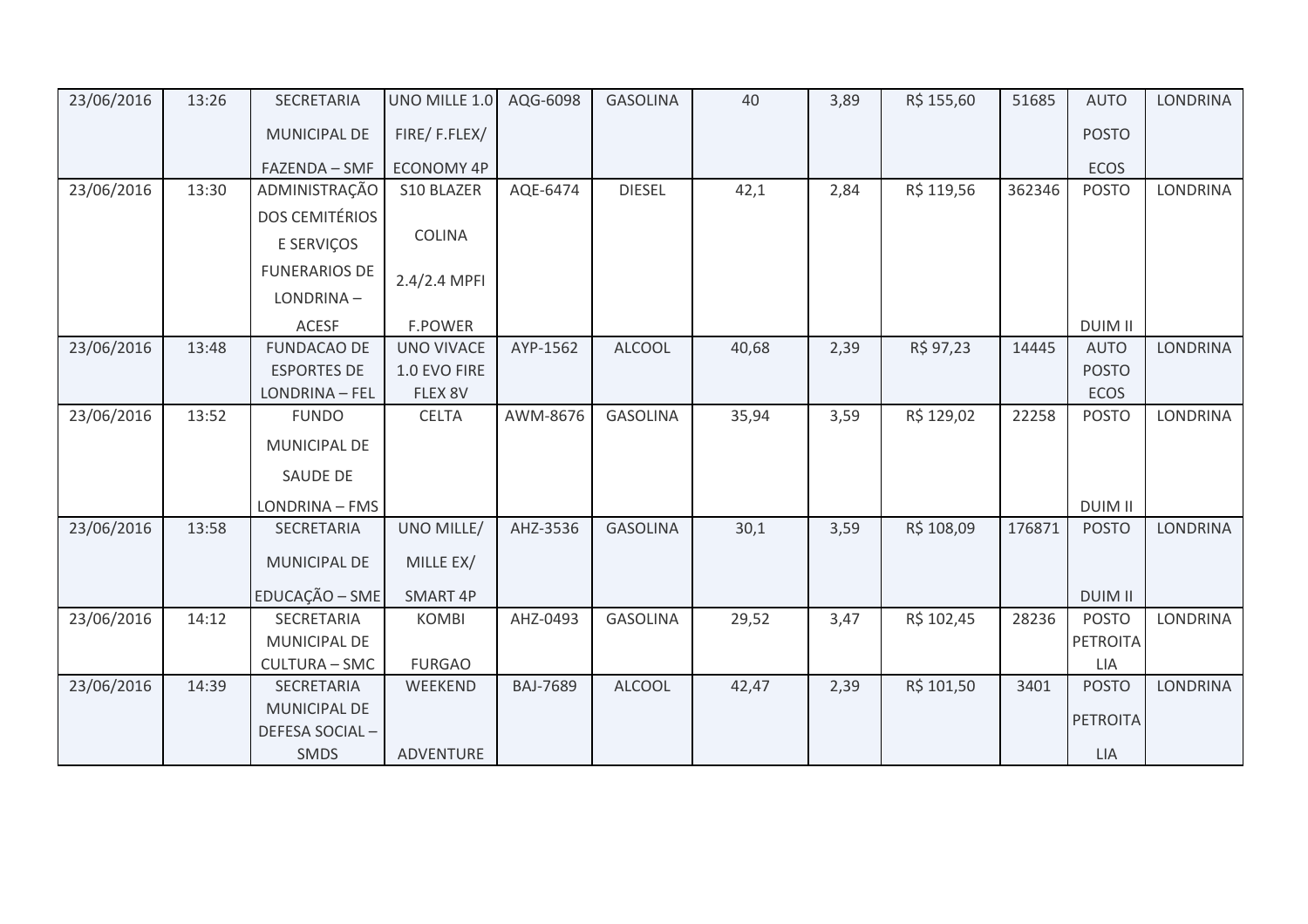| 23/06/2016 | 14:48 | SECRETARIA                               | <b>LOGAN EXPR</b> | AZO-6927 | <b>ALCOOL</b>   | 40,36 | 2,39 | R\$ 96,47  | 10555 | <b>POSTO</b>    | <b>LONDRINA</b> |
|------------|-------|------------------------------------------|-------------------|----------|-----------------|-------|------|------------|-------|-----------------|-----------------|
|            |       | MUNICIPAL DE                             |                   |          |                 |       |      |            |       | PETROITA        |                 |
|            |       | EDUCAÇÃO - SME                           | 16 M              |          |                 |       |      |            |       | LIA             |                 |
| 23/06/2016 | 14:58 | SECRETARIA                               | <b>UNO VIVACE</b> | AYW-7592 | <b>ALCOOL</b>   | 20    | 2,39 | R\$47,80   | 19716 | <b>POSTO</b>    | <b>LONDRINA</b> |
|            |       | MUNICIPAL DE                             |                   |          |                 |       |      |            |       |                 |                 |
|            |       | <b>GESTÃO PUBLICA</b>                    | 1.0 EVO FIRE      |          |                 |       |      |            |       | PETROITA        |                 |
|            |       | $-SMGP$                                  | FLEX 8V           |          |                 |       |      |            |       | <b>LIA</b>      |                 |
| 23/06/2016 | 15:10 | <b>FUNDO</b>                             | <b>CELTA</b>      | AWM-8661 | <b>GASOLINA</b> | 36,02 | 3,47 | R\$ 125,01 | 12085 | <b>POSTO</b>    | <b>LONDRINA</b> |
|            |       | MUNICIPAL DE                             |                   |          |                 |       |      |            |       |                 |                 |
|            |       | SAUDE DE                                 |                   |          |                 |       |      |            |       | <b>PETROITA</b> |                 |
|            |       | LONDRINA - FMS                           |                   |          |                 |       |      |            |       | LIA             |                 |
| 23/06/2016 | 15:47 | <b>FUNDO</b>                             | JUMPER J 2.3      | AZX-7915 | DIESEL S10      | 25,15 | 2,94 | R\$ 73,94  | 39992 | <b>POSTO</b>    | <b>LONDRINA</b> |
|            |       | MUNICIPAL DE                             |                   |          |                 |       |      |            |       |                 |                 |
|            |       | <b>SAUDE DE</b>                          |                   |          |                 |       |      |            |       |                 |                 |
|            |       | LONDRINA - FMS                           |                   |          |                 |       |      |            |       | <b>DUIM II</b>  |                 |
| 23/06/2016 | 15:54 | <b>INSTITUTO DE</b>                      | <b>UNO VIVACE</b> | AYP-8524 | <b>ALCOOL</b>   | 41,48 | 2,37 | R\$ 98,33  | 4639  | <b>POSTO</b>    | <b>LONDRINA</b> |
|            |       | PESQUISA E                               |                   |          |                 |       |      |            |       |                 |                 |
|            |       | PLANEJAMENTO                             | 1.0 EVO FIRE      |          |                 |       |      |            |       |                 |                 |
|            |       | <b>URBANO DE</b><br>LONDRINA-            |                   |          |                 |       |      |            |       |                 |                 |
|            |       | <b>IPPUL</b>                             | FLEX 8V           |          |                 |       |      |            |       | FARIA           |                 |
| 23/06/2016 | 17:45 | SECRETARIA                               | UNO MILLE 1.0     | AQV-9328 | <b>ALCOOL</b>   | 37,11 | 2,39 | R\$ 88,71  | 86574 | <b>POSTO</b>    | <b>LONDRINA</b> |
|            |       | <b>MUNICIPAL SE</b><br><b>ASSISTNCIA</b> | FIRE/F.FLEX/      |          |                 |       |      |            |       | <b>PETROITA</b> |                 |
|            |       | SOCIAL-SMAS                              | ECONOMY 4P        |          |                 |       |      |            |       | LIA             |                 |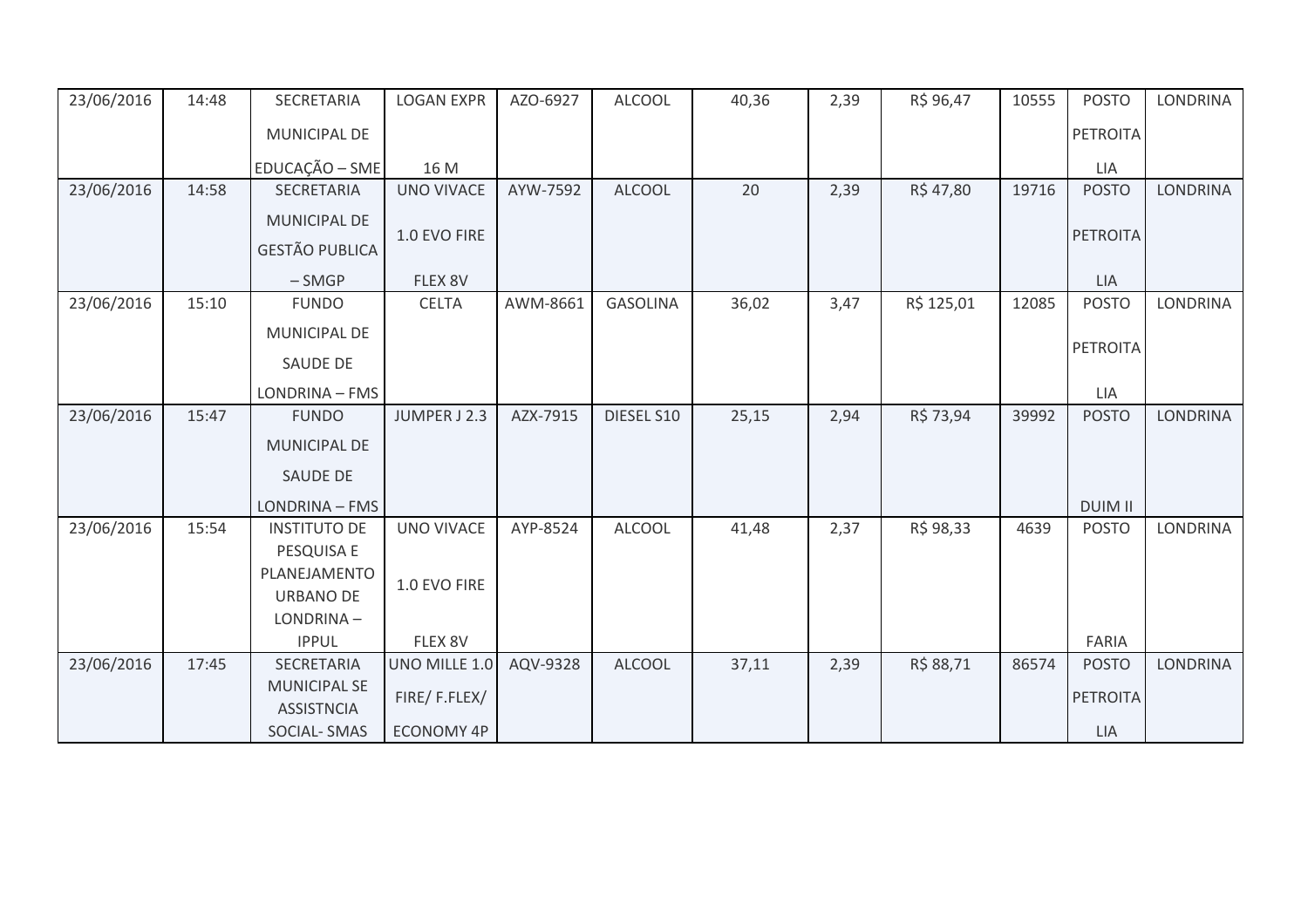| 23/06/2016 | 17:57 | SECRETARIA     | <b>MERIVA JOY</b>   | HFO-7601        | <b>ALCOOL</b> | 55,01 | 2,49 | R\$ 136,97 | 98074  | <b>SANTA</b>     | <b>LONDRINA</b> |
|------------|-------|----------------|---------------------|-----------------|---------------|-------|------|------------|--------|------------------|-----------------|
|            |       |                |                     |                 |               |       |      |            |        | <b>MARIA</b>     |                 |
|            |       | MUNICIPAL DE   |                     |                 |               |       |      |            |        | <b>DISTRIBUI</b> |                 |
|            |       |                | 1.4 MPFI 8V         |                 |               |       |      |            |        | DORA DE          |                 |
|            |       |                |                     |                 |               |       |      |            |        | <b>DERIVAD</b>   |                 |
|            |       | DEFESA SOCIAL- |                     |                 |               |       |      |            |        | OS DE            |                 |
|            |       |                |                     |                 |               |       |      |            |        | <b>PETROLE</b>   |                 |
|            |       | SMDS           | <b>ECONOFLEX 5P</b> |                 |               |       |      |            |        | $\circ$          |                 |
| 23/06/2016 | 18:09 | <b>FUNDO</b>   | <b>BOXER</b>        | ARB-2186        | <b>DIESEL</b> | 41,81 | 2,84 | R\$ 118,74 | 267889 | <b>POSTO</b>     | <b>LONDRINA</b> |
|            |       | MUNICIPAL DE   |                     |                 |               |       |      |            |        |                  |                 |
|            |       | SAUDE DE       |                     |                 |               |       |      |            |        |                  |                 |
|            |       | LONDRINA - FMS |                     |                 |               |       |      |            |        | <b>DUIM II</b>   |                 |
| 23/06/2016 | 18:14 | <b>FUNDO</b>   | SPRINTER-415        | <b>BAG-9372</b> | DIESEL S10    | 32,39 | 3,15 | R\$ 102,03 | 12579  | <b>SANTA</b>     | LONDRINA        |
|            |       |                |                     |                 |               |       |      |            |        | <b>MARIA</b>     |                 |
|            |       | MUNICIPAL DE   |                     |                 |               |       |      |            |        | <b>DISTRIBUI</b> |                 |
|            |       |                |                     |                 |               |       |      |            |        | DORA DE          |                 |
|            |       | SAUDE DE       |                     |                 |               |       |      |            |        | <b>DERIVAD</b>   |                 |
|            |       |                |                     |                 |               |       |      |            |        | OS DE            |                 |
|            |       |                |                     |                 |               |       |      |            |        | <b>PETROLE</b>   |                 |
|            |       | LONDRINA - FMS |                     |                 |               |       |      |            |        | $\mathsf O$      |                 |
| 23/06/2016 | 18:31 | <b>FUNDO</b>   | <b>DUCATO</b>       | ATJ-3641        | <b>DIESEL</b> | 27,32 | 2,84 | R\$ 77,59  | 290979 | <b>POSTO</b>     | <b>LONDRINA</b> |
|            |       | MUNICIPAL DE   |                     |                 |               |       |      |            |        |                  |                 |
|            |       | SAUDE DE       |                     |                 |               |       |      |            |        |                  |                 |
|            |       | LONDRINA - FMS |                     |                 |               |       |      |            |        | <b>DUIM II</b>   |                 |
| 23/06/2016 | 19:38 | <b>FUNDO</b>   | JUMPER J 2.3        | AZX-7928        | DIESEL S10    | 30,33 | 2,94 | R\$ 89,17  | 37886  | <b>POSTO</b>     | <b>LONDRINA</b> |
|            |       | MUNICIPAL DE   |                     |                 |               |       |      |            |        |                  |                 |
|            |       | SAUDE DE       |                     |                 |               |       |      |            |        |                  |                 |
|            |       | LONDRINA - FMS |                     |                 |               |       |      |            |        | <b>DUIM II</b>   |                 |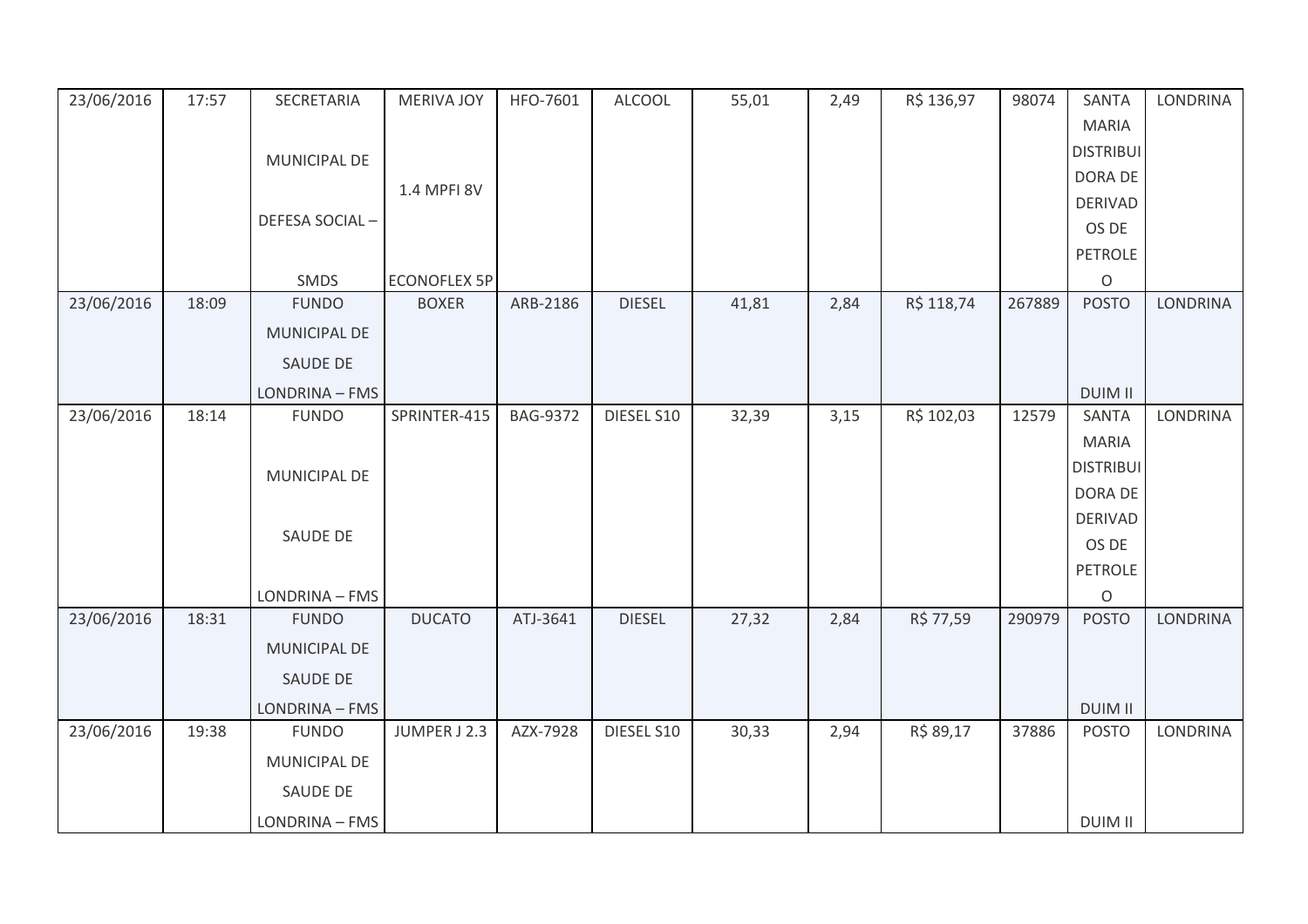| 23/06/2016 | 19:48 | <b>FUNDO</b>          | <b>BOXER</b>          | AWV-2805        | DIESEL S10    | 74,18 | 2,94 | R\$ 218,09 | 155230 | <b>POSTO</b>     | <b>LONDRINA</b> |
|------------|-------|-----------------------|-----------------------|-----------------|---------------|-------|------|------------|--------|------------------|-----------------|
|            |       | <b>MUNICIPAL DE</b>   |                       |                 |               |       |      |            |        |                  |                 |
|            |       | SAUDE DE              |                       |                 |               |       |      |            |        |                  |                 |
|            |       | LONDRINA - FMS        |                       |                 |               |       |      |            |        | <b>DUIM II</b>   |                 |
| 23/06/2016 | 19:49 | SECRETARIA            | WEEKEND               | <b>BAJ-7690</b> | <b>ALCOOL</b> | 42,47 | 2,39 | R\$ 101,50 | 3090   | <b>AUTO</b>      | <b>LONDRINA</b> |
|            |       | MUNICIPAL DE          |                       |                 |               |       |      |            |        | <b>POSTO</b>     |                 |
|            |       | DEFESA SOCIAL-        |                       |                 |               |       |      |            |        |                  |                 |
|            |       | SMDS                  | ADVENTURE             |                 |               |       |      |            |        | ECOS             |                 |
| 23/06/2016 | 21:47 | ADMINISTRAÇÃO         | <b>TRANSIT</b>        | AWS-2936        | DIESEL S10    | 75,84 | 2,94 | R\$ 222,97 | 64770  | <b>POSTO</b>     | <b>LONDRINA</b> |
|            |       | <b>DOS CEMITÉRIOS</b> |                       |                 |               |       |      |            |        |                  |                 |
|            |       | E SERVIÇOS            | <b>FURGAO 3330</b>    |                 |               |       |      |            |        |                  |                 |
|            |       | <b>FUNERARIOS DE</b>  | 2.4 TDCI              |                 |               |       |      |            |        |                  |                 |
|            |       | LONDRINA-             |                       |                 |               |       |      |            |        |                  |                 |
|            |       | <b>ACESF</b>          | <b>CURTO DIES.</b>    |                 |               |       |      |            |        | <b>DUIM II</b>   |                 |
| 24/06/2016 | 00:45 | SECRETARIA            | <b>LIVINA 1.6 16V</b> | ATL-3674        | <b>ALCOOL</b> | 28,87 | 2,39 | R\$ 69,00  | 164358 | <b>AUTO</b>      | LONDRINA        |
|            |       | MUNICIPAL DE          |                       |                 |               |       |      |            |        | <b>POSTO</b>     |                 |
|            |       | DEFESA SOCIAL-        |                       |                 |               |       |      |            |        |                  |                 |
|            |       | SMDS                  | FLEX FUEL 5P          |                 |               |       |      |            |        | ECOS             |                 |
| 24/06/2016 | 07:06 | SECRETARIA            | <b>UNO VIVACE</b>     | AYP-1571        | <b>ALCOOL</b> | 32,94 | 2,69 | R\$ 88,61  | 31270  | <b>POSTO</b>     | <b>LONDRINA</b> |
|            |       | <b>MUNICIPAL DO</b>   | 1.0 EVO FIRE          |                 |               |       |      |            |        |                  |                 |
|            |       | AMBIENTE-             |                       |                 |               |       |      |            |        |                  |                 |
|            |       | <b>SEMA</b>           | FLEX 8V               |                 |               |       |      |            |        | PIZA             |                 |
| 24/06/2016 | 07:18 | SECRETARIA            | <b>KOMBI</b>          | NYG-5009        | <b>ALCOOL</b> | 36,91 | 2,49 | R\$ 91,91  | 46802  | SANTA            | <b>LONDRINA</b> |
|            |       |                       |                       |                 |               |       |      |            |        | <b>MARIA</b>     |                 |
|            |       | <b>MUNICIPAL SE</b>   | STANDARD 1.4          |                 |               |       |      |            |        | <b>DISTRIBUI</b> |                 |
|            |       |                       |                       |                 |               |       |      |            |        | <b>DORA DE</b>   |                 |
|            |       |                       |                       |                 |               |       |      |            |        | <b>DERIVAD</b>   |                 |
|            |       | <b>ASSISTNCIA</b>     | MI TOTAL FLEX         |                 |               |       |      |            |        | OS DE            |                 |
|            |       |                       |                       |                 |               |       |      |            |        | <b>PETROLE</b>   |                 |
|            |       | SOCIAL-SMAS           | 8V                    |                 |               |       |      |            |        | O                |                 |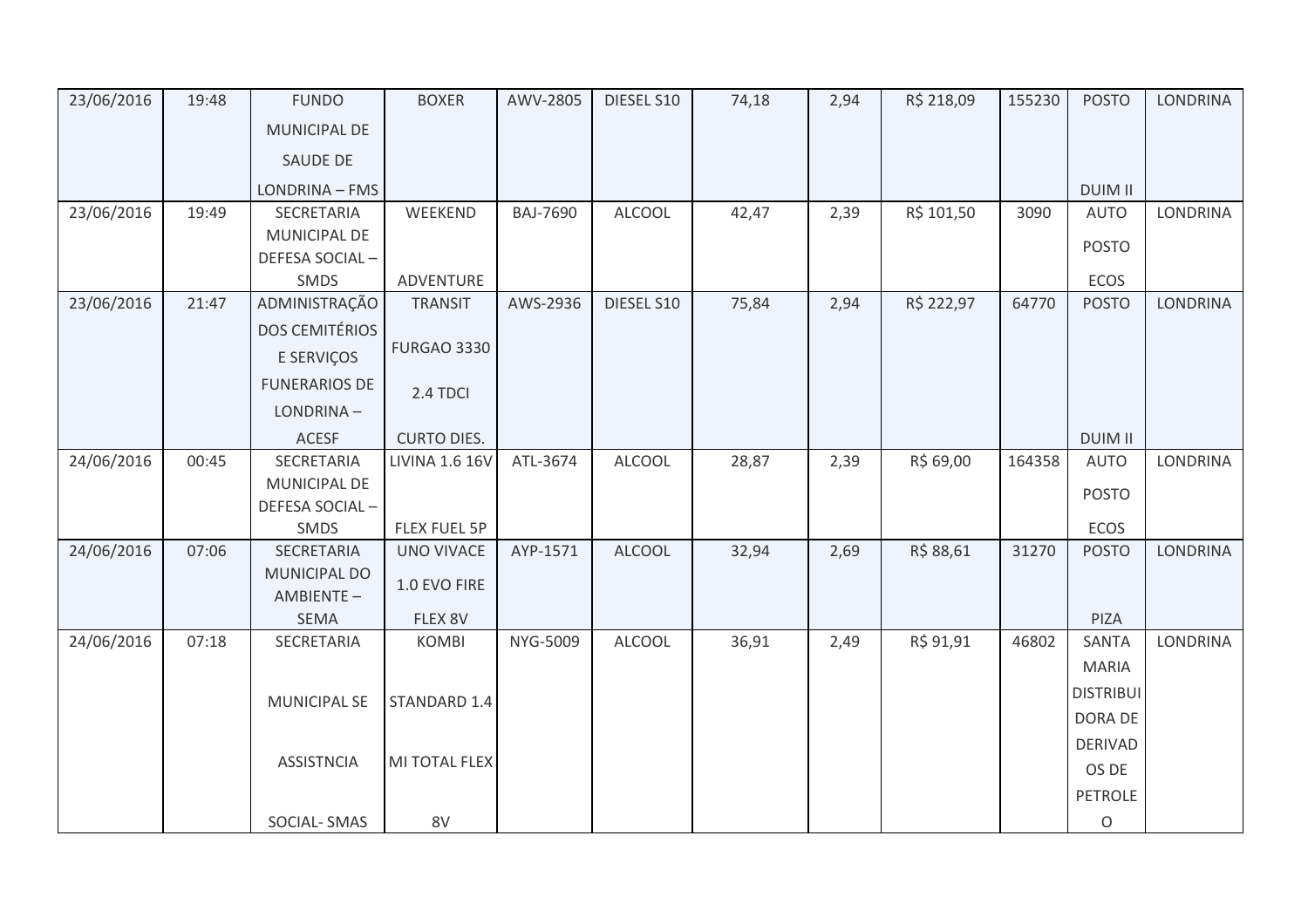| 24/06/2016 | 07:39 | <b>FUNDO</b>                             | <b>UNO VIVACE</b> | AZO-5149 | <b>GASOLINA</b> | 27,1   | 3,69 | R\$ 100,00 | 5092   | <b>POSTO</b>   | <b>LONDRINA</b> |
|------------|-------|------------------------------------------|-------------------|----------|-----------------|--------|------|------------|--------|----------------|-----------------|
|            |       | <b>MUNICIPAL DE</b>                      |                   |          |                 |        |      |            |        |                |                 |
|            |       | SAUDE DE                                 |                   |          |                 |        |      |            |        |                |                 |
|            |       | LONDRINA - FMS                           |                   |          |                 |        |      |            |        | PIZA           |                 |
| 24/06/2016 | 07:43 | <b>FUNDO</b>                             | <b>UNO VIVACE</b> | AZO-5149 | <b>GASOLINA</b> | 10,57  | 3,69 | R\$ 39,04  | 5095   | <b>POSTO</b>   | <b>LONDRINA</b> |
|            |       | MUNICIPAL DE                             |                   |          |                 |        |      |            |        |                |                 |
|            |       | <b>SAUDE DE</b>                          |                   |          |                 |        |      |            |        |                |                 |
|            |       | LONDRINA - FMS                           |                   |          |                 |        |      |            |        | PIZA           |                 |
| 24/06/2016 | 08:01 | SECRETARIA                               | L1114             | AAQ-2627 | <b>DIESEL</b>   | 43,74  | 2,99 | R\$ 130,78 | 500188 | <b>POSTO</b>   | <b>LONDRINA</b> |
|            |       | <b>MUNICIPAL DO</b>                      |                   |          |                 |        |      |            |        |                |                 |
|            |       | AMBIENTE-<br><b>SEMA</b>                 |                   |          |                 |        |      |            |        | PIZA           |                 |
| 24/06/2016 | 08:02 | <b>FUNDO</b>                             | <b>KOMBI</b>      | ASD-4393 | <b>GASOLINA</b> | 30,86  | 3,59 | R\$ 110,79 | 222704 | <b>POSTO</b>   | <b>LONDRINA</b> |
|            |       | MUNICIPAL DE                             |                   |          |                 |        |      |            |        |                |                 |
|            |       | <b>SAUDE DE</b>                          |                   |          |                 |        |      |            |        |                |                 |
|            |       | LONDRINA - FMS                           |                   |          |                 |        |      |            |        | <b>DUIM II</b> |                 |
| 24/06/2016 | 08:04 | SECRETARIA                               | <b>CARGO 2423</b> | AZR-9543 | DIESEL S10      | 163,77 | 2,94 | R\$481,48  | 15864  | <b>POSTO</b>   | <b>LONDRINA</b> |
|            |       | MUNICIPAL DE                             |                   |          |                 |        |      |            |        |                |                 |
|            |       | <b>OBRASE</b>                            |                   |          |                 |        |      |            |        |                |                 |
|            |       | PAVIMENTAÇÃO -                           |                   |          |                 |        |      |            |        |                |                 |
|            |       | SMOP                                     |                   |          |                 |        |      |            |        | <b>DUIM II</b> |                 |
| 24/06/2016 | 08:19 | <b>FUNDO</b>                             | <b>UNO</b>        | AUY-4269 | <b>GASOLINA</b> | 32,39  | 3,59 | R\$ 116,28 | 93414  | <b>POSTO</b>   | <b>LONDRINA</b> |
|            |       | MUNICIPAL DE                             |                   |          |                 |        |      |            |        |                |                 |
|            |       | <b>SAUDE DE</b>                          |                   |          |                 |        |      |            |        |                |                 |
|            |       | LONDRINA - FMS                           |                   |          |                 |        |      |            |        | <b>DUIM II</b> |                 |
| 24/06/2016 | 08:21 | SECRETARIA                               | UNO MILLE 1.0     | AVW-4588 | <b>ALCOOL</b>   | 37,06  | 2,49 | R\$ 92,28  | 91500  | <b>POSTO</b>   | <b>LONDRINA</b> |
|            |       | <b>MUNICIPAL SE</b><br><b>ASSISTNCIA</b> | FIRE/F.FLEX/      |          |                 |        |      |            |        |                |                 |
|            |       | SOCIAL-SMAS                              | <b>ECONOMY 4P</b> |          |                 |        |      |            |        | <b>DUIM II</b> |                 |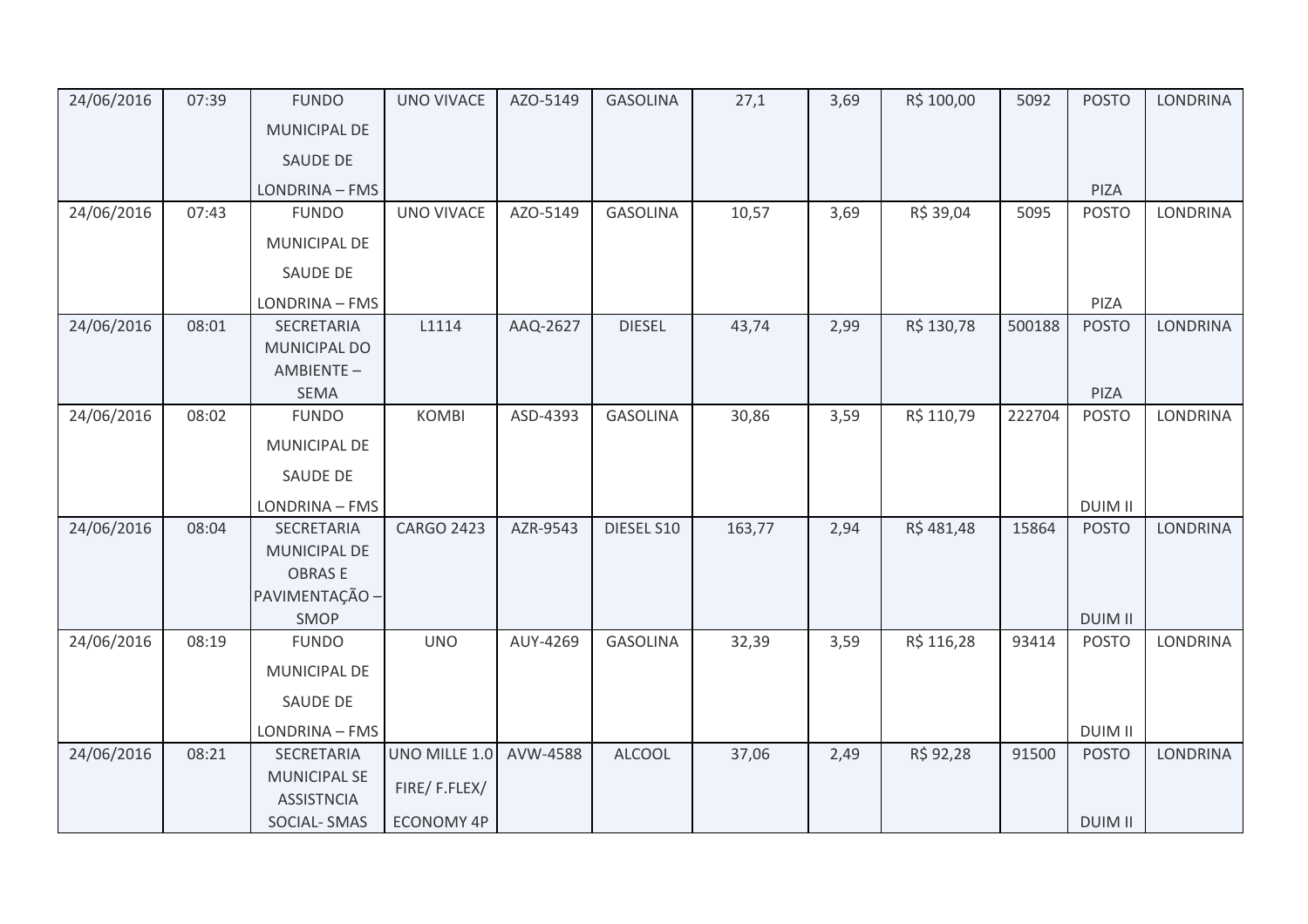| 24/06/2016 | 08:28 | SECRETARIA            | DAILY 45S17CS | AZL-3505 | DIESEL S10      | 68,78 | 2,97 | R\$ 204,29 | 12496  | <b>POSTO</b>   | <b>LONDRINA</b> |
|------------|-------|-----------------------|---------------|----------|-----------------|-------|------|------------|--------|----------------|-----------------|
|            |       | MUNICIPAL DE          |               |          |                 |       |      |            |        |                |                 |
|            |       | <b>OBRASE</b>         |               |          |                 |       |      |            |        |                |                 |
|            |       | PAVIMENTAÇÃO -        |               |          |                 |       |      |            |        |                |                 |
|            |       | SMOP                  |               |          |                 |       |      |            |        | FARIA          |                 |
| 24/06/2016 | 08:33 | <b>FUNDO</b>          | UNO VIVACE    | AZI-6595 | <b>GASOLINA</b> | 37,16 | 3,59 | R\$ 133,40 | 11935  | <b>POSTO</b>   | LONDRINA        |
|            |       | MUNICIPAL DE          |               |          |                 |       |      |            |        |                |                 |
|            |       | SAUDE DE              |               |          |                 |       |      |            |        |                |                 |
|            |       | LONDRINA - FMS        |               |          |                 |       |      |            |        | <b>DUIM II</b> |                 |
| 24/06/2016 | 08:35 | <b>FUNDO</b>          | <b>STRADA</b> | AKO-8021 | <b>ALCOOL</b>   | 41,51 | 2,49 | R\$ 103,36 | 105281 | <b>POSTO</b>   | LONDRINA        |
|            |       | MUNICIPAL DE          |               |          |                 |       |      |            |        |                |                 |
|            |       | SAUDE DE              |               |          |                 |       |      |            |        |                |                 |
|            |       | LONDRINA - FMS        |               |          |                 |       |      |            |        | <b>DUIM II</b> |                 |
| 24/06/2016 | 08:43 | <b>FUNDO</b>          | <b>KOMBI</b>  | FEP-2284 | <b>GASOLINA</b> | 23,88 | 3,69 | R\$ 88,12  | 48809  | <b>POSTO</b>   | <b>LONDRINA</b> |
|            |       | MUNICIPAL DE          |               |          |                 |       |      |            |        |                |                 |
|            |       | <b>SAUDE DE</b>       |               |          |                 |       |      |            |        |                |                 |
|            |       | LONDRINA - FMS        |               |          |                 |       |      |            |        | PIZA           |                 |
| 24/06/2016 | 08:46 | ADMINISTRAÇÃO         | MASTER 13     | EFS-9684 | <b>DIESEL</b>   | 36,3  | 2,84 | R\$ 103,09 | 152398 | <b>POSTO</b>   | LONDRINA        |
|            |       | <b>DOS CEMITÉRIOS</b> |               |          |                 |       |      |            |        |                |                 |
|            |       | E SERVIÇOS            |               |          |                 |       |      |            |        |                |                 |
|            |       | <b>FUNERARIOS DE</b>  |               |          |                 |       |      |            |        |                |                 |
|            |       | LONDRINA-             |               |          |                 |       |      |            |        |                |                 |
|            |       | ACESF                 | M3 2.5CDI     |          |                 |       |      |            |        | <b>DUIM II</b> |                 |
| 24/06/2016 | 09:14 | <b>FUNDO</b>          | <b>KOMBI</b>  | FHT-4264 | <b>GASOLINA</b> | 26,44 | 3,59 | R\$ 94,92  | 43445  | <b>POSTO</b>   | <b>LONDRINA</b> |
|            |       | MUNICIPAL DE          |               |          |                 |       |      |            |        |                |                 |
|            |       | SAUDE DE              |               |          |                 |       |      |            |        |                |                 |
|            |       | LONDRINA - FMS        |               |          |                 |       |      |            |        | <b>DUIM II</b> |                 |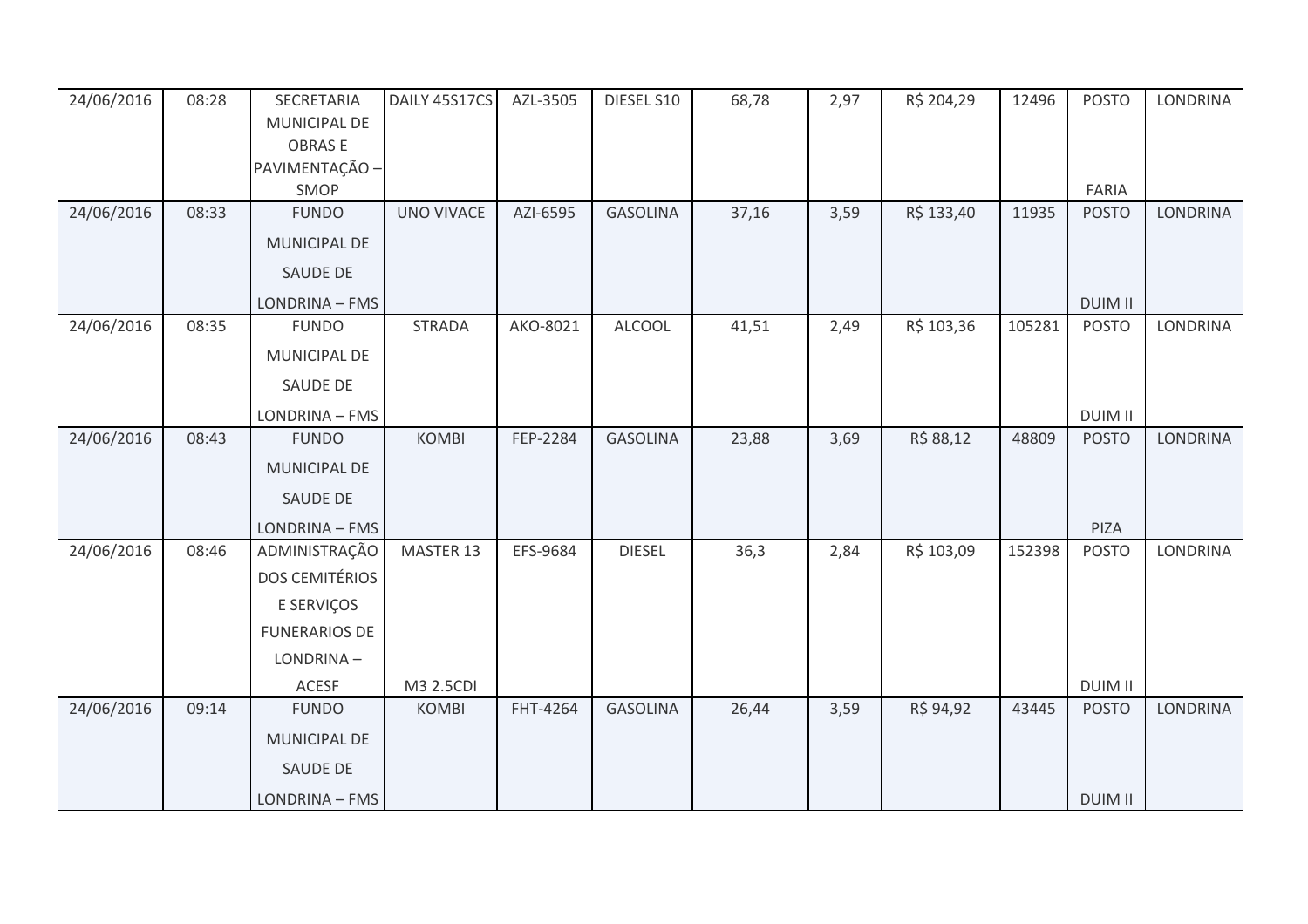| 24/06/2016 | 09:24 | SECRETARIA          | UNO MILLE 1.0     | AUY-4347 | <b>ALCOOL</b>   | 32,75 | 2,69 | R\$ 88,10  | 72745  | <b>POSTO</b>   | <b>LONDRINA</b> |
|------------|-------|---------------------|-------------------|----------|-----------------|-------|------|------------|--------|----------------|-----------------|
|            |       | MUNICIPAL DE        |                   |          |                 |       |      |            |        |                |                 |
|            |       | <b>OBRASE</b>       | FIRE/F.FLEX/      |          |                 |       |      |            |        |                |                 |
|            |       | PAVIMENTAÇÃO -      |                   |          |                 |       |      |            |        |                |                 |
|            |       | SMOP                | <b>ECONOMY 4P</b> |          |                 |       |      |            |        | PIZA           |                 |
| 24/06/2016 | 09:34 | <b>FUNDO</b>        | 207SW             | AUP-2421 | <b>GASOLINA</b> | 38,54 | 3,59 | R\$ 138,36 | 77974  | <b>POSTO</b>   | <b>LONDRINA</b> |
|            |       | MUNICIPAL DE        |                   |          |                 |       |      |            |        |                |                 |
|            |       | <b>SAUDE DE</b>     |                   |          |                 |       |      |            |        |                |                 |
|            |       | LONDRINA - FMS      |                   |          |                 |       |      |            |        | <b>DUIM II</b> |                 |
| 24/06/2016 | 09:51 | SECRETARIA          | <b>UNO VIVACE</b> | AYP-1575 | <b>ALCOOL</b>   | 39,4  | 2,49 | R\$ 98,11  | 48669  | <b>POSTO</b>   | LONDRINA        |
|            |       | MUNICIPAL DO        | 1.0 EVO FIRE      |          |                 |       |      |            |        |                |                 |
|            |       | AMBIENTE-           |                   |          |                 |       |      |            |        |                |                 |
|            |       | <b>SEMA</b>         | FLEX 8V           |          |                 |       |      |            |        | <b>DUIM II</b> |                 |
| 24/06/2016 | 09:56 | <b>FUNDO</b>        | <b>UNO</b>        | AJZ-1801 | <b>GASOLINA</b> | 34,58 | 3,59 | R\$ 124,14 | 147480 | <b>POSTO</b>   | <b>LONDRINA</b> |
|            |       | MUNICIPAL DE        |                   |          |                 |       |      |            |        |                |                 |
|            |       | <b>SAUDE DE</b>     |                   |          |                 |       |      |            |        |                |                 |
|            |       | LONDRINA - FMS      |                   |          |                 |       |      |            |        | <b>DUIM II</b> |                 |
| 24/06/2016 | 09:58 | <b>FUNDO DE</b>     | <b>SPRINTER</b>   | AZB-1247 | DIESEL S10      | 35,16 | 2,94 | R\$ 103,37 | 43084  | <b>POSTO</b>   | LONDRINA        |
|            |       | REEQUIPAMENTO       |                   |          |                 |       |      |            |        |                |                 |
|            |       | DO CORPO DE         |                   |          |                 |       |      |            |        |                |                 |
|            |       | <b>BOMBEIROS-</b>   |                   |          |                 |       |      |            |        |                |                 |
|            |       | SMDS/FUNREBO        |                   |          |                 |       |      |            |        |                |                 |
|            |       | M                   |                   |          |                 |       |      |            |        | <b>DUIM II</b> |                 |
| 24/06/2016 | 10:09 | <b>FUNDO</b>        | <b>KOMBI</b>      | FFZ-5891 | <b>GASOLINA</b> | 28,67 | 3,69 | R\$ 105,79 | 141046 | <b>POSTO</b>   | <b>LONDRINA</b> |
|            |       | <b>MUNICIPAL DE</b> |                   |          |                 |       |      |            |        |                |                 |
|            |       | <b>SAUDE DE</b>     |                   |          |                 |       |      |            |        |                |                 |
|            |       | LONDRINA - FMS      |                   |          |                 |       |      |            |        | PIZA           |                 |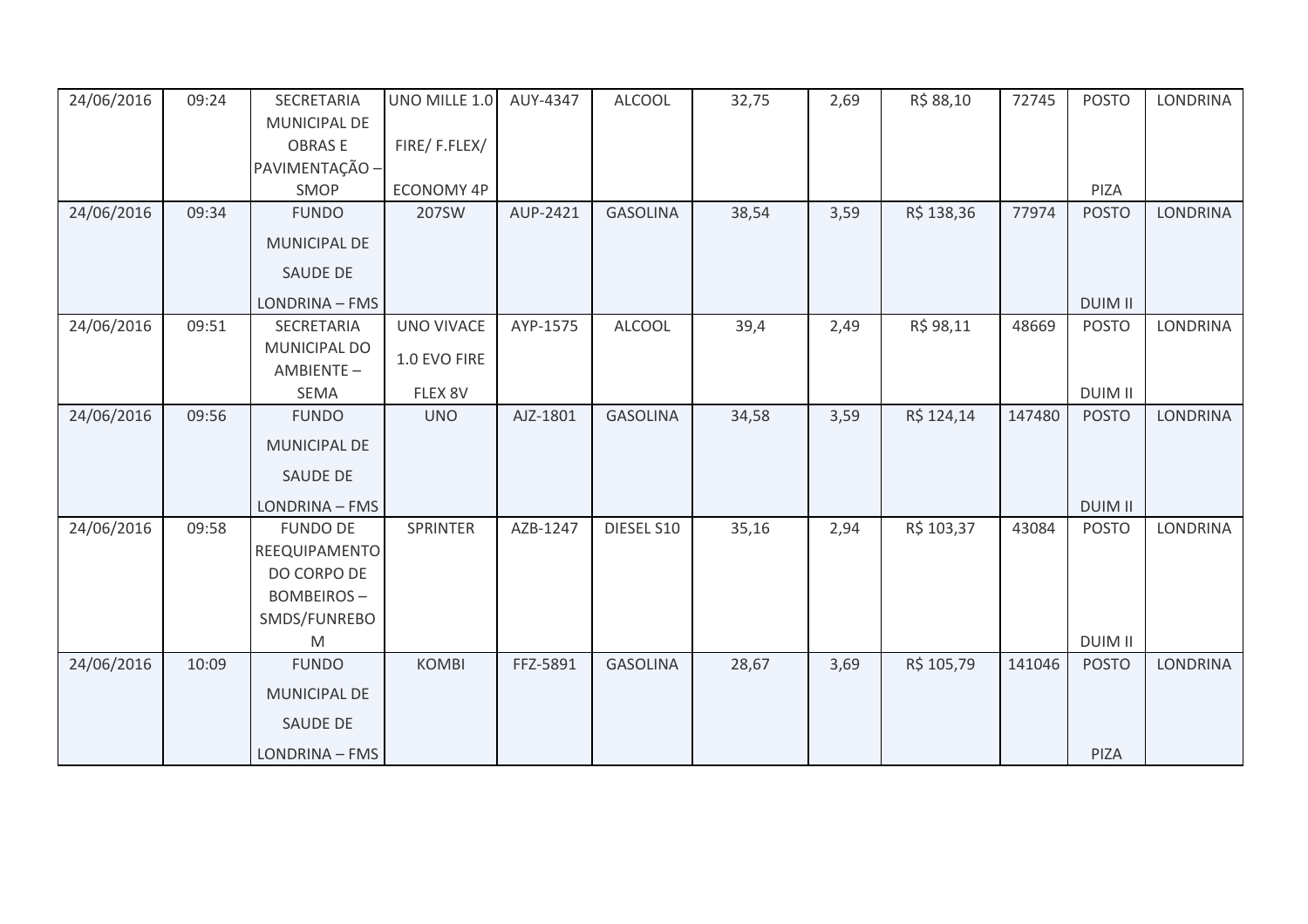| 24/06/2016 | 10:21 | SECRETARIA          | UNO MILLE 1.0     | AVW-4238 | <b>ALCOOL</b>   | 43,47 | 2,49 | R\$ 108,24 | 39826  | <b>POSTO</b>     | <b>LONDRINA</b> |
|------------|-------|---------------------|-------------------|----------|-----------------|-------|------|------------|--------|------------------|-----------------|
|            |       | <b>MUNICIPAL SE</b> |                   |          |                 |       |      |            |        |                  |                 |
|            |       | <b>ASSISTNCIA</b>   | FIRE/F.FLEX/      |          |                 |       |      |            |        |                  |                 |
|            |       | <b>SOCIAL-SMAS</b>  | <b>ECONOMY 4P</b> |          |                 |       |      |            |        | <b>DUIM II</b>   |                 |
| 24/06/2016 | 10:23 | <b>FUNDO</b>        | <b>UNO</b>        | AAW-2625 | <b>GASOLINA</b> | 38,44 | 3,59 | R\$ 138,00 | 122790 | <b>POSTO</b>     | <b>LONDRINA</b> |
|            |       | MUNICIPAL DE        |                   |          |                 |       |      |            |        |                  |                 |
|            |       | <b>SAUDE DE</b>     |                   |          |                 |       |      |            |        |                  |                 |
|            |       | LONDRINA - FMS      |                   |          |                 |       |      |            |        | <b>DUIM II</b>   |                 |
| 24/06/2016 | 10:31 | SECRETARIA          | <b>ASTRA SED.</b> | AUE-5114 | <b>ALCOOL</b>   | 48,8  | 2,49 | R\$ 121,51 | 126511 | <b>POSTO</b>     | <b>LONDRINA</b> |
|            |       | <b>MUNICIPAL DE</b> | ADVANT. 2.0       |          |                 |       |      |            |        |                  |                 |
|            |       | DEFESA SOCIAL-      | 8V MPFI           |          |                 |       |      |            |        |                  |                 |
|            |       | SMDS                | FLEXP. 4P         |          |                 |       |      |            |        | <b>DUIM II</b>   |                 |
| 24/06/2016 | 10:44 | <b>SECRETARIA</b>   | UNO MILLE 1.0     | AVW-4230 | <b>ALCOOL</b>   | 29,01 | 2,69 | R\$ 78,04  | 26797  | <b>POSTO</b>     | <b>LONDRINA</b> |
|            |       | <b>MUNICIPAL SE</b> | FIRE/F.FLEX/      |          |                 |       |      |            |        |                  |                 |
|            |       | <b>ASSISTNCIA</b>   |                   |          |                 |       |      |            |        |                  |                 |
|            |       | <b>SOCIAL-SMAS</b>  | <b>ECONOMY 4P</b> |          |                 |       |      |            |        | PIZA             |                 |
| 24/06/2016 | 10:52 | SECRETARIA          | <b>KOMBI</b>      | DWD-1381 | <b>ALCOOL</b>   | 38,15 | 2,49 | R\$ 94,99  | 190229 | <b>SANTA</b>     | <b>LONDRINA</b> |
|            |       |                     |                   |          |                 |       |      |            |        | <b>MARIA</b>     |                 |
|            |       | <b>MUNICIPAL SE</b> | STANDARD 1.4      |          |                 |       |      |            |        | <b>DISTRIBUI</b> |                 |
|            |       |                     |                   |          |                 |       |      |            |        | <b>DORA DE</b>   |                 |
|            |       |                     |                   |          |                 |       |      |            |        | <b>DERIVAD</b>   |                 |
|            |       | <b>ASSISTNCIA</b>   | MI TOTAL FLEX     |          |                 |       |      |            |        | OS DE            |                 |
|            |       |                     |                   |          |                 |       |      |            |        |                  |                 |
|            |       |                     |                   |          |                 |       |      |            |        | <b>PETROLE</b>   |                 |
|            |       | SOCIAL-SMAS         | 8V                |          |                 |       |      |            |        | $\circ$          |                 |
| 24/06/2016 | 11:07 | <b>SECRETARIA</b>   | VOYAGE 1.6        | AZL-4468 | <b>ALCOOL</b>   | 48,12 | 2,39 | R\$ 115,01 | 31626  | <b>POSTO</b>     | <b>LONDRINA</b> |
|            |       | <b>MUNICIPAL DE</b> | MI TOTAL FLEX     |          |                 |       |      |            |        | <b>PETROITA</b>  |                 |
|            |       | DEFESA SOCIAL-      |                   |          |                 |       |      |            |        |                  |                 |
|            |       | <b>SMDS</b>         | 8V                |          |                 |       |      |            |        | LIA              |                 |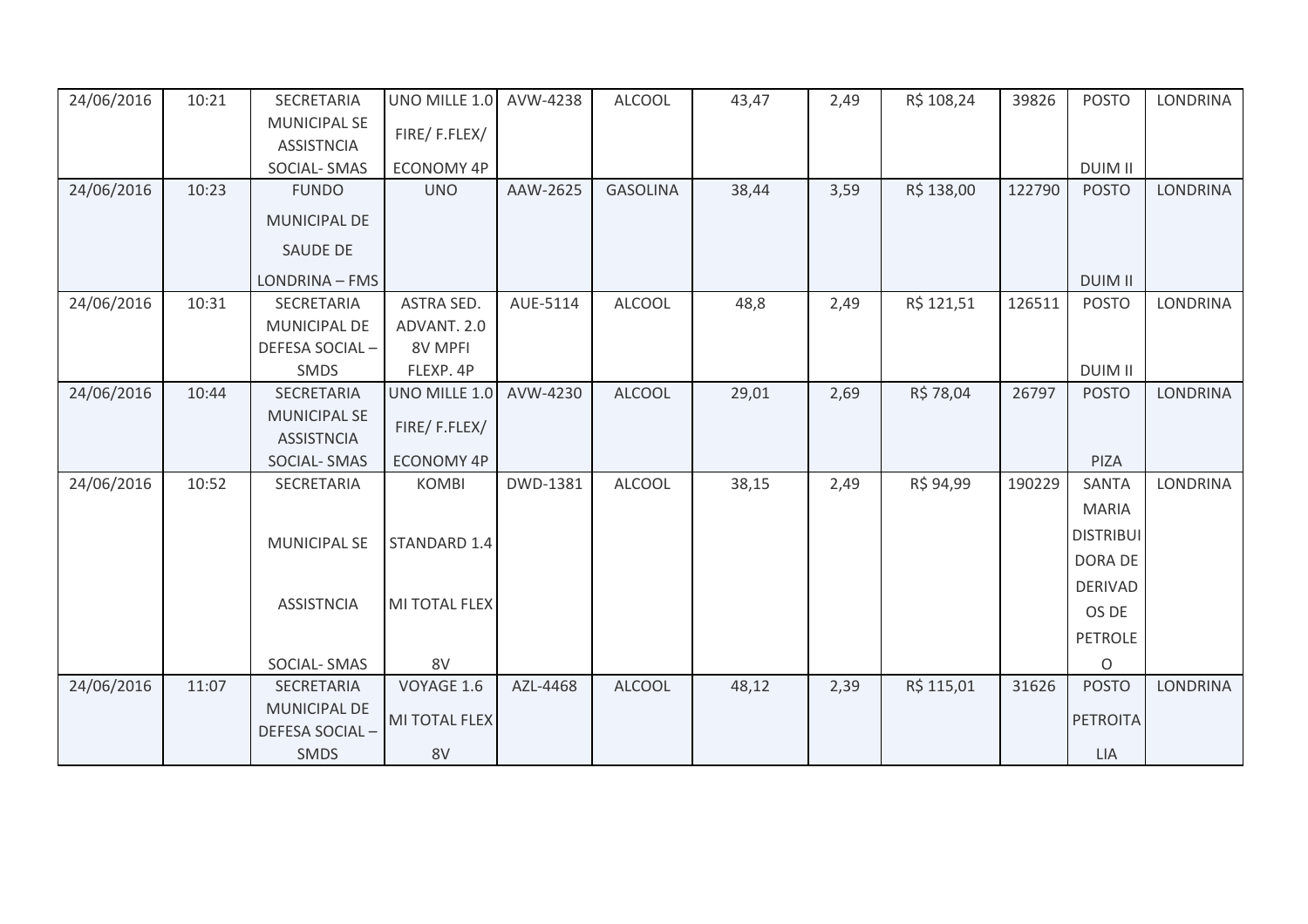| 24/06/2016 | 11:09 | SECRETARIA           | 14000              | AZP-8606 | DIESEL S10      | 127,12 | 2,99 | R\$ 380,10 | 12878  | <b>POSTO</b>   | <b>LONDRINA</b> |
|------------|-------|----------------------|--------------------|----------|-----------------|--------|------|------------|--------|----------------|-----------------|
|            |       | MUNICIPAL DE         |                    |          |                 |        |      |            |        |                |                 |
|            |       | <b>OBRASE</b>        |                    |          |                 |        |      |            |        | PETROITA       |                 |
|            |       | PAVIMENTAÇÃO -       |                    |          |                 |        |      |            |        |                |                 |
|            |       | SMOP                 |                    |          |                 |        |      |            |        | LIA            |                 |
| 24/06/2016 | 11:20 | SECRETARIA           | UNO MILLE 1.0      | AVW-4254 | <b>ALCOOL</b>   | 36,31  | 2,49 | R\$ 90,41  | 78265  | <b>POSTO</b>   | <b>LONDRINA</b> |
|            |       | <b>MUNICIPAL SE</b>  | FIRE/F.FLEX/       |          |                 |        |      |            |        |                |                 |
|            |       | <b>ASSISTNCIA</b>    |                    |          |                 |        |      |            |        |                |                 |
|            |       | SOCIAL-SMAS          | <b>ECONOMY 4P</b>  |          |                 |        |      |            |        | <b>DUIM II</b> |                 |
| 24/06/2016 | 11:25 | SECRETARIA           | UNO MILLE/         | AID-1801 | <b>GASOLINA</b> | 32,14  | 3,69 | R\$ 118,60 | 234578 | <b>POSTO</b>   | <b>LONDRINA</b> |
|            |       | <b>MUNICIPAL DE</b>  |                    |          |                 |        |      |            |        |                |                 |
|            |       | <b>AGRICULTURA E</b> | MILLE EX/          |          |                 |        |      |            |        |                |                 |
|            |       | ABASTECIMENTO        |                    |          |                 |        |      |            |        |                |                 |
|            |       | $-SMAA$              | SMART 4P           |          |                 |        |      |            |        | PIZA           |                 |
| 24/06/2016 | 11:25 | SECRETARIA           | <b>TRANSIT</b>     | AUZ-9101 | DIESEL S10      | 68     | 2,94 | R\$ 199,92 | 71720  | <b>POSTO</b>   | <b>LONDRINA</b> |
|            |       | MUNICIPAL DE         | <b>FURGAO 3330</b> |          |                 |        |      |            |        |                |                 |
|            |       |                      | 2.4 TDCI           |          |                 |        |      |            |        |                |                 |
|            |       | EDUCAÇÃO - SME       | <b>CURTO DIES.</b> |          |                 |        |      |            |        | <b>DUIM II</b> |                 |
| 24/06/2016 | 11:41 | SECRETARIA           | UNO MILLE/         | AHZ-5984 | <b>GASOLINA</b> | 34,3   | 3,47 | R\$ 119,02 | 172186 | <b>POSTO</b>   | LONDRINA        |
|            |       | MUNICIPAL DE         |                    |          |                 |        |      |            |        |                |                 |
|            |       | <b>OBRASE</b>        | MILLE EX/          |          |                 |        |      |            |        | PETROITA       |                 |
|            |       | PAVIMENTAÇÃO -       |                    |          |                 |        |      |            |        |                |                 |
|            |       | SMOP                 | SMART 4P           |          |                 |        |      |            |        | LIA            |                 |
| 24/06/2016 | 12:27 | <b>FUNDO</b>         | <b>FIESTA</b>      | ALS-2873 | <b>GASOLINA</b> | 28,82  | 3,59 | R\$ 103,46 | 81814  | <b>POSTO</b>   | <b>LONDRINA</b> |
|            |       | <b>MUNICIPAL DE</b>  |                    |          |                 |        |      |            |        |                |                 |
|            |       | SAUDE DE             |                    |          |                 |        |      |            |        |                |                 |
|            |       | LONDRINA - FMS       |                    |          |                 |        |      |            |        | <b>DUIM II</b> |                 |
| 24/06/2016 | 12:42 | <b>FUNDO</b>         | <b>UNO VIVACE</b>  | AZO-5179 | <b>GASOLINA</b> | 38,57  | 3,89 | R\$ 150,04 | 6795   | <b>AUTO</b>    | <b>LONDRINA</b> |
|            |       | MUNICIPAL DE         |                    |          |                 |        |      |            |        |                |                 |
|            |       | <b>SAUDE DE</b>      |                    |          |                 |        |      |            |        | <b>POSTO</b>   |                 |
|            |       | LONDRINA - FMS       |                    |          |                 |        |      |            |        | ECOS           |                 |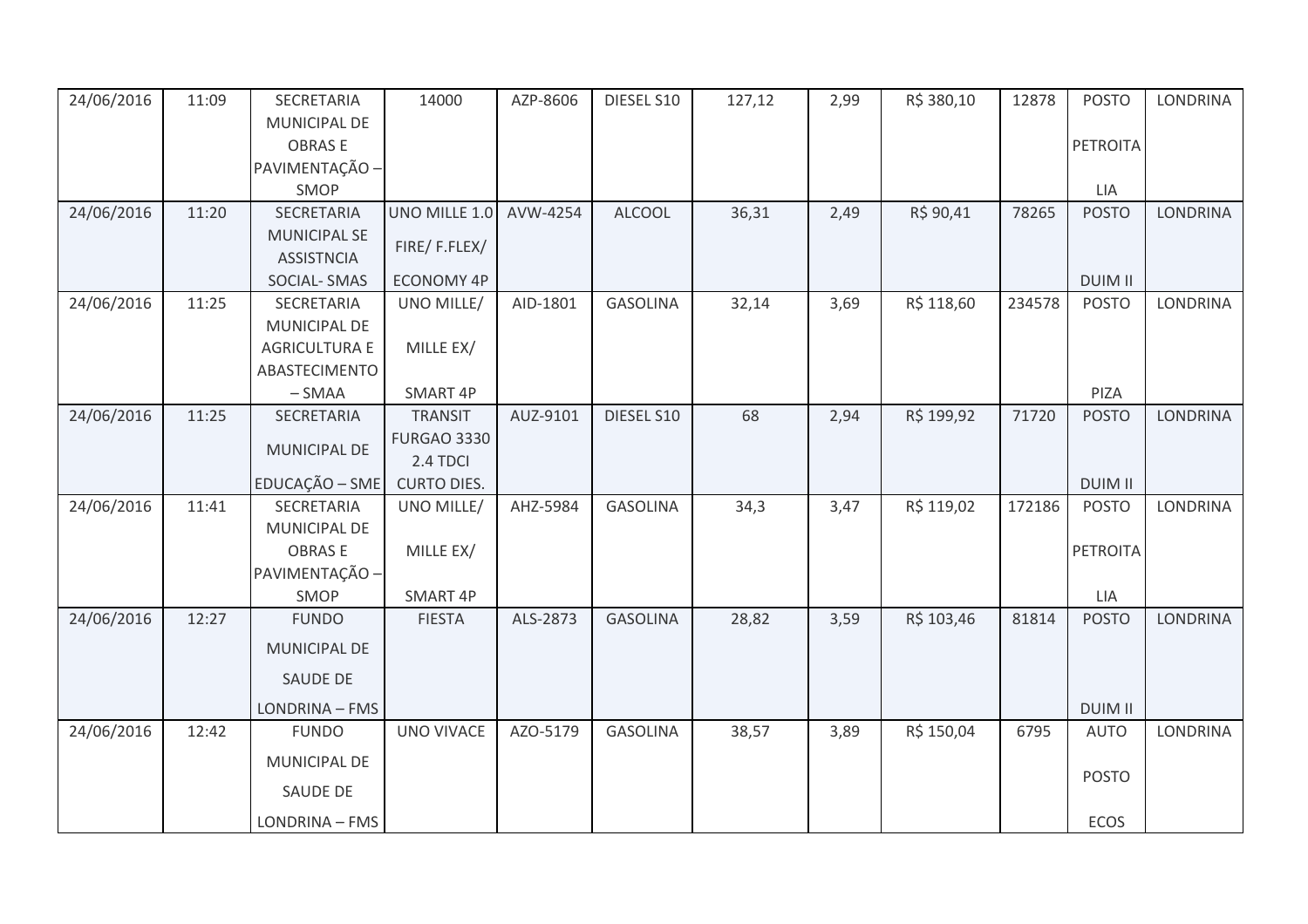| 24/06/2016 | 12:51 | ADMINISTRAÇÃO                            | <b>TRANSIT</b>               | AWS-2936        | DIESEL S10      | 73,59 | 3,07 | R\$ 225,85 | 65555          | <b>POSTO</b>         | <b>SAO ROQUE</b> |
|------------|-------|------------------------------------------|------------------------------|-----------------|-----------------|-------|------|------------|----------------|----------------------|------------------|
|            |       | <b>DOS CEMITÉRIOS</b>                    |                              |                 |                 |       |      |            |                |                      |                  |
|            |       | E SERVIÇOS                               | <b>FURGAO 3330</b>           |                 |                 |       |      |            |                |                      |                  |
|            |       | <b>FUNERARIOS DE</b>                     | 2.4 TDCI                     |                 |                 |       |      |            |                |                      |                  |
|            |       | LONDRINA-                                |                              |                 |                 |       |      |            |                |                      |                  |
|            |       | <b>ACESF</b>                             | <b>CURTO DIES.</b>           |                 |                 |       |      |            |                | <b>SESSENTA</b>      |                  |
| 24/06/2016 | 12:55 | <b>FUNDO</b>                             | <b>BOXER</b>                 | AXL-7395        | DIESEL S10      | 52,8  | 2,94 | R\$ 155,23 | 118410         | <b>POSTO</b>         | LONDRINA         |
|            |       | MUNICIPAL DE                             |                              |                 |                 |       |      |            |                |                      |                  |
|            |       | SAUDE DE                                 |                              |                 |                 |       |      |            |                |                      |                  |
|            |       | LONDRINA - FMS                           |                              |                 |                 |       |      |            |                | <b>DUIM II</b>       |                  |
| 24/06/2016 | 13:12 | <b>FUNDO</b>                             | <b>BOXER HDI</b>             | AZO-4507        | DIESEL S10      | 43,89 | 2,94 | R\$ 129,04 | 54681          | <b>POSTO</b>         | LONDRINA         |
|            |       | MUNICIPAL DE                             |                              |                 |                 |       |      |            |                |                      |                  |
|            |       | SAUDE DE                                 |                              |                 |                 |       |      |            |                |                      |                  |
|            |       | LONDRINA - FMS                           | 15P                          |                 |                 |       |      |            |                | <b>DUIM II</b>       |                  |
| 24/06/2016 | 13:26 | SECRETARIA                               | <b>S10 PICKUP</b>            | AWM-4670        | <b>ALCOOL</b>   | 48,5  | 2,49 | R\$ 120,76 | 57182          | <b>POSTO</b>         | LONDRINA         |
|            |       | <b>MUNICIPAL SE</b><br><b>ASSISTNCIA</b> | <b>EXECUTIVE CD</b>          |                 |                 |       |      |            |                |                      |                  |
|            |       | SOCIAL-SMAS                              | 4.3 4X4                      |                 |                 |       |      |            |                | <b>DUIM II</b>       |                  |
| 24/06/2016 | 13:30 | <b>FUNDO</b>                             | <b>KOMBI</b>                 | FEP-2285        | <b>GASOLINA</b> | 26,99 | 3,59 | R\$ 96,89  | 166240         | <b>POSTO</b>         | <b>LONDRINA</b>  |
|            |       | MUNICIPAL DE                             |                              |                 |                 |       |      |            |                |                      |                  |
|            |       | <b>SAUDE DE</b>                          |                              |                 |                 |       |      |            |                |                      |                  |
|            |       | LONDRINA - FMS                           |                              |                 |                 |       |      |            |                | <b>DUIM II</b>       |                  |
| 24/06/2016 | 13:32 | SECRETARIA                               | <b>TRITURADOR</b>            | EQU-0070        | <b>DIESEL</b>   | 33,41 | 2,99 | R\$ 99,90  | $\overline{3}$ | <b>POSTO</b>         | LONDRINA         |
|            |       | MUNICIPAL DO                             |                              |                 |                 |       |      |            |                |                      |                  |
|            |       | AMBIENTE-                                |                              |                 |                 |       |      |            |                |                      |                  |
| 24/06/2016 | 13:49 | SEMA<br>SECRETARIA                       | DE GALHOS<br><b>ONIX 1.0</b> | <b>BAG-1799</b> | <b>ALCOOL</b>   | 26    | 2,69 | R\$ 69,94  | 4065           | PIZA<br><b>POSTO</b> | <b>LONDRINA</b>  |
|            |       | MUNICIPAL DE                             |                              |                 |                 |       |      |            |                |                      |                  |
|            |       | FAZENDA - SMF                            |                              |                 |                 |       |      |            |                | PIZA                 |                  |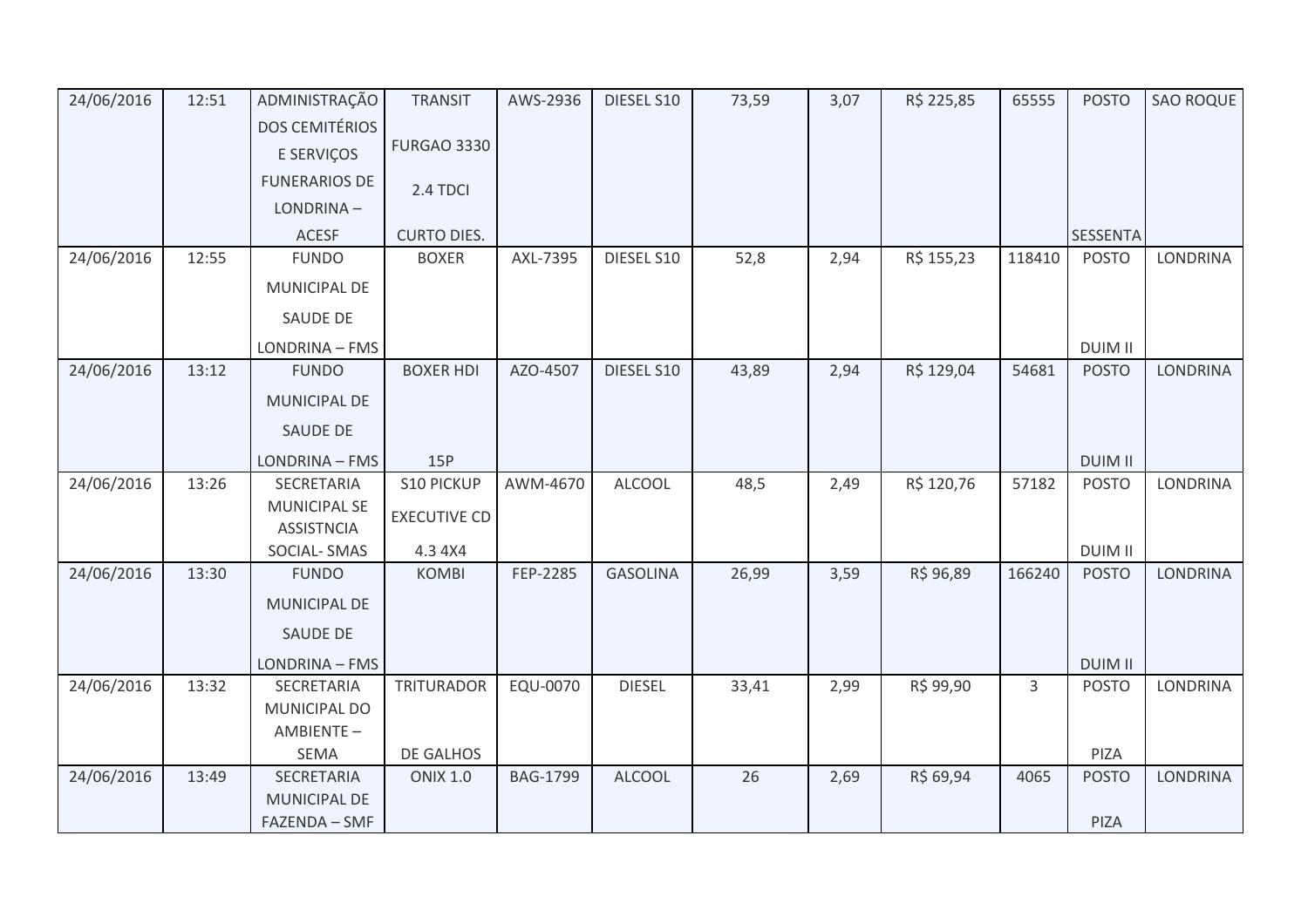| 24/06/2016 | 13:56 | <b>FUNDO</b>    | <b>UNO VIVACE</b>    | AZO-5146        | <b>GASOLINA</b> | 29,41 | 3,59 | R\$ 105,58 | 18309  | <b>POSTO</b>    | <b>LONDRINA</b> |
|------------|-------|-----------------|----------------------|-----------------|-----------------|-------|------|------------|--------|-----------------|-----------------|
|            |       | MUNICIPAL DE    |                      |                 |                 |       |      |            |        |                 |                 |
|            |       | SAUDE DE        |                      |                 |                 |       |      |            |        |                 |                 |
|            |       | LONDRINA - FMS  |                      |                 |                 |       |      |            |        | <b>DUIM II</b>  |                 |
| 24/06/2016 | 13:58 | SECRETARIA      | UNO MILLE 1.0        | AOZ-9012        | <b>ALCOOL</b>   | 37,22 | 2,49 | R\$ 92,68  | 114298 | <b>POSTO</b>    | <b>LONDRINA</b> |
|            |       | MUNICIPAL DE    | FIRE/F.FLEX/         |                 |                 |       |      |            |        |                 |                 |
|            |       | EDUCAÇÃO - SME  | <b>ECONOMY 4P</b>    |                 |                 |       |      |            |        | <b>DUIM II</b>  |                 |
| 24/06/2016 | 13:59 | SECRETARIA      | SAVEIRO CE TL        | <b>BAI-6334</b> | <b>ALCOOL</b>   | 48,16 | 2,49 | R\$ 119,92 | 6220   | <b>POSTO</b>    | <b>LONDRINA</b> |
|            |       | MUNICIPAL DE    |                      |                 |                 |       |      |            |        |                 |                 |
|            |       | EDUCAÇÃO - SME  | MB                   |                 |                 |       |      |            |        | <b>DUIM II</b>  |                 |
| 24/06/2016 | 14:01 | <b>FUNDO</b>    | <b>UNO</b>           | AKQ-6983        | <b>GASOLINA</b> | 36,81 | 3,59 | R\$ 132,15 | 183731 | <b>POSTO</b>    | LONDRINA        |
|            |       | MUNICIPAL DE    |                      |                 |                 |       |      |            |        |                 |                 |
|            |       | SAUDE DE        |                      |                 |                 |       |      |            |        |                 |                 |
|            |       | LONDRINA - FMS  |                      |                 |                 |       |      |            |        | <b>DUIM II</b>  |                 |
| 24/06/2016 | 14:05 | <b>FUNDO</b>    | <b>UNO VIVACE</b>    | AZO-5174        | <b>GASOLINA</b> | 10,9  | 3,47 | R\$ 37,83  | 12363  | <b>POSTO</b>    | LONDRINA        |
|            |       | MUNICIPAL DE    |                      |                 |                 |       |      |            |        |                 |                 |
|            |       | <b>SAUDE DE</b> |                      |                 |                 |       |      |            |        | <b>PETROITA</b> |                 |
|            |       | LONDRINA - FMS  |                      |                 |                 |       |      |            |        | LIA             |                 |
| 24/06/2016 | 14:06 | <b>FUNDO</b>    | <b>BOXER HDI 15L</b> | AZO-4509        | DIESEL S10      | 41,23 | 2,99 | R\$ 123,27 | 61908  | <b>POSTO</b>    | <b>LONDRINA</b> |
|            |       | MUNICIPAL DE    |                      |                 |                 |       |      |            |        |                 |                 |
|            |       | SAUDE DE        |                      |                 |                 |       |      |            |        | <b>PETROITA</b> |                 |
|            |       | LONDRINA - FMS  |                      |                 |                 |       |      |            |        | <b>LIA</b>      |                 |
| 24/06/2016 | 14:44 | <b>FUNDO</b>    | <b>UNO</b>           | AUY-4269        | <b>GASOLINA</b> | 31,64 | 3,59 | R\$ 113,59 | 92023  | <b>POSTO</b>    | <b>LONDRINA</b> |
|            |       | MUNICIPAL DE    |                      |                 |                 |       |      |            |        |                 |                 |
|            |       | SAUDE DE        |                      |                 |                 |       |      |            |        |                 |                 |
|            |       | LONDRINA - FMS  |                      |                 |                 |       |      |            |        | <b>DUIM II</b>  |                 |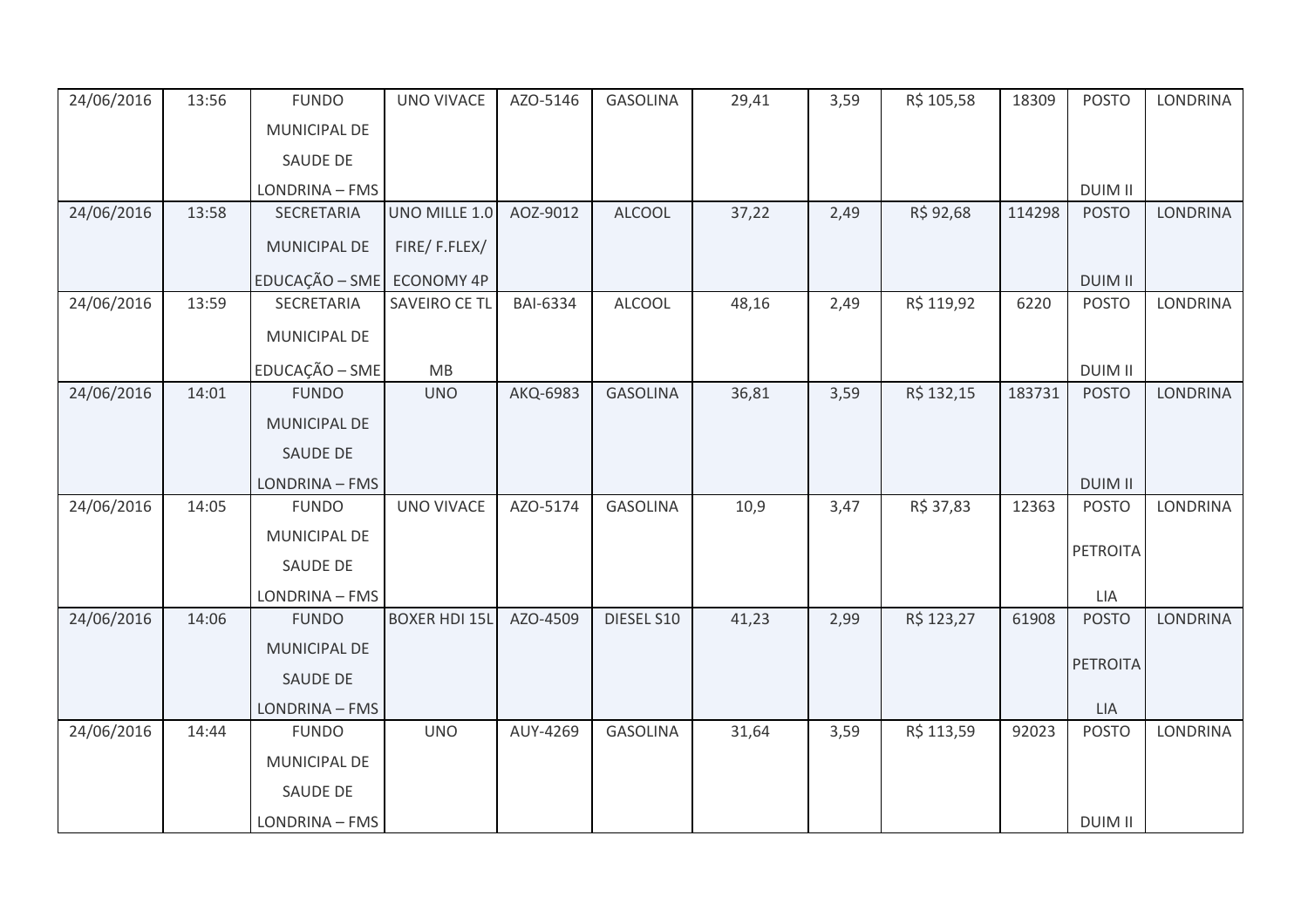| 24/06/2016 | 14:47 | <b>FUNDO</b>        | <b>CELTA</b>  | AWM-8669        | <b>GASOLINA</b> | 45,98 | 3,59 | R\$ 165,09 | 15759  | <b>POSTO</b>   | <b>LONDRINA</b> |
|------------|-------|---------------------|---------------|-----------------|-----------------|-------|------|------------|--------|----------------|-----------------|
|            |       | <b>MUNICIPAL DE</b> |               |                 |                 |       |      |            |        |                |                 |
|            |       | SAUDE DE            |               |                 |                 |       |      |            |        |                |                 |
|            |       | LONDRINA - FMS      |               |                 |                 |       |      |            |        | <b>DUIM II</b> |                 |
| 24/06/2016 | 15:40 | <b>FUNDO DE</b>     | COBALT        | AVO-4788        | <b>GASOLINA</b> | 38,73 | 3,59 | R\$ 139,00 | 31406  | <b>POSTO</b>   | LONDRINA        |
|            |       | REEQUIPAMENTO       |               |                 |                 |       |      |            |        |                |                 |
|            |       | DO CORPO DE         |               |                 |                 |       |      |            |        |                |                 |
|            |       | <b>BOMBEIROS-</b>   |               |                 |                 |       |      |            |        |                |                 |
|            |       | SMDS/FUNREBO        |               |                 |                 |       |      |            |        |                |                 |
|            |       | M                   |               |                 |                 |       |      |            |        | <b>DUIM II</b> |                 |
| 24/06/2016 | 15:41 | <b>FUNDO DE</b>     | <b>S10</b>    | <b>FKF-9362</b> | DIESEL S10      | 37,56 | 2,94 | R\$ 110,43 | 44024  | <b>POSTO</b>   | <b>LONDRINA</b> |
|            |       | REEQUIPAMENTO       |               |                 |                 |       |      |            |        |                |                 |
|            |       | DO CORPO DE         |               |                 |                 |       |      |            |        |                |                 |
|            |       | <b>BOMBEIROS-</b>   |               |                 |                 |       |      |            |        |                |                 |
|            |       | SMDS/FUNREBO<br>M   |               |                 |                 |       |      |            |        | <b>DUIM II</b> |                 |
| 24/06/2016 | 15:47 | <b>FUNDO</b>        | <b>CELTA</b>  | AWM-8632        | <b>GASOLINA</b> | 47,64 | 3,59 | R\$ 171,00 | 101986 | <b>POSTO</b>   | <b>LONDRINA</b> |
|            |       |                     |               |                 |                 |       |      |            |        |                |                 |
|            |       | MUNICIPAL DE        |               |                 |                 |       |      |            |        |                |                 |
|            |       | SAUDE DE            |               |                 |                 |       |      |            |        |                |                 |
|            |       | LONDRINA - FMS      |               |                 |                 |       |      |            |        | <b>DUIM II</b> |                 |
| 24/06/2016 | 15:53 | <b>FUNDO</b>        | <b>BOXER</b>  | AWF-6106        | DIESEL S10      | 66,68 | 2,94 | R\$ 196,04 | 155913 | <b>POSTO</b>   | <b>LONDRINA</b> |
|            |       | <b>MUNICIPAL DE</b> |               |                 |                 |       |      |            |        |                |                 |
|            |       | SAUDE DE            |               |                 |                 |       |      |            |        |                |                 |
|            |       | LONDRINA - FMS      |               |                 |                 |       |      |            |        | <b>DUIM II</b> |                 |
| 24/06/2016 | 15:54 | SECRETARIA          | VOYAGE 1.6    | AZL-4436        | <b>ALCOOL</b>   | 40    | 2,49 | R\$ 99,60  | 20553  | <b>POSTO</b>   | <b>LONDRINA</b> |
|            |       | <b>MUNICIPAL DE</b> | MI TOTAL FLEX |                 |                 |       |      |            |        |                |                 |
|            |       | DEFESA SOCIAL-      |               |                 |                 |       |      |            |        |                |                 |
|            |       | <b>SMDS</b>         | 8V            |                 |                 |       |      |            |        | <b>CINCO</b>   |                 |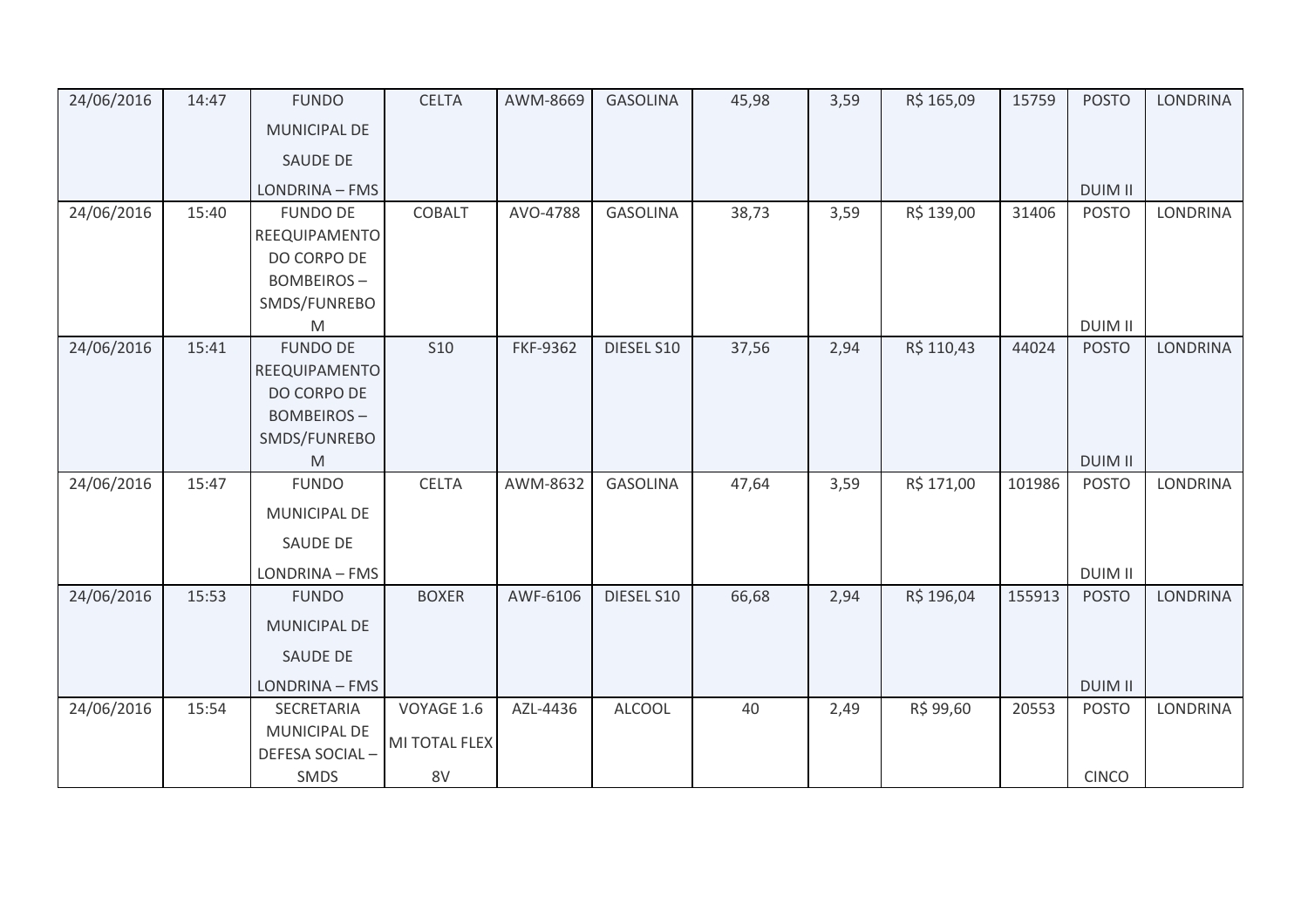| 24/06/2016 | 15:56 | <b>FUNDO DE</b><br>REEQUIPAMENTO<br>DO CORPO DE<br><b>BOMBEIROS-</b><br>SMDS/FUNREBO<br>M | <b>SPRINTER</b>                                                 | AZB-1249        | DIESEL S10      | 35,39 | 2,94 | R\$ 104,00 | 40230  | <b>POSTO</b><br><b>DUIM II</b>             | LONDRINA        |
|------------|-------|-------------------------------------------------------------------------------------------|-----------------------------------------------------------------|-----------------|-----------------|-------|------|------------|--------|--------------------------------------------|-----------------|
| 24/06/2016 | 16:04 | <b>FUNDO</b><br>MUNICIPAL DE<br><b>SAUDE DE</b><br>LONDRINA - FMS                         | SPACEFOX                                                        | <b>BAI-9776</b> | <b>GASOLINA</b> | 18,35 | 3,59 | R\$ 65,88  | 21495  | <b>POSTO</b><br><b>DUIM II</b>             | <b>LONDRINA</b> |
| 24/06/2016 | 16:06 | <b>SECRETARIA</b><br><b>MUNICIPAL DE</b><br>DEFESA SOCIAL-<br><b>SMDS</b>                 | <b>XRE 300</b>                                                  | AVF-3869        | <b>GASOLINA</b> | 8,5   | 3,89 | R\$ 33,10  | 16719  | <b>AUTO</b><br><b>POSTO</b><br><b>ECOS</b> | <b>LONDRINA</b> |
| 24/06/2016 | 16:06 | <b>FUNDO</b><br>MUNICIPAL DE<br><b>SAUDE DE</b><br>LONDRINA - FMS                         | <b>UNO</b>                                                      | AMN-4157        | <b>GASOLINA</b> | 32,91 | 3,69 | R\$ 121,44 | 143013 | <b>POSTO</b><br>PIZA                       | <b>LONDRINA</b> |
| 24/06/2016 | 16:07 | <b>SECRETARIA</b><br><b>MUNICIPAL DE</b><br>DEFESA SOCIAL-<br><b>SMDS</b>                 | <b>XRE 300</b>                                                  | AVF-3881        | <b>GASOLINA</b> | 9,06  | 3,89 | R\$ 35,24  | 15448  | <b>AUTO</b><br><b>POSTO</b><br>ECOS        | <b>LONDRINA</b> |
| 24/06/2016 | 16:08 | SECRETARIA<br>MUNICIPAL DE<br><b>OBRASE</b><br>PAVIMENTAÇÃO -<br>SMOP                     | <b>UNO</b><br><b>ECONOMY</b><br>CELEB. 1.4 EVO<br>F. FLEX 8V 4P | AYP-9731        | <b>ALCOOL</b>   | 40,48 | 2,49 | R\$ 100,80 | 12533  | <b>POSTO</b><br><b>DUIM II</b>             | LONDRINA        |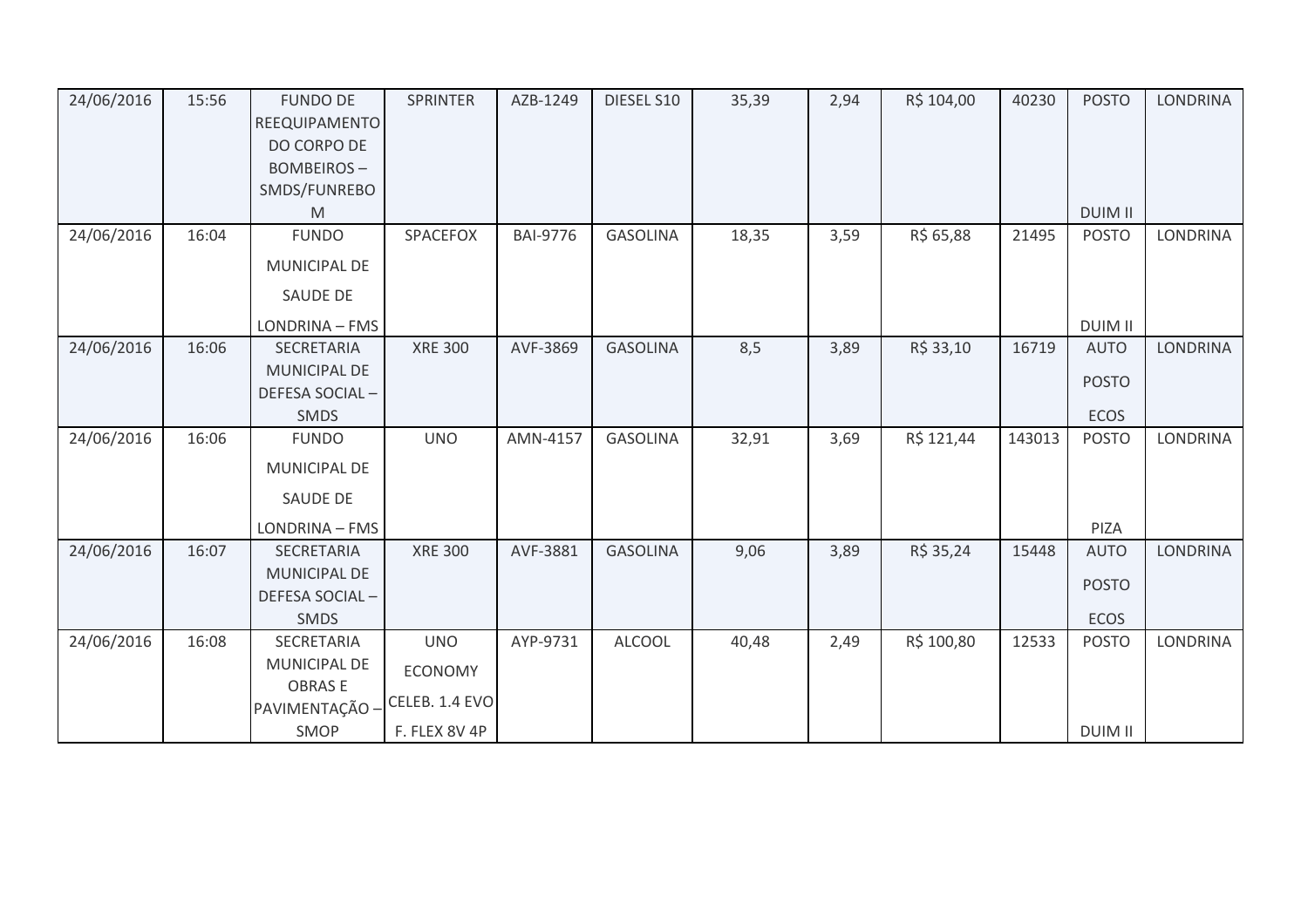| 24/06/2016 | 16:09 | <b>FUNDO</b>                             | <b>BOXER</b>      | ARB-2177 | <b>DIESEL</b>   | 53,88 | 2,84 | R\$ 153,00 | 175272 | <b>POSTO</b>     | <b>LONDRINA</b> |
|------------|-------|------------------------------------------|-------------------|----------|-----------------|-------|------|------------|--------|------------------|-----------------|
|            |       | MUNICIPAL DE                             |                   |          |                 |       |      |            |        |                  |                 |
|            |       | SAUDE DE                                 |                   |          |                 |       |      |            |        |                  |                 |
|            |       | LONDRINA - FMS                           |                   |          |                 |       |      |            |        | <b>DUIM II</b>   |                 |
| 24/06/2016 | 16:25 | SECRETARIA                               | UNO MILLE 1.0     | AVW-4587 | <b>ALCOOL</b>   | 35,97 | 2,49 | R\$ 89,57  | 32432  | <b>POSTO</b>     | <b>LONDRINA</b> |
|            |       | <b>MUNICIPAL SE</b><br><b>ASSISTNCIA</b> | FIRE/F.FLEX/      |          |                 |       |      |            |        |                  |                 |
|            |       | SOCIAL-SMAS                              | ECONOMY 4P        |          |                 |       |      |            |        | <b>DUIM II</b>   |                 |
| 24/06/2016 | 16:29 | <b>FUNDO</b>                             | SPRINTER-415      | BAG-9371 | DIESEL S10      | 41,11 | 3,15 | R\$ 129,50 | 11725  | <b>SANTA</b>     | <b>LONDRINA</b> |
|            |       |                                          |                   |          |                 |       |      |            |        | <b>MARIA</b>     |                 |
|            |       | MUNICIPAL DE                             |                   |          |                 |       |      |            |        | <b>DISTRIBUI</b> |                 |
|            |       |                                          |                   |          |                 |       |      |            |        | <b>DORA DE</b>   |                 |
|            |       |                                          |                   |          |                 |       |      |            |        | <b>DERIVAD</b>   |                 |
|            |       | SAUDE DE                                 |                   |          |                 |       |      |            |        | OS DE            |                 |
|            |       |                                          |                   |          |                 |       |      |            |        | <b>PETROLE</b>   |                 |
|            |       | LONDRINA - FMS                           |                   |          |                 |       |      |            |        | $\circ$          |                 |
| 24/06/2016 | 17:02 | <b>FUNDO</b>                             | <b>KOMBI</b>      | FIZ-9582 | <b>GASOLINA</b> | 27,27 | 3,59 | R\$ 97,90  | 101281 | <b>POSTO</b>     | LONDRINA        |
|            |       | MUNICIPAL DE                             |                   |          |                 |       |      |            |        |                  |                 |
|            |       | <b>SAUDE DE</b>                          |                   |          |                 |       |      |            |        |                  |                 |
|            |       | LONDRINA - FMS                           |                   |          |                 |       |      |            |        | <b>DUIM II</b>   |                 |
| 24/06/2016 | 17:10 | <b>FUNDO DE</b><br>REEQUIPAMENTO         | <b>TRANSIT</b>    | AYV-0967 | DIESEL S10      | 32,66 | 2,94 | R\$ 96,02  | 45369  | <b>POSTO</b>     | <b>LONDRINA</b> |
|            |       | DO CORPO DE                              |                   |          |                 |       |      |            |        |                  |                 |
|            |       | <b>BOMBEIROS-</b>                        |                   |          |                 |       |      |            |        |                  |                 |
|            |       | SMDS/FUNREBO                             |                   |          |                 |       |      |            |        |                  |                 |
|            |       | M                                        |                   |          |                 |       |      |            |        | <b>DUIM II</b>   |                 |
| 24/06/2016 | 17:21 | SECRETARIA                               | UNO MILLE 1.0     | AOZ-4322 | <b>ALCOOL</b>   | 24,3  | 2,49 | R\$ 60,51  | 87091  | <b>POSTO</b>     | LONDRINA        |
|            |       | <b>MUNICIPAL SE</b><br><b>ASSISTNCIA</b> | FIRE/F.FLEX/      |          |                 |       |      |            |        |                  |                 |
|            |       | SOCIAL-SMAS                              | <b>ECONOMY 4P</b> |          |                 |       |      |            |        | <b>DUIM II</b>   |                 |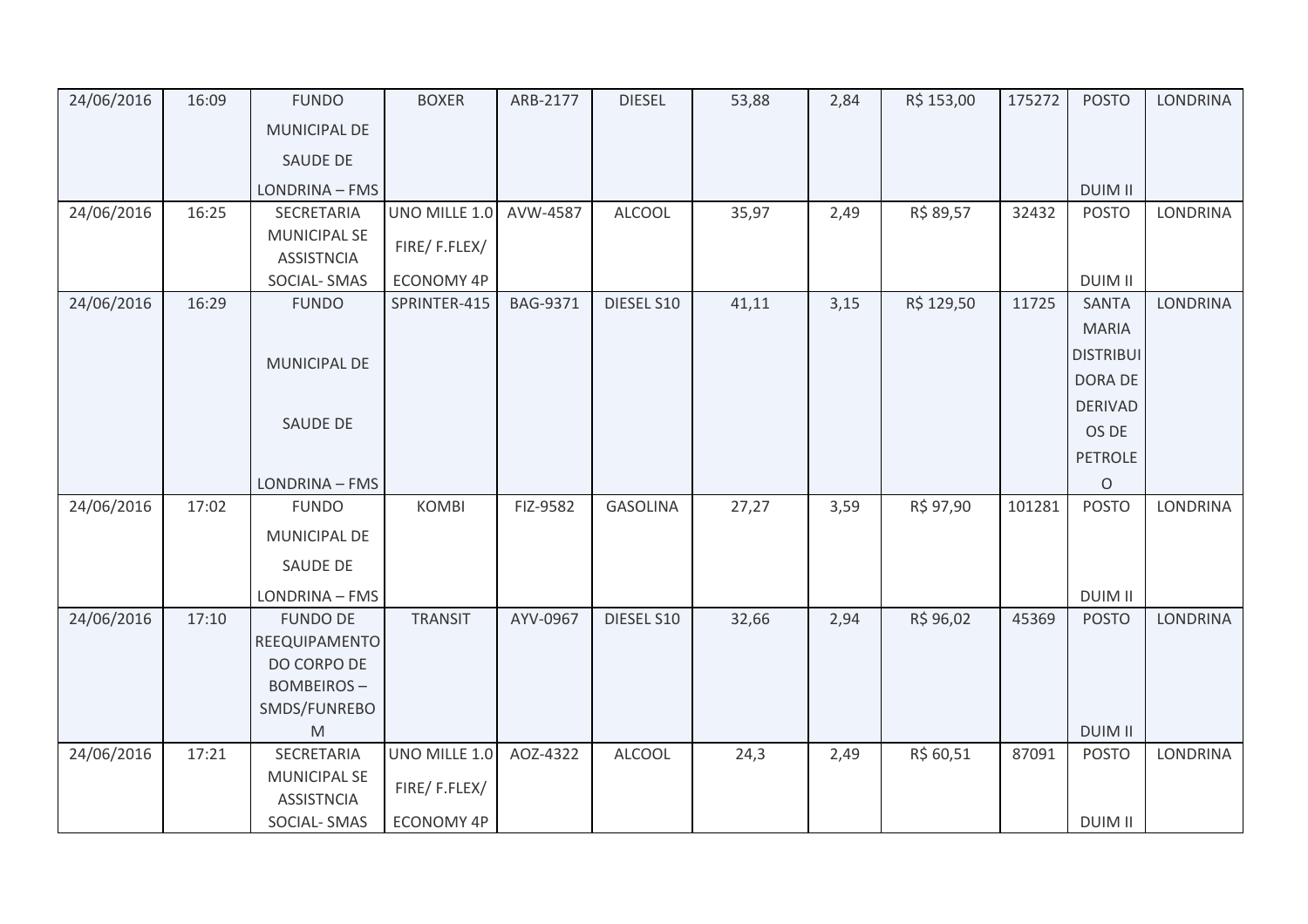| 24/06/2016 | 17:41 | <b>FUNDO</b>        | <b>DUCATO</b>     | ATJ-3641        | <b>DIESEL</b>   | 25,05 | 2,84 | R\$ 71,14  | 291172 | <b>POSTO</b>     | <b>LONDRINA</b> |
|------------|-------|---------------------|-------------------|-----------------|-----------------|-------|------|------------|--------|------------------|-----------------|
|            |       | MUNICIPAL DE        |                   |                 |                 |       |      |            |        |                  |                 |
|            |       | <b>SAUDE DE</b>     |                   |                 |                 |       |      |            |        |                  |                 |
|            |       | LONDRINA - FMS      |                   |                 |                 |       |      |            |        | <b>DUIM II</b>   |                 |
| 24/06/2016 | 17:48 | <b>FUNDO</b>        | <b>UNO</b>        | AAW-2747        | <b>GASOLINA</b> | 29,91 | 3,59 | R\$ 107,38 | 134750 | <b>POSTO</b>     | LONDRINA        |
|            |       | MUNICIPAL DE        |                   |                 |                 |       |      |            |        |                  |                 |
|            |       | SAUDE DE            |                   |                 |                 |       |      |            |        |                  |                 |
|            |       | LONDRINA - FMS      |                   |                 |                 |       |      |            |        | <b>DUIM II</b>   |                 |
| 24/06/2016 | 17:51 | SECRETARIA          | <b>KOMBI</b>      | ANV-2029        | <b>ALCOOL</b>   | 19,68 | 2,49 | R\$49,00   | 193297 | <b>SANTA</b>     | <b>LONDRINA</b> |
|            |       |                     |                   |                 |                 |       |      |            |        | <b>MARIA</b>     |                 |
|            |       | <b>MUNICIPAL SE</b> | FURGAO 1.4        |                 |                 |       |      |            |        | <b>DISTRIBUI</b> |                 |
|            |       |                     |                   |                 |                 |       |      |            |        | <b>DORA DE</b>   |                 |
|            |       |                     |                   |                 |                 |       |      |            |        | <b>DERIVAD</b>   |                 |
|            |       | <b>ASSISTNCIA</b>   | MI TOTAL FLEX     |                 |                 |       |      |            |        | OS DE            |                 |
|            |       |                     |                   |                 |                 |       |      |            |        | <b>PETROLE</b>   |                 |
|            |       | <b>SOCIAL-SMAS</b>  | 8V                |                 |                 |       |      |            |        | $\circ$          |                 |
| 24/06/2016 | 18:03 | <b>FUNDO</b>        | SPRINTER-415      | <b>BAG-9373</b> | DIESEL S10      | 30,98 | 2,94 | R\$ 91,08  | 4907   | <b>POSTO</b>     | <b>LONDRINA</b> |
|            |       | MUNICIPAL DE        |                   |                 |                 |       |      |            |        |                  |                 |
|            |       | SAUDE DE            |                   |                 |                 |       |      |            |        |                  |                 |
|            |       | LONDRINA - FMS      |                   |                 |                 |       |      |            |        | <b>DUIM II</b>   |                 |
| 24/06/2016 | 19:33 | <b>FUNDO</b>        | MASTER 2.3        | AZL-6276        | DIESEL S10      | 64,28 | 2,94 | R\$ 189,01 | 51794  | <b>POSTO</b>     | <b>LONDRINA</b> |
|            |       | <b>MUNICIPAL DE</b> |                   |                 |                 |       |      |            |        |                  |                 |
|            |       | SAUDE DE            | <b>DCI FURGÃO</b> |                 |                 |       |      |            |        |                  |                 |
|            |       | LONDRINA - FMS      | <b>16V</b>        |                 |                 |       |      |            |        | <b>DUIM II</b>   |                 |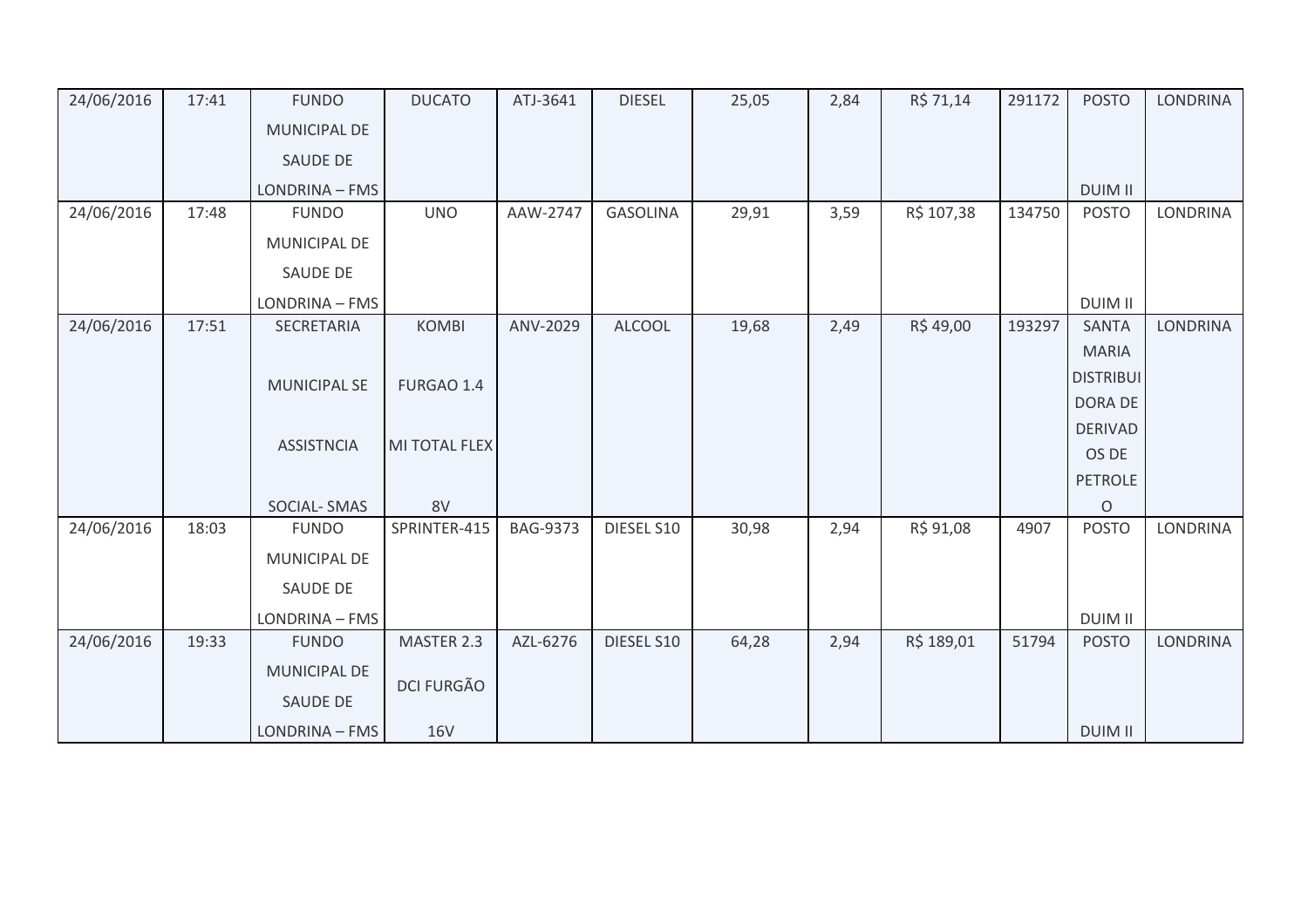| 24/06/2016 | 19:48 | <b>FUNDO</b>                          | JUMPER J 2.3   | AZX-7915        | DIESEL S10      | 40,18  | 2,94 | R\$ 118,13 | 40292 | <b>POSTO</b>   | <b>LONDRINA</b> |
|------------|-------|---------------------------------------|----------------|-----------------|-----------------|--------|------|------------|-------|----------------|-----------------|
|            |       | MUNICIPAL DE                          |                |                 |                 |        |      |            |       |                |                 |
|            |       | SAUDE DE                              |                |                 |                 |        |      |            |       |                |                 |
|            |       | LONDRINA - FMS                        |                |                 |                 |        |      |            |       | <b>DUIM II</b> |                 |
| 24/06/2016 | 22:44 | SECRETARIA                            | VOYAGE 1.6     | AZL-4470        | <b>ALCOOL</b>   | 47,71  | 2,39 | R\$ 114,03 | 36066 | <b>AUTO</b>    | <b>LONDRINA</b> |
|            |       | <b>MUNICIPAL DE</b><br>DEFESA SOCIAL- | MI TOTAL FLEX  |                 |                 |        |      |            |       | <b>POSTO</b>   |                 |
|            |       | SMDS                                  | 8V             |                 |                 |        |      |            |       | ECOS           |                 |
| 25/06/2016 | 07:41 | SECRETARIA                            | <b>XRE 300</b> | AYD-9504        | <b>GASOLINA</b> | 10,36  | 3,89 | R\$40,30   | 18721 | <b>AUTO</b>    | <b>LONDRINA</b> |
|            |       | MUNICIPAL DE<br>DEFESA SOCIAL-        |                |                 |                 |        |      |            |       | <b>POSTO</b>   |                 |
|            |       | SMDS                                  |                |                 |                 |        |      |            |       | <b>ECOS</b>    |                 |
| 25/06/2016 | 07:50 | <b>FUNDO</b>                          | SPRINTER-415   | <b>BAG-9371</b> | DIESEL S10      | 54,02  | 2,94 | R\$ 158,82 | 12076 | <b>POSTO</b>   | <b>LONDRINA</b> |
|            |       | <b>MUNICIPAL DE</b>                   |                |                 |                 |        |      |            |       |                |                 |
|            |       | SAUDE DE                              |                |                 |                 |        |      |            |       |                |                 |
|            |       | LONDRINA - FMS                        |                |                 |                 |        |      |            |       | <b>DUIM II</b> |                 |
| 25/06/2016 | 08:23 | SECRETARIA                            | 8500 TURBO     | AYE-2271        | DIESEL S10      | 120,46 | 2,94 | R\$ 354,15 | 27866 | <b>POSTO</b>   | LONDRINA        |
|            |       | MUNICIPAL DE                          |                |                 |                 |        |      |            |       |                |                 |
|            |       | EDUCAÇÃO - SME                        | 2P (DIESEL)    |                 |                 |        |      |            |       | <b>DUIM II</b> |                 |
| 25/06/2016 | 09:58 | <b>FUNDO</b>                          | SPACEFOX       | <b>BAI-9776</b> | <b>GASOLINA</b> | 39     | 3,49 | R\$ 136,11 | 21901 | <b>AUTO</b>    | <b>CURITIBA</b> |
|            |       | MUNICIPAL DE                          |                |                 |                 |        |      |            |       | <b>POSTO</b>   |                 |
|            |       | SAUDE DE                              |                |                 |                 |        |      |            |       | <b>ESTRELA</b> |                 |
|            |       | LONDRINA - FMS                        |                |                 |                 |        |      |            |       | <b>GUIA</b>    |                 |
| 25/06/2016 | 10:43 | <b>FUNDO</b>                          | JUMPER J 2.3   | AZX-7928        | DIESEL S10      | 57,86  | 2,94 | R\$ 170,11 | 38310 | <b>POSTO</b>   | <b>LONDRINA</b> |
|            |       | MUNICIPAL DE                          |                |                 |                 |        |      |            |       |                |                 |
|            |       | SAUDE DE                              |                |                 |                 |        |      |            |       |                |                 |
|            |       | LONDRINA - FMS                        |                |                 |                 |        |      |            |       | <b>DUIM II</b> |                 |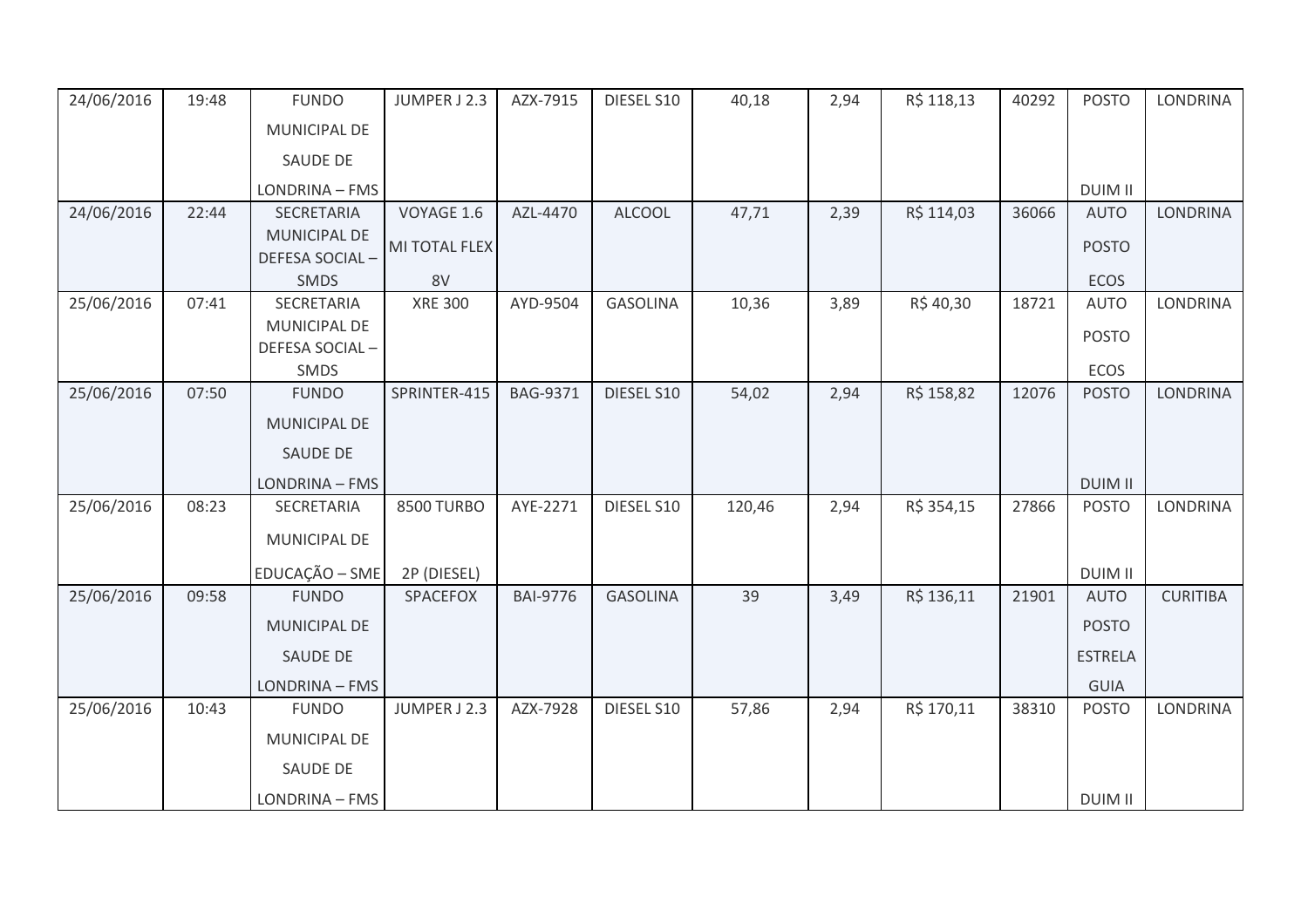| 25/06/2016 | 15:40 | <b>FUNDO</b>          | <b>DUCATO</b>  | ATJ-3641 | <b>DIESEL</b> | 27,39 | 2,84 | R\$ 77,79  | 291372 | <b>POSTO</b>     | <b>LONDRINA</b> |
|------------|-------|-----------------------|----------------|----------|---------------|-------|------|------------|--------|------------------|-----------------|
|            |       | MUNICIPAL DE          |                |          |               |       |      |            |        |                  |                 |
|            |       | SAUDE DE              |                |          |               |       |      |            |        |                  |                 |
|            |       | LONDRINA - FMS        |                |          |               |       |      |            |        | <b>DUIM II</b>   |                 |
| 25/06/2016 | 15:49 | <b>FUNDO</b>          | <b>BOXER</b>   | ARB-2186 | <b>DIESEL</b> | 53,76 | 2,84 | R\$ 152,68 | 268314 | <b>POSTO</b>     | <b>LONDRINA</b> |
|            |       | MUNICIPAL DE          |                |          |               |       |      |            |        |                  |                 |
|            |       | SAUDE DE              |                |          |               |       |      |            |        |                  |                 |
|            |       | LONDRINA - FMS        |                |          |               |       |      |            |        | <b>DUIM II</b>   |                 |
| 25/06/2016 | 16:00 | ADMINISTRAÇÃO         | S10 BLAZER     | AOD-7747 | <b>DIESEL</b> | 46,83 | 2,84 | R\$ 133,00 | 416680 | <b>POSTO</b>     | <b>LONDRINA</b> |
|            |       | <b>DOS CEMITÉRIOS</b> |                |          |               |       |      |            |        |                  |                 |
|            |       | E SERVIÇOS            | <b>COLINA</b>  |          |               |       |      |            |        |                  |                 |
|            |       | <b>FUNERARIOS DE</b>  | 2.4/2.4 MPFI   |          |               |       |      |            |        |                  |                 |
|            |       | LONDRINA-             |                |          |               |       |      |            |        |                  |                 |
|            |       | <b>ACESF</b>          | <b>F.POWER</b> |          |               |       |      |            |        | <b>DUIM II</b>   |                 |
| 25/06/2016 | 17:08 | SECRETARIA            | WEEKEND        | BAJ-7691 | <b>ALCOOL</b> | 46,86 | 2,49 | R\$ 116,68 | 5145   | <b>SANTA</b>     | LONDRINA        |
|            |       |                       |                |          |               |       |      |            |        | <b>MARIA</b>     |                 |
|            |       | MUNICIPAL DE          |                |          |               |       |      |            |        | <b>DISTRIBUI</b> |                 |
|            |       |                       |                |          |               |       |      |            |        | DORA DE          |                 |
|            |       |                       |                |          |               |       |      |            |        | <b>DERIVAD</b>   |                 |
|            |       | DEFESA SOCIAL-        |                |          |               |       |      |            |        | OS DE            |                 |
|            |       |                       |                |          |               |       |      |            |        | <b>PETROLE</b>   |                 |
|            |       | SMDS                  | ADVENTURE      |          |               |       |      |            |        | $\circ$          |                 |
| 25/06/2016 | 17:50 | <b>FUNDO</b>          | <b>BOXER</b>   | AWV-2805 | <b>DIESEL</b> | 38,77 | 2,94 | R\$ 113,98 | 155532 | <b>POSTO</b>     | <b>LONDRINA</b> |
|            |       | <b>MUNICIPAL DE</b>   |                |          |               |       |      |            |        |                  |                 |
|            |       | SAUDE DE              |                |          |               |       |      |            |        |                  |                 |
|            |       | LONDRINA - FMS        |                |          |               |       |      |            |        | <b>DUIM II</b>   |                 |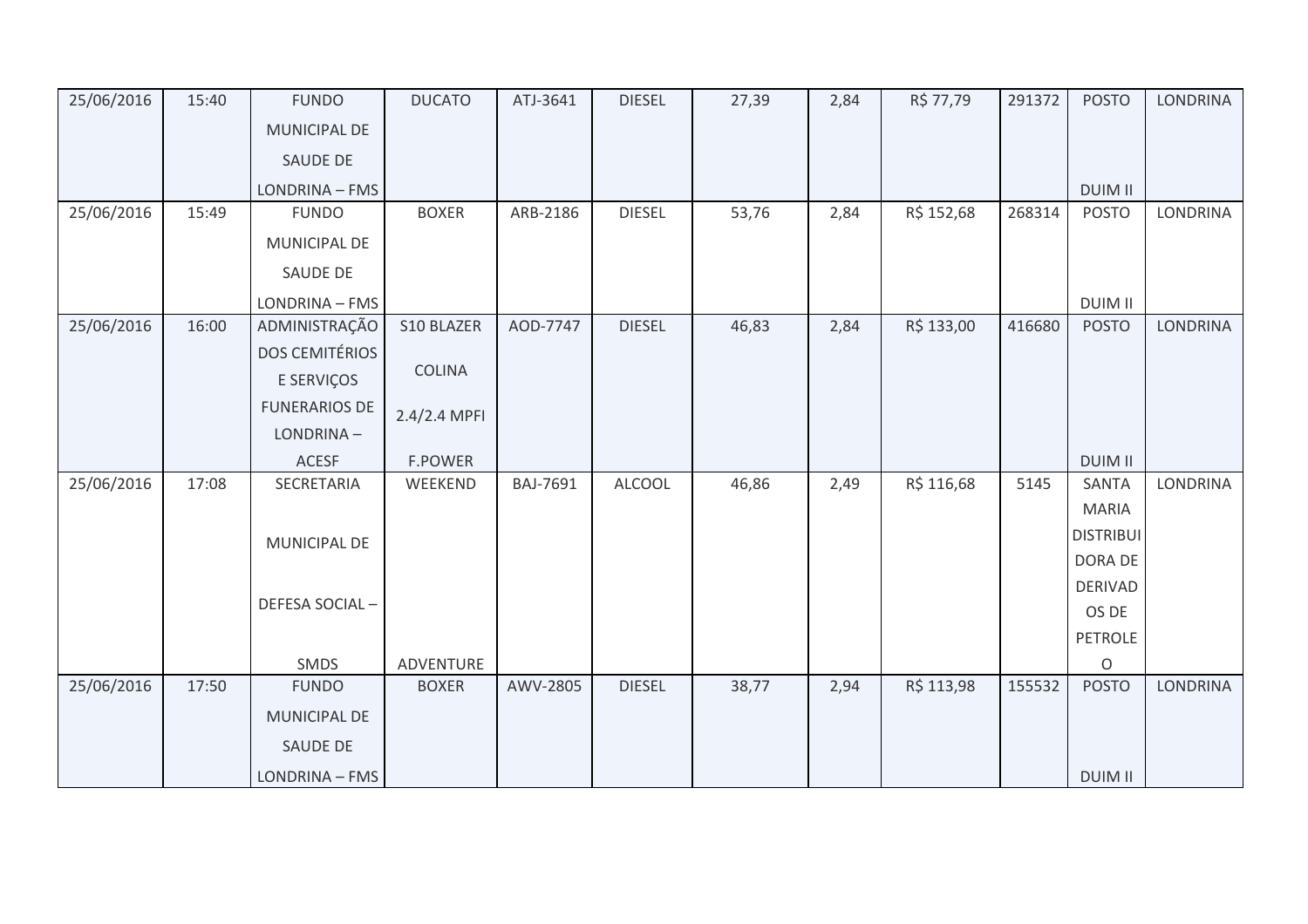| 25/06/2016 | 18:28 | <b>FUNDO</b>                 | JUMPER J 2.3     | AZX-7915        | DIESEL S10      | 27,73 | 2,94 | R\$ 81,53  | 40500  | <b>POSTO</b>   | <b>LONDRINA</b> |
|------------|-------|------------------------------|------------------|-----------------|-----------------|-------|------|------------|--------|----------------|-----------------|
|            |       | MUNICIPAL DE                 |                  |                 |                 |       |      |            |        |                |                 |
|            |       | <b>SAUDE DE</b>              |                  |                 |                 |       |      |            |        |                |                 |
|            |       | LONDRINA - FMS               |                  |                 |                 |       |      |            |        | <b>DUIM II</b> |                 |
| 25/06/2016 | 19:19 | SECRETARIA                   | S10 BLAZER       | AUE-4968        | <b>ALCOOL</b>   | 58,9  | 2,49 | R\$ 146,66 | 176358 | <b>POSTO</b>   | <b>LONDRINA</b> |
|            |       | MUNICIPAL DE                 | ADVANT.          |                 |                 |       |      |            |        |                |                 |
|            |       | DEFESA SOCIAL-               | $2.4/2.4$ MPFI   |                 |                 |       |      |            |        |                |                 |
|            |       | SMDS                         | <b>F.POWER</b>   |                 |                 |       |      |            |        | <b>DUIM II</b> |                 |
| 25/06/2016 | 19:38 | <b>FUNDO</b>                 | <b>UNO</b>       | AUY-4269        | <b>GASOLINA</b> | 33,2  | 3,59 | R\$ 119,19 | 93833  | <b>POSTO</b>   | <b>LONDRINA</b> |
|            |       | MUNICIPAL DE                 |                  |                 |                 |       |      |            |        |                |                 |
|            |       | <b>SAUDE DE</b>              |                  |                 |                 |       |      |            |        |                |                 |
|            |       | LONDRINA - FMS               |                  |                 |                 |       |      |            |        | <b>DUIM II</b> |                 |
| 25/06/2016 | 20:08 | <b>FUNDO</b>                 | SPRINTER-415     | <b>BAG-9372</b> | DIESEL S10      | 65,15 | 2,94 | R\$ 191,54 | 12992  | <b>POSTO</b>   | <b>LONDRINA</b> |
|            |       | MUNICIPAL DE                 |                  |                 |                 |       |      |            |        |                |                 |
|            |       | <b>SAUDE DE</b>              |                  |                 |                 |       |      |            |        |                |                 |
|            |       | LONDRINA - FMS               |                  |                 |                 |       |      |            |        | <b>DUIM II</b> |                 |
| 25/06/2016 | 20:53 | SECRETARIA                   | WEEKEND          | <b>BAJ-7690</b> | <b>ALCOOL</b>   | 37,79 | 2,49 | R\$ 94,10  | 3264   | <b>POSTO</b>   | <b>LONDRINA</b> |
|            |       | MUNICIPAL DE                 |                  |                 |                 |       |      |            |        |                |                 |
|            |       | DEFESA SOCIAL-               |                  |                 |                 |       |      |            |        |                |                 |
|            |       | SMDS                         | ADVENTURE        |                 |                 |       |      |            |        | <b>DUIM II</b> |                 |
| 26/06/2016 | 10:01 | ADMINISTRAÇÃO S10 PICKUP 2.8 |                  | AYW-8439        | <b>DIESEL</b>   | 70,87 | 2,84 | R\$ 201,27 | 97405  | <b>POSTO</b>   | LONDRINA        |
|            |       | <b>DOS CEMITÉRIOS</b>        |                  |                 |                 |       |      |            |        |                |                 |
|            |       | E SERVIÇOS                   |                  |                 |                 |       |      |            |        |                |                 |
|            |       | <b>FUNERARIOS DE</b>         | <b>4X2 TURBO</b> |                 |                 |       |      |            |        |                |                 |
|            |       | LONDRINA-                    |                  |                 |                 |       |      |            |        |                |                 |
|            |       | <b>ACESF</b>                 | INTERC. DIES.    |                 |                 |       |      |            |        | <b>DUIM II</b> |                 |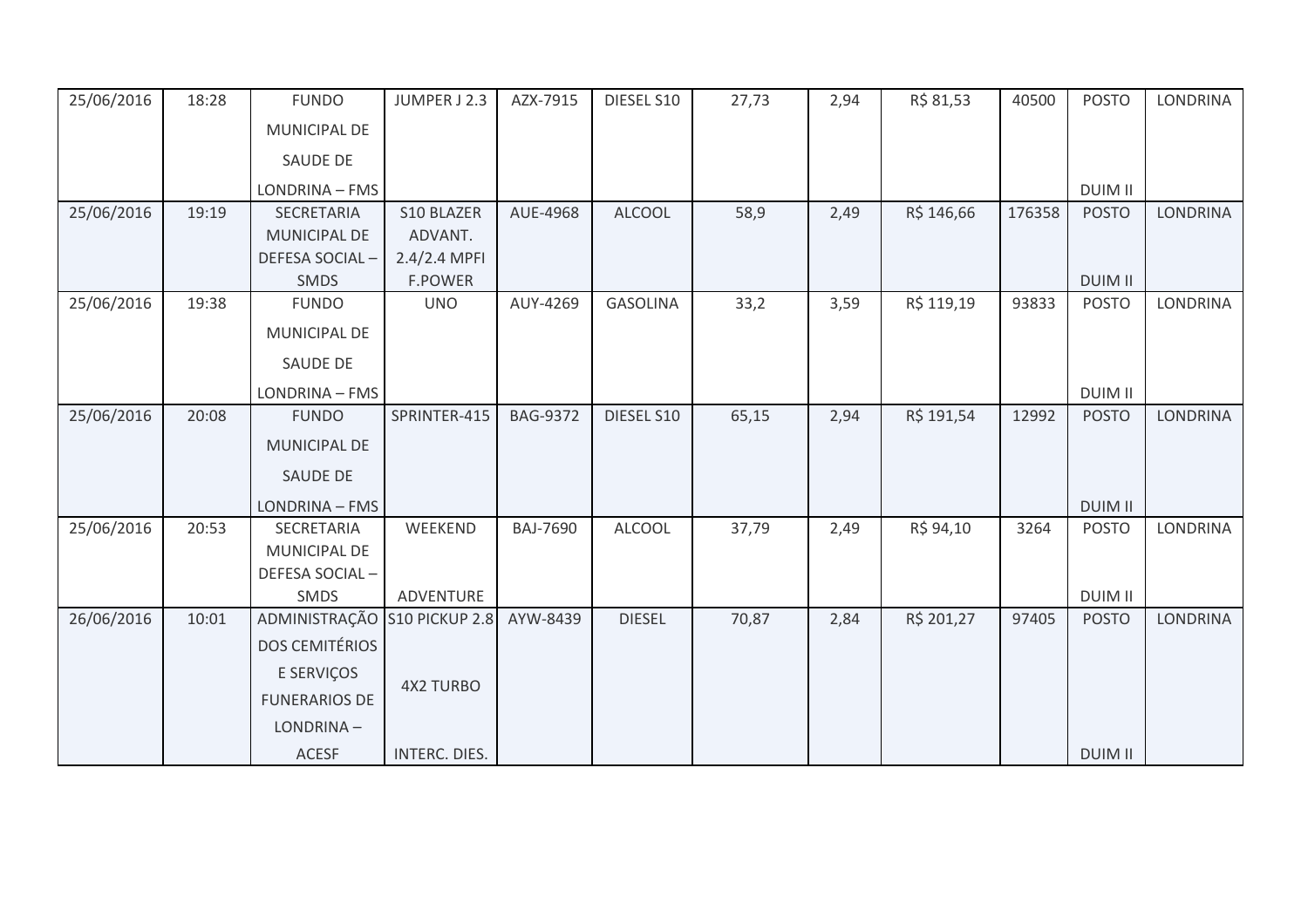| 26/06/2016 | 10:11 | <b>FUNDO</b>        | <b>BOXER</b>       | ARB-2177 | <b>DIESEL</b> | 45,53  | 2,84 | R\$ 129,33 | 175682 | <b>POSTO</b>   | <b>LONDRINA</b> |
|------------|-------|---------------------|--------------------|----------|---------------|--------|------|------------|--------|----------------|-----------------|
|            |       | MUNICIPAL DE        |                    |          |               |        |      |            |        |                |                 |
|            |       | SAUDE DE            |                    |          |               |        |      |            |        |                |                 |
|            |       | LONDRINA - FMS      |                    |          |               |        |      |            |        | <b>DUIM II</b> |                 |
| 26/06/2016 | 11:05 | <b>FUNDO</b>        | SPRINTER-415       | BAG-9371 | DIESEL S10    | 34,51  | 2,94 | R\$ 101,46 | 12253  | <b>POSTO</b>   | <b>LONDRINA</b> |
|            |       | MUNICIPAL DE        |                    |          |               |        |      |            |        |                |                 |
|            |       | SAUDE DE            |                    |          |               |        |      |            |        |                |                 |
|            |       | LONDRINA - FMS      |                    |          |               |        |      |            |        | <b>DUIM II</b> |                 |
| 26/06/2016 | 11:26 | SECRETARIA          | <b>KOMBI</b>       | NYG-5009 | <b>ALCOOL</b> | 33,51  | 2,49 | R\$ 83,46  | 47024  | <b>POSTO</b>   | LONDRINA        |
|            |       | <b>MUNICIPAL SE</b> | STANDARD 1.4       |          |               |        |      |            |        |                |                 |
|            |       | <b>ASSISTNCIA</b>   | MI TOTAL FLEX      |          |               |        |      |            |        |                |                 |
|            |       | SOCIAL-SMAS         | 8V                 |          |               |        |      |            |        | <b>DUIM II</b> |                 |
| 26/06/2016 | 12:22 | <b>FUNDO DE</b>     | <b>L200 TRITON</b> | AWU-5195 | DIESEL S10    | 34,58  | 2,94 | R\$ 101,69 | 29540  | <b>POSTO</b>   | <b>LONDRINA</b> |
|            |       | REEQUIPAMENTO       |                    |          |               |        |      |            |        |                |                 |
|            |       | DO CORPO DE         |                    |          |               |        |      |            |        |                |                 |
|            |       | <b>BOMBEIROS-</b>   |                    |          |               |        |      |            |        |                |                 |
|            |       | SMDS/FUNREBO        |                    |          |               |        |      |            |        |                |                 |
|            |       | M                   |                    |          |               |        |      |            |        | <b>DUIM II</b> |                 |
| 26/06/2016 | 12:48 | <b>FUNDO DE</b>     | <b>TRANSIT</b>     | AVC-6635 | DIESEL S10    | 46,88  | 2,94 | R\$ 137,83 | 97186  | <b>POSTO</b>   | LONDRINA        |
|            |       | REEQUIPAMENTO       |                    |          |               |        |      |            |        |                |                 |
|            |       | DO CORPO DE         |                    |          |               |        |      |            |        |                |                 |
|            |       | <b>BOMBEIROS-</b>   |                    |          |               |        |      |            |        |                |                 |
|            |       | SMDS/FUNREBO        |                    |          |               |        |      |            |        |                |                 |
|            |       | M                   |                    |          |               |        |      |            |        | <b>DUIM II</b> |                 |
| 26/06/2016 | 15:34 | <b>FUNDO DE</b>     | 17210              | AKZ-6359 | DIESEL S10    | 159,74 | 2,94 | R\$469,64  | 103779 | <b>POSTO</b>   | <b>LONDRINA</b> |
|            |       | REEQUIPAMENTO       |                    |          |               |        |      |            |        |                |                 |
|            |       | DO CORPO DE         |                    |          |               |        |      |            |        |                |                 |
|            |       | <b>BOMBEIROS-</b>   |                    |          |               |        |      |            |        |                |                 |
|            |       | SMDS/FUNREBO        |                    |          |               |        |      |            |        |                |                 |
|            |       | M                   |                    |          |               |        |      |            |        | <b>DUIM II</b> |                 |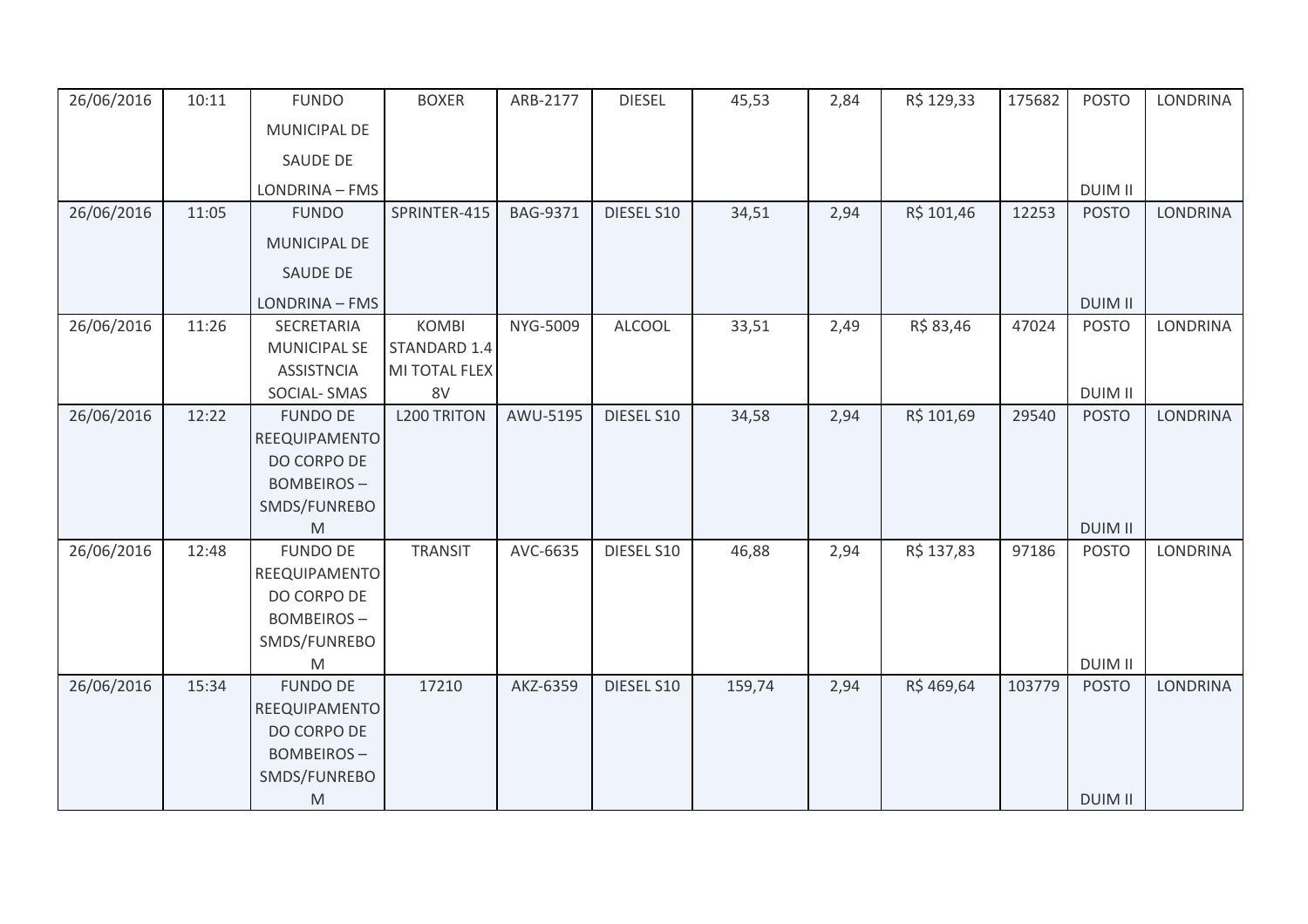| 26/06/2016 | 17:20 | <b>FUNDO</b>          | JUMPER J 2.3      | AZX-7928        | DIESEL S10    | 31,89 | 2,94 | R\$ 93,76  | 38526  | <b>POSTO</b>   | <b>LONDRINA</b> |
|------------|-------|-----------------------|-------------------|-----------------|---------------|-------|------|------------|--------|----------------|-----------------|
|            |       | MUNICIPAL DE          |                   |                 |               |       |      |            |        |                |                 |
|            |       | SAUDE DE              |                   |                 |               |       |      |            |        |                |                 |
|            |       | LONDRINA - FMS        |                   |                 |               |       |      |            |        | <b>DUIM II</b> |                 |
| 26/06/2016 | 17:33 | <b>FUNDO</b>          | SPRINTER-415      | <b>BAG-9372</b> | DIESEL S10    | 32,29 | 2,94 | R\$ 94,93  | 13201  | <b>POSTO</b>   | <b>LONDRINA</b> |
|            |       | MUNICIPAL DE          |                   |                 |               |       |      |            |        |                |                 |
|            |       | SAUDE DE              |                   |                 |               |       |      |            |        |                |                 |
|            |       | LONDRINA - FMS        |                   |                 |               |       |      |            |        | <b>DUIM II</b> |                 |
| 26/06/2016 | 17:49 | <b>FUNDO</b>          | MASTER 2.3        | AZL-6276        | DIESEL S10    | 60,55 | 2,94 | R\$ 178,02 | 52272  | <b>POSTO</b>   | <b>LONDRINA</b> |
|            |       | MUNICIPAL DE          |                   |                 |               |       |      |            |        |                |                 |
|            |       | SAUDE DE              | <b>DCI FURGÃO</b> |                 |               |       |      |            |        |                |                 |
|            |       | LONDRINA - FMS        | <b>16V</b>        |                 |               |       |      |            |        | <b>DUIM II</b> |                 |
| 26/06/2016 | 17:50 | ADMINISTRAÇÃO         | S10 BLAZER        | AQE-6474        | DIESEL S10    | 44,26 | 2,84 | R\$ 125,70 | 362801 | <b>POSTO</b>   | <b>LONDRINA</b> |
|            |       | <b>DOS CEMITÉRIOS</b> |                   |                 |               |       |      |            |        |                |                 |
|            |       | E SERVIÇOS            | <b>COLINA</b>     |                 |               |       |      |            |        |                |                 |
|            |       | <b>FUNERARIOS DE</b>  | 2.4/2.4 MPFI      |                 |               |       |      |            |        |                |                 |
|            |       | LONDRINA-             |                   |                 |               |       |      |            |        |                |                 |
|            |       | <b>ACESF</b>          | <b>F.POWER</b>    |                 |               |       |      |            |        | <b>DUIM II</b> |                 |
| 26/06/2016 | 18:31 | <b>FUNDO</b>          | <b>BOXER</b>      | ARB-2186        | <b>DIESEL</b> | 24,9  | 2,84 | R\$ 70,72  | 268524 | <b>POSTO</b>   | <b>LONDRINA</b> |
|            |       | MUNICIPAL DE          |                   |                 |               |       |      |            |        |                |                 |
|            |       | SAUDE DE              |                   |                 |               |       |      |            |        |                |                 |
|            |       | LONDRINA - FMS        |                   |                 |               |       |      |            |        | <b>DUIM II</b> |                 |
| 26/06/2016 | 19:21 | <b>FUNDO</b>          | JUMPER J 2.3      | AZX-7915        | DIESEL S10    | 37,56 | 2,94 | R\$ 110,43 | 40779  | <b>POSTO</b>   | <b>LONDRINA</b> |
|            |       | MUNICIPAL DE          |                   |                 |               |       |      |            |        |                |                 |
|            |       | SAUDE DE              |                   |                 |               |       |      |            |        |                |                 |
|            |       | LONDRINA - FMS        |                   |                 |               |       |      |            |        | <b>DUIM II</b> |                 |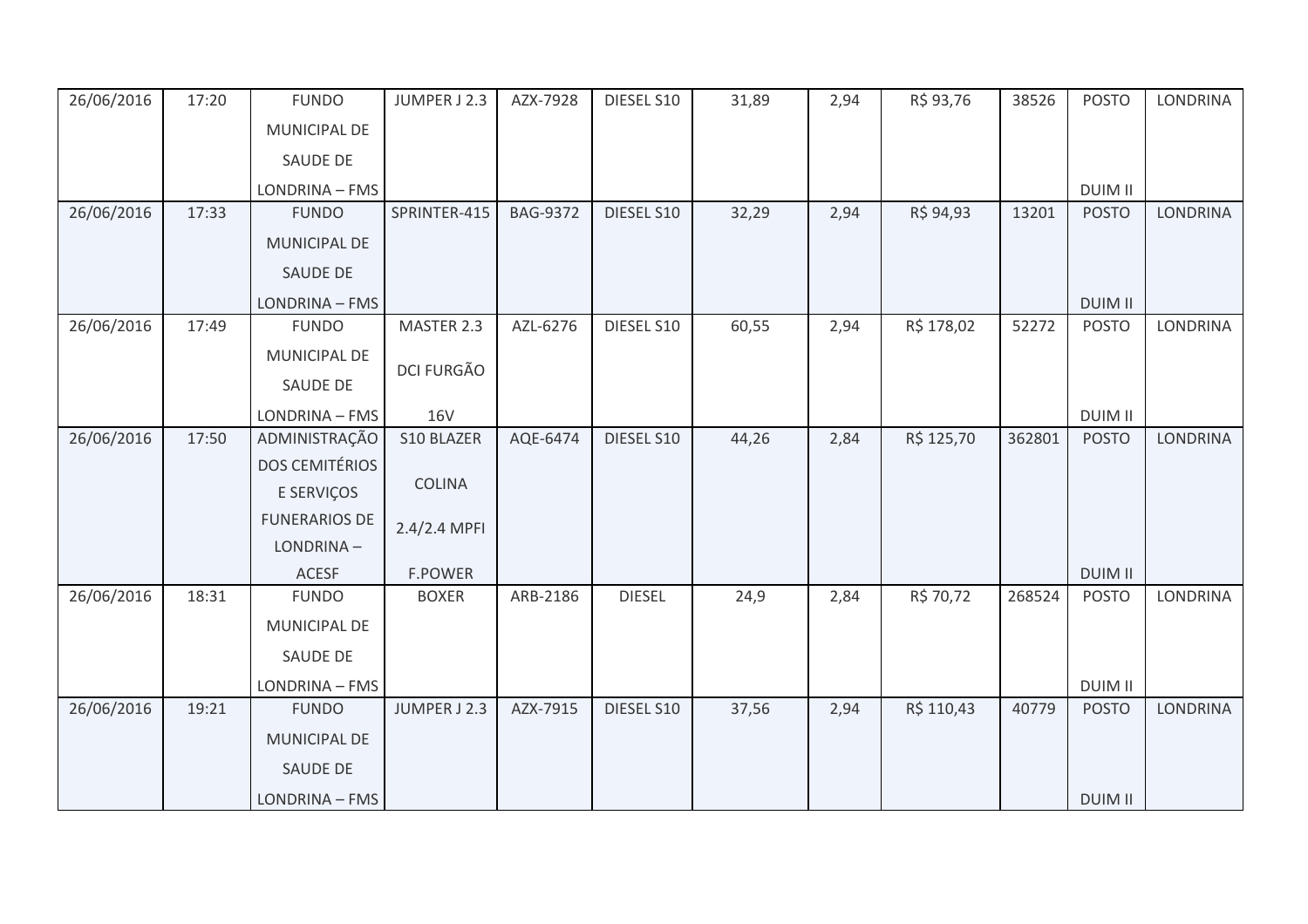| 26/06/2016 | 21:23 | <b>FUNDO DE</b>     | <b>S10</b>           | FKF-9361        | DIESEL S10      | 50,79 | 2,99 | R\$ 151,78 | 39628  | <b>ATHENA</b>   | <b>LONDRINA</b> |
|------------|-------|---------------------|----------------------|-----------------|-----------------|-------|------|------------|--------|-----------------|-----------------|
|            |       | REEQUIPAMENTO       |                      |                 |                 |       |      |            |        |                 |                 |
|            |       | DO CORPO DE         |                      |                 |                 |       |      |            |        | COM DE          |                 |
|            |       | <b>BOMBEIROS-</b>   |                      |                 |                 |       |      |            |        | <b>COMBUST</b>  |                 |
|            |       | SMDS/FUNREBO        |                      |                 |                 |       |      |            |        |                 |                 |
|            |       | M                   |                      |                 |                 |       |      |            |        | <b>IVEIS</b>    |                 |
| 27/06/2016 | 01:49 | SECRETARIA          | S10 BLAZER           | AUE-4968        | <b>ALCOOL</b>   | 51,89 | 2,39 | R\$ 124,02 | 176580 | <b>AUTO</b>     | <b>LONDRINA</b> |
|            |       | <b>MUNICIPAL DE</b> | ADVANT.              |                 |                 |       |      |            |        | <b>POSTO</b>    |                 |
|            |       | DEFESA SOCIAL-      | 2.4/2.4 MPFI         |                 |                 |       |      |            |        |                 |                 |
|            |       | SMDS                | <b>F.POWER</b>       |                 |                 |       |      |            |        | ECOS            |                 |
| 27/06/2016 | 07:09 | <b>FUNDO</b>        | SPACEFOX             | <b>BAI-9774</b> | <b>GASOLINA</b> | 43,77 | 3,47 | R\$ 151,90 | 9778   | <b>POSTO</b>    | <b>LONDRINA</b> |
|            |       | MUNICIPAL DE        |                      |                 |                 |       |      |            |        |                 |                 |
|            |       | SAUDE DE            |                      |                 |                 |       |      |            |        | <b>PETROITA</b> |                 |
|            |       | LONDRINA - FMS      |                      |                 |                 |       |      |            |        | LIA             |                 |
| 27/06/2016 | 07:45 | <b>SECRETARIA</b>   | <b>VERTIS 130V19</b> | AZL-3507        | DIESEL S10      | 150   | 2,99 | R\$448,50  | 11582  | <b>POSTO</b>    | <b>LONDRINA</b> |
|            |       | <b>MUNICIPAL DE</b> |                      |                 |                 |       |      |            |        |                 |                 |
|            |       | <b>OBRASE</b>       |                      |                 |                 |       |      |            |        | <b>PETROITA</b> |                 |
|            |       | PAVIMENTAÇÃO ·      |                      |                 |                 |       |      |            |        |                 |                 |
|            |       | SMOP                |                      |                 |                 |       |      |            |        | <b>LIA</b>      |                 |
| 27/06/2016 | 07:49 | <b>FUNDO</b>        | SPACEFOX             | <b>BAJ-1558</b> | <b>GASOLINA</b> | 41,73 | 3,59 | R\$ 149,81 | 4705   | <b>POSTO</b>    | <b>LONDRINA</b> |
|            |       | MUNICIPAL DE        |                      |                 |                 |       |      |            |        |                 |                 |
|            |       | <b>SAUDE DE</b>     |                      |                 |                 |       |      |            |        |                 |                 |
|            |       | LONDRINA - FMS      |                      |                 |                 |       |      |            |        | <b>DUIM II</b>  |                 |
| 27/06/2016 | 07:59 | <b>FUNDACAO DE</b>  | <b>KOMBI CARAT</b>   | ALM-0747        | <b>GASOLINA</b> | 40,15 | 3,39 | R\$ 136,13 | 102822 | <b>AUTO</b>     | <b>LONDRINA</b> |
|            |       | <b>ESPORTES DE</b>  |                      |                 |                 |       |      |            |        | <b>POSTO</b>    |                 |
|            |       |                     |                      |                 |                 |       |      |            |        | <b>MALASSIS</b> |                 |
|            |       | LONDRINA - FEL      |                      |                 |                 |       |      |            |        | E               |                 |
| 27/06/2016 | 08:02 | SECRETARIA          | <b>XTZ 250</b>       | AZL-5578        | <b>GASOLINA</b> | 4,83  | 3,59 | R\$ 17,34  | 3057   | <b>POSTO</b>    | <b>LONDRINA</b> |
|            |       | MUNICIPAL DE        |                      |                 |                 |       |      |            |        |                 |                 |
|            |       | DEFESA SOCIAL-      |                      |                 |                 |       |      |            |        |                 |                 |
|            |       | SMDS                | LANDER 249CC         |                 |                 |       |      |            |        | <b>DUIM II</b>  |                 |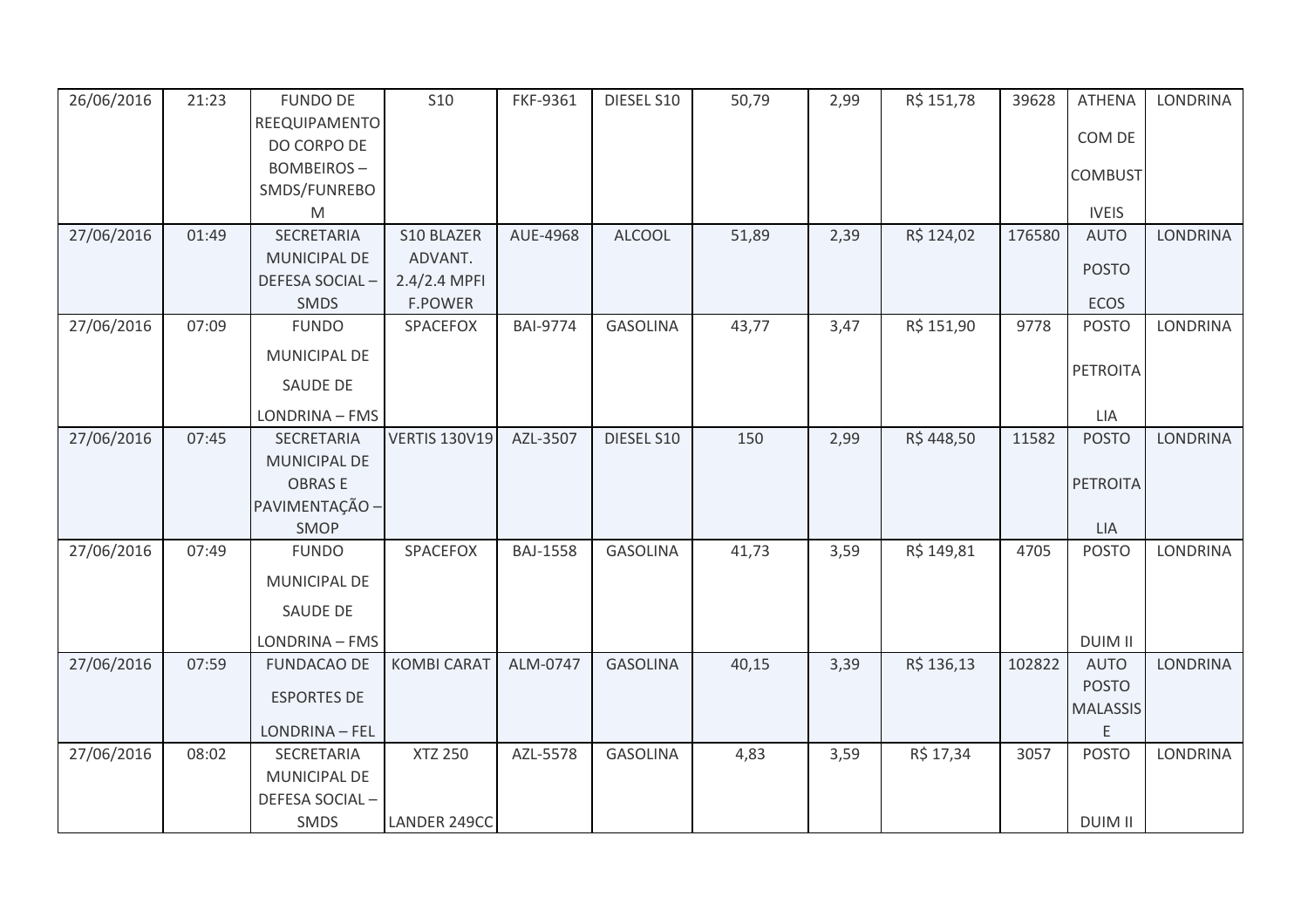| 27/06/2016 | 08:03 | <b>SECRETARIA</b>                        | <b>XTZ 250</b>    | AZL-5579        | <b>GASOLINA</b> | 6,22   | 3,59 | R\$ 22,33  | 4323   | <b>POSTO</b>   | LONDRINA        |
|------------|-------|------------------------------------------|-------------------|-----------------|-----------------|--------|------|------------|--------|----------------|-----------------|
|            |       | <b>MUNICIPAL DE</b>                      |                   |                 |                 |        |      |            |        |                |                 |
|            |       | DEFESA SOCIAL-                           |                   |                 |                 |        |      |            |        |                |                 |
|            |       | SMDS                                     | LANDER 249CC      |                 |                 |        |      |            |        | <b>DUIM II</b> |                 |
| 27/06/2016 | 08:16 | <b>FUNDO</b>                             | <b>UNO</b>        | AAW-6745        | <b>GASOLINA</b> | 39,24  | 3,59 | R\$ 140,87 | 81386  | <b>POSTO</b>   | <b>LONDRINA</b> |
|            |       | MUNICIPAL DE                             |                   |                 |                 |        |      |            |        |                |                 |
|            |       | <b>SAUDE DE</b>                          |                   |                 |                 |        |      |            |        |                |                 |
|            |       | LONDRINA - FMS                           |                   |                 |                 |        |      |            |        | <b>DUIM II</b> |                 |
| 27/06/2016 | 08:17 | SECRETARIA                               | <b>TECTOR</b>     | AZL-3509        | DIESEL S10      | 188,71 | 2,94 | R\$ 554,81 | 20306  | <b>POSTO</b>   | LONDRINA        |
|            |       | MUNICIPAL DE                             |                   |                 |                 |        |      |            |        |                |                 |
|            |       | <b>OBRASE</b>                            |                   |                 |                 |        |      |            |        |                |                 |
|            |       | PAVIMENTAÇÃO -                           |                   |                 |                 |        |      |            |        |                |                 |
|            |       | SMOP                                     | 150E21            |                 |                 |        |      |            |        | <b>DUIM II</b> |                 |
| 27/06/2016 | 08:20 | <b>FUNDO</b>                             | SPACEFOX          | <b>BAI-9776</b> | <b>GASOLINA</b> | 19,94  | 3,59 | R\$ 71,59  | 22302  | <b>POSTO</b>   | LONDRINA        |
|            |       | <b>MUNICIPAL DE</b>                      |                   |                 |                 |        |      |            |        |                |                 |
|            |       | <b>SAUDE DE</b>                          |                   |                 |                 |        |      |            |        |                |                 |
|            |       | LONDRINA - FMS                           |                   |                 |                 |        |      |            |        | <b>DUIM II</b> |                 |
| 27/06/2016 | 08:28 | SECRETARIA                               | UNO MILLE 1.0     | AQV-9328        | <b>ALCOOL</b>   | 32,41  | 2,49 | R\$ 80,70  | 86895  | <b>POSTO</b>   | <b>LONDRINA</b> |
|            |       | <b>MUNICIPAL SE</b><br><b>ASSISTNCIA</b> | FIRE/F.FLEX/      |                 |                 |        |      |            |        |                |                 |
|            |       | SOCIAL-SMAS                              | <b>ECONOMY 4P</b> |                 |                 |        |      |            |        | <b>DUIM II</b> |                 |
| 27/06/2016 | 08:41 | ADMINISTRAÇÃO                            | S10 BLAZER        | AOD-7748        | <b>DIESEL</b>   | 41,15  | 2,84 | R\$ 116,87 | 289586 | <b>POSTO</b>   | <b>LONDRINA</b> |
|            |       | DOS CEMITÉRIOS                           |                   |                 |                 |        |      |            |        |                |                 |
|            |       | E SERVIÇOS                               | COLINA            |                 |                 |        |      |            |        |                |                 |
|            |       | <b>FUNERARIOS DE</b>                     | 2.4/2.4 MPFI      |                 |                 |        |      |            |        |                |                 |
|            |       | LONDRINA-                                |                   |                 |                 |        |      |            |        |                |                 |
|            |       | <b>ACESF</b>                             | F.POWER           |                 |                 |        |      |            |        | <b>DUIM II</b> |                 |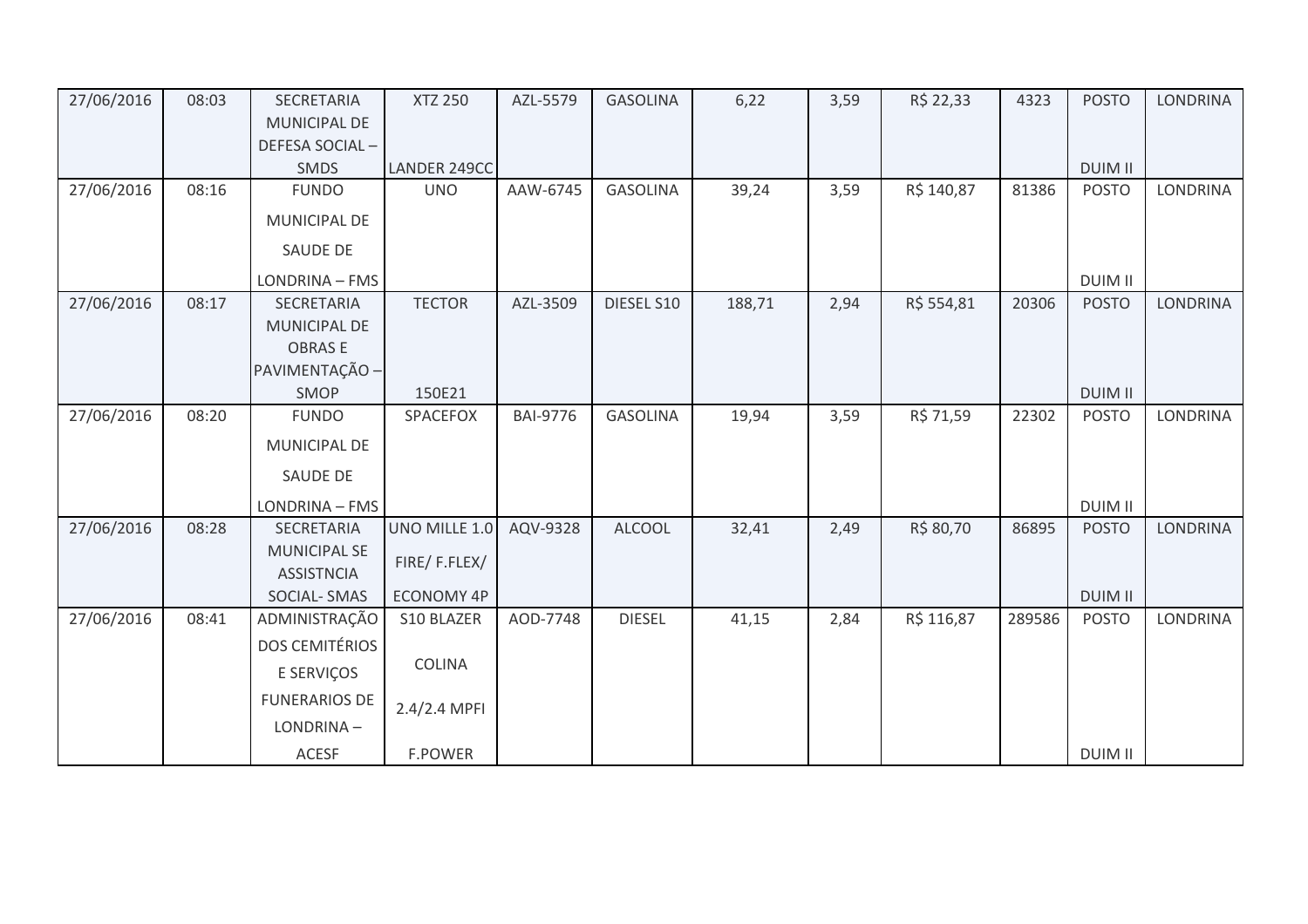| 27/06/2016 | 08:47 | <b>FUNDO</b>           | <b>CORSA</b>     | AJG-0540        | <b>GASOLINA</b> | 42,15 | 3,59 | R\$ 151,32 | 158830 | <b>POSTO</b>   | <b>LONDRINA</b> |
|------------|-------|------------------------|------------------|-----------------|-----------------|-------|------|------------|--------|----------------|-----------------|
|            |       | <b>MUNICIPAL DE</b>    |                  |                 |                 |       |      |            |        |                |                 |
|            |       | SAUDE DE               |                  |                 |                 |       |      |            |        |                |                 |
|            |       | LONDRINA - FMS         |                  |                 |                 |       |      |            |        | <b>DUIM II</b> |                 |
| 27/06/2016 | 08:53 | <b>FUNDO</b>           | <b>FIESTA</b>    | ALS-2893        | <b>GASOLINA</b> | 22,85 | 3,59 | R\$ 82,03  | 93558  | <b>POSTO</b>   | LONDRINA        |
|            |       | MUNICIPAL DE           |                  |                 |                 |       |      |            |        |                |                 |
|            |       | SAUDE DE               |                  |                 |                 |       |      |            |        |                |                 |
|            |       | LONDRINA - FMS         |                  |                 |                 |       |      |            |        | <b>DUIM II</b> |                 |
| 27/06/2016 | 08:57 | <b>FUNDO</b>           | <b>KOMBI</b>     | FFZ-5883        | <b>GASOLINA</b> | 20    | 3,59 | R\$ 71,80  | 48175  | <b>POSTO</b>   | <b>LONDRINA</b> |
|            |       | <b>MUNICIPAL DE</b>    |                  |                 |                 |       |      |            |        |                |                 |
|            |       | SAUDE DE               |                  |                 |                 |       |      |            |        |                |                 |
|            |       | LONDRINA - FMS         |                  |                 |                 |       |      |            |        | <b>DUIM II</b> |                 |
| 27/06/2016 | 09:04 | SECRETARIA             | WEEKEND          | <b>BAJ-7689</b> | <b>ALCOOL</b>   | 34,56 | 2,49 | R\$ 86,05  | 3584   | <b>POSTO</b>   | LONDRINA        |
|            |       | MUNICIPAL DE           |                  |                 |                 |       |      |            |        |                |                 |
|            |       | DEFESA SOCIAL-<br>SMDS | ADVENTURE        |                 |                 |       |      |            |        | <b>DUIM II</b> |                 |
| 27/06/2016 | 09:12 | <b>FUNDO</b>           | 207SW            | AUP-2519        | <b>GASOLINA</b> | 33,43 | 3,59 | R\$ 120,00 | 93733  | <b>POSTO</b>   | <b>LONDRINA</b> |
|            |       | MUNICIPAL DE           |                  |                 |                 |       |      |            |        |                |                 |
|            |       | <b>SAUDE DE</b>        |                  |                 |                 |       |      |            |        |                |                 |
|            |       | LONDRINA - FMS         |                  |                 |                 |       |      |            |        | <b>DUIM II</b> |                 |
| 27/06/2016 | 09:13 | SECRETARIA             | ASTRA SED.       | AUE-5114        | <b>ALCOOL</b>   | 48,37 | 2,27 | R\$ 109,79 | 126833 | <b>POSTO</b>   | <b>LONDRINA</b> |
|            |       | <b>MUNICIPAL DE</b>    | ADVANT. 2.0      |                 |                 |       |      |            |        | PETROITA       |                 |
|            |       | DEFESA SOCIAL-         | 8V MPFI          |                 |                 |       |      |            |        |                |                 |
|            |       | SMDS                   | FLEXP. 4P        |                 |                 |       |      |            |        | LIA            |                 |
| 27/06/2016 | 09:20 | <b>FUNDO</b>           | <b>VOLARE W9</b> | AYW-4344        | DIESEL S10      | 100   | 2,94 | R\$ 294,00 | 2520   | <b>POSTO</b>   | <b>LONDRINA</b> |
|            |       | <b>MUNICIPAL DE</b>    |                  |                 |                 |       |      |            |        |                |                 |
|            |       | <b>SAUDE DE</b>        |                  |                 |                 |       |      |            |        |                |                 |
|            |       | LONDRINA - FMS         | ON               |                 |                 |       |      |            |        | <b>DUIM II</b> |                 |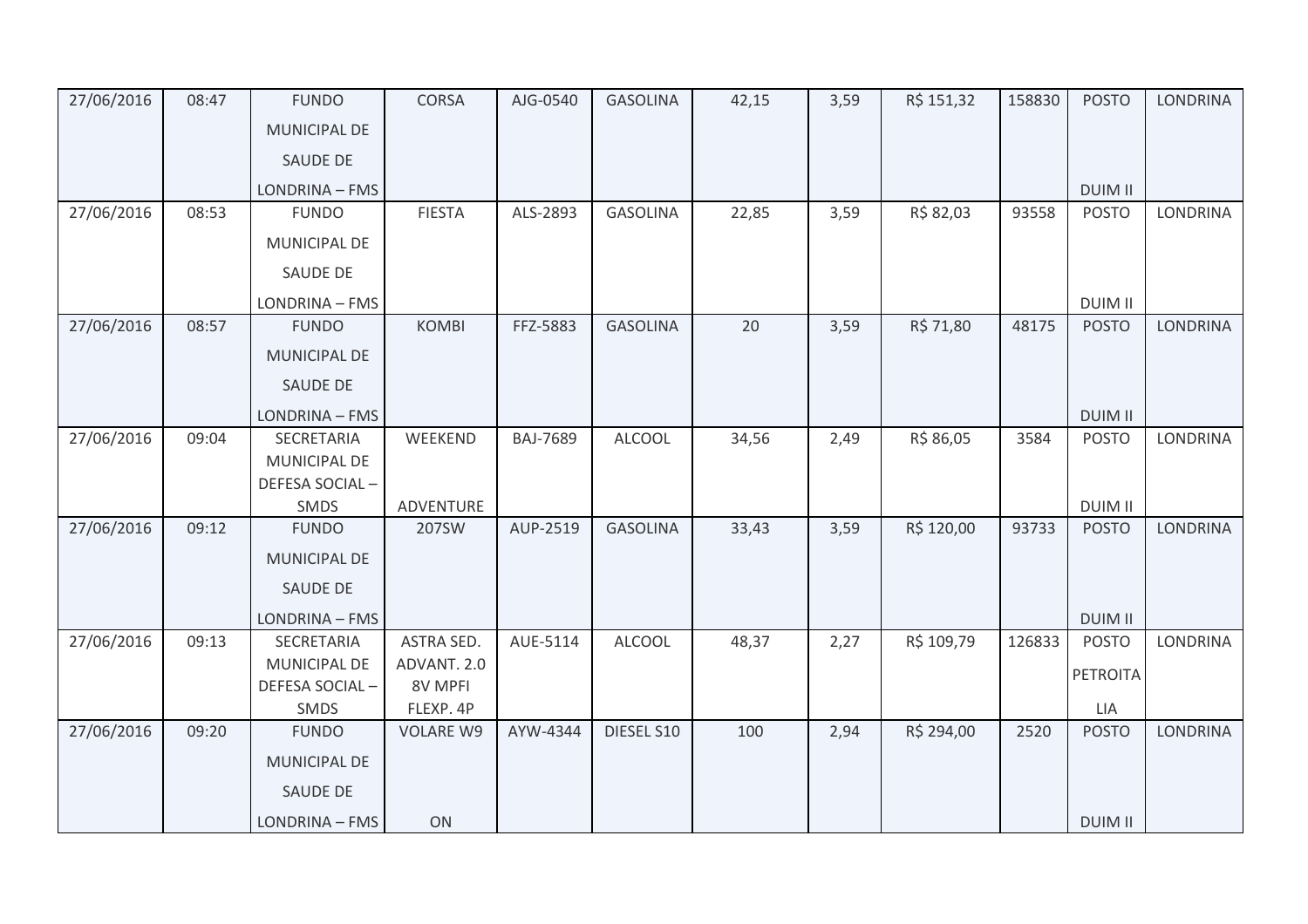| 27/06/2016 | 09:21 | <b>FUNDO</b>               | <b>DUCATO</b>     | ATJ-3641 | <b>DIESEL</b>   | 43,25  | 2,84 | R\$ 122,83 | 291694 | <b>POSTO</b>    | <b>LONDRINA</b> |
|------------|-------|----------------------------|-------------------|----------|-----------------|--------|------|------------|--------|-----------------|-----------------|
|            |       | MUNICIPAL DE               |                   |          |                 |        |      |            |        |                 |                 |
|            |       | <b>SAUDE DE</b>            |                   |          |                 |        |      |            |        |                 |                 |
|            |       | LONDRINA - FMS             |                   |          |                 |        |      |            |        | <b>DUIM II</b>  |                 |
| 27/06/2016 | 09:22 | SECRETARIA                 | UNO MILLE 1.0     | ALO-3484 | <b>GASOLINA</b> | 42,07  | 3,59 | R\$ 151,03 | 92999  | <b>POSTO</b>    | <b>LONDRINA</b> |
|            |       | <b>MUNICIPAL DE</b>        | FIRE/F.FLEX/      |          |                 |        |      |            |        |                 |                 |
|            |       | DEFESA SOCIAL-             |                   |          |                 |        |      |            |        |                 |                 |
|            |       | <b>SMDS</b>                | <b>ECONOMY 4P</b> |          |                 |        |      |            |        | <b>DUIM II</b>  |                 |
| 27/06/2016 | 09:26 | <b>FUNDO</b>               | <b>KOMBI</b>      | FFZ-5891 | <b>GASOLINA</b> | 28,58  | 3,59 | R\$ 102,60 | 141332 | <b>POSTO</b>    | <b>LONDRINA</b> |
|            |       | <b>MUNICIPAL DE</b>        |                   |          |                 |        |      |            |        |                 |                 |
|            |       | <b>SAUDE DE</b>            |                   |          |                 |        |      |            |        |                 |                 |
|            |       | LONDRINA - FMS             |                   |          |                 |        |      |            |        | <b>DUIM II</b>  |                 |
| 27/06/2016 | 09:29 | ADMINISTRAÇÃO              | F14000 2P         | AJA-2563 | <b>DIESEL</b>   | 100,99 | 2,84 | R\$ 286,81 | 103669 | <b>POSTO</b>    | <b>LONDRINA</b> |
|            |       | <b>DOS CEMITÉRIOS</b>      |                   |          |                 |        |      |            |        |                 |                 |
|            |       | E SERVIÇOS                 |                   |          |                 |        |      |            |        |                 |                 |
|            |       | <b>FUNERARIOS DE</b>       |                   |          |                 |        |      |            |        |                 |                 |
|            |       | LONDRINA-                  |                   |          |                 |        |      |            |        |                 |                 |
|            |       | <b>ACESF</b>               | (DIESEL)          |          |                 |        |      |            |        | <b>DUIM II</b>  |                 |
| 27/06/2016 | 09:30 | SECRETARIA                 | CORSA HAT.        | AUW-5022 | <b>ALCOOL</b>   | 39,11  | 2,27 | R\$ 88,79  | 44883  | <b>POSTO</b>    | LONDRINA        |
|            |       | <b>MUNICIPAL DE</b>        | MAXX 1.4 8V       |          |                 |        |      |            |        | <b>PETROITA</b> |                 |
|            |       | GOVERNO - SMG ECONOFLEX 5P |                   |          |                 |        |      |            |        | LIA             |                 |
| 27/06/2016 | 09:44 | <b>FUNDO</b>               | <b>KOMBI</b>      | FFZ-4793 | <b>GASOLINA</b> | 22,23  | 3,59 | R\$ 79,81  | 130145 | <b>POSTO</b>    | <b>LONDRINA</b> |
|            |       | MUNICIPAL DE               |                   |          |                 |        |      |            |        |                 |                 |
|            |       | <b>SAUDE DE</b>            |                   |          |                 |        |      |            |        |                 |                 |
|            |       |                            |                   |          |                 |        |      |            |        |                 |                 |
|            |       | LONDRINA - FMS             |                   |          |                 |        |      |            |        | <b>DUIM II</b>  |                 |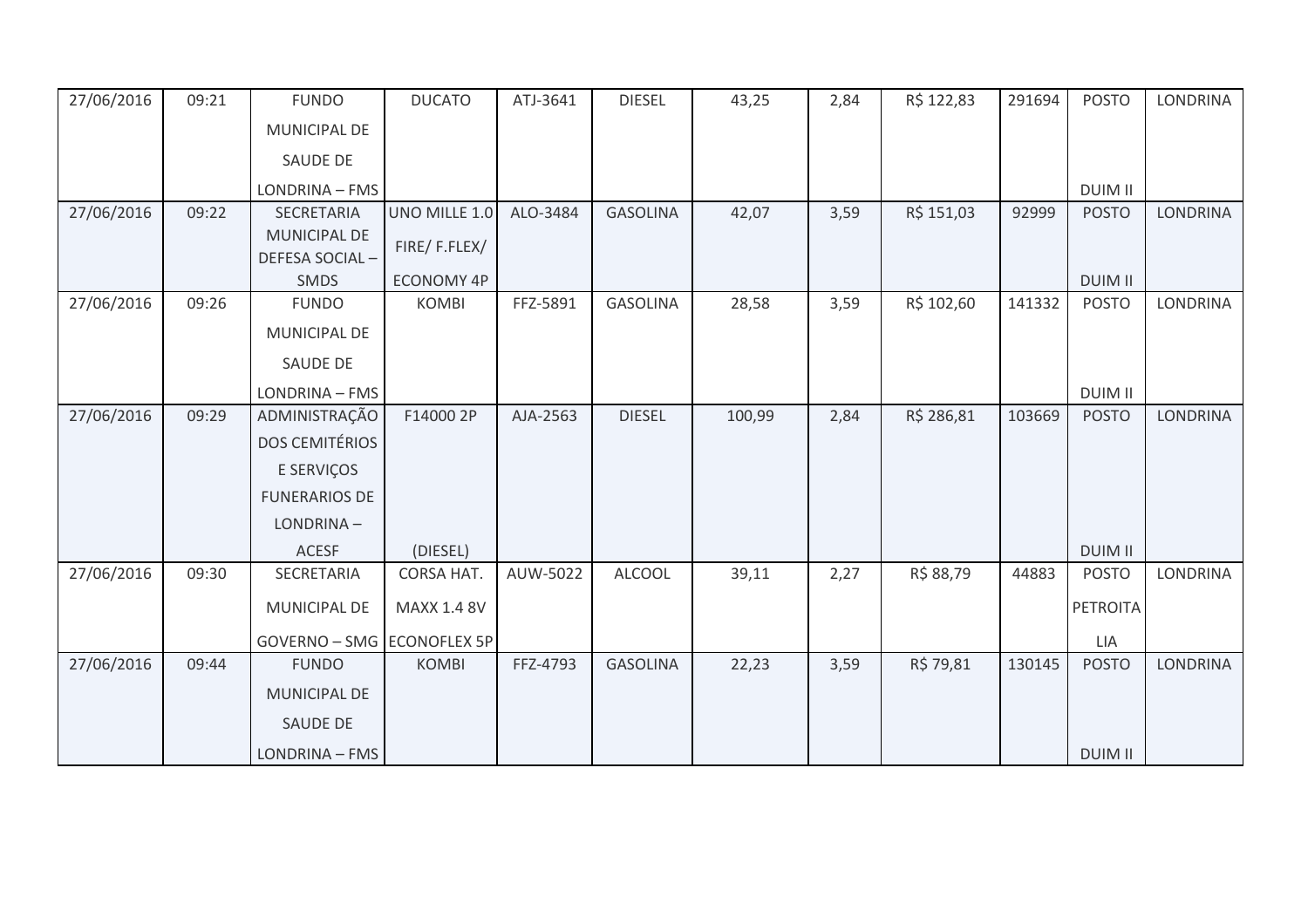| 27/06/2016 | 09:47 | SECRETARIA          | <b>KOMBI</b>  | AJX-8678 | <b>GASOLINA</b> | 29,82 | 3,59 | R\$ 107,05 | 12508  | <b>POSTO</b>   | <b>LONDRINA</b> |
|------------|-------|---------------------|---------------|----------|-----------------|-------|------|------------|--------|----------------|-----------------|
|            |       | <b>MUNICIPAL DE</b> |               |          |                 |       |      |            |        |                |                 |
|            |       | EDUCAÇÃO - SME      | <b>FURGAO</b> |          |                 |       |      |            |        | <b>DUIM II</b> |                 |
| 27/06/2016 | 09:49 | <b>FUNDO</b>        | <b>KOMBI</b>  | FFZ-4793 | <b>GASOLINA</b> | 22,36 | 3,59 | R\$ 80,27  | 130586 | <b>POSTO</b>   | <b>LONDRINA</b> |
|            |       | MUNICIPAL DE        |               |          |                 |       |      |            |        |                |                 |
|            |       | <b>SAUDE DE</b>     |               |          |                 |       |      |            |        |                |                 |
|            |       | LONDRINA - FMS      |               |          |                 |       |      |            |        | <b>DUIM II</b> |                 |
| 27/06/2016 | 09:51 | <b>FUNDO</b>        | $S-10$        | AKO-6335 | <b>DIESEL</b>   | 35,02 | 2,84 | R\$ 99,46  | 173932 | <b>POSTO</b>   | LONDRINA        |
|            |       | <b>MUNICIPAL DE</b> |               |          |                 |       |      |            |        |                |                 |
|            |       | <b>SAUDE DE</b>     |               |          |                 |       |      |            |        |                |                 |
|            |       | LONDRINA - FMS      |               |          |                 |       |      |            |        | <b>DUIM II</b> |                 |
| 27/06/2016 | 09:52 | <b>FUNDO</b>        | <b>UNO</b>    | AUY-4269 | <b>GASOLINA</b> | 30,12 | 3,59 | R\$ 108,13 | 94257  | <b>POSTO</b>   | <b>LONDRINA</b> |
|            |       | <b>MUNICIPAL DE</b> |               |          |                 |       |      |            |        |                |                 |
|            |       | <b>SAUDE DE</b>     |               |          |                 |       |      |            |        |                |                 |
|            |       | LONDRINA - FMS      |               |          |                 |       |      |            |        | <b>DUIM II</b> |                 |
| 27/06/2016 | 09:58 | <b>FUNDO</b>        | <b>UNO</b>    | AAW-2736 | <b>GASOLINA</b> | 40,82 | 3,59 | R\$ 146,54 | 84754  | <b>POSTO</b>   | <b>LONDRINA</b> |
|            |       | <b>MUNICIPAL DE</b> |               |          |                 |       |      |            |        |                |                 |
|            |       | <b>SAUDE DE</b>     |               |          |                 |       |      |            |        |                |                 |
|            |       | LONDRINA - FMS      |               |          |                 |       |      |            |        | <b>DUIM II</b> |                 |
| 27/06/2016 | 09:59 | <b>FUNDO</b>        | <b>CELTA</b>  | AWM-8674 | <b>ALCOOL</b>   | 39,44 | 2,69 | R\$ 106,11 | 8961   | <b>POSTO</b>   | <b>LONDRINA</b> |
|            |       | <b>MUNICIPAL DE</b> |               |          |                 |       |      |            |        |                |                 |
|            |       | <b>SAUDE DE</b>     |               |          |                 |       |      |            |        |                |                 |
|            |       | LONDRINA - FMS      |               |          |                 |       |      |            |        | PIZA           |                 |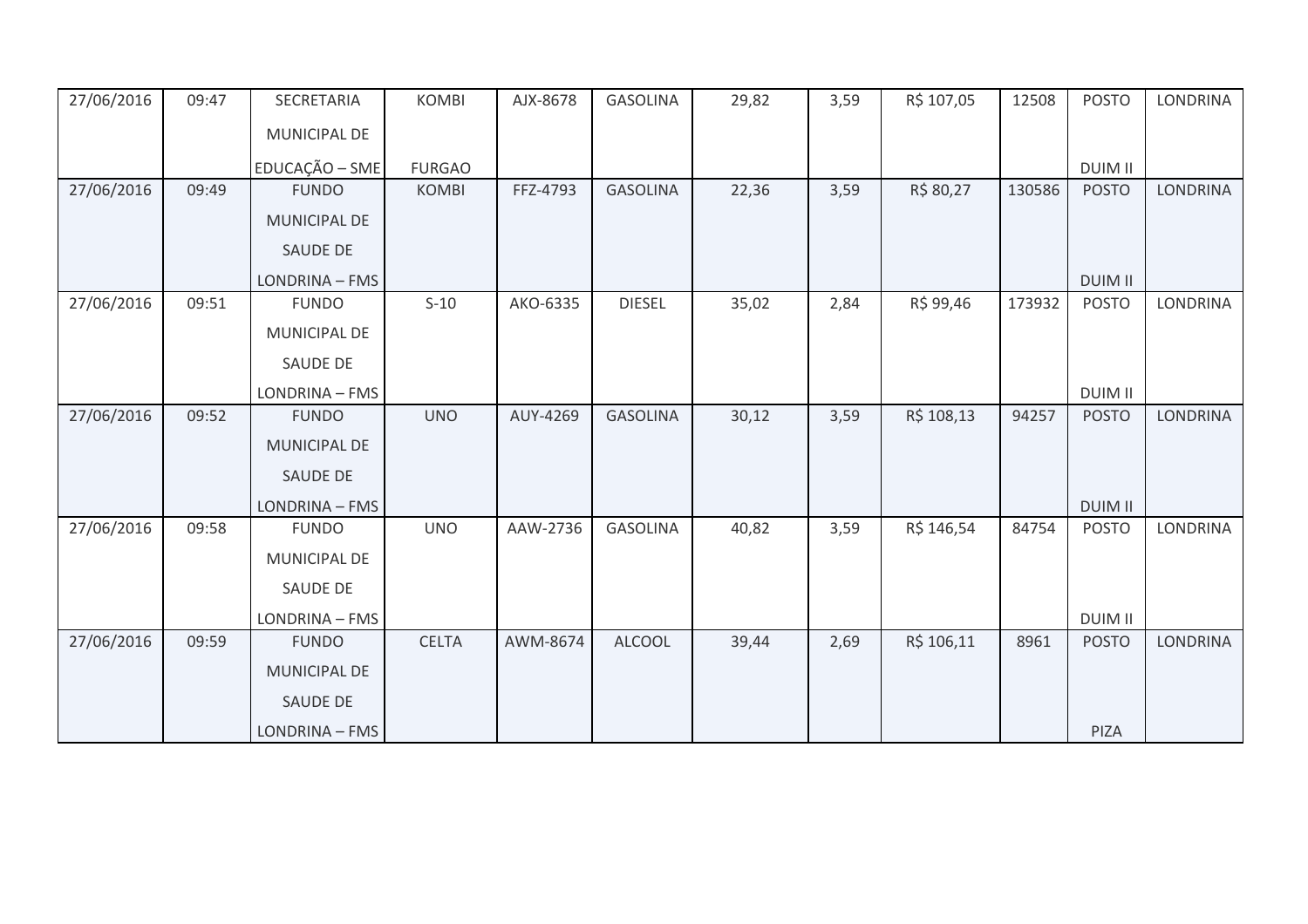| 27/06/2016 | 10:04 | SECRETARIA           | RETROESCAVA        | PML-6004 | <b>DIESEL</b> | 100 | 2,84 | R\$ 284,00 | 770    | <b>POSTO</b>   | <b>LONDRINA</b> |
|------------|-------|----------------------|--------------------|----------|---------------|-----|------|------------|--------|----------------|-----------------|
|            |       | <b>MUNICIPAL DE</b>  |                    |          |               |     |      |            |        |                |                 |
|            |       | <b>OBRASE</b>        |                    |          |               |     |      |            |        |                |                 |
|            |       | PAVIMENTAÇÃO -       |                    |          |               |     |      |            |        |                |                 |
|            |       | SMOP                 | <b>DEIRA</b>       |          |               |     |      |            |        | <b>DUIM II</b> |                 |
| 27/06/2016 | 10:04 | SECRETARIA           | <b>ROLO</b>        | PML-1024 | <b>DIESEL</b> | 100 | 2,84 | R\$ 284,00 | 1860   | <b>POSTO</b>   | <b>LONDRINA</b> |
|            |       | MUNICIPAL DE         |                    |          |               |     |      |            |        |                |                 |
|            |       | <b>OBRASE</b>        | <b>COMPACTADO</b>  |          |               |     |      |            |        |                |                 |
|            |       | PAVIMENTAÇÃO -       |                    |          |               |     |      |            |        |                |                 |
|            |       | SMOP                 | R VAP55            |          |               |     |      |            |        | <b>DUIM II</b> |                 |
| 27/06/2016 | 10:18 | SECRETARIA           | 14150 2P           | AEO-9403 | <b>DIESEL</b> | 100 | 2,84 | R\$ 284,00 | 358217 | <b>POSTO</b>   | LONDRINA        |
|            |       | MUNICIPAL DE         |                    |          |               |     |      |            |        |                |                 |
|            |       | <b>AGRICULTURA E</b> |                    |          |               |     |      |            |        |                |                 |
|            |       | ABASTECIMENTO        |                    |          |               |     |      |            |        |                |                 |
|            |       | $-SMAA$              | (DIESEL)           |          |               |     |      |            |        | <b>DUIM II</b> |                 |
| 27/06/2016 | 10:20 | SECRETARIA           | <b>ROLO</b>        | PPP-0000 | <b>DIESEL</b> | 100 | 2,84 | R\$ 284,00 | 12925  | <b>POSTO</b>   | <b>LONDRINA</b> |
|            |       | MUNICIPAL DE         |                    |          |               |     |      |            |        |                |                 |
|            |       | <b>AGRICULTURA E</b> | COMPACTADO         |          |               |     |      |            |        |                |                 |
|            |       | ABASTECIMENTO        |                    |          |               |     |      |            |        |                |                 |
|            |       | $-SMAA$              | $\mathsf{R}$       |          |               |     |      |            |        | <b>DUIM II</b> |                 |
| 27/06/2016 | 10:21 | SECRETARIA           | PA                 | PML-3469 | <b>DIESEL</b> | 150 | 2,84 | R\$426,00  | 1015   | <b>POSTO</b>   | LONDRINA        |
|            |       | <b>MUNICIPAL DE</b>  |                    |          |               |     |      |            |        |                |                 |
|            |       | <b>AGRICULTURA E</b> | CARREGADEIR        |          |               |     |      |            |        |                |                 |
|            |       | ABASTECIMENTO        |                    |          |               |     |      |            |        |                |                 |
|            |       | $-SMAA$              | Α                  |          |               |     |      |            |        | <b>DUIM II</b> |                 |
| 27/06/2016 | 10:27 | SECRETARIA           | <b>ESCAVADEIRA</b> | hbz-1640 | <b>DIESEL</b> | 200 | 2,84 | R\$ 568,00 | 1006   | <b>POSTO</b>   | <b>LONDRINA</b> |
|            |       | MUNICIPAL DE         |                    |          |               |     |      |            |        |                |                 |
|            |       | <b>AGRICULTURA E</b> |                    |          |               |     |      |            |        |                |                 |
|            |       | ABASTECIMENTO        |                    |          |               |     |      |            |        |                |                 |
|            |       | $-SMAA$              | <b>HIDRAULICA</b>  |          |               |     |      |            |        | <b>DUIM II</b> |                 |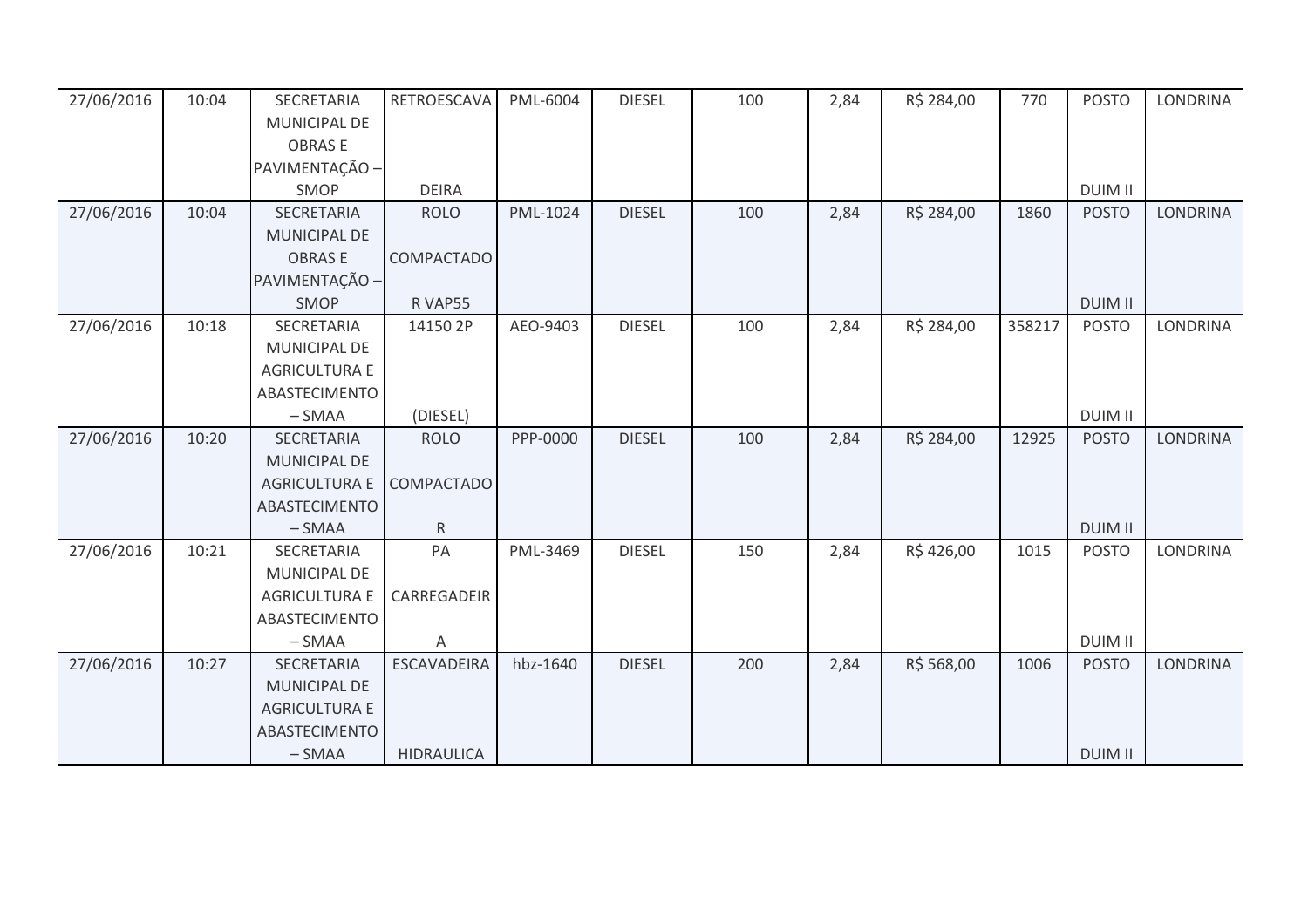| 27/06/2016 | 10:28 | SECRETARIA           | PA                 | PML-1019 | <b>DIESEL</b>   | 150   | 2,84 | R\$426,00  | 840    | <b>POSTO</b>    | <b>LONDRINA</b> |
|------------|-------|----------------------|--------------------|----------|-----------------|-------|------|------------|--------|-----------------|-----------------|
|            |       | <b>MUNICIPAL DE</b>  |                    |          |                 |       |      |            |        |                 |                 |
|            |       | <b>AGRICULTURA E</b> | CARREGADEIR        |          |                 |       |      |            |        |                 |                 |
|            |       | <b>ABASTECIMENTO</b> |                    |          |                 |       |      |            |        |                 |                 |
|            |       | $-SMAA$              | A W20D             |          |                 |       |      |            |        | <b>DUIM II</b>  |                 |
| 27/06/2016 | 10:29 | <b>SECRETARIA</b>    | <b>ASTRA SED.</b>  | AUE-4972 | <b>ALCOOL</b>   | 48,46 | 2,27 | R\$ 110,01 | 47266  | <b>POSTO</b>    | <b>LONDRINA</b> |
|            |       | <b>MUNICIPAL DE</b>  | ADVANT. 2.0        |          |                 |       |      |            |        | <b>PETROITA</b> |                 |
|            |       | DEFESA SOCIAL-       | 8V MPFI            |          |                 |       |      |            |        |                 |                 |
|            |       | <b>SMDS</b>          | FLEXP. 4P          |          |                 |       |      |            |        | <b>LIA</b>      |                 |
| 27/06/2016 | 10:30 | SECRETARIA           | <b>MOTONIVELAD</b> | PML-5070 | <b>DIESEL</b>   | 250   | 2,84 | R\$ 710,00 | 1415   | <b>POSTO</b>    | <b>LONDRINA</b> |
|            |       | <b>MUNICIPAL DE</b>  |                    |          |                 |       |      |            |        |                 |                 |
|            |       | <b>AGRICULTURA E</b> |                    |          |                 |       |      |            |        |                 |                 |
|            |       | ABASTECIMENTO        |                    |          |                 |       |      |            |        |                 |                 |
|            |       | $-SMAA$              | <b>ORA RG 140</b>  |          |                 |       |      |            |        | <b>DUIM II</b>  |                 |
| 27/06/2016 | 10:30 | <b>SECRETARIA</b>    | <b>MOTONIVELAD</b> | ATN-4475 | <b>DIESEL</b>   | 200   | 2,84 | R\$ 568,00 | 4841   | <b>POSTO</b>    | <b>LONDRINA</b> |
|            |       | <b>MUNICIPAL DE</b>  |                    |          |                 |       |      |            |        |                 |                 |
|            |       | <b>AGRICULTURA E</b> |                    |          |                 |       |      |            |        |                 |                 |
|            |       | ABASTECIMENTO        |                    |          |                 |       |      |            |        |                 |                 |
|            |       | $-SMAA$              | <b>ORA</b>         |          |                 |       |      |            |        | <b>DUIM II</b>  |                 |
| 27/06/2016 | 10:32 | <b>FUNDO</b>         | <b>UNO</b>         | APD-0661 | <b>GASOLINA</b> | 39,01 | 3,59 | R\$ 140,05 | 132658 | <b>POSTO</b>    | <b>LONDRINA</b> |
|            |       | MUNICIPAL DE         |                    |          |                 |       |      |            |        |                 |                 |
|            |       | SAUDE DE             |                    |          |                 |       |      |            |        |                 |                 |
|            |       | LONDRINA - FMS       |                    |          |                 |       |      |            |        | <b>DUIM II</b>  |                 |
| 27/06/2016 | 10:36 | SECRETARIA           | E215               | PML-9269 | <b>DIESEL</b>   | 200   | 2,84 | R\$ 568,00 | 850    | <b>POSTO</b>    | <b>LONDRINA</b> |
|            |       | <b>MUNICIPAL DE</b>  |                    |          |                 |       |      |            |        |                 |                 |
|            |       | <b>AGRICULTURA E</b> |                    |          |                 |       |      |            |        |                 |                 |
|            |       | <b>ABASTECIMENTO</b> |                    |          |                 |       |      |            |        |                 |                 |
|            |       | $-SMAA$              |                    |          |                 |       |      |            |        | <b>DUIM II</b>  |                 |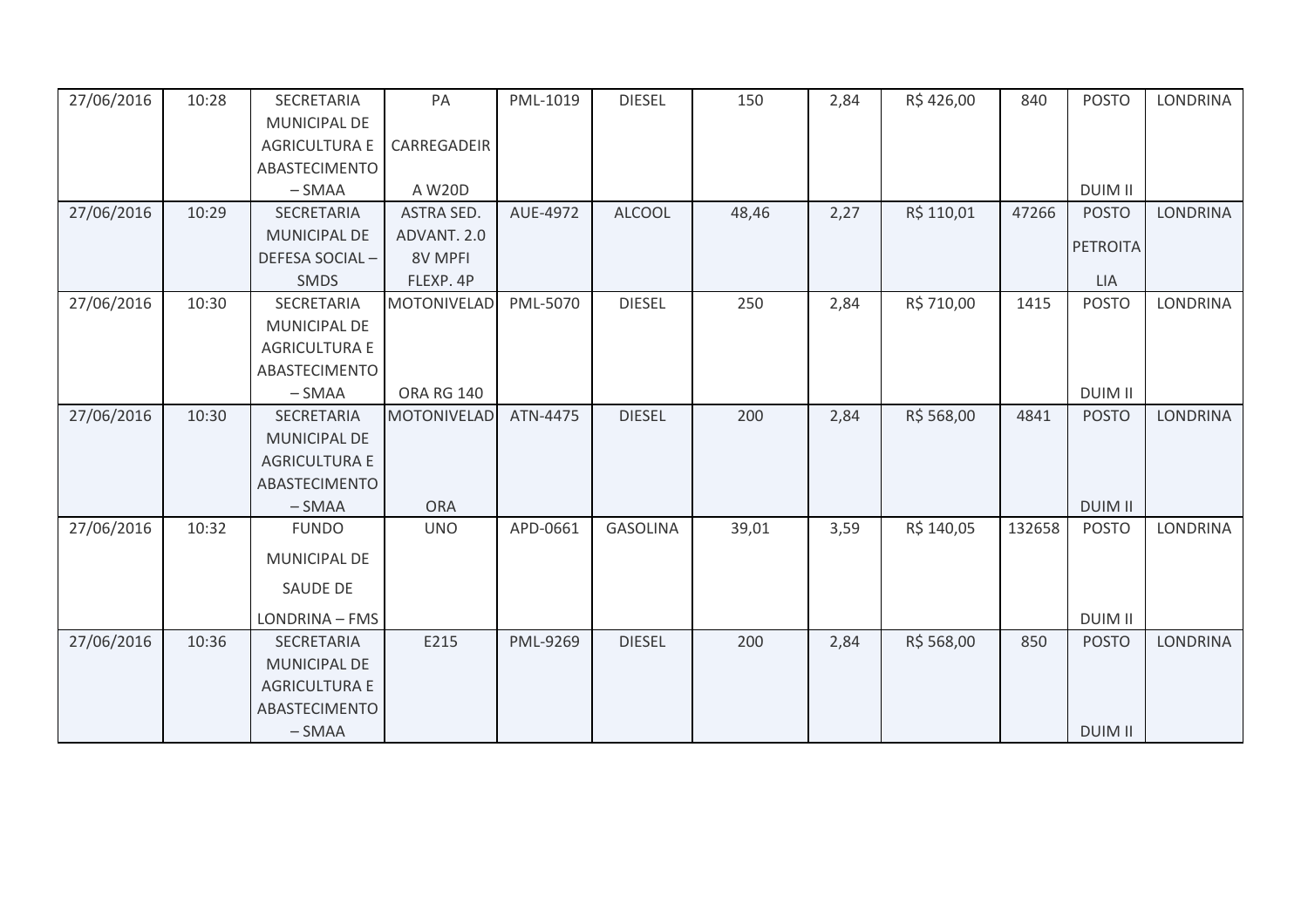| 27/06/2016 | 10:39 | ADMINISTRAÇÃO              | <b>UNO</b>        | AJM-1669 | <b>GASOLINA</b> | 31,76 | 3,59 | R\$ 114,02 | 188386 | <b>POSTO</b>    | <b>LONDRINA</b> |
|------------|-------|----------------------------|-------------------|----------|-----------------|-------|------|------------|--------|-----------------|-----------------|
|            |       | <b>DOS CEMITÉRIOS</b>      |                   |          |                 |       |      |            |        |                 |                 |
|            |       | E SERVIÇOS                 |                   |          |                 |       |      |            |        |                 |                 |
|            |       | <b>FUNERARIOS DE</b>       |                   |          |                 |       |      |            |        |                 |                 |
|            |       | LONDRINA-                  |                   |          |                 |       |      |            |        |                 |                 |
|            |       | <b>ACESF</b>               |                   |          |                 |       |      |            |        | <b>DUIM II</b>  |                 |
| 27/06/2016 | 10:40 | SECRETARIA                 | <b>MOTO SERRA</b> | EQU-0033 | <b>GASOLINA</b> | 20    | 3,47 | R\$ 69,40  | 20     | <b>POSTO</b>    | <b>LONDRINA</b> |
|            |       | MUNICIPAL DO               |                   |          |                 |       |      |            |        | <b>PETROITA</b> |                 |
|            |       | AMBIENTE-                  |                   |          |                 |       |      |            |        |                 |                 |
|            |       | <b>SEMA</b>                |                   |          |                 |       |      |            |        | LIA             |                 |
| 27/06/2016 | 10:41 | SECRETARIA                 | MOTO PODA         | EQU-0043 | <b>GASOLINA</b> | 20    | 3,47 | R\$ 69,40  | 20     | <b>POSTO</b>    | <b>LONDRINA</b> |
|            |       | MUNICIPAL DO<br>AMBIENTE-  |                   |          |                 |       |      |            |        | <b>PETROITA</b> |                 |
|            |       | <b>SEMA</b>                |                   |          |                 |       |      |            |        | LIA             |                 |
| 27/06/2016 | 10:42 | SECRETARIA                 | SOPRADOR          | EQU-0047 | <b>GASOLINA</b> | 20    | 3,47 | R\$ 69,40  | 20     | <b>POSTO</b>    | <b>LONDRINA</b> |
|            |       | MUNICIPAL DO               |                   |          |                 |       |      |            |        |                 |                 |
|            |       | AMBIENTE-                  |                   |          |                 |       |      |            |        | <b>PETROITA</b> |                 |
|            |       | <b>SEMA</b>                |                   |          |                 |       |      |            |        | LIA             |                 |
| 27/06/2016 | 10:43 | SECRETARIA                 | <b>MOTO SERRA</b> | EQU-0036 | <b>GASOLINA</b> | 20    | 3,47 | R\$ 69,40  | 20     | <b>POSTO</b>    | <b>LONDRINA</b> |
|            |       | MUNICIPAL DO               |                   |          |                 |       |      |            |        | <b>PETROITA</b> |                 |
|            |       | AMBIENTE-                  |                   |          |                 |       |      |            |        |                 |                 |
|            |       | <b>SEMA</b>                |                   |          |                 | 20    |      |            |        | LIA             | <b>LONDRINA</b> |
| 27/06/2016 | 10:44 | SECRETARIA<br>MUNICIPAL DO | <b>MOTO SERRA</b> | EQU-0045 | <b>GASOLINA</b> |       | 3,47 | R\$ 69,40  | 20     | <b>POSTO</b>    |                 |
|            |       | AMBIENTE-                  |                   |          |                 |       |      |            |        | <b>PETROITA</b> |                 |
|            |       | <b>SEMA</b>                |                   |          |                 |       |      |            |        | <b>LIA</b>      |                 |
| 27/06/2016 | 10:44 | SECRETARIA                 | L200 GL 2.5       | ALE-6736 | <b>DIESEL</b>   | 80    | 2,84 | R\$ 227,20 | 184100 | <b>POSTO</b>    | <b>LONDRINA</b> |
|            |       | MUNICIPAL DE               |                   |          |                 |       |      |            |        |                 |                 |
|            |       | <b>AGRICULTURA E</b>       |                   |          |                 |       |      |            |        |                 |                 |
|            |       | ABASTECIMENTO              |                   |          |                 |       |      |            |        |                 |                 |
|            |       | $-SMAA$                    | 4X4 CD DIESEL     |          |                 |       |      |            |        | <b>DUIM II</b>  |                 |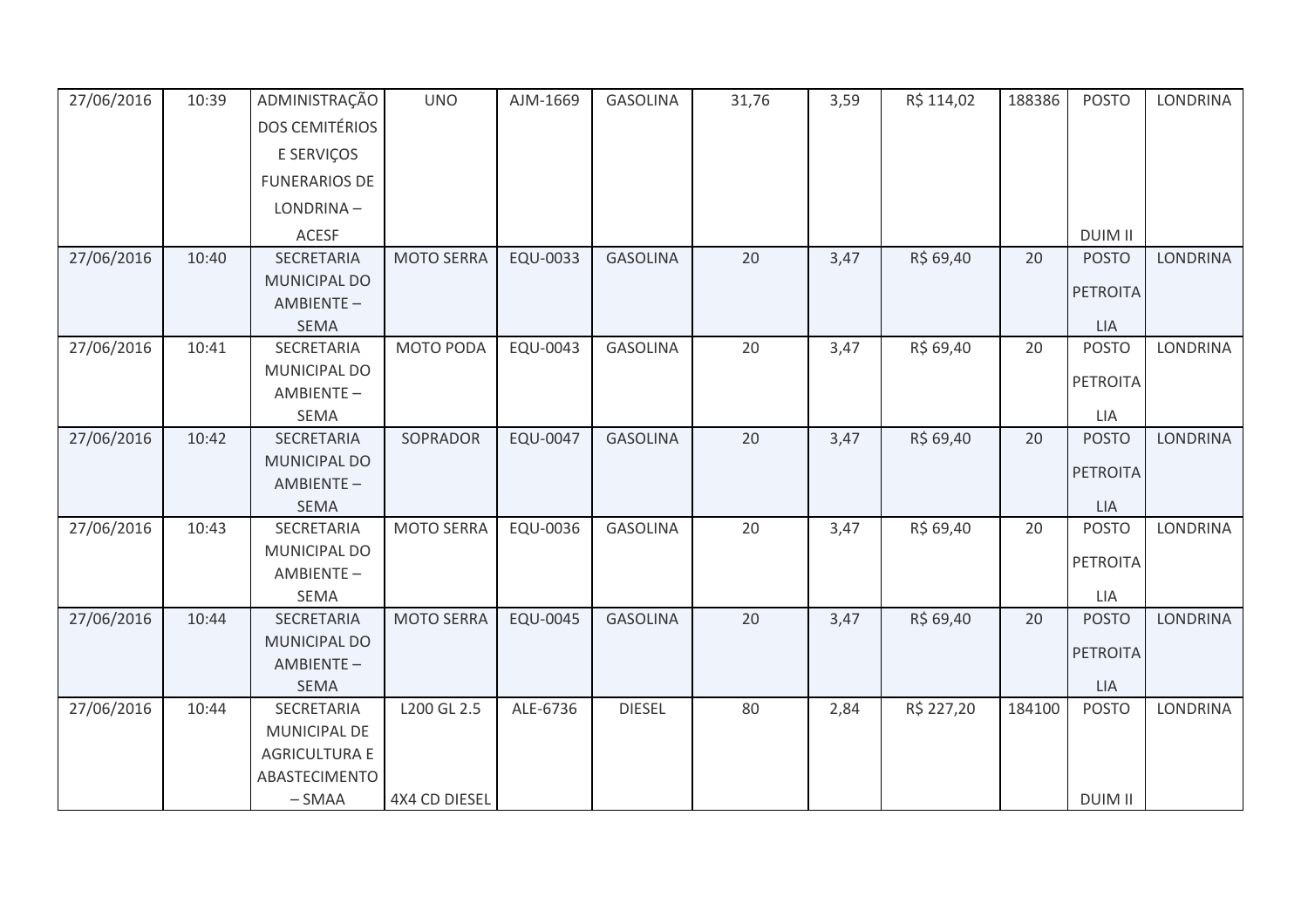| 27/06/2016 | 10:47 | SECRETARIA                       | GOL PLUS 1.0       | ANJ-9403 | <b>ALCOOL</b>   | 43,51  | 2,39 | R\$ 104,00 | 134720 | <b>POSTO</b>    | <b>LONDRINA</b> |
|------------|-------|----------------------------------|--------------------|----------|-----------------|--------|------|------------|--------|-----------------|-----------------|
|            |       | <b>MUNICIPAL DO</b><br>AMBIENTE- | MI TOTAL FLEX      |          |                 |        |      |            |        | <b>PETROITA</b> |                 |
|            |       | <b>SEMA</b>                      | 4P                 |          |                 |        |      |            |        | <b>LIA</b>      |                 |
| 27/06/2016 | 10:47 | SECRETARIA                       | <b>MOTONIVELAD</b> | ATN-4476 | <b>DIESEL</b>   | 200    | 2,84 | R\$ 568,00 | 4454   | <b>POSTO</b>    | <b>LONDRINA</b> |
|            |       | MUNICIPAL DE                     |                    |          |                 |        |      |            |        |                 |                 |
|            |       | <b>AGRICULTURA E</b>             |                    |          |                 |        |      |            |        |                 |                 |
|            |       | ABASTECIMENTO                    |                    |          |                 |        |      |            |        |                 |                 |
|            |       | $-SMAA$                          | <b>ORA</b>         |          |                 |        |      |            |        | <b>DUIM II</b>  |                 |
| 27/06/2016 | 10:51 | <b>FUNDO</b>                     | <b>HATCH</b>       | AWM-8627 | <b>GASOLINA</b> | 34,36  | 3,59 | R\$ 123,35 | 43071  | <b>POSTO</b>    | <b>LONDRINA</b> |
|            |       | MUNICIPAL DE                     |                    |          |                 |        |      |            |        |                 |                 |
|            |       | <b>SAUDE DE</b>                  |                    |          |                 |        |      |            |        |                 |                 |
|            |       | LONDRINA - FMS                   |                    |          |                 |        |      |            |        | <b>DUIM II</b>  |                 |
| 27/06/2016 | 11:16 | SECRETARIA                       | <b>OUTROS</b>      | AQZ-5132 | DIESEL S10      | 101,11 | 2,94 | R\$ 297,56 | 28494  | <b>POSTO</b>    | LONDRINA        |
|            |       | <b>MUNICIPAL DE</b>              | <b>MODELOS</b>     |          |                 |        |      |            |        |                 |                 |
|            |       | DEFESA SOCIAL-                   | <b>MERCEDES</b>    |          |                 |        |      |            |        |                 |                 |
|            |       | <b>SMDS</b>                      | <b>BENZ</b>        |          |                 |        |      |            |        | <b>DUIM II</b>  |                 |
| 27/06/2016 | 11:31 | <b>FUNDO</b>                     | $S-10$             | ALV-1539 | <b>GASOLINA</b> | 39,76  | 3,59 | R\$ 142,74 | 330813 | <b>POSTO</b>    | LONDRINA        |
|            |       | MUNICIPAL DE                     |                    |          |                 |        |      |            |        |                 |                 |
|            |       | <b>SAUDE DE</b>                  |                    |          |                 |        |      |            |        |                 |                 |
|            |       | LONDRINA - FMS                   |                    |          |                 |        |      |            |        | <b>DUIM II</b>  |                 |
| 27/06/2016 | 11:37 | SECRETARIA                       | 1319               | AZJ-0479 | DIESEL S10      | 184,35 | 2,94 | R\$ 541,99 | 30014  | <b>POSTO</b>    | <b>LONDRINA</b> |
|            |       | <b>MUNICIPAL DE</b>              |                    |          |                 |        |      |            |        |                 |                 |
|            |       | <b>AGRICULTURA E</b>             |                    |          |                 |        |      |            |        |                 |                 |
|            |       | ABASTECIMENTO                    |                    |          |                 |        |      |            |        |                 |                 |
|            |       | $-SMAA$                          |                    |          |                 |        |      |            |        | <b>DUIM II</b>  |                 |
| 27/06/2016 | 11:38 | SECRETARIA                       | <b>TECTOR</b>      | AZL-3508 | DIESEL S10      | 126,05 | 2,94 | R\$ 370,59 | 16739  | <b>POSTO</b>    | <b>LONDRINA</b> |
|            |       | MUNICIPAL DE                     |                    |          |                 |        |      |            |        |                 |                 |
|            |       | <b>OBRASE</b>                    |                    |          |                 |        |      |            |        |                 |                 |
|            |       | PAVIMENTAÇÃO -                   |                    |          |                 |        |      |            |        |                 |                 |
|            |       | <b>SMOP</b>                      | 150E21             |          |                 |        |      |            |        | <b>DUIM II</b>  |                 |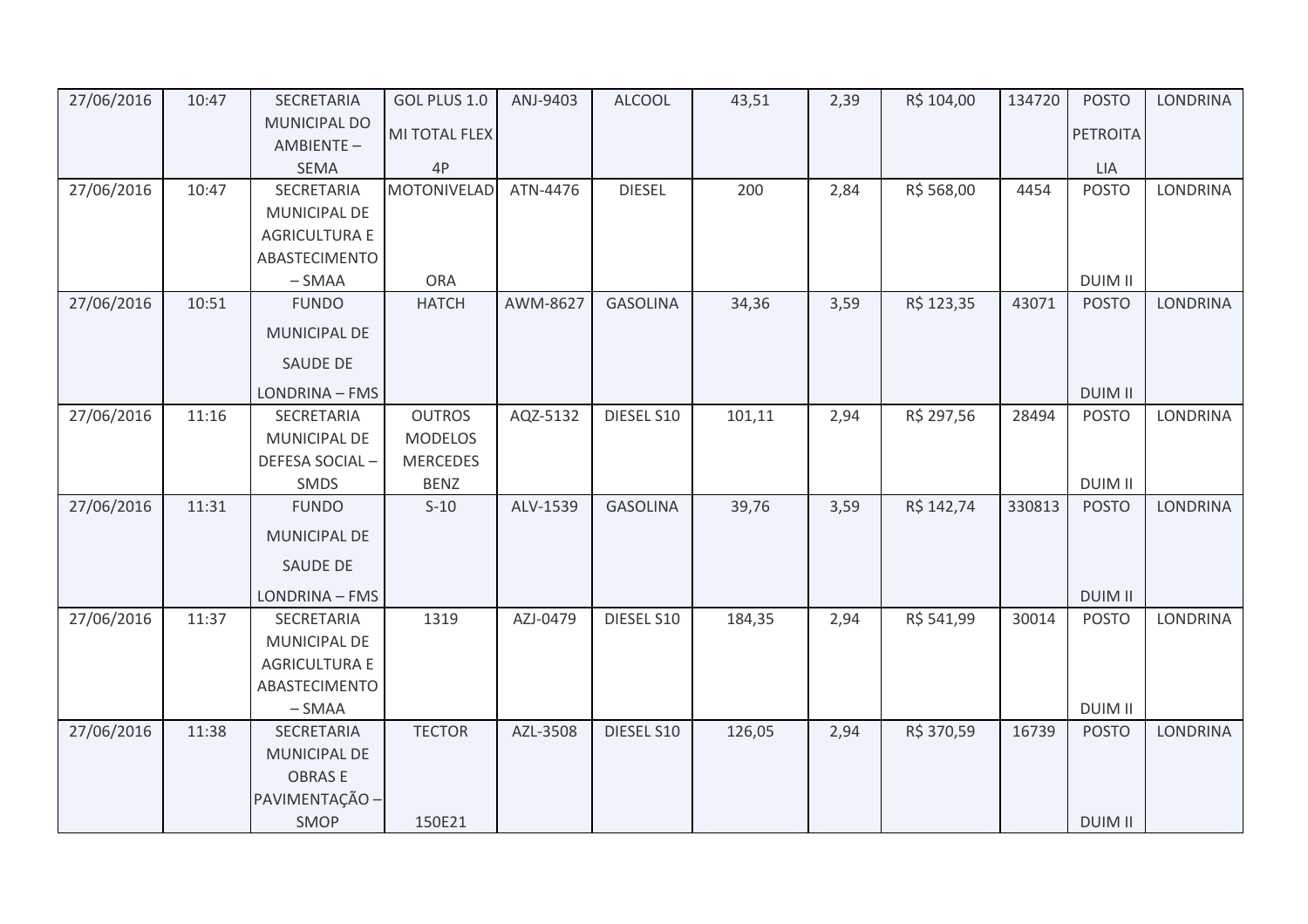| 27/06/2016 | 11:41 | SECRETARIA           | GOL 1000          | AFH-9526        | <b>GASOLINA</b> | 34,61 | 3,47 | R\$ 120,12 | 32948  | <b>POSTO</b>    | <b>LONDRINA</b> |
|------------|-------|----------------------|-------------------|-----------------|-----------------|-------|------|------------|--------|-----------------|-----------------|
|            |       | MUNICIPAL DE         |                   |                 |                 |       |      |            |        |                 |                 |
|            |       | <b>AGRICULTURA E</b> | (MODELO           |                 |                 |       |      |            |        | <b>PETROITA</b> |                 |
|            |       | ABASTECIMENTO        |                   |                 |                 |       |      |            |        |                 |                 |
|            |       | $-SMAA$              | ANTIGO)           |                 |                 |       |      |            |        | LIA             |                 |
| 27/06/2016 | 11:43 | SECRETARIA           | <b>BETONIEIRA</b> | EQU-0011        | <b>GASOLINA</b> | 20    | 3,47 | R\$ 69,40  | 1180   | <b>POSTO</b>    | <b>LONDRINA</b> |
|            |       | <b>MUNICIPAL DE</b>  |                   |                 |                 |       |      |            |        |                 |                 |
|            |       | <b>OBRASE</b>        |                   |                 |                 |       |      |            |        | PETROITA        |                 |
|            |       | PAVIMENTAÇÃO -       |                   |                 |                 |       |      |            |        |                 |                 |
|            |       | SMOP                 |                   |                 |                 |       |      |            |        | <b>LIA</b>      |                 |
| 27/06/2016 | 11:49 | SECRETARIA           | CARGO 1617        | AIF-1239        | <b>DIESEL</b>   | 100   | 2,84 | R\$ 284,00 | 213130 | <b>POSTO</b>    | <b>LONDRINA</b> |
|            |       | MUNICIPAL DE         |                   |                 |                 |       |      |            |        |                 |                 |
|            |       | <b>AGRICULTURA E</b> |                   |                 |                 |       |      |            |        |                 |                 |
|            |       | ABASTECIMENTO        |                   |                 |                 |       |      |            |        |                 |                 |
|            |       | $-SMAA$              | 2P (DIESEL)       |                 |                 |       |      |            |        | <b>DUIM II</b>  |                 |
| 27/06/2016 | 11:50 | <b>FUNDO</b>         | <b>UNO VIVACE</b> | AZO-5140        | <b>GASOLINA</b> | 36,49 | 3,59 | R\$ 131,00 | 3495   | <b>POSTO</b>    | <b>LONDRINA</b> |
|            |       | <b>MUNICIPAL DE</b>  |                   |                 |                 |       |      |            |        |                 |                 |
|            |       | SAUDE DE             |                   |                 |                 |       |      |            |        |                 |                 |
|            |       | LONDRINA - FMS       |                   |                 |                 |       |      |            |        | <b>DUIM II</b>  |                 |
| 27/06/2016 | 12:03 | <b>FUNDO</b>         | <b>BOXER 2.3</b>  | <b>BAK-7311</b> | DIESEL S10      | 67,03 | 2,94 | R\$ 197,07 | 2045   | <b>POSTO</b>    | LONDRINA        |
|            |       | MUNICIPAL DE         |                   |                 |                 |       |      |            |        |                 |                 |
|            |       | <b>SAUDE DE</b>      |                   |                 |                 |       |      |            |        |                 |                 |
|            |       | LONDRINA - FMS       |                   |                 |                 |       |      |            |        | <b>DUIM II</b>  |                 |
| 27/06/2016 | 12:16 | <b>FUNDO</b>         | <b>FIORINO</b>    | AOA-2127        | <b>GASOLINA</b> | 46,8  | 3,59 | R\$ 168,01 | 156093 | <b>POSTO</b>    | <b>LONDRINA</b> |
|            |       | MUNICIPAL DE         |                   |                 |                 |       |      |            |        |                 |                 |
|            |       | <b>SAUDE DE</b>      |                   |                 |                 |       |      |            |        |                 |                 |
|            |       | LONDRINA - FMS       |                   |                 |                 |       |      |            |        | <b>DUIM II</b>  |                 |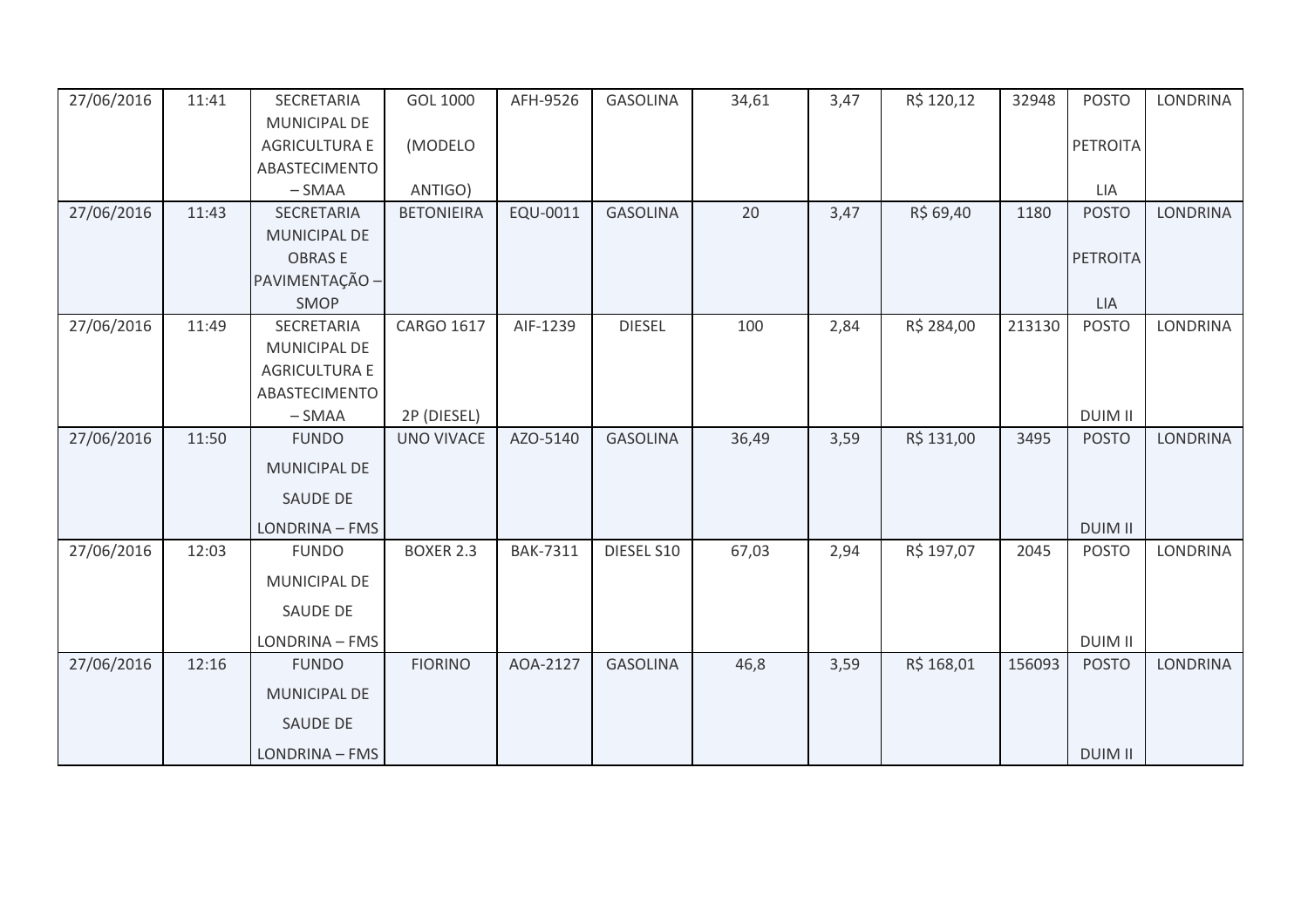| 27/06/2016 | 12:26 | <b>FUNDO</b>                             | <b>BOXER</b>          | AWV-2805        | DIESEL S10      | 56,68 | 2,94 | R\$ 166,64 | 155951 | <b>POSTO</b>    | <b>LONDRINA</b> |
|------------|-------|------------------------------------------|-----------------------|-----------------|-----------------|-------|------|------------|--------|-----------------|-----------------|
|            |       | <b>MUNICIPAL DE</b>                      |                       |                 |                 |       |      |            |        |                 |                 |
|            |       | <b>SAUDE DE</b>                          |                       |                 |                 |       |      |            |        |                 |                 |
|            |       | LONDRINA - FMS                           |                       |                 |                 |       |      |            |        | <b>DUIM II</b>  |                 |
| 27/06/2016 | 12:29 | <b>FUNDO</b>                             | <b>FIESTA</b>         | ALS-2863        | <b>GASOLINA</b> | 29,26 | 3,59 | R\$ 105,04 | 109902 | <b>POSTO</b>    | LONDRINA        |
|            |       | <b>MUNICIPAL DE</b>                      |                       |                 |                 |       |      |            |        |                 |                 |
|            |       | SAUDE DE                                 |                       |                 |                 |       |      |            |        |                 |                 |
|            |       | LONDRINA - FMS                           |                       |                 |                 |       |      |            |        | <b>DUIM II</b>  |                 |
| 27/06/2016 | 12:34 | SECRETARIA                               | <b>MERIVA JOY</b>     | HFO-7602        | <b>ALCOOL</b>   | 54,76 | 2,49 | R\$ 136,35 | 105941 | <b>POSTO</b>    | <b>LONDRINA</b> |
|            |       | <b>MUNICIPAL DE</b>                      | 1.4 MPFI 8V           |                 |                 |       |      |            |        |                 |                 |
|            |       | DEFESA SOCIAL-                           |                       |                 |                 |       |      |            |        |                 |                 |
|            |       | SMDS                                     | <b>ECONOFLEX 5P</b>   |                 |                 |       |      |            |        | <b>DUIM II</b>  |                 |
| 27/06/2016 | 12:35 | SECRETARIA                               | <b>KOMBI</b>          | ALB-9210        | <b>GASOLINA</b> | 44,51 | 3,47 | R\$ 154,47 | 124463 | <b>POSTO</b>    | <b>LONDRINA</b> |
|            |       | <b>MUNICIPAL DO</b>                      |                       |                 |                 |       |      |            |        | <b>PETROITA</b> |                 |
|            |       | IDOSO-SMI                                | <b>FURGAO</b>         |                 |                 |       |      |            |        | <b>LIA</b>      |                 |
| 27/06/2016 | 12:36 | SECRETARIA                               | <b>S10 PICKUP</b>     | AWM-4667        | <b>ALCOOL</b>   | 31,79 | 2,49 | R\$ 79,18  | 65060  | <b>POSTO</b>    | <b>LONDRINA</b> |
|            |       | <b>MUNICIPAL SE</b><br><b>ASSISTNCIA</b> | <b>EXECUTIVE CD</b>   |                 |                 |       |      |            |        |                 |                 |
|            |       | SOCIAL-SMAS                              | 4.3                   |                 |                 |       |      |            |        | <b>DUIM II</b>  |                 |
| 27/06/2016 | 12:42 | SECRETARIA                               | <b>KOMBI</b>          | <b>FKK-0263</b> | <b>ALCOOL</b>   | 31,05 | 2,69 | R\$ 83,52  | 35941  | <b>POSTO</b>    | <b>LONDRINA</b> |
|            |       | <b>MUNICIPAL DE</b>                      | LOTACAO 1.4           |                 |                 |       |      |            |        |                 |                 |
|            |       | POLITICAS PARA                           |                       |                 |                 |       |      |            |        |                 |                 |
|            |       | AS MULHERES -                            | MI TOTAL FLEX         |                 |                 |       |      |            |        |                 |                 |
|            |       | <b>SMPM</b>                              | 8V                    |                 |                 |       |      |            |        | PIZA            |                 |
| 27/06/2016 | 13:18 | SECRETARIA                               | LOGAN                 | ASU-4993        | <b>ALCOOL</b>   | 33,83 | 2,69 | R\$ 91,00  | 82038  | <b>POSTO</b>    | <b>LONDRINA</b> |
|            |       | <b>MUNICIPAL DE</b>                      | AUTHENTIQUE           |                 |                 |       |      |            |        |                 |                 |
|            |       | <b>AGRICULTURA E</b>                     |                       |                 |                 |       |      |            |        |                 |                 |
|            |       | <b>ABASTECIMENTO</b>                     | <b>HIFLEX 1.0 16V</b> |                 |                 |       |      |            |        |                 |                 |
|            |       | $-SMAA$                                  | 4P                    |                 |                 |       |      |            |        | PIZA            |                 |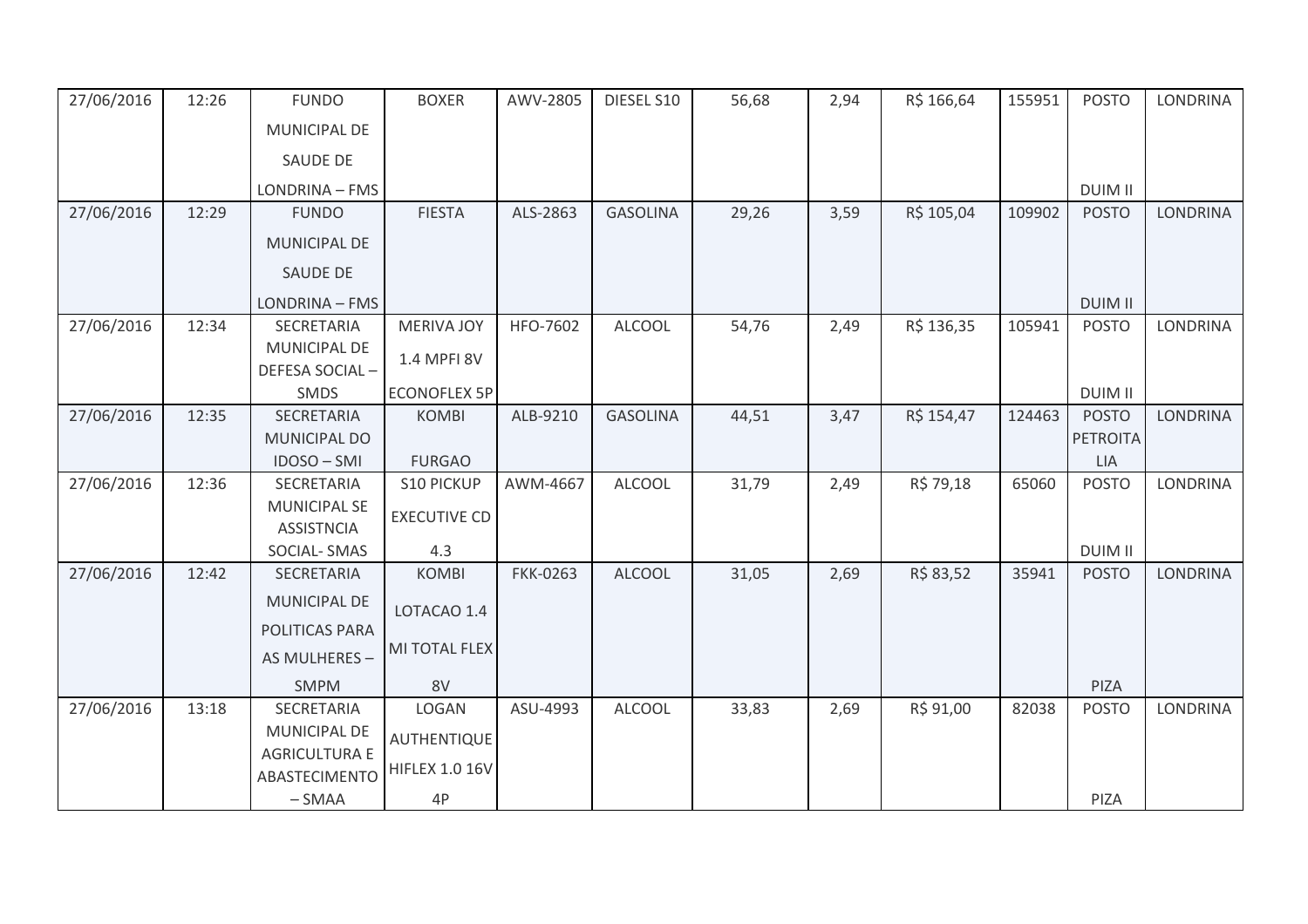| 27/06/2016 | 13:29 | SECRETARIA             | COMET 150     | AUY-6791 | <b>GASOLINA</b> | 5,83  | 3,47 | R\$ 20,25  | 18885  | <b>POSTO</b>    | <b>LONDRINA</b> |
|------------|-------|------------------------|---------------|----------|-----------------|-------|------|------------|--------|-----------------|-----------------|
|            |       | <b>MUNICIPAL DE</b>    |               |          |                 |       |      |            |        |                 |                 |
|            |       | <b>OBRASE</b>          |               |          |                 |       |      |            |        | <b>PETROITA</b> |                 |
|            |       | PAVIMENTAÇÃO -<br>SMOP |               |          |                 |       |      |            |        | <b>LIA</b>      |                 |
| 27/06/2016 | 13:33 | <b>FUNDO</b>           | <b>STRADA</b> | AGE-4102 | <b>ALCOOL</b>   | 41,55 | 2,49 | R\$ 103,46 | 125405 | <b>POSTO</b>    | <b>LONDRINA</b> |
|            |       |                        |               |          |                 |       |      |            |        |                 |                 |
|            |       | MUNICIPAL DE           |               |          |                 |       |      |            |        |                 |                 |
|            |       | <b>SAUDE DE</b>        |               |          |                 |       |      |            |        |                 |                 |
|            |       | LONDRINA - FMS         |               |          |                 |       |      |            |        | <b>DUIM II</b>  |                 |
| 27/06/2016 | 13:42 | <b>FUNDO</b>           | 207SW         | AUP-2522 | <b>GASOLINA</b> | 37,33 | 3,59 | R\$ 134,01 | 78007  | <b>POSTO</b>    | <b>LONDRINA</b> |
|            |       | <b>MUNICIPAL DE</b>    |               |          |                 |       |      |            |        |                 |                 |
|            |       | SAUDE DE               |               |          |                 |       |      |            |        |                 |                 |
|            |       | LONDRINA - FMS         |               |          |                 |       |      |            |        | <b>DUIM II</b>  |                 |
| 27/06/2016 | 13:51 | <b>FUNDO</b>           | <b>KOMBI</b>  | ASD-4378 | <b>GASOLINA</b> | 34,12 | 3,69 | R\$ 125,90 | 264713 | <b>POSTO</b>    | <b>LONDRINA</b> |
|            |       | MUNICIPAL DE           |               |          |                 |       |      |            |        |                 |                 |
|            |       | SAUDE DE               |               |          |                 |       |      |            |        |                 |                 |
|            |       | LONDRINA - FMS         |               |          |                 |       |      |            |        | PIZA            |                 |
| 27/06/2016 | 13:53 | <b>FUNDO</b>           | <b>KOMBI</b>  | AQU-0627 | <b>GASOLINA</b> | 15,52 | 3,59 | R\$ 55,72  | 245921 | <b>POSTO</b>    | <b>LONDRINA</b> |
|            |       | MUNICIPAL DE           |               |          |                 |       |      |            |        |                 |                 |
|            |       | SAUDE DE               |               |          |                 |       |      |            |        |                 |                 |
|            |       | LONDRINA - FMS         |               |          |                 |       |      |            |        | <b>DUIM II</b>  |                 |
| 27/06/2016 | 14:30 | <b>FUNDO</b>           | <b>STRADA</b> | AGE-4095 | <b>ALCOOL</b>   | 37,76 | 2,49 | R\$ 94,02  | 91581  | <b>POSTO</b>    | LONDRINA        |
|            |       | MUNICIPAL DE           |               |          |                 |       |      |            |        |                 |                 |
|            |       | SAUDE DE               |               |          |                 |       |      |            |        |                 |                 |
|            |       | LONDRINA - FMS         |               |          |                 |       |      |            |        | <b>DUIM II</b>  |                 |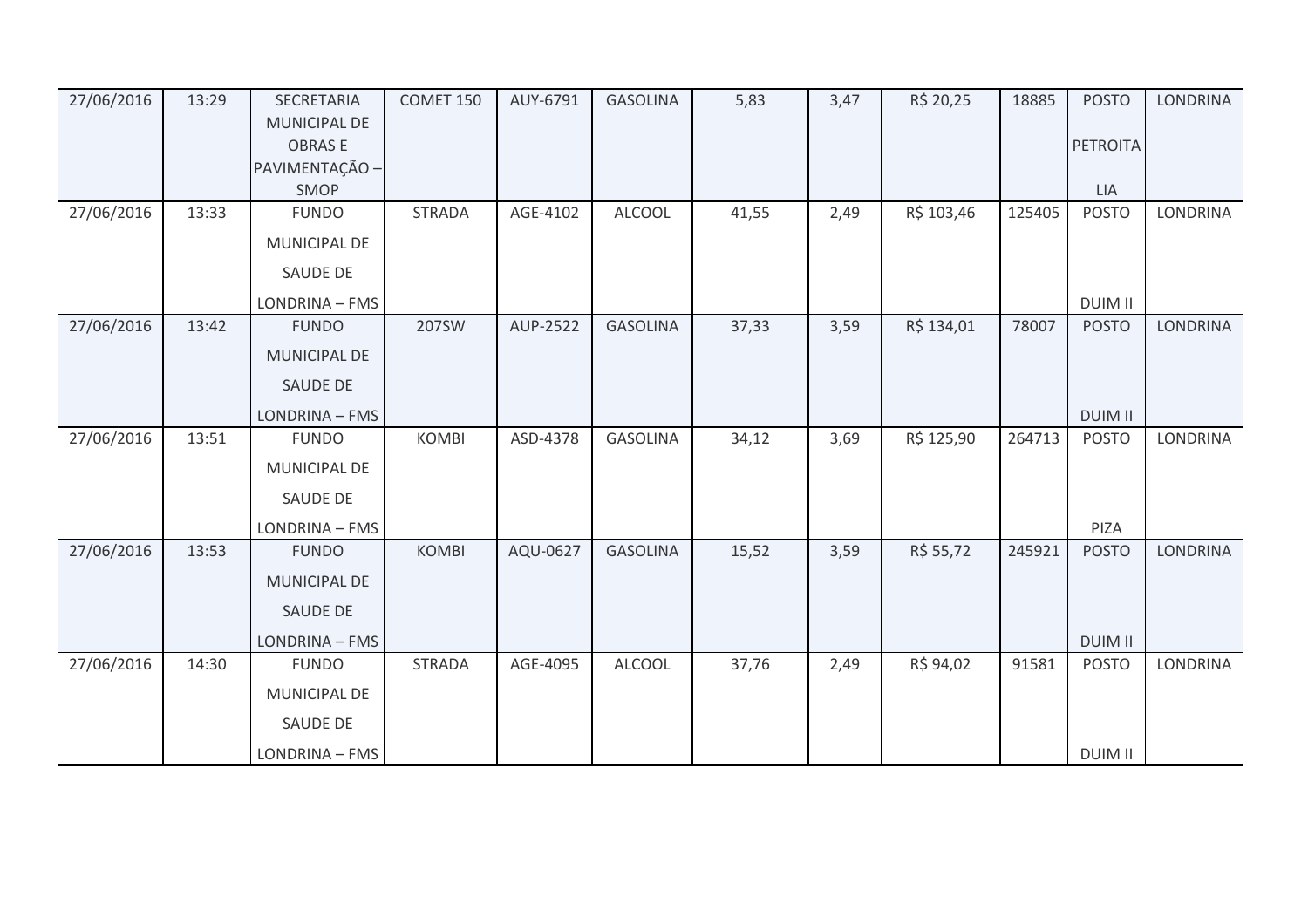| 27/06/2016 | 14:31 | <b>INSTITUTO DE</b>            | SIENA EL 1.4      | AZK-6683        | <b>GASOLINA</b> | 11,34 | 3,47 | R\$ 39,35  | 9170   | <b>POSTO</b>                   | <b>LONDRINA</b> |
|------------|-------|--------------------------------|-------------------|-----------------|-----------------|-------|------|------------|--------|--------------------------------|-----------------|
|            |       | DESENVOLVIMEN                  |                   |                 |                 |       |      |            |        |                                |                 |
|            |       | TO DE LONDRINA                 |                   |                 |                 |       |      |            |        | PETROITA                       |                 |
|            |       | -IDEL/CODEL                    |                   |                 |                 |       |      |            |        | <b>LIA</b>                     |                 |
| 27/06/2016 | 14:32 | SECRETARIA                     | UNO MILLE/        | AKK-4155        | <b>GASOLINA</b> | 35,42 | 3,47 | R\$ 122,92 | 163265 | <b>POSTO</b>                   | <b>LONDRINA</b> |
|            |       | MUNICIPAL DE<br>DEFESA SOCIAL- | MILLE EX/         |                 |                 |       |      |            |        | PETROITA                       |                 |
|            |       | SMDS                           | SMART 4P          |                 |                 |       |      |            |        | LIA                            |                 |
| 27/06/2016 | 14:52 | SECRETARIA                     | UNO MILLE 1.0     | AUY-5466        | <b>ALCOOL</b>   | 37,22 | 2,39 | R\$ 88,96  | 56472  | <b>AUTO</b>                    | <b>LONDRINA</b> |
|            |       | MUNICIPAL DE                   | FIRE/F.FLEX/      |                 |                 |       |      |            |        | <b>POSTO</b>                   |                 |
|            |       | EDUCAÇÃO - SME                 | <b>ECONOMY 4P</b> |                 |                 |       |      |            |        | <b>ECOS</b>                    |                 |
| 27/06/2016 | 15:00 | SECRETARIA                     | UNO VIVACE        | AYP-1575        | <b>ALCOOL</b>   | 39,16 | 2,49 | R\$ 97,51  | 48995  | <b>POSTO</b>                   | <b>LONDRINA</b> |
|            |       | MUNICIPAL DO<br>AMBIENTE-      | 1.0 EVO FIRE      |                 |                 |       |      |            |        |                                |                 |
|            |       | SEMA                           | FLEX 8V           |                 |                 |       |      |            |        | <b>DUIM II</b>                 |                 |
| 27/06/2016 | 15:01 | SECRETARIA                     | <b>VIVACE</b>     | AZJ-0422        | <b>ALCOOL</b>   | 36,16 | 2,49 | R\$ 90,04  | 8303   | <b>POSTO</b>                   | <b>LONDRINA</b> |
|            |       | <b>MUNICIPAL SE</b>            |                   |                 |                 |       |      |            |        |                                |                 |
|            |       | <b>ASSISTNCIA</b>              |                   |                 |                 |       |      |            |        |                                |                 |
| 27/06/2016 | 15:07 | SOCIAL-SMAS<br>SECRETARIA      | GOL               | <b>BAK-9904</b> | <b>ALCOOL</b>   | 48,66 | 2,49 | R\$ 121,16 | 792    | <b>DUIM II</b><br><b>POSTO</b> | <b>LONDRINA</b> |
|            |       |                                |                   |                 |                 |       |      |            |        |                                |                 |
|            |       | MUNICIPAL DE                   |                   |                 |                 |       |      |            |        |                                |                 |
|            |       | EDUCAÇÃO - SME                 |                   |                 |                 |       |      |            |        | <b>CINCO</b>                   |                 |
| 27/06/2016 | 15:38 | ADMINISTRAÇÃO                  | <b>KOMBI</b>      | ASG-9043        | <b>GASOLINA</b> | 34,45 | 3,89 | R\$ 134,00 | 151271 | <b>AUTO</b>                    | <b>LONDRINA</b> |
|            |       | <b>DOS CEMITÉRIOS</b>          |                   |                 |                 |       |      |            |        |                                |                 |
|            |       | E SERVIÇOS                     |                   |                 |                 |       |      |            |        |                                |                 |
|            |       | <b>FUNERARIOS DE</b>           |                   |                 |                 |       |      |            |        | <b>POSTO</b>                   |                 |
|            |       | LONDRINA-                      |                   |                 |                 |       |      |            |        |                                |                 |
|            |       | <b>ACESF</b>                   | <b>FURGAO</b>     |                 |                 |       |      |            |        | <b>ECOS</b>                    |                 |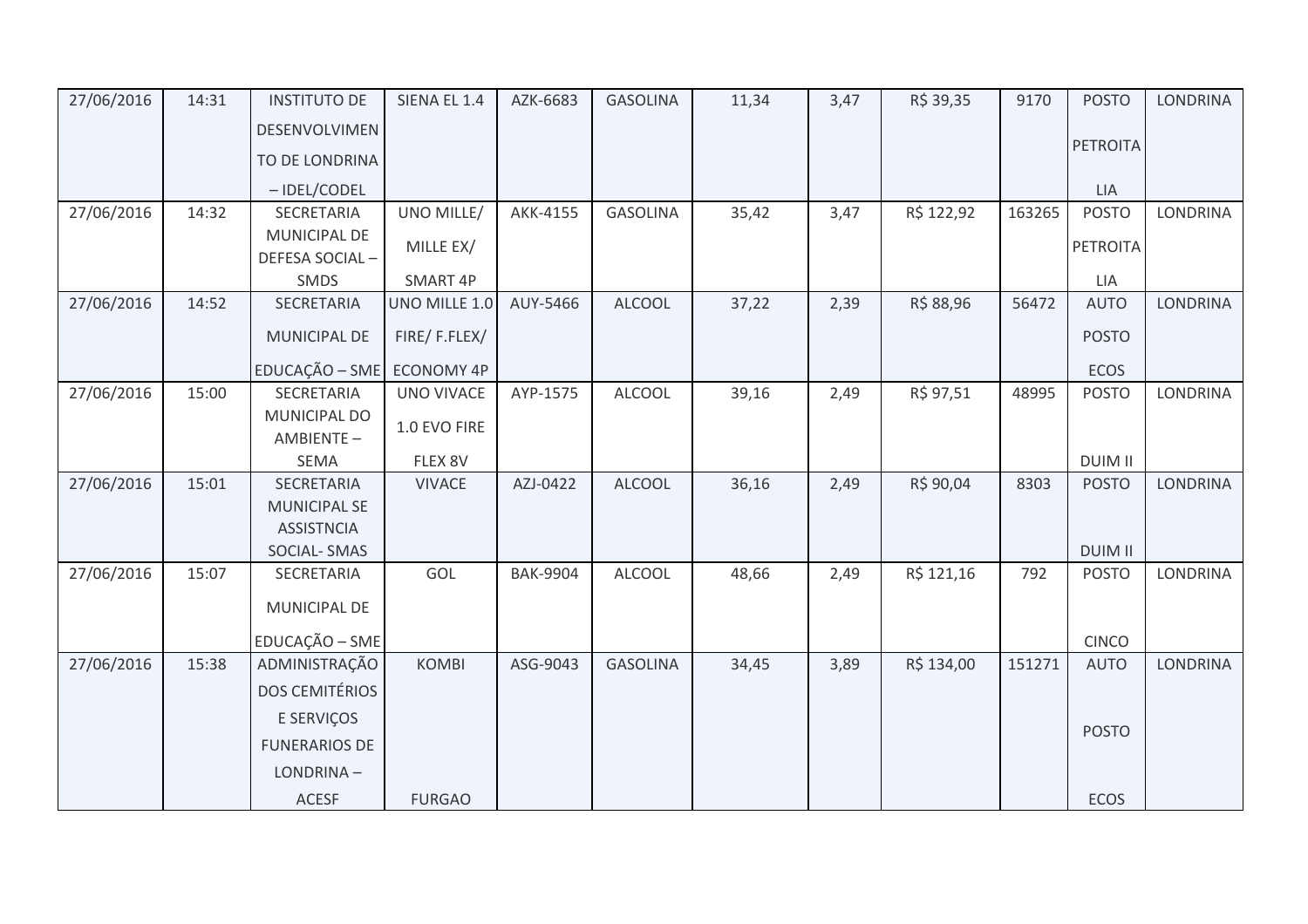| 27/06/2016 | 15:51 | <b>FUNDO</b>                            | SPACEFOX          | <b>BAI-9776</b> | <b>GASOLINA</b> | 32,95 | 3,49 | R\$ 115,00 | 22732  | <b>AUTO</b>    | <b>CURITIBA</b> |
|------------|-------|-----------------------------------------|-------------------|-----------------|-----------------|-------|------|------------|--------|----------------|-----------------|
|            |       | MUNICIPAL DE                            |                   |                 |                 |       |      |            |        | <b>POSTO</b>   |                 |
|            |       | <b>SAUDE DE</b>                         |                   |                 |                 |       |      |            |        | <b>ESTRELA</b> |                 |
|            |       | LONDRINA - FMS                          |                   |                 |                 |       |      |            |        | <b>GUIA</b>    |                 |
| 27/06/2016 | 16:01 | <b>FUNDO</b>                            | <b>KOMBI</b>      | FFZ-5882        | <b>GASOLINA</b> | 28,54 | 3,59 | R\$ 102,46 | 162579 | <b>POSTO</b>   | <b>LONDRINA</b> |
|            |       | MUNICIPAL DE                            |                   |                 |                 |       |      |            |        |                |                 |
|            |       | <b>SAUDE DE</b>                         |                   |                 |                 |       |      |            |        |                |                 |
|            |       | LONDRINA - FMS                          |                   |                 |                 |       |      |            |        | <b>DUIM II</b> |                 |
| 27/06/2016 | 16:08 | SECRETARIA                              | CLIO AUTH.        | ANW-2720        | <b>ALCOOL</b>   | 33,89 | 2,49 | R\$ 84,39  | 120841 | <b>POSTO</b>   | LONDRINA        |
|            |       | <b>MUNICIPAL SE</b>                     | /AIR HIFLEX       |                 |                 |       |      |            |        |                |                 |
|            |       | <b>ASSISTNCIA</b><br><b>SOCIAL-SMAS</b> | 1.6 16V 5P        |                 |                 |       |      |            |        | <b>DUIM II</b> |                 |
| 27/06/2016 | 16:09 | <b>FUNDO</b>                            | <b>UNO VIVACE</b> | AZO-5143        | <b>ALCOOL</b>   | 40    | 2,39 | R\$ 95,60  | 7057   | <b>AUTO</b>    | <b>LONDRINA</b> |
|            |       |                                         |                   |                 |                 |       |      |            |        |                |                 |
|            |       | <b>MUNICIPAL DE</b>                     |                   |                 |                 |       |      |            |        | <b>POSTO</b>   |                 |
|            |       | <b>SAUDE DE</b>                         |                   |                 |                 |       |      |            |        |                |                 |
|            |       | LONDRINA - FMS                          |                   |                 |                 |       |      |            |        | <b>ECOS</b>    |                 |
| 27/06/2016 | 16:10 | SECRETARIA                              | NOVO VOYAGE       | <b>BAL-2689</b> | <b>ALCOOL</b>   | 40    | 2,69 | R\$ 107,60 | 1163   | <b>POSTO</b>   | <b>LONDRINA</b> |
|            |       | MUNICIPAL DE                            |                   |                 |                 |       |      |            |        |                |                 |
|            |       | <b>AGRICULTURA E</b>                    |                   |                 |                 |       |      |            |        |                |                 |
|            |       | ABASTECIMENTO                           |                   |                 |                 |       |      |            |        |                |                 |
|            |       | $-SMAA$                                 |                   |                 |                 |       |      |            |        | PIZA           |                 |
| 27/06/2016 | 16:51 | <b>FUNDO DE</b>                         | <b>KANGOO</b>     | AZA-9468        | <b>ALCOOL</b>   | 36,12 | 2,49 | R\$ 89,94  | 6589   | <b>POSTO</b>   | <b>LONDRINA</b> |
|            |       | REEQUIPAMENTO                           |                   |                 |                 |       |      |            |        |                |                 |
|            |       | DO CORPO DE                             |                   |                 |                 |       |      |            |        |                |                 |
|            |       | <b>BOMBEIROS-</b>                       |                   |                 |                 |       |      |            |        |                |                 |
|            |       | SMDS/FUNREBO                            |                   |                 |                 |       |      |            |        |                |                 |
|            |       | M                                       |                   |                 |                 |       |      |            |        | <b>DUIM II</b> |                 |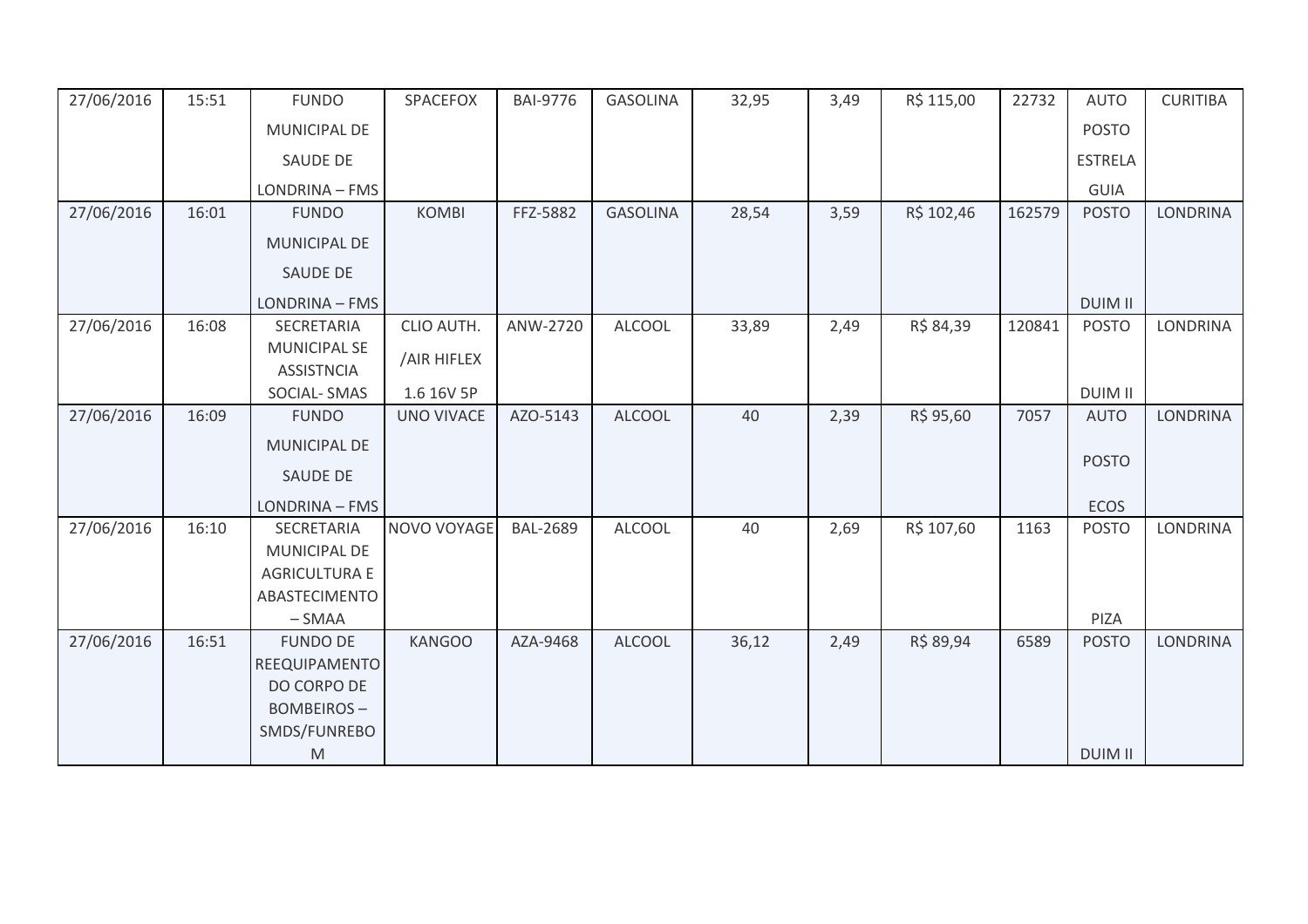| 27/06/2016 | 17:32 | <b>FUNDO</b>                          | <b>KOMBI</b>         | FEP-2301        | <b>GASOLINA</b> | 34,86 | 3,59 | R\$ 125,15 | 128689 | <b>POSTO</b>   | <b>LONDRINA</b> |
|------------|-------|---------------------------------------|----------------------|-----------------|-----------------|-------|------|------------|--------|----------------|-----------------|
|            |       | MUNICIPAL DE                          |                      |                 |                 |       |      |            |        |                |                 |
|            |       | <b>SAUDE DE</b>                       |                      |                 |                 |       |      |            |        |                |                 |
|            |       | LONDRINA - FMS                        |                      |                 |                 |       |      |            |        | <b>DUIM II</b> |                 |
| 27/06/2016 | 17:57 | <b>FUNDO</b>                          | <b>BOXER</b>         | ARB-2177        | <b>DIESEL</b>   | 31,29 | 2,84 | R\$ 88,86  | 175942 | <b>POSTO</b>   | <b>LONDRINA</b> |
|            |       | MUNICIPAL DE                          |                      |                 |                 |       |      |            |        |                |                 |
|            |       | <b>SAUDE DE</b>                       |                      |                 |                 |       |      |            |        |                |                 |
|            |       | LONDRINA - FMS                        |                      |                 |                 |       |      |            |        | <b>DUIM II</b> |                 |
| 27/06/2016 | 18:15 | <b>FUNDO</b>                          | SPRINTER-415         | <b>BAG-9371</b> | DIESEL S10      | 38,81 | 2,94 | R\$ 114,10 | 12491  | <b>POSTO</b>   | <b>LONDRINA</b> |
|            |       | MUNICIPAL DE                          |                      |                 |                 |       |      |            |        |                |                 |
|            |       | SAUDE DE                              |                      |                 |                 |       |      |            |        |                |                 |
|            |       | LONDRINA - FMS                        |                      |                 |                 |       |      |            |        | <b>DUIM II</b> |                 |
| 27/06/2016 | 18:19 | <b>FUNDO</b>                          | <b>BOXER HDI 15L</b> | AZO-4509        | DIESEL S10      | 33,34 | 2,94 | R\$ 98,02  | 62260  | <b>POSTO</b>   | LONDRINA        |
|            |       | MUNICIPAL DE                          |                      |                 |                 |       |      |            |        |                |                 |
|            |       | <b>SAUDE DE</b>                       |                      |                 |                 |       |      |            |        |                |                 |
|            |       | LONDRINA - FMS                        |                      |                 |                 |       |      |            |        | <b>DUIM II</b> |                 |
| 27/06/2016 | 18:21 | <b>FUNDO</b>                          | <b>BOXER</b>         | ARB-2186        | <b>DIESEL</b>   | 40,76 | 2,84 | R\$ 115,76 | 268893 | <b>POSTO</b>   | LONDRINA        |
|            |       | MUNICIPAL DE                          |                      |                 |                 |       |      |            |        |                |                 |
|            |       | <b>SAUDE DE</b>                       |                      |                 |                 |       |      |            |        |                |                 |
|            |       | LONDRINA - FMS                        |                      |                 |                 |       |      |            |        | <b>DUIM II</b> |                 |
| 27/06/2016 | 19:24 | SECRETARIA                            | VOYAGE 1.6           | AZL-4452        | <b>ALCOOL</b>   | 52,04 | 2,49 | R\$ 129,58 | 17239  | <b>POSTO</b>   | <b>LONDRINA</b> |
|            |       | <b>MUNICIPAL DE</b><br>DEFESA SOCIAL- | MI TOTAL FLEX        |                 |                 |       |      |            |        |                |                 |
|            |       | <b>SMDS</b>                           | 8V                   |                 |                 |       |      |            |        | <b>DUIM II</b> |                 |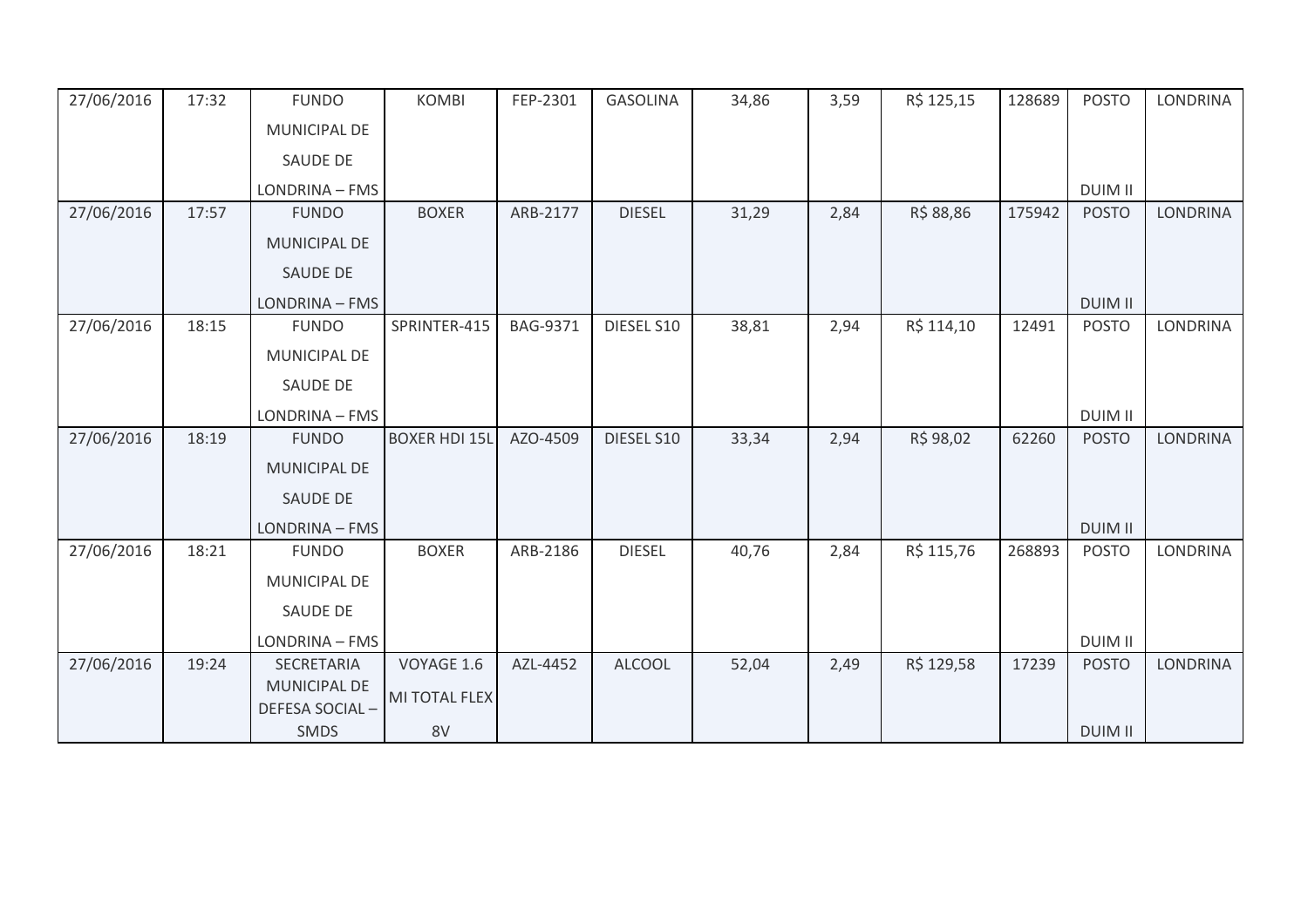| 27/06/2016 | 21:43 | <b>FUNDO DE</b><br>REEQUIPAMENTO | SPRINTER      | AZB-1249        | DIESEL S10      | 48,32 | 2,94 | R\$ 142,06 | 40533  | <b>POSTO</b>                   | LONDRINA        |
|------------|-------|----------------------------------|---------------|-----------------|-----------------|-------|------|------------|--------|--------------------------------|-----------------|
|            |       | DO CORPO DE                      |               |                 |                 |       |      |            |        |                                |                 |
|            |       | <b>BOMBEIROS-</b>                |               |                 |                 |       |      |            |        |                                |                 |
|            |       | SMDS/FUNREBO                     |               |                 |                 |       |      |            |        |                                |                 |
| 27/06/2016 | 21:48 | M<br><b>FUNDO</b>                | SPACEFOX      | <b>BAI-9776</b> | <b>GASOLINA</b> | 32,81 | 3,59 | R\$ 117,79 | 23128  | <b>DUIM II</b><br><b>POSTO</b> | <b>LONDRINA</b> |
|            |       |                                  |               |                 |                 |       |      |            |        |                                |                 |
|            |       | <b>MUNICIPAL DE</b>              |               |                 |                 |       |      |            |        |                                |                 |
|            |       | <b>SAUDE DE</b>                  |               |                 |                 |       |      |            |        |                                |                 |
|            |       | LONDRINA - FMS                   |               |                 |                 |       |      |            |        | <b>DUIM II</b>                 |                 |
| 28/06/2016 | 07:17 | SECRETARIA                       | <b>KOMBI</b>  | NYG-5009        | <b>ALCOOL</b>   | 36,15 | 2,49 | R\$ 90,01  | 47268  | SANTA                          | LONDRINA        |
|            |       |                                  |               |                 |                 |       |      |            |        | <b>MARIA</b>                   |                 |
|            |       | <b>MUNICIPAL SE</b>              | STANDARD 1.4  |                 |                 |       |      |            |        | <b>DISTRIBUI</b>               |                 |
|            |       |                                  |               |                 |                 |       |      |            |        | DORA DE                        |                 |
|            |       |                                  |               |                 |                 |       |      |            |        | <b>DERIVAD</b>                 |                 |
|            |       | <b>ASSISTNCIA</b>                | MI TOTAL FLEX |                 |                 |       |      |            |        | OS DE                          |                 |
|            |       |                                  |               |                 |                 |       |      |            |        | PETROLE                        |                 |
|            |       | SOCIAL-SMAS                      | 8V            |                 |                 |       |      |            |        | $\Omega$                       |                 |
| 28/06/2016 | 08:00 | <b>FUNDO</b>                     | <b>STRADA</b> | AKO-8026        | <b>ALCOOL</b>   | 42,04 | 2,49 | R\$ 104,70 | 139167 | <b>POSTO</b>                   | <b>LONDRINA</b> |
|            |       | <b>MUNICIPAL DE</b>              |               |                 |                 |       |      |            |        |                                |                 |
|            |       | SAUDE DE                         |               |                 |                 |       |      |            |        |                                |                 |
|            |       | LONDRINA - FMS                   |               |                 |                 |       |      |            |        | <b>DUIM II</b>                 |                 |
| 28/06/2016 | 08:06 | <b>FUNDO</b>                     | <b>UNO</b>    | AAW-6772        | <b>GASOLINA</b> | 34,38 | 3,59 | R\$ 123,42 | 89316  | <b>POSTO</b>                   | LONDRINA        |
|            |       | MUNICIPAL DE                     |               |                 |                 |       |      |            |        |                                |                 |
|            |       | SAUDE DE                         |               |                 |                 |       |      |            |        |                                |                 |
|            |       | LONDRINA - FMS                   |               |                 |                 |       |      |            |        | <b>DUIM II</b>                 |                 |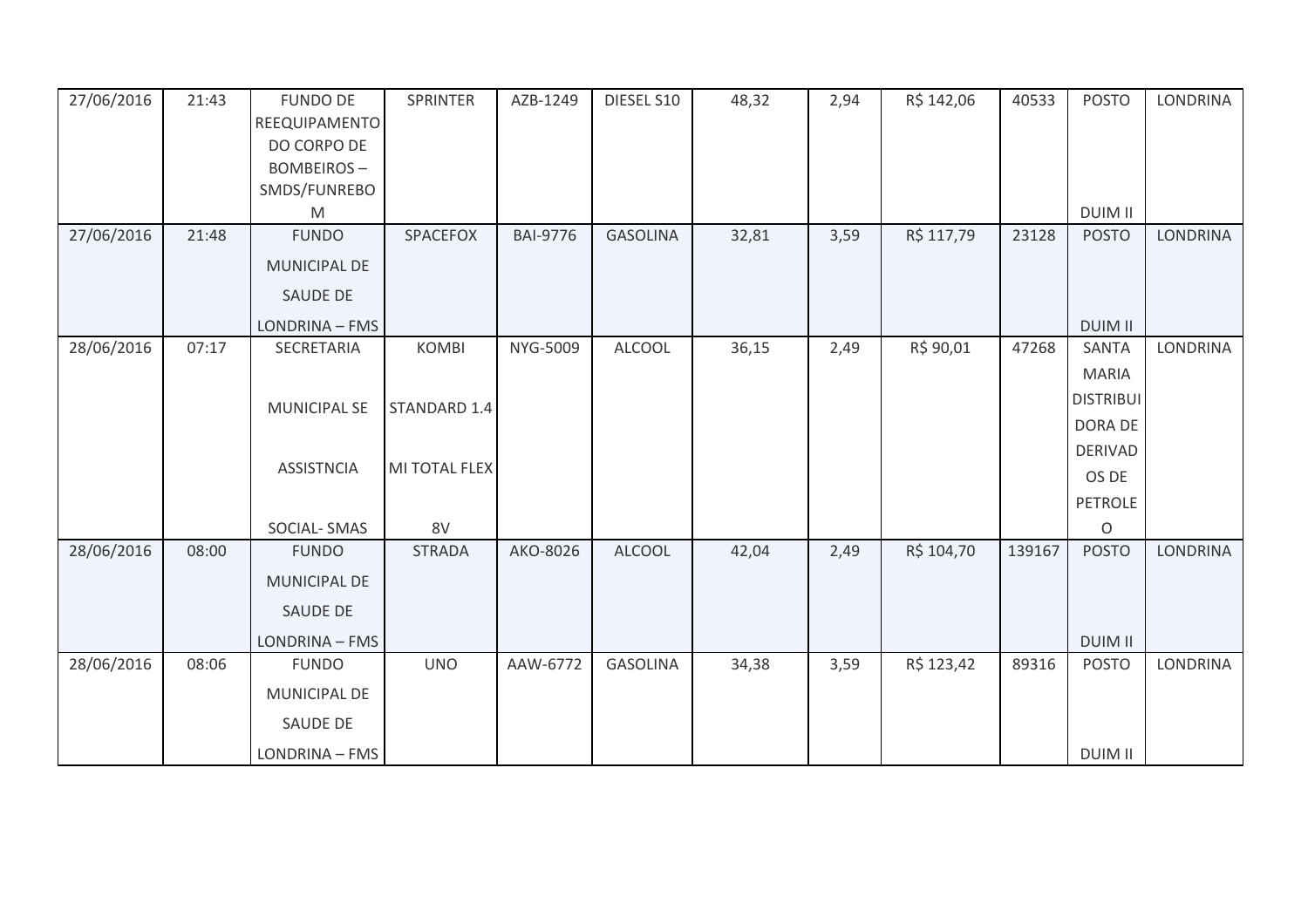| 28/06/2016 | 08:15 | <b>FUNDO</b>        | <b>KOMBI</b>      | FFZ-5883        | <b>GASOLINA</b> | 30,99 | 3,69 | R\$ 114,35 | 48406  | <b>POSTO</b>     | <b>LONDRINA</b> |
|------------|-------|---------------------|-------------------|-----------------|-----------------|-------|------|------------|--------|------------------|-----------------|
|            |       | MUNICIPAL DE        |                   |                 |                 |       |      |            |        |                  |                 |
|            |       | SAUDE DE            |                   |                 |                 |       |      |            |        |                  |                 |
|            |       | LONDRINA - FMS      |                   |                 |                 |       |      |            |        | PIZA             |                 |
| 28/06/2016 | 08:21 | <b>FUNDO</b>        | <b>KOMBI</b>      | ASD-4393        | <b>GASOLINA</b> | 23,08 | 3,59 | R\$ 82,86  | 222950 | <b>POSTO</b>     | LONDRINA        |
|            |       | MUNICIPAL DE        |                   |                 |                 |       |      |            |        |                  |                 |
|            |       | SAUDE DE            |                   |                 |                 |       |      |            |        |                  |                 |
|            |       | LONDRINA - FMS      |                   |                 |                 |       |      |            |        | <b>DUIM II</b>   |                 |
| 28/06/2016 | 08:44 | <b>FUNDO</b>        | SPRINTER-415      | <b>BAG-9372</b> | DIESEL S10      | 50    | 3,15 | R\$ 157,50 | 13517  | <b>SANTA</b>     | <b>LONDRINA</b> |
|            |       |                     |                   |                 |                 |       |      |            |        | <b>MARIA</b>     |                 |
|            |       | MUNICIPAL DE        |                   |                 |                 |       |      |            |        | <b>DISTRIBUI</b> |                 |
|            |       |                     |                   |                 |                 |       |      |            |        | DORA DE          |                 |
|            |       |                     |                   |                 |                 |       |      |            |        | <b>DERIVAD</b>   |                 |
|            |       | SAUDE DE            |                   |                 |                 |       |      |            |        | OS DE            |                 |
|            |       |                     |                   |                 |                 |       |      |            |        | <b>PETROLE</b>   |                 |
|            |       | LONDRINA - FMS      |                   |                 |                 |       |      |            |        | $\mathsf O$      |                 |
| 28/06/2016 | 08:58 | SECRETARIA          | UNO MILLE 1.0     | ATU-4092        | <b>ALCOOL</b>   | 39,87 | 2,27 | R\$ 90,50  | 33096  | <b>POSTO</b>     | <b>LONDRINA</b> |
|            |       | MUNICIPAL DE        | FIRE/F.FLEX/      |                 |                 |       |      |            |        | <b>PETROITA</b>  |                 |
|            |       | FAZENDA - SMF       | ECONOMY 4P        |                 |                 |       |      |            |        | LIA              |                 |
| 28/06/2016 | 09:07 | SECRETARIA          | UNO MILLE 1.0     | AQG-6104        | <b>ALCOOL</b>   | 37,81 | 2,27 | R\$ 85,82  | 76756  | <b>POSTO</b>     | <b>LONDRINA</b> |
|            |       | <b>MUNICIPAL DE</b> | FIRE/F.FLEX/      |                 |                 |       |      |            |        | <b>PETROITA</b>  |                 |
|            |       | FAZENDA - SMF       | <b>ECONOMY 4P</b> |                 |                 |       |      |            |        | LIA              |                 |
| 28/06/2016 | 09:21 | <b>FUNDO DE</b>     | 17-330            | AYP-7988        | DIESEL S10      | 98,17 | 2,99 | R\$ 293,53 | 23252  | <b>POSTO</b>     | <b>LONDRINA</b> |
|            |       | REEQUIPAMENTO       |                   |                 |                 |       |      |            |        |                  |                 |
|            |       | DO CORPO DE         |                   |                 |                 |       |      |            |        | <b>PETROITA</b>  |                 |
|            |       | <b>BOMBEIROS-</b>   |                   |                 |                 |       |      |            |        |                  |                 |
|            |       | SMDS/FUNREBO        |                   |                 |                 |       |      |            |        |                  |                 |
|            |       | M                   |                   |                 |                 |       |      |            |        | LIA              |                 |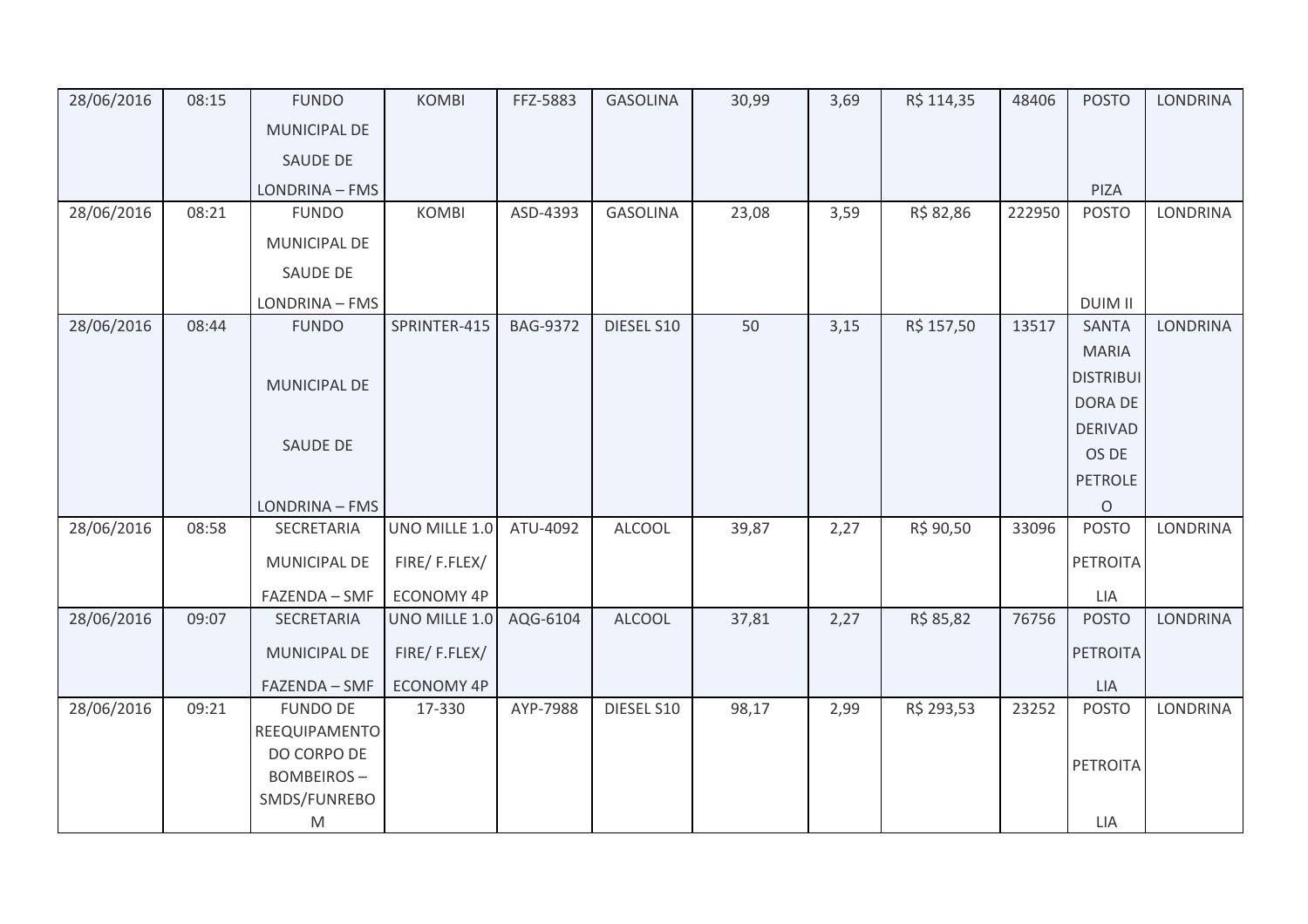| 28/06/2016 | 09:22 | <b>FUNDO</b>                             | $S-10$            | AKO-6449 | <b>DIESEL</b>   | 27,34 | 2,84 | R\$ 77,65  | 155600 | <b>POSTO</b>    | <b>LONDRINA</b> |
|------------|-------|------------------------------------------|-------------------|----------|-----------------|-------|------|------------|--------|-----------------|-----------------|
|            |       | MUNICIPAL DE                             |                   |          |                 |       |      |            |        |                 |                 |
|            |       | SAUDE DE                                 |                   |          |                 |       |      |            |        |                 |                 |
|            |       | LONDRINA - FMS                           |                   |          |                 |       |      |            |        | <b>DUIM II</b>  |                 |
| 28/06/2016 | 09:22 | SECRETARIA                               | <b>KOMBI</b>      | AJL-4910 | <b>GASOLINA</b> | 26,41 | 3,47 | R\$ 91,66  | 8712   | <b>POSTO</b>    | <b>LONDRINA</b> |
|            |       | MUNICIPAL DE                             |                   |          |                 |       |      |            |        |                 |                 |
|            |       | <b>OBRASE</b>                            |                   |          |                 |       |      |            |        | PETROITA        |                 |
|            |       | PAVIMENTAÇÃO -                           |                   |          |                 |       |      |            |        |                 |                 |
|            |       | SMOP                                     | <b>FURGAO</b>     |          |                 |       |      |            |        | LIA             |                 |
| 28/06/2016 | 09:23 | <b>FUNDO DE</b>                          | 17210             | AKZ-6358 | DIESEL S10      | 94,56 | 2,94 | R\$ 278,01 | 105897 | <b>POSTO</b>    | <b>LONDRINA</b> |
|            |       | REEQUIPAMENTO                            |                   |          |                 |       |      |            |        |                 |                 |
|            |       | DO CORPO DE                              |                   |          |                 |       |      |            |        |                 |                 |
|            |       | <b>BOMBEIROS-</b>                        |                   |          |                 |       |      |            |        |                 |                 |
|            |       | SMDS/FUNREBO                             |                   |          |                 |       |      |            |        |                 |                 |
|            |       | M                                        |                   |          |                 |       |      |            |        | <b>DUIM II</b>  |                 |
| 28/06/2016 | 09:29 | ADMINISTRAÇÃO                            | S10 BLAZER        | AQE-6474 | <b>DIESEL</b>   | 22,83 | 2,86 | R\$ 65,32  | 363019 | <b>AUTO</b>     | <b>LONDRINA</b> |
|            |       | <b>DOS CEMITÉRIOS</b>                    |                   |          |                 |       |      |            |        |                 |                 |
|            |       | E SERVIÇOS                               | COLINA            |          |                 |       |      |            |        | <b>POSTO</b>    |                 |
|            |       | <b>FUNERARIOS DE</b>                     | 2.4/2.4 MPFI      |          |                 |       |      |            |        | <b>MALASSIS</b> |                 |
|            |       | LONDRINA-                                |                   |          |                 |       |      |            |        |                 |                 |
|            |       | <b>ACESF</b>                             | <b>F.POWER</b>    |          |                 |       |      |            |        | E               |                 |
| 28/06/2016 | 09:39 | <b>FUNDACAO DE</b>                       | <b>UNO VIVACE</b> | AYP-1569 | <b>ALCOOL</b>   | 39,22 | 2,39 | R\$ 93,74  | 16623  | <b>AUTO</b>     | <b>LONDRINA</b> |
|            |       | <b>ESPORTES DE</b>                       | 1.0 EVO FIRE      |          |                 |       |      |            |        | <b>POSTO</b>    |                 |
|            |       | LONDRINA - FEL                           | FLEX 8V           |          |                 |       |      |            |        | <b>ECOS</b>     |                 |
| 28/06/2016 | 09:47 | SECRETARIA                               | UNO MILLE 1.0     | AVW-4590 | <b>ALCOOL</b>   | 40,9  | 2,69 | R\$ 110,03 | 36743  | <b>POSTO</b>    | <b>LONDRINA</b> |
|            |       | <b>MUNICIPAL SE</b><br><b>ASSISTNCIA</b> | FIRE/F.FLEX/      |          |                 |       |      |            |        |                 |                 |
|            |       | <b>SOCIAL-SMAS</b>                       | <b>ECONOMY 4P</b> |          |                 |       |      |            |        | PIZA            |                 |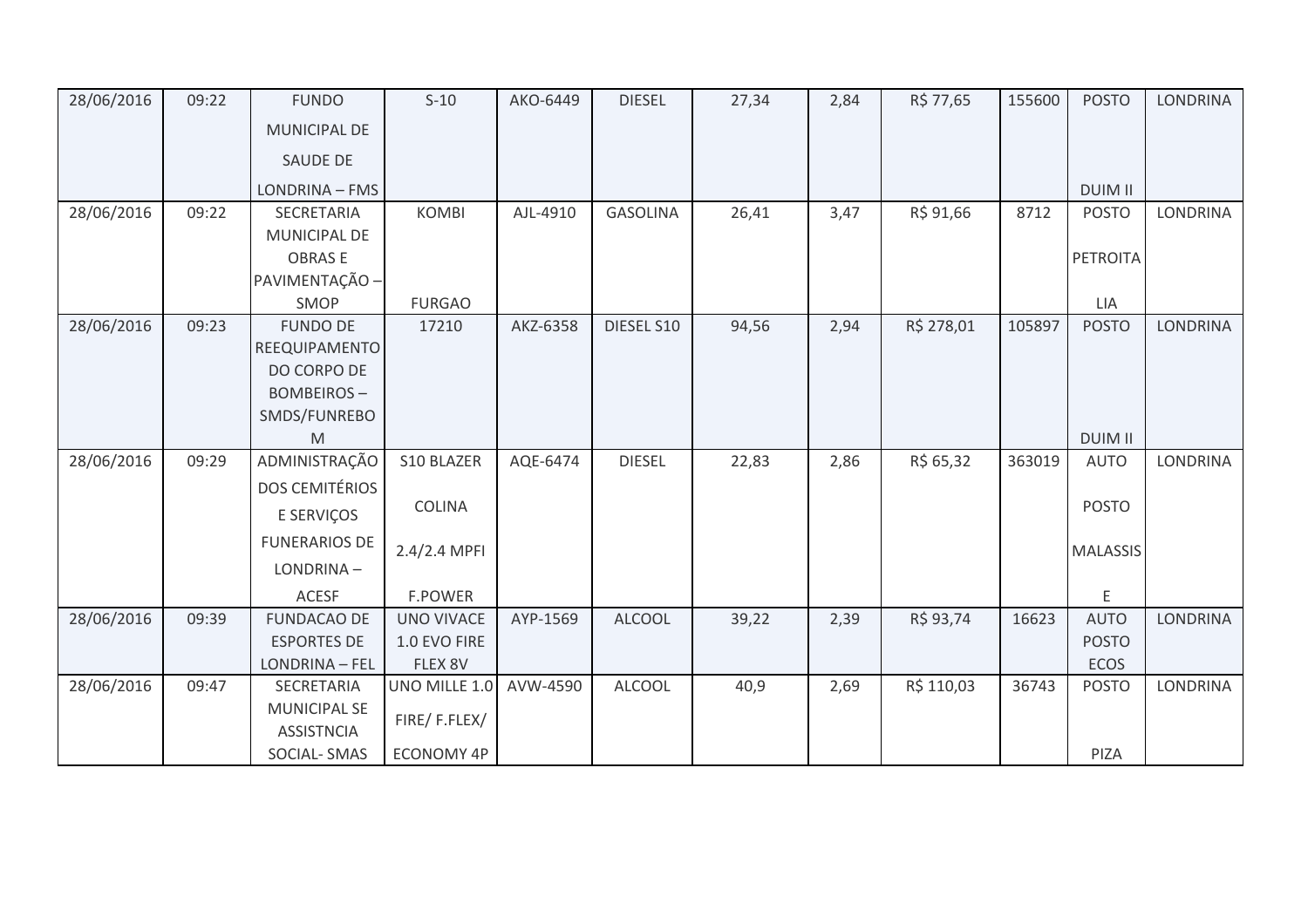| 28/06/2016 | 10:03 | SECRETARIA          | <b>KOMBI</b>      | ANV-2029        | <b>ALCOOL</b>   | 25,78 | 2,49 | R\$ 64,19  | 193473 | <b>SANTA</b>     | <b>LONDRINA</b> |
|------------|-------|---------------------|-------------------|-----------------|-----------------|-------|------|------------|--------|------------------|-----------------|
|            |       |                     |                   |                 |                 |       |      |            |        | <b>MARIA</b>     |                 |
|            |       | <b>MUNICIPAL SE</b> | FURGAO 1.4        |                 |                 |       |      |            |        | <b>DISTRIBUI</b> |                 |
|            |       |                     |                   |                 |                 |       |      |            |        | DORA DE          |                 |
|            |       |                     |                   |                 |                 |       |      |            |        | <b>DERIVAD</b>   |                 |
|            |       | <b>ASSISTNCIA</b>   | MI TOTAL FLEX     |                 |                 |       |      |            |        | OS DE            |                 |
|            |       |                     |                   |                 |                 |       |      |            |        | <b>PETROLE</b>   |                 |
|            |       | SOCIAL-SMAS         | 8V                |                 |                 |       |      |            |        | $\circ$          |                 |
| 28/06/2016 | 10:08 | SECRETARIA          | <b>ONIX 1.0</b>   | <b>BAG-1814</b> | ALCOOL          | 49,46 | 2,39 | R\$ 118,21 | 4159   | <b>AUTO</b>      | <b>LONDRINA</b> |
|            |       | MUNICIPAL DE        |                   |                 |                 |       |      |            |        | <b>POSTO</b>     |                 |
|            |       | EDUCAÇÃO - SME      |                   |                 |                 |       |      |            |        | ECOS             |                 |
| 28/06/2016 | 10:22 | <b>FUNDO</b>        | <b>KOMBI</b>      | ASD-4376        | <b>GASOLINA</b> | 31,7  | 3,47 | R\$ 110,00 | 279215 | <b>POSTO</b>     | <b>LONDRINA</b> |
|            |       | MUNICIPAL DE        |                   |                 |                 |       |      |            |        |                  |                 |
|            |       | SAUDE DE            |                   |                 |                 |       |      |            |        | PETROITA         |                 |
|            |       | LONDRINA - FMS      |                   |                 |                 |       |      |            |        | <b>LIA</b>       |                 |
| 28/06/2016 | 10:25 | <b>FUNDO DE</b>     | <b>S10</b>        | FKF-9611        | DIESEL S10      | 76,19 | 2,94 | R\$ 224,00 | 64473  | POSTO            | <b>LONDRINA</b> |
|            |       | REEQUIPAMENTO       |                   |                 |                 |       |      |            |        |                  |                 |
|            |       | DO CORPO DE         |                   |                 |                 |       |      |            |        |                  |                 |
|            |       | <b>BOMBEIROS-</b>   |                   |                 |                 |       |      |            |        |                  |                 |
|            |       | SMDS/FUNREBO        |                   |                 |                 |       |      |            |        |                  |                 |
|            |       | M                   |                   |                 |                 |       |      |            |        | <b>DUIM II</b>   |                 |
| 28/06/2016 | 10:37 | SECRETARIA          | <b>ASTRA SED.</b> | AUE-4726        | ALCOOL          | 46,79 | 2,49 | R\$ 116,51 | 77060  | <b>SANTA</b>     | <b>LONDRINA</b> |
|            |       |                     |                   |                 |                 |       |      |            |        | <b>MARIA</b>     |                 |
|            |       | MUNICIPAL DE        | ADVANT. 2.0       |                 |                 |       |      |            |        | <b>DISTRIBUI</b> |                 |
|            |       |                     |                   |                 |                 |       |      |            |        | DORA DE          |                 |
|            |       | DEFESA SOCIAL-      | 8V MPFI           |                 |                 |       |      |            |        | <b>DERIVAD</b>   |                 |
|            |       |                     |                   |                 |                 |       |      |            |        | OS DE            |                 |
|            |       |                     |                   |                 |                 |       |      |            |        | <b>PETROLE</b>   |                 |
|            |       | SMDS                | FLEXP. 4P         |                 |                 |       |      |            |        | $\circ$          |                 |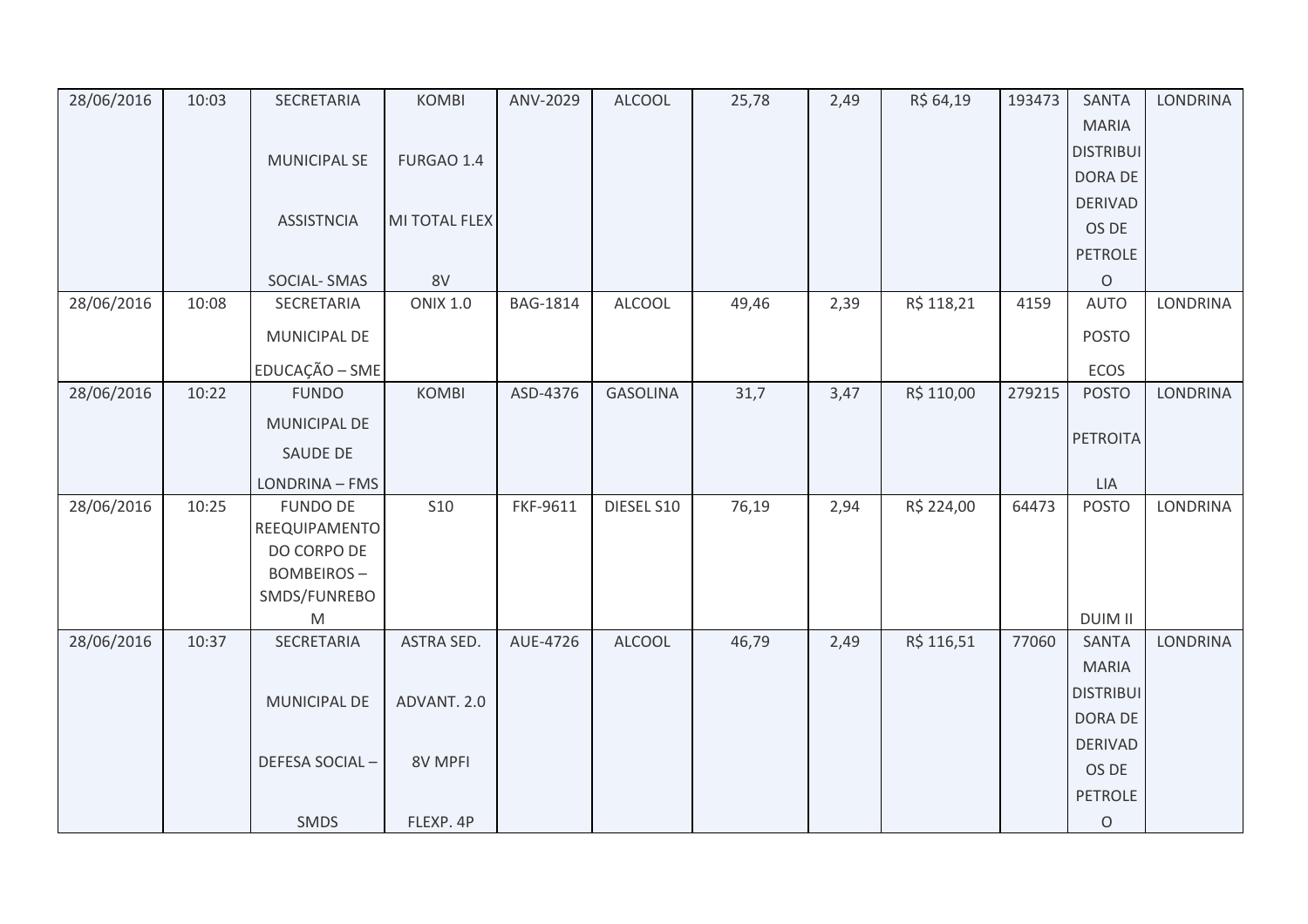| 28/06/2016 | 10:40 | <b>FUNDO DE</b><br>REEQUIPAMENTO<br>DO CORPO DE<br><b>BOMBEIROS-</b> | S10 BLAZER        | ASO-4259 | <b>ALCOOL</b>   | 56,57 | 2,49 | R\$ 140,88 | 88029  | <b>POSTO</b>   | <b>LONDRINA</b> |
|------------|-------|----------------------------------------------------------------------|-------------------|----------|-----------------|-------|------|------------|--------|----------------|-----------------|
|            |       | SMDS/FUNREBO<br>M                                                    |                   |          |                 |       |      |            |        | <b>DUIM II</b> |                 |
| 28/06/2016 | 10:46 | <b>FUNDO</b>                                                         | <b>KANGOO</b>     | PXL-3286 | <b>GASOLINA</b> | 37,44 | 3,59 | R\$ 134,41 | 2855   | <b>POSTO</b>   | <b>LONDRINA</b> |
|            |       | <b>MUNICIPAL DE</b>                                                  |                   |          |                 |       |      |            |        |                |                 |
|            |       | <b>SAUDE DE</b>                                                      |                   |          |                 |       |      |            |        |                |                 |
|            |       | LONDRINA - FMS                                                       | <b>EXPRESS</b>    |          |                 |       |      |            |        | <b>DUIM II</b> |                 |
| 28/06/2016 | 11:03 | <b>FUNDO</b>                                                         | <b>KOMBI</b>      | FIZ-9582 | <b>GASOLINA</b> | 25,85 | 3,59 | R\$ 92,80  | 101551 | <b>POSTO</b>   | <b>LONDRINA</b> |
|            |       | MUNICIPAL DE                                                         |                   |          |                 |       |      |            |        |                |                 |
|            |       | <b>SAUDE DE</b>                                                      |                   |          |                 |       |      |            |        |                |                 |
|            |       | LONDRINA - FMS                                                       |                   |          |                 |       |      |            |        | <b>DUIM II</b> |                 |
| 28/06/2016 | 11:07 | <b>SECRETARIA</b>                                                    | <b>KOMBI</b>      | AUX-8841 | <b>GASOLINA</b> | 23,17 | 3,47 | R\$ 80,41  | 65726  | <b>POSTO</b>   | <b>LONDRINA</b> |
|            |       | <b>MUNICIPAL DE</b><br><b>OBRASE</b>                                 |                   |          |                 |       |      |            |        | PETROITA       |                 |
|            |       | PAVIMENTAÇÃO -                                                       |                   |          |                 |       |      |            |        |                |                 |
|            |       | SMOP                                                                 | <b>FURGAO</b>     |          |                 |       |      |            |        | <b>LIA</b>     |                 |
| 28/06/2016 | 11:30 | <b>FUNDO</b>                                                         | <b>UNO VIVACE</b> | AZO-5173 | <b>GASOLINA</b> | 37,77 | 3,59 | R\$ 135,59 | 4599   | <b>POSTO</b>   | <b>LONDRINA</b> |
|            |       | <b>MUNICIPAL DE</b>                                                  |                   |          |                 |       |      |            |        |                |                 |
|            |       | SAUDE DE                                                             |                   |          |                 |       |      |            |        |                |                 |
|            |       | LONDRINA - FMS                                                       |                   |          |                 |       |      |            |        | <b>DUIM II</b> |                 |
| 28/06/2016 | 11:55 | <b>FUNDO</b>                                                         | <b>UNO</b>        | ARN-7820 | <b>GASOLINA</b> | 31,19 | 3,59 | R\$ 111,97 | 57347  | <b>POSTO</b>   | <b>LONDRINA</b> |
|            |       | <b>MUNICIPAL DE</b>                                                  |                   |          |                 |       |      |            |        |                |                 |
|            |       | SAUDE DE                                                             |                   |          |                 |       |      |            |        |                |                 |
|            |       | LONDRINA - FMS                                                       |                   |          |                 |       |      |            |        | <b>DUIM II</b> |                 |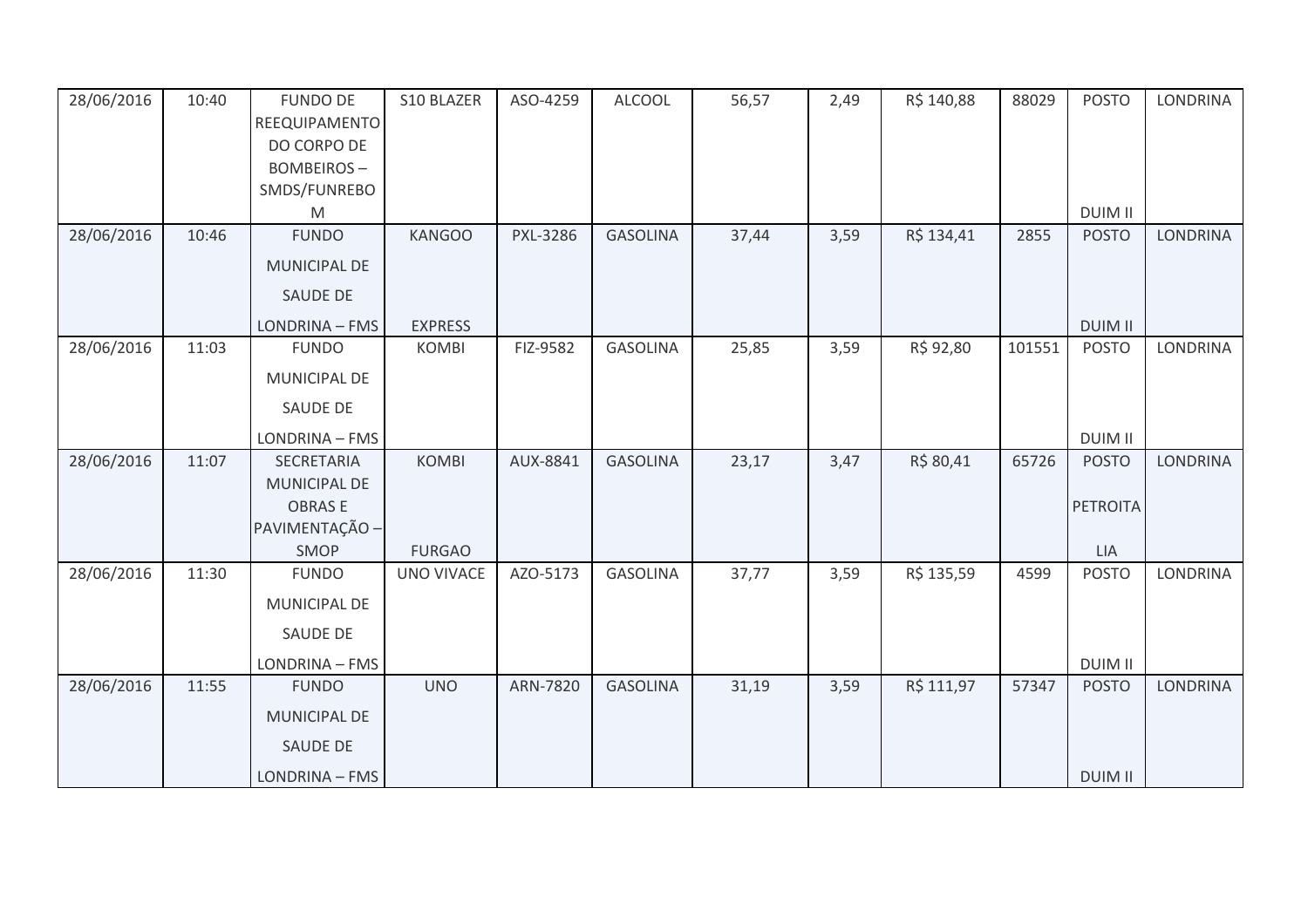| 28/06/2016 | 12:16 | SECRETARIA            | UNO MILLE 1.0        | AKS-4021 | <b>GASOLINA</b> | 24,69          | 3,59 | R\$ 88,64  | 280363           | <b>POSTO</b>    | <b>LONDRINA</b> |
|------------|-------|-----------------------|----------------------|----------|-----------------|----------------|------|------------|------------------|-----------------|-----------------|
|            |       | <b>MUNICIPAL SE</b>   | FIRE/F.FLEX/         |          |                 |                |      |            |                  |                 |                 |
|            |       | <b>ASSISTNCIA</b>     |                      |          |                 |                |      |            |                  |                 |                 |
|            |       | SOCIAL-SMAS           | <b>ECONOMY 4P</b>    |          |                 |                |      |            |                  | <b>DUIM II</b>  |                 |
| 28/06/2016 | 12:21 | ADMINISTRAÇÃO         | ROÇADEIRA            | EQU-0049 | <b>GASOLINA</b> | $\overline{7}$ | 3,46 | R\$ 24,22  | $\mathbf{0}$     | <b>POSTO</b>    | <b>LONDRINA</b> |
|            |       | <b>DOS CEMITÉRIOS</b> |                      |          |                 |                |      |            |                  |                 |                 |
|            |       | E SERVIÇOS            |                      |          |                 |                |      |            |                  |                 |                 |
|            |       | <b>FUNERARIOS DE</b>  |                      |          |                 |                |      |            |                  |                 |                 |
|            |       | LONDRINA-             |                      |          |                 |                |      |            |                  |                 |                 |
|            |       | <b>ACESF</b>          | COSTAL               |          |                 |                |      |            |                  | <b>CINCAO</b>   |                 |
| 28/06/2016 | 12:21 | ADMINISTRAÇÃO         | ROÇADEIRA            | EQU-0058 | <b>GASOLINA</b> | $\overline{7}$ | 3,46 | R\$ 24,22  | $\boldsymbol{0}$ | <b>POSTO</b>    | <b>LONDRINA</b> |
|            |       | <b>DOS CEMITÉRIOS</b> |                      |          |                 |                |      |            |                  |                 |                 |
|            |       | E SERVIÇOS            |                      |          |                 |                |      |            |                  |                 |                 |
|            |       | <b>FUNERARIOS DE</b>  |                      |          |                 |                |      |            |                  |                 |                 |
|            |       | LONDRINA-             |                      |          |                 |                |      |            |                  |                 |                 |
|            |       | <b>ACESF</b>          | COSTAL               |          |                 |                |      |            |                  | <b>CINCAO</b>   |                 |
| 28/06/2016 | 12:36 | SECRETARIA            | UNO MILLE/           | AID-1767 | <b>GASOLINA</b> | 35,93          | 3,47 | R\$ 124,70 | 196606           | <b>POSTO</b>    | LONDRINA        |
|            |       | MUNICIPAL DE          |                      |          |                 |                |      |            |                  |                 |                 |
|            |       | <b>OBRASE</b>         | MILLE EX/            |          |                 |                |      |            |                  | <b>PETROITA</b> |                 |
|            |       | PAVIMENTAÇÃO -        |                      |          |                 |                |      |            |                  |                 |                 |
|            |       | SMOP                  | SMART 4P             |          |                 |                |      |            |                  | LIA             |                 |
| 28/06/2016 | 13:03 | SECRETARIA            | <b>S10 PUP</b>       | AWM-4668 | <b>ALCOOL</b>   | 64,98          | 2,27 | R\$ 147,51 | 50547            | <b>POSTO</b>    | <b>LONDRINA</b> |
|            |       | <b>MUNICIPAL SE</b>   | <b>EXECUTIVE 2.4</b> |          |                 |                |      |            |                  | PETROITA        |                 |
|            |       | <b>ASSISTNCIA</b>     | <b>MPFI F.POWER</b>  |          |                 |                |      |            |                  |                 |                 |
|            |       | SOCIAL-SMAS           | CD                   |          |                 |                |      |            |                  | LIA             |                 |
| 28/06/2016 | 13:21 | <b>FUNDO</b>          | <b>DUCATO</b>        | AVG-3897 | <b>DIESEL</b>   | 59,95          | 2,84 | R\$ 170,26 | 249825           | <b>POSTO</b>    | <b>LONDRINA</b> |
|            |       | MUNICIPAL DE          |                      |          |                 |                |      |            |                  |                 |                 |
|            |       | <b>SAUDE DE</b>       |                      |          |                 |                |      |            |                  |                 |                 |
|            |       | LONDRINA - FMS        |                      |          |                 |                |      |            |                  | <b>DUIM II</b>  |                 |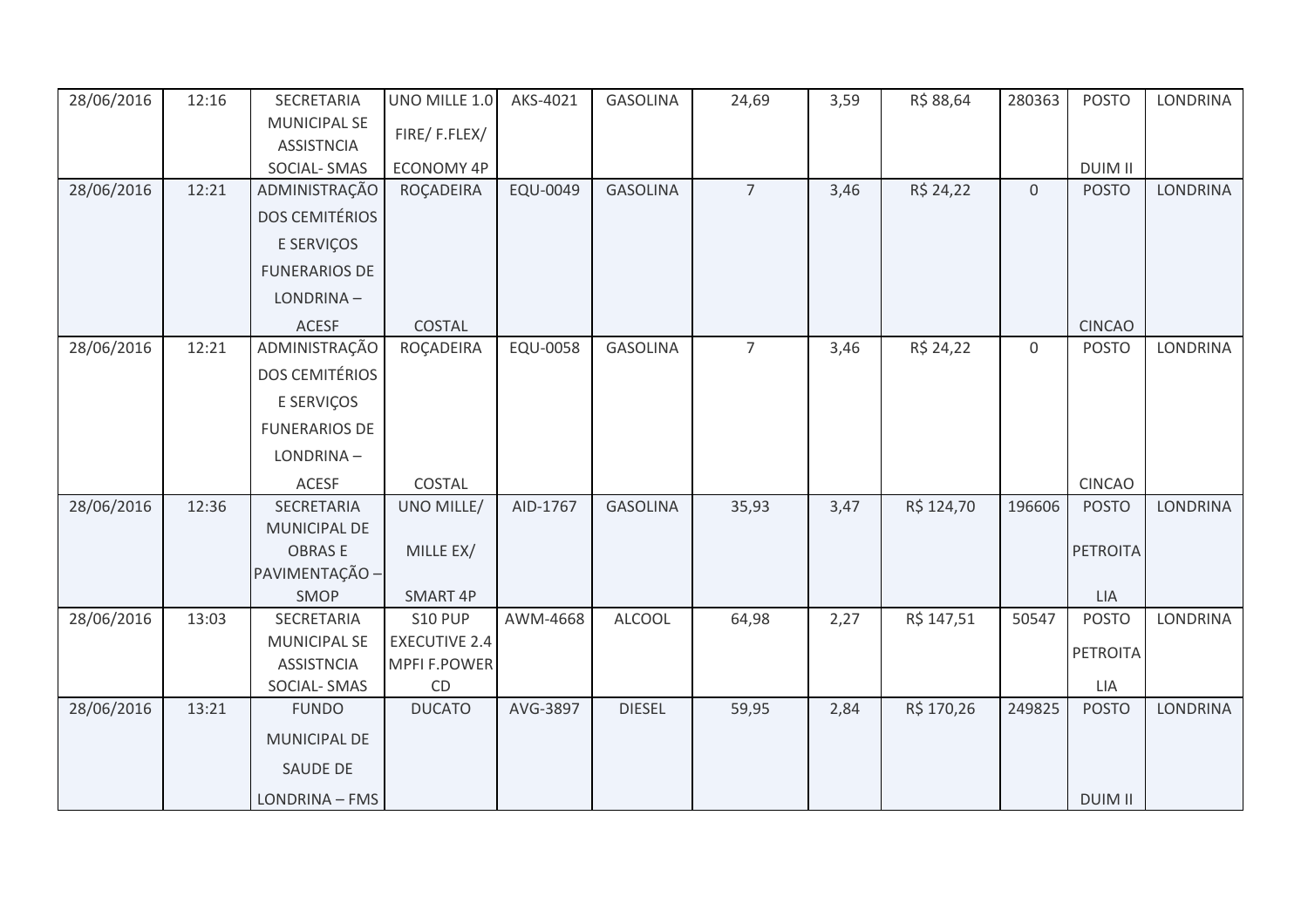| 28/06/2016 | 13:24 | <b>FUNDO</b>        | SPACEFOX          | <b>BAI-9776</b> | <b>GASOLINA</b> | 30    | 3,49 | R\$ 104,70 | 23538  | <b>AUTO</b>    | <b>CURITIBA</b> |
|------------|-------|---------------------|-------------------|-----------------|-----------------|-------|------|------------|--------|----------------|-----------------|
|            |       | <b>MUNICIPAL DE</b> |                   |                 |                 |       |      |            |        | <b>POSTO</b>   |                 |
|            |       | <b>SAUDE DE</b>     |                   |                 |                 |       |      |            |        | <b>ESTRELA</b> |                 |
|            |       | LONDRINA - FMS      |                   |                 |                 |       |      |            |        | <b>GUIA</b>    |                 |
| 28/06/2016 | 13:34 | <b>SECRETARIA</b>   | UNO MILLE 1.0     | AVW-4253        | <b>ALCOOL</b>   | 30,84 | 2,49 | R\$ 76,79  | 15232  | <b>POSTO</b>   | <b>LONDRINA</b> |
|            |       | <b>MUNICIPAL SE</b> |                   |                 |                 |       |      |            |        |                |                 |
|            |       | <b>ASSISTNCIA</b>   | FIRE/F.FLEX/      |                 |                 |       |      |            |        |                |                 |
|            |       | <b>SOCIAL-SMAS</b>  | <b>ECONOMY 4P</b> |                 |                 |       |      |            |        | <b>DUIM II</b> |                 |
| 28/06/2016 | 13:39 | SECRETARIA          | <b>KOMBI</b>      | DWD-1291        | <b>ALCOOL</b>   | 42,73 | 2,49 | R\$ 106,42 | 78197  | <b>POSTO</b>   | <b>LONDRINA</b> |
|            |       | MUNICIPAL DE        | STANDARD 1.4      |                 |                 |       |      |            |        |                |                 |
|            |       |                     | MI TOTAL FLEX     |                 |                 |       |      |            |        |                |                 |
|            |       | EDUCAÇÃO - SME      | 8V                |                 |                 |       |      |            |        | <b>DUIM II</b> |                 |
| 28/06/2016 | 13:49 | <b>FUNDO</b>        | <b>KOMBI</b>      | AQU-0627        | <b>GASOLINA</b> | 30,11 | 3,69 | R\$ 111,11 | 246224 | <b>POSTO</b>   | <b>LONDRINA</b> |
|            |       | <b>MUNICIPAL DE</b> |                   |                 |                 |       |      |            |        |                |                 |
|            |       | <b>SAUDE DE</b>     |                   |                 |                 |       |      |            |        |                |                 |
|            |       |                     |                   |                 |                 |       |      |            |        |                |                 |
|            |       | LONDRINA - FMS      |                   |                 |                 |       |      |            |        | PIZA           |                 |
| 28/06/2016 | 13:51 | SECRETARIA          | UNO MILLE 1.0     | ARN-7617        | <b>ALCOOL</b>   | 37,35 | 2,49 | R\$ 93,00  | 35403  | <b>POSTO</b>   | LONDRINA        |
|            |       | <b>MUNICIPAL SE</b> | FIRE/F.FLEX/      |                 |                 |       |      |            |        |                |                 |
|            |       | <b>ASSISTNCIA</b>   |                   |                 |                 |       |      |            |        |                |                 |
|            |       | SOCIAL-SMAS         | <b>ECONOMY 4P</b> |                 |                 |       |      |            |        | <b>DUIM II</b> |                 |
| 28/06/2016 | 13:59 | <b>SECRETARIA</b>   | UNO MILLE 1.0     | AQV-9334        | <b>ALCOOL</b>   | 34,76 | 2,49 | R\$ 86,55  | 62892  | <b>POSTO</b>   | <b>LONDRINA</b> |
|            |       | <b>MUNICIPAL SE</b> |                   |                 |                 |       |      |            |        |                |                 |
|            |       | <b>ASSISTNCIA</b>   | FIRE/F.FLEX/      |                 |                 |       |      |            |        |                |                 |
|            |       | <b>SOCIAL-SMAS</b>  | <b>ECONOMY 4P</b> |                 |                 |       |      |            |        | <b>DUIM II</b> |                 |
| 28/06/2016 | 14:01 | <b>SECRETARIA</b>   | <b>UNO</b>        | AZI-6585        | <b>ALCOOL</b>   | 44,2  | 2,39 | R\$ 105,65 | 9909   | <b>AUTO</b>    | <b>LONDRINA</b> |
|            |       | MUNICIPAL DE        | <b>EVOLUTION</b>  |                 |                 |       |      |            |        | <b>POSTO</b>   |                 |
|            |       |                     |                   |                 |                 |       |      |            |        |                |                 |
|            |       | EDUCAÇÃO - SME      | 1.4               |                 |                 |       |      |            |        | ECOS           |                 |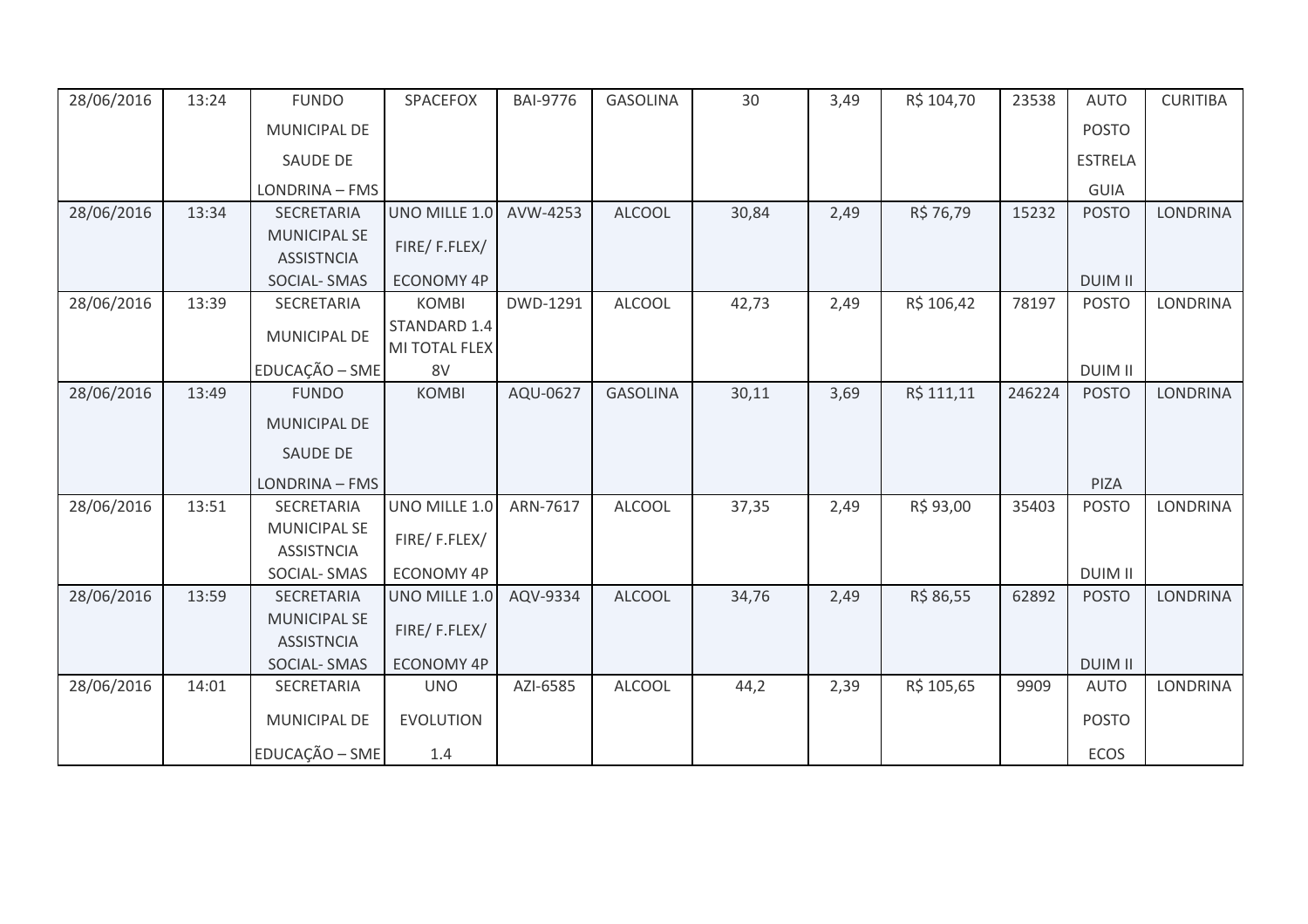| 28/06/2016 | 14:15 | SECRETARIA<br><b>MUNICIPAL DO</b>     | <b>ONIX 1.0</b>   | <b>BAG-1784</b> | <b>ALCOOL</b>   | 50,78 | 2,69 | R\$ 136,60 | 2373   | <b>POSTO</b>   | <b>LONDRINA</b> |
|------------|-------|---------------------------------------|-------------------|-----------------|-----------------|-------|------|------------|--------|----------------|-----------------|
|            |       | AMBIENTE-<br><b>SEMA</b>              |                   |                 |                 |       |      |            |        | PIZA           |                 |
| 28/06/2016 | 14:47 | <b>FUNDO</b>                          | SPRINTER-415      | <b>BAG-9373</b> | DIESEL S10      | 44,96 | 2,94 | R\$ 132,18 | 5143   | <b>POSTO</b>   | <b>LONDRINA</b> |
|            |       | <b>MUNICIPAL DE</b>                   |                   |                 |                 |       |      |            |        |                |                 |
|            |       | <b>SAUDE DE</b>                       |                   |                 |                 |       |      |            |        |                |                 |
|            |       | LONDRINA - FMS                        |                   |                 |                 |       |      |            |        | <b>DUIM II</b> |                 |
| 28/06/2016 | 14:49 | <b>FUNDO</b>                          | <b>UNO</b>        | <b>AKR-5984</b> | <b>GASOLINA</b> | 36,02 | 3,59 | R\$ 129,31 | 122609 | <b>POSTO</b>   | <b>LONDRINA</b> |
|            |       | <b>MUNICIPAL DE</b>                   |                   |                 |                 |       |      |            |        |                |                 |
|            |       | <b>SAUDE DE</b>                       |                   |                 |                 |       |      |            |        |                |                 |
|            |       | LONDRINA - FMS                        |                   |                 |                 |       |      |            |        | <b>DUIM II</b> |                 |
| 28/06/2016 | 14:55 | SECRETARIA                            | <b>UNO</b>        | ATU-4094        | <b>ALCOOL</b>   | 36,27 | 2,38 | R\$ 86,39  | 39897  | <b>AUTO</b>    | LONDRINA        |
|            |       | MUNICIPAL DE                          | <b>ATTRACTIVE</b> |                 |                 |       |      |            |        |                |                 |
|            |       | <b>OBRASE</b><br>PAVIMENTAÇÃO -       | 1.4 EVO FIRE      |                 |                 |       |      |            |        | <b>POSTO</b>   |                 |
|            |       | SMOP                                  | FLEX 8V           |                 |                 |       |      |            |        | <b>ECOS</b>    |                 |
| 28/06/2016 | 15:25 | SECRETARIA                            | UNO MILLE 1.0     | AQG-6094        | <b>ALCOOL</b>   | 33,9  | 2,39 | R\$ 81,04  | 53965  | <b>AUTO</b>    | <b>LONDRINA</b> |
|            |       | <b>MUNICIPAL DE</b><br>DEFESA SOCIAL- | FIRE/F.FLEX/      |                 |                 |       |      |            |        | <b>POSTO</b>   |                 |
|            |       | <b>SMDS</b>                           | <b>ECONOMY 4P</b> |                 |                 |       |      |            |        | <b>ECOS</b>    |                 |
| 28/06/2016 | 16:01 | <b>FUNDO</b>                          | <b>UNO</b>        | ASH-6731        | <b>GASOLINA</b> | 28,22 | 3,59 | R\$ 101,31 | 46296  | <b>POSTO</b>   | LONDRINA        |
|            |       | <b>MUNICIPAL DE</b>                   |                   |                 |                 |       |      |            |        |                |                 |
|            |       | <b>SAUDE DE</b>                       |                   |                 |                 |       |      |            |        |                |                 |
|            |       | LONDRINA - FMS                        |                   |                 |                 |       |      |            |        | <b>DUIM II</b> |                 |
| 28/06/2016 | 16:15 | <b>FUNDO</b>                          | <b>ONIX 1.0</b>   | <b>BAG-1797</b> | <b>GASOLINA</b> | 31,95 | 3,59 | R\$ 114,63 | 1224   | <b>POSTO</b>   | <b>LONDRINA</b> |
|            |       | MUNICIPAL DE                          |                   |                 |                 |       |      |            |        |                |                 |
|            |       | <b>SAUDE DE</b>                       |                   |                 |                 |       |      |            |        |                |                 |
|            |       | LONDRINA - FMS                        |                   |                 |                 |       |      |            |        | <b>DUIM II</b> |                 |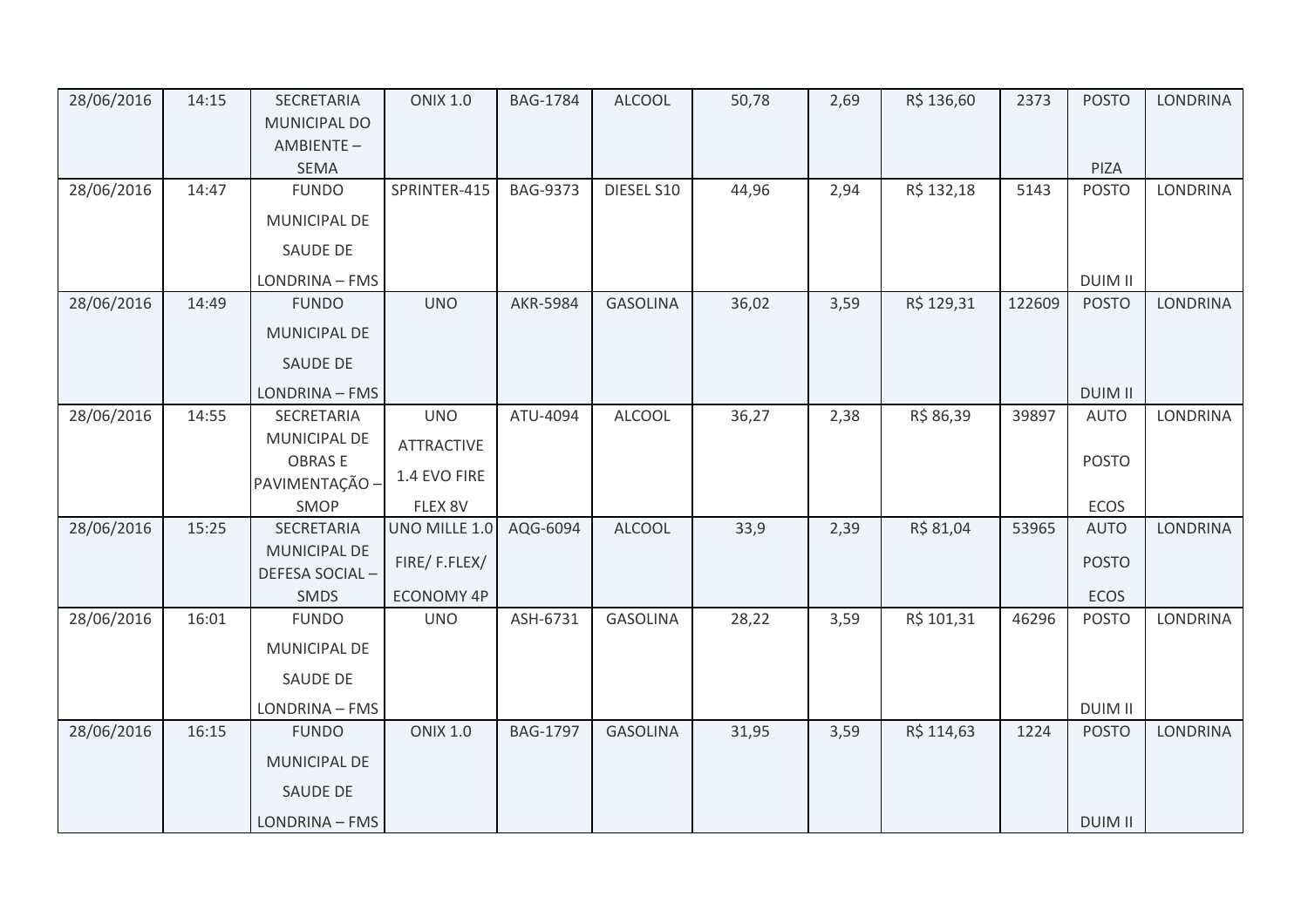| 28/06/2016 | 16:18 | SECRETARIA          | UNO MILLE 1.0     | AVW-4586 | <b>ALCOOL</b>   | 29,23 | 2,49 | R\$ 72,78  | 62862  | <b>POSTO</b>   | <b>LONDRINA</b> |
|------------|-------|---------------------|-------------------|----------|-----------------|-------|------|------------|--------|----------------|-----------------|
|            |       | <b>MUNICIPAL SE</b> | FIRE/F.FLEX/      |          |                 |       |      |            |        |                |                 |
|            |       | <b>ASSISTNCIA</b>   |                   |          |                 |       |      |            |        |                |                 |
|            |       | SOCIAL-SMAS         | <b>ECONOMY 4P</b> |          |                 |       |      |            |        | <b>DUIM II</b> |                 |
| 28/06/2016 | 16:22 | <b>FUNDO</b>        | 207SW             | AUP-2519 | <b>GASOLINA</b> | 17,51 | 3,69 | R\$ 64,61  | 93898  | <b>POSTO</b>   | <b>LONDRINA</b> |
|            |       | MUNICIPAL DE        |                   |          |                 |       |      |            |        |                |                 |
|            |       | <b>SAUDE DE</b>     |                   |          |                 |       |      |            |        |                |                 |
|            |       | LONDRINA - FMS      |                   |          |                 |       |      |            |        | PIZA           |                 |
| 28/06/2016 | 17:06 | <b>FUNDO</b>        | <b>BOXER</b>      | ARB-2177 | <b>DIESEL</b>   | 28,65 | 2,84 | R\$ 81,37  | 176190 | <b>POSTO</b>   | LONDRINA        |
|            |       | <b>MUNICIPAL DE</b> |                   |          |                 |       |      |            |        |                |                 |
|            |       | <b>SAUDE DE</b>     |                   |          |                 |       |      |            |        |                |                 |
|            |       | LONDRINA - FMS      |                   |          |                 |       |      |            |        | <b>DUIM II</b> |                 |
| 28/06/2016 | 17:37 | <b>FUNDO</b>        | <b>CELTA</b>      | AWM-8632 | <b>GASOLINA</b> | 33,97 | 3,59 | R\$ 121,95 | 102420 | <b>POSTO</b>   | <b>LONDRINA</b> |
|            |       | <b>MUNICIPAL DE</b> |                   |          |                 |       |      |            |        |                |                 |
|            |       | <b>SAUDE DE</b>     |                   |          |                 |       |      |            |        |                |                 |
|            |       | LONDRINA - FMS      |                   |          |                 |       |      |            |        | <b>DUIM II</b> |                 |
| 28/06/2016 | 17:39 | <b>FUNDO</b>        | <b>DUCATO</b>     | ATJ-3641 | <b>DIESEL</b>   | 40,05 | 2,84 | R\$ 113,74 | 292002 | <b>POSTO</b>   | <b>LONDRINA</b> |
|            |       | <b>MUNICIPAL DE</b> |                   |          |                 |       |      |            |        |                |                 |
|            |       | <b>SAUDE DE</b>     |                   |          |                 |       |      |            |        |                |                 |
|            |       | LONDRINA - FMS      |                   |          |                 |       |      |            |        | <b>DUIM II</b> |                 |
| 28/06/2016 | 17:51 | <b>FUNDO</b>        | <b>KOMBI</b>      | FFZ-4793 | <b>GASOLINA</b> | 26,75 | 3,59 | R\$ 96,03  | 130867 | <b>POSTO</b>   | <b>LONDRINA</b> |
|            |       | <b>MUNICIPAL DE</b> |                   |          |                 |       |      |            |        |                |                 |
|            |       | <b>SAUDE DE</b>     |                   |          |                 |       |      |            |        |                |                 |
|            |       | LONDRINA - FMS      |                   |          |                 |       |      |            |        | <b>DUIM II</b> |                 |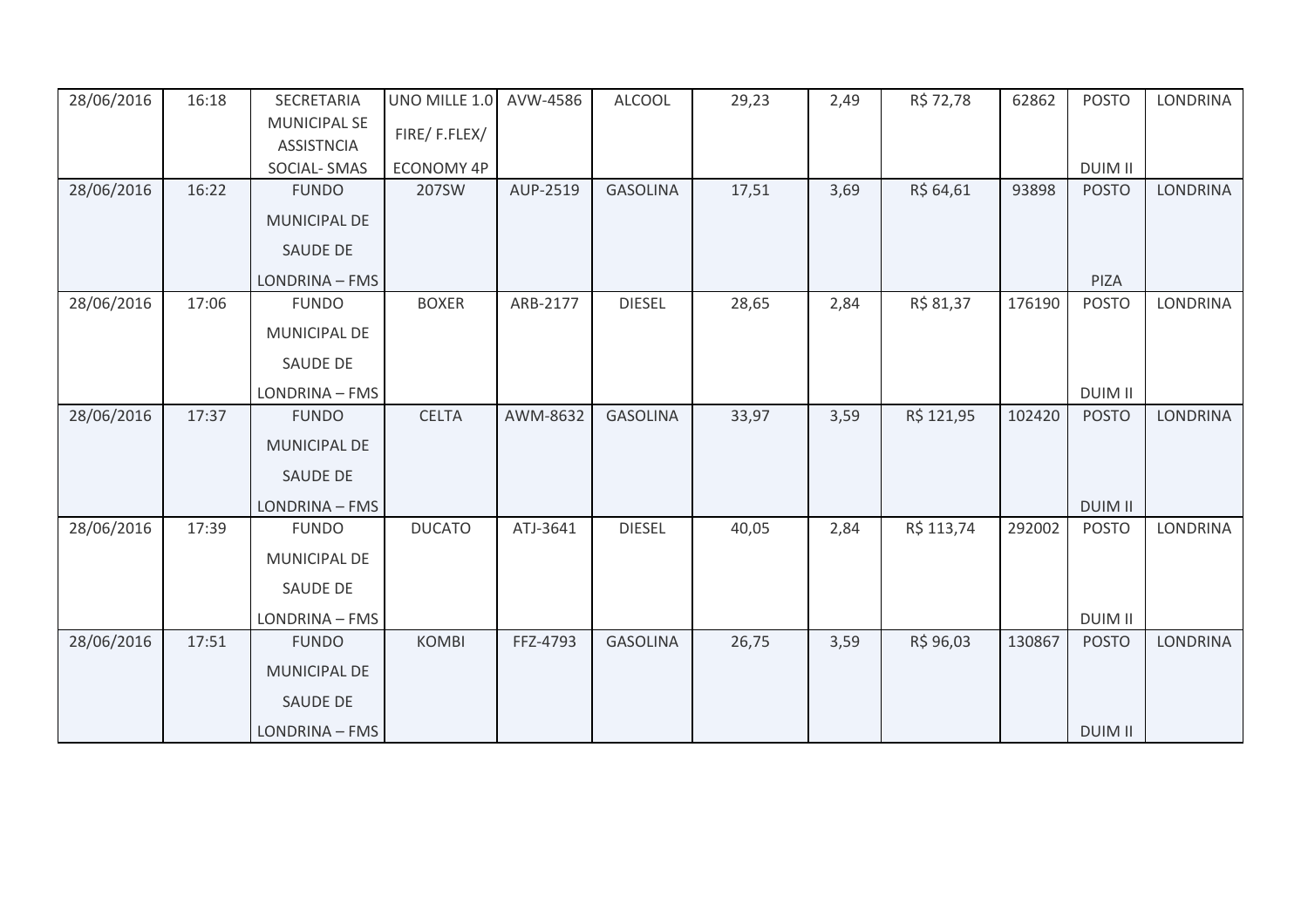| 28/06/2016 | 18:13 | <b>FUNDO</b>        | <b>MASTER</b>         | ATI-4707 | <b>DIESEL</b>   | 44,85 | 2,84 | R\$ 127,37 | 206455 | <b>POSTO</b>               | <b>LONDRINA</b> |
|------------|-------|---------------------|-----------------------|----------|-----------------|-------|------|------------|--------|----------------------------|-----------------|
|            |       | MUNICIPAL DE        |                       |          |                 |       |      |            |        |                            |                 |
|            |       | <b>SAUDE DE</b>     |                       |          |                 |       |      |            |        |                            |                 |
|            |       | LONDRINA - FMS      |                       |          |                 |       |      |            |        | <b>DUIM II</b>             |                 |
| 28/06/2016 | 18:21 | <b>FUNDO</b>        | JUMPER J 2.3          | AZX-7928 | DIESEL S10      | 61,77 | 2,94 | R\$ 181,60 | 38972  | <b>POSTO</b>               | <b>LONDRINA</b> |
|            |       | <b>MUNICIPAL DE</b> |                       |          |                 |       |      |            |        |                            |                 |
|            |       | SAUDE DE            |                       |          |                 |       |      |            |        |                            |                 |
|            |       | LONDRINA - FMS      |                       |          |                 |       |      |            |        | <b>DUIM II</b>             |                 |
| 28/06/2016 | 18:32 | <b>FUNDO</b>        | <b>BOXER</b>          | AWV-2805 | DIESEL S10      | 43,4  | 2,94 | R\$ 127,60 | 156231 | <b>POSTO</b>               | <b>LONDRINA</b> |
|            |       | MUNICIPAL DE        |                       |          |                 |       |      |            |        |                            |                 |
|            |       | SAUDE DE            |                       |          |                 |       |      |            |        |                            |                 |
|            |       | LONDRINA - FMS      |                       |          |                 |       |      |            |        | <b>DUIM II</b>             |                 |
| 28/06/2016 | 19:30 | <b>SECRETARIA</b>   | <b>XRE 300</b>        | AVF-3880 | <b>GASOLINA</b> | 7,32  | 3,89 | R\$ 28,51  | 20189  | <b>AUTO</b>                | <b>LONDRINA</b> |
|            |       | <b>MUNICIPAL DE</b> |                       |          |                 |       |      |            |        | <b>POSTO</b>               |                 |
|            |       | DEFESA SOCIAL-      |                       |          |                 |       |      |            |        |                            |                 |
| 28/06/2016 | 19:32 | SMDS<br>SECRETARIA  | <b>XRE 300</b>        | AVF-3910 | <b>GASOLINA</b> | 9,88  | 3,89 | R\$ 38,43  | 20056  | <b>ECOS</b><br><b>AUTO</b> | LONDRINA        |
|            |       | <b>MUNICIPAL DE</b> |                       |          |                 |       |      |            |        |                            |                 |
|            |       | DEFESA SOCIAL-      |                       |          |                 |       |      |            |        | <b>POSTO</b>               |                 |
|            |       | SMDS                |                       |          |                 |       |      |            |        | <b>ECOS</b>                |                 |
| 28/06/2016 | 19:50 | <b>FUNDO</b>        | MASTER 2.3            | AZL-6276 | DIESEL S10      | 53,06 | 2,94 | R\$ 156,00 | 52711  | <b>POSTO</b>               | <b>LONDRINA</b> |
|            |       | <b>MUNICIPAL DE</b> |                       |          |                 |       |      |            |        |                            |                 |
|            |       | SAUDE DE            | <b>DCI FURGÃO</b>     |          |                 |       |      |            |        |                            |                 |
|            |       | LONDRINA - FMS      | <b>16V</b>            |          |                 |       |      |            |        | <b>DUIM II</b>             |                 |
| 28/06/2016 | 19:57 | SECRETARIA          | <b>LIVINA 1.6 16V</b> | ATL-3676 | <b>ALCOOL</b>   | 33,81 | 2,49 | R\$ 84,19  | 124113 | <b>POSTO</b>               | <b>LONDRINA</b> |
|            |       | <b>MUNICIPAL DE</b> |                       |          |                 |       |      |            |        |                            |                 |
|            |       | DEFESA SOCIAL-      |                       |          |                 |       |      |            |        |                            |                 |
|            |       | <b>SMDS</b>         | FLEX FUEL 5P          |          |                 |       |      |            |        | <b>DUIM II</b>             |                 |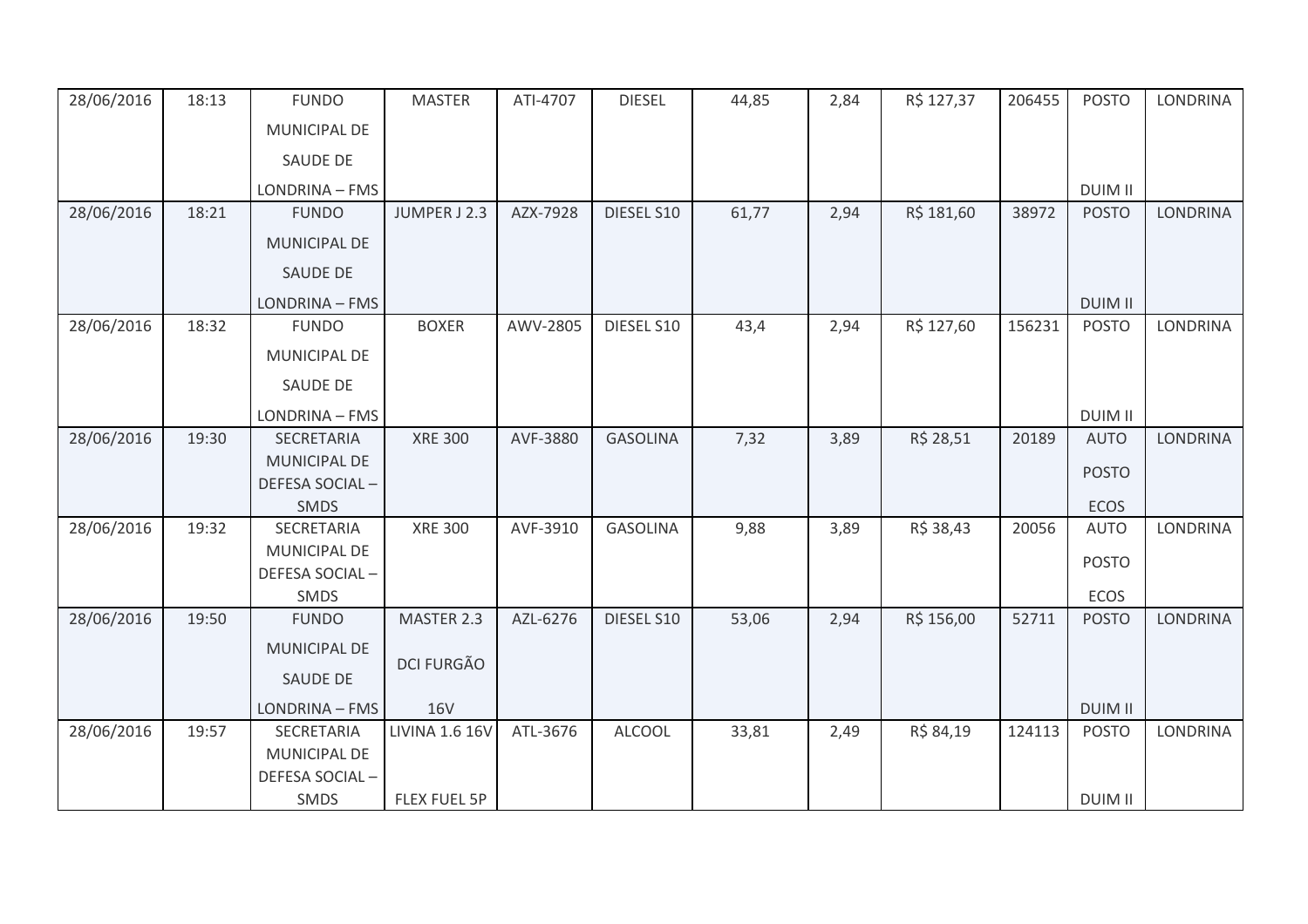| 28/06/2016 | 20:20 | SECRETARIA          | WEEKEND               | BAJ-7691        | <b>ALCOOL</b>   | 36,93 | 2,49 | R\$ 91,96  | 5356   | <b>POSTO</b>     | <b>LONDRINA</b> |
|------------|-------|---------------------|-----------------------|-----------------|-----------------|-------|------|------------|--------|------------------|-----------------|
|            |       | <b>MUNICIPAL DE</b> |                       |                 |                 |       |      |            |        |                  |                 |
|            |       | DEFESA SOCIAL-      |                       |                 |                 |       |      |            |        |                  |                 |
|            |       | <b>SMDS</b>         | ADVENTURE             |                 |                 |       |      |            |        | <b>DUIM II</b>   |                 |
| 28/06/2016 | 20:22 | SECRETARIA          | <b>LIVINA 1.6 16V</b> | ATL-3137        | <b>ALCOOL</b>   | 35,75 | 2,49 | R\$ 89,02  | 141717 | <b>POSTO</b>     | <b>LONDRINA</b> |
|            |       | MUNICIPAL DE        |                       |                 |                 |       |      |            |        |                  |                 |
|            |       | DEFESA SOCIAL-      |                       |                 |                 |       |      |            |        |                  |                 |
|            |       | SMDS                | FLEX FUEL 5P          |                 |                 |       |      |            |        | <b>DUIM II</b>   |                 |
| 28/06/2016 | 20:53 | <b>FUNDO</b>        | JUMPER J 2.3          | AZX-7915        | DIESEL S10      | 50,08 | 3,15 | R\$ 157,75 | 41180  | <b>SANTA</b>     | <b>LONDRINA</b> |
|            |       |                     |                       |                 |                 |       |      |            |        | <b>MARIA</b>     |                 |
|            |       | <b>MUNICIPAL DE</b> |                       |                 |                 |       |      |            |        | <b>DISTRIBUI</b> |                 |
|            |       |                     |                       |                 |                 |       |      |            |        | DORA DE          |                 |
|            |       |                     |                       |                 |                 |       |      |            |        | <b>DERIVAD</b>   |                 |
|            |       | SAUDE DE            |                       |                 |                 |       |      |            |        | OS DE            |                 |
|            |       |                     |                       |                 |                 |       |      |            |        | <b>PETROLE</b>   |                 |
|            |       | LONDRINA - FMS      |                       |                 |                 |       |      |            |        | $\circ$          |                 |
| 28/06/2016 | 21:08 | <b>FUNDO</b>        | <b>UNO</b>            | AUY-4269        | <b>GASOLINA</b> | 23,59 | 3,59 | R\$ 84,69  | 94676  | <b>POSTO</b>     | <b>LONDRINA</b> |
|            |       | <b>MUNICIPAL DE</b> |                       |                 |                 |       |      |            |        |                  |                 |
|            |       | SAUDE DE            |                       |                 |                 |       |      |            |        |                  |                 |
|            |       |                     |                       |                 |                 |       |      |            |        |                  |                 |
|            |       | LONDRINA - FMS      |                       |                 |                 |       |      |            |        | <b>DUIM II</b>   |                 |
| 28/06/2016 | 21:55 | <b>FUNDO</b>        | SPACEFOX              | <b>BAI-9776</b> | <b>GASOLINA</b> | 31,12 | 3,79 | R\$ 117,91 | 23940  | <b>SANTA</b>     | <b>LONDRINA</b> |
|            |       |                     |                       |                 |                 |       |      |            |        | <b>MARIA</b>     |                 |
|            |       | MUNICIPAL DE        |                       |                 |                 |       |      |            |        | <b>DISTRIBUI</b> |                 |
|            |       |                     |                       |                 |                 |       |      |            |        | DORA DE          |                 |
|            |       |                     |                       |                 |                 |       |      |            |        | <b>DERIVAD</b>   |                 |
|            |       | SAUDE DE            |                       |                 |                 |       |      |            |        | OS DE            |                 |
|            |       |                     |                       |                 |                 |       |      |            |        | <b>PETROLE</b>   |                 |
|            |       | LONDRINA - FMS      |                       |                 |                 |       |      |            |        | $\circ$          |                 |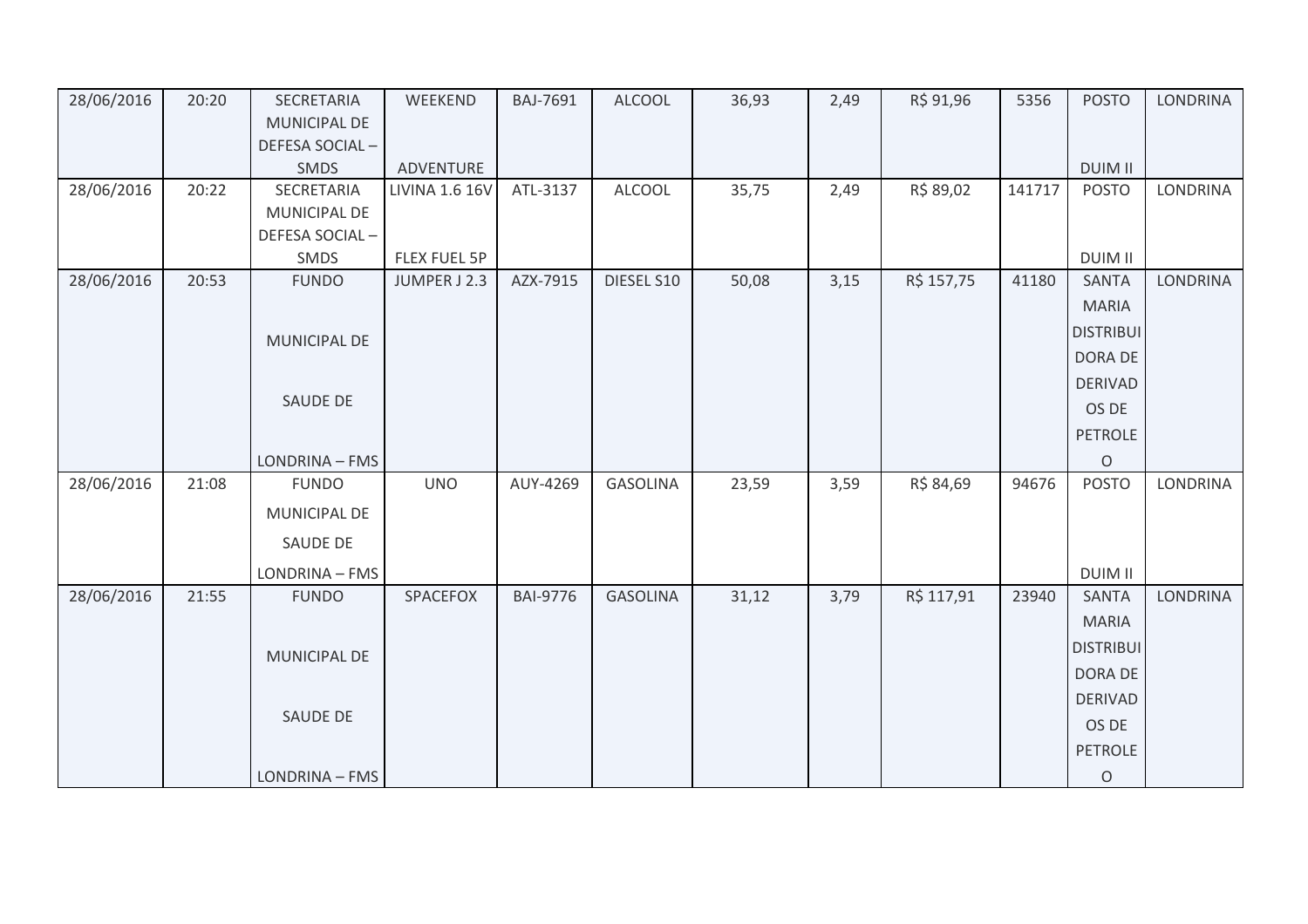| 28/06/2016 | 22:56 | SECRETARIA           | VOYAGE 1.6     | AZL-4470 | <b>ALCOOL</b>   | 55,23 | 2,39 | R\$ 132,00 | 36413  | <b>AUTO</b>    | <b>LONDRINA</b> |
|------------|-------|----------------------|----------------|----------|-----------------|-------|------|------------|--------|----------------|-----------------|
|            |       | <b>MUNICIPAL DE</b>  | MI TOTAL FLEX  |          |                 |       |      |            |        | <b>POSTO</b>   |                 |
|            |       | DEFESA SOCIAL-       |                |          |                 |       |      |            |        |                |                 |
|            |       | SMDS                 | 8V             |          |                 |       |      |            |        | <b>ECOS</b>    |                 |
| 29/06/2016 | 00:49 | SECRETARIA           | ASTRA SED.     | AUE-5114 | <b>ALCOOL</b>   | 43,94 | 2,39 | R\$ 105,02 | 127120 | <b>AUTO</b>    | <b>LONDRINA</b> |
|            |       | <b>MUNICIPAL DE</b>  | ADVANT. 2.0    |          |                 |       |      |            |        | <b>POSTO</b>   |                 |
|            |       | DEFESA SOCIAL-       | 8V MPFI        |          |                 |       |      |            |        |                |                 |
|            |       | <b>SMDS</b>          | FLEXP. 4P      |          |                 |       |      |            |        | <b>ECOS</b>    |                 |
| 29/06/2016 | 00:57 | SECRETARIA           | S10 BLAZER     | AUE-4968 | <b>ALCOOL</b>   | 54,4  | 2,39 | R\$ 130,02 | 176766 | <b>AUTO</b>    | LONDRINA        |
|            |       | MUNICIPAL DE         | ADVANT.        |          |                 |       |      |            |        | <b>POSTO</b>   |                 |
|            |       | DEFESA SOCIAL-       | 2.4/2.4 MPFI   |          |                 |       |      |            |        |                |                 |
|            |       | SMDS                 | <b>F.POWER</b> |          |                 |       |      |            |        | <b>ECOS</b>    |                 |
| 29/06/2016 | 07:14 | <b>FUNDO</b>         | <b>UNO</b>     | AKQ-6983 | <b>GASOLINA</b> | 32,52 | 3,59 | R\$ 116,75 | 184161 | <b>POSTO</b>   | <b>LONDRINA</b> |
|            |       | <b>MUNICIPAL DE</b>  |                |          |                 |       |      |            |        |                |                 |
|            |       | <b>SAUDE DE</b>      |                |          |                 |       |      |            |        |                |                 |
|            |       | LONDRINA - FMS       |                |          |                 |       |      |            |        | <b>DUIM II</b> |                 |
| 29/06/2016 | 07:36 | <b>FUNDO</b>         | <b>DUCATO</b>  | ATJ-3641 | <b>DIESEL</b>   | 9,93  | 2,84 | R\$ 28,20  | 292081 | <b>POSTO</b>   | <b>LONDRINA</b> |
|            |       | MUNICIPAL DE         |                |          |                 |       |      |            |        |                |                 |
|            |       | <b>SAUDE DE</b>      |                |          |                 |       |      |            |        |                |                 |
|            |       | LONDRINA - FMS       |                |          |                 |       |      |            |        | <b>DUIM II</b> |                 |
| 29/06/2016 | 07:38 | SECRETARIA           | <b>KOMBI</b>   | AIK-4284 | <b>GASOLINA</b> | 39    | 3,68 | R\$ 143,52 | 100570 | <b>ALTO</b>    | <b>TAMARANA</b> |
|            |       | MUNICIPAL DE         |                |          |                 |       |      |            |        | <b>POSTO</b>   |                 |
|            |       | <b>AGRICULTURA E</b> |                |          |                 |       |      |            |        | <b>CRUZ DE</b> |                 |
|            |       | ABASTECIMENTO        |                |          |                 |       |      |            |        | <b>MALTA</b>   |                 |
|            |       | $-SMAA$              | <b>FURGAO</b>  |          |                 |       |      |            |        | LTDA.          |                 |
| 29/06/2016 | 07:44 | SECRETARIA           | ASTRA SED.     | AUE-4758 | <b>ALCOOL</b>   | 50,29 | 2,27 | R\$ 114,17 | 65436  | <b>POSTO</b>   | <b>LONDRINA</b> |
|            |       | <b>MUNICIPAL DE</b>  | ADVANT. 2.0    |          |                 |       |      |            |        |                |                 |
|            |       | DEFESA SOCIAL-       | 8V MPFI        |          |                 |       |      |            |        | PETROITA       |                 |
|            |       | SMDS                 | FLEXP. 4P      |          |                 |       |      |            |        | LIA            |                 |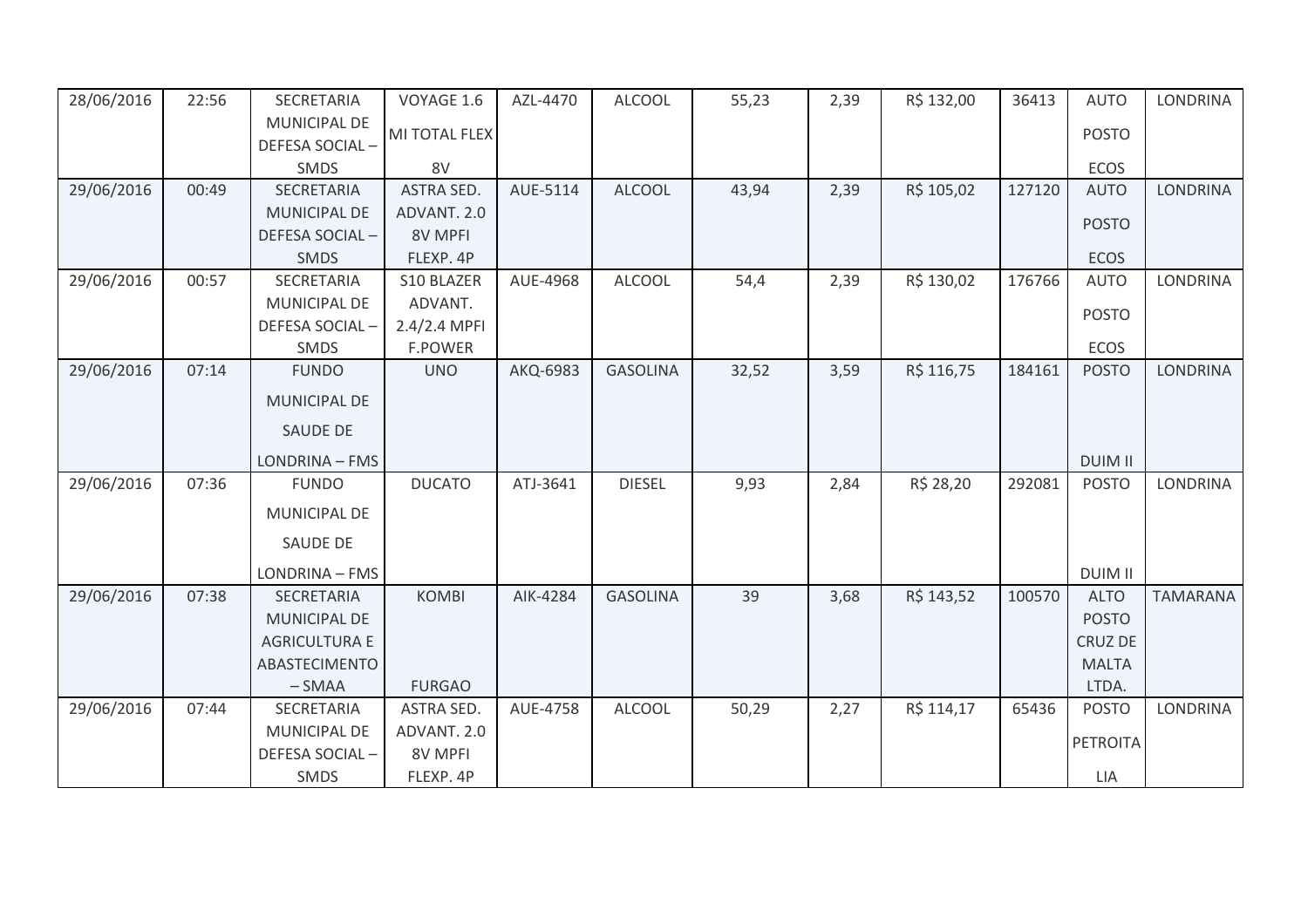| MUNICIPAL DE<br><b>SAUDE DE</b><br><b>DUIM II</b><br>LONDRINA - FMS<br><b>CARGO 1519 B</b><br>29/06/2016<br>08:01<br><b>SECRETARIA</b><br>AZJ-1241<br>DIESEL S10<br>150,08<br>2,97<br>R\$445,76<br>23974<br><b>POSTO</b><br>MUNICIPAL DE<br><b>OBRASE</b><br>PAVIMENTAÇÃO -<br>SMOP<br>FARIA<br>29/06/2016<br><b>GASOLINA</b><br>3,59<br>R\$ 102,49<br>341901<br><b>POSTO</b><br>08:11<br><b>FUNDO</b><br><b>KOMBI</b><br>AOA-2172<br>28,55<br><b>LONDRINA</b><br>MUNICIPAL DE<br>SAUDE DE | 29/06/2016 | 07:49 | <b>FUNDO</b> | <b>UNO</b> | AAW-6809 | <b>GASOLINA</b> | 38,07 | 3,59 | R\$ 136,67 | 246882 | <b>POSTO</b> | <b>LONDRINA</b> |
|--------------------------------------------------------------------------------------------------------------------------------------------------------------------------------------------------------------------------------------------------------------------------------------------------------------------------------------------------------------------------------------------------------------------------------------------------------------------------------------------|------------|-------|--------------|------------|----------|-----------------|-------|------|------------|--------|--------------|-----------------|
|                                                                                                                                                                                                                                                                                                                                                                                                                                                                                            |            |       |              |            |          |                 |       |      |            |        |              |                 |
|                                                                                                                                                                                                                                                                                                                                                                                                                                                                                            |            |       |              |            |          |                 |       |      |            |        |              |                 |
|                                                                                                                                                                                                                                                                                                                                                                                                                                                                                            |            |       |              |            |          |                 |       |      |            |        |              |                 |
|                                                                                                                                                                                                                                                                                                                                                                                                                                                                                            |            |       |              |            |          |                 |       |      |            |        |              | <b>LONDRINA</b> |
|                                                                                                                                                                                                                                                                                                                                                                                                                                                                                            |            |       |              |            |          |                 |       |      |            |        |              |                 |
|                                                                                                                                                                                                                                                                                                                                                                                                                                                                                            |            |       |              |            |          |                 |       |      |            |        |              |                 |
|                                                                                                                                                                                                                                                                                                                                                                                                                                                                                            |            |       |              |            |          |                 |       |      |            |        |              |                 |
|                                                                                                                                                                                                                                                                                                                                                                                                                                                                                            |            |       |              |            |          |                 |       |      |            |        |              |                 |
|                                                                                                                                                                                                                                                                                                                                                                                                                                                                                            |            |       |              |            |          |                 |       |      |            |        |              |                 |
|                                                                                                                                                                                                                                                                                                                                                                                                                                                                                            |            |       |              |            |          |                 |       |      |            |        |              |                 |
|                                                                                                                                                                                                                                                                                                                                                                                                                                                                                            |            |       |              |            |          |                 |       |      |            |        |              |                 |
| <b>DUIM II</b><br>LONDRINA - FMS                                                                                                                                                                                                                                                                                                                                                                                                                                                           |            |       |              |            |          |                 |       |      |            |        |              |                 |
| 29/06/2016<br>UNO MILLE 1.0<br>R\$ 123,03<br>08:25<br>AKK-4153<br><b>GASOLINA</b><br>34,27<br>3,59<br>210530<br><b>POSTO</b><br>SECRETARIA                                                                                                                                                                                                                                                                                                                                                 |            |       |              |            |          |                 |       |      |            |        |              | <b>LONDRINA</b> |
| FIRE/F.FLEX/<br>MUNICIPAL DE                                                                                                                                                                                                                                                                                                                                                                                                                                                               |            |       |              |            |          |                 |       |      |            |        |              |                 |
| EDUCAÇÃO - SME ECONOMY 4P<br><b>DUIM II</b>                                                                                                                                                                                                                                                                                                                                                                                                                                                |            |       |              |            |          |                 |       |      |            |        |              |                 |
| 29/06/2016<br><b>FUNDO</b><br><b>ALCOOL</b><br>08:28<br><b>STRADA</b><br>AKO-8021<br>R\$ 110,68<br>105659<br><b>POSTO</b><br>44,45<br>2,49                                                                                                                                                                                                                                                                                                                                                 |            |       |              |            |          |                 |       |      |            |        |              | <b>LONDRINA</b> |
| <b>MUNICIPAL DE</b>                                                                                                                                                                                                                                                                                                                                                                                                                                                                        |            |       |              |            |          |                 |       |      |            |        |              |                 |
| <b>SAUDE DE</b>                                                                                                                                                                                                                                                                                                                                                                                                                                                                            |            |       |              |            |          |                 |       |      |            |        |              |                 |
| <b>DUIM II</b><br>LONDRINA - FMS                                                                                                                                                                                                                                                                                                                                                                                                                                                           |            |       |              |            |          |                 |       |      |            |        |              |                 |
| 29/06/2016<br>R\$ 598,00<br><b>POSTO</b><br>08:28<br>SECRETARIA<br>14000<br>AZP-8605<br>DIESEL S10<br>200<br>2,99<br>12579                                                                                                                                                                                                                                                                                                                                                                 |            |       |              |            |          |                 |       |      |            |        |              | <b>LONDRINA</b> |
| MUNICIPAL DE                                                                                                                                                                                                                                                                                                                                                                                                                                                                               |            |       |              |            |          |                 |       |      |            |        |              |                 |
| <b>OBRASE</b><br><b>PETROITA</b>                                                                                                                                                                                                                                                                                                                                                                                                                                                           |            |       |              |            |          |                 |       |      |            |        |              |                 |
| PAVIMENTAÇÃO -                                                                                                                                                                                                                                                                                                                                                                                                                                                                             |            |       |              |            |          |                 |       |      |            |        |              |                 |
| SMOP<br>LIA                                                                                                                                                                                                                                                                                                                                                                                                                                                                                |            |       |              |            |          |                 |       |      |            |        |              |                 |
| 29/06/2016<br>08:37<br><b>XRE 300</b><br>10,22<br>R\$ 39,76<br>15688<br>SECRETARIA<br>AYD-9509<br><b>GASOLINA</b><br>3,89<br><b>AUTO</b>                                                                                                                                                                                                                                                                                                                                                   |            |       |              |            |          |                 |       |      |            |        |              | <b>LONDRINA</b> |
| <b>MUNICIPAL DE</b><br><b>POSTO</b><br><b>DEFESA SOCIAL-</b>                                                                                                                                                                                                                                                                                                                                                                                                                               |            |       |              |            |          |                 |       |      |            |        |              |                 |
| ECOS<br>SMDS                                                                                                                                                                                                                                                                                                                                                                                                                                                                               |            |       |              |            |          |                 |       |      |            |        |              |                 |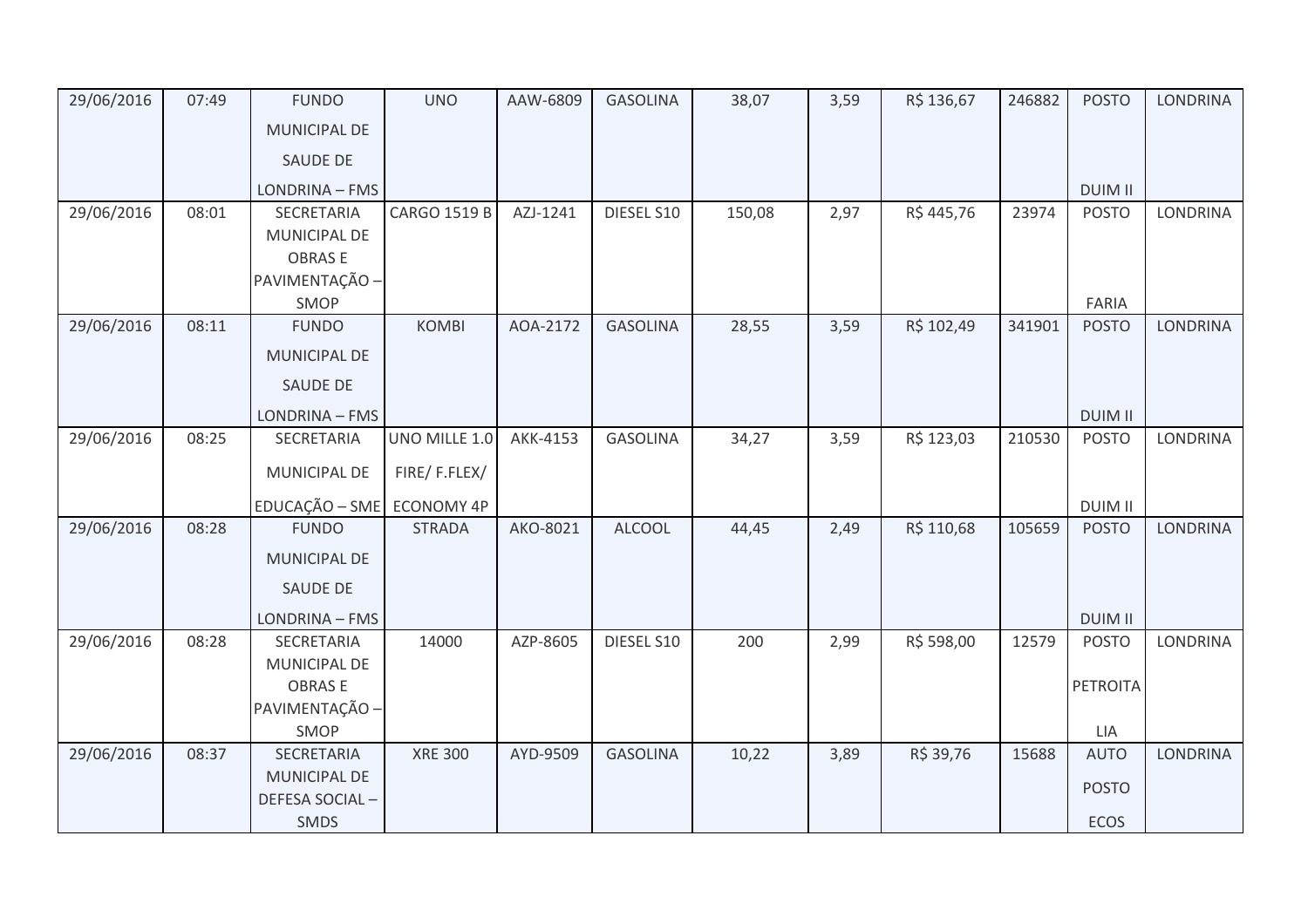| 29/06/2016 | 08:38 | ADMINISTRAÇÃO                        | MASTER 13            | EFS-9684 | <b>DIESEL</b>   | 41,03 | 2,84 | R\$ 116,53 | 152840 | <b>POSTO</b>    | LONDRINA        |
|------------|-------|--------------------------------------|----------------------|----------|-----------------|-------|------|------------|--------|-----------------|-----------------|
|            |       | <b>DOS CEMITÉRIOS</b>                |                      |          |                 |       |      |            |        |                 |                 |
|            |       | E SERVIÇOS                           |                      |          |                 |       |      |            |        |                 |                 |
|            |       | <b>FUNERARIOS DE</b>                 |                      |          |                 |       |      |            |        |                 |                 |
|            |       | LONDRINA-                            |                      |          |                 |       |      |            |        |                 |                 |
|            |       | ACESF                                | M3 2.5CDI            |          |                 |       |      |            |        | <b>DUIM II</b>  |                 |
| 29/06/2016 | 08:46 | <b>SECRETARIA</b>                    | <b>CARGO 1319</b>    | AZQ-1280 | DIESEL S10      | 150   | 2,94 | R\$441,00  | 16361  | <b>POSTO</b>    | <b>LONDRINA</b> |
|            |       | <b>MUNICIPAL DE</b><br><b>OBRASE</b> |                      |          |                 |       |      |            |        |                 |                 |
|            |       | PAVIMENTAÇÃO -                       |                      |          |                 |       |      |            |        |                 |                 |
|            |       | <b>SMOP</b>                          |                      |          |                 |       |      |            |        | <b>DUIM II</b>  |                 |
| 29/06/2016 | 08:49 | SECRETARIA                           | UNO MILLE/           | AHZ-5950 | <b>GASOLINA</b> | 30,22 | 3,59 | R\$ 108,49 | 212570 | <b>POSTO</b>    | LONDRINA        |
|            |       | MUNICIPAL DE                         | MILLE EX/            |          |                 |       |      |            |        |                 |                 |
|            |       | EDUCAÇÃO - SME                       | SMART 4P             |          |                 |       |      |            |        | <b>DUIM II</b>  |                 |
| 29/06/2016 | 08:51 | ADMINISTRAÇÃO                        | S10 PICKUP 2.8       | AYW-8439 | <b>DIESEL</b>   | 70,44 | 2,86 | R\$ 201,46 | 98181  | <b>AUTO</b>     | <b>LONDRINA</b> |
|            |       | <b>DOS CEMITÉRIOS</b>                |                      |          |                 |       |      |            |        |                 |                 |
|            |       | E SERVIÇOS                           | <b>4X2 TURBO</b>     |          |                 |       |      |            |        | <b>POSTO</b>    |                 |
|            |       | <b>FUNERARIOS DE</b>                 |                      |          |                 |       |      |            |        | <b>MALASSIS</b> |                 |
|            |       | LONDRINA-                            |                      |          |                 |       |      |            |        |                 |                 |
|            |       | <b>ACESF</b>                         | <b>INTERC. DIES.</b> |          |                 |       |      |            |        | E               |                 |
| 29/06/2016 | 09:03 | SECRETARIA                           | UNO MILLE 1.0        | ALO-3478 | <b>GASOLINA</b> | 37,51 | 3,47 | R\$ 130,17 | 108626 | <b>POSTO</b>    | <b>LONDRINA</b> |
|            |       | MUNICIPAL DE<br><b>OBRASE</b>        | FIRE/F.FLEX/         |          |                 |       |      |            |        | PETROITA        |                 |
|            |       | PAVIMENTAÇÃO -                       |                      |          |                 |       |      |            |        |                 |                 |
|            |       | SMOP                                 | <b>ECONOMY 4P</b>    |          |                 |       |      |            |        | LIA             |                 |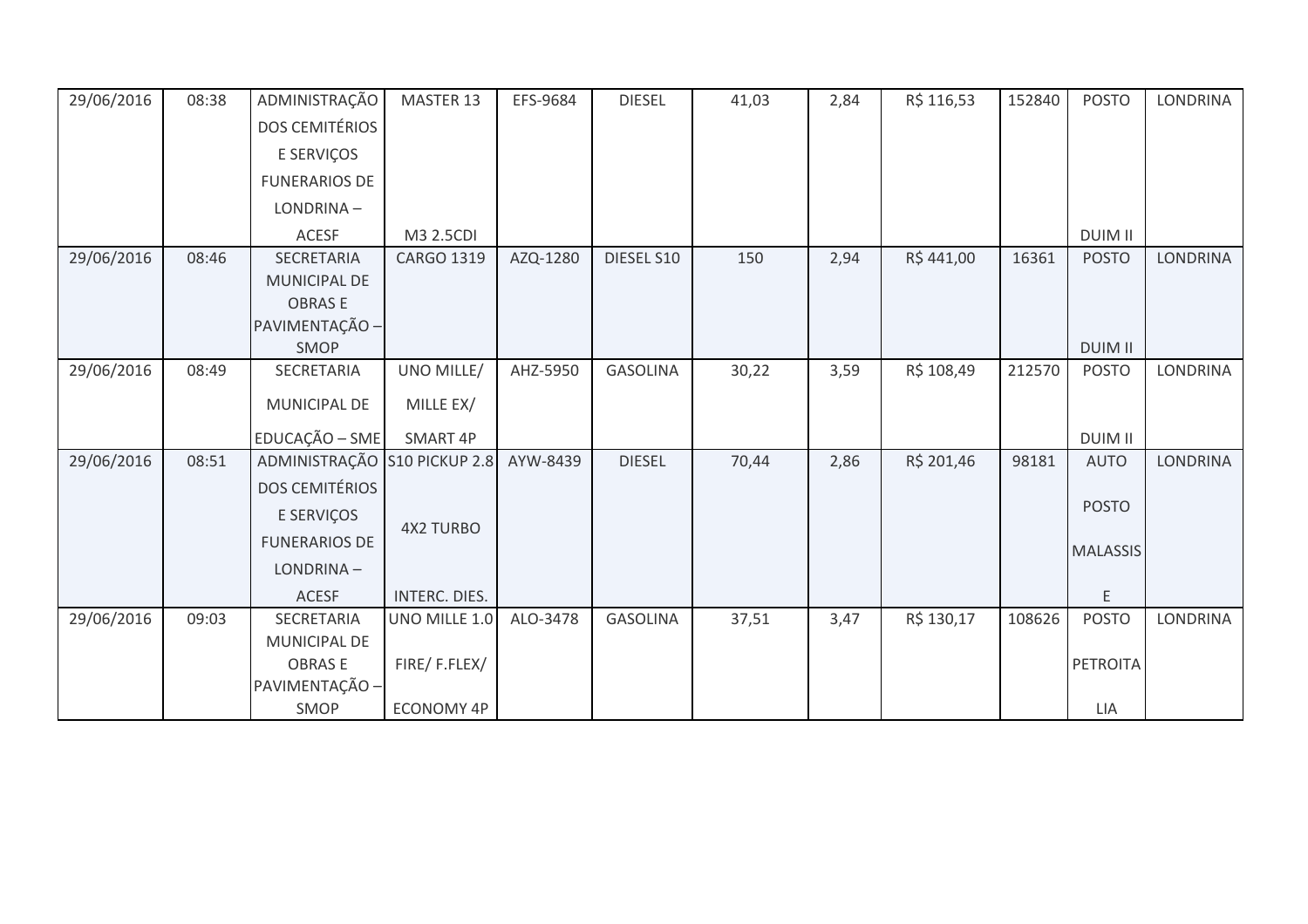| 29/06/2016 | 09:06 | <b>FUNDO DE</b>                          | GOL               | AQU-5228        | <b>ALCOOL</b>   | 44,87 | 2,49 | R\$ 111,73 | 73836  | <b>POSTO</b>   | <b>LONDRINA</b> |
|------------|-------|------------------------------------------|-------------------|-----------------|-----------------|-------|------|------------|--------|----------------|-----------------|
|            |       | REEQUIPAMENTO<br>DO CORPO DE             |                   |                 |                 |       |      |            |        |                |                 |
|            |       | <b>BOMBEIROS-</b>                        |                   |                 |                 |       |      |            |        |                |                 |
|            |       | SMDS/FUNREBO                             |                   |                 |                 |       |      |            |        |                |                 |
|            |       | M                                        |                   |                 |                 |       |      |            |        | <b>DUIM II</b> |                 |
| 29/06/2016 | 09:16 | <b>FUNDO DE</b>                          | <b>SRF TA</b>     | AMB-3667        | DIESEL S10      | 98,99 | 2,94 | R\$ 291,03 | 25830  | <b>POSTO</b>   | <b>LONDRINA</b> |
|            |       | REEQUIPAMENTO                            |                   |                 |                 |       |      |            |        |                |                 |
|            |       | DO CORPO DE                              |                   |                 |                 |       |      |            |        |                |                 |
|            |       | <b>BOMBEIROS-</b>                        |                   |                 |                 |       |      |            |        |                |                 |
|            |       | SMDS/FUNREBO                             |                   |                 |                 |       |      |            |        |                |                 |
|            |       | M                                        |                   |                 |                 |       |      |            |        | <b>DUIM II</b> |                 |
| 29/06/2016 | 09:19 | SECRETARIA                               | UNO MILLE 1.0     | AVW-4674        | <b>ALCOOL</b>   | 35,86 | 2,49 | R\$ 89,29  | 23633  | <b>POSTO</b>   | <b>LONDRINA</b> |
|            |       | <b>MUNICIPAL SE</b><br><b>ASSISTNCIA</b> | FIRE/F.FLEX/      |                 |                 |       |      |            |        |                |                 |
|            |       | <b>SOCIAL-SMAS</b>                       | <b>ECONOMY 4P</b> |                 |                 |       |      |            |        | <b>DUIM II</b> |                 |
| 29/06/2016 | 09:21 | <b>FUNDO</b>                             | <b>UNO</b>        | AAW-2747        | <b>GASOLINA</b> | 35,87 | 3,59 | R\$ 128,77 | 135270 | <b>POSTO</b>   | <b>LONDRINA</b> |
|            |       | MUNICIPAL DE                             |                   |                 |                 |       |      |            |        |                |                 |
|            |       | SAUDE DE                                 |                   |                 |                 |       |      |            |        |                |                 |
|            |       | LONDRINA - FMS                           |                   |                 |                 |       |      |            |        | <b>DUIM II</b> |                 |
| 29/06/2016 | 09:22 | <b>FUNDO</b>                             | <b>KOMBI</b>      | <b>JKH-8881</b> | <b>GASOLINA</b> | 24,05 | 3,47 | R\$ 83,47  | 150097 | <b>POSTO</b>   | <b>LONDRINA</b> |
|            |       | <b>MUNICIPAL DE</b>                      |                   |                 |                 |       |      |            |        | PETROITA       |                 |
|            |       | <b>SAUDE DE</b>                          |                   |                 |                 |       |      |            |        |                |                 |
|            |       | LONDRINA - FMS                           |                   |                 |                 |       |      |            |        | LIA            |                 |
| 29/06/2016 | 09:27 | <b>FUNDO</b>                             | <b>CELTA</b>      | AWM-8664        | <b>GASOLINA</b> | 39    | 3,59 | R\$ 140,01 | 4471   | <b>POSTO</b>   | <b>LONDRINA</b> |
|            |       | <b>MUNICIPAL DE</b>                      |                   |                 |                 |       |      |            |        |                |                 |
|            |       | SAUDE DE                                 |                   |                 |                 |       |      |            |        |                |                 |
|            |       | LONDRINA - FMS                           |                   |                 |                 |       |      |            |        | <b>DUIM II</b> |                 |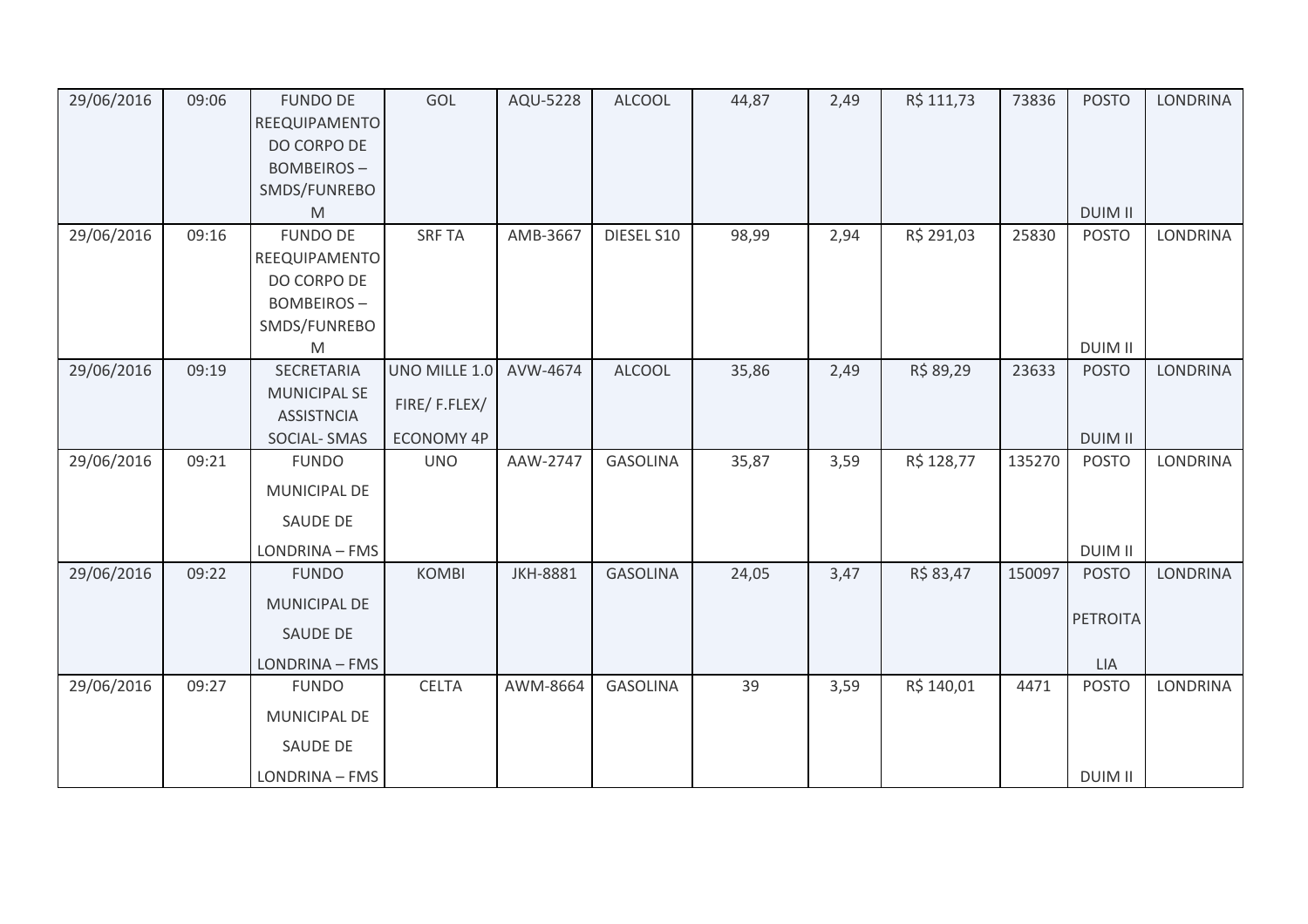| 29/06/2016 | 09:33 | <b>FUNDO</b>        | <b>KOMBI</b>          | FEP-2281 | <b>GASOLINA</b> | 27,34 | 3,59 | R\$ 98,15  | 56061  | <b>POSTO</b>   | <b>LONDRINA</b> |
|------------|-------|---------------------|-----------------------|----------|-----------------|-------|------|------------|--------|----------------|-----------------|
|            |       | <b>MUNICIPAL DE</b> |                       |          |                 |       |      |            |        |                |                 |
|            |       | <b>SAUDE DE</b>     |                       |          |                 |       |      |            |        |                |                 |
|            |       | LONDRINA - FMS      |                       |          |                 |       |      |            |        | <b>DUIM II</b> |                 |
| 29/06/2016 | 09:36 | SECRETARIA          | <b>CLIO</b>           | ANW-2729 | <b>ALCOOL</b>   | 33,74 | 2,49 | R\$ 84,01  | 156625 | <b>POSTO</b>   | <b>LONDRINA</b> |
|            |       | <b>MUNICIPAL SE</b> | <b>AUTHENTIQUE</b>    |          |                 |       |      |            |        |                |                 |
|            |       | <b>ASSISTNCIA</b>   | <b>HIFLEX 1.0 16V</b> |          |                 |       |      |            |        |                |                 |
|            |       | SOCIAL-SMAS         | 5P                    |          |                 |       |      |            |        | <b>DUIM II</b> |                 |
| 29/06/2016 | 09:37 | SECRETARIA          | 265                   | AAR-6804 | <b>DIESEL</b>   | 50    | 2,99 | R\$ 149,50 | 3205   | <b>POSTO</b>   | <b>LONDRINA</b> |
|            |       | <b>MUNICIPAL DO</b> |                       |          |                 |       |      |            |        |                |                 |
|            |       | AMBIENTE-           |                       |          |                 |       |      |            |        |                |                 |
|            |       | <b>SEMA</b>         |                       |          |                 |       |      |            |        | PIZA           |                 |
| 29/06/2016 | 09:43 | <b>FUNDO</b>        | <b>UNO VIVACE</b>     | AZO-5136 | <b>GASOLINA</b> | 33,99 | 3,59 | R\$ 122,02 | 3250   | <b>POSTO</b>   | <b>LONDRINA</b> |
|            |       | <b>MUNICIPAL DE</b> |                       |          |                 |       |      |            |        |                |                 |
|            |       | SAUDE DE            |                       |          |                 |       |      |            |        |                |                 |
|            |       | LONDRINA - FMS      | 1.0                   |          |                 |       |      |            |        | <b>DUIM II</b> |                 |
| 29/06/2016 | 10:04 | <b>FUNDO</b>        | <b>STRADA</b>         | AGE-4139 | <b>ALCOOL</b>   | 44,68 | 2,49 | R\$ 111,29 | 153123 | <b>POSTO</b>   | LONDRINA        |
|            |       | <b>MUNICIPAL DE</b> |                       |          |                 |       |      |            |        |                |                 |
|            |       | <b>SAUDE DE</b>     |                       |          |                 |       |      |            |        |                |                 |
|            |       | LONDRINA - FMS      |                       |          |                 |       |      |            |        | <b>DUIM II</b> |                 |
| 29/06/2016 | 10:18 | <b>FUNDO</b>        | <b>CELTA</b>          | AWM-8645 | <b>ALCOOL</b>   | 41,69 | 2,49 | R\$ 103,83 | 30485  | <b>POSTO</b>   | <b>LONDRINA</b> |
|            |       | MUNICIPAL DE        |                       |          |                 |       |      |            |        |                |                 |
|            |       | SAUDE DE            |                       |          |                 |       |      |            |        |                |                 |
|            |       | LONDRINA - FMS      |                       |          |                 |       |      |            |        | <b>DUIM II</b> |                 |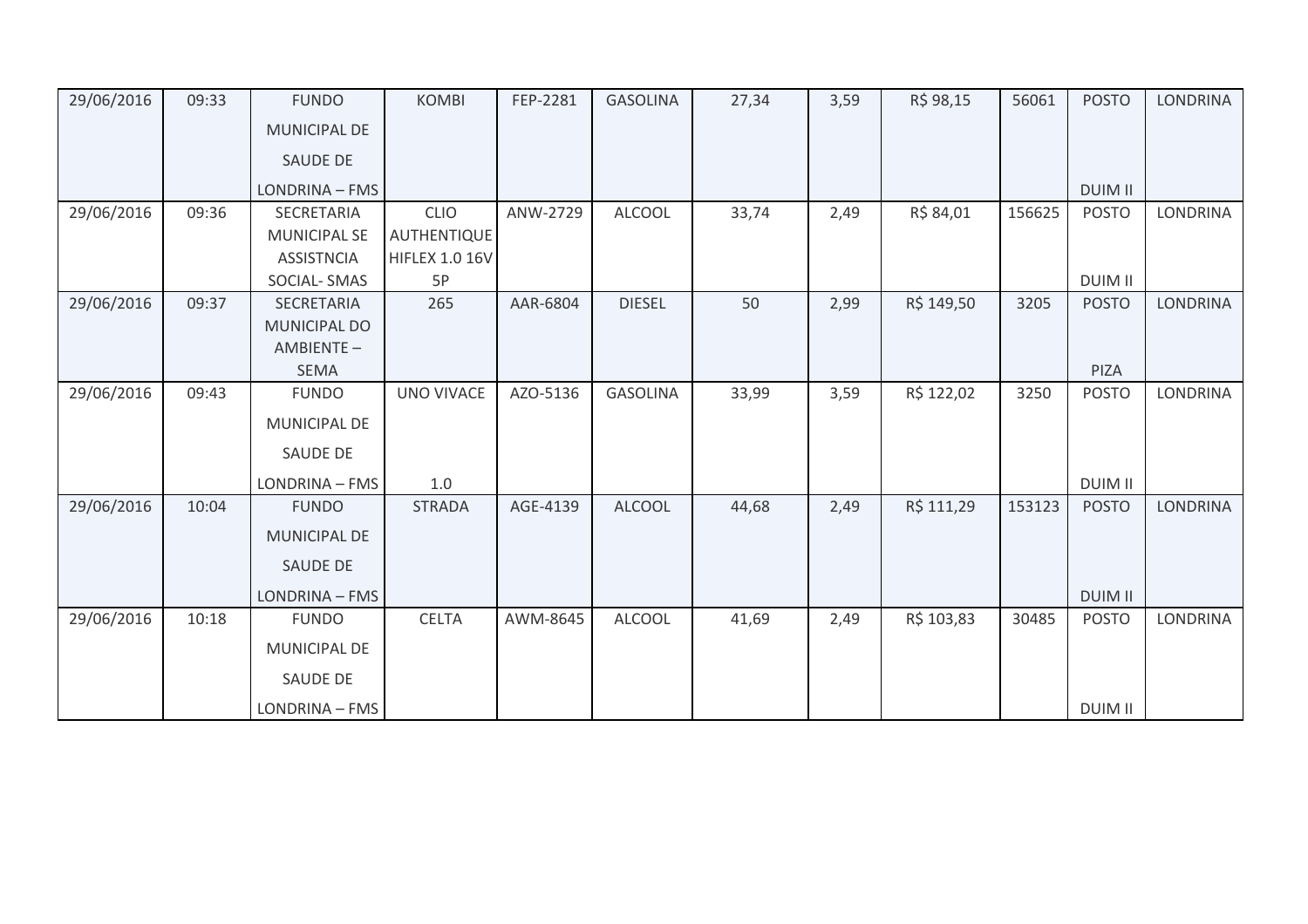| 29/06/2016 | 10:21 | SECRETARIA                              | <b>XTZ 250</b>    | AZL-5580        | <b>GASOLINA</b> | 6,81  | 3,79 | R\$ 25,81  | 7090   | <b>SANTA</b>     | <b>LONDRINA</b> |
|------------|-------|-----------------------------------------|-------------------|-----------------|-----------------|-------|------|------------|--------|------------------|-----------------|
|            |       |                                         |                   |                 |                 |       |      |            |        | <b>MARIA</b>     |                 |
|            |       | <b>MUNICIPAL DE</b>                     |                   |                 |                 |       |      |            |        | <b>DISTRIBUI</b> |                 |
|            |       |                                         |                   |                 |                 |       |      |            |        | <b>DORA DE</b>   |                 |
|            |       |                                         |                   |                 |                 |       |      |            |        | <b>DERIVAD</b>   |                 |
|            |       | DEFESA SOCIAL-                          |                   |                 |                 |       |      |            |        | OS DE            |                 |
|            |       |                                         |                   |                 |                 |       |      |            |        | <b>PETROLE</b>   |                 |
|            |       | <b>SMDS</b>                             | LANDER 249CC      |                 |                 |       |      |            |        | $\circ$          |                 |
| 29/06/2016 | 10:21 | <b>FUNDO</b>                            | <b>KOMBI</b>      | AQU-0627        | <b>GASOLINA</b> | 24,12 | 3,69 | R\$ 89,00  | 246454 | <b>POSTO</b>     | <b>LONDRINA</b> |
|            |       | MUNICIPAL DE                            |                   |                 |                 |       |      |            |        |                  |                 |
|            |       | SAUDE DE                                |                   |                 |                 |       |      |            |        |                  |                 |
|            |       | LONDRINA - FMS                          |                   |                 |                 |       |      |            |        | PIZA             |                 |
| 29/06/2016 | 10:29 | SECRETARIA                              | UNO MILLE 1.0     | AVW-4599        | <b>ALCOOL</b>   | 37,35 | 2,49 | R\$ 93,00  | 29317  | <b>POSTO</b>     | <b>LONDRINA</b> |
|            |       | <b>MUNICIPAL SE</b>                     | FIRE/F.FLEX/      |                 |                 |       |      |            |        |                  |                 |
|            |       | <b>ASSISTNCIA</b><br><b>SOCIAL-SMAS</b> | <b>ECONOMY 4P</b> |                 |                 |       |      |            |        | <b>DUIM II</b>   |                 |
| 29/06/2016 | 10:34 | <b>FUNDO</b>                            | UNO VIVACE        | AZO-5177        | <b>GASOLINA</b> | 36,66 | 3,49 | R\$ 127,98 | 8489   | <b>POSTO</b>     | LONDRINA        |
|            |       |                                         |                   |                 |                 |       |      |            |        |                  |                 |
|            |       | MUNICIPAL DE                            |                   |                 |                 |       |      |            |        |                  |                 |
|            |       | SAUDE DE                                |                   |                 |                 |       |      |            |        |                  |                 |
|            |       | LONDRINA - FMS                          |                   |                 |                 |       |      |            |        | <b>CINCO</b>     |                 |
| 29/06/2016 | 10:48 | <b>FUNDO</b>                            | SPACEFOX          | <b>BAI-9778</b> | <b>GASOLINA</b> | 43,3  | 3,59 | R\$ 155,45 | 4981   | <b>POSTO</b>     | <b>LONDRINA</b> |
|            |       | <b>MUNICIPAL DE</b>                     |                   |                 |                 |       |      |            |        |                  |                 |
|            |       | SAUDE DE                                |                   |                 |                 |       |      |            |        |                  |                 |
|            |       | LONDRINA - FMS                          |                   |                 |                 |       |      |            |        | <b>DUIM II</b>   |                 |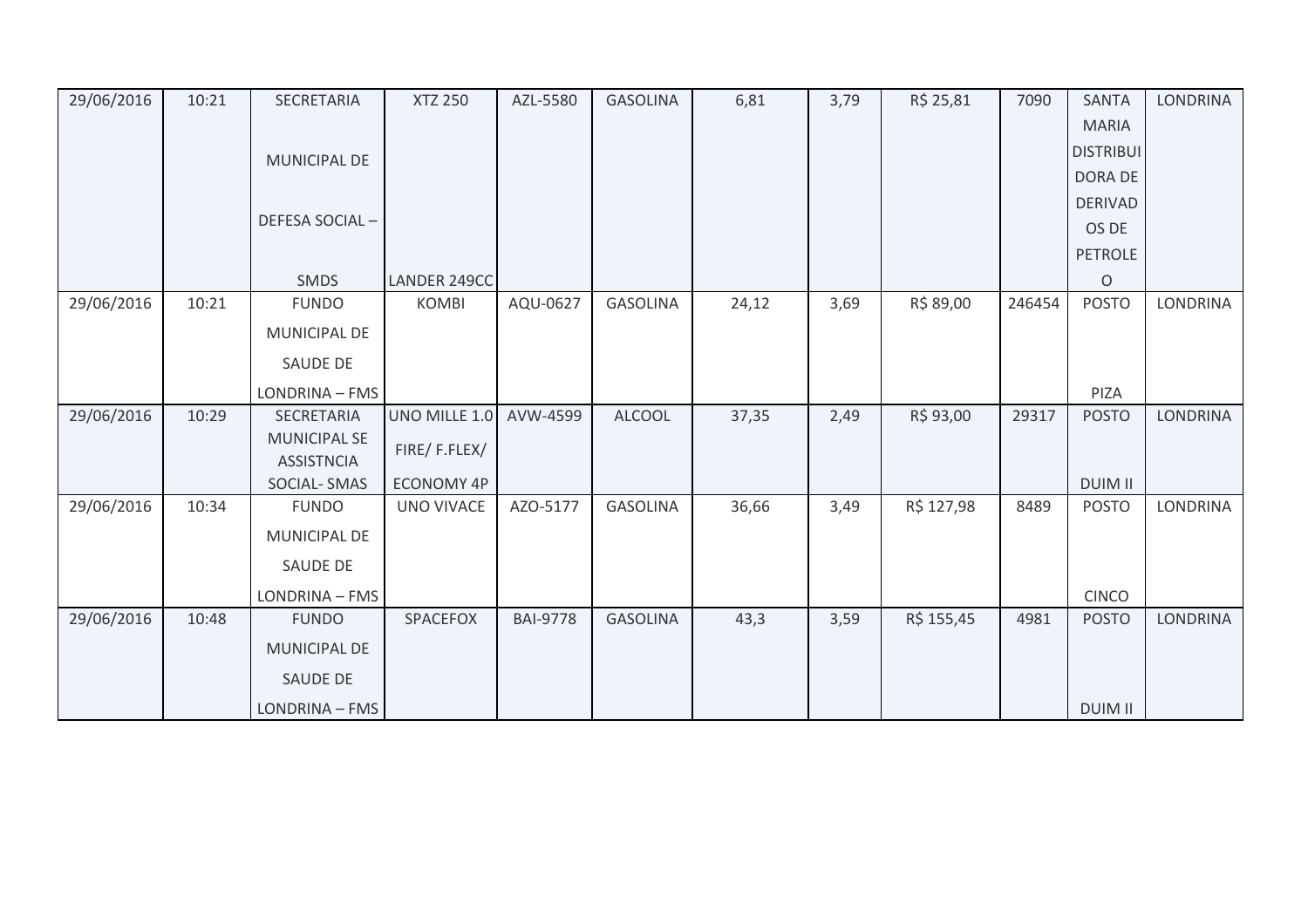| 29/06/2016 | 10:59 | <b>FUNDO DE</b><br>REEQUIPAMENTO<br>DO CORPO DE | LANDER         | ATM-6375 | <b>GASOLINA</b> | 6,37  | 3,59 | R\$ 22,90  | 27465  | <b>POSTO</b>     | LONDRINA        |
|------------|-------|-------------------------------------------------|----------------|----------|-----------------|-------|------|------------|--------|------------------|-----------------|
|            |       | <b>BOMBEIROS-</b><br>SMDS/FUNREBO               |                |          |                 |       |      |            |        |                  |                 |
|            |       | M                                               |                |          |                 |       |      |            |        | <b>DUIM II</b>   |                 |
| 29/06/2016 | 11:00 | SECRETARIA                                      | <b>XRE 300</b> | AYD-9504 | <b>GASOLINA</b> | 9,63  | 3,47 | R\$ 33,44  | 18941  | <b>POSTO</b>     | <b>LONDRINA</b> |
|            |       | MUNICIPAL DE                                    |                |          |                 |       |      |            |        | <b>PETROITA</b>  |                 |
|            |       | DEFESA SOCIAL-<br>SMDS                          |                |          |                 |       |      |            |        | <b>LIA</b>       |                 |
| 29/06/2016 | 11:07 | <b>FUNDO</b>                                    | <b>UNO</b>     | ANN-5953 | <b>GASOLINA</b> | 33,76 | 3,59 | R\$ 121,20 | 160151 | <b>POSTO</b>     | <b>LONDRINA</b> |
|            |       | MUNICIPAL DE                                    |                |          |                 |       |      |            |        |                  |                 |
|            |       | SAUDE DE                                        |                |          |                 |       |      |            |        |                  |                 |
|            |       | LONDRINA - FMS                                  |                |          |                 |       |      |            |        | <b>DUIM II</b>   |                 |
| 29/06/2016 | 11:11 | <b>FUNDO</b>                                    | <b>BOXER</b>   | AWF-6106 | DIESEL S10      | 59,87 | 2,94 | R\$ 176,00 | 156400 | <b>POSTO</b>     | <b>LONDRINA</b> |
|            |       | MUNICIPAL DE                                    |                |          |                 |       |      |            |        |                  |                 |
|            |       | SAUDE DE                                        |                |          |                 |       |      |            |        |                  |                 |
|            |       | LONDRINA - FMS                                  |                |          |                 |       |      |            |        | <b>DUIM II</b>   |                 |
| 29/06/2016 | 11:22 | SECRETARIA                                      | <b>S10 PUP</b> | ASH-0386 | <b>ALCOOL</b>   | 70    | 2,49 | R\$ 174,30 | 108394 | <b>SANTA</b>     | <b>LONDRINA</b> |
|            |       |                                                 |                |          |                 |       |      |            |        | <b>MARIA</b>     |                 |
|            |       | MUNICIPAL DE                                    | ADVANT.        |          |                 |       |      |            |        | <b>DISTRIBUI</b> |                 |
|            |       |                                                 |                |          |                 |       |      |            |        | DORA DE          |                 |
|            |       | DEFESA SOCIAL-                                  | 2.4/2.4 MPFI   |          |                 |       |      |            |        | <b>DERIVAD</b>   |                 |
|            |       |                                                 |                |          |                 |       |      |            |        | OS DE            |                 |
|            |       |                                                 |                |          |                 |       |      |            |        | <b>PETROLE</b>   |                 |
|            |       | SMDS                                            | F.POWER CD     |          |                 |       |      |            |        | $\mathsf O$      |                 |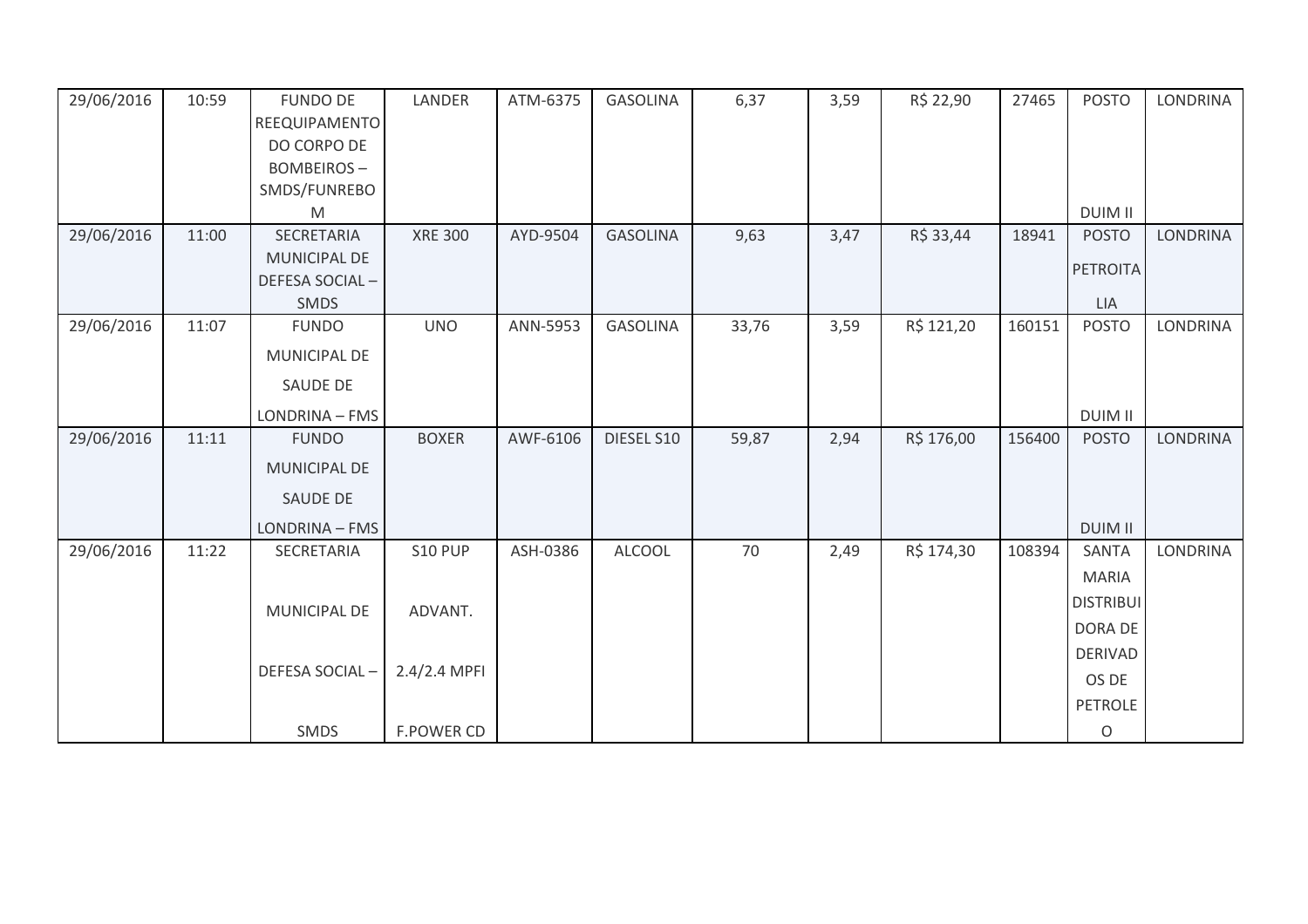| 29/06/2016 | 11:26 | SECRETARIA                               | UNO MILLE 1.0     | AUY-5463        | <b>GASOLINA</b> | 40    | 3,47 | R\$ 138,80 | 44479 | <b>POSTO</b>    | <b>LONDRINA</b> |
|------------|-------|------------------------------------------|-------------------|-----------------|-----------------|-------|------|------------|-------|-----------------|-----------------|
|            |       | <b>MUNICIPAL DE</b>                      |                   |                 |                 |       |      |            |       |                 |                 |
|            |       | <b>OBRASE</b>                            | FIRE/F.FLEX/      |                 |                 |       |      |            |       | <b>PETROITA</b> |                 |
|            |       | PAVIMENTAÇÃO -                           |                   |                 |                 |       |      |            |       |                 |                 |
|            |       | SMOP                                     | ECONOMY 4P        |                 |                 |       |      |            |       | <b>LIA</b>      |                 |
| 29/06/2016 | 11:35 | <b>FUNDO</b>                             | SPRINTER-415      | <b>BAG-9372</b> | DIESEL S10      | 27,13 | 2,94 | R\$ 79,76  | 13685 | <b>POSTO</b>    | <b>LONDRINA</b> |
|            |       | <b>MUNICIPAL DE</b>                      |                   |                 |                 |       |      |            |       |                 |                 |
|            |       | SAUDE DE                                 |                   |                 |                 |       |      |            |       |                 |                 |
|            |       | LONDRINA - FMS                           |                   |                 |                 |       |      |            |       | <b>DUIM II</b>  |                 |
| 29/06/2016 | 11:36 | <b>FUNDACAO DE</b>                       | UNO MILLE 1.0     | ARN-7823        | <b>ALCOOL</b>   | 40,4  | 2,39 | R\$ 96,56  | 58141 | <b>AUTO</b>     | <b>LONDRINA</b> |
|            |       | <b>ESPORTES DE</b>                       | FIRE/F.FLEX/      |                 |                 |       |      |            |       | <b>POSTO</b>    |                 |
|            |       | <b>LONDRINA - FEL</b>                    | <b>ECONOMY 4P</b> |                 |                 |       |      |            |       | <b>ECOS</b>     |                 |
| 29/06/2016 | 12:02 | SECRETARIA                               | <b>ONIX 1.0</b>   | <b>BAG-1823</b> | <b>ALCOOL</b>   | 35    | 2,27 | R\$ 79,45  | 1334  | <b>POSTO</b>    | <b>LONDRINA</b> |
|            |       | MUNICIPAL DE                             |                   |                 |                 |       |      |            |       | <b>PETROITA</b> |                 |
|            |       | DEFESA SOCIAL-                           |                   |                 |                 |       |      |            |       |                 |                 |
|            |       | SMDS                                     |                   |                 |                 |       |      |            |       | LIA             |                 |
| 29/06/2016 | 12:04 | SECRETARIA                               | UNO MILLE 1.0     | ARN-7817        | <b>ALCOOL</b>   | 34,44 | 2,27 | R\$ 78,19  | 72439 | <b>POSTO</b>    | LONDRINA        |
|            |       | <b>MUNICIPAL SE</b><br><b>ASSISTNCIA</b> | FIRE/F.FLEX/      |                 |                 |       |      |            |       | <b>PETROITA</b> |                 |
|            |       | <b>SOCIAL-SMAS</b>                       | <b>ECONOMY 4P</b> |                 |                 |       |      |            |       | LIA             |                 |
| 29/06/2016 | 12:11 | SECRETARIA                               | NXR 150 BROS      | ATW-9376        | <b>GASOLINA</b> | 9,76  | 3,59 | R\$ 35,04  | 20541 | <b>POSTO</b>    | <b>LONDRINA</b> |
|            |       | MUNICIPAL DE                             |                   |                 |                 |       |      |            |       |                 |                 |
|            |       | DEFESA SOCIAL-                           |                   |                 |                 |       |      |            |       |                 |                 |
|            |       | SMDS                                     | ES MIX            |                 |                 |       |      |            |       | <b>DUIM II</b>  |                 |
| 29/06/2016 | 12:34 | <b>FUNDO</b>                             | <b>VOLARE W9</b>  | AYW-4344        | <b>DIESEL</b>   | 94,68 | 2,83 | R\$ 268,36 | 2780  | <b>POSTO</b>    | <b>LONDRINA</b> |
|            |       | <b>MUNICIPAL DE</b>                      |                   |                 |                 |       |      |            |       |                 |                 |
|            |       | SAUDE DE                                 |                   |                 |                 |       |      |            |       |                 |                 |
|            |       | LONDRINA - FMS                           | ON                |                 |                 |       |      |            |       | <b>DUIM II</b>  |                 |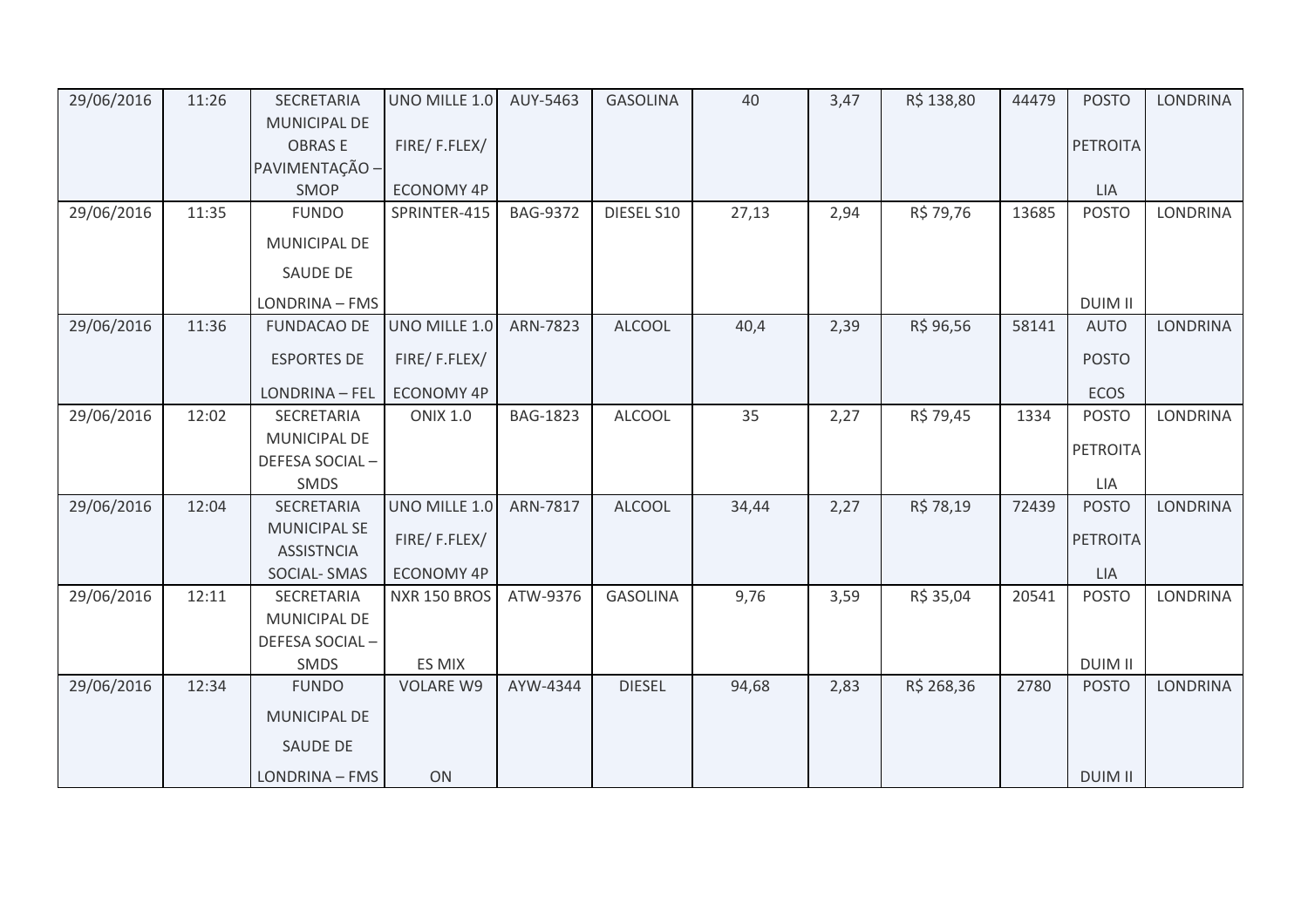| 29/06/2016 | 13:33 | SECRETARIA           | <b>TRATOR</b>       | AAC-9999 | <b>DIESEL</b>   | 100  | 2,84 | R\$ 284,00 | 65877  | <b>POSTO</b>   | <b>LONDRINA</b> |
|------------|-------|----------------------|---------------------|----------|-----------------|------|------|------------|--------|----------------|-----------------|
|            |       | <b>MUNICIPAL DE</b>  |                     |          |                 |      |      |            |        |                |                 |
|            |       | <b>AGRICULTURA E</b> |                     |          |                 |      |      |            |        |                |                 |
|            |       |                      |                     |          |                 |      |      |            |        |                |                 |
|            |       | <b>ABASTECIMENTO</b> |                     |          |                 |      |      |            |        |                |                 |
|            |       | $-SMAA$              | <b>AGRICOLA</b>     |          |                 |      |      |            |        | <b>DUIM II</b> |                 |
| 29/06/2016 | 13:34 | <b>SECRETARIA</b>    | F1000 XLT 4X4       | AFH-5032 | <b>DIESEL</b>   | 50   | 2,84 | R\$ 142,00 | 366415 | <b>POSTO</b>   | <b>LONDRINA</b> |
|            |       | <b>MUNICIPAL DE</b>  |                     |          |                 |      |      |            |        |                |                 |
|            |       | <b>AGRICULTURA E</b> |                     |          |                 |      |      |            |        |                |                 |
|            |       | ABASTECIMENTO        |                     |          |                 |      |      |            |        |                |                 |
|            |       | $-SMAA$              | <b>DIESEL TURBO</b> |          |                 |      |      |            |        | <b>DUIM II</b> |                 |
| 29/06/2016 | 13:35 | SECRETARIA           | ACCELO 715C         | ACO-7458 | <b>DIESEL</b>   | 150  | 2,84 | R\$426,00  | 28785  | <b>POSTO</b>   | <b>LONDRINA</b> |
|            |       | <b>MUNICIPAL DE</b>  |                     |          |                 |      |      |            |        |                |                 |
|            |       | <b>AGRICULTURA E</b> |                     |          |                 |      |      |            |        |                |                 |
|            |       | ABASTECIMENTO        |                     |          |                 |      |      |            |        |                |                 |
|            |       | $-SMAA$              | 2P (DIESEL)         |          |                 |      |      |            |        | <b>DUIM II</b> |                 |
| 29/06/2016 | 13:37 | <b>SECRETARIA</b>    | <b>XTZ 250</b>      | AZL-5579 | <b>GASOLINA</b> | 6,97 | 3,59 | R\$ 25,02  | 4545   | <b>POSTO</b>   | <b>LONDRINA</b> |
|            |       | <b>MUNICIPAL DE</b>  |                     |          |                 |      |      |            |        |                |                 |
|            |       | DEFESA SOCIAL-       |                     |          |                 |      |      |            |        |                |                 |
|            |       | <b>SMDS</b>          | LANDER 249CC        |          |                 |      |      |            |        | <b>DUIM II</b> |                 |
| 29/06/2016 | 13:38 | SECRETARIA           | <b>MOTONIVELAD</b>  | ATN-4476 | <b>DIESEL</b>   | 150  | 2,84 | R\$426,00  | 4465   | <b>POSTO</b>   | <b>LONDRINA</b> |
|            |       | <b>MUNICIPAL DE</b>  |                     |          |                 |      |      |            |        |                |                 |
|            |       | <b>AGRICULTURA E</b> |                     |          |                 |      |      |            |        |                |                 |
|            |       | ABASTECIMENTO        |                     |          |                 |      |      |            |        |                |                 |
|            |       | $-SMAA$              | <b>ORA</b>          |          |                 |      |      |            |        | <b>DUIM II</b> |                 |
| 29/06/2016 | 13:39 | SECRETARIA           | PA                  | PML-3469 | <b>DIESEL</b>   | 100  | 2,84 | R\$ 284,00 | 1025   | <b>POSTO</b>   | <b>LONDRINA</b> |
|            |       | <b>MUNICIPAL DE</b>  |                     |          |                 |      |      |            |        |                |                 |
|            |       | <b>AGRICULTURA E</b> | CARREGADEIR         |          |                 |      |      |            |        |                |                 |
|            |       | <b>ABASTECIMENTO</b> |                     |          |                 |      |      |            |        |                |                 |
|            |       | $-SMAA$              | Α                   |          |                 |      |      |            |        | <b>DUIM II</b> |                 |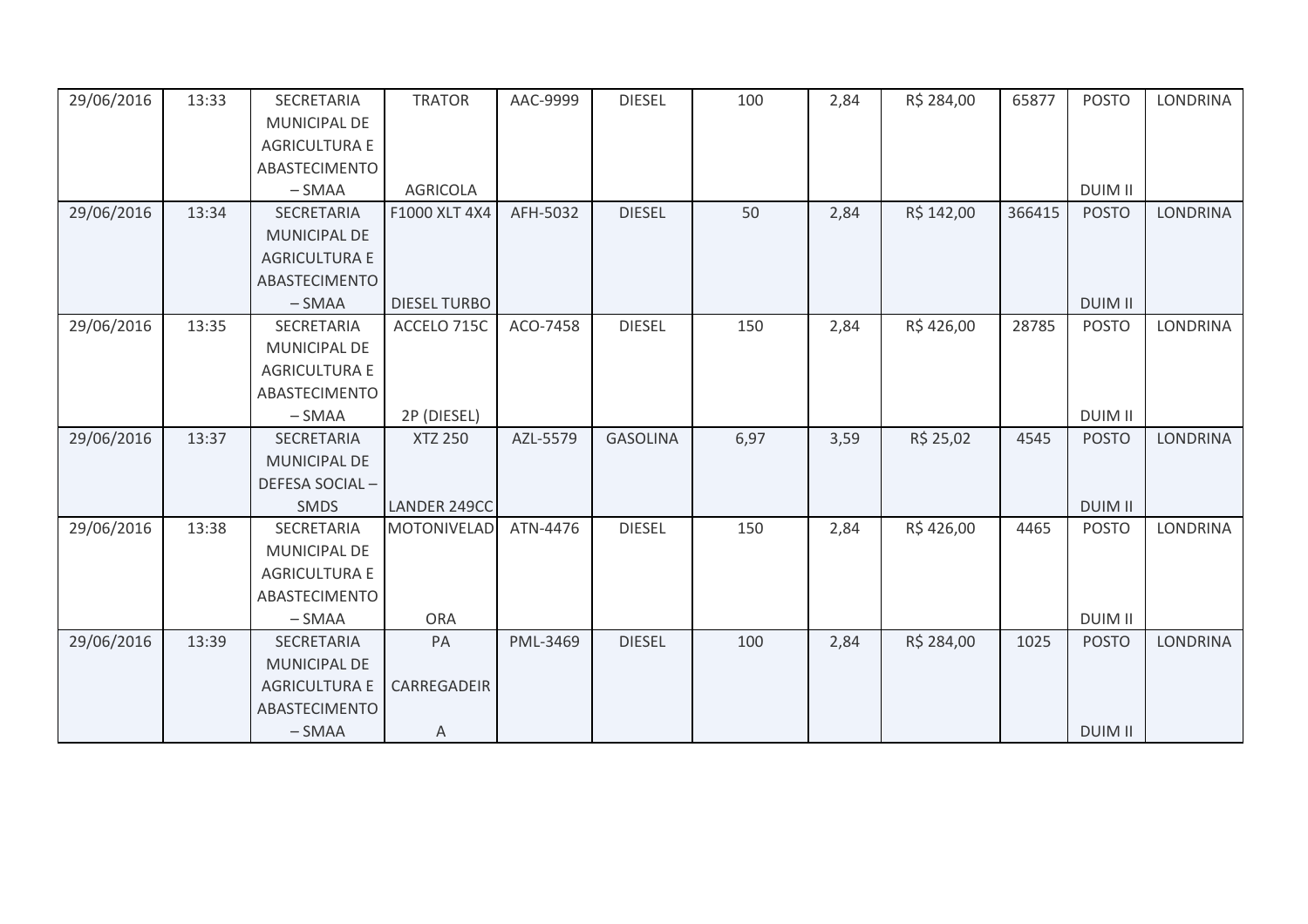| 29/06/2016 | 13:40 | SECRETARIA            | <b>ESCAVADEIRA</b> | hbz-1640        | <b>DIESEL</b>   | 100   | 2,84 | R\$ 284,00 | 1016   | <b>POSTO</b>   | <b>LONDRINA</b> |
|------------|-------|-----------------------|--------------------|-----------------|-----------------|-------|------|------------|--------|----------------|-----------------|
|            |       | MUNICIPAL DE          |                    |                 |                 |       |      |            |        |                |                 |
|            |       | <b>AGRICULTURA E</b>  |                    |                 |                 |       |      |            |        |                |                 |
|            |       | ABASTECIMENTO         |                    |                 |                 |       |      |            |        |                |                 |
|            |       | $-SMAA$               | <b>HIDRAULICA</b>  |                 |                 |       |      |            |        | <b>DUIM II</b> |                 |
| 29/06/2016 | 13:42 | <b>FUNDO</b>          | 207SW              | AUP-2519        | <b>GASOLINA</b> | 21,61 | 3,49 | R\$ 75,45  | 94319  | <b>AUTO</b>    | <b>CURITIBA</b> |
|            |       | MUNICIPAL DE          |                    |                 |                 |       |      |            |        | <b>POSTO</b>   |                 |
|            |       | <b>SAUDE DE</b>       |                    |                 |                 |       |      |            |        | <b>ESTRELA</b> |                 |
|            |       | LONDRINA - FMS        |                    |                 |                 |       |      |            |        | <b>GUIA</b>    |                 |
| 29/06/2016 | 13:45 | <b>FUNDO</b>          | <b>HATCH</b>       | AWM-8621        | <b>GASOLINA</b> | 30,38 | 3,59 | R\$ 109,06 | 49043  | <b>POSTO</b>   | LONDRINA        |
|            |       | MUNICIPAL DE          |                    |                 |                 |       |      |            |        |                |                 |
|            |       | <b>SAUDE DE</b>       |                    |                 |                 |       |      |            |        |                |                 |
|            |       | LONDRINA - FMS        |                    |                 |                 |       |      |            |        | <b>DUIM II</b> |                 |
| 29/06/2016 | 13:46 | ADMINISTRAÇÃO         | <b>TRANSIT</b>     | AWS-2936        | DIESEL S10      | 73,04 | 2,94 | R\$ 214,74 | 66350  | <b>POSTO</b>   | <b>LONDRINA</b> |
|            |       | <b>DOS CEMITÉRIOS</b> |                    |                 |                 |       |      |            |        |                |                 |
|            |       | E SERVIÇOS            | <b>FURGAO 3330</b> |                 |                 |       |      |            |        |                |                 |
|            |       | <b>FUNERARIOS DE</b>  | 2.4 TDCI           |                 |                 |       |      |            |        |                |                 |
|            |       | LONDRINA-             |                    |                 |                 |       |      |            |        |                |                 |
|            |       | <b>ACESF</b>          | <b>CURTO DIES.</b> |                 |                 |       |      |            |        | <b>DUIM II</b> |                 |
| 29/06/2016 | 13:49 | <b>FUNDO</b>          | <b>KOMBI</b>       | FEP-2285        | <b>GASOLINA</b> | 26,47 | 3,59 | R\$ 95,03  | 166508 | <b>POSTO</b>   | <b>LONDRINA</b> |
|            |       | MUNICIPAL DE          |                    |                 |                 |       |      |            |        |                |                 |
|            |       | <b>SAUDE DE</b>       |                    |                 |                 |       |      |            |        |                |                 |
|            |       | LONDRINA - FMS        |                    |                 |                 |       |      |            |        | <b>DUIM II</b> |                 |
| 29/06/2016 | 14:07 | SECRETARIA            | NOVO VOYAGE        | <b>BAL-2688</b> | <b>ALCOOL</b>   | 50,01 | 2,69 | R\$ 134,53 | 1044   | <b>POSTO</b>   | <b>LONDRINA</b> |
|            |       | MUNICIPAL DE          |                    |                 |                 |       |      |            |        |                |                 |
|            |       | <b>AGRICULTURA E</b>  |                    |                 |                 |       |      |            |        |                |                 |
|            |       | ABASTECIMENTO         |                    |                 |                 |       |      |            |        |                |                 |
|            |       | $-SMAA$               |                    |                 |                 |       |      |            |        | PIZA           |                 |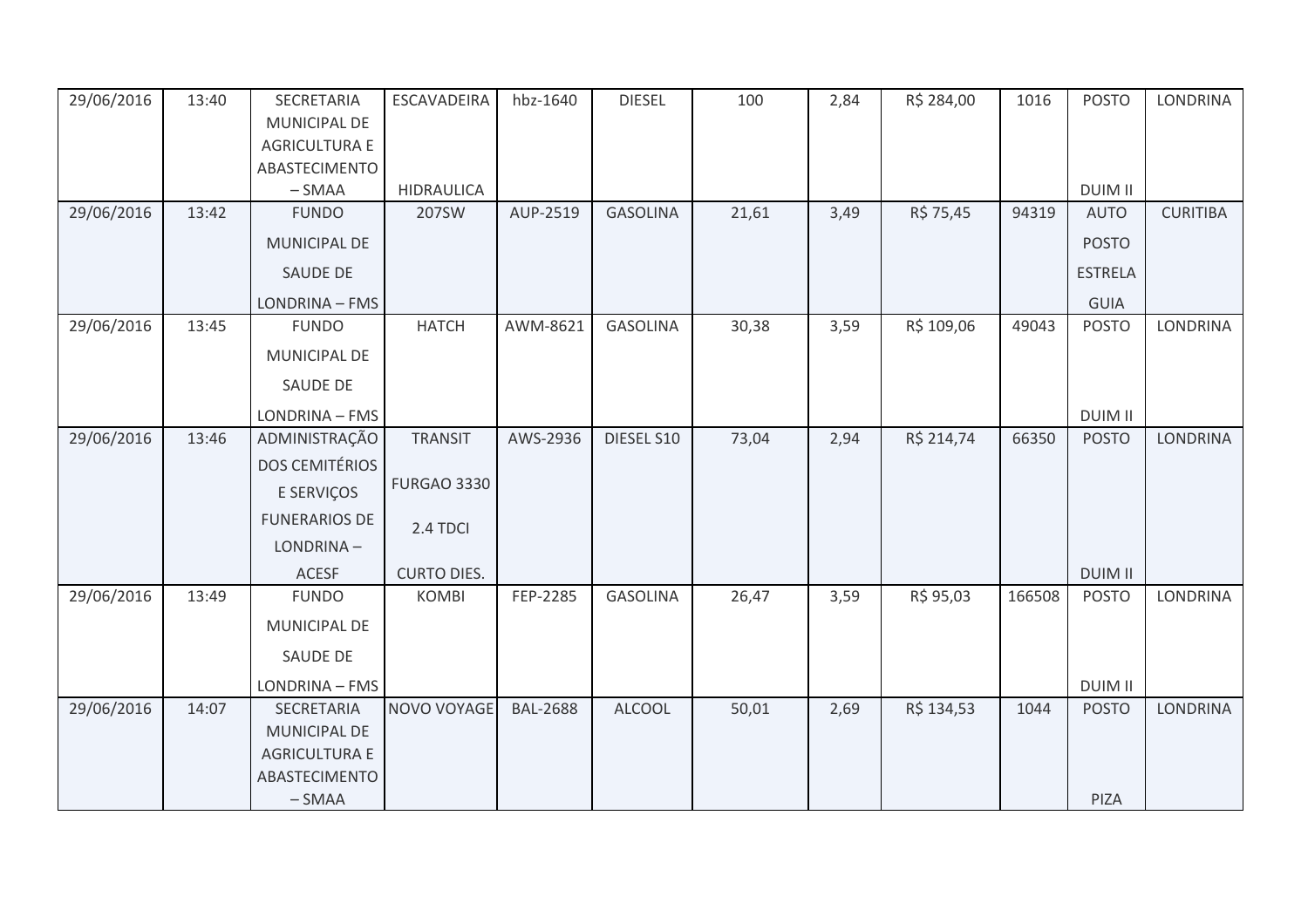| 29/06/2016 | 14:16 | SECRETARIA           | PA                | PML-1019 | <b>DIESEL</b>   | 100   | 2,84 | R\$ 284,00 | 825    | <b>POSTO</b>   | <b>LONDRINA</b> |
|------------|-------|----------------------|-------------------|----------|-----------------|-------|------|------------|--------|----------------|-----------------|
|            |       | MUNICIPAL DE         |                   |          |                 |       |      |            |        |                |                 |
|            |       | <b>AGRICULTURA E</b> | CARREGADEIR       |          |                 |       |      |            |        |                |                 |
|            |       | ABASTECIMENTO        |                   |          |                 |       |      |            |        |                |                 |
|            |       | $-SMAA$              | A W20D            |          |                 |       |      |            |        | <b>DUIM II</b> |                 |
| 29/06/2016 | 14:16 | SECRETARIA           | 14150 2P          | AEO-9361 | <b>DIESEL</b>   | 150   | 2,84 | R\$426,00  | 191502 | <b>POSTO</b>   | <b>LONDRINA</b> |
|            |       | MUNICIPAL DE         |                   |          |                 |       |      |            |        |                |                 |
|            |       | <b>AGRICULTURA E</b> |                   |          |                 |       |      |            |        |                |                 |
|            |       | ABASTECIMENTO        |                   |          |                 |       |      |            |        |                |                 |
|            |       | $-SMAA$              | (DIESEL)          |          |                 |       |      |            |        | <b>DUIM II</b> |                 |
| 29/06/2016 | 14:21 | SECRETARIA           | UNO MILLE 1.0     | AQG-6095 | <b>GASOLINA</b> | 38,91 | 3,47 | R\$ 135,01 | 31780  | <b>POSTO</b>   | <b>LONDRINA</b> |
|            |       | <b>MUNICIPAL DE</b>  | FIRE/F.FLEX/      |          |                 |       |      |            |        | PETROITA       |                 |
|            |       | FAZENDA - SMF        | <b>ECONOMY 4P</b> |          |                 |       |      |            |        | LIA            |                 |
| 29/06/2016 | 14:24 | <b>FUNDO</b>         | <b>KOMBI</b>      | FFZ-5882 | <b>GASOLINA</b> | 30,85 | 3,89 | R\$ 120,01 | 162859 | <b>AUTO</b>    | <b>LONDRINA</b> |
|            |       | <b>MUNICIPAL DE</b>  |                   |          |                 |       |      |            |        |                |                 |
|            |       | SAUDE DE             |                   |          |                 |       |      |            |        | <b>POSTO</b>   |                 |
|            |       | LONDRINA - FMS       |                   |          |                 |       |      |            |        | ECOS           |                 |
| 29/06/2016 | 14:34 | <b>FUNDO</b>         | <b>UNO</b>        | AUY-6807 | <b>GASOLINA</b> | 28,42 | 3,59 | R\$ 102,03 | 66267  | <b>POSTO</b>   | LONDRINA        |
|            |       | MUNICIPAL DE         |                   |          |                 |       |      |            |        |                |                 |
|            |       | <b>SAUDE DE</b>      |                   |          |                 |       |      |            |        |                |                 |
|            |       | LONDRINA - FMS       |                   |          |                 |       |      |            |        | <b>DUIM II</b> |                 |
| 29/06/2016 | 14:36 | <b>FUNDO</b>         | <b>UNO</b>        | AAW-2749 | <b>GASOLINA</b> | 28,91 | 3,46 | R\$ 100,00 | 131800 | <b>POSTO</b>   | <b>LONDRINA</b> |
|            |       | <b>MUNICIPAL DE</b>  |                   |          |                 |       |      |            |        |                |                 |
|            |       | SAUDE DE             |                   |          |                 |       |      |            |        |                |                 |
|            |       | LONDRINA - FMS       |                   |          |                 |       |      |            |        | <b>CINCAO</b>  |                 |
| 29/06/2016 | 14:38 | SECRETARIA           | UNO MILLE 1.0     | AQG-6106 | <b>ALCOOL</b>   | 39,75 | 2,49 | R\$ 99,00  | 69830  | <b>POSTO</b>   | <b>LONDRINA</b> |
|            |       | <b>MUNICIPAL DE</b>  | FIRE/F.FLEX/      |          |                 |       |      |            |        |                |                 |
|            |       | FAZENDA - SMF        | ECONOMY 4P        |          |                 |       |      |            |        | <b>CINCO</b>   |                 |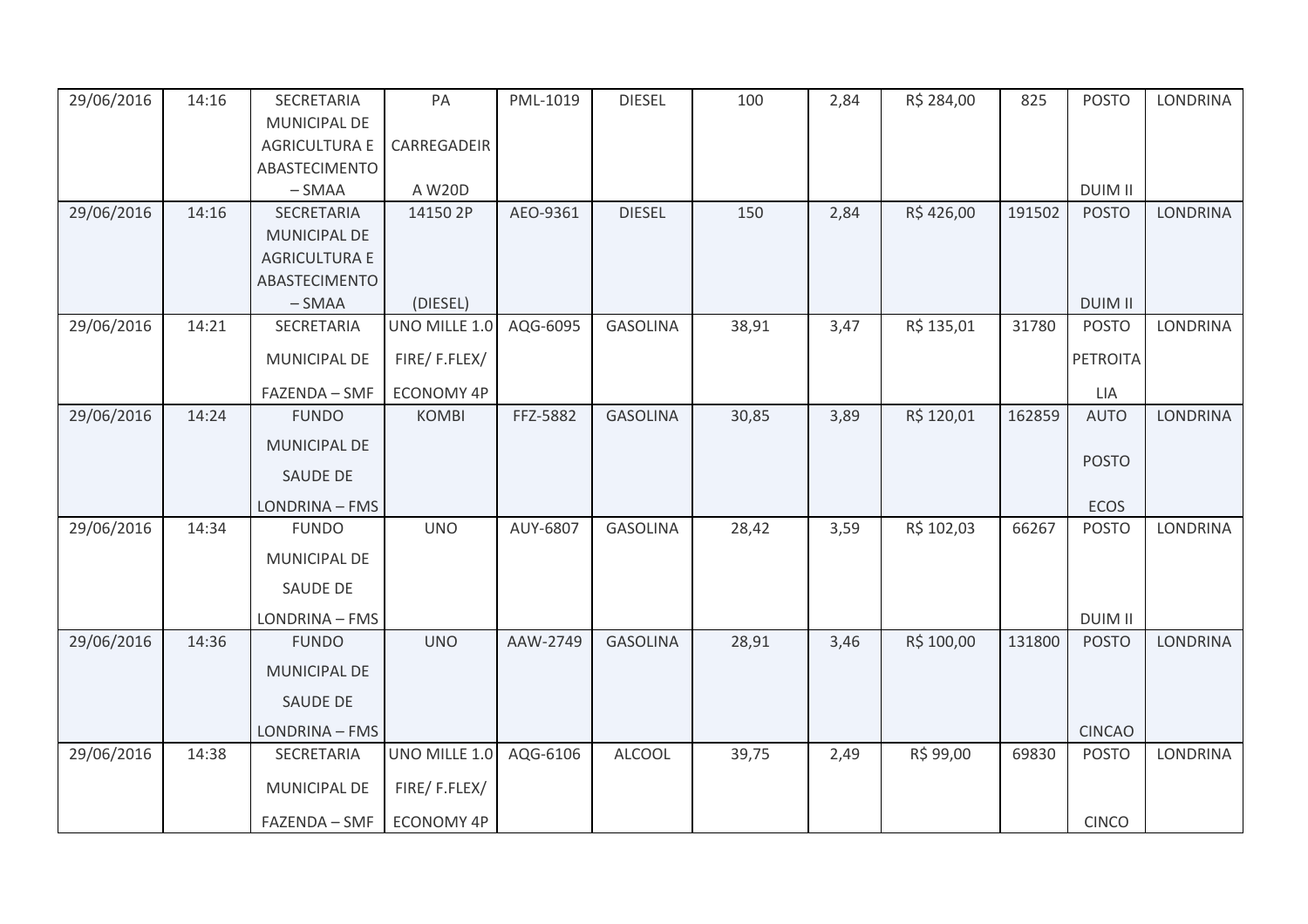| 29/06/2016 | 14:39 | SECRETARIA<br>MUNICIPAL DE               | 1319              | AZJ-0479 | DIESEL S10      | 91    | 2,91 | R\$ 264,54 | 30320  | <b>POSTO</b>     | <b>LONDRINA</b> |
|------------|-------|------------------------------------------|-------------------|----------|-----------------|-------|------|------------|--------|------------------|-----------------|
|            |       | <b>AGRICULTURA E</b>                     |                   |          |                 |       |      |            |        |                  |                 |
|            |       | ABASTECIMENTO                            |                   |          |                 |       |      |            |        |                  |                 |
|            |       | $-SMAA$                                  |                   |          |                 |       |      |            |        | <b>DUIM II</b>   |                 |
| 29/06/2016 | 14:41 | SECRETARIA                               | UNO MILLE 1.0     | AVW-4252 | <b>ALCOOL</b>   | 43,13 | 2,49 | R\$ 107,39 | 21408  | <b>POSTO</b>     | LONDRINA        |
|            |       | <b>MUNICIPAL SE</b><br><b>ASSISTNCIA</b> | FIRE/F.FLEX/      |          |                 |       |      |            |        |                  |                 |
|            |       | SOCIAL-SMAS                              | ECONOMY 4P        |          |                 |       |      |            |        | <b>DUIM II</b>   |                 |
| 29/06/2016 | 14:58 | <b>FUNDO</b>                             | <b>BOXER</b>      | ARB-2186 | <b>DIESEL</b>   | 54,11 | 2,79 | R\$ 150,99 | 269246 | <b>POSTO</b>     | LONDRINA        |
|            |       | MUNICIPAL DE                             |                   |          |                 |       |      |            |        |                  |                 |
|            |       | SAUDE DE                                 |                   |          |                 |       |      |            |        |                  |                 |
|            |       | LONDRINA - FMS                           |                   |          |                 |       |      |            |        | <b>CINCO</b>     |                 |
| 29/06/2016 | 15:41 | SECRETARIA                               | <b>KOMBI</b>      | NYG-5009 | <b>ALCOOL</b>   | 32,73 | 2,49 | R\$ 81,50  | 47486  | <b>SANTA</b>     | LONDRINA        |
|            |       |                                          |                   |          |                 |       |      |            |        | <b>MARIA</b>     |                 |
|            |       | <b>MUNICIPAL SE</b>                      | STANDARD 1.4      |          |                 |       |      |            |        | <b>DISTRIBUI</b> |                 |
|            |       |                                          |                   |          |                 |       |      |            |        | DORA DE          |                 |
|            |       |                                          |                   |          |                 |       |      |            |        | <b>DERIVAD</b>   |                 |
|            |       | <b>ASSISTNCIA</b>                        | MI TOTAL FLEX     |          |                 |       |      |            |        | OS DE            |                 |
|            |       |                                          |                   |          |                 |       |      |            |        | PETROLE          |                 |
|            |       | SOCIAL-SMAS                              | 8V                |          |                 |       |      |            |        | $\circ$          |                 |
| 29/06/2016 | 16:15 | SECRETARIA                               | <b>LOGAN EXPR</b> | AZO-6927 | <b>ALCOOL</b>   | 42,8  | 2,39 | R\$ 102,29 | 10868  | <b>AUTO</b>      | LONDRINA        |
|            |       | MUNICIPAL DE                             |                   |          |                 |       |      |            |        | <b>POSTO</b>     |                 |
|            |       | EDUCAÇÃO - SME                           | 16 M              |          |                 |       |      |            |        | ECOS             |                 |
| 29/06/2016 | 16:22 | <b>FUNDO</b>                             | <b>CELTA</b>      | AWM-8679 | <b>GASOLINA</b> | 40    | 3,89 | R\$ 155,60 | 37955  | <b>AUTO</b>      | LONDRINA        |
|            |       | MUNICIPAL DE                             |                   |          |                 |       |      |            |        |                  |                 |
|            |       | SAUDE DE                                 |                   |          |                 |       |      |            |        | <b>POSTO</b>     |                 |
|            |       | LONDRINA - FMS                           |                   |          |                 |       |      |            |        | ECOS             |                 |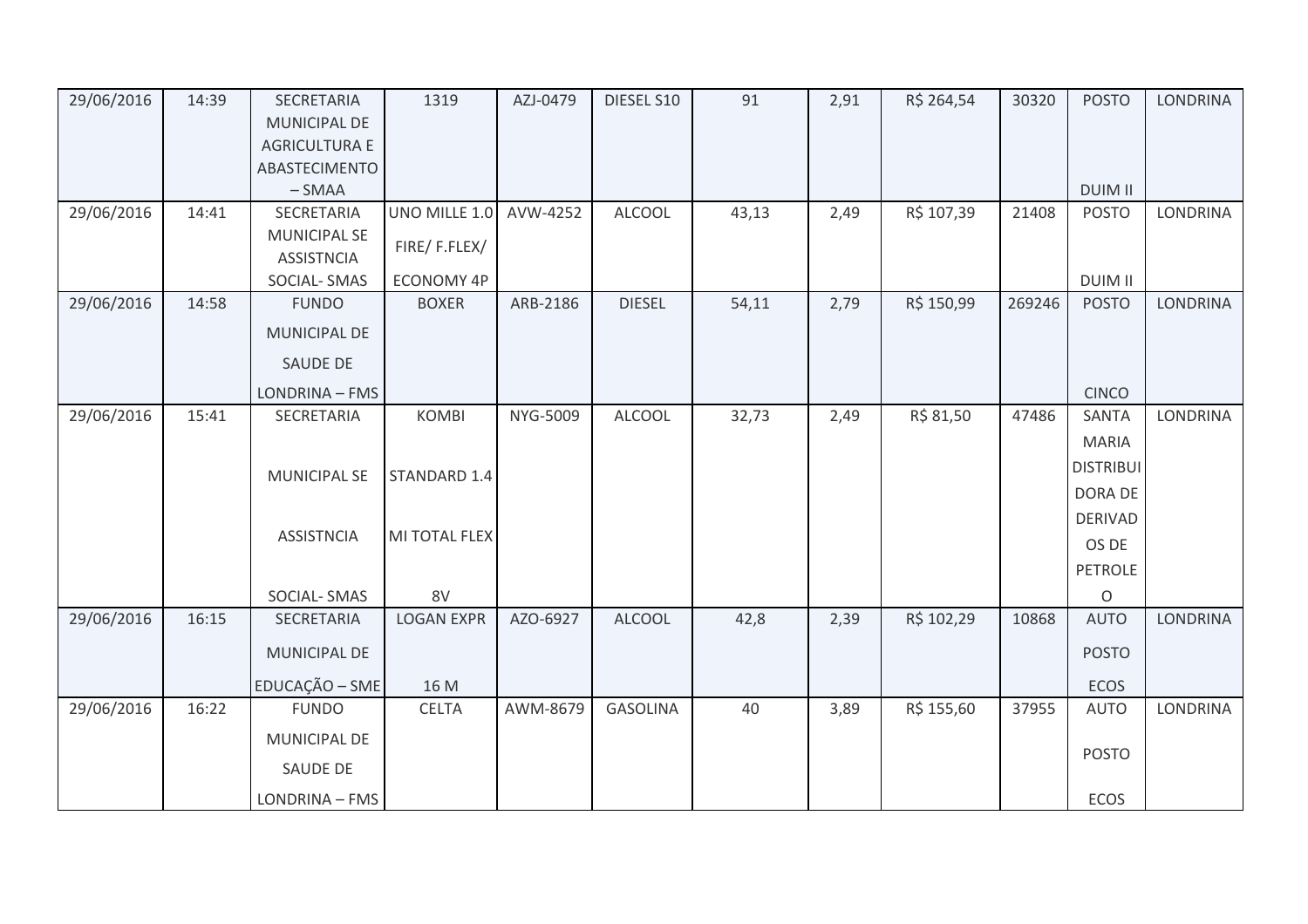| 29/06/2016 | 16:25 | SECRETARIA             | 15190 2P             | AYW-4760        | DIESEL S10      | 101,59 | 2,94 | R\$ 298,67 | 1698   | <b>POSTO</b>   | <b>LONDRINA</b> |
|------------|-------|------------------------|----------------------|-----------------|-----------------|--------|------|------------|--------|----------------|-----------------|
|            |       | MUNICIPAL DE           |                      |                 |                 |        |      |            |        |                |                 |
|            |       | EDUCAÇÃO - SME         | (DIESEL)             |                 |                 |        |      |            |        | <b>DUIM II</b> |                 |
| 29/06/2016 | 16:42 | <b>FUNDO</b>           | SPRINTER-415         | BAG-9371        | DIESEL S10      | 30,09  | 2,94 | R\$ 88,46  | 12667  | <b>POSTO</b>   | <b>LONDRINA</b> |
|            |       | MUNICIPAL DE           |                      |                 |                 |        |      |            |        |                |                 |
|            |       | SAUDE DE               |                      |                 |                 |        |      |            |        |                |                 |
|            |       | LONDRINA - FMS         |                      |                 |                 |        |      |            |        | <b>DUIM II</b> |                 |
| 29/06/2016 | 17:28 | <b>FUNDO</b>           | <b>BOXER</b>         | AXL-7395        | DIESEL S10      | 64,25  | 2,94 | R\$ 188,90 | 118945 | <b>POSTO</b>   | <b>LONDRINA</b> |
|            |       | MUNICIPAL DE           |                      |                 |                 |        |      |            |        |                |                 |
|            |       | <b>SAUDE DE</b>        |                      |                 |                 |        |      |            |        |                |                 |
|            |       | LONDRINA - FMS         |                      |                 |                 |        |      |            |        | <b>DUIM II</b> |                 |
| 29/06/2016 | 17:33 | <b>FUNDO</b>           | <b>DUCATO</b>        | ATJ-3641        | <b>DIESEL</b>   | 19,72  | 2,84 | R\$ 56,00  | 292237 | <b>POSTO</b>   | <b>LONDRINA</b> |
|            |       | MUNICIPAL DE           |                      |                 |                 |        |      |            |        |                |                 |
|            |       | <b>SAUDE DE</b>        |                      |                 |                 |        |      |            |        |                |                 |
|            |       | LONDRINA - FMS         |                      |                 |                 |        |      |            |        | <b>DUIM II</b> |                 |
| 29/06/2016 | 18:18 | <b>FUNDO</b>           | <b>BOXER HDI 15L</b> | AZO-4509        | DIESEL S10      | 43,86  | 2,94 | R\$ 128,95 | 62740  | <b>POSTO</b>   | <b>LONDRINA</b> |
|            |       | <b>MUNICIPAL DE</b>    |                      |                 |                 |        |      |            |        |                |                 |
|            |       | <b>SAUDE DE</b>        |                      |                 |                 |        |      |            |        |                |                 |
|            |       | LONDRINA - FMS         |                      |                 |                 |        |      |            |        | <b>DUIM II</b> |                 |
| 29/06/2016 | 18:23 | <b>FUNDO</b>           | <b>ONIX 1.0</b>      | BAG-1791        | <b>GASOLINA</b> | 33,35  | 3,69 | R\$ 123,06 | 12364  | <b>POSTO</b>   | <b>LONDRINA</b> |
|            |       | MUNICIPAL DE           |                      |                 |                 |        |      |            |        |                |                 |
|            |       | <b>SAUDE DE</b>        |                      |                 |                 |        |      |            |        |                |                 |
|            |       | LONDRINA - FMS         |                      |                 |                 |        |      |            |        | PIZA           |                 |
| 29/06/2016 | 19:24 | SECRETARIA             | WEEKEND              | <b>BAJ-7690</b> | <b>ALCOOL</b>   | 39,48  | 2,49 | R\$ 98,31  | 3461   | <b>POSTO</b>   | <b>LONDRINA</b> |
|            |       | MUNICIPAL DE           |                      |                 |                 |        |      |            |        |                |                 |
|            |       | DEFESA SOCIAL-<br>SMDS | ADVENTURE            |                 |                 |        |      |            |        | <b>DUIM II</b> |                 |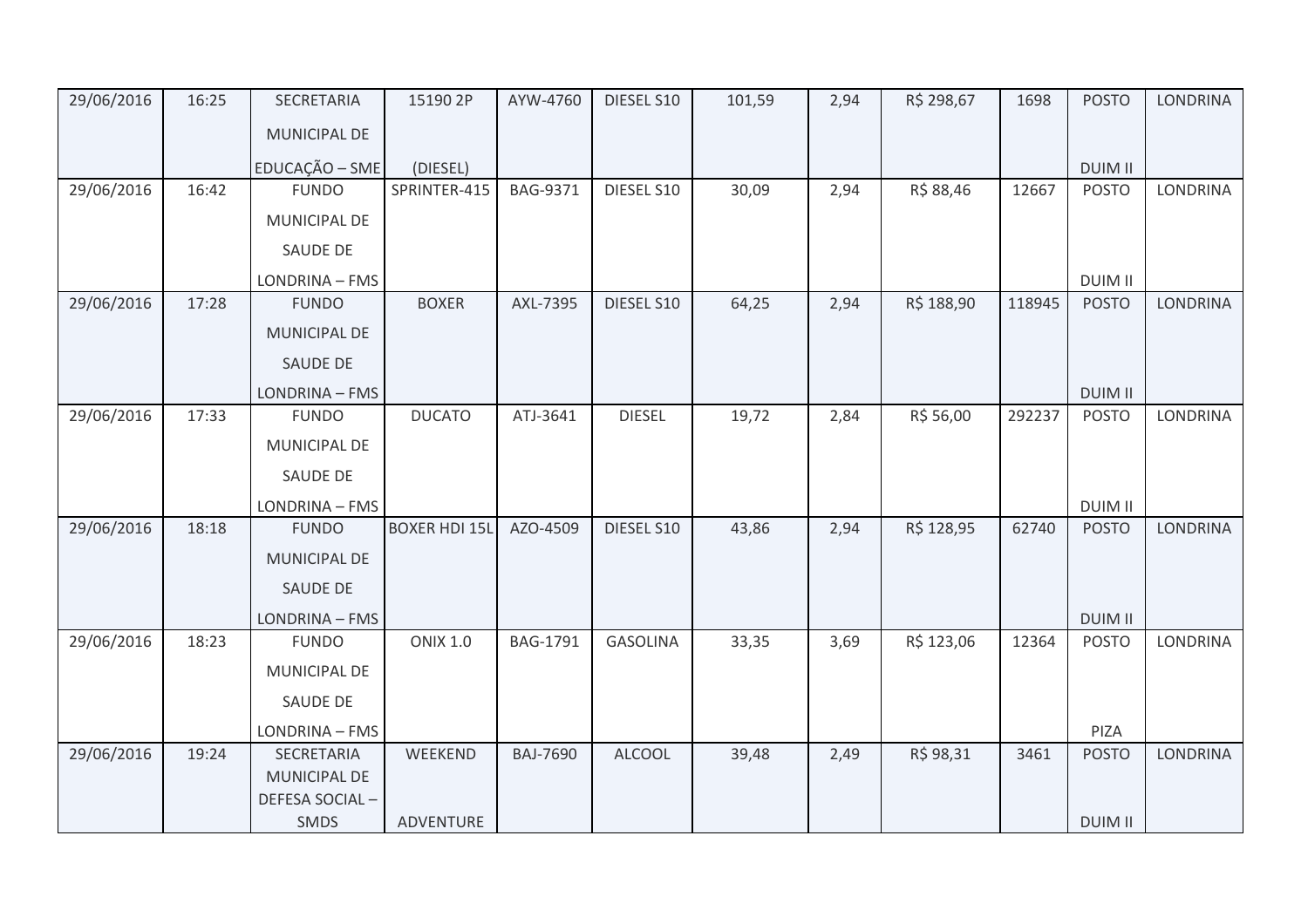| 29/06/2016 | 19:38 | <b>FUNDO</b>          | JUMPER J 2.3       | AZX-7928 | DIESEL S10      | 30,87 | 2,94 | R\$ 90,76  | 39185  | <b>POSTO</b>   | <b>LONDRINA</b> |
|------------|-------|-----------------------|--------------------|----------|-----------------|-------|------|------------|--------|----------------|-----------------|
|            |       | MUNICIPAL DE          |                    |          |                 |       |      |            |        |                |                 |
|            |       | SAUDE DE              |                    |          |                 |       |      |            |        |                |                 |
|            |       | LONDRINA - FMS        |                    |          |                 |       |      |            |        | <b>DUIM II</b> |                 |
| 29/06/2016 | 20:13 | <b>SECRETARIA</b>     | <b>XRE 300</b>     | AYD-9503 | <b>GASOLINA</b> | 11,78 | 3,59 | R\$42,29   | 17427  | <b>POSTO</b>   | <b>LONDRINA</b> |
|            |       | <b>MUNICIPAL DE</b>   |                    |          |                 |       |      |            |        |                |                 |
|            |       | DEFESA SOCIAL-        |                    |          |                 |       |      |            |        |                |                 |
|            |       | <b>SMDS</b>           |                    |          |                 |       |      |            |        | <b>DUIM II</b> |                 |
| 29/06/2016 | 22:02 | ADMINISTRAÇÃO         | <b>TRANSIT</b>     | AWS-2936 | DIESEL S10      | 47,37 | 3,02 | R\$ 143,00 | 66850  | $\mathsf O$    | <b>BORBOREM</b> |
|            |       | <b>DOS CEMITÉRIOS</b> |                    |          |                 |       |      |            |        | <b>IMPERAD</b> |                 |
|            |       | E SERVIÇOS            | <b>FURGAO 3330</b> |          |                 |       |      |            |        | OR-            |                 |
|            |       | <b>FUNERARIOS DE</b>  | 2.4 TDCI           |          |                 |       |      |            |        |                |                 |
|            |       | LONDRINA-             |                    |          |                 |       |      |            |        | <b>AUTO</b>    |                 |
|            |       | <b>ACESF</b>          | <b>CURTO DIES.</b> |          |                 |       |      |            |        | <b>POSTO</b>   | $\mathsf A$     |
| 30/06/2016 | 06:34 | <b>FUNDO</b>          | <b>KOMBI</b>       | AQU-0627 | <b>GASOLINA</b> | 23,12 | 3,59 | R\$ 83,00  | 246665 | <b>POSTO</b>   | <b>LONDRINA</b> |
|            |       | MUNICIPAL DE          |                    |          |                 |       |      |            |        |                |                 |
|            |       | <b>SAUDE DE</b>       |                    |          |                 |       |      |            |        |                |                 |
|            |       | LONDRINA - FMS        |                    |          |                 |       |      |            |        | <b>DUIM II</b> |                 |
| 30/06/2016 | 07:05 | <b>FUNDO</b>          | <b>UNO VIVACE</b>  | AZO-5139 | <b>GASOLINA</b> | 34,28 | 3,59 | R\$ 123,07 | 12472  | <b>POSTO</b>   | LONDRINA        |
|            |       | MUNICIPAL DE          |                    |          |                 |       |      |            |        |                |                 |
|            |       | <b>SAUDE DE</b>       |                    |          |                 |       |      |            |        |                |                 |
|            |       | LONDRINA - FMS        | 1.0                |          |                 |       |      |            |        | <b>DUIM II</b> |                 |
| 30/06/2016 | 07:15 | <b>SECRETARIA</b>     | <b>UNO VIVACE</b>  | AYP-1571 | <b>ALCOOL</b>   | 37,95 | 2,69 | R\$ 102,09 | 31570  | <b>POSTO</b>   | <b>LONDRINA</b> |
|            |       | <b>MUNICIPAL DO</b>   | 1.0 EVO FIRE       |          |                 |       |      |            |        |                |                 |
|            |       | AMBIENTE-             |                    |          |                 |       |      |            |        |                |                 |
|            |       | <b>SEMA</b>           | FLEX 8V            |          |                 |       |      |            |        | PIZA           |                 |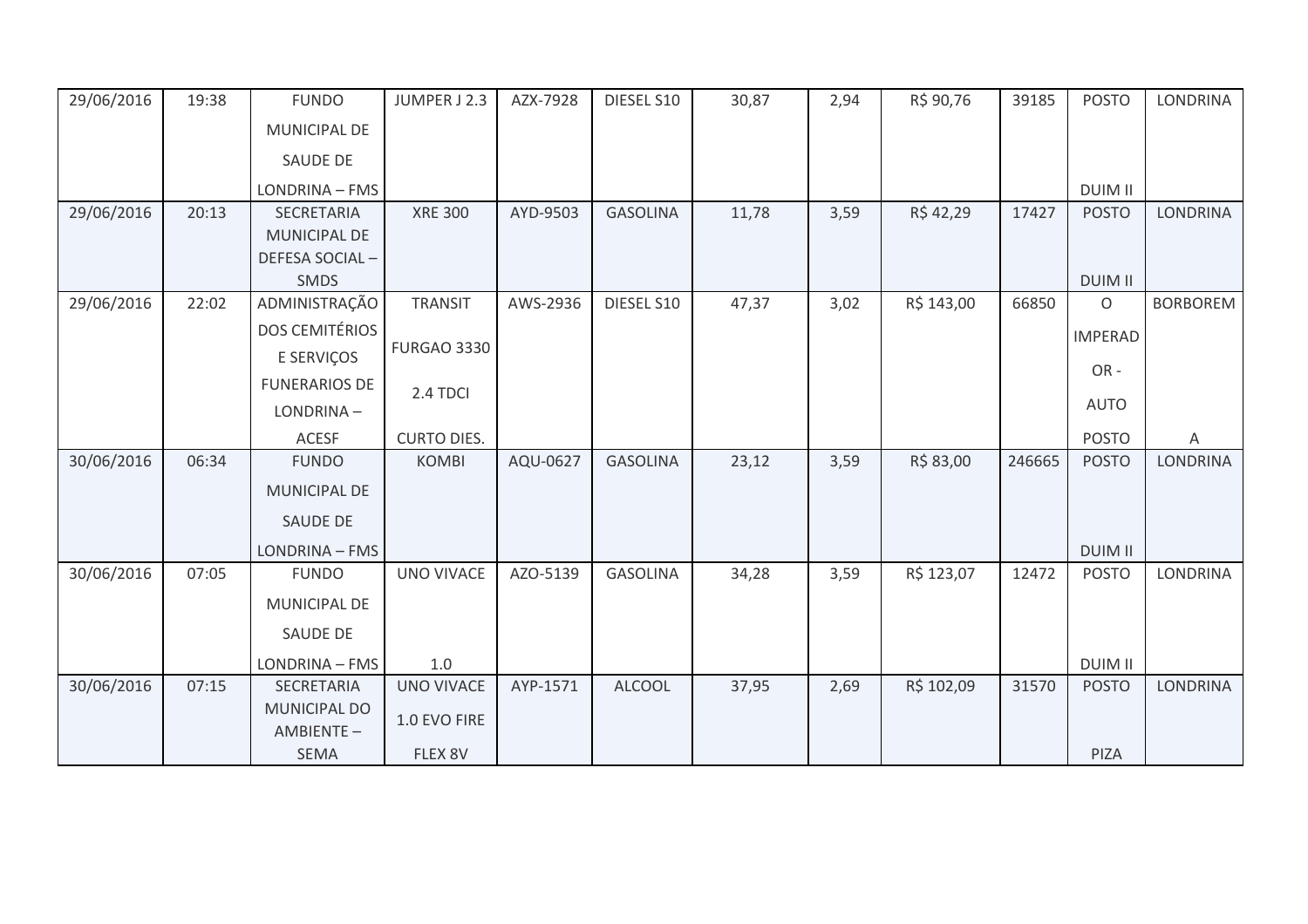| 30/06/2016 | 07:40 | SECRETARIA                               | <b>ONIX 1.0</b>           | <b>BAG-1783</b> | <b>ALCOOL</b>   | 48,45 | 2,27 | R\$ 110,00 | 3962   | <b>POSTO</b>   | <b>LONDRINA</b> |
|------------|-------|------------------------------------------|---------------------------|-----------------|-----------------|-------|------|------------|--------|----------------|-----------------|
|            |       | MUNICIPAL DO                             |                           |                 |                 |       |      |            |        | PETROITA       |                 |
|            |       | AMBIENTE-                                |                           |                 |                 |       |      |            |        |                |                 |
|            |       | SEMA                                     |                           |                 |                 |       |      |            |        | <b>LIA</b>     |                 |
| 30/06/2016 | 07:52 | <b>FUNDO</b>                             | <b>MASTER</b>             | ATI-4706        | <b>DIESEL</b>   | 82,51 | 2,84 | R\$ 234,33 | 303628 | <b>POSTO</b>   | <b>LONDRINA</b> |
|            |       | <b>MUNICIPAL DE</b>                      |                           |                 |                 |       |      |            |        |                |                 |
|            |       | <b>SAUDE DE</b>                          |                           |                 |                 |       |      |            |        |                |                 |
|            |       | LONDRINA - FMS                           |                           |                 |                 |       |      |            |        | <b>DUIM II</b> |                 |
| 30/06/2016 | 07:53 | SECRETARIA                               | 14000 TURBO               | AJA-2625        | <b>DIESEL</b>   | 78,19 | 2,99 | R\$ 233,79 | 85784  | <b>POSTO</b>   | <b>LONDRINA</b> |
|            |       | MUNICIPAL DO                             |                           |                 |                 |       |      |            |        | PETROITA       |                 |
|            |       | AMBIENTE-<br>SEMA                        |                           |                 |                 |       |      |            |        | LIA            |                 |
| 30/06/2016 | 08:07 | <b>FUNDO</b>                             | 2P (DIESEL)<br><b>UNO</b> | AAW-2621        | <b>GASOLINA</b> | 35,74 | 3,59 | R\$ 128,34 | 180838 | <b>POSTO</b>   | <b>LONDRINA</b> |
|            |       |                                          |                           |                 |                 |       |      |            |        |                |                 |
|            |       | MUNICIPAL DE                             |                           |                 |                 |       |      |            |        |                |                 |
|            |       | SAUDE DE                                 |                           |                 |                 |       |      |            |        |                |                 |
|            |       | LONDRINA - FMS                           |                           |                 |                 |       |      |            |        | <b>DUIM II</b> |                 |
| 30/06/2016 | 08:21 | <b>FUNDO</b>                             | <b>UNO</b>                | AUY-4269        | <b>GASOLINA</b> | 36,29 | 3,59 | R\$ 130,28 | 95068  | <b>POSTO</b>   | LONDRINA        |
|            |       | MUNICIPAL DE                             |                           |                 |                 |       |      |            |        |                |                 |
|            |       | SAUDE DE                                 |                           |                 |                 |       |      |            |        |                |                 |
|            |       | LONDRINA - FMS                           |                           |                 |                 |       |      |            |        | <b>DUIM II</b> |                 |
| 30/06/2016 | 08:22 | <b>FUNDO</b>                             | <b>UNO VIVACE</b>         | AZI-6595        | <b>ALCOOL</b>   | 37,27 | 2,49 | R\$ 92,80  | 12370  | <b>POSTO</b>   | <b>LONDRINA</b> |
|            |       | MUNICIPAL DE                             |                           |                 |                 |       |      |            |        |                |                 |
|            |       | <b>SAUDE DE</b>                          |                           |                 |                 |       |      |            |        |                |                 |
|            |       | LONDRINA - FMS                           |                           |                 |                 |       |      |            |        | <b>DUIM II</b> |                 |
| 30/06/2016 | 08:27 | SECRETARIA                               | UNO MILLE 1.0             | AVW-4675        | <b>ALCOOL</b>   | 40    | 2,49 | R\$ 99,60  | 33365  | <b>POSTO</b>   | <b>LONDRINA</b> |
|            |       | <b>MUNICIPAL SE</b><br><b>ASSISTNCIA</b> | FIRE/F.FLEX/              |                 |                 |       |      |            |        |                |                 |
|            |       | SOCIAL-SMAS                              | <b>ECONOMY 4P</b>         |                 |                 |       |      |            |        | <b>DUIM II</b> |                 |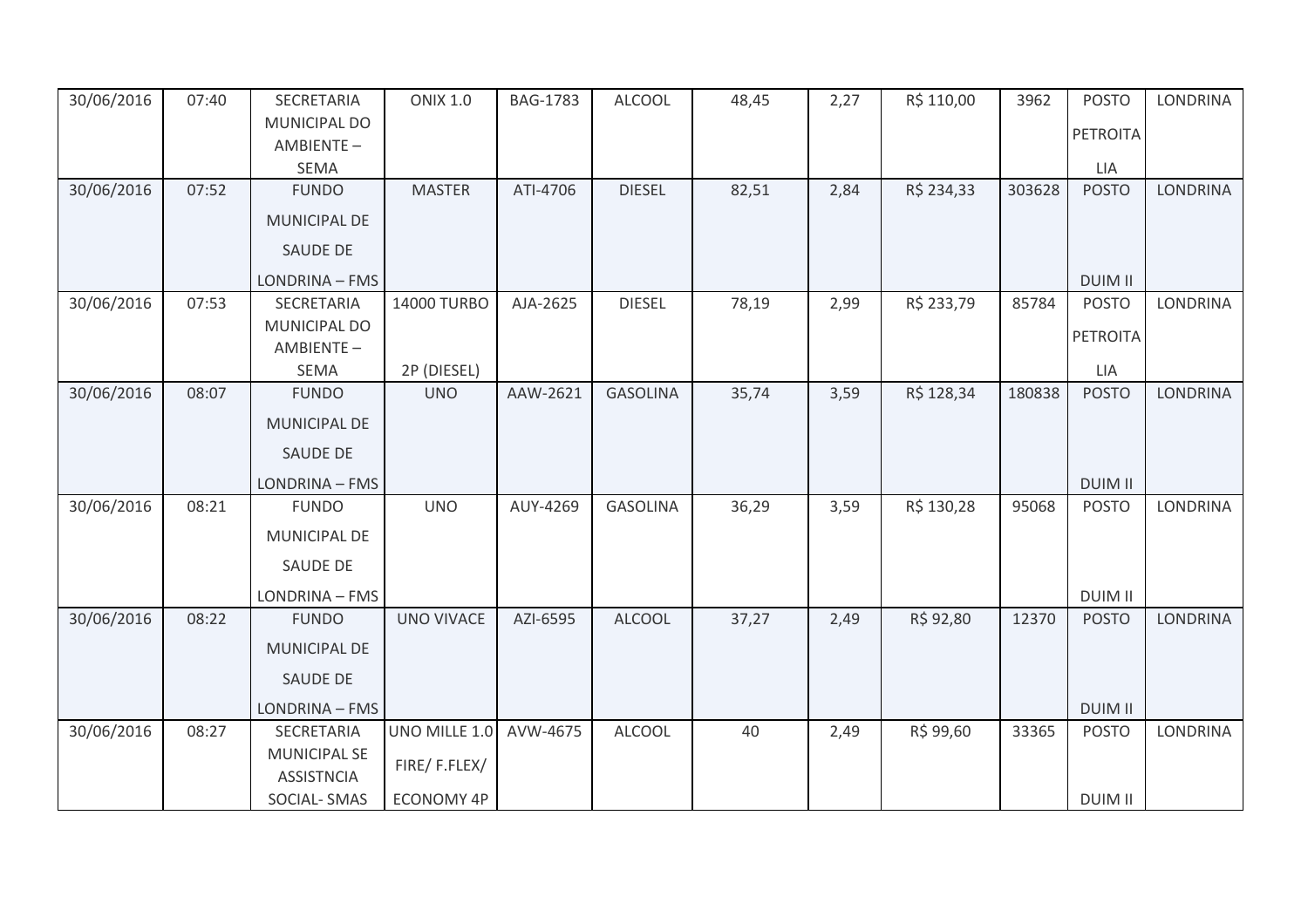| 30/06/2016 | 08:43 | SECRETARIA                               | UNO MILLE 1.0     | APA-5519 | <b>ALCOOL</b>   | 16,17 | 2,27 | R\$ 36,70  | 82333  | <b>POSTO</b>    | <b>LONDRINA</b> |
|------------|-------|------------------------------------------|-------------------|----------|-----------------|-------|------|------------|--------|-----------------|-----------------|
|            |       | <b>MUNICIPAL SE</b><br><b>ASSISTNCIA</b> | FIRE/F.FLEX/      |          |                 |       |      |            |        | <b>PETROITA</b> |                 |
|            |       | SOCIAL-SMAS                              | <b>ECONOMY 4P</b> |          |                 |       |      |            |        | <b>LIA</b>      |                 |
| 30/06/2016 | 08:45 | SECRETARIA                               | UNO MILLE 1.0     | APA-5519 | <b>GASOLINA</b> | 1,21  | 3,48 | R\$ 4,21   | 82335  | <b>POSTO</b>    | <b>LONDRINA</b> |
|            |       | <b>MUNICIPAL SE</b><br><b>ASSISTNCIA</b> | FIRE/F.FLEX/      |          |                 |       |      |            |        | <b>PETROITA</b> |                 |
|            |       | <b>SOCIAL-SMAS</b>                       | <b>ECONOMY 4P</b> |          |                 |       |      |            |        | LIA             |                 |
| 30/06/2016 | 08:46 | <b>FUNDO</b>                             | <b>UNO</b>        | AAW-2648 | <b>GASOLINA</b> | 22,03 | 3,59 | R\$ 79,09  | 102713 | <b>POSTO</b>    | <b>LONDRINA</b> |
|            |       | MUNICIPAL DE                             |                   |          |                 |       |      |            |        |                 |                 |
|            |       | SAUDE DE                                 |                   |          |                 |       |      |            |        |                 |                 |
|            |       | LONDRINA - FMS                           |                   |          |                 |       |      |            |        | <b>DUIM II</b>  |                 |
| 30/06/2016 | 08:48 | <b>FUNDO DE</b>                          | <b>TRANSIT</b>    | AVC-6635 | DIESEL S10      | 42,18 | 2,94 | R\$ 124,01 | 97429  | <b>POSTO</b>    | <b>LONDRINA</b> |
|            |       | REEQUIPAMENTO                            |                   |          |                 |       |      |            |        |                 |                 |
|            |       | DO CORPO DE                              |                   |          |                 |       |      |            |        |                 |                 |
|            |       | <b>BOMBEIROS-</b>                        |                   |          |                 |       |      |            |        |                 |                 |
|            |       | SMDS/FUNREBO                             |                   |          |                 |       |      |            |        |                 |                 |
|            |       | ${\sf M}$                                |                   |          |                 |       |      |            |        | <b>DUIM II</b>  |                 |
| 30/06/2016 | 08:56 | SECRETARIA<br><b>MUNICIPAL SE</b>        | UNO MILLE 1.0     | AUY-4319 | <b>ALCOOL</b>   | 28,16 | 2,27 | R\$ 63,92  | 30344  | <b>POSTO</b>    | <b>LONDRINA</b> |
|            |       | <b>ASSISTNCIA</b>                        | FIRE/F.FLEX/      |          |                 |       |      |            |        | <b>PETROITA</b> |                 |
|            |       | <b>SOCIAL-SMAS</b>                       | <b>ECONOMY 4P</b> |          |                 |       |      |            |        | <b>LIA</b>      |                 |
| 30/06/2016 | 09:00 | <b>FUNDO</b>                             | <b>CELTA</b>      | AWM-8671 | <b>ALCOOL</b>   | 43,79 | 2,49 | R\$ 109,04 | 22046  | <b>POSTO</b>    | <b>LONDRINA</b> |
|            |       | MUNICIPAL DE                             |                   |          |                 |       |      |            |        |                 |                 |
|            |       | SAUDE DE                                 |                   |          |                 |       |      |            |        |                 |                 |
|            |       | LONDRINA - FMS                           |                   |          |                 |       |      |            |        | <b>DUIM II</b>  |                 |
| 30/06/2016 | 09:03 | <b>FUNDO</b>                             | <b>UNO</b>        | AAW-6807 | <b>GASOLINA</b> | 37,5  | 3,49 | R\$ 130,88 | 57826  | <b>POSTO</b>    | <b>LONDRINA</b> |
|            |       | MUNICIPAL DE                             |                   |          |                 |       |      |            |        |                 |                 |
|            |       | <b>SAUDE DE</b>                          |                   |          |                 |       |      |            |        |                 |                 |
|            |       | LONDRINA - FMS                           |                   |          |                 |       |      |            |        | <b>FARIA</b>    |                 |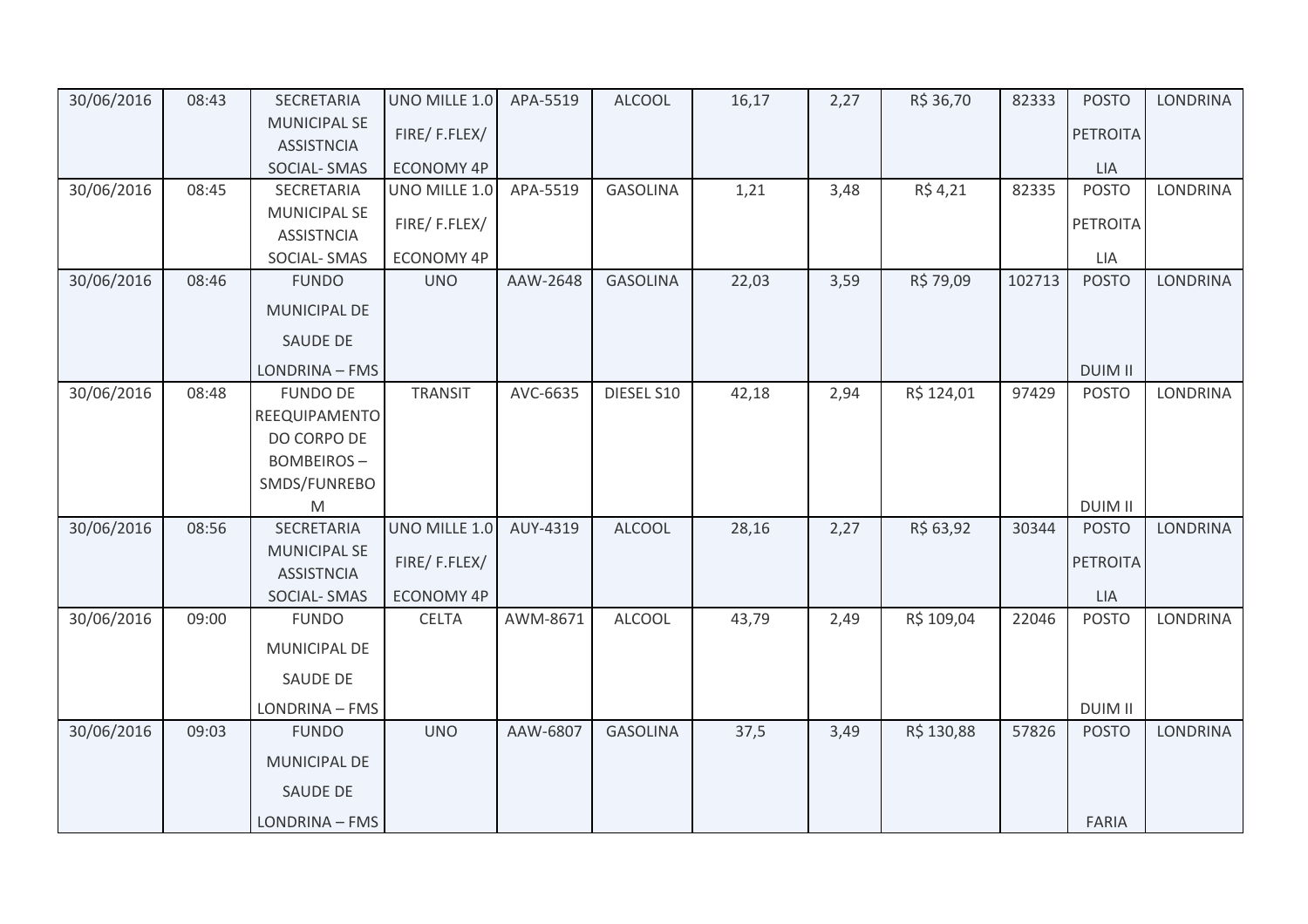| 30/06/2016 | 09:09 | <b>FUNDO</b>        | <b>BOXER 2.3</b> | <b>BAK-7312</b> | DIESEL S10      | 71,36  | 2,94 | R\$ 209,80 | 3272   | <b>POSTO</b>   | <b>LONDRINA</b> |
|------------|-------|---------------------|------------------|-----------------|-----------------|--------|------|------------|--------|----------------|-----------------|
|            |       | MUNICIPAL DE        |                  |                 |                 |        |      |            |        |                |                 |
|            |       | <b>SAUDE DE</b>     |                  |                 |                 |        |      |            |        |                |                 |
|            |       | LONDRINA - FMS      |                  |                 |                 |        |      |            |        | <b>DUIM II</b> |                 |
| 30/06/2016 | 09:11 | <b>FUNDO</b>        | <b>UNO</b>       | <b>AKK-1898</b> | <b>GASOLINA</b> | 39,02  | 3,59 | R\$ 140,08 | 253947 | <b>POSTO</b>   | <b>LONDRINA</b> |
|            |       | <b>MUNICIPAL DE</b> |                  |                 |                 |        |      |            |        |                |                 |
|            |       | <b>SAUDE DE</b>     |                  |                 |                 |        |      |            |        |                |                 |
|            |       | LONDRINA - FMS      |                  |                 |                 |        |      |            |        | <b>DUIM II</b> |                 |
| 30/06/2016 | 09:12 | SECRETARIA          | 16170 2P         | AHZ-8864        | <b>DIESEL</b>   | 150,01 | 2,89 | R\$433,53  | 157406 | <b>POSTO</b>   | <b>LONDRINA</b> |
|            |       | MUNICIPAL DE        |                  |                 |                 |        |      |            |        |                |                 |
|            |       | <b>OBRASE</b>       |                  |                 |                 |        |      |            |        |                |                 |
|            |       | PAVIMENTAÇÃO -      |                  |                 |                 |        |      |            |        |                |                 |
|            |       | SMOP                | (DIESEL)         |                 |                 |        |      |            |        | FARIA          |                 |
| 30/06/2016 | 09:15 | <b>SECRETARIA</b>   | UNO MILLE 1.0    | AQV-9331        | <b>ALCOOL</b>   | 33,18  | 2,39 | R\$ 79,32  | 48385  | <b>AUTO</b>    | <b>LONDRINA</b> |
|            |       | <b>MUNICIPAL SE</b> | FIRE/F.FLEX/     |                 |                 |        |      |            |        | <b>POSTO</b>   |                 |
|            |       | <b>ASSISTNCIA</b>   |                  |                 |                 |        |      |            |        |                |                 |
|            |       | <b>SOCIAL-SMAS</b>  | ECONOMY 4P       |                 |                 |        |      |            |        | ECOS           |                 |
| 30/06/2016 | 09:15 | <b>FUNDO</b>        | 207SW            | AUP-2524        | <b>GASOLINA</b> | 36,93  | 3,59 | R\$ 132,58 | 80121  | <b>POSTO</b>   | <b>LONDRINA</b> |
|            |       | MUNICIPAL DE        |                  |                 |                 |        |      |            |        |                |                 |
|            |       | <b>SAUDE DE</b>     |                  |                 |                 |        |      |            |        |                |                 |
|            |       | LONDRINA - FMS      |                  |                 |                 |        |      |            |        | <b>DUIM II</b> |                 |
| 30/06/2016 | 09:29 | <b>FUNDO</b>        | <b>KOMBI</b>     | FEP-2301        | <b>GASOLINA</b> | 35,89  | 3,59 | R\$ 128,85 | 129018 | <b>POSTO</b>   | <b>LONDRINA</b> |
|            |       | <b>MUNICIPAL DE</b> |                  |                 |                 |        |      |            |        |                |                 |
|            |       | <b>SAUDE DE</b>     |                  |                 |                 |        |      |            |        |                |                 |
|            |       | LONDRINA - FMS      |                  |                 |                 |        |      |            |        | <b>DUIM II</b> |                 |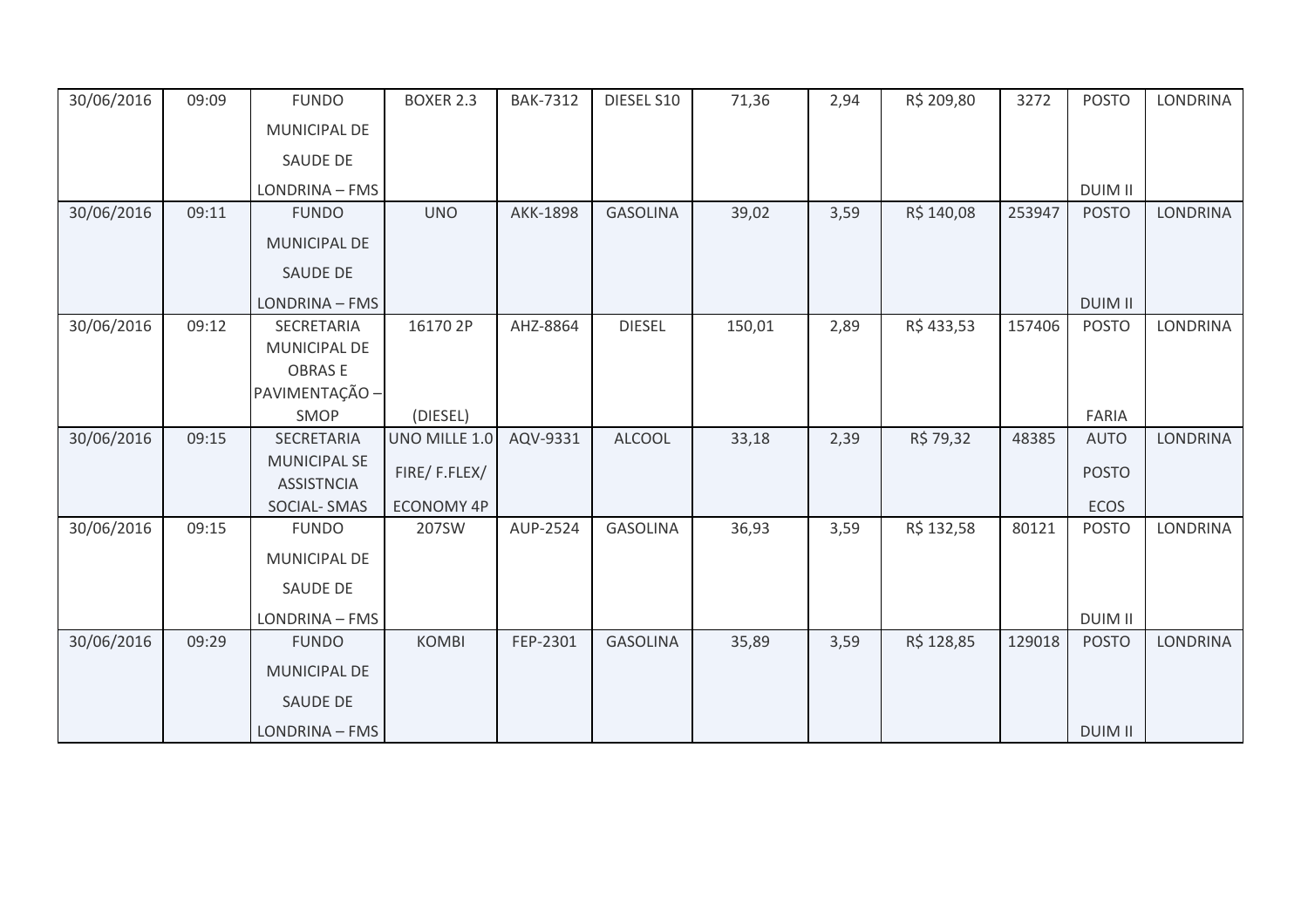| 30/06/2016 | 09:31 | SECRETARIA          | <b>TRANSIT</b>     | AVB-0172 | DIESEL S10    | 80  | 2,99 | R\$ 239,20 | 66114 | <b>POSTO</b>   | <b>LONDRINA</b> |
|------------|-------|---------------------|--------------------|----------|---------------|-----|------|------------|-------|----------------|-----------------|
|            |       | MUNICIPAL DE        | <b>FURGAO 3550</b> |          |               |     |      |            |       |                |                 |
|            |       | <b>OBRASE</b>       |                    |          |               |     |      |            |       |                |                 |
|            |       | PAVIMENTAÇÃO -      | 2.4 TDCI           |          |               |     |      |            |       |                |                 |
|            |       | SMOP                | LONGO DIES.        |          |               |     |      |            |       | PIZA           |                 |
| 30/06/2016 | 09:32 | SECRETARIA          | PA                 | PML-3471 | <b>DIESEL</b> | 150 | 2,84 | R\$426,00  | 437   | <b>POSTO</b>   | <b>LONDRINA</b> |
|            |       | <b>MUNICIPAL DE</b> |                    |          |               |     |      |            |       |                |                 |
|            |       | <b>OBRASE</b>       | CARREGADEIR        |          |               |     |      |            |       |                |                 |
|            |       | PAVIMENTAÇÃO -      |                    |          |               |     |      |            |       |                |                 |
|            |       | SMOP                | A 12D              |          |               |     |      |            |       | <b>DUIM II</b> |                 |
| 30/06/2016 | 09:33 | SECRETARIA          | PA                 | PML-3468 | <b>DIESEL</b> | 150 | 2,84 | R\$426,00  | 143   | <b>POSTO</b>   | <b>LONDRINA</b> |
|            |       | MUNICIPAL DE        |                    |          |               |     |      |            |       |                |                 |
|            |       | <b>OBRASE</b>       | CARREGADEIR        |          |               |     |      |            |       |                |                 |
|            |       | PAVIMENTAÇÃO -      |                    |          |               |     |      |            |       |                |                 |
|            |       | <b>SMOP</b>         | A                  |          |               |     |      |            |       | <b>DUIM II</b> |                 |
| 30/06/2016 | 09:34 | SECRETARIA          | PÁ                 | PML-3470 | DIESEL S10    | 150 | 2,84 | R\$426,00  | 969   | <b>POSTO</b>   | <b>LONDRINA</b> |
|            |       | <b>MUNICIPAL DE</b> |                    |          |               |     |      |            |       |                |                 |
|            |       | <b>OBRASE</b>       | CARREGADEIR        |          |               |     |      |            |       |                |                 |
|            |       | PAVIMENTAÇÃO -      |                    |          |               |     |      |            |       |                |                 |
|            |       | SMOP                | A 12D              |          |               |     |      |            |       | <b>DUIM II</b> |                 |
| 30/06/2016 | 09:34 | SECRETARIA          | RETROESCAVA        | PML-6003 | <b>DIESEL</b> | 150 | 2,84 | R\$426,00  | 952   | <b>POSTO</b>   | <b>LONDRINA</b> |
|            |       | MUNICIPAL DE        |                    |          |               |     |      |            |       |                |                 |
|            |       | <b>OBRASE</b>       |                    |          |               |     |      |            |       |                |                 |
|            |       | PAVIMENTAÇÃO -      |                    |          |               |     |      |            |       |                |                 |
|            |       | SMOP                | <b>DEIRA</b>       |          |               |     |      |            |       | <b>DUIM II</b> |                 |
| 30/06/2016 | 09:35 | SECRETARIA          | RETROESCAVA        | PML-6004 | <b>DIESEL</b> | 100 | 2,84 | R\$ 284,00 | 777   | <b>POSTO</b>   | <b>LONDRINA</b> |
|            |       | <b>MUNICIPAL DE</b> |                    |          |               |     |      |            |       |                |                 |
|            |       | <b>OBRASE</b>       |                    |          |               |     |      |            |       |                |                 |
|            |       | PAVIMENTAÇÃO -      |                    |          |               |     |      |            |       |                |                 |
|            |       | <b>SMOP</b>         | <b>DEIRA</b>       |          |               |     |      |            |       | <b>DUIM II</b> |                 |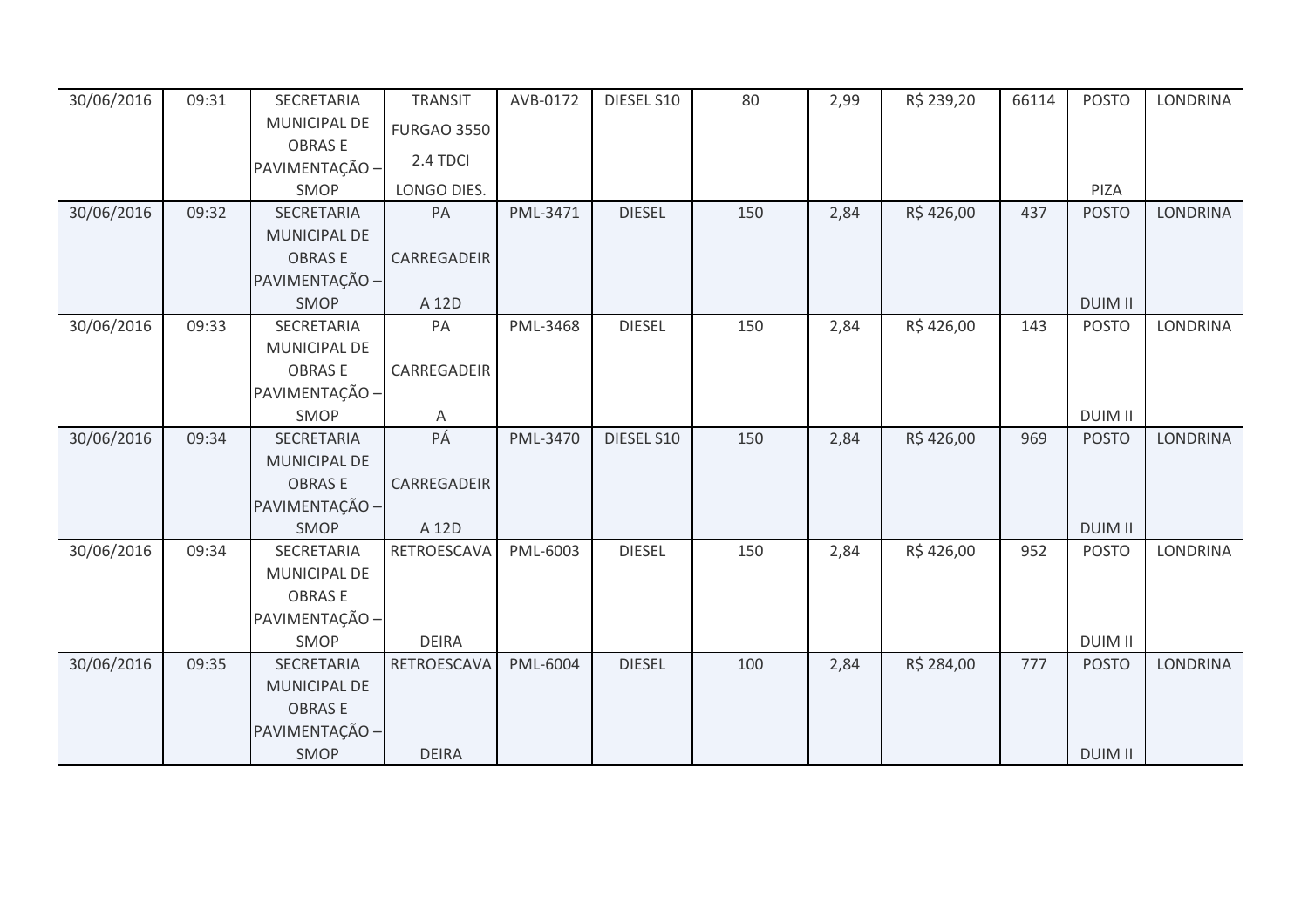| 30/06/2016 | 09:35 | SECRETARIA                               | PA                 | AAA-5555 | <b>DIESEL</b>   | 100            | 2,84 | R\$ 284,00 | 3684        | <b>POSTO</b>     | <b>LONDRINA</b> |
|------------|-------|------------------------------------------|--------------------|----------|-----------------|----------------|------|------------|-------------|------------------|-----------------|
|            |       | <b>MUNICIPAL DE</b>                      |                    |          |                 |                |      |            |             |                  |                 |
|            |       | <b>OBRASE</b>                            | CARREGADEIR        |          |                 |                |      |            |             |                  |                 |
|            |       | PAVIMENTAÇÃO -                           |                    |          |                 |                |      |            |             |                  |                 |
|            |       | SMOP                                     | A                  |          |                 |                |      |            |             | <b>DUIM II</b>   |                 |
| 30/06/2016 | 09:36 | SECRETARIA                               | <b>MOTONIVELAD</b> | PML-5069 | <b>DIESEL</b>   | 250            | 2,84 | R\$ 710,00 | 47800       | <b>POSTO</b>     | <b>LONDRINA</b> |
|            |       | <b>MUNICIPAL DE</b>                      |                    |          |                 |                |      |            |             |                  |                 |
|            |       | <b>OBRASE</b>                            |                    |          |                 |                |      |            |             |                  |                 |
|            |       | PAVIMENTAÇÃO -                           |                    |          |                 |                |      |            |             |                  |                 |
|            |       | SMOP                                     | <b>ORA RG 140</b>  |          |                 |                |      |            |             | <b>DUIM II</b>   |                 |
| 30/06/2016 | 09:39 | SECRETARIA                               | <b>XRE 300</b>     | AYD-9505 | <b>GASOLINA</b> | 10,51          | 3,79 | R\$ 39,83  | 19058       | SANTA            | <b>LONDRINA</b> |
|            |       |                                          |                    |          |                 |                |      |            |             | <b>MARIA</b>     |                 |
|            |       |                                          |                    |          |                 |                |      |            |             | <b>DISTRIBUI</b> |                 |
|            |       | MUNICIPAL DE                             |                    |          |                 |                |      |            |             | DORA DE          |                 |
|            |       |                                          |                    |          |                 |                |      |            |             | <b>DERIVAD</b>   |                 |
|            |       | DEFESA SOCIAL-                           |                    |          |                 |                |      |            |             |                  |                 |
|            |       |                                          |                    |          |                 |                |      |            |             | OS DE            |                 |
|            |       |                                          |                    |          |                 |                |      |            |             | <b>PETROLE</b>   |                 |
|            |       | SMDS                                     |                    |          |                 |                |      |            |             | $\circ$          |                 |
| 30/06/2016 | 09:40 | SECRETARIA                               | UNO MILLE/         | ARP-9875 | <b>ALCOOL</b>   | 38,2           | 2,49 | R\$ 95,13  | 28717       | <b>POSTO</b>     | <b>LONDRINA</b> |
|            |       | <b>MUNICIPAL SE</b><br><b>ASSISTNCIA</b> | MILLE EX/          |          |                 |                |      |            |             |                  |                 |
|            |       | <b>SOCIAL-SMAS</b>                       | SMART 4P           |          |                 |                |      |            |             | <b>DUIM II</b>   |                 |
| 30/06/2016 | 09:41 | ADMINISTRAÇÃO                            | SOPRADOR           | EQU-0060 | <b>GASOLINA</b> | $\overline{7}$ | 3,46 | R\$ 24,22  | $\mathbf 0$ | <b>POSTO</b>     | LONDRINA        |
|            |       | <b>DOS CEMITÉRIOS</b>                    |                    |          |                 |                |      |            |             |                  |                 |
|            |       | E SERVIÇOS                               |                    |          |                 |                |      |            |             |                  |                 |
|            |       | <b>FUNERARIOS DE</b>                     |                    |          |                 |                |      |            |             |                  |                 |
|            |       | LONDRINA-                                |                    |          |                 |                |      |            |             |                  |                 |
|            |       | ACESF                                    | COSTAL             |          |                 |                |      |            |             | <b>CINCAO</b>    |                 |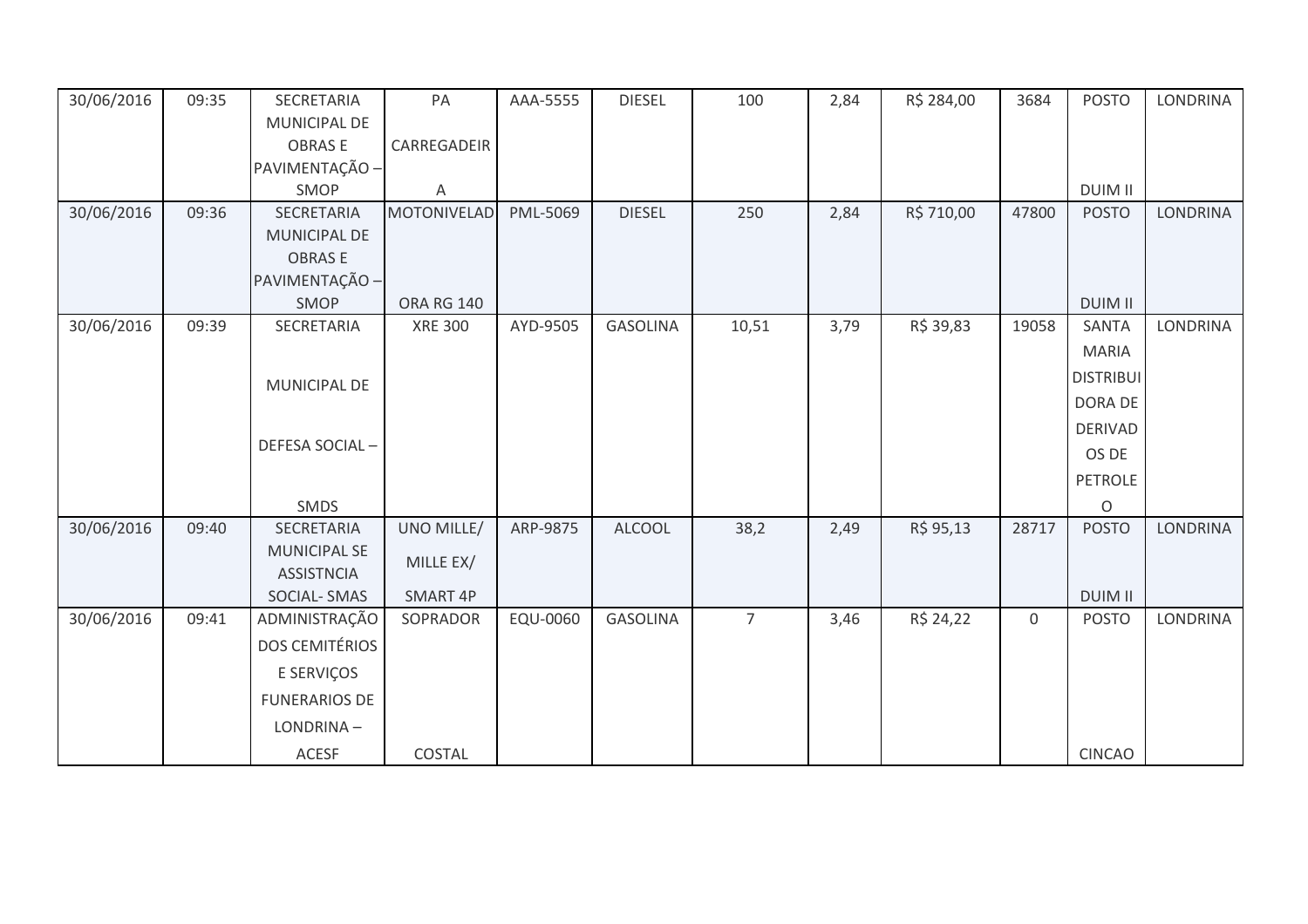| 30/06/2016 | 09:44 | SECRETARIA                               | <b>UNO WAY</b>        | AYW-7598 | <b>ALCOOL</b>   | 40    | 2,27 | R\$ 90,81  | 19395  | <b>POSTO</b>     | <b>LONDRINA</b> |
|------------|-------|------------------------------------------|-----------------------|----------|-----------------|-------|------|------------|--------|------------------|-----------------|
|            |       | MUNICIPAL DE                             |                       |          |                 |       |      |            |        |                  |                 |
|            |       | <b>OBRASE</b>                            | CELEB. 1.0 EVO        |          |                 |       |      |            |        | <b>PETROITA</b>  |                 |
|            |       | PAVIMENTAÇÃO -                           |                       |          |                 |       |      |            |        |                  |                 |
|            |       | SMOP                                     | FIRE FLEX 8V          |          |                 |       |      |            |        | LIA              |                 |
| 30/06/2016 | 09:45 | <b>FUNDO</b>                             | <b>UNO</b>            | AJZ-1801 | <b>GASOLINA</b> | 22,97 | 3,59 | R\$ 82,46  | 147793 | <b>POSTO</b>     | <b>LONDRINA</b> |
|            |       | MUNICIPAL DE                             |                       |          |                 |       |      |            |        |                  |                 |
|            |       | SAUDE DE                                 |                       |          |                 |       |      |            |        |                  |                 |
|            |       | LONDRINA - FMS                           |                       |          |                 |       |      |            |        | <b>DUIM II</b>   |                 |
| 30/06/2016 | 09:52 | <b>FUNDO</b>                             | <b>KOMBI</b>          | FHT-4265 | <b>GASOLINA</b> | 36,4  | 3,59 | R\$ 130,68 | 42100  | <b>POSTO</b>     | <b>LONDRINA</b> |
|            |       | MUNICIPAL DE                             |                       |          |                 |       |      |            |        |                  |                 |
|            |       | SAUDE DE                                 |                       |          |                 |       |      |            |        |                  |                 |
|            |       | LONDRINA - FMS                           |                       |          |                 |       |      |            |        | <b>DUIM II</b>   |                 |
| 30/06/2016 | 10:03 | <b>SECRETARIA</b>                        | <b>LIVINA 1.6 16V</b> | ATL-3673 | <b>GASOLINA</b> | 40,29 | 3,79 | R\$ 152,70 | 96074  | <b>SANTA</b>     | <b>LONDRINA</b> |
|            |       |                                          |                       |          |                 |       |      |            |        | <b>MARIA</b>     |                 |
|            |       | <b>MUNICIPAL DE</b>                      |                       |          |                 |       |      |            |        | <b>DISTRIBUI</b> |                 |
|            |       |                                          |                       |          |                 |       |      |            |        | DORA DE          |                 |
|            |       |                                          |                       |          |                 |       |      |            |        | <b>DERIVAD</b>   |                 |
|            |       | DEFESA SOCIAL-                           |                       |          |                 |       |      |            |        | OS DE            |                 |
|            |       |                                          |                       |          |                 |       |      |            |        | <b>PETROLE</b>   |                 |
|            |       | SMDS                                     | FLEX FUEL 5P          |          |                 |       |      |            |        | O                |                 |
| 30/06/2016 | 10:26 | SECRETARIA                               | UNO MILLE 1.0         | AOZ-4322 | <b>ALCOOL</b>   | 39,05 | 2,69 | R\$ 105,04 | 87413  | <b>POSTO</b>     | <b>LONDRINA</b> |
|            |       | <b>MUNICIPAL SE</b><br><b>ASSISTNCIA</b> | FIRE/F.FLEX/          |          |                 |       |      |            |        |                  |                 |
|            |       | <b>SOCIAL-SMAS</b>                       | <b>ECONOMY 4P</b>     |          |                 |       |      |            |        | PIZA             |                 |
| 30/06/2016 | 10:27 | <b>FUNDO</b>                             | <b>ONIX 1.0</b>       | BAG-1791 | <b>GASOLINA</b> | 26,75 | 3,49 | R\$ 93,36  | 12760  | <b>AUTO</b>      | <b>CURITIBA</b> |
|            |       | MUNICIPAL DE                             |                       |          |                 |       |      |            |        | <b>POSTO</b>     |                 |
|            |       | SAUDE DE                                 |                       |          |                 |       |      |            |        | <b>ESTRELA</b>   |                 |
|            |       | LONDRINA - FMS                           |                       |          |                 |       |      |            |        | GUIA             |                 |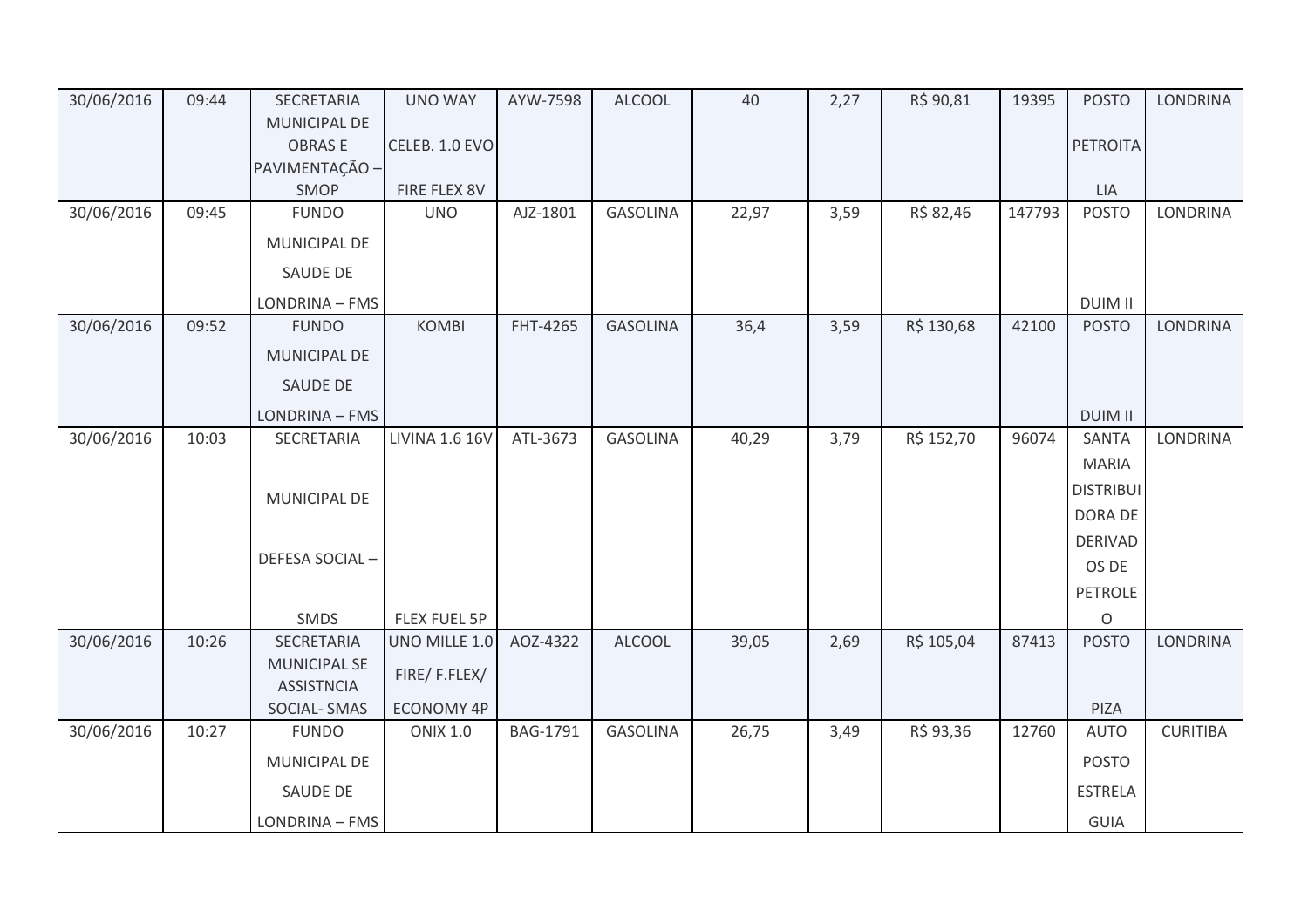| 10:30 | <b>FUNDO</b>          | <b>UNO</b>                                                                           | AAW-2624       | <b>GASOLINA</b> | 36,86           | 3,69 | R\$ 136,01 | 80790     | <b>POSTO</b>    | <b>LONDRINA</b>                 |
|-------|-----------------------|--------------------------------------------------------------------------------------|----------------|-----------------|-----------------|------|------------|-----------|-----------------|---------------------------------|
|       | <b>MUNICIPAL DE</b>   |                                                                                      |                |                 |                 |      |            |           |                 |                                 |
|       | <b>SAUDE DE</b>       |                                                                                      |                |                 |                 |      |            |           |                 |                                 |
|       | LONDRINA - FMS        |                                                                                      |                |                 |                 |      |            |           | PIZA            |                                 |
| 10:32 | <b>FUNDO</b>          | <b>KOMBI</b>                                                                         | FEP-2284       | <b>GASOLINA</b> | 28,66           | 3,59 | R\$ 102,89 | 49060     | <b>POSTO</b>    | LONDRINA                        |
|       | MUNICIPAL DE          |                                                                                      |                |                 |                 |      |            |           |                 |                                 |
|       | <b>SAUDE DE</b>       |                                                                                      |                |                 |                 |      |            |           |                 |                                 |
|       | LONDRINA - FMS        |                                                                                      |                |                 |                 |      |            |           | <b>DUIM II</b>  |                                 |
| 10:32 | <b>FUNDO</b>          | <b>KOMBI</b>                                                                         | FHT-4264       | <b>GASOLINA</b> | 19,08           | 3,59 | R\$ 68,50  | 43627     | <b>POSTO</b>    | <b>LONDRINA</b>                 |
|       | <b>MUNICIPAL DE</b>   |                                                                                      |                |                 |                 |      |            |           |                 |                                 |
|       | SAUDE DE              |                                                                                      |                |                 |                 |      |            |           |                 |                                 |
|       | LONDRINA - FMS        |                                                                                      |                |                 |                 |      |            |           | <b>DUIM II</b>  |                                 |
| 10:34 | SECRETARIA            | <b>S10 PICKUP</b>                                                                    | AWM-4670       | <b>ALCOOL</b>   | 63,98           | 2,49 | R\$ 159,31 | 57574     | <b>POSTO</b>    | <b>LONDRINA</b>                 |
|       | <b>ASSISTNCIA</b>     | <b>EXECUTIVE CD</b>                                                                  |                |                 |                 |      |            |           |                 |                                 |
|       | SOCIAL-SMAS           | 4.3 4X4                                                                              |                |                 |                 |      |            |           | <b>DUIM II</b>  |                                 |
| 10:55 | <b>FUNDO</b>          | <b>KOMBI</b>                                                                         | FIZ-9582       | <b>GASOLINA</b> | 31,2            | 3,59 | R\$ 112,01 | 101845    | <b>POSTO</b>    | <b>LONDRINA</b>                 |
|       | <b>MUNICIPAL DE</b>   |                                                                                      |                |                 |                 |      |            |           |                 |                                 |
|       | SAUDE DE              |                                                                                      |                |                 |                 |      |            |           |                 |                                 |
|       | LONDRINA - FMS        |                                                                                      |                |                 |                 |      |            |           | <b>DUIM II</b>  |                                 |
| 11:24 | SECRETARIA            | <b>MOTO SERRA</b>                                                                    | EQU-0032       | <b>GASOLINA</b> | 20              | 3,47 | R\$ 69,40  | 20        | <b>POSTO</b>    | <b>LONDRINA</b>                 |
|       | MUNICIPAL DO          |                                                                                      |                |                 |                 |      |            |           |                 |                                 |
|       |                       |                                                                                      |                |                 |                 |      |            |           |                 |                                 |
|       |                       |                                                                                      |                |                 |                 |      |            |           |                 | <b>LONDRINA</b>                 |
|       |                       |                                                                                      |                |                 |                 |      |            |           |                 |                                 |
|       | <b>DEFESA SOCIAL-</b> |                                                                                      |                |                 |                 |      |            |           | <b>PETROITA</b> |                                 |
|       |                       |                                                                                      |                |                 |                 |      |            |           |                 |                                 |
|       | 11:27                 | <b>MUNICIPAL SE</b><br>AMBIENTE-<br><b>SEMA</b><br>SECRETARIA<br><b>MUNICIPAL DE</b> | <b>XTZ 250</b> | AZL-5578        | <b>GASOLINA</b> | 5,82 | 3,47       | R\$ 20,22 | 3228            | PETROITA<br>LIA<br><b>POSTO</b> |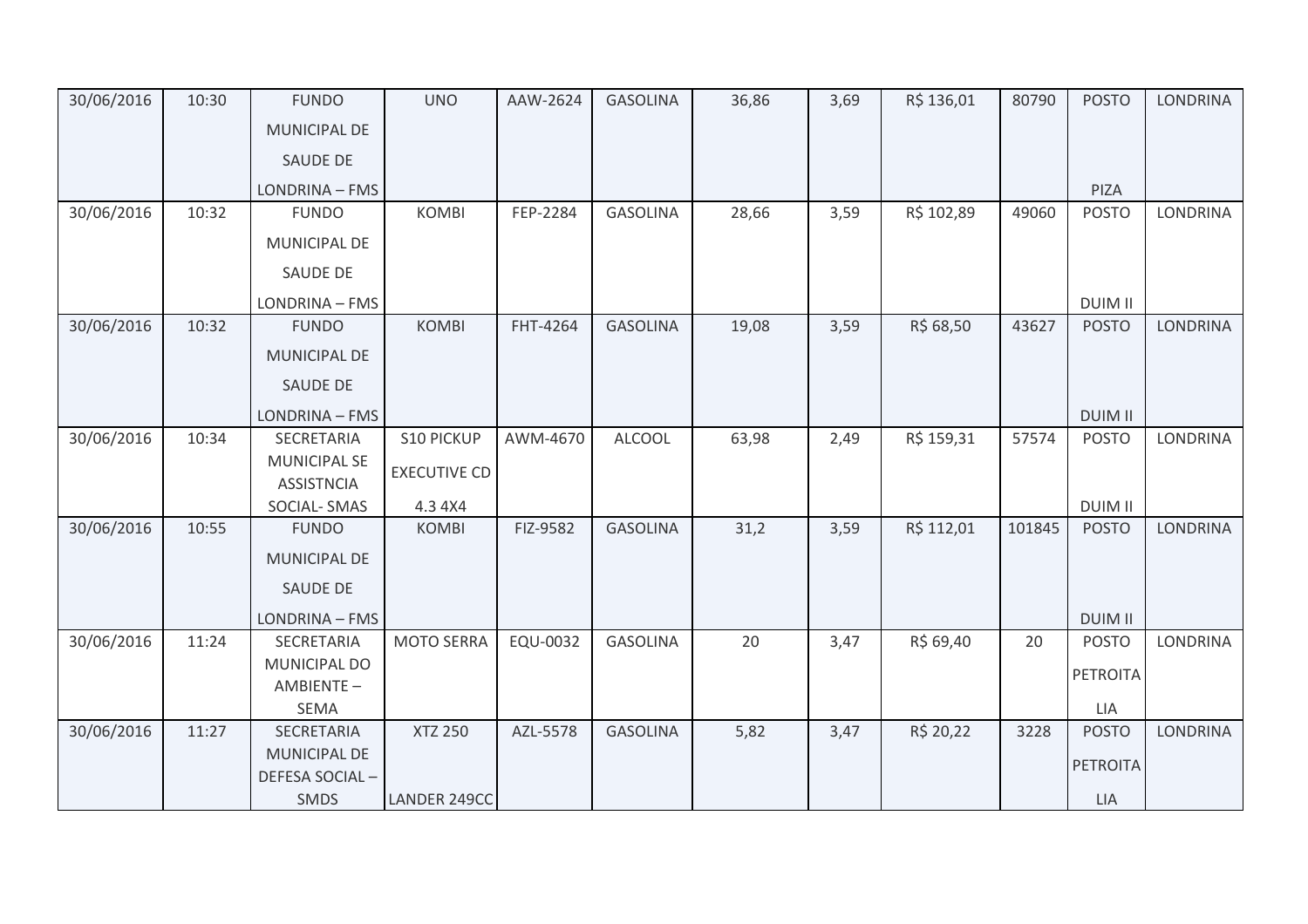| 30/06/2016 | 11:28 | SECRETARIA                 | ROÇADEIRA         | EQU-0038 | <b>GASOLINA</b> | 20    | 3,47 | R\$ 69,40  | 20     | <b>POSTO</b>    | <b>LONDRINA</b> |
|------------|-------|----------------------------|-------------------|----------|-----------------|-------|------|------------|--------|-----------------|-----------------|
|            |       | MUNICIPAL DO               |                   |          |                 |       |      |            |        | <b>PETROITA</b> |                 |
|            |       | AMBIENTE-                  |                   |          |                 |       |      |            |        |                 |                 |
|            |       | <b>SEMA</b>                |                   |          |                 |       |      |            |        | LIA             |                 |
| 30/06/2016 | 11:29 | <b>SECRETARIA</b>          | <b>MOTO SERRA</b> | EQU-0046 | <b>GASOLINA</b> | 10    | 3,47 | R\$ 34,70  | 15     | <b>POSTO</b>    | <b>LONDRINA</b> |
|            |       | <b>MUNICIPAL DO</b>        |                   |          |                 |       |      |            |        | <b>PETROITA</b> |                 |
|            |       | AMBIENTE-                  |                   |          |                 |       |      |            |        |                 |                 |
|            |       | <b>SEMA</b>                |                   |          | <b>GASOLINA</b> |       |      |            | 126789 | <b>LIA</b>      | <b>LONDRINA</b> |
| 30/06/2016 | 11:30 | SECRETARIA<br>MUNICIPAL DO | <b>STRADA</b>     | ALE-6725 |                 | 30,62 | 3,47 | R\$ 106,25 |        | <b>POSTO</b>    |                 |
|            |       | AMBIENTE-                  |                   |          |                 |       |      |            |        | <b>PETROITA</b> |                 |
|            |       | <b>SEMA</b>                |                   |          |                 |       |      |            |        | LIA             |                 |
| 30/06/2016 | 11:49 | SECRETARIA                 | UNO MILLE 1.0     | AVW-4234 | <b>ALCOOL</b>   | 39,19 | 2,53 | R\$ 99,32  | 39999  | <b>POSTO</b>    | <b>LONDRINA</b> |
|            |       | <b>MUNICIPAL SE</b>        |                   |          |                 |       |      |            |        |                 |                 |
|            |       | <b>ASSISTNCIA</b>          | FIRE/F.FLEX/      |          |                 |       |      |            |        |                 |                 |
|            |       | <b>SOCIAL-SMAS</b>         | <b>ECONOMY 4P</b> |          |                 |       |      |            |        | <b>DUIM II</b>  |                 |
| 30/06/2016 | 11:50 | <b>FUNDO</b>               | <b>DUCATO</b>     | ATJ-3641 | <b>DIESEL</b>   | 26,79 | 2,84 | R\$ 76,08  | 292417 | <b>POSTO</b>    | <b>LONDRINA</b> |
|            |       | MUNICIPAL DE               |                   |          |                 |       |      |            |        |                 |                 |
|            |       |                            |                   |          |                 |       |      |            |        |                 |                 |
|            |       | <b>SAUDE DE</b>            |                   |          |                 |       |      |            |        |                 |                 |
|            |       | LONDRINA - FMS             |                   |          |                 |       |      |            |        | <b>DUIM II</b>  |                 |
| 30/06/2016 | 11:54 | <b>FUNDO</b>               | <b>PALIO</b>      | AOA-2061 | <b>GASOLINA</b> | 36,32 | 3,59 | R\$ 130,39 | 249076 | <b>POSTO</b>    | <b>LONDRINA</b> |
|            |       | MUNICIPAL DE               |                   |          |                 |       |      |            |        |                 |                 |
|            |       | <b>SAUDE DE</b>            |                   |          |                 |       |      |            |        |                 |                 |
|            |       | LONDRINA - FMS             |                   |          |                 |       |      |            |        | <b>DUIM II</b>  |                 |
| 30/06/2016 | 11:57 | SECRETARIA                 | 14150 2P          | AEO-9397 | <b>DIESEL</b>   | 91,8  | 2,99 | R\$ 274,48 | 69159  | <b>POSTO</b>    | <b>LONDRINA</b> |
|            |       | MUNICIPAL DO               |                   |          |                 |       |      |            |        |                 |                 |
|            |       | AMBIENTE-                  |                   |          |                 |       |      |            |        |                 |                 |
|            |       | <b>SEMA</b>                | (DIESEL)          |          |                 |       |      |            |        | PIZA            |                 |
| 30/06/2016 | 12:20 | SECRETARIA                 | SIENA EL 1.0      | AVJ-2591 | <b>ALCOOL</b>   | 36,56 | 2,27 | R\$83,00   | 40696  | <b>POSTO</b>    | <b>LONDRINA</b> |
|            |       | <b>MUNICIPAL DO</b>        | MPI FIRE FLEX     |          |                 |       |      |            |        | <b>PETROITA</b> |                 |
|            |       | IDOSO-SMI                  | <b>8V 4P</b>      |          |                 |       |      |            |        | <b>LIA</b>      |                 |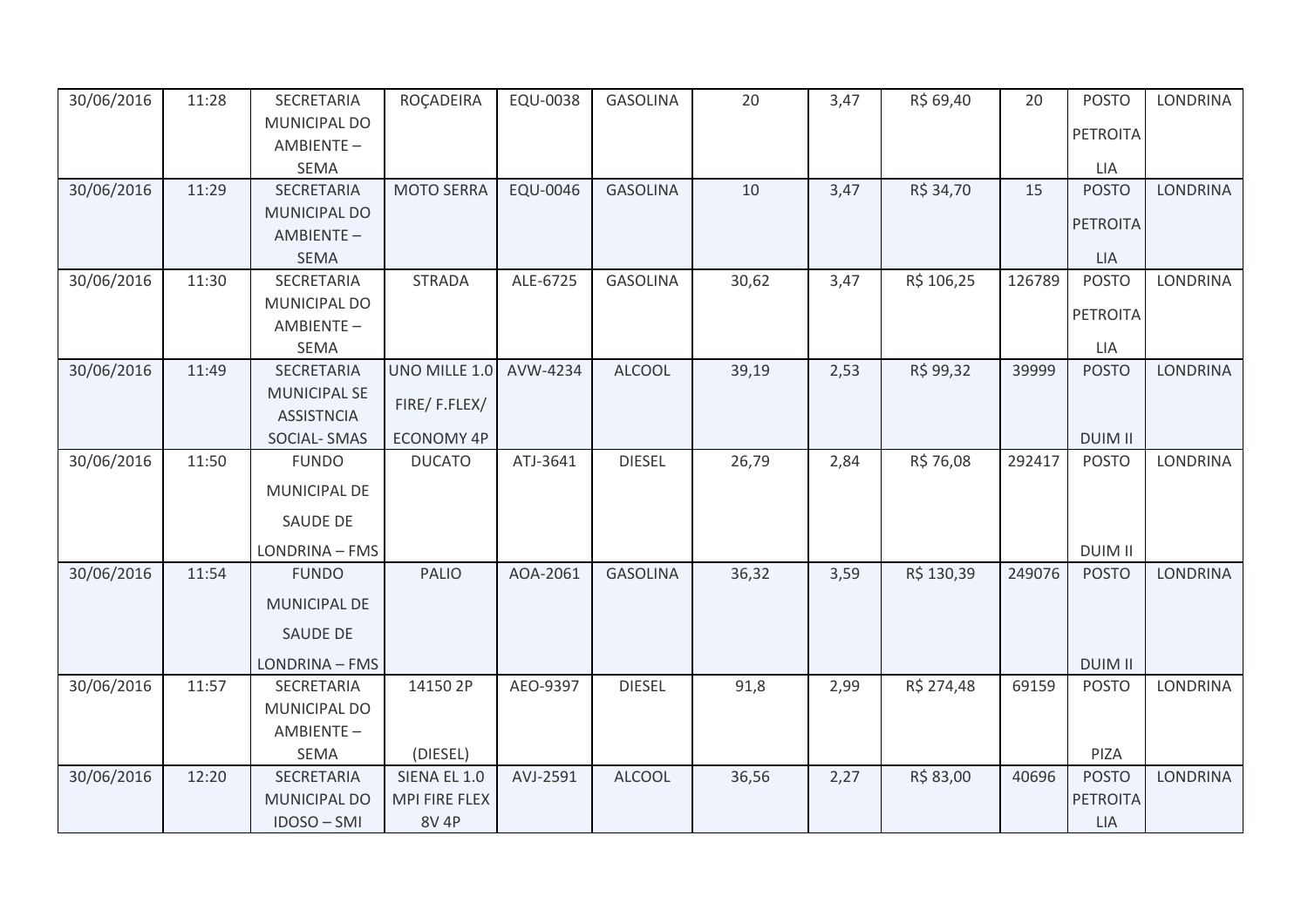| 30/06/2016 | 12:52 | SECRETARIA          | <b>FIESTA</b>   | ALS-2871        | <b>GASOLINA</b> | 20,21 | 3,47 | R\$ 70,15  | 189169 | <b>POSTO</b>     | <b>LONDRINA</b> |
|------------|-------|---------------------|-----------------|-----------------|-----------------|-------|------|------------|--------|------------------|-----------------|
|            |       | MUNICIPAL DE        |                 |                 |                 |       |      |            |        | PETROITA         |                 |
|            |       | DEFESA SOCIAL-      |                 |                 |                 |       |      |            |        |                  |                 |
|            |       | SMDS                |                 |                 |                 |       |      |            |        | LIA              |                 |
| 30/06/2016 | 13:05 | <b>FUNDO</b>        | <b>KOMBI</b>    | AQU-0627        | <b>GASOLINA</b> | 19,98 | 3,59 | R\$ 71,73  | 246848 | <b>POSTO</b>     | <b>LONDRINA</b> |
|            |       | MUNICIPAL DE        |                 |                 |                 |       |      |            |        |                  |                 |
|            |       | SAUDE DE            |                 |                 |                 |       |      |            |        |                  |                 |
|            |       | LONDRINA - FMS      |                 |                 |                 |       |      |            |        | <b>DUIM II</b>   |                 |
| 30/06/2016 | 13:25 | SECRETARIA          | <b>ONIX 1.0</b> | <b>BAG-1794</b> | <b>GASOLINA</b> | 40,98 | 3,69 | R\$ 151,22 | 1648   | <b>POSTO</b>     | <b>LONDRINA</b> |
|            |       | MUNICIPAL DE        |                 |                 |                 |       |      |            |        |                  |                 |
|            |       | <b>OBRASE</b>       |                 |                 |                 |       |      |            |        |                  |                 |
|            |       | PAVIMENTAÇÃO -      |                 |                 |                 |       |      |            |        |                  |                 |
|            |       | SMOP                |                 |                 |                 |       |      |            |        | PIZA             |                 |
| 30/06/2016 | 13:37 | SECRETARIA          | <b>KOMBI</b>    | DWD-1381        | <b>ALCOOL</b>   | 30,45 | 2,49 | R\$ 75,82  | 190425 | <b>SANTA</b>     | <b>LONDRINA</b> |
|            |       |                     |                 |                 |                 |       |      |            |        | <b>MARIA</b>     |                 |
|            |       |                     |                 |                 |                 |       |      |            |        | <b>DISTRIBUI</b> |                 |
|            |       | <b>MUNICIPAL SE</b> | STANDARD 1.4    |                 |                 |       |      |            |        | DORA DE          |                 |
|            |       |                     |                 |                 |                 |       |      |            |        | <b>DERIVAD</b>   |                 |
|            |       | <b>ASSISTNCIA</b>   | MI TOTAL FLEX   |                 |                 |       |      |            |        | OS DE            |                 |
|            |       |                     |                 |                 |                 |       |      |            |        |                  |                 |
|            |       |                     |                 |                 |                 |       |      |            |        | PETROLE          |                 |
|            |       | SOCIAL-SMAS         | 8V              |                 |                 |       |      |            |        | $\circ$          |                 |
| 30/06/2016 | 13:49 | SECRETARIA          | <b>VIVACE</b>   | AZJ-0418        | <b>ALCOOL</b>   | 35,03 | 2,27 | R\$ 79,52  | 6411   | <b>POSTO</b>     | LONDRINA        |
|            |       | <b>MUNICIPAL SE</b> |                 |                 |                 |       |      |            |        | PETROITA         |                 |
|            |       | <b>ASSISTNCIA</b>   |                 |                 |                 |       |      |            |        |                  |                 |
|            |       | SOCIAL-SMAS         |                 |                 |                 |       |      |            |        | LIA              |                 |
| 30/06/2016 | 13:58 | <b>FUNDO</b>        | <b>UNO</b>      | ARO-3370        | <b>GASOLINA</b> | 28,14 | 3,59 | R\$ 101,02 | 208351 | <b>POSTO</b>     | <b>LONDRINA</b> |
|            |       | MUNICIPAL DE        |                 |                 |                 |       |      |            |        |                  |                 |
|            |       | SAUDE DE            |                 |                 |                 |       |      |            |        |                  |                 |
|            |       | LONDRINA - FMS      |                 |                 |                 |       |      |            |        | <b>DUIM II</b>   |                 |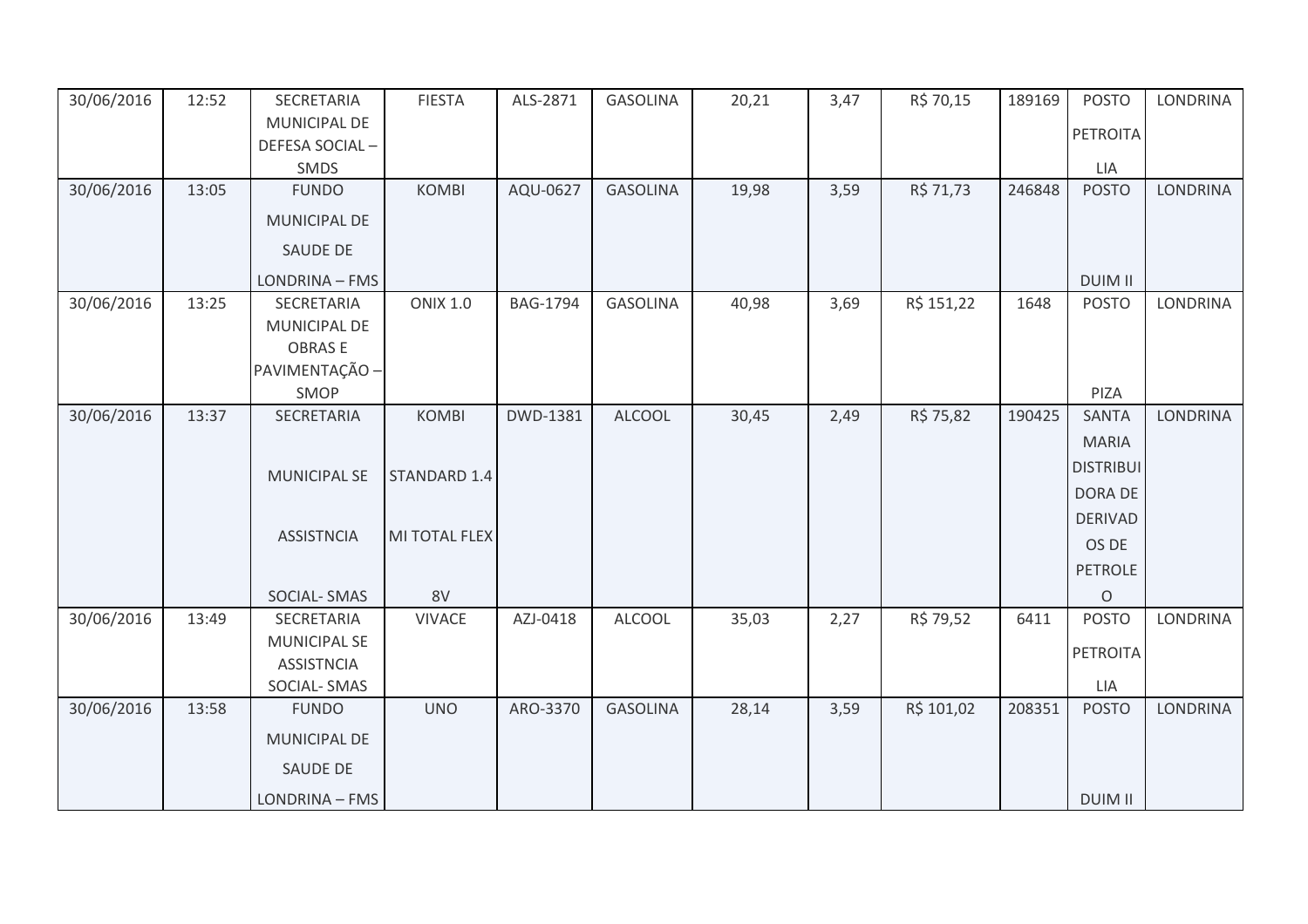| 30/06/2016 | 14:19 | <b>FUNDACAO DE</b>  | <b>KOMBI CARAT</b>          | ALM-0747        | <b>GASOLINA</b> | 37,76 | 3,39 | R\$ 128,03 | 103047 | <b>AUTO</b>     | <b>LONDRINA</b> |
|------------|-------|---------------------|-----------------------------|-----------------|-----------------|-------|------|------------|--------|-----------------|-----------------|
|            |       | <b>ESPORTES DE</b>  |                             |                 |                 |       |      |            |        | <b>POSTO</b>    |                 |
|            |       |                     |                             |                 |                 |       |      |            |        | <b>MALASSIS</b> |                 |
|            |       | LONDRINA - FEL      |                             |                 |                 |       |      |            |        | Ε               |                 |
| 30/06/2016 | 14:25 | <b>FUNDO</b>        | SPACEFOX                    | <b>BAI-9776</b> | <b>GASOLINA</b> | 34,96 | 3,49 | R\$ 122,01 | 24408  | <b>AUTO</b>     | <b>CURITIBA</b> |
|            |       | MUNICIPAL DE        |                             |                 |                 |       |      |            |        | <b>POSTO</b>    |                 |
|            |       | <b>SAUDE DE</b>     |                             |                 |                 |       |      |            |        | <b>ESTRELA</b>  |                 |
|            |       | LONDRINA - FMS      |                             |                 |                 |       |      |            |        | GUIA            |                 |
| 30/06/2016 | 14:45 | <b>FUNDO</b>        | <b>UNO</b>                  | ASH-6795        | <b>GASOLINA</b> | 26,21 | 3,59 | R\$ 94,09  | 63435  | <b>POSTO</b>    | <b>LONDRINA</b> |
|            |       | MUNICIPAL DE        |                             |                 |                 |       |      |            |        |                 |                 |
|            |       | <b>SAUDE DE</b>     |                             |                 |                 |       |      |            |        |                 |                 |
|            |       | LONDRINA - FMS      |                             |                 |                 |       |      |            |        | <b>DUIM II</b>  |                 |
| 30/06/2016 | 15:00 | <b>FUNDO</b>        | <b>BOXER</b>                | AWV-2805        | DIESEL S10      | 53,42 | 2,94 | R\$ 157,05 | 156599 | <b>POSTO</b>    | <b>LONDRINA</b> |
|            |       | <b>MUNICIPAL DE</b> |                             |                 |                 |       |      |            |        |                 |                 |
|            |       | <b>SAUDE DE</b>     |                             |                 |                 |       |      |            |        |                 |                 |
|            |       | LONDRINA - FMS      |                             |                 |                 |       |      |            |        | <b>DUIM II</b>  |                 |
| 30/06/2016 | 15:05 | SECRETARIA          | COMET 150                   | AUY-4355        | <b>GASOLINA</b> | 12    | 3,47 | R\$41,64   | 17271  | <b>POSTO</b>    | <b>LONDRINA</b> |
|            |       | MUNICIPAL DE        |                             |                 |                 |       |      |            |        |                 |                 |
|            |       | <b>OBRASE</b>       |                             |                 |                 |       |      |            |        | PETROITA        |                 |
|            |       | PAVIMENTAÇÃO -      |                             |                 |                 |       |      |            |        |                 |                 |
|            |       | SMOP                |                             |                 |                 |       |      |            |        | LIA             |                 |
| 30/06/2016 | 15:20 | SECRETARIA          | <b>MERIVA JOY</b>           | HFO-7606        | <b>ALCOOL</b>   | 53,14 | 2,39 | R\$ 127,00 | 112161 | <b>AUTO</b>     | <b>LONDRINA</b> |
|            |       | <b>MUNICIPAL DE</b> | 1.4 MPFI 8V                 |                 |                 |       |      |            |        | <b>POSTO</b>    |                 |
|            |       | DEFESA SOCIAL-      |                             |                 |                 |       |      |            |        |                 |                 |
|            |       | SMDS                | <b>ECONOFLEX 5P</b>         |                 |                 |       |      |            |        | ECOS            |                 |
| 30/06/2016 | 15:20 | SECRETARIA          | VOLARE                      | AYU-6412        | DIESEL S10      | 81,26 | 2,94 | R\$ 238,90 | 1168   | <b>POSTO</b>    | <b>LONDRINA</b> |
|            |       | MUNICIPAL DE        | <b>ESCOLARBUS</b><br>4X4 V8 |                 |                 |       |      |            |        |                 |                 |
|            |       | EDUCAÇÃO - SME      | (DIESEL)(E5)                |                 |                 |       |      |            |        | <b>DUIM II</b>  |                 |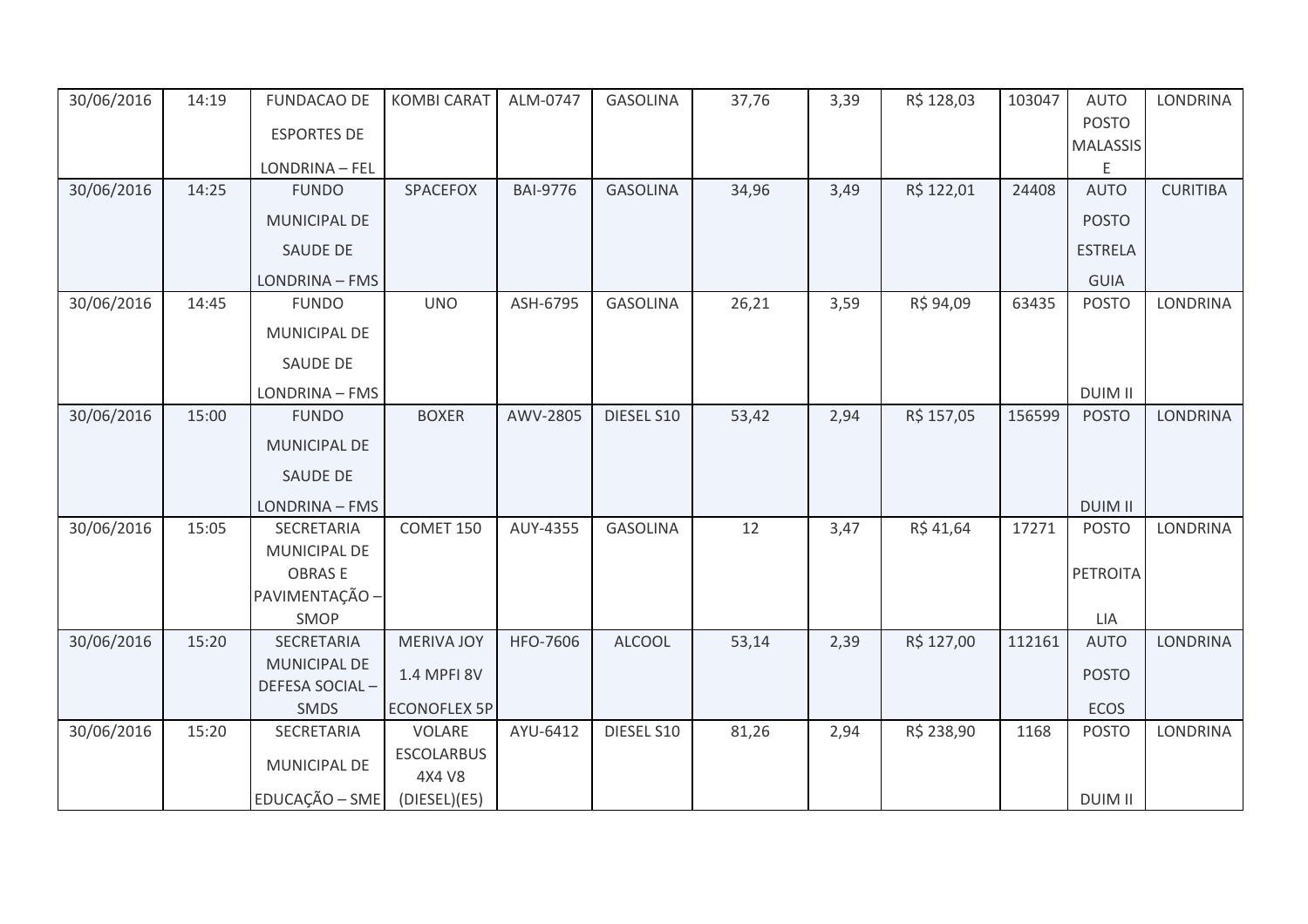| 30/06/2016 | 15:43 | <b>SECRETARIA</b>               | UNO MILLE 1.0     | APD-0662        | <b>ALCOOL</b>   | 40    | 2,69 | R\$ 107,60 | 132968 | <b>POSTO</b>    | <b>LONDRINA</b> |
|------------|-------|---------------------------------|-------------------|-----------------|-----------------|-------|------|------------|--------|-----------------|-----------------|
|            |       | MUNICIPAL DE                    |                   |                 |                 |       |      |            |        |                 |                 |
|            |       | POLITICAS PARA                  | FIRE/F.FLEX/      |                 |                 |       |      |            |        |                 |                 |
|            |       | AS MULHERES -                   |                   |                 |                 |       |      |            |        |                 |                 |
|            |       | <b>SMPM</b>                     | <b>ECONOMY 4P</b> |                 |                 |       |      |            |        | PIZA            |                 |
| 30/06/2016 | 15:56 | SECRETARIA                      | <b>ONIX 1.0</b>   | <b>BAG-1792</b> | <b>ALCOOL</b>   | 34,35 | 2,49 | R\$ 85,53  | 2304   | <b>POSTO</b>    | <b>LONDRINA</b> |
|            |       | MUNICIPAL DE                    |                   |                 |                 |       |      |            |        |                 |                 |
|            |       | EDUCAÇÃO - SME                  |                   |                 |                 |       |      |            |        | <b>DUIM II</b>  |                 |
| 30/06/2016 | 16:13 | <b>FUNDO</b>                    | <b>KOMBI</b>      | FFZ-4793        | <b>GASOLINA</b> | 29,33 | 3,59 | R\$ 105,29 | 131159 | <b>POSTO</b>    | <b>LONDRINA</b> |
|            |       | <b>MUNICIPAL DE</b>             |                   |                 |                 |       |      |            |        |                 |                 |
|            |       | SAUDE DE                        |                   |                 |                 |       |      |            |        |                 |                 |
|            |       | LONDRINA - FMS                  |                   |                 |                 |       |      |            |        | <b>DUIM II</b>  |                 |
| 30/06/2016 | 16:14 | <b>SECRETARIA</b>               | <b>ONIX 1.0</b>   | <b>BAG-1252</b> | <b>ALCOOL</b>   | 40    | 2,27 | R\$ 90,80  | 5091   | <b>POSTO</b>    | <b>LONDRINA</b> |
|            |       | MUNICIPAL DE                    |                   |                 |                 |       |      |            |        |                 |                 |
|            |       | <b>OBRASE</b><br>PAVIMENTAÇÃO - |                   |                 |                 |       |      |            |        | <b>PETROITA</b> |                 |
|            |       | SMOP                            |                   |                 |                 |       |      |            |        | LIA             |                 |
| 30/06/2016 | 16:14 | <b>INSTITUTO DE</b>             | <b>UNO VIVACE</b> | AYP-8514        | <b>ALCOOL</b>   | 40,46 | 2,37 | R\$ 95,91  | 4878   | <b>POSTO</b>    | <b>LONDRINA</b> |
|            |       | PESQUISA E                      |                   |                 |                 |       |      |            |        |                 |                 |
|            |       | PLANEJAMENTO                    | 1.0 EVO FIRE      |                 |                 |       |      |            |        |                 |                 |
|            |       | <b>URBANO DE</b>                |                   |                 |                 |       |      |            |        |                 |                 |
|            |       | LONDRINA-                       |                   |                 |                 |       |      |            |        |                 |                 |
|            |       | <b>IPPUL</b>                    | FLEX 8V           |                 |                 |       |      |            |        | FARIA           |                 |
| 30/06/2016 | 16:14 | <b>FUNDO</b>                    | <b>KOMBI</b>      | FEP-2285        | <b>GASOLINA</b> | 23,53 | 3,69 | R\$ 86,83  | 166740 | <b>POSTO</b>    | <b>LONDRINA</b> |
|            |       | MUNICIPAL DE                    |                   |                 |                 |       |      |            |        |                 |                 |
|            |       | SAUDE DE                        |                   |                 |                 |       |      |            |        |                 |                 |
|            |       | LONDRINA - FMS                  |                   |                 |                 |       |      |            |        | <b>PIZA</b>     |                 |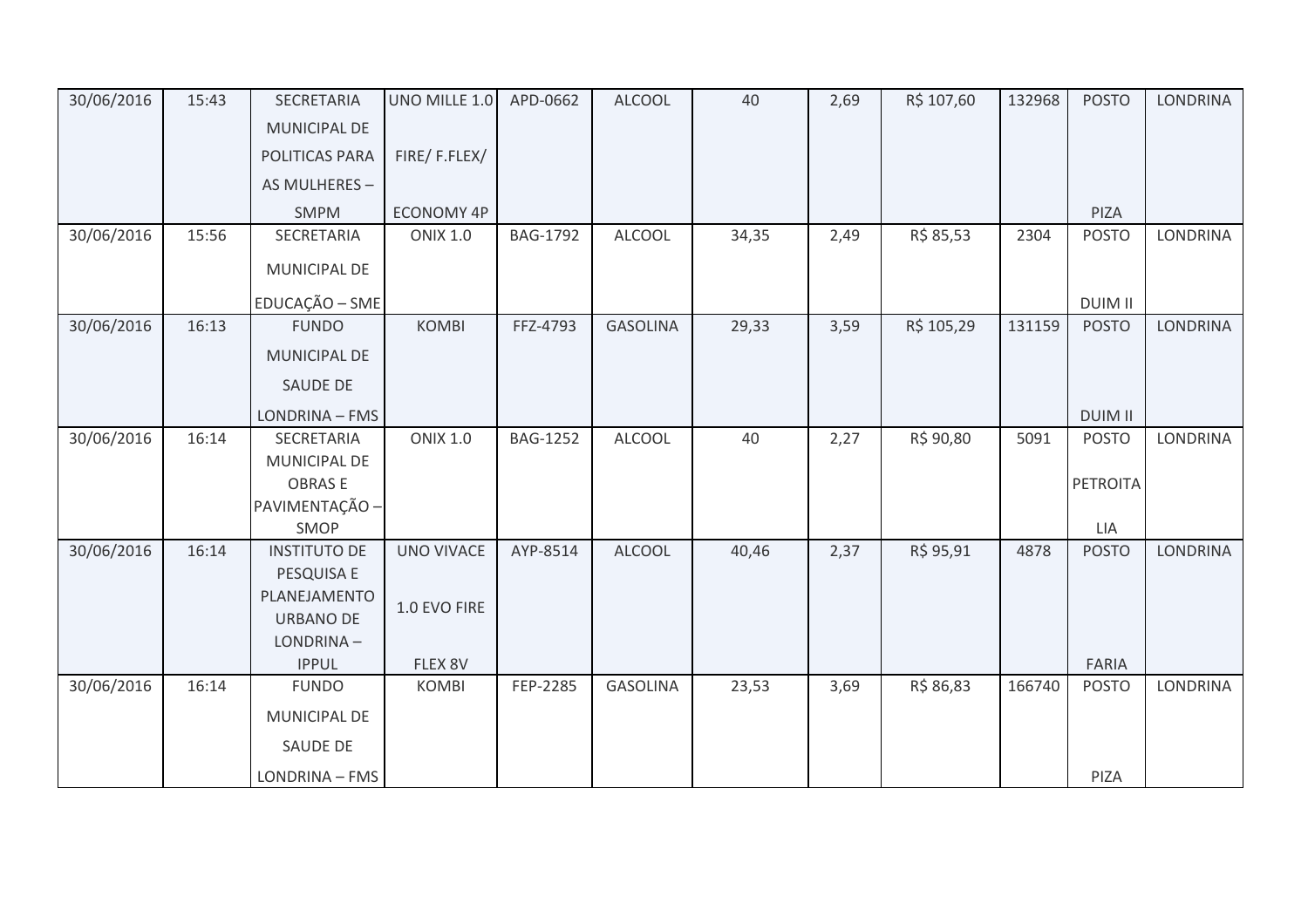| 30/06/2016 | 16:25 | SECRETARIA           | <b>ASTRA SED.</b> | AUE-5114 | <b>ALCOOL</b>   | 50,37 | 2,69 | R\$ 135,50 | 127425 | <b>POSTO</b>   | <b>LONDRINA</b> |
|------------|-------|----------------------|-------------------|----------|-----------------|-------|------|------------|--------|----------------|-----------------|
|            |       | <b>MUNICIPAL DE</b>  | ADVANT. 2.0       |          |                 |       |      |            |        |                |                 |
|            |       | DEFESA SOCIAL-       | 8V MPFI           |          |                 |       |      |            |        |                |                 |
|            |       | <b>SMDS</b>          | FLEXP. 4P         |          |                 |       |      |            |        | PIZA           |                 |
| 30/06/2016 | 16:36 | <b>SECRETARIA</b>    | <b>LOGAN EXPR</b> | AZO-6923 | <b>GASOLINA</b> | 47,56 | 3,59 | R\$ 170,74 | 24989  | <b>POSTO</b>   | <b>LONDRINA</b> |
|            |       | MUNICIPAL DO         |                   |          |                 |       |      |            |        |                |                 |
|            |       | TRABALHO,            |                   |          |                 |       |      |            |        |                |                 |
|            |       | <b>EMPREGO E</b>     |                   |          |                 |       |      |            |        |                |                 |
|            |       | <b>RENDA - SMTER</b> |                   |          |                 |       |      |            |        | <b>DUIM II</b> |                 |
| 30/06/2016 | 16:51 | SECRETARIA           | UNO MILLE 1.0     | AKS-4039 | <b>GASOLINA</b> | 29,81 | 3,59 | R\$ 107,02 | 315762 | <b>POSTO</b>   | <b>LONDRINA</b> |
|            |       | <b>MUNICIPAL SE</b>  | FIRE/F.FLEX/      |          |                 |       |      |            |        |                |                 |
|            |       | <b>ASSISTNCIA</b>    |                   |          |                 |       |      |            |        |                |                 |
|            |       | <b>SOCIAL-SMAS</b>   | <b>ECONOMY 4P</b> |          |                 |       |      |            |        | <b>DUIM II</b> |                 |
| 30/06/2016 | 16:54 | SECRETARIA           | GOL 1000          | AFH-9526 | <b>GASOLINA</b> | 25    | 3,47 | R\$ 86,75  | 33402  | <b>POSTO</b>   | <b>LONDRINA</b> |
|            |       | MUNICIPAL DE         |                   |          |                 |       |      |            |        |                |                 |
|            |       | <b>AGRICULTURA E</b> | (MODELO           |          |                 |       |      |            |        | PETROITA       |                 |
|            |       | ABASTECIMENTO        |                   |          |                 |       |      |            |        |                |                 |
|            |       | $-SMAA$              | ANTIGO)           |          |                 |       |      |            |        | LIA            |                 |
| 30/06/2016 | 17:44 | <b>FUNDO</b>         | <b>STRADA</b>     | AGE-4095 | <b>ALCOOL</b>   | 42,5  | 2,49 | R\$ 105,82 | 91840  | <b>POSTO</b>   | LONDRINA        |
|            |       | <b>MUNICIPAL DE</b>  |                   |          |                 |       |      |            |        |                |                 |
|            |       | <b>SAUDE DE</b>      |                   |          |                 |       |      |            |        |                |                 |
|            |       | LONDRINA - FMS       |                   |          |                 |       |      |            |        | <b>DUIM II</b> |                 |
| 30/06/2016 | 17:47 | <b>FUNDO</b>         | <b>BOXER</b>      | ARB-2186 | <b>DIESEL</b>   | 43,47 | 2,84 | R\$ 123,45 | 269618 | <b>POSTO</b>   | <b>LONDRINA</b> |
|            |       | MUNICIPAL DE         |                   |          |                 |       |      |            |        |                |                 |
|            |       | SAUDE DE             |                   |          |                 |       |      |            |        |                |                 |
|            |       | LONDRINA - FMS       |                   |          |                 |       |      |            |        | <b>DUIM II</b> |                 |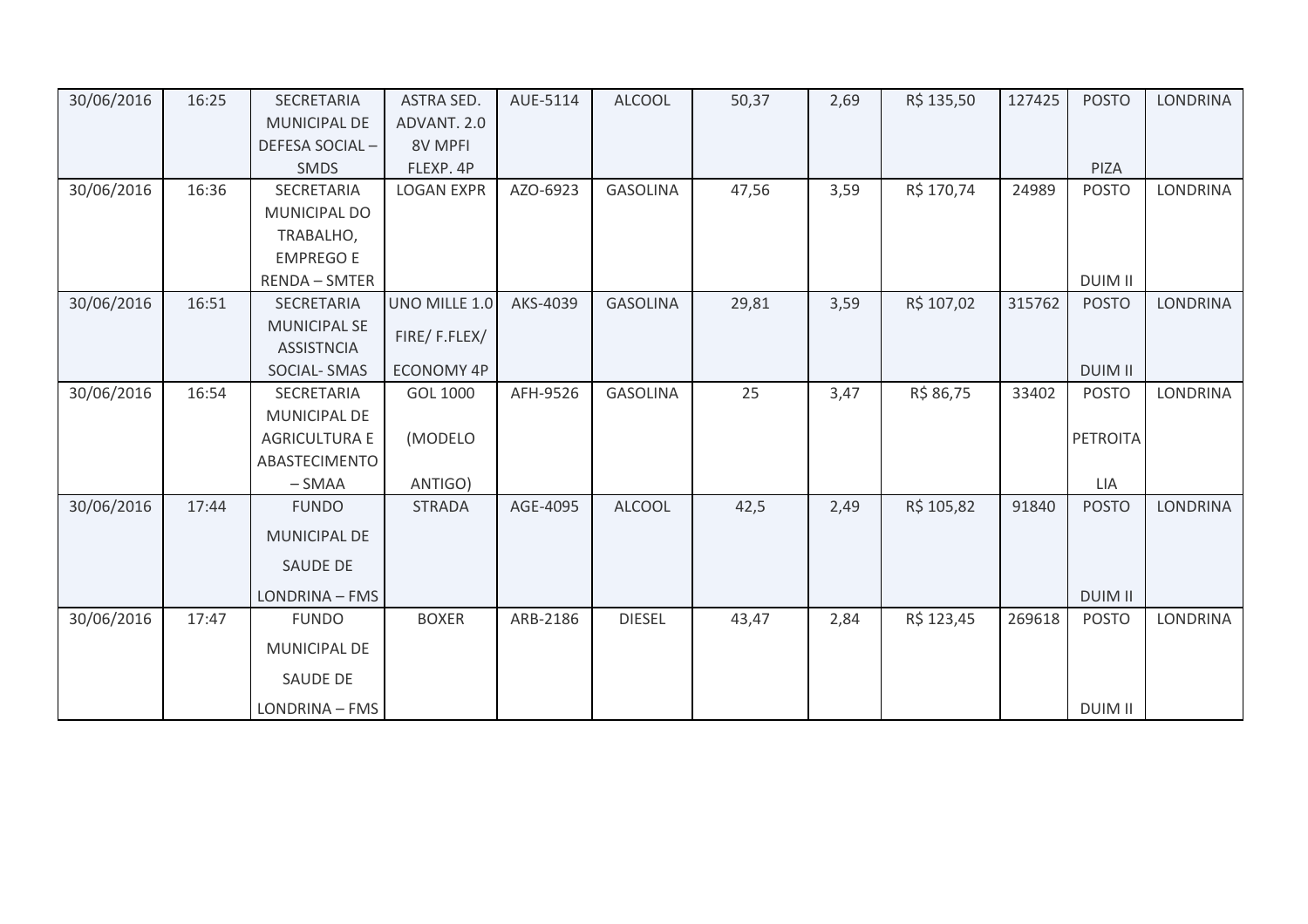| 30/06/2016 | 17:47 | <b>FUNDO</b>          | SPRINTER-415    | <b>BAG-9373</b> | DIESEL S10      | 47,03 | 3,15 | R\$ 148,14 | 5438   | SANTA            | <b>LONDRINA</b> |
|------------|-------|-----------------------|-----------------|-----------------|-----------------|-------|------|------------|--------|------------------|-----------------|
|            |       |                       |                 |                 |                 |       |      |            |        | <b>MARIA</b>     |                 |
|            |       | MUNICIPAL DE          |                 |                 |                 |       |      |            |        | <b>DISTRIBUI</b> |                 |
|            |       |                       |                 |                 |                 |       |      |            |        | <b>DORA DE</b>   |                 |
|            |       |                       |                 |                 |                 |       |      |            |        | <b>DERIVAD</b>   |                 |
|            |       | SAUDE DE              |                 |                 |                 |       |      |            |        | OS DE            |                 |
|            |       |                       |                 |                 |                 |       |      |            |        | PETROLE          |                 |
|            |       | LONDRINA - FMS        |                 |                 |                 |       |      |            |        | $\circ$          |                 |
| 30/06/2016 | 18:28 | <b>FUNDO</b>          | <b>BOXER</b>    | AWF-6106        | DIESEL S10      | 24,66 | 2,94 | R\$ 72,50  | 156685 | <b>POSTO</b>     | <b>LONDRINA</b> |
|            |       | MUNICIPAL DE          |                 |                 |                 |       |      |            |        |                  |                 |
|            |       | SAUDE DE              |                 |                 |                 |       |      |            |        |                  |                 |
|            |       | LONDRINA - FMS        |                 |                 |                 |       |      |            |        | <b>DUIM II</b>   |                 |
| 30/06/2016 | 18:53 | <b>FUNDO</b>          | <b>ONIX 1.0</b> | <b>BAG-1791</b> | <b>GASOLINA</b> | 24,56 | 3,59 | R\$ 88,17  | 13163  | <b>POSTO</b>     | <b>LONDRINA</b> |
|            |       | MUNICIPAL DE          |                 |                 |                 |       |      |            |        |                  |                 |
|            |       | SAUDE DE              |                 |                 |                 |       |      |            |        |                  |                 |
|            |       | LONDRINA - FMS        |                 |                 |                 |       |      |            |        | <b>DUIM II</b>   |                 |
| 30/06/2016 | 18:54 | <b>FUNDO</b>          | JUMPER J 2.3    | AZX-7928        | DIESEL S10      | 34,26 | 2,94 | R\$ 100,72 | 39449  | <b>POSTO</b>     | LONDRINA        |
|            |       | MUNICIPAL DE          |                 |                 |                 |       |      |            |        |                  |                 |
|            |       | SAUDE DE              |                 |                 |                 |       |      |            |        |                  |                 |
|            |       | LONDRINA - FMS        |                 |                 |                 |       |      |            |        | <b>DUIM II</b>   |                 |
| 30/06/2016 | 19:41 | ADMINISTRAÇÃO         | S10 BLAZER      | AQE-6474        | <b>DIESEL</b>   | 33,24 | 2,84 | R\$ 94,40  | 363314 | <b>POSTO</b>     | <b>LONDRINA</b> |
|            |       | <b>DOS CEMITÉRIOS</b> |                 |                 |                 |       |      |            |        |                  |                 |
|            |       | E SERVIÇOS            | <b>COLINA</b>   |                 |                 |       |      |            |        |                  |                 |
|            |       | <b>FUNERARIOS DE</b>  | 2.4/2.4 MPFI    |                 |                 |       |      |            |        |                  |                 |
|            |       | LONDRINA-             |                 |                 |                 |       |      |            |        |                  |                 |
|            |       | <b>ACESF</b>          | <b>F.POWER</b>  |                 |                 |       |      |            |        | <b>DUIM II</b>   |                 |